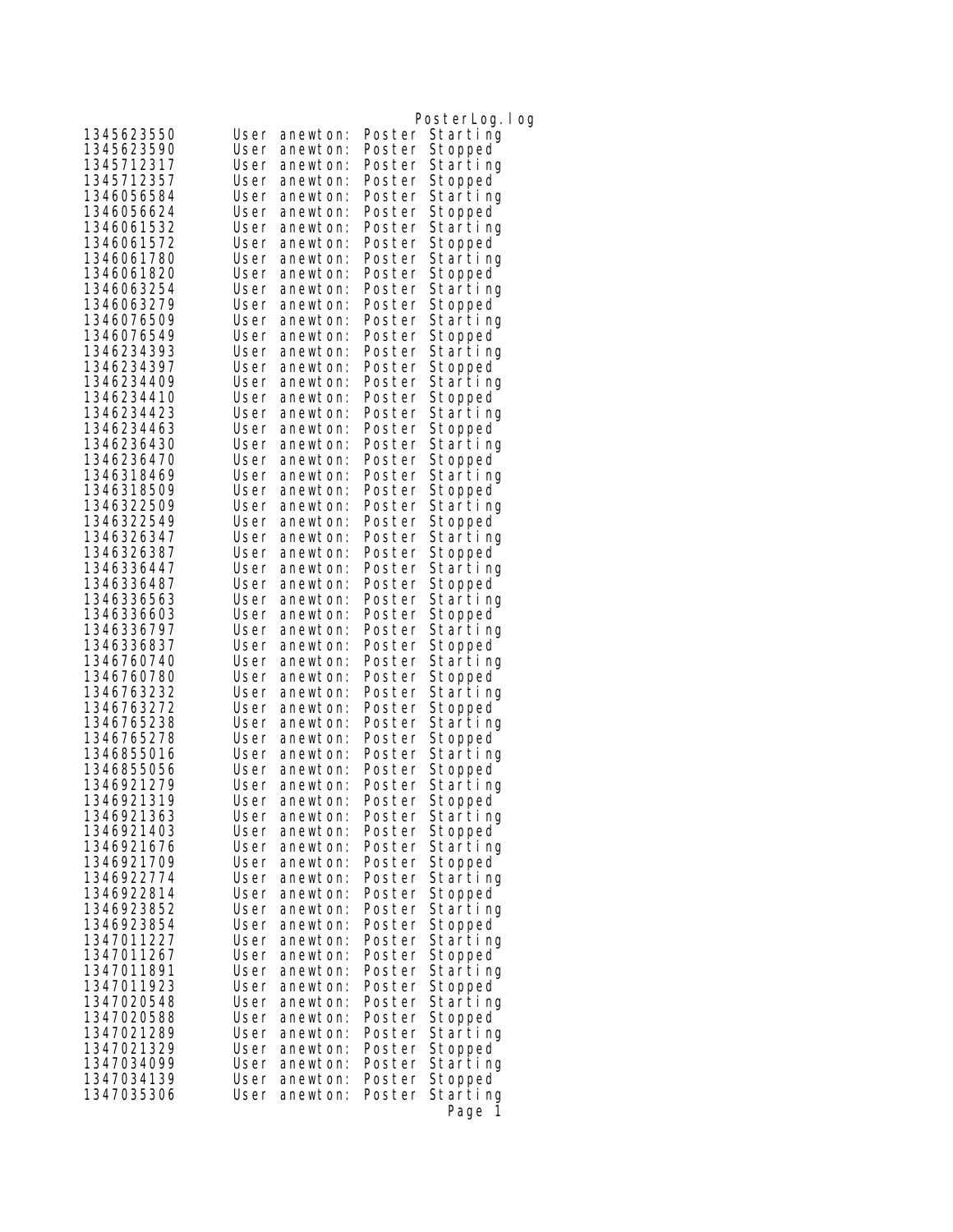|                          |                                      | PosterLog.log                     |
|--------------------------|--------------------------------------|-----------------------------------|
| 1347035346               | User<br>anewton:                     | Poster Stopped                    |
| 1347273541               | User<br>anewton:                     | Starting<br>Poster                |
| 1347273581               | User<br>anewton:                     | Poster<br>Stopped                 |
| 1347285207               | User<br>anewton:                     | Poster Starting                   |
| 1347285247               | User<br>anewton:                     | Poster Stopped                    |
| 1347293754               | User<br>anewton:                     | Poster<br>Starting                |
| 1347293794               | User<br>anewton:                     | Poster<br>Stopped                 |
| 1347293956               | User<br>anewton:                     | Starting<br>Poster                |
| 1347293959               | User<br>anewton:                     | Stopped<br>Poster                 |
| 1347293965               | User<br>anewton:                     | Poster<br>Starting                |
| 1347293968               | User<br>anewton:                     | Poster Stopped                    |
| 1347293980               | User<br>anewton:                     | Poster<br>Starting                |
| 1347293983               | User<br>anewton:                     | Poster<br>Stopped                 |
| 1347293998               | User<br>anewton:                     | Starting<br>Poster                |
| 1347294002               | User<br>anewton:                     | Poster<br>Stopped                 |
| 1347467175               | User<br>anewton:                     | Poster Starting                   |
| 1347467215               | User<br>anewton:                     | Poster Stopped                    |
| 1347627276               | User<br>anewton:                     | Poster Starting                   |
| 1347627281               | User<br>anewton:                     | Poster Stopped                    |
| 1347627298               | User<br>anewton:                     | Starting<br>Poster                |
| 1347627299               | User<br>anewton:                     | Poster<br>Stopped                 |
| 1347627314               | User<br>anewton:                     | Poster Starting                   |
| 1347627327               | User<br>anewton:                     | Queued Clear All                  |
| 1347627327               | User<br>anewton:                     | Posting Clear All                 |
| 1347627327               | User<br>anewton:                     | Completed Clear All               |
| 1347627329               | anewton:<br>User                     | Poster Stopped                    |
| 1347627341               | User<br>anewton:                     | Poster Starting                   |
| 1347627342               | User<br>anewton:                     | Poster Stopped                    |
| 1347627356               | User<br>anewton:                     | Poster Starting                   |
| 1347627396               | User<br>anewton:                     | Poster Stopped                    |
| 1347627576               | User<br>anewton:                     | Poster Starting                   |
| 1347627576               | User<br>anewton:                     | Queued Clear All                  |
| 1347627576               | User<br>anewton:                     | Posting Clear All                 |
| 1347627576               | User<br>anewton:                     | Completed Clear All               |
| 1347627581<br>1347627581 | User<br>anewton:                     | Queued Clear                      |
| 1347627581               | User<br>anewton:<br>User<br>anewton: | Posting Clear<br>Completed Clear  |
| 1347627587               | User<br>anewton:                     | Queued CI ear                     |
| 1347627587               | User<br>anewton:                     | Posting Clear                     |
| 1347627587               | User anewton:                        | Completed Clear                   |
| 1347627593               | User<br>anewton:                     | Queued CI ear                     |
| 1347627593               | User<br>anewton:                     | Posting Clear                     |
| 1347627593               | User<br>anewton:                     | Completed Clear                   |
| 1347627598               | User anewton:                        | Queued Clear                      |
| 1347627598               | User<br>anewton:                     | Posting Clear                     |
| 1347627598               | User anewton:                        | Completed Clear                   |
| 1347627620               | User anewton:                        | Poster Stopped                    |
| 1347627625               | User<br>anewton:                     | Poster Starting                   |
| 1347627643               | User anewton:                        | Queued CI ear                     |
| 1347627643               | User<br>anewton:                     | Posting Clear                     |
| 1347627643               | anewton:<br>User                     | Completed Clear                   |
| 1347627651               | User<br>anewton:                     | Queued Clear                      |
| 1347627651               | User<br>anewton:                     | Posting Clear                     |
| 1347627651               | User<br>anewton:                     | Completed Clear                   |
| 1347627657               | User<br>anewton:                     | Queued Clear                      |
| 1347627657               | User<br>anewton:                     | Posting Clear                     |
| 1347627657               | User<br>anewton:                     | Completed Clear                   |
| 1347627662               | User<br>anewton:                     | Queued Clear                      |
| 1347627662               | User<br>anewton:                     | Posting Clear                     |
| 1347627662               | User<br>anewton:                     | Completed Clear                   |
| 1347627702               | User<br>anewton:                     | Poster Stopped<br>Poster Starting |
| 1347627908<br>1347627948 | User<br>anewton:<br>User<br>anewton: | Poster Stopped                    |
|                          |                                      |                                   |
|                          |                                      | Page 2                            |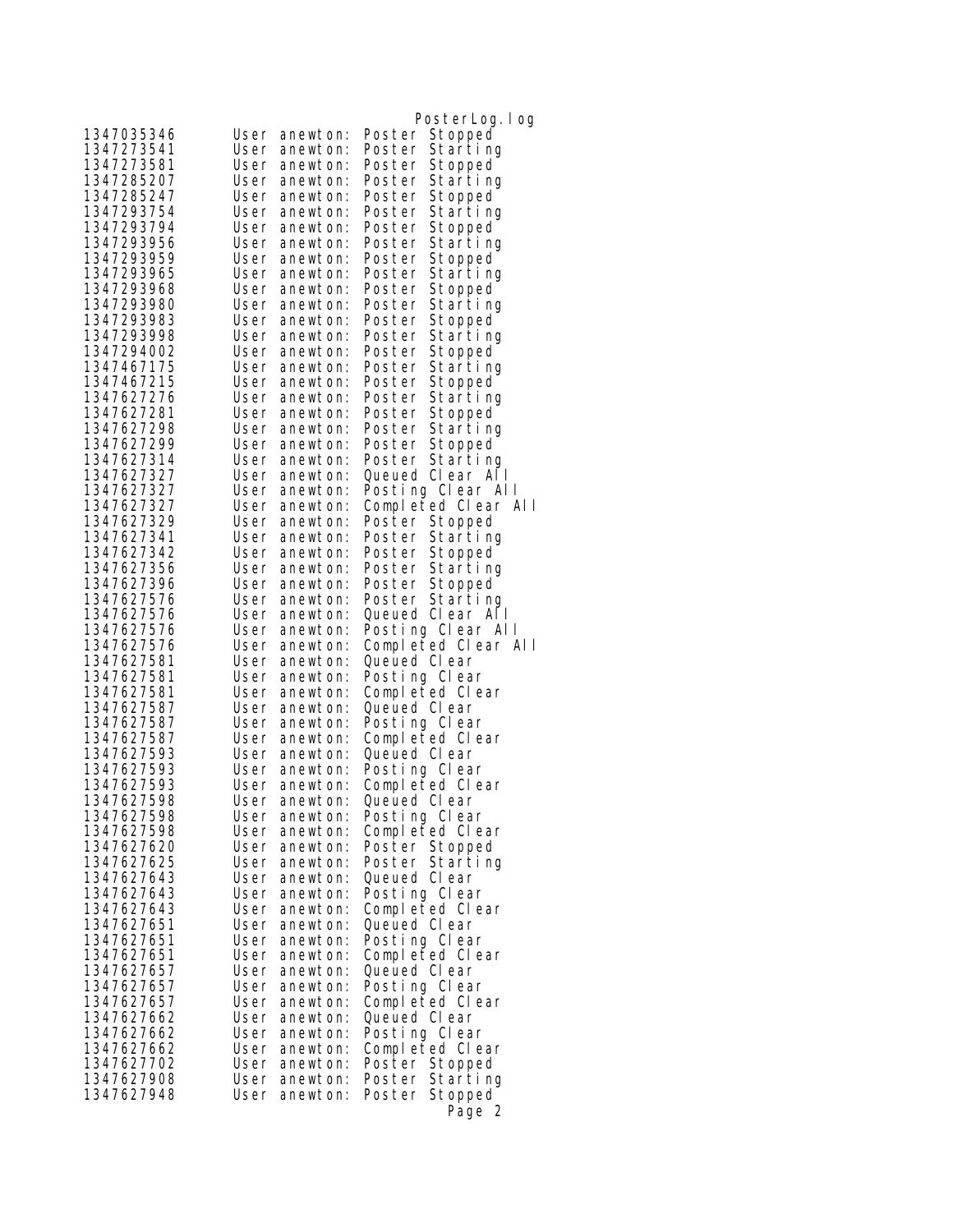|                          |                                | PosterLog. I og                                        |
|--------------------------|--------------------------------|--------------------------------------------------------|
| 1347628912               | User anewton:                  | Poster Starting                                        |
| 1347628912               | User anewton:                  | Queued Clear All                                       |
| 1347628912               | User anewton:                  | Posting Clear All                                      |
| 1347628912               | User anewton:                  | Completed Clear All                                    |
| 1347628952               | User anewton:                  | Poster Stopped                                         |
| 1347629078               | User anewton:                  | Poster Starting                                        |
| 1347629078               | User anewton:                  | Queued Clear All                                       |
| 1347629078               | User anewton:                  | Posting Clear All                                      |
| 1347629078               | User anewton:                  | Completed Clear All                                    |
| 1347629118               | User anewton:                  | Poster Stopped                                         |
| 1347630041               | User anewton:                  | Poster Starting                                        |
| 1347630081               | User anewton:                  | Poster Stopped                                         |
| 1347631650               | User anewton:                  | Poster Starting                                        |
| 1347631690               | User anewton:                  | Poster Stopped                                         |
| 1348835446               | User anewton:                  | Poster Starting                                        |
| 1348835486<br>1349077921 | User anewton:<br>User anewton: | Poster Stopped<br>Poster Starting                      |
| 1349077961               | User anewton:                  | Poster Stopped                                         |
| 1349092039               | User anewton:                  | Poster Starting                                        |
| 1349092042               | User anewton:                  | Poster Stopped                                         |
| 1349092060               | User anewton:                  | Poster Starting                                        |
| 1349092061               | User anewton:                  | Poster Stopped                                         |
| 1349097284               | User anewton:                  | Poster Starting                                        |
| 1349097294               | User anewton:                  | Queued Clear                                           |
| 1349097294               | User anewton:                  | Posting Clear                                          |
| 1349097294               | User anewton:                  | Completed Clear                                        |
| 1349097298               | User anewton:                  | Queued Clear                                           |
| 1349097298               | User anewton:                  | Posting Clear                                          |
| 1349097299               | User anewton:                  | Completed Clear                                        |
| 1349097301               | User anewton:                  | Queued Clear                                           |
| 1349097301               | User anewton:                  | Posting Clear                                          |
| 1349097301               | User anewton:                  | Completed Clear                                        |
| 1349097304               | User anewton:                  | Queued Clear                                           |
| 1349097304               | User anewton:                  | Posting Clear                                          |
| 1349097304               | User anewton:                  | Completed Clear                                        |
| 1349097344               | User anewton:                  | Poster Stopped                                         |
| 1349338059               | User anewton:                  | Poster Starting                                        |
| 1349338062               | User anewton:                  | Poster Stopped                                         |
| 1349338076               | User anewton:                  | Poster Starting                                        |
| 1349338078               | User anewton:                  | Poster Stopped                                         |
| 1349338095               | User anewton:                  | Poster Starting                                        |
| 1349338135<br>1349338439 | User anewton:                  | Poster Stopped                                         |
| 1349338439               | User anewton:                  | Poster Starting<br>Queued AccuVote-TS 11001:0 AVE 1001 |
| 1349338439               | User anewton:<br>User anewton: | Posting AccuVote-TS 11001:0 AVE 1001                   |
| 1349338439               | User anewton:                  | Completed AccuVote-TS 11001:0 AVE 1001                 |
| 1349338475               | User anewton:                  | Queued AccuVote-TS 11002: 0 AVE 1002                   |
| 1349338475               | User anewton:                  | Posting AccuVote-TS 11002:0 AVE 1002                   |
| 1349338475               | User anewton:                  | Completed AccuVote-TS 11002:0 AVE 1002                 |
| 1349338505               | User anewton:                  | Queued AccuVote-TS 11003:0 AVE 1003                    |
| 1349338505               | User anewton:                  | Posting AccuVote-TS 11003:0 AVE 1003                   |
| 1349338505               | User anewton:                  | Completed AccuVote-TS 11003:0 AVE 1003                 |
| 1349338531               | User anewton:                  | Queued AccuVote-TS 12001: 0 AVE 2001                   |
| 1349338531               | User anewton:                  | Posting AccuVote-TS 12001:0 AVE 2001                   |
| 1349338531               | User anewton:                  | Completed AccuVote-TS 12001:0 AVE 2001                 |
| 1349338557               | User anewton:                  | Queued AccuVote-TS 12002: 0 AVE 2002                   |
| 1349338557               | User anewton:                  | Posting AccuVote-TS 12002: 0 AVE 2002                  |
| 1349338557               | User anewton:                  | Completed AccuVote-TS 12002: 0 AVE 2002                |
| 1349338587               | User anewton:                  | Queued AccuVote-TS 12003:0 AVE 2003                    |
| 1349338587               | User anewton:                  | Posting AccuVote-TS 12003:0 AVE 2003                   |
| 1349338587               | User anewton:                  | Completed AccuVote-TS 12003:0 AVE 2003                 |
| 1349338621               | User anewton:                  | Queued AccuVote-TS 12004: 0 AVE 2004                   |
| 1349338621               | User anewton:                  | Posting AccuVote-TS 12004:0 AVE 2004                   |
|                          |                                | Page 3                                                 |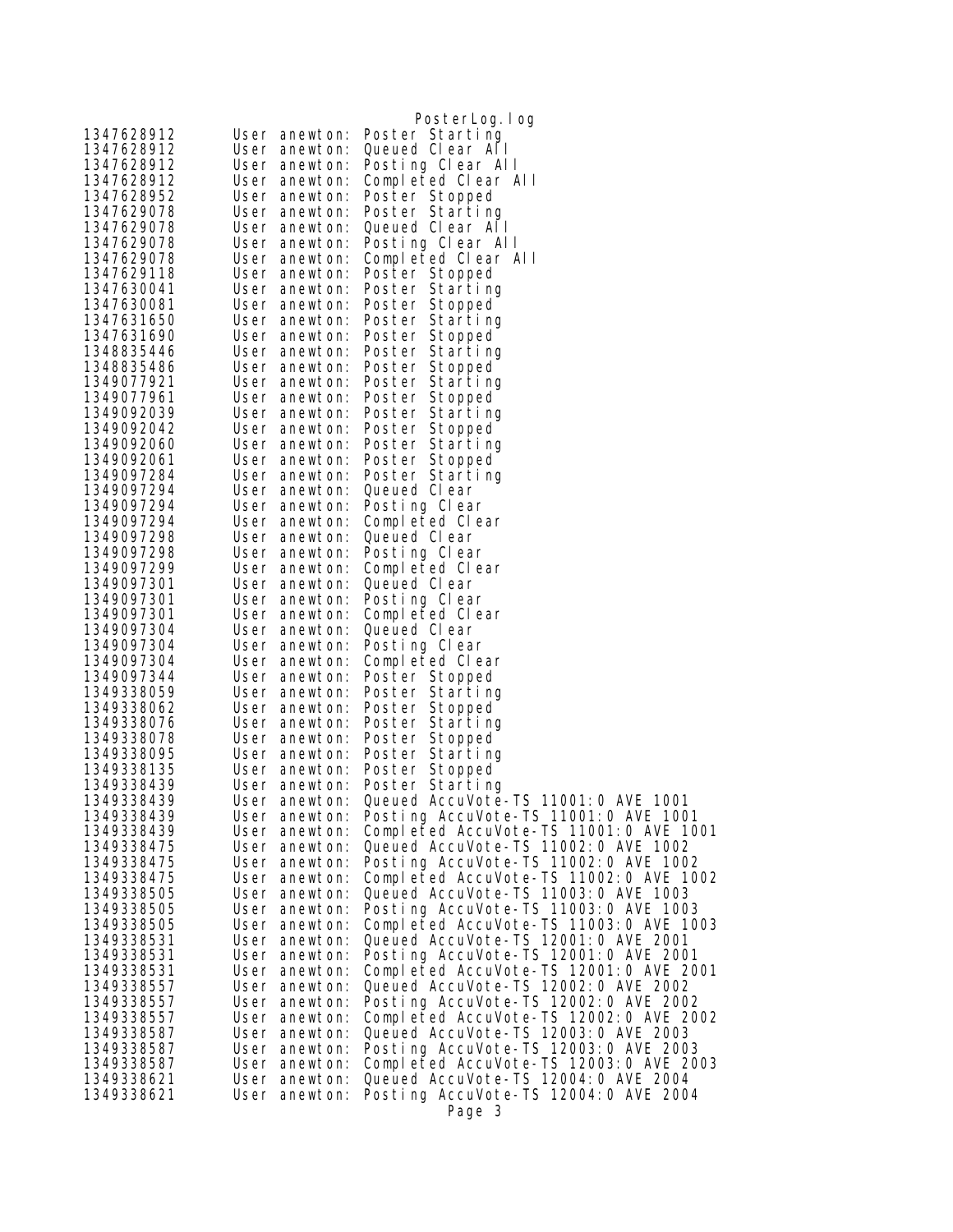|                          |                                | PosterLog.log                                                                  |
|--------------------------|--------------------------------|--------------------------------------------------------------------------------|
| 1349338621               | User anewton:                  | Completed AccuVote-TS 12004:0 AVE 2004                                         |
| 1349338656               | User anewton:                  | Queued AccuVote-TS 12005: 0 AVE 2005                                           |
| 1349338656               | User anewton:                  | Posting AccuVote-TS 12005:0 AVE 2005                                           |
| 1349338656               | User anewton:                  | Completed AccuVote-TS 12005:0 AVE 2005                                         |
| 1349338684               | User anewton:                  | Queued AccuVote-TS 12006: 0 AVE 2006                                           |
| 1349338684               | User anewton:                  | Posting AccuVote-TS 12006:0 AVE 2006                                           |
| 1349338684               | User anewton:                  | Completed AccuVote-TS 12006:0 AVE 2006                                         |
| 1349338724               | User anewton:                  | Poster Stopped                                                                 |
| 1349338724               | User anewton:                  | Poster Starting                                                                |
| 1349338724               | User anewton:                  | Queued AccuVote-TS 12007: 0 AVE 2007                                           |
| 1349338724               | User anewton:                  | Posting AccuVote-TS 12007: 0 AVE 2007                                          |
| 1349338724               | User anewton:                  | Completed AccuVote-TS 12007:0 AVE 2007                                         |
| 1349338758               | User anewton:                  | Queued AccuVote-TS 12008:0 AVE 2008<br>Posting AccuVote-TS 12008:0 AVE 2008    |
| 1349338758<br>1349338758 | User anewton:<br>User anewton: | Completed AccuVote-TS 12008:0 AVE 2008                                         |
| 1349338791               | User anewton:                  | Queued AccuVote-TS 12009: 0 AVE 2009                                           |
| 1349338791               | User anewton:                  | Posting AccuVote-TS 12009: 0 AVE 2009                                          |
| 1349338791               | User anewton:                  | Completed AccuVote-TS 12009:0 AVE 2009                                         |
| 1349338821               | User anewton:                  | Queued AccuVote-TS 12010: 0 AVE 2010                                           |
| 1349338821               | User anewton:                  | Posting AccuVote-TS 12010: 0 AVE 2010                                          |
| 1349338821               | User anewton:                  | Completed AccuVote-TS 12010:0 AVE 2010                                         |
| 1349338854               | User anewton:                  | Queued AccuVote-TS 12011: 0 AVE 2011                                           |
| 1349338854               | User anewton:                  | Posting AccuVote-TS 12011:0 AVE 2011                                           |
| 1349338854               | User anewton:                  | Completed AccuVote-TS 12011:0 AVE 2011                                         |
| 1349338893               | User anewton:                  | Queued AccuVote-TS 12012: 0 AVE 2012                                           |
| 1349338893               | User anewton:                  | Posting AccuVote-TS 12012:0 AVE 2012                                           |
| 1349338893               | User anewton:                  | Completed AccuVote-TS 12012:0 AVE 2012                                         |
| 1349338934               | User anewton:                  | Poster Stopped                                                                 |
| 1349338939               | User anewton:                  | Poster Starting                                                                |
| 1349338939               | User anewton:                  | Queued AccuVote-TS 13001:0 AVE 3001                                            |
| 1349338939               | User anewton:                  | Posting AccuVote-TS 13001:0 AVE 3001                                           |
| 1349338939               | User anewton:                  | Completed AccuVote-TS 13001:0 AVE 3001                                         |
| 1349338971               | User anewton:                  | Queued AccuVote-TS 13002:0 AVE 3002                                            |
| 1349338971<br>1349338971 | User anewton:<br>User anewton: | Posting AccuVote-TS 13002:0 AVE 3002<br>Completed AccuVote-TS 13002:0 AVE 3002 |
| 1349338999               | User anewton:                  | Queued AccuVote-TS 13003:0 AVE 3003                                            |
| 1349338999               | User anewton:                  | Posting AccuVote-TS 13003:0 AVE 3003                                           |
| 1349338999               | User anewton:                  | Completed AccuVote-TS 13003:0 AVE 3003                                         |
| 1349339029               | User anewton:                  | Queued AccuVote-TS 13004: 0 AVE 3004                                           |
| 1349339029               | User anewton:                  | Posting AccuVote-TS 13004:0 AVE 3004                                           |
| 1349339029               | User anewton:                  | Completed AccuVote-TS 13004:0 AVE 3004                                         |
| 1349339069               | User anewton:                  | Poster Stopped                                                                 |
| 1349339083               | User anewton:                  | Poster Starting                                                                |
| 1349339083               | User anewton:                  | Queued AccuVote-TS 13005:0 AVE 3005                                            |
| 1349339083               | User anewton:                  | Posting AccuVote-TS 13005:0 AVE 3005                                           |
| 1349339083               | User anewton:                  | Completed AccuVote-TS 13005:0 AVE 3005                                         |
| 1349339117               | User anewton:                  | Queued AccuVote-TS 13006: 0 AVE 3006                                           |
| 1349339117               | User anewton:                  | Posting AccuVote-TS 13006:0 AVE 3006                                           |
| 1349339117               | User anewton:                  | Completed AccuVote-TS 13006:0 AVE 3006                                         |
| 1349339146               | User anewton:                  | Queued AccuVote-TS 13007:0 AVE 3007                                            |
| 1349339146<br>1349339146 | User anewton:                  | Posting AccuVote-TS 13007:0 AVE 3007                                           |
| 1349339170               | User anewton:                  | Completed AccuVote-TS 13007:0 AVE 3007<br>Queued AccuVote-TS 14001:0 AVE 4001  |
| 1349339170               | User anewton:<br>User anewton: | Posting AccuVote-TS 14001:0 AVE 4001                                           |
| 1349339170               | User anewton:                  | Completed AccuVote-TS 14001:0 AVE 4001                                         |
| 1349339197               | User anewton:                  | Queued AccuVote-TS 14002:0 AVE 4002                                            |
| 1349339197               | User anewton:                  | Posting AccuVote-TS 14002:0 AVE 4002                                           |
| 1349339197               | User anewton:                  | Completed AccuVote-TS 14002:0 AVE 4002                                         |
| 1349339228               | User anewton:                  | Queued AccuVote-TS 14003:0 AVE 4003                                            |
| 1349339228               | User anewton:                  | Posting AccuVote-TS 14003:0 AVE 4003                                           |
| 1349339229               | User anewton:                  | Completed AccuVote-TS 14003:0 AVE 4003                                         |
| 1349339260               | User anewton:                  | Queued AccuVote-TS 14004: 0 AVE 4004                                           |
| 1349339260               | User anewton:                  | Posting AccuVote-TS 14004:0 AVE 4004                                           |
|                          |                                | Page 4                                                                         |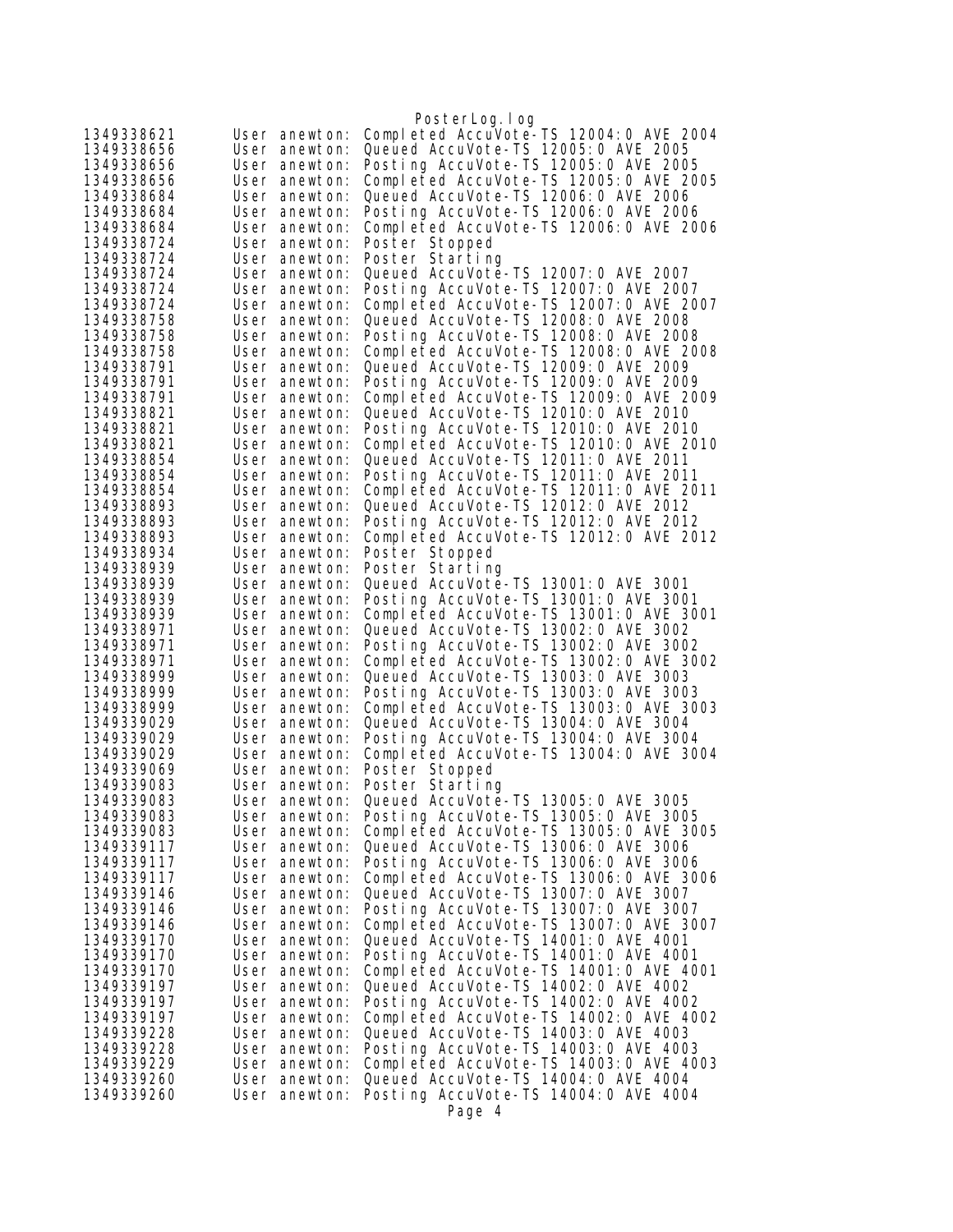|                          |                                | PosterLog.log                                                                   |
|--------------------------|--------------------------------|---------------------------------------------------------------------------------|
| 1349339260               | User anewton:                  | Completed AccuVote-TS 14004:0 AVE 4004                                          |
| 1349339283               | User anewton:                  | Queued AccuVote-TS 14005: 0 AVE 4005                                            |
| 1349339283               | User anewton:                  | Posting AccuVote-TS 14005:0 AVE 4005                                            |
| 1349339283               | User anewton:                  | Completed AccuVote-TS 14005:0 AVE 4005                                          |
| 1349339315               | User anewton:                  | Queued AccuVote-TS 14006: 0 AVE 4006                                            |
| 1349339315               | User anewton:                  | Posting AccuVote-TS 14006: 0 AVE 4006                                           |
| 1349339315               | User anewton:                  | Completed AccuVote-TS 14006:0 AVE 4006                                          |
| 1349339342               | User anewton:                  | Queued AccuVote-TS 14007: 0 AVE 4007                                            |
| 1349339342               | User anewton:                  | Posting AccuVote-TS 14007:0 AVE 4007                                            |
| 1349339342               | User anewton:                  | Completed AccuVote-TS 14007:0 AVE 4007                                          |
| 1349339370               | User anewton:                  | Queued AccuVote-TS 14008: 0 AVE 4008                                            |
| 1349339370               | User anewton:                  | Posting AccuVote-TS 14008:0 AVE 4008                                            |
| 1349339370               | User anewton:                  | Completed AccuVote-TS 14008:0 AVE 4008<br>Queued AccuVote-TS 14009: 0 AVE 4009  |
| 1349339402<br>1349339402 | User anewton:<br>User anewton: | Posting AccuVote-TS 14009: 0 AVE 4009                                           |
| 1349339402               | User anewton:                  | Completed AccuVote-TS 14009:0 AVE 4009                                          |
| 1349339439               | User anewton:                  | Queued AccuVote-TS 14010: 0 AVE 4010                                            |
| 1349339439               | User anewton:                  | Posting AccuVote-TS 14010: 0 AVE 4010                                           |
| 1349339439               | User anewton:                  | Completed AccuVote-TS 14010:0 AVE 4010                                          |
| 1349339466               | User anewton:                  | Queued AccuVote-TS 14011:0 AVE 4011                                             |
| 1349339466               | User anewton:                  | Posting AccuVote-TS 14011:0 AVE 4011                                            |
| 1349339466               | User anewton:                  | Completed AccuVote-TS 14011:0 AVE 4011                                          |
| 1349339506               | User anewton:                  | Poster Stopped                                                                  |
| 1349339518               | User anewton:                  | Poster Starting                                                                 |
| 1349339518               | User anewton:                  | Queued AccuVote-TS 14012: 0 AVE 4012                                            |
| 1349339518               | User anewton:                  | Posting AccuVote-TS 14012:0 AVE 4012                                            |
| 1349339518               | User anewton:                  | Completed AccuVote-TS 14012:0 AVE 4012                                          |
| 1349339548               | User anewton:                  | Queued AccuVote-TS 14013:0 AVE 4013                                             |
| 1349339548               | User anewton:                  | Posting AccuVote-TS 14013:0 AVE 4013                                            |
| 1349339548               | User anewton:                  | Completed AccuVote-TS 14013:0 AVE 4013                                          |
| 1349339576               | User anewton:                  | Queued AccuVote-TS 14014: 0 AVE 4014                                            |
| 1349339576<br>1349339576 | User anewton:                  | Posting AccuVote-TS 14014: 0 AVE 4014<br>Completed AccuVote-TS 14014:0 AVE 4014 |
| 1349339603               | User anewton:<br>User anewton: | Queued AccuVote-TS 14015: 0 AVE 4015                                            |
| 1349339603               | User anewton:                  | Posting AccuVote-TS 14015:0 AVE 4015                                            |
| 1349339604               | User anewton:                  | Completed AccuVote-TS 14015:0 AVE 4015                                          |
| 1349339629               | User anewton:                  | Queued AccuVote-TS 14016: 0 AVE 4016                                            |
| 1349339629               | User anewton:                  | Posting AccuVote-TS 14016:0 AVE 4016                                            |
| 1349339629               | User anewton:                  | Completed AccuVote-TS 14016:0 AVE 4016                                          |
| 1349339660               | User anewton:                  | Queued AccuVote-TS 14017: 0 AVE 4017                                            |
| 1349339660               | User anewton:                  | Posting AccuVote-TS 14017:0 AVE 4017                                            |
| 1349339660               | User anewton:                  | Completed AccuVote-TS 14017:0 AVE 4017                                          |
| 1349339687               | User anewton:                  | Queued AccuVote-TS 15001:0 AVE 5001                                             |
| 1349339687               | User anewton:                  | Posting AccuVote-TS 15001:0 AVE 5001                                            |
| 1349339687               | User anewton:                  | Completed AccuVote-TS 15001:0 AVE 5001                                          |
| 1349339720               | User anewton:                  | Queued AccuVote-TS 15002: 0 AVE 5002                                            |
| 1349339720               | User anewton:                  | Posting AccuVote-TS 15002:0 AVE 5002                                            |
| 1349339720<br>1349339751 | User anewton:                  | Completed AccuVote-TS 15002:0 AVE 5002<br>Queued AccuVote-TS 15003: 0 AVE 5003  |
| 1349339751               | User anewton:<br>User anewton: | Posting AccuVote-TS 15003:0 AVE 5003                                            |
| 1349339751               | User anewton:                  | Completed AccuVote-TS 15003:0 AVE 5003                                          |
| 1349339782               | User anewton:                  | Queued AccuVote-TS 15004: 0 AVE 5004                                            |
| 1349339782               | User anewton:                  | Posting AccuVote-TS 15004:0 AVE 5004                                            |
| 1349339782               | User anewton:                  | Completed AccuVote-TS 15004:0 AVE 5004                                          |
| 1349339817               | User anewton:                  | Queued AccuVote-TS 15005: 0 AVE 5005                                            |
| 1349339817               | User anewton:                  | Posting AccuVote-TS 15005:0 AVE 5005                                            |
| 1349339817               | User anewton:                  | Completed AccuVote-TS 15005:0 AVE 5005                                          |
| 1349339846               | User anewton:                  | Queued AccuVote-TS 15006: 0 AVE 5006                                            |
| 1349339846               | User anewton:                  | Posting AccuVote-TS 15006: 0 AVE 5006                                           |
| 1349339846               | User anewton:                  | Completed AccuVote-TS 15006:0 AVE 5006                                          |
| 1349339874               | User anewton:                  | Queued AccuVote-TS 15007:0 AVE 5007                                             |
| 1349339874               | User anewton:                  | Posting AccuVote-TS 15007:0 AVE 5007                                            |
| 1349339874               | User anewton:                  | Completed AccuVote-TS 15007:0 AVE 5007                                          |
|                          |                                | Page 5                                                                          |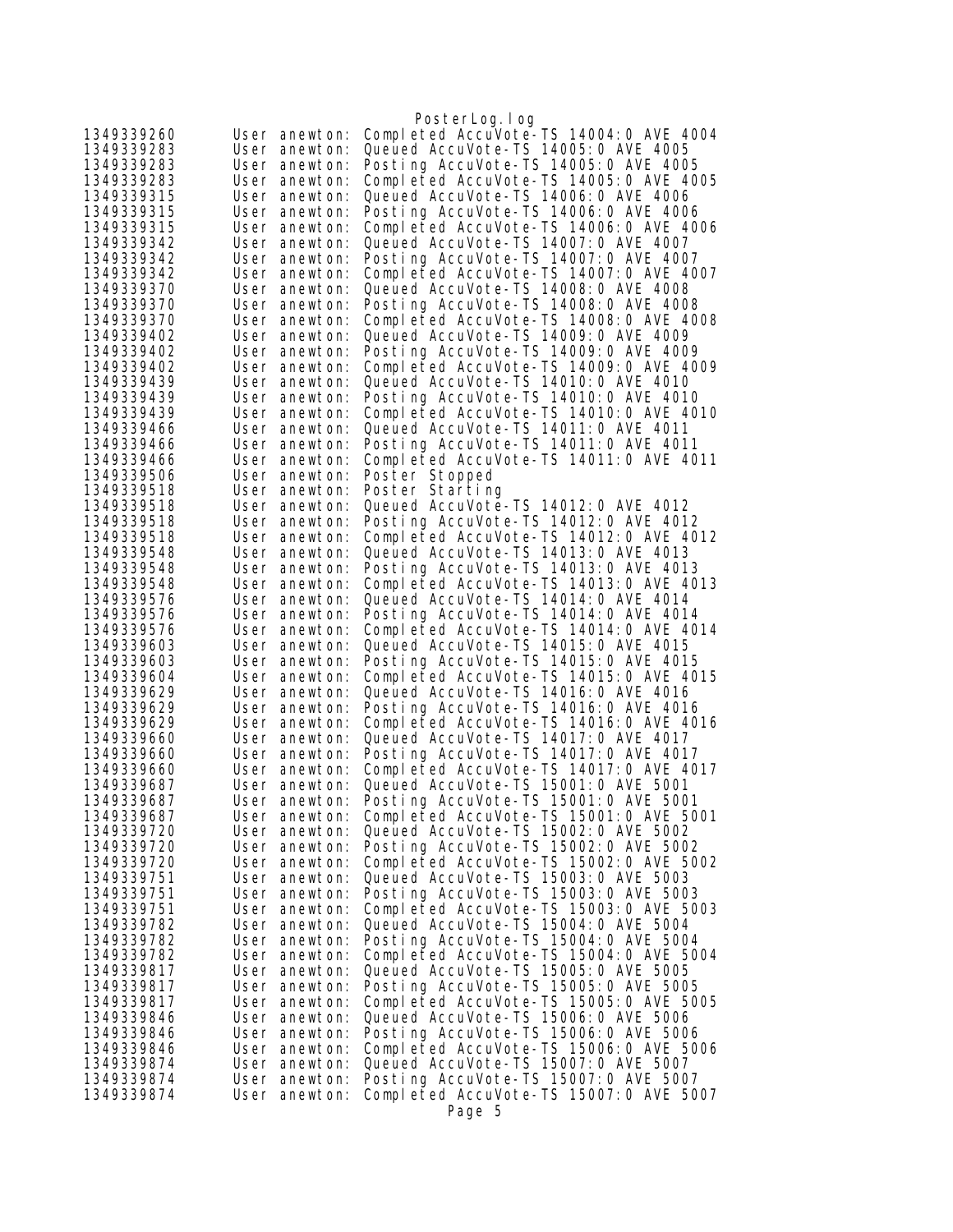|                          |                                | PosterLog.log                                                                  |
|--------------------------|--------------------------------|--------------------------------------------------------------------------------|
| 1349339906               | User anewton:                  | Queued AccuVote-TS 15008: 0 AVE 5008                                           |
| 1349339906               | User anewton:                  | Posting AccuVote-TS 15008:0 AVE 5008                                           |
| 1349339906               | User anewton:                  | Completed AccuVote-TS 15008:0 AVE 5008                                         |
| 1349339935               | User anewton:                  | Queued AccuVote-TS 15009: 0 AVE 5009                                           |
| 1349339935               | User anewton:                  | Posting AccuVote-TS 15009: 0 AVE 5009                                          |
| 1349339935               | User anewton:                  | Completed AccuVote-TS 15009:0 AVE 5009                                         |
| 1349339962               | User anewton:                  | Queued AccuVote-TS 15010: 0 AVE 5010                                           |
| 1349339962               | User anewton:                  | Posting AccuVote-TS 15010:0 AVE 5010                                           |
| 1349339962               | User anewton:                  | Completed AccuVote-TS 15010: 0 AVE 5010                                        |
| 1349339986               | User anewton:                  | Queued AccuVote-TS 15011:0 AVE 5011                                            |
| 1349339986               | User anewton:                  | Posting AccuVote-TS 15011:0 AVE 5011                                           |
| 1349339986               | User anewton:                  | Completed AccuVote-TS 15011:0 AVE 5011                                         |
| 1349340024               | User anewton:                  | Queued AccuVote-TS 15012: 0 AVE 5012                                           |
| 1349340024               | User anewton:                  | Posting AccuVote-TS 15012:0 AVE 5012                                           |
| 1349340024               | User anewton:                  | Completed AccuVote-TS 15012:0 AVE 5012                                         |
| 1349340051<br>1349340051 | User anewton:                  | Queued AccuVote-TS 15013:0 AVE 5013<br>Posting AccuVote-TS 15013:0 AVE 5013    |
| 1349340051               | User anewton:                  | Completed AccuVote-TS 15013:0 AVE 5013                                         |
| 1349340081               | User anewton:<br>User anewton: | Queued AccuVote-TS 15014: 0 AVE 5014                                           |
| 1349340081               | User anewton:                  | Posting AccuVote-TS 15014: 0 AVE 5014                                          |
| 1349340081               | User anewton:                  | Completed AccuVote-TS 15014:0 AVE 5014                                         |
| 1349340107               | User anewton:                  | Queued AccuVote-TS 15015: 0 AVE 5015                                           |
| 1349340107               | User anewton:                  | Posting AccuVote-TS 15015: 0 AVE 5015                                          |
| 1349340107               | User anewton:                  | Completed AccuVote-TS 15015:0 AVE 5015                                         |
| 1349340140               | User anewton:                  | Queued AccuVote-TS 15016: 0 AVE 5016                                           |
| 1349340140               | User anewton:                  | Posting AccuVote-TS 15016:0 AVE 5016                                           |
| 1349340140               | User anewton:                  | Completed AccuVote-TS 15016:0 AVE 5016                                         |
| 1349340180               | User anewton:                  | Poster Stopped                                                                 |
| 1349340186               | User anewton:                  | Poster Starting                                                                |
| 1349340186               | User anewton:                  | Queued AccuVote-TS 16001:0 AVE 6001                                            |
| 1349340187               | User anewton:                  | Posting AccuVote-TS 16001:0 AVE 6001                                           |
| 1349340188               | User anewton:                  | Completed AccuVote-TS 16001:0 AVE 6001                                         |
| 1349340219               | User anewton:                  | Queued AccuVote-TS 16002:0 AVE 6002                                            |
| 1349340219               | User anewton:                  | Posting AccuVote-TS 16002:0 AVE 6002                                           |
| 1349340219               | User anewton:                  | Completed AccuVote-TS 16002:0 AVE 6002                                         |
| 1349340257               | User anewton:                  | Queued AccuVote-TS 16003: 0 AVE 6003                                           |
| 1349340257<br>1349340257 | User anewton:<br>User anewton: | Posting AccuVote-TS 16003:0 AVE 6003<br>Completed AccuVote-TS 16003:0 AVE 6003 |
| 1349340297               | User anewton:                  | Queued AccuVote-TS 16004: 0 AVE 6004                                           |
| 1349340297               | User anewton:                  | Posting AccuVote-TS 16004:0 AVE 6004                                           |
| 1349340297               | User anewton:                  | Completed AccuVote-TS 16004:0 AVE 6004                                         |
| 1349340322               | User anewton:                  | Queued AccuVote-TS 16005: 0 AVE 6005                                           |
| 1349340322               | User anewton:                  | Posting AccuVote-TS 16005:0 AVE 6005                                           |
| 1349340322               | User anewton:                  | Completed AccuVote-TS 16005:0 AVE 6005                                         |
| 1349340353               | User anewton:                  | Queued AccuVote-TS 16006: 0 AVE 6006                                           |
| 1349340353               | User anewton:                  | Posting AccuVote-TS 16006: 0 AVE 6006                                          |
| 1349340353               | User anewton:                  | Completed AccuVote-TS 16006:0 AVE 6006                                         |
| 1349340384               | User anewton:                  | Queued AccuVote-TS 16007: 0 AVE 6007                                           |
| 1349340384               | User anewton:                  | Posting AccuVote-TS 16007:0 AVE 6007                                           |
| 1349340384               | User anewton:                  | Completed AccuVote-TS 16007:0 AVE 6007                                         |
| 1349340411               | User anewton:                  | Queued AccuVote-TS 16008: 0 AVE 6008                                           |
| 1349340411               | User anewton:                  | Posting AccuVote-TS 16008:0 AVE 6008                                           |
| 1349340411               | User anewton:                  | Completed AccuVote-TS 16008:0 AVE 6008                                         |
| 1349340440               | User anewton:                  | Queued AccuVote-TS 16009: 0 AVE 6009                                           |
| 1349340440               | User anewton:                  | Posting AccuVote-TS 16009: 0 AVE 6009                                          |
| 1349340440               | User anewton:                  | Completed AccuVote-TS 16009:0 AVE 6009                                         |
| 1349340466<br>1349340466 | User anewton:<br>User anewton: | Queued AccuVote-TS 16010: 0 AVE 6010<br>Posting AccuVote-TS 16010: 0 AVE 6010  |
| 1349340466               | User anewton:                  | Completed AccuVote-TS 16010: 0 AVE 6010                                        |
| 1349340491               | User anewton:                  | Queued AccuVote-TS 16011:0 AVE 6011                                            |
| 1349340491               | User anewton:                  | Posting AccuVote-TS 16011:0 AVE 6011                                           |
| 1349340491               | User anewton:                  | Completed AccuVote-TS 16011:0 AVE 6011                                         |
| 1349340509               | User anewton:                  | Queued AccuVote-TS 16012:0 AVE 6012                                            |
|                          |                                | Page 6                                                                         |
|                          |                                |                                                                                |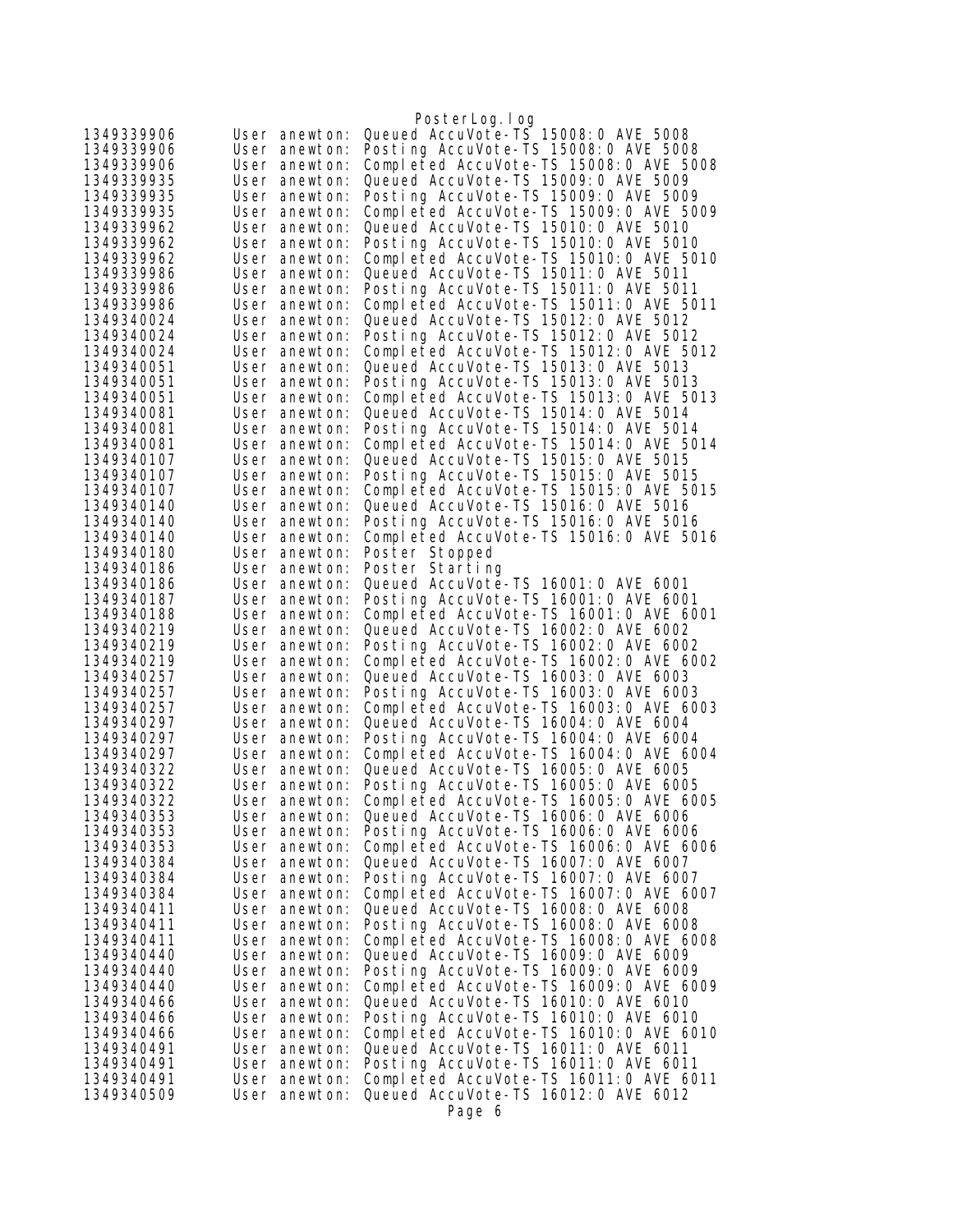|                          |                                | PosterLog.log                                                                  |
|--------------------------|--------------------------------|--------------------------------------------------------------------------------|
| 1349340509               | User anewton:                  | Posting AccuVote-TS 16012:0 AVE 6012                                           |
| 1349340509               | User anewton:                  | Completed AccuVote-TS 16012:0 AVE 6012                                         |
| 1349340537               | User anewton:                  | Queued AccuVote-TS 16013: 0 AVE 6013                                           |
| 1349340537               | User anewton:                  | Posting AccuVote-TS 16013:0 AVE 6013                                           |
| 1349340537               | User anewton:                  | Completed AccuVote-TS 16013:0 AVE 6013                                         |
| 1349340555               | User anewton:                  | Queued AccuVote-TS 17001:0 AVE 7001                                            |
| 1349340555               | User anewton:                  | Posting AccuVote-TS 17001:0 AVE 7001                                           |
| 1349340555               | User anewton:                  | Completed AccuVote-TS 17001:0 AVE 7001                                         |
| 1349340580               | User anewton:                  | Queued AccuVote-TS 17002: 0 AVE 7002                                           |
| 1349340580               | User anewton:                  | Posting AccuVote-TS 17002:0 AVE 7002                                           |
| 1349340580               | User anewton:                  | Completed AccuVote-TS 17002:0 AVE 7002                                         |
| 1349340601               | User anewton:                  | Queued AccuVote-TS 17003: 0 AVE 7003                                           |
| 1349340601               | User anewton:                  | Posting AccuVote-TS 17003:0 AVE 7003                                           |
| 1349340601               | User anewton:                  | Completed AccuVote-TS 17003:0 AVE 7003                                         |
| 1349340624               | User anewton:                  | Queued AccuVote-TS 17004: 0 AVE 7004                                           |
| 1349340624               | User anewton:                  | Posting AccuVote-TS 17004: 0 AVE 7004                                          |
| 1349340624               | User anewton:                  | Completed AccuVote-TS 17004:0 AVE 7004                                         |
| 1349340647               | User anewton:                  | Queued AccuVote-TS 17005: 0 AVE 7005                                           |
| 1349340647<br>1349340647 | User anewton:                  | Posting AccuVote-TS 17005:0 AVE 7005<br>Completed AccuVote-TS 17005:0 AVE 7005 |
| 1349340672               | User anewton:                  | Queued AccuVote-TS 17006: 0 AVE 7006                                           |
| 1349340672               | User anewton:<br>User anewton: | Posting AccuVote-TS 17006: 0 AVE 7006                                          |
| 1349340672               | User anewton:                  | Completed AccuVote-TS 17006:0 AVE 7006                                         |
| 1349340697               | User anewton:                  | Queued AccuVote-TS 17007: 0 AVE 7007                                           |
| 1349340697               | User anewton:                  | Posting AccuVote-TS 17007:0 AVE 7007                                           |
| 1349340697               | User anewton:                  | Completed AccuVote-TS 17007:0 AVE 7007                                         |
| 1349340720               | User anewton:                  | Queued AccuVote-TS 17008: 0 AVE 7008                                           |
| 1349340720               | User anewton:                  | Posting AccuVote-TS 17008: 0 AVE 7008                                          |
| 1349340720               | User anewton:                  | Completed AccuVote-TS 17008:0 AVE 7008                                         |
| 1349340738               | User anewton:                  | Queued AccuVote-TS 17009: 0 AVE 7009                                           |
| 1349340738               | User anewton:                  | Posting AccuVote-TS 17009: 0 AVE 7009                                          |
| 1349340738               | User anewton:                  | Completed AccuVote-TS 17009:0 AVE 7009                                         |
| 1349340757               | User anewton:                  | Queued AccuVote-TS 17010: 0 AVE 7010                                           |
| 1349340757               | User anewton:                  | Posting AccuVote-TS 17010:0 AVE 7010                                           |
| 1349340757               | User anewton:                  | Completed AccuVote-TS 17010:0 AVE 7010                                         |
| 1349340797               | User anewton:                  | Poster Stopped                                                                 |
| 1349340805               | User anewton:                  | Poster Starting                                                                |
| 1349340805               | User anewton:                  | Queued AccuVote-TS 17011:0 AVE 7011<br>Posting AccuVote-TS 17011:0 AVE 7011    |
| 1349340805<br>1349340805 | User anewton:<br>User anewton: | Completed AccuVote-TS 17011:0 AVE 7011                                         |
| 1349340836               | User anewton:                  | Queued AccuVote-TS 17012: 0 AVE 7012                                           |
| 1349340836               | User anewton:                  | Posting AccuVote-TS 17012:0 AVE 7012                                           |
| 1349340836               | User anewton:                  | Completed AccuVote-TS 17012:0 AVE 7012                                         |
| 1349340876               | User anewton:                  | Poster Stopped                                                                 |
| 1349340880               | User anewton:                  | Poster Starting                                                                |
| 1349340880               | User anewton:                  | Queued AccuVote-TS 17013: 0 AVE 7013                                           |
| 1349340880               | User anewton:                  | Posting AccuVote-TS 17013:0 AVE 7013                                           |
| 1349340880               | User anewton:                  | Completed AccuVote-TS 17013:0 AVE 7013                                         |
| 1349340900               | User anewton:                  | Queued AccuVote-TS 17014: 0 AVE 7014                                           |
| 1349340900               | User anewton:                  | Posting AccuVote-TS 17014:0 AVE 7014                                           |
| 1349340900               | User anewton:                  | Completed AccuVote-TS 17014:0 AVE 7014                                         |
| 1349340940               | User anewton:                  | Poster Stopped                                                                 |
| 1349340946               | User anewton:                  | Poster Starting                                                                |
| 1349340946               | User anewton:                  | Queued AccuVote-TS 17015:0 AVE 7015                                            |
| 1349340946               | User anewton:                  | Posting AccuVote-TS 17015:0 AVE 7015                                           |
| 1349340946               | User anewton:                  | Completed AccuVote-TS 17015:0 AVE 7015                                         |
| 1349340966               | User anewton:                  | Queued AccuVote-TS 17016: 0 AVE 7016                                           |
| 1349340966<br>1349340966 | User anewton:<br>User anewton: | Posting AccuVote-TS 17016:0 AVE 7016<br>Completed AccuVote-TS 17016:0 AVE 7016 |
| 1349340990               | User anewton:                  | Queued AccuVote-TS 17017:0 AVE 7017                                            |
| 1349340990               | User anewton:                  | Posting AccuVote-TS 17017:0 AVE 7017                                           |
| 1349340990               | User anewton:                  | Completed AccuVote-TS 17017:0 AVE 7017                                         |
| 1349341014               | User anewton:                  | Queued AccuVote-TS 17018: 0 AVE 7018                                           |
|                          |                                | Page 7                                                                         |
|                          |                                |                                                                                |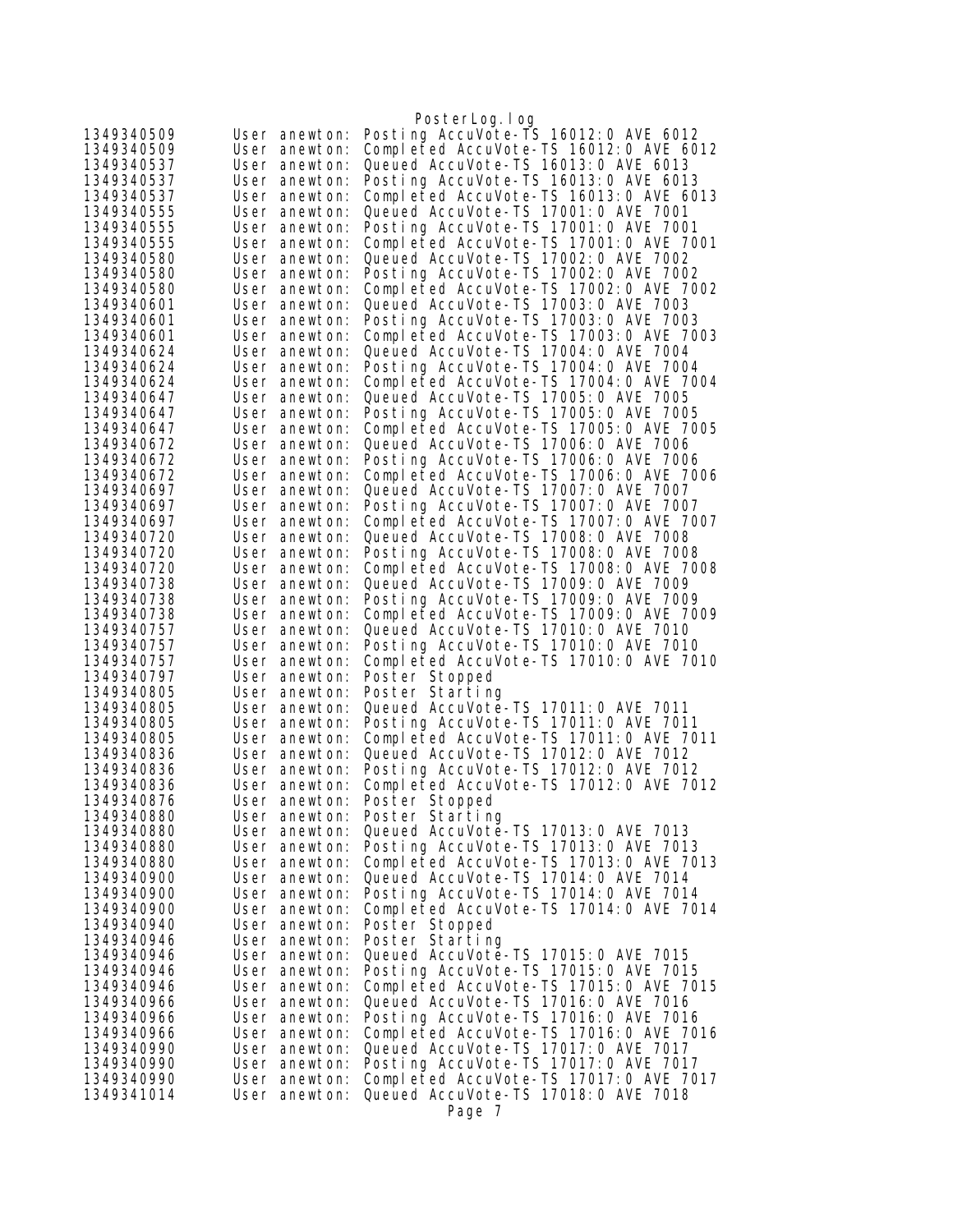| 1349341014               | User anewton:                  | PosterLog.log<br>Posting AccuVote-TS 17018:0 AVE 7018                           |
|--------------------------|--------------------------------|---------------------------------------------------------------------------------|
| 1349341014               | User anewton:                  | Completed AccuVote-TS 17018:0 AVE 7018                                          |
| 1349341032               | User anewton:                  | Queued AccuVote-TS 18001: 0 AVE 8001                                            |
| 1349341032               | User anewton:                  | Posting AccuVote-TS 18001:0 AVE 8001                                            |
| 1349341032               | User anewton:                  | Completed AccuVote-TS 18001:0 AVE 8001                                          |
| 1349341050               | User anewton:                  | Queued AccuVote-TS 18002: 0 AVE 8002                                            |
| 1349341050               | User anewton:                  | Posting AccuVote-TS 18002:0 AVE 8002                                            |
| 1349341050               | User anewton:                  | Completed AccuVote-TS 18002:0 AVE 8002                                          |
| 1349341068               | User anewton:                  | Queued AccuVote-TS 18003: 0 AVE 8003                                            |
| 1349341068               | User anewton:                  | Posting AccuVote-TS 18003:0 AVE 8003                                            |
| 1349341068               | User anewton:                  | Completed AccuVote-TS 18003:0 AVE 8003                                          |
| 1349341090               | User anewton:                  | Queued AccuVote-TS 18004: 0 AVE 8004                                            |
| 1349341090               | User anewton:                  | Posting AccuVote-TS 18004: 0 AVE 8004                                           |
| 1349341090               | User anewton:                  | Completed AccuVote-TS 18004: 0 AVE 8004                                         |
| 1349341111               | User anewton:                  | Queued AccuVote-TS 18005: 0 AVE 8005                                            |
| 1349341111               | User anewton:                  | Posting AccuVote-TS 18005: 0 AVE 8005                                           |
| 1349341111               | User anewton:                  | Completed AccuVote-TS 18005:0 AVE 8005                                          |
| 1349341151               | User anewton:                  | Poster Stopped                                                                  |
| 1349341152               | User anewton:                  | Poster Starting                                                                 |
| 1349341152               | User anewton:                  | Queued AccuVote-TS 18006: 0 AVE 8006                                            |
| 1349341152               | User anewton:                  | Posting AccuVote-TS 18006: 0 AVE 8006                                           |
| 1349341152               | User anewton:                  | Completed AccuVote-TS 18006: 0 AVE 8006                                         |
| 1349341172               | User anewton:                  | Queued AccuVote-TS 18007: 0 AVE 8007                                            |
| 1349341172               | User anewton:                  | Posting AccuVote-TS 18007:0 AVE 8007                                            |
| 1349341173               | User anewton:                  | Completed AccuVote-TS 18007:0 AVE 8007                                          |
| 1349341191<br>1349341191 | User anewton:                  | Queued AccuVote-TS 18008: 0 AVE 8008                                            |
| 1349341191               | User anewton:                  | Posting AccuVote-TS 18008: 0 AVE 8008                                           |
| 1349341208               | User anewton:<br>User anewton: | Completed AccuVote-TS 18008:0 AVE 8008<br>Queued AccuVote-TS 18009: 0 AVE 8009  |
| 1349341208               | User anewton:                  | Posting AccuVote-TS 18009: 0 AVE 8009                                           |
| 1349341208               | User anewton:                  | Completed AccuVote-TS 18009:0 AVE 8009                                          |
| 1349341240               | User anewton:                  | Queued AccuVote-TS 18010: 0 AVE 8010                                            |
| 1349341240               | User anewton:                  | Posting AccuVote-TS 18010: 0 AVE 8010                                           |
| 1349341240               | User anewton:                  | Completed AccuVote-TS 18010: 0 AVE 8010                                         |
| 1349341262               | User anewton:                  | Queued AccuVote-TS 19001:0 AVE 9001                                             |
| 1349341262               | User anewton:                  | Posting AccuVote-TS 19001:0 AVE 9001                                            |
| 1349341262               | User anewton:                  | Completed AccuVote-TS 19001:0 AVE 9001                                          |
| 1349341281               | User anewton:                  | Queued AccuVote-TS 19002: 0 AVE 9002                                            |
| 1349341281               | User anewton:                  | Posting AccuVote-TS 19002:0 AVE 9002                                            |
| 1349341281               | User anewton:                  | Completed AccuVote-TS 19002:0 AVE 9002                                          |
| 1349341298               | User anewton:                  | Queued AccuVote-TS 19003: 0 AVE 9003                                            |
| 1349341298               | User anewton:                  | Posting AccuVote-TS 19003:0 AVE 9003                                            |
| 1349341298               | User anewton:                  | Completed AccuVote-TS 19003:0 AVE 9003                                          |
| 1349341322               | User anewton:                  | Queued AccuVote-TS 19004: 0 AVE 9004                                            |
| 1349341322               | User anewton:                  | Posting AccuVote-TS 19004: 0 AVE 9004                                           |
| 1349341322<br>1349341337 | User anewton:<br>User anewton: | Completed AccuVote-TS 19004: 0 AVE 9004<br>Queued AccuVote-TS 19005: 0 AVE 9005 |
| 1349341337               | User anewton:                  | Posting AccuVote-TS 19005: 0 AVE 9005                                           |
| 1349341337               | User anewton:                  | Completed AccuVote-TS 19005:0 AVE 9005                                          |
| 1349341353               | User anewton:                  | Queued AccuVote-TS 19006: 0 AVE 9006                                            |
| 1349341353               | User anewton:                  | Posting AccuVote-TS 19006: 0 AVE 9006                                           |
| 1349341353               | User anewton:                  | Completed AccuVote-TS 19006:0 AVE 9006                                          |
| 1349341393               | User anewton:                  | Poster Stopped                                                                  |
| 1349341633               | User anewton:                  | Poster Starting                                                                 |
| 1349341633               | User anewton:                  | Queued AccuVote-TS 30010: 0 EV DOE AVE                                          |
| 1349341633               | User anewton:                  | Posting AccuVote-TS 30010:0 EV DOE AVE                                          |
| 1349341633               | User anewton:                  | Completed AccuVote-TS 30010:0 EV DOE AVE                                        |
| 1349341673               | User anewton:                  | Poster Stopped                                                                  |
| 1349787143               | User anewton:                  | Poster Starting                                                                 |
| 1349787183               | User anewton:                  | Poster Stopped                                                                  |
| 1349787395               | User anewton:                  | Poster Starting                                                                 |
| 1349787395               | User anewton:                  | Queued AVOSX 20010: 0 EV DOE OSX                                                |
| 1349787395               | User anewton:                  | Posting AVOSX 20010:0 EV DOE OSX                                                |
|                          |                                | Page 8                                                                          |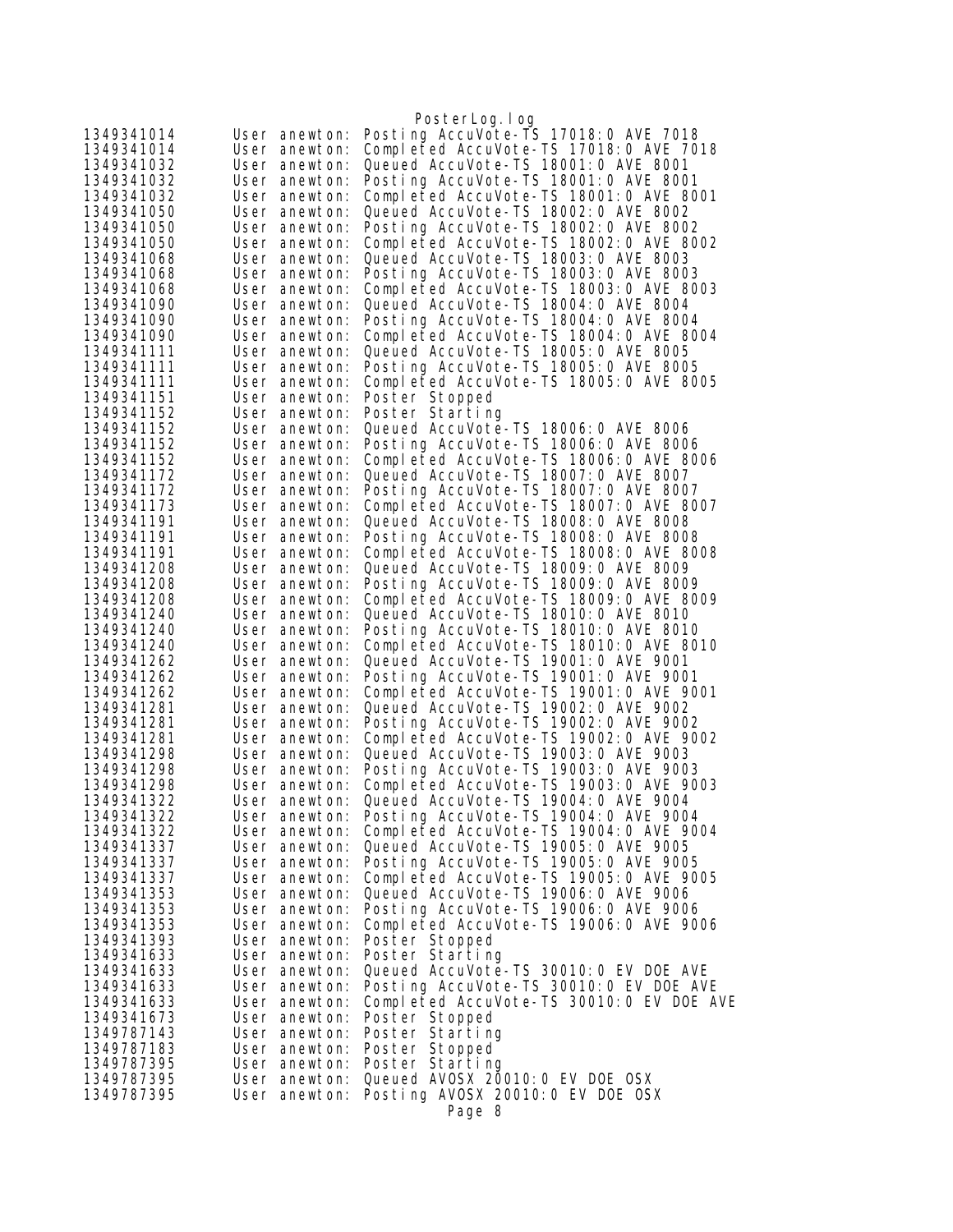|                          |                                | PosterLog.log                                                                          |
|--------------------------|--------------------------------|----------------------------------------------------------------------------------------|
| 1349787395               | User anewton:                  | Completed AVOSX 20010:0 EV DOE OSX                                                     |
| 1349787435               | User anewton:                  | Poster Stopped                                                                         |
| 1349795938               | User anewton:                  | Poster Starting                                                                        |
| 1349795978               | User anewton:                  | Poster Stopped                                                                         |
| 1349796129               | User anewton:                  | Poster Starting                                                                        |
| 1349796129               | User anewton:                  | Queued AccuVote-OS VC Id 7011 Machine 0                                                |
| 1349796129               | User anewton:                  | Posting AccuVote-OS VC Id 7011 Machine O<br>Completed AccuVote-OS VC Id 7011 Machine O |
| 1349796129<br>1349796130 | User anewton:<br>User anewton: | Queued AccuVote-OS VC Id 7013 Machine 0                                                |
| 1349796130               | User anewton:                  | Posting AccuVote-OS VC Id 7013 Machine 0                                               |
| 1349796130               | User anewton:                  | Completed AccuVote-OS VC 1d 7013 Machine 0                                             |
| 1349796132               | User anewton:                  | Queued AccuVote-OS VC Id 4017 Machine 0                                                |
| 1349796132               | User anewton:                  | Posting AccuVote-OS VC 1d 4017 Machine O                                               |
| 1349796132               | User anewton:                  | Completed AccuVote-OS VC Id 4017 Machine O                                             |
| 1349796137               | User anewton:                  | Queued AccuVote-OS VC 1d 3005 Machine 0                                                |
| 1349796137               | User anewton:                  | Posting AccuVote-OS VC Id 3005 Machine 0                                               |
| 1349796137               | User anewton:                  | Completed AccuVote-OS VC 1d 3005 Machine 0                                             |
| 1349796138               | User anewton:                  | Queued AccuVote-OS VC Id 1001 Machine 0                                                |
| 1349796138               | User anewton:                  | Posting AccuVote-OS VC Id 1001 Machine 0                                               |
| 1349796138               | User anewton:                  | Completed AccuVote-OS VC Id 1001 Machine 0                                             |
| 1349796138               | User anewton:                  | Queued AccuVote-OS VC Id 2008 Machine 0                                                |
| 1349796138               | User anewton:                  | Posting AccuVote-OS VC Id 2008 Machine O                                               |
| 1349796138               | User anewton:                  | Completed AccuVote-OS VC 1d 2008 Machine 0                                             |
| 1349796139               | User anewton:                  | Queued AccuVote-OS VC Id 3006 Machine 0                                                |
| 1349796139               | User anewton:                  | Posting AccuVote-OS VC Id 3006 Machine O                                               |
| 1349796139<br>1349796179 | User anewton:                  | Completed AccuVote-OS VC 1d 3006 Machine 0                                             |
| 1349796206               | User anewton:<br>User anewton: | Poster Stopped<br>Poster Starting                                                      |
| 1349796206               | User anewton:                  | Queued AccuVote-OS VC Id 5001 Machine 0                                                |
| 1349796206               | User anewton:                  | Posting AccuVote-OS VC 1d 5001 Machine 0                                               |
| 1349796206               | User anewton:                  | Completed AccuVote-OS VC Id 5001 Machine 0                                             |
| 1349796214               | User anewton:                  | Queued AccuVote-OS VC Id 6013 Machine O                                                |
| 1349796214               | User anewton:                  | Posting AccuVote-OS VC 1d 6013 Machine 0                                               |
| 1349796214               | User anewton:                  | Completed AccuVote-OS VC Id 6013 Machine O                                             |
| 1349796218               | User anewton:                  | Queued AccuVote-OS VC Id 7001 Machine 0                                                |
| 1349796218               | User anewton:                  | Posting AccuVote-OS VC Id 7001 Machine O                                               |
| 1349796218               | User anewton:                  | Completed AccuVote-OS VC Id 7001 Machine O                                             |
| 1349796258               | User anewton:                  | Poster Stopped                                                                         |
| 1349796264               | User anewton:                  | Poster Starting                                                                        |
| 1349796264<br>1349796264 | User anewton:                  | Queued AccuVote-OS VC Id 3007 Machine 0<br>Posting AccuVote-OS VC Id 3007 Machine O    |
| 1349796264               | User anewton:<br>User anewton: | Completed AccuVote-OS VC 1d 3007 Machine 0                                             |
| 1349796294               | User anewton:                  | Queued AccuVote-OS VC Id 7017 Machine O                                                |
| 1349796294               | User anewton:                  | Posting AccuVote-OS VC Id 7017 Machine 0                                               |
| 1349796294               | User anewton:                  | Completed AccuVote-OS VC 1d 7017 Machine 0                                             |
| 1349796306               | User anewton:                  | Queued AccuVote-OS VC Id 2009 Machine 0                                                |
| 1349796306               | User anewton:                  | Posting AccuVote-OS VC Id 2009 Machine 0                                               |
| 1349796306               | User anewton:                  | Completed AccuVote-OS VC 1d 2009 Machine 0                                             |
| 1349796307               | User anewton:                  | Queued AccuVote-OS VC Id 4008 Machine 0                                                |
| 1349796307               | User anewton:                  | Posting AccuVote-OS VC Id 4008 Machine 0                                               |
| 1349796307               | User anewton:                  | Completed AccuVote-OS VC 1d 4008 Machine 0                                             |
| 1349796315               | User anewton:                  | Queued AccuVote-OS VC 1d 7009 Machine 0                                                |
| 1349796315               | User anewton:                  | Posting AccuVote-OS VC Id 7009 Machine 0                                               |
| 1349796315               | User anewton:                  | Completed AccuVote-OS VC Id 7009 Machine 0                                             |
| 1349796320               | User anewton:                  | Queued AccuVote-OS VC Id 6012 Machine O                                                |
| 1349796320<br>1349796320 | User anewton:                  | Posting AccuVote-OS VC 1d 6012 Machine 0                                               |
| 1349796353               | User anewton:<br>User anewton: | Completed AccuVote-OS VC 1d 6012 Machine 0<br>Queued AccuVote-OS VC Id 1002 Machine O  |
| 1349796353               | User anewton:                  | Posting AccuVote-OS VC 1d 1002 Machine 0                                               |
| 1349796353               | User anewton:                  | Completed AccuVote-OS VC 1d 1002 Machine 0                                             |
| 1349796365               | User anewton:                  | Queued AccuVote-OS VC 1d 5010 Machine 0                                                |
| 1349796365               | User anewton:                  | Posting AccuVote-OS VC Id 5010 Machine 0                                               |
| 1349796365               | User anewton:                  | Completed AccuVote-OS VC Id 5010 Machine 0                                             |
|                          |                                | Page 9                                                                                 |
|                          |                                |                                                                                        |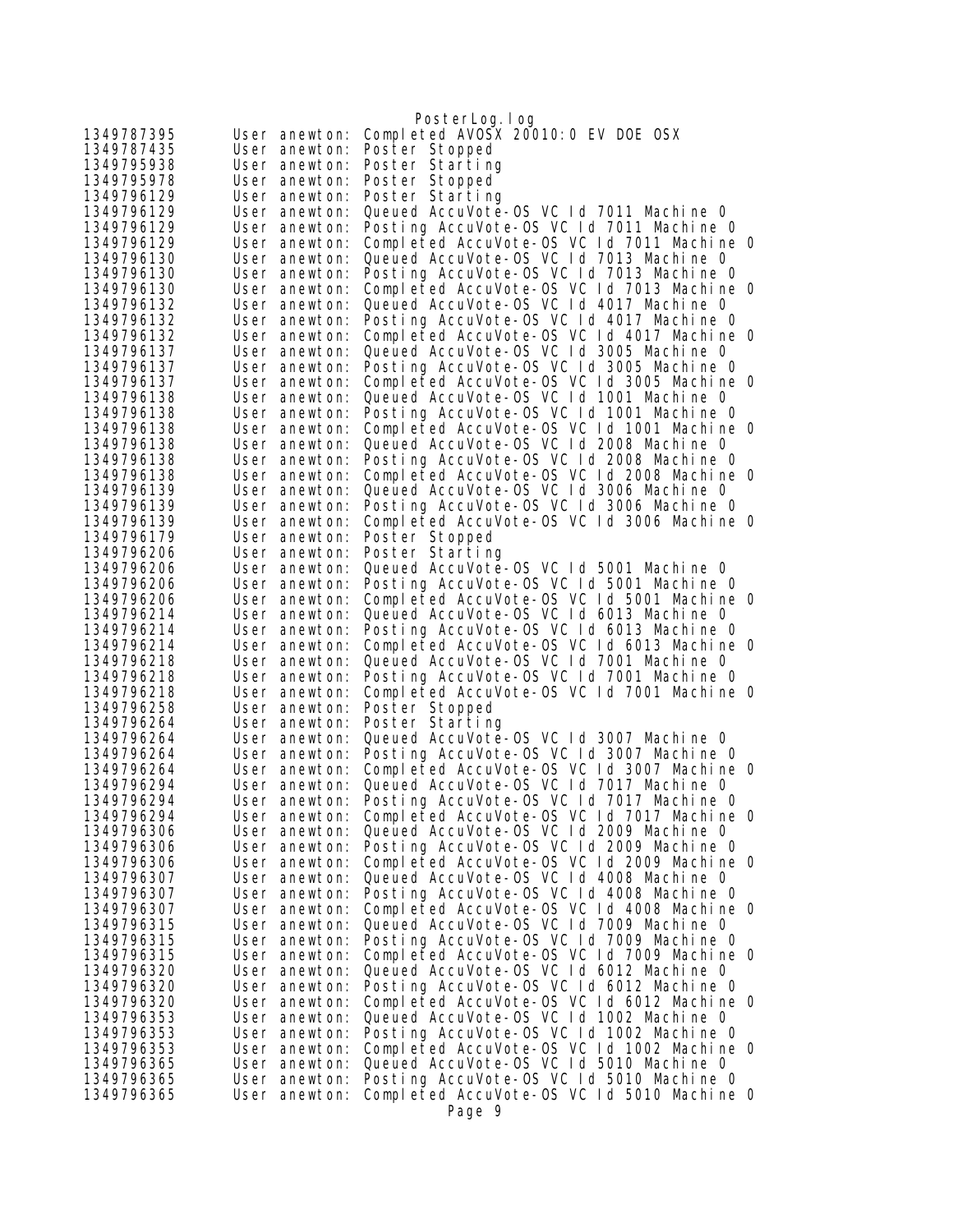|                          |                                | PosterLog.log                                                                          |
|--------------------------|--------------------------------|----------------------------------------------------------------------------------------|
| 1349796367               | User anewton:                  | Queued AccuVote-0S VC 1d 6007 Machine 0                                                |
| 1349796367               | User anewton:                  | Posting AccuVote-OS VC 1d 6007 Machine 0                                               |
| 1349796367               | User anewton:                  | Completed AccuVote-OS VC 1d 6007 Machine 0                                             |
| 1349796399               | User anewton:                  | Queued AccuVote-OS VC 1d 8005 Machine 0                                                |
| 1349796399               | User anewton:                  | Posting AccuVote-OS VC Id 8005 Machine O                                               |
| 1349796399               | User anewton:                  | Completed AccuVote-OS VC 1d 8005 Machine 0                                             |
| 1349796428               | User anewton:                  | Queued AccuVote-OS VC 1d 8001 Machine 0                                                |
| 1349796428               | User anewton:                  | Posting AccuVote-OS VC 1d 8001 Machine 0                                               |
| 1349796428               | User anewton:                  | Completed AccuVote-OS VC 1d 8001 Machine 0                                             |
| 1349796432               | User anewton:                  | Queued AccuVote-OS VC Id 4001 Machine 0                                                |
| 1349796432               | User anewton:                  | Posting AccuVote-OS VC Id 4001 Machine O                                               |
| 1349796432               | User anewton:                  | Completed AccuVote-OS VC 1d 4001 Machine 0                                             |
| 1349796456               | User anewton:                  | Queued AccuVote-OS VC 1d 7015 Machine 0                                                |
| 1349796456               | User anewton:                  | Posting AccuVote-OS VC 1d 7015 Machine 0<br>Completed AccuVote-OS VC 1d 7015 Machine 0 |
| 1349796456<br>1349796458 | User anewton:<br>User anewton: | Queued AccuVote-OS VC Id 2010 Machine 0                                                |
| 1349796458               | User anewton:                  | Posting AccuVote-OS VC Id 2010 Machine O                                               |
| 1349796458               | User anewton:                  | Completed AccuVote-OS VC 1d 2010 Machine 0                                             |
| 1349796461               | User anewton:                  | Queued AccuVote-OS VC 1d 4009 Machine 0                                                |
| 1349796461               | User anewton:                  | Posting AccuVote-OS VC Id 4009 Machine 0                                               |
| 1349796461               | User anewton:                  | Completed AccuVote-OS VC 1d 4009 Machine 0                                             |
| 1349796470               | User anewton:                  | Queued AccuVote-OS VC 1d 5009 Machine 0                                                |
| 1349796470               | User anewton:                  | Posting AccuVote-OS VC 1d 5009 Machine 0                                               |
| 1349796470               | User anewton:                  | Completed AccuVote-OS VC 1d 5009 Machine 0                                             |
| 1349796475               | User anewton:                  | Queued AccuVote-OS VC 1d 6009 Machine 0                                                |
| 1349796475               | User anewton:                  | Posting AccuVote-OS VC 1d 6009 Machine 0                                               |
| 1349796475               | User anewton:                  | Completed AccuVote-OS VC 1d 6009 Machine 0                                             |
| 1349796508               | User anewton:                  | Queued AccuVote-OS VC 1d 7012 Machine 0                                                |
| 1349796508               | User anewton:                  | Posting AccuVote-OS VC Id 7012 Machine 0                                               |
| 1349796508               | User anewton:                  | Completed AccuVote-OS VC 1d 7012 Machine 0                                             |
| 1349796548               | User anewton:                  | Poster Stopped                                                                         |
| 1349796560               | User anewton:                  | Poster Starting                                                                        |
| 1349796560               | User anewton:                  | Queued AccuVote-0S VC Id 8007 Machine 0                                                |
| 1349796560               | User anewton:                  | Posting AccuVote-OS VC 1d 8007 Machine 0                                               |
| 1349796560               | User anewton:                  | Completed AccuVote-OS VC Id 8007 Machine 0                                             |
|                          |                                |                                                                                        |
| 1349796599               | User anewton:                  | Queued AccuVote-OS VC 1d 6010 Machine 0                                                |
| 1349796599               | User anewton:                  | Posting AccuVote-OS VC Id 6010 Machine O                                               |
| 1349796599               | User anewton:                  | Completed AccuVote-OS VC 1d 6010 Machine 0                                             |
| 1349796599               | User anewton:                  | Queued AccuVote-OS VC Id 8003 Machine 0                                                |
| 1349796599               | User anewton:                  | Posting AccuVote-OS VC 1d 8003 Machine 0                                               |
| 1349796599               | User anewton:                  | Completed AccuVote-OS VC 1d 8003 Machine 0                                             |
| 1349796603               | User anewton:                  | Queued AccuVote-OS VC Id 6002 Machine 0                                                |
| 1349796603               | User anewton:                  | Posting AccuVote-OS VC Id 6002 Machine 0                                               |
| 1349796603               | User anewton:                  | Completed AccuVote-OS VC 1d 6002 Machine 0                                             |
| 1349796606               | User anewton:                  | Queued AccuVote-OS VC 1d 4010 Machine 0                                                |
| 1349796606<br>1349796606 | User anewton:<br>User anewton: | Posting AccuVote-OS VC Id 4010 Machine O                                               |
| 1349796628               | User anewton:                  | Completed AccuVote-OS VC Id 4010 Machine 0                                             |
| 1349796628               | User anewton:                  | Queued AccuVote-OS VC Id 2011 Machine O<br>Posting AccuVote-OS VC Id 2011 Machine O    |
| 1349796628               | User anewton:                  | Completed AccuVote-OS VC 1d 2011 Machine 0                                             |
| 1349796630               | User anewton:                  | Queued AccuVote-OS VC 1d 6008 Machine 0                                                |
| 1349796630               | User anewton:                  | Posting AccuVote-OS VC 1d 6008 Machine 0                                               |
| 1349796630               | User anewton:                  | Completed AccuVote-OS VC 1d 6008 Machine 0                                             |
| 1349796644               | User anewton:                  | Queued AccuVote-OS VC 1d 4002 Machine 0                                                |
| 1349796644               | User anewton:                  | Posting AccuVote-OS VC 1d 4002 Machine 0                                               |
| 1349796644               | User anewton:                  | Completed AccuVote-OS VC 1d 4002 Machine 0                                             |
| 1349796648               | User anewton:                  | Queued AccuVote-OS VC Id 5008 Machine 0                                                |
| 1349796648               | User anewton:                  | Posting AccuVote-OS VC 1d 5008 Machine 0                                               |
| 1349796648               | User anewton:                  | Completed AccuVote-OS VC 1d 5008 Machine 0                                             |
| 1349796688               | User anewton:                  | Poster Stopped                                                                         |
| 1349796696               | User anewton:                  | Poster Starting                                                                        |
| 1349796696               | User anewton:                  | Queued AccuVote-OS VC Id 6011 Machine 0                                                |
| 1349796696               | User anewton:                  | Posting AccuVote-OS VC 1d 6011 Machine 0<br>Page 10                                    |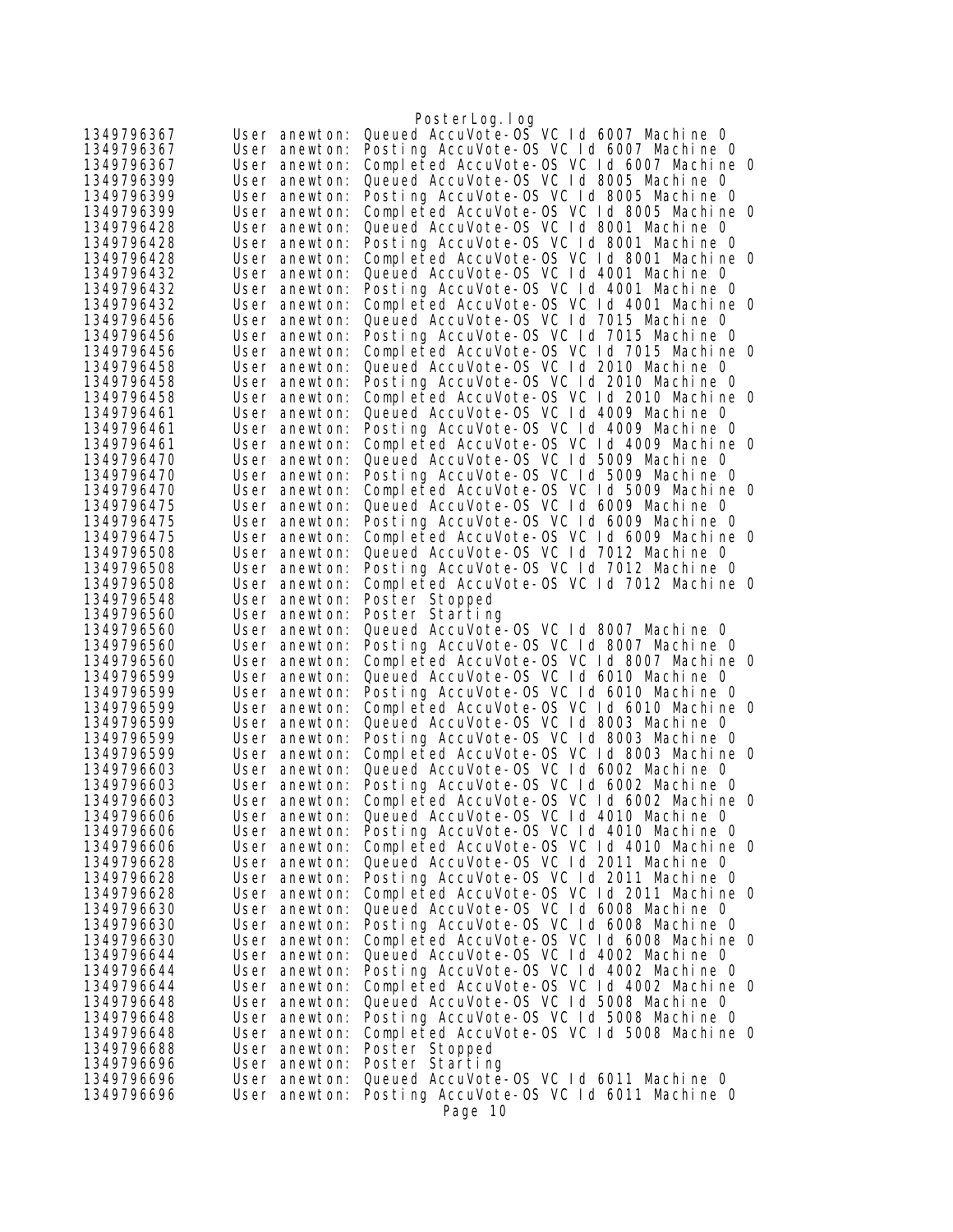|                          |                                | PosterLog.log                                                                         |
|--------------------------|--------------------------------|---------------------------------------------------------------------------------------|
| 1349796696               | User anewton:                  | Completed AccuVote-0S VC 1d 6011 Machine 0                                            |
| 1349796702               | User anewton:                  | Queued AccuVote-OS VC Id 7010 Machine 0                                               |
| 1349796702               | User anewton:                  | Posting AccuVote-OS VC 1d 7010 Machine 0                                              |
| 1349796703               | User anewton:                  | Completed AccuVote-OS VC Id 7010 Machine 0                                            |
| 1349796720               | User anewton:                  | Queued AccuVote-OS VC 1d 7014 Machine 0                                               |
| 1349796720               | User anewton:                  | Posting AccuVote-OS VC Id 7014 Machine O                                              |
| 1349796720               | User anewton:                  | Completed AccuVote-OS VC 1d 7014 Machine 0                                            |
| 1349796737               | User anewton:                  | Queued AccuVote-OS VC Id 1003 Machine 0                                               |
| 1349796737               | User anewton:                  | Posting AccuVote-OS VC Id 1003 Machine O                                              |
| 1349796737               | User anewton:                  | Completed AccuVote-OS VC 1d 1003 Machine 0                                            |
| 1349796750               | User anewton:                  | Queued AccuVote-OS VC Id 6001 Machine 0                                               |
| 1349796750               | User anewton:                  | Posting AccuVote-OS VC 1d 6001 Machine 0                                              |
| 1349796750<br>1349796770 | User anewton:<br>User anewton: | Completed AccuVote-OS VC 1d 6001 Machine 0<br>Queued AccuVote-OS VC 1d 4011 Machine 0 |
| 1349796770               | User anewton:                  | Posting AccuVote-OS VC 1d 4011 Machine 0                                              |
| 1349796770               | User anewton:                  | Completed AccuVote-OS VC 1d 4011 Machine 0                                            |
| 1349796786               | User anewton:                  | Queued AccuVote-OS VC Id 5007 Machine 0                                               |
| 1349796786               | User anewton:                  | Posting AccuVote-OS VC Id 5007 Machine O                                              |
| 1349796786               | User anewton:                  | Completed AccuVote-OS VC 1d 5007 Machine 0                                            |
| 1349796799               | User anewton:                  | Queued AccuVote-OS VC Id 8002 Machine 0                                               |
| 1349796799               | User anewton:                  | Posting AccuVote-OS VC Id 8002 Machine O                                              |
| 1349796799               | User anewton:                  | Completed AccuVote-OS VC 1d 8002 Machine 0                                            |
| 1349796804               | User anewton:                  | Queued AccuVote-OS VC 1d 6006 Machine 0                                               |
| 1349796804               | User anewton:                  | Posting AccuVote-OS VC 1d 6006 Machine 0                                              |
| 1349796804               | User anewton:                  | Completed AccuVote-OS VC 1d 6006 Machine 0                                            |
| 1349796806               | User anewton:                  | Queued AccuVote-OS VC Id 6005 Machine 0                                               |
| 1349796806               | User anewton:                  | Posting AccuVote-OS VC 1d 6005 Machine 0                                              |
| 1349796806               | User anewton:                  | Completed AccuVote-OS VC 1d 6005 Machine 0                                            |
| 1349796835               | User anewton:                  | Queued AccuVote-OS VC 1d 7016 Machine 0                                               |
| 1349796835<br>1349796835 | User anewton:                  | Posting AccuVote-OS VC 1d 7016 Machine 0                                              |
|                          | User anewton:                  | Completed AccuVote-OS VC 1d 7016 Machine 0                                            |
|                          |                                |                                                                                       |
| 1349796875               | User anewton:                  | Poster Stopped                                                                        |
| 1349796876               | User anewton:                  | Poster Starting                                                                       |
| 1349796876               | User anewton:                  | Queued AccuVote-OS VC 1d 2001 Machine 0                                               |
| 1349796876<br>1349796876 | User anewton:<br>User anewton: | Posting AccuVote-OS VC Id 2001 Machine O                                              |
| 1349796891               | User anewton:                  | Completed AccuVote-OS VC 1d 2001 Machine 0<br>Queued AccuVote-OS VC 1d 5016 Machine 0 |
| 1349796891               | User anewton:                  | Posting AccuVote-OS VC 1d 5016 Machine 0                                              |
| 1349796891               | User anewton:                  | Completed AccuVote-OS VC Id 5016 Machine O                                            |
| 1349796891               | User anewton:                  | Queued AccuVote-OS VC 1d 7018 Machine 0                                               |
| 1349796891               | User anewton:                  | Posting AccuVote-OS VC 1d 7018 Machine 0                                              |
| 1349796891               | User anewton:                  | Completed AccuVote-OS VC 1d 7018 Machine 0                                            |
| 1349796899               | User anewton:                  | Queued AccuVote-OS VC 1d 4012 Machine 0                                               |
| 1349796899               | User anewton:                  | Posting AccuVote-OS VC Id 4012 Machine O                                              |
| 1349796899               | User anewton:                  | Completed AccuVote-OS VC 1d 4012 Machine 0                                            |
| 1349796904               | User anewton:                  | Queued AccuVote-OS VC 1d 6003 Machine 0                                               |
| 1349796904               | User anewton:                  | Posting AccuVote-OS VC 1d 6003 Machine 0                                              |
| 1349796904               | User anewton:                  | Completed AccuVote-OS VC 1d 6003 Machine 0                                            |
| 1349796922               | User anewton:                  | Queued AccuVote-OS VC 1d 5006 Machine 0                                               |
| 1349796922<br>1349796922 | User anewton:<br>User anewton: | Posting AccuVote-OS VC 1d 5006 Machine 0                                              |
| 1349796951               | User anewton:                  | Completed AccuVote-OS VC 1d 5006 Machine 0<br>Queued AccuVote-OS VC Id 8008 Machine 0 |
| 1349796951               | User anewton:                  | Posting AccuVote-OS VC Id 8008 Machine O                                              |
| 1349796951               | User anewton:                  | Completed AccuVote-OS VC 1d 8008 Machine 0                                            |
| 1349796974               | User anewton:                  | Queued AccuVote-OS VC Id 8004 Machine 0                                               |
| 1349796974               | User anewton:                  | Posting AccuVote-OS VC 1d 8004 Machine 0                                              |
| 1349796974               | User anewton:                  | Completed AccuVote-OS VC 1d 8004 Machine 0                                            |
| 1349796986               | User anewton:                  | Queued AccuVote-OS VC Id 6004 Machine 0                                               |
| 1349796986               | User anewton:                  | Posting AccuVote-OS VC 1d 6004 Machine 0                                              |
| 1349796986               | User anewton:                  | Completed AccuVote-OS VC 1d 6004 Machine 0                                            |
| 1349797004               | User anewton:                  | Queued AccuVote-OS VC Id 8006 Machine O                                               |
| 1349797004               | User anewton:                  | Posting AccuVote-OS VC Id 8006 Machine O                                              |
| 1349797004               | User anewton:                  | Completed AccuVote-OS VC 1d 8006 Machine 0<br>Page 11                                 |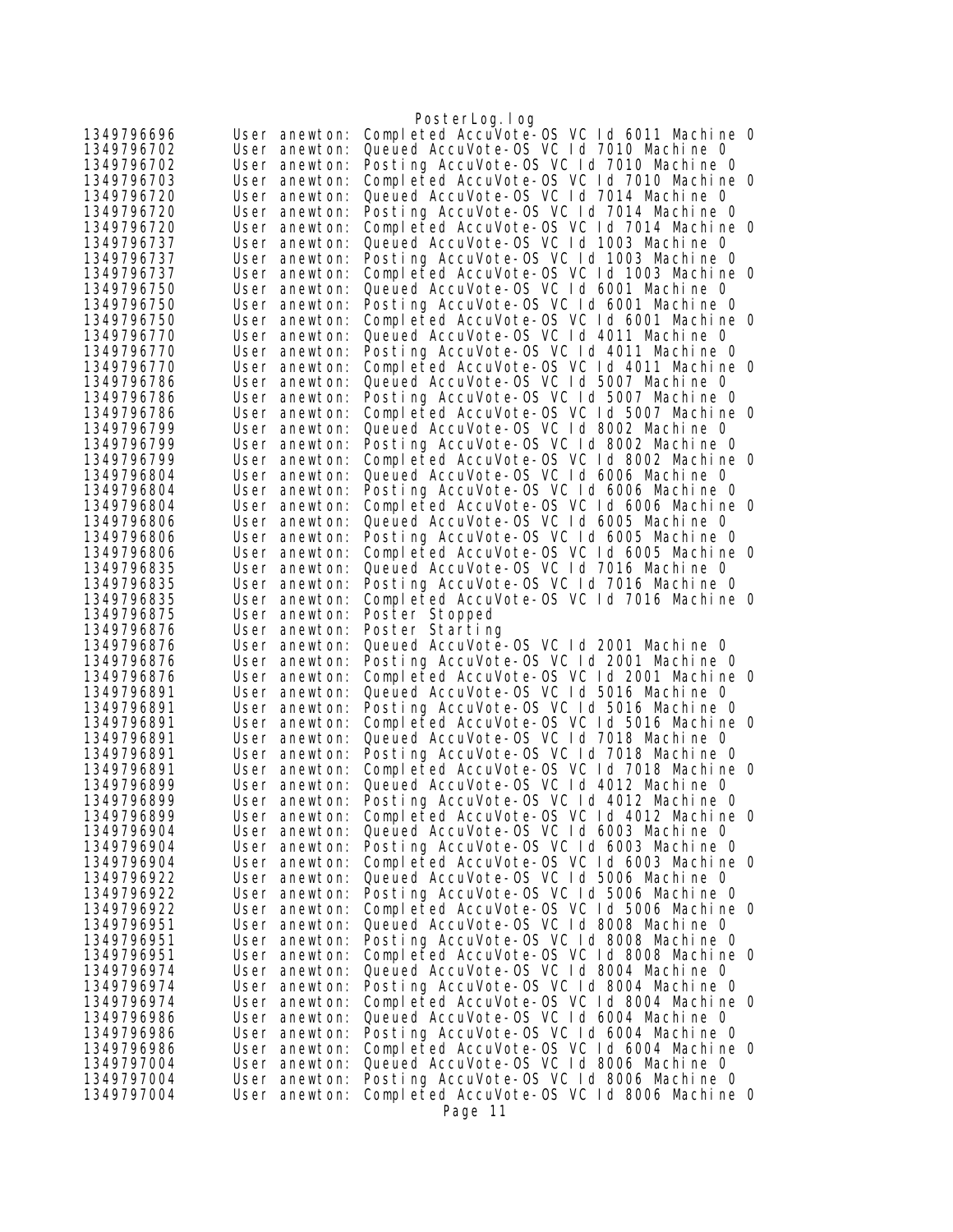| Queued AccuVote-0S VC 1d 2005 Machine 0<br>1349797011<br>User anewton:<br>Posting AccuVote-OS VC 1d 2005 Machine 0<br>User anewton:<br>Completed AccuVote-OS VC 1d 2005 Machine 0<br>1349797011<br>User anewton:<br>Queued AccuVote-OS VC 1d 8009 Machine 0<br>1349797042<br>User anewton:<br>Posting AccuVote-OS VC Id 8009 Machine 0<br>1349797042<br>User anewton:<br>Completed AccuVote-OS VC 1d 8009 Machine 0<br>1349797042<br>User anewton:<br>Queued AccuVote-OS VC 1d 4013 Machine 0<br>1349797050<br>User anewton:<br>Posting AccuVote-OS VC 1d 4013 Machine 0<br>1349797050<br>User anewton:<br>Completed AccuVote-OS VC 1d 4013 Machine 0<br>1349797050<br>User anewton:<br>Queued AccuVote-OS VC 1d 5005 Machine 0<br>1349797081<br>User anewton:<br>Posting AccuVote-OS VC Id 5005 Machine O<br>1349797081<br>User anewton:<br>Completed AccuVote-OS VC Id 5005 Machine O<br>1349797081<br>User anewton:<br>Queued AccuVote-OS VC Id 9001 Machine O<br>1349797095<br>User anewton:<br>Posting AccuVote-OS VC 1d 9001 Machine 0<br>1349797095<br>User anewton:<br>Completed AccuVote-OS VC 1d 9001 Machine 0<br>1349797095<br>User anewton:<br>1349797135<br>User anewton:<br>Poster Stopped<br>1349797143<br>Poster Starting<br>User anewton:<br>Queued AccuVote-OS VC 1d 5015 Machine 0<br>1349797143<br>User anewton:<br>Posting AccuVote-OS VC 1d 5015 Machine 0<br>1349797143<br>User anewton:<br>Completed AccuVote-OS VC 1d 5015 Machine 0<br>1349797143<br>User anewton:<br>Queued AccuVote-OS VC 1d 4014 Machine 0<br>1349797152<br>User anewton:<br>Posting AccuVote-OS VC Id 4014 Machine 0<br>User anewton:<br>Completed AccuVote-OS VC 1d 4014 Machine 0<br>1349797152<br>User anewton:<br>Queued AccuVote-OS VC 1d 9002 Machine 0<br>1349797161<br>User anewton:<br>Posting AccuVote-OS VC Id 9002 Machine 0<br>1349797161<br>User anewton:<br>Completed AccuVote-OS VC Id 9002 Machine 0<br>1349797161<br>User anewton:<br>Queued AccuVote-OS VC 1d 5004 Machine 0<br>1349797193<br>User anewton:<br>Posting AccuVote-OS VC Id 5004 Machine 0<br>1349797193<br>User anewton:<br>Completed AccuVote-OS VC 1d 5004 Machine 0<br>1349797193<br>User anewton:<br>Queued AccuVote-OS VC 1d 9004 Machine 0<br>1349797206<br>User anewton:<br>Posting AccuVote-OS VC Id 9004 Machine 0<br>1349797206<br>User anewton:<br>Completed AccuVote-OS VC 1d 9004 Machine 0<br>1349797206<br>User anewton:<br>Poster Stopped<br>User anewton:<br>Poster Starting<br>User anewton:<br>Queued AccuVote-OS VC 1d 2002 Machine 0<br>1349797289<br>User anewton:<br>Posting AccuVote-OS VC 1d 2002 Machine 0<br>1349797289<br>User anewton:<br>Completed AccuVote-OS VC 1d 2002 Machine 0<br>1349797289<br>User anewton:<br>Queued AccuVote-OS VC 1d 9003 Machine 0<br>1349797291<br>User anewton:<br>Posting AccuVote-OS VC Id 9003 Machine O<br>1349797291<br>User anewton:<br>Completed AccuVote-OS VC 1d 9003 Machine 0<br>1349797291<br>User anewton:<br>Queued AccuVote-OS VC 1d 4015 Machine 0<br>1349797302<br>User anewton:<br>Posting AccuVote-OS VC Id 4015 Machine O<br>1349797302<br>User anewton:<br>Completed AccuVote-OS VC Id 4015 Machine O<br>1349797302<br>User anewton:<br>Queued AccuVote-OS VC 1d 5014 Machine 0<br>1349797332<br>User anewton:<br>Posting AccuVote-OS VC 1d 5014 Machine 0<br>User anewton:<br>Completed AccuVote-OS VC 1d 5014 Machine 0<br>User anewton:<br>Queued AccuVote-OS VC 1d 7002 Machine 0<br>User anewton:<br>Posting AccuVote-OS VC Id 7002 Machine 0<br>User anewton:<br>Completed AccuVote-OS VC 1d 7002 Machine 0<br>1349797333<br>User anewton:<br>Poster Stopped<br>1349797373<br>User anewton:<br>Poster Starting<br>1349797374<br>User anewton:<br>Queued AccuVote-0S VC 1d 7005 Machine 0<br>1349797374<br>User anewton:<br>Posting AccuVote-OS VC 1d 7005 Machine 0<br>1349797374<br>User anewton:<br>Completed AccuVote-OS VC Id 7005 Machine O<br>1349797374<br>User anewton:<br>Queued AccuVote-OS VC Id 9006 Machine 0<br>1349797375<br>User anewton:<br>Posting AccuVote-OS VC Id 9006 Machine O<br>1349797375<br>User anewton:<br>Completed AccuVote-OS VC 1d 9006 Machine 0<br>1349797375<br>User anewton:<br>Queued AccuVote-OS VC Id 8010 Machine 0<br>User anewton:<br>Posting AccuVote-OS VC Id 8010 Machine O<br>User anewton:<br>Completed AccuVote-OS VC 1d 8010 Machine 0<br>User anewton:<br>User anewton:<br>Poster Stopped<br>Poster Starting<br>User anewton:<br>Queued AccuVote-0S VC 1d 7003 Machine 0<br>1349797437<br>User anewton:<br>Page 12 |            | PosterLog.log |
|---------------------------------------------------------------------------------------------------------------------------------------------------------------------------------------------------------------------------------------------------------------------------------------------------------------------------------------------------------------------------------------------------------------------------------------------------------------------------------------------------------------------------------------------------------------------------------------------------------------------------------------------------------------------------------------------------------------------------------------------------------------------------------------------------------------------------------------------------------------------------------------------------------------------------------------------------------------------------------------------------------------------------------------------------------------------------------------------------------------------------------------------------------------------------------------------------------------------------------------------------------------------------------------------------------------------------------------------------------------------------------------------------------------------------------------------------------------------------------------------------------------------------------------------------------------------------------------------------------------------------------------------------------------------------------------------------------------------------------------------------------------------------------------------------------------------------------------------------------------------------------------------------------------------------------------------------------------------------------------------------------------------------------------------------------------------------------------------------------------------------------------------------------------------------------------------------------------------------------------------------------------------------------------------------------------------------------------------------------------------------------------------------------------------------------------------------------------------------------------------------------------------------------------------------------------------------------------------------------------------------------------------------------------------------------------------------------------------------------------------------------------------------------------------------------------------------------------------------------------------------------------------------------------------------------------------------------------------------------------------------------------------------------------------------------------------------------------------------------------------------------------------------------------------------------------------------------------------------------------------------------------------------------------------------------------------------------------------------------------------------------------------------------------------------------------------------------------------------------------------------------------------------------------------------------------------------------------------------------------------------------------------------------------------------------------------------------------------------------------------------------------------------------------------------------------------------------------------------------------------------------------------------------------------------------------------------------------------------------------------------------------------------------------------------------------------------------------------------------------------------------------------------------------------------------------------------------------------------------------------------------------------------------------------------------------------------------------------------------------------------------------------------------------------------------------------------------------------------------------------------------------------------------------------|------------|---------------|
|                                                                                                                                                                                                                                                                                                                                                                                                                                                                                                                                                                                                                                                                                                                                                                                                                                                                                                                                                                                                                                                                                                                                                                                                                                                                                                                                                                                                                                                                                                                                                                                                                                                                                                                                                                                                                                                                                                                                                                                                                                                                                                                                                                                                                                                                                                                                                                                                                                                                                                                                                                                                                                                                                                                                                                                                                                                                                                                                                                                                                                                                                                                                                                                                                                                                                                                                                                                                                                                                                                                                                                                                                                                                                                                                                                                                                                                                                                                                                                                                                                                                                                                                                                                                                                                                                                                                                                                                                                                                                                                                             |            |               |
|                                                                                                                                                                                                                                                                                                                                                                                                                                                                                                                                                                                                                                                                                                                                                                                                                                                                                                                                                                                                                                                                                                                                                                                                                                                                                                                                                                                                                                                                                                                                                                                                                                                                                                                                                                                                                                                                                                                                                                                                                                                                                                                                                                                                                                                                                                                                                                                                                                                                                                                                                                                                                                                                                                                                                                                                                                                                                                                                                                                                                                                                                                                                                                                                                                                                                                                                                                                                                                                                                                                                                                                                                                                                                                                                                                                                                                                                                                                                                                                                                                                                                                                                                                                                                                                                                                                                                                                                                                                                                                                                             | 1349797011 |               |
|                                                                                                                                                                                                                                                                                                                                                                                                                                                                                                                                                                                                                                                                                                                                                                                                                                                                                                                                                                                                                                                                                                                                                                                                                                                                                                                                                                                                                                                                                                                                                                                                                                                                                                                                                                                                                                                                                                                                                                                                                                                                                                                                                                                                                                                                                                                                                                                                                                                                                                                                                                                                                                                                                                                                                                                                                                                                                                                                                                                                                                                                                                                                                                                                                                                                                                                                                                                                                                                                                                                                                                                                                                                                                                                                                                                                                                                                                                                                                                                                                                                                                                                                                                                                                                                                                                                                                                                                                                                                                                                                             |            |               |
|                                                                                                                                                                                                                                                                                                                                                                                                                                                                                                                                                                                                                                                                                                                                                                                                                                                                                                                                                                                                                                                                                                                                                                                                                                                                                                                                                                                                                                                                                                                                                                                                                                                                                                                                                                                                                                                                                                                                                                                                                                                                                                                                                                                                                                                                                                                                                                                                                                                                                                                                                                                                                                                                                                                                                                                                                                                                                                                                                                                                                                                                                                                                                                                                                                                                                                                                                                                                                                                                                                                                                                                                                                                                                                                                                                                                                                                                                                                                                                                                                                                                                                                                                                                                                                                                                                                                                                                                                                                                                                                                             |            |               |
|                                                                                                                                                                                                                                                                                                                                                                                                                                                                                                                                                                                                                                                                                                                                                                                                                                                                                                                                                                                                                                                                                                                                                                                                                                                                                                                                                                                                                                                                                                                                                                                                                                                                                                                                                                                                                                                                                                                                                                                                                                                                                                                                                                                                                                                                                                                                                                                                                                                                                                                                                                                                                                                                                                                                                                                                                                                                                                                                                                                                                                                                                                                                                                                                                                                                                                                                                                                                                                                                                                                                                                                                                                                                                                                                                                                                                                                                                                                                                                                                                                                                                                                                                                                                                                                                                                                                                                                                                                                                                                                                             |            |               |
|                                                                                                                                                                                                                                                                                                                                                                                                                                                                                                                                                                                                                                                                                                                                                                                                                                                                                                                                                                                                                                                                                                                                                                                                                                                                                                                                                                                                                                                                                                                                                                                                                                                                                                                                                                                                                                                                                                                                                                                                                                                                                                                                                                                                                                                                                                                                                                                                                                                                                                                                                                                                                                                                                                                                                                                                                                                                                                                                                                                                                                                                                                                                                                                                                                                                                                                                                                                                                                                                                                                                                                                                                                                                                                                                                                                                                                                                                                                                                                                                                                                                                                                                                                                                                                                                                                                                                                                                                                                                                                                                             |            |               |
|                                                                                                                                                                                                                                                                                                                                                                                                                                                                                                                                                                                                                                                                                                                                                                                                                                                                                                                                                                                                                                                                                                                                                                                                                                                                                                                                                                                                                                                                                                                                                                                                                                                                                                                                                                                                                                                                                                                                                                                                                                                                                                                                                                                                                                                                                                                                                                                                                                                                                                                                                                                                                                                                                                                                                                                                                                                                                                                                                                                                                                                                                                                                                                                                                                                                                                                                                                                                                                                                                                                                                                                                                                                                                                                                                                                                                                                                                                                                                                                                                                                                                                                                                                                                                                                                                                                                                                                                                                                                                                                                             |            |               |
|                                                                                                                                                                                                                                                                                                                                                                                                                                                                                                                                                                                                                                                                                                                                                                                                                                                                                                                                                                                                                                                                                                                                                                                                                                                                                                                                                                                                                                                                                                                                                                                                                                                                                                                                                                                                                                                                                                                                                                                                                                                                                                                                                                                                                                                                                                                                                                                                                                                                                                                                                                                                                                                                                                                                                                                                                                                                                                                                                                                                                                                                                                                                                                                                                                                                                                                                                                                                                                                                                                                                                                                                                                                                                                                                                                                                                                                                                                                                                                                                                                                                                                                                                                                                                                                                                                                                                                                                                                                                                                                                             |            |               |
|                                                                                                                                                                                                                                                                                                                                                                                                                                                                                                                                                                                                                                                                                                                                                                                                                                                                                                                                                                                                                                                                                                                                                                                                                                                                                                                                                                                                                                                                                                                                                                                                                                                                                                                                                                                                                                                                                                                                                                                                                                                                                                                                                                                                                                                                                                                                                                                                                                                                                                                                                                                                                                                                                                                                                                                                                                                                                                                                                                                                                                                                                                                                                                                                                                                                                                                                                                                                                                                                                                                                                                                                                                                                                                                                                                                                                                                                                                                                                                                                                                                                                                                                                                                                                                                                                                                                                                                                                                                                                                                                             |            |               |
|                                                                                                                                                                                                                                                                                                                                                                                                                                                                                                                                                                                                                                                                                                                                                                                                                                                                                                                                                                                                                                                                                                                                                                                                                                                                                                                                                                                                                                                                                                                                                                                                                                                                                                                                                                                                                                                                                                                                                                                                                                                                                                                                                                                                                                                                                                                                                                                                                                                                                                                                                                                                                                                                                                                                                                                                                                                                                                                                                                                                                                                                                                                                                                                                                                                                                                                                                                                                                                                                                                                                                                                                                                                                                                                                                                                                                                                                                                                                                                                                                                                                                                                                                                                                                                                                                                                                                                                                                                                                                                                                             |            |               |
|                                                                                                                                                                                                                                                                                                                                                                                                                                                                                                                                                                                                                                                                                                                                                                                                                                                                                                                                                                                                                                                                                                                                                                                                                                                                                                                                                                                                                                                                                                                                                                                                                                                                                                                                                                                                                                                                                                                                                                                                                                                                                                                                                                                                                                                                                                                                                                                                                                                                                                                                                                                                                                                                                                                                                                                                                                                                                                                                                                                                                                                                                                                                                                                                                                                                                                                                                                                                                                                                                                                                                                                                                                                                                                                                                                                                                                                                                                                                                                                                                                                                                                                                                                                                                                                                                                                                                                                                                                                                                                                                             |            |               |
|                                                                                                                                                                                                                                                                                                                                                                                                                                                                                                                                                                                                                                                                                                                                                                                                                                                                                                                                                                                                                                                                                                                                                                                                                                                                                                                                                                                                                                                                                                                                                                                                                                                                                                                                                                                                                                                                                                                                                                                                                                                                                                                                                                                                                                                                                                                                                                                                                                                                                                                                                                                                                                                                                                                                                                                                                                                                                                                                                                                                                                                                                                                                                                                                                                                                                                                                                                                                                                                                                                                                                                                                                                                                                                                                                                                                                                                                                                                                                                                                                                                                                                                                                                                                                                                                                                                                                                                                                                                                                                                                             |            |               |
|                                                                                                                                                                                                                                                                                                                                                                                                                                                                                                                                                                                                                                                                                                                                                                                                                                                                                                                                                                                                                                                                                                                                                                                                                                                                                                                                                                                                                                                                                                                                                                                                                                                                                                                                                                                                                                                                                                                                                                                                                                                                                                                                                                                                                                                                                                                                                                                                                                                                                                                                                                                                                                                                                                                                                                                                                                                                                                                                                                                                                                                                                                                                                                                                                                                                                                                                                                                                                                                                                                                                                                                                                                                                                                                                                                                                                                                                                                                                                                                                                                                                                                                                                                                                                                                                                                                                                                                                                                                                                                                                             |            |               |
|                                                                                                                                                                                                                                                                                                                                                                                                                                                                                                                                                                                                                                                                                                                                                                                                                                                                                                                                                                                                                                                                                                                                                                                                                                                                                                                                                                                                                                                                                                                                                                                                                                                                                                                                                                                                                                                                                                                                                                                                                                                                                                                                                                                                                                                                                                                                                                                                                                                                                                                                                                                                                                                                                                                                                                                                                                                                                                                                                                                                                                                                                                                                                                                                                                                                                                                                                                                                                                                                                                                                                                                                                                                                                                                                                                                                                                                                                                                                                                                                                                                                                                                                                                                                                                                                                                                                                                                                                                                                                                                                             |            |               |
|                                                                                                                                                                                                                                                                                                                                                                                                                                                                                                                                                                                                                                                                                                                                                                                                                                                                                                                                                                                                                                                                                                                                                                                                                                                                                                                                                                                                                                                                                                                                                                                                                                                                                                                                                                                                                                                                                                                                                                                                                                                                                                                                                                                                                                                                                                                                                                                                                                                                                                                                                                                                                                                                                                                                                                                                                                                                                                                                                                                                                                                                                                                                                                                                                                                                                                                                                                                                                                                                                                                                                                                                                                                                                                                                                                                                                                                                                                                                                                                                                                                                                                                                                                                                                                                                                                                                                                                                                                                                                                                                             |            |               |
|                                                                                                                                                                                                                                                                                                                                                                                                                                                                                                                                                                                                                                                                                                                                                                                                                                                                                                                                                                                                                                                                                                                                                                                                                                                                                                                                                                                                                                                                                                                                                                                                                                                                                                                                                                                                                                                                                                                                                                                                                                                                                                                                                                                                                                                                                                                                                                                                                                                                                                                                                                                                                                                                                                                                                                                                                                                                                                                                                                                                                                                                                                                                                                                                                                                                                                                                                                                                                                                                                                                                                                                                                                                                                                                                                                                                                                                                                                                                                                                                                                                                                                                                                                                                                                                                                                                                                                                                                                                                                                                                             |            |               |
|                                                                                                                                                                                                                                                                                                                                                                                                                                                                                                                                                                                                                                                                                                                                                                                                                                                                                                                                                                                                                                                                                                                                                                                                                                                                                                                                                                                                                                                                                                                                                                                                                                                                                                                                                                                                                                                                                                                                                                                                                                                                                                                                                                                                                                                                                                                                                                                                                                                                                                                                                                                                                                                                                                                                                                                                                                                                                                                                                                                                                                                                                                                                                                                                                                                                                                                                                                                                                                                                                                                                                                                                                                                                                                                                                                                                                                                                                                                                                                                                                                                                                                                                                                                                                                                                                                                                                                                                                                                                                                                                             |            |               |
|                                                                                                                                                                                                                                                                                                                                                                                                                                                                                                                                                                                                                                                                                                                                                                                                                                                                                                                                                                                                                                                                                                                                                                                                                                                                                                                                                                                                                                                                                                                                                                                                                                                                                                                                                                                                                                                                                                                                                                                                                                                                                                                                                                                                                                                                                                                                                                                                                                                                                                                                                                                                                                                                                                                                                                                                                                                                                                                                                                                                                                                                                                                                                                                                                                                                                                                                                                                                                                                                                                                                                                                                                                                                                                                                                                                                                                                                                                                                                                                                                                                                                                                                                                                                                                                                                                                                                                                                                                                                                                                                             |            |               |
|                                                                                                                                                                                                                                                                                                                                                                                                                                                                                                                                                                                                                                                                                                                                                                                                                                                                                                                                                                                                                                                                                                                                                                                                                                                                                                                                                                                                                                                                                                                                                                                                                                                                                                                                                                                                                                                                                                                                                                                                                                                                                                                                                                                                                                                                                                                                                                                                                                                                                                                                                                                                                                                                                                                                                                                                                                                                                                                                                                                                                                                                                                                                                                                                                                                                                                                                                                                                                                                                                                                                                                                                                                                                                                                                                                                                                                                                                                                                                                                                                                                                                                                                                                                                                                                                                                                                                                                                                                                                                                                                             |            |               |
|                                                                                                                                                                                                                                                                                                                                                                                                                                                                                                                                                                                                                                                                                                                                                                                                                                                                                                                                                                                                                                                                                                                                                                                                                                                                                                                                                                                                                                                                                                                                                                                                                                                                                                                                                                                                                                                                                                                                                                                                                                                                                                                                                                                                                                                                                                                                                                                                                                                                                                                                                                                                                                                                                                                                                                                                                                                                                                                                                                                                                                                                                                                                                                                                                                                                                                                                                                                                                                                                                                                                                                                                                                                                                                                                                                                                                                                                                                                                                                                                                                                                                                                                                                                                                                                                                                                                                                                                                                                                                                                                             |            |               |
|                                                                                                                                                                                                                                                                                                                                                                                                                                                                                                                                                                                                                                                                                                                                                                                                                                                                                                                                                                                                                                                                                                                                                                                                                                                                                                                                                                                                                                                                                                                                                                                                                                                                                                                                                                                                                                                                                                                                                                                                                                                                                                                                                                                                                                                                                                                                                                                                                                                                                                                                                                                                                                                                                                                                                                                                                                                                                                                                                                                                                                                                                                                                                                                                                                                                                                                                                                                                                                                                                                                                                                                                                                                                                                                                                                                                                                                                                                                                                                                                                                                                                                                                                                                                                                                                                                                                                                                                                                                                                                                                             | 1349797152 |               |
|                                                                                                                                                                                                                                                                                                                                                                                                                                                                                                                                                                                                                                                                                                                                                                                                                                                                                                                                                                                                                                                                                                                                                                                                                                                                                                                                                                                                                                                                                                                                                                                                                                                                                                                                                                                                                                                                                                                                                                                                                                                                                                                                                                                                                                                                                                                                                                                                                                                                                                                                                                                                                                                                                                                                                                                                                                                                                                                                                                                                                                                                                                                                                                                                                                                                                                                                                                                                                                                                                                                                                                                                                                                                                                                                                                                                                                                                                                                                                                                                                                                                                                                                                                                                                                                                                                                                                                                                                                                                                                                                             |            |               |
|                                                                                                                                                                                                                                                                                                                                                                                                                                                                                                                                                                                                                                                                                                                                                                                                                                                                                                                                                                                                                                                                                                                                                                                                                                                                                                                                                                                                                                                                                                                                                                                                                                                                                                                                                                                                                                                                                                                                                                                                                                                                                                                                                                                                                                                                                                                                                                                                                                                                                                                                                                                                                                                                                                                                                                                                                                                                                                                                                                                                                                                                                                                                                                                                                                                                                                                                                                                                                                                                                                                                                                                                                                                                                                                                                                                                                                                                                                                                                                                                                                                                                                                                                                                                                                                                                                                                                                                                                                                                                                                                             |            |               |
|                                                                                                                                                                                                                                                                                                                                                                                                                                                                                                                                                                                                                                                                                                                                                                                                                                                                                                                                                                                                                                                                                                                                                                                                                                                                                                                                                                                                                                                                                                                                                                                                                                                                                                                                                                                                                                                                                                                                                                                                                                                                                                                                                                                                                                                                                                                                                                                                                                                                                                                                                                                                                                                                                                                                                                                                                                                                                                                                                                                                                                                                                                                                                                                                                                                                                                                                                                                                                                                                                                                                                                                                                                                                                                                                                                                                                                                                                                                                                                                                                                                                                                                                                                                                                                                                                                                                                                                                                                                                                                                                             |            |               |
|                                                                                                                                                                                                                                                                                                                                                                                                                                                                                                                                                                                                                                                                                                                                                                                                                                                                                                                                                                                                                                                                                                                                                                                                                                                                                                                                                                                                                                                                                                                                                                                                                                                                                                                                                                                                                                                                                                                                                                                                                                                                                                                                                                                                                                                                                                                                                                                                                                                                                                                                                                                                                                                                                                                                                                                                                                                                                                                                                                                                                                                                                                                                                                                                                                                                                                                                                                                                                                                                                                                                                                                                                                                                                                                                                                                                                                                                                                                                                                                                                                                                                                                                                                                                                                                                                                                                                                                                                                                                                                                                             |            |               |
|                                                                                                                                                                                                                                                                                                                                                                                                                                                                                                                                                                                                                                                                                                                                                                                                                                                                                                                                                                                                                                                                                                                                                                                                                                                                                                                                                                                                                                                                                                                                                                                                                                                                                                                                                                                                                                                                                                                                                                                                                                                                                                                                                                                                                                                                                                                                                                                                                                                                                                                                                                                                                                                                                                                                                                                                                                                                                                                                                                                                                                                                                                                                                                                                                                                                                                                                                                                                                                                                                                                                                                                                                                                                                                                                                                                                                                                                                                                                                                                                                                                                                                                                                                                                                                                                                                                                                                                                                                                                                                                                             |            |               |
|                                                                                                                                                                                                                                                                                                                                                                                                                                                                                                                                                                                                                                                                                                                                                                                                                                                                                                                                                                                                                                                                                                                                                                                                                                                                                                                                                                                                                                                                                                                                                                                                                                                                                                                                                                                                                                                                                                                                                                                                                                                                                                                                                                                                                                                                                                                                                                                                                                                                                                                                                                                                                                                                                                                                                                                                                                                                                                                                                                                                                                                                                                                                                                                                                                                                                                                                                                                                                                                                                                                                                                                                                                                                                                                                                                                                                                                                                                                                                                                                                                                                                                                                                                                                                                                                                                                                                                                                                                                                                                                                             |            |               |
|                                                                                                                                                                                                                                                                                                                                                                                                                                                                                                                                                                                                                                                                                                                                                                                                                                                                                                                                                                                                                                                                                                                                                                                                                                                                                                                                                                                                                                                                                                                                                                                                                                                                                                                                                                                                                                                                                                                                                                                                                                                                                                                                                                                                                                                                                                                                                                                                                                                                                                                                                                                                                                                                                                                                                                                                                                                                                                                                                                                                                                                                                                                                                                                                                                                                                                                                                                                                                                                                                                                                                                                                                                                                                                                                                                                                                                                                                                                                                                                                                                                                                                                                                                                                                                                                                                                                                                                                                                                                                                                                             |            |               |
|                                                                                                                                                                                                                                                                                                                                                                                                                                                                                                                                                                                                                                                                                                                                                                                                                                                                                                                                                                                                                                                                                                                                                                                                                                                                                                                                                                                                                                                                                                                                                                                                                                                                                                                                                                                                                                                                                                                                                                                                                                                                                                                                                                                                                                                                                                                                                                                                                                                                                                                                                                                                                                                                                                                                                                                                                                                                                                                                                                                                                                                                                                                                                                                                                                                                                                                                                                                                                                                                                                                                                                                                                                                                                                                                                                                                                                                                                                                                                                                                                                                                                                                                                                                                                                                                                                                                                                                                                                                                                                                                             |            |               |
|                                                                                                                                                                                                                                                                                                                                                                                                                                                                                                                                                                                                                                                                                                                                                                                                                                                                                                                                                                                                                                                                                                                                                                                                                                                                                                                                                                                                                                                                                                                                                                                                                                                                                                                                                                                                                                                                                                                                                                                                                                                                                                                                                                                                                                                                                                                                                                                                                                                                                                                                                                                                                                                                                                                                                                                                                                                                                                                                                                                                                                                                                                                                                                                                                                                                                                                                                                                                                                                                                                                                                                                                                                                                                                                                                                                                                                                                                                                                                                                                                                                                                                                                                                                                                                                                                                                                                                                                                                                                                                                                             |            |               |
|                                                                                                                                                                                                                                                                                                                                                                                                                                                                                                                                                                                                                                                                                                                                                                                                                                                                                                                                                                                                                                                                                                                                                                                                                                                                                                                                                                                                                                                                                                                                                                                                                                                                                                                                                                                                                                                                                                                                                                                                                                                                                                                                                                                                                                                                                                                                                                                                                                                                                                                                                                                                                                                                                                                                                                                                                                                                                                                                                                                                                                                                                                                                                                                                                                                                                                                                                                                                                                                                                                                                                                                                                                                                                                                                                                                                                                                                                                                                                                                                                                                                                                                                                                                                                                                                                                                                                                                                                                                                                                                                             | 1349797246 |               |
|                                                                                                                                                                                                                                                                                                                                                                                                                                                                                                                                                                                                                                                                                                                                                                                                                                                                                                                                                                                                                                                                                                                                                                                                                                                                                                                                                                                                                                                                                                                                                                                                                                                                                                                                                                                                                                                                                                                                                                                                                                                                                                                                                                                                                                                                                                                                                                                                                                                                                                                                                                                                                                                                                                                                                                                                                                                                                                                                                                                                                                                                                                                                                                                                                                                                                                                                                                                                                                                                                                                                                                                                                                                                                                                                                                                                                                                                                                                                                                                                                                                                                                                                                                                                                                                                                                                                                                                                                                                                                                                                             | 1349797289 |               |
|                                                                                                                                                                                                                                                                                                                                                                                                                                                                                                                                                                                                                                                                                                                                                                                                                                                                                                                                                                                                                                                                                                                                                                                                                                                                                                                                                                                                                                                                                                                                                                                                                                                                                                                                                                                                                                                                                                                                                                                                                                                                                                                                                                                                                                                                                                                                                                                                                                                                                                                                                                                                                                                                                                                                                                                                                                                                                                                                                                                                                                                                                                                                                                                                                                                                                                                                                                                                                                                                                                                                                                                                                                                                                                                                                                                                                                                                                                                                                                                                                                                                                                                                                                                                                                                                                                                                                                                                                                                                                                                                             |            |               |
|                                                                                                                                                                                                                                                                                                                                                                                                                                                                                                                                                                                                                                                                                                                                                                                                                                                                                                                                                                                                                                                                                                                                                                                                                                                                                                                                                                                                                                                                                                                                                                                                                                                                                                                                                                                                                                                                                                                                                                                                                                                                                                                                                                                                                                                                                                                                                                                                                                                                                                                                                                                                                                                                                                                                                                                                                                                                                                                                                                                                                                                                                                                                                                                                                                                                                                                                                                                                                                                                                                                                                                                                                                                                                                                                                                                                                                                                                                                                                                                                                                                                                                                                                                                                                                                                                                                                                                                                                                                                                                                                             |            |               |
|                                                                                                                                                                                                                                                                                                                                                                                                                                                                                                                                                                                                                                                                                                                                                                                                                                                                                                                                                                                                                                                                                                                                                                                                                                                                                                                                                                                                                                                                                                                                                                                                                                                                                                                                                                                                                                                                                                                                                                                                                                                                                                                                                                                                                                                                                                                                                                                                                                                                                                                                                                                                                                                                                                                                                                                                                                                                                                                                                                                                                                                                                                                                                                                                                                                                                                                                                                                                                                                                                                                                                                                                                                                                                                                                                                                                                                                                                                                                                                                                                                                                                                                                                                                                                                                                                                                                                                                                                                                                                                                                             |            |               |
|                                                                                                                                                                                                                                                                                                                                                                                                                                                                                                                                                                                                                                                                                                                                                                                                                                                                                                                                                                                                                                                                                                                                                                                                                                                                                                                                                                                                                                                                                                                                                                                                                                                                                                                                                                                                                                                                                                                                                                                                                                                                                                                                                                                                                                                                                                                                                                                                                                                                                                                                                                                                                                                                                                                                                                                                                                                                                                                                                                                                                                                                                                                                                                                                                                                                                                                                                                                                                                                                                                                                                                                                                                                                                                                                                                                                                                                                                                                                                                                                                                                                                                                                                                                                                                                                                                                                                                                                                                                                                                                                             |            |               |
|                                                                                                                                                                                                                                                                                                                                                                                                                                                                                                                                                                                                                                                                                                                                                                                                                                                                                                                                                                                                                                                                                                                                                                                                                                                                                                                                                                                                                                                                                                                                                                                                                                                                                                                                                                                                                                                                                                                                                                                                                                                                                                                                                                                                                                                                                                                                                                                                                                                                                                                                                                                                                                                                                                                                                                                                                                                                                                                                                                                                                                                                                                                                                                                                                                                                                                                                                                                                                                                                                                                                                                                                                                                                                                                                                                                                                                                                                                                                                                                                                                                                                                                                                                                                                                                                                                                                                                                                                                                                                                                                             |            |               |
|                                                                                                                                                                                                                                                                                                                                                                                                                                                                                                                                                                                                                                                                                                                                                                                                                                                                                                                                                                                                                                                                                                                                                                                                                                                                                                                                                                                                                                                                                                                                                                                                                                                                                                                                                                                                                                                                                                                                                                                                                                                                                                                                                                                                                                                                                                                                                                                                                                                                                                                                                                                                                                                                                                                                                                                                                                                                                                                                                                                                                                                                                                                                                                                                                                                                                                                                                                                                                                                                                                                                                                                                                                                                                                                                                                                                                                                                                                                                                                                                                                                                                                                                                                                                                                                                                                                                                                                                                                                                                                                                             |            |               |
|                                                                                                                                                                                                                                                                                                                                                                                                                                                                                                                                                                                                                                                                                                                                                                                                                                                                                                                                                                                                                                                                                                                                                                                                                                                                                                                                                                                                                                                                                                                                                                                                                                                                                                                                                                                                                                                                                                                                                                                                                                                                                                                                                                                                                                                                                                                                                                                                                                                                                                                                                                                                                                                                                                                                                                                                                                                                                                                                                                                                                                                                                                                                                                                                                                                                                                                                                                                                                                                                                                                                                                                                                                                                                                                                                                                                                                                                                                                                                                                                                                                                                                                                                                                                                                                                                                                                                                                                                                                                                                                                             |            |               |
|                                                                                                                                                                                                                                                                                                                                                                                                                                                                                                                                                                                                                                                                                                                                                                                                                                                                                                                                                                                                                                                                                                                                                                                                                                                                                                                                                                                                                                                                                                                                                                                                                                                                                                                                                                                                                                                                                                                                                                                                                                                                                                                                                                                                                                                                                                                                                                                                                                                                                                                                                                                                                                                                                                                                                                                                                                                                                                                                                                                                                                                                                                                                                                                                                                                                                                                                                                                                                                                                                                                                                                                                                                                                                                                                                                                                                                                                                                                                                                                                                                                                                                                                                                                                                                                                                                                                                                                                                                                                                                                                             |            |               |
|                                                                                                                                                                                                                                                                                                                                                                                                                                                                                                                                                                                                                                                                                                                                                                                                                                                                                                                                                                                                                                                                                                                                                                                                                                                                                                                                                                                                                                                                                                                                                                                                                                                                                                                                                                                                                                                                                                                                                                                                                                                                                                                                                                                                                                                                                                                                                                                                                                                                                                                                                                                                                                                                                                                                                                                                                                                                                                                                                                                                                                                                                                                                                                                                                                                                                                                                                                                                                                                                                                                                                                                                                                                                                                                                                                                                                                                                                                                                                                                                                                                                                                                                                                                                                                                                                                                                                                                                                                                                                                                                             |            |               |
|                                                                                                                                                                                                                                                                                                                                                                                                                                                                                                                                                                                                                                                                                                                                                                                                                                                                                                                                                                                                                                                                                                                                                                                                                                                                                                                                                                                                                                                                                                                                                                                                                                                                                                                                                                                                                                                                                                                                                                                                                                                                                                                                                                                                                                                                                                                                                                                                                                                                                                                                                                                                                                                                                                                                                                                                                                                                                                                                                                                                                                                                                                                                                                                                                                                                                                                                                                                                                                                                                                                                                                                                                                                                                                                                                                                                                                                                                                                                                                                                                                                                                                                                                                                                                                                                                                                                                                                                                                                                                                                                             | 1349797332 |               |
|                                                                                                                                                                                                                                                                                                                                                                                                                                                                                                                                                                                                                                                                                                                                                                                                                                                                                                                                                                                                                                                                                                                                                                                                                                                                                                                                                                                                                                                                                                                                                                                                                                                                                                                                                                                                                                                                                                                                                                                                                                                                                                                                                                                                                                                                                                                                                                                                                                                                                                                                                                                                                                                                                                                                                                                                                                                                                                                                                                                                                                                                                                                                                                                                                                                                                                                                                                                                                                                                                                                                                                                                                                                                                                                                                                                                                                                                                                                                                                                                                                                                                                                                                                                                                                                                                                                                                                                                                                                                                                                                             | 1349797332 |               |
|                                                                                                                                                                                                                                                                                                                                                                                                                                                                                                                                                                                                                                                                                                                                                                                                                                                                                                                                                                                                                                                                                                                                                                                                                                                                                                                                                                                                                                                                                                                                                                                                                                                                                                                                                                                                                                                                                                                                                                                                                                                                                                                                                                                                                                                                                                                                                                                                                                                                                                                                                                                                                                                                                                                                                                                                                                                                                                                                                                                                                                                                                                                                                                                                                                                                                                                                                                                                                                                                                                                                                                                                                                                                                                                                                                                                                                                                                                                                                                                                                                                                                                                                                                                                                                                                                                                                                                                                                                                                                                                                             | 1349797333 |               |
|                                                                                                                                                                                                                                                                                                                                                                                                                                                                                                                                                                                                                                                                                                                                                                                                                                                                                                                                                                                                                                                                                                                                                                                                                                                                                                                                                                                                                                                                                                                                                                                                                                                                                                                                                                                                                                                                                                                                                                                                                                                                                                                                                                                                                                                                                                                                                                                                                                                                                                                                                                                                                                                                                                                                                                                                                                                                                                                                                                                                                                                                                                                                                                                                                                                                                                                                                                                                                                                                                                                                                                                                                                                                                                                                                                                                                                                                                                                                                                                                                                                                                                                                                                                                                                                                                                                                                                                                                                                                                                                                             | 1349797333 |               |
|                                                                                                                                                                                                                                                                                                                                                                                                                                                                                                                                                                                                                                                                                                                                                                                                                                                                                                                                                                                                                                                                                                                                                                                                                                                                                                                                                                                                                                                                                                                                                                                                                                                                                                                                                                                                                                                                                                                                                                                                                                                                                                                                                                                                                                                                                                                                                                                                                                                                                                                                                                                                                                                                                                                                                                                                                                                                                                                                                                                                                                                                                                                                                                                                                                                                                                                                                                                                                                                                                                                                                                                                                                                                                                                                                                                                                                                                                                                                                                                                                                                                                                                                                                                                                                                                                                                                                                                                                                                                                                                                             |            |               |
|                                                                                                                                                                                                                                                                                                                                                                                                                                                                                                                                                                                                                                                                                                                                                                                                                                                                                                                                                                                                                                                                                                                                                                                                                                                                                                                                                                                                                                                                                                                                                                                                                                                                                                                                                                                                                                                                                                                                                                                                                                                                                                                                                                                                                                                                                                                                                                                                                                                                                                                                                                                                                                                                                                                                                                                                                                                                                                                                                                                                                                                                                                                                                                                                                                                                                                                                                                                                                                                                                                                                                                                                                                                                                                                                                                                                                                                                                                                                                                                                                                                                                                                                                                                                                                                                                                                                                                                                                                                                                                                                             |            |               |
|                                                                                                                                                                                                                                                                                                                                                                                                                                                                                                                                                                                                                                                                                                                                                                                                                                                                                                                                                                                                                                                                                                                                                                                                                                                                                                                                                                                                                                                                                                                                                                                                                                                                                                                                                                                                                                                                                                                                                                                                                                                                                                                                                                                                                                                                                                                                                                                                                                                                                                                                                                                                                                                                                                                                                                                                                                                                                                                                                                                                                                                                                                                                                                                                                                                                                                                                                                                                                                                                                                                                                                                                                                                                                                                                                                                                                                                                                                                                                                                                                                                                                                                                                                                                                                                                                                                                                                                                                                                                                                                                             |            |               |
|                                                                                                                                                                                                                                                                                                                                                                                                                                                                                                                                                                                                                                                                                                                                                                                                                                                                                                                                                                                                                                                                                                                                                                                                                                                                                                                                                                                                                                                                                                                                                                                                                                                                                                                                                                                                                                                                                                                                                                                                                                                                                                                                                                                                                                                                                                                                                                                                                                                                                                                                                                                                                                                                                                                                                                                                                                                                                                                                                                                                                                                                                                                                                                                                                                                                                                                                                                                                                                                                                                                                                                                                                                                                                                                                                                                                                                                                                                                                                                                                                                                                                                                                                                                                                                                                                                                                                                                                                                                                                                                                             |            |               |
|                                                                                                                                                                                                                                                                                                                                                                                                                                                                                                                                                                                                                                                                                                                                                                                                                                                                                                                                                                                                                                                                                                                                                                                                                                                                                                                                                                                                                                                                                                                                                                                                                                                                                                                                                                                                                                                                                                                                                                                                                                                                                                                                                                                                                                                                                                                                                                                                                                                                                                                                                                                                                                                                                                                                                                                                                                                                                                                                                                                                                                                                                                                                                                                                                                                                                                                                                                                                                                                                                                                                                                                                                                                                                                                                                                                                                                                                                                                                                                                                                                                                                                                                                                                                                                                                                                                                                                                                                                                                                                                                             |            |               |
|                                                                                                                                                                                                                                                                                                                                                                                                                                                                                                                                                                                                                                                                                                                                                                                                                                                                                                                                                                                                                                                                                                                                                                                                                                                                                                                                                                                                                                                                                                                                                                                                                                                                                                                                                                                                                                                                                                                                                                                                                                                                                                                                                                                                                                                                                                                                                                                                                                                                                                                                                                                                                                                                                                                                                                                                                                                                                                                                                                                                                                                                                                                                                                                                                                                                                                                                                                                                                                                                                                                                                                                                                                                                                                                                                                                                                                                                                                                                                                                                                                                                                                                                                                                                                                                                                                                                                                                                                                                                                                                                             |            |               |
|                                                                                                                                                                                                                                                                                                                                                                                                                                                                                                                                                                                                                                                                                                                                                                                                                                                                                                                                                                                                                                                                                                                                                                                                                                                                                                                                                                                                                                                                                                                                                                                                                                                                                                                                                                                                                                                                                                                                                                                                                                                                                                                                                                                                                                                                                                                                                                                                                                                                                                                                                                                                                                                                                                                                                                                                                                                                                                                                                                                                                                                                                                                                                                                                                                                                                                                                                                                                                                                                                                                                                                                                                                                                                                                                                                                                                                                                                                                                                                                                                                                                                                                                                                                                                                                                                                                                                                                                                                                                                                                                             |            |               |
|                                                                                                                                                                                                                                                                                                                                                                                                                                                                                                                                                                                                                                                                                                                                                                                                                                                                                                                                                                                                                                                                                                                                                                                                                                                                                                                                                                                                                                                                                                                                                                                                                                                                                                                                                                                                                                                                                                                                                                                                                                                                                                                                                                                                                                                                                                                                                                                                                                                                                                                                                                                                                                                                                                                                                                                                                                                                                                                                                                                                                                                                                                                                                                                                                                                                                                                                                                                                                                                                                                                                                                                                                                                                                                                                                                                                                                                                                                                                                                                                                                                                                                                                                                                                                                                                                                                                                                                                                                                                                                                                             |            |               |
|                                                                                                                                                                                                                                                                                                                                                                                                                                                                                                                                                                                                                                                                                                                                                                                                                                                                                                                                                                                                                                                                                                                                                                                                                                                                                                                                                                                                                                                                                                                                                                                                                                                                                                                                                                                                                                                                                                                                                                                                                                                                                                                                                                                                                                                                                                                                                                                                                                                                                                                                                                                                                                                                                                                                                                                                                                                                                                                                                                                                                                                                                                                                                                                                                                                                                                                                                                                                                                                                                                                                                                                                                                                                                                                                                                                                                                                                                                                                                                                                                                                                                                                                                                                                                                                                                                                                                                                                                                                                                                                                             | 1349797378 |               |
|                                                                                                                                                                                                                                                                                                                                                                                                                                                                                                                                                                                                                                                                                                                                                                                                                                                                                                                                                                                                                                                                                                                                                                                                                                                                                                                                                                                                                                                                                                                                                                                                                                                                                                                                                                                                                                                                                                                                                                                                                                                                                                                                                                                                                                                                                                                                                                                                                                                                                                                                                                                                                                                                                                                                                                                                                                                                                                                                                                                                                                                                                                                                                                                                                                                                                                                                                                                                                                                                                                                                                                                                                                                                                                                                                                                                                                                                                                                                                                                                                                                                                                                                                                                                                                                                                                                                                                                                                                                                                                                                             | 1349797378 |               |
|                                                                                                                                                                                                                                                                                                                                                                                                                                                                                                                                                                                                                                                                                                                                                                                                                                                                                                                                                                                                                                                                                                                                                                                                                                                                                                                                                                                                                                                                                                                                                                                                                                                                                                                                                                                                                                                                                                                                                                                                                                                                                                                                                                                                                                                                                                                                                                                                                                                                                                                                                                                                                                                                                                                                                                                                                                                                                                                                                                                                                                                                                                                                                                                                                                                                                                                                                                                                                                                                                                                                                                                                                                                                                                                                                                                                                                                                                                                                                                                                                                                                                                                                                                                                                                                                                                                                                                                                                                                                                                                                             | 1349797378 |               |
|                                                                                                                                                                                                                                                                                                                                                                                                                                                                                                                                                                                                                                                                                                                                                                                                                                                                                                                                                                                                                                                                                                                                                                                                                                                                                                                                                                                                                                                                                                                                                                                                                                                                                                                                                                                                                                                                                                                                                                                                                                                                                                                                                                                                                                                                                                                                                                                                                                                                                                                                                                                                                                                                                                                                                                                                                                                                                                                                                                                                                                                                                                                                                                                                                                                                                                                                                                                                                                                                                                                                                                                                                                                                                                                                                                                                                                                                                                                                                                                                                                                                                                                                                                                                                                                                                                                                                                                                                                                                                                                                             | 1349797418 |               |
|                                                                                                                                                                                                                                                                                                                                                                                                                                                                                                                                                                                                                                                                                                                                                                                                                                                                                                                                                                                                                                                                                                                                                                                                                                                                                                                                                                                                                                                                                                                                                                                                                                                                                                                                                                                                                                                                                                                                                                                                                                                                                                                                                                                                                                                                                                                                                                                                                                                                                                                                                                                                                                                                                                                                                                                                                                                                                                                                                                                                                                                                                                                                                                                                                                                                                                                                                                                                                                                                                                                                                                                                                                                                                                                                                                                                                                                                                                                                                                                                                                                                                                                                                                                                                                                                                                                                                                                                                                                                                                                                             | 1349797437 |               |
|                                                                                                                                                                                                                                                                                                                                                                                                                                                                                                                                                                                                                                                                                                                                                                                                                                                                                                                                                                                                                                                                                                                                                                                                                                                                                                                                                                                                                                                                                                                                                                                                                                                                                                                                                                                                                                                                                                                                                                                                                                                                                                                                                                                                                                                                                                                                                                                                                                                                                                                                                                                                                                                                                                                                                                                                                                                                                                                                                                                                                                                                                                                                                                                                                                                                                                                                                                                                                                                                                                                                                                                                                                                                                                                                                                                                                                                                                                                                                                                                                                                                                                                                                                                                                                                                                                                                                                                                                                                                                                                                             |            |               |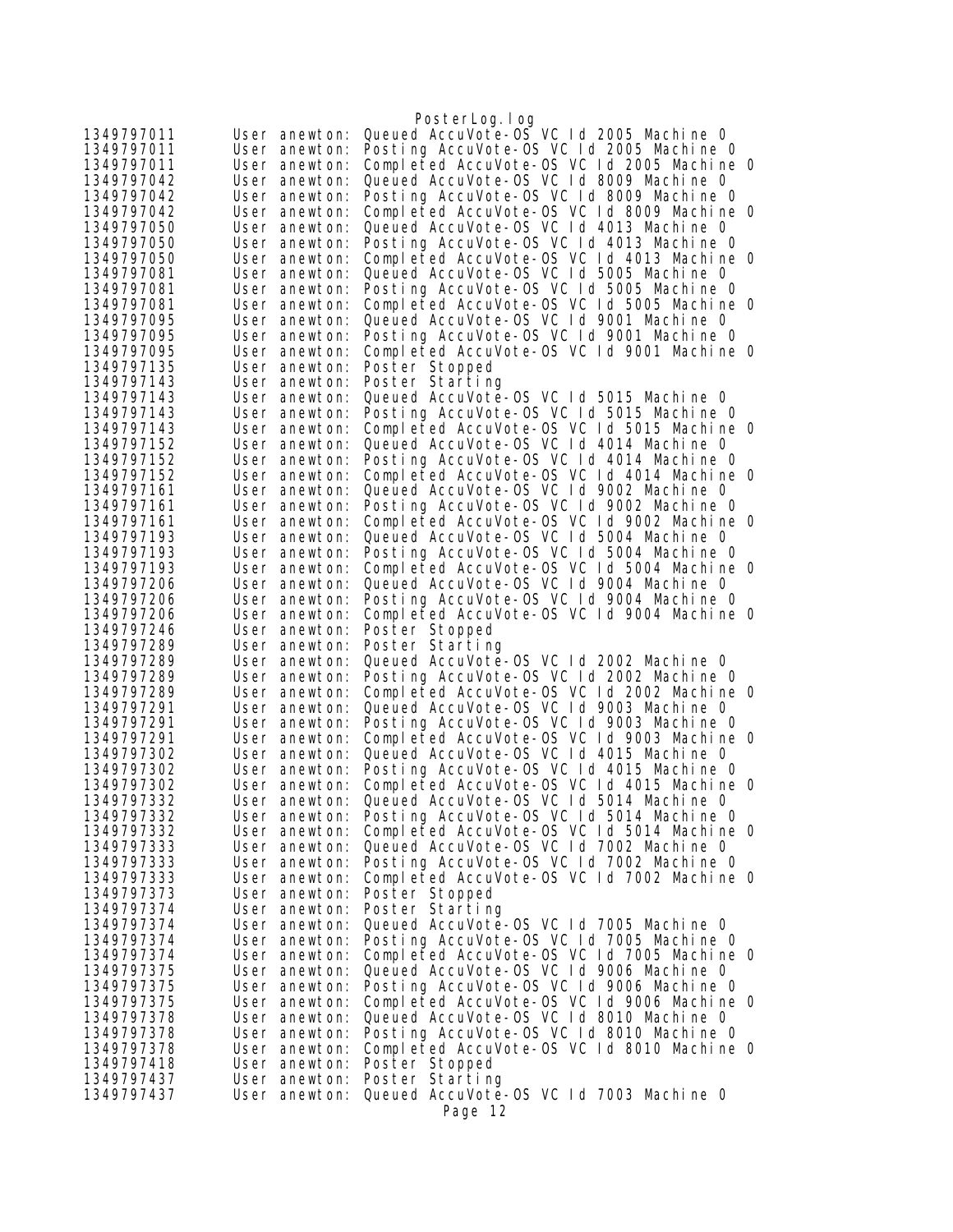|                          |                                | PosterLog.log                                                                          |
|--------------------------|--------------------------------|----------------------------------------------------------------------------------------|
| 1349797437               | User anewton:                  | Posting AccuVote-OS VC 1d 7003 Machine 0                                               |
| 1349797437               | User anewton:                  | Completed AccuVote-OS VC 1d 7003 Machine 0                                             |
| 1349797442               | User anewton:                  | Queued AccuVote-OS VC Id 9005 Machine 0                                                |
| 1349797442               | User anewton:                  | Posting AccuVote-OS VC Id 9005 Machine O                                               |
| 1349797442               | User anewton:                  | Completed AccuVote-OS VC 1d 9005 Machine 0                                             |
| 1349797457               | User anewton:                  | Queued AccuVote-OS VC Id 2006 Machine O                                                |
| 1349797457               | User anewton:                  | Posting AccuVote-OS VC 1d 2006 Machine 0                                               |
| 1349797457               | User anewton:                  | Completed AccuVote-OS VC 1d 2006 Machine 0                                             |
| 1349797471               | User anewton:                  | Queued AccuVote-OS VC 1d 2012 Machine 0                                                |
| 1349797471               | User anewton:                  | Posting AccuVote-OS VC Id 2012 Machine O                                               |
| 1349797471               | User anewton:                  | Completed AccuVote-OS VC 1d 2012 Machine 0                                             |
| 1349797491               | User anewton:                  | Queued AccuVote-OS VC Id 4007 Machine 0                                                |
| 1349797491               | User anewton:                  | Posting AccuVote-OS VC 1d 4007 Machine 0                                               |
| 1349797491               | User anewton:                  | Completed AccuVote-OS VC 1d 4007 Machine 0<br>Queued AccuVote-OS VC 1d 4016 Machine 0  |
| 1349797491               | User anewton:                  | Posting AccuVote-OS VC 1d 4016 Machine O                                               |
| 1349797491<br>1349797491 | User anewton:<br>User anewton: | Completed AccuVote-OS VC 1d 4016 Machine 0                                             |
| 1349797496               | User anewton:                  | Queued AccuVote-OS VC Id 7004 Machine 0                                                |
| 1349797496               | User anewton:                  | Posting AccuVote-OS VC 1d 7004 Machine 0                                               |
| 1349797496               | User anewton:                  | Completed AccuVote-OS VC 1d 7004 Machine 0                                             |
| 1349797536               | User anewton:                  | Poster Stopped                                                                         |
| 1349797552               | User anewton:                  | Poster Starting                                                                        |
| 1349797552               | User anewton:                  | Queued AccuVote-OS VC 1d 5013 Machine 0                                                |
| 1349797552               | User anewton:                  | Posting AccuVote-OS VC 1d 5013 Machine 0                                               |
| 1349797552               | User anewton:                  | Completed AccuVote-OS VC 1d 5013 Machine 0                                             |
| 1349797561               | User anewton:                  | Queued AccuVote-OS VC 1d 4005 Machine 0                                                |
| 1349797561               | User anewton:                  | Posting AccuVote-OS VC 1d 4005 Machine 0                                               |
| 1349797561               | User anewton:                  | Completed AccuVote-OS VC 1d 4005 Machine 0                                             |
| 1349797572               | User anewton:                  | Queued AccuVote-OS VC 1d 2007 Machine 0                                                |
| 1349797572               | User anewton:                  | Posting AccuVote-OS VC Id 2007 Machine 0                                               |
| 1349797572               | User anewton:                  | Completed AccuVote-OS VC 1d 2007 Machine 0                                             |
| 1349797610               | User anewton:                  | Queued AccuVote-OS VC 1d 7007 Machine 0                                                |
| 1349797610               | User anewton:                  | Posting AccuVote-OS VC 1d 7007 Machine 0                                               |
| 1349797610               | User anewton:                  | Completed AccuVote-OS VC 1d 7007 Machine 0                                             |
| 1349797610               | User anewton:                  | Queued AccuVote-OS VC Id 3001 Machine 0                                                |
| 1349797610               | User anewton:                  | Posting AccuVote-OS VC Id 3001 Machine 0                                               |
| 1349797610               | User anewton:                  | Completed AccuVote-OS VC Id 3001 Machine 0                                             |
| 1349797627               | User anewton:                  | Queued AccuVote-OS VC Id 4004 Machine 0                                                |
| 1349797627<br>1349797627 | User anewton:                  | Posting AccuVote-OS VC 1d 4004 Machine 0<br>Completed AccuVote-OS VC 1d 4004 Machine 0 |
| 1349797661               | User anewton:<br>User anewton: | Queued AccuVote-OS VC 1d 4003 Machine 0                                                |
| 1349797661               | User anewton:                  | Posting AccuVote-OS VC Id 4003 Machine 0                                               |
| 1349797661               | User anewton:                  | Completed AccuVote-OS VC 1d 4003 Machine 0                                             |
| 1349797683               | User anewton:                  | Queued AccuVote-OS VC 1d 5012 Machine 0                                                |
| 1349797683               | User anewton:                  | Posting AccuVote-OS VC 1d 5012 Machine 0                                               |
| 1349797683               | User anewton:                  | Completed AccuVote-OS VC 1d 5012 Machine 0                                             |
| 1349797721               | User anewton:                  | Queued AccuVote-OS VC 1d 5003 Machine 0                                                |
| 1349797721               | User anewton:                  | Posting AccuVote-OS VC Id 5003 Machine 0                                               |
| 1349797721               | User anewton:                  | Completed AccuVote-OS VC 1d 5003 Machine 0                                             |
| 1349797741               | User anewton:                  | Queued AccuVote-OS VC Id 2004 Machine 0                                                |
| 1349797741               | User anewton:                  | Posting AccuVote-OS VC Id 2004 Machine O                                               |
| 1349797741               | User anewton:                  | Completed AccuVote-OS VC Id 2004 Machine O                                             |
| 1349797742               | User anewton:                  | Queued AccuVote-OS VC Id 4006 Machine 0                                                |
| 1349797742               | User anewton:                  | Posting AccuVote-OS VC Id 4006 Machine O                                               |
| 1349797742               | User anewton:                  | Completed AccuVote-OS VC 1d 4006 Machine 0                                             |
| 1349797743               | User anewton:                  | Queued AccuVote-OS VC 1d 7006 Machine 0                                                |
| 1349797743               | User anewton:                  | Posting AccuVote-OS VC Id 7006 Machine O                                               |
| 1349797743               | User anewton:                  | Completed AccuVote-OS VC 1d 7006 Machine 0                                             |
| 1349797747               | User anewton:                  | Queued AccuVote-OS VC Id 3002 Machine 0                                                |
| 1349797747               | User anewton:                  | Posting AccuVote-OS VC 1d 3002 Machine 0                                               |
| 1349797747               | User anewton:                  | Completed AccuVote-OS VC Id 3002 Machine 0                                             |
| 1349797787               | User anewton:                  | Poster Stopped                                                                         |
| 1349797837               | User anewton:                  | Poster Starting                                                                        |
|                          |                                | Page 13                                                                                |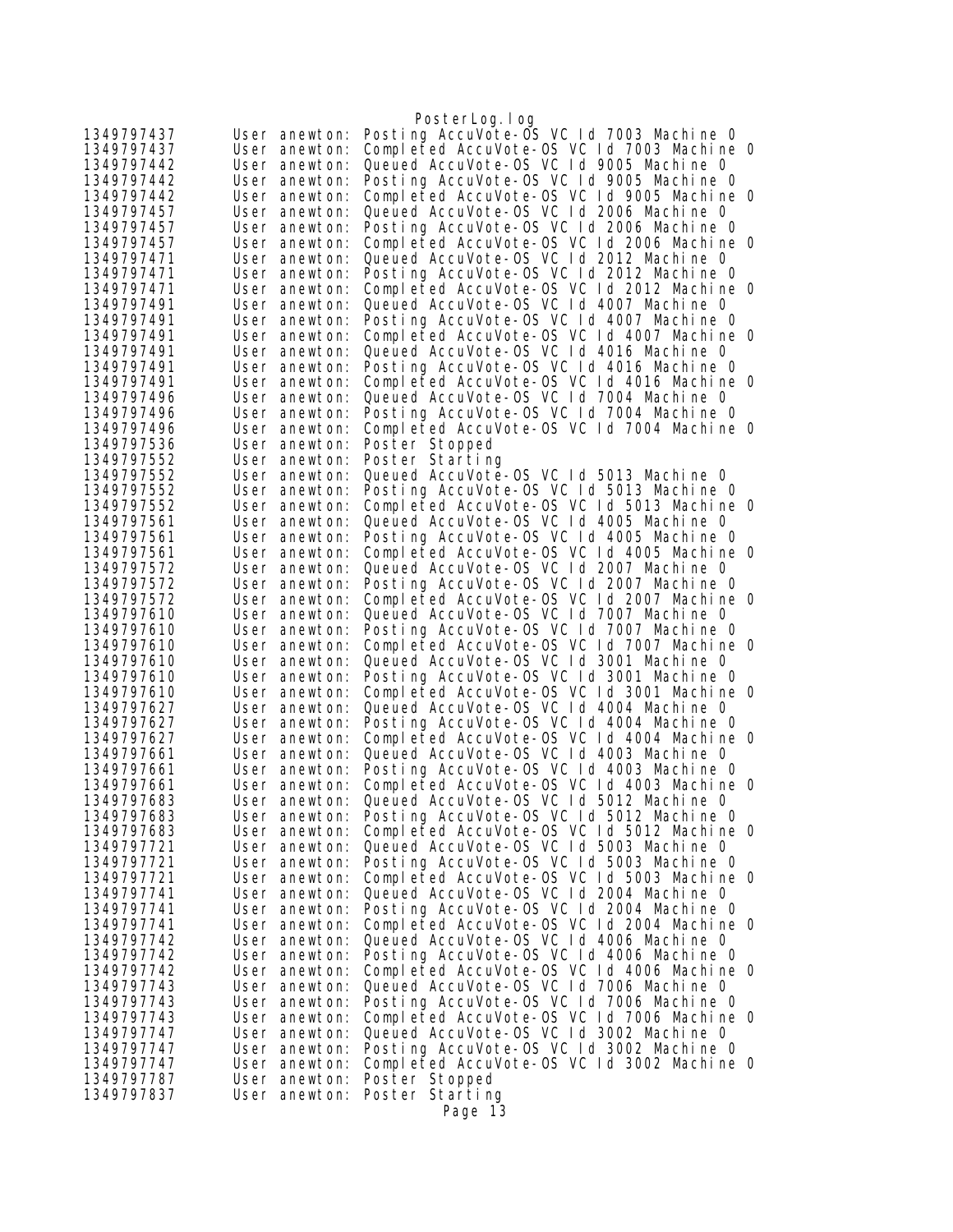|                          |                                | PosterLog.log                                                                                          |
|--------------------------|--------------------------------|--------------------------------------------------------------------------------------------------------|
| 1349797837               | User anewton:                  | Queued AccuVote-0S VC 1d 7008 Machine 0                                                                |
| 1349797837               | User anewton:                  | Posting AccuVote-OS VC 1d 7008 Machine 0                                                               |
| 1349797837               | User anewton:                  | Completed AccuVote-OS VC Id 7008 Machine O                                                             |
| 1349797847               | User anewton:                  | Queued AccuVote-OS VC 1d 5002 Machine 0                                                                |
| 1349797847               | User anewton:                  | Posting AccuVote-OS VC 1d 5002 Machine 0                                                               |
| 1349797847               | User anewton:                  | Completed AccuVote-OS VC Id 5002 Machine 0                                                             |
| 1349797860               | User anewton:                  | Queued AccuVote-OS VC Id 2003 Machine 0                                                                |
| 1349797860               | User anewton:                  | Posting AccuVote-OS VC 1d 2003 Machine 0                                                               |
| 1349797860               | User anewton:                  | Completed AccuVote-OS VC 1d 2003 Machine 0                                                             |
| 1349797895               | User anewton:                  | Queued AccuVote-OS VC 1d 3003 Machine 0                                                                |
| 1349797895               | User anewton:                  | Posting AccuVote-OS VC 1d 3003 Machine 0                                                               |
| 1349797895               | User anewton:                  | Completed AccuVote-OS VC 1d 3003 Machine 0                                                             |
| 1349797935               | User anewton:                  | Poster Stopped                                                                                         |
| 1349797969<br>1349797969 | User anewton:                  | Poster Starting<br>Queued AccuVote-OS VC 1d 5011 Machine 0                                             |
| 1349797969               | User anewton:<br>User anewton: | Posting AccuVote-OS VC 1d 5011 Machine 0                                                               |
| 1349797969               | User anewton:                  | Completed AccuVote-OS VC Id 5011 Machine O                                                             |
| 1349798009               | User anewton:                  | Poster Stopped                                                                                         |
| 1349798559               | User anewton:                  | Poster Starting                                                                                        |
| 1349798559               | User anewton:                  | Queued AccuVote-0S VC 1d 3004 Machine 0                                                                |
| 1349798559               | User anewton:                  | Posting AccuVote-OS VC 1d 3004 Machine 0                                                               |
| 1349798559               | User anewton:                  | Completed AccuVote-OS VC 1d 3004 Machine 0                                                             |
| 1349798584               | User anewton:                  | Poster Stopped                                                                                         |
| 1349798600               | User anewton:                  | Poster Starting                                                                                        |
| 1349798611               | User anewton:                  | Poster Stopped                                                                                         |
| 1349856913               | User anewton:                  | Poster Starting                                                                                        |
| 1349856953               | User anewton:                  | Poster Stopped                                                                                         |
| 1350026471               | User anewton:                  | Poster Starting                                                                                        |
| 1350026473               | User anewton:                  | Poster Stopped                                                                                         |
| 1350026487               | User anewton:                  | Poster Starting                                                                                        |
| 1350026488               | User anewton:                  | Poster Stopped                                                                                         |
| 1350026562               | User anewton:                  | Poster Starting                                                                                        |
| 1350026602               | User anewton:                  | Poster Stopped                                                                                         |
| 1350026932               | User anewton:                  | Poster Starting                                                                                        |
| 1350026932               | User anewton:                  | Queued Clear AccuVote-OS VC 1001 (ID:<br>1001)                                                         |
| 1350026932               | User anewton:                  | Queued Clear AccuVote-OS VC 1002 (ID:<br>1002)                                                         |
| 1350026932               | User anewton:                  | Queued Clear AccuVote-OS VC 1003 (ID:<br>1003)<br>Posting Clear AccuVote-OS VC 1001 (ID:               |
| 1350026932<br>1350026932 | User anewton:<br>User anewton: | 1001)<br>Queued Clear AccuVote-OS VC 2001 (ID:<br>2001)                                                |
| 1350026932               | User anewton:                  | Queued Clear AccuVote-OS VC 2002<br>2002)<br>(1D)                                                      |
| 1350026932               | User anewton:                  | Queued Clear AccuVote-OS VC 2003<br>(1D)<br>2003)                                                      |
| 1350026932               | User anewton:                  | Queued Clear AccuVote-OS VC 2004<br>(1D)<br>2004)                                                      |
| 1350026932               | User anewton:                  | Queued Clear AccuVote-0S VC 2005<br>(1D)<br>2005)                                                      |
| 1350026932               | User anewton:                  | Queued Clear AccuVote-OS VC 2006 (ID:<br>2006)                                                         |
| 1350026932               | User anewton:                  | Queued Clear AccuVote-OS VC 2007 (ID:<br>2007)                                                         |
| 1350026932               | User anewton:                  | Queued Clear AccuVote-OS VC 2008<br>2008)<br>(1D)                                                      |
| 1350026932               | User anewton:                  | Queued Clear AccuVote-OS VC 2009 (ID:<br>2009)                                                         |
| 1350026932               | User anewton:                  | Queued Clear AccuVote-OS VC 2010 (ID:<br>2010)                                                         |
| 1350026932               | User anewton:                  | Queued Clear AccuVote-OS VC 2011<br>(1D)<br>2011)                                                      |
| 1350026932               | User anewton:                  | Queued Clear AccuVote-OS VC 2012<br>(1D)<br>2012)                                                      |
| 1350026932               | User anewton:                  | Queued Clear AccuVote-OS VC 3001<br>(1D)<br>3001)                                                      |
| 1350026932               | User anewton:                  | Queued Clear AccuVote-0S VC 3002<br>(1D)<br>3002)                                                      |
| 1350026932               | User anewton:                  | Queued Clear AccuVote-OS VC 3003 (ID:<br>3003)                                                         |
| 1350026932               | User anewton:                  | Completed Clear AccuVote-OS VC 1001 (ID: 1001)                                                         |
| 1350026932               | User anewton:                  | Posting Clear AccuVote-OS VC 1002 (ID: 1002)                                                           |
| 1350026932               | User anewton:                  | Queued Clear AccuVote-OS VC 3004 (ID:<br>3004)                                                         |
| 1350026932               | User anewton:                  | Queued Clear AccuVote-OS VC 3005<br>(1D)<br>3005)                                                      |
| 1350026932               | User anewton:                  | Queued Clear AccuVote-OS VC 3006<br>(1D)<br>3006)                                                      |
| 1350026932               | User anewton:                  | Queued Clear AccuVote-OS VC 3007<br>(1D)<br>3007)                                                      |
| 1350026932<br>1350026932 | User anewton:<br>User anewton: | Queued Clear AccuVote-OS VC 4001<br>4001)<br>(1D)<br>Queued Clear AccuVote-OS VC 4002<br>(1D)<br>4002) |
| 1350026932               | User anewton:                  | Queued Clear AccuVote-OS VC 4003 (ID:<br>4003)                                                         |
| 1350026932               | User anewton:                  | Queued Clear AccuVote-OS VC 4004 (ID:<br>4004)                                                         |
|                          |                                | Page 14                                                                                                |
|                          |                                |                                                                                                        |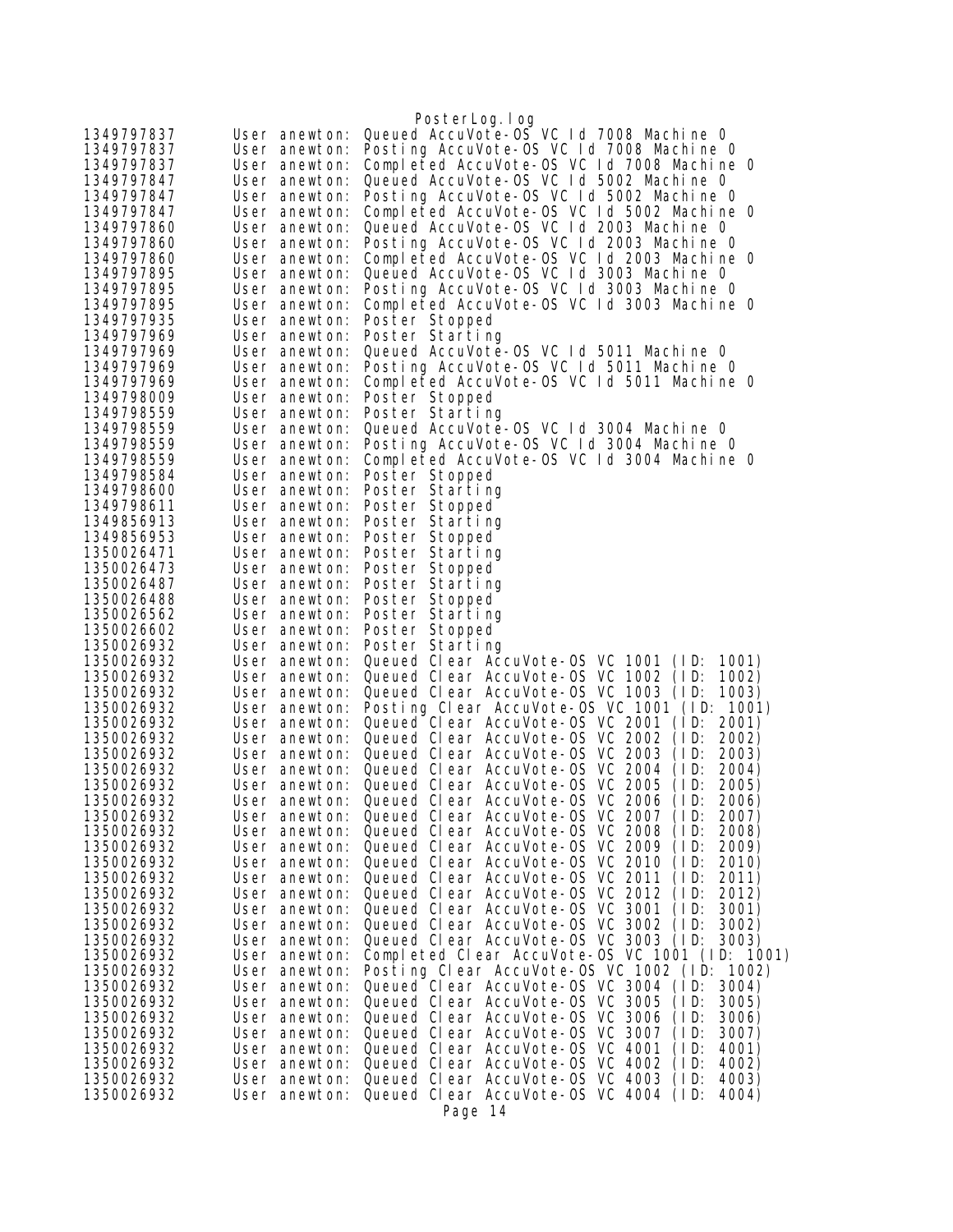|                          |                                | PosterLog.log                                                                                          |
|--------------------------|--------------------------------|--------------------------------------------------------------------------------------------------------|
| 1350026932               | User anewton:                  | Queued Clear AccuVote-OS VC 4005<br>(1D)<br>4005)                                                      |
| 1350026932               | User anewton:                  | Queued Clear AccuVote-OS VC 4006<br>(1D)<br>4006)                                                      |
| 1350026932               | User anewton:                  | Queued Clear AccuVote-OS VC 4007 (ID:<br>4007)                                                         |
| 1350026932               | User anewton:                  | Completed Clear AccuVote-OS VC 1002 (ID: 1002)                                                         |
| 1350026932               | User anewton:                  | Queued Clear AccuVote-OS VC 4008 (ID:<br>4008)                                                         |
| 1350026932               | User anewton:                  | Posting Clear AccuVote-OS VC 1003 (ID:<br>1003)                                                        |
| 1350026932               | User anewton:                  | Queued Clear AccuVote-OS VC 4009 (ID:<br>4009)                                                         |
| 1350026932               | User anewton:                  | Queued Clear AccuVote-OS VC 4010<br>4010)<br>(1D)                                                      |
| 1350026932               | User anewton:                  | Queued Clear AccuVote-OS VC 4011<br>4011)<br>(1D)                                                      |
| 1350026932               | User anewton:                  | Queued Clear AccuVote-OS VC 4012<br>4012)<br>(1D)                                                      |
| 1350026932               | User anewton:                  | Queued Clear AccuVote-OS VC 4013<br>(1D)<br>4013)                                                      |
| 1350026932               | User anewton:                  | Queued Clear AccuVote-OS VC 4014<br>4014)<br>( I D:                                                    |
| 1350026932               | User anewton:                  | Queued Clear AccuVote-OS VC 4015<br>(1D)<br>4015)                                                      |
| 1350026932               | User anewton:                  | Queued Clear AccuVote-OS VC 4016<br>(1D)<br>4016)                                                      |
| 1350026932               | User anewton:                  | Queued Clear AccuVote-OS VC 4017<br>4017)<br>(ID:                                                      |
| 1350026932<br>1350026932 | User anewton:<br>User anewton: | Queued Clear AccuVote-0S VC 5001<br>(ID:<br>5001)<br>Queued Clear AccuVote-0S VC 5002<br>5002)<br>(ID: |
| 1350026932               | User anewton:                  | Queued Clear AccuVote-OS VC 5003<br>5003)<br>(1D)                                                      |
| 1350026932               | User anewton:                  | Queued Clear AccuVote-OS VC 5004 (ID:<br>5004)                                                         |
| 1350026932               | User anewton:                  | Completed Clear AccuVote-OS VC 1003 (ID: 1003)                                                         |
| 1350026932               | User anewton:                  | Posting Clear AccuVote-OS VC 2001 (ID:<br>2001)                                                        |
| 1350026932               | User anewton:                  | Queued Clear AccuVote-0S VC 5005<br>(1D)<br>5005)                                                      |
| 1350026932               | User anewton:                  | Queued Clear AccuVote-OS VC 5006<br>(1D)<br>5006)                                                      |
| 1350026932               | User anewton:                  | Queued Clear AccuVote-OS VC 5007<br>5007)<br>(1D)                                                      |
| 1350026932               | User anewton:                  | Queued Clear AccuVote-0S VC 5008<br>(1D)<br>5008)                                                      |
| 1350026932               | User anewton:                  | Queued Clear AccuVote-0S VC 5009<br>5009)<br>(1D)                                                      |
| 1350026932               | User anewton:                  | Queued Clear AccuVote-OS VC<br>5010<br>(1D)<br>5010)                                                   |
| 1350026932               | User anewton:                  | Queued Clear AccuVote-0S VC 5011<br>(ID:<br>5011)                                                      |
| 1350026932               | User anewton:                  | Queued Clear AccuVote-OS VC 5012<br>5012)<br>(1D)                                                      |
| 1350026932               | User anewton:                  | Queued Clear AccuVote-OS VC 5013<br>(ID:<br>5013)                                                      |
| 1350026932               | User anewton:                  | Queued Clear AccuVote-OS VC 5014<br>5014)<br>(ID:                                                      |
| 1350026932               | User anewton:                  | Queued Clear AccuVote-OS VC 5015<br>5015)<br>(1D)                                                      |
| 1350026932               | User anewton:                  | Queued Clear AccuVote-OS VC 5016<br>5016)<br>(1D)                                                      |
| 1350026932               | User anewton:                  | Queued Clear AccuVote-OS VC 6001 (ID:<br>6001)                                                         |
| 1350026932               | User anewton:                  | Completed Clear AccuVote-0S VC 2001 (ID: 2001)                                                         |
| 1350026932               | User anewton:                  | Queued Clear AccuVote-OS VC 6002 (ID:<br>6002)                                                         |
| 1350026932               | User anewton:                  | Posting Clear AccuVote-OS VC 2002 (ID:<br>2002)                                                        |
| 1350026932               | User anewton:                  | Queued Clear AccuVote-0S VC 6003 (ID:<br>6003)                                                         |
| 1350026932               | User anewton:                  | Queued Clear AccuVote-OS VC 6004<br>(1D)<br>6004)                                                      |
| 1350026932               | User anewton:<br>User anewton: | Queued Clear AccuVote-OS VC 6005<br>6005)<br>(ID:<br>Queued Clear AccuVote-OS VC 6006<br>(ID:<br>6006) |
| 1350026932<br>1350026932 | User anewton:                  | Queued Clear AccuVote-0S VC 6007<br>(ID:<br>6007)                                                      |
| 1350026932               | User anewton:                  | Queued Clear AccuVote-OS VC 6008<br>(1D)<br>6008)                                                      |
| 1350026932               |                                | User anewton: Queued Clear AccuVote-OS VC 6009<br>6009)<br>(1D)                                        |
| 1350026932               | User anewton:                  | Queued Clear AccuVote-OS VC 6010 (ID:<br>6010)                                                         |
| 1350026932               | User anewton:                  | Queued Clear AccuVote-0S VC 6011<br>(1D)<br>6011)                                                      |
| 1350026932               | User anewton:                  | Queued Clear AccuVote-0S VC 6012<br>(1D)<br>6012)                                                      |
| 1350026932               | User anewton:                  | Queued Clear AccuVote-OS VC 6013<br>(1D)<br>6013)                                                      |
| 1350026932               | User anewton:                  | Queued Clear AccuVote-0S VC 7001<br>(1D)<br>7001)                                                      |
| 1350026932               | User anewton:                  | Queued Clear AccuVote-OS VC 7002<br>(1D)<br>7002)                                                      |
| 1350026932               | User anewton:                  | Queued Clear AccuVote-OS VC 7003<br>7003)<br>(1D)                                                      |
| 1350026932               | User anewton:                  | Queued Clear AccuVote-OS VC 7004 (ID:<br>7004)                                                         |
| 1350026932               | User anewton:                  | Completed Clear AccuVote-0S VC 2002 (ID: 2002)                                                         |
| 1350026932               | User anewton:                  | Posting Clear AccuVote-OS VC 2003 (ID: 2003)                                                           |
| 1350026932               | User anewton:                  | Queued Clear AccuVote-OS VC 7005 (ID:<br>7005)                                                         |
| 1350026932               | User anewton:                  | Queued Clear AccuVote-0S VC 7006<br>7006)<br>(1D)                                                      |
| 1350026932               | User anewton:                  | Queued Clear AccuVote-0S VC 7007<br>(1D)<br>7007)                                                      |
| 1350026932               | User anewton:                  | Queued Clear AccuVote-OS VC 7008<br>(1D)<br>7008)                                                      |
| 1350026932               | User anewton:                  | Queued Clear AccuVote-0S VC 7009<br>(1D)<br>7009)                                                      |
| 1350026932               | User anewton:                  | Queued Clear AccuVote-OS VC 7010<br>(1D)<br>7010)                                                      |
| 1350026932               | User anewton:                  | Queued Clear AccuVote-OS VC 7011<br>(1D)<br>7011)<br>Queued Clear AccuVote-0S VC 7012                  |
| 1350026932<br>1350026932 | User anewton:<br>User anewton: | 7012)<br>(1D)<br>Queued Clear AccuVote-OS VC 7013 (ID:<br>7013)                                        |
|                          |                                | Page 15                                                                                                |
|                          |                                |                                                                                                        |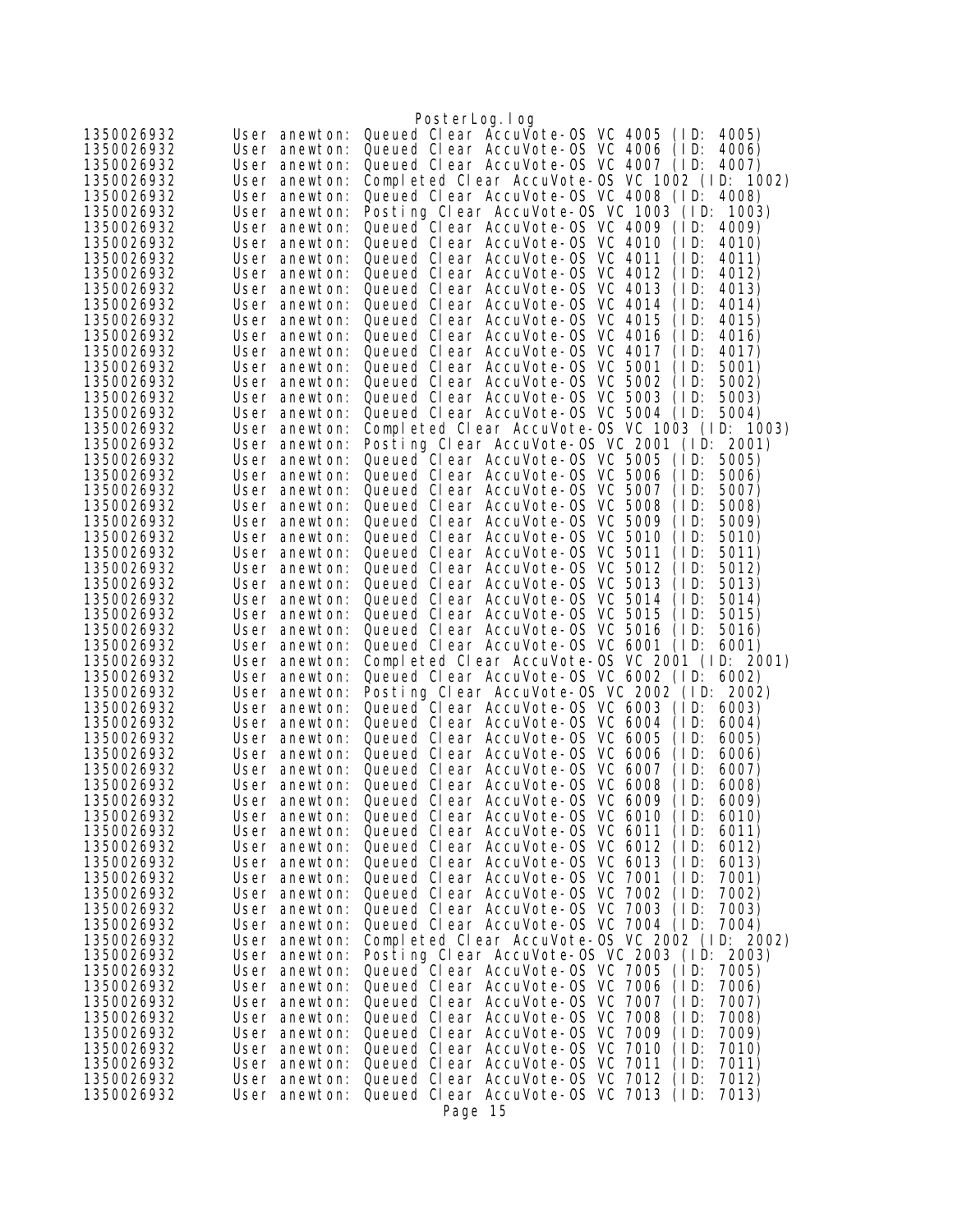|                          |                                | PosterLog.log                                                                                                                  |
|--------------------------|--------------------------------|--------------------------------------------------------------------------------------------------------------------------------|
| 1350026932               | User anewton:                  | Queued Clear AccuVote-0S VC 7014<br>(1D)<br>7014)                                                                              |
| 1350026932               | User anewton:                  | Queued Clear AccuVote-0S VC 7015<br>(1D)<br>7015)                                                                              |
| 1350026932               | User anewton:                  | Queued Clear AccuVote-0S VC 7016<br>7016)<br>(1D)                                                                              |
| 1350026932               | User anewton:                  | Queued Clear AccuVote-0S VC 7017<br>7017)<br>(1D)                                                                              |
| 1350026932               | User anewton:                  | Queued Clear AccuVote-0S VC 7018<br>(1D)<br>7018)                                                                              |
| 1350026932               | User anewton:                  | Queued Clear AccuVote-OS VC 8001 (ID:<br>8001)                                                                                 |
| 1350026932               | User anewton:                  | Completed Clear AccuVote-OS VC 2003 (ID: 2003)                                                                                 |
| 1350026932               | User anewton:                  | Posting Clear AccuVote-OS VC 2004 (ID: 2004)                                                                                   |
| 1350026932               | User anewton:                  | Queued Clear AccuVote-OS VC 8002 (ID:<br>8002)                                                                                 |
| 1350026932               | User anewton:                  | Queued Clear AccuVote-OS VC 8003<br>8003)<br>(1D)                                                                              |
| 1350026932               | User anewton:                  | Queued Clear AccuVote-OS VC 8004<br>(1D)<br>8004)                                                                              |
| 1350026932               | User anewton:                  | Queued Clear AccuVote-OS VC 8005<br>(1D)<br>8005)                                                                              |
| 1350026932<br>1350026932 | User anewton:<br>User anewton: | Queued Clear AccuVote-OS VC 8006<br>8006)<br>(1D)<br>Queued Clear AccuVote-OS VC 8007<br>(1D)<br>8007)                         |
| 1350026932               | User anewton:                  | Queued Clear AccuVote-OS VC 8008<br>8008)<br>(1D)                                                                              |
| 1350026932               | User anewton:                  | Queued Clear AccuVote-OS VC 8009<br>(1D)<br>8009)                                                                              |
| 1350026932               | User anewton:                  | Queued Clear AccuVote-OS VC 8010<br>8010)<br>(1D)                                                                              |
| 1350026932               | User anewton:                  | Queued Clear AccuVote-OS VC 9001 (ID:<br>9001)                                                                                 |
| 1350026932               | User anewton:                  | Completed Clear AccuVote-OS VC 2004 (ID: 2004)                                                                                 |
| 1350026932               | User anewton:                  | Queued Clear AccuVote-OS VC 9002 (ID: 9002)                                                                                    |
| 1350026932               | User anewton:                  | Posting Clear AccuVote-OS VC 2005 (ID: 2005)                                                                                   |
| 1350026932               | User anewton:                  | Queued Clear AccuVote-OS VC 9003 (ID:<br>9003)                                                                                 |
| 1350026932               | User anewton:                  | Queued Clear AccuVote-OS VC 9004<br>(1D)<br>9004)                                                                              |
| 1350026932               | User anewton:                  | Queued Clear AccuVote-0S VC 9005<br>(1D)<br>9005)                                                                              |
| 1350026932               | User anewton:                  | Queued Clear AccuVote-OS VC 9006 (ID:<br>9006)                                                                                 |
| 1350026932               | User anewton:                  | Queued Clear AccuVote-TS VC AVE 1001 (ID: 11001)                                                                               |
| Mchid 0                  |                                |                                                                                                                                |
| 1350026932               |                                | User anewton: Queued Clear AccuVote-TS VC AVE 1002 (ID:<br>11002)                                                              |
| Mchid 0                  |                                |                                                                                                                                |
| 1350026932               |                                | User anewton: Queued Clear AccuVote-TS VC AVE 1003 (ID:<br>11003)                                                              |
| Mchid 0                  |                                |                                                                                                                                |
| 1350026932<br>Mchld 0    |                                | User anewton: Queued Clear AccuVote-TS VC AVE 2001 (ID:<br>12001)                                                              |
| 1350026932               |                                | User anewton: Queued Clear AccuVote-TS VC AVE 2002 (ID:<br>12002)                                                              |
| Mchid O                  |                                |                                                                                                                                |
| 1350026932               |                                | User anewton: Queued Clear AccuVote-TS VC AVE 2003 (ID:<br>12003)                                                              |
| Mchld 0                  |                                |                                                                                                                                |
| 1350026932               |                                | User anewton: Queued Clear AccuVote-TS VC AVE 2004 (ID:<br>12004)                                                              |
| Mchid 0                  |                                |                                                                                                                                |
| 1350026932               |                                | User anewton: Queued Clear AccuVote-TS VC AVE 2005 (ID:<br>12005)                                                              |
| Mchid 0                  |                                |                                                                                                                                |
| 1350026932               |                                | User anewton: Queued Clear AccuVote-TS VC AVE 2006 (ID:<br>12006)                                                              |
| Mchid 0                  |                                |                                                                                                                                |
| 1350026932               |                                | User anewton: Queued Clear AccuVote-TS VC AVE 2007 (ID: 12007)                                                                 |
| Mchid 0                  |                                |                                                                                                                                |
| 1350026932<br>1350026932 |                                | User anewton: Completed Clear AccuVote-OS VC 2005 (ID: 2005)<br>User anewton: Queued Clear AccuVote-TS VC AVE 2008 (ID: 12008) |
| Mchid 0                  |                                |                                                                                                                                |
| 1350026932               |                                | User anewton: Posting Clear AccuVote-OS VC 2006 (ID: 2006)                                                                     |
| 1350026932               |                                | User anewton: Queued Clear AccuVote-TS VC AVE 2009 (ID: 12009)                                                                 |
| Mchid 0                  |                                |                                                                                                                                |
| 1350026932               |                                | User anewton: Queued Clear AccuVote-TS VC AVE 2010 (ID: 12010)                                                                 |
| Mchid 0                  |                                |                                                                                                                                |
| 1350026932               |                                | User anewton: Queued Clear AccuVote-TS VC AVE 2011 (ID:<br>12011)                                                              |
| Mchid 0                  |                                |                                                                                                                                |
| 1350026932               |                                | User anewton: Queued Clear AccuVote-TS VC AVE 2012 (ID:<br>12012)                                                              |
| Mchid 0                  |                                |                                                                                                                                |
| 1350026932               |                                | User anewton: Queued Clear AccuVote-TS VC AVE 3001 (ID:<br>13001)                                                              |
| Mchid 0                  |                                |                                                                                                                                |
| 1350026932               |                                | User anewton: Queued Clear AccuVote-TS VC AVE 3002 (ID:<br>13002)                                                              |
| Mchld 0                  |                                |                                                                                                                                |
| 1350026932<br>Mchid 0    |                                | User anewton: Queued Clear AccuVote-TS VC AVE 3003 (ID: 13003)                                                                 |
|                          |                                |                                                                                                                                |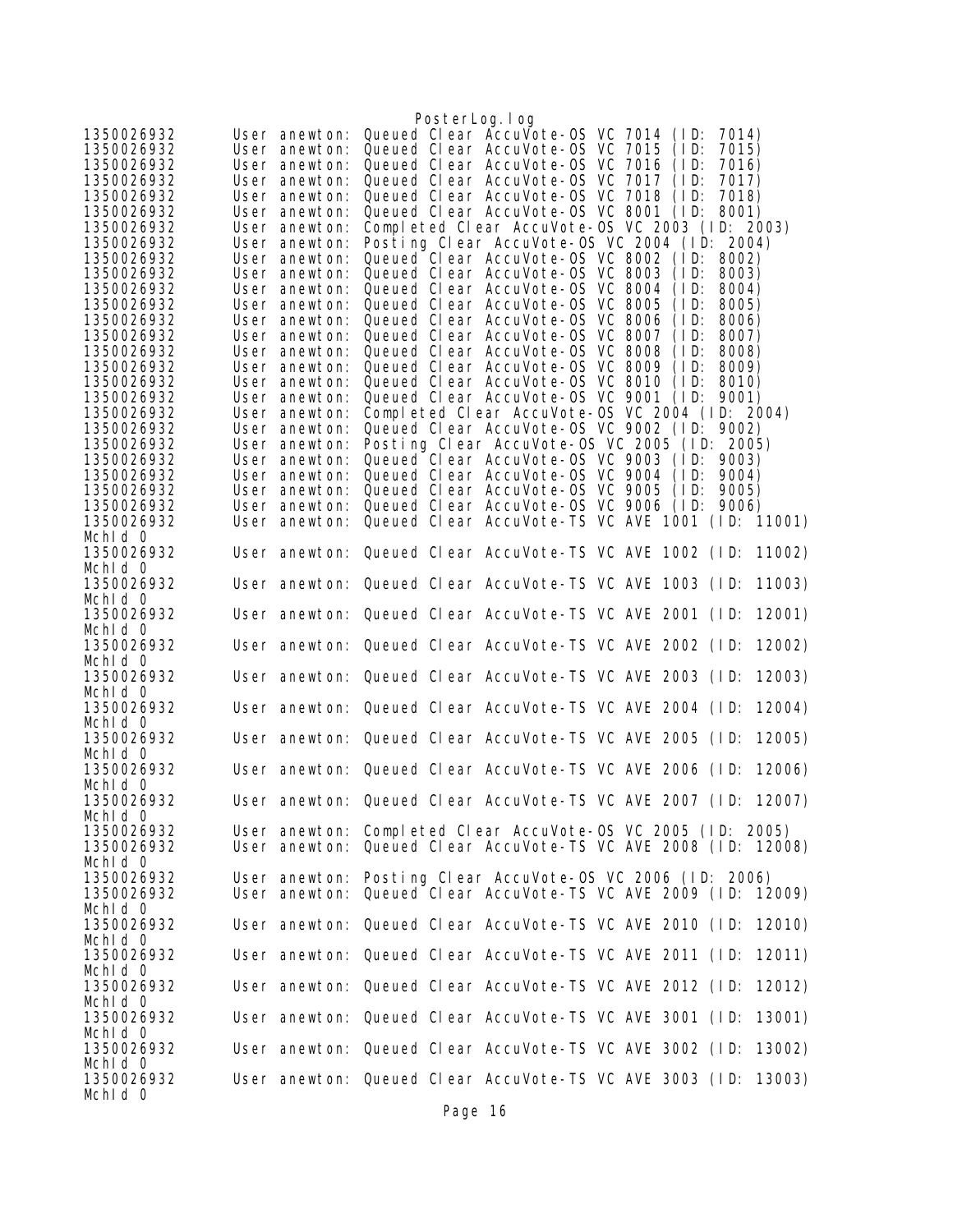|                                     |  | PosterLog. I og                                                                                                                |        |
|-------------------------------------|--|--------------------------------------------------------------------------------------------------------------------------------|--------|
| 1350026932                          |  | User anewton: Queued Clear Accuvote-TS VC AVE 3004 (ID:                                                                        | 13004) |
| Mchid 0<br>1350026932               |  | User anewton: Queued Clear AccuVote-TS VC AVE 3005 (ID:                                                                        | 13005) |
| Mchid 0<br>1350026932               |  | User anewton: Queued Clear AccuVote-TS VC AVE 3006 (ID:                                                                        | 13006) |
| Mchid 0<br>1350026932               |  | User anewton: Queued Clear AccuVote-TS VC AVE 3007 (ID:                                                                        | 13007) |
| Mchid 0<br>1350026932               |  | User anewton: Queued Clear AccuVote-TS VC AVE 4001 (ID:                                                                        | 14001) |
| Mchid 0                             |  |                                                                                                                                |        |
| 1350026932<br>Mchid 0               |  | User anewton: Queued Clear AccuVote-TS VC AVE 4002 (ID:                                                                        | 14002) |
| 1350026932<br>Mchid 0               |  | User anewton: Queued Clear AccuVote-TS VC AVE 4003 (ID:                                                                        | 14003) |
| 1350026932<br>1350026932            |  | User anewton: Completed Clear AccuVote-OS VC 2006 (ID: 2006)<br>User anewton: Queued Clear AccuVote-TS VC AVE 4004 (ID: 14004) |        |
| Mchid 0<br>1350026932               |  | User anewton: Posting Clear AccuVote-OS VC 2007 (ID: 2007)                                                                     |        |
| 1350026932<br>Mchid 0               |  | User anewton: Queued Clear AccuVote-TS VC AVE 4005 (ID: 14005)                                                                 |        |
| 1350026932                          |  | User anewton: Queued Clear AccuVote-TS VC AVE 4006 (ID:                                                                        | 14006) |
| Mchid 0<br>1350026932               |  | User anewton: Queued Clear AccuVote-TS VC AVE 4007 (ID:                                                                        | 14007) |
| Mchid 0<br>1350026932               |  | User anewton: Queued Clear AccuVote-TS VC AVE 4008 (ID:                                                                        | 14008) |
| Mchid 0<br>1350026932               |  | User anewton: Queued Clear AccuVote-TS VC AVE 4009 (ID:                                                                        | 14009) |
| Mchid 0<br>1350026932               |  | User anewton: Queued Clear AccuVote-TS VC AVE 4010 (ID: 14010)                                                                 |        |
| Mchid 0<br>1350026932<br>1350026932 |  | User anewton: Completed Clear AccuVote-OS VC 2007 (ID: 2007)<br>User anewton: Queued Clear AccuVote-TS VC AVE 4011 (ID: 14011) |        |
| Mchid 0<br>1350026932               |  | User anewton: Posting Clear AccuVote-OS VC 2008 (ID: 2008)                                                                     |        |
| 1350026932<br>Mchid 0               |  | User anewton: Queued Clear AccuVote-TS VC AVE 4012 (ID: 14012)                                                                 |        |
| 1350026932<br>Mchid 0               |  | User anewton: Queued Clear AccuVote-TS VC AVE 4013 (ID:                                                                        | 14013) |
| 1350026932                          |  | User anewton: Queued Clear AccuVote-TS VC AVE 4014 (ID:                                                                        | 14014) |
| Mchid 0<br>1350026932               |  | User anewton: Queued Clear AccuVote-TS VC AVE 4015 (ID:                                                                        | 14015) |
| Mchid 0<br>1350026932               |  | User anewton: Queued Clear AccuVote-TS VC AVE 4016 (ID:                                                                        | 14016) |
| Mchid 0<br>1350026932               |  | User anewton: Queued Clear AccuVote-TS VC AVE 4017 (ID:                                                                        | 14017) |
| Mchid 0<br>1350026932               |  | User anewton: Queued Clear AccuVote-TS VC AVE 5001 (ID:                                                                        | 15001) |
| Mchid 0<br>1350026932               |  | User anewton: Queued Clear AccuVote-TS VC AVE 5002 (ID:                                                                        | 15002) |
| Mchid 0<br>1350026932               |  | User anewton: Queued Clear AccuVote-TS VC AVE 5003 (ID:                                                                        | 15003) |
| Mchid 0<br>1350026932               |  | User anewton: Queued Clear AccuVote-TS VC AVE 5004 (ID:                                                                        | 15004) |
| Mchid 0<br>1350026932               |  | User anewton: Queued Clear AccuVote-TS VC AVE 5005 (ID:                                                                        | 15005) |
| Mchid 0                             |  |                                                                                                                                |        |
| 1350026932<br>Mchid 0               |  | User anewton: Queued Clear AccuVote-TS VC AVE 5006 (ID:                                                                        | 15006) |
| 1350026932<br>Mchid 0               |  | User anewton: Queued Clear AccuVote-TS VC AVE 5007 (ID:                                                                        | 15007) |
| 1350026932<br>Mchid 0               |  | User anewton: Queued Clear AccuVote-TS VC AVE 5008 (ID: 15008)                                                                 |        |
| 1350026932                          |  | User anewton: Completed Clear AccuVote-OS VC 2008 (ID: 2008)<br>Page 17                                                        |        |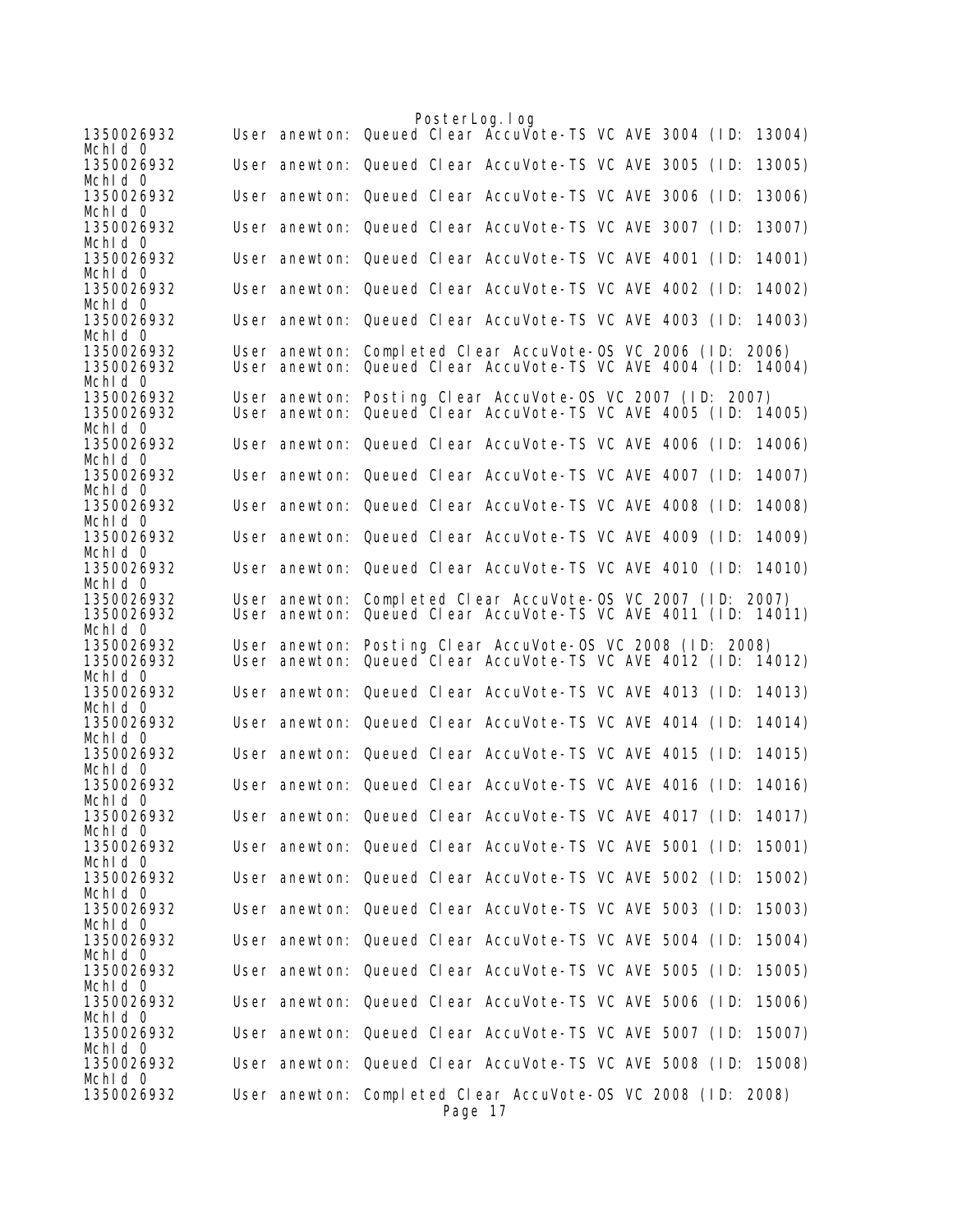PosterLog.log 1350026932 User anewton: Queued Clear AccuVote-TS VC AVE 5009 (ID: 15009) MchId 0<br>1350026932 1350026932 User anewton: Posting Clear AccuVote-OS VC 2009 (ID: 2009) User anewton: Queued Clear AccuVote-TS VC AVE 5010 (ID: 15010) Mchld 0<br>1350026932 User anewton: Queued Clear AccuVote-TS VC AVE 5011 (ID: 15011) Mchld 0<br>1350026932 User anewton: Queued Clear AccuVote-TS VC AVE 5012 (ID: 15012) MchId 0 1350026932 User anewton: Queued Clear AccuVote-TS VC AVE 5013 (ID: 15013) MchId 0<br>1350026932 User anewton: Queued Clear AccuVote-TS VC AVE 5014 (ID: 15014) MchId 0 1350026932 User anewton: Queued Clear AccuVote-TS VC AVE 5015 (ID: 15015) MchId 0<br>1350026932 1350026932 User anewton: Completed Clear AccuVote-OS VC 2009 (ID: 2009) User anewton: Queued Clear AccuVote-TS VC AVE 5016 (ID: 15016) MchId 0 1350026932 User anewton: Posting Clear AccuVote-OS VC 2010 (ID: 2010) User anewton: Queued Clear AccuVote-TS VC AVE 6001 (ID: 16001) Mchld 0<br>1350026932 User anewton: Queued Clear AccuVote-TS VC AVE 6002 (ID: 16002) MchId 0<br>1350026932 User anewton: Queued Clear AccuVote-TS VC AVE 6003 (ID: 16003) Mchld 0<br>1350026932 User anewton: Queued Clear AccuVote-TS VC AVE 6004 (ID: 16004) Mch<sub>Id</sub> 0 1350026932 User anewton: Queued Clear AccuVote-TS VC AVE 6005 (ID: 16005) Mchld 0<br>1350026932 User anewton: Queued Clear AccuVote-TS VC AVE 6006 (ID: 16006) Mch<sub>Id</sub> 0 1350026932 User anewton: Queued Clear AccuVote-TS VC AVE 6007 (ID: 16007) Mchld 0<br>1350026932 User anewton: Queued Clear AccuVote-TS VC AVE 6008 (ID: 16008) Mchld 0<br>1350026932 User anewton: Queued Clear AccuVote-TS VC AVE 6009 (ID: 16009) MchId 0<br>1350026932 User anewton: Queued Clear AccuVote-TS VC AVE 6010 (ID: 16010) Mchld 0<br>1350026932 User anewton: Queued Clear AccuVote-TS VC AVE 6011 (ID: 16011) MchId 0<br>1350026932 User anewton: Queued Clear AccuVote-TS VC AVE 6012 (ID: 16012) Mchld 0<br>1350026932 User anewton: Queued Clear AccuVote-TS VC AVE 6013 (ID: 16013) MchId 0 1350026932 User anewton: Queued Clear AccuVote-TS VC AVE 7001 (ID: 17001) MchId 0<br>1350026932 User anewton: Queued Clear AccuVote-TS VC AVE 7002 (ID: 17002) MchId 0 1350026932 User anewton: Queued Clear AccuVote-TS VC AVE 7003 (ID: 17003) Mchld 0<br>1350026932 User anewton: Queued Clear AccuVote-TS VC AVE 7004 (ID: 17004) Mchld 0<br>1350026932 User anewton: Queued Clear AccuVote-TS VC AVE 7005 (ID: 17005) MchId 0<br>1350026932 User anewton: Queued Clear AccuVote-TS VC AVE 7006 (ID: 17006) Mchld 0<br>1350026932 1350026932 User anewton: Completed Clear AccuVote-OS VC 2010 (ID: 2010) 1350026932 User anewton: Queued Clear AccuVote-TS VC AVE 7007 (ID: 17007) Mchld 0<br>1350026932 1350026932 User anewton: Posting Clear AccuVote-OS VC 2011 (ID: 2011) User anewton: Queued Clear AccuVote-TS VC AVE 7008 (ID: 17008) Mch<sub>Id</sub> 0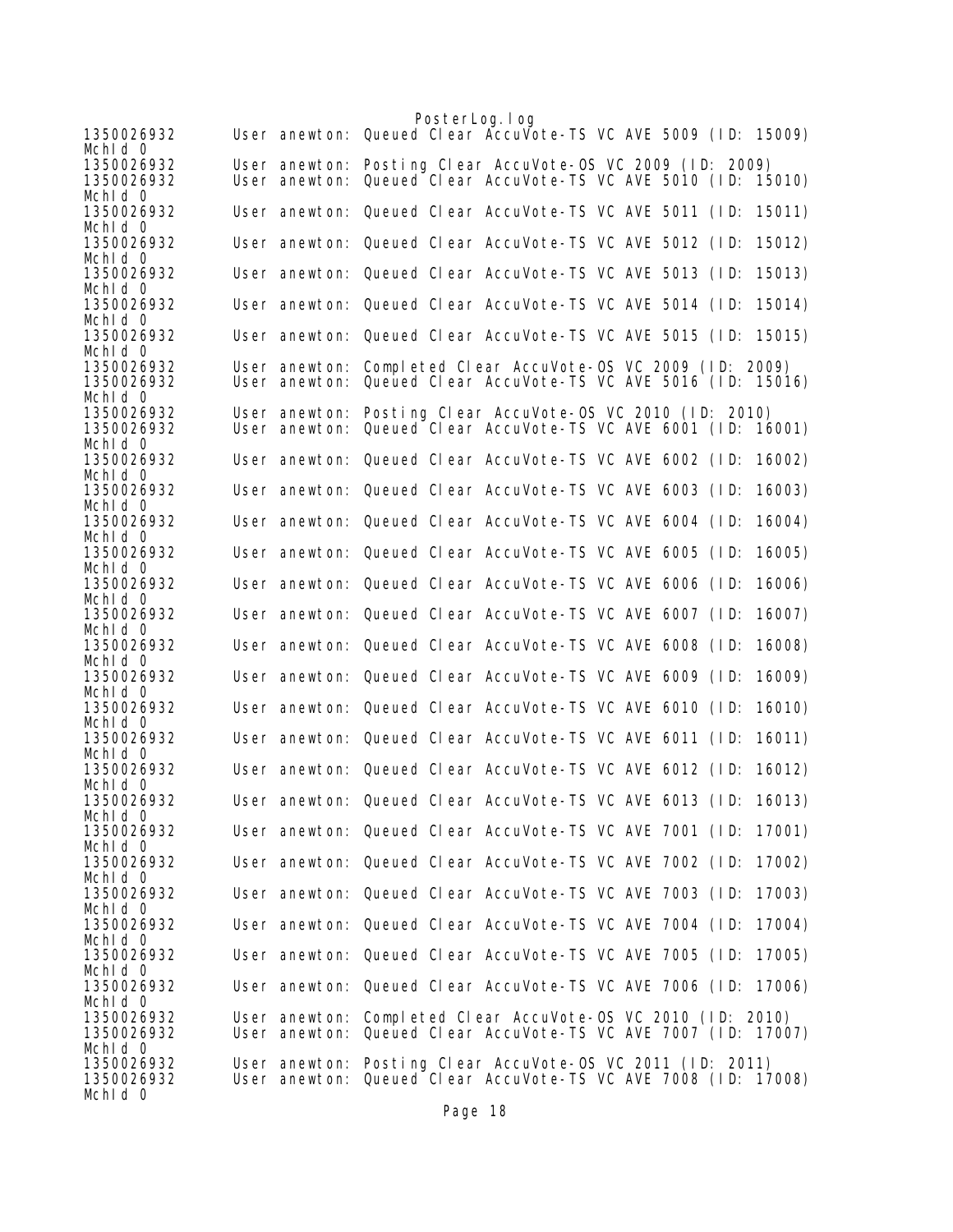| 1350026932                                           |                                                                  | PosterLog. I og<br>User anewton: Queued Clear AccuVote-TS VC AVE 7009 (ID: 17009)                                                                                                                                  |        |
|------------------------------------------------------|------------------------------------------------------------------|--------------------------------------------------------------------------------------------------------------------------------------------------------------------------------------------------------------------|--------|
| Mchid 0<br>1350026932                                |                                                                  | User anewton: Queued Clear AccuVote-TS VC AVE 7010 (ID:                                                                                                                                                            | 17010) |
| Mchid 0<br>1350026932                                |                                                                  | User anewton: Queued Clear AccuVote-TS VC AVE 7011 (ID:                                                                                                                                                            | 17011) |
| Mchid 0<br>1350026932                                |                                                                  | User anewton: Queued Clear AccuVote-TS VC AVE 7012 (ID:                                                                                                                                                            | 17012) |
| Mchid 0<br>1350026932<br>Mchid 0                     |                                                                  | User anewton: Queued Clear AccuVote-TS VC AVE 7013 (ID:                                                                                                                                                            | 17013) |
| 1350026932<br>Mchid 0                                |                                                                  | User anewton: Queued Clear AccuVote-TS VC AVE 7014 (ID:                                                                                                                                                            | 17014) |
| 1350026932<br>Mchid 0                                |                                                                  | User anewton: Queued Clear AccuVote-TS VC AVE 7015 (ID:                                                                                                                                                            | 17015) |
| 1350026932<br>Mchid 0                                |                                                                  | User anewton: Queued Clear AccuVote-TS VC AVE 7016 (ID:                                                                                                                                                            | 17016) |
| 1350026932<br>Mchid 0                                |                                                                  | User anewton: Queued Clear AccuVote-TS VC AVE 7017 (ID:                                                                                                                                                            | 17017) |
| 1350026932<br>Mchid 0                                |                                                                  | User anewton: Queued Clear AccuVote-TS VC AVE 7018 (ID:                                                                                                                                                            | 17018) |
| 1350026932<br>Mchid 0                                |                                                                  | User anewton: Queued Clear AccuVote-TS VC AVE 8001 (ID:                                                                                                                                                            | 18001) |
| 1350026932<br>Mchid 0                                |                                                                  | User anewton: Queued Clear AccuVote-TS VC AVE 8002 (ID:                                                                                                                                                            | 18002) |
| 1350026932<br>1350026932<br>Mchid 0                  |                                                                  | User anewton: Completed Clear AccuVote-OS VC 2011 (ID: 2011)<br>User anewton: Queued Clear AccuVote-TS VC AVE 8003 (ID: 18003)                                                                                     |        |
| 1350026932<br>1350026932                             |                                                                  | User anewton: Posting Clear AccuVote-OS VC 2012 (ID: 2012)<br>User anewton: Queued Clear AccuVote-TS VC AVE 8004 (ID:                                                                                              | 18004) |
| Mchid 0<br>1350026932                                |                                                                  | User anewton: Queued Clear AccuVote-TS VC AVE 8005 (ID:                                                                                                                                                            | 18005) |
| Mchid 0<br>1350026932<br>Mchid 0                     |                                                                  | User anewton: Queued Clear AccuVote-TS VC AVE 8006 (ID:                                                                                                                                                            | 18006) |
| 1350026932<br>Mchid 0                                |                                                                  | User anewton: Queued Clear AccuVote-TS VC AVE 8007 (ID:                                                                                                                                                            | 18007) |
| 1350026932<br>Mchid 0                                |                                                                  | User anewton: Queued Clear AccuVote-TS VC AVE 8008 (ID:                                                                                                                                                            | 18008) |
| 1350026932<br>Mchid 0                                |                                                                  | User anewton: Queued Clear AccuVote-TS VC AVE 8009 (ID:                                                                                                                                                            | 18009) |
| 1350026932<br>Mchid 0                                |                                                                  | User anewton: Queued Clear AccuVote-TS VC AVE 8010 (ID:                                                                                                                                                            | 18010) |
| 1350026932<br>Mchid 0                                |                                                                  | User anewton: Queued Clear AccuVote-TS VC AVE 9001 (ID:                                                                                                                                                            | 19001) |
| 1350026932<br>Mchld O                                |                                                                  | User anewton: Queued Clear AccuVote-TS VC AVE 9002 (ID: 19002)                                                                                                                                                     |        |
| 1350026932<br>Mchid 0                                |                                                                  | User anewton: Queued Clear AccuVote-TS VC AVE 9003 (ID: 19003)                                                                                                                                                     |        |
| 1350026932<br>Mchid 0                                |                                                                  | User anewton: Queued Clear AccuVote-TS VC AVE 9004 (ID:                                                                                                                                                            | 19004) |
| 1350026932<br>Mchid 0                                |                                                                  | User anewton: Queued Clear AccuVote-TS VC AVE 9005 (ID: 19005)                                                                                                                                                     |        |
| 1350026932<br>Mchid 0                                |                                                                  | User anewton: Queued Clear AccuVote-TS VC AVE 9006 (ID: 19006)                                                                                                                                                     |        |
| 1350026932<br>1350026932<br>1350026932<br>1350026932 | User anewton:<br>User anewton:<br>User anewton:                  | User anewton: Queued Clear AVOSX VC EV DOE OSX (ID: 20010)<br>Queued Clear AccuVote-TS VC EV DOE AVE (ID: 30010)<br>Completed Clear AccuVote-0S VC 2012 (ID: 2012)<br>Posting Clear AccuVote-OS VC 3001 (ID: 3001) |        |
| 1350026932<br>1350026932<br>1350026932<br>1350026932 | User anewton:<br>User anewton:<br>User anewton:<br>User anewton: | Completed Clear AccuVote-OS VC 3001 (ID: 3001)<br>Posting Clear AccuVote-OS VC 3002 (ID: 3002)<br>Completed Clear AccuVote-OS VC 3002 (ID: 3002)<br>Posting Clear AccuVote-OS VC 3003 (ID: 3003)                   |        |
| 1350026932                                           | User anewton:                                                    | Completed Clear AccuVote-OS VC 3003 (ID: 3003)<br>Page 19                                                                                                                                                          |        |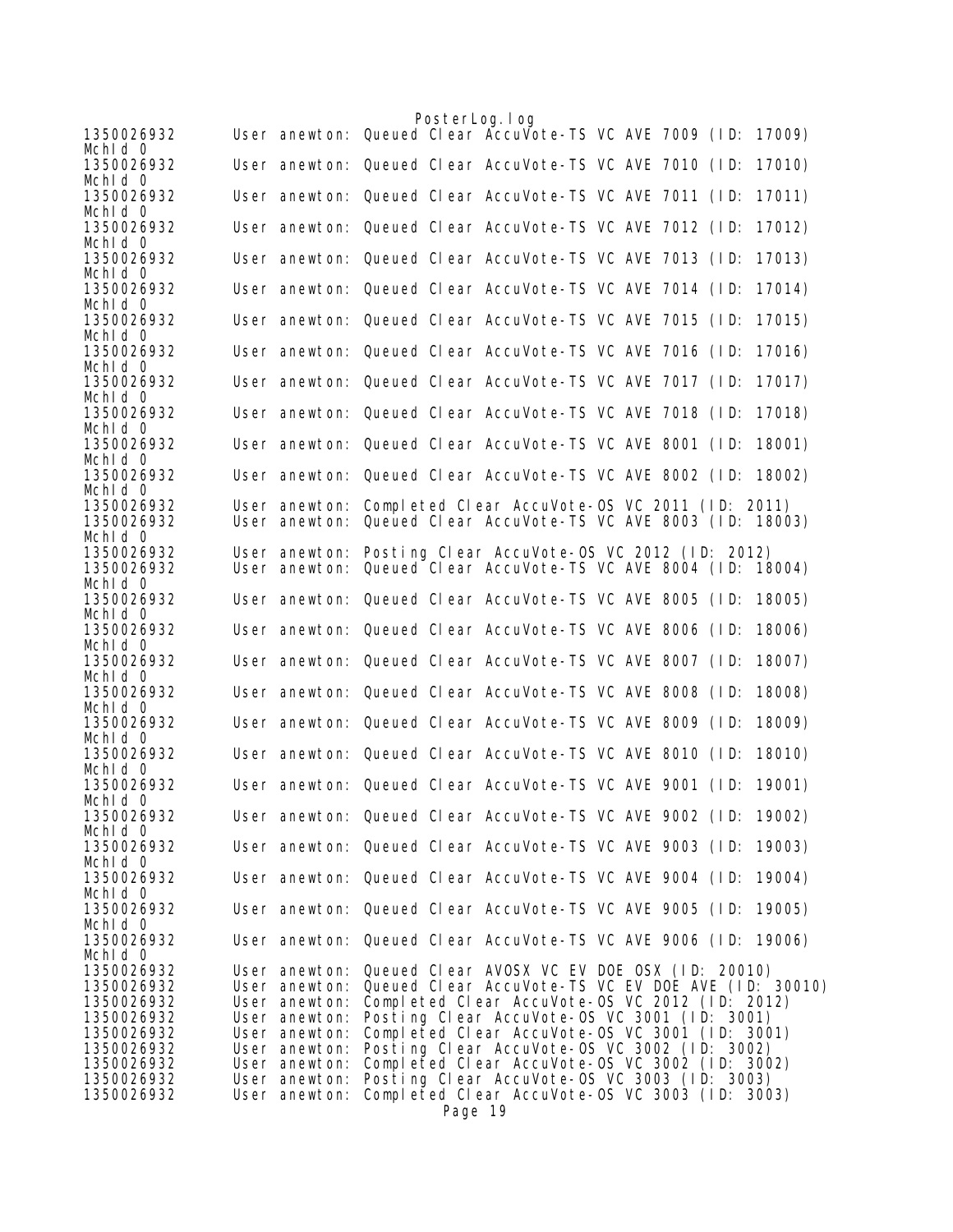|                          |                                | PosterLog.log                                                                                  |
|--------------------------|--------------------------------|------------------------------------------------------------------------------------------------|
| 1350026932               | User anewton:                  | Posting Clear AccuVote-OS VC 3004 (ID: 3004)                                                   |
| 1350026932               | User anewton:                  | Completed Clear AccuVote-OS VC 3004 (ID: 3004)                                                 |
| 1350026932               | User anewton:                  | Posting Clear AccuVote-OS VC 3005 (ID: 3005)                                                   |
| 1350026932               | User anewton:                  | Completed Clear AccuVote-OS VC 3005 (ID: 3005)                                                 |
| 1350026932               | User anewton:                  | Posting Clear AccuVote-OS VC 3006 (ID: 3006)                                                   |
| 1350026932               | User anewton:                  | Completed Clear AccuVote-OS VC 3006 (ID: 3006)                                                 |
| 1350026932               | User anewton:                  | Posting Clear AccuVote-OS VC 3007 (ID: 3007)                                                   |
| 1350026932               | User anewton:                  | Completed Clear AccuVote-OS VC 3007 (ID: 3007)                                                 |
| 1350026932               | User anewton:                  | Posting Clear AccuVote-OS VC 4001 (ID: 4001)                                                   |
| 1350026932               | User anewton:                  | Completed Clear AccuVote-OS VC 4001 (ID: 4001)                                                 |
| 1350026932               | User anewton:                  | Posting Clear AccuVote-OS VC 4002 (ID: 4002)                                                   |
| 1350026932               | User anewton:                  | Completed Clear AccuVote-OS VC 4002 (ID: 4002)                                                 |
| 1350026932               | User anewton:                  | Posting Clear AccuVote-OS VC 4003 (ID: 4003)<br>Completed Clear AccuVote-0S VC 4003 (ID: 4003) |
| 1350026932<br>1350026932 | User anewton:                  | Posting Clear AccuVote-OS VC 4004 (ID: 4004)                                                   |
| 1350026932               | User anewton:<br>User anewton: | Completed Clear AccuVote-OS VC 4004 (ID: 4004)                                                 |
| 1350026932               | User anewton:                  | Posting Clear AccuVote-OS VC 4005 (ID: 4005)                                                   |
| 1350026932               | User anewton:                  | Completed Clear AccuVote-OS VC 4005 (ID: 4005)                                                 |
| 1350026932               | User anewton:                  | Posting Clear AccuVote-OS VC 4006 (ID: 4006)                                                   |
| 1350026932               | User anewton:                  | Completed Clear AccuVote-OS VC 4006 (ID: 4006)                                                 |
| 1350026932               | User anewton:                  | Posting Clear AccuVote-OS VC 4007 (ID: 4007)                                                   |
| 1350026932               | User anewton:                  | Completed Clear AccuVote-OS VC 4007 (ID: 4007)                                                 |
| 1350026932               | User anewton:                  | Posting Clear AccuVote-OS VC 4008 (ID: 4008)                                                   |
| 1350026932               | User anewton:                  | Completed Clear AccuVote-OS VC 4008 (ID: 4008)                                                 |
| 1350026932               | User anewton:                  | Posting Clear AccuVote-OS VC 4009 (ID: 4009)                                                   |
| 1350026932               | User anewton:                  | Completed Clear AccuVote-0S VC 4009 (ID: 4009)                                                 |
| 1350026932               | User anewton:                  | Posting Clear AccuVote-OS VC 4010 (ID: 4010)                                                   |
| 1350026932               | User anewton:                  | Completed Clear AccuVote-OS VC 4010 (ID: 4010)                                                 |
| 1350026932               | User anewton:                  | Posting Clear AccuVote-OS VC 4011 (ID: 4011)                                                   |
| 1350026932               | User anewton:                  | Completed Clear AccuVote-OS VC 4011 (ID: 4011)                                                 |
| 1350026932               | User anewton:                  | Posting Clear AccuVote-OS VC 4012 (ID: 4012)                                                   |
| 1350026932               | User anewton:                  | Completed Clear AccuVote-OS VC 4012 (ID: 4012)                                                 |
| 1350026932               | User anewton:                  | Posting Clear AccuVote-OS VC 4013 (ID: 4013)                                                   |
| 1350026932               | User anewton:                  | Completed Clear AccuVote-OS VC 4013 (ID: 4013)                                                 |
| 1350026932               | User anewton:                  | Posting Clear AccuVote-OS VC 4014 (ID: 4014)                                                   |
| 1350026932               | User anewton:                  | Completed Clear AccuVote-OS VC 4014 (ID: 4014)                                                 |
| 1350026932<br>1350026932 | User anewton:                  | Posting Clear AccuVote-OS VC 4015 (ID: 4015)<br>Completed Clear AccuVote-OS VC 4015 (ID: 4015) |
| 1350026932               | User anewton:<br>User anewton: | Posting Clear AccuVote-OS VC 4016 (ID: 4016)                                                   |
| 1350026932               | User anewton:                  | Completed Clear AccuVote-OS VC 4016 (ID: 4016)                                                 |
| 1350026932               | User anewton:                  | Posting Clear AccuVote-OS VC 4017 (ID: 4017)                                                   |
| 1350026932               | User anewton:                  | Completed Clear AccuVote-OS VC 4017 (ID: 4017)                                                 |
| 1350026932               | User anewton:                  | Posting Clear AccuVote-OS VC 5001 (ID: 5001)                                                   |
| 1350026933               | User anewton:                  | Completed Clear AccuVote-OS VC 5001 (ID: 5001)                                                 |
| 1350026933               | User anewton:                  | Posting Clear AccuVote-OS VC 5002 (ID: 5002)                                                   |
| 1350026933               | User anewton:                  | Completed Clear AccuVote-0S VC 5002 (ID: 5002)                                                 |
| 1350026933               | User anewton:                  | Posting Clear AccuVote-OS VC 5003 (ID: 5003)                                                   |
| 1350026933               | User anewton:                  | Completed Clear AccuVote-OS VC 5003 (ID: 5003)                                                 |
| 1350026933               | User anewton:                  | Posting Clear AccuVote-OS VC 5004 (ID: 5004)                                                   |
| 1350026933               | User anewton:                  | Completed Clear AccuVote-OS VC 5004 (ID: 5004)                                                 |
| 1350026933               | User anewton:                  | Posting Clear AccuVote-OS VC 5005 (ID: 5005)                                                   |
| 1350026933               | User anewton:                  | Completed Clear AccuVote-OS VC 5005 (ID: 5005)                                                 |
| 1350026933               | User anewton:                  | Posting Clear AccuVote-OS VC 5006 (ID: 5006)                                                   |
| 1350026933               | User anewton:                  | Completed Clear AccuVote-OS VC 5006 (ID: 5006)                                                 |
| 1350026933               | User anewton:                  | Posting Clear AccuVote-OS VC 5007 (ID: 5007)                                                   |
| 1350026933               | User anewton:                  | Completed Clear AccuVote-OS VC 5007 (ID: 5007)                                                 |
| 1350026933               | User anewton:                  | Posting Clear AccuVote-OS VC 5008 (ID: 5008)                                                   |
| 1350026933               | User anewton:                  | Completed Clear AccuVote-OS VC 5008 (ID: 5008)<br>Posting Clear AccuVote-OS VC 5009 (ID: 5009) |
| 1350026933<br>1350026933 | User anewton:<br>User anewton: | Completed Clear AccuVote-OS VC 5009 (ID: 5009)                                                 |
| 1350026933               | User anewton:                  | Posting Clear AccuVote-OS VC 5010 (ID: 5010)                                                   |
| 1350026933               | User anewton:                  | Completed Clear AccuVote-0S VC 5010 (ID: 5010)                                                 |
| 1350026933               | User anewton:                  | Posting Clear AccuVote-OS VC 5011 (ID: 5011)                                                   |
|                          |                                | Page 20                                                                                        |
|                          |                                |                                                                                                |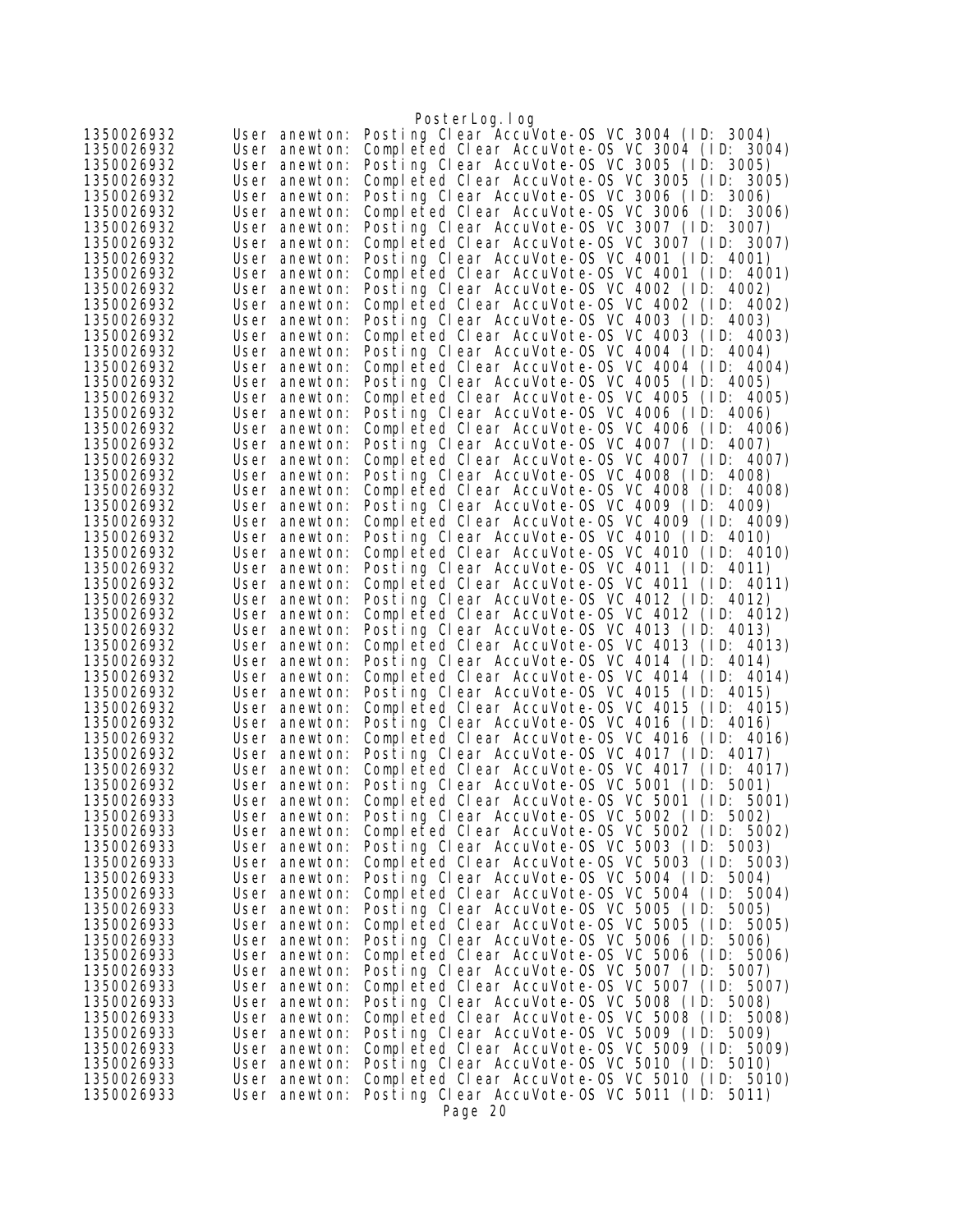| Completed Clear AccuVote-0S VC 5011 (ID: 5011)<br>1350026933<br>User anewton:<br>Posting Clear AccuVote-OS VC 5012 (ID: 5012)<br>1350026933<br>User anewton:<br>Completed Clear AccuVote-0S VC 5012 (ID: 5012)<br>1350026933<br>User anewton:<br>Posting Clear AccuVote-OS VC 5013 (ID: 5013)<br>1350026933<br>User anewton:<br>Completed Clear AccuVote-OS VC 5013 (ID: 5013)<br>1350026933<br>User anewton:<br>Posting Clear AccuVote-OS VC 5014 (ID: 5014)<br>1350026933<br>User anewton:<br>Completed Clear AccuVote-OS VC 5014 (ID: 5014)<br>1350026933<br>User anewton:<br>Posting Clear AccuVote-OS VC 5015 (ID: 5015)<br>1350026933<br>User anewton:<br>Completed Clear AccuVote-OS VC 5015 (ID: 5015)<br>1350026933<br>User anewton:<br>Posting Clear AccuVote-OS VC 5016 (ID: 5016)<br>1350026933<br>User anewton:<br>Completed Clear AccuVote-OS VC 5016 (ID: 5016)<br>1350026933<br>User anewton:<br>Posting Clear AccuVote-OS VC 6001 (ID: 6001)<br>1350026933<br>User anewton:<br>Completed Clear AccuVote-OS VC 6001 (ID: 6001)<br>1350026933<br>User anewton:<br>Posting Clear AccuVote-OS VC 6002 (ID: 6002)<br>1350026933<br>User anewton:<br>Completed Clear AccuVote-OS VC 6002 (ID: 6002)<br>1350026933<br>User anewton:<br>Posting Clear AccuVote-OS VC 6003 (ID: 6003)<br>1350026933<br>User anewton:<br>Completed Clear AccuVote-OS VC 6003 (ID: 6003)<br>1350026933<br>User anewton:<br>Posting Clear AccuVote-OS VC 6004 (ID: 6004)<br>1350026933<br>User anewton:<br>Completed Clear AccuVote-OS VC 6004 (ID: 6004)<br>1350026933<br>User anewton:<br>Posting Clear AccuVote-OS VC 6005 (ID: 6005)<br>1350026933<br>User anewton:<br>Completed Clear AccuVote-OS VC 6005 (ID: 6005)<br>1350026933<br>User anewton:<br>Posting Clear AccuVote-OS VC 6006 (ID: 6006)<br>1350026933<br>User anewton:<br>Completed Clear AccuVote-0S VC 6006 (ID: 6006)<br>1350026933<br>User anewton:<br>Posting Clear AccuVote-OS VC 6007 (ID: 6007)<br>1350026933<br>User anewton:<br>Completed Clear AccuVote-OS VC 6007 (ID: 6007)<br>1350026933<br>User anewton:<br>Posting Clear AccuVote-OS VC 6008 (ID: 6008)<br>1350026933<br>User anewton:<br>Completed Clear AccuVote-OS VC 6008 (ID: 6008)<br>User anewton:<br>Posting Clear AccuVote-OS VC 6009 (ID: 6009)<br>1350026933<br>User anewton:<br>Completed Clear AccuVote-OS VC 6009 (ID: 6009)<br>1350026933<br>User anewton:<br>Posting Clear AccuVote-OS VC 6010 (ID: 6010)<br>1350026933<br>User anewton:<br>Completed Clear AccuVote-OS VC 6010 (ID: 6010)<br>1350026933<br>User anewton:<br>1350026933<br>Posting Clear AccuVote-OS VC 6011 (ID: 6011)<br>User anewton:<br>Completed Clear AccuVote-OS VC 6011 (ID: 6011)<br>1350026933<br>User anewton:<br>Posting Clear AccuVote-OS VC 6012 (ID: 6012)<br>1350026933<br>User anewton:<br>1350026933<br>Completed Clear AccuVote-OS VC 6012 (ID: 6012)<br>User anewton:<br>Posting Clear AccuVote-OS VC 6013 (ID: 6013)<br>1350026933<br>User anewton:<br>Completed Clear AccuVote-OS VC 6013 (ID: 6013)<br>1350026933<br>User anewton:<br>Posting Clear AccuVote-OS VC 7001 (ID: 7001)<br>1350026933<br>User anewton:<br>Completed Clear AccuVote-OS VC 7001 (ID: 7001)<br>1350026933<br>User anewton:<br>Posting Clear AccuVote-OS VC 7002 (ID:<br>1350026933<br>User anewton:<br>7002)<br>Completed Clear AccuVote-OS VC 7002 (ID: 7002)<br>1350026933<br>User anewton:<br>Posting Clear AccuVote-OS VC 7003 (ID: 7003)<br>1350026933<br>User anewton:<br>Completed Clear AccuVote-OS VC 7003 (ID: 7003)<br>1350026933<br>User anewton:<br>Posting Clear AccuVote-OS VC 7004 (ID: 7004)<br>1350026933<br>User anewton:<br>Completed Clear AccuVote-OS VC 7004 (ID: 7004)<br>1350026933<br>User anewton:<br>Posting Clear AccuVote-OS VC 7005 (ID: 7005)<br>1350026933<br>User anewton:<br>Completed Clear AccuVote-OS VC 7005 (ID: 7005)<br>1350026933<br>User anewton:<br>Posting Clear AccuVote-OS VC 7006 (ID: 7006)<br>1350026933<br>User anewton:<br>Completed Clear AccuVote-OS VC 7006 (ID: 7006)<br>1350026933<br>User anewton:<br>Posting Clear AccuVote-OS VC 7007 (ID: 7007)<br>1350026933<br>User anewton:<br>Completed Clear AccuVote-0S VC 7007 (ID: 7007)<br>1350026933<br>User anewton:<br>Posting Clear AccuVote-OS VC 7008 (ID: 7008)<br>1350026933<br>User anewton:<br>Completed Clear AccuVote-0S VC 7008 (ID: 7008)<br>1350026933<br>User anewton:<br>Posting Clear AccuVote-OS VC 7009 (ID: 7009)<br>1350026933<br>User anewton:<br>Completed Clear AccuVote-0S VC 7009 (ID: 7009)<br>1350026933<br>User anewton:<br>Posting Clear AccuVote-OS VC 7010 (ID: 7010)<br>1350026933<br>User anewton:<br>Completed Clear AccuVote-0S VC 7010 (ID: 7010)<br>1350026933<br>User anewton:<br>Posting Clear AccuVote-OS VC 7011 (ID: 7011)<br>1350026933<br>User anewton:<br>Completed Clear AccuVote-OS VC 7011 (ID: 7011)<br>1350026933<br>User anewton:<br>Posting Clear AccuVote-OS VC 7012 (ID: 7012)<br>1350026933<br>User anewton:<br>Completed Clear AccuVote-OS VC 7012 (ID: 7012)<br>1350026933<br>User anewton:<br>Posting Clear AccuVote-OS VC 7013 (ID: 7013)<br>1350026933<br>User anewton:<br>Completed Clear AccuVote-OS VC 7013 (ID: 7013)<br>1350026933<br>User anewton:<br>Page 21 |            | PosterLog.log |
|-----------------------------------------------------------------------------------------------------------------------------------------------------------------------------------------------------------------------------------------------------------------------------------------------------------------------------------------------------------------------------------------------------------------------------------------------------------------------------------------------------------------------------------------------------------------------------------------------------------------------------------------------------------------------------------------------------------------------------------------------------------------------------------------------------------------------------------------------------------------------------------------------------------------------------------------------------------------------------------------------------------------------------------------------------------------------------------------------------------------------------------------------------------------------------------------------------------------------------------------------------------------------------------------------------------------------------------------------------------------------------------------------------------------------------------------------------------------------------------------------------------------------------------------------------------------------------------------------------------------------------------------------------------------------------------------------------------------------------------------------------------------------------------------------------------------------------------------------------------------------------------------------------------------------------------------------------------------------------------------------------------------------------------------------------------------------------------------------------------------------------------------------------------------------------------------------------------------------------------------------------------------------------------------------------------------------------------------------------------------------------------------------------------------------------------------------------------------------------------------------------------------------------------------------------------------------------------------------------------------------------------------------------------------------------------------------------------------------------------------------------------------------------------------------------------------------------------------------------------------------------------------------------------------------------------------------------------------------------------------------------------------------------------------------------------------------------------------------------------------------------------------------------------------------------------------------------------------------------------------------------------------------------------------------------------------------------------------------------------------------------------------------------------------------------------------------------------------------------------------------------------------------------------------------------------------------------------------------------------------------------------------------------------------------------------------------------------------------------------------------------------------------------------------------------------------------------------------------------------------------------------------------------------------------------------------------------------------------------------------------------------------------------------------------------------------------------------------------------------------------------------------------------------------------------------------------------------------------------------------------------------------------------------------------------------------------------------------------------------------------------------------------------------------------------------------------------------------------------------------------------------------------------------------------------------------------------------------------------------------------------------------------------------------------------------------------------------------------------------------------------------------------------------------------------------------------------------------------------------------------------------------------------------------------------------------------------------------------------------------------------------------------------------------------------------------------------------------------------------------------------------------------------------------------------------------------------------------------------------------------|------------|---------------|
|                                                                                                                                                                                                                                                                                                                                                                                                                                                                                                                                                                                                                                                                                                                                                                                                                                                                                                                                                                                                                                                                                                                                                                                                                                                                                                                                                                                                                                                                                                                                                                                                                                                                                                                                                                                                                                                                                                                                                                                                                                                                                                                                                                                                                                                                                                                                                                                                                                                                                                                                                                                                                                                                                                                                                                                                                                                                                                                                                                                                                                                                                                                                                                                                                                                                                                                                                                                                                                                                                                                                                                                                                                                                                                                                                                                                                                                                                                                                                                                                                                                                                                                                                                                                                                                                                                                                                                                                                                                                                                                                                                                                                                                                                                                                                                                                                                                                                                                                                                                                                                                                                                                                                                                                                                               |            |               |
|                                                                                                                                                                                                                                                                                                                                                                                                                                                                                                                                                                                                                                                                                                                                                                                                                                                                                                                                                                                                                                                                                                                                                                                                                                                                                                                                                                                                                                                                                                                                                                                                                                                                                                                                                                                                                                                                                                                                                                                                                                                                                                                                                                                                                                                                                                                                                                                                                                                                                                                                                                                                                                                                                                                                                                                                                                                                                                                                                                                                                                                                                                                                                                                                                                                                                                                                                                                                                                                                                                                                                                                                                                                                                                                                                                                                                                                                                                                                                                                                                                                                                                                                                                                                                                                                                                                                                                                                                                                                                                                                                                                                                                                                                                                                                                                                                                                                                                                                                                                                                                                                                                                                                                                                                                               |            |               |
|                                                                                                                                                                                                                                                                                                                                                                                                                                                                                                                                                                                                                                                                                                                                                                                                                                                                                                                                                                                                                                                                                                                                                                                                                                                                                                                                                                                                                                                                                                                                                                                                                                                                                                                                                                                                                                                                                                                                                                                                                                                                                                                                                                                                                                                                                                                                                                                                                                                                                                                                                                                                                                                                                                                                                                                                                                                                                                                                                                                                                                                                                                                                                                                                                                                                                                                                                                                                                                                                                                                                                                                                                                                                                                                                                                                                                                                                                                                                                                                                                                                                                                                                                                                                                                                                                                                                                                                                                                                                                                                                                                                                                                                                                                                                                                                                                                                                                                                                                                                                                                                                                                                                                                                                                                               |            |               |
|                                                                                                                                                                                                                                                                                                                                                                                                                                                                                                                                                                                                                                                                                                                                                                                                                                                                                                                                                                                                                                                                                                                                                                                                                                                                                                                                                                                                                                                                                                                                                                                                                                                                                                                                                                                                                                                                                                                                                                                                                                                                                                                                                                                                                                                                                                                                                                                                                                                                                                                                                                                                                                                                                                                                                                                                                                                                                                                                                                                                                                                                                                                                                                                                                                                                                                                                                                                                                                                                                                                                                                                                                                                                                                                                                                                                                                                                                                                                                                                                                                                                                                                                                                                                                                                                                                                                                                                                                                                                                                                                                                                                                                                                                                                                                                                                                                                                                                                                                                                                                                                                                                                                                                                                                                               |            |               |
|                                                                                                                                                                                                                                                                                                                                                                                                                                                                                                                                                                                                                                                                                                                                                                                                                                                                                                                                                                                                                                                                                                                                                                                                                                                                                                                                                                                                                                                                                                                                                                                                                                                                                                                                                                                                                                                                                                                                                                                                                                                                                                                                                                                                                                                                                                                                                                                                                                                                                                                                                                                                                                                                                                                                                                                                                                                                                                                                                                                                                                                                                                                                                                                                                                                                                                                                                                                                                                                                                                                                                                                                                                                                                                                                                                                                                                                                                                                                                                                                                                                                                                                                                                                                                                                                                                                                                                                                                                                                                                                                                                                                                                                                                                                                                                                                                                                                                                                                                                                                                                                                                                                                                                                                                                               |            |               |
|                                                                                                                                                                                                                                                                                                                                                                                                                                                                                                                                                                                                                                                                                                                                                                                                                                                                                                                                                                                                                                                                                                                                                                                                                                                                                                                                                                                                                                                                                                                                                                                                                                                                                                                                                                                                                                                                                                                                                                                                                                                                                                                                                                                                                                                                                                                                                                                                                                                                                                                                                                                                                                                                                                                                                                                                                                                                                                                                                                                                                                                                                                                                                                                                                                                                                                                                                                                                                                                                                                                                                                                                                                                                                                                                                                                                                                                                                                                                                                                                                                                                                                                                                                                                                                                                                                                                                                                                                                                                                                                                                                                                                                                                                                                                                                                                                                                                                                                                                                                                                                                                                                                                                                                                                                               |            |               |
|                                                                                                                                                                                                                                                                                                                                                                                                                                                                                                                                                                                                                                                                                                                                                                                                                                                                                                                                                                                                                                                                                                                                                                                                                                                                                                                                                                                                                                                                                                                                                                                                                                                                                                                                                                                                                                                                                                                                                                                                                                                                                                                                                                                                                                                                                                                                                                                                                                                                                                                                                                                                                                                                                                                                                                                                                                                                                                                                                                                                                                                                                                                                                                                                                                                                                                                                                                                                                                                                                                                                                                                                                                                                                                                                                                                                                                                                                                                                                                                                                                                                                                                                                                                                                                                                                                                                                                                                                                                                                                                                                                                                                                                                                                                                                                                                                                                                                                                                                                                                                                                                                                                                                                                                                                               |            |               |
|                                                                                                                                                                                                                                                                                                                                                                                                                                                                                                                                                                                                                                                                                                                                                                                                                                                                                                                                                                                                                                                                                                                                                                                                                                                                                                                                                                                                                                                                                                                                                                                                                                                                                                                                                                                                                                                                                                                                                                                                                                                                                                                                                                                                                                                                                                                                                                                                                                                                                                                                                                                                                                                                                                                                                                                                                                                                                                                                                                                                                                                                                                                                                                                                                                                                                                                                                                                                                                                                                                                                                                                                                                                                                                                                                                                                                                                                                                                                                                                                                                                                                                                                                                                                                                                                                                                                                                                                                                                                                                                                                                                                                                                                                                                                                                                                                                                                                                                                                                                                                                                                                                                                                                                                                                               |            |               |
|                                                                                                                                                                                                                                                                                                                                                                                                                                                                                                                                                                                                                                                                                                                                                                                                                                                                                                                                                                                                                                                                                                                                                                                                                                                                                                                                                                                                                                                                                                                                                                                                                                                                                                                                                                                                                                                                                                                                                                                                                                                                                                                                                                                                                                                                                                                                                                                                                                                                                                                                                                                                                                                                                                                                                                                                                                                                                                                                                                                                                                                                                                                                                                                                                                                                                                                                                                                                                                                                                                                                                                                                                                                                                                                                                                                                                                                                                                                                                                                                                                                                                                                                                                                                                                                                                                                                                                                                                                                                                                                                                                                                                                                                                                                                                                                                                                                                                                                                                                                                                                                                                                                                                                                                                                               |            |               |
|                                                                                                                                                                                                                                                                                                                                                                                                                                                                                                                                                                                                                                                                                                                                                                                                                                                                                                                                                                                                                                                                                                                                                                                                                                                                                                                                                                                                                                                                                                                                                                                                                                                                                                                                                                                                                                                                                                                                                                                                                                                                                                                                                                                                                                                                                                                                                                                                                                                                                                                                                                                                                                                                                                                                                                                                                                                                                                                                                                                                                                                                                                                                                                                                                                                                                                                                                                                                                                                                                                                                                                                                                                                                                                                                                                                                                                                                                                                                                                                                                                                                                                                                                                                                                                                                                                                                                                                                                                                                                                                                                                                                                                                                                                                                                                                                                                                                                                                                                                                                                                                                                                                                                                                                                                               |            |               |
|                                                                                                                                                                                                                                                                                                                                                                                                                                                                                                                                                                                                                                                                                                                                                                                                                                                                                                                                                                                                                                                                                                                                                                                                                                                                                                                                                                                                                                                                                                                                                                                                                                                                                                                                                                                                                                                                                                                                                                                                                                                                                                                                                                                                                                                                                                                                                                                                                                                                                                                                                                                                                                                                                                                                                                                                                                                                                                                                                                                                                                                                                                                                                                                                                                                                                                                                                                                                                                                                                                                                                                                                                                                                                                                                                                                                                                                                                                                                                                                                                                                                                                                                                                                                                                                                                                                                                                                                                                                                                                                                                                                                                                                                                                                                                                                                                                                                                                                                                                                                                                                                                                                                                                                                                                               |            |               |
|                                                                                                                                                                                                                                                                                                                                                                                                                                                                                                                                                                                                                                                                                                                                                                                                                                                                                                                                                                                                                                                                                                                                                                                                                                                                                                                                                                                                                                                                                                                                                                                                                                                                                                                                                                                                                                                                                                                                                                                                                                                                                                                                                                                                                                                                                                                                                                                                                                                                                                                                                                                                                                                                                                                                                                                                                                                                                                                                                                                                                                                                                                                                                                                                                                                                                                                                                                                                                                                                                                                                                                                                                                                                                                                                                                                                                                                                                                                                                                                                                                                                                                                                                                                                                                                                                                                                                                                                                                                                                                                                                                                                                                                                                                                                                                                                                                                                                                                                                                                                                                                                                                                                                                                                                                               |            |               |
|                                                                                                                                                                                                                                                                                                                                                                                                                                                                                                                                                                                                                                                                                                                                                                                                                                                                                                                                                                                                                                                                                                                                                                                                                                                                                                                                                                                                                                                                                                                                                                                                                                                                                                                                                                                                                                                                                                                                                                                                                                                                                                                                                                                                                                                                                                                                                                                                                                                                                                                                                                                                                                                                                                                                                                                                                                                                                                                                                                                                                                                                                                                                                                                                                                                                                                                                                                                                                                                                                                                                                                                                                                                                                                                                                                                                                                                                                                                                                                                                                                                                                                                                                                                                                                                                                                                                                                                                                                                                                                                                                                                                                                                                                                                                                                                                                                                                                                                                                                                                                                                                                                                                                                                                                                               |            |               |
|                                                                                                                                                                                                                                                                                                                                                                                                                                                                                                                                                                                                                                                                                                                                                                                                                                                                                                                                                                                                                                                                                                                                                                                                                                                                                                                                                                                                                                                                                                                                                                                                                                                                                                                                                                                                                                                                                                                                                                                                                                                                                                                                                                                                                                                                                                                                                                                                                                                                                                                                                                                                                                                                                                                                                                                                                                                                                                                                                                                                                                                                                                                                                                                                                                                                                                                                                                                                                                                                                                                                                                                                                                                                                                                                                                                                                                                                                                                                                                                                                                                                                                                                                                                                                                                                                                                                                                                                                                                                                                                                                                                                                                                                                                                                                                                                                                                                                                                                                                                                                                                                                                                                                                                                                                               |            |               |
|                                                                                                                                                                                                                                                                                                                                                                                                                                                                                                                                                                                                                                                                                                                                                                                                                                                                                                                                                                                                                                                                                                                                                                                                                                                                                                                                                                                                                                                                                                                                                                                                                                                                                                                                                                                                                                                                                                                                                                                                                                                                                                                                                                                                                                                                                                                                                                                                                                                                                                                                                                                                                                                                                                                                                                                                                                                                                                                                                                                                                                                                                                                                                                                                                                                                                                                                                                                                                                                                                                                                                                                                                                                                                                                                                                                                                                                                                                                                                                                                                                                                                                                                                                                                                                                                                                                                                                                                                                                                                                                                                                                                                                                                                                                                                                                                                                                                                                                                                                                                                                                                                                                                                                                                                                               |            |               |
|                                                                                                                                                                                                                                                                                                                                                                                                                                                                                                                                                                                                                                                                                                                                                                                                                                                                                                                                                                                                                                                                                                                                                                                                                                                                                                                                                                                                                                                                                                                                                                                                                                                                                                                                                                                                                                                                                                                                                                                                                                                                                                                                                                                                                                                                                                                                                                                                                                                                                                                                                                                                                                                                                                                                                                                                                                                                                                                                                                                                                                                                                                                                                                                                                                                                                                                                                                                                                                                                                                                                                                                                                                                                                                                                                                                                                                                                                                                                                                                                                                                                                                                                                                                                                                                                                                                                                                                                                                                                                                                                                                                                                                                                                                                                                                                                                                                                                                                                                                                                                                                                                                                                                                                                                                               |            |               |
|                                                                                                                                                                                                                                                                                                                                                                                                                                                                                                                                                                                                                                                                                                                                                                                                                                                                                                                                                                                                                                                                                                                                                                                                                                                                                                                                                                                                                                                                                                                                                                                                                                                                                                                                                                                                                                                                                                                                                                                                                                                                                                                                                                                                                                                                                                                                                                                                                                                                                                                                                                                                                                                                                                                                                                                                                                                                                                                                                                                                                                                                                                                                                                                                                                                                                                                                                                                                                                                                                                                                                                                                                                                                                                                                                                                                                                                                                                                                                                                                                                                                                                                                                                                                                                                                                                                                                                                                                                                                                                                                                                                                                                                                                                                                                                                                                                                                                                                                                                                                                                                                                                                                                                                                                                               |            |               |
|                                                                                                                                                                                                                                                                                                                                                                                                                                                                                                                                                                                                                                                                                                                                                                                                                                                                                                                                                                                                                                                                                                                                                                                                                                                                                                                                                                                                                                                                                                                                                                                                                                                                                                                                                                                                                                                                                                                                                                                                                                                                                                                                                                                                                                                                                                                                                                                                                                                                                                                                                                                                                                                                                                                                                                                                                                                                                                                                                                                                                                                                                                                                                                                                                                                                                                                                                                                                                                                                                                                                                                                                                                                                                                                                                                                                                                                                                                                                                                                                                                                                                                                                                                                                                                                                                                                                                                                                                                                                                                                                                                                                                                                                                                                                                                                                                                                                                                                                                                                                                                                                                                                                                                                                                                               |            |               |
|                                                                                                                                                                                                                                                                                                                                                                                                                                                                                                                                                                                                                                                                                                                                                                                                                                                                                                                                                                                                                                                                                                                                                                                                                                                                                                                                                                                                                                                                                                                                                                                                                                                                                                                                                                                                                                                                                                                                                                                                                                                                                                                                                                                                                                                                                                                                                                                                                                                                                                                                                                                                                                                                                                                                                                                                                                                                                                                                                                                                                                                                                                                                                                                                                                                                                                                                                                                                                                                                                                                                                                                                                                                                                                                                                                                                                                                                                                                                                                                                                                                                                                                                                                                                                                                                                                                                                                                                                                                                                                                                                                                                                                                                                                                                                                                                                                                                                                                                                                                                                                                                                                                                                                                                                                               |            |               |
|                                                                                                                                                                                                                                                                                                                                                                                                                                                                                                                                                                                                                                                                                                                                                                                                                                                                                                                                                                                                                                                                                                                                                                                                                                                                                                                                                                                                                                                                                                                                                                                                                                                                                                                                                                                                                                                                                                                                                                                                                                                                                                                                                                                                                                                                                                                                                                                                                                                                                                                                                                                                                                                                                                                                                                                                                                                                                                                                                                                                                                                                                                                                                                                                                                                                                                                                                                                                                                                                                                                                                                                                                                                                                                                                                                                                                                                                                                                                                                                                                                                                                                                                                                                                                                                                                                                                                                                                                                                                                                                                                                                                                                                                                                                                                                                                                                                                                                                                                                                                                                                                                                                                                                                                                                               |            |               |
|                                                                                                                                                                                                                                                                                                                                                                                                                                                                                                                                                                                                                                                                                                                                                                                                                                                                                                                                                                                                                                                                                                                                                                                                                                                                                                                                                                                                                                                                                                                                                                                                                                                                                                                                                                                                                                                                                                                                                                                                                                                                                                                                                                                                                                                                                                                                                                                                                                                                                                                                                                                                                                                                                                                                                                                                                                                                                                                                                                                                                                                                                                                                                                                                                                                                                                                                                                                                                                                                                                                                                                                                                                                                                                                                                                                                                                                                                                                                                                                                                                                                                                                                                                                                                                                                                                                                                                                                                                                                                                                                                                                                                                                                                                                                                                                                                                                                                                                                                                                                                                                                                                                                                                                                                                               |            |               |
|                                                                                                                                                                                                                                                                                                                                                                                                                                                                                                                                                                                                                                                                                                                                                                                                                                                                                                                                                                                                                                                                                                                                                                                                                                                                                                                                                                                                                                                                                                                                                                                                                                                                                                                                                                                                                                                                                                                                                                                                                                                                                                                                                                                                                                                                                                                                                                                                                                                                                                                                                                                                                                                                                                                                                                                                                                                                                                                                                                                                                                                                                                                                                                                                                                                                                                                                                                                                                                                                                                                                                                                                                                                                                                                                                                                                                                                                                                                                                                                                                                                                                                                                                                                                                                                                                                                                                                                                                                                                                                                                                                                                                                                                                                                                                                                                                                                                                                                                                                                                                                                                                                                                                                                                                                               |            |               |
|                                                                                                                                                                                                                                                                                                                                                                                                                                                                                                                                                                                                                                                                                                                                                                                                                                                                                                                                                                                                                                                                                                                                                                                                                                                                                                                                                                                                                                                                                                                                                                                                                                                                                                                                                                                                                                                                                                                                                                                                                                                                                                                                                                                                                                                                                                                                                                                                                                                                                                                                                                                                                                                                                                                                                                                                                                                                                                                                                                                                                                                                                                                                                                                                                                                                                                                                                                                                                                                                                                                                                                                                                                                                                                                                                                                                                                                                                                                                                                                                                                                                                                                                                                                                                                                                                                                                                                                                                                                                                                                                                                                                                                                                                                                                                                                                                                                                                                                                                                                                                                                                                                                                                                                                                                               |            |               |
|                                                                                                                                                                                                                                                                                                                                                                                                                                                                                                                                                                                                                                                                                                                                                                                                                                                                                                                                                                                                                                                                                                                                                                                                                                                                                                                                                                                                                                                                                                                                                                                                                                                                                                                                                                                                                                                                                                                                                                                                                                                                                                                                                                                                                                                                                                                                                                                                                                                                                                                                                                                                                                                                                                                                                                                                                                                                                                                                                                                                                                                                                                                                                                                                                                                                                                                                                                                                                                                                                                                                                                                                                                                                                                                                                                                                                                                                                                                                                                                                                                                                                                                                                                                                                                                                                                                                                                                                                                                                                                                                                                                                                                                                                                                                                                                                                                                                                                                                                                                                                                                                                                                                                                                                                                               |            |               |
|                                                                                                                                                                                                                                                                                                                                                                                                                                                                                                                                                                                                                                                                                                                                                                                                                                                                                                                                                                                                                                                                                                                                                                                                                                                                                                                                                                                                                                                                                                                                                                                                                                                                                                                                                                                                                                                                                                                                                                                                                                                                                                                                                                                                                                                                                                                                                                                                                                                                                                                                                                                                                                                                                                                                                                                                                                                                                                                                                                                                                                                                                                                                                                                                                                                                                                                                                                                                                                                                                                                                                                                                                                                                                                                                                                                                                                                                                                                                                                                                                                                                                                                                                                                                                                                                                                                                                                                                                                                                                                                                                                                                                                                                                                                                                                                                                                                                                                                                                                                                                                                                                                                                                                                                                                               |            |               |
|                                                                                                                                                                                                                                                                                                                                                                                                                                                                                                                                                                                                                                                                                                                                                                                                                                                                                                                                                                                                                                                                                                                                                                                                                                                                                                                                                                                                                                                                                                                                                                                                                                                                                                                                                                                                                                                                                                                                                                                                                                                                                                                                                                                                                                                                                                                                                                                                                                                                                                                                                                                                                                                                                                                                                                                                                                                                                                                                                                                                                                                                                                                                                                                                                                                                                                                                                                                                                                                                                                                                                                                                                                                                                                                                                                                                                                                                                                                                                                                                                                                                                                                                                                                                                                                                                                                                                                                                                                                                                                                                                                                                                                                                                                                                                                                                                                                                                                                                                                                                                                                                                                                                                                                                                                               | 1350026933 |               |
|                                                                                                                                                                                                                                                                                                                                                                                                                                                                                                                                                                                                                                                                                                                                                                                                                                                                                                                                                                                                                                                                                                                                                                                                                                                                                                                                                                                                                                                                                                                                                                                                                                                                                                                                                                                                                                                                                                                                                                                                                                                                                                                                                                                                                                                                                                                                                                                                                                                                                                                                                                                                                                                                                                                                                                                                                                                                                                                                                                                                                                                                                                                                                                                                                                                                                                                                                                                                                                                                                                                                                                                                                                                                                                                                                                                                                                                                                                                                                                                                                                                                                                                                                                                                                                                                                                                                                                                                                                                                                                                                                                                                                                                                                                                                                                                                                                                                                                                                                                                                                                                                                                                                                                                                                                               |            |               |
|                                                                                                                                                                                                                                                                                                                                                                                                                                                                                                                                                                                                                                                                                                                                                                                                                                                                                                                                                                                                                                                                                                                                                                                                                                                                                                                                                                                                                                                                                                                                                                                                                                                                                                                                                                                                                                                                                                                                                                                                                                                                                                                                                                                                                                                                                                                                                                                                                                                                                                                                                                                                                                                                                                                                                                                                                                                                                                                                                                                                                                                                                                                                                                                                                                                                                                                                                                                                                                                                                                                                                                                                                                                                                                                                                                                                                                                                                                                                                                                                                                                                                                                                                                                                                                                                                                                                                                                                                                                                                                                                                                                                                                                                                                                                                                                                                                                                                                                                                                                                                                                                                                                                                                                                                                               |            |               |
|                                                                                                                                                                                                                                                                                                                                                                                                                                                                                                                                                                                                                                                                                                                                                                                                                                                                                                                                                                                                                                                                                                                                                                                                                                                                                                                                                                                                                                                                                                                                                                                                                                                                                                                                                                                                                                                                                                                                                                                                                                                                                                                                                                                                                                                                                                                                                                                                                                                                                                                                                                                                                                                                                                                                                                                                                                                                                                                                                                                                                                                                                                                                                                                                                                                                                                                                                                                                                                                                                                                                                                                                                                                                                                                                                                                                                                                                                                                                                                                                                                                                                                                                                                                                                                                                                                                                                                                                                                                                                                                                                                                                                                                                                                                                                                                                                                                                                                                                                                                                                                                                                                                                                                                                                                               |            |               |
|                                                                                                                                                                                                                                                                                                                                                                                                                                                                                                                                                                                                                                                                                                                                                                                                                                                                                                                                                                                                                                                                                                                                                                                                                                                                                                                                                                                                                                                                                                                                                                                                                                                                                                                                                                                                                                                                                                                                                                                                                                                                                                                                                                                                                                                                                                                                                                                                                                                                                                                                                                                                                                                                                                                                                                                                                                                                                                                                                                                                                                                                                                                                                                                                                                                                                                                                                                                                                                                                                                                                                                                                                                                                                                                                                                                                                                                                                                                                                                                                                                                                                                                                                                                                                                                                                                                                                                                                                                                                                                                                                                                                                                                                                                                                                                                                                                                                                                                                                                                                                                                                                                                                                                                                                                               |            |               |
|                                                                                                                                                                                                                                                                                                                                                                                                                                                                                                                                                                                                                                                                                                                                                                                                                                                                                                                                                                                                                                                                                                                                                                                                                                                                                                                                                                                                                                                                                                                                                                                                                                                                                                                                                                                                                                                                                                                                                                                                                                                                                                                                                                                                                                                                                                                                                                                                                                                                                                                                                                                                                                                                                                                                                                                                                                                                                                                                                                                                                                                                                                                                                                                                                                                                                                                                                                                                                                                                                                                                                                                                                                                                                                                                                                                                                                                                                                                                                                                                                                                                                                                                                                                                                                                                                                                                                                                                                                                                                                                                                                                                                                                                                                                                                                                                                                                                                                                                                                                                                                                                                                                                                                                                                                               |            |               |
|                                                                                                                                                                                                                                                                                                                                                                                                                                                                                                                                                                                                                                                                                                                                                                                                                                                                                                                                                                                                                                                                                                                                                                                                                                                                                                                                                                                                                                                                                                                                                                                                                                                                                                                                                                                                                                                                                                                                                                                                                                                                                                                                                                                                                                                                                                                                                                                                                                                                                                                                                                                                                                                                                                                                                                                                                                                                                                                                                                                                                                                                                                                                                                                                                                                                                                                                                                                                                                                                                                                                                                                                                                                                                                                                                                                                                                                                                                                                                                                                                                                                                                                                                                                                                                                                                                                                                                                                                                                                                                                                                                                                                                                                                                                                                                                                                                                                                                                                                                                                                                                                                                                                                                                                                                               |            |               |
|                                                                                                                                                                                                                                                                                                                                                                                                                                                                                                                                                                                                                                                                                                                                                                                                                                                                                                                                                                                                                                                                                                                                                                                                                                                                                                                                                                                                                                                                                                                                                                                                                                                                                                                                                                                                                                                                                                                                                                                                                                                                                                                                                                                                                                                                                                                                                                                                                                                                                                                                                                                                                                                                                                                                                                                                                                                                                                                                                                                                                                                                                                                                                                                                                                                                                                                                                                                                                                                                                                                                                                                                                                                                                                                                                                                                                                                                                                                                                                                                                                                                                                                                                                                                                                                                                                                                                                                                                                                                                                                                                                                                                                                                                                                                                                                                                                                                                                                                                                                                                                                                                                                                                                                                                                               |            |               |
|                                                                                                                                                                                                                                                                                                                                                                                                                                                                                                                                                                                                                                                                                                                                                                                                                                                                                                                                                                                                                                                                                                                                                                                                                                                                                                                                                                                                                                                                                                                                                                                                                                                                                                                                                                                                                                                                                                                                                                                                                                                                                                                                                                                                                                                                                                                                                                                                                                                                                                                                                                                                                                                                                                                                                                                                                                                                                                                                                                                                                                                                                                                                                                                                                                                                                                                                                                                                                                                                                                                                                                                                                                                                                                                                                                                                                                                                                                                                                                                                                                                                                                                                                                                                                                                                                                                                                                                                                                                                                                                                                                                                                                                                                                                                                                                                                                                                                                                                                                                                                                                                                                                                                                                                                                               |            |               |
|                                                                                                                                                                                                                                                                                                                                                                                                                                                                                                                                                                                                                                                                                                                                                                                                                                                                                                                                                                                                                                                                                                                                                                                                                                                                                                                                                                                                                                                                                                                                                                                                                                                                                                                                                                                                                                                                                                                                                                                                                                                                                                                                                                                                                                                                                                                                                                                                                                                                                                                                                                                                                                                                                                                                                                                                                                                                                                                                                                                                                                                                                                                                                                                                                                                                                                                                                                                                                                                                                                                                                                                                                                                                                                                                                                                                                                                                                                                                                                                                                                                                                                                                                                                                                                                                                                                                                                                                                                                                                                                                                                                                                                                                                                                                                                                                                                                                                                                                                                                                                                                                                                                                                                                                                                               |            |               |
|                                                                                                                                                                                                                                                                                                                                                                                                                                                                                                                                                                                                                                                                                                                                                                                                                                                                                                                                                                                                                                                                                                                                                                                                                                                                                                                                                                                                                                                                                                                                                                                                                                                                                                                                                                                                                                                                                                                                                                                                                                                                                                                                                                                                                                                                                                                                                                                                                                                                                                                                                                                                                                                                                                                                                                                                                                                                                                                                                                                                                                                                                                                                                                                                                                                                                                                                                                                                                                                                                                                                                                                                                                                                                                                                                                                                                                                                                                                                                                                                                                                                                                                                                                                                                                                                                                                                                                                                                                                                                                                                                                                                                                                                                                                                                                                                                                                                                                                                                                                                                                                                                                                                                                                                                                               |            |               |
|                                                                                                                                                                                                                                                                                                                                                                                                                                                                                                                                                                                                                                                                                                                                                                                                                                                                                                                                                                                                                                                                                                                                                                                                                                                                                                                                                                                                                                                                                                                                                                                                                                                                                                                                                                                                                                                                                                                                                                                                                                                                                                                                                                                                                                                                                                                                                                                                                                                                                                                                                                                                                                                                                                                                                                                                                                                                                                                                                                                                                                                                                                                                                                                                                                                                                                                                                                                                                                                                                                                                                                                                                                                                                                                                                                                                                                                                                                                                                                                                                                                                                                                                                                                                                                                                                                                                                                                                                                                                                                                                                                                                                                                                                                                                                                                                                                                                                                                                                                                                                                                                                                                                                                                                                                               |            |               |
|                                                                                                                                                                                                                                                                                                                                                                                                                                                                                                                                                                                                                                                                                                                                                                                                                                                                                                                                                                                                                                                                                                                                                                                                                                                                                                                                                                                                                                                                                                                                                                                                                                                                                                                                                                                                                                                                                                                                                                                                                                                                                                                                                                                                                                                                                                                                                                                                                                                                                                                                                                                                                                                                                                                                                                                                                                                                                                                                                                                                                                                                                                                                                                                                                                                                                                                                                                                                                                                                                                                                                                                                                                                                                                                                                                                                                                                                                                                                                                                                                                                                                                                                                                                                                                                                                                                                                                                                                                                                                                                                                                                                                                                                                                                                                                                                                                                                                                                                                                                                                                                                                                                                                                                                                                               |            |               |
|                                                                                                                                                                                                                                                                                                                                                                                                                                                                                                                                                                                                                                                                                                                                                                                                                                                                                                                                                                                                                                                                                                                                                                                                                                                                                                                                                                                                                                                                                                                                                                                                                                                                                                                                                                                                                                                                                                                                                                                                                                                                                                                                                                                                                                                                                                                                                                                                                                                                                                                                                                                                                                                                                                                                                                                                                                                                                                                                                                                                                                                                                                                                                                                                                                                                                                                                                                                                                                                                                                                                                                                                                                                                                                                                                                                                                                                                                                                                                                                                                                                                                                                                                                                                                                                                                                                                                                                                                                                                                                                                                                                                                                                                                                                                                                                                                                                                                                                                                                                                                                                                                                                                                                                                                                               |            |               |
|                                                                                                                                                                                                                                                                                                                                                                                                                                                                                                                                                                                                                                                                                                                                                                                                                                                                                                                                                                                                                                                                                                                                                                                                                                                                                                                                                                                                                                                                                                                                                                                                                                                                                                                                                                                                                                                                                                                                                                                                                                                                                                                                                                                                                                                                                                                                                                                                                                                                                                                                                                                                                                                                                                                                                                                                                                                                                                                                                                                                                                                                                                                                                                                                                                                                                                                                                                                                                                                                                                                                                                                                                                                                                                                                                                                                                                                                                                                                                                                                                                                                                                                                                                                                                                                                                                                                                                                                                                                                                                                                                                                                                                                                                                                                                                                                                                                                                                                                                                                                                                                                                                                                                                                                                                               |            |               |
|                                                                                                                                                                                                                                                                                                                                                                                                                                                                                                                                                                                                                                                                                                                                                                                                                                                                                                                                                                                                                                                                                                                                                                                                                                                                                                                                                                                                                                                                                                                                                                                                                                                                                                                                                                                                                                                                                                                                                                                                                                                                                                                                                                                                                                                                                                                                                                                                                                                                                                                                                                                                                                                                                                                                                                                                                                                                                                                                                                                                                                                                                                                                                                                                                                                                                                                                                                                                                                                                                                                                                                                                                                                                                                                                                                                                                                                                                                                                                                                                                                                                                                                                                                                                                                                                                                                                                                                                                                                                                                                                                                                                                                                                                                                                                                                                                                                                                                                                                                                                                                                                                                                                                                                                                                               |            |               |
|                                                                                                                                                                                                                                                                                                                                                                                                                                                                                                                                                                                                                                                                                                                                                                                                                                                                                                                                                                                                                                                                                                                                                                                                                                                                                                                                                                                                                                                                                                                                                                                                                                                                                                                                                                                                                                                                                                                                                                                                                                                                                                                                                                                                                                                                                                                                                                                                                                                                                                                                                                                                                                                                                                                                                                                                                                                                                                                                                                                                                                                                                                                                                                                                                                                                                                                                                                                                                                                                                                                                                                                                                                                                                                                                                                                                                                                                                                                                                                                                                                                                                                                                                                                                                                                                                                                                                                                                                                                                                                                                                                                                                                                                                                                                                                                                                                                                                                                                                                                                                                                                                                                                                                                                                                               |            |               |
|                                                                                                                                                                                                                                                                                                                                                                                                                                                                                                                                                                                                                                                                                                                                                                                                                                                                                                                                                                                                                                                                                                                                                                                                                                                                                                                                                                                                                                                                                                                                                                                                                                                                                                                                                                                                                                                                                                                                                                                                                                                                                                                                                                                                                                                                                                                                                                                                                                                                                                                                                                                                                                                                                                                                                                                                                                                                                                                                                                                                                                                                                                                                                                                                                                                                                                                                                                                                                                                                                                                                                                                                                                                                                                                                                                                                                                                                                                                                                                                                                                                                                                                                                                                                                                                                                                                                                                                                                                                                                                                                                                                                                                                                                                                                                                                                                                                                                                                                                                                                                                                                                                                                                                                                                                               |            |               |
|                                                                                                                                                                                                                                                                                                                                                                                                                                                                                                                                                                                                                                                                                                                                                                                                                                                                                                                                                                                                                                                                                                                                                                                                                                                                                                                                                                                                                                                                                                                                                                                                                                                                                                                                                                                                                                                                                                                                                                                                                                                                                                                                                                                                                                                                                                                                                                                                                                                                                                                                                                                                                                                                                                                                                                                                                                                                                                                                                                                                                                                                                                                                                                                                                                                                                                                                                                                                                                                                                                                                                                                                                                                                                                                                                                                                                                                                                                                                                                                                                                                                                                                                                                                                                                                                                                                                                                                                                                                                                                                                                                                                                                                                                                                                                                                                                                                                                                                                                                                                                                                                                                                                                                                                                                               |            |               |
|                                                                                                                                                                                                                                                                                                                                                                                                                                                                                                                                                                                                                                                                                                                                                                                                                                                                                                                                                                                                                                                                                                                                                                                                                                                                                                                                                                                                                                                                                                                                                                                                                                                                                                                                                                                                                                                                                                                                                                                                                                                                                                                                                                                                                                                                                                                                                                                                                                                                                                                                                                                                                                                                                                                                                                                                                                                                                                                                                                                                                                                                                                                                                                                                                                                                                                                                                                                                                                                                                                                                                                                                                                                                                                                                                                                                                                                                                                                                                                                                                                                                                                                                                                                                                                                                                                                                                                                                                                                                                                                                                                                                                                                                                                                                                                                                                                                                                                                                                                                                                                                                                                                                                                                                                                               |            |               |
|                                                                                                                                                                                                                                                                                                                                                                                                                                                                                                                                                                                                                                                                                                                                                                                                                                                                                                                                                                                                                                                                                                                                                                                                                                                                                                                                                                                                                                                                                                                                                                                                                                                                                                                                                                                                                                                                                                                                                                                                                                                                                                                                                                                                                                                                                                                                                                                                                                                                                                                                                                                                                                                                                                                                                                                                                                                                                                                                                                                                                                                                                                                                                                                                                                                                                                                                                                                                                                                                                                                                                                                                                                                                                                                                                                                                                                                                                                                                                                                                                                                                                                                                                                                                                                                                                                                                                                                                                                                                                                                                                                                                                                                                                                                                                                                                                                                                                                                                                                                                                                                                                                                                                                                                                                               |            |               |
|                                                                                                                                                                                                                                                                                                                                                                                                                                                                                                                                                                                                                                                                                                                                                                                                                                                                                                                                                                                                                                                                                                                                                                                                                                                                                                                                                                                                                                                                                                                                                                                                                                                                                                                                                                                                                                                                                                                                                                                                                                                                                                                                                                                                                                                                                                                                                                                                                                                                                                                                                                                                                                                                                                                                                                                                                                                                                                                                                                                                                                                                                                                                                                                                                                                                                                                                                                                                                                                                                                                                                                                                                                                                                                                                                                                                                                                                                                                                                                                                                                                                                                                                                                                                                                                                                                                                                                                                                                                                                                                                                                                                                                                                                                                                                                                                                                                                                                                                                                                                                                                                                                                                                                                                                                               |            |               |
|                                                                                                                                                                                                                                                                                                                                                                                                                                                                                                                                                                                                                                                                                                                                                                                                                                                                                                                                                                                                                                                                                                                                                                                                                                                                                                                                                                                                                                                                                                                                                                                                                                                                                                                                                                                                                                                                                                                                                                                                                                                                                                                                                                                                                                                                                                                                                                                                                                                                                                                                                                                                                                                                                                                                                                                                                                                                                                                                                                                                                                                                                                                                                                                                                                                                                                                                                                                                                                                                                                                                                                                                                                                                                                                                                                                                                                                                                                                                                                                                                                                                                                                                                                                                                                                                                                                                                                                                                                                                                                                                                                                                                                                                                                                                                                                                                                                                                                                                                                                                                                                                                                                                                                                                                                               |            |               |
|                                                                                                                                                                                                                                                                                                                                                                                                                                                                                                                                                                                                                                                                                                                                                                                                                                                                                                                                                                                                                                                                                                                                                                                                                                                                                                                                                                                                                                                                                                                                                                                                                                                                                                                                                                                                                                                                                                                                                                                                                                                                                                                                                                                                                                                                                                                                                                                                                                                                                                                                                                                                                                                                                                                                                                                                                                                                                                                                                                                                                                                                                                                                                                                                                                                                                                                                                                                                                                                                                                                                                                                                                                                                                                                                                                                                                                                                                                                                                                                                                                                                                                                                                                                                                                                                                                                                                                                                                                                                                                                                                                                                                                                                                                                                                                                                                                                                                                                                                                                                                                                                                                                                                                                                                                               |            |               |
|                                                                                                                                                                                                                                                                                                                                                                                                                                                                                                                                                                                                                                                                                                                                                                                                                                                                                                                                                                                                                                                                                                                                                                                                                                                                                                                                                                                                                                                                                                                                                                                                                                                                                                                                                                                                                                                                                                                                                                                                                                                                                                                                                                                                                                                                                                                                                                                                                                                                                                                                                                                                                                                                                                                                                                                                                                                                                                                                                                                                                                                                                                                                                                                                                                                                                                                                                                                                                                                                                                                                                                                                                                                                                                                                                                                                                                                                                                                                                                                                                                                                                                                                                                                                                                                                                                                                                                                                                                                                                                                                                                                                                                                                                                                                                                                                                                                                                                                                                                                                                                                                                                                                                                                                                                               |            |               |
|                                                                                                                                                                                                                                                                                                                                                                                                                                                                                                                                                                                                                                                                                                                                                                                                                                                                                                                                                                                                                                                                                                                                                                                                                                                                                                                                                                                                                                                                                                                                                                                                                                                                                                                                                                                                                                                                                                                                                                                                                                                                                                                                                                                                                                                                                                                                                                                                                                                                                                                                                                                                                                                                                                                                                                                                                                                                                                                                                                                                                                                                                                                                                                                                                                                                                                                                                                                                                                                                                                                                                                                                                                                                                                                                                                                                                                                                                                                                                                                                                                                                                                                                                                                                                                                                                                                                                                                                                                                                                                                                                                                                                                                                                                                                                                                                                                                                                                                                                                                                                                                                                                                                                                                                                                               |            |               |
|                                                                                                                                                                                                                                                                                                                                                                                                                                                                                                                                                                                                                                                                                                                                                                                                                                                                                                                                                                                                                                                                                                                                                                                                                                                                                                                                                                                                                                                                                                                                                                                                                                                                                                                                                                                                                                                                                                                                                                                                                                                                                                                                                                                                                                                                                                                                                                                                                                                                                                                                                                                                                                                                                                                                                                                                                                                                                                                                                                                                                                                                                                                                                                                                                                                                                                                                                                                                                                                                                                                                                                                                                                                                                                                                                                                                                                                                                                                                                                                                                                                                                                                                                                                                                                                                                                                                                                                                                                                                                                                                                                                                                                                                                                                                                                                                                                                                                                                                                                                                                                                                                                                                                                                                                                               |            |               |
|                                                                                                                                                                                                                                                                                                                                                                                                                                                                                                                                                                                                                                                                                                                                                                                                                                                                                                                                                                                                                                                                                                                                                                                                                                                                                                                                                                                                                                                                                                                                                                                                                                                                                                                                                                                                                                                                                                                                                                                                                                                                                                                                                                                                                                                                                                                                                                                                                                                                                                                                                                                                                                                                                                                                                                                                                                                                                                                                                                                                                                                                                                                                                                                                                                                                                                                                                                                                                                                                                                                                                                                                                                                                                                                                                                                                                                                                                                                                                                                                                                                                                                                                                                                                                                                                                                                                                                                                                                                                                                                                                                                                                                                                                                                                                                                                                                                                                                                                                                                                                                                                                                                                                                                                                                               |            |               |
|                                                                                                                                                                                                                                                                                                                                                                                                                                                                                                                                                                                                                                                                                                                                                                                                                                                                                                                                                                                                                                                                                                                                                                                                                                                                                                                                                                                                                                                                                                                                                                                                                                                                                                                                                                                                                                                                                                                                                                                                                                                                                                                                                                                                                                                                                                                                                                                                                                                                                                                                                                                                                                                                                                                                                                                                                                                                                                                                                                                                                                                                                                                                                                                                                                                                                                                                                                                                                                                                                                                                                                                                                                                                                                                                                                                                                                                                                                                                                                                                                                                                                                                                                                                                                                                                                                                                                                                                                                                                                                                                                                                                                                                                                                                                                                                                                                                                                                                                                                                                                                                                                                                                                                                                                                               |            |               |
|                                                                                                                                                                                                                                                                                                                                                                                                                                                                                                                                                                                                                                                                                                                                                                                                                                                                                                                                                                                                                                                                                                                                                                                                                                                                                                                                                                                                                                                                                                                                                                                                                                                                                                                                                                                                                                                                                                                                                                                                                                                                                                                                                                                                                                                                                                                                                                                                                                                                                                                                                                                                                                                                                                                                                                                                                                                                                                                                                                                                                                                                                                                                                                                                                                                                                                                                                                                                                                                                                                                                                                                                                                                                                                                                                                                                                                                                                                                                                                                                                                                                                                                                                                                                                                                                                                                                                                                                                                                                                                                                                                                                                                                                                                                                                                                                                                                                                                                                                                                                                                                                                                                                                                                                                                               |            |               |
|                                                                                                                                                                                                                                                                                                                                                                                                                                                                                                                                                                                                                                                                                                                                                                                                                                                                                                                                                                                                                                                                                                                                                                                                                                                                                                                                                                                                                                                                                                                                                                                                                                                                                                                                                                                                                                                                                                                                                                                                                                                                                                                                                                                                                                                                                                                                                                                                                                                                                                                                                                                                                                                                                                                                                                                                                                                                                                                                                                                                                                                                                                                                                                                                                                                                                                                                                                                                                                                                                                                                                                                                                                                                                                                                                                                                                                                                                                                                                                                                                                                                                                                                                                                                                                                                                                                                                                                                                                                                                                                                                                                                                                                                                                                                                                                                                                                                                                                                                                                                                                                                                                                                                                                                                                               |            |               |
|                                                                                                                                                                                                                                                                                                                                                                                                                                                                                                                                                                                                                                                                                                                                                                                                                                                                                                                                                                                                                                                                                                                                                                                                                                                                                                                                                                                                                                                                                                                                                                                                                                                                                                                                                                                                                                                                                                                                                                                                                                                                                                                                                                                                                                                                                                                                                                                                                                                                                                                                                                                                                                                                                                                                                                                                                                                                                                                                                                                                                                                                                                                                                                                                                                                                                                                                                                                                                                                                                                                                                                                                                                                                                                                                                                                                                                                                                                                                                                                                                                                                                                                                                                                                                                                                                                                                                                                                                                                                                                                                                                                                                                                                                                                                                                                                                                                                                                                                                                                                                                                                                                                                                                                                                                               |            |               |
|                                                                                                                                                                                                                                                                                                                                                                                                                                                                                                                                                                                                                                                                                                                                                                                                                                                                                                                                                                                                                                                                                                                                                                                                                                                                                                                                                                                                                                                                                                                                                                                                                                                                                                                                                                                                                                                                                                                                                                                                                                                                                                                                                                                                                                                                                                                                                                                                                                                                                                                                                                                                                                                                                                                                                                                                                                                                                                                                                                                                                                                                                                                                                                                                                                                                                                                                                                                                                                                                                                                                                                                                                                                                                                                                                                                                                                                                                                                                                                                                                                                                                                                                                                                                                                                                                                                                                                                                                                                                                                                                                                                                                                                                                                                                                                                                                                                                                                                                                                                                                                                                                                                                                                                                                                               |            |               |
|                                                                                                                                                                                                                                                                                                                                                                                                                                                                                                                                                                                                                                                                                                                                                                                                                                                                                                                                                                                                                                                                                                                                                                                                                                                                                                                                                                                                                                                                                                                                                                                                                                                                                                                                                                                                                                                                                                                                                                                                                                                                                                                                                                                                                                                                                                                                                                                                                                                                                                                                                                                                                                                                                                                                                                                                                                                                                                                                                                                                                                                                                                                                                                                                                                                                                                                                                                                                                                                                                                                                                                                                                                                                                                                                                                                                                                                                                                                                                                                                                                                                                                                                                                                                                                                                                                                                                                                                                                                                                                                                                                                                                                                                                                                                                                                                                                                                                                                                                                                                                                                                                                                                                                                                                                               |            |               |
|                                                                                                                                                                                                                                                                                                                                                                                                                                                                                                                                                                                                                                                                                                                                                                                                                                                                                                                                                                                                                                                                                                                                                                                                                                                                                                                                                                                                                                                                                                                                                                                                                                                                                                                                                                                                                                                                                                                                                                                                                                                                                                                                                                                                                                                                                                                                                                                                                                                                                                                                                                                                                                                                                                                                                                                                                                                                                                                                                                                                                                                                                                                                                                                                                                                                                                                                                                                                                                                                                                                                                                                                                                                                                                                                                                                                                                                                                                                                                                                                                                                                                                                                                                                                                                                                                                                                                                                                                                                                                                                                                                                                                                                                                                                                                                                                                                                                                                                                                                                                                                                                                                                                                                                                                                               |            |               |
|                                                                                                                                                                                                                                                                                                                                                                                                                                                                                                                                                                                                                                                                                                                                                                                                                                                                                                                                                                                                                                                                                                                                                                                                                                                                                                                                                                                                                                                                                                                                                                                                                                                                                                                                                                                                                                                                                                                                                                                                                                                                                                                                                                                                                                                                                                                                                                                                                                                                                                                                                                                                                                                                                                                                                                                                                                                                                                                                                                                                                                                                                                                                                                                                                                                                                                                                                                                                                                                                                                                                                                                                                                                                                                                                                                                                                                                                                                                                                                                                                                                                                                                                                                                                                                                                                                                                                                                                                                                                                                                                                                                                                                                                                                                                                                                                                                                                                                                                                                                                                                                                                                                                                                                                                                               |            |               |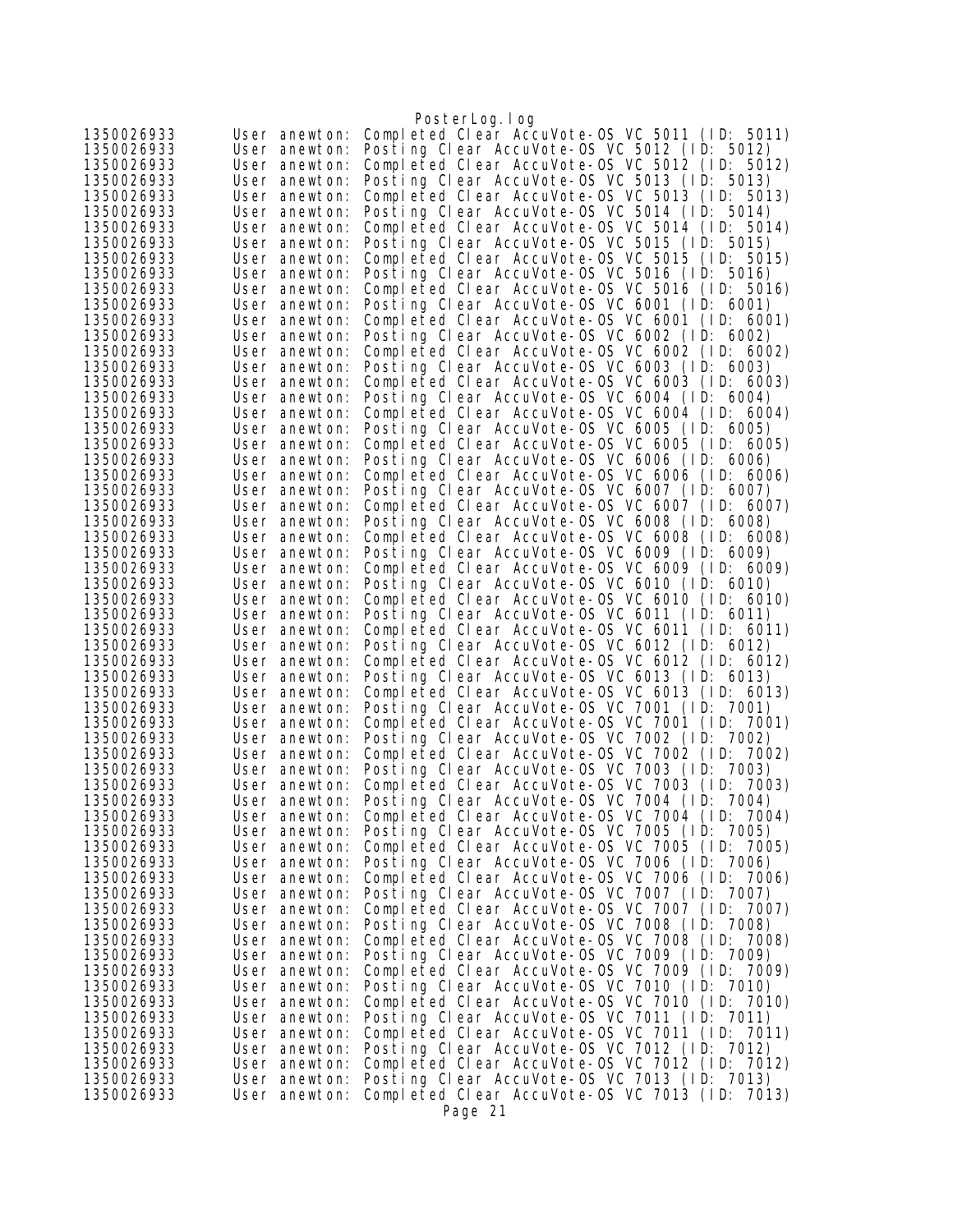|                          |                                | PosterLog.log                                                                                  |
|--------------------------|--------------------------------|------------------------------------------------------------------------------------------------|
| 1350026933               | User anewton:                  | Posting Clear AccuVote-OS VC 7014 (ID: 7014)                                                   |
| 1350026933               | User anewton:                  | Completed Clear AccuVote-OS VC 7014 (ID: 7014)                                                 |
| 1350026933               | User anewton:                  | Posting Clear AccuVote-OS VC 7015 (ID: 7015)                                                   |
| 1350026933               | User anewton:                  | Completed Clear AccuVote-OS VC 7015 (ID: 7015)                                                 |
| 1350026933               | User anewton:                  | Posting Clear AccuVote-OS VC 7016 (ID: 7016)                                                   |
| 1350026933               | User anewton:                  | Completed Clear AccuVote-OS VC 7016 (ID: 7016)                                                 |
| 1350026933               | User anewton:                  | Posting Clear AccuVote-OS VC 7017 (ID: 7017)                                                   |
| 1350026933               | User anewton:                  | Completed Clear AccuVote-OS VC 7017 (ID: 7017)                                                 |
| 1350026933               | User anewton:                  | Posting Clear AccuVote-OS VC 7018 (ID: 7018)                                                   |
| 1350026933               | User anewton:                  | Completed Clear AccuVote-OS VC 7018 (ID: 7018)                                                 |
| 1350026933               | User anewton:                  | Posting Clear AccuVote-OS VC 8001 (ID: 8001)                                                   |
| 1350026933               | User anewton:                  | Completed Clear AccuVote-0S VC 8001 (ID: 8001)                                                 |
| 1350026933               | User anewton:                  | Posting Clear AccuVote-OS VC 8002 (ID: 8002)                                                   |
| 1350026933               | User anewton:                  | Completed Clear AccuVote-OS VC 8002 (ID: 8002)                                                 |
| 1350026933               | User anewton:                  | Posting Clear AccuVote-OS VC 8003 (ID: 8003)                                                   |
| 1350026933               | User anewton:                  | Completed Clear AccuVote-OS VC 8003 (ID: 8003)                                                 |
| 1350026933<br>1350026933 | User anewton:                  | Posting Clear AccuVote-OS VC 8004 (ID: 8004)<br>Completed Clear AccuVote-OS VC 8004 (ID: 8004) |
| 1350026933               | User anewton:<br>User anewton: | Posting Clear AccuVote-OS VC 8005 (ID: 8005)                                                   |
| 1350026933               | User anewton:                  | Completed Clear AccuVote-OS VC 8005 (ID: 8005)                                                 |
| 1350026933               | User anewton:                  | Posting Clear AccuVote-OS VC 8006 (ID: 8006)                                                   |
| 1350026933               | User anewton:                  | Completed Clear AccuVote-OS VC 8006 (ID: 8006)                                                 |
| 1350026933               | User anewton:                  | Posting Clear AccuVote-OS VC 8007 (ID: 8007)                                                   |
| 1350026933               | User anewton:                  | Completed Clear AccuVote-OS VC 8007 (ID: 8007)                                                 |
| 1350026933               | User anewton:                  | Posting Clear AccuVote-OS VC 8008 (ID: 8008)                                                   |
| 1350026933               | User anewton:                  | Completed Clear AccuVote-OS VC 8008 (ID: 8008)                                                 |
| 1350026933               | User anewton:                  | Posting Clear AccuVote-OS VC 8009 (ID: 8009)                                                   |
| 1350026933               | User anewton:                  | Completed Clear AccuVote-OS VC 8009 (ID: 8009)                                                 |
| 1350026933               | User anewton:                  | Posting Clear AccuVote-OS VC 8010 (ID: 8010)                                                   |
| 1350026933               | User anewton:                  | Completed Clear AccuVote-OS VC 8010 (ID: 8010)                                                 |
| 1350026933               | User anewton:                  | Posting Clear AccuVote-OS VC 9001 (ID: 9001)                                                   |
| 1350026933               | User anewton:                  | Completed Clear AccuVote-OS VC 9001 (ID: 9001)                                                 |
| 1350026933               | User anewton:                  | Posting Clear AccuVote-OS VC 9002 (ID: 9002)                                                   |
| 1350026933<br>1350026933 | User anewton:<br>User anewton: | Completed Clear AccuVote-OS VC 9002 (ID: 9002)<br>Posting Clear AccuVote-OS VC 9003 (ID: 9003) |
| 1350026933               | User anewton:                  | Completed Clear AccuVote-OS VC 9003 (ID: 9003)                                                 |
| 1350026933               | User anewton:                  | Posting Clear AccuVote-OS VC 9004 (ID: 9004)                                                   |
| 1350026933               | User anewton:                  | Completed Clear AccuVote-OS VC 9004 (ID: 9004)                                                 |
| 1350026933               | User anewton:                  | Posting Clear AccuVote-OS VC 9005 (ID: 9005)                                                   |
| 1350026933               | User anewton:                  | Completed Clear AccuVote-OS VC 9005 (ID: 9005)                                                 |
| 1350026933               | User anewton:                  | Posting Clear AccuVote-OS VC 9006 (ID: 9006)                                                   |
| 1350026933               | User anewton:                  | Completed Clear AccuVote-OS VC 9006 (ID: 9006)                                                 |
| 1350026933               | User anewton:                  | Posting Clear AccuVote-TS VC AVE 1001 (ID: 11001)                                              |
| Mchld O                  |                                |                                                                                                |
| 1350026933               |                                | User anewton: Completed Clear AccuVote-TS VC AVE 1001 (ID: 11001)                              |
| Mchld O                  |                                |                                                                                                |
| 1350026933               |                                | User anewton: Posting Clear AccuVote-TS VC AVE 1002 (ID: 11002)                                |
| Mchld O                  |                                |                                                                                                |
| 1350026933<br>Mchid 0    |                                | User anewton: Completed Clear AccuVote-TS VC AVE 1002 (ID: 11002)                              |
| 1350026933               |                                | User anewton: Posting Clear AccuVote-TS VC AVE 1003 (ID: 11003)                                |
| Mchld O                  |                                |                                                                                                |
| 1350026933               |                                | User anewton: Completed Clear AccuVote-TS VC AVE 1003 (ID: 11003)                              |
| Mchld O                  |                                |                                                                                                |
| 1350026933               |                                | User anewton: Posting Clear AccuVote-TS VC AVE 2001 (ID: 12001)                                |
| Mchld 0                  |                                |                                                                                                |
| 1350026933               |                                | User anewton: Completed Clear AccuVote-TS VC AVE 2001 (ID: 12001)                              |
| Mchld O                  |                                |                                                                                                |
| 1350026933               |                                | User anewton: Posting Clear AccuVote-TS VC AVE 2002 (ID: 12002)                                |
| Mchld O                  |                                |                                                                                                |
| 1350026933               |                                | User anewton: Completed Clear AccuVote-TS VC AVE 2002 (ID: 12002)                              |
| Mchld O                  |                                |                                                                                                |
| 1350026933               |                                | User anewton: Posting Clear AccuVote-TS VC AVE 2003 (ID: 12003)                                |
|                          |                                | Page 22                                                                                        |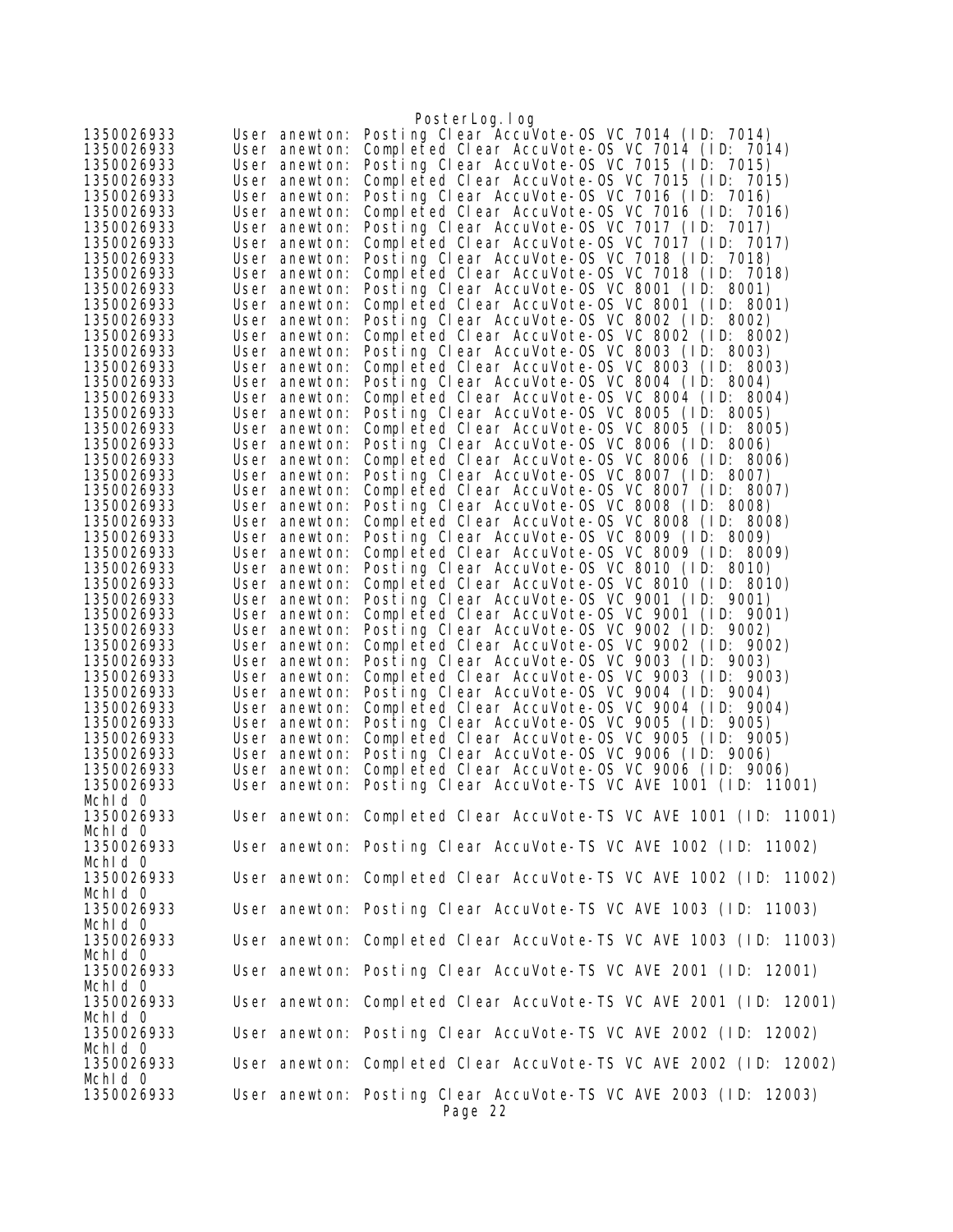| Mchid 0               |                                                                   |
|-----------------------|-------------------------------------------------------------------|
| 1350026933<br>Mchid 0 | User anewton: Completed Clear AccuVote-TS VC AVE 2003 (ID: 12003) |
| 1350026933<br>Mchid 0 | User anewton: Posting Clear AccuVote-TS VC AVE 2004 (ID: 12004)   |
| 1350026933<br>Mchid 0 | User anewton: Completed Clear AccuVote-TS VC AVE 2004 (ID: 12004) |
| 1350026933<br>Mchld 0 | User anewton: Posting Clear AccuVote-TS VC AVE 2005 (ID: 12005)   |
| 1350026934<br>Mchid 0 | User anewton: Completed Clear AccuVote-TS VC AVE 2005 (ID: 12005) |
| 1350026934<br>Mchid 0 | User anewton: Posting Clear AccuVote-TS VC AVE 2006 (ID: 12006)   |
| 1350026934<br>Mchid 0 | User anewton: Completed Clear AccuVote-TS VC AVE 2006 (ID: 12006) |
| 1350026934<br>Mchid 0 | User anewton: Posting Clear AccuVote-TS VC AVE 2007 (ID: 12007)   |
| 1350026934<br>Mchid 0 | User anewton: Completed Clear AccuVote-TS VC AVE 2007 (ID: 12007) |
| 1350026934<br>Mchid 0 | User anewton: Posting Clear AccuVote-TS VC AVE 2008 (ID: 12008)   |
| 1350026934<br>Mchid 0 | User anewton: Completed Clear AccuVote-TS VC AVE 2008 (ID: 12008) |
| 1350026934<br>Mchid 0 | User anewton: Posting Clear AccuVote-TS VC AVE 2009 (ID: 12009)   |
| 1350026934<br>Mchid 0 | User anewton: Completed Clear AccuVote-TS VC AVE 2009 (ID: 12009) |
| 1350026934<br>Mchid 0 | User anewton: Posting Clear AccuVote-TS VC AVE 2010 (ID: 12010)   |
| 1350026934<br>Mchid 0 | User anewton: Completed Clear AccuVote-TS VC AVE 2010 (ID: 12010) |
| 1350026934<br>Mchid 0 | User anewton: Posting Clear AccuVote-TS VC AVE 2011 (ID: 12011)   |
| 1350026934<br>Mchid 0 | User anewton: Completed Clear AccuVote-TS VC AVE 2011 (ID: 12011) |
| 1350026934<br>Mchid 0 | User anewton: Posting Clear AccuVote-TS VC AVE 2012 (ID: 12012)   |
| 1350026934<br>Mchid 0 | User anewton: Completed Clear AccuVote-TS VC AVE 2012 (ID: 12012) |
| 1350026934<br>Mchid 0 | User anewton: Posting Clear AccuVote-TS VC AVE 3001 (ID: 13001)   |
| 1350026934<br>Mchid 0 | User anewton: Completed Clear AccuVote-TS VC AVE 3001 (ID: 13001) |
| 1350026934<br>Mchid 0 | User anewton: Posting Clear AccuVote-TS VC AVE 3002 (ID: 13002)   |
| 1350026934<br>Mchid 0 | User anewton: Completed Clear AccuVote-TS VC AVE 3002 (ID: 13002) |
| 1350026934<br>Mchid 0 | User anewton: Posting Clear AccuVote-TS VC AVE 3003 (ID: 13003)   |
| 1350026934<br>Mchid 0 | User anewton: Completed Clear AccuVote-TS VC AVE 3003 (ID: 13003) |
| 1350026934<br>Mchid 0 | User anewton: Posting Clear AccuVote-TS VC AVE 3004 (ID: 13004)   |
| 1350026934<br>Mchid 0 | User anewton: Completed Clear AccuVote-TS VC AVE 3004 (ID: 13004) |
| 1350026934<br>Mchld 0 | User anewton: Posting Clear AccuVote-TS VC AVE 3005 (ID: 13005)   |
| 1350026934<br>Mchid 0 | User anewton: Completed Clear AccuVote-TS VC AVE 3005 (ID: 13005) |
| 1350026934<br>Mchid 0 | User anewton: Posting Clear AccuVote-TS VC AVE 3006 (ID: 13006)   |
| 1350026934<br>Mchid 0 | User anewton: Completed Clear AccuVote-TS VC AVE 3006 (ID: 13006) |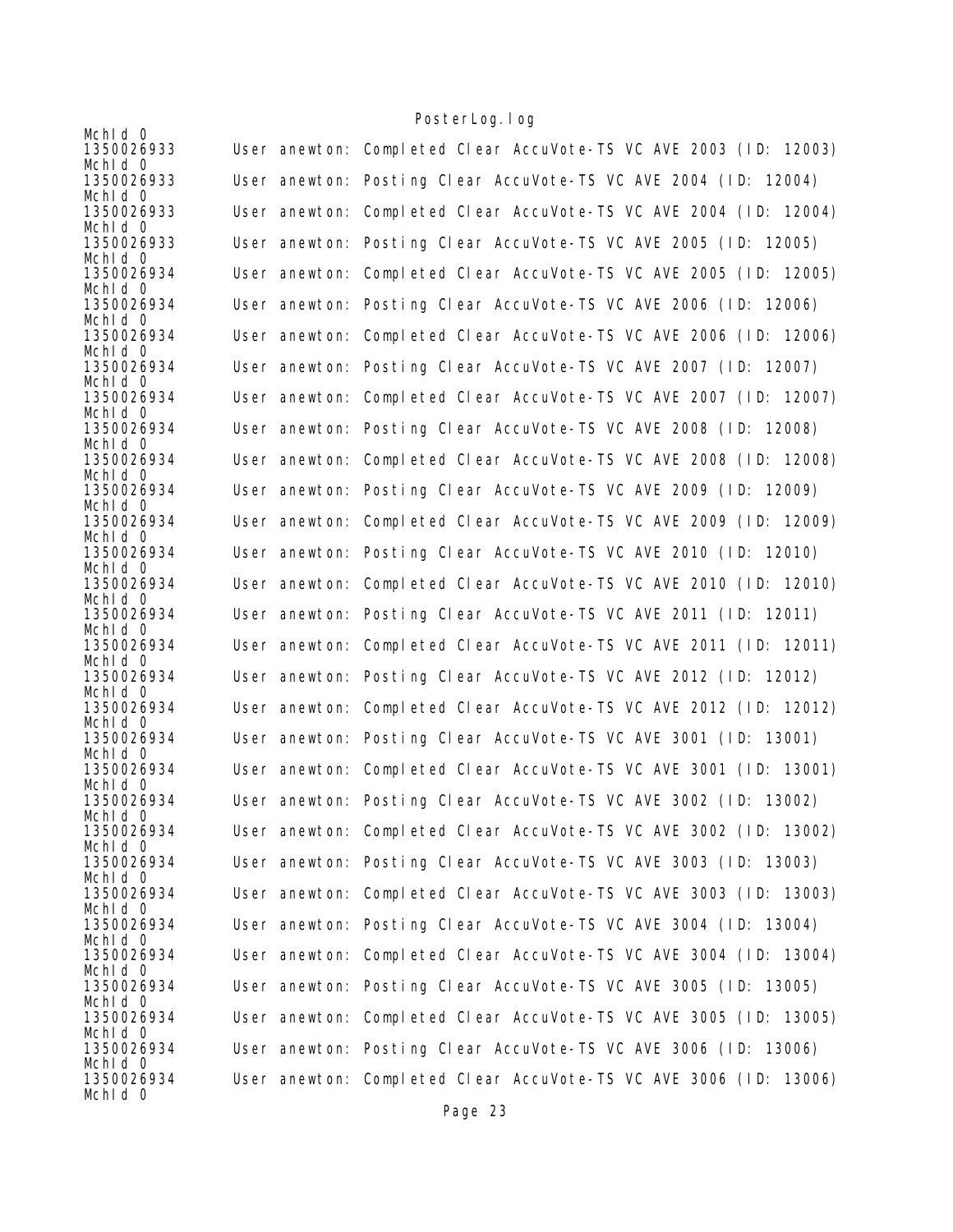|                       | PosterLog.log                                                                |
|-----------------------|------------------------------------------------------------------------------|
| 1350026934<br>Mchid 0 | User anewton: Posting Clear AccuVote-TS VC AVE 3007 (ID: 13007)              |
| 1350026934<br>Mchid 0 | User anewton: Completed Clear AccuVote-TS VC AVE 3007 (ID: 13007)            |
| 1350026934<br>Mchid 0 | User anewton: Posting Clear AccuVote-TS VC AVE 4001 (ID: 14001)              |
| 1350026934<br>Mchid 0 | User anewton: Completed Clear AccuVote-TS VC AVE 4001 (ID: 14001)            |
| 1350026934<br>Mchid 0 | User anewton: Posting Clear AccuVote-TS VC AVE 4002 (ID: 14002)              |
| 1350026934<br>Mchid 0 | User anewton: Completed Clear AccuVote-TS VC AVE 4002 (ID: 14002)            |
| 1350026934<br>Mchid 0 | User anewton: Posting Clear AccuVote-TS VC AVE 4003 (ID: 14003)              |
| 1350026934<br>Mchid 0 | User anewton: Completed Clear AccuVote-TS VC AVE 4003 (ID: 14003)            |
| 1350026934<br>Mchid 0 | User anewton: Posting Clear AccuVote-TS VC AVE 4004 (ID: 14004)              |
| 1350026934<br>Mchid 0 | User anewton: Completed Clear AccuVote-TS VC AVE 4004 (ID: 14004)            |
| 1350026934<br>Mchid 0 | User anewton: Posting Clear AccuVote-TS VC AVE 4005 (ID: 14005)              |
| 1350026934<br>Mchld 0 | User anewton: Completed Clear AccuVote-TS VC AVE 4005 (ID: 14005)            |
| 1350026934<br>Mchid 0 | User anewton: Posting Clear AccuVote-TS VC AVE 4006 (ID: 14006)              |
| 1350026934<br>Mchid 0 | User anewton: Completed Clear AccuVote-TS VC AVE 4006 (ID: 14006)            |
| 1350026934<br>Mchid 0 | User anewton: Posting Clear AccuVote-TS VC AVE 4007 (ID: 14007)              |
| 1350026934<br>Mchid 0 | User anewton: Completed Clear AccuVote-TS VC AVE 4007 (ID: 14007)            |
| 1350026934<br>Mchid 0 | User anewton: Posting Clear AccuVote-TS VC AVE 4008 (ID: 14008)              |
| 1350026934<br>Mchid 0 | User anewton: Completed Clear AccuVote-TS VC AVE 4008 (ID: 14008)            |
| 1350026934<br>Mchid 0 | User anewton: Posting Clear AccuVote-TS VC AVE 4009 (ID: 14009)              |
| 1350026934<br>Mchid 0 | User anewton: Completed Clear AccuVote-TS VC AVE 4009 (ID: 14009)            |
| 1350026934<br>Mchid 0 | User anewton: Posting Clear AccuVote-TS VC AVE 4010 (ID: 14010)              |
| 1350026934<br>Mchid 0 | User anewton: Completed Clear AccuVote-TS VC AVE 4010 (ID: 14010)            |
| 1350026934<br>Mchid 0 | User anewton: Posting Clear AccuVote-TS VC AVE 4011 (ID: 14011)              |
| 1350026934<br>Mchid 0 | User anewton: Completed Clear AccuVote-TS VC AVE 4011 (ID: 14011)            |
| 1350026934<br>Mchid 0 | User anewton: Posting Clear AccuVote-TS VC AVE 4012 (ID: 14012)              |
| 1350026934<br>Mchid 0 | User anewton: Completed Clear AccuVote-TS VC AVE 4012 (ID: 14012)            |
| 1350026934<br>Mchid 0 | User anewton: Posting Clear AccuVote-TS VC AVE 4013 (ID: 14013)              |
| 1350026934<br>Mchid 0 | User anewton: Completed Clear AccuVote-TS VC AVE 4013 (ID: 14013)            |
| 1350026934<br>Mchid 0 | User anewton: Posting Clear AccuVote-TS VC AVE 4014 (ID: 14014)              |
| 1350026934<br>Mchid 0 | User anewton: Completed Clear AccuVote-TS VC AVE 4014 (ID: 14014)            |
| 1350026934<br>Mchid 0 | User anewton: Posting Clear AccuVote-TS VC AVE 4015 (ID: 14015)              |
| 1350026934            | User anewton: Completed Clear AccuVote-TS VC AVE 4015 (ID: 14015)<br>Page 24 |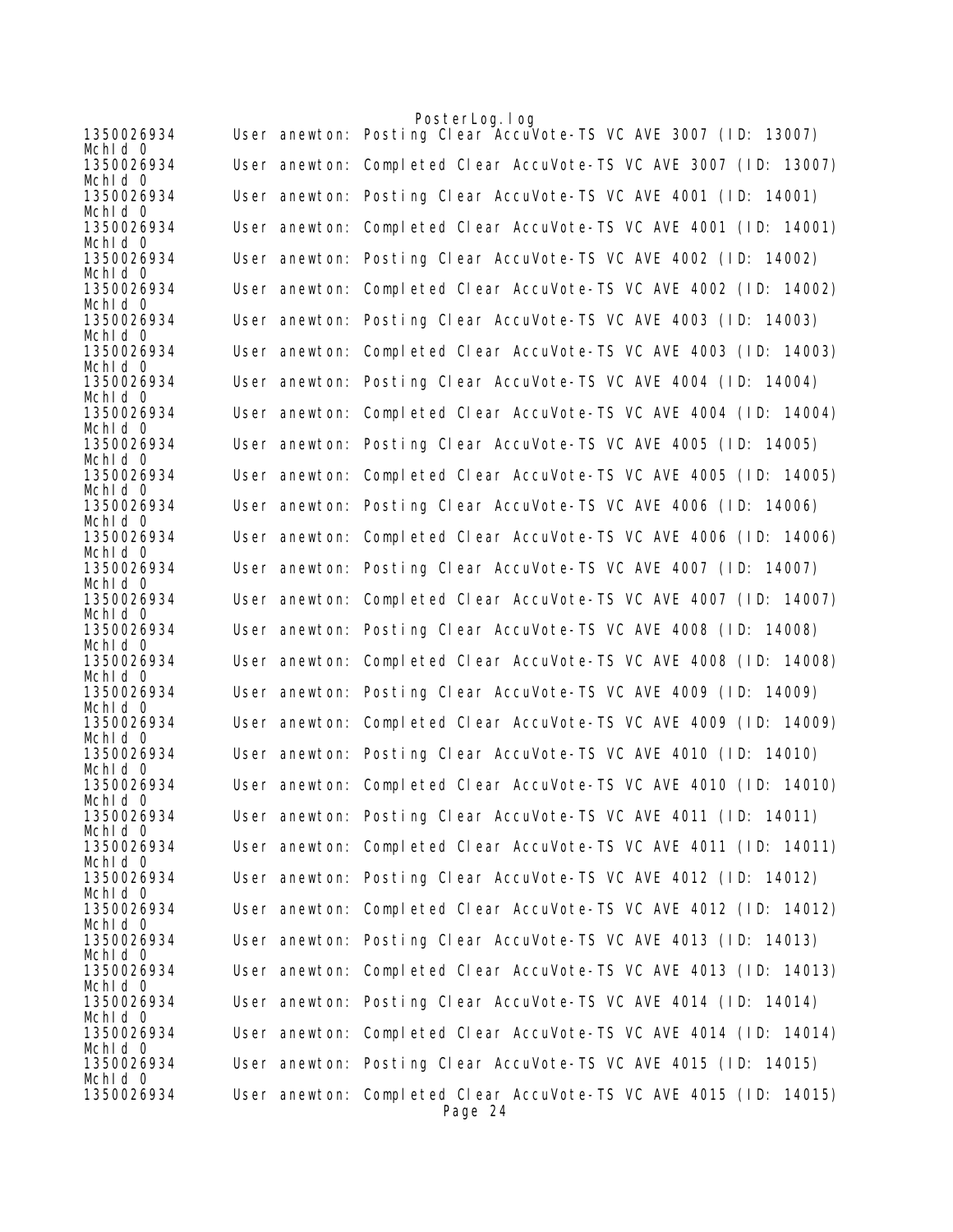| Mchid 0                          |                                                                   |
|----------------------------------|-------------------------------------------------------------------|
| 1350026934                       | User anewton: Posting Clear AccuVote-TS VC AVE 4016 (ID: 14016)   |
| Mchid 0<br>1350026934            | User anewton: Completed Clear AccuVote-TS VC AVE 4016 (ID: 14016) |
| Mchid 0<br>1350026934            | User anewton: Posting Clear AccuVote-TS VC AVE 4017 (ID: 14017)   |
| Mchid 0<br>1350026934<br>Mchld 0 | User anewton: Completed Clear AccuVote-TS VC AVE 4017 (ID: 14017) |
| 1350026934<br>Mchid 0            | User anewton: Posting Clear AccuVote-TS VC AVE 5001 (ID: 15001)   |
| 1350026934<br>Mchid 0            | User anewton: Completed Clear AccuVote-TS VC AVE 5001 (ID: 15001) |
| 1350026934<br>Mchid 0            | User anewton: Posting Clear AccuVote-TS VC AVE 5002 (ID: 15002)   |
| 1350026934<br>Mchid 0            | User anewton: Completed Clear AccuVote-TS VC AVE 5002 (ID: 15002) |
| 1350026934<br>Mchid 0            | User anewton: Posting Clear AccuVote-TS VC AVE 5003 (ID: 15003)   |
| 1350026934<br>Mchid 0            | User anewton: Completed Clear AccuVote-TS VC AVE 5003 (ID: 15003) |
| 1350026934<br>Mchid 0            | User anewton: Posting Clear AccuVote-TS VC AVE 5004 (ID: 15004)   |
| 1350026934<br>Mchid 0            | User anewton: Completed Clear AccuVote-TS VC AVE 5004 (ID: 15004) |
| 1350026934<br>Mchid 0            | User anewton: Posting Clear AccuVote-TS VC AVE 5005 (ID: 15005)   |
| 1350026934<br>Mchid 0            | User anewton: Completed Clear AccuVote-TS VC AVE 5005 (ID: 15005) |
| 1350026934<br>Mchid 0            | User anewton: Posting Clear AccuVote-TS VC AVE 5006 (ID: 15006)   |
| 1350026934<br>Mchid 0            | User anewton: Completed Clear AccuVote-TS VC AVE 5006 (ID: 15006) |
| 1350026934<br>Mchid 0            | User anewton: Posting Clear AccuVote-TS VC AVE 5007 (ID: 15007)   |
| 1350026934<br>Mchid 0            | User anewton: Completed Clear AccuVote-TS VC AVE 5007 (ID: 15007) |
| 1350026934<br>Mchid 0            | User anewton: Posting Clear AccuVote-TS VC AVE 5008 (ID: 15008)   |
| 1350026934<br>Mchid 0            | User anewton: Completed Clear AccuVote-TS VC AVE 5008 (ID: 15008) |
| 1350026934<br>Mchld 0            | User anewton: Posting Clear AccuVote-TS VC AVE 5009 (ID: 15009)   |
| 1350026934<br>Mchid 0            | User anewton: Completed Clear AccuVote-TS VC AVE 5009 (ID: 15009) |
| 1350026934<br>Mchid 0            | User anewton: Posting Clear AccuVote-TS VC AVE 5010 (ID: 15010)   |
| 1350026934<br>Mchid 0            | User anewton: Completed Clear AccuVote-TS VC AVE 5010 (ID: 15010) |
| 1350026934<br>Mchid 0            | User anewton: Posting Clear AccuVote-TS VC AVE 5011 (ID: 15011)   |
| 1350026934<br>Mchid 0            | User anewton: Completed Clear AccuVote-TS VC AVE 5011 (ID: 15011) |
| 1350026934<br>Mchid 0            | User anewton: Posting Clear AccuVote-TS VC AVE 5012 (ID: 15012)   |
| 1350026934<br>Mchid 0            | User anewton: Completed Clear AccuVote-TS VC AVE 5012 (ID: 15012) |
| 1350026934<br>Mchid 0            | User anewton: Posting Clear AccuVote-TS VC AVE 5013 (ID: 15013)   |
| 1350026934<br>Mchid 0            | User anewton: Completed Clear AccuVote-TS VC AVE 5013 (ID: 15013) |
| 1350026934<br>Mchid 0            | User anewton: Posting Clear AccuVote-TS VC AVE 5014 (ID: 15014)   |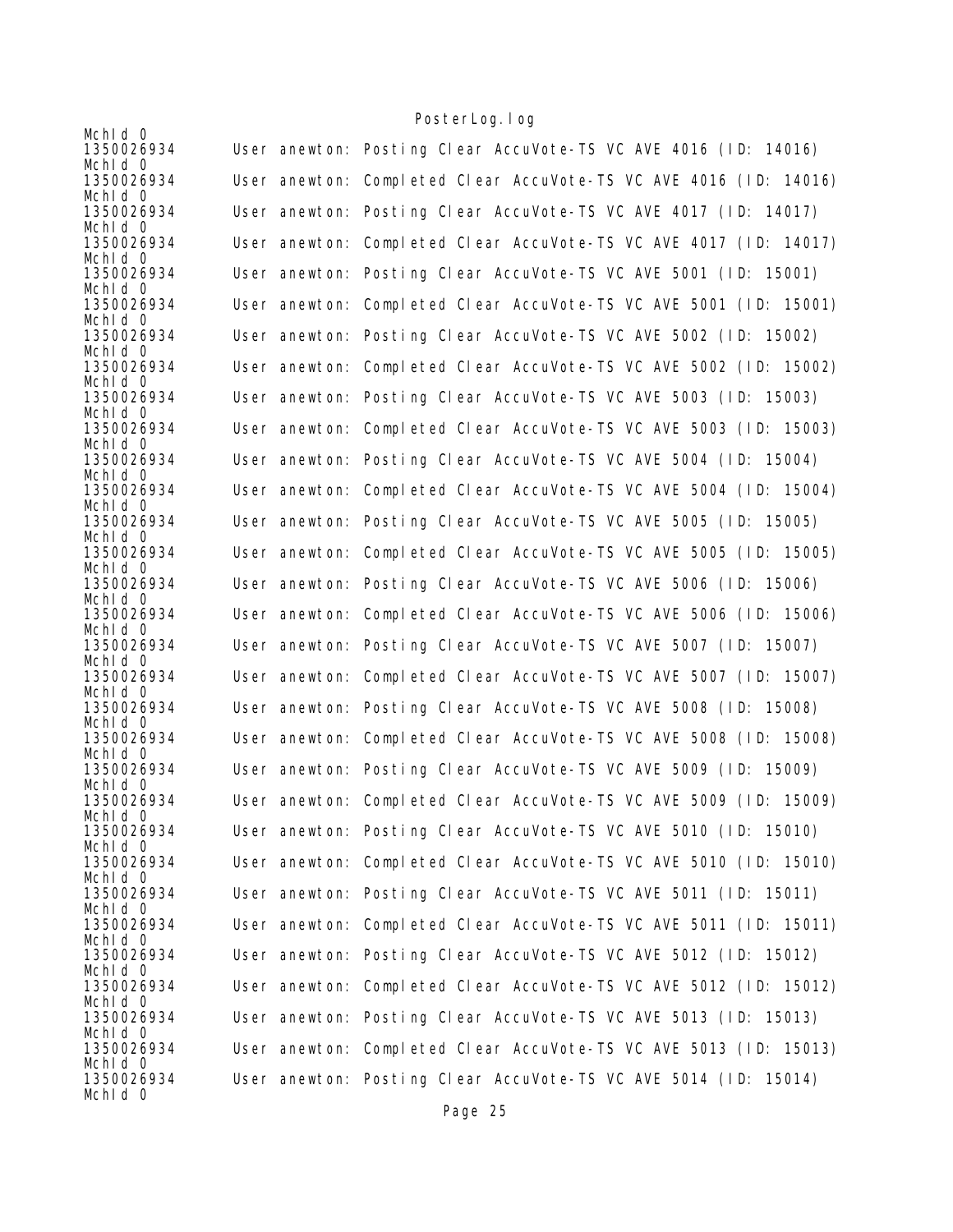|                       |  | PosterLog.log                                                              |
|-----------------------|--|----------------------------------------------------------------------------|
| 1350026934<br>Mchid 0 |  | User anewton: Completed Clear AccuVote-TS VC AVE 5014 (ID: 15014)          |
| 1350026934<br>Mchid 0 |  | User anewton: Posting Clear AccuVote-TS VC AVE 5015 (ID: 15015)            |
| 1350026934<br>Mchid 0 |  | User anewton: Completed Clear AccuVote-TS VC AVE 5015 (ID: 15015)          |
| 1350026934            |  | User anewton: Posting Clear AccuVote-TS VC AVE 5016 (ID: 15016)            |
| Mchid 0<br>1350026934 |  | User anewton: Completed Clear AccuVote-TS VC AVE 5016 (ID: 15016)          |
| Mchid 0<br>1350026934 |  | User anewton: Posting Clear AccuVote-TS VC AVE 6001 (ID: 16001)            |
| Mchid 0<br>1350026934 |  | User anewton: Completed Clear AccuVote-TS VC AVE 6001 (ID: 16001)          |
| Mchid 0<br>1350026934 |  | User anewton: Posting Clear AccuVote-TS VC AVE 6002 (ID: 16002)            |
| Mchid 0<br>1350026934 |  | User anewton: Completed Clear AccuVote-TS VC AVE 6002 (ID: 16002)          |
| Mchid 0               |  |                                                                            |
| 1350026934<br>Mchid 0 |  | User anewton: Posting Clear AccuVote-TS VC AVE 6003 (ID: 16003)            |
| 1350026934<br>Mchid 0 |  | User anewton: Completed Clear AccuVote-TS VC AVE 6003 (ID: 16003)          |
| 1350026934<br>Mchid 0 |  | User anewton: Posting Clear AccuVote-TS VC AVE 6004 (ID: 16004)            |
| 1350026934<br>Mchid 0 |  | User anewton: Completed Clear AccuVote-TS VC AVE 6004 (ID: 16004)          |
| 1350026934            |  | User anewton: Posting Clear AccuVote-TS VC AVE 6005 (ID: 16005)            |
| Mchid 0<br>1350026934 |  | User anewton: Completed Clear AccuVote-TS VC AVE 6005 (ID: 16005)          |
| Mchid 0<br>1350026934 |  | User anewton: Posting Clear AccuVote-TS VC AVE 6006 (ID: 16006)            |
| Mchid 0<br>1350026934 |  | User anewton: Completed Clear AccuVote-TS VC AVE 6006 (ID: 16006)          |
| Mchid 0<br>1350026934 |  | User anewton: Posting Clear AccuVote-TS VC AVE 6007 (ID: 16007)            |
| Mchid O<br>1350026934 |  | User anewton: Completed Clear AccuVote-TS VC AVE 6007 (ID: 16007)          |
| Mchid 0<br>1350026934 |  | User anewton: Posting Clear AccuVote-TS VC AVE 6008 (ID: 16008)            |
| Mchid 0               |  |                                                                            |
| 1350026934<br>Mchid 0 |  | User anewton: Completed Clear AccuVote-TS VC AVE 6008 (ID: 16008)          |
| 1350026934<br>Mchid O |  | User anewton: Posting Clear AccuVote-TS VC AVE 6009 (ID: 16009)            |
| 1350026934<br>Mchid 0 |  | User anewton: Completed Clear AccuVote-TS VC AVE 6009 (ID: 16009)          |
| 1350026934<br>Mchid 0 |  | User anewton: Posting Clear AccuVote-TS VC AVE 6010 (ID: 16010)            |
| 1350026934            |  | User anewton: Completed Clear AccuVote-TS VC AVE 6010 (ID: 16010)          |
| Mchid 0<br>1350026934 |  | User anewton: Posting Clear AccuVote-TS VC AVE 6011 (ID: 16011)            |
| Mchld 0<br>1350026934 |  | User anewton: Completed Clear AccuVote-TS VC AVE 6011 (ID: 16011)          |
| Mchid 0<br>1350026934 |  | User anewton: Posting Clear AccuVote-TS VC AVE 6012 (ID: 16012)            |
| Mchld 0<br>1350026934 |  | User anewton: Completed Clear AccuVote-TS VC AVE 6012 (ID: 16012)          |
| Mchid 0<br>1350026934 |  | User anewton: Posting Clear AccuVote-TS VC AVE 6013 (ID: 16013)            |
| Mchid 0<br>1350026934 |  | User anewton: Completed Clear AccuVote-TS VC AVE 6013 (ID: 16013)          |
| Mchid 0               |  |                                                                            |
| 1350026934            |  | User anewton: Posting Clear AccuVote-TS VC AVE 7001 (ID: 17001)<br>Page 26 |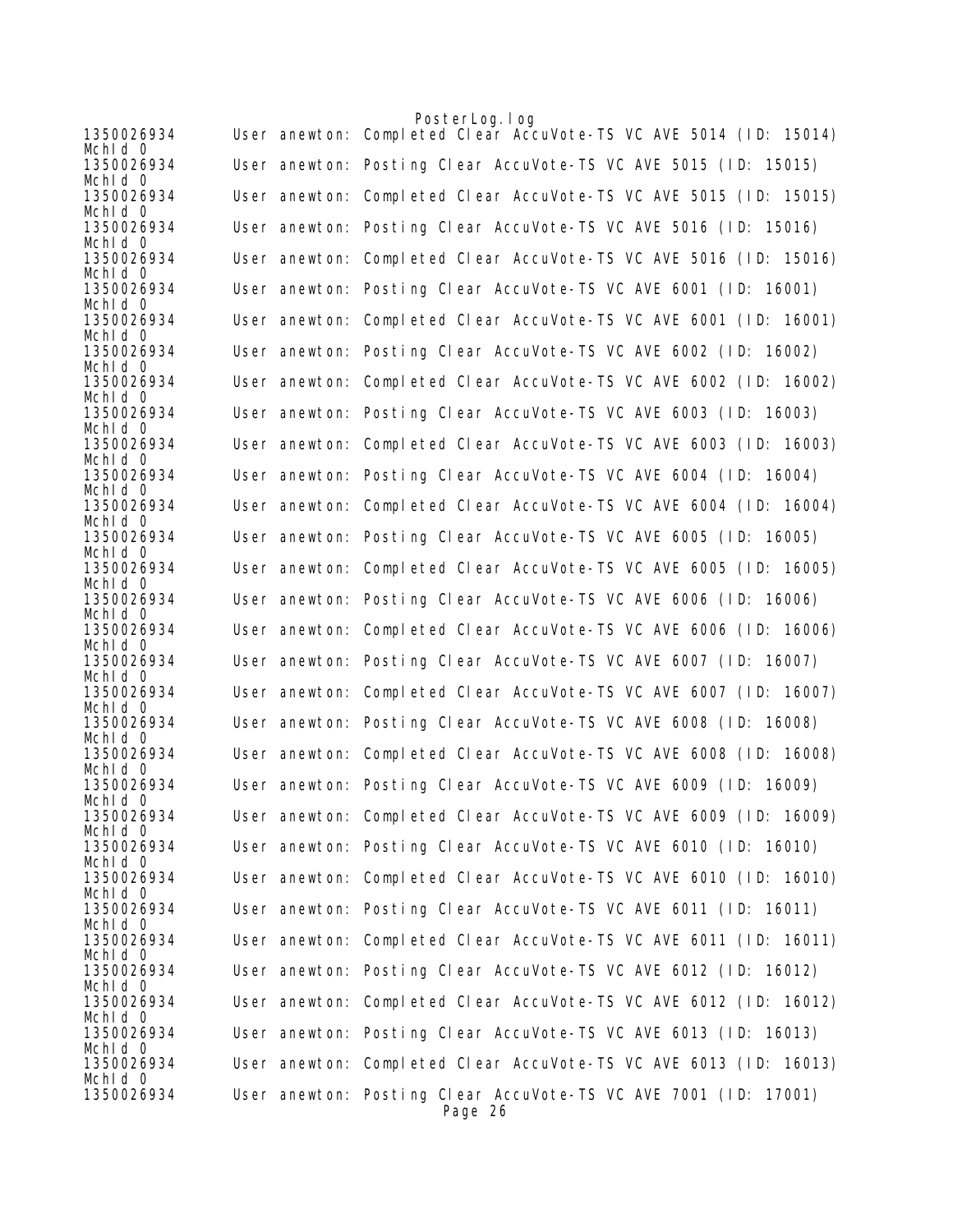| Mchid 0                          |                                                                   |
|----------------------------------|-------------------------------------------------------------------|
| 1350026934                       | User anewton: Completed Clear AccuVote-TS VC AVE 7001 (ID: 17001) |
| Mchid 0<br>1350026934            | User anewton: Posting Clear AccuVote-TS VC AVE 7002 (ID: 17002)   |
| Mchid 0<br>1350026934            | User anewton: Completed Clear AccuVote-TS VC AVE 7002 (ID: 17002) |
| Mchid 0<br>1350026934            | User anewton: Posting Clear AccuVote-TS VC AVE 7003 (ID: 17003)   |
| Mchld 0<br>1350026934            | User anewton: Completed Clear AccuVote-TS VC AVE 7003 (ID: 17003) |
| Mchid 0<br>1350026934            | User anewton: Posting Clear AccuVote-TS VC AVE 7004 (ID: 17004)   |
| Mchid 0<br>1350026934            | User anewton: Completed Clear AccuVote-TS VC AVE 7004 (ID: 17004) |
| Mchid 0<br>1350026934            | User anewton: Posting Clear AccuVote-TS VC AVE 7005 (ID: 17005)   |
| Mchid 0<br>1350026934            | User anewton: Completed Clear AccuVote-TS VC AVE 7005 (ID: 17005) |
| Mchid 0<br>1350026934            | User anewton: Posting Clear AccuVote-TS VC AVE 7006 (ID: 17006)   |
| Mchld 0<br>1350026934            | User anewton: Completed Clear AccuVote-TS VC AVE 7006 (ID: 17006) |
| Mchid 0<br>1350026934            | User anewton: Posting Clear AccuVote-TS VC AVE 7007 (ID: 17007)   |
| Mchid 0<br>1350026934<br>Mchid 0 | User anewton: Completed Clear AccuVote-TS VC AVE 7007 (ID: 17007) |
| 1350026934<br>Mchid 0            | User anewton: Posting Clear AccuVote-TS VC AVE 7008 (ID: 17008)   |
| 1350026934<br>Mchid 0            | User anewton: Completed Clear AccuVote-TS VC AVE 7008 (ID: 17008) |
| 1350026934<br>Mchid 0            | User anewton: Posting Clear AccuVote-TS VC AVE 7009 (ID: 17009)   |
| 1350026934<br>Mchid 0            | User anewton: Completed Clear AccuVote-TS VC AVE 7009 (ID: 17009) |
| 1350026934<br>Mchid 0            | User anewton: Posting Clear AccuVote-TS VC AVE 7010 (ID: 17010)   |
| 1350026934<br>Mchid 0            | User anewton: Completed Clear AccuVote-TS VC AVE 7010 (ID: 17010) |
| 1350026934<br>Mchid 0            | User anewton: Posting Clear AccuVote-TS VC AVE 7011 (ID: 17011)   |
| 1350026934<br>Mchld 0            | User anewton: Completed Clear AccuVote-TS VC AVE 7011 (ID: 17011) |
| 1350026934<br>Mchid 0            | User anewton: Posting Clear AccuVote-TS VC AVE 7012 (ID: 17012)   |
| 1350026934<br>Mchid 0            | User anewton: Completed Clear AccuVote-TS VC AVE 7012 (ID: 17012) |
| 1350026934<br>Mchid 0            | User anewton: Posting Clear AccuVote-TS VC AVE 7013 (ID: 17013)   |
| 1350026934<br>Mchid 0            | User anewton: Completed Clear AccuVote-TS VC AVE 7013 (ID: 17013) |
| 1350026934<br>Mchid 0            | User anewton: Posting Clear AccuVote-TS VC AVE 7014 (ID: 17014)   |
| 1350026934<br>Mchid 0            | User anewton: Completed Clear AccuVote-TS VC AVE 7014 (ID: 17014) |
| 1350026934<br>Mchid 0            | User anewton: Posting Clear AccuVote-TS VC AVE 7015 (ID: 17015)   |
| 1350026934<br>Mchid 0            | User anewton: Completed Clear AccuVote-TS VC AVE 7015 (ID: 17015) |
| 1350026934<br>Mchid 0            | User anewton: Posting Clear AccuVote-TS VC AVE 7016 (ID: 17016)   |
| 1350026934<br>Mchid 0            | User anewton: Completed Clear AccuVote-TS VC AVE 7016 (ID: 17016) |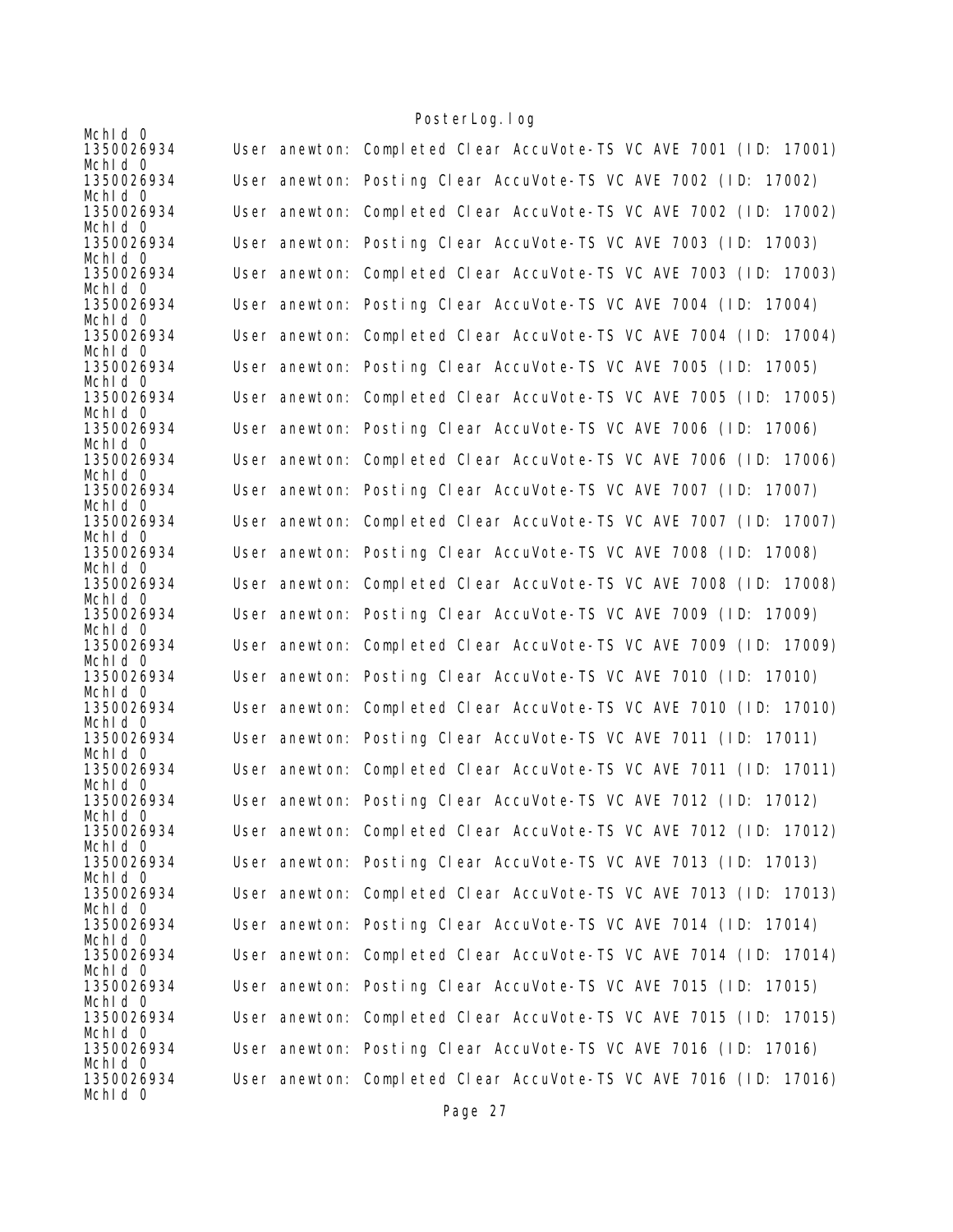|                       | PosterLog.log                                                                |
|-----------------------|------------------------------------------------------------------------------|
| 1350026934<br>Mchid 0 | User anewton: Posting Clear AccuVote-TS VC AVE 7017 (ID: 17017)              |
| 1350026934<br>Mchid 0 | User anewton: Completed Clear AccuVote-TS VC AVE 7017 (ID: 17017)            |
| 1350026934<br>Mchid 0 | User anewton: Posting Clear AccuVote-TS VC AVE 7018 (ID: 17018)              |
| 1350026934<br>Mchid 0 | User anewton: Completed Clear AccuVote-TS VC AVE 7018 (ID: 17018)            |
| 1350026934<br>Mchid 0 | User anewton: Posting Clear AccuVote-TS VC AVE 8001 (ID: 18001)              |
| 1350026934<br>Mchid 0 | User anewton: Completed Clear AccuVote-TS VC AVE 8001 (ID: 18001)            |
| 1350026934<br>Mchid 0 | User anewton: Posting Clear AccuVote-TS VC AVE 8002 (ID: 18002)              |
| 1350026934<br>Mchid 0 | User anewton: Completed Clear AccuVote-TS VC AVE 8002 (ID: 18002)            |
| 1350026934<br>Mchid 0 | User anewton: Posting Clear AccuVote-TS VC AVE 8003 (ID: 18003)              |
| 1350026934<br>Mchid 0 | User anewton: Completed Clear AccuVote-TS VC AVE 8003 (ID: 18003)            |
| 1350026934<br>Mchid 0 | User anewton: Posting Clear AccuVote-TS VC AVE 8004 (ID: 18004)              |
| 1350026934<br>Mchid 0 | User anewton: Completed Clear AccuVote-TS VC AVE 8004 (ID: 18004)            |
| 1350026934<br>Mchid 0 | User anewton: Posting Clear AccuVote-TS VC AVE 8005 (ID: 18005)              |
| 1350026934<br>Mchid 0 | User anewton: Completed Clear AccuVote-TS VC AVE 8005 (ID: 18005)            |
| 1350026934<br>Mchid 0 | User anewton: Posting Clear AccuVote-TS VC AVE 8006 (ID: 18006)              |
| 1350026934<br>Mchid 0 | User anewton: Completed Clear AccuVote-TS VC AVE 8006 (ID: 18006)            |
| 1350026934<br>Mchid 0 | User anewton: Posting Clear AccuVote-TS VC AVE 8007 (ID: 18007)              |
| 1350026934<br>Mchid 0 | User anewton: Completed Clear AccuVote-TS VC AVE 8007 (ID: 18007)            |
| 1350026934<br>Mchid 0 | User anewton: Posting Clear AccuVote-TS VC AVE 8008 (ID: 18008)              |
| 1350026934<br>Mchid 0 | User anewton: Completed Clear AccuVote-TS VC AVE 8008 (ID: 18008)            |
| 1350026934<br>Mchid 0 | User anewton: Posting Clear AccuVote-TS VC AVE 8009 (ID: 18009)              |
| 1350026934<br>Mchid 0 | User anewton: Completed Clear AccuVote-TS VC AVE 8009 (ID: 18009)            |
| 1350026934<br>Mchid 0 | User anewton: Posting Clear AccuVote-TS VC AVE 8010 (ID: 18010)              |
| 1350026934<br>Mchid O | User anewton: Completed Clear AccuVote-TS VC AVE 8010 (ID: 18010)            |
| 1350026934<br>Mchid 0 | User anewton: Posting Clear AccuVote-TS VC AVE 9001 (ID: 19001)              |
| 1350026934<br>Mchid 0 | User anewton: Completed Clear AccuVote-TS VC AVE 9001 (ID: 19001)            |
| 1350026934<br>Mchid 0 | User anewton: Posting Clear AccuVote-TS VC AVE 9002 (ID: 19002)              |
| 1350026934<br>Mchid 0 | User anewton: Completed Clear AccuVote-TS VC AVE 9002 (ID: 19002)            |
| 1350026934<br>Mchid 0 | User anewton: Posting Clear AccuVote-TS VC AVE 9003 (ID: 19003)              |
| 1350026934<br>Mchid 0 | User anewton: Completed Clear AccuVote-TS VC AVE 9003 (ID: 19003)            |
| 1350026934<br>Mchid 0 | User anewton: Posting Clear AccuVote-TS VC AVE 9004 (ID: 19004)              |
| 1350026935            | User anewton: Completed Clear AccuVote-TS VC AVE 9004 (ID: 19004)<br>Page 28 |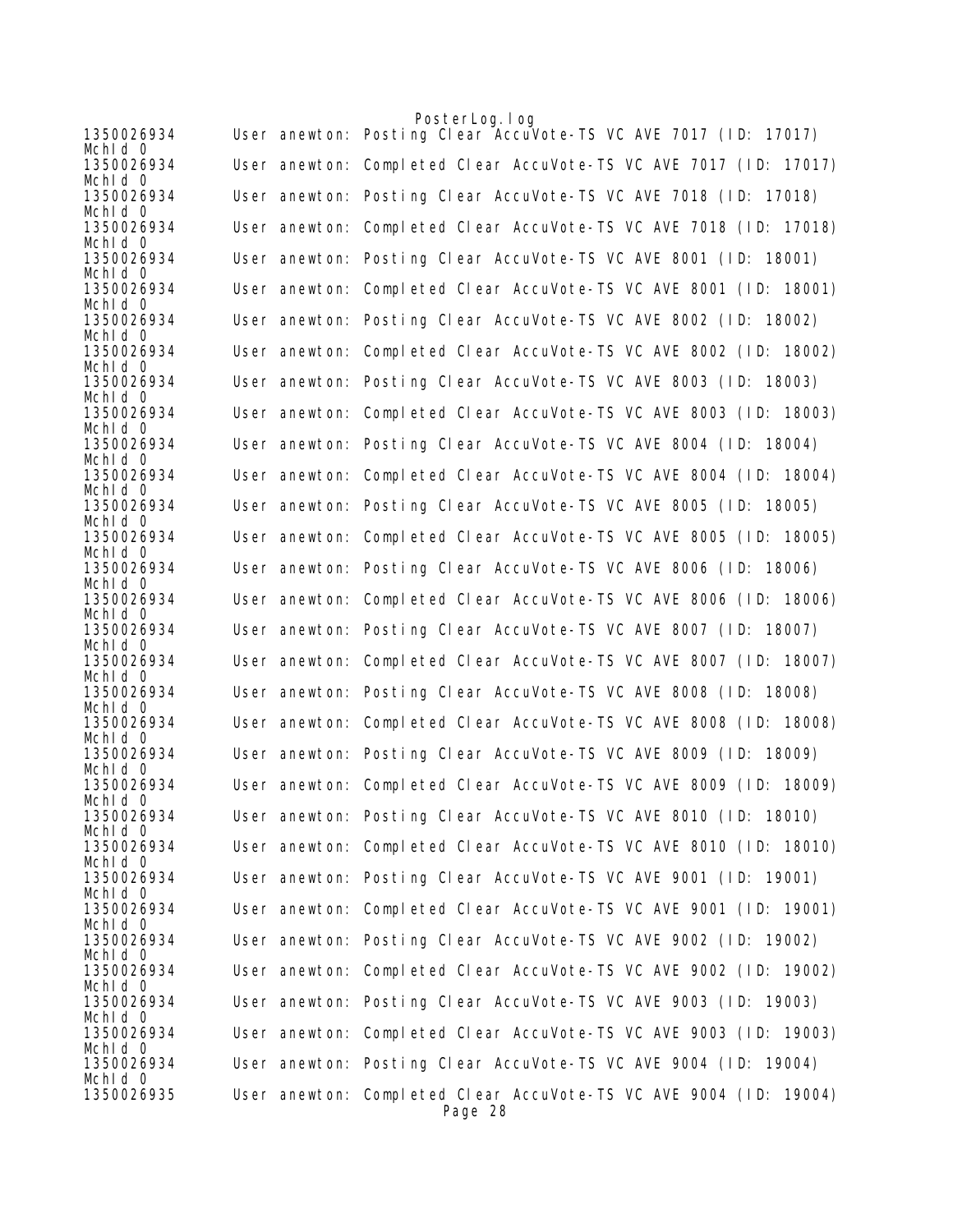Mchld 0<br>1350026935 User anewton: Posting Clear AccuVote-TS VC AVE 9005 (ID: 19005) Mchld 0<br>1350026935 User anewton: Completed Clear AccuVote-TS VC AVE 9005 (ID: 19005) Mchld 0<br>1350026935 User anewton: Posting Clear AccuVote-TS VC AVE 9006 (ID: 19006) Mchld 0<br>1350026935 User anewton: Completed Clear AccuVote-TS VC AVE 9006 (ID: 19006) Mch<sub>Id</sub> 0 1350026935 User anewton: Posting Clear AVOSX VC EV DOE OSX (ID: 20010) 1350026935 User anewton: Completed Clear AVOSX VC EV DOE OSX (ID: 20010) 1350026935 User anewton: Posting Clear AccuVote-TS VC EV DOE AVE (ID: 30010)<br>1350026935 User anewton: Completed Clear AccuVote-TS VC EV DOE AVE (ID: 3001<br>1350026975 User anewton: Poster Stopped Completed Clear AccuVote-TS VC EV DOE AVE (ID: 30010) 1350026975 User anewton: Poster Stopped 1350028274 User anewton: Poster Starting 1350028274 User anewton: Queued AccuVote-TS 11001:0 AVE 1001 User anewton: Posting AccuVote-TS 11001:0 AVE 1001 1350028274 User anewton: Completed AccuVote-TS 11001:0 AVE 1001 1350028314 User anewton: Poster Stopped 1350028673 User anewton: Poster Starting 1350028673 User anewton: Queued AccuVote-TS 11002:0 AVE 1002 1350028673 User anewton: Posting AccuVote-TS 11002:0 AVE 1002 1350028673 User anewton: Completed AccuVote-TS 11002:0 AVE 1002 1350028713 User anewton: Poster Stopped 1350028880 User anewton: Poster Starting 1350028880 User anewton: Queued AccuVote-TS 11003:0 AVE 1003 User anewton: Posting AccuVote-TS 11003:0 AVE 1003 1350028880 User anewton: Completed AccuVote-TS 11003:0 AVE 1003 1350028920 User anewton: Poster Stopped 1350029006 User anewton: Poster Starting 1350029006 User anewton: Queued AccuVote-TS 12001:0 AVE 2001 1350029006 User anewton: Posting AccuVote-TS 12001:0 AVE 2001 1350029006 User anewton: Completed AccuVote-TS 12001:0 AVE 2001 1350029046 User anewton: Poster Stopped 1350029168 User anewton: Poster Starting 1350029168 User anewton: Queued AccuVote-TS 12002:0 AVE 2002 1350029168 User anewton: Posting AccuVote-TS 12002:0 AVE 2002 1350029168 User anewton: Completed AccuVote-TS 12002:0 AVE 2002 1350029208 User anewton: Poster Stopped 1350029283 User anewton: Poster Starting 1350029283 User anewton: Queued AccuVote-TS 12003:0 AVE 2003 1350029283 User anewton: Posting AccuVote-TS 12003:0 AVE 2003 1350029283 User anewton: Completed AccuVote-TS 12003:0 AVE 2003 1350029323 User anewton: Poster Stopped User anewton: Poster Starting 1350029386 User anewton: Queued AccuVote-TS 12004:0 AVE 2004 1350029386 User anewton: Posting AccuVote-TS 12004:0 AVE 2004 1350029386 User anewton: Completed AccuVote-TS 12004:0 AVE 2004 1350029426 User anewton: Poster Stopped 1350029504 User anewton: Poster Starting 1350029504 User anewton: Queued AccuVote-TS 12005:0 AVE 2005 1350029504 User anewton: Posting AccuVote-TS 12005:0 AVE 2005 1350029504 User anewton: Completed AccuVote-TS 12005:0 AVE 2005 User anewton: Poster Stopped 1350029623 User anewton: Poster Starting 1350029623 User anewton: Queued AccuVote-TS 12006:0 AVE 2006 1350029623 User anewton: Posting AccuVote-TS 12006:0 AVE 2006 1350029623 User anewton: Completed AccuVote-TS 12006:0 AVE 2006 1350029663 User anewton: Poster Stopped 1350029785 User anewton: Poster Starting 1350029785 User anewton: Queued AccuVote-TS 12007:0 AVE 2007 1350029785 User anewton: Posting AccuVote-TS 12007:0 AVE 2007 User anewton: Completed AccuVote-TS 12007:0 AVE 2007 Page 29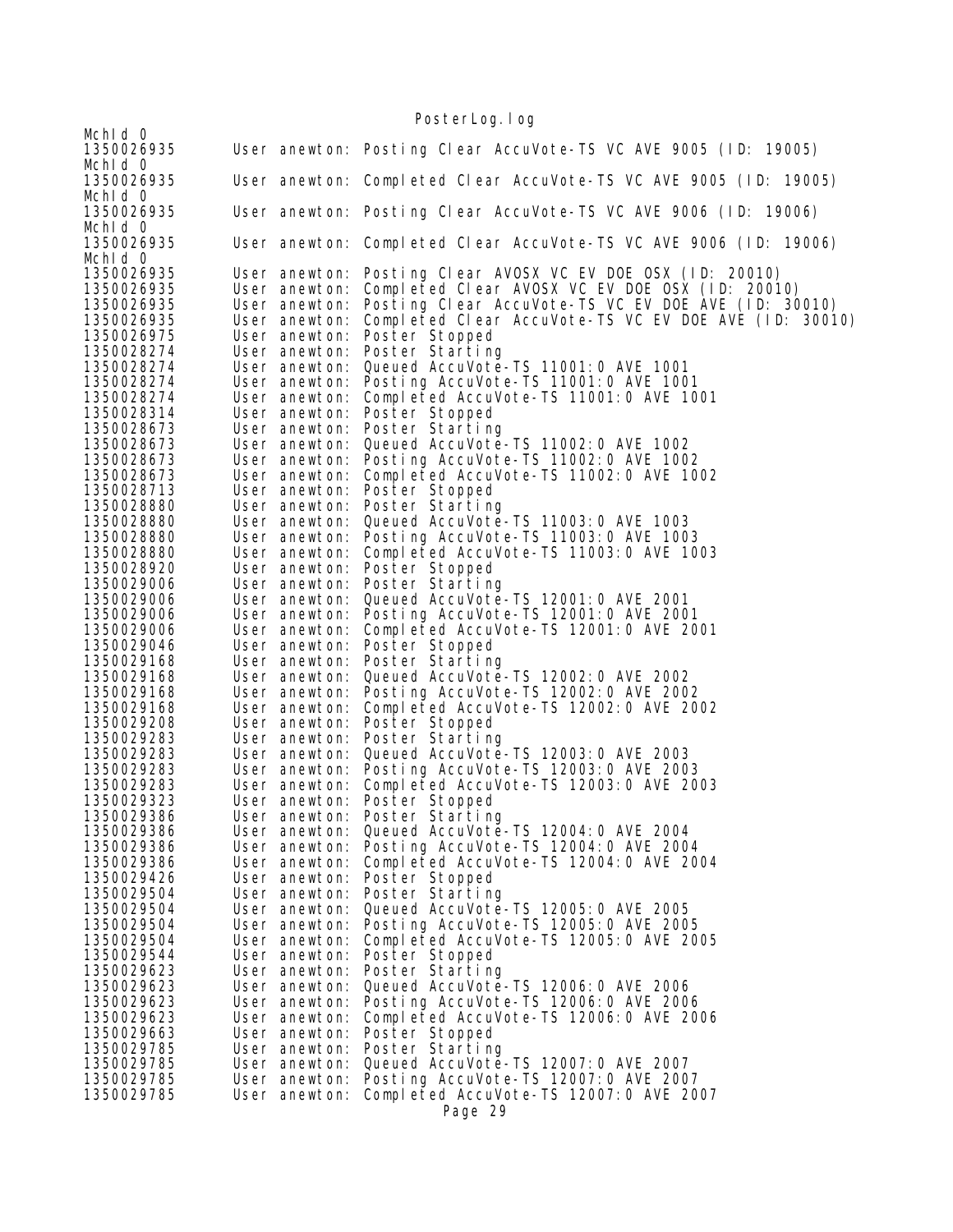|                          |                                | PosterLog. I og                                                                 |
|--------------------------|--------------------------------|---------------------------------------------------------------------------------|
| 1350029825               | User anewton:                  | Poster Stopped                                                                  |
| 1350029908               | User anewton:                  | Poster Starting                                                                 |
| 1350029908               | User anewton:                  | Queued AccuVote-TS 12008: 0 AVE 2008                                            |
| 1350029908               | User anewton:                  | Posting AccuVote-TS 12008: 0 AVE 2008                                           |
| 1350029908               | User anewton:                  | Completed AccuVote-TS 12008:0 AVE 2008                                          |
| 1350029948               | User anewton:                  | Poster Stopped                                                                  |
| 1350030075               | User anewton:                  | Poster Starting                                                                 |
| 1350030075               | User anewton:                  | Queued AccuVote-TS 12009: 0 AVE 2009                                            |
| 1350030075<br>1350030075 | User anewton:<br>User anewton: | Posting AccuVote-TS 12009: 0 AVE 2009<br>Completed AccuVote-TS 12009:0 AVE 2009 |
| 1350030115               | User anewton:                  | Poster Stopped                                                                  |
| 1350030201               | User anewton:                  | Poster Starting                                                                 |
| 1350030201               | User anewton:                  | Queued AccuVote-TS 12010: 0 AVE 2010                                            |
| 1350030201               | User anewton:                  | Posting AccuVote-TS 12010: 0 AVE 2010                                           |
| 1350030201               | User anewton:                  | Completed AccuVote-TS 12010:0 AVE 2010                                          |
| 1350030241               | User anewton:                  | Poster Stopped                                                                  |
| 1350030361               | User anewton:                  | Poster Starting<br>Queued AccuVote-TS 12011: 0 AVE 2011                         |
| 1350030361<br>1350030361 | User anewton:<br>User anewton: | Posting AccuVote-TS 12011:0 AVE 2011                                            |
| 1350030361               | User anewton:                  | Completed AccuVote-TS 12011:0 AVE 2011                                          |
| 1350030401               | User anewton:                  | Poster Stopped                                                                  |
| 1350030568               | User anewton:                  | Poster Starting                                                                 |
| 1350030568               | User anewton:                  | Queued AccuVote-TS 12012:0 AVE 2012                                             |
| 1350030568               | User anewton:                  | Posting AccuVote-TS 12012: 0 AVE 2012                                           |
| 1350030568               | User anewton:                  | Completed AccuVote-TS 12012:0 AVE 2012                                          |
| 1350030608<br>1350031200 | User anewton:                  | Poster Stopped                                                                  |
| 1350031200               | User anewton:<br>User anewton: | Poster Starting<br>Queued AccuVote-TS 13001:0 AVE 3001                          |
| 1350031200               | User anewton:                  | Posting AccuVote-TS 13001:0 AVE 3001                                            |
| 1350031200               | User anewton:                  | Completed AccuVote-TS 13001:0 AVE 3001                                          |
| 1350031240               | User anewton:                  | Poster Stopped                                                                  |
| 1350031726               | User anewton:                  | Poster Starting                                                                 |
| 1350031726               | User anewton:                  | Queued AccuVote-TS 13003: 0 AVE 3003                                            |
| 1350031726               | User anewton:                  | Posting AccuVote-TS 13003:0 AVE 3003                                            |
| 1350031726<br>1350031766 | User anewton:<br>User anewton: | Completed AccuVote-TS 13003:0 AVE 3003<br>Poster Stopped                        |
| 1350031835               | User anewton:                  | Poster Starting                                                                 |
| 1350031835               | User anewton:                  | Queued AccuVote-TS 13002: 0 AVE 3002                                            |
| 1350031835               | User anewton:                  | Posting AccuVote-TS 13002:0 AVE 3002                                            |
| 1350031835               | User anewton:                  | Completed AccuVote-TS 13002:0 AVE 3002                                          |
| 1350031875               | User anewton:                  | Poster Stopped                                                                  |
| 1350031991               | User anewton:                  | Poster Starting                                                                 |
| 1350031991               | User anewton:                  | Queued AccuVote-TS 13004: 0 AVE 3004                                            |
| 1350031991<br>1350031991 | User anewton:<br>User anewton: | Posting AccuVote-TS 13004:0 AVE 3004<br>Completed AccuVote-TS 13004:0 AVE 3004  |
| 1350032031               | User anewton:                  | Poster Stopped                                                                  |
| 1350032145               | User anewton:                  | Poster Starting                                                                 |
| 1350032145               | User anewton:                  | Queued AccuVote-TS 13005:0 AVE 3005                                             |
| 1350032145               | User anewton:                  | Posting AccuVote-TS 13005:0 AVE 3005                                            |
| 1350032145               | User anewton:                  | Completed AccuVote-TS 13005:0 AVE 3005                                          |
| 1350032185               | User anewton:                  | Poster Stopped                                                                  |
| 1350032291<br>1350032291 | User anewton:<br>User anewton: | Poster Starting<br>Queued AccuVote-TS 13006: 0 AVE 3006                         |
| 1350032291               | User anewton:                  | Posting AccuVote-TS 13006:0 AVE 3006                                            |
| 1350032291               | User anewton:                  | Completed AccuVote-TS 13006:0 AVE 3006                                          |
| 1350032331               | User anewton:                  | Poster Stopped                                                                  |
| 1350032467               | User anewton:                  | Poster Starting                                                                 |
| 1350032467               | User anewton:                  | Queued AccuVote-TS 13007: 0 AVE 3007                                            |
| 1350032467               | User anewton:                  | Posting AccuVote-TS 13007:0 AVE 3007                                            |
| 1350032467               | User anewton:                  | Completed AccuVote-TS 13007:0 AVE 3007                                          |
| 1350032507<br>1350032591 | User anewton:<br>User anewton: | Poster Stopped<br>Poster Starting                                               |
| 1350032591               | User anewton:                  | Queued AccuVote-TS 14001:0 AVE 4001                                             |
|                          |                                | Page 30                                                                         |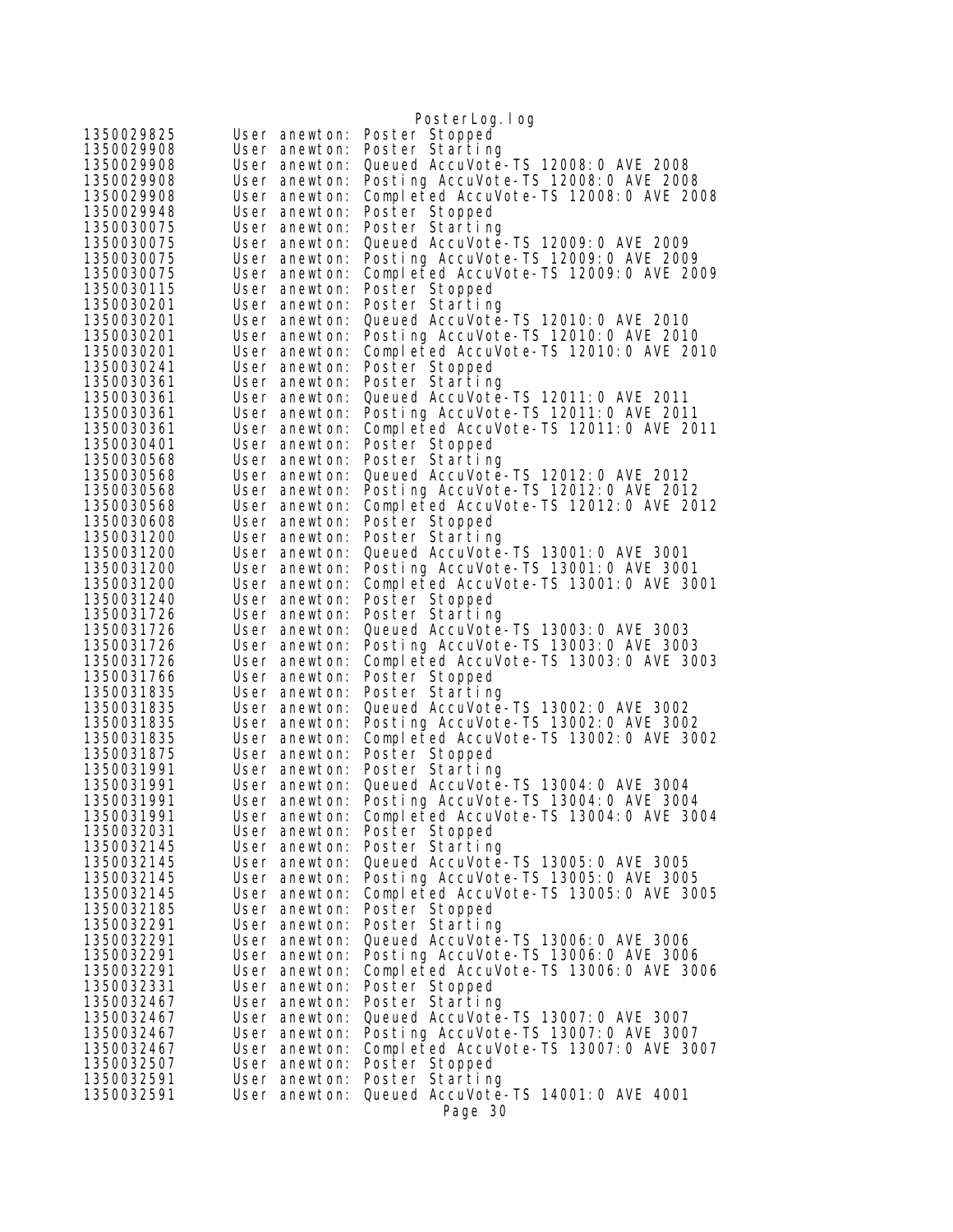|                          |                                | PosterLog. I og                                                                |
|--------------------------|--------------------------------|--------------------------------------------------------------------------------|
| 1350032591               | User anewton:                  | Posting AccuVote-TS 14001:0 AVE 4001                                           |
| 1350032591               | User anewton:                  | Completed AccuVote-TS 14001:0 AVE 4001                                         |
| 1350032631               | User anewton:                  | Poster Stopped                                                                 |
| 1350032725               | User anewton:                  | Poster Starting                                                                |
| 1350032725               | User anewton:                  | Queued AccuVote-TS 14002:0 AVE 4002                                            |
| 1350032725               | User anewton:                  | Posting AccuVote-TS 14002:0 AVE 4002                                           |
| 1350032725               | User anewton:                  | Completed AccuVote-TS 14002:0 AVE 4002                                         |
| 1350032765               | User anewton:                  | Poster Stopped                                                                 |
| 1350032963               | User anewton:                  | Poster Starting                                                                |
| 1350032963               | User anewton:                  | Queued AccuVote-TS 14003:0 AVE 4003                                            |
| 1350032963               | User anewton:                  | Posting AccuVote-TS 14003:0 AVE 4003                                           |
| 1350032963               | User anewton:                  | Completed AccuVote-TS 14003:0 AVE 4003                                         |
| 1350033003<br>1350033098 | User anewton:<br>User anewton: | Poster Stopped<br>Poster Starting                                              |
| 1350033098               | User anewton:                  | Queued AccuVote-TS 14004: 0 AVE 4004                                           |
| 1350033098               | User anewton:                  | Posting AccuVote-TS 14004: 0 AVE 4004                                          |
| 1350033098               | User anewton:                  | Completed AccuVote-TS 14004:0 AVE 4004                                         |
| 1350033138               | User anewton:                  | Poster Stopped                                                                 |
| 1350033412               | User anewton:                  | Poster Starting                                                                |
| 1350033412               | User anewton:                  | Queued AccuVote-TS 14006: 0 AVE 4006                                           |
| 1350033412               | User anewton:                  | Posting AccuVote-TS 14006:0 AVE 4006                                           |
| 1350033412               | User anewton:                  | Completed AccuVote-TS 14006:0 AVE 4006                                         |
| 1350033452               | User anewton:                  | Poster Stopped                                                                 |
| 1350033638               | User anewton:                  | Poster Starting                                                                |
| 1350033638               | User anewton:                  | Queued AccuVote-TS 14005: 0 AVE 4005                                           |
| 1350033638               | User anewton:                  | Posting AccuVote-TS 14005:0 AVE 4005                                           |
| 1350033638               | User anewton:                  | Completed AccuVote-TS 14005:0 AVE 4005                                         |
| 1350033678               | User anewton:                  | Poster Stopped                                                                 |
| 1350033756               | User anewton:                  | Poster Starting                                                                |
| 1350033756               | User anewton:                  | Queued AccuVote-TS 14007: 0 AVE 4007                                           |
| 1350033756<br>1350033756 | User anewton:<br>User anewton: | Posting AccuVote-TS 14007:0 AVE 4007<br>Completed AccuVote-TS 14007:0 AVE 4007 |
| 1350033796               | User anewton:                  | Poster Stopped                                                                 |
| 1350033888               | User anewton:                  | Poster Starting                                                                |
| 1350033888               | User anewton:                  | Queued AccuVote-TS 14008: 0 AVE 4008                                           |
| 1350033888               | User anewton:                  | Posting AccuVote-TS 14008:0 AVE 4008                                           |
| 1350033888               | User anewton:                  | Completed AccuVote-TS 14008:0 AVE 4008                                         |
| 1350033928               | User anewton:                  | Poster Stopped                                                                 |
| 1350034009               | User anewton:                  | Poster Starting                                                                |
| 1350034009               | User anewton:                  | Queued AccuVote-TS 14009: 0 AVE 4009                                           |
| 1350034009               | User anewton:                  | Posting AccuVote-TS 14009:0 AVE 4009                                           |
| 1350034009               | User anewton:                  | Completed AccuVote-TS 14009:0 AVE 4009                                         |
| 1350034049               | User anewton:                  | Poster Stopped                                                                 |
| 1350034153               | User anewton:                  | Poster Starting                                                                |
| 1350034153               | User anewton:                  | Queued AccuVote-TS 14010: 0 AVE 4010                                           |
| 1350034153               | User anewton:                  | Posting AccuVote-TS 14010:0 AVE 4010                                           |
| 1350034153               | User anewton:                  | Completed AccuVote-TS 14010:0 AVE 4010                                         |
| 1350034193<br>1350034335 | User anewton:<br>User anewton: | Poster Stopped<br>Poster Starting                                              |
| 1350034335               | User anewton:                  | Queued AccuVote-TS 14011:0 AVE 4011                                            |
| 1350034335               | User anewton:                  | Posting AccuVote-TS 14011:0 AVE 4011                                           |
| 1350034335               | User anewton:                  | Completed AccuVote-TS 14011:0 AVE 4011                                         |
| 1350034375               | User anewton:                  | Poster Stopped                                                                 |
| 1350034457               | User anewton:                  | Poster Starting                                                                |
| 1350034457               | User anewton:                  | Queued AccuVote-TS 14012: 0 AVE 4012                                           |
| 1350034457               | User anewton:                  | Posting AccuVote-TS 14012:0 AVE 4012                                           |
| 1350034457               | User anewton:                  | Completed AccuVote-TS 14012:0 AVE 4012                                         |
| 1350034497               | User anewton:                  | Poster Stopped                                                                 |
| 1350034654               | User anewton:                  | Poster Starting                                                                |
| 1350034654               | User anewton:                  | Queued AccuVote-TS 14013:0 AVE 4013                                            |
| 1350034654               | User anewton:                  | Posting AccuVote-TS 14013:0 AVE 4013                                           |
| 1350034654               | User anewton:                  | Completed AccuVote-TS 14013:0 AVE 4013                                         |
| 1350034694               | User anewton:                  | Poster Stopped                                                                 |
|                          |                                | Page 31                                                                        |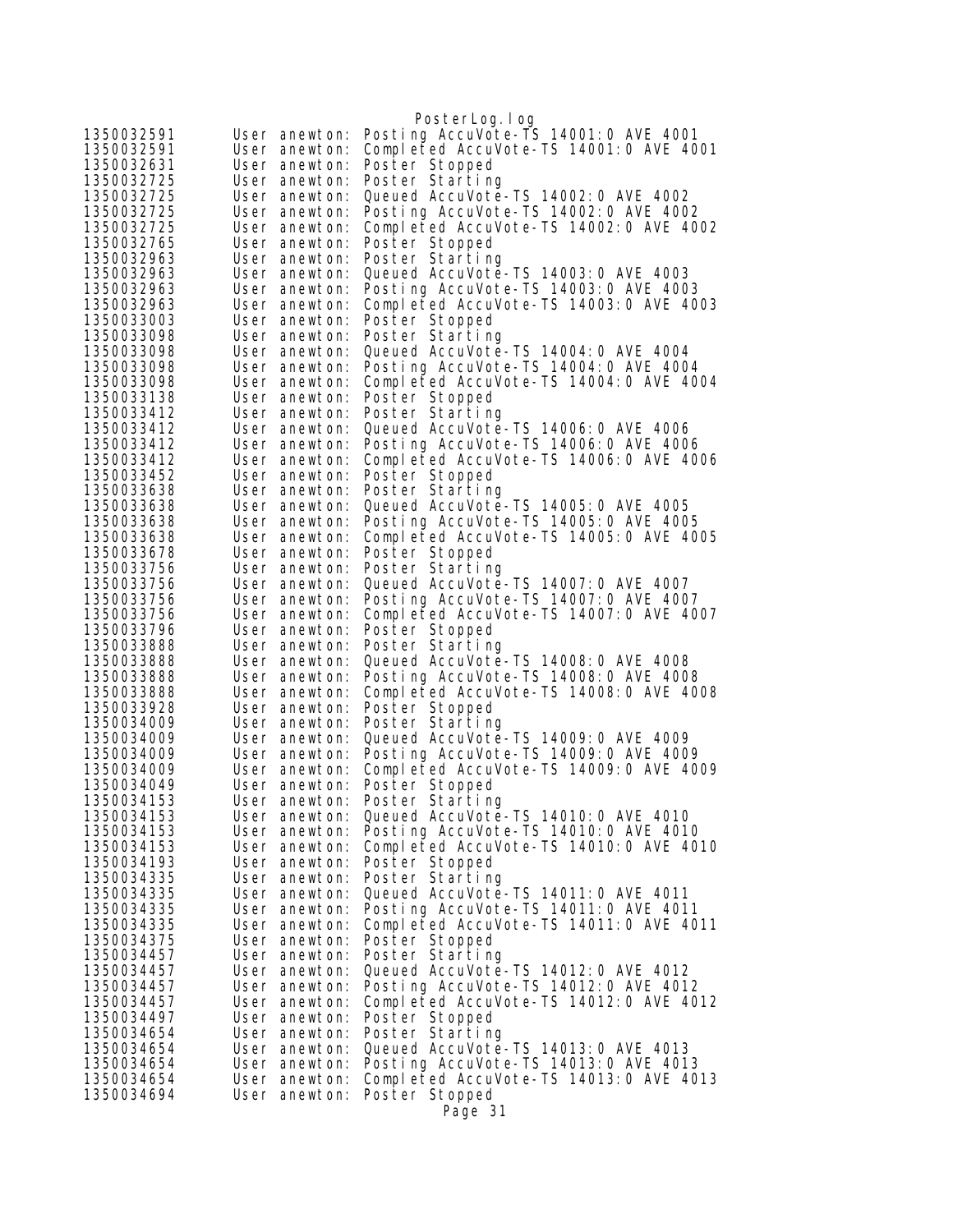|                          |                                | PosterLog.log                                                                    |
|--------------------------|--------------------------------|----------------------------------------------------------------------------------|
| 1350035097               | User anewton:                  | Poster Starting                                                                  |
| 1350035097               | User anewton:                  | Queued AccuVote-TS 14016: 0 AVE 4016                                             |
| 1350035097               | User anewton:                  | Posting AccuVote-TS 14016:0 AVE 4016                                             |
| 1350035097               | User anewton:                  | Completed AccuVote-TS 14016:0 AVE 4016                                           |
| 1350035137               | User anewton:                  | Poster Stopped                                                                   |
| 1350035222               | User anewton:                  | Poster Starting                                                                  |
| 1350035222               | User anewton:                  | Queued AccuVote-TS 14014: 0 AVE 4014                                             |
| 1350035222<br>1350035222 | User anewton:<br>User anewton: | Posting AccuVote-TS 14014: 0 AVE 4014<br>Completed AccuVote-TS 14014: 0 AVE 4014 |
| 1350035262               | User anewton:                  | Poster Stopped                                                                   |
| 1350035395               | User anewton:                  | Poster Starting                                                                  |
| 1350035395               | User anewton:                  | Queued AccuVote-TS 14017: 0 AVE 4017                                             |
| 1350035395               | User anewton:                  | Posting AccuVote-TS 14017:0 AVE 4017                                             |
| 1350035395               | User anewton:                  | Completed AccuVote-TS 14017:0 AVE 4017                                           |
| 1350035435               | User anewton:                  | Poster Stopped                                                                   |
| 1350035581               | User anewton:                  | Poster Starting                                                                  |
| 1350035581               | User anewton:                  | Queued AccuVote-TS 14015: 0 AVE 4015                                             |
| 1350035581<br>1350035581 | User anewton:<br>User anewton: | Posting AccuVote-TS 14015:0 AVE 4015<br>Completed AccuVote-TS 14015:0 AVE 4015   |
| 1350035621               | User anewton:                  | Poster Stopped                                                                   |
| 1350036062               | User anewton:                  | Poster Starting                                                                  |
| 1350036062               | User anewton:                  | Queued AccuVote-TS 15001:0 AVE 5001                                              |
| 1350036062               | User anewton:                  | Posting AccuVote-TS 15001:0 AVE 5001                                             |
| 1350036062               | User anewton:                  | Completed AccuVote-TS 15001:0 AVE 5001                                           |
| 1350036102               | User anewton:                  | Poster Stopped                                                                   |
| 1350036162               | User anewton:                  | Poster Starting                                                                  |
| 1350036162               | User anewton:                  | Queued AccuVote-TS 15002: 0 AVE 5002                                             |
| 1350036162               | User anewton:                  | Posting AccuVote-TS 15002:0 AVE 5002                                             |
| 1350036162<br>1350036202 | User anewton:<br>User anewton: | Completed AccuVote-TS 15002:0 AVE 5002<br>Poster Stopped                         |
| 1350036300               | User anewton:                  | Poster Starting                                                                  |
| 1350036300               | User anewton:                  | Queued AccuVote-TS 15003: 0 AVE 5003                                             |
| 1350036300               | User anewton:                  | Posting AccuVote-TS 15003:0 AVE 5003                                             |
| 1350036300               | User anewton:                  | Completed AccuVote-TS 15003:0 AVE 5003                                           |
| 1350036340               | User anewton:                  | Poster Stopped                                                                   |
| 1350036410               | User anewton:                  | Poster Starting                                                                  |
| 1350036410               | User anewton:                  | Queued AccuVote-TS 15004: 0 AVE 5004<br>Posting AccuVote-TS 15004: 0 AVE 5004    |
| 1350036410<br>1350036410 | User anewton:<br>User anewton: | Completed AccuVote-TS 15004:0 AVE 5004                                           |
| 1350036450               | User anewton:                  | Poster Stopped                                                                   |
| 1350036662               | User anewton:                  | Poster Starting                                                                  |
| 1350036662               | User anewton:                  | Queued AccuVote-TS 15005: 0 AVE 5005                                             |
| 1350036662               | User anewton:                  | Posting AccuVote-TS 15005:0 AVE 5005                                             |
| 1350036662               | User anewton:                  | Completed AccuVote-TS 15005:0 AVE 5005                                           |
| 1350036702               | User anewton:                  | Poster Stopped                                                                   |
| 1350036906<br>1350036906 | User anewton:                  | Poster Starting                                                                  |
| 1350036906               | User anewton:<br>User anewton: | Queued AccuVote-TS 15006: 0 AVE 5006<br>Posting AccuVote-TS 15006:0 AVE 5006     |
| 1350036906               | User anewton:                  | Completed AccuVote-TS 15006:0 AVE 5006                                           |
| 1350036946               | User anewton:                  | Poster Stopped                                                                   |
| 1350037147               | User anewton:                  | Poster Starting                                                                  |
| 1350037147               | User anewton:                  | Queued AccuVote-TS 15007: 0 AVE 5007                                             |
| 1350037147               | User anewton:                  | Posting AccuVote-TS 15007:0 AVE 5007                                             |
| 1350037147               | User anewton:                  | Completed AccuVote-TS 15007:0 AVE 5007                                           |
| 1350037187               | User anewton:                  | Poster Stopped                                                                   |
| 1350037372<br>1350037372 | User anewton:<br>User anewton: | Poster Starting                                                                  |
| 1350037372               | User anewton:                  | Queued AccuVote-TS 15008:0 AVE 5008<br>Posting AccuVote-TS 15008:0 AVE 5008      |
| 1350037372               | User anewton:                  | Completed AccuVote-TS 15008:0 AVE 5008                                           |
| 1350037412               | User anewton:                  | Poster Stopped                                                                   |
| 1350037611               | User anewton:                  | Poster Starting                                                                  |
| 1350037611               | User anewton:                  | Queued AccuVote-TS 15009: 0 AVE 5009                                             |
| 1350037611               | User anewton:                  | Posting AccuVote-TS 15009: 0 AVE 5009                                            |
|                          |                                | Page 32                                                                          |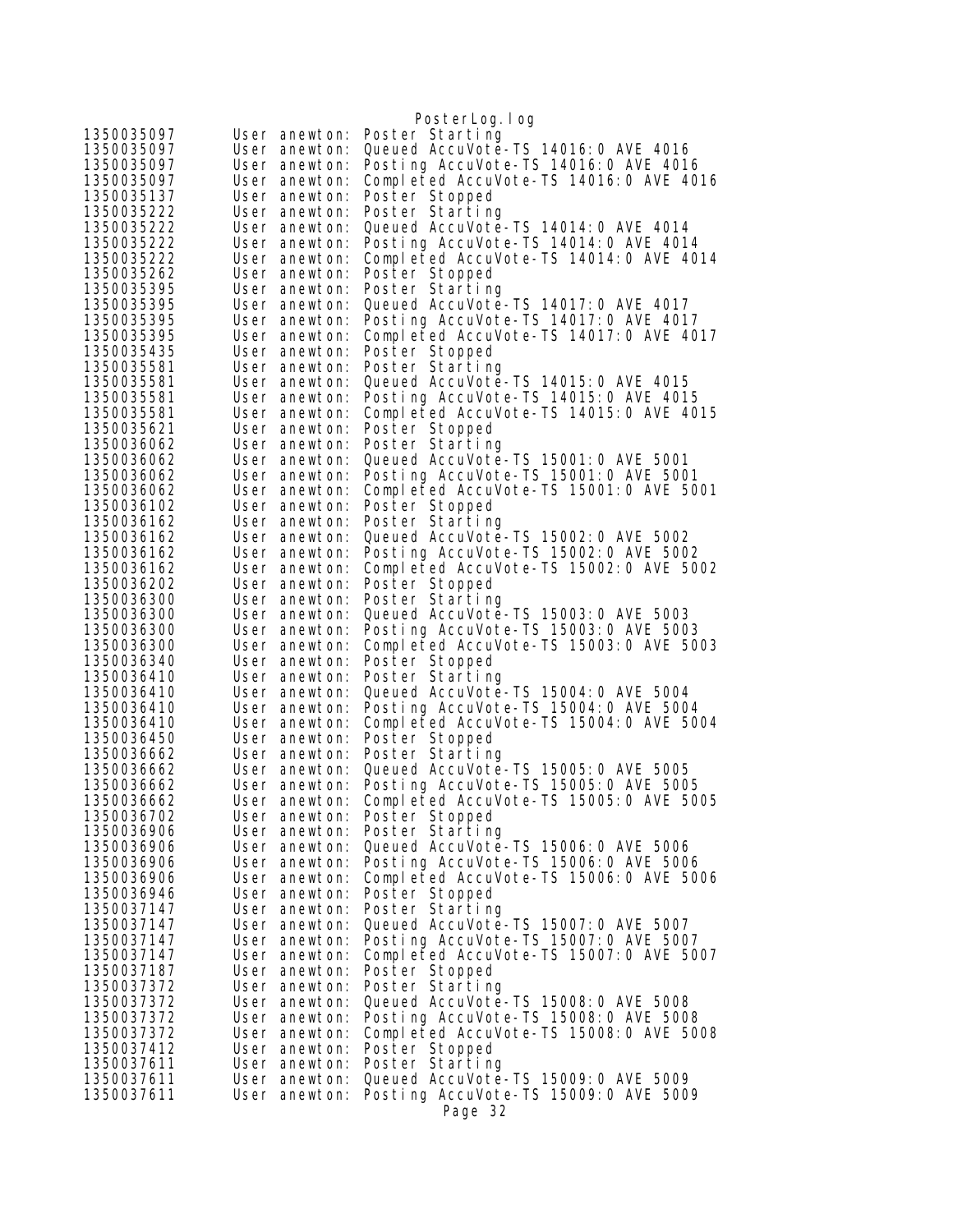|                          |                                | PosterLog.log                                                                  |
|--------------------------|--------------------------------|--------------------------------------------------------------------------------|
| 1350037611               | User anewton:                  | Completed AccuVote-TS 15009:0 AVE 5009                                         |
| 1350037651               | User anewton:                  | Poster Stopped                                                                 |
| 1350037745               | User anewton:                  | Poster Starting                                                                |
| 1350037745               | User anewton:                  | Queued AccuVote-TS 15011:0 AVE 5011                                            |
| 1350037745               | User anewton:                  | Posting AccuVote-TS 15011:0 AVE 5011                                           |
| 1350037745               | User anewton:                  | Completed AccuVote-TS 15011:0 AVE 5011                                         |
| 1350037785               | User anewton:                  | Poster Stopped                                                                 |
| 1350037861               | User anewton:                  | Poster Starting                                                                |
| 1350037861               | User anewton:                  | Queued AccuVote-TS 15013:0 AVE 5013                                            |
| 1350037861<br>1350037861 | User anewton:<br>User anewton: | Posting AccuVote-TS 15013:0 AVE 5013<br>Completed AccuVote-TS 15013:0 AVE 5013 |
| 1350037901               | User anewton:                  | Poster Stopped                                                                 |
| 1350038553               | User anewton:                  | Poster Starting                                                                |
| 1350038553               | User anewton:                  | Queued AccuVote-TS 15010: 0 AVE 5010                                           |
| 1350038553               | User anewton:                  | Posting AccuVote-TS 15010: 0 AVE 5010                                          |
| 1350038553               | User anewton:                  | Completed AccuVote-TS 15010:0 AVE 5010                                         |
| 1350038593               | User anewton:                  | Poster Stopped                                                                 |
| 1350038908               | User anewton:                  | Poster Starting                                                                |
| 1350038908               | User anewton:                  | Queued AccuVote-TS 15014: 0 AVE 5014                                           |
| 1350038908               | User anewton:                  | Posting AccuVote-TS 15014:0 AVE 5014                                           |
| 1350038908               | User anewton:                  | Completed AccuVote-TS 15014: 0 AVE 5014                                        |
| 1350038948               | User anewton:                  | Poster Stopped                                                                 |
| 1350039325<br>1350039325 | User anewton:                  | Poster Starting<br>Queued AccuVote-TS 15015: 0 AVE 5015                        |
| 1350039325               | User anewton:<br>User anewton: | Posting AccuVote-TS 15015:0 AVE 5015                                           |
| 1350039325               | User anewton:                  | Completed AccuVote-TS 15015:0 AVE 5015                                         |
| 1350039365               | User anewton:                  | Poster Stopped                                                                 |
| 1350044400               | User anewton:                  | Poster Starting                                                                |
| 1350044440               | User anewton:                  | Poster Stopped                                                                 |
| 1350044557               | User anewton:                  | Poster Starting                                                                |
| 1350044557               | User anewton:                  | Queued AccuVote-TS 15012: 0 AVE 5012                                           |
| 1350044557               | User anewton:                  | Posting AccuVote-TS 15012: 0 AVE 5012                                          |
| 1350044557               | User anewton:                  | Completed AccuVote-TS 15012:0 AVE 5012                                         |
| 1350044597<br>1350044652 | User anewton:<br>User anewton: | Poster Stopped<br>Poster Starting                                              |
| 1350044652               | User anewton:                  | Queued AccuVote-TS 15016:0 AVE 5016                                            |
| 1350044652               | User anewton:                  | Posting AccuVote-TS 15016:0 AVE 5016                                           |
| 1350044652               | User anewton:                  | Completed AccuVote-TS 15016:0 AVE 5016                                         |
| 1350044692               | User anewton:                  | Poster Stopped                                                                 |
| 1350045552               | User anewton:                  | Poster Starting                                                                |
| 1350045552               | User anewton:                  | Queued AccuVote-TS 16001: 0 AVE 6001                                           |
| 1350045552               | User anewton:                  | Posting AccuVote-TS 16001:0 AVE 6001                                           |
| 1350045552               | User anewton:                  | Completed AccuVote-TS 16001:0 AVE 6001                                         |
| 1350045592<br>1350045626 | User anewton:                  | User anewton: Poster Stopped<br>Poster Starting                                |
| 1350045626               | User anewton:                  | Queued AccuVote-TS 16002: 0 AVE 6002                                           |
| 1350045626               | User anewton:                  | Posting AccuVote-TS 16002:0 AVE 6002                                           |
| 1350045626               | User anewton:                  | Completed AccuVote-TS 16002:0 AVE 6002                                         |
| 1350045666               | User anewton:                  | Poster Stopped                                                                 |
| 1350045818               | User anewton:                  | Poster Starting                                                                |
| 1350045818               | User anewton:                  | Queued AccuVote-TS 16003: 0 AVE 6003                                           |
| 1350045818               | User anewton:                  | Posting AccuVote-TS 16003:0 AVE 6003                                           |
| 1350045818               | User anewton:                  | Completed AccuVote-TS 16003:0 AVE 6003                                         |
| 1350045858               | User anewton:                  | Poster Stopped                                                                 |
| 1350045919<br>1350045919 | User anewton:<br>User anewton: | Poster Starting<br>Queued AccuVote-TS 16004: 0 AVE 6004                        |
| 1350045919               | User anewton:                  | Posting AccuVote-TS 16004: 0 AVE 6004                                          |
| 1350045919               | User anewton:                  | Completed AccuVote-TS 16004:0 AVE 6004                                         |
| 1350045959               | User anewton:                  | Poster Stopped                                                                 |
| 1350046088               | User anewton:                  | Poster Starting                                                                |
| 1350046088               | User anewton:                  | Queued AccuVote-TS 16005: 0 AVE 6005                                           |
| 1350046088               | User anewton:                  | Posting AccuVote-TS 16005: 0 AVE 6005                                          |
| 1350046089               | User anewton:                  | Completed AccuVote-TS 16005:0 AVE 6005                                         |
|                          |                                | Page 33                                                                        |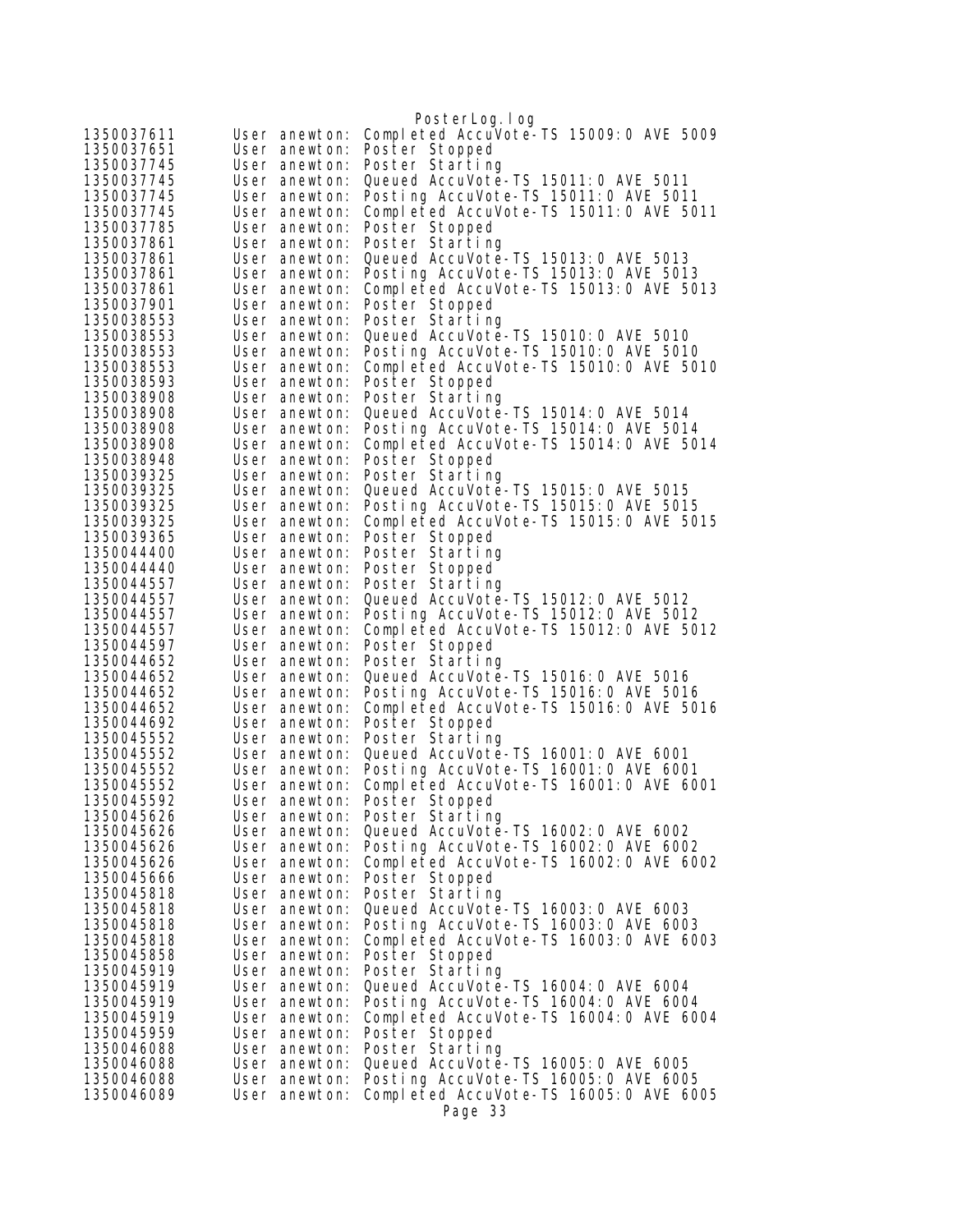|                          |                                | PosterLog.log                                                                |
|--------------------------|--------------------------------|------------------------------------------------------------------------------|
| 1350046129               | User anewton:                  | Poster Stopped                                                               |
| 1350046261               | User anewton:                  | Poster Starting                                                              |
| 1350046261               | User anewton:                  | Queued AccuVote-TS 16006: 0 AVE 6006                                         |
| 1350046261               | User anewton:                  | Posting AccuVote-TS 16006: 0 AVE 6006                                        |
| 1350046261               | User anewton:                  | Completed AccuVote-TS 16006:0 AVE 6006                                       |
| 1350046301               | User anewton:                  | Poster Stopped                                                               |
| 1350046532               | User anewton:                  | Poster Starting                                                              |
| 1350046532               | User anewton:                  | Queued AccuVote-TS 16007: 0 AVE 6007                                         |
| 1350046532               | User anewton:                  | Posting AccuVote-TS 16007:0 AVE 6007                                         |
| 1350046532               | User anewton:                  | Completed AccuVote-TS 16007:0 AVE 6007                                       |
| 1350046572               | User anewton:                  | Poster Stopped                                                               |
| 1350046679               | User anewton:                  | Poster Starting                                                              |
| 1350046679               | User anewton:                  | Queued AccuVote-TS 16008: 0 AVE 6008                                         |
| 1350046679               | User anewton:                  | Posting AccuVote-TS 16008: 0 AVE 6008                                        |
| 1350046679               | User anewton:                  | Completed AccuVote-TS 16008:0 AVE 6008                                       |
| 1350046719<br>1350046824 | User anewton:<br>User anewton: | Poster Stopped                                                               |
| 1350046824               | User anewton:                  | Poster Starting<br>Queued AccuVote-TS 16009: 0 AVE 6009                      |
| 1350046824               | User anewton:                  | Posting AccuVote-TS 16009: 0 AVE 6009                                        |
| 1350046824               | User anewton:                  | Completed AccuVote-TS 16009:0 AVE 6009                                       |
| 1350046864               | User anewton:                  | Poster Stopped                                                               |
| 1350046986               | User anewton:                  | Poster Starting                                                              |
| 1350046986               | User anewton:                  | Queued AccuVote-TS 16010: 0 AVE 6010                                         |
| 1350046986               | User anewton:                  | Posting AccuVote-TS 16010: 0 AVE 6010                                        |
| 1350046986               | User anewton:                  | Completed AccuVote-TS 16010: 0 AVE 6010                                      |
| 1350047026               | User anewton:                  | Poster Stopped                                                               |
| 1350047042               | User anewton:                  | Poster Starting                                                              |
| 1350047042               | User anewton:                  | Queued AccuVote-TS 16011:0 AVE 6011                                          |
| 1350047042               | User anewton:                  | Posting AccuVote-TS 16011:0 AVE 6011                                         |
| 1350047042               | User anewton:                  | Completed AccuVote-TS 16011:0 AVE 6011                                       |
| 1350047082               | User anewton:                  | Poster Stopped                                                               |
| 1350047212               | User anewton:                  | Poster Starting                                                              |
| 1350047212               | User anewton:                  | Queued AccuVote-TS 16012: 0 AVE 6012                                         |
| 1350047212               | User anewton:                  | Posting AccuVote-TS 16012:0 AVE 6012                                         |
| 1350047212<br>1350047252 | User anewton:<br>User anewton: | Completed AccuVote-TS 16012:0 AVE 6012<br>Poster Stopped                     |
| 1350047368               | User anewton:                  | Poster Starting                                                              |
| 1350047368               | User anewton:                  | Queued AccuVote-TS 16013: 0 AVE 6013                                         |
| 1350047368               | User anewton:                  | Posting AccuVote-TS 16013:0 AVE 6013                                         |
| 1350047368               | User anewton:                  | Completed AccuVote-TS 16013:0 AVE 6013                                       |
| 1350047408               | User anewton:                  | Poster Stopped                                                               |
| 1350047489               | User anewton:                  | Poster Starting                                                              |
| 1350047489               | User anewton:                  | Queued AccuVote-TS 17001:0 AVE 7001                                          |
| 1350047489               | User anewton:                  | Posting AccuVote-TS 17001:0 AVE 7001                                         |
| 1350047490               | User anewton:                  | Completed AccuVote-TS 17001:0 AVE 7001                                       |
| 1350047530               | User anewton:                  | Poster Stopped                                                               |
| 1350047598               | User anewton:                  | Poster Starting                                                              |
| 1350047598               | User anewton:                  | Queued AccuVote-TS 17002: 0 AVE 7002                                         |
| 1350047598               | User anewton:                  | Posting AccuVote-TS 17002:0 AVE 7002                                         |
| 1350047598               | User anewton:                  | Completed AccuVote-TS 17002:0 AVE 7002                                       |
| 1350047638               | User anewton:                  | Poster Stopped                                                               |
| 1350047925               | User anewton:                  | Poster Starting                                                              |
| 1350047925<br>1350047925 | User anewton:<br>User anewton: | Queued AccuVote-TS 17004: 0 AVE 7004<br>Posting AccuVote-TS 17004:0 AVE 7004 |
| 1350047925               | User anewton:                  | Completed AccuVote-TS 17004:0 AVE 7004                                       |
| 1350047965               | User anewton:                  | Poster Stopped                                                               |
| 1350048252               | User anewton:                  | Poster Starting                                                              |
| 1350048252               | User anewton:                  | Queued AccuVote-TS 17003: 0 AVE 7003                                         |
| 1350048252               | User anewton:                  | Posting AccuVote-TS 17003:0 AVE 7003                                         |
| 1350048252               | User anewton:                  | Completed AccuVote-TS 17003:0 AVE 7003                                       |
| 1350048292               | User anewton:                  | Poster Stopped                                                               |
| 1350048369               | User anewton:                  | Poster Starting                                                              |
| 1350048369               | User anewton:                  | Queued AccuVote-TS 17005:0 AVE 7005                                          |
|                          |                                | Page 34                                                                      |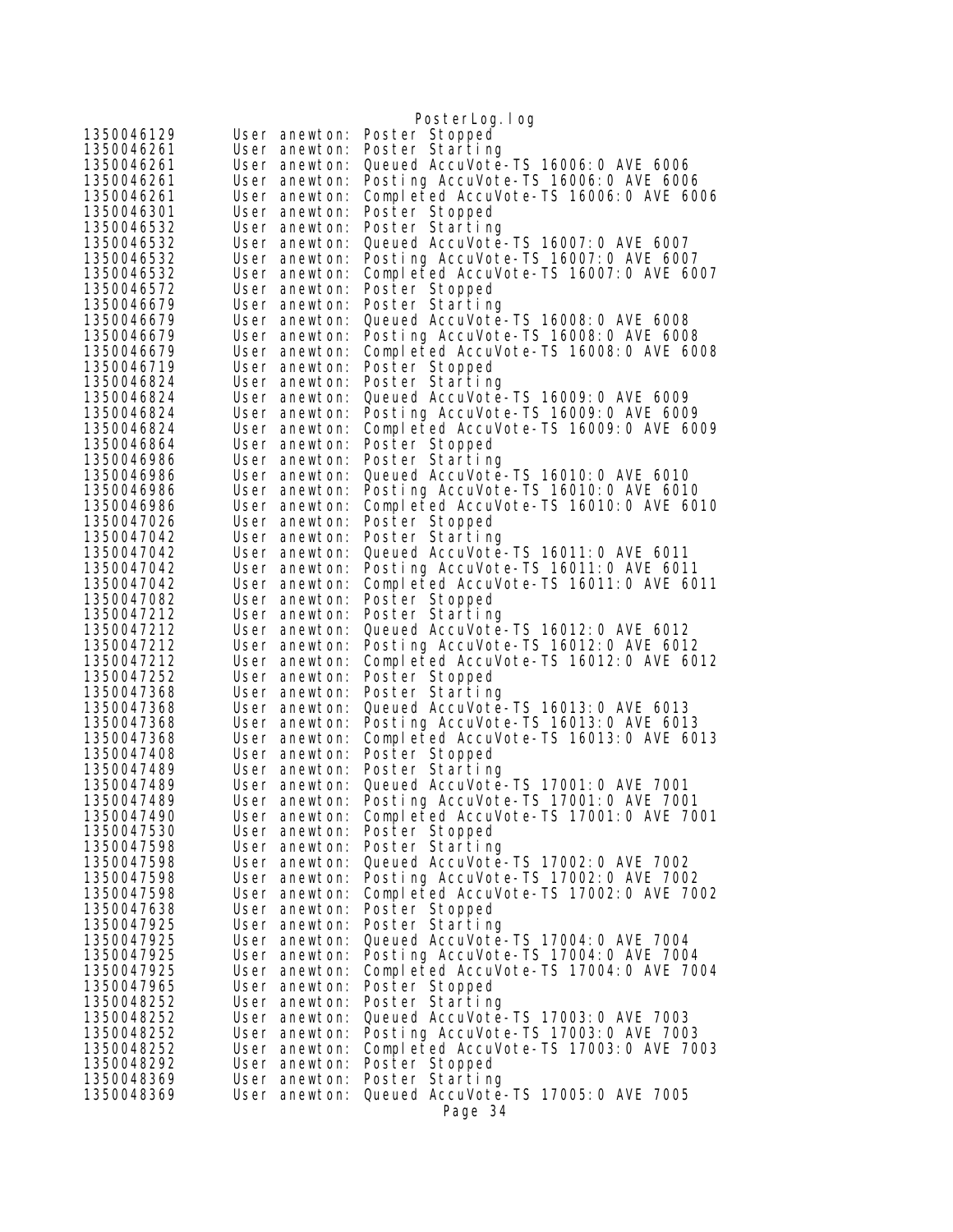|                          |                                | PosterLog.log                                                                  |
|--------------------------|--------------------------------|--------------------------------------------------------------------------------|
| 1350048369               | User anewton:                  | Posting AccuVote-TS 17005:0 AVE 7005                                           |
| 1350048369               | User anewton:                  | Completed AccuVote-TS 17005:0 AVE 7005                                         |
| 1350048409               | User anewton:                  | Poster Stopped                                                                 |
| 1350048593               | User anewton:                  | Poster Starting                                                                |
| 1350048593               | User anewton:                  | Queued AccuVote-TS 17006: 0 AVE 7006                                           |
| 1350048593               | User anewton:                  | Posting AccuVote-TS 17006: 0 AVE 7006                                          |
| 1350048593               | User anewton:                  | Completed AccuVote-TS 17006:0 AVE 7006                                         |
| 1350048633               | User anewton:                  | Poster Stopped                                                                 |
| 1350048736<br>1350048736 | User anewton:<br>User anewton: | Poster Starting<br>Queued AccuVote-TS 17007: 0 AVE 7007                        |
| 1350048736               | User anewton:                  | Posting AccuVote-TS 17007:0 AVE 7007                                           |
| 1350048736               | User anewton:                  | Completed AccuVote-TS 17007:0 AVE 7007                                         |
| 1350048776               | User anewton:                  | Poster Stopped                                                                 |
| 1350048927               | User anewton:                  | Poster Starting                                                                |
| 1350048927               | User anewton:                  | Queued AccuVote-TS 17008: 0 AVE 7008                                           |
| 1350048927               | User anewton:                  | Posting AccuVote-TS 17008:0 AVE 7008                                           |
| 1350048927               | User anewton:                  | Completed AccuVote-TS 17008:0 AVE 7008                                         |
| 1350048967               | User anewton:                  | Poster Stopped                                                                 |
| 1350049050               | User anewton:                  | Poster Starting                                                                |
| 1350049050               | User anewton:                  | Queued AccuVote-TS 17009: 0 AVE 7009                                           |
| 1350049051               | User anewton:                  | Posting AccuVote-TS 17009: 0 AVE 7009                                          |
| 1350049051               | User anewton:                  | Completed AccuVote-TS 17009:0 AVE 7009                                         |
| 1350049091               | User anewton:                  | Poster Stopped                                                                 |
| 1350049739<br>1350049739 | User anewton:<br>User anewton: | Poster Starting<br>Queued AccuVote-TS 17010: 0 AVE 7010                        |
| 1350049739               | User anewton:                  | Posting AccuVote-TS 17010:0 AVE 7010                                           |
| 1350049739               | User anewton:                  | Completed AccuVote-TS 17010: 0 AVE 7010                                        |
| 1350049779               | User anewton:                  | Poster Stopped                                                                 |
| 1350049860               | User anewton:                  | Poster Starting                                                                |
| 1350049860               | User anewton:                  | Queued AccuVote-TS 17011:0 AVE 7011                                            |
| 1350049860               | User anewton:                  | Posting AccuVote-TS 17011:0 AVE 7011                                           |
| 1350049860               | User anewton:                  | Completed AccuVote-TS 17011:0 AVE 7011                                         |
| 1350049900               | User anewton:                  | Poster Stopped                                                                 |
| 1350049977               | User anewton:                  | Poster Starting                                                                |
| 1350049977               | User anewton:                  | Queued AccuVote-TS 17012: 0 AVE 7012                                           |
| 1350049977               | User anewton:                  | Posting AccuVote-TS 17012:0 AVE 7012                                           |
| 1350049977<br>1350050017 | User anewton:<br>User anewton: | Completed AccuVote-TS 17012:0 AVE 7012                                         |
| 1350050100               | User anewton:                  | Poster Stopped<br>Poster Starting                                              |
| 1350050100               | User anewton:                  | Queued AccuVote-TS 17013:0 AVE 7013                                            |
| 1350050100               | User anewton:                  | Posting AccuVote-TS 17013:0 AVE 7013                                           |
| 1350050100               | User anewton:                  | Completed AccuVote-TS 17013:0 AVE 7013                                         |
| 1350050140               | User anewton:                  | Poster Stopped                                                                 |
| 1350050246               | User anewton:                  | Poster Starting                                                                |
| 1350050246               | User anewton:                  | Queued AccuVote-TS 17014: 0 AVE 7014                                           |
| 1350050246               | User anewton:                  | Posting AccuVote-TS 17014:0 AVE 7014                                           |
| 1350050246               | User anewton:                  | Completed AccuVote-TS 17014:0 AVE 7014                                         |
| 1350050286               | User anewton:                  | Poster Stopped                                                                 |
| 1350050373               | User anewton:                  | Poster Starting                                                                |
| 1350050373               | User anewton:                  | Queued AccuVote-TS 17015: 0 AVE 7015                                           |
| 1350050373<br>1350050374 | User anewton:                  | Posting AccuVote-TS 17015:0 AVE 7015<br>Completed AccuVote-TS 17015:0 AVE 7015 |
| 1350050414               | User anewton:<br>User anewton: | Poster Stopped                                                                 |
| 1350050492               | User anewton:                  | Poster Starting                                                                |
| 1350050492               | User anewton:                  | Queued AccuVote-TS 17016: 0 AVE 7016                                           |
| 1350050492               | User anewton:                  | Posting AccuVote-TS 17016: 0 AVE 7016                                          |
| 1350050492               | User anewton:                  | Completed AccuVote-TS 17016:0 AVE 7016                                         |
| 1350050532               | User anewton:                  | Poster Stopped                                                                 |
| 1350050660               | User anewton:                  | Poster Starting                                                                |
| 1350050660               | User anewton:                  | Queued AccuVote-TS 17017:0 AVE 7017                                            |
| 1350050660               | User anewton:                  | Posting AccuVote-TS 17017:0 AVE 7017                                           |
| 1350050660               | User anewton:                  | Completed AccuVote-TS 17017:0 AVE 7017                                         |
| 1350050700               | User anewton:                  | Poster Stopped                                                                 |
|                          |                                | Page 35                                                                        |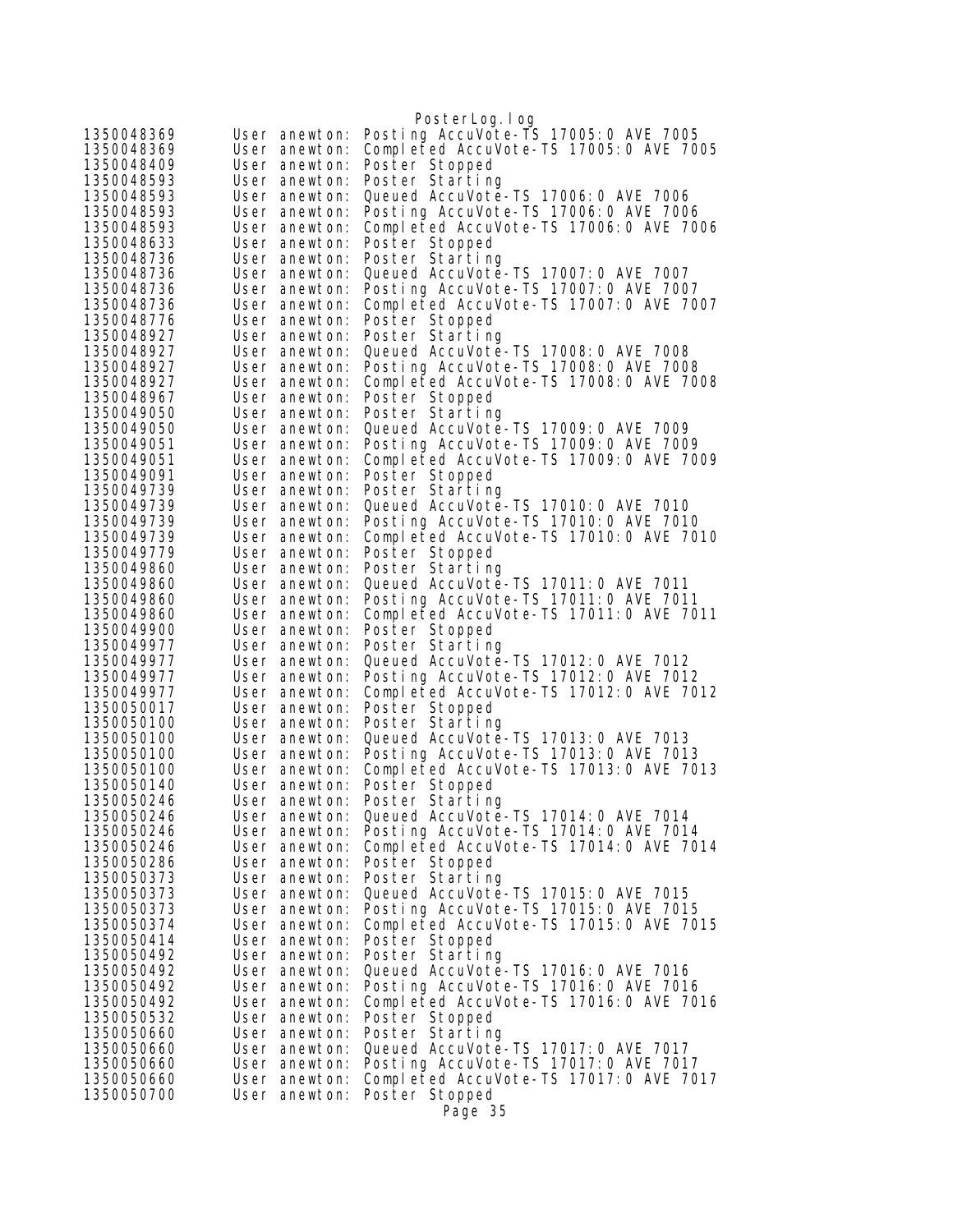|                          |                                | PosterLog.log                                                                  |
|--------------------------|--------------------------------|--------------------------------------------------------------------------------|
| 1350051517               | User anewton:                  | Poster Starting                                                                |
| 1350051517               | User anewton:                  | Queued AccuVote-TS 17018: 0 AVE 7018                                           |
| 1350051517               | User anewton:                  | Posting AccuVote-TS 17018: 0 AVE 7018                                          |
| 1350051517               | User anewton:                  | Completed AccuVote-TS 17018:0 AVE 7018                                         |
| 1350051557               | User anewton:                  | Poster Stopped                                                                 |
| 1350051585               | User anewton:                  | Poster Starting                                                                |
| 1350051585               | User anewton:                  | Queued AccuVote-TS 18001:0 AVE 8001                                            |
| 1350051585               | User anewton:                  | Posting AccuVote-TS 18001:0 AVE 8001                                           |
| 1350051585               | User anewton:                  | Completed AccuVote-TS 18001:0 AVE 8001                                         |
| 1350051625               | User anewton:                  | Poster Stopped                                                                 |
| 1350051995               | User anewton:                  | Poster Starting                                                                |
| 1350051995               | User anewton:                  | Queued AccuVote-TS 18002: 0 AVE 8002                                           |
| 1350051995<br>1350051995 | User anewton:<br>User anewton: | Posting AccuVote-TS 18002:0 AVE 8002<br>Completed AccuVote-TS 18002:0 AVE 8002 |
| 1350052035               | User anewton:                  | Poster Stopped                                                                 |
| 1350052137               | User anewton:                  | Poster Starting                                                                |
| 1350052137               | User anewton:                  | Queued AccuVote-TS 18003:0 AVE 8003                                            |
| 1350052137               | User anewton:                  | Posting AccuVote-TS 18003:0 AVE 8003                                           |
| 1350052137               | User anewton:                  | Completed AccuVote-TS 18003:0 AVE 8003                                         |
| 1350052177               | User anewton:                  | Poster Stopped                                                                 |
| 1350052251               | User anewton:                  | Poster Starting                                                                |
| 1350052251               | User anewton:                  | Queued AccuVote-TS 18004: 0 AVE 8004                                           |
| 1350052251               | User anewton:                  | Posting AccuVote-TS 18004: 0 AVE 8004                                          |
| 1350052251               | User anewton:                  | Completed AccuVote-TS 18004: 0 AVE 8004                                        |
| 1350052291               | User anewton:                  | Poster Stopped                                                                 |
| 1350052377               | User anewton:                  | Poster Starting                                                                |
| 1350052377               | User anewton:                  | Queued AccuVote-TS 18005: 0 AVE 8005                                           |
| 1350052377<br>1350052377 | User anewton:                  | Posting AccuVote-TS 18005:0 AVE 8005<br>Completed AccuVote-TS 18005:0 AVE 8005 |
| 1350052417               | User anewton:<br>User anewton: | Poster Stopped                                                                 |
| 1350052931               | User anewton:                  | Poster Starting                                                                |
| 1350052931               | User anewton:                  | Queued AccuVote-TS 18006: 0 AVE 8006                                           |
| 1350052931               | User anewton:                  | Posting AccuVote-TS 18006: 0 AVE 8006                                          |
| 1350052931               | User anewton:                  | Completed AccuVote-TS 18006:0 AVE 8006                                         |
| 1350052971               | User anewton:                  | Poster Stopped                                                                 |
| 1350053039               | User anewton:                  | Poster Starting                                                                |
| 1350053039               | User anewton:                  | Queued AccuVote-TS 18007: 0 AVE 8007                                           |
| 1350053039               | User anewton:                  | Posting AccuVote-TS 18007:0 AVE 8007                                           |
| 1350053039               | User anewton:                  | Completed AccuVote-TS 18007:0 AVE 8007                                         |
| 1350053079               | User anewton:                  | Poster Stopped                                                                 |
| 1350053158               | User anewton:                  | Poster Starting<br>Queued AccuVote-TS 18008: 0 AVE 8008                        |
| 1350053158<br>1350053158 | User anewton:<br>User anewton: | Posting AccuVote-TS 18008:0 AVE 8008                                           |
| 1350053158               | User anewton:                  | Completed AccuVote-TS 18008:0 AVE 8008                                         |
| 1350053198               | User anewton:                  | Poster Stopped                                                                 |
| 1350053261               | User anewton:                  | Poster Starting                                                                |
| 1350053261               | User anewton:                  | Queued AccuVote-TS 18009: 0 AVE 8009                                           |
| 1350053261               | User anewton:                  | Posting AccuVote-TS 18009: 0 AVE 8009                                          |
| 1350053261               | User anewton:                  | Completed AccuVote-TS 18009:0 AVE 8009                                         |
| 1350053301               | User anewton:                  | Poster Stopped                                                                 |
| 1350053656               | User anewton:                  | Poster Starting                                                                |
| 1350053656               | User anewton:                  | Queued AccuVote-TS 18010: 0 AVE 8010                                           |
| 1350053656               | User anewton:                  | Posting AccuVote-TS 18010: 0 AVE 8010                                          |
| 1350053656               | User anewton:                  | Completed AccuVote-TS 18010:0 AVE 8010                                         |
| 1350053696<br>1350053817 | User anewton:                  | Poster Stopped                                                                 |
| 1350053817               | User anewton:<br>User anewton: | Poster Starting<br>Queued AccuVote-TS 19001:0 AVE 9001                         |
| 1350053817               | User anewton:                  | Posting AccuVote-TS 19001:0 AVE 9001                                           |
| 1350053817               | User anewton:                  | Completed AccuVote-TS 19001:0 AVE 9001                                         |
| 1350053857               | User anewton:                  | Poster Stopped                                                                 |
| 1350053944               | User anewton:                  | Poster Starting                                                                |
| 1350053944               | User anewton:                  | Queued AccuVote-TS 19002: 0 AVE 9002                                           |
| 1350053944               | User anewton:                  | Posting AccuVote-TS 19002: 0 AVE 9002                                          |
|                          |                                | Page 36                                                                        |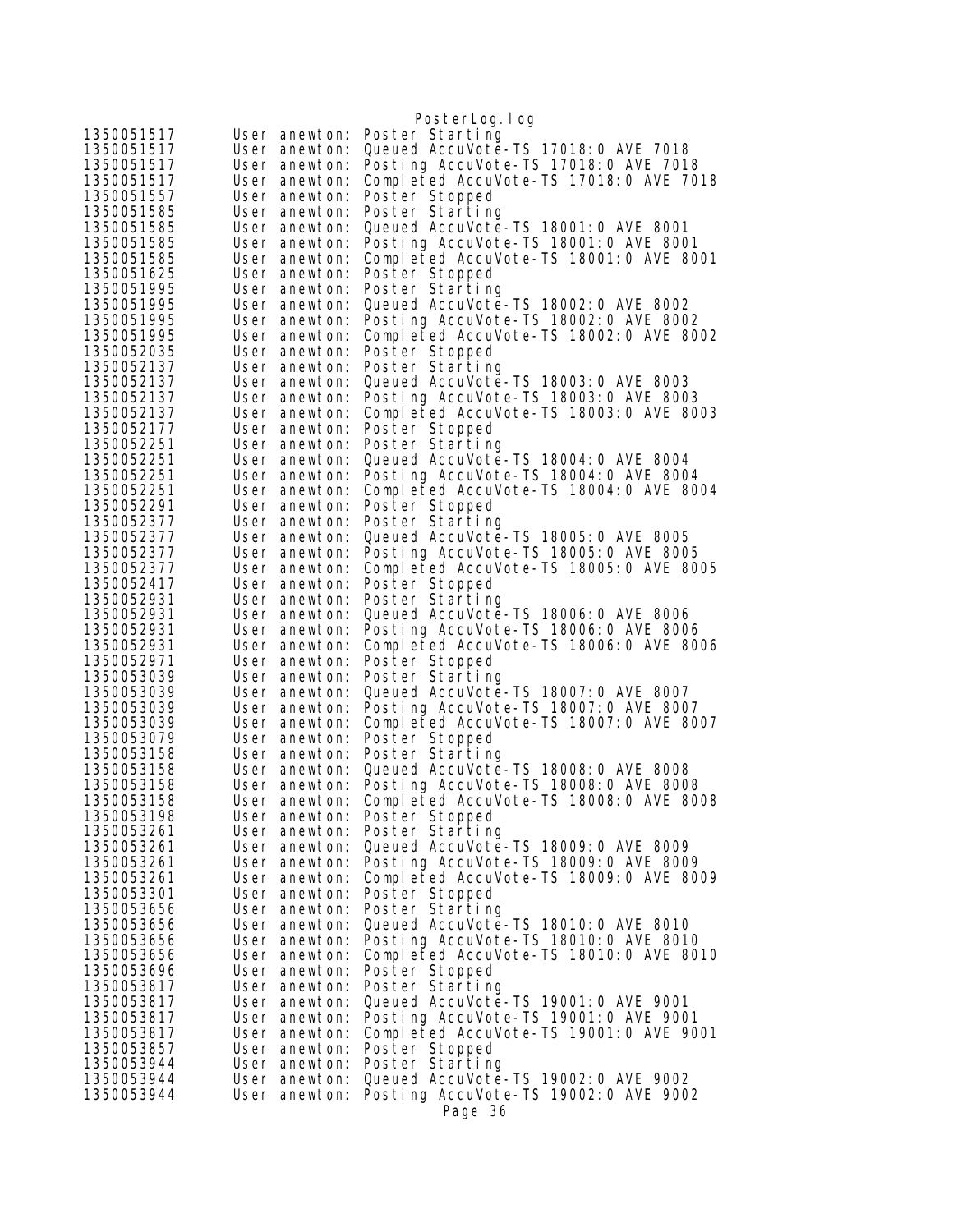|                          |                                | PosterLog.log                                                                                        |  |
|--------------------------|--------------------------------|------------------------------------------------------------------------------------------------------|--|
| 1350053944               | User anewton:                  | Completed AccuVote-TS 19002: 0 AVE 9002                                                              |  |
| 1350053984               | User anewton:                  | Poster Stopped                                                                                       |  |
| 1350054082               | User anewton:                  | Poster Starting                                                                                      |  |
| 1350054082               | User anewton:                  | Queued AccuVote-TS 19003: 0 AVE 9003                                                                 |  |
| 1350054082               | User anewton:                  | Posting AccuVote-TS 19003:0 AVE 9003                                                                 |  |
| 1350054082               | User anewton:                  | Completed AccuVote-TS 19003:0 AVE 9003                                                               |  |
| 1350054122               | User anewton:                  | Poster Stopped                                                                                       |  |
| 1350054313               | User anewton:                  | Poster Starting                                                                                      |  |
| 1350054313               | User anewton:                  | Queued AccuVote-TS 19004: 0 AVE 9004                                                                 |  |
| 1350054313               | User anewton:                  | Posting AccuVote-TS 19004: 0 AVE 9004                                                                |  |
| 1350054313               | User anewton:                  | Completed AccuVote-TS 19004:0 AVE 9004                                                               |  |
| 1350054353               | User anewton:                  | Poster Stopped                                                                                       |  |
| 1350054413<br>1350054413 | User anewton:<br>User anewton: | Poster Starting<br>Queued AccuVote-TS 19005: 0 AVE 9005                                              |  |
| 1350054413               | User anewton:                  | Posting AccuVote-TS 19005: 0 AVE 9005                                                                |  |
| 1350054413               | User anewton:                  | Completed AccuVote-TS 19005:0 AVE 9005                                                               |  |
| 1350054453               | User anewton:                  | Poster Stopped                                                                                       |  |
| 1350054573               | User anewton:                  | Poster Starting                                                                                      |  |
| 1350054573               | User anewton:                  | Queued AccuVote-TS 19006: 0 AVE 9006                                                                 |  |
| 1350054573               | User anewton:                  | Posting AccuVote-TS 19006: 0 AVE 9006                                                                |  |
| 1350054573               | User anewton:                  | Completed AccuVote-TS 19006: 0 AVE 9006                                                              |  |
| 1350054613               | User anewton:                  | Poster Stopped                                                                                       |  |
| 1350054973               | User anewton:                  | Poster Starting                                                                                      |  |
| 1350055013               | User anewton:                  | Poster Stopped                                                                                       |  |
| 1350290407               | User anewton:                  | Poster Starting                                                                                      |  |
| 1350290447               | User anewton:                  | Poster Stopped                                                                                       |  |
| 1350293162               | User anewton:                  | Poster Starting                                                                                      |  |
| 1350293162               | User anewton:                  | Queued AccuVote-0S VC 1d 1002 Machine 0                                                              |  |
| 1350293162<br>1350293162 | User anewton:<br>User anewton: | Posting AccuVote-OS VC Id 1002 Machine O<br>Completed AccuVote-OS VC 1d 1002 Machine 0               |  |
| 1350293202               | User anewton:                  | Poster Stopped                                                                                       |  |
| 1350293460               | User anewton:                  | Poster Starting                                                                                      |  |
| 1350293460               | User anewton:                  | Queued AccuVote-0S VC 1d 2001 Machine 0                                                              |  |
| 1350293460               | User anewton:                  | Posting AccuVote-OS VC Id 2001 Machine O                                                             |  |
| 1350293460               | User anewton:                  | Completed AccuVote-OS VC 1d 2001 Machine 0                                                           |  |
| 1350293500               | User anewton:                  | Poster Stopped                                                                                       |  |
| 1350293694               | User anewton:                  | Poster Starting                                                                                      |  |
| 1350293694               | User anewton:                  | Queued AccuVote-0S VC 1d 2003 Machine 0                                                              |  |
| 1350293694               | User anewton:                  | Posting AccuVote-OS VC Id 2003 Machine O                                                             |  |
| 1350293694               | User anewton:                  | Completed AccuVote-OS VC 1d 2003 Machine 0                                                           |  |
| 1350293734               | User anewton:                  | Poster Stopped                                                                                       |  |
| 1350294127               | User anewton:                  | Poster Starting                                                                                      |  |
| 1350294127               | User anewton:                  | Queued AccuVote-OS VC 1d 1003 Machine 0                                                              |  |
| 1350294127<br>1350294127 | User anewton:                  | User anewton: Posting AccuVote-OS VC Id 1003 Machine 0<br>Completed AccuVote-OS VC 1d 1003 Machine 0 |  |
| 1350294167               |                                | User anewton: Poster Stopped                                                                         |  |
| 1350294296               | User anewton:                  | Poster Starting                                                                                      |  |
| 1350294296               | User anewton:                  | Queued AccuVote-OS VC 1d 2002 Machine 0                                                              |  |
| 1350294296               | User anewton:                  | Posting AccuVote-OS VC Id 2002 Machine O                                                             |  |
| 1350294296               | User anewton:                  | Completed AccuVote-OS VC 1d 2002 Machine 0                                                           |  |
| 1350294336               | User anewton:                  | Poster Stopped                                                                                       |  |
| 1350294548               | User anewton:                  | Poster Starting                                                                                      |  |
| 1350294548               | User anewton:                  | Queued AccuVote-0S VC 1d 2004 Machine 0                                                              |  |
| 1350294548               | User anewton:                  | Posting AccuVote-OS VC Id 2004 Machine O                                                             |  |
| 1350294548               | User anewton:                  | Completed AccuVote-OS VC 1d 2004 Machine 0                                                           |  |
| 1350294588               | User anewton:                  | Poster Stopped                                                                                       |  |
| 1350294845               | User anewton:                  | Poster Starting                                                                                      |  |
| 1350294845               | User anewton:                  | Queued AccuVote-0S VC 1d 2005 Machine 0                                                              |  |
| 1350294845<br>1350294845 | User anewton:<br>User anewton: | Posting AccuVote-OS VC 1d 2005 Machine O<br>Completed AccuVote-OS VC 1d 2005 Machine 0               |  |
| 1350294885               | User anewton:                  | Poster Stopped                                                                                       |  |
| 1350295565               | User anewton:                  | Poster Starting                                                                                      |  |
| 1350295565               | User anewton:                  | Queued AccuVote-0S VC 1d 2006 Machine 0                                                              |  |
|                          |                                | Page 37                                                                                              |  |
|                          |                                |                                                                                                      |  |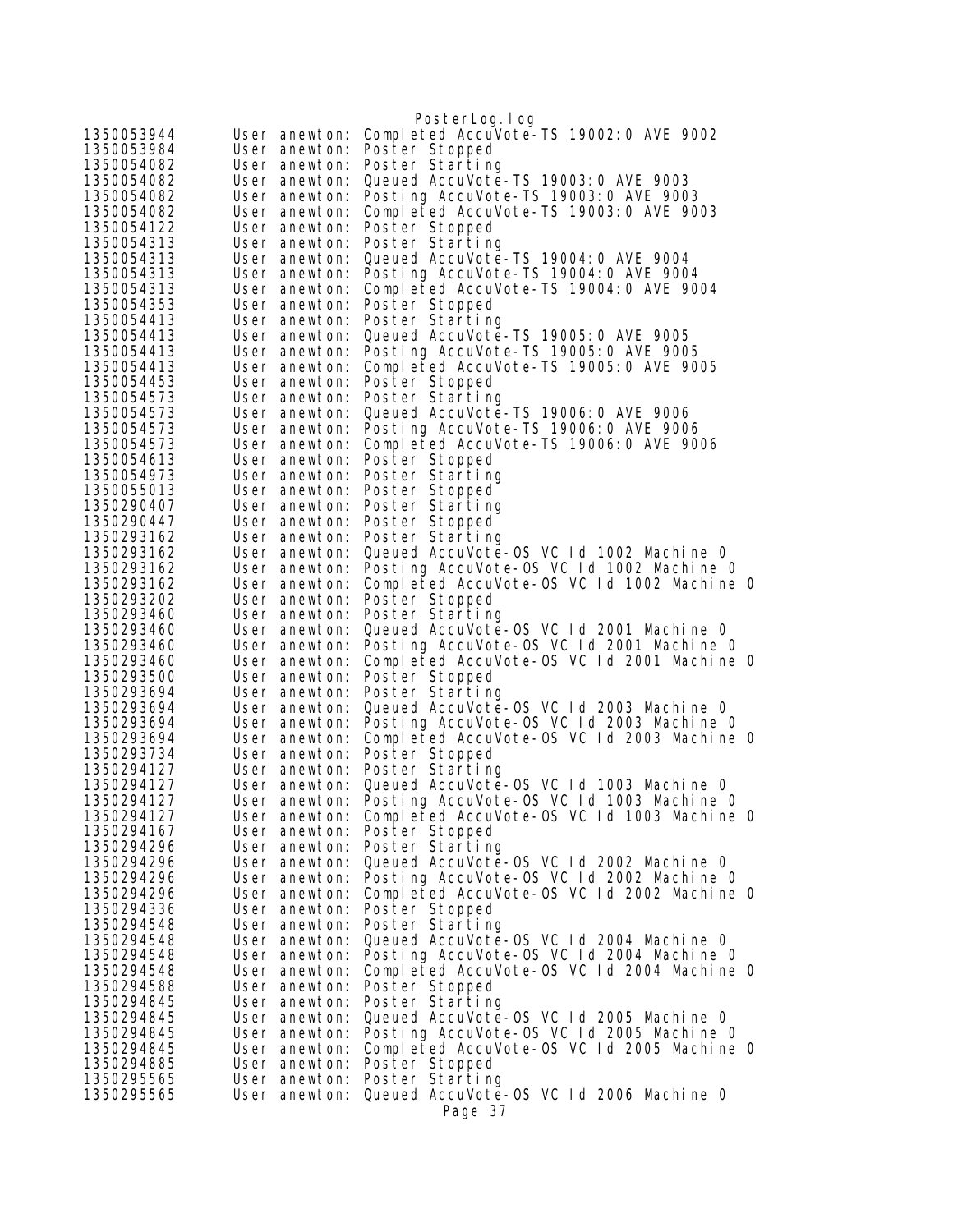|                          |                                | PosterLog.log                                                                         |
|--------------------------|--------------------------------|---------------------------------------------------------------------------------------|
| 1350295565               | User anewton:                  | Posting AccuVote-OS VC 1d 2006 Machine 0                                              |
| 1350295565               | User anewton:                  | Completed AccuVote-OS VC 1d 2006 Machine 0                                            |
| 1350295605               | User anewton:                  | Poster Stopped                                                                        |
| 1350295976               | User anewton:                  | Poster Starting                                                                       |
| 1350295976               | User anewton:                  | Queued AccuVote-OS VC 1d 2007 Machine 0                                               |
| 1350295976               | User anewton:                  | Posting AccuVote-OS VC Id 2007 Machine 0                                              |
| 1350295976               | User anewton:                  | Completed AccuVote-OS VC 1d 2007 Machine 0                                            |
| 1350296016               | User anewton:                  | Poster Stopped                                                                        |
| 1350296250               | User anewton:                  | Poster Starting                                                                       |
| 1350296250               | User anewton:                  | Queued AccuVote-OS VC Id 2008 Machine 0                                               |
| 1350296250               | User anewton:                  | Posting AccuVote-OS VC Id 2008 Machine O                                              |
| 1350296250               | User anewton:                  | Completed AccuVote-OS VC 1d 2008 Machine 0                                            |
| 1350296290               | User anewton:                  | Poster Stopped                                                                        |
| 1350296634               | User anewton:                  | Poster Starting                                                                       |
| 1350296674               | User anewton:                  | Poster Stopped                                                                        |
| 1350296844               | User anewton:                  | Poster Starting                                                                       |
| 1350296844               | User anewton:                  | Queued AccuVote-OS VC 1d 2009 Machine 0                                               |
| 1350296844               | User anewton:                  | Posting AccuVote-OS VC Id 2009 Machine 0                                              |
| 1350296844<br>1350296884 | User anewton:<br>User anewton: | Completed AccuVote-OS VC 1d 2009 Machine 0                                            |
| 1350296964               | User anewton:                  | Poster Stopped<br>Poster Starting                                                     |
| 1350296964               | User anewton:                  | Queued AccuVote-OS VC Id 2011 Machine 0                                               |
| 1350296964               | User anewton:                  | Posting AccuVote-OS VC Id 2011 Machine O                                              |
| 1350296964               | User anewton:                  | Completed AccuVote-OS VC Id 2011 Machine O                                            |
| 1350297004               | User anewton:                  | Poster Stopped                                                                        |
| 1350297288               | User anewton:                  | Poster Starting                                                                       |
| 1350297288               | User anewton:                  | Queued AccuVote-OS VC Id 3001 Machine 0                                               |
| 1350297288               | User anewton:                  | Posting AccuVote-OS VC Id 3001 Machine O                                              |
| 1350297288               | User anewton:                  | Completed AccuVote-OS VC Id 3001 Machine 0                                            |
| 1350297328               | User anewton:                  | Poster Stopped                                                                        |
| 1350297530               | User anewton:                  | Poster Starting                                                                       |
| 1350297530               | User anewton:                  | Queued AccuVote-OS VC Id 2010 Machine 0                                               |
| 1350297530               | User anewton:                  | Posting AccuVote-OS VC Id 2010 Machine O                                              |
| 1350297530               | User anewton:                  | Completed AccuVote-OS VC Id 2010 Machine O                                            |
| 1350297536               | User anewton:                  | Queued AccuVote-OS VC Id 3003 Machine 0                                               |
| 1350297536               | User anewton:                  | Posting AccuVote-OS VC Id 3003 Machine 0                                              |
| 1350297536               | User anewton:                  | Completed AccuVote-OS VC Id 3003 Machine 0                                            |
| 1350297576               | User anewton:                  | Poster Stopped                                                                        |
| 1350297935               | User anewton:                  | Poster Starting                                                                       |
| 1350297935               | User anewton:                  | Queued AccuVote-0S VC Id 2012 Machine 0                                               |
| 1350297935               | User anewton:                  | Posting AccuVote-OS VC Id 2012 Machine O                                              |
| 1350297935<br>1350297941 | User anewton:                  | Completed AccuVote-OS VC 1d 2012 Machine 0<br>Queued AccuVote-OS VC Id 3002 Machine O |
| 1350297941               | User anewton:                  | Posting AccuVote-OS VC Id 3002 Machine O                                              |
| 1350297941               | User anewton:<br>User anewton: | Completed AccuVote-OS VC 1d 3002 Machine 0                                            |
| 1350297981               | User anewton:                  | Poster Stopped                                                                        |
| 1350298220               | User anewton:                  | Poster Starting                                                                       |
| 1350298220               | User anewton:                  | Queued AccuVote-OS VC Id 3004 Machine 0                                               |
| 1350298220               | User anewton:                  | Posting AccuVote-OS VC Id 3004 Machine O                                              |
| 1350298220               | User anewton:                  | Completed AccuVote-OS VC 1d 3004 Machine 0                                            |
| 1350298239               | User anewton:                  | Queued AccuVote-OS VC Id 3005 Machine 0                                               |
| 1350298239               | User anewton:                  | Posting AccuVote-OS VC 1d 3005 Machine 0                                              |
| 1350298239               | User anewton:                  | Completed AccuVote-OS VC 1d 3005 Machine 0                                            |
| 1350298279               | User anewton:                  | Poster Stopped                                                                        |
| 1350298387               | User anewton:                  | Poster Starting                                                                       |
| 1350298387               | User anewton:                  | Queued AccuVote-0S VC Id 3006 Machine 0                                               |
| 1350298387               | User anewton:                  | Posting AccuVote-OS VC Id 3006 Machine O                                              |
| 1350298387               | User anewton:                  | Completed AccuVote-OS VC Id 3006 Machine O                                            |
| 1350298408               | User anewton:                  | Queued AccuVote-OS VC Id 3007 Machine 0                                               |
| 1350298408               | User anewton:                  | Posting AccuVote-OS VC Id 3007 Machine O                                              |
| 1350298408               | User anewton:                  | Completed AccuVote-OS VC Id 3007 Machine 0                                            |
| 1350298448               | User anewton:                  | Poster Stopped                                                                        |
| 1350305439               | User anewton:                  | Poster Starting                                                                       |
|                          |                                | Page 38                                                                               |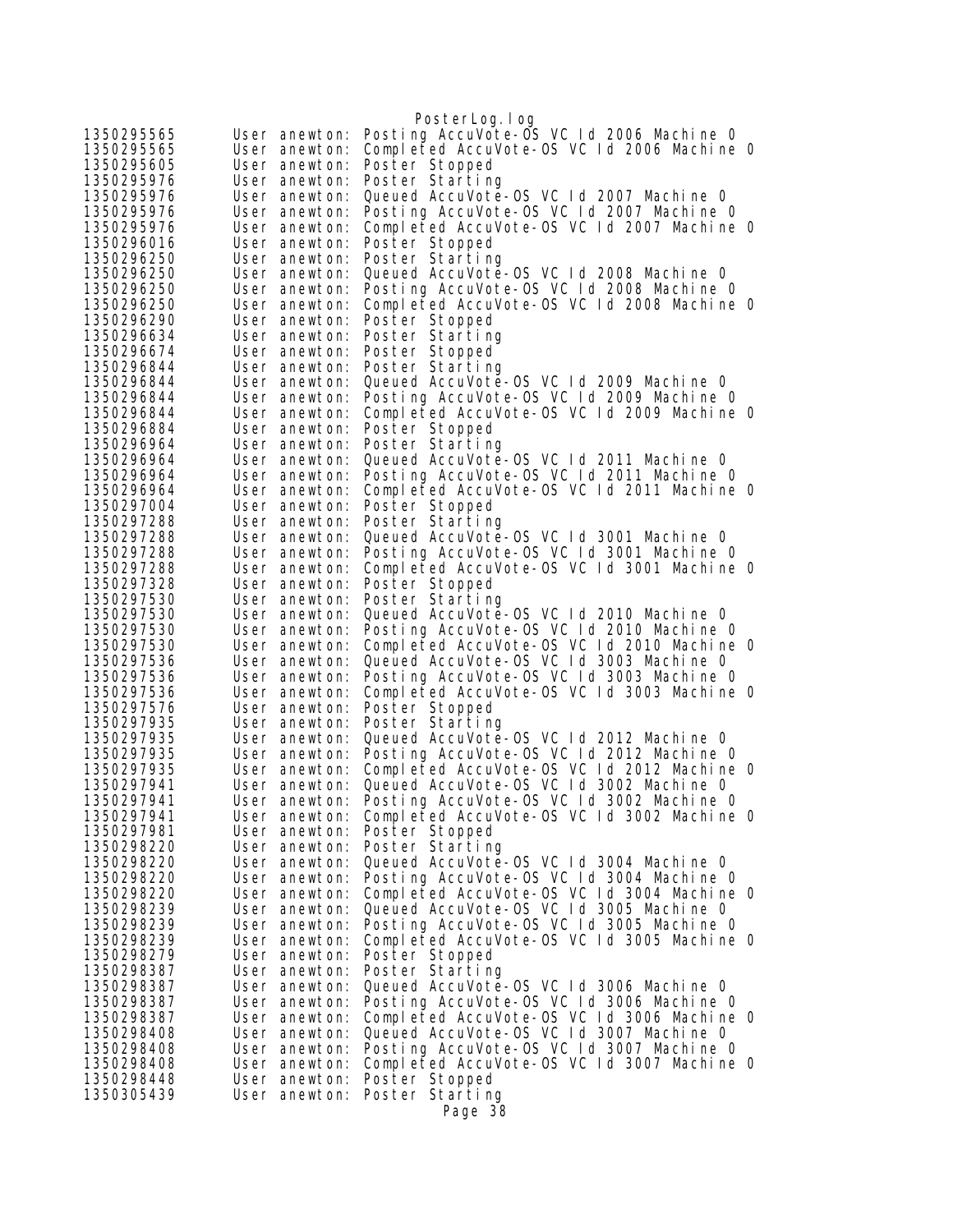| 1350305479<br>Poster Stopped<br>User anewton:<br>Poster Starting<br>User anewton:<br>Poster Stopped<br>User anewton:<br>User anewton:<br>Poster Starting<br>Queued AccuVote-OS VC 1d 4002 Machine 0<br>User anewton:<br>Posting AccuVote-OS VC 1d 4002 Machine 0<br>1350307878<br>User anewton:<br>Completed AccuVote-OS VC 1d 4002 Machine 0<br>1350307878<br>User anewton:<br>1350307918<br>User anewton:<br>Poster Stopped<br>1350309449<br>Poster Starting<br>User anewton:<br>1350309449<br>Queued AccuVote-OS VC 1d 4001 Machine 0<br>User anewton:<br>Posting AccuVote-OS VC Id 4001 Machine O<br>1350309449<br>User anewton:<br>Completed AccuVote-OS VC 1d 4001 Machine 0<br>1350309449<br>User anewton:<br>1350309489<br>User anewton:<br>Poster Stopped<br>1350315226<br>Poster Starting<br>User anewton:<br>1350315266<br>Poster Stopped<br>User anewton:<br>1350315688<br>User anewton:<br>Poster Starting<br>Queued AccuVote-OS VC 1d 4004 Machine 0<br>User anewton:<br>Posting AccuVote-OS VC 1d 4004 Machine 0<br>User anewton:<br>1350315688<br>Completed AccuVote-OS VC 1d 4004 Machine 0<br>User anewton:<br>1350315728<br>User anewton:<br>Poster Stopped<br>Poster Starting<br>1350316257<br>User anewton:<br>Queued AccuVote-0S VC 1d 4006 Machine 0<br>1350316257<br>User anewton:<br>Posting AccuVote-OS VC 1d 4006 Machine 0<br>1350316257<br>User anewton:<br>Completed AccuVote-OS VC 1d 4006 Machine 0<br>1350316257<br>User anewton:<br>1350316297<br>Poster Stopped<br>User anewton:<br>1350316361<br>User anewton:<br>Poster Starting<br>Queued AccuVote-0S VC 1d 4008 Machine 0<br>1350316361<br>User anewton:<br>Posting AccuVote-OS VC 1d 4008 Machine 0<br>1350316361<br>User anewton:<br>Completed AccuVote-OS VC 1d 4008 Machine 0<br>1350316361<br>User anewton:<br>Queued AccuVote-OS VC Id 4003 Machine 0<br>User anewton:<br>Posting AccuVote-OS VC 1d 4003 Machine 0<br>User anewton:<br>Completed AccuVote-OS VC 1d 4003 Machine 0<br>User anewton:<br>Poster Stopped<br>User anewton:<br>1350317098<br>User anewton:<br>Poster Starting<br>Queued AccuVote-OS VC 1d 4007 Machine 0<br>1350317098<br>User anewton:<br>1350317098<br>Posting AccuVote-OS VC 1d 4007 Machine 0<br>User anewton:<br>1350317098<br>Completed AccuVote-OS VC 1d 4007 Machine 0<br>User anewton:<br>Poster Stopped<br>1350317138<br>User anewton:<br>1350317494<br>Poster Starting<br>User anewton:<br>Queued AccuVote-0S VC Id 4013 Machine 0<br>1350317494<br>User anewton:<br>Posting AccuVote-OS VC 1d 4013 Machine 0<br>1350317494<br>User anewton:<br>Completed AccuVote-OS VC 1d 4013 Machine 0<br>User anewton:<br>1350317534<br>Poster Stopped<br>User anewton:<br>User anewton: Poster Starting<br>1350318051<br>User anewton: Poster Stopped<br>1350318091<br>1350318170<br>User anewton: Poster Starting<br>Queued AccuVote-0S VC 1d 4012 Machine 0<br>1350318170<br>User anewton:<br>Posting AccuVote-OS VC 1d 4012 Machine 0<br>1350318170<br>User anewton:<br>Completed AccuVote-OS VC 1d 4012 Machine 0<br>1350318170<br>User anewton:<br>1350318210<br>Poster Stopped<br>User anewton:<br>Poster Starting<br>1350318270<br>User anewton:<br>Queued AccuVote-OS VC 1d 4015 Machine 0<br>1350318270<br>User anewton:<br>Posting AccuVote-OS VC 1d 4015 Machine 0<br>1350318270<br>User anewton:<br>Completed AccuVote-OS VC 1d 4015 Machine 0<br>1350318271<br>User anewton:<br>User anewton:<br>Poster Stopped<br>Poster Starting<br>User anewton:<br>Queued AccuVote-OS VC Id 4005 Machine O<br>User anewton:<br>Posting AccuVote-OS VC 1d 4005 Machine 0<br>1350318397<br>User anewton:<br>1350318397<br>Completed AccuVote-OS VC 1d 4005 Machine 0<br>User anewton:<br>1350318437<br>User anewton:<br>Poster Stopped<br>1350318531<br>User anewton:<br>Poster Starting<br>1350318531<br>Queued AccuVote-OS VC 1d 4014 Machine 0<br>User anewton:<br>Posting AccuVote-OS VC Id 4014 Machine O<br>1350318531<br>User anewton:<br>Page 39 |            | PosterLog.log |
|---------------------------------------------------------------------------------------------------------------------------------------------------------------------------------------------------------------------------------------------------------------------------------------------------------------------------------------------------------------------------------------------------------------------------------------------------------------------------------------------------------------------------------------------------------------------------------------------------------------------------------------------------------------------------------------------------------------------------------------------------------------------------------------------------------------------------------------------------------------------------------------------------------------------------------------------------------------------------------------------------------------------------------------------------------------------------------------------------------------------------------------------------------------------------------------------------------------------------------------------------------------------------------------------------------------------------------------------------------------------------------------------------------------------------------------------------------------------------------------------------------------------------------------------------------------------------------------------------------------------------------------------------------------------------------------------------------------------------------------------------------------------------------------------------------------------------------------------------------------------------------------------------------------------------------------------------------------------------------------------------------------------------------------------------------------------------------------------------------------------------------------------------------------------------------------------------------------------------------------------------------------------------------------------------------------------------------------------------------------------------------------------------------------------------------------------------------------------------------------------------------------------------------------------------------------------------------------------------------------------------------------------------------------------------------------------------------------------------------------------------------------------------------------------------------------------------------------------------------------------------------------------------------------------------------------------------------------------------------------------------------------------------------------------------------------------------------------------------------------------------------------------------------------------------------------------------------------------------------------------------------------------------------------------------------------------------------------------------------------------------------------------------------------------------------------------------------------------------------------------------------------------------------------------------------------------------------------------------------------------------------------------------------------------------------------------------------------------------------------------------------------------------------------------------------------------------------------------------------------------------------------------------------------------------------------------------------------------------------|------------|---------------|
|                                                                                                                                                                                                                                                                                                                                                                                                                                                                                                                                                                                                                                                                                                                                                                                                                                                                                                                                                                                                                                                                                                                                                                                                                                                                                                                                                                                                                                                                                                                                                                                                                                                                                                                                                                                                                                                                                                                                                                                                                                                                                                                                                                                                                                                                                                                                                                                                                                                                                                                                                                                                                                                                                                                                                                                                                                                                                                                                                                                                                                                                                                                                                                                                                                                                                                                                                                                                                                                                                                                                                                                                                                                                                                                                                                                                                                                                                                                                                                                 |            |               |
|                                                                                                                                                                                                                                                                                                                                                                                                                                                                                                                                                                                                                                                                                                                                                                                                                                                                                                                                                                                                                                                                                                                                                                                                                                                                                                                                                                                                                                                                                                                                                                                                                                                                                                                                                                                                                                                                                                                                                                                                                                                                                                                                                                                                                                                                                                                                                                                                                                                                                                                                                                                                                                                                                                                                                                                                                                                                                                                                                                                                                                                                                                                                                                                                                                                                                                                                                                                                                                                                                                                                                                                                                                                                                                                                                                                                                                                                                                                                                                                 | 1350305582 |               |
|                                                                                                                                                                                                                                                                                                                                                                                                                                                                                                                                                                                                                                                                                                                                                                                                                                                                                                                                                                                                                                                                                                                                                                                                                                                                                                                                                                                                                                                                                                                                                                                                                                                                                                                                                                                                                                                                                                                                                                                                                                                                                                                                                                                                                                                                                                                                                                                                                                                                                                                                                                                                                                                                                                                                                                                                                                                                                                                                                                                                                                                                                                                                                                                                                                                                                                                                                                                                                                                                                                                                                                                                                                                                                                                                                                                                                                                                                                                                                                                 | 1350305622 |               |
|                                                                                                                                                                                                                                                                                                                                                                                                                                                                                                                                                                                                                                                                                                                                                                                                                                                                                                                                                                                                                                                                                                                                                                                                                                                                                                                                                                                                                                                                                                                                                                                                                                                                                                                                                                                                                                                                                                                                                                                                                                                                                                                                                                                                                                                                                                                                                                                                                                                                                                                                                                                                                                                                                                                                                                                                                                                                                                                                                                                                                                                                                                                                                                                                                                                                                                                                                                                                                                                                                                                                                                                                                                                                                                                                                                                                                                                                                                                                                                                 | 1350307878 |               |
|                                                                                                                                                                                                                                                                                                                                                                                                                                                                                                                                                                                                                                                                                                                                                                                                                                                                                                                                                                                                                                                                                                                                                                                                                                                                                                                                                                                                                                                                                                                                                                                                                                                                                                                                                                                                                                                                                                                                                                                                                                                                                                                                                                                                                                                                                                                                                                                                                                                                                                                                                                                                                                                                                                                                                                                                                                                                                                                                                                                                                                                                                                                                                                                                                                                                                                                                                                                                                                                                                                                                                                                                                                                                                                                                                                                                                                                                                                                                                                                 | 1350307878 |               |
|                                                                                                                                                                                                                                                                                                                                                                                                                                                                                                                                                                                                                                                                                                                                                                                                                                                                                                                                                                                                                                                                                                                                                                                                                                                                                                                                                                                                                                                                                                                                                                                                                                                                                                                                                                                                                                                                                                                                                                                                                                                                                                                                                                                                                                                                                                                                                                                                                                                                                                                                                                                                                                                                                                                                                                                                                                                                                                                                                                                                                                                                                                                                                                                                                                                                                                                                                                                                                                                                                                                                                                                                                                                                                                                                                                                                                                                                                                                                                                                 |            |               |
|                                                                                                                                                                                                                                                                                                                                                                                                                                                                                                                                                                                                                                                                                                                                                                                                                                                                                                                                                                                                                                                                                                                                                                                                                                                                                                                                                                                                                                                                                                                                                                                                                                                                                                                                                                                                                                                                                                                                                                                                                                                                                                                                                                                                                                                                                                                                                                                                                                                                                                                                                                                                                                                                                                                                                                                                                                                                                                                                                                                                                                                                                                                                                                                                                                                                                                                                                                                                                                                                                                                                                                                                                                                                                                                                                                                                                                                                                                                                                                                 |            |               |
|                                                                                                                                                                                                                                                                                                                                                                                                                                                                                                                                                                                                                                                                                                                                                                                                                                                                                                                                                                                                                                                                                                                                                                                                                                                                                                                                                                                                                                                                                                                                                                                                                                                                                                                                                                                                                                                                                                                                                                                                                                                                                                                                                                                                                                                                                                                                                                                                                                                                                                                                                                                                                                                                                                                                                                                                                                                                                                                                                                                                                                                                                                                                                                                                                                                                                                                                                                                                                                                                                                                                                                                                                                                                                                                                                                                                                                                                                                                                                                                 |            |               |
|                                                                                                                                                                                                                                                                                                                                                                                                                                                                                                                                                                                                                                                                                                                                                                                                                                                                                                                                                                                                                                                                                                                                                                                                                                                                                                                                                                                                                                                                                                                                                                                                                                                                                                                                                                                                                                                                                                                                                                                                                                                                                                                                                                                                                                                                                                                                                                                                                                                                                                                                                                                                                                                                                                                                                                                                                                                                                                                                                                                                                                                                                                                                                                                                                                                                                                                                                                                                                                                                                                                                                                                                                                                                                                                                                                                                                                                                                                                                                                                 |            |               |
|                                                                                                                                                                                                                                                                                                                                                                                                                                                                                                                                                                                                                                                                                                                                                                                                                                                                                                                                                                                                                                                                                                                                                                                                                                                                                                                                                                                                                                                                                                                                                                                                                                                                                                                                                                                                                                                                                                                                                                                                                                                                                                                                                                                                                                                                                                                                                                                                                                                                                                                                                                                                                                                                                                                                                                                                                                                                                                                                                                                                                                                                                                                                                                                                                                                                                                                                                                                                                                                                                                                                                                                                                                                                                                                                                                                                                                                                                                                                                                                 |            |               |
|                                                                                                                                                                                                                                                                                                                                                                                                                                                                                                                                                                                                                                                                                                                                                                                                                                                                                                                                                                                                                                                                                                                                                                                                                                                                                                                                                                                                                                                                                                                                                                                                                                                                                                                                                                                                                                                                                                                                                                                                                                                                                                                                                                                                                                                                                                                                                                                                                                                                                                                                                                                                                                                                                                                                                                                                                                                                                                                                                                                                                                                                                                                                                                                                                                                                                                                                                                                                                                                                                                                                                                                                                                                                                                                                                                                                                                                                                                                                                                                 |            |               |
|                                                                                                                                                                                                                                                                                                                                                                                                                                                                                                                                                                                                                                                                                                                                                                                                                                                                                                                                                                                                                                                                                                                                                                                                                                                                                                                                                                                                                                                                                                                                                                                                                                                                                                                                                                                                                                                                                                                                                                                                                                                                                                                                                                                                                                                                                                                                                                                                                                                                                                                                                                                                                                                                                                                                                                                                                                                                                                                                                                                                                                                                                                                                                                                                                                                                                                                                                                                                                                                                                                                                                                                                                                                                                                                                                                                                                                                                                                                                                                                 |            |               |
|                                                                                                                                                                                                                                                                                                                                                                                                                                                                                                                                                                                                                                                                                                                                                                                                                                                                                                                                                                                                                                                                                                                                                                                                                                                                                                                                                                                                                                                                                                                                                                                                                                                                                                                                                                                                                                                                                                                                                                                                                                                                                                                                                                                                                                                                                                                                                                                                                                                                                                                                                                                                                                                                                                                                                                                                                                                                                                                                                                                                                                                                                                                                                                                                                                                                                                                                                                                                                                                                                                                                                                                                                                                                                                                                                                                                                                                                                                                                                                                 |            |               |
|                                                                                                                                                                                                                                                                                                                                                                                                                                                                                                                                                                                                                                                                                                                                                                                                                                                                                                                                                                                                                                                                                                                                                                                                                                                                                                                                                                                                                                                                                                                                                                                                                                                                                                                                                                                                                                                                                                                                                                                                                                                                                                                                                                                                                                                                                                                                                                                                                                                                                                                                                                                                                                                                                                                                                                                                                                                                                                                                                                                                                                                                                                                                                                                                                                                                                                                                                                                                                                                                                                                                                                                                                                                                                                                                                                                                                                                                                                                                                                                 |            |               |
|                                                                                                                                                                                                                                                                                                                                                                                                                                                                                                                                                                                                                                                                                                                                                                                                                                                                                                                                                                                                                                                                                                                                                                                                                                                                                                                                                                                                                                                                                                                                                                                                                                                                                                                                                                                                                                                                                                                                                                                                                                                                                                                                                                                                                                                                                                                                                                                                                                                                                                                                                                                                                                                                                                                                                                                                                                                                                                                                                                                                                                                                                                                                                                                                                                                                                                                                                                                                                                                                                                                                                                                                                                                                                                                                                                                                                                                                                                                                                                                 |            |               |
|                                                                                                                                                                                                                                                                                                                                                                                                                                                                                                                                                                                                                                                                                                                                                                                                                                                                                                                                                                                                                                                                                                                                                                                                                                                                                                                                                                                                                                                                                                                                                                                                                                                                                                                                                                                                                                                                                                                                                                                                                                                                                                                                                                                                                                                                                                                                                                                                                                                                                                                                                                                                                                                                                                                                                                                                                                                                                                                                                                                                                                                                                                                                                                                                                                                                                                                                                                                                                                                                                                                                                                                                                                                                                                                                                                                                                                                                                                                                                                                 | 1350315688 |               |
|                                                                                                                                                                                                                                                                                                                                                                                                                                                                                                                                                                                                                                                                                                                                                                                                                                                                                                                                                                                                                                                                                                                                                                                                                                                                                                                                                                                                                                                                                                                                                                                                                                                                                                                                                                                                                                                                                                                                                                                                                                                                                                                                                                                                                                                                                                                                                                                                                                                                                                                                                                                                                                                                                                                                                                                                                                                                                                                                                                                                                                                                                                                                                                                                                                                                                                                                                                                                                                                                                                                                                                                                                                                                                                                                                                                                                                                                                                                                                                                 | 1350315688 |               |
|                                                                                                                                                                                                                                                                                                                                                                                                                                                                                                                                                                                                                                                                                                                                                                                                                                                                                                                                                                                                                                                                                                                                                                                                                                                                                                                                                                                                                                                                                                                                                                                                                                                                                                                                                                                                                                                                                                                                                                                                                                                                                                                                                                                                                                                                                                                                                                                                                                                                                                                                                                                                                                                                                                                                                                                                                                                                                                                                                                                                                                                                                                                                                                                                                                                                                                                                                                                                                                                                                                                                                                                                                                                                                                                                                                                                                                                                                                                                                                                 |            |               |
|                                                                                                                                                                                                                                                                                                                                                                                                                                                                                                                                                                                                                                                                                                                                                                                                                                                                                                                                                                                                                                                                                                                                                                                                                                                                                                                                                                                                                                                                                                                                                                                                                                                                                                                                                                                                                                                                                                                                                                                                                                                                                                                                                                                                                                                                                                                                                                                                                                                                                                                                                                                                                                                                                                                                                                                                                                                                                                                                                                                                                                                                                                                                                                                                                                                                                                                                                                                                                                                                                                                                                                                                                                                                                                                                                                                                                                                                                                                                                                                 |            |               |
|                                                                                                                                                                                                                                                                                                                                                                                                                                                                                                                                                                                                                                                                                                                                                                                                                                                                                                                                                                                                                                                                                                                                                                                                                                                                                                                                                                                                                                                                                                                                                                                                                                                                                                                                                                                                                                                                                                                                                                                                                                                                                                                                                                                                                                                                                                                                                                                                                                                                                                                                                                                                                                                                                                                                                                                                                                                                                                                                                                                                                                                                                                                                                                                                                                                                                                                                                                                                                                                                                                                                                                                                                                                                                                                                                                                                                                                                                                                                                                                 |            |               |
|                                                                                                                                                                                                                                                                                                                                                                                                                                                                                                                                                                                                                                                                                                                                                                                                                                                                                                                                                                                                                                                                                                                                                                                                                                                                                                                                                                                                                                                                                                                                                                                                                                                                                                                                                                                                                                                                                                                                                                                                                                                                                                                                                                                                                                                                                                                                                                                                                                                                                                                                                                                                                                                                                                                                                                                                                                                                                                                                                                                                                                                                                                                                                                                                                                                                                                                                                                                                                                                                                                                                                                                                                                                                                                                                                                                                                                                                                                                                                                                 |            |               |
|                                                                                                                                                                                                                                                                                                                                                                                                                                                                                                                                                                                                                                                                                                                                                                                                                                                                                                                                                                                                                                                                                                                                                                                                                                                                                                                                                                                                                                                                                                                                                                                                                                                                                                                                                                                                                                                                                                                                                                                                                                                                                                                                                                                                                                                                                                                                                                                                                                                                                                                                                                                                                                                                                                                                                                                                                                                                                                                                                                                                                                                                                                                                                                                                                                                                                                                                                                                                                                                                                                                                                                                                                                                                                                                                                                                                                                                                                                                                                                                 |            |               |
|                                                                                                                                                                                                                                                                                                                                                                                                                                                                                                                                                                                                                                                                                                                                                                                                                                                                                                                                                                                                                                                                                                                                                                                                                                                                                                                                                                                                                                                                                                                                                                                                                                                                                                                                                                                                                                                                                                                                                                                                                                                                                                                                                                                                                                                                                                                                                                                                                                                                                                                                                                                                                                                                                                                                                                                                                                                                                                                                                                                                                                                                                                                                                                                                                                                                                                                                                                                                                                                                                                                                                                                                                                                                                                                                                                                                                                                                                                                                                                                 |            |               |
|                                                                                                                                                                                                                                                                                                                                                                                                                                                                                                                                                                                                                                                                                                                                                                                                                                                                                                                                                                                                                                                                                                                                                                                                                                                                                                                                                                                                                                                                                                                                                                                                                                                                                                                                                                                                                                                                                                                                                                                                                                                                                                                                                                                                                                                                                                                                                                                                                                                                                                                                                                                                                                                                                                                                                                                                                                                                                                                                                                                                                                                                                                                                                                                                                                                                                                                                                                                                                                                                                                                                                                                                                                                                                                                                                                                                                                                                                                                                                                                 |            |               |
|                                                                                                                                                                                                                                                                                                                                                                                                                                                                                                                                                                                                                                                                                                                                                                                                                                                                                                                                                                                                                                                                                                                                                                                                                                                                                                                                                                                                                                                                                                                                                                                                                                                                                                                                                                                                                                                                                                                                                                                                                                                                                                                                                                                                                                                                                                                                                                                                                                                                                                                                                                                                                                                                                                                                                                                                                                                                                                                                                                                                                                                                                                                                                                                                                                                                                                                                                                                                                                                                                                                                                                                                                                                                                                                                                                                                                                                                                                                                                                                 |            |               |
|                                                                                                                                                                                                                                                                                                                                                                                                                                                                                                                                                                                                                                                                                                                                                                                                                                                                                                                                                                                                                                                                                                                                                                                                                                                                                                                                                                                                                                                                                                                                                                                                                                                                                                                                                                                                                                                                                                                                                                                                                                                                                                                                                                                                                                                                                                                                                                                                                                                                                                                                                                                                                                                                                                                                                                                                                                                                                                                                                                                                                                                                                                                                                                                                                                                                                                                                                                                                                                                                                                                                                                                                                                                                                                                                                                                                                                                                                                                                                                                 |            |               |
|                                                                                                                                                                                                                                                                                                                                                                                                                                                                                                                                                                                                                                                                                                                                                                                                                                                                                                                                                                                                                                                                                                                                                                                                                                                                                                                                                                                                                                                                                                                                                                                                                                                                                                                                                                                                                                                                                                                                                                                                                                                                                                                                                                                                                                                                                                                                                                                                                                                                                                                                                                                                                                                                                                                                                                                                                                                                                                                                                                                                                                                                                                                                                                                                                                                                                                                                                                                                                                                                                                                                                                                                                                                                                                                                                                                                                                                                                                                                                                                 |            |               |
|                                                                                                                                                                                                                                                                                                                                                                                                                                                                                                                                                                                                                                                                                                                                                                                                                                                                                                                                                                                                                                                                                                                                                                                                                                                                                                                                                                                                                                                                                                                                                                                                                                                                                                                                                                                                                                                                                                                                                                                                                                                                                                                                                                                                                                                                                                                                                                                                                                                                                                                                                                                                                                                                                                                                                                                                                                                                                                                                                                                                                                                                                                                                                                                                                                                                                                                                                                                                                                                                                                                                                                                                                                                                                                                                                                                                                                                                                                                                                                                 | 1350316380 |               |
|                                                                                                                                                                                                                                                                                                                                                                                                                                                                                                                                                                                                                                                                                                                                                                                                                                                                                                                                                                                                                                                                                                                                                                                                                                                                                                                                                                                                                                                                                                                                                                                                                                                                                                                                                                                                                                                                                                                                                                                                                                                                                                                                                                                                                                                                                                                                                                                                                                                                                                                                                                                                                                                                                                                                                                                                                                                                                                                                                                                                                                                                                                                                                                                                                                                                                                                                                                                                                                                                                                                                                                                                                                                                                                                                                                                                                                                                                                                                                                                 | 1350316380 |               |
|                                                                                                                                                                                                                                                                                                                                                                                                                                                                                                                                                                                                                                                                                                                                                                                                                                                                                                                                                                                                                                                                                                                                                                                                                                                                                                                                                                                                                                                                                                                                                                                                                                                                                                                                                                                                                                                                                                                                                                                                                                                                                                                                                                                                                                                                                                                                                                                                                                                                                                                                                                                                                                                                                                                                                                                                                                                                                                                                                                                                                                                                                                                                                                                                                                                                                                                                                                                                                                                                                                                                                                                                                                                                                                                                                                                                                                                                                                                                                                                 | 1350316380 |               |
|                                                                                                                                                                                                                                                                                                                                                                                                                                                                                                                                                                                                                                                                                                                                                                                                                                                                                                                                                                                                                                                                                                                                                                                                                                                                                                                                                                                                                                                                                                                                                                                                                                                                                                                                                                                                                                                                                                                                                                                                                                                                                                                                                                                                                                                                                                                                                                                                                                                                                                                                                                                                                                                                                                                                                                                                                                                                                                                                                                                                                                                                                                                                                                                                                                                                                                                                                                                                                                                                                                                                                                                                                                                                                                                                                                                                                                                                                                                                                                                 | 1350316420 |               |
|                                                                                                                                                                                                                                                                                                                                                                                                                                                                                                                                                                                                                                                                                                                                                                                                                                                                                                                                                                                                                                                                                                                                                                                                                                                                                                                                                                                                                                                                                                                                                                                                                                                                                                                                                                                                                                                                                                                                                                                                                                                                                                                                                                                                                                                                                                                                                                                                                                                                                                                                                                                                                                                                                                                                                                                                                                                                                                                                                                                                                                                                                                                                                                                                                                                                                                                                                                                                                                                                                                                                                                                                                                                                                                                                                                                                                                                                                                                                                                                 |            |               |
|                                                                                                                                                                                                                                                                                                                                                                                                                                                                                                                                                                                                                                                                                                                                                                                                                                                                                                                                                                                                                                                                                                                                                                                                                                                                                                                                                                                                                                                                                                                                                                                                                                                                                                                                                                                                                                                                                                                                                                                                                                                                                                                                                                                                                                                                                                                                                                                                                                                                                                                                                                                                                                                                                                                                                                                                                                                                                                                                                                                                                                                                                                                                                                                                                                                                                                                                                                                                                                                                                                                                                                                                                                                                                                                                                                                                                                                                                                                                                                                 |            |               |
|                                                                                                                                                                                                                                                                                                                                                                                                                                                                                                                                                                                                                                                                                                                                                                                                                                                                                                                                                                                                                                                                                                                                                                                                                                                                                                                                                                                                                                                                                                                                                                                                                                                                                                                                                                                                                                                                                                                                                                                                                                                                                                                                                                                                                                                                                                                                                                                                                                                                                                                                                                                                                                                                                                                                                                                                                                                                                                                                                                                                                                                                                                                                                                                                                                                                                                                                                                                                                                                                                                                                                                                                                                                                                                                                                                                                                                                                                                                                                                                 |            |               |
|                                                                                                                                                                                                                                                                                                                                                                                                                                                                                                                                                                                                                                                                                                                                                                                                                                                                                                                                                                                                                                                                                                                                                                                                                                                                                                                                                                                                                                                                                                                                                                                                                                                                                                                                                                                                                                                                                                                                                                                                                                                                                                                                                                                                                                                                                                                                                                                                                                                                                                                                                                                                                                                                                                                                                                                                                                                                                                                                                                                                                                                                                                                                                                                                                                                                                                                                                                                                                                                                                                                                                                                                                                                                                                                                                                                                                                                                                                                                                                                 |            |               |
|                                                                                                                                                                                                                                                                                                                                                                                                                                                                                                                                                                                                                                                                                                                                                                                                                                                                                                                                                                                                                                                                                                                                                                                                                                                                                                                                                                                                                                                                                                                                                                                                                                                                                                                                                                                                                                                                                                                                                                                                                                                                                                                                                                                                                                                                                                                                                                                                                                                                                                                                                                                                                                                                                                                                                                                                                                                                                                                                                                                                                                                                                                                                                                                                                                                                                                                                                                                                                                                                                                                                                                                                                                                                                                                                                                                                                                                                                                                                                                                 |            |               |
|                                                                                                                                                                                                                                                                                                                                                                                                                                                                                                                                                                                                                                                                                                                                                                                                                                                                                                                                                                                                                                                                                                                                                                                                                                                                                                                                                                                                                                                                                                                                                                                                                                                                                                                                                                                                                                                                                                                                                                                                                                                                                                                                                                                                                                                                                                                                                                                                                                                                                                                                                                                                                                                                                                                                                                                                                                                                                                                                                                                                                                                                                                                                                                                                                                                                                                                                                                                                                                                                                                                                                                                                                                                                                                                                                                                                                                                                                                                                                                                 |            |               |
|                                                                                                                                                                                                                                                                                                                                                                                                                                                                                                                                                                                                                                                                                                                                                                                                                                                                                                                                                                                                                                                                                                                                                                                                                                                                                                                                                                                                                                                                                                                                                                                                                                                                                                                                                                                                                                                                                                                                                                                                                                                                                                                                                                                                                                                                                                                                                                                                                                                                                                                                                                                                                                                                                                                                                                                                                                                                                                                                                                                                                                                                                                                                                                                                                                                                                                                                                                                                                                                                                                                                                                                                                                                                                                                                                                                                                                                                                                                                                                                 |            |               |
|                                                                                                                                                                                                                                                                                                                                                                                                                                                                                                                                                                                                                                                                                                                                                                                                                                                                                                                                                                                                                                                                                                                                                                                                                                                                                                                                                                                                                                                                                                                                                                                                                                                                                                                                                                                                                                                                                                                                                                                                                                                                                                                                                                                                                                                                                                                                                                                                                                                                                                                                                                                                                                                                                                                                                                                                                                                                                                                                                                                                                                                                                                                                                                                                                                                                                                                                                                                                                                                                                                                                                                                                                                                                                                                                                                                                                                                                                                                                                                                 | 1350317494 |               |
|                                                                                                                                                                                                                                                                                                                                                                                                                                                                                                                                                                                                                                                                                                                                                                                                                                                                                                                                                                                                                                                                                                                                                                                                                                                                                                                                                                                                                                                                                                                                                                                                                                                                                                                                                                                                                                                                                                                                                                                                                                                                                                                                                                                                                                                                                                                                                                                                                                                                                                                                                                                                                                                                                                                                                                                                                                                                                                                                                                                                                                                                                                                                                                                                                                                                                                                                                                                                                                                                                                                                                                                                                                                                                                                                                                                                                                                                                                                                                                                 |            |               |
|                                                                                                                                                                                                                                                                                                                                                                                                                                                                                                                                                                                                                                                                                                                                                                                                                                                                                                                                                                                                                                                                                                                                                                                                                                                                                                                                                                                                                                                                                                                                                                                                                                                                                                                                                                                                                                                                                                                                                                                                                                                                                                                                                                                                                                                                                                                                                                                                                                                                                                                                                                                                                                                                                                                                                                                                                                                                                                                                                                                                                                                                                                                                                                                                                                                                                                                                                                                                                                                                                                                                                                                                                                                                                                                                                                                                                                                                                                                                                                                 |            |               |
|                                                                                                                                                                                                                                                                                                                                                                                                                                                                                                                                                                                                                                                                                                                                                                                                                                                                                                                                                                                                                                                                                                                                                                                                                                                                                                                                                                                                                                                                                                                                                                                                                                                                                                                                                                                                                                                                                                                                                                                                                                                                                                                                                                                                                                                                                                                                                                                                                                                                                                                                                                                                                                                                                                                                                                                                                                                                                                                                                                                                                                                                                                                                                                                                                                                                                                                                                                                                                                                                                                                                                                                                                                                                                                                                                                                                                                                                                                                                                                                 |            |               |
|                                                                                                                                                                                                                                                                                                                                                                                                                                                                                                                                                                                                                                                                                                                                                                                                                                                                                                                                                                                                                                                                                                                                                                                                                                                                                                                                                                                                                                                                                                                                                                                                                                                                                                                                                                                                                                                                                                                                                                                                                                                                                                                                                                                                                                                                                                                                                                                                                                                                                                                                                                                                                                                                                                                                                                                                                                                                                                                                                                                                                                                                                                                                                                                                                                                                                                                                                                                                                                                                                                                                                                                                                                                                                                                                                                                                                                                                                                                                                                                 |            |               |
|                                                                                                                                                                                                                                                                                                                                                                                                                                                                                                                                                                                                                                                                                                                                                                                                                                                                                                                                                                                                                                                                                                                                                                                                                                                                                                                                                                                                                                                                                                                                                                                                                                                                                                                                                                                                                                                                                                                                                                                                                                                                                                                                                                                                                                                                                                                                                                                                                                                                                                                                                                                                                                                                                                                                                                                                                                                                                                                                                                                                                                                                                                                                                                                                                                                                                                                                                                                                                                                                                                                                                                                                                                                                                                                                                                                                                                                                                                                                                                                 |            |               |
|                                                                                                                                                                                                                                                                                                                                                                                                                                                                                                                                                                                                                                                                                                                                                                                                                                                                                                                                                                                                                                                                                                                                                                                                                                                                                                                                                                                                                                                                                                                                                                                                                                                                                                                                                                                                                                                                                                                                                                                                                                                                                                                                                                                                                                                                                                                                                                                                                                                                                                                                                                                                                                                                                                                                                                                                                                                                                                                                                                                                                                                                                                                                                                                                                                                                                                                                                                                                                                                                                                                                                                                                                                                                                                                                                                                                                                                                                                                                                                                 |            |               |
|                                                                                                                                                                                                                                                                                                                                                                                                                                                                                                                                                                                                                                                                                                                                                                                                                                                                                                                                                                                                                                                                                                                                                                                                                                                                                                                                                                                                                                                                                                                                                                                                                                                                                                                                                                                                                                                                                                                                                                                                                                                                                                                                                                                                                                                                                                                                                                                                                                                                                                                                                                                                                                                                                                                                                                                                                                                                                                                                                                                                                                                                                                                                                                                                                                                                                                                                                                                                                                                                                                                                                                                                                                                                                                                                                                                                                                                                                                                                                                                 |            |               |
|                                                                                                                                                                                                                                                                                                                                                                                                                                                                                                                                                                                                                                                                                                                                                                                                                                                                                                                                                                                                                                                                                                                                                                                                                                                                                                                                                                                                                                                                                                                                                                                                                                                                                                                                                                                                                                                                                                                                                                                                                                                                                                                                                                                                                                                                                                                                                                                                                                                                                                                                                                                                                                                                                                                                                                                                                                                                                                                                                                                                                                                                                                                                                                                                                                                                                                                                                                                                                                                                                                                                                                                                                                                                                                                                                                                                                                                                                                                                                                                 |            |               |
|                                                                                                                                                                                                                                                                                                                                                                                                                                                                                                                                                                                                                                                                                                                                                                                                                                                                                                                                                                                                                                                                                                                                                                                                                                                                                                                                                                                                                                                                                                                                                                                                                                                                                                                                                                                                                                                                                                                                                                                                                                                                                                                                                                                                                                                                                                                                                                                                                                                                                                                                                                                                                                                                                                                                                                                                                                                                                                                                                                                                                                                                                                                                                                                                                                                                                                                                                                                                                                                                                                                                                                                                                                                                                                                                                                                                                                                                                                                                                                                 |            |               |
|                                                                                                                                                                                                                                                                                                                                                                                                                                                                                                                                                                                                                                                                                                                                                                                                                                                                                                                                                                                                                                                                                                                                                                                                                                                                                                                                                                                                                                                                                                                                                                                                                                                                                                                                                                                                                                                                                                                                                                                                                                                                                                                                                                                                                                                                                                                                                                                                                                                                                                                                                                                                                                                                                                                                                                                                                                                                                                                                                                                                                                                                                                                                                                                                                                                                                                                                                                                                                                                                                                                                                                                                                                                                                                                                                                                                                                                                                                                                                                                 |            |               |
|                                                                                                                                                                                                                                                                                                                                                                                                                                                                                                                                                                                                                                                                                                                                                                                                                                                                                                                                                                                                                                                                                                                                                                                                                                                                                                                                                                                                                                                                                                                                                                                                                                                                                                                                                                                                                                                                                                                                                                                                                                                                                                                                                                                                                                                                                                                                                                                                                                                                                                                                                                                                                                                                                                                                                                                                                                                                                                                                                                                                                                                                                                                                                                                                                                                                                                                                                                                                                                                                                                                                                                                                                                                                                                                                                                                                                                                                                                                                                                                 |            |               |
|                                                                                                                                                                                                                                                                                                                                                                                                                                                                                                                                                                                                                                                                                                                                                                                                                                                                                                                                                                                                                                                                                                                                                                                                                                                                                                                                                                                                                                                                                                                                                                                                                                                                                                                                                                                                                                                                                                                                                                                                                                                                                                                                                                                                                                                                                                                                                                                                                                                                                                                                                                                                                                                                                                                                                                                                                                                                                                                                                                                                                                                                                                                                                                                                                                                                                                                                                                                                                                                                                                                                                                                                                                                                                                                                                                                                                                                                                                                                                                                 | 1350318311 |               |
|                                                                                                                                                                                                                                                                                                                                                                                                                                                                                                                                                                                                                                                                                                                                                                                                                                                                                                                                                                                                                                                                                                                                                                                                                                                                                                                                                                                                                                                                                                                                                                                                                                                                                                                                                                                                                                                                                                                                                                                                                                                                                                                                                                                                                                                                                                                                                                                                                                                                                                                                                                                                                                                                                                                                                                                                                                                                                                                                                                                                                                                                                                                                                                                                                                                                                                                                                                                                                                                                                                                                                                                                                                                                                                                                                                                                                                                                                                                                                                                 | 1350318397 |               |
|                                                                                                                                                                                                                                                                                                                                                                                                                                                                                                                                                                                                                                                                                                                                                                                                                                                                                                                                                                                                                                                                                                                                                                                                                                                                                                                                                                                                                                                                                                                                                                                                                                                                                                                                                                                                                                                                                                                                                                                                                                                                                                                                                                                                                                                                                                                                                                                                                                                                                                                                                                                                                                                                                                                                                                                                                                                                                                                                                                                                                                                                                                                                                                                                                                                                                                                                                                                                                                                                                                                                                                                                                                                                                                                                                                                                                                                                                                                                                                                 | 1350318397 |               |
|                                                                                                                                                                                                                                                                                                                                                                                                                                                                                                                                                                                                                                                                                                                                                                                                                                                                                                                                                                                                                                                                                                                                                                                                                                                                                                                                                                                                                                                                                                                                                                                                                                                                                                                                                                                                                                                                                                                                                                                                                                                                                                                                                                                                                                                                                                                                                                                                                                                                                                                                                                                                                                                                                                                                                                                                                                                                                                                                                                                                                                                                                                                                                                                                                                                                                                                                                                                                                                                                                                                                                                                                                                                                                                                                                                                                                                                                                                                                                                                 |            |               |
|                                                                                                                                                                                                                                                                                                                                                                                                                                                                                                                                                                                                                                                                                                                                                                                                                                                                                                                                                                                                                                                                                                                                                                                                                                                                                                                                                                                                                                                                                                                                                                                                                                                                                                                                                                                                                                                                                                                                                                                                                                                                                                                                                                                                                                                                                                                                                                                                                                                                                                                                                                                                                                                                                                                                                                                                                                                                                                                                                                                                                                                                                                                                                                                                                                                                                                                                                                                                                                                                                                                                                                                                                                                                                                                                                                                                                                                                                                                                                                                 |            |               |
|                                                                                                                                                                                                                                                                                                                                                                                                                                                                                                                                                                                                                                                                                                                                                                                                                                                                                                                                                                                                                                                                                                                                                                                                                                                                                                                                                                                                                                                                                                                                                                                                                                                                                                                                                                                                                                                                                                                                                                                                                                                                                                                                                                                                                                                                                                                                                                                                                                                                                                                                                                                                                                                                                                                                                                                                                                                                                                                                                                                                                                                                                                                                                                                                                                                                                                                                                                                                                                                                                                                                                                                                                                                                                                                                                                                                                                                                                                                                                                                 |            |               |
|                                                                                                                                                                                                                                                                                                                                                                                                                                                                                                                                                                                                                                                                                                                                                                                                                                                                                                                                                                                                                                                                                                                                                                                                                                                                                                                                                                                                                                                                                                                                                                                                                                                                                                                                                                                                                                                                                                                                                                                                                                                                                                                                                                                                                                                                                                                                                                                                                                                                                                                                                                                                                                                                                                                                                                                                                                                                                                                                                                                                                                                                                                                                                                                                                                                                                                                                                                                                                                                                                                                                                                                                                                                                                                                                                                                                                                                                                                                                                                                 |            |               |
|                                                                                                                                                                                                                                                                                                                                                                                                                                                                                                                                                                                                                                                                                                                                                                                                                                                                                                                                                                                                                                                                                                                                                                                                                                                                                                                                                                                                                                                                                                                                                                                                                                                                                                                                                                                                                                                                                                                                                                                                                                                                                                                                                                                                                                                                                                                                                                                                                                                                                                                                                                                                                                                                                                                                                                                                                                                                                                                                                                                                                                                                                                                                                                                                                                                                                                                                                                                                                                                                                                                                                                                                                                                                                                                                                                                                                                                                                                                                                                                 |            |               |
|                                                                                                                                                                                                                                                                                                                                                                                                                                                                                                                                                                                                                                                                                                                                                                                                                                                                                                                                                                                                                                                                                                                                                                                                                                                                                                                                                                                                                                                                                                                                                                                                                                                                                                                                                                                                                                                                                                                                                                                                                                                                                                                                                                                                                                                                                                                                                                                                                                                                                                                                                                                                                                                                                                                                                                                                                                                                                                                                                                                                                                                                                                                                                                                                                                                                                                                                                                                                                                                                                                                                                                                                                                                                                                                                                                                                                                                                                                                                                                                 |            |               |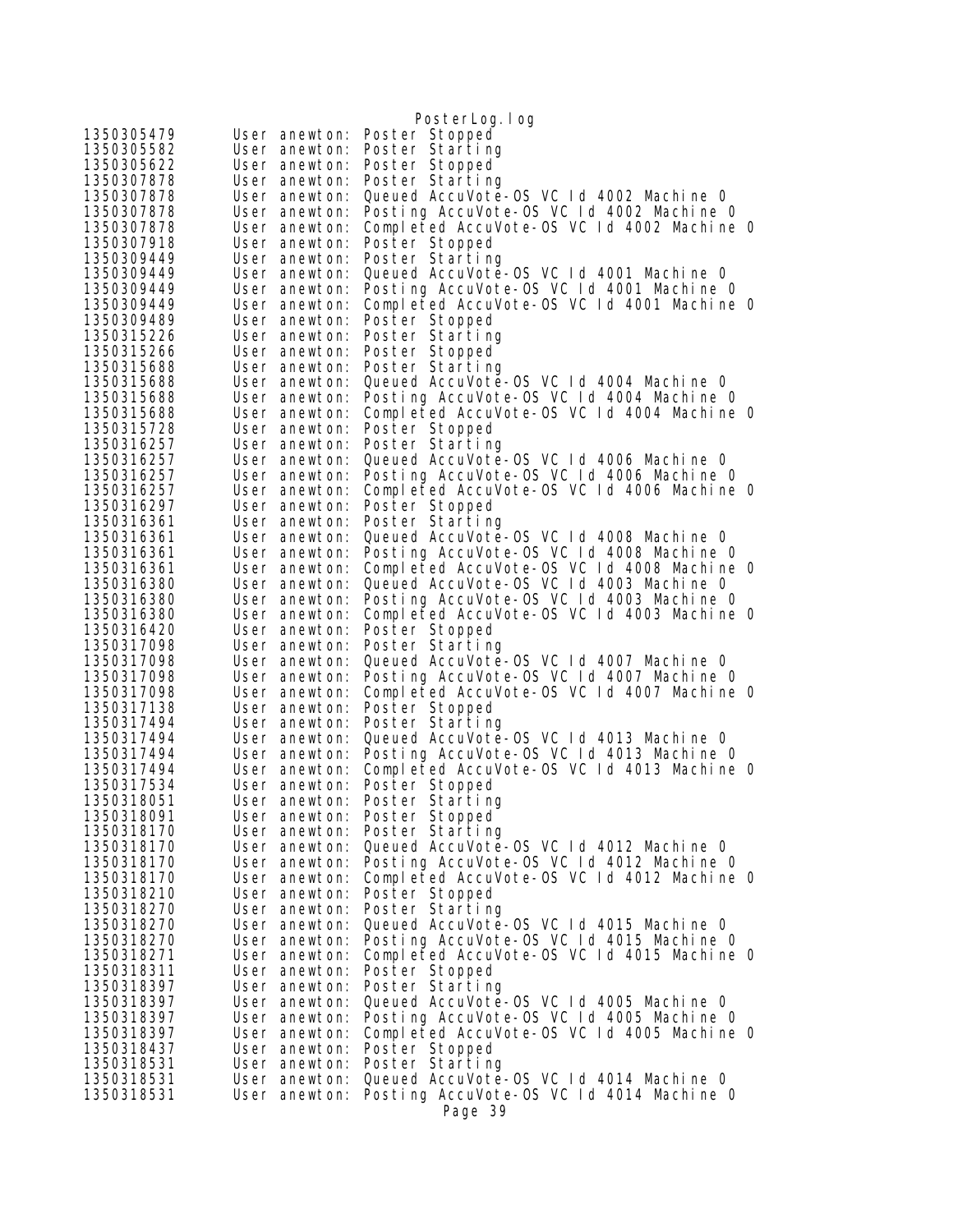|                          |                                    | PosterLog.log                                                                       |
|--------------------------|------------------------------------|-------------------------------------------------------------------------------------|
| 1350318531               | User anewton:                      | Completed AccuVote-OS VC 1d 4014 Machine 0                                          |
| 1350318571               | User anewton:                      | Poster Stopped                                                                      |
| 1350318650               | User anewton:                      | Poster Starting                                                                     |
| 1350318650               | User anewton:                      | Queued AccuVote-OS VC 1d 4017 Machine 0                                             |
| 1350318650               | User anewton:                      | Posting AccuVote-OS VC 1d 4017 Machine 0                                            |
| 1350318650               | User anewton:                      | Completed AccuVote-OS VC 1d 4017 Machine 0                                          |
| 1350318690               | User anewton:                      | Poster Stopped                                                                      |
| 1350367368               | User anewton:                      | Poster Starting                                                                     |
| 1350367408               | User anewton:                      | Poster Stopped                                                                      |
| 1350369635               | User anewton:                      | Poster Starting                                                                     |
| 1350369675               | User anewton:                      | Poster Stopped                                                                      |
| 1350369768               | User anewton:                      | Poster Starting                                                                     |
| 1350369768               | User anewton:                      | Queued AccuVote-0S VC 1d 4016 Machine 0<br>Posting AccuVote-OS VC Id 4016 Machine O |
| 1350369768<br>1350369769 | User anewton:<br>User anewton:     | Completed AccuVote-OS VC 1d 4016 Machine 0                                          |
| 1350369808               | User anewton:                      | Queued AccuVote-OS VC 1d 4011 Machine 0                                             |
| 1350369808               | User anewton:                      | Posting AccuVote-OS VC 1d 4011 Machine 0                                            |
| 1350369808               | User anewton:                      | Completed AccuVote-OS VC 1d 4011 Machine 0                                          |
| 1350369848               | User anewton:                      | Poster Stopped                                                                      |
| 1350369861               | User anewton:                      | Poster Starting                                                                     |
| 1350369861               | User anewton:                      | Queued AccuVote-OS VC 1d 4009 Machine 0                                             |
| 1350369861               | User anewton:                      | Posting AccuVote-OS VC 1d 4009 Machine 0                                            |
| 1350369862               | User anewton:                      | Completed AccuVote-OS VC 1d 4009 Machine 0                                          |
| 1350369902               | User anewton:                      | Poster Stopped                                                                      |
| 1350369979               | User anewton:                      | Poster Starting                                                                     |
| 1350369979               | User anewton:                      | Queued AccuVote-0S VC Id 4010 Machine 0                                             |
| 1350369979               | User anewton:                      | Posting AccuVote-OS VC 1d 4010 Machine 0                                            |
| 1350369979               | User anewton:                      | Completed AccuVote-0S VC 1d 4010 Machine 0                                          |
| 1350370019               | User anewton:                      | Poster Stopped                                                                      |
| 1350370222               | User anewton:                      | Poster Starting                                                                     |
| 1350370222<br>1350370222 | User anewton:<br>User anewton:     | Queued AccuVote-0S VC Id 5002 Machine 0<br>Posting AccuVote-OS VC Id 5002 Machine O |
| 1350370222               | User anewton:                      | Completed AccuVote-OS VC Id 5002 Machine 0                                          |
| 1350370262               | User anewton:                      | Poster Stopped                                                                      |
| 1350370348               | User anewton:                      | Poster Starting                                                                     |
| 1350370348               | User anewton:                      | Queued AccuVote-OS VC 1d 5001 Machine 0                                             |
| 1350370348               | User anewton:                      | Posting AccuVote-OS VC 1d 5001 Machine 0                                            |
| 1350370348               | User anewton:                      | Completed AccuVote-OS VC 1d 5001 Machine 0                                          |
| 1350370388               | User anewton:                      | Poster Stopped                                                                      |
| 1350370430               | User anewton:                      | Poster Starting                                                                     |
| 1350370430               | User anewton:                      | Queued AccuVote-0S VC 1d 5003 Machine 0                                             |
| 1350370430               | User anewton:                      | Posting AccuVote-OS VC 1d 5003 Machine 0                                            |
| 1350370430               | User anewton:                      | Completed AccuVote-OS VC 1d 5003 Machine 0                                          |
| 1350370470               |                                    | User anewton: Poster Stopped<br>User anewton: Poster Starting                       |
| 1350370608<br>1350370608 |                                    | User anewton: Queued AccuVote-OS VC 1d 5005 Machine 0                               |
| 1350370608               |                                    | User anewton: Posting AccuVote-OS VC Id 5005 Machine O                              |
| 1350370608               | User anewton:                      | Completed AccuVote-OS VC Id 5005 Machine O                                          |
| 1350370648               | User anewton: Poster Stopped       |                                                                                     |
| 1350370772               |                                    | User anewton: Poster Starting                                                       |
| 1350370772               | User anewton:                      | Queued AccuVote-OS VC 1d 5007 Machine 0                                             |
| 1350370772               |                                    | User anewton: Posting AccuVote-OS VC Id 5007 Machine 0                              |
| 1350370772               |                                    | User anewton: Completed AccuVote-OS VC 1d 5007 Machine 0                            |
| 1350370812               | User anewton: Poster Stopped       |                                                                                     |
| 1350372330               |                                    | User gbuchanan: Poster Starting                                                     |
| 1350372370               |                                    | User gbuchanan: Poster Stopped                                                      |
| 1350377140               | User gbuchanan:                    | Poster Starting                                                                     |
| 1350377180               |                                    | User gbuchanan: Poster Stopped                                                      |
| 1350377409               | User gbuchanan:                    | Poster Starting                                                                     |
| 1350377449               |                                    | User gbuchanan: Poster Stopped                                                      |
| 1350377506<br>1350377506 |                                    | User gbuchanan: Poster Starting<br>Queued AccuVote-OS VC 1d 5006 Machine 0          |
| 1350377506               | User gbuchanan:<br>User gbuchanan: | Posting AccuVote-OS VC Id 5006 Machine O                                            |
|                          |                                    | Page 40                                                                             |
|                          |                                    |                                                                                     |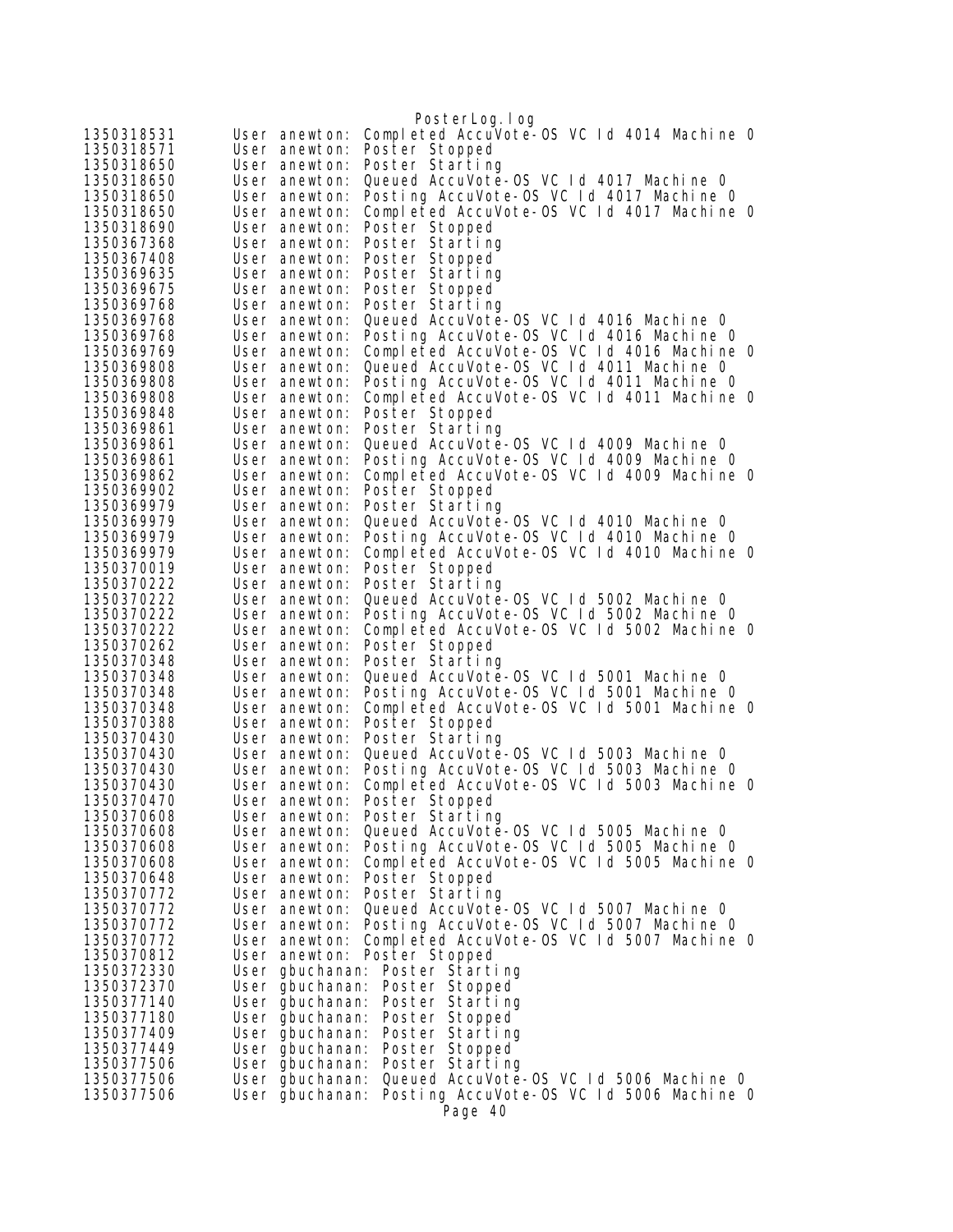|                          |                                    | PosterLog.log                                                                          |
|--------------------------|------------------------------------|----------------------------------------------------------------------------------------|
| 1350377506               | User gbuchanan:                    | Completed AccuVote-0S VC 1d 5006 Machine 0                                             |
| 1350377546               | User gbuchanan:                    | Poster Stopped                                                                         |
| 1350377553               | User gbuchanan:                    | Poster Starting                                                                        |
| 1350377553               | User gbuchanan:                    | Queued AccuVote-0S VC 1d 1001 Machine 0                                                |
| 1350377553               | User gbuchanan:                    | Posting AccuVote-OS VC 1d 1001 Machine 0                                               |
| 1350377553               | User gbuchanan:                    | Completed AccuVote-OS VC 1d 1001 Machine 0                                             |
| 1350377593               | User gbuchanan:                    | Poster Stopped                                                                         |
| 1350377605               | User gbuchanan:                    | Poster Starting                                                                        |
| 1350377605               | User gbuchanan:                    | Queued AccuVote-OS VC 1d 5009 Machine 0                                                |
| 1350377605               | User gbuchanan:                    | Posting AccuVote-OS VC Id 5009 Machine 0                                               |
| 1350377605<br>1350377645 | User gbuchanan:                    | Completed AccuVote-OS VC 1d 5009 Machine 0<br>Poster Stopped                           |
| 1350377863               | User gbuchanan:<br>User gbuchanan: | Poster Starting                                                                        |
| 1350377863               | User gbuchanan:                    | Queued AccuVote-OS VC 1d 5008 Machine 0                                                |
| 1350377863               | User gbuchanan:                    | Posting AccuVote-OS VC Id 5008 Machine 0                                               |
| 1350377863               | User gbuchanan:                    | Completed AccuVote-OS VC 1d 5008 Machine 0                                             |
| 1350377903               | User gbuchanan:                    | Poster Stopped                                                                         |
| 1350378100               | User gbuchanan:                    | Poster Starting                                                                        |
| 1350378100               | User gbuchanan:                    | Queued AccuVote-OS VC 1d 5011 Machine 0                                                |
| 1350378100               | User gbuchanan:                    | Posting AccuVote-OS VC 1d 5011 Machine 0                                               |
| 1350378100               | User gbuchanan:                    | Completed AccuVote-0S VC 1d 5011 Machine 0                                             |
| 1350378111               | User gbuchanan:                    | Queued AccuVote-OS VC 1d 5010 Machine 0                                                |
| 1350378111<br>1350378111 | User gbuchanan:<br>User gbuchanan: | Posting AccuVote-OS VC Id 5010 Machine O<br>Completed AccuVote-OS VC 1d 5010 Machine 0 |
| 1350378151               | User gbuchanan:                    | Poster Stopped                                                                         |
| 1350378186               | User gbuchanan:                    | Poster Starting                                                                        |
| 1350378186               | User gbuchanan:                    | Queued AccuVote-OS VC 1d 5012 Machine 0                                                |
| 1350378186               | User gbuchanan:                    | Posting AccuVote-OS VC 1d 5012 Machine O                                               |
| 1350378186               | User gbuchanan:                    | Completed AccuVote-OS VC 1d 5012 Machine 0                                             |
| 1350378226               | User gbuchanan:                    | Poster Stopped                                                                         |
| 1350378294               | User gbuchanan:                    | Poster Starting                                                                        |
| 1350378294<br>1350378294 | User gbuchanan:                    | Queued AccuVote-0S VC Id 5016 Machine 0<br>Posting AccuVote-OS VC Id 5016 Machine O    |
| 1350378294               | User gbuchanan:<br>User gbuchanan: | Completed AccuVote-OS VC 1d 5016 Machine 0                                             |
| 1350378297               | User gbuchanan:                    | Queued AccuVote-OS VC 1d 5013 Machine 0                                                |
| 1350378297               | User gbuchanan:                    | Posting AccuVote-OS VC 1d 5013 Machine 0                                               |
| 1350378297               | User gbuchanan:                    | Completed AccuVote-OS VC 1d 5013 Machine 0                                             |
| 1350378337               | User gbuchanan:                    | Poster Stopped                                                                         |
| 1350378890               | User gbuchanan:                    | Poster Starting                                                                        |
| 1350378890               | User gbuchanan:                    | Queued AccuVote-0S VC 1d 5014 Machine 0                                                |
| 1350378890<br>1350378890 | User gbuchanan:<br>User ğbuchanan: | Posting AccuVote-OS VC Id 5014 Machine O<br>Completed AccuVote-OS VC Id 5014 Machine O |
| 1350378930               | User gbuchanan:                    | Poster Stopped                                                                         |
| 1350380627               | User gbuchanan:                    | Poster Starting                                                                        |
| 1350380627               | User gbuchanan:                    | Queued AccuVote-OS VC 1d 5004 Machine 0                                                |
| 1350380627               | User gbuchanan:                    | Posting AccuVote-OS VC 1d 5004 Machine 0                                               |
| 1350380627               | User gbuchanan:                    | Completed AccuVote-OS VC Id 5004 Machine O                                             |
| 1350380667               | User gbuchanan:                    | Poster Stopped                                                                         |
| 1350380753               | User gbuchanan:                    | Poster Starting                                                                        |
| 1350380753               | User gbuchanan:                    | Queued AccuVote-OS VC Id 6002 Machine O                                                |
| 1350380753<br>1350380753 | User gbuchanan:                    | Posting AccuVote-OS VC 1d 6002 Machine 0<br>Completed AccuVote-OS VC 1d 6002 Machine 0 |
| 1350380793               | User gbuchanan:<br>User gbuchanan: | Poster Stopped                                                                         |
| 1350381194               | User gbuchanan:                    | Poster Starting                                                                        |
| 1350381234               | User gbuchanan:                    | Poster Stopped                                                                         |
| 1350389612               | User gbuchanan:                    | Poster Starting                                                                        |
| 1350389652               | User gbuchanan:                    | Poster Stopped                                                                         |
| 1350389848               | User gbuchanan:                    | Poster Starting                                                                        |
| 1350389848               | User gbuchanan:                    | Queued AccuVote-OS VC 1d 6001 Machine 0                                                |
| 1350389848               | User gbuchanan:                    | Posting AccuVote-OS VC Id 6001 Machine O<br>Completed AccuVote-OS VC Id 6001 Machine O |
| 1350389848<br>1350389888 | User gbuchanan:<br>User gbuchanan: | Poster Stopped                                                                         |
| 1350390892               | User gbuchanan:                    | Poster Starting                                                                        |
|                          |                                    | Page 41                                                                                |
|                          |                                    |                                                                                        |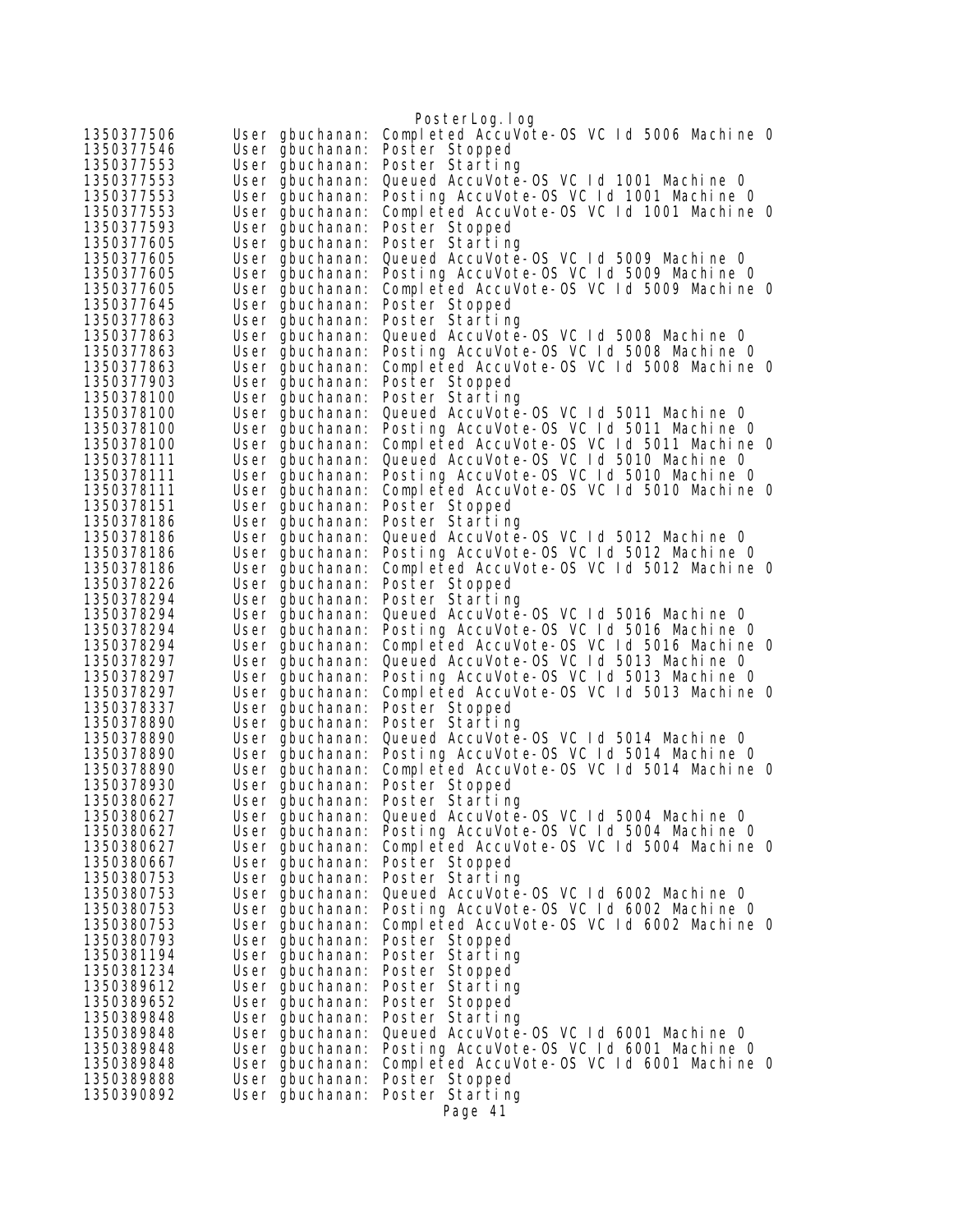|                                                                | PosterLog.log                                                                          |
|----------------------------------------------------------------|----------------------------------------------------------------------------------------|
| 1350390932<br>User gbuchanan:                                  | Poster Stopped                                                                         |
| 1350391180<br>User gbuchanan:                                  | Poster Starting                                                                        |
| 1350391180<br>User gbuchanan:                                  | Queued AccuVote-OS VC Id 6003 Machine 0                                                |
| 1350391180<br>User gbuchanan:                                  | Posting AccuVote-OS VC Id 6003 Machine 0                                               |
| 1350391180<br>User gbuchanan:                                  | Completed AccuVote-OS VC 1d 6003 Machine 0                                             |
| 1350391220<br>User gbuchanan:                                  | Poster Stopped                                                                         |
| 1350397611<br>User gbuchanan:                                  | Poster Starting                                                                        |
| 1350397651<br>User gbuchanan:                                  | Poster Stopped                                                                         |
| 1350398850<br>User gbuchanan:                                  | Poster Starting                                                                        |
| 1350398890<br>User gbuchanan:                                  | Poster Stopped                                                                         |
| 1350399050<br>User gbuchanan:                                  | Poster Starting<br>Queued AccuVote-OS VC 1d 5015 Machine 0                             |
| 1350399050<br>User gbuchanan:<br>1350399050<br>User gbuchanan: | Posting AccuVote-OS VC 1d 5015 Machine 0                                               |
| 1350399050<br>User gbuchanan:                                  | Completed AccuVote-OS VC 1d 5015 Machine 0                                             |
| 1350399090<br>User gbuchanan:                                  | Poster Stopped                                                                         |
| 1350401722<br>User gbuchanan:                                  | Poster Starting                                                                        |
| 1350401762<br>User gbuchanan:                                  | Poster Stopped                                                                         |
| 1350403126<br>User gbuchanan:                                  | Poster Starting                                                                        |
| 1350403166<br>User gbuchanan:                                  | Poster Stopped                                                                         |
| 1350403955<br>User gbuchanan:                                  | Poster Starting                                                                        |
| 1350403955<br>User gbuchanan:                                  | Queued AccuVote-OS VC 1d 6005 Machine 0                                                |
| 1350403955<br>User gbuchanan:                                  | Posting AccuVote-OS VC Id 6005 Machine O                                               |
| 1350403955<br>User gbuchanan:                                  | Completed AccuVote-OS VC 1d 6005 Machine 0                                             |
| 1350403995<br>User gbuchanan:                                  | Poster Stopped                                                                         |
| 1350404366<br>User gbuchanan:<br>1350404366                    | Poster Starting<br>Queued AccuVote-OS VC Id 6006 Machine 0                             |
| User gbuchanan:<br>1350404366<br>User gbuchanan:               | Posting AccuVote-OS VC Id 6006 Machine O                                               |
| 1350404366<br>User gbuchanan:                                  | Completed AccuVote-OS VC 1d 6006 Machine 0                                             |
| 1350404382<br>User gbuchanan:                                  | Queued AccuVote-OS VC Id 6007 Machine 0                                                |
| 1350404383<br>User gbuchanan:                                  | Posting AccuVote-OS VC Id 6007 Machine 0                                               |
| 1350404383<br>User gbuchanan:                                  | Completed AccuVote-OS VC 1d 6007 Machine 0                                             |
| 1350404423<br>User gbuchanan:                                  | Poster Stopped                                                                         |
| 1350404532<br>User gbuchanan:                                  | Poster Starting                                                                        |
| 1350404532<br>User gbuchanan:                                  | Queued AccuVote-OS VC Id 6008 Machine 0                                                |
| 1350404532<br>User gbuchanan:                                  | Posting AccuVote-OS VC Id 6008 Machine 0                                               |
| 1350404532<br>User gbuchanan:<br>1350404533                    | Completed AccuVote-OS VC 1d 6008 Machine 0<br>Queued AccuVote-OS VC Id 6009 Machine 0  |
| User gbuchanan:<br>1350404533<br>User gbuchanan:               | Posting AccuVote-OS VC Id 6009 Machine O                                               |
| 1350404533<br>User gbuchanan:                                  | Completed AccuVote-OS VC 1d 6009 Machine 0                                             |
| 1350404542<br>User gbuchanan:                                  | Queued AccuVote-OS VC Id 6010 Machine 0                                                |
| 1350404542<br>User gbuchanan:                                  | Posting AccuVote-OS VC Id 6010 Machine 0                                               |
| 1350404542<br>User gbuchanan:                                  | Completed AccuVote-OS VC 1d 6010 Machine 0                                             |
| 1350404582<br>User gbuchanan:                                  | Poster Stopped                                                                         |
| 1350404681<br>User gbuchanan:                                  | Poster Starting                                                                        |
| 1350404681<br>User gbuchanan:                                  | Queued AccuVote-0S VC 1d 6011 Machine 0                                                |
| 1350404681<br>User gbuchanan:                                  | Posting AccuVote-OS VC Id 6011 Machine O<br>Completed AccuVote-OS VC 1d 6011 Machine 0 |
| 1350404681<br>User gbuchanan:<br>1350404704<br>User gbuchanan: | Queued AccuVote-OS VC Id 6012 Machine 0                                                |
| 1350404704<br>User gbuchanan:                                  | Posting AccuVote-OS VC Id 6012 Machine O                                               |
| 1350404704<br>User gbuchanan:                                  | Completed AccuVote-OS VC 1d 6012 Machine 0                                             |
| 1350404743<br>User gbuchanan:                                  | Queued AccuVote-OS VC Id 6004 Machine 0                                                |
| 1350404743<br>User gbuchanan:                                  | Posting AccuVote-OS VC Id 6004 Machine 0                                               |
| 1350404743<br>User gbuchanan:                                  | Completed AccuVote-OS VC 1d 6004 Machine 0                                             |
| 1350404783<br>User gbuchanan:                                  | Poster Stopped                                                                         |
| 1350465978<br>User gbuchanan:                                  | Poster Starting                                                                        |
| 1350466018<br>User gbuchanan:                                  | Poster Stopped                                                                         |
| 1350466063<br>User gbuchanan:                                  | Poster Starting                                                                        |
| 1350466103<br>User gbuchanan:<br>1350469854                    | Poster Stopped                                                                         |
| User gbuchanan:<br>1350469894<br>User gbuchanan:               | Poster Starting<br>Poster Stopped                                                      |
| 1350470907<br>User gbuchanan:                                  | Poster Starting                                                                        |
| 1350470947<br>User gbuchanan:                                  | Poster Stopped                                                                         |
| 1350471214<br>User gbuchanan:                                  | Poster Starting                                                                        |
|                                                                | Page 42                                                                                |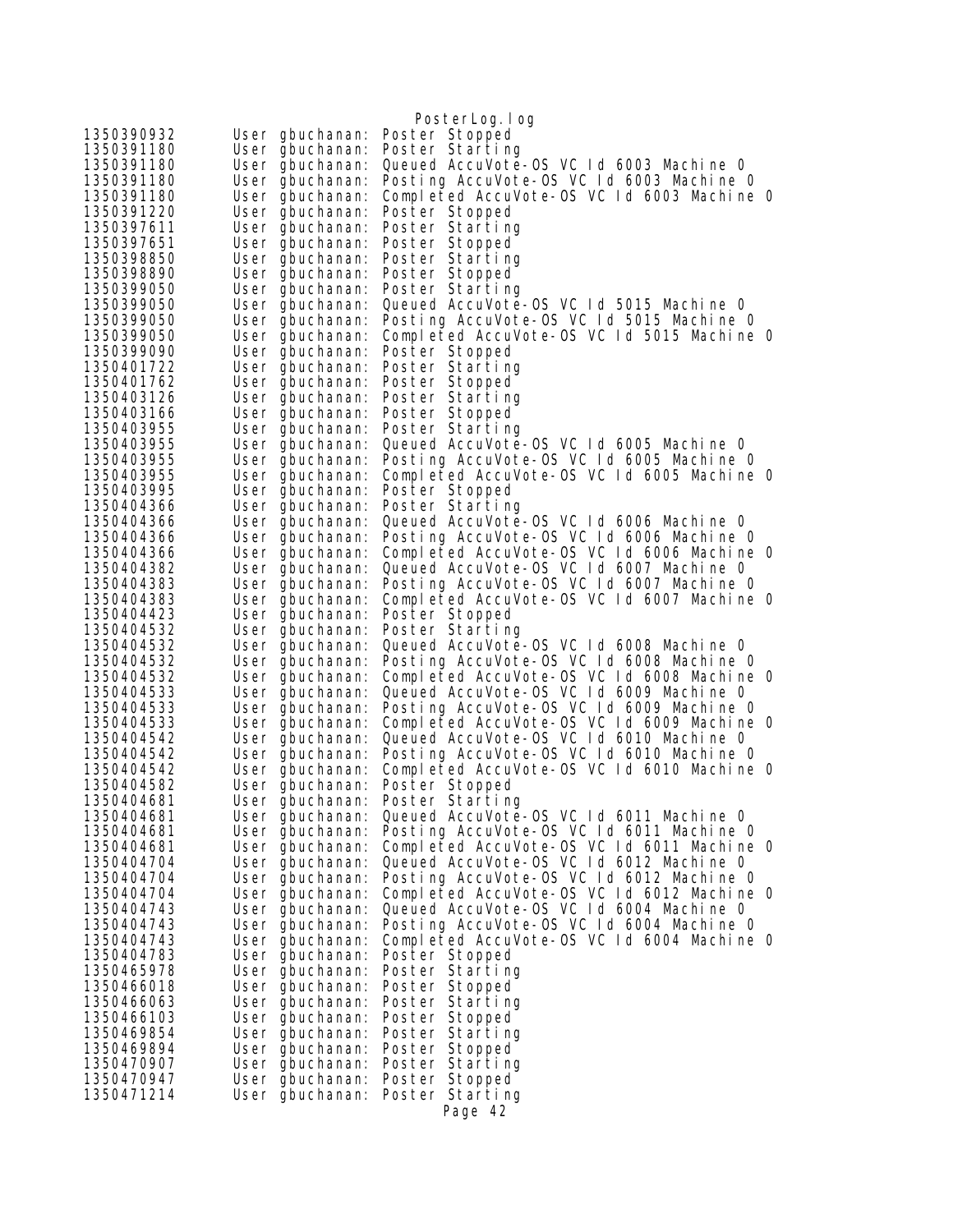|                          |                                    | PosterLog. I og                                                                        |
|--------------------------|------------------------------------|----------------------------------------------------------------------------------------|
| 1350471247               | User gbuchanan:                    | Poster Stopped                                                                         |
| 1350471524               | User gbuchanan:                    | Poster Starting                                                                        |
| 1350471564               | User gbuchanan:                    | Poster Stopped                                                                         |
| 1350478076               | User gbuchanan:                    | Poster Starting                                                                        |
| 1350478116               | User gbuchanan:                    | Poster Stopped                                                                         |
| 1350478668               | User gbuchanan:                    | Poster Starting                                                                        |
| 1350478668               | User gbuchanan:                    | Queued AccuVote-OS VC Id 7001 Machine O                                                |
| 1350478668               | User gbuchanan:                    | Posting AccuVote-OS VC 1d 7001 Machine 0                                               |
| 1350478668               | User gbuchanan:                    | Completed AccuVote-OS VC 1d 7001 Machine 0                                             |
| 1350478673               | User gbuchanan:                    | Queued AccuVote-OS VC 1d 6013 Machine 0                                                |
| 1350478673               | User gbuchanan:                    | Posting AccuVote-OS VC Id 6013 Machine O                                               |
| 1350478673               | User gbuchanan:                    | Completed AccuVote-OS VC 1d 6013 Machine 0                                             |
| 1350478680               | User gbuchanan:                    | Queued AccuVote-OS VC Id 7003 Machine 0<br>Posting AccuVote-OS VC Id 7003 Machine 0    |
| 1350478680<br>1350478680 | User gbuchanan:                    | Completed AccuVote-OS VC 1d 7003 Machine 0                                             |
| 1350478720               | User gbuchanan:<br>User gbuchanan: | Poster Stopped                                                                         |
| 1350478849               | User gbuchanan:                    | Poster Starting                                                                        |
| 1350478849               | User gbuchanan:                    | Queued AccuVote-OS VC 1d 7004 Machine 0                                                |
| 1350478849               | User gbuchanan:                    | Posting AccuVote-OS VC 1d 7004 Machine 0                                               |
| 1350478849               | User gbuchanan:                    | Completed AccuVote-OS VC 1d 7004 Machine 0                                             |
| 1350478864               | User gbuchanan:                    | Queued AccuVote-OS VC Id 7005 Machine 0                                                |
| 1350478864               | User gbuchanan:                    | Posting AccuVote-OS VC 1d 7005 Machine 0                                               |
| 1350478864               | User gbuchanan:                    | Completed AccuVote-OS VC 1d 7005 Machine 0                                             |
| 1350478904               | User gbuchanan:                    | Poster Stopped                                                                         |
| 1350479010               | User gbuchanan:                    | Poster Starting                                                                        |
| 1350479010               | User gbuchanan:                    | Queued AccuVote-0S VC 1d 7002 Machine 0                                                |
| 1350479010               | User gbuchanan:                    | Posting AccuVote-OS VC Id 7002 Machine O                                               |
| 1350479010               | User gbuchanan:                    | Completed AccuVote-OS VC 1d 7002 Machine 0<br>Queued AccuVote-OS VC Id 7007 Machine 0  |
| 1350479016<br>1350479016 | User gbuchanan:<br>User gbuchanan: | Posting AccuVote-OS VC Id 7007 Machine O                                               |
| 1350479016               | User gbuchanan:                    | Completed AccuVote-OS VC 1d 7007 Machine 0                                             |
| 1350479056               | User gbuchanan:                    | Poster Stopped                                                                         |
| 1350479116               | User gbuchanan:                    | Poster Starting                                                                        |
| 1350479116               | User gbuchanan:                    | Queued AccuVote-OS VC 1d 7006 Machine 0                                                |
| 1350479116               | User gbuchanan:                    | Posting AccuVote-OS VC Id 7006 Machine 0                                               |
| 1350479116               | User gbuchanan:                    | Completed AccuVote-OS VC 1d 7006 Machine 0                                             |
| 1350479156               | User gbuchanan:                    | Poster Stopped                                                                         |
| 1350479165               | User gbuchanan:                    | Poster Starting                                                                        |
| 1350479165               | User gbuchanan:                    | Queued AccuVote-0S VC Id 7009 Machine 0                                                |
| 1350479165               | User gbuchanan:                    | Posting AccuVote-OS VC 1d 7009 Machine 0                                               |
| 1350479165<br>1350479205 | User gbuchanan:                    | Completed AccuVote-OS VC 1d 7009 Machine 0                                             |
| 1350479211               | User gbuchanan:<br>User gbuchanan: | Poster Stopped<br>Poster Starting                                                      |
| 1350479211               | User gbuchanan:                    | Queued AccuVote-0S VC Id 7011 Machine 0                                                |
| 1350479211               | User gbuchanan:                    | Posting AccuVote-OS VC Id 7011 Machine O                                               |
| 1350479211               | User gbuchanan:                    | Completed AccuVote-OS VC 1d 7011 Machine 0                                             |
| 1350479251               | User gbuchanan:                    | Poster Stopped                                                                         |
| 1350479268               | User gbuchanan:                    | Poster Starting                                                                        |
| 1350479268               | User gbuchanan:                    | Queued AccuVote-0S VC 1d 7010 Machine 0                                                |
| 1350479268               | User gbuchanan:                    | Posting AccuVote-OS VC Id 7010 Machine 0                                               |
| 1350479268               | User gbuchanan:                    | Completed AccuVote-OS VC 1d 7010 Machine 0                                             |
| 1350479308               | User gbuchanan:                    | Poster Stopped                                                                         |
| 1350479321               | User gbuchanan:                    | Poster Starting                                                                        |
| 1350479321               | User gbuchanan:                    | Queued AccuVote-OS VC 1d 7013 Machine 0                                                |
| 1350479321<br>1350479321 | User gbuchanan:                    | Posting AccuVote-OS VC Id 7013 Machine O<br>Completed AccuVote-OS VC Id 7013 Machine O |
| 1350479361               | User gbuchanan:<br>User gbuchanan: | Poster Stopped                                                                         |
| 1350479364               | User gbuchanan:                    | Poster Starting                                                                        |
| 1350479364               | User gbuchanan:                    | Queued AccuVote-OS VC 1d 7008 Machine 0                                                |
| 1350479364               | User gbuchanan:                    | Posting AccuVote-OS VC Id 7008 Machine 0                                               |
| 1350479364               | User gbuchanan:                    | Completed AccuVote-OS VC 1d 7008 Machine 0                                             |
| 1350479379               | User gbuchanan:                    | Queued AccuVote-OS VC 1d 7015 Machine 0                                                |
| 1350479379               | User gbuchanan:                    | Posting AccuVote-OS VC 1d 7015 Machine 0                                               |
|                          |                                    | Page 43                                                                                |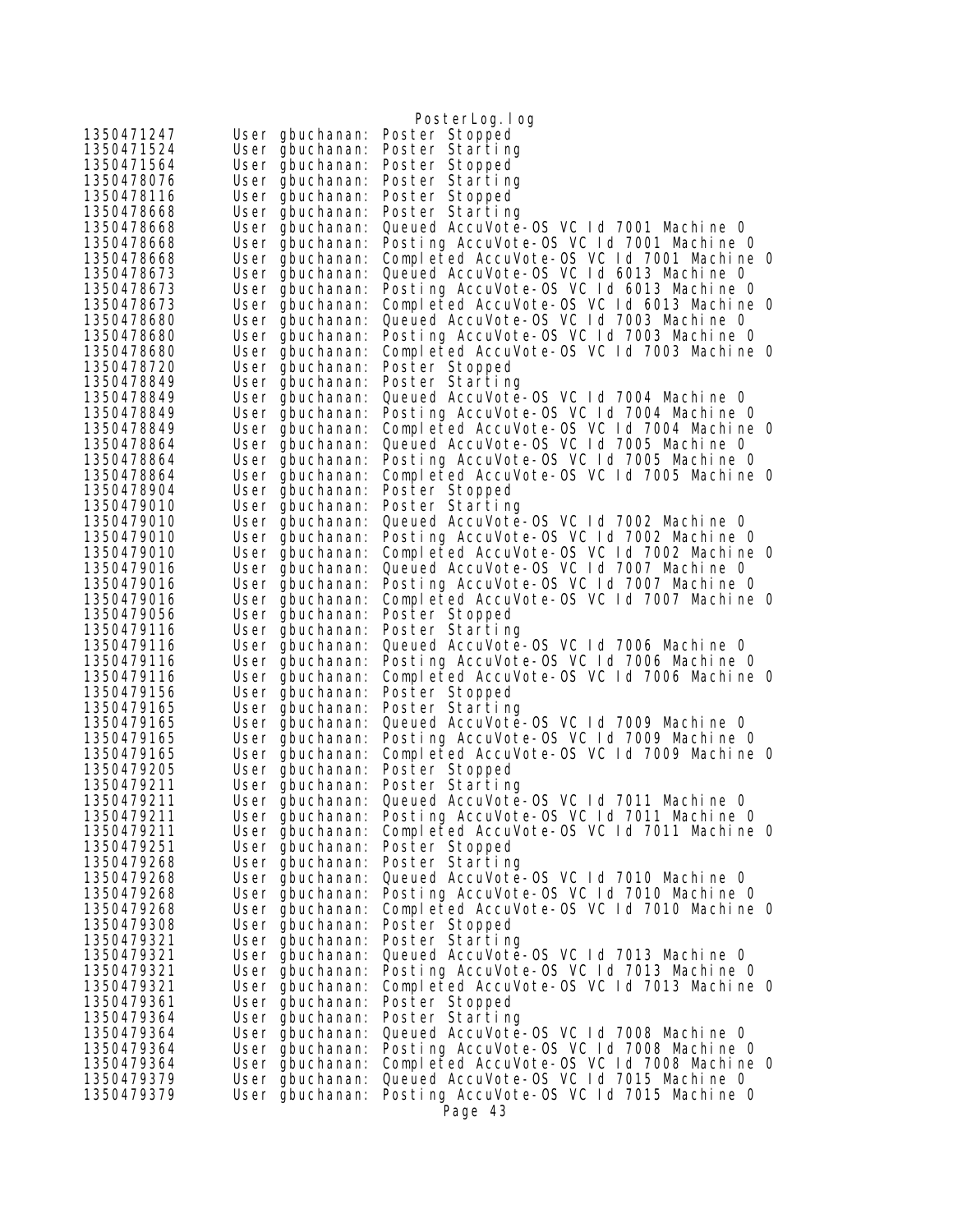|                          |                                    | PosterLog.log                                                                          |
|--------------------------|------------------------------------|----------------------------------------------------------------------------------------|
| 1350479379               | User gbuchanan:                    | Completed AccuVote-0S VC 1d 7015 Machine 0                                             |
| 1350479419               | User gbuchanan:                    | Poster Stopped                                                                         |
| 1350479440               | User gbuchanan:                    | Poster Starting                                                                        |
| 1350479440               | User gbuchanan:                    | Queued AccuVote-0S VC 1d 7017 Machine 0                                                |
| 1350479440               | User gbuchanan:                    | Posting AccuVote-OS VC Id 7017 Machine O                                               |
| 1350479440               | User gbuchanan:                    | Completed AccuVote-OS VC 1d 7017 Machine 0                                             |
| 1350479449               | User gbuchanan:                    | Queued AccuVote-OS VC Id 7014 Machine 0                                                |
| 1350479449               | User gbuchanan:                    | Posting AccuVote-OS VC Id 7014 Machine O                                               |
| 1350479449               | User gbuchanan:                    | Completed AccuVote-OS VC 1d 7014 Machine 0                                             |
| 1350479489               | User gbuchanan:                    | Poster Stopped                                                                         |
| 1350479506               | User gbuchanan:                    | Poster Starting                                                                        |
| 1350479506               | User gbuchanan:                    | Queued AccuVote-OS VC 1d 7016 Machine 0                                                |
| 1350479506               | User gbuchanan:                    | Posting AccuVote-OS VC 1d 7016 Machine O                                               |
| 1350479507               | User gbuchanan:                    | Completed AccuVote-OS VC 1d 7016 Machine 0                                             |
| 1350479512               | User gbuchanan:                    | Queued AccuVote-OS VC 1d 7012 Machine 0                                                |
| 1350479512               | User gbuchanan:                    | Posting AccuVote-OS VC 1d 7012 Machine 0<br>Completed AccuVote-OS VC 1d 7012 Machine O |
| 1350479512<br>1350479552 | User gbuchanan:                    |                                                                                        |
| 1350479583               | User gbuchanan:                    | Poster Stopped<br>Poster Starting                                                      |
| 1350479583               | User gbuchanan:<br>User gbuchanan: | Queued AccuVote-0S VC 1d 8003 Machine 0                                                |
| 1350479583               | User gbuchanan:                    | Posting AccuVote-OS VC 1d 8003 Machine 0                                               |
| 1350479583               | User gbuchanan:                    | Completed AccuVote-OS VC Id 8003 Machine 0                                             |
| 1350479623               | User gbuchanan:                    | Poster Stopped                                                                         |
| 1350479663               | User gbuchanan:                    | Poster Starting                                                                        |
| 1350479663               | User gbuchanan:                    | Queued AccuVote-OS VC 1d 7018 Machine 0                                                |
| 1350479663               | User gbuchanan:                    | Posting AccuVote-OS VC Id 7018 Machine O                                               |
| 1350479663               | User gbuchanan:                    | Completed AccuVote-OS VC Id 7018 Machine O                                             |
| 1350479703               | User gbuchanan:                    | Poster Stopped                                                                         |
| 1350479739               | User gbuchanan:                    | Poster Starting                                                                        |
| 1350479739               | User gbuchanan:                    | Queued AccuVote-OS VC 1d 8004 Machine 0                                                |
| 1350479739               | User gbuchanan:                    | Posting AccuVote-OS VC 1d 8004 Machine 0                                               |
| 1350479739               | User gbuchanan:                    | Completed AccuVote-OS VC 1d 8004 Machine 0                                             |
| 1350479779               | User gbuchanan:                    | Poster Stopped                                                                         |
| 1350479966               | User gbuchanan:                    | Poster Starting                                                                        |
| 1350479966               | User gbuchanan:                    | Queued AccuVote-OS VC 1d 8001 Machine 0                                                |
| 1350479966               | User gbuchanan:                    | Posting AccuVote-OS VC Id 8001 Machine O                                               |
| 1350479966               | User gbuchanan:                    | Completed AccuVote-OS VC 1d 8001 Machine 0                                             |
| 1350479973               | User gbuchanan:                    | Queued AccuVote-OS VC 1d 8005 Machine 0                                                |
| 1350479973               | User gbuchanan:                    | Posting AccuVote-OS VC Id 8005 Machine O                                               |
| 1350479973<br>1350479974 | User gbuchanan:                    | Completed AccuVote-OS VC 1d 8005 Machine 0<br>Queued AccuVote-OS VC 1d 8002 Machine 0  |
| 1350479974               | User gbuchanan:                    | Posting AccuVote-OS VC Id 8002 Machine 0                                               |
| 1350479974               | User gbuchanan:<br>User gbuchanan: | Completed AccuVote-OS VC 1d 8002 Machine 0                                             |
| 1350480014               | User gbuchanan:                    | Poster Stopped                                                                         |
| 1350480021               | User gbuchanan:                    | Poster Starting                                                                        |
| 1350480021               | User gbuchanan:                    | Queued AccuVote-OS VC 1d 8007 Machine 0                                                |
| 1350480021               | User gbuchanan:                    | Posting AccuVote-OS VC Id 8007 Machine O                                               |
| 1350480021               | User gbuchanan:                    | Completed AccuVote-OS VC Id 8007 Machine O                                             |
| 1350480061               | User gbuchanan:                    | Poster Stopped                                                                         |
| 1350480083               | User gbuchanan:                    | Poster Starting                                                                        |
| 1350480083               | User gbuchanan:                    | Queued AccuVote-OS VC Id 8008 Machine 0                                                |
| 1350480083               | User gbuchanan:                    | Posting AccuVote-OS VC Id 8008 Machine 0                                               |
| 1350480083               | User gbuchanan:                    | Completed AccuVote-OS VC 1d 8008 Machine 0                                             |
| 1350480123               | User gbuchanan:                    | Poster Stopped                                                                         |
| 1350480149               | User gbuchanan:                    | Poster Starting                                                                        |
| 1350480149               | User gbuchanan:                    | Queued AccuVote-OS VC Id 8009 Machine O                                                |
| 1350480149               | User gbuchanan:                    | Posting AccuVote-OS VC Id 8009 Machine 0                                               |
| 1350480149               | User gbuchanan:                    | Completed AccuVote-OS VC Id 8009 Machine 0                                             |
| 1350480189               | User gbuchanan:                    | Poster Stopped                                                                         |
| 1350480917               | User gbuchanan:                    | Poster Starting                                                                        |
| 1350480957               | User gbuchanan:                    | Poster Stopped                                                                         |
| 1350481035               | User gbuchanan:                    | Poster Starting                                                                        |
| 1350481035               | User gbuchanan:                    | Queued AccuVote-OS VC 1d 9001 Machine 0                                                |
|                          |                                    | Page 44                                                                                |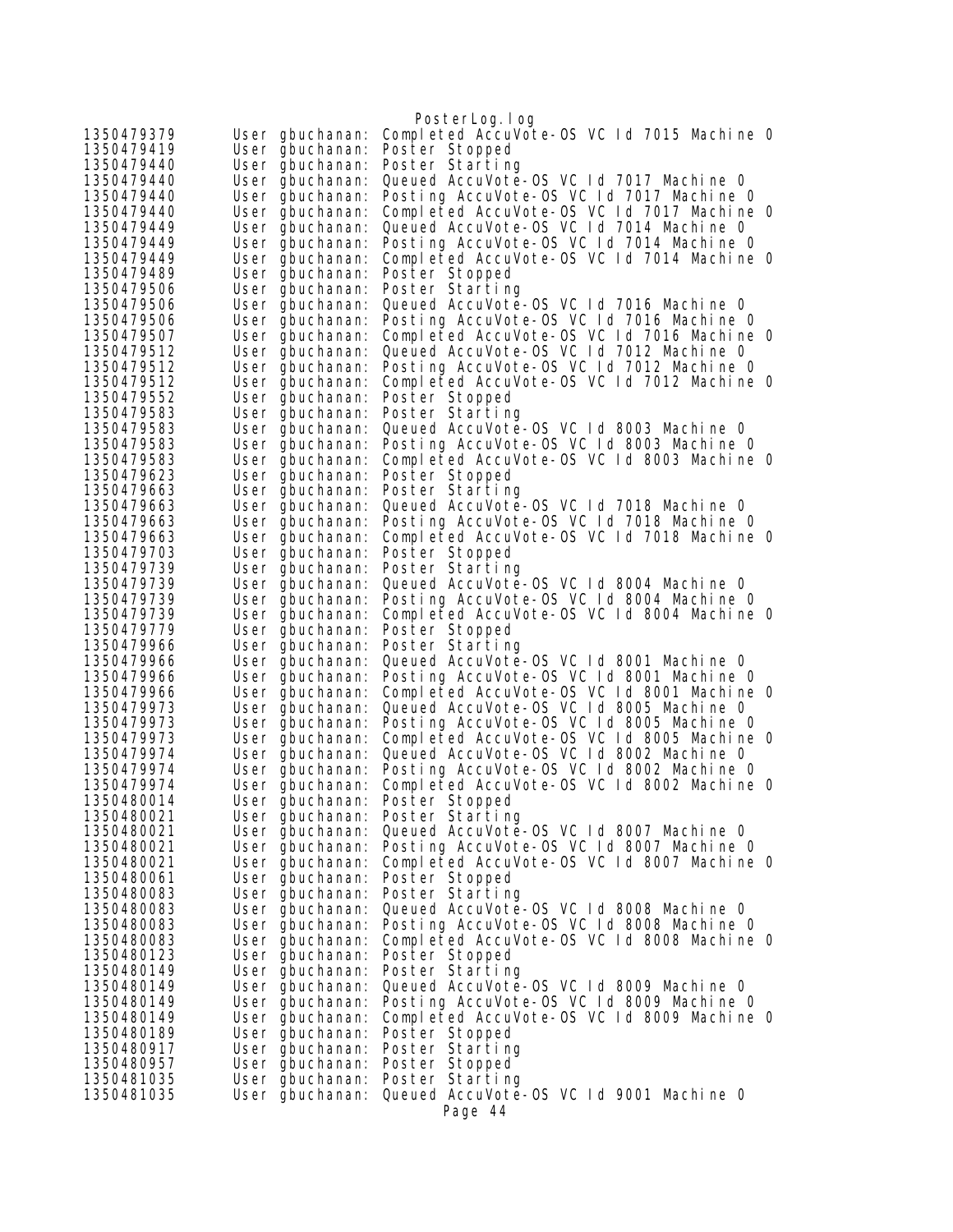|                          |                                    | PosterLog.log                                                  |
|--------------------------|------------------------------------|----------------------------------------------------------------|
| 1350481035               | User gbuchanan:                    | Posting AccuVote-0S VC 1d 9001 Machine 0                       |
| 1350481035               | User gbuchanan:                    | Completed AccuVote-OS VC 1d 9001 Machine 0                     |
| 1350481075               | User gbuchanan:                    | Poster Stopped                                                 |
| 1350481085               | User gbuchanan:                    | Poster Starting                                                |
| 1350481085               | User gbuchanan:                    | Queued AccuVote-OS VC 1d 9003 Machine 0                        |
| 1350481085               | User gbuchanan:                    | Posting AccuVote-OS VC Id 9003 Machine O                       |
| 1350481085               | User gbuchanan:                    | Completed AccuVote-OS VC 1d 9003 Machine 0                     |
| 1350481125               | User gbuchanan:                    | Poster Stopped                                                 |
| 1350481155<br>1350481155 | User gbuchanan:                    | Poster Starting<br>Queued AccuVote-OS VC 1d 9005 Machine 0     |
| 1350481155               | User gbuchanan:<br>User gbuchanan: | Posting AccuVote-OS VC 1d 9005 Machine 0                       |
| 1350481155               | User gbuchanan:                    | Completed AccuVote-OS VC 1d 9005 Machine 0                     |
| 1350481195               | User gbuchanan:                    | Poster Stopped                                                 |
| 1350481224               | User gbuchanan:                    | Poster Starting                                                |
| 1350481224               | User gbuchanan:                    | Queued AccuVote-OS VC Id 9002 Machine 0                        |
| 1350481224               | User gbuchanan:                    | Posting AccuVote-OS VC 1d 9002 Machine 0                       |
| 1350481224               | User gbuchanan:                    | Completed AccuVote-OS VC Id 9002 Machine O                     |
| 1350481236               | User gbuchanan:                    | Queued AccuVote-OS VC Id 9004 Machine 0                        |
| 1350481236               | User gbuchanan:                    | Posting AccuVote-OS VC 1d 9004 Machine 0                       |
| 1350481236               | User gbuchanan:                    | Completed AccuVote-OS VC 1d 9004 Machine 0                     |
| 1350481276               | User gbuchanan:                    | Poster Stopped                                                 |
| 1350481301               | User gbuchanan:                    | Poster Starting                                                |
| 1350481301               | User gbuchanan:                    | Queued AccuVote-OS VC Id 9006 Machine O                        |
| 1350481301               | User gbuchanan:                    | Posting AccuVote-OS VC 1d 9006 Machine 0                       |
| 1350481301               | User gbuchanan:                    | Completed AccuVote-OS VC Id 9006 Machine O                     |
| 1350481341<br>1350481402 | User gbuchanan:                    | Poster Stopped<br>Poster Starting                              |
| 1350481402               | User gbuchanan:<br>User gbuchanan: | Queued AccuVote-OS VC Id 8006 Machine O                        |
| 1350481402               | User gbuchanan:                    | Posting AccuVote-OS VC Id 8006 Machine O                       |
| 1350481402               | User gbuchanan:                    | Completed AccuVote-OS VC Id 8006 Machine 0                     |
| 1350481409               | User gbuchanan:                    | Queued AccuVote-OS VC Id 8010 Machine 0                        |
| 1350481409               | User gbuchanan:                    | Posting AccuVote-OS VC Id 8010 Machine O                       |
| 1350481409               | User gbuchanan:                    | Completed AccuVote-OS VC Id 8010 Machine 0                     |
| 1350481449               | User gbuchanan:                    | Poster Stopped                                                 |
| 1350553130               | User gbuchanan:                    | Poster Starting                                                |
| 1350553135               | User gbuchanan:                    | Poster Stopped                                                 |
| 1350553158               | User gbuchanan:                    | Poster Starting                                                |
| 1350553191<br>1350553226 | User gbuchanan:<br>User gbuchanan: | Poster Stopped<br>Poster Starting                              |
| 1350553266               | User gbuchanan:                    | Poster Stopped                                                 |
| 1350553695               | User gbuchanan:                    | Poster Starting                                                |
| 1350553715               | User gbuchanan:                    | Poster Stopped                                                 |
| 1350910379               | User anewton: Poster Starting      |                                                                |
| 1350910398               | User anewton: Poster Stopped       |                                                                |
| 1350910420               | User anewton: Poster Starting      |                                                                |
| 1350910425               | User anewton:                      | Poster Stopped                                                 |
| 1350910458               | User anewton:                      | Poster Starting                                                |
| 1350910498               | User anewton:                      | Poster Stopped                                                 |
| 1350910619               | User anewton:                      | Poster Starting                                                |
| 1350910659               | User anewton:                      | Poster Stopped                                                 |
| 1350910673<br>1350910673 | User anewton:<br>User anewton:     | Poster Starting<br>Queued Clear AccuVote-OS VC 1001 (ID: 1001) |
| 1350910673               | User anewton:                      | Posting Clear AccuVote-OS VC 1001 (ID: 1001)                   |
| 1350910673               | User anewton:                      | Queued Clear AccuVote-OS VC 1002 (ID: 1002)                    |
| 1350910673               | User anewton:                      | Completed Clear AccuVote-OS VC 1001 (ID: 1001)                 |
| 1350910673               | User anewton:                      | Queued Clear AccuVote-OS VC 1003 (ID: 1003)                    |
| 1350910673               | User anewton:                      | Posting Clear AccuVote-OS VC 1002 (ID: 1002)                   |
| 1350910673               | User anewton:                      | Completed Clear AccuVote-OS VC 1002 (ID: 1002)                 |
| 1350910673               | User anewton:                      | Queued Clear AccuVote-OS VC 2001 (ID: 2001)                    |
| 1350910673               | User anewton:                      | Posting Clear AccuVote-OS VC 1003 (ID: 1003)                   |
| 1350910673               | User anewton:                      | Queued Clear AccuVote-OS VC 2002 (ID:<br>2002)                 |
| 1350910673               | User anewton:                      | Queued Clear AccuVote-OS VC 2003 (ID:<br>2003)                 |
| 1350910673               | User anewton:                      | Queued Clear AccuVote-OS VC 2004 (ID:<br>2004)                 |
|                          |                                    | Page 45                                                        |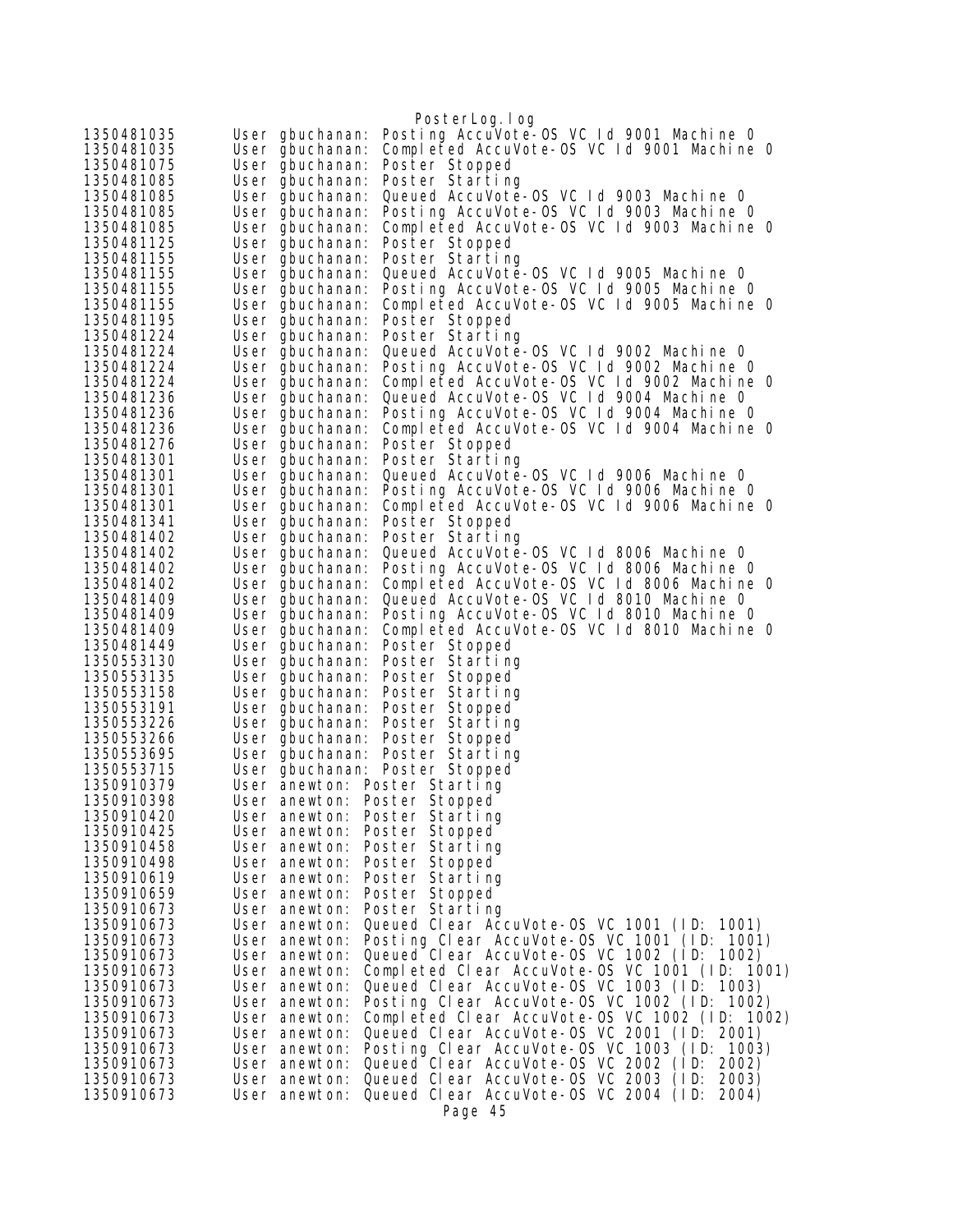|                          |                                | PosterLog.log                                                                                       |
|--------------------------|--------------------------------|-----------------------------------------------------------------------------------------------------|
| 1350910673               | User anewton:                  | Queued Clear AccuVote-OS VC 2005<br>(1D)<br>2005)                                                   |
| 1350910673               | User anewton:                  | Queued Clear AccuVote-0S VC 2006<br>(1D)<br>2006)                                                   |
| 1350910673               | User anewton:                  | Queued Clear AccuVote-OS VC 2007 (ID:<br>2007)                                                      |
| 1350910673               | User anewton:                  | Completed Clear AccuVote-OS VC 1003 (ID: 1003)                                                      |
| 1350910673               | User anewton:                  | Queued Clear AccuVote-OS VC 2008 (ID:<br>2008)                                                      |
| 1350910673               | User anewton:                  | Posting Clear AccuVote-OS VC 2001 (ID: 2001)                                                        |
| 1350910673               | User anewton:                  | Queued Clear AccuVote-0S VC 2009 (ID:<br>2009)                                                      |
| 1350910673               | User anewton:                  | Queued Clear AccuVote-0S VC 2010<br>(1D)<br>2010)                                                   |
| 1350910673               | User anewton:                  | Queued Clear AccuVote-OS VC 2011<br>(1D)<br>2011)                                                   |
| 1350910673               | User anewton:                  | Queued Clear AccuVote-0S VC 2012<br>(1D)<br>2012)                                                   |
| 1350910673               | User anewton:                  | Queued Clear AccuVote-OS VC 3001<br>3001)<br>(1D)                                                   |
| 1350910673               | User anewton:                  | Completed Clear AccuVote-0S VC 2001 (ID: 2001)<br>Queued Clear AccuVote-OS VC 3002 (ID:             |
| 1350910673<br>1350910673 | User anewton:<br>User anewton: | 3002)<br>Posting Clear AccuVote-OS VC 2002 (ID:<br>2002)                                            |
| 1350910673               | User anewton:                  | Queued Clear AccuVote-OS VC 3003<br>(1D)<br>3003)                                                   |
| 1350910673               | User anewton:                  | Queued Clear AccuVote-OS VC 3004<br>3004)<br>(1D)                                                   |
| 1350910673               | User anewton:                  | Queued Clear AccuVote-OS VC 3005<br>(1D)<br>3005)                                                   |
| 1350910673               | User anewton:                  | Queued Clear AccuVote-OS VC 3006<br>3006)<br>(ID:                                                   |
| 1350910673               | User anewton:                  | Queued Clear AccuVote-0S VC 3007<br>(1D)<br>3007)                                                   |
| 1350910673               | User anewton:                  | Queued Clear AccuVote-0S VC 4001<br>(1D)<br>4001)                                                   |
| 1350910673               | User anewton:                  | Queued Clear AccuVote-0S VC 4002<br>(1D)<br>4002)                                                   |
| 1350910673               | User anewton:                  | Queued Clear AccuVote-OS VC 4003<br>(ID:<br>4003)                                                   |
| 1350910673               | User anewton:                  | Queued Clear AccuVote-OS VC 4004<br>4004)<br>(1D)                                                   |
| 1350910673               | User anewton:                  | Queued Clear AccuVote-OS VC 4005<br>(ID:<br>4005)                                                   |
| 1350910673               | User anewton:                  | Queued Clear AccuVote-OS VC 4006<br>(1D)<br>4006)                                                   |
| 1350910673               | User anewton:                  | Queued Clear AccuVote-0S VC 4007<br>(1D)<br>4007)                                                   |
| 1350910673               | User anewton:                  | Completed Clear AccuVote-OS VC 2002 (ID: 2002)                                                      |
| 1350910673<br>1350910673 | User anewton:<br>User anewton: | Queued Clear AccuVote-OS VC 4008 (ID:<br>4008)<br>Posting Clear AccuVote-OS VC 2003 (ID:<br>2003)   |
| 1350910673               | User anewton:                  | Queued Clear AccuVote-OS VC 4009<br>(1D)<br>4009)                                                   |
| 1350910673               | User anewton:                  | Queued Clear AccuVote-OS VC 4010<br>4010)<br>(1D)                                                   |
| 1350910673               | User anewton:                  | Queued Clear AccuVote-OS VC 4011<br>(1D)<br>4011)                                                   |
| 1350910673               | User anewton:                  | Queued Clear AccuVote-OS VC 4012<br>(ID:<br>4012)                                                   |
| 1350910673               | User anewton:                  | Queued Clear AccuVote-OS VC 4013<br>4013)<br>(1D)                                                   |
| 1350910673               | User anewton:                  | Queued Clear AccuVote-OS VC 4014<br>(1D)<br>4014)                                                   |
| 1350910673               | User anewton:                  | Queued Clear AccuVote-OS VC 4015<br>(ID:<br>4015)                                                   |
| 1350910673               | User anewton:                  | Queued Clear AccuVote-0S VC 4016<br>(ID:<br>4016)                                                   |
| 1350910673               | User anewton:                  | Queued Clear AccuVote-OS VC 4017<br>(ID:<br>4017)                                                   |
| 1350910673               | User anewton:                  | Queued Clear AccuVote-OS VC 5001<br>(ID:<br>5001)                                                   |
| 1350910673               | User anewton:                  | Queued Clear AccuVote-0S VC 5002<br>(1D)<br>5002)                                                   |
| 1350910673<br>1350910673 | User anewton:<br>User anewton: | Queued Clear AccuVote-0S VC 5003<br>(1D)<br>5003)<br>Queued Clear AccuVote-OS VC 5004 (ID:          |
| 1350910673               | User anewton:                  | 5004)<br>Completed Clear AccuVote-0S VC 2003 (ID: 2003)                                             |
| 1350910673               | User anewton:                  | Queued Clear AccuVote-OS VC 5005 (ID:<br>5005)                                                      |
| 1350910673               | User anewton:                  | Posting Clear AccuVote-OS VC 2004 (ID: 2004)                                                        |
| 1350910673               | User anewton:                  | Queued Clear AccuVote-OS VC 5006 (ID:<br>5006)                                                      |
| 1350910673               | User anewton:                  | Queued Clear AccuVote-0S VC 5007<br>(1D)<br>5007)                                                   |
| 1350910673               | User anewton:                  | Queued Clear AccuVote-0S VC 5008<br>(1D)<br>5008)                                                   |
| 1350910673               | User anewton:                  | Queued Clear AccuVote-OS VC 5009<br>(1D)<br>5009)                                                   |
| 1350910673               | User anewton:                  | Queued Clear AccuVote-OS VC 5010<br>(1D)<br>5010)                                                   |
| 1350910673               | User anewton:                  | Queued Clear AccuVote-OS VC 5011<br>(1D)<br>5011)                                                   |
| 1350910673               | User anewton:                  | Queued Clear AccuVote-0S VC 5012<br>(1D)<br>5012)                                                   |
| 1350910673               | User anewton:                  | Queued Clear AccuVote-0S VC 5013<br>(1D)<br>5013)                                                   |
| 1350910673               | User anewton:                  | Queued Clear AccuVote-OS VC 5014<br>(1D)<br>5014)                                                   |
| 1350910673<br>1350910673 | User anewton:<br>User anewton: | Queued Clear AccuVote-OS VC 5015<br>(1D)<br>5015)<br>Queued Clear AccuVote-OS VC 5016 (ID:<br>5016) |
| 1350910673               | User anewton:                  | Completed Clear AccuVote-OS VC 2004 (ID: 2004)                                                      |
| 1350910673               | User anewton:                  | Posting Clear AccuVote-OS VC 2005 (ID:<br>2005)                                                     |
| 1350910673               | User anewton:                  | Queued Clear AccuVote-OS VC 6001 (ID:<br>6001)                                                      |
| 1350910673               | User anewton:                  | Queued Clear AccuVote-0S VC 6002<br>(1D)<br>6002)                                                   |
| 1350910673               | User anewton:                  | Queued Clear AccuVote-OS VC 6003<br>(1D)<br>6003)                                                   |
| 1350910673               | User anewton:                  | Queued Clear AccuVote-0S VC 6004<br>6004)<br>(1D)                                                   |
| 1350910673               | User anewton:                  | Queued Clear AccuVote-OS VC 6005 (ID:<br>6005)                                                      |
|                          |                                | Page 46                                                                                             |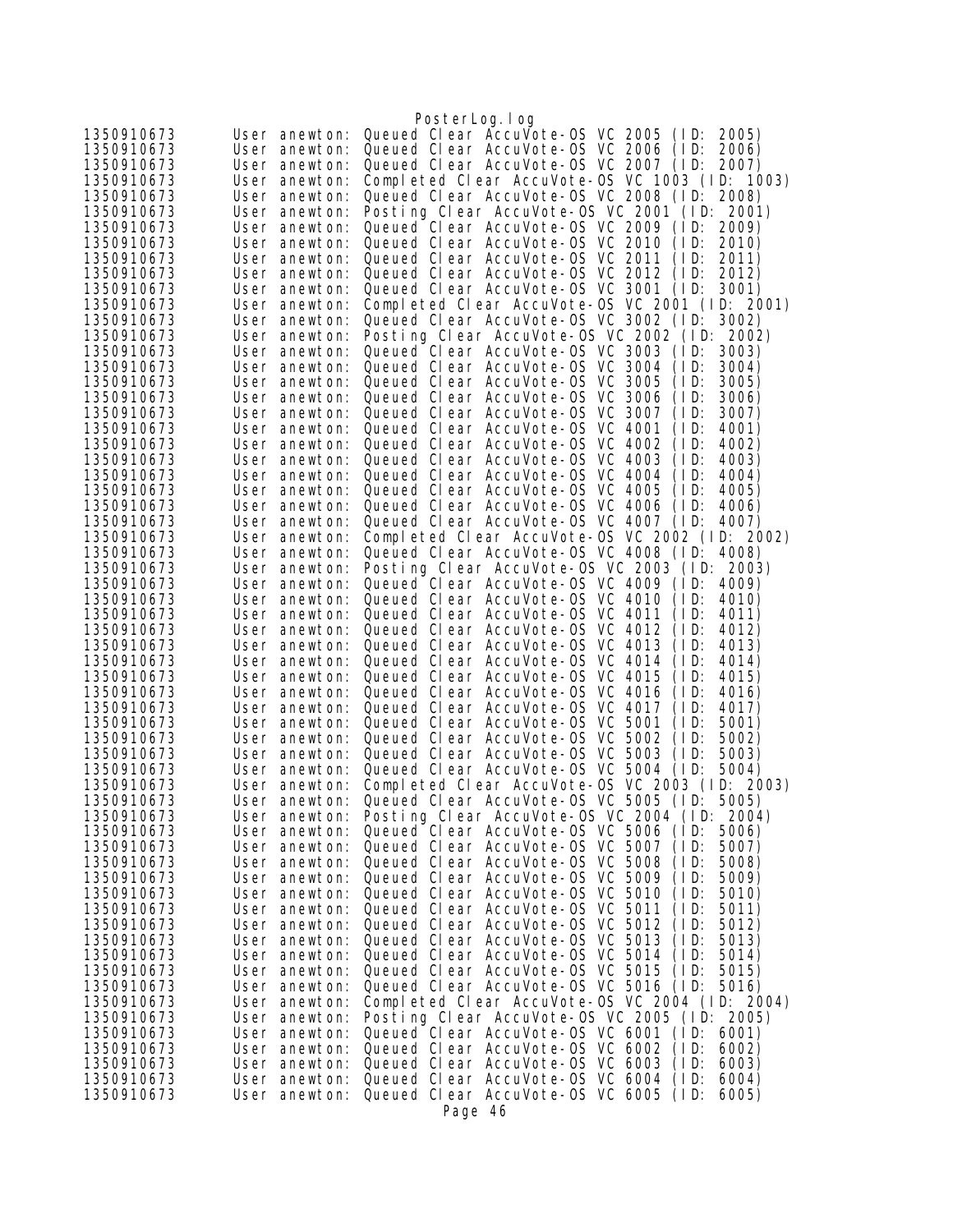|                          |                                | PosterLog.log                                                                                             |
|--------------------------|--------------------------------|-----------------------------------------------------------------------------------------------------------|
| 1350910673               | User anewton:                  | Queued Clear AccuVote-OS VC 6006<br>(1D)<br>6006)                                                         |
| 1350910673               | User anewton:                  | Queued Clear AccuVote-OS VC 6007<br>(1D)<br>6007)                                                         |
| 1350910673               | User anewton:                  | Queued Clear AccuVote-OS VC 6008<br>(1D)<br>6008)                                                         |
| 1350910673               | User anewton:                  | Queued Clear AccuVote-OS VC 6009<br>(1D)<br>6009)                                                         |
| 1350910673               | User anewton:                  | Queued Clear AccuVote-OS VC 6010 (ID:<br>6010)                                                            |
| 1350910673               | User anewton:                  | Completed Clear AccuVote-0S VC 2005 (ID: 2005)                                                            |
| 1350910673               | User anewton:                  | Queued Clear AccuVote-OS VC 6011 (ID: 6011)                                                               |
| 1350910673               | User anewton:                  | Posting Clear AccuVote-OS VC 2006 (ID: 2006)                                                              |
| 1350910673               | User anewton:                  | Queued Clear AccuVote-0S VC 6012 (ID:<br>6012)                                                            |
| 1350910673               | User anewton:                  | Queued Clear AccuVote-OS VC 6013<br>(1D)<br>6013)                                                         |
| 1350910673               | User anewton:                  | Queued Clear AccuVote-0S VC 7001<br>(1D)<br>7001)                                                         |
| 1350910673<br>1350910673 | User anewton:<br>User anewton: | Queued Clear AccuVote-0S VC 7002<br>7002)<br>(1D)<br>Queued Clear AccuVote-OS VC 7003<br>(1D)<br>7003)    |
| 1350910673               | User anewton:                  | Queued Clear AccuVote-0S VC 7004<br>(1D)<br>7004)                                                         |
| 1350910673               | User anewton:                  | Queued Clear AccuVote-0S VC 7005<br>(1D)<br>7005)                                                         |
| 1350910673               | User anewton:                  | Queued Clear AccuVote-0S VC 7006<br>(1D)<br>7006)                                                         |
| 1350910673               | User anewton:                  | Queued Clear AccuVote-0S VC 7007<br>(1D)<br>7007)                                                         |
| 1350910673               | User anewton:                  | Queued Clear AccuVote-OS VC 7008 (ID:<br>7008)                                                            |
| 1350910673               | User anewton:                  | Completed Clear AccuVote-0S VC 2006 (ID: 2006)                                                            |
| 1350910673               | User anewton:                  | Queued Clear AccuVote-OS VC 7009 (ID:<br>7009)                                                            |
| 1350910673               | User anewton:                  | Posting Clear AccuVote-OS VC 2007 (ID: 2007)                                                              |
| 1350910673               | User anewton:                  | Queued Clear AccuVote-0S VC 7010 (ID:<br>7010)                                                            |
| 1350910673               | User anewton:                  | Queued Clear AccuVote-OS VC 7011<br>(1D)<br>7011)                                                         |
| 1350910673               | User anewton:                  | Queued Clear AccuVote-0S VC 7012<br>(1D)<br>7012)                                                         |
| 1350910673               | User anewton:                  | Queued Clear AccuVote-OS VC 7013<br>(1D)<br>7013)                                                         |
| 1350910673               | User anewton:                  | Queued Clear AccuVote-OS VC 7014<br>(1D)<br>7014)                                                         |
| 1350910673               | User anewton:                  | Queued Clear AccuVote-OS VC 7015<br>(1D)<br>7015)                                                         |
| 1350910673               | User anewton:                  | Queued Clear AccuVote-0S VC 7016<br>(1D)<br>7016)                                                         |
| 1350910673               | User anewton:                  | Queued Clear AccuVote-0S VC 7017<br>(1D)<br>7017)                                                         |
| 1350910673               | User anewton:                  | Queued Clear AccuVote-OS VC 7018<br>(1D)<br>7018)<br>Queued Clear AccuVote-0S VC 8001<br>(1D)<br>8001)    |
| 1350910673<br>1350910673 | User anewton:<br>User anewton: | Queued Clear AccuVote-OS VC 8002 (ID:<br>8002)                                                            |
| 1350910673               | User anewton:                  | Completed Clear AccuVote-0S VC 2007 (ID: 2007)                                                            |
| 1350910673               | User anewton:                  | Queued Clear AccuVote-OS VC 8003 (ID:<br>8003)                                                            |
| 1350910673               | User anewton:                  | Posting Clear AccuVote-OS VC 2008 (ID: 2008)                                                              |
| 1350910673               | User anewton:                  | Queued Clear AccuVote-OS VC 8004 (ID:<br>8004)                                                            |
| 1350910673               | User anewton:                  | Queued Clear AccuVote-OS VC 8005<br>(1D)<br>8005)                                                         |
| 1350910673               | User anewton:                  | Queued Clear AccuVote-OS VC 8006<br>(1D)<br>8006)                                                         |
| 1350910673               | User anewton:                  | Queued Clear AccuVote-0S VC 8007<br>(1D)<br>8007)                                                         |
| 1350910673               | User anewton:                  | Queued Clear AccuVote-OS VC 8008<br>(1D)<br>8008)                                                         |
| 1350910673               | User anewton:                  | Queued Clear AccuVote-OS VC 8009<br>(1D)<br>8009)                                                         |
| 1350910673               | User anewton:                  | Queued Clear AccuVote-OS VC 8010<br>(1D)<br>8010)                                                         |
| 1350910673               | User anewton:                  | Queued Clear AccuVote-0S VC 9001<br>(1D)<br>9001)                                                         |
| 1350910673               |                                | User anewton: Queued Clear AccuVote-OS VC 9002 (ID: 9002)                                                 |
| 1350910673               | User anewton:                  | Completed Clear AccuVote-0S VC 2008 (ID: 2008)                                                            |
| 1350910673               |                                | User anewton: Queued Clear AccuVote-OS VC 9003 (ID: 9003)                                                 |
| 1350910673<br>1350910673 | User anewton:                  | User anewton: Posting Clear AccuVote-OS VC 2009 (ID: 2009)<br>Queued Clear AccuVote-OS VC 9004 (ID: 9004) |
| 1350910673               |                                | User anewton: Queued Clear AccuVote-OS VC 9005 (ID: 9005)                                                 |
| 1350910673               |                                | User anewton: Queued Clear AccuVote-OS VC 9006 (ID: 9006)                                                 |
| 1350910673               |                                | User anewton: Queued Clear AccuVote-TS VC AVE 1001 (ID: 11001)                                            |
| Mchid 0                  |                                |                                                                                                           |
| 1350910673               |                                | User anewton: Queued Clear AccuVote-TS VC AVE 1002 (ID: 11002)                                            |
| Mchid 0                  |                                |                                                                                                           |
| 1350910673               |                                | User anewton: Queued Clear AccuVote-TS VC AVE 1003 (ID: 11003)                                            |
| Mchid 0                  |                                |                                                                                                           |
| 1350910673               |                                | User anewton: Queued Clear AccuVote-TS VC AVE 2001 (ID: 12001)                                            |
| Mchid 0                  |                                |                                                                                                           |
| 1350910673               |                                | User anewton: Queued Clear AccuVote-TS VC AVE 2002 (ID:<br>12002)                                         |
| Mchid 0                  |                                |                                                                                                           |
| 1350910673               |                                | User anewton: Queued Clear AccuVote-TS VC AVE 2003 (ID:<br>12003)                                         |
| Mchid 0                  |                                |                                                                                                           |
| 1350910673               |                                | User anewton: Queued Clear AccuVote-TS VC AVE 2004 (ID: 12004)                                            |
|                          |                                | Page 47                                                                                                   |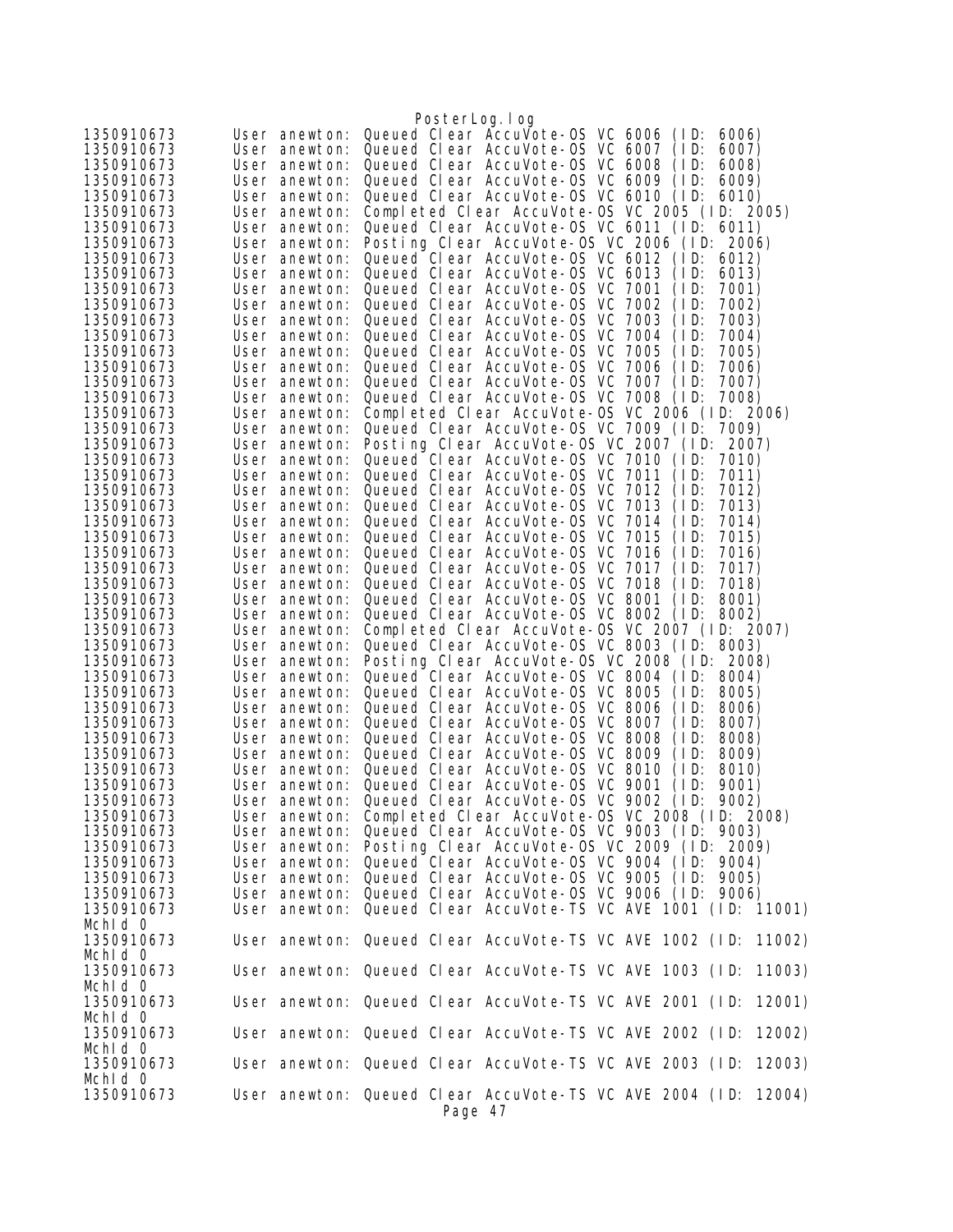|                                     |               | TUSTEL LUY. TUY                                                                                                                |
|-------------------------------------|---------------|--------------------------------------------------------------------------------------------------------------------------------|
| Mchid 0<br>1350910673               |               | User anewton: Queued Clear AccuVote-TS VC AVE 2005 (ID: 12005)                                                                 |
| Mchid 0<br>1350910673<br>Mchid 0    |               | User anewton: Queued Clear AccuVote-TS VC AVE 2006 (ID:<br>12006)                                                              |
| 1350910673<br>1350910673            |               | User anewton: Completed Clear AccuVote-OS VC 2009 (ID: 2009)<br>User anewton: Queued Clear AccuVote-TS VC AVE 2007 (ID: 12007) |
| Mchid 0<br>1350910673<br>1350910673 | User anewton: | User anewton: Posting Clear AccuVote-OS VC 2010 (ID: 2010)<br>Queued Clear AccuVote-TS VC AVE 2008 (ID:<br>12008)              |
| Mchid 0<br>1350910673               |               | User anewton: Queued Clear AccuVote-TS VC AVE 2009 (ID:<br>12009)                                                              |
| Mchid 0<br>1350910673               |               | User anewton: Queued Clear AccuVote-TS VC AVE 2010 (ID:<br>12010)                                                              |
| Mchid 0<br>1350910673               |               | User anewton: Queued Clear AccuVote-TS VC AVE 2011 (ID:<br>12011)                                                              |
| Mchid 0<br>1350910673               |               | User anewton: Queued Clear AccuVote-TS VC AVE 2012 (ID:<br>12012)                                                              |
| Mchid 0<br>1350910673               |               | User anewton: Queued Clear AccuVote-TS VC AVE 3001 (ID:<br>13001)                                                              |
| Mchid 0<br>1350910673               |               | User anewton: Queued Clear AccuVote-TS VC AVE 3002 (ID:<br>13002)                                                              |
| Mchid 0<br>1350910673               |               | User anewton: Queued Clear AccuVote-TS VC AVE 3003 (ID:<br>13003)                                                              |
| Mchid 0<br>1350910673               |               | User anewton: Queued Clear AccuVote-TS VC AVE 3004 (ID:<br>13004)                                                              |
| Mchid 0<br>1350910673               |               | User anewton: Queued Clear AccuVote-TS VC AVE 3005 (ID:<br>13005)                                                              |
| Mchid 0<br>1350910673               |               | User anewton: Queued Clear AccuVote-TS VC AVE 3006 (ID:<br>13006)                                                              |
| Mchid 0<br>1350910673<br>Mchld 0    |               | User anewton: Queued Clear AccuVote-TS VC AVE 3007 (ID:<br>13007)                                                              |
| 1350910673<br>1350910673            |               | User anewton: Completed Clear AccuVote-OS VC 2010 (ID: 2010)<br>User anewton: Queued Clear AccuVote-TS VC AVE 4001 (ID: 14001) |
| Mchid 0<br>1350910673               |               | User anewton: Posting Clear AccuVote-OS VC 2011 (ID: 2011)                                                                     |
| 1350910673<br>Mchld 0               |               | User anewton: Queued Clear AccuVote-TS VC AVE 4002 (ID: 14002)                                                                 |
| 1350910673<br>Mchid 0               |               | User anewton: Queued Clear AccuVote-TS VC AVE 4003 (ID:<br>14003)                                                              |
| 1350910673<br>Mchld 0               |               | User anewton: Queued Clear AccuVote-TS VC AVE 4004 (ID:<br>14004)                                                              |
| 1350910673<br>Mchid 0               |               | User anewton: Queued Clear AccuVote-TS VC AVE 4005 (ID:<br>14005)                                                              |
| 1350910673<br>1350910673            |               | User anewton: Completed Clear AccuVote-OS VC 2011 (ID: 2011)<br>User anewton: Queued Clear AccuVote-TS VC AVE 4006 (ID: 14006) |
| Mchid 0<br>1350910673               |               | User anewton: Posting Clear AccuVote-OS VC 2012 (ID: 2012)                                                                     |
| 1350910673<br>Mchid 0               |               | User anewton: Queued Clear AccuVote-TS VC AVE 4007 (ID: 14007)                                                                 |
| 1350910673<br>Mchid 0               |               | User anewton: Queued Clear AccuVote-TS VC AVE 4008 (ID: 14008)                                                                 |
| 1350910673<br>Mchid 0               |               | User anewton: Queued Clear AccuVote-TS VC AVE 4009 (ID:<br>14009)<br>14010)                                                    |
| 1350910673<br>Mchid 0<br>1350910673 |               | User anewton: Queued Clear AccuVote-TS VC AVE 4010 (ID:<br>User anewton: Queued Clear AccuVote-TS VC AVE 4011 (ID:<br>14011)   |
| Mchid 0<br>1350910673               |               | User anewton: Queued Clear AccuVote-TS VC AVE 4012 (ID:<br>14012)                                                              |
| Mchid 0<br>1350910673               |               | User anewton: Queued Clear AccuVote-TS VC AVE 4013 (ID: 14013)                                                                 |
| Mchid 0                             |               |                                                                                                                                |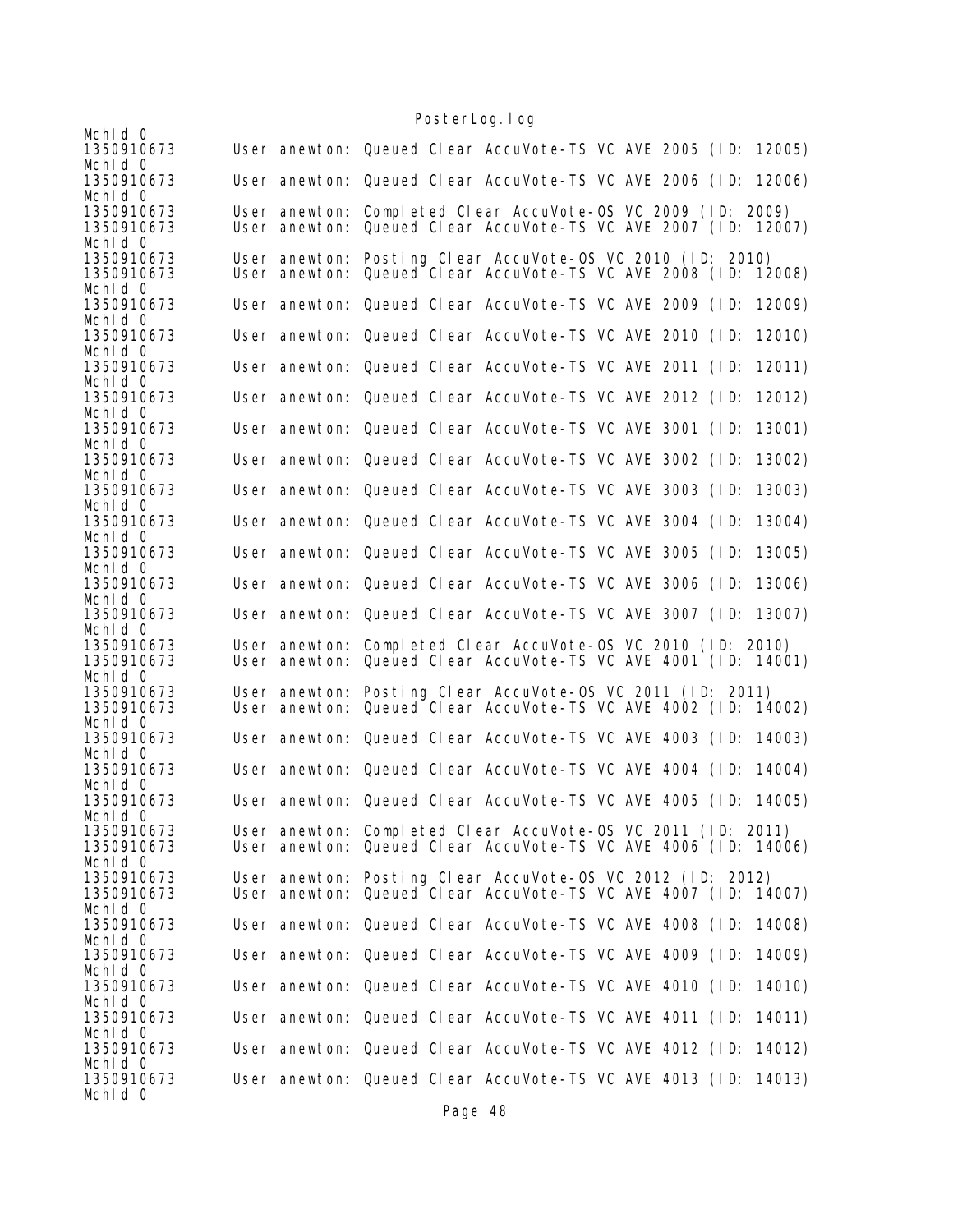| 1350910673            |  | PosterLog.log<br>User anewton: Queued Clear AccuVote-TS VC AVE 4014 (ID: 14014) |  |
|-----------------------|--|---------------------------------------------------------------------------------|--|
| Mchid 0               |  |                                                                                 |  |
| 1350910673            |  | User anewton: Queued Clear AccuVote-TS VC AVE 4015 (ID:<br>14015)               |  |
| Mchid 0               |  |                                                                                 |  |
| 1350910673            |  | User anewton: Queued Clear AccuVote-TS VC AVE 4016 (ID:<br>14016)               |  |
| Mchid 0               |  |                                                                                 |  |
| 1350910673<br>Mchid 0 |  | User anewton: Queued Clear AccuVote-TS VC AVE 4017 (ID:<br>14017)               |  |
| 1350910673            |  | User anewton: Queued Clear AccuVote-TS VC AVE 5001 (ID:<br>15001)               |  |
| Mchid 0               |  |                                                                                 |  |
| 1350910673            |  | User anewton: Queued Clear AccuVote-TS VC AVE 5002 (ID:<br>15002)               |  |
| Mchid 0               |  |                                                                                 |  |
| 1350910673            |  | User anewton: Completed Clear AccuVote-OS VC 2012 (ID: 2012)                    |  |
| 1350910673<br>Mchid 0 |  | User anewton: Queued Clear AccuVote-TS VC AVE 5003 (ID: 15003)                  |  |
| 1350910673            |  | User anewton: Posting Clear AccuVote-OS VC 3001 (ID: 3001)                      |  |
| 1350910673            |  | User anewton: Queued Clear AccuVote-TS VC AVE 5004 (ID: 15004)                  |  |
| Mchid 0               |  |                                                                                 |  |
| 1350910673            |  | User anewton: Queued Clear AccuVote-TS VC AVE 5005 (ID:<br>15005)               |  |
| Mchid 0               |  |                                                                                 |  |
| 1350910673<br>Mchld 0 |  | User anewton: Queued Clear AccuVote-TS VC AVE 5006 (ID:<br>15006)               |  |
| 1350910673            |  | User anewton: Queued Clear AccuVote-TS VC AVE 5007 (ID:<br>15007)               |  |
| Mchid 0               |  |                                                                                 |  |
| 1350910673            |  | User anewton: Queued Clear AccuVote-TS VC AVE 5008 (ID:<br>15008)               |  |
| Mchid 0               |  |                                                                                 |  |
| 1350910673            |  | User anewton: Queued Clear AccuVote-TS VC AVE 5009 (ID:<br>15009)               |  |
| Mchld 0               |  |                                                                                 |  |
| 1350910673<br>Mchid 0 |  | User anewton: Queued Clear AccuVote-TS VC AVE 5010 (ID:<br>15010)               |  |
| 1350910673            |  | User anewton: Queued Clear AccuVote-TS VC AVE 5011 (ID:<br>15011)               |  |
| Mchid 0               |  |                                                                                 |  |
| 1350910673            |  | User anewton: Queued Clear AccuVote-TS VC AVE 5012 (ID:<br>15012)               |  |
| Mchid 0               |  |                                                                                 |  |
| 1350910673            |  | User anewton: Queued Clear AccuVote-TS VC AVE 5013 (ID:<br>15013)               |  |
| Mchid 0<br>1350910673 |  | User anewton: Queued Clear AccuVote-TS VC AVE 5014 (ID:<br>15014)               |  |
| Mchid 0               |  |                                                                                 |  |
| 1350910673            |  | User anewton: Completed Clear AccuVote-OS VC 3001 (ID: 3001)                    |  |
| 1350910673            |  | User anewton: Queued Clear AccuVote-TS VC AVE 5015 (ID: 15015)                  |  |
| Mchid 0               |  |                                                                                 |  |
| 1350910673            |  | User anewton: Posting Clear AccuVote-OS VC 3002 (ID: 3002)                      |  |
| 1350910673<br>Mchid 0 |  | User anewton: Queued Clear AccuVote-TS VC AVE 5016 (ID: 15016)                  |  |
| 1350910673            |  | User anewton: Queued Clear AccuVote-TS VC AVE 6001 (ID: 16001)                  |  |
| Mchid 0               |  |                                                                                 |  |
| 1350910673            |  | User anewton: Queued Clear AccuVote-TS VC AVE 6002 (ID:<br>16002)               |  |
| Mchid 0               |  |                                                                                 |  |
| 1350910673            |  | User anewton: Queued Clear AccuVote-TS VC AVE 6003 (ID:<br>16003)               |  |
| Mchid 0<br>1350910673 |  | User anewton: Queued Clear AccuVote-TS VC AVE 6004 (ID:<br>16004)               |  |
| Mchid 0               |  |                                                                                 |  |
| 1350910673            |  | User anewton: Queued Clear AccuVote-TS VC AVE 6005 (ID:<br>16005)               |  |
| Mchid 0               |  |                                                                                 |  |
| 1350910673            |  | User anewton: Queued Clear AccuVote-TS VC AVE 6006 (ID:<br>16006)               |  |
| Mchid 0               |  |                                                                                 |  |
| 1350910673<br>Mchid 0 |  | User anewton: Queued Clear AccuVote-TS VC AVE 6007 (ID:<br>16007)               |  |
| 1350910673            |  | User anewton: Queued Clear AccuVote-TS VC AVE 6008 (ID: 16008)                  |  |
| Mchid 0               |  |                                                                                 |  |
| 1350910673            |  | User anewton: Completed Clear AccuVote-OS VC 3002 (ID: 3002)                    |  |
| 1350910673            |  | User anewton: Queued Clear AccuVote-TS VC AVE 6009 (ID: 16009)                  |  |
| Mchid 0               |  |                                                                                 |  |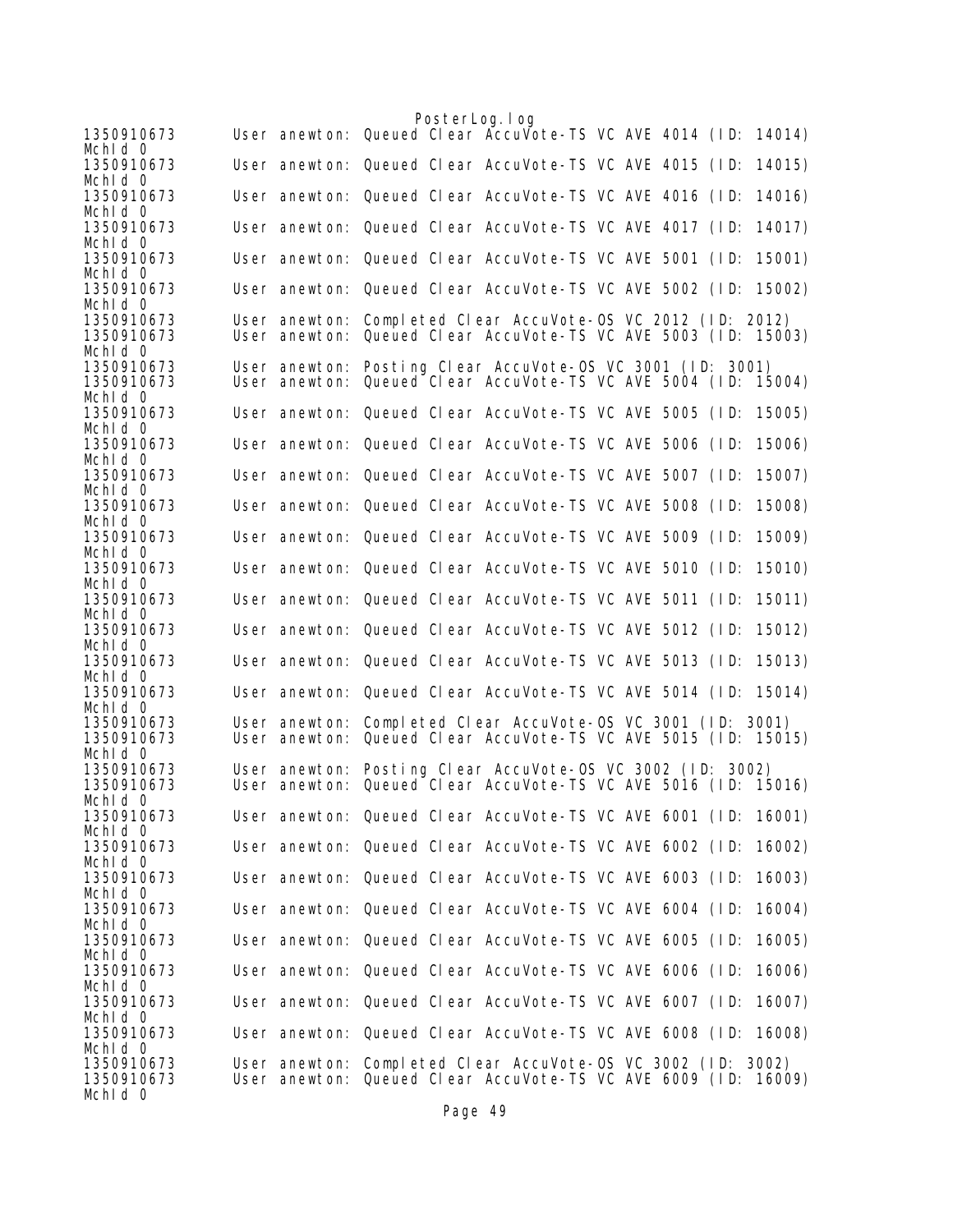|                                     |               | PosterLog. I og |                                                                                                                              |  |  |        |
|-------------------------------------|---------------|-----------------|------------------------------------------------------------------------------------------------------------------------------|--|--|--------|
| 1350910673<br>1350910673<br>Mchid 0 | User anewton: |                 | User anewton: Posting Clear AccuVote-OS VC 3003 (ID: 3003)<br>Queued Clear AccuVote-TS VC AVE 6010 (ID: 16010)               |  |  |        |
| 1350910673                          |               |                 | User anewton: Queued Clear AccuVote-TS VC AVE 6011 (ID:                                                                      |  |  | 16011) |
| Mchid 0<br>1350910673               |               |                 | User anewton: Queued Clear AccuVote-TS VC AVE 6012 (ID:                                                                      |  |  | 16012) |
| Mchid 0<br>1350910673               |               |                 | User anewton: Queued Clear AccuVote-TS VC AVE 6013 (ID:                                                                      |  |  | 16013) |
| Mchid 0<br>1350910673               |               |                 | User anewton: Queued Clear AccuVote-TS VC AVE 7001 (ID:                                                                      |  |  | 17001) |
| Mchid 0<br>1350910673               |               |                 | User anewton: Queued Clear AccuVote-TS VC AVE 7002 (ID:                                                                      |  |  | 17002) |
| Mchld 0<br>1350910673               |               |                 | User anewton: Queued Clear AccuVote-TS VC AVE 7003 (ID:                                                                      |  |  | 17003) |
| Mchid 0<br>1350910673               |               |                 | User anewton: Queued Clear AccuVote-TS VC AVE 7004 (ID:                                                                      |  |  | 17004) |
| Mchid 0<br>1350910673               |               |                 | User anewton: Queued Clear AccuVote-TS VC AVE 7005 (ID:                                                                      |  |  | 17005) |
| Mchid 0<br>1350910673               |               |                 | User anewton: Completed Clear AccuVote-OS VC 3003 (ID: 3003)                                                                 |  |  |        |
| 1350910673<br>Mchid 0               | User anewton: |                 | Queued Clear AccuVote-TS VC AVE 7006 (ID: 17006)                                                                             |  |  |        |
| 1350910673<br>1350910673<br>Mchid 0 |               |                 | User anewton: Posting Clear AccuVote-OS VC 3004 (ID: 3004)<br>User anewton: Queued Clear AccuVote-TS VC AVE 7007 (ID: 17007) |  |  |        |
| 1350910673<br>Mchid 0               |               |                 | User anewton: Queued Clear AccuVote-TS VC AVE 7008 (ID:                                                                      |  |  | 17008) |
| 1350910673<br>Mchid 0               |               |                 | User anewton: Queued Clear AccuVote-TS VC AVE 7009 (ID:                                                                      |  |  | 17009) |
| 1350910673<br>Mchld 0               |               |                 | User anewton: Queued Clear AccuVote-TS VC AVE 7010 (ID:                                                                      |  |  | 17010) |
| 1350910673<br>Mchid 0               |               |                 | User anewton: Queued Clear AccuVote-TS VC AVE 7011 (ID:                                                                      |  |  | 17011) |
| 1350910673                          |               |                 | User anewton: Queued Clear AccuVote-TS VC AVE 7012 (ID:                                                                      |  |  | 17012) |
| Mchid 0<br>1350910673               |               |                 | User anewton: Queued Clear AccuVote-TS VC AVE 7013 (ID:                                                                      |  |  | 17013) |
| Mchld 0<br>1350910673               |               |                 | User anewton: Queued Clear AccuVote-TS VC AVE 7014 (ID:                                                                      |  |  | 17014) |
| Mchid 0<br>1350910673               |               |                 | User anewton: Queued Clear AccuVote-TS VC AVE 7015 (ID:                                                                      |  |  | 17015) |
| Mchid 0<br>1350910673               |               |                 | User anewton: Queued Clear AccuVote-TS VC AVE 7016 (ID:                                                                      |  |  | 17016) |
| Mchid 0<br>1350910673               |               |                 | User anewton: Queued Clear AccuVote-TS VC AVE 7017 (ID: 17017)                                                               |  |  |        |
| Mchid 0<br>1350910673               |               |                 | User anewton: Completed Clear AccuVote-OS VC 3004 (ID: 3004)                                                                 |  |  |        |
| 1350910673<br>Mchid 0               |               |                 | User anewton: Queued Clear AccuVote-TS VC AVE 7018 (ID: 17018)                                                               |  |  |        |
| 1350910673<br>1350910673            |               |                 | User anewton: Posting Clear AccuVote-OS VC 3005 (ID: 3005)<br>User anewton: Queued Clear AccuVote-TS VC AVE 8001 (ID: 18001) |  |  |        |
| Mchid 0<br>1350910673               |               |                 | User anewton: Queued Clear AccuVote-TS VC AVE 8002 (ID: 18002)                                                               |  |  |        |
| Mchid 0<br>1350910673               |               |                 | User anewton: Queued Clear AccuVote-TS VC AVE 8003 (ID:                                                                      |  |  | 18003) |
| Mchid 0<br>1350910673               |               |                 | User anewton: Queued Clear AccuVote-TS VC AVE 8004 (ID:                                                                      |  |  | 18004) |
| Mchid 0<br>1350910673               |               |                 | User anewton: Queued Clear AccuVote-TS VC AVE 8005 (ID:                                                                      |  |  | 18005) |
| Mchid 0<br>1350910673               |               |                 | User anewton: Queued Clear AccuVote-TS VC AVE 8006 (ID:                                                                      |  |  | 18006) |
| Mchid 0<br>1350910673               |               |                 | User anewton: Queued Clear AccuVote-TS VC AVE 8007 (ID: 18007)                                                               |  |  |        |
| Mchid 0                             |               |                 |                                                                                                                              |  |  |        |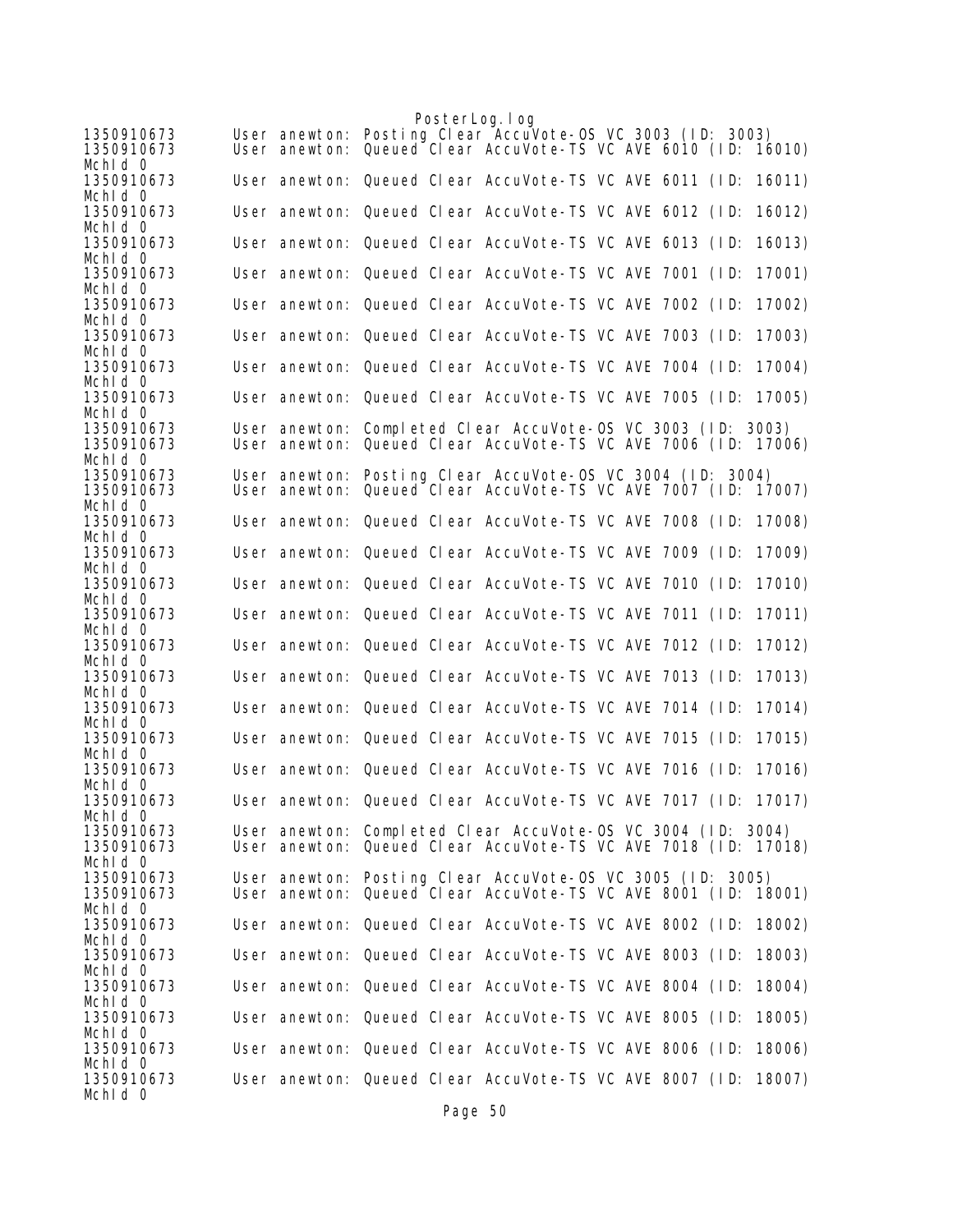PosterLog.log 1350910673 User anewton: Queued Clear AccuVote-TS VC AVE 8008 (ID: 18008) MchId 0<br>1350910673 User anewton: Queued Clear AccuVote-TS VC AVE 8009 (ID: 18009) Mchld 0<br>1350910673 User anewton: Queued Clear AccuVote-TS VC AVE 8010 (ID: 18010) MchId 0<br>1350910673 User anewton: Queued Clear AccuVote-TS VC AVE 9001 (ID: 19001) MchId 0<br>1350910673 User anewton: Queued Clear AccuVote-TS VC AVE 9002 (ID: 19002) Mchld 0<br>1350910673 1350910673 User anewton: Completed Clear AccuVote-OS VC 3005 (ID: 3005) User anewton: Queued Clear AccuVote-TS VC AVE 9003 (ID: 19003) MchId 0 1350910673 User anewton: Posting Clear AccuVote-OS VC 3006 (ID: 3006) User anewton: Queued Clear AccuVote-TS VC AVE 9004 (ID: 19004) Mchld 0<br>1350910673 User anewton: Queued Clear AccuVote-TS VC AVE 9005 (ID: 19005) MchId 0 1350910673 User anewton: Queued Clear AccuVote-TS VC AVE 9006 (ID: 19006) Mchld 0<br>1350910673 1350910673 User anewton: Completed Clear AccuVote-OS VC 3006 (ID: 3006) User anewton: Posting Clear AccuVote-OS VC 3007 (ID: 3007)<br>User anewton: Completed Clear AccuVote-OS VC 3007 (ID: 300<br>User anewton: Posting Clear AccuVote-OS VC 4001 (ID: 4001) 1350910673 User anewton: Completed Clear AccuVote-OS VC 3007 (ID: 3007)<br>1350910673 User anewton: Posting Clear AccuVote-OS VC 4001 (ID: 4001) 1350910673 User anewton: Posting Clear AccuVote-OS VC 4001 (ID: 4001) 1350910673 User anewton: Completed Clear AccuVote-OS VC 4001 (ID: 4001) 1350910673 User anewton: Posting Clear AccuVote-OS VC 4002 (ID: 4002) User anewton: Completed Clear AccuVote-OS VC 4002 (ID: 4002) 1350910673 User anewton: Posting Clear AccuVote-OS VC 4003 (ID: 4003) 1350910673 User anewton: Completed Clear AccuVote-OS VC 4003 (ID: 4003) 1350910673 User anewton: Posting Clear AccuVote-OS VC 4004 (ID: 4004)<br>1350910673 User anewton: Completed Clear AccuVote-OS VC 4004 (ID: 400<br>1350910673 User anewton: Posting Clear AccuVote-OS VC 4005 (ID: 400 1350910673 User anewton: Completed Clear AccuVote-OS VC 4004 (ID: 4004) 1350910673 User anewton: Posting Clear AccuVote-OS VC 4005 (ID: 4005) 1350910673 User anewton: Completed Clear AccuVote-OS VC 4005 (ID: 4005) 1350910673 User anewton: Posting Clear AccuVote-OS VC 4006 (ID: 4006) 1350910673 User anewton: Completed Clear AccuVote-OS VC 4006 (ID: 4006) 1350910673 User anewton: Posting Clear AccuVote-OS VC 4007 (ID: 4007) 1350910673 User anewton: Completed Clear AccuVote-OS VC 4007 (ID: 4007) User anewton: Posting Clear AccuVote-OS VC 4008 (ID: 4008) 1350910673 User anewton: Completed Clear AccuVote-OS VC 4008 (ID: 4008)<br>1350910673 User anewton: Posting Clear AccuVote-OS VC 4009 (ID: 4009)<br>1350910673 User anewton: Completed Clear AccuVote-OS VC 4009 (ID: 40 1350910673 User anewton: Posting Clear AccuVote-OS VC 4009 (ID: 4009) 1350910673 User anewton: Completed Clear AccuVote-OS VC 4009 (ID: 4009)<br>1350910673 User anewton: Posting Clear AccuVote-OS VC 4010 (ID: 4010) 1350910673 User anewton: Posting Clear AccuVote-OS VC 4010 (ID: 4010) 1350910673 User anewton: Completed Clear AccuVote-OS VC 4010 (ID: 4010) Posting Clear AccuVote-OS VC 4011 (ID: 4011) 1350910673 User anewton: Completed Clear AccuVote-OS VC 4011 (ID: 4011) 1350910673 User anewton: Posting Clear AccuVote-OS VC 4012 (ID: 4012) 1350910673 User anewton: Completed Clear AccuVote-OS VC 4012 (ID: 4012)<br>1350910673 User anewton: Posting Clear AccuVote-OS VC 4013 (ID: 4013)<br>1350910674 User anewton: Completed Clear AccuVote-OS VC 4013 (ID: 40 Posting Clear AccuVote-OS VC 4013 (ID: 4013) 1350910674 User anewton: Completed Clear AccuVote-OS VC 4013 (ID: 4013) 1350910674 User anewton: Posting Clear AccuVote-OS VC 4014 (ID: 4014) 1350910674 User anewton: Completed Clear AccuVote-OS VC 4014 (ID: 4014) 1350910674 User anewton: Posting Clear AccuVote-OS VC 4015 (ID: 4015) 1350910674 User anewton: Completed Clear AccuVote-OS VC 4015 (ID: 4015) User anewton: Posting Clear AccuVote-OS VC 4016 (ID: 4016) 1350910674 User anewton: Completed Clear AccuVote-OS VC 4016 (ID: 4016) 1350910674 User anewton: Posting Clear AccuVote-OS VC 4017 (ID: 4017) 1350910674 User anewton: Completed Clear AccuVote-OS VC 4017 (ID: 4017)<br>1350910674 User anewton: Posting Clear AccuVote-OS VC 5001 (ID: 5001)<br>1350910674 User anewton: Completed Clear AccuVote-OS VC 5001 (ID: 1350910674 User anewton: Posting Clear AccuVote-OS VC 5001 (ID:<br>1350910674 User anewton: Completed Clear AccuVote-OS VC 5001 (I 1350910674 User anewton: Completed Clear AccuVote-OS VC 5001 (ID: 5001) 1350910674 User anewton: Posting Clear AccuVote-OS VC 5002 (ID: 5002) 1350910674 User anewton: Completed Clear AccuVote-OS VC 5002 (ID: 5002) User anewton: Posting Clear AccuVote-OS VC 5003 (ID: 5003) 1350910674 User anewton: Completed Clear AccuVote-OS VC 5003 (ID: 5003) Page 51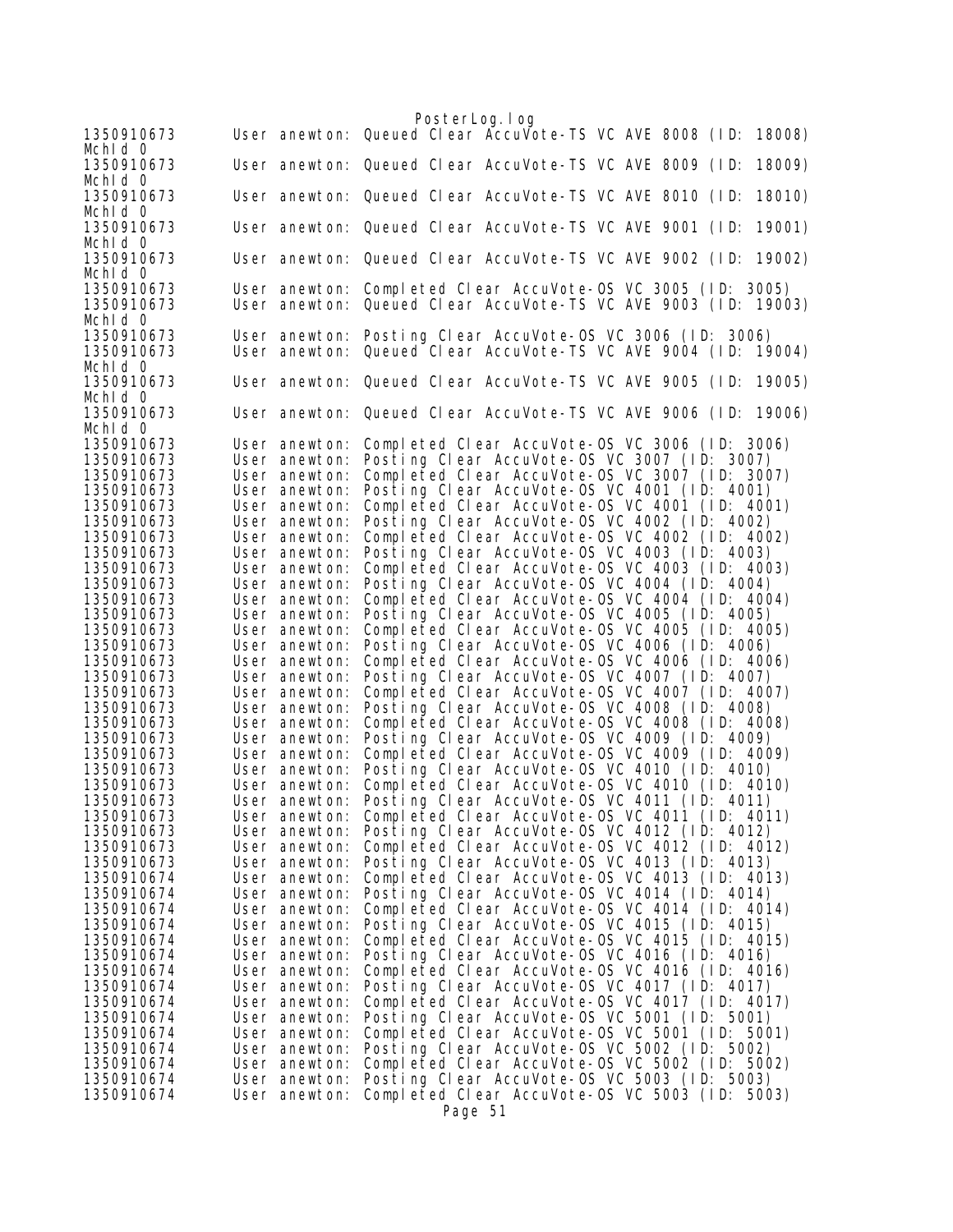|                          |                                | PosterLog.log                                                                                  |
|--------------------------|--------------------------------|------------------------------------------------------------------------------------------------|
| 1350910674               | User anewton:                  | Posting Clear AccuVote-OS VC 5004 (ID: 5004)                                                   |
| 1350910674               | User anewton:                  | Completed Clear AccuVote-OS VC 5004 (ID: 5004)                                                 |
| 1350910674               | User anewton:                  | Posting Clear AccuVote-OS VC 5005 (ID: 5005)                                                   |
| 1350910674               | User anewton:                  | Completed Clear AccuVote-OS VC 5005 (ID: 5005)                                                 |
| 1350910674               | User anewton:                  | Posting Clear AccuVote-OS VC 5006 (ID: 5006)                                                   |
| 1350910674               | User anewton:                  | Completed Clear AccuVote-OS VC 5006 (ID: 5006)                                                 |
| 1350910674               | User anewton:                  | Posting Clear AccuVote-OS VC 5007 (ID: 5007)                                                   |
| 1350910674               | User anewton:                  | Completed Clear AccuVote-OS VC 5007 (ID: 5007)                                                 |
| 1350910674               | User anewton:                  | Posting Clear AccuVote-OS VC 5008 (ID: 5008)                                                   |
| 1350910674               | User anewton:                  | Completed Clear AccuVote-OS VC 5008 (ID: 5008)                                                 |
| 1350910674               | User anewton:                  | Posting Clear AccuVote-OS VC 5009 (ID: 5009)                                                   |
| 1350910674               | User anewton:                  | Completed Clear AccuVote-0S VC 5009 (ID: 5009)                                                 |
| 1350910674               | User anewton:                  | Posting Clear AccuVote-OS VC 5010 (ID: 5010)                                                   |
| 1350910674<br>1350910674 | User anewton:                  | Completed Clear AccuVote-0S VC 5010 (ID: 5010)<br>Posting Clear AccuVote-OS VC 5011 (ID: 5011) |
| 1350910674               | User anewton:<br>User anewton: | Completed Clear AccuVote-OS VC 5011 (ID: 5011)                                                 |
| 1350910674               | User anewton:                  | Posting Clear AccuVote-OS VC 5012 (ID: 5012)                                                   |
| 1350910674               | User anewton:                  | Completed Clear AccuVote-OS VC 5012 (ID: 5012)                                                 |
| 1350910674               | User anewton:                  | Posting Clear AccuVote-OS VC 5013 (ID: 5013)                                                   |
| 1350910674               | User anewton:                  | Completed Clear AccuVote-OS VC 5013 (ID: 5013)                                                 |
| 1350910674               | User anewton:                  | Posting Clear AccuVote-OS VC 5014 (ID: 5014)                                                   |
| 1350910674               | User anewton:                  | Completed Clear AccuVote-OS VC 5014 (ID: 5014)                                                 |
| 1350910674               | User anewton:                  | Posting Clear AccuVote-OS VC 5015 (ID: 5015)                                                   |
| 1350910674               | User anewton:                  | Completed Clear AccuVote-OS VC 5015 (ID: 5015)                                                 |
| 1350910674               | User anewton:                  | Posting Clear AccuVote-OS VC 5016 (ID: 5016)                                                   |
| 1350910674               | User anewton:                  | Completed Clear AccuVote-0S VC 5016 (ID: 5016)                                                 |
| 1350910674               | User anewton:                  | Posting Clear AccuVote-OS VC 6001 (ID: 6001)                                                   |
| 1350910674               | User anewton:                  | Completed Clear AccuVote-OS VC 6001 (ID: 6001)                                                 |
| 1350910674               | User anewton:                  | Posting Clear AccuVote-OS VC 6002 (ID: 6002)                                                   |
| 1350910674               | User anewton:                  | Completed Clear AccuVote-OS VC 6002 (ID: 6002)                                                 |
| 1350910674               | User anewton:                  | Posting Clear AccuVote-OS VC 6003 (ID: 6003)                                                   |
| 1350910674               | User anewton:                  | Completed Clear AccuVote-OS VC 6003 (ID: 6003)                                                 |
| 1350910674               | User anewton:                  | Posting Clear AccuVote-OS VC 6004 (ID: 6004)                                                   |
| 1350910674               | User anewton:                  | Completed Clear AccuVote-OS VC 6004 (ID: 6004)                                                 |
| 1350910674               | User anewton:                  | Posting Clear AccuVote-OS VC 6005 (ID: 6005)                                                   |
| 1350910674               | User anewton:                  | Completed Clear AccuVote-OS VC 6005 (ID: 6005)                                                 |
| 1350910674<br>1350910674 | User anewton:                  | Posting Clear AccuVote-OS VC 6006 (ID: 6006)<br>Completed Clear AccuVote-OS VC 6006 (ID: 6006) |
| 1350910674               | User anewton:<br>User anewton: | Posting Clear AccuVote-OS VC 6007 (ID: 6007)                                                   |
| 1350910674               | User anewton:                  | Completed Clear AccuVote-OS VC 6007 (ID: 6007)                                                 |
| 1350910674               | User anewton:                  | Posting Clear AccuVote-OS VC 6008 (ID: 6008)                                                   |
| 1350910674               | User anewton:                  | Completed Clear AccuVote-0S VC 6008 (ID: 6008)                                                 |
| 1350910674               | User anewton:                  | Posting Clear AccuVote-OS VC 6009 (ID: 6009)                                                   |
| 1350910674               | User anewton:                  | Completed Clear AccuVote-OS VC 6009 (ID: 6009)                                                 |
| 1350910674               | User anewton:                  | Posting Clear AccuVote-OS VC 6010 (ID: 6010)                                                   |
| 1350910674               | User anewton:                  | Completed Clear AccuVote-0S VC 6010 (ID: 6010)                                                 |
| 1350910674               | User anewton:                  | Posting Clear AccuVote-OS VC 6011 (ID: 6011)                                                   |
| 1350910674               | User anewton:                  | Completed Clear AccuVote-OS VC 6011 (ID: 6011)                                                 |
| 1350910674               | User anewton:                  | Posting Clear AccuVote-OS VC 6012 (ID: 6012)                                                   |
| 1350910674               | User anewton:                  | Completed Clear AccuVote-OS VC 6012 (ID: 6012)                                                 |
| 1350910674               | User anewton:                  | Posting Clear AccuVote-OS VC 6013 (ID: 6013)                                                   |
| 1350910674               | User anewton:                  | Completed Clear AccuVote-OS VC 6013 (ID: 6013)                                                 |
| 1350910674               | User anewton:                  | Posting Clear AccuVote-OS VC 7001 (ID: 7001)                                                   |
| 1350910674               | User anewton:                  | Completed Clear AccuVote-OS VC 7001 (ID: 7001)                                                 |
| 1350910674               | User anewton:                  | Posting Clear AccuVote-OS VC 7002 (ID: 7002)                                                   |
| 1350910674               | User anewton:                  | Completed Clear AccuVote-OS VC 7002 (ID: 7002)                                                 |
| 1350910674               | User anewton:                  | Posting Clear AccuVote-OS VC 7003 (ID: 7003)                                                   |
| 1350910674               | User anewton:                  | Completed Clear AccuVote-OS VC 7003 (ID: 7003)                                                 |
| 1350910674<br>1350910674 | User anewton:<br>User anewton: | Posting Clear AccuVote-OS VC 7004 (ID: 7004)<br>Completed Clear AccuVote-0S VC 7004 (ID: 7004) |
| 1350910674               | User anewton:                  | Posting Clear AccuVote-OS VC 7005 (ID: 7005)                                                   |
| 1350910674               | User anewton:                  | Completed Clear AccuVote-OS VC 7005 (ID: 7005)                                                 |
| 1350910674               | User anewton:                  | Posting Clear AccuVote-OS VC 7006 (ID: 7006)                                                   |
|                          |                                | Page 52                                                                                        |
|                          |                                |                                                                                                |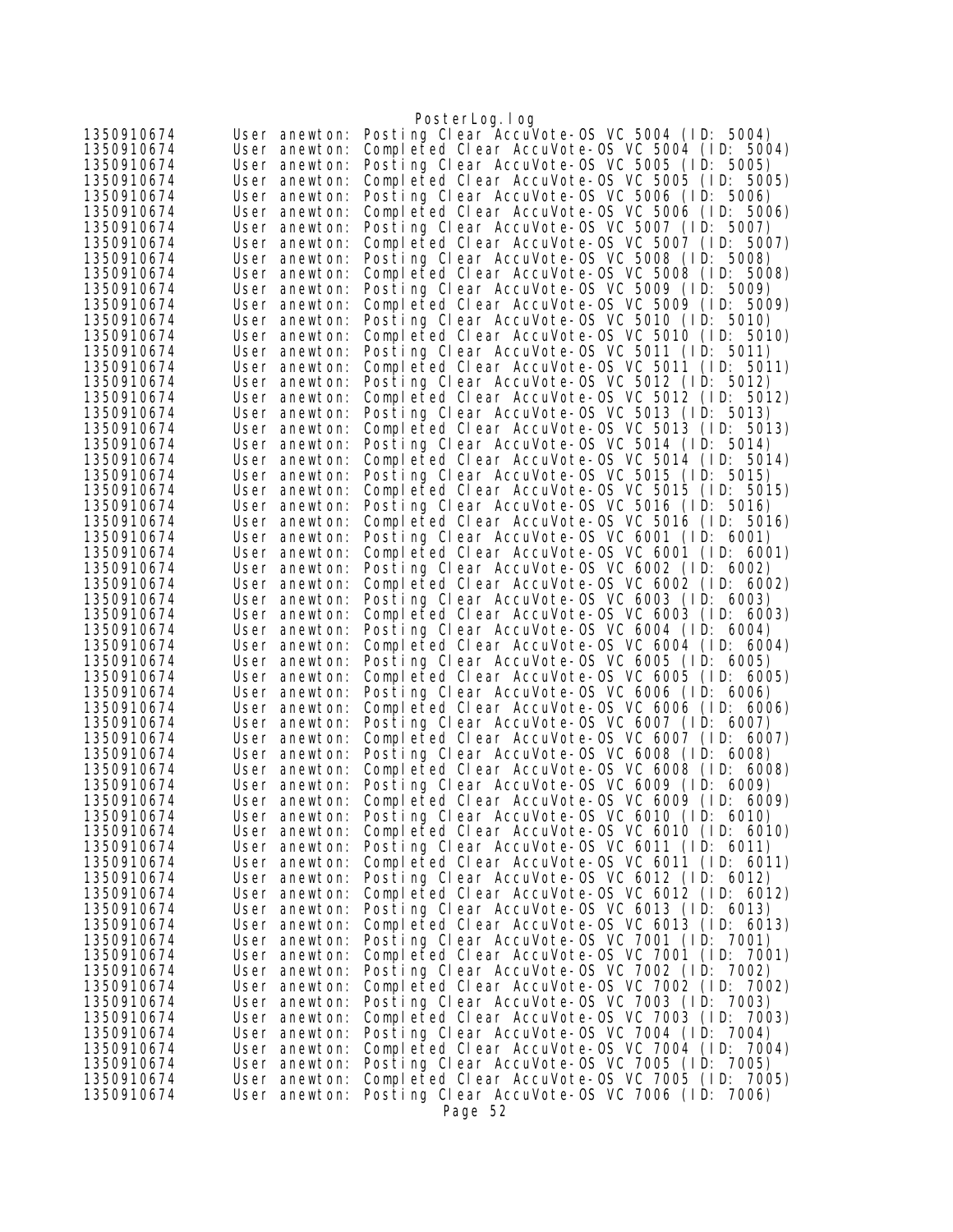|                          |                                | PosterLog.log                                                                                  |
|--------------------------|--------------------------------|------------------------------------------------------------------------------------------------|
| 1350910674               | User anewton:                  | Completed Clear AccuVote-OS VC 7006 (ID: 7006)                                                 |
| 1350910674               | User anewton:                  | Posting Clear AccuVote-OS VC 7007 (ID: 7007)                                                   |
| 1350910674               | User anewton:                  | Completed Clear AccuVote-0S VC 7007 (ID: 7007)                                                 |
| 1350910674               | User anewton:                  | Posting Clear AccuVote-OS VC 7008 (ID: 7008)                                                   |
| 1350910674               | User anewton:                  | Completed Clear AccuVote-OS VC 7008 (ID: 7008)                                                 |
| 1350910674               | User anewton:                  | Posting Clear AccuVote-OS VC 7009 (ID: 7009)                                                   |
| 1350910674               | User anewton:                  | Completed Clear AccuVote-OS VC 7009 (ID: 7009)                                                 |
| 1350910674               | User anewton:                  | Posting Clear AccuVote-OS VC 7010 (ID: 7010)                                                   |
| 1350910674               | User anewton:                  | Completed Clear AccuVote-OS VC 7010 (ID: 7010)                                                 |
| 1350910674<br>1350910674 | User anewton:<br>User anewton: | Posting Clear AccuVote-OS VC 7011 (ID: 7011)<br>Completed Clear AccuVote-OS VC 7011 (ID: 7011) |
| 1350910674               | User anewton:                  | Posting Clear AccuVote-OS VC 7012 (ID: 7012)                                                   |
| 1350910674               | User anewton:                  | Completed Clear AccuVote-OS VC 7012 (ID: 7012)                                                 |
| 1350910674               | User anewton:                  | Posting Clear AccuVote-OS VC 7013 (ID: 7013)                                                   |
| 1350910674               | User anewton:                  | Completed Clear AccuVote-OS VC 7013 (ID: 7013)                                                 |
| 1350910674               | User anewton:                  | Posting Clear AccuVote-OS VC 7014 (ID: 7014)                                                   |
| 1350910674               | User anewton:                  | Completed Clear AccuVote-OS VC 7014 (ID: 7014)                                                 |
| 1350910674               | User anewton:                  | Posting Clear AccuVote-OS VC 7015 (ID: 7015)                                                   |
| 1350910674               | User anewton:                  | Completed Clear AccuVote-OS VC 7015 (ID: 7015)                                                 |
| 1350910674               | User anewton:                  | Posting Clear AccuVote-OS VC 7016 (ID: 7016)                                                   |
| 1350910674               | User anewton:                  | Completed Clear AccuVote-OS VC 7016 (ID: 7016)                                                 |
| 1350910674               | User anewton:                  | Posting Clear AccuVote-OS VC 7017 (ID: 7017)                                                   |
| 1350910674<br>1350910674 | User anewton:                  | Completed Clear AccuVote-OS VC 7017 (ID: 7017)<br>Posting Clear AccuVote-OS VC 7018 (ID: 7018) |
| 1350910674               | User anewton:<br>User anewton: | Completed Clear AccuVote-OS VC 7018 (ID: 7018)                                                 |
| 1350910674               | User anewton:                  | Posting Clear AccuVote-OS VC 8001 (ID: 8001)                                                   |
| 1350910674               | User anewton:                  | Completed Clear AccuVote-OS VC 8001 (ID: 8001)                                                 |
| 1350910674               | User anewton:                  | Posting Clear AccuVote-OS VC 8002 (ID: 8002)                                                   |
| 1350910674               | User anewton:                  | Completed Clear AccuVote-OS VC 8002 (ID: 8002)                                                 |
| 1350910674               | User anewton:                  | Posting Clear AccuVote-OS VC 8003 (ID: 8003)                                                   |
| 1350910674               | User anewton:                  | Completed Clear AccuVote-OS VC 8003 (ID: 8003)                                                 |
| 1350910674               | User anewton:                  | Posting Clear AccuVote-OS VC 8004 (ID: 8004)                                                   |
| 1350910674               | User anewton:                  | Completed Clear AccuVote-OS VC 8004 (ID: 8004)                                                 |
| 1350910674               | User anewton:                  | Posting Clear AccuVote-OS VC 8005 (ID: 8005)                                                   |
| 1350910674               | User anewton:                  | Completed Clear AccuVote-OS VC 8005 (ID: 8005)                                                 |
| 1350910674               | User anewton:                  | Posting Clear AccuVote-OS VC 8006 (ID: 8006)                                                   |
| 1350910674<br>1350910674 | User anewton:<br>User anewton: | Completed Clear AccuVote-OS VC 8006 (ID: 8006)<br>Posting Clear AccuVote-OS VC 8007 (ID: 8007) |
| 1350910674               | User anewton:                  | Completed Clear AccuVote-OS VC 8007 (ID: 8007)                                                 |
| 1350910674               | User anewton:                  | Posting Clear AccuVote-OS VC 8008 (ID: 8008)                                                   |
| 1350910675               | User anewton:                  | Completed Clear AccuVote-OS VC 8008 (ID: 8008)                                                 |
| 1350910675               | User anewton:                  | Posting Clear AccuVote-OS VC 8009 (ID: 8009)                                                   |
| 1350910675               | User anewton:                  | Completed Clear AccuVote-0S VC 8009 (ID: 8009)                                                 |
| 1350910675               |                                | User anewton: Posting Clear AccuVote-OS VC 8010 (ID: 8010)                                     |
| 1350910675               | User anewton:                  | Completed Clear AccuVote-OS VC 8010 (ID: 8010)                                                 |
| 1350910675               |                                | User anewton: Posting Clear AccuVote-OS VC 9001 (ID: 9001)                                     |
| 1350910675               | User anewton:                  | Completed Clear AccuVote-OS VC 9001 (ID: 9001)                                                 |
| 1350910675               | User anewton:                  | Posting Clear AccuVote-OS VC 9002 (ID: 9002)                                                   |
| 1350910675<br>1350910675 | User anewton:<br>User anewton: | Completed Clear AccuVote-OS VC 9002 (ID: 9002)<br>Posting Clear AccuVote-OS VC 9003 (ID: 9003) |
| 1350910675               | User anewton:                  | Completed Clear AccuVote-0S VC 9003 (ID: 9003)                                                 |
| 1350910675               | User anewton:                  | Posting Clear AccuVote-OS VC 9004 (ID: 9004)                                                   |
| 1350910675               | User anewton:                  | Completed Clear AccuVote-0S VC 9004 (ID: 9004)                                                 |
| 1350910675               | User anewton:                  | Posting Clear AccuVote-OS VC 9005 (ID: 9005)                                                   |
| 1350910675               | User anewton:                  | Completed Clear AccuVote-0S VC 9005 (ID: 9005)                                                 |
| 1350910675               | User anewton:                  | Posting Clear AccuVote-OS VC 9006 (ID: 9006)                                                   |
| 1350910675               | User anewton:                  | Completed Clear AccuVote-0S VC 9006 (ID: 9006)                                                 |
| 1350910675               |                                | User anewton: Posting Clear AccuVote-TS VC AVE 1001 (ID: 11001)                                |
| Mchid 0                  |                                |                                                                                                |
| 1350910675               |                                | User anewton: Completed Clear AccuVote-TS VC AVE 1001 (ID: 11001)                              |
| Mchid 0                  |                                |                                                                                                |
| 1350910675<br>Mchid 0    |                                | User anewton: Posting Clear AccuVote-TS VC AVE 1002 (ID: 11002)                                |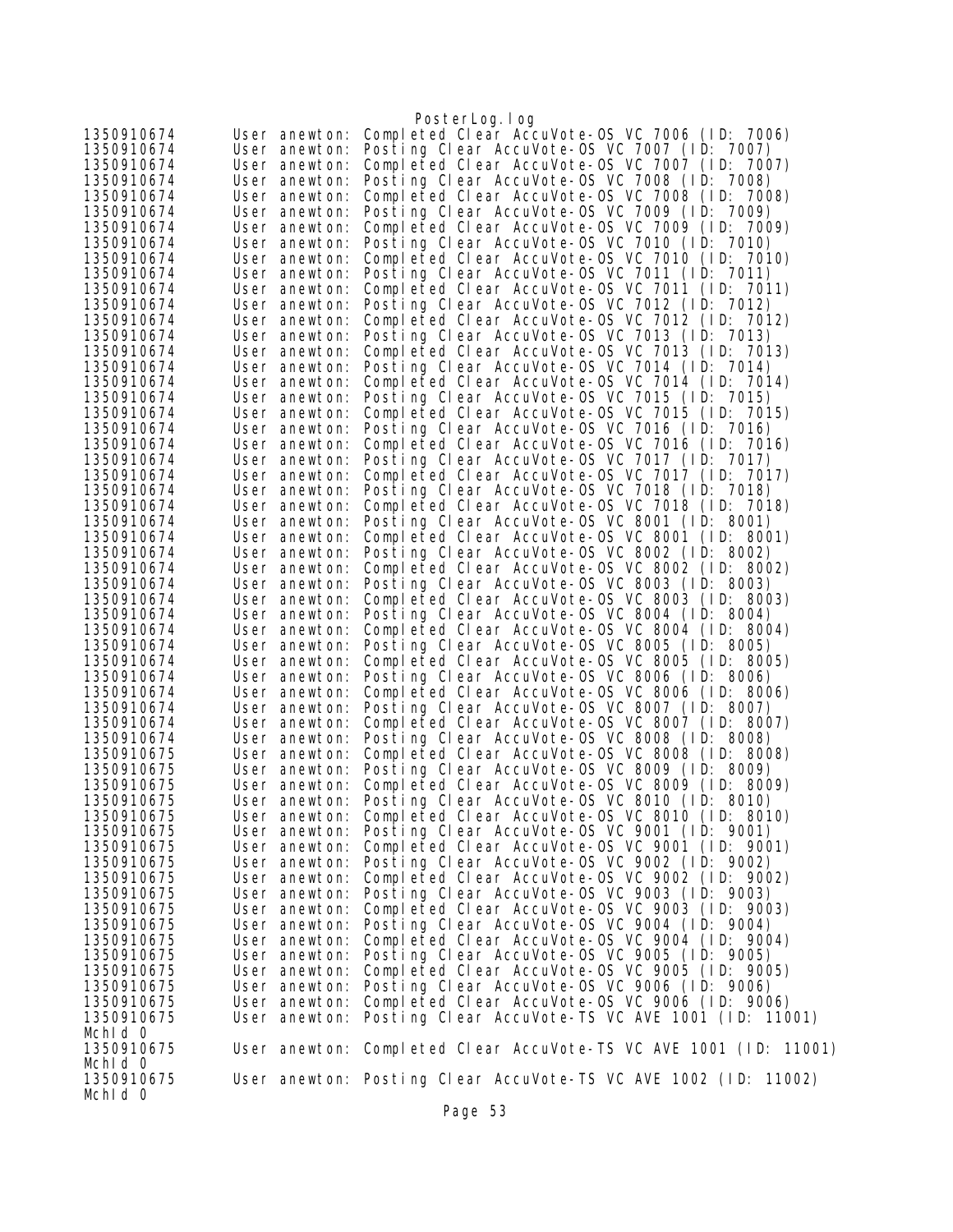|                                  | PosterLog. log                                                             |
|----------------------------------|----------------------------------------------------------------------------|
| 1350910675<br>Mchid 0            | User anewton: Completed Clear AccuVote-TS VC AVE 1002 (ID: 11002)          |
| 1350910675<br>Mchid 0            | User anewton: Posting Clear AccuVote-TS VC AVE 1003 (ID: 11003)            |
| 1350910675<br>Mchid 0            | User anewton: Completed Clear AccuVote-TS VC AVE 1003 (ID: 11003)          |
| 1350910675<br>Mchid 0            | User anewton: Posting Clear AccuVote-TS VC AVE 2001 (ID: 12001)            |
| 1350910675<br>Mchid 0            | User anewton: Completed Clear AccuVote-TS VC AVE 2001 (ID: 12001)          |
| 1350910675                       | User anewton: Posting Clear AccuVote-TS VC AVE 2002 (ID: 12002)            |
| Mchid 0<br>1350910675            | User anewton: Completed Clear AccuVote-TS VC AVE 2002 (ID: 12002)          |
| Mchid 0<br>1350910675            | User anewton: Posting Clear AccuVote-TS VC AVE 2003 (ID: 12003)            |
| Mchid 0<br>1350910675            | User anewton: Completed Clear AccuVote-TS VC AVE 2003 (ID: 12003)          |
| Mchid 0<br>1350910675            | User anewton: Posting Clear AccuVote-TS VC AVE 2004 (ID: 12004)            |
| Mchid 0<br>1350910675            | User anewton: Completed Clear AccuVote-TS VC AVE 2004 (ID: 12004)          |
| Mchid 0<br>1350910675            | User anewton: Posting Clear AccuVote-TS VC AVE 2005 (ID: 12005)            |
| Mchld 0<br>1350910675            | User anewton: Completed Clear AccuVote-TS VC AVE 2005 (ID: 12005)          |
| Mchid 0<br>1350910675            | User anewton: Posting Clear AccuVote-TS VC AVE 2006 (ID: 12006)            |
| Mchid 0<br>1350910675            | User anewton: Completed Clear AccuVote-TS VC AVE 2006 (ID: 12006)          |
| Mchid 0<br>1350910675            | User anewton: Posting Clear AccuVote-TS VC AVE 2007 (ID: 12007)            |
| Mchid 0<br>1350910675            | User anewton: Completed Clear AccuVote-TS VC AVE 2007 (ID: 12007)          |
| Mchid 0<br>1350910675            | User anewton: Posting Clear AccuVote-TS VC AVE 2008 (ID: 12008)            |
| Mchld 0<br>1350910675            | User anewton: Completed Clear AccuVote-TS VC AVE 2008 (ID: 12008)          |
| Mchid 0<br>1350910675            | User anewton: Posting Clear AccuVote-TS VC AVE 2009 (ID: 12009)            |
| Mchid 0<br>1350910675            | User anewton: Completed Clear AccuVote-TS VC AVE 2009 (ID: 12009)          |
| Mchid 0<br>1350910675            | User anewton: Posting Clear AccuVote-TS VC AVE 2010 (ID: 12010)            |
| Mchid 0<br>1350910675            | User anewton: Completed Clear AccuVote-TS VC AVE 2010 (ID: 12010)          |
| Mchid 0<br>1350910675            | User anewton: Posting Clear AccuVote-TS VC AVE 2011 (ID: 12011)            |
| Mchid 0<br>1350910675            | User anewton: Completed Clear AccuVote-TS VC AVE 2011 (ID: 12011)          |
| Mchid 0<br>1350910675<br>Mchid 0 | User anewton: Posting Clear AccuVote-TS VC AVE 2012 (ID: 12012)            |
| 1350910675<br>Mchid 0            | User anewton: Completed Clear AccuVote-TS VC AVE 2012 (ID: 12012)          |
| 1350910675<br>Mchid 0            | User anewton: Posting Clear AccuVote-TS VC AVE 3001 (ID: 13001)            |
| 1350910675<br>Mchid 0            | User anewton: Completed Clear AccuVote-TS VC AVE 3001 (ID: 13001)          |
| 1350910675<br>Mchid 0            | User anewton: Posting Clear AccuVote-TS VC AVE 3002 (ID: 13002)            |
| 1350910675<br>Mchid 0            | User anewton: Completed Clear AccuVote-TS VC AVE 3002 (ID: 13002)          |
| 1350910675                       | User anewton: Posting Clear AccuVote-TS VC AVE 3003 (ID: 13003)<br>Page 54 |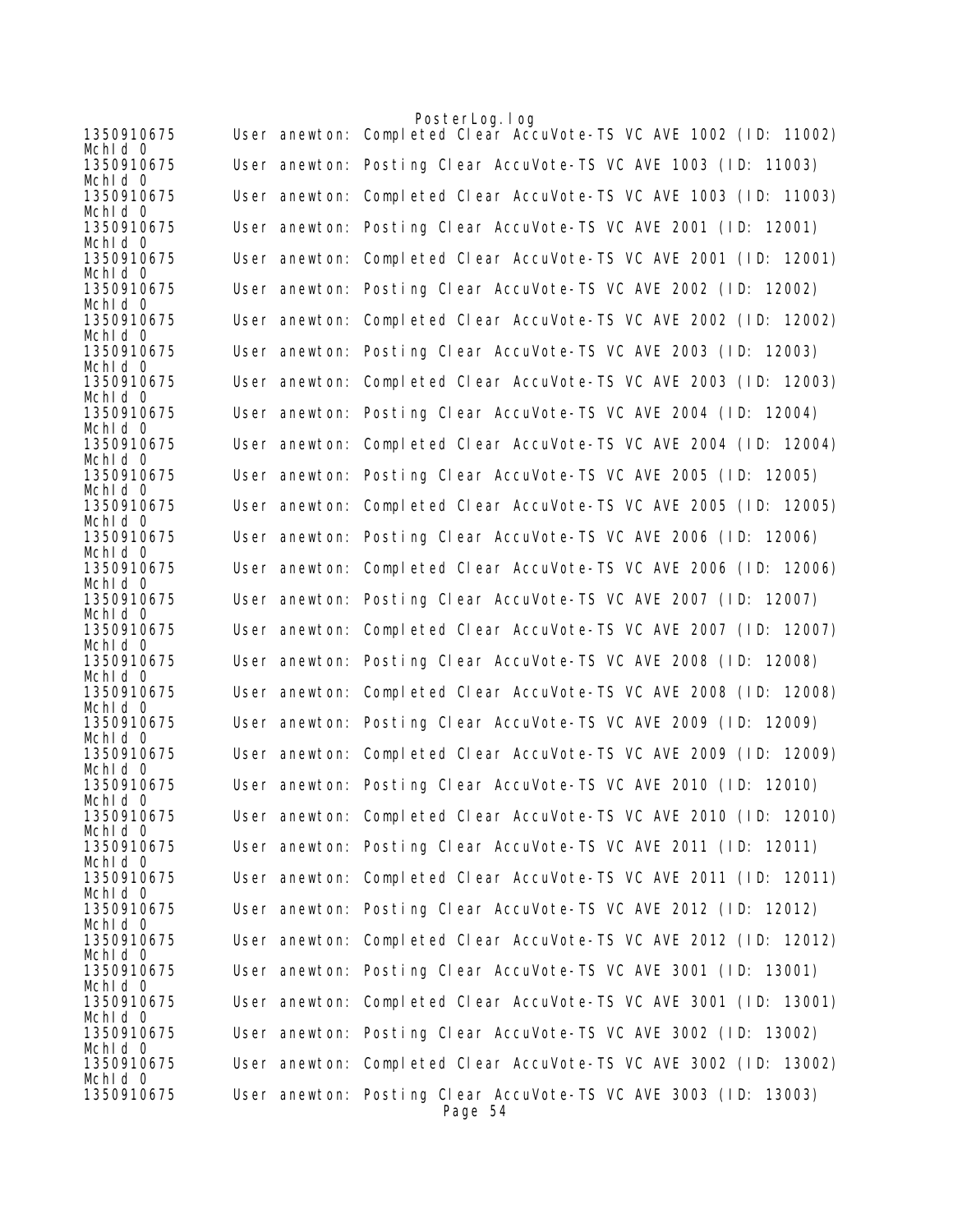| Mchld 0               |                                                                   |
|-----------------------|-------------------------------------------------------------------|
| 1350910675            | User anewton: Completed Clear AccuVote-TS VC AVE 3003 (ID: 13003) |
| Mchid 0               |                                                                   |
| 1350910675            | User anewton: Posting Clear AccuVote-TS VC AVE 3004 (ID: 13004)   |
| Mchid 0               |                                                                   |
| 1350910675            | User anewton: Completed Clear AccuVote-TS VC AVE 3004 (ID: 13004) |
| Mchid 0               |                                                                   |
| 1350910675            | User anewton: Posting Clear AccuVote-TS VC AVE 3005 (ID: 13005)   |
| Mchld 0               |                                                                   |
| 1350910675<br>Mchid 0 | User anewton: Completed Clear AccuVote-TS VC AVE 3005 (ID: 13005) |
| 1350910675            | User anewton: Posting Clear AccuVote-TS VC AVE 3006 (ID: 13006)   |
| Mchid 0               |                                                                   |
| 1350910675            | User anewton: Completed Clear AccuVote-TS VC AVE 3006 (ID: 13006) |
| Mchid 0               |                                                                   |
| 1350910675            | User anewton: Posting Clear AccuVote-TS VC AVE 3007 (ID: 13007)   |
| Mchid 0               |                                                                   |
| 1350910675            | User anewton: Completed Clear AccuVote-TS VC AVE 3007 (ID: 13007) |
| Mchld 0               |                                                                   |
| 1350910675            | User anewton: Posting Clear AccuVote-TS VC AVE 4001 (ID: 14001)   |
| Mchld 0               |                                                                   |
| 1350910675            | User anewton: Completed Clear AccuVote-TS VC AVE 4001 (ID: 14001) |
| Mchid 0               |                                                                   |
| 1350910675            | User anewton: Posting Clear AccuVote-TS VC AVE 4002 (ID: 14002)   |
| Mchid 0               |                                                                   |
| 1350910675<br>Mchid 0 | User anewton: Completed Clear AccuVote-TS VC AVE 4002 (ID: 14002) |
| 1350910675            | User anewton: Posting Clear AccuVote-TS VC AVE 4003 (ID: 14003)   |
| Mchid 0               |                                                                   |
| 1350910675            | User anewton: Completed Clear AccuVote-TS VC AVE 4003 (ID: 14003) |
| Mchid 0               |                                                                   |
| 1350910675            | User anewton: Posting Clear AccuVote-TS VC AVE 4004 (ID: 14004)   |
| Mchid 0               |                                                                   |
| 1350910675            | User anewton: Completed Clear AccuVote-TS VC AVE 4004 (ID: 14004) |
| Mchid 0               |                                                                   |
| 1350910675            | User anewton: Posting Clear AccuVote-TS VC AVE 4005 (ID: 14005)   |
| Mchid 0               |                                                                   |
| 1350910675            | User anewton: Completed Clear AccuVote-TS VC AVE 4005 (ID: 14005) |
| Mchid 0               |                                                                   |
| 1350910675            | User anewton: Posting Clear AccuVote-TS VC AVE 4006 (ID: 14006)   |
| Mchid 0<br>1350910675 | User anewton: Completed Clear AccuVote-TS VC AVE 4006 (ID: 14006) |
| Mchid 0               |                                                                   |
| 1350910675            | User anewton: Posting Clear AccuVote-TS VC AVE 4007 (ID: 14007)   |
| Mchid 0               |                                                                   |
| 1350910675            | User anewton: Completed Clear AccuVote-TS VC AVE 4007 (ID: 14007) |
| Mchid 0               |                                                                   |
| 1350910675            | User anewton: Posting Clear AccuVote-TS VC AVE 4008 (ID: 14008)   |
| Mchid 0               |                                                                   |
| 1350910675            | User anewton: Completed Clear AccuVote-TS VC AVE 4008 (ID: 14008) |
| Mchid 0               |                                                                   |
| 1350910675            | User anewton: Posting Clear AccuVote-TS VC AVE 4009 (ID: 14009)   |
| Mchid 0               |                                                                   |
| 1350910675            | User anewton: Completed Clear AccuVote-TS VC AVE 4009 (ID: 14009) |
| Mchid 0               |                                                                   |
| 1350910675            | User anewton: Posting Clear AccuVote-TS VC AVE 4010 (ID: 14010)   |
| Mchld 0<br>1350910675 | User anewton: Completed Clear AccuVote-TS VC AVE 4010 (ID: 14010) |
| Mchid 0               |                                                                   |
| 1350910675            | User anewton: Posting Clear AccuVote-TS VC AVE 4011 (ID: 14011)   |
| Mchid 0               |                                                                   |
| 1350910675            | User anewton: Completed Clear AccuVote-TS VC AVE 4011 (ID: 14011) |
| Mchid 0               |                                                                   |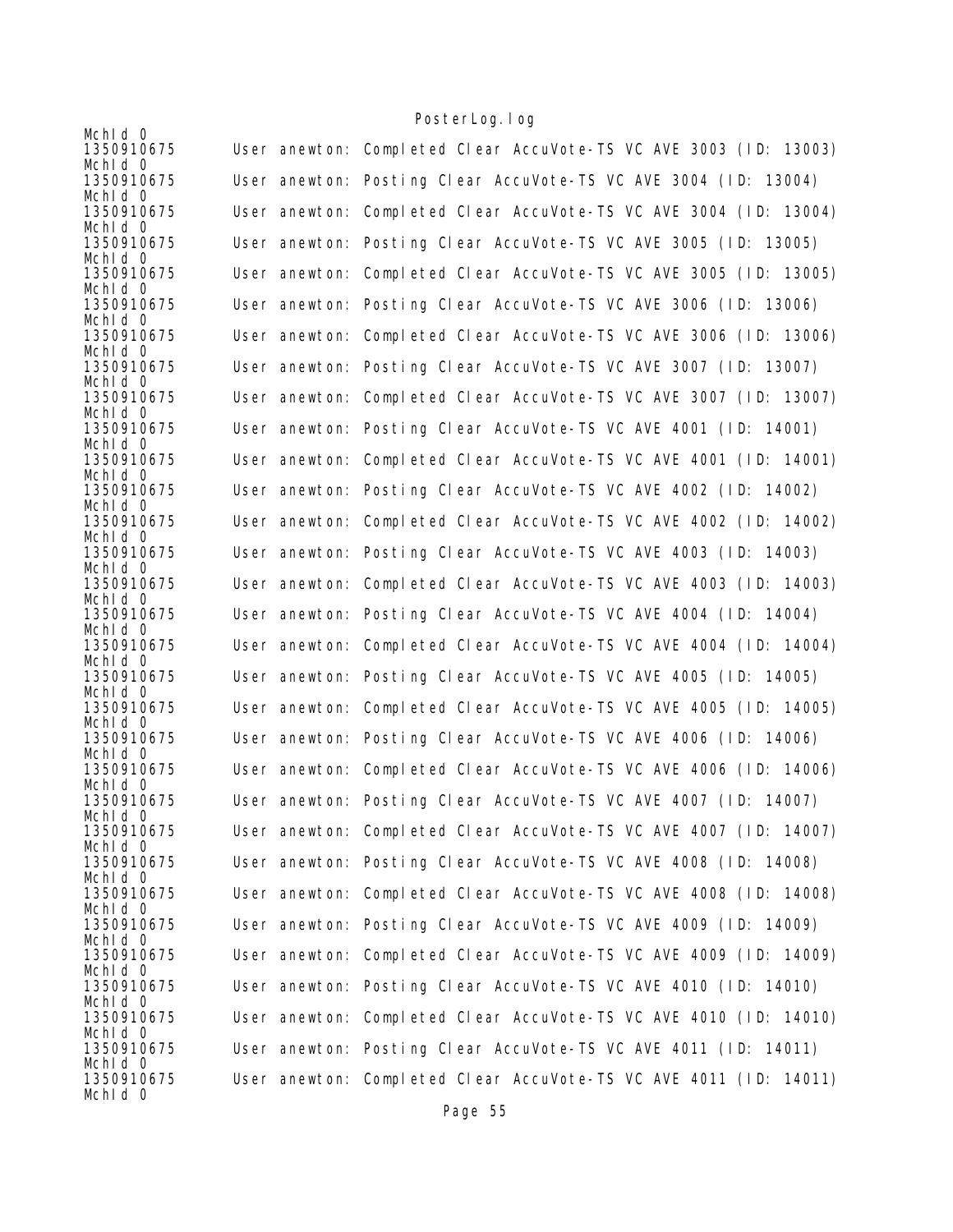|                       | PosterLog. log                                                               |
|-----------------------|------------------------------------------------------------------------------|
| 1350910675<br>Mchid 0 | User anewton: Posting Clear AccuVote-TS VC AVE 4012 (ID: 14012)              |
| 1350910675<br>Mchid 0 | User anewton: Completed Clear AccuVote-TS VC AVE 4012 (ID: 14012)            |
| 1350910675<br>Mchid 0 | User anewton: Posting Clear AccuVote-TS VC AVE 4013 (ID: 14013)              |
| 1350910675<br>Mchid 0 | User anewton: Completed Clear AccuVote-TS VC AVE 4013 (ID: 14013)            |
| 1350910675<br>Mchid 0 | User anewton: Posting Clear AccuVote-TS VC AVE 4014 (ID: 14014)              |
| 1350910675<br>Mchid 0 | User anewton: Completed Clear AccuVote-TS VC AVE 4014 (ID: 14014)            |
| 1350910675<br>Mchid 0 | User anewton: Posting Clear AccuVote-TS VC AVE 4015 (ID: 14015)              |
| 1350910675<br>Mchid 0 | User anewton: Completed Clear AccuVote-TS VC AVE 4015 (ID: 14015)            |
| 1350910675<br>Mchid 0 | User anewton: Posting Clear AccuVote-TS VC AVE 4016 (ID: 14016)              |
| 1350910675<br>Mchid 0 | User anewton: Completed Clear AccuVote-TS VC AVE 4016 (ID: 14016)            |
| 1350910675<br>Mchid 0 | User anewton: Posting Clear AccuVote-TS VC AVE 4017 (ID: 14017)              |
| 1350910675<br>Mchld 0 | User anewton: Completed Clear AccuVote-TS VC AVE 4017 (ID: 14017)            |
| 1350910675<br>Mchid 0 | User anewton: Posting Clear AccuVote-TS VC AVE 5001 (ID: 15001)              |
| 1350910675<br>Mchid 0 | User anewton: Completed Clear AccuVote-TS VC AVE 5001 (ID: 15001)            |
| 1350910675<br>Mchid 0 | User anewton: Posting Clear AccuVote-TS VC AVE 5002 (ID: 15002)              |
| 1350910675<br>Mchid 0 | User anewton: Completed Clear AccuVote-TS VC AVE 5002 (ID: 15002)            |
| 1350910675<br>Mchid 0 | User anewton: Posting Clear AccuVote-TS VC AVE 5003 (ID: 15003)              |
| 1350910675<br>Mchld 0 | User anewton: Completed Clear AccuVote-TS VC AVE 5003 (ID: 15003)            |
| 1350910675<br>Mchid 0 | User anewton: Posting Clear AccuVote-TS VC AVE 5004 (ID: 15004)              |
| 1350910675<br>Mchid 0 | User anewton: Completed Clear AccuVote-TS VC AVE 5004 (ID: 15004)            |
| 1350910675<br>Mchid 0 | User anewton: Posting Clear AccuVote-TS VC AVE 5005 (ID: 15005)              |
| 1350910675<br>Mchid 0 | User anewton: Completed Clear AccuVote-TS VC AVE 5005 (ID: 15005)            |
| 1350910675<br>Mchid 0 | User anewton: Posting Clear AccuVote-TS VC AVE 5006 (ID: 15006)              |
| 1350910675<br>Mchid 0 | User anewton: Completed Clear AccuVote-TS VC AVE 5006 (ID: 15006)            |
| 1350910675<br>Mchid 0 | User anewton: Posting Clear AccuVote-TS VC AVE 5007 (ID: 15007)              |
| 1350910675<br>Mchid 0 | User anewton: Completed Clear AccuVote-TS VC AVE 5007 (ID: 15007)            |
| 1350910675<br>Mchid 0 | User anewton: Posting Clear AccuVote-TS VC AVE 5008 (ID: 15008)              |
| 1350910675<br>Mchid 0 | User anewton: Completed Clear AccuVote-TS VC AVE 5008 (ID: 15008)            |
| 1350910675<br>Mchid 0 | User anewton: Posting Clear AccuVote-TS VC AVE 5009 (ID: 15009)              |
| 1350910675<br>Mchid 0 | User anewton: Completed Clear AccuVote-TS VC AVE 5009 (ID: 15009)            |
| 1350910675<br>Mchid 0 | User anewton: Posting Clear AccuVote-TS VC AVE 5010 (ID: 15010)              |
| 1350910675            | User anewton: Completed Clear AccuVote-TS VC AVE 5010 (ID: 15010)<br>Page 56 |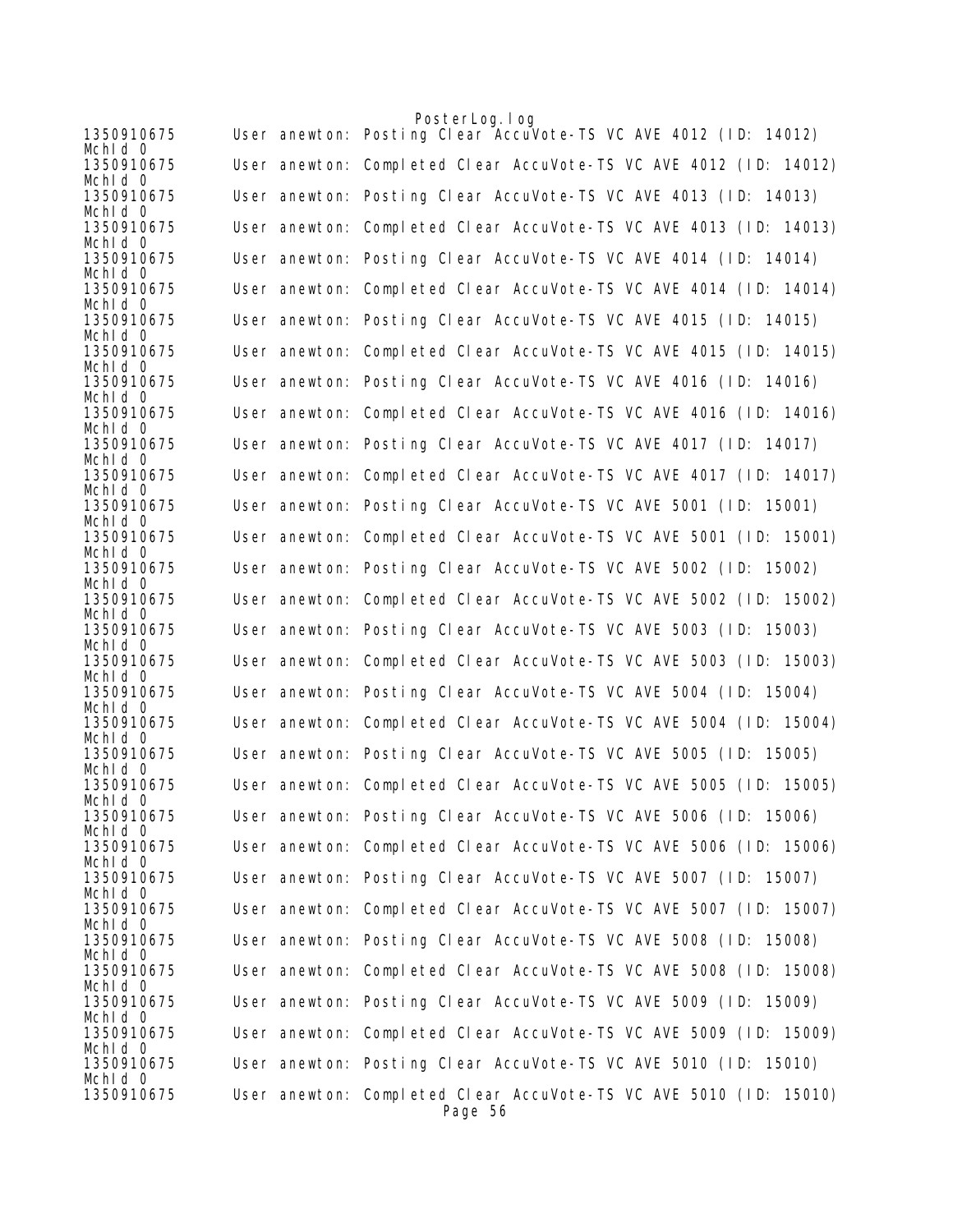|                                     | TUJICI LUYI TUY                                                                                                                      |
|-------------------------------------|--------------------------------------------------------------------------------------------------------------------------------------|
| Mchid 0<br>1350910675               | User anewton: Posting Clear AccuVote-TS VC AVE 5011 (ID: 15011)                                                                      |
| Mchid 0<br>1350910676<br>Mchid 0    | User anewton: Completed Clear AccuVote-TS VC AVE 5011 (ID: 15011)                                                                    |
| 1350910676<br>Mchid 0               | User anewton: Posting Clear AccuVote-TS VC AVE 5012 (ID: 15012)                                                                      |
| 1350910676<br>Mchid 0               | User anewton: Completed Clear AccuVote-TS VC AVE 5012 (ID: 15012)                                                                    |
| 1350910676<br>Mchid 0               | User anewton: Posting Clear AccuVote-TS VC AVE 5013 (ID: 15013)                                                                      |
| 1350910676<br>Mchld 0               | User anewton: Completed Clear AccuVote-TS VC AVE 5013 (ID: 15013)                                                                    |
| 1350910676<br>Mchid 0               | User anewton: Posting Clear AccuVote-TS VC AVE 5014 (ID: 15014)                                                                      |
| 1350910676<br>Mchid 0               | User anewton: Completed Clear AccuVote-TS VC AVE 5014 (ID: 15014)                                                                    |
| 1350910676<br>Mchld 0               | User anewton: Posting Clear AccuVote-TS VC AVE 5015 (ID: 15015)                                                                      |
| 1350910676<br>Mchld 0               | User anewton: Completed Clear AccuVote-TS VC AVE 5015 (ID: 15015)                                                                    |
| 1350910676<br>Mchid 0               | User anewton: Posting Clear AccuVote-TS VC AVE 5016 (ID: 15016)                                                                      |
| 1350910676<br>Mchid 0               | User anewton: Completed Clear AccuVote-TS VC AVE 5016 (ID: 15016)                                                                    |
| 1350910676<br>Mchld 0               | User anewton: Posting Clear AccuVote-TS VC AVE 6001 (ID: 16001)                                                                      |
| 1350910676<br>Mchid 0               | User anewton: Completed Clear AccuVote-TS VC AVE 6001 (ID: 16001)                                                                    |
| 1350910676<br>Mchld 0               | User anewton: Posting Clear AccuVote-TS VC AVE 6002 (ID: 16002)                                                                      |
| 1350910676<br>Mchid 0               | User anewton: Completed Clear AccuVote-TS VC AVE 6002 (ID: 16002)                                                                    |
| 1350910676<br>Mchid 0               | User anewton: Posting Clear AccuVote-TS VC AVE 6003 (ID: 16003)                                                                      |
| 1350910676<br>Mchld 0               | User anewton: Completed Clear AccuVote-TS VC AVE 6003 (ID: 16003)                                                                    |
| 1350910676<br>Mchld 0               | User anewton: Posting Clear AccuVote-TS VC AVE 6004 (ID: 16004)                                                                      |
| 1350910676<br>Mchld 0               | User anewton: Completed Clear AccuVote-TS VC AVE 6004 (ID: 16004)                                                                    |
| 1350910676<br>Mchid 0               | User anewton: Posting Clear AccuVote-TS VC AVE 6005 (ID: 16005)                                                                      |
| 1350910676<br>Mchid 0               | User anewton: Completed Clear AccuVote-TS VC AVE 6005 (ID: 16005)                                                                    |
| 1350910676<br>Mchid 0               | User anewton: Posting Clear AccuVote-TS VC AVE 6006 (ID: 16006)                                                                      |
| 1350910676<br>Mchid 0               | User anewton: Completed Clear AccuVote-TS VC AVE 6006 (ID: 16006)                                                                    |
| 1350910676<br>Mchid 0               | User anewton: Posting Clear AccuVote-TS VC AVE 6007 (ID: 16007)                                                                      |
| 1350910676<br>Mchid 0               | User anewton: Completed Clear AccuVote-TS VC AVE 6007 (ID: 16007)                                                                    |
| 1350910676<br>Mchid 0               | User anewton: Posting Clear AccuVote-TS VC AVE 6008 (ID: 16008)<br>User anewton: Completed Clear AccuVote-TS VC AVE 6008 (ID: 16008) |
| 1350910676<br>Mchid 0<br>1350910676 | User anewton: Posting Clear AccuVote-TS VC AVE 6009 (ID: 16009)                                                                      |
| Mchld 0                             | User anewton: Completed Clear AccuVote-TS VC AVE 6009 (ID: 16009)                                                                    |
| 1350910676<br>Mchid 0               |                                                                                                                                      |
| 1350910676<br>Mchid 0               | User anewton: Posting Clear AccuVote-TS VC AVE 6010 (ID: 16010)                                                                      |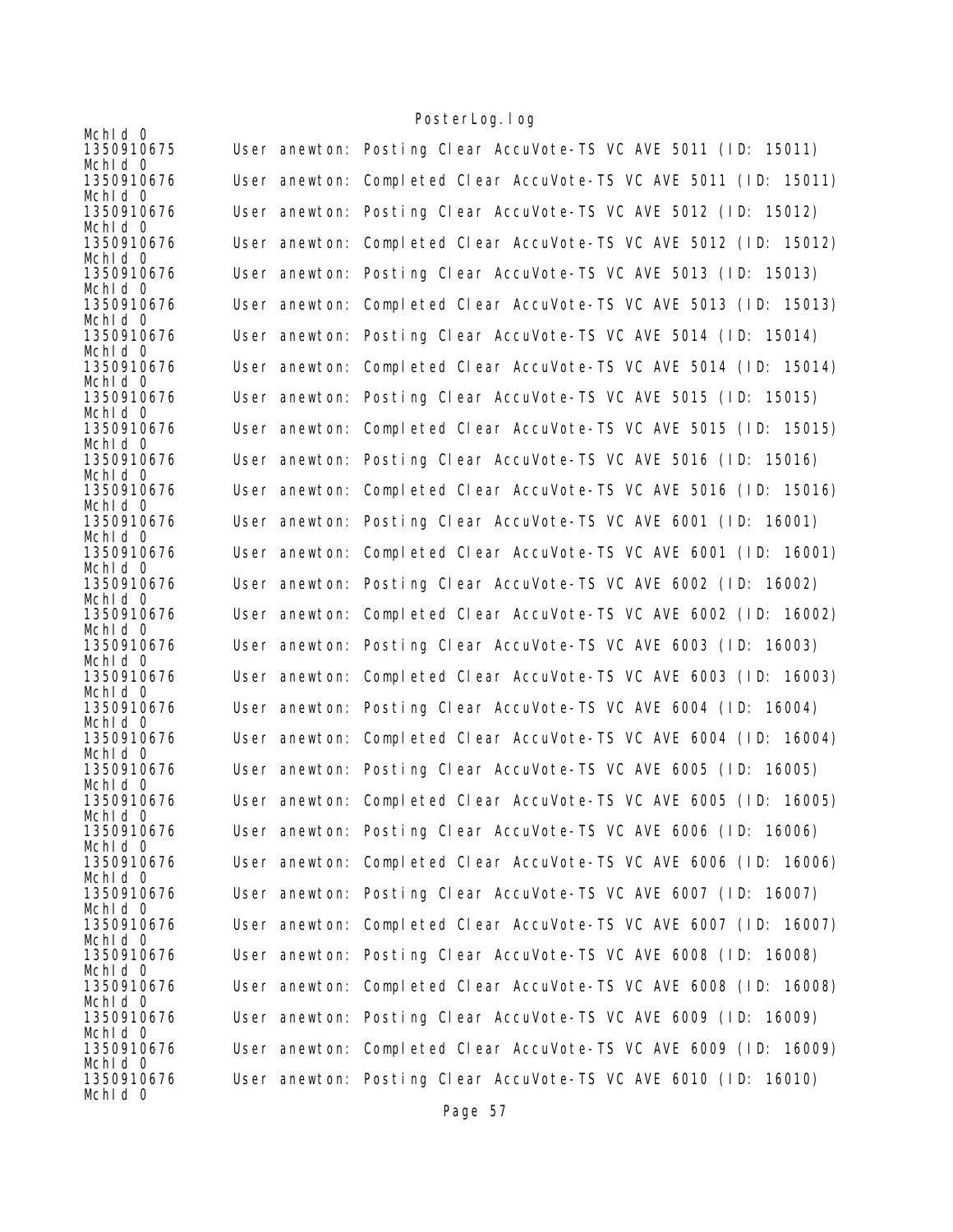|                       | PosterLog.log                                                              |
|-----------------------|----------------------------------------------------------------------------|
| 1350910676<br>Mchid 0 | User anewton: Completed Clear AccuVote-TS VC AVE 6010 (ID: 16010)          |
| 1350910676<br>Mchid 0 | User anewton: Posting Clear AccuVote-TS VC AVE 6011 (ID: 16011)            |
| 1350910676<br>Mchid 0 | User anewton: Completed Clear AccuVote-TS VC AVE 6011 (ID: 16011)          |
| 1350910676            | User anewton: Posting Clear AccuVote-TS VC AVE 6012 (ID: 16012)            |
| Mchid 0<br>1350910676 | User anewton: Completed Clear AccuVote-TS VC AVE 6012 (ID: 16012)          |
| Mchid 0<br>1350910676 | User anewton: Posting Clear AccuVote-TS VC AVE 6013 (ID: 16013)            |
| Mchid 0<br>1350910676 | User anewton: Completed Clear AccuVote-TS VC AVE 6013 (ID: 16013)          |
| Mchid 0<br>1350910676 | User anewton: Posting Clear AccuVote-TS VC AVE 7001 (ID: 17001)            |
| Mchid 0<br>1350910676 | User anewton: Completed Clear AccuVote-TS VC AVE 7001 (ID: 17001)          |
| Mchid 0               |                                                                            |
| 1350910676<br>Mchid 0 | User anewton: Posting Clear AccuVote-TS VC AVE 7002 (ID: 17002)            |
| 1350910676<br>Mchid 0 | User anewton: Completed Clear AccuVote-TS VC AVE 7002 (ID: 17002)          |
| 1350910676            | User anewton: Posting Clear AccuVote-TS VC AVE 7003 (ID: 17003)            |
| Mchid 0<br>1350910676 | User anewton: Completed Clear AccuVote-TS VC AVE 7003 (ID: 17003)          |
| Mchid 0<br>1350910676 | User anewton: Posting Clear AccuVote-TS VC AVE 7004 (ID: 17004)            |
| Mchid 0<br>1350910676 | User anewton: Completed Clear AccuVote-TS VC AVE 7004 (ID: 17004)          |
| Mchid 0<br>1350910676 | User anewton: Posting Clear AccuVote-TS VC AVE 7005 (ID: 17005)            |
| Mchid 0<br>1350910676 | User anewton: Completed Clear AccuVote-TS VC AVE 7005 (ID: 17005)          |
| Mchid 0<br>1350910676 | User anewton: Posting Clear AccuVote-TS VC AVE 7006 (ID: 17006)            |
| Mchid 0               |                                                                            |
| 1350910676<br>Mchid 0 | User anewton: Completed Clear AccuVote-TS VC AVE 7006 (ID: 17006)          |
| 1350910676<br>Mchid 0 | User anewton: Posting Clear AccuVote-TS VC AVE 7007 (ID: 17007)            |
| 1350910676<br>Mchid 0 | User anewton: Completed Clear AccuVote-TS VC AVE 7007 (ID:<br>17007)       |
| 1350910676            | User anewton: Posting Clear AccuVote-TS VC AVE 7008 (ID: 17008)            |
| Mchid O<br>1350910676 | User anewton: Completed Clear AccuVote-TS VC AVE 7008 (ID: 17008)          |
| Mchid 0<br>1350910676 | User anewton: Posting Clear AccuVote-TS VC AVE 7009 (ID: 17009)            |
| Mchid 0<br>1350910676 | User anewton: Completed Clear AccuVote-TS VC AVE 7009 (ID: 17009)          |
| Mchid 0<br>1350910676 | User anewton: Posting Clear AccuVote-TS VC AVE 7010 (ID: 17010)            |
| Mchld 0<br>1350910676 | User anewton: Completed Clear AccuVote-TS VC AVE 7010 (ID: 17010)          |
| Mchid 0<br>1350910676 | User anewton: Posting Clear AccuVote-TS VC AVE 7011 (ID: 17011)            |
| Mchld 0               |                                                                            |
| 1350910676<br>Mchid 0 | User anewton: Completed Clear AccuVote-TS VC AVE 7011 (ID: 17011)          |
| 1350910676<br>Mchid 0 | User anewton: Posting Clear AccuVote-TS VC AVE 7012 (ID: 17012)            |
| 1350910676<br>Mchid 0 | User anewton: Completed Clear AccuVote-TS VC AVE 7012 (ID: 17012)          |
| 1350910676            | User anewton: Posting Clear AccuVote-TS VC AVE 7013 (ID: 17013)<br>Page 58 |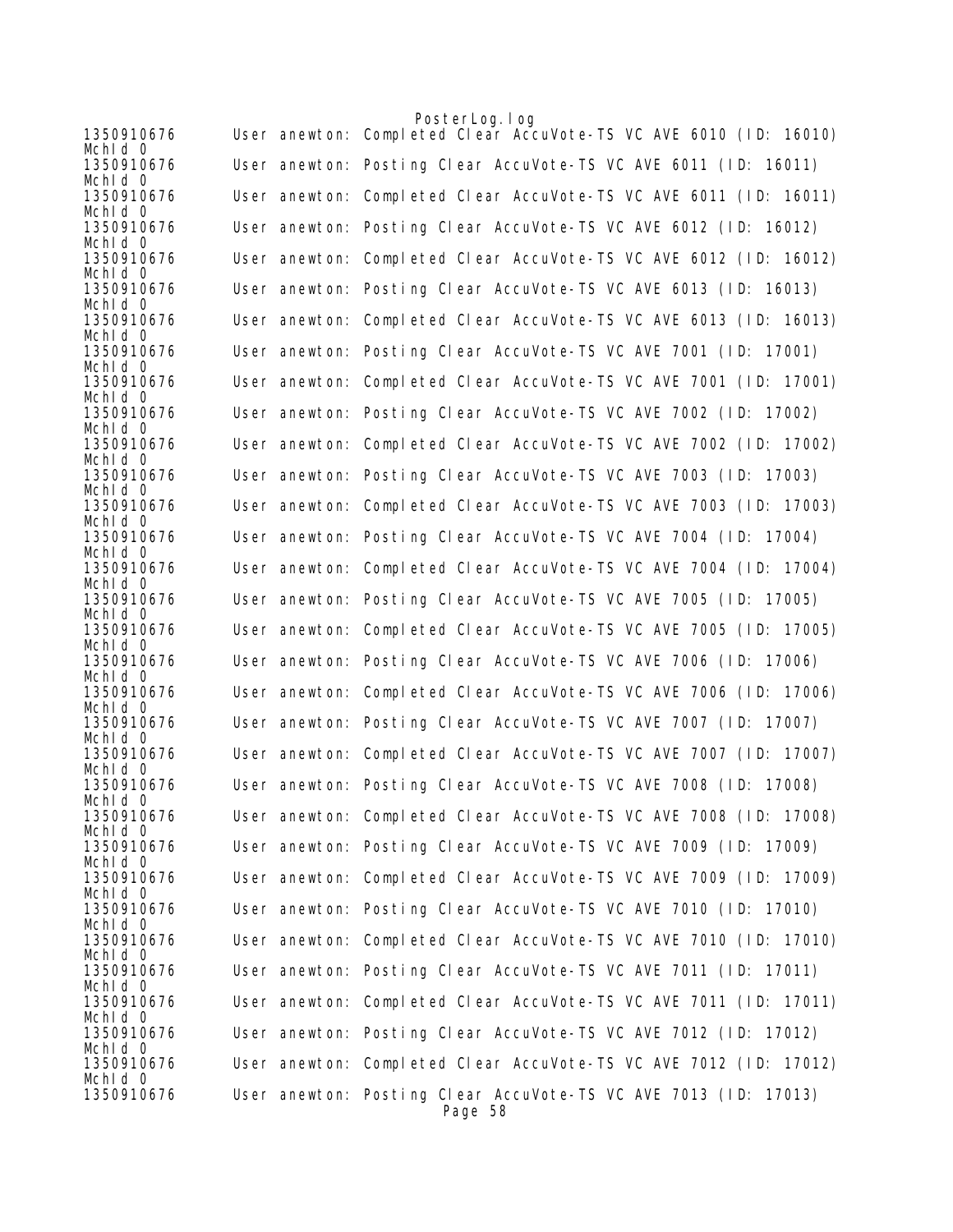| Mchid 0               |                                                                   |
|-----------------------|-------------------------------------------------------------------|
| 1350910676            | User anewton: Completed Clear AccuVote-TS VC AVE 7013 (ID: 17013) |
| Mchid 0               |                                                                   |
| 1350910676            | User anewton: Posting Clear AccuVote-TS VC AVE 7014 (ID: 17014)   |
| Mchid 0               |                                                                   |
| 1350910676            | User anewton: Completed Clear AccuVote-TS VC AVE 7014 (ID: 17014) |
| Mchid 0               |                                                                   |
| 1350910676<br>Mchld 0 | User anewton: Posting Clear AccuVote-TS VC AVE 7015 (ID: 17015)   |
| 1350910676            | User anewton: Completed Clear AccuVote-TS VC AVE 7015 (ID: 17015) |
| Mchid 0               |                                                                   |
| 1350910676            | User anewton: Posting Clear AccuVote-TS VC AVE 7016 (ID: 17016)   |
| Mchld 0               |                                                                   |
| 1350910676            | User anewton: Completed Clear AccuVote-TS VC AVE 7016 (ID: 17016) |
| Mchid 0               |                                                                   |
| 1350910676            | User anewton: Posting Clear AccuVote-TS VC AVE 7017 (ID: 17017)   |
| Mchid 0               |                                                                   |
| 1350910676            | User anewton: Completed Clear AccuVote-TS VC AVE 7017 (ID: 17017) |
| Mchld 0               |                                                                   |
| 1350910676<br>Mchld 0 | User anewton: Posting Clear AccuVote-TS VC AVE 7018 (ID: 17018)   |
| 1350910676            | User anewton: Completed Clear AccuVote-TS VC AVE 7018 (ID: 17018) |
| Mchid 0               |                                                                   |
| 1350910676            | User anewton: Posting Clear AccuVote-TS VC AVE 8001 (ID: 18001)   |
| Mchid 0               |                                                                   |
| 1350910676            | User anewton: Completed Clear AccuVote-TS VC AVE 8001 (ID: 18001) |
| Mchid 0               |                                                                   |
| 1350910676            | User anewton: Posting Clear AccuVote-TS VC AVE 8002 (ID: 18002)   |
| Mchid 0               |                                                                   |
| 1350910676            | User anewton: Completed Clear AccuVote-TS VC AVE 8002 (ID: 18002) |
| Mchid 0<br>1350910676 | User anewton: Posting Clear AccuVote-TS VC AVE 8003 (ID: 18003)   |
| Mchid 0               |                                                                   |
| 1350910676            | User anewton: Completed Clear AccuVote-TS VC AVE 8003 (ID: 18003) |
| Mchid 0               |                                                                   |
| 1350910676            | User anewton: Posting Clear AccuVote-TS VC AVE 8004 (ID: 18004)   |
| Mchid 0               |                                                                   |
| 1350910676            | User anewton: Completed Clear AccuVote-TS VC AVE 8004 (ID: 18004) |
| Mchid 0               |                                                                   |
| 1350910676            | User anewton: Posting Clear AccuVote-TS VC AVE 8005 (ID: 18005)   |
| Mchid 0<br>1350910676 | User anewton: Completed Clear AccuVote-TS VC AVE 8005 (ID: 18005) |
| Mchid 0               |                                                                   |
| 1350910676            | User anewton: Posting Clear AccuVote-TS VC AVE 8006 (ID: 18006)   |
| Mchid 0               |                                                                   |
| 1350910676            | User anewton: Completed Clear AccuVote-TS VC AVE 8006 (ID: 18006) |
| Mchid 0               |                                                                   |
| 1350910676            | User anewton: Posting Clear AccuVote-TS VC AVE 8007 (ID: 18007)   |
| Mchid 0               |                                                                   |
| 1350910676            | User anewton: Completed Clear AccuVote-TS VC AVE 8007 (ID: 18007) |
| Mchid 0               | User anewton: Posting Clear AccuVote-TS VC AVE 8008 (ID: 18008)   |
| 1350910676<br>Mchid 0 |                                                                   |
| 1350910676            | User anewton: Completed Clear AccuVote-TS VC AVE 8008 (ID: 18008) |
| Mchid 0               |                                                                   |
| 1350910676            | User anewton: Posting Clear AccuVote-TS VC AVE 8009 (ID: 18009)   |
| Mchld 0               |                                                                   |
| 1350910676            | User anewton: Completed Clear AccuVote-TS VC AVE 8009 (ID: 18009) |
| Mchid 0               |                                                                   |
| 1350910676            | User anewton: Posting Clear AccuVote-TS VC AVE 8010 (ID: 18010)   |
| Mchid 0               |                                                                   |
| 1350910676<br>Mchid 0 | User anewton: Completed Clear AccuVote-TS VC AVE 8010 (ID: 18010) |
|                       |                                                                   |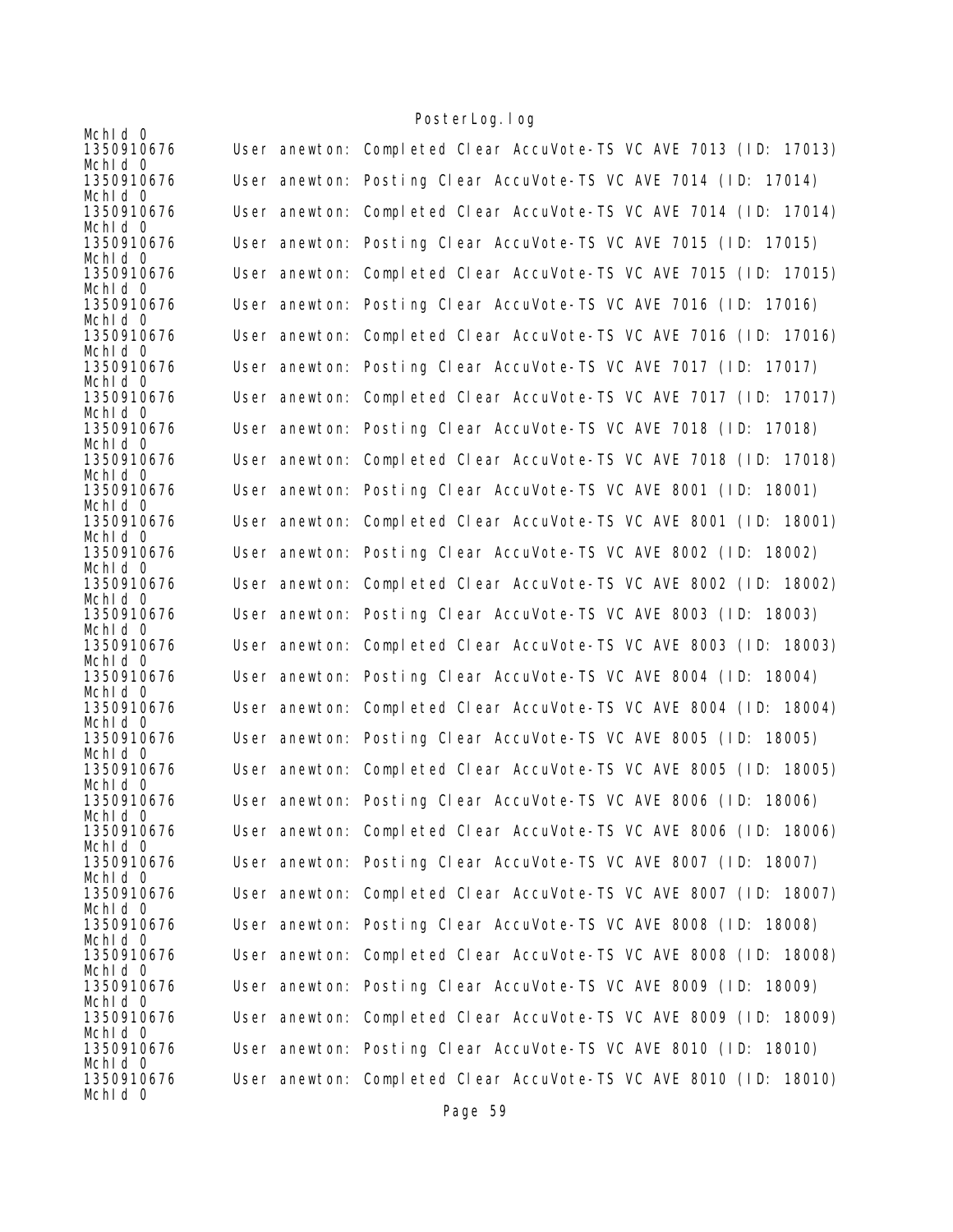|                          |               | PosterLog.log                                                     |
|--------------------------|---------------|-------------------------------------------------------------------|
| 1350910676               |               | User anewton: Posting Clear AccuVote-TS VC AVE 9001 (ID: 19001)   |
| Mchid 0                  |               |                                                                   |
| 1350910676<br>Mchid 0    |               | User anewton: Completed Clear AccuVote-TS VC AVE 9001 (ID: 19001) |
| 1350910676<br>Mchid 0    |               | User anewton: Posting Clear AccuVote-TS VC AVE 9002 (ID: 19002)   |
| 1350910676               |               | User anewton: Completed Clear AccuVote-TS VC AVE 9002 (ID: 19002) |
| Mchid 0<br>1350910676    |               | User anewton: Posting Clear AccuVote-TS VC AVE 9003 (ID: 19003)   |
| Mchid 0<br>1350910676    |               | User anewton: Completed Clear AccuVote-TS VC AVE 9003 (ID: 19003) |
| Mchid 0<br>1350910676    |               | User anewton: Posting Clear AccuVote-TS VC AVE 9004 (ID: 19004)   |
| Mchid 0                  |               |                                                                   |
| 1350910676<br>Mchld 0    |               | User anewton: Completed Clear AccuVote-TS VC AVE 9004 (ID: 19004) |
| 1350910676<br>Mchld 0    |               | User anewton: Posting Clear AccuVote-TS VC AVE 9005 (ID: 19005)   |
| 1350910676<br>Mchid 0    |               | User anewton: Completed Clear AccuVote-TS VC AVE 9005 (ID: 19005) |
| 1350910676               |               | User anewton: Posting Clear AccuVote-TS VC AVE 9006 (ID: 19006)   |
| Mchid 0<br>1350910676    |               | User anewton: Completed Clear AccuVote-TS VC AVE 9006 (ID: 19006) |
| Mchld 0                  |               |                                                                   |
| 1350910677<br>1350910691 |               | User anewton: Poster Stopped<br>User anewton: Poster Starting     |
| 1350910693               |               | User anewton: Poster Stopped                                      |
| 1351079094               |               | User gbuchanan: Poster Starting                                   |
| 1351079101               |               | User gbuchanan: Poster Stopped                                    |
| 1351079131               |               | User gbuchanan: Poster Starting                                   |
| 1351079135               |               |                                                                   |
|                          |               | User gbuchanan: Poster Stopped                                    |
| 1351142834<br>1351142859 |               | User anewton: Poster Starting                                     |
|                          |               | User anewton: Poster Stopped                                      |
| 1351142875               |               | User anewton: Poster Starting<br>User anewton: Poster Stopped     |
| 1351142883               |               |                                                                   |
| 1351142908               |               | User anewton: Poster Starting                                     |
| 1351142948               |               | User anewton: Poster Stopped                                      |
| 1351142973               |               | User anewton: Poster Starting                                     |
| 1351142973<br>1351142973 |               | User anewton: Queued Clear All                                    |
|                          |               | User anewton: Posting Clear All                                   |
| 1351142973               |               | User anewton: Completed Clear All                                 |
| 1351143013<br>1351143209 |               | User anewton: Poster Stopped                                      |
|                          |               | User anewton: Poster Starting                                     |
| 1351143209               |               | User anewton: Queued Clear                                        |
| 1351143209<br>1351143209 |               | User anewton: Posting Clear                                       |
| 1351143249               |               | User anewton: Completed Clear<br>User anewton: Poster Stopped     |
|                          | User anewton: |                                                                   |
| 1351143387<br>1351143387 |               | Poster Starting<br>User anewton: Queued Clear                     |
| 1351143387               |               | User anewton: Posting Clear                                       |
| 1351143387               | User anewton: | Completed Clear                                                   |
| 1351143394               | User anewton: | Queued Clear                                                      |
| 1351143394               |               | User anewton: Posting Clear                                       |
| 1351143394               | User anewton: | Completed Clear                                                   |
| 1351143434               |               | User anewton: Poster Stopped                                      |
| 1351143845               |               | User anewton: Poster Starting                                     |
| 1351143885               | User anewton: | Poster Stopped                                                    |
| 1351143980               |               | User anewton: Poster Starting                                     |
| 1351143980               | User anewton: | Queued AccuVote-TS 30010: 0 EV DOE AVE                            |
| 1351143980               | User anewton: | Posting AccuVote-TS 30010:0 EV DOE AVE                            |
| 1351143980               |               | User anewton: Completed AccuVote-TS 30010:0 EV DOE AVE            |
| 1351143989               |               | User anewton: Queued Clear AccuVote-TS VC EV DOE AVE (ID: 30010)  |
| Mchid 0                  |               |                                                                   |

Page 60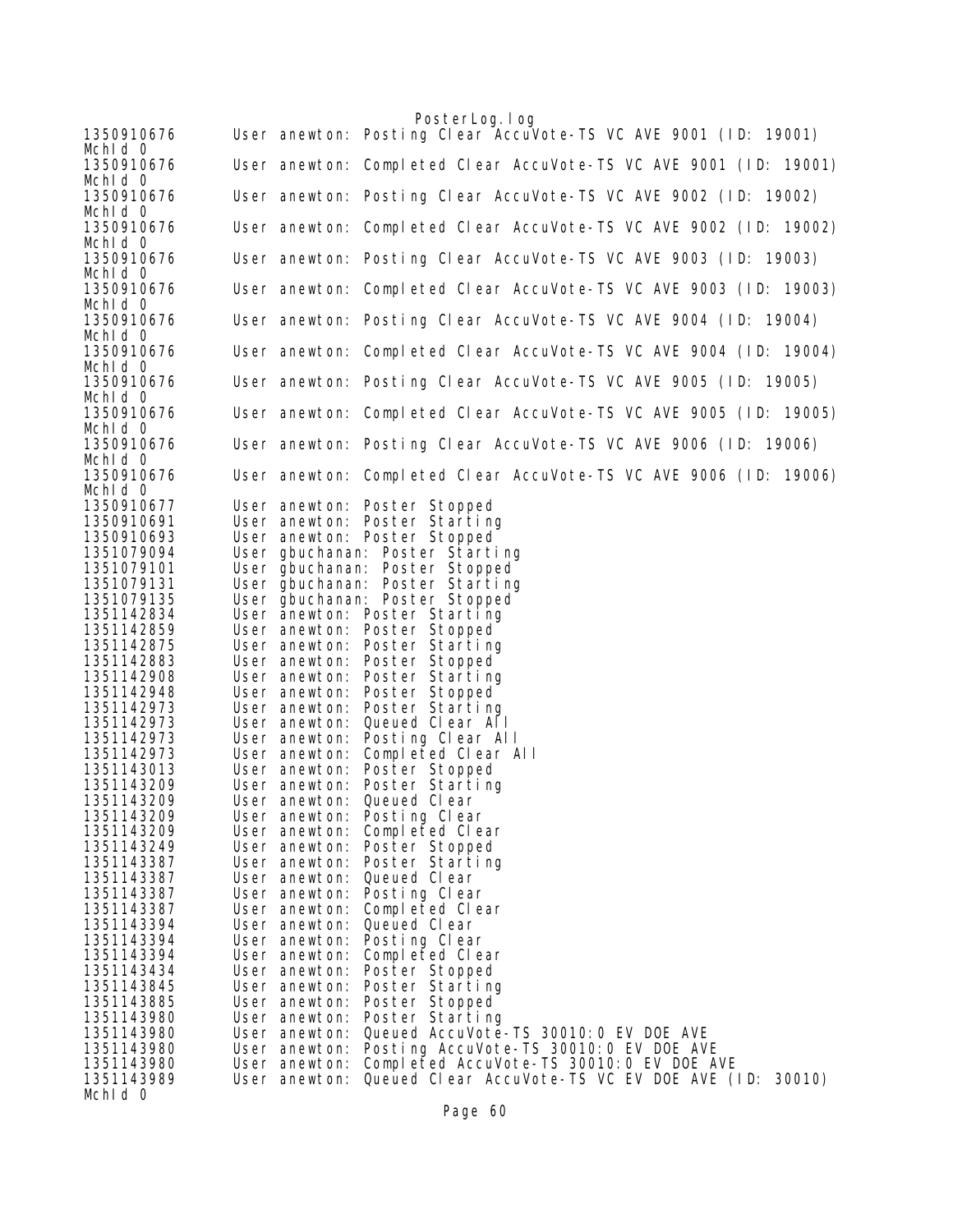PosterLog.log 1351143989 User anewton: Posting Clear AccuVote-TS VC EV DOE AVE (ID: 30010) Mchld 0<br>1351143989 User anewton: Completed Clear AccuVote-TS VC EV DOE AVE (ID: 30010) Mchld 0<br>1351144029 1351144029 User anewton: Poster Stopped 1351147048 User anewton: Poster Starting 1351147088 User anewton: Poster Stopped 1351153997 User anewton: Poster Starting User anewton: Queued AccuVote-OS VC Id 40020 Machine 0 1351153997 User anewton: Posting AccuVote-OS VC Id 40020 Machine 0 1351153997 User anewton: Completed AccuVote-OS VC Id 40020 Machine O<br>1351154037 User anewton: Poster Stopped 1351154037 User anewton: Poster Stopped User anewton: Poster Starting 1351154210 User anewton: Queued Clear AccuVote-OS VC AB 2 OS 100-400 (ID: 40020) MchId 0 1351154210 User anewton: Posting Clear AccuVote-OS VC AB 2 OS 100-400 (ID: 40020) MchId 0 User anewton: Completed Clear AccuVote-OS VC AB 2 OS 100-400 (ID: 40020) MchId 0 1351154250 User anewton: Poster Stopped 1351157057 User anewton: Poster Starting Queued AccuVote-OS VC Id 40040 Machine 0 1351157057 User anewton: Posting AccuVote-OS VC Id 40040 Machine 0 1351157057 User anewton: Completed AccuVote-OS VC Id 40040 Machine 0 1351157097 User anewton: Poster Stopped 1351157161 User anewton: Poster Starting User anewton: Queued Clear AccuVote-OS VC AB 4 OS 700-900 (ID: 40040) MchId 0 1351157161 User anewton: Posting Clear AccuVote-OS VC AB 4 OS 700-900 (ID: 40040) Mchld 0<br>1351157162 User anewton: Completed Clear AccuVote-OS VC AB 4 OS 700-900 (ID: 40040) MchId 0 1351157202 User anewton: Poster Stopped User anewton: Poster Starting 1351161043 User anewton: Queued AccuVote-OS VC Id 40030 Machine 0 User anewton: Posting AccuVote-OS VC Id 40030 Machine 0 1351161043 User anewton: Completed AccuVote-OS VC Id 40030 Machine 0 User anewton: Poster Stopped 1351161502 User anewton: Poster Starting User anewton: Queued Clear AccuVote-OS VC AB 3 OS 500-600 (ID: 40030) MchId 0 1351161502 User anewton: Posting Clear AccuVote-OS VC AB 3 OS 500-600 (ID: Mchid 0 1351161502 User anewton: Completed Clear AccuVote-OS VC AB 3 OS 500-600 (ID: 40030) MchId 0 1351161522 User anewton: Poster Stopped 1351161563 User anewton: Poster Starting<br>1351161565 User anewton: Poster Stopped<br>1351254452 User anewton: Poster Starting<br>1351254492 User anewton: Poster Stopped 1351161565 User anewton: Poster Stopped`<br>1351254452 User anewton: Poster Starting 1351254452 User anewton: Poster Starting 1351254492 User anewton: Poster Stopped 1351255237 User anewton: Poster Starting 1351255277 User anewton: Poster Stopped 1351350660 User anewton: Poster Starting<br>1351350691 User anewton: Poster Stopped User anewton: Poster Stopped 1351350709 User anewton: Poster Starting 1351350711 User anewton: Poster Stopped 1351350739 User anewton: Poster Starting<br>1351350779 User anewton: Poster Stopped<br>1351876218 User anewton: Poster Starting 1351350779 User anewton: Poster Stopped 1351876218 User anewton: Poster Starting 1351876230 User anewton: Poster Stopped 1351876470 User anewton: Poster Starting User anewton: Poster Stopped 1351963081 User anewton: Poster Starting Page 61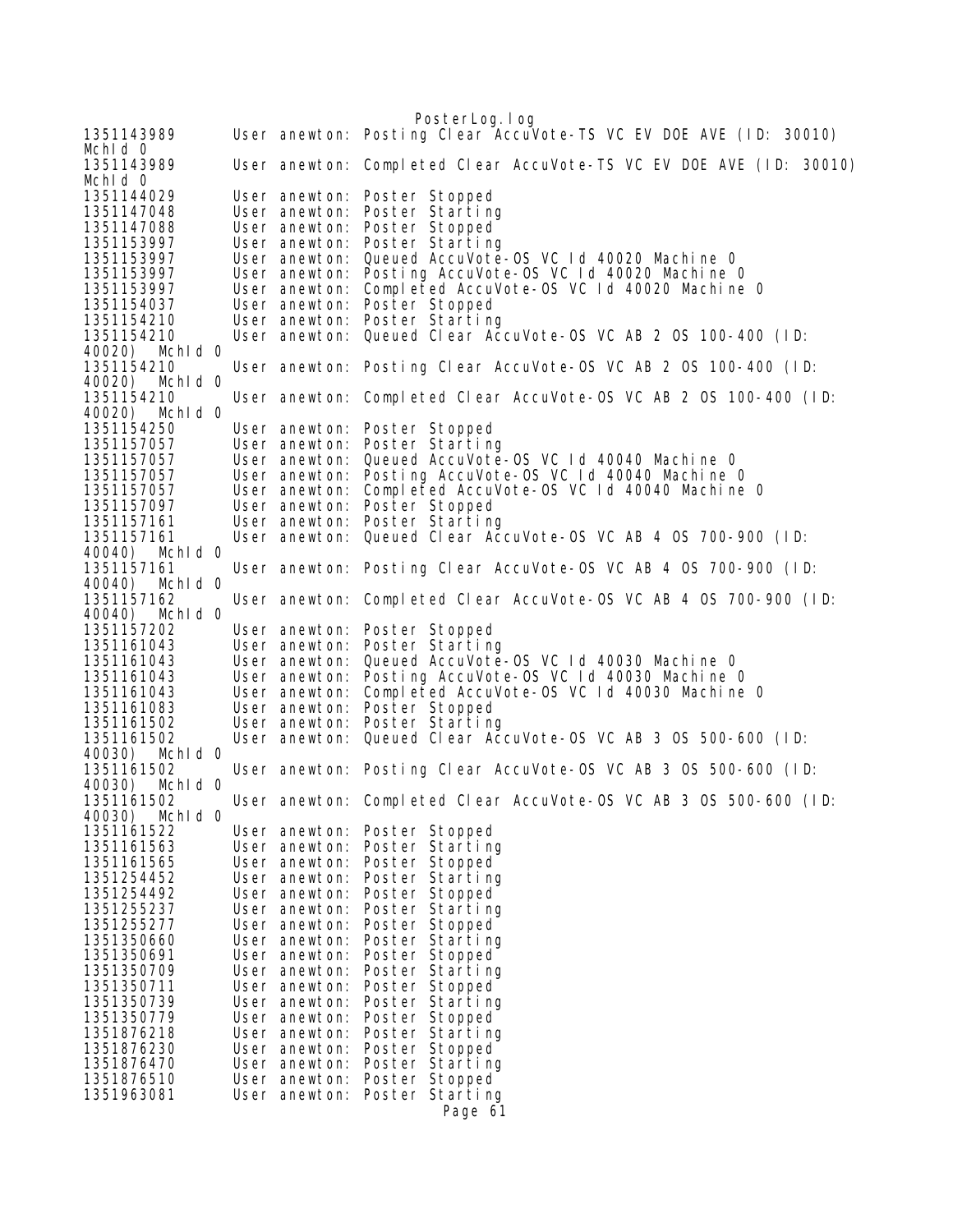| 1351963121               | User anewton:                  | PosterLog.log<br>Poster Stopped                     |
|--------------------------|--------------------------------|-----------------------------------------------------|
| 1352181821               | User anewton:                  | Poster Starting                                     |
| 1352181861               | User anewton:                  | Poster Stopped                                      |
| 1352182767               | User anewton:                  | Poster Starting                                     |
| 1352182807               | User anewton:                  | Poster Stopped                                      |
| 1352187192               | User anewton:                  | Poster Starting                                     |
| 1352187216               | User anewton:                  | Poster Stopped                                      |
| 1352187775               | User anewton:                  | Poster Starting                                     |
| 1352187815               | User anewton:                  | Poster Stopped                                      |
| 1352188906               | User anewton:                  | Poster Starting                                     |
| 1352188946               | User anewton:                  | Poster Stopped                                      |
| 1352201685               | User anewton:                  | Poster Starting                                     |
| 1352201725               | User anewton:                  | Poster Stopped                                      |
| 1352204072<br>1352204072 | User anewton:<br>User anewton: | Poster Starting<br>Queued AVOSX 20040: 10 EV DB OSX |
| 1352204072               | User anewton:                  | Posting AVOSX 20040: 10 EV DB OSX                   |
| 1352204072               | User anewton:                  | Completed AVOSX 20040:10 EV DB OSX                  |
| 1352204112               | User anewton:                  | Poster Stopped                                      |
| 1352204173               | User anewton:                  | Poster Starting                                     |
| 1352204173               | User anewton:                  | Queued AVOSX 20040: 0 EV DB OSX                     |
| 1352204173               | User anewton:                  | Posting AVOSX 20040: 0 EV DB OSX                    |
| 1352204173               | User anewton:                  | Completed AVOSX 20040:0 EV DB OSX                   |
| 1352204213               | User anewton:                  | Poster Stopped                                      |
| 1352204350               | User anewton:                  | Poster Starting                                     |
| 1352204350               | User anewton:                  | Queued AVOSX 20040: 1 EV DB OSX                     |
| 1352204350               | User anewton:                  | Posting AVOSX 20040:1 EV DB OSX                     |
| 1352204350               | User anewton:                  | Completed AVOSX 20040:1 EV DB OSX                   |
| 1352204390               | User anewton:                  | Poster Stopped                                      |
| 1352204477<br>1352204477 | User anewton:<br>User anewton: | Poster Starting<br>Queued AVOSX 20040: 8 EV DB OSX  |
| 1352204477               | User anewton:                  | Posting AVOSX 20040:8 EV DB OSX                     |
| 1352204478               | User anewton:                  | Completed AVOSX 20040:8 EV DB OSX                   |
| 1352204518               | User anewton:                  | Poster Stopped                                      |
| 1352204707               | User anewton:                  | Poster Starting                                     |
| 1352204707               | User anewton:                  | Queued AVOSX 20040: 2 EV DB OSX                     |
| 1352204707               | User anewton:                  | Posting AVOSX 20040: 2 EV DB OSX                    |
| 1352204707               | User anewton:                  | Completed AVOSX 20040: 2 EV DB OSX                  |
| 1352204747               | User anewton:                  | Poster Stopped                                      |
| 1352205116               | User anewton:                  | Poster Starting                                     |
| 1352205116               | User anewton:                  | Queued AVOSX 20040: 11 EV DB OSX                    |
| 1352205116               | User anewton:                  | Posting AVOSX 20040:11 EV DB OSX                    |
| 1352205116<br>1352205156 | User anewton:                  | Completed AVOSX 20040:11 EV DB OSX                  |
| 1352205344               | User anewton:<br>User anewton: | Poster Stopped<br>Poster Starting                   |
| 1352205344               | User anewton:                  | Queued AVOSX 20040: 3 EV DB OSX                     |
| 1352205344               | User anewton:                  | Posting AVOSX 20040: 3 EV DB OSX                    |
| 1352205344               | User anewton:                  | Completed AVOSX 20040:3 EV DB OSX                   |
| 1352205357               | User anewton:                  | Queued AVOSX 20040: 12 EV DB OSX                    |
| 1352205357               | User anewton:                  | Posting AVOSX 20040:12 EV DB OSX                    |
| 1352205357               | User anewton:                  | Completed AVOSX 20040:12 EV DB OSX                  |
| 1352205397               | User anewton:                  | Poster Stopped                                      |
| 1352205578               | User anewton:                  | Poster Starting                                     |
| 1352205578               | User anewton:                  | Queued AVOSX 20040: 4 EV DB OSX                     |
| 1352205578               | User anewton:                  | Posting AVOSX 20040: 4 EV DB OSX                    |
| 1352205579               | User anewton:<br>User anewton: | Completed AVOSX 20040:4 EV DB OSX                   |
| 1352205619<br>1352205675 | User anewton:                  | Poster Stopped<br>Poster Starting                   |
| 1352205675               | User anewton:                  | Queued AVOSX 20040: 13 EV DB OSX                    |
| 1352205675               | User anewton:                  | Posting AVOSX 20040:13 EV DB OSX                    |
| 1352205676               | User anewton:                  | Completed AVOSX 20040:13 EV DB OSX                  |
| 1352205716               | User anewton:                  | Poster Stopped                                      |
| 1352205811               | User anewton:                  | Poster Starting                                     |
| 1352205811               | User anewton:                  | Queued AVOSX 20040: 14 EV DB OSX                    |
|                          |                                | Page 62                                             |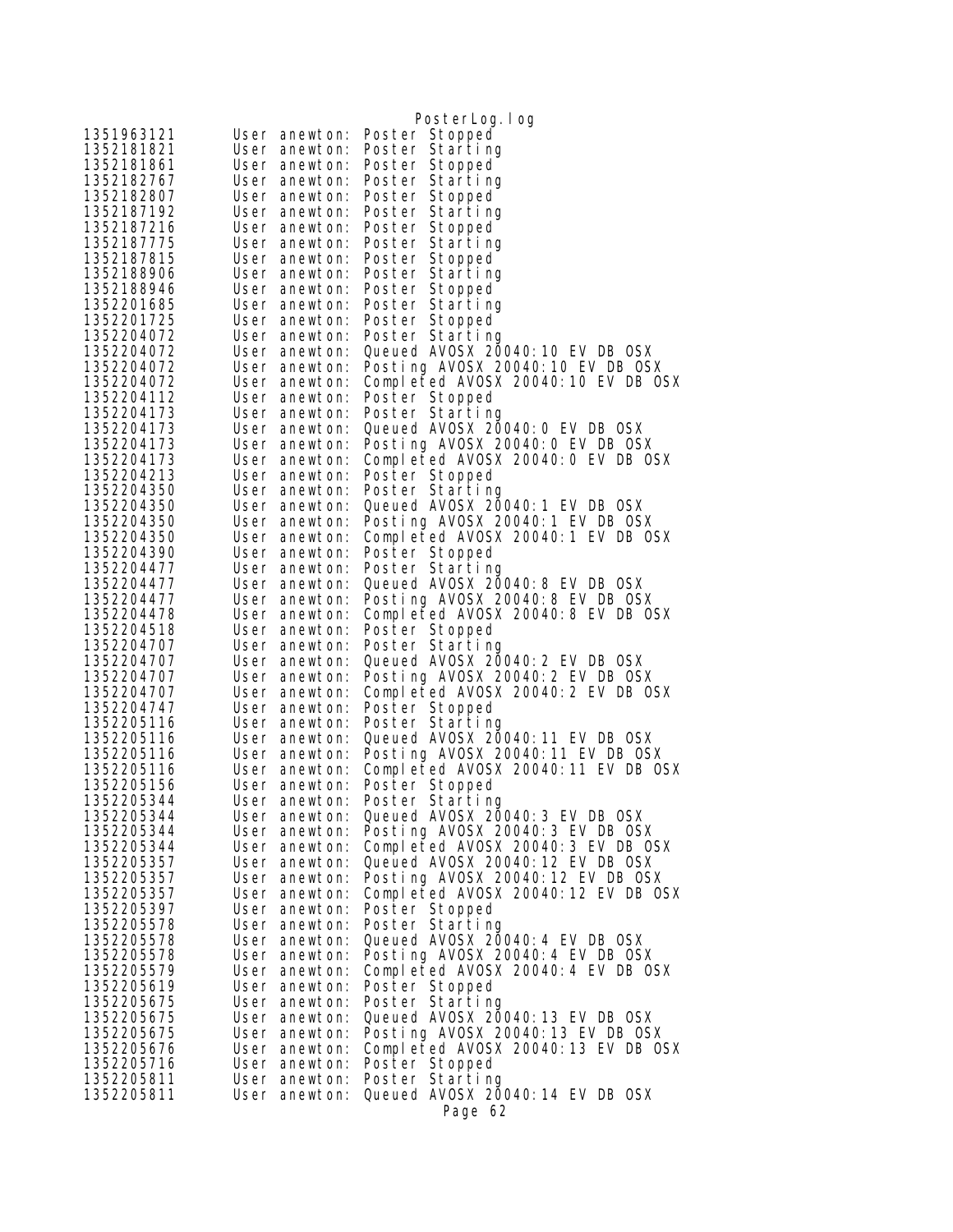|                          |                                | PosterLog.log                                                          |
|--------------------------|--------------------------------|------------------------------------------------------------------------|
| 1352205811               | User anewton:                  | Posting AVOSX 20040:14 EV DB OSX                                       |
| 1352205811               | User anewton:                  | Completed AVOSX 20040:14 EV DB OSX                                     |
| 1352205851               | User anewton:                  | Poster Stopped                                                         |
| 1352205946               | User anewton:                  | Poster Starting                                                        |
| 1352205946               | User anewton:                  | Queued AVOSX 20040: 5 EV DB OSX                                        |
| 1352205946               | User anewton:                  | Posting AVOSX 20040:5 EV DB OSX                                        |
| 1352205946               | User anewton:                  | Completed AVOSX 20040:5 EV DB OSX                                      |
| 1352205986               | User anewton:                  | Poster Stopped                                                         |
| 1352206105               | User anewton:                  | Poster Starting                                                        |
| 1352206105               | User anewton:                  | Queued AVOSX 20040: 6 EV DB OSX<br>Posting AVOSX 20040:6 EV DB OSX     |
| 1352206105               | User anewton:                  | Completed AVOSX 20040:6 EV DB OSX                                      |
| 1352206105<br>1352206131 | User anewton:<br>User anewton: | Queued AVOSX 20040: 15 EV DB OSX                                       |
| 1352206131               | User anewton:                  | Posting AVOSX 20040:15 EV DB OSX                                       |
| 1352206131               | User anewton:                  | Completed AVOSX 20040:15 EV DB OSX                                     |
| 1352206171               | User anewton:                  | Poster Stopped                                                         |
| 1352206297               | User anewton:                  | Poster Starting                                                        |
| 1352206297               | User anewton:                  | Queued AVOSX 20040: 7 EV DB OSX                                        |
| 1352206297               | User anewton:                  | Posting AVOSX 20040: 7 EV DB OSX                                       |
| 1352206297               | User anewton:                  | Completed AVOSX 20040: 7 EV DB OSX                                     |
| 1352206337               | User anewton:                  | Poster Stopped                                                         |
| 1352206362               | User anewton:                  | Poster Starting                                                        |
| 1352206362               | User anewton:                  | Queued AVOSX 20040: 9 EV DB OSX                                        |
| 1352206362               | User anewton:                  | Posting AVOSX 20040:9 EV DB OSX                                        |
| 1352206362               | User anewton:                  | Completed AVOSX 20040:9 EV DB OSX                                      |
| 1352206402<br>1352206428 | User anewton:                  | Poster Stopped<br>Poster Starting                                      |
| 1352206428               | User anewton:<br>User anewton: | Queued AVOSX 20040:16 EV DB OSX                                        |
| 1352206428               | User anewton:                  | Posting AVOSX 20040:16 EV DB OSX                                       |
| 1352206428               | User anewton:                  | Completed AVOSX 20040:16 EV DB OSX                                     |
| 1352206468               | User anewton:                  | Poster Stopped                                                         |
| 1352207052               | User anewton:                  | Poster Starting                                                        |
| 1352207052               | User anewton:                  | Queued AVOSX 20020: 2 EV DLT OSX                                       |
| 1352207052               | User anewton:                  | Posting AVOSX 20020:2 EV DLT OSX                                       |
| 1352207052               | User anewton:                  | Completed AVOSX 20020:2 EV DLT OSX                                     |
| 1352207092               | User anewton:                  | Poster Stopped                                                         |
| 1352207114               | User anewton:                  | Poster Starting                                                        |
| 1352207114               | User anewton:                  | Queued AVOSX 20020: 1 EV DLT OSX                                       |
| 1352207114<br>1352207114 | User anewton:<br>User anewton: | Posting AVOSX 20020:1 EV DLT OSX<br>Completed AVOSX 20020:1 EV DLT OSX |
| 1352207121               | User anewton:                  | Queued AVOSX 20020: 0 EV DLT OSX                                       |
| 1352207121               | User anewton:                  | Posting AVOSX 20020: 0 EV DLT OSX                                      |
| 1352207121               | User anewton:                  | Completed AVOSX 20020:0 EV DLT OSX                                     |
| 1352207161               | User anewton:                  | Poster Stopped                                                         |
| 1352207191               | User anewton:                  | Poster Starting                                                        |
| 1352207191               | User anewton:                  | Queued AVOSX 20020: 10 EV DLT OSX                                      |
| 1352207191               | User anewton:                  | Posting AVOSX 20020:10 EV DLT OSX                                      |
| 1352207191               | User anewton:                  | Completed AVOSX 20020:10 EV DLT OSX                                    |
| 1352207231               | User anewton:                  | Poster Stopped                                                         |
| 1352207371               | User anewton:                  | Poster Starting                                                        |
| 1352207371<br>1352207371 | User anewton:                  | Queued AVOSX 20020: 11 EV DLT OSX<br>Posting AVOSX 20020:11 EV DLT OSX |
| 1352207371               | User anewton:<br>User anewton: | Completed AVOSX 20020:11 EV DLT OSX                                    |
| 1352207411               | User anewton:                  | Poster Stopped                                                         |
| 1352207479               | User anewton:                  | Poster Starting                                                        |
| 1352207479               | User anewton:                  | Queued AVOSX 20020: 12 EV DLT OSX                                      |
| 1352207479               | User anewton:                  | Posting AVOSX 20020:12 EV DLT OSX                                      |
| 1352207479               | User anewton:                  | Completed AVOSX 20020:12 EV DLT OSX                                    |
| 1352207492               | User anewton:                  | Queued AVOSX 20020: 3 EV DLT OSX                                       |
| 1352207492               | User anewton:                  | Posting AVOSX 20020: 3 EV DLT OSX                                      |
| 1352207493               | User anewton:                  | Completed AVOSX 20020:3 EV DLT OSX                                     |
| 1352207533               | User anewton:                  | Poster Stopped                                                         |
| 1352207695               | User anewton:                  | Poster Starting                                                        |
|                          |                                | Page 63                                                                |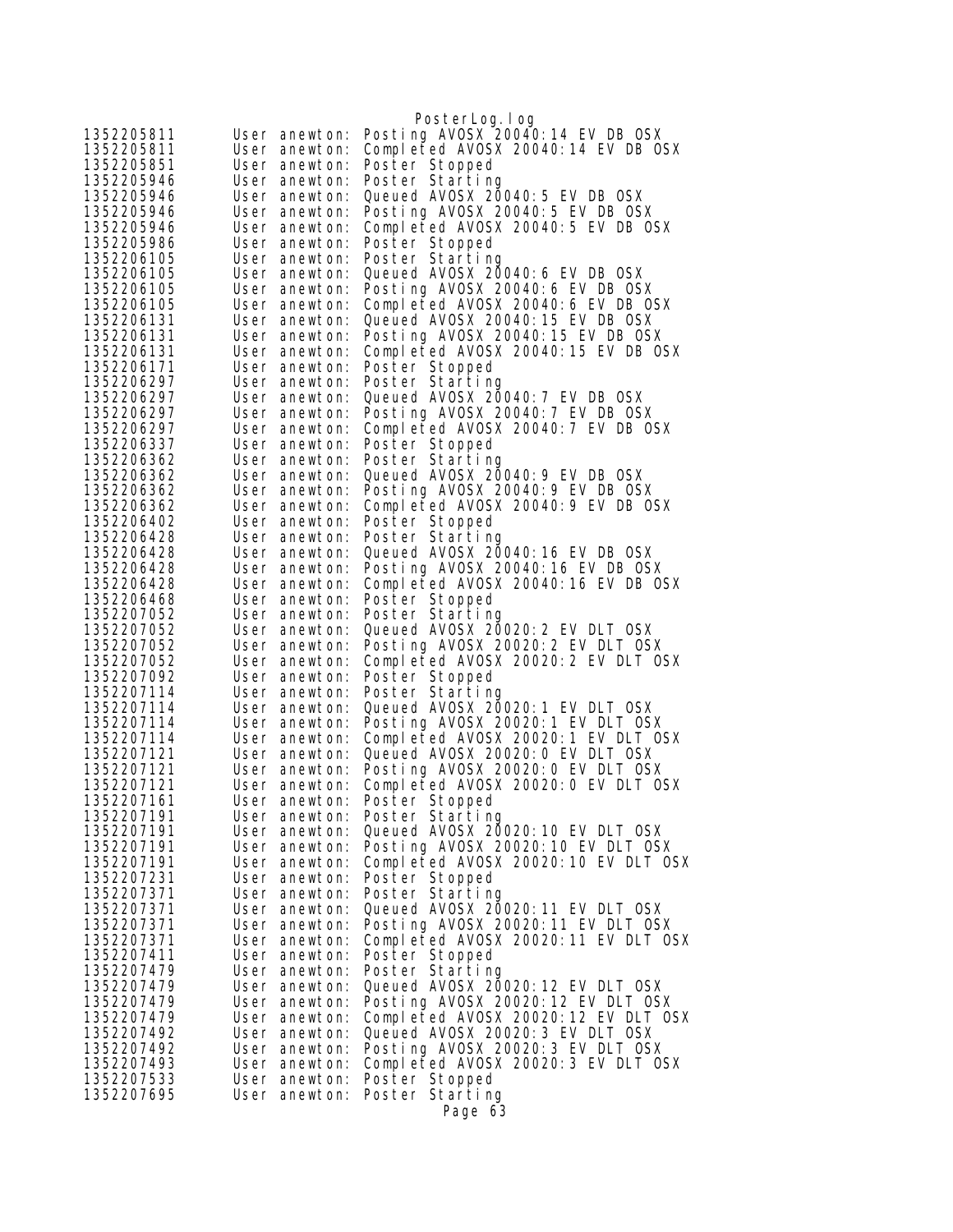|                          |                                | PosterLog.log                                                            |
|--------------------------|--------------------------------|--------------------------------------------------------------------------|
| 1352207695               | User anewton:                  | Queued AVOSX 20020: 4 EV DLT OSX                                         |
| 1352207695               | User anewton:                  | Posting AVOSX 20020:4 EV DLT OSX                                         |
| 1352207695               | User anewton:                  | Completed AVOSX 20020:4 EV DLT OSX                                       |
| 1352207735               | User anewton:                  | Poster Stopped                                                           |
| 1352207834               | User anewton:                  | Poster Starting                                                          |
| 1352207834               | User anewton:                  | Queued AVOSX 20020: 14 EV DLT OSX                                        |
| 1352207834               | User anewton:                  | Posting AVOSX 20020:14 EV DLT OSX                                        |
| 1352207834               | User anewton:                  | Completed AVOSX 20020:14 EV DLT OSX                                      |
| 1352207839               | User anewton:                  | Queued AVOSX 20020: 13 EV DLT OSX                                        |
| 1352207839               | User anewton:                  | Posting AVOSX 20020:13 EV DLT OSX                                        |
| 1352207839               | User anewton:                  | Completed AVOSX 20020:13 EV DLT OSX                                      |
| 1352207855               | User anewton:                  | Queued AVOSX 20020: 5 EV DLT OSX                                         |
| 1352207855<br>1352207855 | User anewton:                  | Posting AVOSX 20020:5 EV DLT OSX                                         |
| 1352207895               | User anewton:<br>User anewton: | Completed AVOSX 20020:5 EV DLT OSX<br>Poster Stopped                     |
| 1352208119               | User anewton:                  | Poster Starting                                                          |
| 1352208119               | User anewton:                  | Queued AVOSX 20020:6 EV DLT OSX                                          |
| 1352208119               | User anewton:                  | Posting AVOSX 20020:6 EV DLT OSX                                         |
| 1352208119               | User anewton:                  | Completed AVOSX 20020:6 EV DLT OSX                                       |
| 1352208159               | User anewton:                  | Poster Stopped                                                           |
| 1352208213               | User anewton:                  | Poster Starting                                                          |
| 1352208213               | User anewton:                  | Queued AVOSX 20020:15 EV DLT OSX                                         |
| 1352208213               | User anewton:                  | Posting AVOSX 20020:15 EV DLT OSX                                        |
| 1352208213               | User anewton:                  | Completed AVOSX 20020:15 EV DLT OSX                                      |
| 1352208252               | User anewton:                  | Queued AVOSX 20020: 7 EV DLT OSX                                         |
| 1352208252               | User anewton:                  | Posting AVOSX 20020: 7 EV DLT OSX                                        |
| 1352208253<br>1352208293 | User anewton:                  | Completed AVOSX 20020:7 EV DLT OSX                                       |
| 1352208300               | User anewton:<br>User anewton: | Poster Stopped<br>Poster Starting                                        |
| 1352208300               | User anewton:                  | Queued AVOSX 20020: 16 EV DLT OSX                                        |
| 1352208300               | User anewton:                  | Posting AVOSX 20020:16 EV DLT OSX                                        |
| 1352208300               | User anewton:                  | Completed AVOSX 20020:16 EV DLT OSX                                      |
| 1352208340               | User anewton:                  | Poster Stopped                                                           |
| 1352208509               | User anewton:                  | Poster Starting                                                          |
| 1352208509               | User anewton:                  | Queued AVOSX 20020: 8 EV DLT OSX                                         |
| 1352208509               | User anewton:                  | Posting AVOSX 20020:8 EV DLT OSX                                         |
| 1352208509               | User anewton:                  | Completed AVOSX 20020:8 EV DLT OSX                                       |
| 1352208539               | User anewton:                  | Queued AVOSX 20020: 9 EV DLT OSX                                         |
| 1352208539               | User anewton:                  | Posting AVOSX 20020: 9 EV DLT OSX<br>Completed AVOSX 20020:9 EV DLT OSX  |
| 1352208539<br>1352208579 | User anewton:<br>User anewton: | Poster Stopped                                                           |
| 1352208802               | User anewton:                  | Poster Starting                                                          |
| 1352208802               | User anewton:                  | Queued AVOSX 20010: 1 EV DOE OSX                                         |
| 1352208802               | User anewton:                  | Posting AVOSX 20010:1 EV DOE OSX                                         |
| 1352208802               | User anewton:                  | Completed AVOSX 20010:1 EV DOE OSX                                       |
| 1352208833               | User anewton:                  | Queued AVOSX 20010: 0 EV DOE OSX                                         |
| 1352208833               | User anewton:                  | Posting AVOSX 20010:0 EV DOE OSX                                         |
| 1352208834               | User anewton:                  | Completed AVOSX 20010:0 EV DOE OSX                                       |
| 1352208874               | User anewton:                  | Poster Stopped                                                           |
| 1352208975               | User anewton:                  | Poster Starting                                                          |
| 1352208975               | User anewton:                  | Queued AVOSX 20010:10 EV DOE OSX                                         |
| 1352208975<br>1352208975 | User anewton:<br>User anewton: | Posting AVOSX 20010:10 EV DOE OSX<br>Completed AVOSX 20010:10 EV DOE OSX |
| 1352209015               | User anewton:                  | Poster Stopped                                                           |
| 1352209112               | User anewton:                  | Poster Starting                                                          |
| 1352209112               | User anewton:                  | Queued AVOSX 20010:11 EV DOE OSX                                         |
| 1352209112               | User anewton:                  | Posting AVOSX 20010:11 EV DOE OSX                                        |
| 1352209112               | User anewton:                  | Completed AVOSX 20010:11 EV DOE OSX                                      |
| 1352209152               | User anewton:                  | Poster Stopped                                                           |
| 1352209196               | User anewton:                  | Poster Starting                                                          |
| 1352209196               | User anewton:                  | Queued AVOSX 20010: 2 EV DOE OSX                                         |
| 1352209196               | User anewton:                  | Posting AVOSX 20010:2 EV DOE OSX                                         |
| 1352209197               | User anewton:                  | Completed AVOSX 20010:2 EV DOE OSX                                       |
|                          |                                | Page 64                                                                  |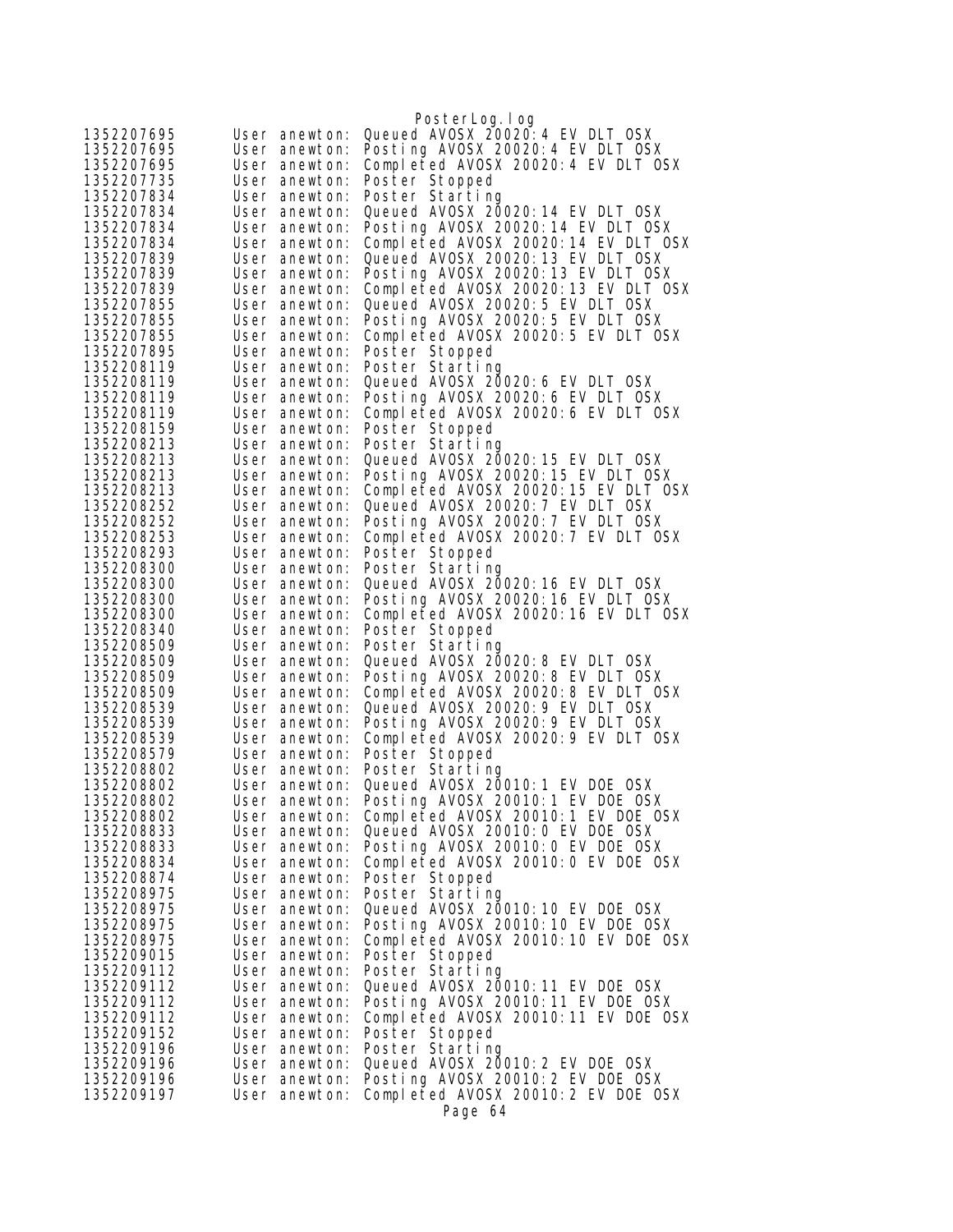|                          |                                | PosterLog. I og                                                        |
|--------------------------|--------------------------------|------------------------------------------------------------------------|
| 1352209217               | User anewton:                  | Queued AVOSX 20010: 3 EV DOE OSX                                       |
| 1352209217               | User anewton:                  | Posting AVOSX 20010: 3 EV DOE OSX                                      |
| 1352209217               | User anewton:                  | Completed AVOSX 20010:3 EV DOE OSX                                     |
| 1352209257               | User anewton:                  | Poster Stopped                                                         |
| 1352209459               | User anewton:                  | Poster Starting                                                        |
| 1352209459               | User anewton:                  | Queued AVOSX 20010:12 EV DOE OSX                                       |
| 1352209459               | User anewton:                  | Posting AVOSX 20010:12 EV DOE OSX                                      |
| 1352209460               | User anewton:                  | Completed AVOSX 20010:12 EV DOE OSX                                    |
| 1352209490               | User anewton:                  | Queued AVOSX 20010: 4 EV DOE OSX                                       |
| 1352209490               | User anewton:                  | Posting AVOSX 20010: 4 EV DOE OSX                                      |
| 1352209490<br>1352209530 | User anewton:<br>User anewton: | Completed AVOSX 20010:4 EV DOE OSX<br>Poster Stopped                   |
| 1352209748               | User anewton:                  | Poster Starting                                                        |
| 1352209748               | User anewton:                  | Queued AVOSX 20010: 5 EV DOE OSX                                       |
| 1352209748               | User anewton:                  | Posting AVOSX 20010:5 EV DOE OSX                                       |
| 1352209748               | User anewton:                  | Completed AVOSX 20010:5 EV DOE OSX                                     |
| 1352209773               | User anewton:                  | Queued AVOSX 20010:13 EV DOE OSX                                       |
| 1352209773               | User anewton:                  | Posting AVOSX 20010:13 EV DOE OSX                                      |
| 1352209774               | User anewton:                  | Completed AVOSX 20010:13 EV DOE OSX                                    |
| 1352209814               | User anewton:                  | Poster Stopped                                                         |
| 1352209939               | User anewton:                  | Poster Starting                                                        |
| 1352209939               | User anewton:                  | Queued AVOSX 20010:14 EV DOE OSX                                       |
| 1352209939               | User anewton:                  | Posting AVOSX 20010:14 EV DOE OSX                                      |
| 1352209939               | User anewton:                  | Completed AVOSX 20010:14 EV DOE OSX                                    |
| 1352209979<br>1352209986 | User anewton:<br>User anewton: | Poster Stopped<br>Poster Starting                                      |
| 1352209986               | User anewton:                  | Queued AVOSX 20010: 6 EV DOE OSX                                       |
| 1352209986               | User anewton:                  | Posting AVOSX 20010:6 EV DOE OSX                                       |
| 1352209987               | User anewton:                  | Completed AVOSX 20010:6 EV DOE OSX                                     |
| 1352210027               | User anewton:                  | Poster Stopped                                                         |
| 1352210128               | User anewton:                  | Poster Starting                                                        |
| 1352210128               | User anewton:                  | Queued AVOSX 20010: 15 EV DOE OSX                                      |
| 1352210128               | User anewton:                  | Posting AVOSX 20010:15 EV DOE OSX                                      |
| 1352210128<br>1352210168 | User anewton:<br>User anewton: | Completed AVOSX 20010:15 EV DOE OSX<br>Poster Stopped                  |
| 1352210279               | User anewton:                  | Poster Starting                                                        |
| 1352210279               | User anewton:                  | Queued AVOSX 20010: 7 EV DOE OSX                                       |
| 1352210279               | User anewton:                  | Posting AVOSX 20010: 7 EV DOE OSX                                      |
| 1352210279               | User anewton:                  | Completed AVOSX 20010: 7 EV DOE OSX                                    |
| 1352210319               | User anewton:                  | Poster Stopped                                                         |
| 1352210376               | User anewton:                  | Poster Starting                                                        |
| 1352210376               | User anewton:                  | Queued AVOSX 20010: 8 EV DOE OSX                                       |
| 1352210376               | User anewton:                  | Posting AVOSX 20010:8 EV DOE OSX                                       |
| 1352210376<br>1352210381 | User anewton:                  | Completed AVOSX 20010:8 EV DOE OSX<br>Queued AVOSX 20010:16 EV DOE OSX |
| 1352210381               | User anewton:<br>User anewton: | Posting AVOSX 20010:16 EV DOE OSX                                      |
| 1352210381               | User anewton:                  | Completed AVOSX 20010:16 EV DOE OSX                                    |
| 1352210421               | User anewton:                  | Poster Stopped                                                         |
| 1352210525               | User anewton:                  | Poster Starting                                                        |
| 1352210525               | User anewton:                  | Queued AVOSX 20010: 9 EV DOE OSX                                       |
| 1352210525               | User anewton:                  | Posting AVOSX 20010: 9 EV DOE OSX                                      |
| 1352210525               | User anewton:                  | Completed AVOSX 20010:9 EV DOE OSX                                     |
| 1352210565               | User anewton:                  | Poster Stopped                                                         |
| 1352210751               | User anewton:                  | Poster Starting                                                        |
| 1352210751<br>1352210751 | User anewton:<br>User anewton: | Queued AVOSX 20030: 0 EV OB OSX<br>Posting AVOSX 20030:0 EV OB OSX     |
| 1352210751               | User anewton:                  | Completed AVOSX 20030:0 EV OB OSX                                      |
| 1352210764               | User anewton:                  | Queued AV0SX 20030: 10 EV 0B 0SX                                       |
| 1352210764               | User anewton:                  | Posting AVOSX 20030:10 EV OB OSX                                       |
| 1352210764               | User anewton:                  | Completed AVOSX 20030:10 EV OB OSX                                     |
| 1352210804               | User anewton:                  | Poster Stopped                                                         |
| 1352210959               | User anewton:                  | Poster Starting                                                        |
| 1352210959               | User anewton:                  | Queued AVOSX 20030: 1 EV OB OSX                                        |
|                          |                                | Page 65                                                                |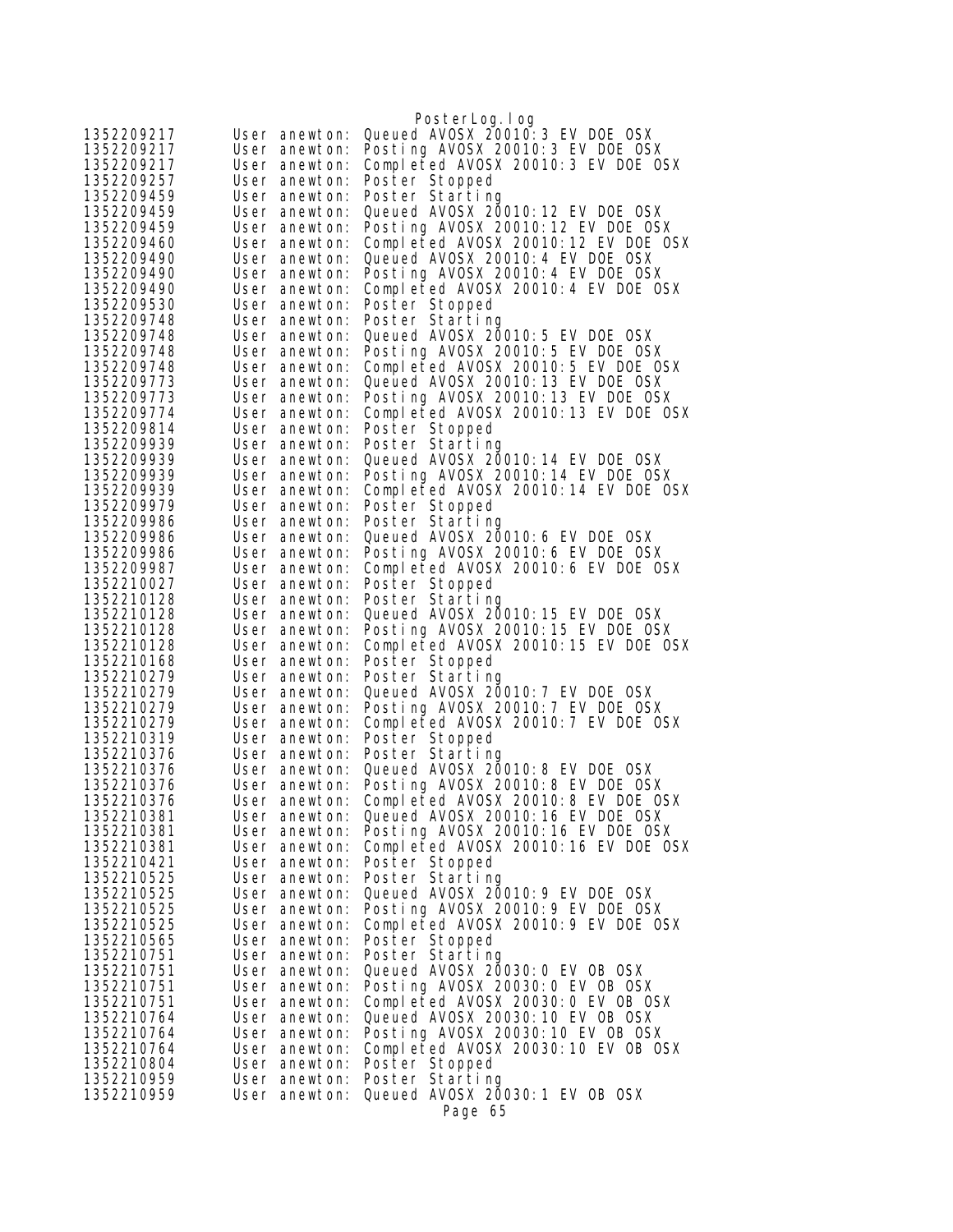|                          |                                | PosterLog.log                                                          |
|--------------------------|--------------------------------|------------------------------------------------------------------------|
| 1352210959               | User anewton:                  | Posting AVOSX 20030:1 EV OB OSX                                        |
| 1352210960               | User anewton:                  | Completed AVOSX 20030:1 EV OB OSX                                      |
| 1352211000               | User anewton:                  | Poster Stopped                                                         |
| 1352211117               | User anewton:                  | Poster Starting                                                        |
| 1352211117               | User anewton:                  | Queued AVOSX 20030: 2 EV OB OSX                                        |
| 1352211117               | User anewton:                  | Posting AVOSX 20030: 2 EV OB OSX                                       |
| 1352211117<br>1352211157 | User anewton:<br>User anewton: | Completed AVOSX 20030:2 EV OB OSX                                      |
| 1352211317               | User anewton:                  | Poster Stopped<br>Poster Starting                                      |
| 1352211317               | User anewton:                  | Queued AVOSX 20030: 11 EV OB OSX                                       |
| 1352211317               | User anewton:                  | Posting AVOSX 20030:11 EV OB OSX                                       |
| 1352211317               | User anewton:                  | Completed AVOSX 20030:11 EV OB OSX                                     |
| 1352211357               | User anewton:                  | Poster Stopped                                                         |
| 1352211511               | User anewton:                  | Poster Starting                                                        |
| 1352211511               | User anewton:                  | Queued AVOSX 20030: 3 EV OB OSX                                        |
| 1352211511<br>1352211511 | User anewton:<br>User anewton: | Posting AVOSX 20030: 3 EV OB OSX                                       |
| 1352211551               | User anewton:                  | Completed AVOSX 20030:3 EV OB OSX<br>Poster Stopped                    |
| 1352211663               | User anewton:                  | Poster Starting                                                        |
| 1352211663               | User anewton:                  | Queued AVOSX 20030: 12 EV OB OSX                                       |
| 1352211663               | User anewton:                  | Posting AVOSX 20030:12 EV OB OSX                                       |
| 1352211663               | User anewton:                  | Completed AVOSX 20030:12 EV OB OSX                                     |
| 1352211703               | User anewton:                  | Poster Stopped                                                         |
| 1352211771               | User anewton:                  | Poster Starting                                                        |
| 1352211771               | User anewton:                  | Queued AVOSX 20030: 4 EV OB OSX                                        |
| 1352211771<br>1352211771 | User anewton:<br>User anewton: | Posting AVOSX 20030: 4 EV OB OSX<br>Completed AVOSX 20030:4 EV OB OSX  |
| 1352211789               | User anewton:                  | Queued AVOSX 20030:13 EV OB OSX                                        |
| 1352211789               | User anewton:                  | Posting AVOSX 20030:13 EV OB OSX                                       |
| 1352211789               | User anewton:                  | Completed AVOSX 20030:13 EV OB OSX                                     |
| 1352211829               | User anewton:                  | Poster Stopped                                                         |
| 1352212109               | User anewton:                  | Poster Starting                                                        |
| 1352212109               | User anewton:                  | Queued AVOSX 20030: 14 EV OB OSX                                       |
| 1352212109<br>1352212110 | User anewton:<br>User anewton: | Posting AVOSX 20030:14 EV OB OSX<br>Completed AVOSX 20030:14 EV OB OSX |
| 1352212150               | User anewton:                  | Poster Stopped                                                         |
| 1352212180               | User anewton:                  | Poster Starting                                                        |
| 1352212180               | User anewton:                  | Queued AVOSX 20030: 5 EV OB OSX                                        |
| 1352212180               | User anewton:                  | Posting AVOSX 20030: 5 EV OB OSX                                       |
| 1352212180               | User anewton:                  | Completed AVOSX 20030:5 EV OB OSX                                      |
| 1352212220               | User anewton:                  | Poster Stopped                                                         |
| 1352212237<br>1352212237 | User anewton:                  | Poster Starting<br>Queued AVOSX 20030: 15 EV OB OSX                    |
| 1352212237               | User anewton:<br>User anewton: | Posting AVOSX 20030:15 EV OB OSX                                       |
| 1352212237               | User anewton:                  | Completed AVOSX 20030:15 EV OB OSX                                     |
| 1352212264               | User anewton:                  | Queued AVOSX 20030: 6 EV OB OSX                                        |
| 1352212264               | User anewton:                  | Posting AVOSX 20030:6 EV OB OSX                                        |
| 1352212264               | User anewton:                  | Completed AVOSX 20030:6 EV OB OSX                                      |
| 1352212304               | User anewton:                  | Poster Stopped                                                         |
| 1352212513               | User anewton:                  | Poster Starting                                                        |
| 1352212513<br>1352212513 | User anewton:<br>User anewton: | Queued AVOSX 20030: 7 EV OB OSX<br>Posting AV0SX 20030: 7 EV 0B 0SX    |
| 1352212513               | User anewton:                  | Completed AVOSX 20030: 7 EV OB OSX                                     |
| 1352212539               | User anewton:                  | Queued AVOSX 20030: 16 EV OB OSX                                       |
| 1352212539               | User anewton:                  | Posting AVOSX 20030:16 EV OB OSX                                       |
| 1352212539               | User anewton:                  | Completed AVOSX 20030:16 EV OB OSX                                     |
| 1352212579               | User anewton:                  | Poster Stopped                                                         |
| 1352212644               | User anewton:                  | Poster Starting                                                        |
| 1352212644<br>1352212644 | User anewton:<br>User anewton: | Queued AV0SX 20030: 9 EV 0B 0SX<br>Posting AVOSX 20030: 9 EV OB OSX    |
| 1352212644               | User anewton:                  | Completed AVOSX 20030:9 EV OB OSX                                      |
| 1352212684               | User anewton:                  | Poster Stopped                                                         |
| 1352212796               | User anewton:                  | Poster Starting                                                        |
|                          |                                | Page 66                                                                |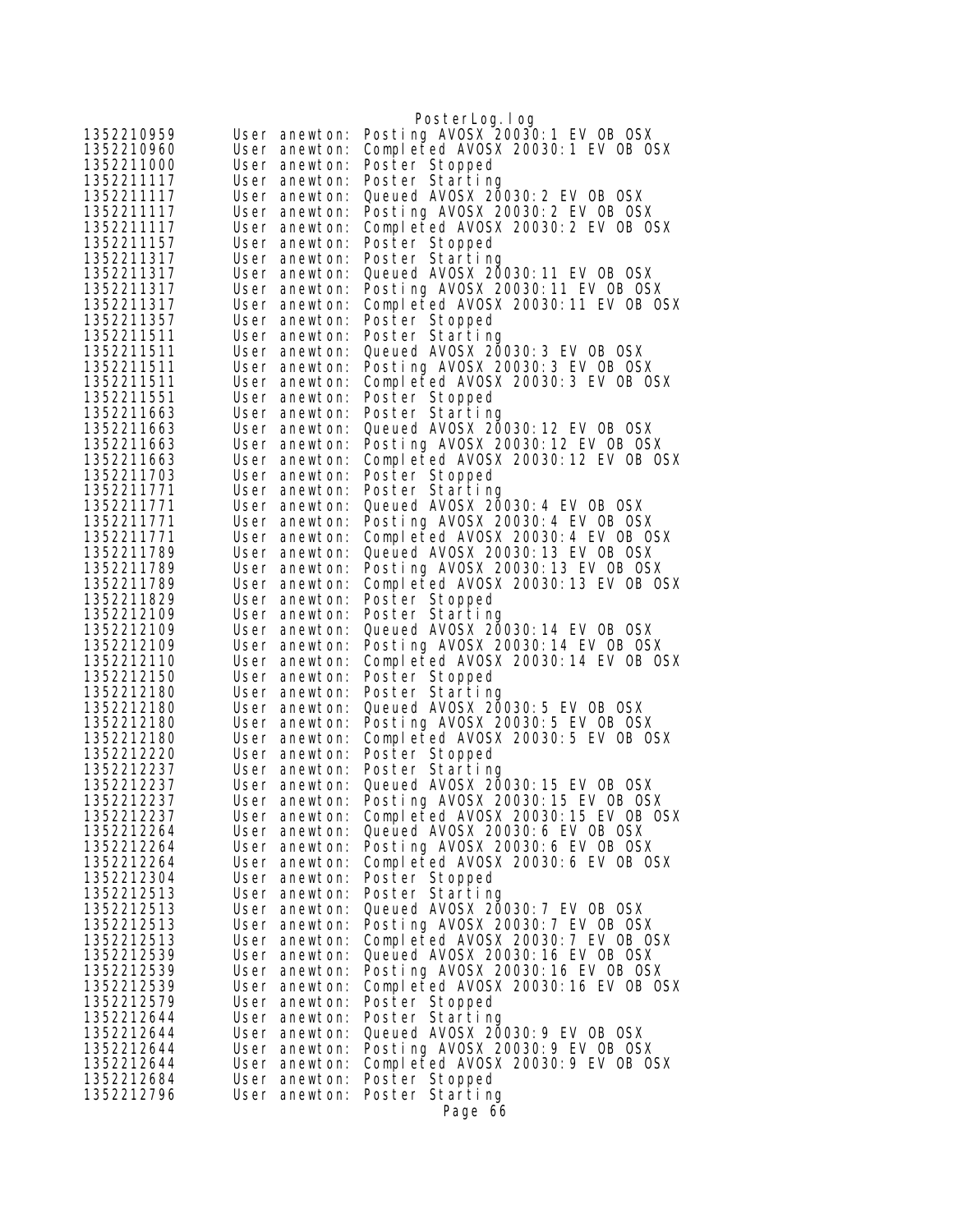|                          |                                | PosterLog.log                                                            |
|--------------------------|--------------------------------|--------------------------------------------------------------------------|
| 1352212796               | User anewton:                  | Queued AV0SX 20030: 8 EV 0B 0SX                                          |
| 1352212796               | User anewton:                  | Posting AVOSX 20030:8 EV OB OSX                                          |
| 1352212796               | User anewton:                  | Completed AVOSX 20030:8 EV OB OSX                                        |
| 1352212836               | User anewton:                  | Poster Stopped                                                           |
| 1352213113               | User anewton:                  | Poster Starting                                                          |
| 1352213113               | User anewton:                  | Queued AVOSX 20050:11 EV NSB OSX                                         |
| 1352213113               | User anewton:                  | Posting AVOSX 20050:11 EV NSB OSX                                        |
| 1352213113               | User anewton:                  | Completed AVOSX 20050:11 EV NSB OSX                                      |
| 1352213118               | User anewton:                  | Queued AVOSX 20050: 10 EV NSB OSX                                        |
| 1352213118<br>1352213118 | User anewton:<br>User anewton: | Posting AVOSX 20050:10 EV NSB OSX<br>Completed AVOSX 20050:10 EV NSB OSX |
| 1352213147               | User anewton:                  | Queued AVOSX 20050: 0 EV NSB OSX                                         |
| 1352213147               | User anewton:                  | Posting AVOSX 20050: 0 EV NSB OSX                                        |
| 1352213147               | User anewton:                  | Completed AVOSX 20050:0 EV NSB OSX                                       |
| 1352213187               | User anewton:                  | Poster Stopped                                                           |
| 1352213276               | User anewton:                  | Poster Starting                                                          |
| 1352213276               | User anewton:                  | Queued AVOSX 20050: 2 EV NSB OSX                                         |
| 1352213276               | User anewton:                  | Posting AVOSX 20050: 2 EV NSB OSX                                        |
| 1352213276               | User anewton:                  | Completed AVOSX 20050:2 EV NSB OSX                                       |
| 1352213316               | User anewton:                  | Poster Stopped                                                           |
| 1352213509<br>1352213509 | User anewton:                  | Poster Starting<br>Queued AVOSX 20050: 3 EV NSB OSX                      |
| 1352213509               | User anewton:<br>User anewton: | Posting AVOSX 20050:3 EV NSB OSX                                         |
| 1352213509               | User anewton:                  | Completed AVOSX 20050:3 EV NSB OSX                                       |
| 1352213549               | User anewton:                  | Poster Stopped                                                           |
| 1352213567               | User anewton:                  | Poster Starting                                                          |
| 1352213567               | User anewton:                  | Queued AVOSX 20050: 12 EV NSB OSX                                        |
| 1352213567               | User anewton:                  | Posting AVOSX 20050:12 EV NSB OSX                                        |
| 1352213567               | User anewton:                  | Completed AVOSX 20050:12 EV NSB OSX                                      |
| 1352213576<br>1352213576 | User anewton:<br>User anewton: | Queued AVOSX 20050: 8 EV NSB OSX<br>Posting AVOSX 20050:8 EV NSB OSX     |
| 1352213576               | User anewton:                  | Completed AVOSX 20050:8 EV NSB OSX                                       |
| 1352213616               | User anewton:                  | Poster Stopped                                                           |
| 1352213647               | User anewton:                  | Poster Starting                                                          |
| 1352213647               | User anewton:                  | Queued AVOSX 20050: 9 EV NSB OSX                                         |
| 1352213647               | User anewton:                  | Posting AVOSX 20050: 9 EV NSB OSX                                        |
| 1352213647               | User anewton:                  | Completed AVOSX 20050:9 EV NSB OSX                                       |
| 1352213687<br>1352213913 | User anewton:                  | Poster Stopped<br>Poster Starting                                        |
| 1352213913               | User anewton:<br>User anewton: | Queued AVOSX 20050: 4 EV NSB OSX                                         |
| 1352213913               | User anewton:                  | Posting AVOSX 20050: 4 EV NSB OSX                                        |
| 1352213913               | User anewton:                  | Completed AVOSX 20050:4 EV NSB OSX                                       |
| 1352213918               | User anewton:                  | Queued AVOSX 20050: 13 EV NSB OSX                                        |
| 1352213918               | User anewton:                  | Posting AVOSX 20050:13 EV NSB OSX                                        |
| 1352213919               | User anewton:                  | Completed AVOSX 20050:13 EV NSB OSX                                      |
| 1352213959<br>1352214151 | User anewton:                  | Poster Stopped                                                           |
| 1352214151               | User anewton:<br>User anewton: | Poster Starting<br>Queued AVOSX 20050: 5 EV NSB OSX                      |
| 1352214151               | User anewton:                  | Posting AVOSX 20050:5 EV NSB OSX                                         |
| 1352214152               | User anewton:                  | Completed AVOSX 20050:5 EV NSB OSX                                       |
| 1352214192               | User anewton:                  | Poster Stopped                                                           |
| 1352214217               | User anewton:                  | Poster Starting                                                          |
| 1352214217               | User anewton:                  | Queued AVOSX 20050: 14 EV NSB OSX                                        |
| 1352214217               | User anewton:                  | Posting AVOSX 20050:14 EV NSB OSX                                        |
| 1352214218               | User anewton:                  | Completed AVOSX 20050:14 EV NSB OSX                                      |
| 1352214258<br>1352214352 | User anewton:<br>User anewton: | Poster Stopped<br>Poster Starting                                        |
| 1352214352               | User anewton:                  | Queued AVOSX 20050: 15 EV NSB OSX                                        |
| 1352214352               | User anewton:                  | Posting AVOSX 20050:15 EV NSB OSX                                        |
| 1352214352               | User anewton:                  | Completed AVOSX 20050:15 EV NSB OSX                                      |
| 1352214392               | User anewton:                  | Poster Stopped                                                           |
| 1352214507               | User anewton:                  | Poster Starting                                                          |
| 1352214507               | User anewton:                  | Queued AVOSX 20050: 6 EV NSB OSX                                         |
|                          |                                | Page 67                                                                  |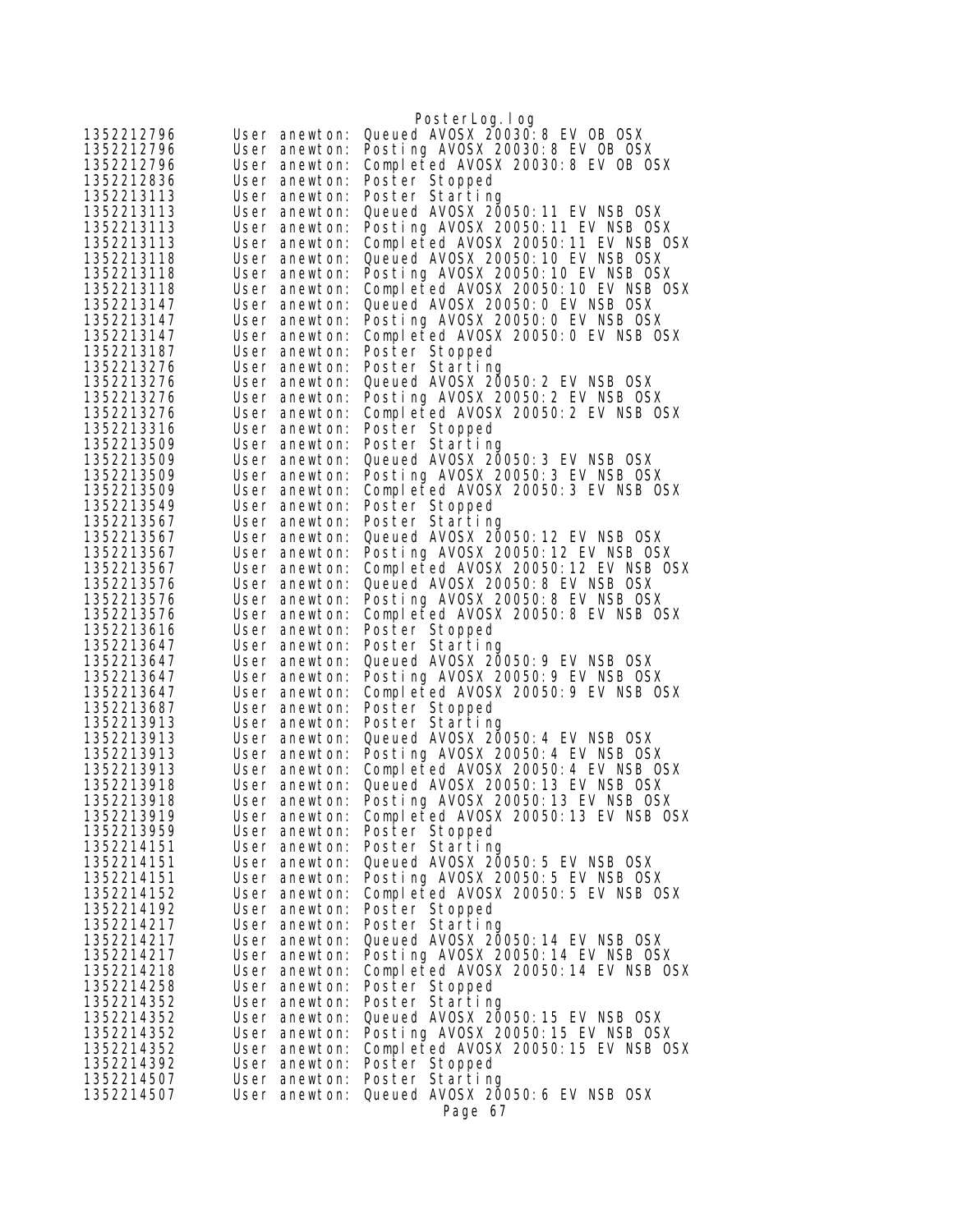|                          |                                | PosterLog.log                                                                      |
|--------------------------|--------------------------------|------------------------------------------------------------------------------------|
| 1352214507               | User anewton:                  | Posting AVOSX 20050:6 EV NSB OSX                                                   |
| 1352214508               | User anewton:                  | Completed AVOSX 20050:6 EV NSB OSX                                                 |
| 1352214548               | User anewton:                  | Poster Stopped                                                                     |
| 1352214656               | User anewton:                  | Poster Starting                                                                    |
| 1352214656               | User anewton:                  | Queued AVOSX 20050: 16 EV NSB OSX                                                  |
| 1352214656               | User anewton:                  | Posting AVOSX 20050:16 EV NSB OSX                                                  |
| 1352214656               | User anewton:                  | Completed AVOSX 20050:16 EV NSB OSX                                                |
| 1352214677               | User anewton:                  | Queued AVOSX 20050: 7 EV NSB OSX                                                   |
| 1352214677               | User anewton:                  | Posting AVOSX 20050: 7 EV NSB OSX                                                  |
| 1352214677               | User anewton:                  | Completed AVOSX 20050: 7 EV NSB OSX                                                |
| 1352214717               | User anewton:                  | Poster Stopped                                                                     |
| 1352215404               | User anewton:                  | Poster Starting                                                                    |
| 1352215404               | User anewton:                  | Queued AVOSX 40010:0 Absentee 1 - OSX                                              |
| 1352215404               | User anewton:                  | Posting AVOSX 40010:0 Absentee 1 - OSX                                             |
| 1352215404<br>1352215444 | User anewton:                  | Completed AVOSX 40010:0 Absentee 1 - OSX                                           |
| 1352215542               | User anewton:<br>User anewton: | Poster Stopped<br>Poster Starting                                                  |
| 1352215542               | User anewton:                  | Queued AVOSX 40010: 3 Absentee 1 - OSX                                             |
| 1352215542               | User anewton:                  | Posting AVOSX 40010:3 Absentee 1 - OSX                                             |
| 1352215542               | User anewton:                  | Completed AVOSX 40010:3 Absentee 1 - OSX                                           |
| 1352215558               | User anewton:                  | Queued AVOSX 40010: 4 Absentee 1 - OSX                                             |
| 1352215558               | User anewton:                  | Posting AVOSX 40010:4 Absentee 1 - OSX                                             |
| 1352215558               | User anewton:                  | Completed AVOSX 40010:4 Absentee 1 - OSX                                           |
| 1352215598               | User anewton:                  | Poster Stopped                                                                     |
| 1352215780               | User anewton:                  | Poster Starting                                                                    |
| 1352215780               | User anewton:                  | Queued AVOSX 40010:1 Absentee 1 - OSX                                              |
| 1352215780               | User anewton:                  | Posting AVOSX 40010:1 Absentee 1 - OSX                                             |
| 1352215781               | User anewton:                  | Completed AVOSX 40010:1 Absentee 1 - OSX                                           |
| 1352215821               | User anewton:                  | Poster Stopped                                                                     |
| 1352216052               | User anewton:                  | Poster Starting                                                                    |
| 1352216052               | User anewton:                  | Queued AVOSX 40010:6 Absentee 1 - OSX                                              |
| 1352216052               | User anewton:                  | Posting AVOSX 40010:6 Absentee 1 - OSX                                             |
| 1352216052               | User anewton:                  | Completed AVOSX 40010:6 Absentee 1 - OSX                                           |
| 1352216092               | User anewton:                  | Poster Stopped                                                                     |
| 1352216172               | User anewton:                  | Poster Starting                                                                    |
| 1352216172               | User anewton:                  | Queued AVOSX 40010: 7 Absentee 1 - OSX                                             |
| 1352216172               | User anewton:                  | Posting AVOSX 40010: 7 Absentee 1 - OSX                                            |
| 1352216172               | User anewton:                  | Completed AVOSX 40010: 7 Absentee 1 - OSX                                          |
| 1352216173               | User anewton:                  | Queued AVOSX 40010:8 Absentee 1 - OSX<br>Posting AVOSX 40010:8 Absentee 1 - OSX    |
| 1352216173<br>1352216173 | User anewton:<br>User anewton: | Completed AVOSX 40010:8 Absentee 1 - OSX                                           |
| 1352216213               | User anewton:                  | Poster Stopped                                                                     |
| 1352216798               | User anewton:                  | Poster Starting                                                                    |
| 1352216798               | User anewton:                  | Queued AVOSX 40010:9 Absentee 1 - OSX                                              |
| 1352216798               | User anewton:                  | Posting AVOSX 40010:9 Absentee 1 - OSX                                             |
| 1352216798               | User anewton:                  | Completed AVOSX 40010:9 Absentee 1 - OSX                                           |
| 1352216838               | User anewton:                  | Poster Stopped                                                                     |
| 1352217812               | User anewton:                  | Poster Starting                                                                    |
| 1352217852               | User anewton:                  | Poster Stopped                                                                     |
| 1352218346               | User anewton:                  | Poster Starting                                                                    |
| 1352218346               | User anewton:                  | Queued AccuVote-TS 30050: 0 EV NSB AVE                                             |
| 1352218346               | User anewton:                  | Posting AccuVote-TS 30050:0 EV NSB AVE                                             |
| 1352218346               | User anewton:                  | Completed AccuVote-TS 30050:0 EV NSB AVE                                           |
| 1352218352               | User anewton:                  | Queued AccuVote-TS 30030: 0 EV OB AVE                                              |
| 1352218352               | User anewton:                  | Posting AccuVote-TS 30030:0 EV OB AVE                                              |
| 1352218352               | User anewton:                  | Completed AccuVote-TS 30030:0 EV OB AVE                                            |
| 1352218368               | User anewton:                  | Queued AccuVote-TS 30040: 0 EV DB AVE                                              |
| 1352218368               | User anewton:                  | Posting AccuVote-TS 30040: 0 EV DB AVE                                             |
| 1352218368               | User anewton:                  | Completed AccuVote-TS 30040: 0 EV DB AVE                                           |
| 1352218393               | User anewton:                  | Queued AccuVote-TS 30010: 0 EV DOE AVE                                             |
| 1352218393<br>1352218393 | User anewton:                  | Posting AccuVote-TS 30010:0 EV DOE AVE<br>Completed AccuVote-TS 30010:0 EV DOE AVE |
| 1352218433               | User anewton:<br>User anewton: |                                                                                    |
|                          |                                | Poster Stopped                                                                     |
|                          |                                | Page 68                                                                            |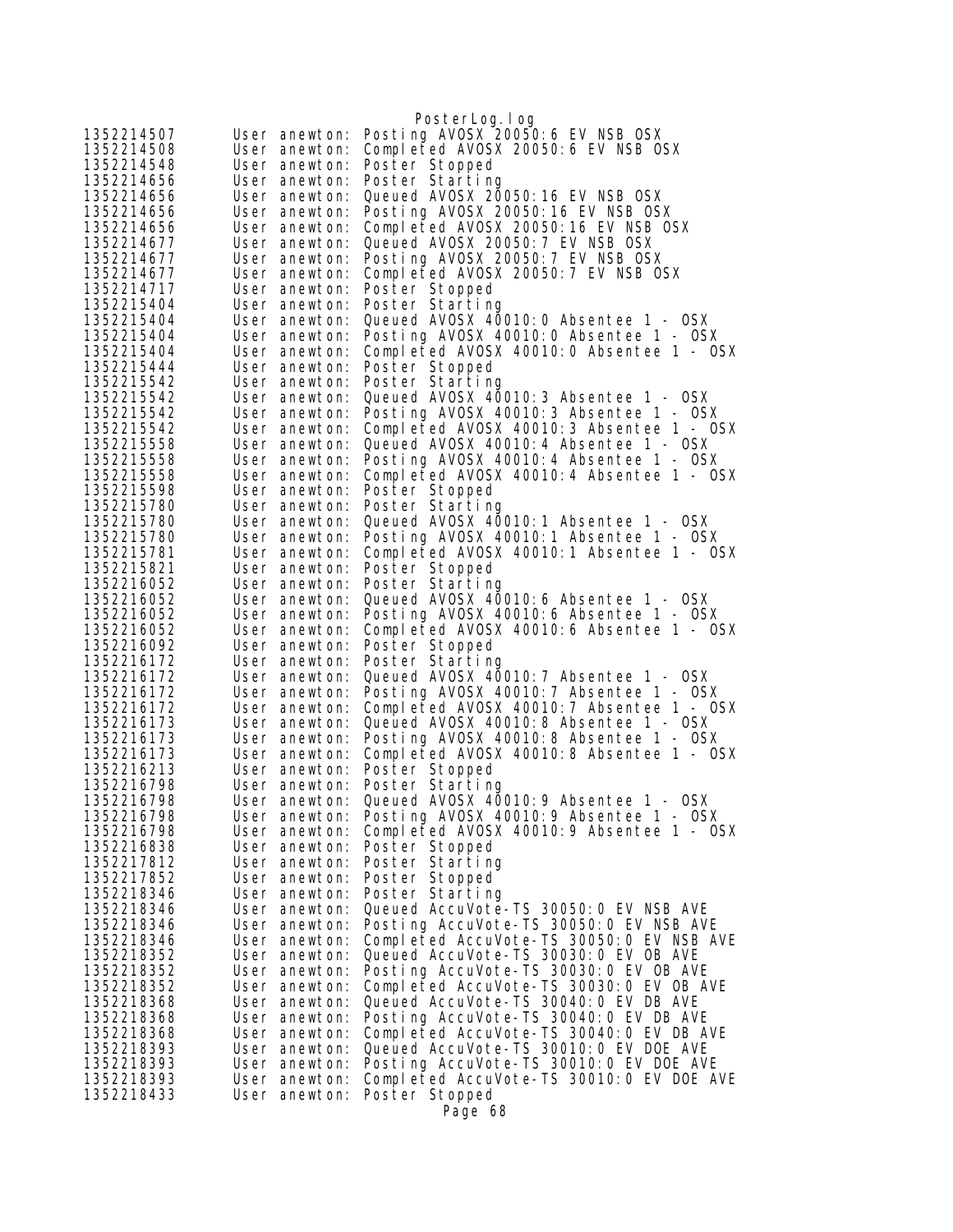| 1352218876<br>Poster Starting<br>User anewton:<br>1352218876<br>Queued AccuVote-TS 30020: 0 EV DLT AVE<br>User anewton:<br>Posting AccuVote-TS 30020:0 EV DLT AVE<br>1352218876<br>User anewton:<br>Completed AccuVote-TS 30020: 0 EV DLT AVE<br>User anewton:<br>Poster Stopped<br>User anewton:<br>Poster Starting<br>User anewton:<br>Poster Stopped<br>User anewton:<br>Poster Starting<br>User anewton:<br>Poster Stopped<br>User anewton:<br>1352227152<br>Poster Starting<br>User anewton:<br>1352227192<br>Poster Stopped<br>User anewton:<br>1352228973<br>Poster Starting<br>User anewton:<br>Queued AccuVote-TS 17012: 0 AVE 7012<br>1352228973<br>User anewton:<br>Posting AccuVote-TS 17012:0 AVE 7012<br>1352228973<br>User anewton:<br>Completed AccuVote-TS 17012:0 AVE 7012<br>1352228973<br>User anewton:<br>Queued AccuVote-OS VC Id 8007 Machine 0<br>1352229004<br>User anewton:<br>1352229004<br>Posting AccuVote-OS VC 1d 8007 Machine 0<br>User anewton:<br>Completed AccuVote-OS VC 1d 8007 Machine 0<br>1352229004<br>User anewton:<br>1352229044<br>User anewton:<br>Poster Stopped<br>1352229128<br>User anewton:<br>Poster Starting<br>1352229128<br>Queued AccuVote-OS VC 1d 8009 Machine 0<br>User anewton:<br>Posting AccuVote-OS VC Id 8009 Machine 0<br>1352229128<br>User anewton:<br>Completed AccuVote-OS VC 1d 8009 Machine 0<br>1352229128<br>User anewton:<br>1352229168<br>Poster Stopped<br>User anewton:<br>1352229173<br>Poster Starting<br>User anewton:<br>Queued AccuVote-OS VC 1d 7014 Machine 0<br>1352229173<br>User anewton:<br>Posting AccuVote-OS VC 1d 7014 Machine O<br>User anewton:<br>Completed AccuVote-OS VC 1d 7014 Machine 0<br>User anewton:<br>User anewton:<br>Poster Stopped<br>Poster Starting<br>User anewton:<br>Queued AccuVote-0S VC 1d 8010 Machine 0<br>User anewton:<br>Posting AccuVote-OS VC Id 8010 Machine O<br>1352229221<br>User anewton:<br>Completed AccuVote-OS VC Id 8010 Machine 0<br>1352229221<br>User anewton:<br>1352229261<br>Poster Stopped<br>User anewton:<br>1352229305<br>Poster Starting<br>User anewton:<br>1352229305<br>Queued AccuVote-OS VC 1d 9005 Machine 0<br>User anewton:<br>Posting AccuVote-OS VC Id 9005 Machine O<br>1352229305<br>User anewton:<br>Completed AccuVote-OS VC 1d 9005 Machine 0<br>1352229305<br>User anewton:<br>Queued AccuVote-TS 15015: 0 AVE 5015<br>1352229308<br>User anewton:<br>Posting AccuVote-TS 15015:0 AVE 5015<br>1352229308<br>User anewton:<br>Completed AccuVote-TS 15015:0 AVE 5015<br>1352229308<br>User anewton:<br>1352229346<br>Queued AccuVote-OS VC 1d 5013 Machine 0<br>User anewton:<br>Posting AccuVote-OS VC 1d 5013 Machine 0<br>1352229346<br>User anewton:<br>1352229346<br>Completed AccuVote-OS VC 1d 5013 Machine O<br>User anewton:<br>1352229386<br>Poster Stopped<br>User anewton:<br>1352229472<br>User anewton:<br>Poster Starting<br>Queued AccuVote-0S VC 1d 9001 Machine 0<br>User anewton:<br>Posting AccuVote-OS VC Id 9001 Machine O<br>User anewton:<br>Completed AccuVote-OS VC Id 9001 Machine O<br>User anewton:<br>Poster Stopped<br>User anewton:<br>1352229533<br>Poster Starting<br>User anewton:<br>1352229533<br>Queued AccuVote-OS VC 1d 7004 Machine 0<br>User anewton:<br>Posting AccuVote-OS VC Id 7004 Machine 0<br>1352229533<br>User anewton:<br>1352229533<br>Completed AccuVote-OS VC 1d 7004 Machine 0<br>User anewton:<br>Queued AccuVote-OS VC 1d 8004 Machine 0<br>1352229545<br>User anewton:<br>Posting AccuVote-OS VC 1d 8004 Machine 0<br>1352229545<br>User anewton:<br>1352229545<br>Completed AccuVote-OS VC 1d 8004 Machine 0<br>User anewton:<br>1352229585<br>User anewton:<br>Poster Stopped<br>1352229708<br>Poster Starting<br>User anewton:<br>1352229708<br>Queued AccuVote-OS VC Id 5011 Machine 0<br>User anewton:<br>Posting AccuVote-OS VC Id 5011 Machine O<br>1352229708<br>User anewton:<br>Completed AccuVote-OS VC 1d 5011 Machine 0<br>1352229708<br>User anewton:<br>Queued AccuVote-OS VC 1d 2005 Machine 0<br>1352229709<br>User anewton:<br>Page 69 |            | PosterLog. I og |
|------------------------------------------------------------------------------------------------------------------------------------------------------------------------------------------------------------------------------------------------------------------------------------------------------------------------------------------------------------------------------------------------------------------------------------------------------------------------------------------------------------------------------------------------------------------------------------------------------------------------------------------------------------------------------------------------------------------------------------------------------------------------------------------------------------------------------------------------------------------------------------------------------------------------------------------------------------------------------------------------------------------------------------------------------------------------------------------------------------------------------------------------------------------------------------------------------------------------------------------------------------------------------------------------------------------------------------------------------------------------------------------------------------------------------------------------------------------------------------------------------------------------------------------------------------------------------------------------------------------------------------------------------------------------------------------------------------------------------------------------------------------------------------------------------------------------------------------------------------------------------------------------------------------------------------------------------------------------------------------------------------------------------------------------------------------------------------------------------------------------------------------------------------------------------------------------------------------------------------------------------------------------------------------------------------------------------------------------------------------------------------------------------------------------------------------------------------------------------------------------------------------------------------------------------------------------------------------------------------------------------------------------------------------------------------------------------------------------------------------------------------------------------------------------------------------------------------------------------------------------------------------------------------------------------------------------------------------------------------------------------------------------------------------------------------------------------------------------------------------------------------------------------------------------------------------------------------------------------------------------------------------------------------------------------------------------------------------------------------------------------------------------------------------------------------------------------------------------------------------------------------------------------------------------------------------------------------------------------------------------------------------------------------------------------------------------------------------------------------------------------------------------------------------------------------------------------------------------------------------------------------------------------------------------------------------------------------------------------------------------------------------------------------------------------------------------------------|------------|-----------------|
|                                                                                                                                                                                                                                                                                                                                                                                                                                                                                                                                                                                                                                                                                                                                                                                                                                                                                                                                                                                                                                                                                                                                                                                                                                                                                                                                                                                                                                                                                                                                                                                                                                                                                                                                                                                                                                                                                                                                                                                                                                                                                                                                                                                                                                                                                                                                                                                                                                                                                                                                                                                                                                                                                                                                                                                                                                                                                                                                                                                                                                                                                                                                                                                                                                                                                                                                                                                                                                                                                                                                                                                                                                                                                                                                                                                                                                                                                                                                                                                                                                                                                    |            |                 |
|                                                                                                                                                                                                                                                                                                                                                                                                                                                                                                                                                                                                                                                                                                                                                                                                                                                                                                                                                                                                                                                                                                                                                                                                                                                                                                                                                                                                                                                                                                                                                                                                                                                                                                                                                                                                                                                                                                                                                                                                                                                                                                                                                                                                                                                                                                                                                                                                                                                                                                                                                                                                                                                                                                                                                                                                                                                                                                                                                                                                                                                                                                                                                                                                                                                                                                                                                                                                                                                                                                                                                                                                                                                                                                                                                                                                                                                                                                                                                                                                                                                                                    |            |                 |
|                                                                                                                                                                                                                                                                                                                                                                                                                                                                                                                                                                                                                                                                                                                                                                                                                                                                                                                                                                                                                                                                                                                                                                                                                                                                                                                                                                                                                                                                                                                                                                                                                                                                                                                                                                                                                                                                                                                                                                                                                                                                                                                                                                                                                                                                                                                                                                                                                                                                                                                                                                                                                                                                                                                                                                                                                                                                                                                                                                                                                                                                                                                                                                                                                                                                                                                                                                                                                                                                                                                                                                                                                                                                                                                                                                                                                                                                                                                                                                                                                                                                                    |            |                 |
|                                                                                                                                                                                                                                                                                                                                                                                                                                                                                                                                                                                                                                                                                                                                                                                                                                                                                                                                                                                                                                                                                                                                                                                                                                                                                                                                                                                                                                                                                                                                                                                                                                                                                                                                                                                                                                                                                                                                                                                                                                                                                                                                                                                                                                                                                                                                                                                                                                                                                                                                                                                                                                                                                                                                                                                                                                                                                                                                                                                                                                                                                                                                                                                                                                                                                                                                                                                                                                                                                                                                                                                                                                                                                                                                                                                                                                                                                                                                                                                                                                                                                    | 1352218876 |                 |
|                                                                                                                                                                                                                                                                                                                                                                                                                                                                                                                                                                                                                                                                                                                                                                                                                                                                                                                                                                                                                                                                                                                                                                                                                                                                                                                                                                                                                                                                                                                                                                                                                                                                                                                                                                                                                                                                                                                                                                                                                                                                                                                                                                                                                                                                                                                                                                                                                                                                                                                                                                                                                                                                                                                                                                                                                                                                                                                                                                                                                                                                                                                                                                                                                                                                                                                                                                                                                                                                                                                                                                                                                                                                                                                                                                                                                                                                                                                                                                                                                                                                                    | 1352218916 |                 |
|                                                                                                                                                                                                                                                                                                                                                                                                                                                                                                                                                                                                                                                                                                                                                                                                                                                                                                                                                                                                                                                                                                                                                                                                                                                                                                                                                                                                                                                                                                                                                                                                                                                                                                                                                                                                                                                                                                                                                                                                                                                                                                                                                                                                                                                                                                                                                                                                                                                                                                                                                                                                                                                                                                                                                                                                                                                                                                                                                                                                                                                                                                                                                                                                                                                                                                                                                                                                                                                                                                                                                                                                                                                                                                                                                                                                                                                                                                                                                                                                                                                                                    | 1352225706 |                 |
|                                                                                                                                                                                                                                                                                                                                                                                                                                                                                                                                                                                                                                                                                                                                                                                                                                                                                                                                                                                                                                                                                                                                                                                                                                                                                                                                                                                                                                                                                                                                                                                                                                                                                                                                                                                                                                                                                                                                                                                                                                                                                                                                                                                                                                                                                                                                                                                                                                                                                                                                                                                                                                                                                                                                                                                                                                                                                                                                                                                                                                                                                                                                                                                                                                                                                                                                                                                                                                                                                                                                                                                                                                                                                                                                                                                                                                                                                                                                                                                                                                                                                    | 1352225708 |                 |
|                                                                                                                                                                                                                                                                                                                                                                                                                                                                                                                                                                                                                                                                                                                                                                                                                                                                                                                                                                                                                                                                                                                                                                                                                                                                                                                                                                                                                                                                                                                                                                                                                                                                                                                                                                                                                                                                                                                                                                                                                                                                                                                                                                                                                                                                                                                                                                                                                                                                                                                                                                                                                                                                                                                                                                                                                                                                                                                                                                                                                                                                                                                                                                                                                                                                                                                                                                                                                                                                                                                                                                                                                                                                                                                                                                                                                                                                                                                                                                                                                                                                                    | 1352226331 |                 |
|                                                                                                                                                                                                                                                                                                                                                                                                                                                                                                                                                                                                                                                                                                                                                                                                                                                                                                                                                                                                                                                                                                                                                                                                                                                                                                                                                                                                                                                                                                                                                                                                                                                                                                                                                                                                                                                                                                                                                                                                                                                                                                                                                                                                                                                                                                                                                                                                                                                                                                                                                                                                                                                                                                                                                                                                                                                                                                                                                                                                                                                                                                                                                                                                                                                                                                                                                                                                                                                                                                                                                                                                                                                                                                                                                                                                                                                                                                                                                                                                                                                                                    | 1352226371 |                 |
|                                                                                                                                                                                                                                                                                                                                                                                                                                                                                                                                                                                                                                                                                                                                                                                                                                                                                                                                                                                                                                                                                                                                                                                                                                                                                                                                                                                                                                                                                                                                                                                                                                                                                                                                                                                                                                                                                                                                                                                                                                                                                                                                                                                                                                                                                                                                                                                                                                                                                                                                                                                                                                                                                                                                                                                                                                                                                                                                                                                                                                                                                                                                                                                                                                                                                                                                                                                                                                                                                                                                                                                                                                                                                                                                                                                                                                                                                                                                                                                                                                                                                    |            |                 |
|                                                                                                                                                                                                                                                                                                                                                                                                                                                                                                                                                                                                                                                                                                                                                                                                                                                                                                                                                                                                                                                                                                                                                                                                                                                                                                                                                                                                                                                                                                                                                                                                                                                                                                                                                                                                                                                                                                                                                                                                                                                                                                                                                                                                                                                                                                                                                                                                                                                                                                                                                                                                                                                                                                                                                                                                                                                                                                                                                                                                                                                                                                                                                                                                                                                                                                                                                                                                                                                                                                                                                                                                                                                                                                                                                                                                                                                                                                                                                                                                                                                                                    |            |                 |
|                                                                                                                                                                                                                                                                                                                                                                                                                                                                                                                                                                                                                                                                                                                                                                                                                                                                                                                                                                                                                                                                                                                                                                                                                                                                                                                                                                                                                                                                                                                                                                                                                                                                                                                                                                                                                                                                                                                                                                                                                                                                                                                                                                                                                                                                                                                                                                                                                                                                                                                                                                                                                                                                                                                                                                                                                                                                                                                                                                                                                                                                                                                                                                                                                                                                                                                                                                                                                                                                                                                                                                                                                                                                                                                                                                                                                                                                                                                                                                                                                                                                                    |            |                 |
|                                                                                                                                                                                                                                                                                                                                                                                                                                                                                                                                                                                                                                                                                                                                                                                                                                                                                                                                                                                                                                                                                                                                                                                                                                                                                                                                                                                                                                                                                                                                                                                                                                                                                                                                                                                                                                                                                                                                                                                                                                                                                                                                                                                                                                                                                                                                                                                                                                                                                                                                                                                                                                                                                                                                                                                                                                                                                                                                                                                                                                                                                                                                                                                                                                                                                                                                                                                                                                                                                                                                                                                                                                                                                                                                                                                                                                                                                                                                                                                                                                                                                    |            |                 |
|                                                                                                                                                                                                                                                                                                                                                                                                                                                                                                                                                                                                                                                                                                                                                                                                                                                                                                                                                                                                                                                                                                                                                                                                                                                                                                                                                                                                                                                                                                                                                                                                                                                                                                                                                                                                                                                                                                                                                                                                                                                                                                                                                                                                                                                                                                                                                                                                                                                                                                                                                                                                                                                                                                                                                                                                                                                                                                                                                                                                                                                                                                                                                                                                                                                                                                                                                                                                                                                                                                                                                                                                                                                                                                                                                                                                                                                                                                                                                                                                                                                                                    |            |                 |
|                                                                                                                                                                                                                                                                                                                                                                                                                                                                                                                                                                                                                                                                                                                                                                                                                                                                                                                                                                                                                                                                                                                                                                                                                                                                                                                                                                                                                                                                                                                                                                                                                                                                                                                                                                                                                                                                                                                                                                                                                                                                                                                                                                                                                                                                                                                                                                                                                                                                                                                                                                                                                                                                                                                                                                                                                                                                                                                                                                                                                                                                                                                                                                                                                                                                                                                                                                                                                                                                                                                                                                                                                                                                                                                                                                                                                                                                                                                                                                                                                                                                                    |            |                 |
|                                                                                                                                                                                                                                                                                                                                                                                                                                                                                                                                                                                                                                                                                                                                                                                                                                                                                                                                                                                                                                                                                                                                                                                                                                                                                                                                                                                                                                                                                                                                                                                                                                                                                                                                                                                                                                                                                                                                                                                                                                                                                                                                                                                                                                                                                                                                                                                                                                                                                                                                                                                                                                                                                                                                                                                                                                                                                                                                                                                                                                                                                                                                                                                                                                                                                                                                                                                                                                                                                                                                                                                                                                                                                                                                                                                                                                                                                                                                                                                                                                                                                    |            |                 |
|                                                                                                                                                                                                                                                                                                                                                                                                                                                                                                                                                                                                                                                                                                                                                                                                                                                                                                                                                                                                                                                                                                                                                                                                                                                                                                                                                                                                                                                                                                                                                                                                                                                                                                                                                                                                                                                                                                                                                                                                                                                                                                                                                                                                                                                                                                                                                                                                                                                                                                                                                                                                                                                                                                                                                                                                                                                                                                                                                                                                                                                                                                                                                                                                                                                                                                                                                                                                                                                                                                                                                                                                                                                                                                                                                                                                                                                                                                                                                                                                                                                                                    |            |                 |
|                                                                                                                                                                                                                                                                                                                                                                                                                                                                                                                                                                                                                                                                                                                                                                                                                                                                                                                                                                                                                                                                                                                                                                                                                                                                                                                                                                                                                                                                                                                                                                                                                                                                                                                                                                                                                                                                                                                                                                                                                                                                                                                                                                                                                                                                                                                                                                                                                                                                                                                                                                                                                                                                                                                                                                                                                                                                                                                                                                                                                                                                                                                                                                                                                                                                                                                                                                                                                                                                                                                                                                                                                                                                                                                                                                                                                                                                                                                                                                                                                                                                                    |            |                 |
|                                                                                                                                                                                                                                                                                                                                                                                                                                                                                                                                                                                                                                                                                                                                                                                                                                                                                                                                                                                                                                                                                                                                                                                                                                                                                                                                                                                                                                                                                                                                                                                                                                                                                                                                                                                                                                                                                                                                                                                                                                                                                                                                                                                                                                                                                                                                                                                                                                                                                                                                                                                                                                                                                                                                                                                                                                                                                                                                                                                                                                                                                                                                                                                                                                                                                                                                                                                                                                                                                                                                                                                                                                                                                                                                                                                                                                                                                                                                                                                                                                                                                    |            |                 |
|                                                                                                                                                                                                                                                                                                                                                                                                                                                                                                                                                                                                                                                                                                                                                                                                                                                                                                                                                                                                                                                                                                                                                                                                                                                                                                                                                                                                                                                                                                                                                                                                                                                                                                                                                                                                                                                                                                                                                                                                                                                                                                                                                                                                                                                                                                                                                                                                                                                                                                                                                                                                                                                                                                                                                                                                                                                                                                                                                                                                                                                                                                                                                                                                                                                                                                                                                                                                                                                                                                                                                                                                                                                                                                                                                                                                                                                                                                                                                                                                                                                                                    |            |                 |
|                                                                                                                                                                                                                                                                                                                                                                                                                                                                                                                                                                                                                                                                                                                                                                                                                                                                                                                                                                                                                                                                                                                                                                                                                                                                                                                                                                                                                                                                                                                                                                                                                                                                                                                                                                                                                                                                                                                                                                                                                                                                                                                                                                                                                                                                                                                                                                                                                                                                                                                                                                                                                                                                                                                                                                                                                                                                                                                                                                                                                                                                                                                                                                                                                                                                                                                                                                                                                                                                                                                                                                                                                                                                                                                                                                                                                                                                                                                                                                                                                                                                                    |            |                 |
|                                                                                                                                                                                                                                                                                                                                                                                                                                                                                                                                                                                                                                                                                                                                                                                                                                                                                                                                                                                                                                                                                                                                                                                                                                                                                                                                                                                                                                                                                                                                                                                                                                                                                                                                                                                                                                                                                                                                                                                                                                                                                                                                                                                                                                                                                                                                                                                                                                                                                                                                                                                                                                                                                                                                                                                                                                                                                                                                                                                                                                                                                                                                                                                                                                                                                                                                                                                                                                                                                                                                                                                                                                                                                                                                                                                                                                                                                                                                                                                                                                                                                    |            |                 |
|                                                                                                                                                                                                                                                                                                                                                                                                                                                                                                                                                                                                                                                                                                                                                                                                                                                                                                                                                                                                                                                                                                                                                                                                                                                                                                                                                                                                                                                                                                                                                                                                                                                                                                                                                                                                                                                                                                                                                                                                                                                                                                                                                                                                                                                                                                                                                                                                                                                                                                                                                                                                                                                                                                                                                                                                                                                                                                                                                                                                                                                                                                                                                                                                                                                                                                                                                                                                                                                                                                                                                                                                                                                                                                                                                                                                                                                                                                                                                                                                                                                                                    |            |                 |
|                                                                                                                                                                                                                                                                                                                                                                                                                                                                                                                                                                                                                                                                                                                                                                                                                                                                                                                                                                                                                                                                                                                                                                                                                                                                                                                                                                                                                                                                                                                                                                                                                                                                                                                                                                                                                                                                                                                                                                                                                                                                                                                                                                                                                                                                                                                                                                                                                                                                                                                                                                                                                                                                                                                                                                                                                                                                                                                                                                                                                                                                                                                                                                                                                                                                                                                                                                                                                                                                                                                                                                                                                                                                                                                                                                                                                                                                                                                                                                                                                                                                                    |            |                 |
|                                                                                                                                                                                                                                                                                                                                                                                                                                                                                                                                                                                                                                                                                                                                                                                                                                                                                                                                                                                                                                                                                                                                                                                                                                                                                                                                                                                                                                                                                                                                                                                                                                                                                                                                                                                                                                                                                                                                                                                                                                                                                                                                                                                                                                                                                                                                                                                                                                                                                                                                                                                                                                                                                                                                                                                                                                                                                                                                                                                                                                                                                                                                                                                                                                                                                                                                                                                                                                                                                                                                                                                                                                                                                                                                                                                                                                                                                                                                                                                                                                                                                    |            |                 |
|                                                                                                                                                                                                                                                                                                                                                                                                                                                                                                                                                                                                                                                                                                                                                                                                                                                                                                                                                                                                                                                                                                                                                                                                                                                                                                                                                                                                                                                                                                                                                                                                                                                                                                                                                                                                                                                                                                                                                                                                                                                                                                                                                                                                                                                                                                                                                                                                                                                                                                                                                                                                                                                                                                                                                                                                                                                                                                                                                                                                                                                                                                                                                                                                                                                                                                                                                                                                                                                                                                                                                                                                                                                                                                                                                                                                                                                                                                                                                                                                                                                                                    | 1352229173 |                 |
|                                                                                                                                                                                                                                                                                                                                                                                                                                                                                                                                                                                                                                                                                                                                                                                                                                                                                                                                                                                                                                                                                                                                                                                                                                                                                                                                                                                                                                                                                                                                                                                                                                                                                                                                                                                                                                                                                                                                                                                                                                                                                                                                                                                                                                                                                                                                                                                                                                                                                                                                                                                                                                                                                                                                                                                                                                                                                                                                                                                                                                                                                                                                                                                                                                                                                                                                                                                                                                                                                                                                                                                                                                                                                                                                                                                                                                                                                                                                                                                                                                                                                    | 1352229173 |                 |
|                                                                                                                                                                                                                                                                                                                                                                                                                                                                                                                                                                                                                                                                                                                                                                                                                                                                                                                                                                                                                                                                                                                                                                                                                                                                                                                                                                                                                                                                                                                                                                                                                                                                                                                                                                                                                                                                                                                                                                                                                                                                                                                                                                                                                                                                                                                                                                                                                                                                                                                                                                                                                                                                                                                                                                                                                                                                                                                                                                                                                                                                                                                                                                                                                                                                                                                                                                                                                                                                                                                                                                                                                                                                                                                                                                                                                                                                                                                                                                                                                                                                                    | 1352229213 |                 |
|                                                                                                                                                                                                                                                                                                                                                                                                                                                                                                                                                                                                                                                                                                                                                                                                                                                                                                                                                                                                                                                                                                                                                                                                                                                                                                                                                                                                                                                                                                                                                                                                                                                                                                                                                                                                                                                                                                                                                                                                                                                                                                                                                                                                                                                                                                                                                                                                                                                                                                                                                                                                                                                                                                                                                                                                                                                                                                                                                                                                                                                                                                                                                                                                                                                                                                                                                                                                                                                                                                                                                                                                                                                                                                                                                                                                                                                                                                                                                                                                                                                                                    | 1352229221 |                 |
|                                                                                                                                                                                                                                                                                                                                                                                                                                                                                                                                                                                                                                                                                                                                                                                                                                                                                                                                                                                                                                                                                                                                                                                                                                                                                                                                                                                                                                                                                                                                                                                                                                                                                                                                                                                                                                                                                                                                                                                                                                                                                                                                                                                                                                                                                                                                                                                                                                                                                                                                                                                                                                                                                                                                                                                                                                                                                                                                                                                                                                                                                                                                                                                                                                                                                                                                                                                                                                                                                                                                                                                                                                                                                                                                                                                                                                                                                                                                                                                                                                                                                    | 1352229221 |                 |
|                                                                                                                                                                                                                                                                                                                                                                                                                                                                                                                                                                                                                                                                                                                                                                                                                                                                                                                                                                                                                                                                                                                                                                                                                                                                                                                                                                                                                                                                                                                                                                                                                                                                                                                                                                                                                                                                                                                                                                                                                                                                                                                                                                                                                                                                                                                                                                                                                                                                                                                                                                                                                                                                                                                                                                                                                                                                                                                                                                                                                                                                                                                                                                                                                                                                                                                                                                                                                                                                                                                                                                                                                                                                                                                                                                                                                                                                                                                                                                                                                                                                                    |            |                 |
|                                                                                                                                                                                                                                                                                                                                                                                                                                                                                                                                                                                                                                                                                                                                                                                                                                                                                                                                                                                                                                                                                                                                                                                                                                                                                                                                                                                                                                                                                                                                                                                                                                                                                                                                                                                                                                                                                                                                                                                                                                                                                                                                                                                                                                                                                                                                                                                                                                                                                                                                                                                                                                                                                                                                                                                                                                                                                                                                                                                                                                                                                                                                                                                                                                                                                                                                                                                                                                                                                                                                                                                                                                                                                                                                                                                                                                                                                                                                                                                                                                                                                    |            |                 |
|                                                                                                                                                                                                                                                                                                                                                                                                                                                                                                                                                                                                                                                                                                                                                                                                                                                                                                                                                                                                                                                                                                                                                                                                                                                                                                                                                                                                                                                                                                                                                                                                                                                                                                                                                                                                                                                                                                                                                                                                                                                                                                                                                                                                                                                                                                                                                                                                                                                                                                                                                                                                                                                                                                                                                                                                                                                                                                                                                                                                                                                                                                                                                                                                                                                                                                                                                                                                                                                                                                                                                                                                                                                                                                                                                                                                                                                                                                                                                                                                                                                                                    |            |                 |
|                                                                                                                                                                                                                                                                                                                                                                                                                                                                                                                                                                                                                                                                                                                                                                                                                                                                                                                                                                                                                                                                                                                                                                                                                                                                                                                                                                                                                                                                                                                                                                                                                                                                                                                                                                                                                                                                                                                                                                                                                                                                                                                                                                                                                                                                                                                                                                                                                                                                                                                                                                                                                                                                                                                                                                                                                                                                                                                                                                                                                                                                                                                                                                                                                                                                                                                                                                                                                                                                                                                                                                                                                                                                                                                                                                                                                                                                                                                                                                                                                                                                                    |            |                 |
|                                                                                                                                                                                                                                                                                                                                                                                                                                                                                                                                                                                                                                                                                                                                                                                                                                                                                                                                                                                                                                                                                                                                                                                                                                                                                                                                                                                                                                                                                                                                                                                                                                                                                                                                                                                                                                                                                                                                                                                                                                                                                                                                                                                                                                                                                                                                                                                                                                                                                                                                                                                                                                                                                                                                                                                                                                                                                                                                                                                                                                                                                                                                                                                                                                                                                                                                                                                                                                                                                                                                                                                                                                                                                                                                                                                                                                                                                                                                                                                                                                                                                    |            |                 |
|                                                                                                                                                                                                                                                                                                                                                                                                                                                                                                                                                                                                                                                                                                                                                                                                                                                                                                                                                                                                                                                                                                                                                                                                                                                                                                                                                                                                                                                                                                                                                                                                                                                                                                                                                                                                                                                                                                                                                                                                                                                                                                                                                                                                                                                                                                                                                                                                                                                                                                                                                                                                                                                                                                                                                                                                                                                                                                                                                                                                                                                                                                                                                                                                                                                                                                                                                                                                                                                                                                                                                                                                                                                                                                                                                                                                                                                                                                                                                                                                                                                                                    |            |                 |
|                                                                                                                                                                                                                                                                                                                                                                                                                                                                                                                                                                                                                                                                                                                                                                                                                                                                                                                                                                                                                                                                                                                                                                                                                                                                                                                                                                                                                                                                                                                                                                                                                                                                                                                                                                                                                                                                                                                                                                                                                                                                                                                                                                                                                                                                                                                                                                                                                                                                                                                                                                                                                                                                                                                                                                                                                                                                                                                                                                                                                                                                                                                                                                                                                                                                                                                                                                                                                                                                                                                                                                                                                                                                                                                                                                                                                                                                                                                                                                                                                                                                                    |            |                 |
|                                                                                                                                                                                                                                                                                                                                                                                                                                                                                                                                                                                                                                                                                                                                                                                                                                                                                                                                                                                                                                                                                                                                                                                                                                                                                                                                                                                                                                                                                                                                                                                                                                                                                                                                                                                                                                                                                                                                                                                                                                                                                                                                                                                                                                                                                                                                                                                                                                                                                                                                                                                                                                                                                                                                                                                                                                                                                                                                                                                                                                                                                                                                                                                                                                                                                                                                                                                                                                                                                                                                                                                                                                                                                                                                                                                                                                                                                                                                                                                                                                                                                    |            |                 |
|                                                                                                                                                                                                                                                                                                                                                                                                                                                                                                                                                                                                                                                                                                                                                                                                                                                                                                                                                                                                                                                                                                                                                                                                                                                                                                                                                                                                                                                                                                                                                                                                                                                                                                                                                                                                                                                                                                                                                                                                                                                                                                                                                                                                                                                                                                                                                                                                                                                                                                                                                                                                                                                                                                                                                                                                                                                                                                                                                                                                                                                                                                                                                                                                                                                                                                                                                                                                                                                                                                                                                                                                                                                                                                                                                                                                                                                                                                                                                                                                                                                                                    |            |                 |
|                                                                                                                                                                                                                                                                                                                                                                                                                                                                                                                                                                                                                                                                                                                                                                                                                                                                                                                                                                                                                                                                                                                                                                                                                                                                                                                                                                                                                                                                                                                                                                                                                                                                                                                                                                                                                                                                                                                                                                                                                                                                                                                                                                                                                                                                                                                                                                                                                                                                                                                                                                                                                                                                                                                                                                                                                                                                                                                                                                                                                                                                                                                                                                                                                                                                                                                                                                                                                                                                                                                                                                                                                                                                                                                                                                                                                                                                                                                                                                                                                                                                                    |            |                 |
|                                                                                                                                                                                                                                                                                                                                                                                                                                                                                                                                                                                                                                                                                                                                                                                                                                                                                                                                                                                                                                                                                                                                                                                                                                                                                                                                                                                                                                                                                                                                                                                                                                                                                                                                                                                                                                                                                                                                                                                                                                                                                                                                                                                                                                                                                                                                                                                                                                                                                                                                                                                                                                                                                                                                                                                                                                                                                                                                                                                                                                                                                                                                                                                                                                                                                                                                                                                                                                                                                                                                                                                                                                                                                                                                                                                                                                                                                                                                                                                                                                                                                    |            |                 |
|                                                                                                                                                                                                                                                                                                                                                                                                                                                                                                                                                                                                                                                                                                                                                                                                                                                                                                                                                                                                                                                                                                                                                                                                                                                                                                                                                                                                                                                                                                                                                                                                                                                                                                                                                                                                                                                                                                                                                                                                                                                                                                                                                                                                                                                                                                                                                                                                                                                                                                                                                                                                                                                                                                                                                                                                                                                                                                                                                                                                                                                                                                                                                                                                                                                                                                                                                                                                                                                                                                                                                                                                                                                                                                                                                                                                                                                                                                                                                                                                                                                                                    |            |                 |
|                                                                                                                                                                                                                                                                                                                                                                                                                                                                                                                                                                                                                                                                                                                                                                                                                                                                                                                                                                                                                                                                                                                                                                                                                                                                                                                                                                                                                                                                                                                                                                                                                                                                                                                                                                                                                                                                                                                                                                                                                                                                                                                                                                                                                                                                                                                                                                                                                                                                                                                                                                                                                                                                                                                                                                                                                                                                                                                                                                                                                                                                                                                                                                                                                                                                                                                                                                                                                                                                                                                                                                                                                                                                                                                                                                                                                                                                                                                                                                                                                                                                                    |            |                 |
|                                                                                                                                                                                                                                                                                                                                                                                                                                                                                                                                                                                                                                                                                                                                                                                                                                                                                                                                                                                                                                                                                                                                                                                                                                                                                                                                                                                                                                                                                                                                                                                                                                                                                                                                                                                                                                                                                                                                                                                                                                                                                                                                                                                                                                                                                                                                                                                                                                                                                                                                                                                                                                                                                                                                                                                                                                                                                                                                                                                                                                                                                                                                                                                                                                                                                                                                                                                                                                                                                                                                                                                                                                                                                                                                                                                                                                                                                                                                                                                                                                                                                    |            |                 |
|                                                                                                                                                                                                                                                                                                                                                                                                                                                                                                                                                                                                                                                                                                                                                                                                                                                                                                                                                                                                                                                                                                                                                                                                                                                                                                                                                                                                                                                                                                                                                                                                                                                                                                                                                                                                                                                                                                                                                                                                                                                                                                                                                                                                                                                                                                                                                                                                                                                                                                                                                                                                                                                                                                                                                                                                                                                                                                                                                                                                                                                                                                                                                                                                                                                                                                                                                                                                                                                                                                                                                                                                                                                                                                                                                                                                                                                                                                                                                                                                                                                                                    | 1352229472 |                 |
|                                                                                                                                                                                                                                                                                                                                                                                                                                                                                                                                                                                                                                                                                                                                                                                                                                                                                                                                                                                                                                                                                                                                                                                                                                                                                                                                                                                                                                                                                                                                                                                                                                                                                                                                                                                                                                                                                                                                                                                                                                                                                                                                                                                                                                                                                                                                                                                                                                                                                                                                                                                                                                                                                                                                                                                                                                                                                                                                                                                                                                                                                                                                                                                                                                                                                                                                                                                                                                                                                                                                                                                                                                                                                                                                                                                                                                                                                                                                                                                                                                                                                    | 1352229472 |                 |
|                                                                                                                                                                                                                                                                                                                                                                                                                                                                                                                                                                                                                                                                                                                                                                                                                                                                                                                                                                                                                                                                                                                                                                                                                                                                                                                                                                                                                                                                                                                                                                                                                                                                                                                                                                                                                                                                                                                                                                                                                                                                                                                                                                                                                                                                                                                                                                                                                                                                                                                                                                                                                                                                                                                                                                                                                                                                                                                                                                                                                                                                                                                                                                                                                                                                                                                                                                                                                                                                                                                                                                                                                                                                                                                                                                                                                                                                                                                                                                                                                                                                                    | 1352229472 |                 |
|                                                                                                                                                                                                                                                                                                                                                                                                                                                                                                                                                                                                                                                                                                                                                                                                                                                                                                                                                                                                                                                                                                                                                                                                                                                                                                                                                                                                                                                                                                                                                                                                                                                                                                                                                                                                                                                                                                                                                                                                                                                                                                                                                                                                                                                                                                                                                                                                                                                                                                                                                                                                                                                                                                                                                                                                                                                                                                                                                                                                                                                                                                                                                                                                                                                                                                                                                                                                                                                                                                                                                                                                                                                                                                                                                                                                                                                                                                                                                                                                                                                                                    | 1352229512 |                 |
|                                                                                                                                                                                                                                                                                                                                                                                                                                                                                                                                                                                                                                                                                                                                                                                                                                                                                                                                                                                                                                                                                                                                                                                                                                                                                                                                                                                                                                                                                                                                                                                                                                                                                                                                                                                                                                                                                                                                                                                                                                                                                                                                                                                                                                                                                                                                                                                                                                                                                                                                                                                                                                                                                                                                                                                                                                                                                                                                                                                                                                                                                                                                                                                                                                                                                                                                                                                                                                                                                                                                                                                                                                                                                                                                                                                                                                                                                                                                                                                                                                                                                    |            |                 |
|                                                                                                                                                                                                                                                                                                                                                                                                                                                                                                                                                                                                                                                                                                                                                                                                                                                                                                                                                                                                                                                                                                                                                                                                                                                                                                                                                                                                                                                                                                                                                                                                                                                                                                                                                                                                                                                                                                                                                                                                                                                                                                                                                                                                                                                                                                                                                                                                                                                                                                                                                                                                                                                                                                                                                                                                                                                                                                                                                                                                                                                                                                                                                                                                                                                                                                                                                                                                                                                                                                                                                                                                                                                                                                                                                                                                                                                                                                                                                                                                                                                                                    |            |                 |
|                                                                                                                                                                                                                                                                                                                                                                                                                                                                                                                                                                                                                                                                                                                                                                                                                                                                                                                                                                                                                                                                                                                                                                                                                                                                                                                                                                                                                                                                                                                                                                                                                                                                                                                                                                                                                                                                                                                                                                                                                                                                                                                                                                                                                                                                                                                                                                                                                                                                                                                                                                                                                                                                                                                                                                                                                                                                                                                                                                                                                                                                                                                                                                                                                                                                                                                                                                                                                                                                                                                                                                                                                                                                                                                                                                                                                                                                                                                                                                                                                                                                                    |            |                 |
|                                                                                                                                                                                                                                                                                                                                                                                                                                                                                                                                                                                                                                                                                                                                                                                                                                                                                                                                                                                                                                                                                                                                                                                                                                                                                                                                                                                                                                                                                                                                                                                                                                                                                                                                                                                                                                                                                                                                                                                                                                                                                                                                                                                                                                                                                                                                                                                                                                                                                                                                                                                                                                                                                                                                                                                                                                                                                                                                                                                                                                                                                                                                                                                                                                                                                                                                                                                                                                                                                                                                                                                                                                                                                                                                                                                                                                                                                                                                                                                                                                                                                    |            |                 |
|                                                                                                                                                                                                                                                                                                                                                                                                                                                                                                                                                                                                                                                                                                                                                                                                                                                                                                                                                                                                                                                                                                                                                                                                                                                                                                                                                                                                                                                                                                                                                                                                                                                                                                                                                                                                                                                                                                                                                                                                                                                                                                                                                                                                                                                                                                                                                                                                                                                                                                                                                                                                                                                                                                                                                                                                                                                                                                                                                                                                                                                                                                                                                                                                                                                                                                                                                                                                                                                                                                                                                                                                                                                                                                                                                                                                                                                                                                                                                                                                                                                                                    |            |                 |
|                                                                                                                                                                                                                                                                                                                                                                                                                                                                                                                                                                                                                                                                                                                                                                                                                                                                                                                                                                                                                                                                                                                                                                                                                                                                                                                                                                                                                                                                                                                                                                                                                                                                                                                                                                                                                                                                                                                                                                                                                                                                                                                                                                                                                                                                                                                                                                                                                                                                                                                                                                                                                                                                                                                                                                                                                                                                                                                                                                                                                                                                                                                                                                                                                                                                                                                                                                                                                                                                                                                                                                                                                                                                                                                                                                                                                                                                                                                                                                                                                                                                                    |            |                 |
|                                                                                                                                                                                                                                                                                                                                                                                                                                                                                                                                                                                                                                                                                                                                                                                                                                                                                                                                                                                                                                                                                                                                                                                                                                                                                                                                                                                                                                                                                                                                                                                                                                                                                                                                                                                                                                                                                                                                                                                                                                                                                                                                                                                                                                                                                                                                                                                                                                                                                                                                                                                                                                                                                                                                                                                                                                                                                                                                                                                                                                                                                                                                                                                                                                                                                                                                                                                                                                                                                                                                                                                                                                                                                                                                                                                                                                                                                                                                                                                                                                                                                    |            |                 |
|                                                                                                                                                                                                                                                                                                                                                                                                                                                                                                                                                                                                                                                                                                                                                                                                                                                                                                                                                                                                                                                                                                                                                                                                                                                                                                                                                                                                                                                                                                                                                                                                                                                                                                                                                                                                                                                                                                                                                                                                                                                                                                                                                                                                                                                                                                                                                                                                                                                                                                                                                                                                                                                                                                                                                                                                                                                                                                                                                                                                                                                                                                                                                                                                                                                                                                                                                                                                                                                                                                                                                                                                                                                                                                                                                                                                                                                                                                                                                                                                                                                                                    |            |                 |
|                                                                                                                                                                                                                                                                                                                                                                                                                                                                                                                                                                                                                                                                                                                                                                                                                                                                                                                                                                                                                                                                                                                                                                                                                                                                                                                                                                                                                                                                                                                                                                                                                                                                                                                                                                                                                                                                                                                                                                                                                                                                                                                                                                                                                                                                                                                                                                                                                                                                                                                                                                                                                                                                                                                                                                                                                                                                                                                                                                                                                                                                                                                                                                                                                                                                                                                                                                                                                                                                                                                                                                                                                                                                                                                                                                                                                                                                                                                                                                                                                                                                                    |            |                 |
|                                                                                                                                                                                                                                                                                                                                                                                                                                                                                                                                                                                                                                                                                                                                                                                                                                                                                                                                                                                                                                                                                                                                                                                                                                                                                                                                                                                                                                                                                                                                                                                                                                                                                                                                                                                                                                                                                                                                                                                                                                                                                                                                                                                                                                                                                                                                                                                                                                                                                                                                                                                                                                                                                                                                                                                                                                                                                                                                                                                                                                                                                                                                                                                                                                                                                                                                                                                                                                                                                                                                                                                                                                                                                                                                                                                                                                                                                                                                                                                                                                                                                    |            |                 |
|                                                                                                                                                                                                                                                                                                                                                                                                                                                                                                                                                                                                                                                                                                                                                                                                                                                                                                                                                                                                                                                                                                                                                                                                                                                                                                                                                                                                                                                                                                                                                                                                                                                                                                                                                                                                                                                                                                                                                                                                                                                                                                                                                                                                                                                                                                                                                                                                                                                                                                                                                                                                                                                                                                                                                                                                                                                                                                                                                                                                                                                                                                                                                                                                                                                                                                                                                                                                                                                                                                                                                                                                                                                                                                                                                                                                                                                                                                                                                                                                                                                                                    |            |                 |
|                                                                                                                                                                                                                                                                                                                                                                                                                                                                                                                                                                                                                                                                                                                                                                                                                                                                                                                                                                                                                                                                                                                                                                                                                                                                                                                                                                                                                                                                                                                                                                                                                                                                                                                                                                                                                                                                                                                                                                                                                                                                                                                                                                                                                                                                                                                                                                                                                                                                                                                                                                                                                                                                                                                                                                                                                                                                                                                                                                                                                                                                                                                                                                                                                                                                                                                                                                                                                                                                                                                                                                                                                                                                                                                                                                                                                                                                                                                                                                                                                                                                                    |            |                 |
|                                                                                                                                                                                                                                                                                                                                                                                                                                                                                                                                                                                                                                                                                                                                                                                                                                                                                                                                                                                                                                                                                                                                                                                                                                                                                                                                                                                                                                                                                                                                                                                                                                                                                                                                                                                                                                                                                                                                                                                                                                                                                                                                                                                                                                                                                                                                                                                                                                                                                                                                                                                                                                                                                                                                                                                                                                                                                                                                                                                                                                                                                                                                                                                                                                                                                                                                                                                                                                                                                                                                                                                                                                                                                                                                                                                                                                                                                                                                                                                                                                                                                    |            |                 |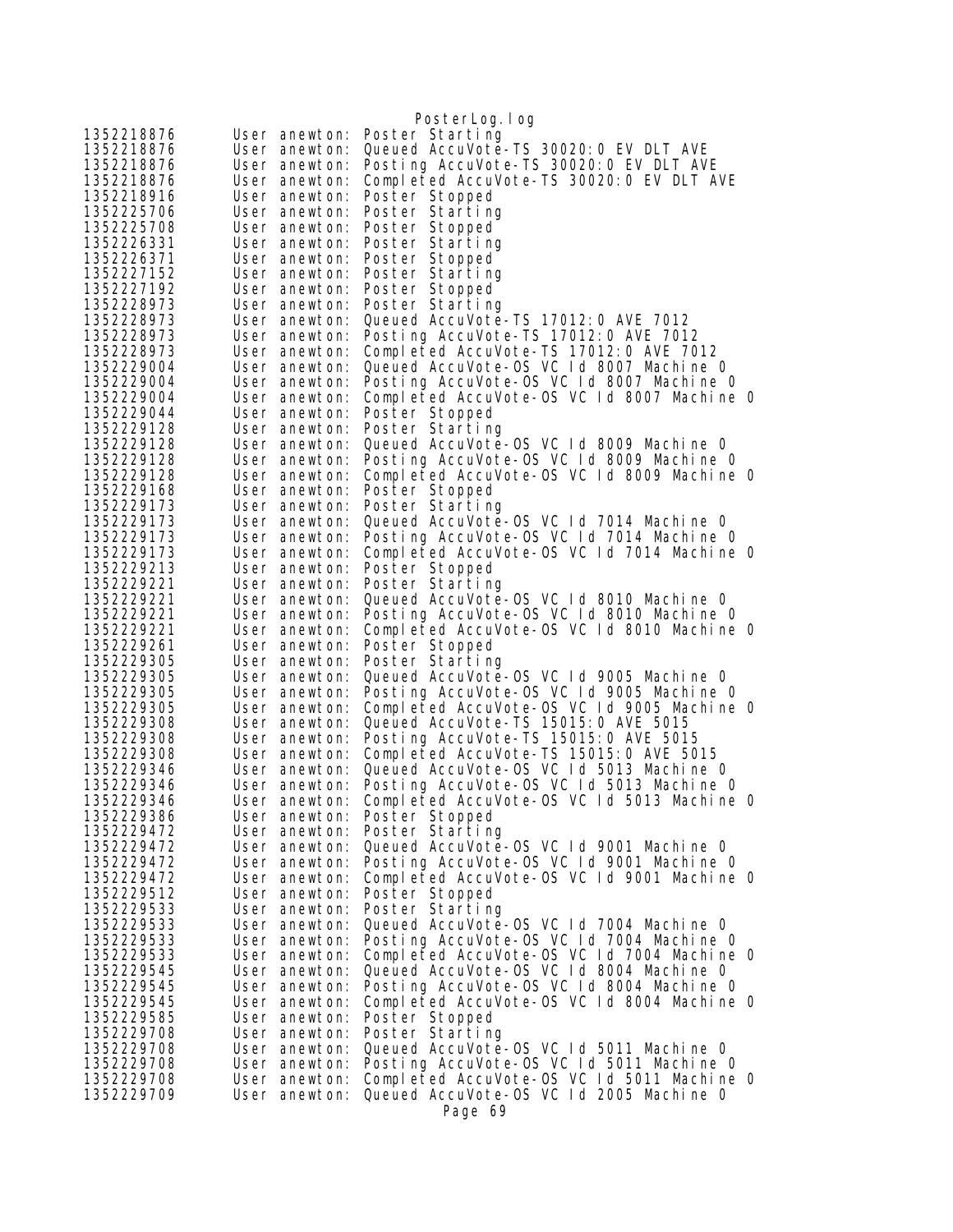|                          |                                | PosterLog.log                                                                          |
|--------------------------|--------------------------------|----------------------------------------------------------------------------------------|
| 1352229709               | User anewton:                  | Posting AccuVote-OS VC 1d 2005 Machine 0                                               |
| 1352229709               | User anewton:                  | Completed AccuVote-OS VC 1d 2005 Machine 0                                             |
| 1352229717               | User anewton:                  | Queued AccuVote-OS VC 1d 2007 Machine 0                                                |
| 1352229717               | User anewton:                  | Posting AccuVote-OS VC 1d 2007 Machine 0                                               |
| 1352229717               | User anewton:                  | Completed AccuVote-0S VC 1d 2007 Machine 0                                             |
| 1352229726               | User anewton:                  | Queued AccuVote-OS VC 1d 4017 Machine 0                                                |
| 1352229726               | User anewton:                  | Posting AccuVote-OS VC 1d 4017 Machine 0                                               |
| 1352229726               | User anewton:                  | Completed AccuVote-OS VC 1d 4017 Machine 0                                             |
| 1352229752<br>1352229752 | User anewton:<br>User anewton: | Queued AccuVote-OS VC Id 5002 Machine 0<br>Posting AccuVote-OS VC Id 5002 Machine O    |
| 1352229752               | User anewton:                  | Completed AccuVote-OS VC Id 5002 Machine 0                                             |
| 1352229792               | User anewton:                  | Poster Stopped                                                                         |
| 1352229829               | User anewton:                  | Poster Starting                                                                        |
| 1352229829               | User anewton:                  | Queued AccuVote-OS VC 1d 2004 Machine 0                                                |
| 1352229829               | User anewton:                  | Posting AccuVote-OS VC Id 2004 Machine O                                               |
| 1352229829               | User anewton:                  | Completed AccuVote-OS VC 1d 2004 Machine 0                                             |
| 1352229842               | User anewton:                  | Queued AccuVote-OS VC 1d 2008 Machine 0                                                |
| 1352229842               | User anewton:                  | Posting AccuVote-OS VC Id 2008 Machine 0                                               |
| 1352229842               | User anewton:                  | Completed AccuVote-OS VC 1d 2008 Machine 0                                             |
| 1352229854               | User anewton:                  | Queued AccuVote-OS VC 1d 5001 Machine 0                                                |
| 1352229854<br>1352229854 | User anewton:                  | Posting AccuVote-OS VC Id 5001 Machine O<br>Completed AccuVote-OS VC 1d 5001 Machine 0 |
| 1352229859               | User anewton:<br>User anewton: | Queued AccuVote-OS VC 1d 8001 Machine 0                                                |
| 1352229859               | User anewton:                  | Posting AccuVote-OS VC 1d 8001 Machine 0                                               |
| 1352229859               | User anewton:                  | Completed AccuVote-OS VC 1d 8001 Machine 0                                             |
| 1352229899               | User anewton:                  | Poster Stopped                                                                         |
| 1352229944               | User anewton:                  | Poster Starting                                                                        |
| 1352229944               | User anewton:                  | Queued AccuVote-TS 11003: 0 AVE 1003                                                   |
| 1352229944               | User anewton:                  | Posting AccuVote-TS 11003:0 AVE 1003                                                   |
| 1352229944               | User anewton:                  | Completed AccuVote-TS 11003:0 AVE 1003                                                 |
| 1352229960               | User anewton:                  | Queued AccuVote-OS VC 1d 7011 Machine 0<br>Posting AccuVote-OS VC Id 7011 Machine O    |
| 1352229960<br>1352229960 | User anewton:<br>User anewton: | Completed AccuVote-OS VC Id 7011 Machine O                                             |
| 1352229997               | User anewton:                  | Queued AccuVote-OS VC 1d 4015 Machine 0                                                |
| 1352229997               | User anewton:                  | Posting AccuVote-OS VC Id 4015 Machine O                                               |
| 1352229997               | User anewton:                  | Completed AccuVote-OS VC 1d 4015 Machine 0                                             |
| 1352230029               | User anewton:                  | Queued AccuVote-OS VC Id 7012 Machine 0                                                |
| 1352230029               | User anewton:                  | Posting AccuVote-OS VC Id 7012 Machine O                                               |
| 1352230029               | User anewton:                  | Completed AccuVote-OS VC 1d 7012 Machine 0                                             |
| 1352230041               | User anewton:                  | Queued AccuVote-OS VC Id 1001 Machine 1<br>Posting AccuVote-OS VC Id 1001 Machine 1    |
| 1352230041<br>1352230041 | User anewton:<br>User anewton: | Completed AccuVote-OS VC 1d 1001 Machine 1                                             |
| 1352230067               | User anewton:                  | Queued AccuVote-OS VC 1d 5009 Machine 0                                                |
| 1352230067               | User anewton:                  | Posting AccuVote-OS VC Id 5009 Machine O                                               |
| 1352230067               | User anewton:                  | Completed AccuVote-OS VC 1d 5009 Machine 0                                             |
| 1352230075               | User anewton:                  | Queued AccuVote-OS VC 1d 7013 Machine 0                                                |
| 1352230075               | User anewton:                  | Posting AccuVote-OS VC 1d 7013 Machine 0                                               |
| 1352230075               | User anewton:                  | Completed AccuVote-OS VC 1d 7013 Machine 0                                             |
| 1352230085               | User anewton:                  | Queued AccuVote-OS VC 1d 9003 Machine 0                                                |
| 1352230085               | User anewton:                  | Posting AccuVote-OS VC Id 9003 Machine 0                                               |
| 1352230085<br>1352230109 | User anewton:<br>User anewton: | Completed AccuVote-OS VC 1d 9003 Machine 0<br>Queued AccuVote-OS VC 1d 6007 Machine 0  |
| 1352230109               | User anewton:                  | Posting AccuVote-OS VC Id 6007 Machine O                                               |
| 1352230109               | User anewton:                  | Completed AccuVote-OS VC 1d 6007 Machine 0                                             |
| 1352230125               | User anewton:                  | Queued AccuVote-OS VC 1d 3004 Machine 0                                                |
| 1352230125               | User anewton:                  | Posting AccuVote-OS VC 1d 3004 Machine 0                                               |
| 1352230125               | User anewton:                  | Completed AccuVote-OS VC 1d 3004 Machine 0                                             |
| 1352230137               | User anewton:                  | Queued AccuVote-TS 18009: 0 AVE 8009                                                   |
| 1352230137               | User anewton:                  | Posting AccuVote-TS 18009: 0 AVE 8009                                                  |
| 1352230137<br>1352230152 | User anewton:<br>User anewton: | Completed AccuVote-TS 18009:0 AVE 8009<br>Queued AccuVote-OS VC 1d 4010 Machine 0      |
| 1352230152               | User anewton:                  | Posting AccuVote-OS VC Id 4010 Machine 0                                               |
| 1352230152               | User anewton:                  | Completed AccuVote-OS VC Id 4010 Machine O                                             |
|                          |                                | Page 70                                                                                |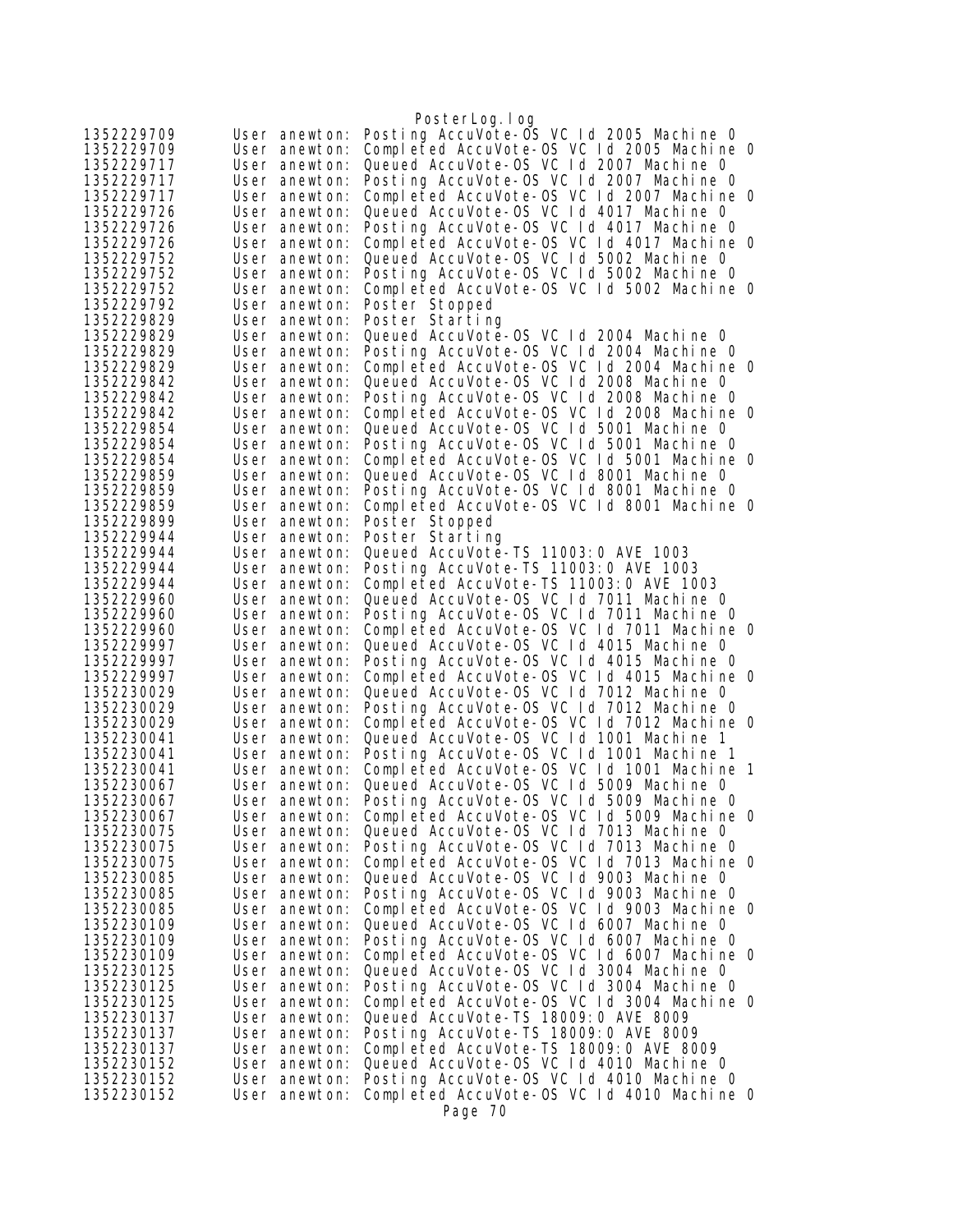|                          |                                | PosterLog.log                                                                          |
|--------------------------|--------------------------------|----------------------------------------------------------------------------------------|
| 1352230176               | User anewton:                  | Queued AccuVote-0S VC 1d 7003 Machine 0                                                |
| 1352230176               | User anewton:                  | Posting AccuVote-OS VC 1d 7003 Machine 0                                               |
| 1352230176               | User anewton:                  | Completed AccuVote-OS VC 1d 7003 Machine 0                                             |
| 1352230189               | User anewton:                  | Queued AccuVote-OS VC Id 1002 Machine 0                                                |
| 1352230189               | User anewton:                  | Posting AccuVote-OS VC Id 1002 Machine O                                               |
| 1352230189               | User anewton:                  | Completed AccuVote-OS VC 1d 1002 Machine 0                                             |
| 1352230199               | User anewton:                  | Queued AccuVote-TS 16008:0 AVE 6008                                                    |
| 1352230199               | User anewton:                  | Posting AccuVote-TS 16008: 0 AVE 6008                                                  |
| 1352230199               | User anewton:                  | Completed AccuVote-TS 16008:0 AVE 6008                                                 |
| 1352230203               | User anewton:                  | Queued AccuVote-OS VC 1d 4016 Machine 0                                                |
| 1352230203               | User anewton:                  | Posting AccuVote-OS VC 1d 4016 Machine 0                                               |
| 1352230203               | User anewton:                  | Completed AccuVote-OS VC 1d 4016 Machine 0                                             |
| 1352230220               | User anewton:                  | Queued AccuVote-OS VC 1d 7016 Machine 0                                                |
| 1352230220               | User anewton:                  | Posting AccuVote-OS VC 1d 7016 Machine 0                                               |
| 1352230220               | User anewton:                  | Completed AccuVote-OS VC 1d 7016 Machine 0                                             |
| 1352230241               | User anewton:                  | Queued AccuVote-OS VC Id 7007 Machine 0<br>Posting AccuVote-OS VC 1d 7007 Machine 0    |
| 1352230241               | User anewton:<br>User anewton: | Completed AccuVote-OS VC 1d 7007 Machine 0                                             |
| 1352230241<br>1352230255 | User anewton:                  | Queued AccuVote-OS VC 1d 6012 Machine 0                                                |
| 1352230255               | User anewton:                  | Posting AccuVote-OS VC Id 6012 Machine 0                                               |
| 1352230255               | User anewton:                  | Completed AccuVote-OS VC 1d 6012 Machine 0                                             |
| 1352230258               | User anewton:                  | Queued AccuVote-OS VC Id 2003 Machine 0                                                |
| 1352230258               | User anewton:                  | Posting AccuVote-OS VC 1d 2003 Machine 0                                               |
| 1352230258               | User anewton:                  | Completed AccuVote-OS VC 1d 2003 Machine 0                                             |
| 1352230281               | User anewton:                  | Queued AccuVote-OS VC Id 2001 Machine 0                                                |
| 1352230281               | User anewton:                  | Posting AccuVote-OS VC Id 2001 Machine O                                               |
| 1352230281               | User anewton:                  | Completed AccuVote-OS VC 1d 2001 Machine 0                                             |
| 1352230307               | User anewton:                  | Queued AccuVote-OS VC Id 4003 Machine 0                                                |
| 1352230307               | User anewton:                  | Posting AccuVote-OS VC 1d 4003 Machine 0                                               |
| 1352230307               | User anewton:                  | Completed AccuVote-OS VC 1d 4003 Machine 0                                             |
| 1352230325               | User anewton:                  | Queued AccuVote-TS 14008: 0 AVE 4008                                                   |
| 1352230325               | User anewton:                  | Posting AccuVote-TS 14008:0 AVE 4008                                                   |
| 1352230325               | User anewton:                  | Completed AccuVote-TS 14008:0 AVE 4008                                                 |
| 1352230347               | User anewton:                  | Queued AccuVote-OS VC Id 2009 Machine 0                                                |
| 1352230347               | User anewton:                  | Posting AccuVote-OS VC 1d 2009 Machine 0                                               |
| 1352230347               | User anewton:                  | Completed AccuVote-OS VC 1d 2009 Machine 0                                             |
| 1352230387               | User anewton:                  | Poster Stopped                                                                         |
| 1352230390               | User anewton:                  | Poster Starting                                                                        |
| 1352230390               | User anewton:                  | Queued AccuVote-TS 14012: 0 AVE 4012                                                   |
| 1352230390               | User anewton:                  | Posting AccuVote-TS 14012:0 AVE 4012                                                   |
| 1352230390               | User anewton:                  | Completed AccuVote-TS 14012:0 AVE 4012                                                 |
| 1352230402               | User anewton:                  | Queued AccuVote-OS VC 1d 5005 Machine 0                                                |
| 1352230402<br>1352230402 | User anewton:                  | Posting AccuVote-OS VC 1d 5005 Machine 0<br>Completed AccuVote-OS VC 1d 5005 Machine 0 |
| 1352230441               | User anewton:<br>User anewton: | Queued AccuVote-OS VC 1d 9002 Machine 0                                                |
| 1352230441               | User anewton:                  | Posting AccuVote-OS VC Id 9002 Machine O                                               |
| 1352230441               | User anewton:                  | Completed AccuVote-OS VC 1d 9002 Machine 0                                             |
| 1352230446               | User anewton:                  | Queued AccuVote-OS VC Id 8003 Machine 0                                                |
| 1352230446               | User anewton:                  | Posting AccuVote-OS VC Id 8003 Machine 0                                               |
| 1352230446               | User anewton:                  | Completed AccuVote-OS VC Id 8003 Machine O                                             |
| 1352230486               | User anewton:                  | Poster Stopped                                                                         |
| 1352230511               | User anewton:                  | Poster Starting                                                                        |
| 1352230511               | User anewton:                  | Queued AccuVote-TS 18007: 0 AVE 8007                                                   |
| 1352230511               | User anewton:                  | Posting AccuVote-TS 18007:0 AVE 8007                                                   |
| 1352230511               | User anewton:                  | Completed AccuVote-TS 18007:0 AVE 8007                                                 |
| 1352230529               | User anewton:                  | Queued AccuVote-OS VC 1d 2006 Machine 0                                                |
| 1352230529               | User anewton:                  | Posting AccuVote-OS VC 1d 2006 Machine 0                                               |
| 1352230529               | User anewton:                  | Completed AccuVote-OS VC 1d 2006 Machine 0                                             |
| 1352230569               | User anewton:                  | Poster Stopped                                                                         |
| 1352230652               | User anewton:                  | Poster Starting                                                                        |
| 1352230652               | User anewton:                  | Queued AccuVote-TS 14015: 0 AVE 4015                                                   |
| 1352230652               | User anewton:                  | Posting AccuVote-TS 14015:0 AVE 4015                                                   |
| 1352230652               | User anewton:                  | Completed AccuVote-TS 14015:0 AVE 4015                                                 |
|                          |                                | Page 71                                                                                |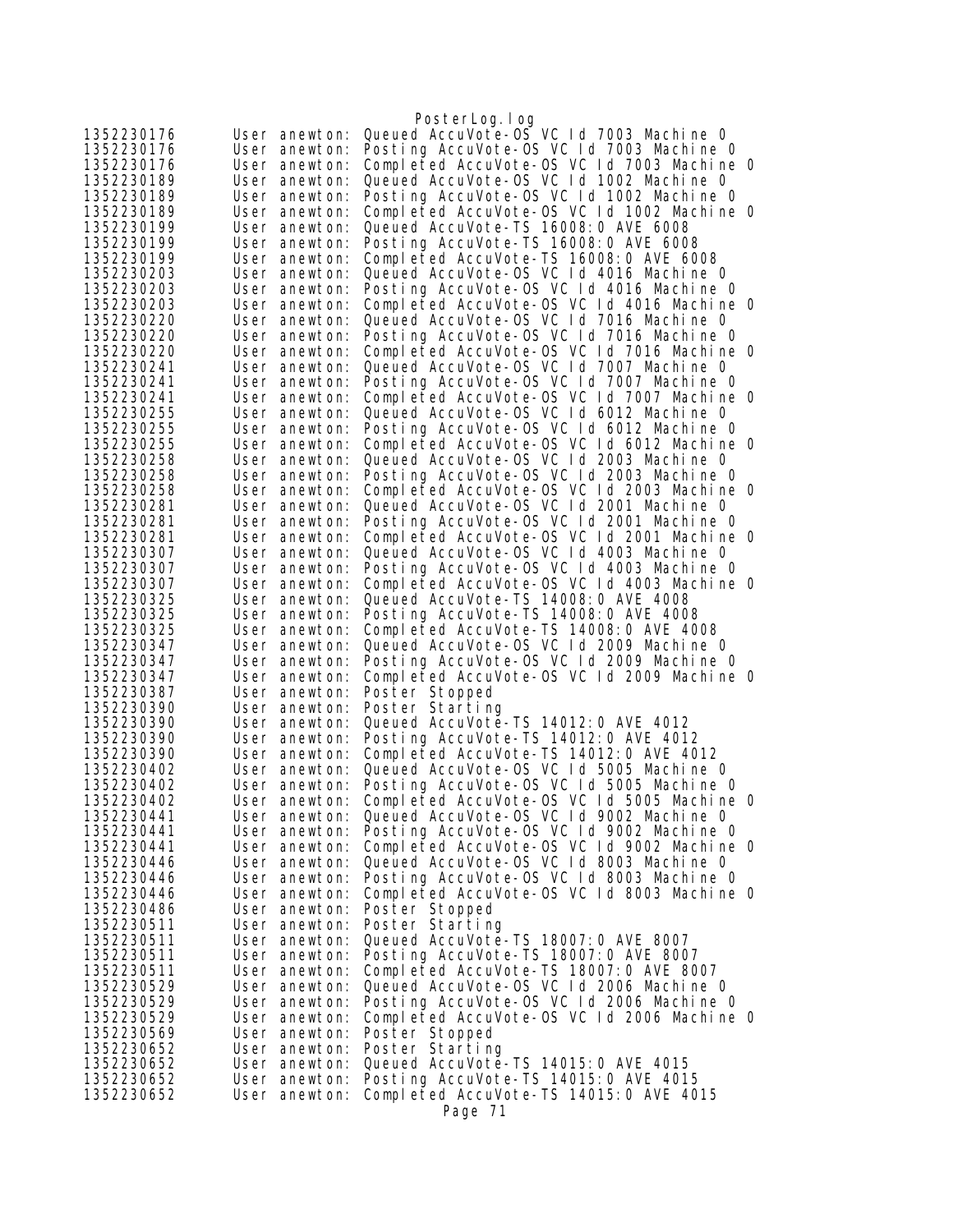|                          |                                | PosterLog.log                                                                         |
|--------------------------|--------------------------------|---------------------------------------------------------------------------------------|
| 1352230656               | User anewton:                  | Queued AccuVote-OS VC 1d 1003 Machine 0                                               |
| 1352230656               | User anewton:                  | Posting AccuVote-OS VC 1d 1003 Machine 0                                              |
| 1352230656               | User anewton:                  | Completed AccuVote-OS VC 1d 1003 Machine 0                                            |
| 1352230696               | User anewton:                  | Poster Stopped                                                                        |
| 1352230728               | User anewton:                  | Poster Starting                                                                       |
| 1352230728               | User anewton:                  | Queued AccuVote-OS VC 1d 6003 Machine 0                                               |
| 1352230728               | User anewton:                  | Posting AccuVote-OS VC Id 6003 Machine 0                                              |
| 1352230728               | User anewton:                  | Completed AccuVote-OS VC Id 6003 Machine O                                            |
| 1352230730               | User anewton:                  | Queued AccuVote-OS VC Id 5008 Machine 0                                               |
| 1352230730               | User anewton:                  | Posting AccuVote-OS VC Id 5008 Machine 0                                              |
| 1352230730               | User anewton:                  | Completed AccuVote-OS VC 1d 5008 Machine 0<br>Queued AccuVote-OS VC Id 8005 Machine 0 |
| 1352230766<br>1352230766 | User anewton:<br>User anewton: | Posting AccuVote-OS VC 1d 8005 Machine 0                                              |
| 1352230766               | User anewton:                  | Completed AccuVote-OS VC 1d 8005 Machine 0                                            |
| 1352230806               | User anewton:                  | Poster Stopped                                                                        |
| 1352230809               | User anewton:                  | Poster Starting                                                                       |
| 1352230809               | User anewton:                  | Queued AccuVote-TS 18001:0 AVE 8001                                                   |
| 1352230809               | User anewton:                  | Posting AccuVote-TS 18001:0 AVE 8001                                                  |
| 1352230809               | User anewton:                  | Completed AccuVote-TS 18001:0 AVE 8001                                                |
| 1352230812               | User anewton:                  | Queued AccuVote-TS 17016: 0 AVE 7016                                                  |
| 1352230812               | User anewton:                  | Posting AccuVote-TS 17016: 0 AVE 7016                                                 |
| 1352230812               | User anewton:                  | Completed AccuVote-TS 17016:0 AVE 7016                                                |
| 1352230836               | User anewton:                  | Queued AccuVote-OS VC Id 7009 Machine 0                                               |
| 1352230836               | User anewton:                  | Posting AccuVote-OS VC 1d 7009 Machine 0                                              |
| 1352230836<br>1352230876 | User anewton:<br>User anewton: | Completed AccuVote-OS VC Id 7009 Machine 0<br>Poster Stopped                          |
| 1352230910               | User anewton:                  | Poster Starting                                                                       |
| 1352230910               | User anewton:                  | Queued AccuVote-TS 15013:0 AVE 5013                                                   |
| 1352230910               | User anewton:                  | Posting AccuVote-TS 15013:0 AVE 5013                                                  |
| 1352230910               | User anewton:                  | Completed AccuVote-TS 15013:0 AVE 5013                                                |
| 1352230913               | User anewton:                  | Queued AccuVote-OS VC Id 7005 Machine 0                                               |
| 1352230913               | User anewton:                  | Posting AccuVote-OS VC 1d 7005 Machine 0                                              |
| 1352230913               | User anewton:                  | Completed AccuVote-OS VC 1d 7005 Machine 0                                            |
| 1352230953               | User anewton:                  | Poster Stopped                                                                        |
| 1352231010<br>1352231010 | User anewton:<br>User anewton: | Poster Starting<br>Queued AccuVote-TS 18010:0 AVE 8010                                |
| 1352231010               | User anewton:                  | Posting AccuVote-TS 18010: 0 AVE 8010                                                 |
| 1352231010               | User anewton:                  | Completed AccuVote-TS 18010:0 AVE 8010                                                |
| 1352231043               | User anewton:                  | Queued AccuVote-OS VC Id 5004 Machine 0                                               |
| 1352231043               | User anewton:                  | Posting AccuVote-OS VC Id 5004 Machine O                                              |
| 1352231044               | User anewton:                  | Completed AccuVote-OS VC 1d 5004 Machine 0                                            |
| 1352231082               | User anewton:                  | Queued AccuVote-OS VC 1d 6004 Machine 0                                               |
| 1352231082               | User anewton:                  | Posting AccuVote-OS VC Id 6004 Machine 0                                              |
| 1352231082               | User anewton:                  | Completed AccuVote-OS VC 1d 6004 Machine 0                                            |
| 1352231111               | User anewton:                  | Queued AccuVote-TS 14010: 0 AVE 4010                                                  |
| 1352231111<br>1352231111 | User anewton:<br>User anewton: | Posting AccuVote-TS 14010:0 AVE 4010<br>Completed AccuVote-TS 14010:0 AVE 4010        |
| 1352231145               | User anewton:                  | Queued AccuVote-OS VC Id 2011 Machine O                                               |
| 1352231145               | User anewton:                  | Posting AccuVote-OS VC 1d 2011 Machine 0                                              |
| 1352231145               | User anewton:                  | Completed AccuVote-OS VC 1d 2011 Machine 0                                            |
| 1352231171               | User anewton:                  | Queued AccuVote-TS 15009: 0 AVE 5009                                                  |
| 1352231171               | User anewton:                  | Posting AccuVote-TS 15009:0 AVE 5009                                                  |
| 1352231171               | User anewton:                  | Completed AccuVote-TS 15009:0 AVE 5009                                                |
| 1352231211               | User anewton:                  | Poster Stopped                                                                        |
| 1352231223               | User anewton:                  | Poster Starting                                                                       |
| 1352231223               | User anewton:                  | Queued AccuVote-TS 16011:0 AVE 6011                                                   |
| 1352231223               | User anewton:                  | Posting AccuVote-TS 16011:0 AVE 6011                                                  |
| 1352231223<br>1352231243 | User anewton:<br>User anewton: | Completed AccuVote-TS 16011:0 AVE 6011<br>Queued AccuVote-TS 12004: 0 AVE 2004        |
| 1352231243               | User anewton:                  | Posting AccuVote-TS 12004: 0 AVE 2004                                                 |
| 1352231243               | User anewton:                  | Completed AccuVote-TS 12004:0 AVE 2004                                                |
| 1352231256               | User anewton:                  | Queued AccuVote-OS VC 1d 3007 Machine 0                                               |
| 1352231256               | User anewton:                  | Posting AccuVote-OS VC Id 3007 Machine O                                              |
|                          |                                | Page 72                                                                               |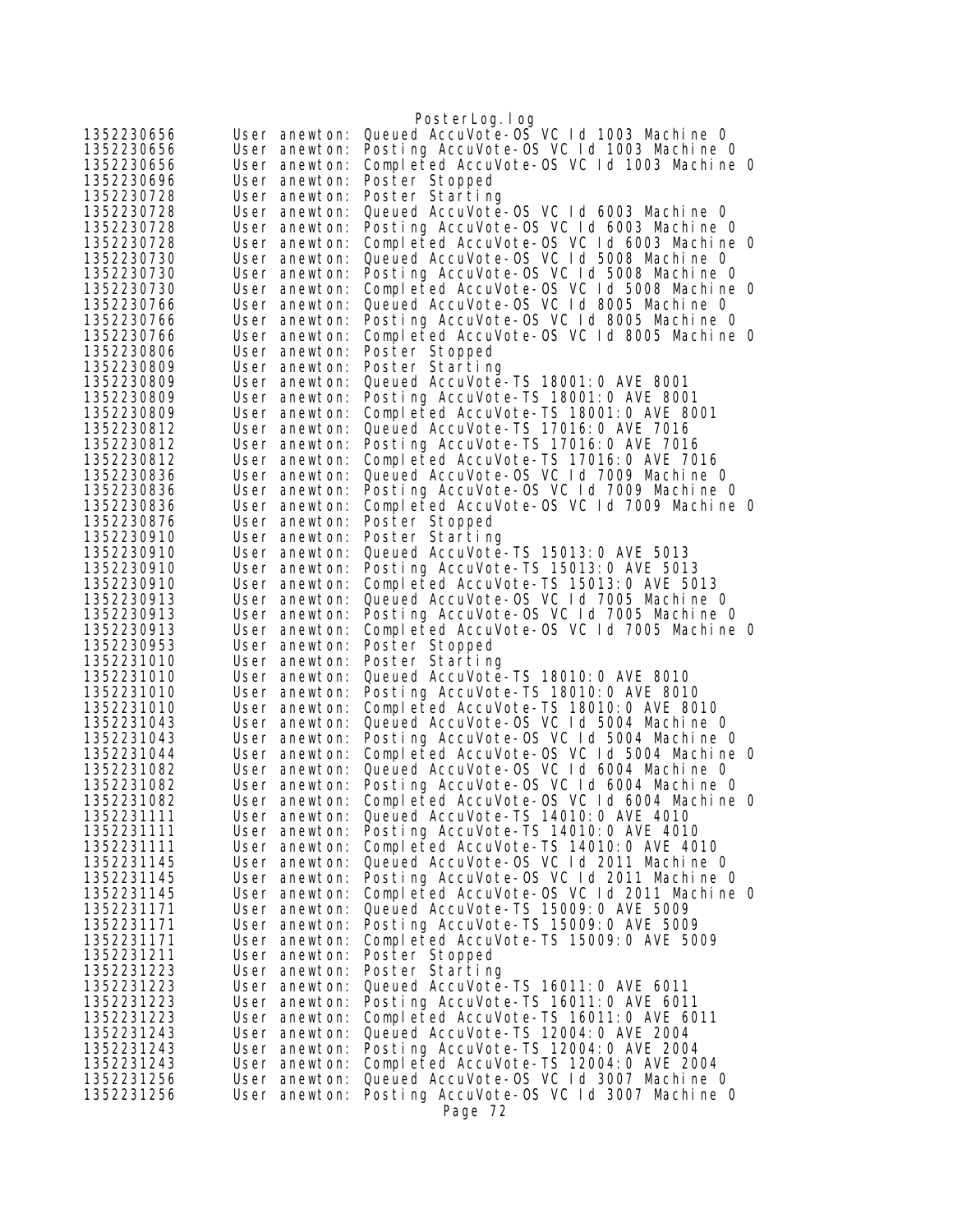| 1352231256               | User anewton:                  | PosterLog.log<br>Completed AccuVote-OS VC 1d 3007 Machine 0                         |
|--------------------------|--------------------------------|-------------------------------------------------------------------------------------|
| 1352231258               | User anewton:                  | Queued AccuVote-OS VC Id 6001 Machine 0                                             |
| 1352231258               | User anewton:                  | Posting AccuVote-OS VC Id 6001 Machine O                                            |
| 1352231258               | User anewton:                  | Completed AccuVote-OS VC Id 6001 Machine O                                          |
| 1352231298               | User anewton:                  | Poster Stopped                                                                      |
| 1352231301               | User anewton:                  | Poster Starting                                                                     |
| 1352231301               | User anewton:                  | Queued AccuVote-TS 15005:0 AVE 5005                                                 |
| 1352231301               | User anewton:                  | Posting AccuVote-TS 15005:0 AVE 5005                                                |
| 1352231301               | User anewton:                  | Completed AccuVote-TS 15005:0 AVE 5005                                              |
| 1352231302               | User anewton:                  | Queued AccuVote-OS VC 1d 8008 Machine 0                                             |
| 1352231302               | User anewton:                  | Posting AccuVote-OS VC 1d 8008 Machine 0                                            |
| 1352231302               | User anewton:                  | Completed AccuVote-OS VC 1d 8008 Machine 0                                          |
| 1352231303               | User anewton:                  | Queued AccuVote-TS 19005: 0 AVE 9005                                                |
| 1352231303               | User anewton:                  | Posting AccuVote-TS 19005: 0 AVE 9005                                               |
| 1352231303<br>1352231343 | User anewton:<br>User anewton: | Completed AccuVote-TS 19005:0 AVE 9005                                              |
| 1352231343               | User anewton:                  | Poster Stopped<br>Poster Starting                                                   |
| 1352231343               | User anewton:                  | Queued AccuVote-OS VC 1d 5015 Machine 0                                             |
| 1352231343               | User anewton:                  | Posting AccuVote-OS VC 1d 5015 Machine 0                                            |
| 1352231343               | User anewton:                  | Completed AccuVote-OS VC 1d 5015 Machine 0                                          |
| 1352231370               | User anewton:                  | Queued AccuVote-TS 17004: 0 AVE 7004                                                |
| 1352231370               | User anewton:                  | Posting AccuVote-TS 17004: 0 AVE 7004                                               |
| 1352231370               | User anewton:                  | Completed AccuVote-TS 17004:0 AVE 7004                                              |
| 1352231379               | User anewton:                  | Queued AccuVote-TS 15004: 0 AVE 5004                                                |
| 1352231379               | User anewton:                  | Posting AccuVote-TS 15004:0 AVE 5004                                                |
| 1352231379               | User anewton:                  | Completed AccuVote-TS 15004: 0 AVE 5004                                             |
| 1352231387               | User anewton:                  | Queued AccuVote-OS VC 1d 6010 Machine 0                                             |
| 1352231387               | User anewton:                  | Posting AccuVote-OS VC Id 6010 Machine 0                                            |
| 1352231387               | User anewton:                  | Completed AccuVote-OS VC 1d 6010 Machine 0                                          |
| 1352231427               | User anewton:                  | Poster Stopped                                                                      |
| 1352231447               | User anewton:                  | Poster Starting                                                                     |
| 1352231447<br>1352231447 | User anewton:<br>User anewton: | Queued AccuVote-OS VC 1d 7008 Machine 0<br>Posting AccuVote-OS VC Id 7008 Machine O |
| 1352231447               | User anewton:                  | Completed AccuVote-OS VC 1d 7008 Machine 0                                          |
| 1352231487               | User anewton:                  | Poster Stopped                                                                      |
| 1352231513               | User anewton:                  | Poster Starting                                                                     |
| 1352231513               | User anewton:                  | Queued AccuVote-TS 12007:0 AVE 2007                                                 |
| 1352231513               | User anewton:                  | Posting AccuVote-TS 12007:0 AVE 2007                                                |
| 1352231513               | User anewton:                  | Completed AccuVote-TS 12007:0 AVE 2007                                              |
| 1352231533               | User anewton:                  | Queued AccuVote-OS VC Id 6013 Machine 0                                             |
| 1352231533               | User anewton:                  | Posting AccuVote-OS VC 1d 6013 Machine 0                                            |
| 1352231533               | User anewton:                  | Completed AccuVote-OS VC 1d 6013 Machine 0                                          |
| 1352231551               | User anewton:                  | Queued AccuVote-TS 19002: 0 AVE 9002                                                |
| 1352231551               | User anewton:                  | Posting AccuVote-TS 19002:0 AVE 9002<br>Completed AccuVote-TS 19002:0 AVE 9002      |
| 1352231551<br>1352231584 | User anewton:<br>User anewton: | Queued AccuVote-TS 14016: 0 AVE 4016                                                |
| 1352231584               | User anewton:                  | Posting AccuVote-TS 14016:0 AVE 4016                                                |
| 1352231584               | User anewton:                  | Completed AccuVote-TS 14016:0 AVE 4016                                              |
| 1352231624               | User anewton:                  | Poster Stopped                                                                      |
| 1352231651               | User anewton:                  | Poster Starting                                                                     |
| 1352231651               | User anewton:                  | Queued AccuVote-TS 16012: 0 AVE 6012                                                |
| 1352231651               | User anewton:                  | Posting AccuVote-TS 16012:0 AVE 6012                                                |
| 1352231651               | User anewton:                  | Completed AccuVote-TS 16012:0 AVE 6012                                              |
| 1352231673               | User anewton:                  | Queued AccuVote-TS 17013:0 AVE 7013                                                 |
| 1352231673               | User anewton:                  | Posting AccuVote-TS 17013:0 AVE 7013                                                |
| 1352231673               | User anewton:                  | Completed AccuVote-TS 17013:0 AVE 7013                                              |
| 1352231709               | User anewton:                  | Recovering $0$ job(s)                                                               |
| 1352231709               | User anewton:                  | Poster Starting                                                                     |
| 1352231749               | User anewton:                  | Poster Stopped                                                                      |
| 1352231759               | User anewton:<br>User anewton: | Poster Starting<br>Queued AccuVote-OS VC 1d 6009 Machine 0                          |
| 1352231759<br>1352231759 | User anewton:                  | Posting AccuVote-OS VC Id 6009 Machine O                                            |
| 1352231759               | User anewton:                  | Completed AccuVote-OS VC Id 6009 Machine 0                                          |
|                          |                                | Page 73                                                                             |
|                          |                                |                                                                                     |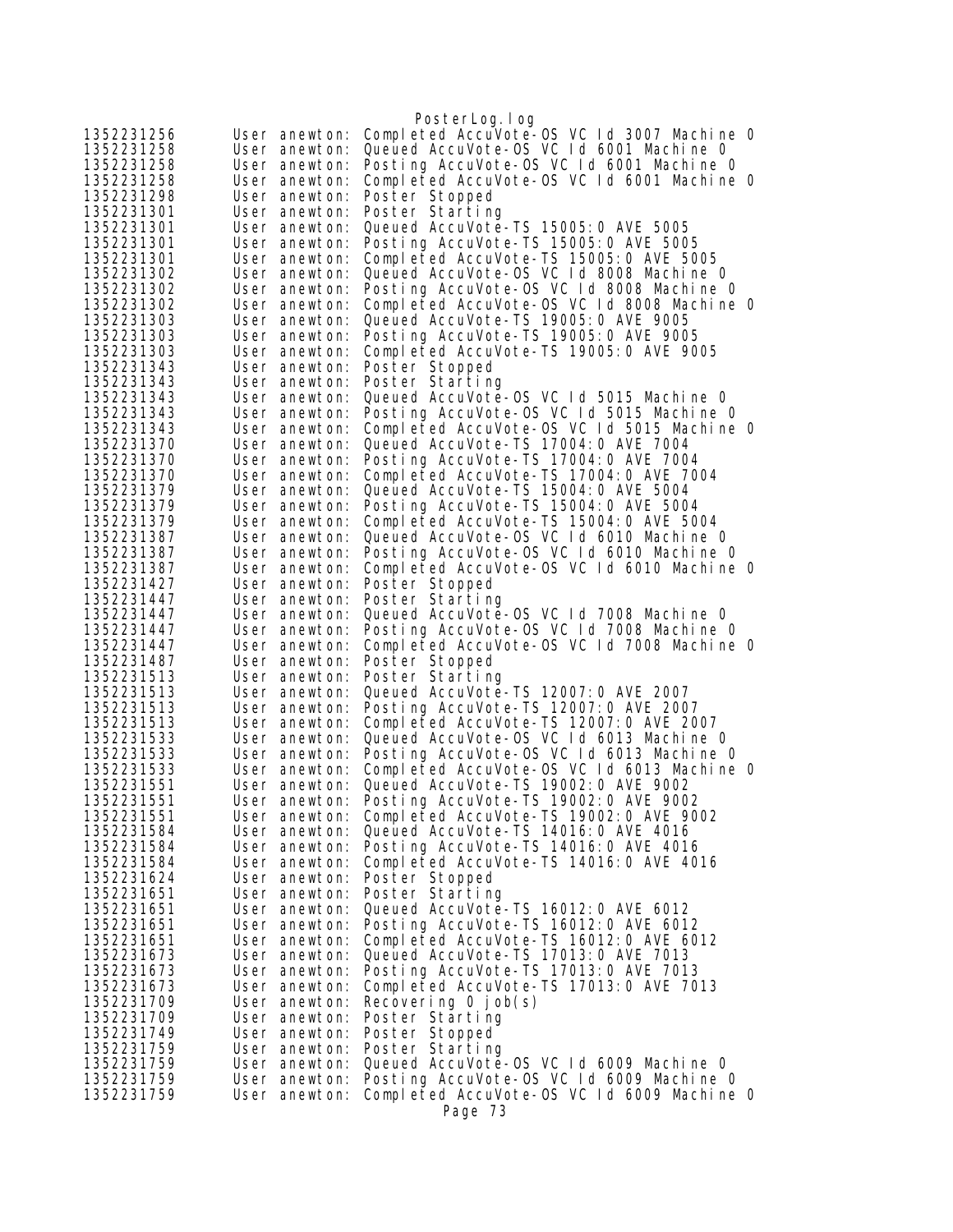|                          |                                | PosterLog.log                                                                     |
|--------------------------|--------------------------------|-----------------------------------------------------------------------------------|
| 1352231789               | User anewton:                  | Queued AccuVote-OS VC 1d 6008 Machine 0                                           |
| 1352231789               | User anewton:                  | Posting AccuVote-OS VC Id 6008 Machine 0                                          |
| 1352231789               | User anewton:                  | Completed AccuVote-OS VC 1d 6008 Machine 0                                        |
| 1352231829               | User anewton:                  | Poster Stopped                                                                    |
| 1352231830               | User anewton:                  | Poster Starting                                                                   |
| 1352231830               | User anewton:                  | Queued AccuVote-OS VC 1d 4005 Machine 0                                           |
| 1352231830               | User anewton:                  | Posting AccuVote-OS VC 1d 4005 Machine 0                                          |
| 1352231830               | User anewton:                  | Completed AccuVote-OS VC 1d 4005 Machine 0                                        |
| 1352231844               | User anewton:                  | Queued AccuVote-TS 15002: 0 AVE 5002                                              |
| 1352231844               | User anewton:                  | Posting AccuVote-TS 15002:0 AVE 5002                                              |
| 1352231844<br>1352231845 | User anewton:<br>User anewton: | Completed AccuVote-TS 15002:0 AVE 5002<br>Queued AccuVote-OS VC Id 4002 Machine O |
| 1352231845               | User anewton:                  | Posting AccuVote-OS VC 1d 4002 Machine 0                                          |
| 1352231845               | User anewton:                  | Completed AccuVote-OS VC 1d 4002 Machine 0                                        |
| 1352231869               | User anewton:                  | Queued AccuVote-TS 17007: 0 AVE 7007                                              |
| 1352231869               | User anewton:                  | Posting AccuVote-TS 17007:0 AVE 7007                                              |
| 1352231869               | User anewton:                  | Completed AccuVote-TS 17007:0 AVE 7007                                            |
| 1352231909               | User anewton:                  | Poster Stopped                                                                    |
| 1352231920               | User anewton:                  | Poster Starting                                                                   |
| 1352231920               | User anewton:                  | Queued AccuVote-0S VC 1d 4012 Machine 0                                           |
| 1352231920               | User anewton:                  | Posting AccuVote-OS VC 1d 4012 Machine 0                                          |
| 1352231920               | User anewton:                  | Completed AccuVote-OS VC 1d 4012 Machine 0                                        |
| 1352231924               | User anewton:                  | Queued AccuVote-TS 15008: 0 AVE 5008                                              |
| 1352231924               | User anewton:                  | Posting AccuVote-TS 15008:0 AVE 5008                                              |
| 1352231924<br>1352231944 | User anewton:<br>User anewton: | Completed AccuVote-TS 15008:0 AVE 5008<br>Queued AccuVote-OS VC 1d 3006 Machine 0 |
| 1352231944               | User anewton:                  | Posting AccuVote-OS VC Id 3006 Machine O                                          |
| 1352231944               | User anewton:                  | Completed AccuVote-OS VC 1d 3006 Machine 0                                        |
| 1352231976               | User anewton:                  | Queued AccuVote-OS VC 1d 4001 Machine 0                                           |
| 1352231976               | User anewton:                  | Posting AccuVote-OS VC 1d 4001 Machine 0                                          |
| 1352231976               | User anewton:                  | Completed AccuVote-OS VC 1d 4001 Machine 0                                        |
| 1352231977               | User anewton:                  | Queued AccuVote-TS 11002: 0 AVE 1002                                              |
| 1352231977               | User anewton:                  | Posting AccuVote-TS 11002:0 AVE 1002                                              |
| 1352231977               | User anewton:                  | Completed AccuVote-TS 11002:0 AVE 1002                                            |
| 1352231984<br>1352231984 | User anewton:<br>User anewton: | Queued AccuVote-TS 16001:0 AVE 6001<br>Posting AccuVote-TS 16001:0 AVE 6001       |
| 1352231984               | User anewton:                  | Completed AccuVote-TS 16001:0 AVE 6001                                            |
| 1352231988               | User anewton:                  | Queued AccuVote-OS VC 1d 7017 Machine 0                                           |
| 1352231988               | User anewton:                  | Posting AccuVote-OS VC Id 7017 Machine O                                          |
| 1352231988               | User anewton:                  | Completed AccuVote-OS VC Id 7017 Machine O                                        |
| 1352232028               | User anewton:                  | Poster Stopped                                                                    |
| 1352232032               | User anewton:                  | Poster Starting                                                                   |
| 1352232032               | User anewton:                  | Queued AccuVote-OS VC 1d 7015 Machine 0                                           |
| 1352232032               | User anewton:                  | Posting AccuVote-OS VC 1d 7015 Machine 0                                          |
| 1352232032               | User anewton:                  | Completed AccuVote-OS VC 1d 7015 Machine 0<br>Queued AccuVote-TS 11001:0 AVE 1001 |
| 1352232036<br>1352232036 | User anewton:<br>User anewton: | Posting AccuVote-TS 11001:0 AVE 1001                                              |
| 1352232036               | User anewton:                  | Completed AccuVote-TS 11001:0 AVE 1001                                            |
| 1352232046               | User anewton:                  | Queued AccuVote-TS 19003: 0 AVE 9003                                              |
| 1352232046               | User anewton:                  | Posting AccuVote-TS 19003:0 AVE 9003                                              |
| 1352232046               | User anewton:                  | Completed AccuVote-TS 19003:0 AVE 9003                                            |
| 1352232086               | User anewton:                  | Poster Stopped                                                                    |
| 1352232117               | User anewton:                  | Poster Starting                                                                   |
| 1352232117               | User anewton:                  | Queued AccuVote-TS 12011:0 AVE 2011                                               |
| 1352232117               | User anewton:                  | Posting AccuVote-TS 12011:0 AVE 2011                                              |
| 1352232117<br>1352232132 | User anewton:<br>User anewton: | Completed AccuVote-TS 12011:0 AVE 2011<br>Queued AccuVote-OS VC 1d 2002 Machine 0 |
| 1352232132               | User anewton:                  | Posting AccuVote-OS VC 1d 2002 Machine 0                                          |
| 1352232132               | User anewton:                  | Completed AccuVote-OS VC 1d 2002 Machine 0                                        |
| 1352232172               | User anewton:                  | Poster Stopped                                                                    |
| 1352232211               | User anewton:                  | Poster Starting                                                                   |
| 1352232211               | User anewton:                  | Queued AccuVote-OS VC 1d 4011 Machine 0                                           |
| 1352232211               | User anewton:                  | Posting AccuVote-OS VC Id 4011 Machine O                                          |
|                          |                                | Page 74                                                                           |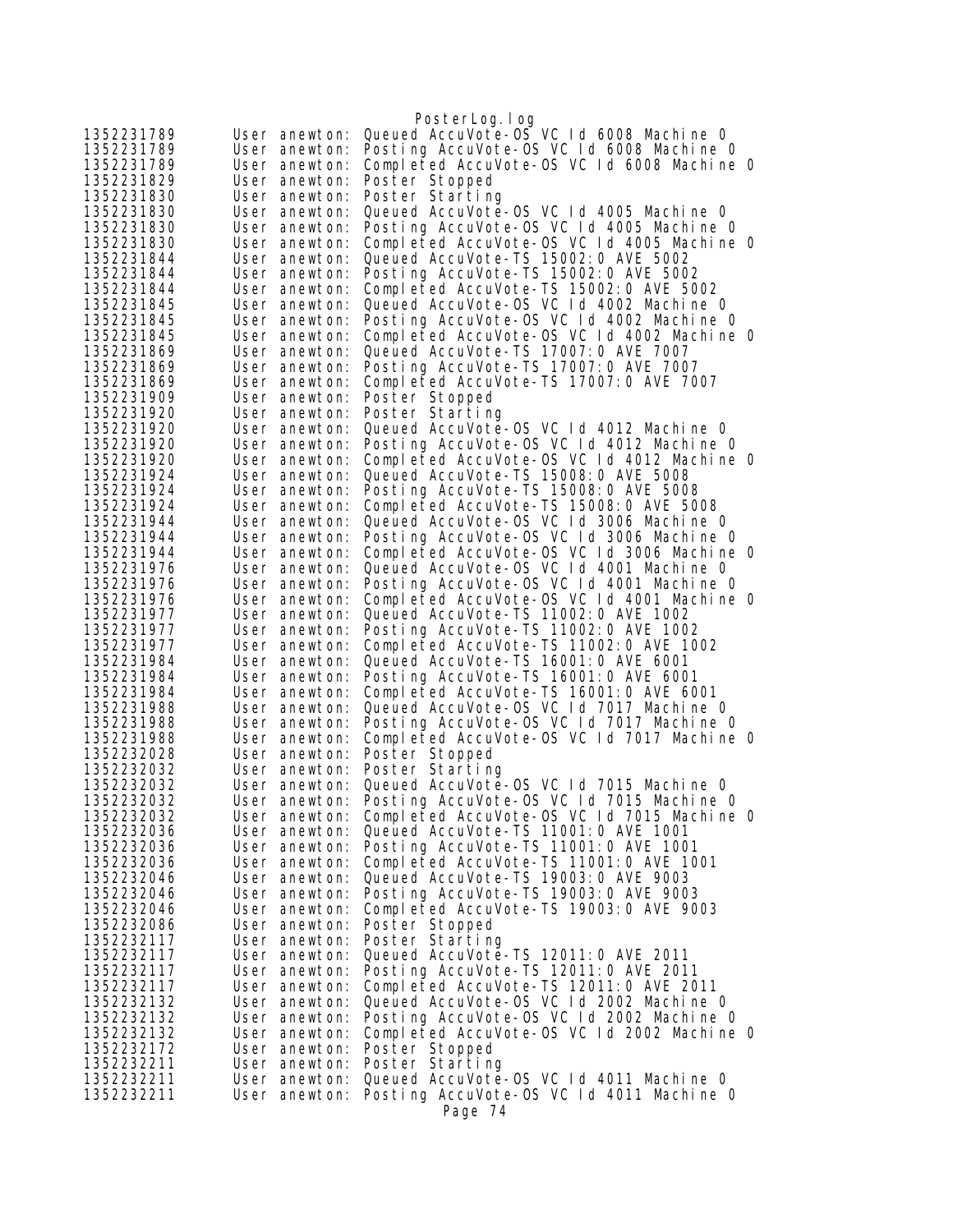|                          |                                | PosterLog.log                                                                                |
|--------------------------|--------------------------------|----------------------------------------------------------------------------------------------|
| 1352232211               | User anewton:                  | Completed AccuVote-OS VC 1d 4011 Machine 0                                                   |
| 1352232213               | User anewton:                  | Queued AccuVote-OS VC Id 3001 Machine 0                                                      |
| 1352232213               | User anewton:                  | Posting AccuVote-OS VC 1d 3001 Machine 0                                                     |
| 1352232213               | User anewton:                  | Completed AccuVote-OS VC Id 3001 Machine O                                                   |
| 1352232236               | User anewton:                  | Queued AccuVote-TS 13002: 0 AVE 3002                                                         |
| 1352232236               | User anewton:                  | Posting AccuVote-TS 13002:0 AVE 3002                                                         |
| 1352232236               | User anewton:                  | Completed AccuVote-TS 13002:0 AVE 3002                                                       |
| 1352232260               | User anewton:                  | Queued AccuVote-OS VC Id 4008 Machine O                                                      |
| 1352232260<br>1352232260 | User anewton:<br>User anewton: | Posting AccuVote-OS VC 1d 4008 Machine 0<br>Completed AccuVote-OS VC Id 4008 Machine 0       |
| 1352232274               | User anewton:                  | Queued AccuVote-OS VC Id 6011 Machine 0                                                      |
| 1352232274               | User anewton:                  | Posting AccuVote-OS VC Id 6011 Machine 0                                                     |
| 1352232274               | User anewton:                  | Completed AccuVote-OS VC 1d 6011 Machine 0                                                   |
| 1352232314               | User anewton:                  | Poster Stopped                                                                               |
| 1352232468               | User anewton:                  | Poster Starting                                                                              |
| 1352232468               | User anewton:                  | Queued AccuVote-0S VC 1d 6006 Machine 1                                                      |
| 1352232468               | User anewton:                  | Posting AccuVote-OS VC 1d 6006 Machine 1                                                     |
| 1352232468               | User anewton:                  | Completed AccuVote-OS VC 1d 6006 Machine 1                                                   |
| 1352232508               | User anewton:                  | Poster Stopped                                                                               |
| 1352232634               | User anewton:                  | Poster Starting                                                                              |
| 1352232634               | User anewton:                  | Queued AccuVote-OS VC 1d 4006 Machine 0                                                      |
| 1352232634<br>1352232634 | User anewton:<br>User anewton: | Posting AccuVote-OS VC 1d 4006 Machine 0<br>Completed AccuVote-OS VC 1d 4006 Machine 0       |
| 1352232674               | User anewton:                  | Poster Stopped                                                                               |
| 1352232691               | User anewton:                  | Poster Starting                                                                              |
| 1352232691               | User anewton:                  | Queued AccuVote-TS 18004: 0 AVE 8004                                                         |
| 1352232691               | User anewton:                  | Posting AccuVote-TS 18004:0 AVE 8004                                                         |
| 1352232691               | User anewton:                  | Completed AccuVote-TS 18004:0 AVE 8004                                                       |
| 1352232731               | User anewton:                  | Queued AccuVote-OS VC Id 2012 Machine 0                                                      |
| 1352232731               | User anewton:                  | Posting AccuVote-OS VC 1d 2012 Machine 0                                                     |
| 1352232731               | User anewton:                  | Completed AccuVote-OS VC 1d 2012 Machine 0                                                   |
| 1352232771               | User anewton:                  | Poster Stopped<br>Poster Starting                                                            |
| 1352232819<br>1352232819 | User anewton:<br>User anewton: | Queued AccuVote-TS 16007: 0 AVE 6007                                                         |
| 1352232819               | User anewton:                  | Posting AccuVote-TS 16007:0 AVE 6007                                                         |
| 1352232819               | User anewton:                  | Completed AccuVote-TS 16007:0 AVE 6007                                                       |
| 1352232822               | User anewton:                  | Queued AccuVote-OS VC Id 4009 Machine 0                                                      |
| 1352232822               | User anewton:                  | Posting AccuVote-OS VC 1d 4009 Machine 0                                                     |
| 1352232822               | User anewton:                  | Completed AccuVote-OS VC 1d 4009 Machine 0                                                   |
| 1352232862               | User anewton:                  | Poster Stopped                                                                               |
| 1352232880               | User anewton:                  | Poster Starting                                                                              |
| 1352232880               | User anewton:                  | Queued AccuVote-TS 13007: 0 AVE 3007                                                         |
| 1352232881<br>1352232881 | User anewton:                  | Posting AccuVote-TS 13007:0 AVE 3007<br>User anewton: Completed AccuVote-TS 13007:0 AVE 3007 |
| 1352232921               |                                | User anewton: Poster Stopped                                                                 |
| 1352232930               |                                | User anewton: Poster Starting                                                                |
| 1352232930               | User anewton:                  | Queued AccuVote-TS 16002: 0 AVE 6002                                                         |
| 1352232930               | User anewton:                  | Posting AccuVote-TS 16002:0 AVE 6002                                                         |
| 1352232930               | User anewton:                  | Completed AccuVote-TS 16002:0 AVE 6002                                                       |
| 1352232970               | User anewton:                  | Poster Stopped                                                                               |
| 1352232982               | User anewton:                  | Poster Starting                                                                              |
| 1352232982               | User anewton:                  | Queued AccuVote-OS VC 1d 4013 Machine 0                                                      |
| 1352232982<br>1352232982 | User anewton:<br>User anewton: | Posting AccuVote-OS VC 1d 4013 Machine 0<br>Completed AccuVote-OS VC 1d 4013 Machine 0       |
| 1352233022               | User anewton:                  | Poster Stopped                                                                               |
| 1352233149               | User anewton:                  | Poster Starting                                                                              |
| 1352233149               | User anewton:                  | Queued AccuVote-OS VC 1d 8002 Machine 0                                                      |
| 1352233149               | User anewton:                  | Posting AccuVote-OS VC Id 8002 Machine O                                                     |
| 1352233150               | User anewton:                  | Completed AccuVote-OS VC Id 8002 Machine O                                                   |
| 1352233179               | User anewton:                  | Queued AccuVote-TS 14002: 0 AVE 4002                                                         |
| 1352233179               | User anewton:                  | Posting AccuVote-TS 14002:0 AVE 4002                                                         |
| 1352233179               | User anewton:                  | Completed AccuVote-TS 14002:0 AVE 4002                                                       |
| 1352233219               | User anewton:                  | Poster Stopped<br>Page 75                                                                    |
|                          |                                |                                                                                              |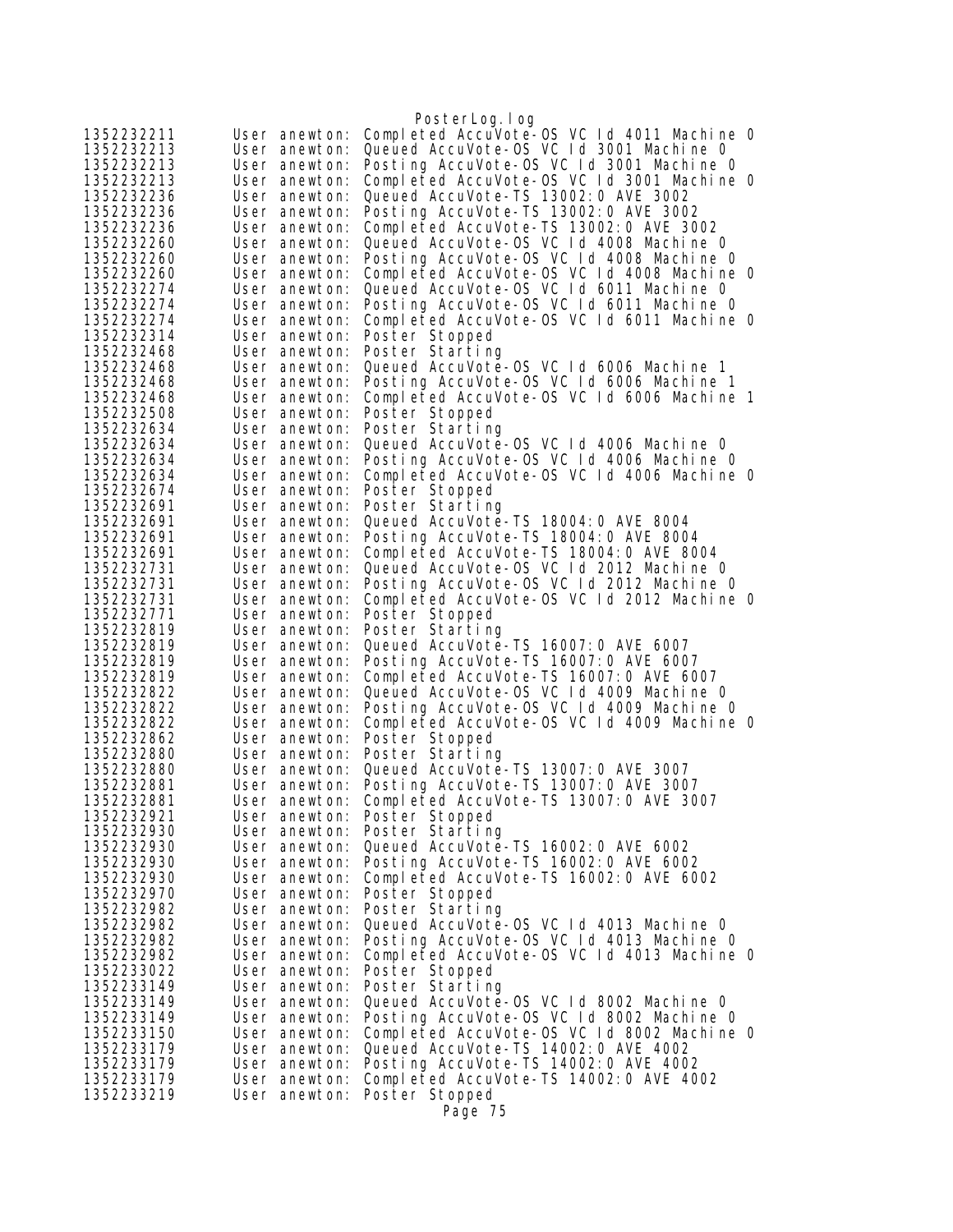|                          |                                | PosterLog.log                                                                   |  |
|--------------------------|--------------------------------|---------------------------------------------------------------------------------|--|
| 1352233280               | User anewton:                  | Poster Starting                                                                 |  |
| 1352233280               | User anewton:                  | Queued AccuVote-0S VC 1d 4004 Machine 0                                         |  |
| 1352233280               | User anewton:                  | Posting AccuVote-OS VC 1d 4004 Machine 0                                        |  |
| 1352233280               | User anewton:                  | Completed AccuVote-OS VC Id 4004 Machine 0                                      |  |
| 1352233320               | User anewton:                  | Poster Stopped                                                                  |  |
| 1352233395               | User anewton:                  | Poster Starting                                                                 |  |
| 1352233395               | User anewton:                  | Queued AccuVote-TS 18002: 0 AVE 8002                                            |  |
| 1352233395               | User anewton:                  | Posting AccuVote-TS 18002:0 AVE 8002                                            |  |
| 1352233395<br>1352233435 | User anewton:<br>User anewton: | Completed AccuVote-TS 18002:0 AVE 8002<br>Poster Stopped                        |  |
| 1352233627               | User anewton:                  | Poster Starting                                                                 |  |
| 1352233627               | User anewton:                  | Queued AccuVote-0S VC Id 5012 Machine 0                                         |  |
| 1352233627               | User anewton:                  | Posting AccuVote-OS VC 1d 5012 Machine 0                                        |  |
| 1352233627               | User anewton:                  | Completed AccuVote-OS VC 1d 5012 Machine 0                                      |  |
| 1352233667               | User anewton:                  | Poster Stopped                                                                  |  |
| 1352233699               | User anewton:                  | Poster Starting                                                                 |  |
| 1352233699               | User anewton:                  | Queued AccuVote-TS 19004: 0 AVE 9004                                            |  |
| 1352233699               | User anewton:                  | Posting AccuVote-TS 19004: 0 AVE 9004                                           |  |
| 1352233699               | User anewton:                  | Completed AccuVote-TS 19004: 0 AVE 9004                                         |  |
| 1352233739<br>1352233960 | User anewton:                  | Poster Stopped                                                                  |  |
| 1352233960               | User anewton:<br>User anewton: | Poster Starting<br>Queued AccuVote-0S VC 1d 9006 Machine 0                      |  |
| 1352233960               | User anewton:                  | Posting AccuVote-OS VC Id 9006 Machine O                                        |  |
| 1352233960               | User anewton:                  | Completed AccuVote-OS VC 1d 9006 Machine 0                                      |  |
| 1352233982               | User anewton:                  | Queued AccuVote-TS 14011:0 AVE 4011                                             |  |
| 1352233982               | User anewton:                  | Posting AccuVote-TS 14011:0 AVE 4011                                            |  |
| 1352233982               | User anewton:                  | Completed AccuVote-TS 14011:0 AVE 4011                                          |  |
| 1352234022               | User anewton:                  | Poster Stopped                                                                  |  |
| 1352234250               | User anewton:                  | Poster Starting                                                                 |  |
| 1352234284<br>1352234284 | User anewton:<br>User anewton: | Queued AccuVote-TS 19006: 0 AVE 9006<br>Posting AccuVote-TS 19006: 0 AVE 9006   |  |
| 1352234284               | User anewton:                  | Completed AccuVote-TS 19006:0 AVE 9006                                          |  |
| 1352234324               | User anewton:                  | Poster Stopped                                                                  |  |
| 1352234467               | User anewton:                  | Poster Starting                                                                 |  |
| 1352234506               | User anewton:                  | Queued AccuVote-TS 17014: 0 AVE 7014                                            |  |
| 1352234506               | User anewton:                  | Posting AccuVote-TS 17014:0 AVE 7014                                            |  |
| 1352234506<br>1352234525 | User anewton:                  | Completed AccuVote-TS 17014: 0 AVE 7014<br>Queued AccuVote-TS 17017: 0 AVE 7017 |  |
| 1352234525               | User anewton:<br>User anewton: | Posting AccuVote-TS 17017:0 AVE 7017                                            |  |
| 1352234525               | User anewton:                  | Completed AccuVote-TS 17017:0 AVE 7017                                          |  |
| 1352234565               | User anewton:                  | Poster Stopped                                                                  |  |
| 1352234566               | User anewton:                  | Poster Starting                                                                 |  |
| 1352234566               | User anewton:                  | Queued AccuVote-OS VC 1d 6002 Machine 0                                         |  |
| 1352234566               |                                | User anewton: Posting AccuVote-OS VC Id 6002 Machine 0                          |  |
| 1352234566               | User anewton:                  | Completed AccuVote-OS VC Id 6002 Machine 0                                      |  |
| 1352234606               |                                | User anewton: Poster Stopped                                                    |  |
| 1352234625<br>1352234625 | User anewton:<br>User anewton: | Poster Starting<br>Queued AccuVote-TS 14009: 0 AVE 4009                         |  |
| 1352234625               |                                | User anewton: Posting AccuVote-TS 14009:0 AVE 4009                              |  |
| 1352234625               | User anewton:                  | Completed AccuVote-TS 14009:0 AVE 4009                                          |  |
| 1352234665               | User anewton:                  | Poster Stopped                                                                  |  |
| 1352234788               | User anewton:                  | Poster Starting                                                                 |  |
| 1352234788               | User anewton:                  | Queued AccuVote-TS 17011: 0 AVE 7011                                            |  |
| 1352234788               | User anewton:                  | Posting AccuVote-TS 17011:0 AVE 7011                                            |  |
| 1352234788               | User anewton:                  | Completed AccuVote-TS 17011:0 AVE 7011                                          |  |
| 1352234828               | User anewton:                  | Poster Stopped                                                                  |  |
| 1352234913<br>1352234913 | User anewton:<br>User anewton: | Poster Starting<br>Queued AccuVote-TS 15012:0 AVE 5012                          |  |
| 1352234913               | User anewton:                  | Posting AccuVote-TS 15012:0 AVE 5012                                            |  |
| 1352234913               | User anewton:                  | Completed AccuVote-TS 15012:0 AVE 5012                                          |  |
| 1352234953               | User anewton:                  | Poster Stopped                                                                  |  |
| 1352234989               | User anewton:                  | Poster Starting                                                                 |  |
| 1352234989               | User anewton:                  | Queued AccuVote-TS 16009: 0 AVE 6009                                            |  |
|                          |                                | Page 76                                                                         |  |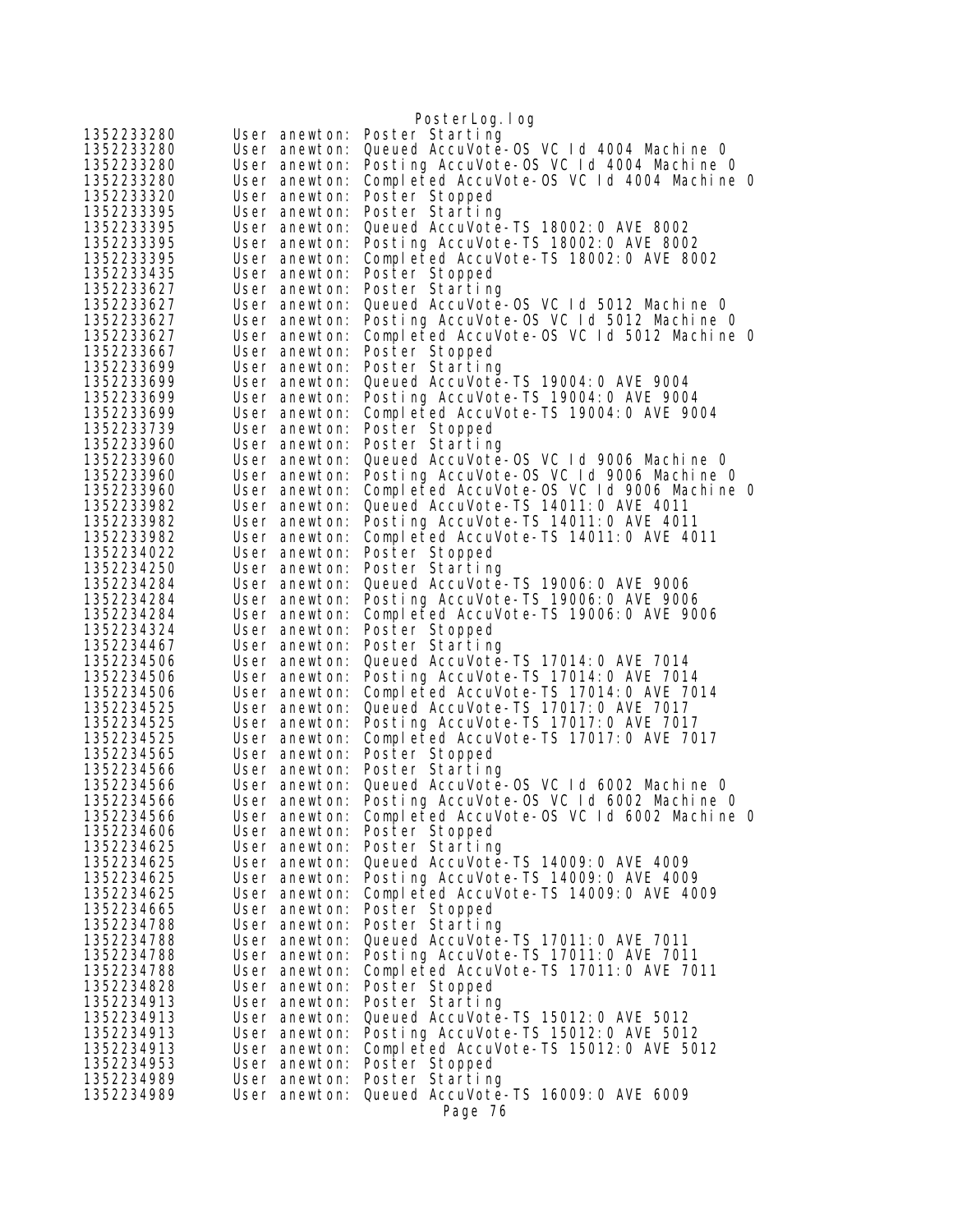|                          |                                | PosterLog.log                                                                       |
|--------------------------|--------------------------------|-------------------------------------------------------------------------------------|
| 1352234989               | User anewton:                  | Posting AccuVote-TS 16009: 0 AVE 6009                                               |
| 1352234989               | User anewton:                  | Completed AccuVote-TS 16009:0 AVE 6009                                              |
| 1352235029               | User anewton:                  | Poster Stopped                                                                      |
| 1352235102               | User anewton:                  | Poster Starting                                                                     |
| 1352235102               | User anewton:                  | Queued AccuVote-TS 12003: 0 AVE 2003                                                |
| 1352235102               | User anewton:                  | Posting AccuVote-TS 12003:0 AVE 2003                                                |
| 1352235102               | User anewton:                  | Completed AccuVote-TS 12003:0 AVE 2003                                              |
| 1352235134               | User anewton:                  | Queued AccuVote-TS 14013: 0 AVE 4013                                                |
| 1352235134               | User anewton:                  | Posting AccuVote-TS 14013:0 AVE 4013                                                |
| 1352235134<br>1352235174 | User anewton:                  | Completed AccuVote-TS 14013:0 AVE 4013                                              |
| 1352235269               | User anewton:<br>User anewton: | Poster Stopped<br>Poster Starting                                                   |
| 1352235269               | User anewton:                  | Queued AccuVote-OS VC 1d 7001 Machine 0                                             |
| 1352235269               | User anewton:                  | Posting AccuVote-OS VC Id 7001 Machine 0                                            |
| 1352235269               | User anewton:                  | Completed AccuVote-OS VC Id 7001 Machine 0                                          |
| 1352235272               | User anewton:                  | Queued AccuVote-TS 17003: 0 AVE 7003                                                |
| 1352235272               | User anewton:                  | Posting AccuVote-TS 17003:0 AVE 7003                                                |
| 1352235272               | User anewton:                  | Completed AccuVote-TS 17003:0 AVE 7003                                              |
| 1352235312               | User anewton:                  | Poster Stopped                                                                      |
| 1352235325               | User anewton:                  | Poster Starting                                                                     |
| 1352235325               | User anewton:                  | Queued AccuVote-TS 16010: 0 AVE 6010                                                |
| 1352235325               | User anewton:                  | Posting AccuVote-TS 16010: 0 AVE 6010                                               |
| 1352235325               | User anewton:                  | Completed AccuVote-TS 16010:0 AVE 6010                                              |
| 1352235365               | User anewton:<br>User anewton: | Poster Stopped                                                                      |
| 1352235471<br>1352235471 | User anewton:                  | Poster Starting<br>Queued AccuVote-0S VC 1d 7010 Machine 0                          |
| 1352235471               | User anewton:                  | Posting AccuVote-OS VC Id 7010 Machine O                                            |
| 1352235471               | User anewton:                  | Completed AccuVote-OS VC 1d 7010 Machine 0                                          |
| 1352235474               | User anewton:                  | Queued AccuVote-TS 18008:0 AVE 8008                                                 |
| 1352235474               | User anewton:                  | Posting AccuVote-TS 18008: 0 AVE 8008                                               |
| 1352235474               | User anewton:                  | Completed AccuVote-TS 18008:0 AVE 8008                                              |
| 1352235514               | User anewton:                  | Poster Stopped                                                                      |
| 1352235545               | User anewton:                  | Poster Starting                                                                     |
| 1352235545               | User anewton:                  | Queued AccuVote-TS 12006: 0 AVE 2006                                                |
| 1352235545<br>1352235545 | User anewton:<br>User anewton: | Posting AccuVote-TS 12006: 0 AVE 2006<br>Completed AccuVote-TS 12006: 0 AVE 2006    |
| 1352235585               | User anewton:                  | Poster Stopped                                                                      |
| 1352235778               | User anewton:                  | Poster Starting                                                                     |
| 1352235778               | User anewton:                  | Queued AccuVote-TS 12008: 0 AVE 2008                                                |
| 1352235778               | User anewton:                  | Posting AccuVote-TS 12008: 0 AVE 2008                                               |
| 1352235778               | User anewton:                  | Completed AccuVote-TS 12008:0 AVE 2008                                              |
| 1352235803               | User anewton:                  | Queued AccuVote-TS 12001:0 AVE 2001                                                 |
| 1352235803               | User anewton:                  | Posting AccuVote-TS 12001:0 AVE 2001                                                |
| 1352235803               | User anewton:                  | Completed AccuVote-TS 12001:0 AVE 2001                                              |
| 1352235805               | User anewton:                  | Queued AccuVote-OS VC Id 3003 Machine 1                                             |
| 1352235805<br>1352235805 | User anewton:                  | User anewton: Posting AccuVote-OS VC 1d 3003 Machine 1                              |
| 1352235845               | User anewton:                  | Completed AccuVote-OS VC 1d 3003 Machine 1<br>Poster Stopped                        |
| 1352235885               | User anewton:                  | Poster Starting                                                                     |
| 1352235885               | User anewton:                  | Queued AccuVote-OS VC 1d 8006 Machine 0                                             |
| 1352235885               | User anewton:                  | Posting AccuVote-OS VC 1d 8006 Machine 0                                            |
| 1352235885               | User anewton:                  | Completed AccuVote-OS VC 1d 8006 Machine 0                                          |
| 1352235925               | User anewton:                  | Poster Stopped                                                                      |
| 1352235960               | User anewton:                  | Poster Starting                                                                     |
| 1352235960               | User anewton:                  | Queued AccuVote-TS 14005: 0 AVE 4005                                                |
| 1352235960               | User anewton:                  | Posting AccuVote-TS 14005:0 AVE 4005                                                |
| 1352235960               | User anewton:                  | Completed AccuVote-TS 14005:0 AVE 4005                                              |
| 1352236000               | User anewton:                  | Poster Stopped                                                                      |
| 1352236081<br>1352236081 | User anewton:<br>User anewton: | Poster Starting                                                                     |
| 1352236081               | User anewton:                  | Queued AccuVote-OS VC Id 3003 Machine 0<br>Posting AccuVote-OS VC Id 3003 Machine O |
| 1352236081               | User anewton:                  | Completed AccuVote-OS VC 1d 3003 Machine 0                                          |
| 1352236121               | User anewton:                  | Poster Stopped                                                                      |
|                          |                                | Page 77                                                                             |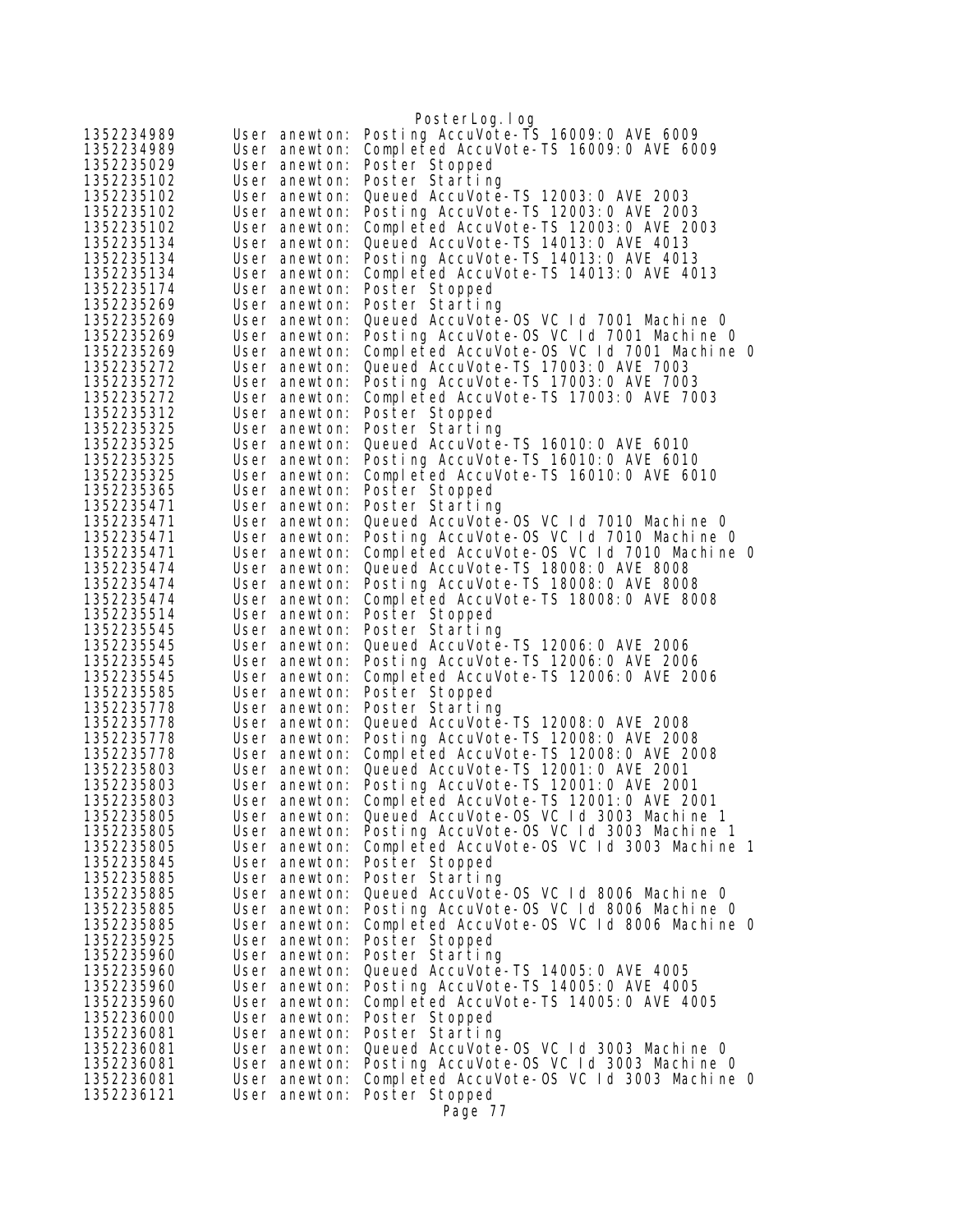|                          |                                | PosterLog.log                                                                  |
|--------------------------|--------------------------------|--------------------------------------------------------------------------------|
| 1352236131               | User anewton:                  | Poster Starting                                                                |
| 1352236131               | User anewton:                  | Queued AccuVote-0S VC Id 7002 Machine 0                                        |
| 1352236131               | User anewton:                  | Posting AccuVote-OS VC Id 7002 Machine 0                                       |
| 1352236131               | User anewton:                  | Completed AccuVote-OS VC Id 7002 Machine 0                                     |
| 1352236171               | User anewton:                  | Poster Stopped                                                                 |
| 1352236174               | User anewton:                  | Poster Starting                                                                |
| 1352236174               | User anewton:                  | Queued AccuVote-TS 18006:0 AVE 8006                                            |
| 1352236174               | User anewton:                  | Posting AccuVote-TS 18006: 0 AVE 8006                                          |
| 1352236174               | User anewton:                  | Completed AccuVote-TS 18006:0 AVE 8006                                         |
| 1352236214               | User anewton:                  | Poster Stopped                                                                 |
| 1352236362               | User anewton:                  | Poster Starting                                                                |
| 1352236362               | User anewton:                  | Queued AccuVote-TS 16003: 0 AVE 6003                                           |
| 1352236362               | User anewton:                  | Posting AccuVote-TS 16003:0 AVE 6003                                           |
| 1352236362               | User anewton:                  | Completed AccuVote-TS 16003:0 AVE 6003                                         |
| 1352236402               | User anewton:                  | Poster Stopped                                                                 |
| 1352236458<br>1352236458 | User anewton:<br>User anewton: | Poster Starting<br>Queued AccuVote-TS 19001:0 AVE 9001                         |
| 1352236458               | User anewton:                  | Posting AccuVote-TS 19001:0 AVE 9001                                           |
| 1352236458               | User anewton:                  | Completed AccuVote-TS 19001:0 AVE 9001                                         |
| 1352236499               | User anewton:                  | Poster Stopped                                                                 |
| 1352236558               | User anewton:                  | Poster Starting                                                                |
| 1352236558               | User anewton:                  | Queued AccuVote-TS 14017: 0 AVE 4017                                           |
| 1352236558               | User anewton:                  | Posting AccuVote-TS 14017:0 AVE 4017                                           |
| 1352236558               | User anewton:                  | Completed AccuVote-TS 14017: 0 AVE 4017                                        |
| 1352236598               | User anewton:                  | Poster Stopped                                                                 |
| 1352236722               | User anewton:                  | Poster Starting                                                                |
| 1352236722               | User anewton:                  | Queued AccuVote-TS 16004: 0 AVE 6004                                           |
| 1352236722               | User anewton:                  | Posting AccuVote-TS 16004:0 AVE 6004                                           |
| 1352236722               | User anewton:                  | Completed AccuVote-TS 16004:0 AVE 6004                                         |
| 1352236762               | User anewton:                  | Poster Stopped                                                                 |
| 1352236793               | User anewton:                  | Poster Starting                                                                |
| 1352236793               | User anewton:                  | Queued AccuVote-TS 12005: 0 AVE 2005                                           |
| 1352236793               | User anewton:                  | Posting AccuVote-TS 12005:0 AVE 2005                                           |
| 1352236793               | User anewton:                  | Completed AccuVote-TS 12005:0 AVE 2005                                         |
| 1352236833<br>1352236963 | User anewton:<br>User anewton: | Poster Stopped<br>Poster Starting                                              |
| 1352236963               | User anewton:                  | Queued AccuVote-TS 17008: 0 AVE 7008                                           |
| 1352236963               | User anewton:                  | Posting AccuVote-TS 17008:0 AVE 7008                                           |
| 1352236963               | User anewton:                  | Completed AccuVote-TS 17008:0 AVE 7008                                         |
| 1352237003               | User anewton:                  | Poster Stopped                                                                 |
| 1352237072               | User anewton:                  | Poster Starting                                                                |
| 1352237072               | User anewton:                  | Queued AccuVote-TS 13004: 0 AVE 3004                                           |
| 1352237072               | User anewton:                  | Posting AccuVote-TS 13004:0 AVE 3004                                           |
| 1352237072               | User anewton:                  | Completed AccuVote-TS 13004:0 AVE 3004                                         |
| 1352237112               | User anewton:                  | Poster Stopped                                                                 |
| 1352237256               | User anewton:                  | Poster Starting                                                                |
| 1352237256               | User anewton:                  | Queued AccuVote-TS 12009: 0 AVE 2009                                           |
| 1352237256               | User anewton:                  | Posting AccuVote-TS 12009: 0 AVE 2009                                          |
| 1352237256               | User anewton:                  | Completed AccuVote-TS 12009:0 AVE 2009                                         |
| 1352237284               | User anewton:                  | Queued AccuVote-TS 17009: 0 AVE 7009                                           |
| 1352237284               | User anewton:                  | Posting AccuVote-TS 17009: 0 AVE 7009                                          |
| 1352237284               | User anewton:                  | Completed AccuVote-TS 17009:0 AVE 7009<br>Queued AccuVote-TS 12002: 0 AVE 2002 |
| 1352237318<br>1352237318 | User anewton:<br>User anewton: | Posting AccuVote-TS 12002:0 AVE 2002                                           |
| 1352237318               | User anewton:                  | Completed AccuVote-TS 12002:0 AVE 2002                                         |
| 1352237340               | User anewton:                  | Queued AccuVote-OS VC 1d 4014 Machine 0                                        |
| 1352237340               | User anewton:                  | Posting AccuVote-OS VC 1d 4014 Machine 0                                       |
| 1352237340               | User anewton:                  | Completed AccuVote-OS VC 1d 4014 Machine 0                                     |
| 1352237357               | User anewton:                  | Queued AccuVote-TS 16013: 0 AVE 6013                                           |
| 1352237357               | User anewton:                  | Posting AccuVote-TS 16013:0 AVE 6013                                           |
| 1352237358               | User anewton:                  | Completed AccuVote-TS 16013:0 AVE 6013                                         |
| 1352237398               | User anewton:                  | Poster Stopped                                                                 |
| 1352237401               | User anewton:                  | Poster Starting                                                                |
|                          |                                | Page 78                                                                        |
|                          |                                |                                                                                |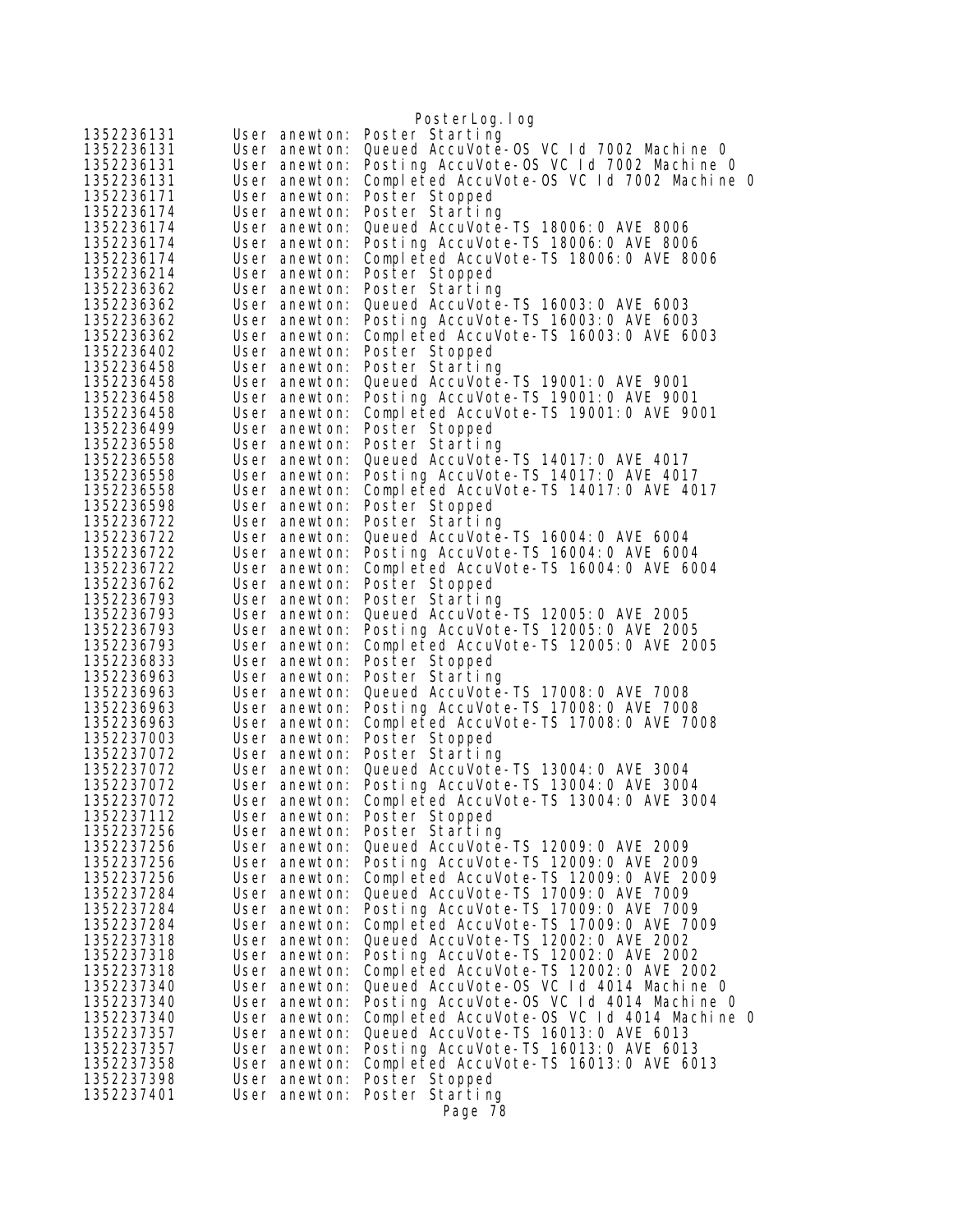| 1352237401<br>User anewton:                                | PosterLog.log<br>Queued AccuVote-OS VC 1d 5014 Machine 0                            |
|------------------------------------------------------------|-------------------------------------------------------------------------------------|
| 1352237401<br>User anewton:                                | Posting AccuVote-OS VC 1d 5014 Machine O                                            |
| 1352237401<br>User anewton:                                | Completed AccuVote-OS VC 1d 5014 Machine 0                                          |
| 1352237441<br>User anewton:                                | Poster Stopped                                                                      |
| 1352237615<br>User anewton:                                | Poster Starting                                                                     |
| 1352237615<br>User anewton:                                | Queued AccuVote-TS 14001:0 AVE 4001                                                 |
| 1352237615<br>User anewton:                                | Posting AccuVote-TS 14001:0 AVE 4001                                                |
| 1352237615<br>User anewton:                                | Completed AccuVote-TS 14001:0 AVE 4001                                              |
| 1352237653<br>User anewton:                                | Queued AccuVote-TS 17018: 0 AVE 7018                                                |
| 1352237653<br>User anewton:                                | Posting AccuVote-TS 17018:0 AVE 7018                                                |
| 1352237653<br>User anewton:                                | Completed AccuVote-TS 17018:0 AVE 7018                                              |
| 1352237693<br>User anewton:                                | Poster Stopped                                                                      |
| 1352237788<br>User anewton:                                | Poster Starting                                                                     |
| 1352237788<br>User anewton:<br>1352237788<br>User anewton: | Queued AccuVote-TS 14003:0 AVE 4003<br>Posting AccuVote-TS 14003:0 AVE 4003         |
| 1352237788<br>User anewton:                                | Completed AccuVote-TS 14003:0 AVE 4003                                              |
| 1352237828<br>User anewton:                                | Poster Stopped                                                                      |
| 1352238009<br>User anewton:                                | Poster Starting                                                                     |
| 1352238009<br>User anewton:                                | Queued AccuVote-OS VC Id 9004 Machine 0                                             |
| 1352238009<br>User anewton:                                | Posting AccuVote-OS VC Id 9004 Machine O                                            |
| 1352238009<br>User anewton:                                | Completed AccuVote-OS VC 1d 9004 Machine 0                                          |
| 1352238049<br>User anewton:                                | Poster Stopped                                                                      |
| 1352238635<br>User anewton:                                | Poster Starting                                                                     |
| 1352238635<br>User anewton:                                | Queued AccuVote-TS 14004: 0 AVE 4004                                                |
| 1352238635<br>User anewton:                                | Posting AccuVote-TS 14004: 0 AVE 4004                                               |
| 1352238635<br>User anewton:                                | Completed AccuVote-TS 14004:0 AVE 4004                                              |
| 1352238675<br>User anewton:                                | Poster Stopped                                                                      |
| 1352238810<br>User anewton:                                | Poster Starting                                                                     |
| 1352238810<br>User anewton:                                | Queued AccuVote-TS 14007:0 AVE 4007<br>Posting AccuVote-TS 14007:0 AVE 4007         |
| 1352238810<br>User anewton:<br>1352238810<br>User anewton: | Completed AccuVote-TS 14007:0 AVE 4007                                              |
| 1352238850<br>User anewton:                                | Poster Stopped                                                                      |
| 1352238996<br>User anewton:                                | Poster Starting                                                                     |
| 1352238996<br>User anewton:                                | Queued AccuVote-OS VC 1d 7006 Machine 0                                             |
| 1352238996<br>User anewton:                                | Posting AccuVote-OS VC 1d 7006 Machine 0                                            |
| 1352238996<br>User anewton:                                | Completed AccuVote-OS VC 1d 7006 Machine 0                                          |
| 1352239036<br>User anewton:                                | Poster Stopped                                                                      |
| 1352239429<br>User anewton:                                | Poster Starting                                                                     |
| 1352239429<br>User anewton:                                | Queued AccuVote-TS 13001:0 AVE 3001                                                 |
| 1352239429<br>User anewton:                                | Posting AccuVote-TS 13001:0 AVE 3001                                                |
| 1352239429<br>User anewton:                                | Completed AccuVote-TS 13001:0 AVE 3001                                              |
| 1352239469<br>User anewton:                                | Poster Stopped                                                                      |
| 1352240185<br>User anewton:<br>1352240185                  | Poster Starting<br>Queued AccuVote-0S VC Id 2010 Machine 0                          |
| User anewton:<br>1352240185<br>User anewton:               | Posting AccuVote-OS VC Id 2010 Machine O                                            |
| 1352240185<br>User anewton:                                | Completed AccuVote-0S VC 1d 2010 Machine 0                                          |
| 1352240225<br>User anewton:                                | Poster Stopped                                                                      |
| 1352240817<br>User anewton:                                | Poster Starting                                                                     |
| 1352240817<br>User anewton:                                | Queued AccuVote-OS VC 1d 3002 Machine 0                                             |
| 1352240817<br>User anewton:                                | Posting AccuVote-OS VC Id 3002 Machine 0                                            |
| 1352240817<br>User anewton:                                | Completed AccuVote-0S VC 1d 3002 Machine 0                                          |
| 1352240857<br>User anewton:                                | Poster Stopped                                                                      |
| 1352240875<br>User anewton:                                | Poster Starting                                                                     |
| 1352240875<br>User anewton:                                | Queued AccuVote-OS VC 1d 5016 Machine 0                                             |
| 1352240875<br>User anewton:                                | Posting AccuVote-OS VC 1d 5016 Machine 0                                            |
| 1352240875<br>User anewton:                                | Completed AccuVote-OS VC 1d 5016 Machine 0                                          |
| 1352240894<br>User anewton:                                | Queued AccuVote-OS VC 1d 3005 Machine 0<br>Posting AccuVote-OS VC 1d 3005 Machine 0 |
| 1352240894<br>User anewton:<br>1352240894<br>User anewton: | Completed AccuVote-OS VC 1d 3005 Machine 0                                          |
| 1352240911<br>User anewton:                                | Queued AccuVote-OS VC 1d 4007 Machine 0                                             |
| 1352240911<br>User anewton:                                | Posting AccuVote-OS VC 1d 4007 Machine 0                                            |
| 1352240911<br>User anewton:                                | Completed AccuVote-OS VC 1d 4007 Machine 0                                          |
| 1352240929<br>User anewton:                                | Queued AccuVote-OS VC 1d 5007 Machine 0                                             |
|                                                            | Page 79                                                                             |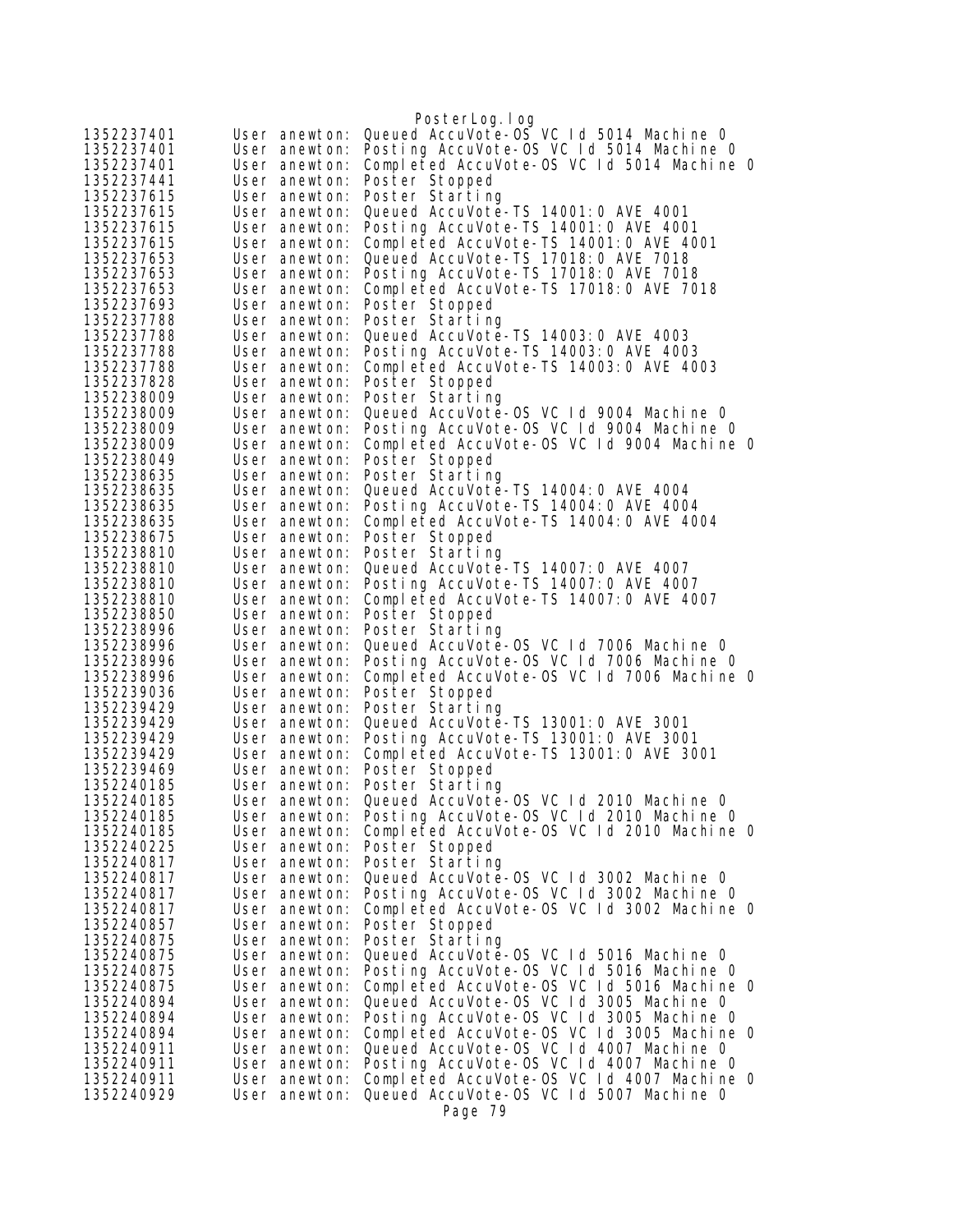|                          |                                | PosterLog.log                                                                  |
|--------------------------|--------------------------------|--------------------------------------------------------------------------------|
| 1352240929               | User anewton:                  | Posting AccuVote-OS VC 1d 5007 Machine 0                                       |
| 1352240929               | User anewton:                  | Completed AccuVote-OS VC 1d 5007 Machine 0                                     |
| 1352240969               | User anewton:                  | Poster Stopped                                                                 |
| 1352240972               | User anewton:                  | Poster Starting                                                                |
| 1352240972               | User anewton:                  | Queued AccuVote-OS VC 1d 5006 Machine 0                                        |
| 1352240972               | User anewton:                  | Posting AccuVote-OS VC 1d 5006 Machine 0                                       |
| 1352240972               | User anewton:                  | Completed AccuVote-OS VC 1d 5006 Machine 0                                     |
| 1352240987               | User anewton:                  | Queued AccuVote-OS VC 1d 5003 Machine 0                                        |
| 1352240987               | User anewton:                  | Posting AccuVote-OS VC 1d 5003 Machine 0                                       |
| 1352240987               | User anewton:                  | Completed AccuVote-OS VC Id 5003 Machine O                                     |
| 1352241006               | User anewton:                  | Queued AccuVote-OS VC Id 5010 Machine 0                                        |
| 1352241006               | User anewton:                  | Posting AccuVote-OS VC 1d 5010 Machine 0                                       |
| 1352241006               | User anewton:                  | Completed AccuVote-OS VC Id 5010 Machine O                                     |
| 1352241046               | User anewton:                  | Poster Stopped                                                                 |
| 1352241669<br>1352241669 | User anewton:                  | Poster Starting<br>Queued AccuVote-OS VC 1d 6005 Machine 0                     |
| 1352241669               | User anewton:<br>User anewton: | Posting AccuVote-OS VC 1d 6005 Machine O                                       |
| 1352241669               | User anewton:                  | Completed AccuVote-OS VC 1d 6005 Machine 0                                     |
| 1352241709               | User anewton:                  | Poster Stopped                                                                 |
| 1352242395               | User anewton:                  | Poster Starting                                                                |
| 1352242395               | User anewton:                  | Queued AccuVote-TS 16005: 0 AVE 6005                                           |
| 1352242395               | User anewton:                  | Posting AccuVote-TS 16005:0 AVE 6005                                           |
| 1352242395               | User anewton:                  | Completed AccuVote-TS 16005:0 AVE 6005                                         |
| 1352242435               | User anewton:                  | Poster Stopped                                                                 |
| 1352243200               | User anewton:                  | Poster Starting                                                                |
| 1352243200               | User anewton:                  | Queued AccuVote-TS 16006: 0 AVE 6006                                           |
| 1352243200               | User anewton:                  | Posting AccuVote-TS 16006: 0 AVE 6006                                          |
| 1352243200               | User anewton:                  | Completed AccuVote-TS 16006:0 AVE 6006                                         |
| 1352243240               | User anewton:                  | Poster Stopped                                                                 |
| 1352243406               | User anewton:                  | Poster Starting                                                                |
| 1352243406               | User anewton:                  | Queued AccuVote-TS 18005: 0 AVE 8005                                           |
| 1352243406               | User anewton:                  | Posting AccuVote-TS 18005: 0 AVE 8005                                          |
| 1352243406               | User anewton:                  | Completed AccuVote-TS 18005:0 AVE 8005                                         |
| 1352243446               | User anewton:                  | Poster Stopped                                                                 |
| 1352243598               | User anewton:                  | Poster Starting                                                                |
| 1352243598               | User anewton:                  | Queued AccuVote-TS 18003: 0 AVE 8003                                           |
| 1352243598<br>1352243598 | User anewton:<br>User anewton: | Posting AccuVote-TS 18003:0 AVE 8003<br>Completed AccuVote-TS 18003:0 AVE 8003 |
| 1352243638               | User anewton:                  | Poster Stopped                                                                 |
| 1352244374               | User anewton:                  | Poster Starting                                                                |
| 1352244374               | User anewton:                  | Queued AccuVote-OS VC 1d 40040 Machine 5                                       |
| 1352244374               | User anewton:                  | Posting AccuVote-OS VC 1d 40040 Machine 5                                      |
| 1352244374               | User anewton:                  | Completed AccuVote-OS VC 1d 40040 Machine 5                                    |
| 1352244414               | User anewton:                  | Poster Stopped                                                                 |
| 1352244457               |                                | User anewton: Poster Starting                                                  |
| 1352244457               | User anewton:                  | Queued AccuVote-TS 17006: 0 AVE 7006                                           |
| 1352244457               | User anewton:                  | Posting AccuVote-TS 17006: 0 AVE 7006                                          |
| 1352244457               | User anewton:                  | Completed AccuVote-TS 17006:0 AVE 7006                                         |
| 1352244467               | User anewton:                  | Queued AccuVote-TS 17005: 0 AVE 7005                                           |
| 1352244467               | User anewton:                  | Posting AccuVote-TS 17005:0 AVE 7005                                           |
| 1352244467               | User anewton:                  | Completed AccuVote-TS 17005:0 AVE 7005                                         |
| 1352244507               | User anewton:                  | Poster Stopped                                                                 |
| 1352244633               | User anewton:                  | Poster Starting                                                                |
| 1352244633               | User anewton:                  | Queued AccuVote-TS 17001:0 AVE 7001                                            |
| 1352244633               | User anewton:                  | Posting AccuVote-TS 17001:0 AVE 7001                                           |
| 1352244633               | User anewton:                  | Completed AccuVote-TS 17001:0 AVE 7001                                         |
| 1352244653<br>1352244653 | User anewton:                  | Queued AccuVote-TS 17010: 0 AVE 7010<br>Posting AccuVote-TS 17010: 0 AVE 7010  |
| 1352244653               | User anewton:<br>User anewton: | Completed AccuVote-TS 17010: 0 AVE 7010                                        |
| 1352244693               | User anewton:                  | Poster Stopped                                                                 |
| 1352244824               | User anewton:                  | Poster Starting                                                                |
| 1352244824               | User anewton:                  | Queued AccuVote-TS 17002: 0 AVE 7002                                           |
| 1352244824               | User anewton:                  | Posting AccuVote-TS 17002:0 AVE 7002                                           |
|                          |                                | Page 80                                                                        |
|                          |                                |                                                                                |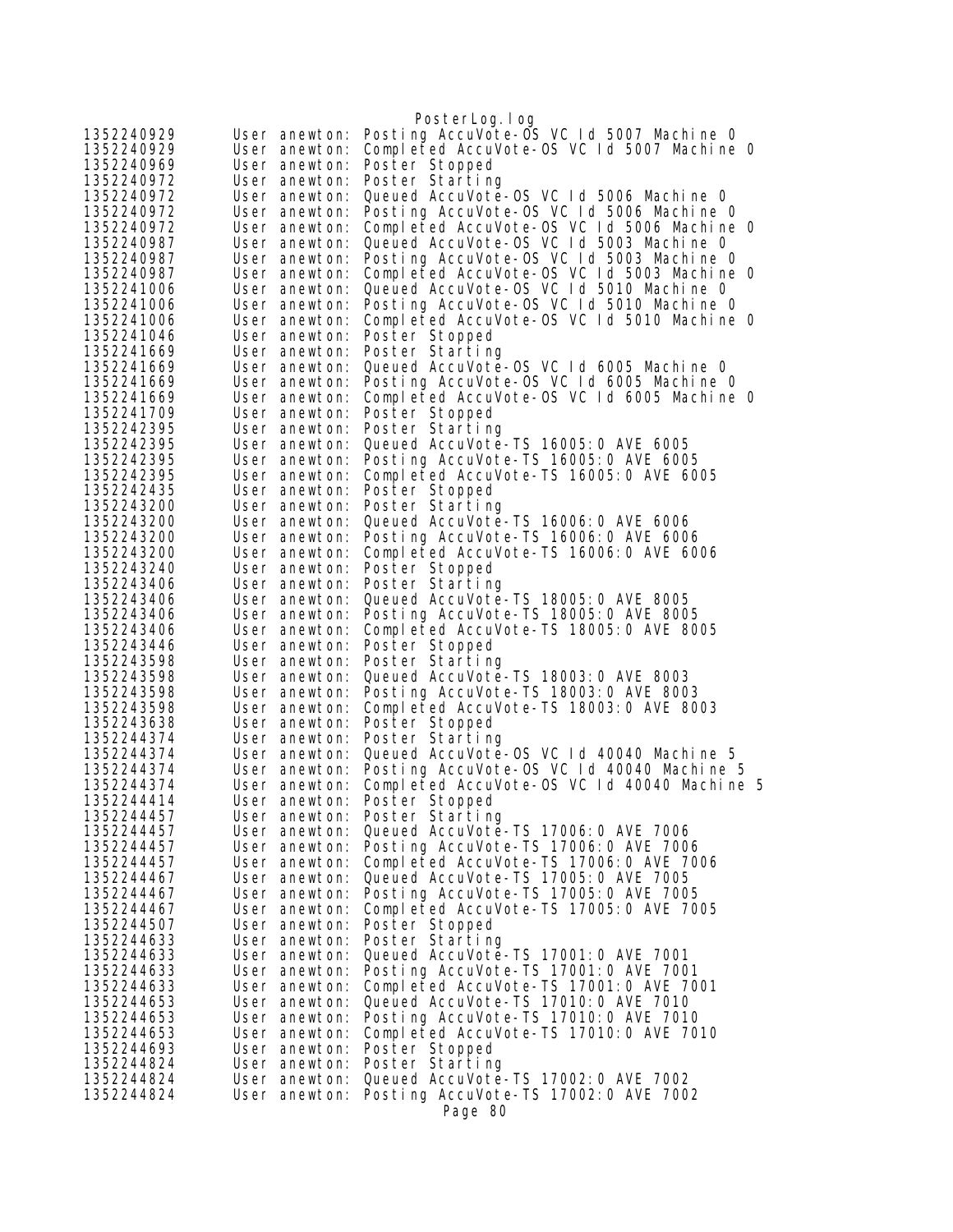| 1352244824               | User anewton:                  | PosterLog.log<br>Completed AccuVote-TS 17002: 0 AVE 7002                       |
|--------------------------|--------------------------------|--------------------------------------------------------------------------------|
| 1352244829               | User anewton:                  | Queued AccuVote-TS 17015: 0 AVE 7015                                           |
| 1352244829               | User anewton:                  | Posting AccuVote-TS 17015:0 AVE 7015                                           |
| 1352244829               | User anewton:                  | Completed AccuVote-TS 17015:0 AVE 7015                                         |
| 1352244869               | User anewton:                  | Poster Stopped                                                                 |
| 1352245015               | User anewton:                  | Poster Starting                                                                |
| 1352245015               | User anewton:                  | Queued AccuVote-OS VC 1d 6013 Machine 1                                        |
| 1352245015               | User anewton:                  | Posting AccuVote-OS VC Id 6013 Machine 1                                       |
| 1352245015               | User anewton:                  | Completed AccuVote-OS VC 1d 6013 Machine 1                                     |
| 1352245055               | User anewton:                  | Poster Stopped                                                                 |
| 1352246368               | User anewton:                  | Poster Starting                                                                |
| 1352246368               | User anewton:                  | Queued AccuVote-OS VC 1d 40030 Machine 0                                       |
| 1352246368               | User anewton:                  | Posting AccuVote-OS VC 1d 40030 Machine 0                                      |
| 1352246368               | User anewton:                  | Completed AccuVote-OS VC 1d 40030 Machine 0                                    |
| 1352246408               | User anewton:                  | Poster Stopped                                                                 |
| 1352246493               | User anewton:                  | Poster Starting                                                                |
| 1352246493               | User anewton:                  | Queued AccuVote-TS 12010: 0 AVE 2010                                           |
| 1352246493               | User anewton:                  | Posting AccuVote-TS 12010: 0 AVE 2010                                          |
| 1352246493               | User anewton:                  | Completed AccuVote-TS 12010:0 AVE 2010                                         |
| 1352246533<br>1352246556 | User anewton:                  | Poster Stopped<br>Poster Starting                                              |
| 1352246556               | User anewton:<br>User anewton: | Queued AccuVote-0S VC Id 40040 Machine 1                                       |
| 1352246556               | User anewton:                  | Posting AccuVote-OS VC Id 40040 Machine 1                                      |
| 1352246556               | User anewton:                  | Completed AccuVote-OS VC Id 40040 Machine 1                                    |
| 1352246596               | User anewton:                  | Poster Stopped                                                                 |
| 1352246730               | User anewton:                  | Poster Starting                                                                |
| 1352246730               | User anewton:                  | Queued AccuVote-TS 15006: 0 AVE 5006                                           |
| 1352246730               | User anewton:                  | Posting AccuVote-TS 15006:0 AVE 5006                                           |
| 1352246730               | User anewton:                  | Completed AccuVote-TS 15006:0 AVE 5006                                         |
| 1352246770               | User anewton:                  | Poster Stopped                                                                 |
| 1352246773               | User anewton:                  | Poster Starting                                                                |
| 1352246773               | User anewton:                  | Queued AccuVote-TS 15003: 0 AVE 5003                                           |
| 1352246773               | User anewton:                  | Posting AccuVote-TS 15003:0 AVE 5003                                           |
| 1352246773               | User anewton:                  | Completed AccuVote-TS 15003:0 AVE 5003                                         |
| 1352246813               | User anewton:                  | Poster Stopped                                                                 |
| 1352247149               | User anewton:                  | Poster Starting                                                                |
| 1352247149               | User anewton:                  | Queued AccuVote-TS 14014: 0 AVE 4014                                           |
| 1352247149               | User anewton:                  | Posting AccuVote-TS 14014: 0 AVE 4014                                          |
| 1352247149               | User anewton:                  | Completed AccuVote-TS 14014: 0 AVE 4014                                        |
| 1352247157<br>1352247157 | User anewton:<br>User anewton: | Queued AccuVote-TS 15011:0 AVE 5011<br>Posting AccuVote-TS 15011:0 AVE 5011    |
| 1352247157               | User anewton:                  | Completed AccuVote-TS 15011:0 AVE 5011                                         |
| 1352247197               | User anewton:                  | Poster Stopped                                                                 |
| 1352247400               |                                | User anewton: Poster Starting                                                  |
| 1352247400               |                                | User anewton: Queued AccuVote-TS 13003:0 AVE 3003                              |
| 1352247400               |                                | User anewton: Posting AccuVote-TS 13003:0 AVE 3003                             |
| 1352247400               |                                | User anewton: Completed AccuVote-TS 13003: 0 AVE 3003                          |
| 1352247440               | User anewton:                  | Poster Stopped                                                                 |
| 1352247650               | User anewton:                  | Poster Starting                                                                |
| 1352247650               | User anewton:                  | Queued AccuVote-TS 15014: 0 AVE 5014                                           |
| 1352247650               | User anewton:                  | Posting AccuVote-TS 15014:0 AVE 5014                                           |
| 1352247650               | User anewton:                  | Completed AccuVote-TS 15014:0 AVE 5014                                         |
| 1352247690               | User anewton:                  | Poster Stopped                                                                 |
| 1352247708               | User anewton:                  | Poster Starting                                                                |
| 1352247708               | User anewton:                  | Queued AccuVote-TS 15010: 0 AVE 5010                                           |
| 1352247708               | User anewton:                  | Posting AccuVote-TS 15010:0 AVE 5010                                           |
| 1352247708               | User anewton:                  | Completed AccuVote-TS 15010:0 AVE 5010                                         |
| 1352247748               | User anewton:                  | Poster Stopped                                                                 |
| 1352247809               | User anewton:                  | Poster Starting                                                                |
| 1352247809<br>1352247809 | User anewton:<br>User anewton: | Queued AccuVote-TS 15001:0 AVE 5001                                            |
| 1352247809               | User anewton:                  | Posting AccuVote-TS 15001:0 AVE 5001<br>Completed AccuVote-TS 15001:0 AVE 5001 |
| 1352247849               | User anewton:                  | Poster Stopped                                                                 |
|                          |                                |                                                                                |
|                          |                                | Page 81                                                                        |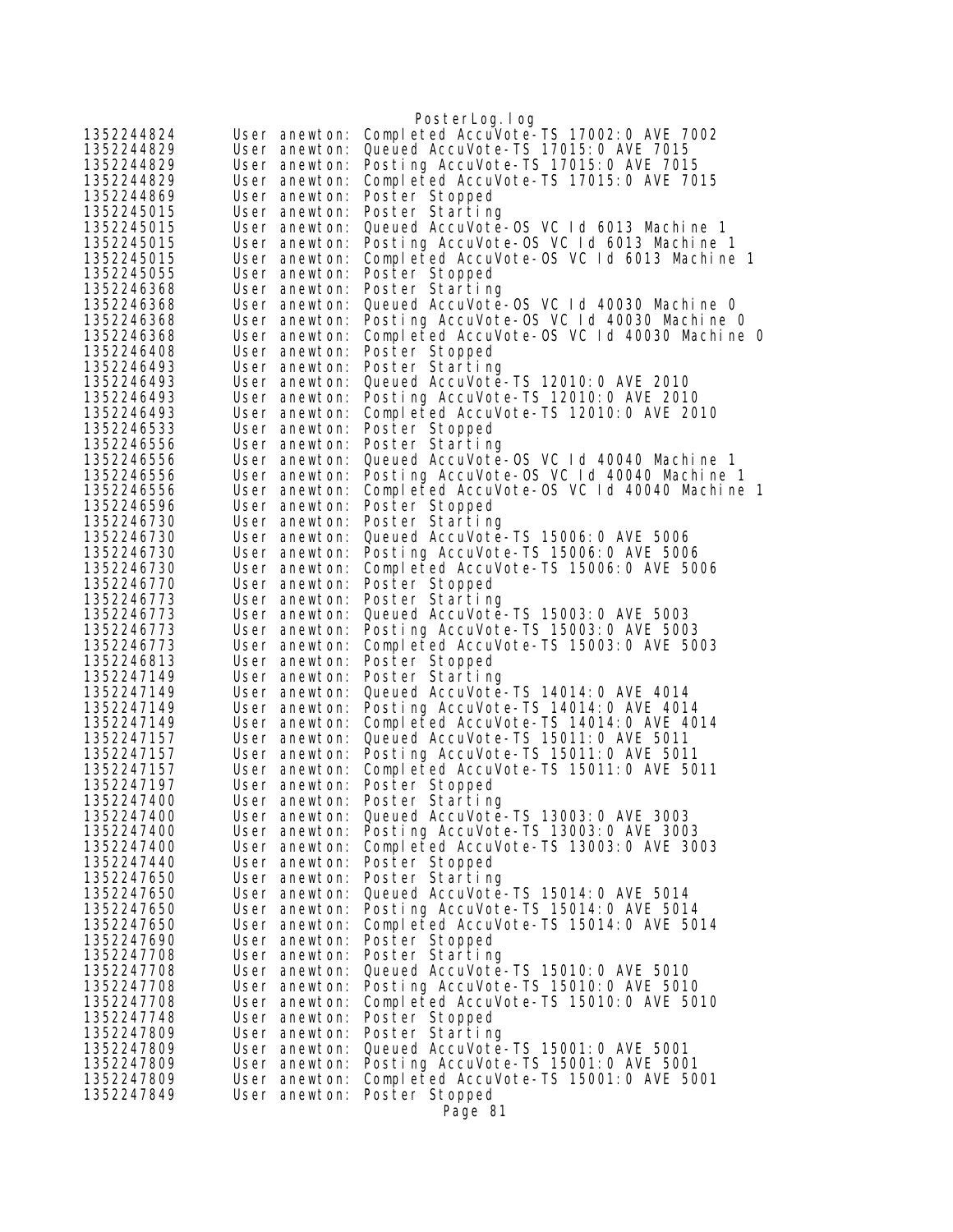|                          |                                | PosterLog.log                                                                                       |
|--------------------------|--------------------------------|-----------------------------------------------------------------------------------------------------|
| 1352247923               | User anewton:                  | Poster Starting                                                                                     |
| 1352247923               | User anewton:                  | Queued AccuVote-TS 15007: 0 AVE 5007                                                                |
| 1352247923               | User anewton:                  | Posting AccuVote-TS 15007:0 AVE 5007                                                                |
| 1352247924               | User anewton:                  | Completed AccuVote-TS 15007:0 AVE 5007                                                              |
| 1352247938               | User anewton:                  | Queued AccuVote-TS 14006:0 AVE 4006                                                                 |
| 1352247938               | User anewton:                  | Posting AccuVote-TS 14006:0 AVE 4006                                                                |
| 1352247938               | User anewton:                  | Completed AccuVote-TS 14006:0 AVE 4006                                                              |
| 1352247978               | User anewton:                  | Poster Stopped                                                                                      |
| 1352248069               | User anewton:                  | Poster Starting                                                                                     |
| 1352248069               | User anewton:                  | Queued AccuVote-TS 15016: 0 AVE 5016                                                                |
| 1352248069               | User anewton:                  | Posting AccuVote-TS 15016:0 AVE 5016                                                                |
| 1352248069<br>1352248085 | User anewton:<br>User anewton: | Completed AccuVote-TS 15016:0 AVE 5016<br>Queued AccuVote-TS 13006: 0 AVE 3006                      |
| 1352248085               | User anewton:                  | Posting AccuVote-TS 13006:0 AVE 3006                                                                |
| 1352248085               | User anewton:                  | Completed AccuVote-TS 13006:0 AVE 3006                                                              |
| 1352248125               | User anewton:                  | Poster Stopped                                                                                      |
| 1352248198               | User anewton:                  | Poster Starting                                                                                     |
| 1352248198               | User anewton:                  | Queued AccuVote-TS 13005: 0 AVE 3005                                                                |
| 1352248198               | User anewton:                  | Posting AccuVote-TS 13005:0 AVE 3005                                                                |
| 1352248198               | User anewton:                  | Completed AccuVote-TS 13005:0 AVE 3005                                                              |
| 1352248238               | User anewton:                  | Poster Stopped                                                                                      |
| 1352251074               | User anewton:                  | Poster Starting                                                                                     |
| 1352251074               | User anewton:                  | Queued AccuVote-TS 12012: 0 AVE 2012                                                                |
| 1352251074               | User anewton:                  | Posting AccuVote-TS 12012:0 AVE 2012                                                                |
| 1352251074               | User anewton:                  | Completed AccuVote-TS 12012:0 AVE 2012                                                              |
| 1352251114               | User anewton:                  | Poster Stopped                                                                                      |
| 1352253625               | User anewton:                  | Poster Starting                                                                                     |
| 1352253625               | User anewton:                  | Queued AccuVote-0S VC 1d 40040 Machine 2<br>Posting AccuVote-OS VC Id 40040 Machine 2               |
| 1352253625<br>1352253625 | User anewton:<br>User anewton: | Completed AccuVote-OS VC 1d 40040 Machine 2                                                         |
| 1352253665               | User anewton:                  | Poster Stopped                                                                                      |
| 1352253856               | User anewton:                  | Poster Starting                                                                                     |
| 1352253856               | User anewton:                  | Queued AccuVote-0S VC 1d 40020 Machine 6                                                            |
| 1352253856               | User anewton:                  | Posting AccuVote-OS VC 1d 40020 Machine 6                                                           |
| 1352253856               | User anewton:                  | Completed AccuVote-OS VC 1d 40020 Machine 6                                                         |
| 1352253896               | User anewton:                  | Poster Stopped                                                                                      |
| 1352254057               | User anewton:                  | Poster Starting                                                                                     |
| 1352254057               | User anewton:                  | Queued AccuVote-0S VC 1d 40020 Machine 1                                                            |
| 1352254057               | User anewton:                  | Posting AccuVote-OS VC Id 40020 Machine 1                                                           |
| 1352254057               | User anewton:                  | Completed AccuVote-OS VC 1d 40020 Machine 1                                                         |
| 1352254097               | User anewton:                  | Poster Stopped                                                                                      |
| 1352254214               | User anewton:                  | Poster Starting                                                                                     |
| 1352254214<br>1352254214 | User anewton:                  | Queued AccuVote-OS VC 1d 40030 Machine 1<br>User anewton: Posting AccuVote-OS VC Id 40030 Machine 1 |
| 1352254214               | User anewton:                  | Completed AccuVote-OS VC 1d 40030 Machine 1                                                         |
| 1352254254               | User anewton:                  | Poster Stopped                                                                                      |
| 1352254361               | User anewton:                  | Poster Starting                                                                                     |
| 1352254361               | User anewton:                  | Queued AccuVote-OS VC 1d 40040 Machine 4                                                            |
| 1352254361               | User anewton:                  | Posting AccuVote-OS VC 1d 40040 Machine 4                                                           |
| 1352254361               | User anewton:                  | Completed AccuVote-OS VC 1d 40040 Machine 4                                                         |
| 1352254401               | User anewton:                  | Poster Stopped                                                                                      |
| 1352254558               | User anewton:                  | Poster Starting                                                                                     |
| 1352254558               | User anewton:                  | Queued AccuVote-0S VC 1d 40020 Machine 3                                                            |
| 1352254558               | User anewton:                  | Posting AccuVote-OS VC 1d 40020 Machine 3                                                           |
| 1352254558               | User anewton:                  | Completed AccuVote-OS VC 1d 40020 Machine 3                                                         |
| 1352254598               | User anewton:                  | Poster Stopped                                                                                      |
| 1352254772               | User anewton:                  | Poster Starting                                                                                     |
| 1352254772<br>1352254772 | User anewton:<br>User anewton: | Queued AccuVote-0S VC 1d 40040 Machine 0<br>Posting AccuVote-OS VC Id 40040 Machine 0               |
| 1352254772               | User anewton:                  | Completed AccuVote-OS VC 1d 40040 Machine 0                                                         |
| 1352254812               | User anewton:                  | Poster Stopped                                                                                      |
| 1352254923               |                                | User anewton: Poster Starting                                                                       |
| 1352254923               | User anewton:                  | Queued AccuVote-0S VC 1d 40030 Machine 2                                                            |
|                          |                                | Page 82                                                                                             |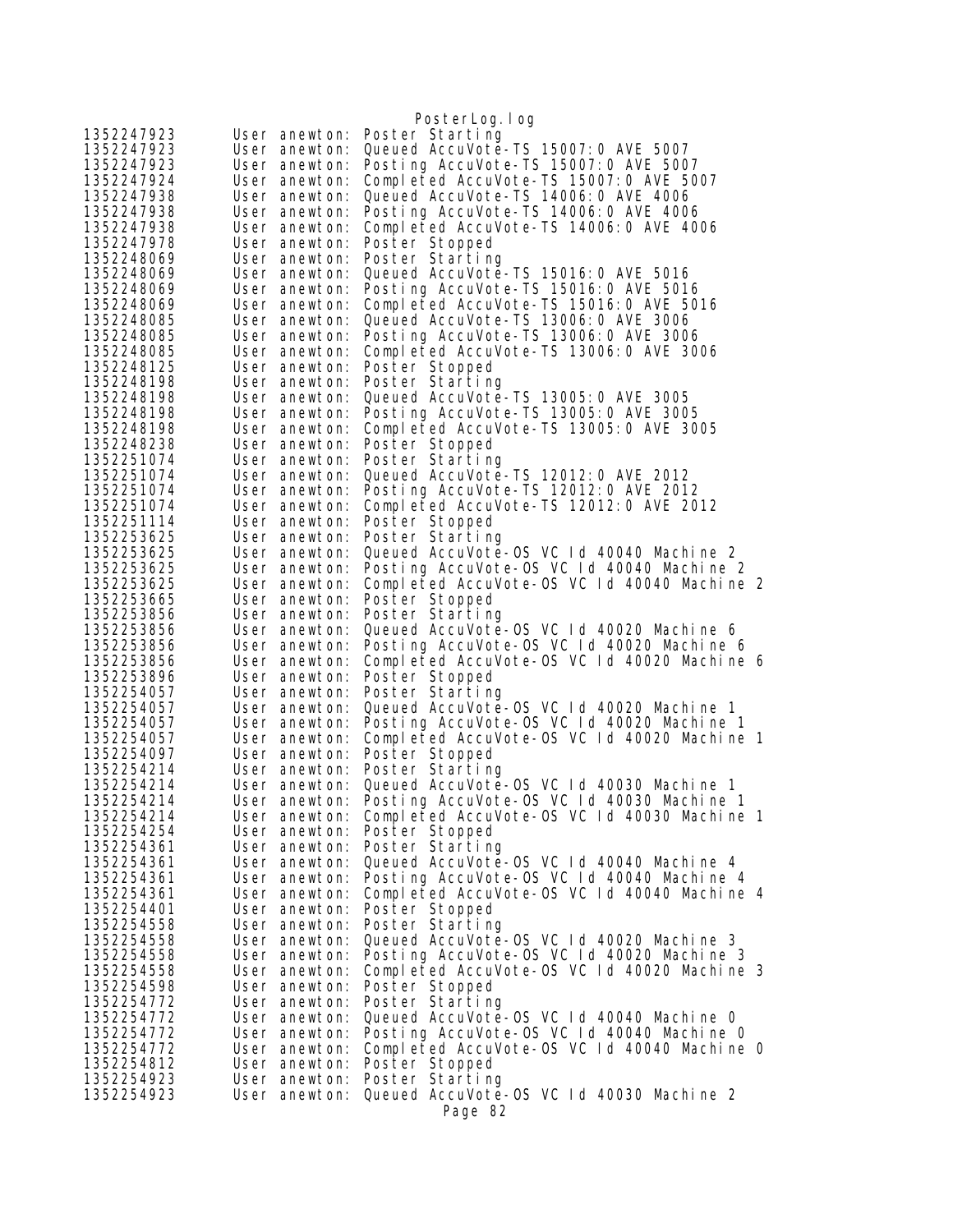|                          |                                | PosterLog. I og                                                                        |
|--------------------------|--------------------------------|----------------------------------------------------------------------------------------|
| 1352254923               | User anewton:                  | Posting AccuVote-OS VC 1d 40030 Machine 2                                              |
| 1352254923               | User anewton:                  | Completed AccuVote-OS VC 1d 40030 Machine 2                                            |
| 1352254963               | User anewton:                  | Poster Stopped                                                                         |
| 1352255125               | User anewton:                  | Poster Starting                                                                        |
| 1352255125               | User anewton:                  | Queued AccuVote-OS VC 1d 40020 Machine 0                                               |
| 1352255125               | User anewton:                  | Posting AccuVote-OS VC 1d 40020 Machine 0                                              |
| 1352255125               | User anewton:                  | Completed AccuVote-OS VC 1d 40020 Machine 0                                            |
| 1352255165               | User anewton:                  | Poster Stopped                                                                         |
| 1352255930               | User anewton:                  | Poster Starting                                                                        |
| 1352255930               | User anewton:                  | Queued AccuVote-0S VC 1d 7018 Machine 1                                                |
| 1352255930               |                                | User anewton: Posting AccuVote-OS VC 1d 7018 Machine 1                                 |
| 1352255930               | User anewton:                  | Completed AccuVote-OS VC 1d 7018 Machine 1                                             |
| 1352255970               | User anewton:                  | Poster Stopped                                                                         |
| 1352256139               | User anewton:                  | Poster Starting                                                                        |
| 1352256143               | User anewton:                  | Poster Stopped                                                                         |
| 1352256161               |                                | User anewton: Poster Starting                                                          |
| 1352256168               |                                | User anewton: Poster Stopped                                                           |
| 1352279843               | User anewton:                  | Poster Starting                                                                        |
| 1352279883               | User anewton:                  | Poster Stopped                                                                         |
| 1352281205               | User anewton:                  | Poster Starting                                                                        |
| 1352281218               |                                | User anewton: Poster Stopped                                                           |
| 1352281245               |                                | User anewton: Poster Starting                                                          |
| 1352281250               |                                | User anewton: Poster Stopped                                                           |
| 1352282710               | User anewton:                  | Poster Starting                                                                        |
| 1352282751               | User anewton:                  | Poster Stopped                                                                         |
| 1352300155<br>1352300195 | User anewton:                  | Poster Starting                                                                        |
| 1352300628               | User anewton:<br>User anewton: | Poster Stopped<br>Poster Starting                                                      |
| 1352300668               |                                | User anewton: Poster Stopped                                                           |
| 1352314736               | User anewton:                  | Poster Starting                                                                        |
| 1352314776               | User anewton:                  | Poster Stopped                                                                         |
| 1352315313               |                                | User anewton: Poster Starting                                                          |
| 1352315313               | User anewton:                  | Queued AVOSX 50010: 0 Unscanned                                                        |
| 1352315313               | User anewton:                  | Posting AVOSX 50010:0 Unscanned                                                        |
| 1352315313               | User anewton:                  | Completed AVOSX 50010:0 Unscanned                                                      |
| 1352315353               | User anewton:                  | Poster Stopped                                                                         |
| 1352374339               | User anewton:                  | Poster Starting                                                                        |
| 1352374379               | User anewton:                  | Poster Stopped                                                                         |
| 1352388437               | User anewton:                  | Poster Starting                                                                        |
| 1352388477               |                                | User anewton: Poster Stopped                                                           |
| 1352388513               |                                | User anewton: Poster Starting                                                          |
| 1352388513               | User anewton:                  | Queued AccuVote-0S VC 1d 1002 Machine 1                                                |
| 1352388513               | User anewton:                  | Posting AccuVote-OS VC 1d 1002 Machine 1                                               |
| 1352388513               |                                | User anewton: Completed AccuVote-OS VC 1d 1002 Machine 1                               |
| 1352388530               | User anewton:                  | Queued AccuVote-0S VC 1d 1003 Machine 1                                                |
| 1352388530               | User anewton:                  | Posting AccuVote-OS VC 1d 1003 Machine 1                                               |
| 1352388530               | User anewton:                  | Completed AccuVote-OS VC 1d 1003 Machine 1                                             |
| 1352388554               | User anewton:                  | Queued AccuVote-OS VC Id 2001 Machine 1                                                |
| 1352388554<br>1352388554 | User anewton:<br>User anewton: | Posting AccuVote-OS VC Id 2001 Machine 1<br>Completed AccuVote-OS VC 1d 2001 Machine 1 |
| 1352388569               |                                | Queued AccuVote-OS VC Id 2002 Machine 1                                                |
| 1352388569               | User anewton:<br>User anewton: | Posting AccuVote-OS VC 1d 2002 Machine 1                                               |
| 1352388569               | User anewton:                  | Completed AccuVote-OS VC 1d 2002 Machine 1                                             |
| 1352388584               | User anewton:                  | Queued AccuVote-OS VC 1d 2003 Machine 1                                                |
| 1352388584               | User anewton:                  | Posting AccuVote-OS VC 1d 2003 Machine 1                                               |
| 1352388584               | User anewton:                  | Completed AccuVote-OS VC 1d 2003 Machine 1                                             |
| 1352388595               | User anewton:                  | Queued AccuVote-OS VC 1d 2004 Machine 1                                                |
| 1352388595               | User anewton:                  | Posting AccuVote-OS VC 1d 2004 Machine 1                                               |
| 1352388595               | User anewton:                  | Completed AccuVote-OS VC Id 2004 Machine 1                                             |
| 1352388606               | User anewton:                  | Queued AccuVote-OS VC 1d 2005 Machine 1                                                |
| 1352388606               | User anewton:                  | Posting AccuVote-OS VC 1d 2005 Machine 1                                               |
| 1352388606               | User anewton:                  | Completed AccuVote-0S VC 1d 2005 Machine 1                                             |
| 1352388618               | User anewton:                  | Queued AccuVote-OS VC 1d 2006 Machine 1                                                |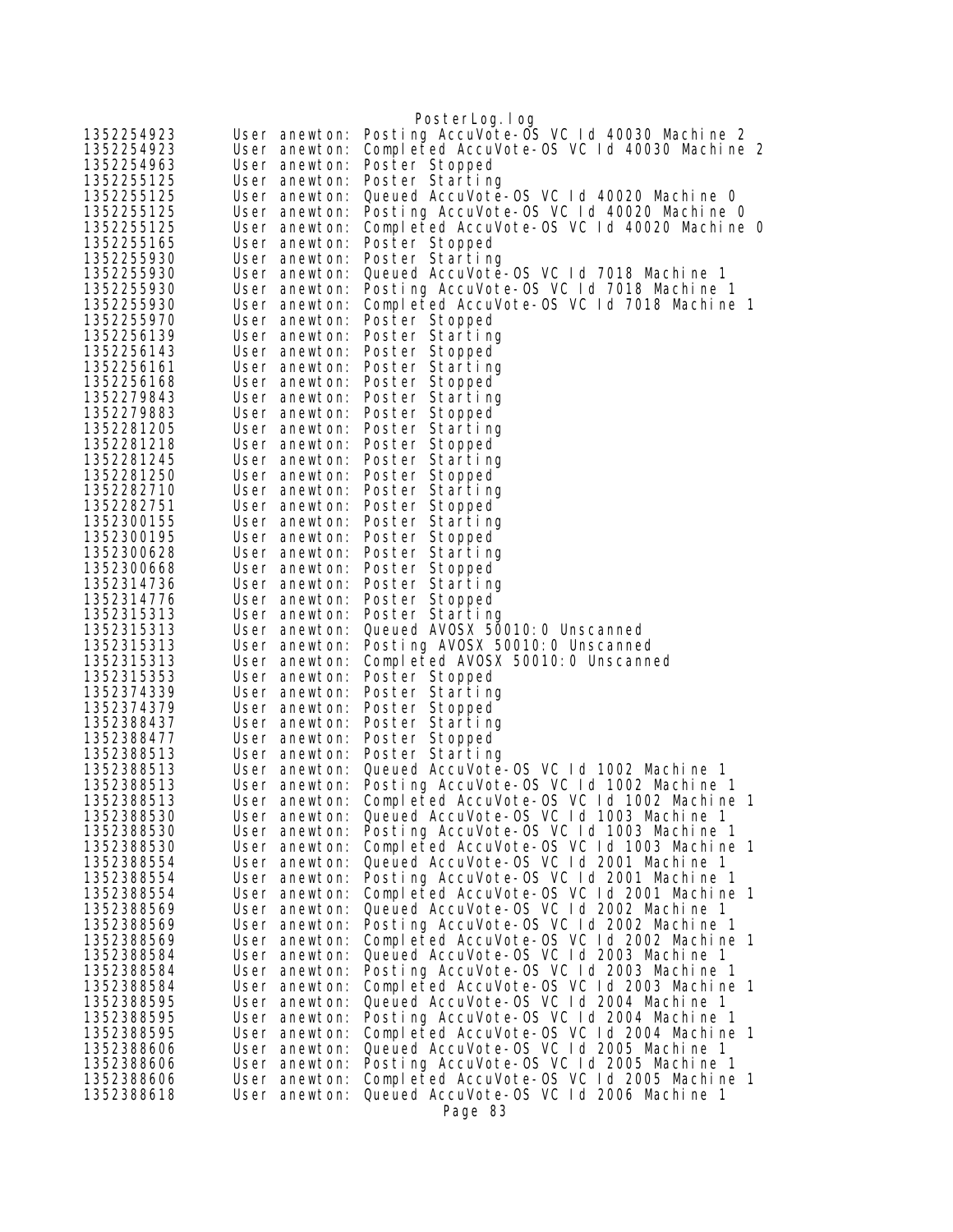|                          |                                | PosterLog.log                                                                          |
|--------------------------|--------------------------------|----------------------------------------------------------------------------------------|
| 1352388618               | User anewton:                  | Posting AccuVote-OS VC 1d 2006 Machine 1                                               |
| 1352388618               | User anewton:                  | Completed AccuVote-OS VC Id 2006 Machine 1                                             |
| 1352388629               | User anewton:                  | Queued AccuVote-OS VC 1d 2007 Machine 1                                                |
| 1352388629               | User anewton:                  | Posting AccuVote-OS VC Id 2007 Machine 1                                               |
| 1352388629               | User anewton:                  | Completed AccuVote-0S VC 1d 2007 Machine 1                                             |
| 1352388641               | User anewton:                  | Queued AccuVote-0S VC 1d 2008 Machine 1                                                |
| 1352388641               | User anewton:                  | Posting AccuVote-OS VC Id 2008 Machine 1                                               |
| 1352388641               | User anewton:                  | Completed AccuVote-OS VC 1d 2008 Machine 1                                             |
| 1352388652               | User anewton:<br>User anewton: | Queued AccuVote-OS VC Id 2009 Machine 1<br>Posting AccuVote-OS VC Id 2009 Machine 1    |
| 1352388652<br>1352388652 | User anewton:                  | Completed AccuVote-OS VC 1d 2009 Machine 1                                             |
| 1352388672               | User anewton:                  | Queued AccuVote-0S VC Id 2010 Machine 1                                                |
| 1352388672               | User anewton:                  | Posting AccuVote-OS VC 1d 2010 Machine 1                                               |
| 1352388672               | User anewton:                  | Completed AccuVote-OS VC 1d 2010 Machine 1                                             |
| 1352388683               | User anewton:                  | Queued AccuVote-OS VC Id 2011 Machine 1                                                |
| 1352388683               | User anewton:                  | Posting AccuVote-OS VC Id 2011 Machine 1                                               |
| 1352388683               | User anewton:                  | Completed AccuVote-OS VC Id 2011 Machine 1                                             |
| 1352388698               | User anewton:                  | Queued AccuVote-OS VC Id 2012 Machine 1                                                |
| 1352388698               | User anewton:                  | Posting AccuVote-OS VC 1d 2012 Machine 1                                               |
| 1352388698               | User anewton:                  | Completed AccuVote-OS VC 1d 2012 Machine 1                                             |
| 1352388710               | User anewton:                  | Queued AccuVote-OS VC Id 3001 Machine 1                                                |
| 1352388710               | User anewton:                  | Posting AccuVote-OS VC Id 3001 Machine 1                                               |
| 1352388710               | User anewton:                  | Completed AccuVote-OS VC 1d 3001 Machine 1                                             |
| 1352388722               | User anewton:                  | Queued AccuVote-OS VC 1d 3002 Machine 1                                                |
| 1352388722               | User anewton:                  | Posting AccuVote-OS VC Id 3002 Machine 1                                               |
| 1352388722               | User anewton:                  | Completed AccuVote-OS VC Id 3002 Machine 1                                             |
| 1352388734               | User anewton:<br>User anewton: | Queued AccuVote-OS VC Id 3004 Machine 1<br>Posting AccuVote-OS VC Id 3004 Machine 1    |
| 1352388734<br>1352388734 | User anewton:                  | Completed AccuVote-OS VC 1d 3004 Machine 1                                             |
| 1352388745               | User anewton:                  | Queued AccuVote-OS VC Id 3005 Machine 1                                                |
| 1352388745               | User anewton:                  | Posting AccuVote-OS VC 1d 3005 Machine 1                                               |
| 1352388745               | User anewton:                  | Completed AccuVote-OS VC 1d 3005 Machine 1                                             |
| 1352388757               | User anewton:                  | Queued AccuVote-OS VC Id 3006 Machine 1                                                |
| 1352388757               | User anewton:                  | Posting AccuVote-OS VC Id 3006 Machine 1                                               |
| 1352388757               | User anewton:                  | Completed AccuVote-OS VC 1d 3006 Machine 1                                             |
| 1352388769               | User anewton:                  | Queued AccuVote-OS VC 1d 3007 Machine 1                                                |
| 1352388769               | User anewton:                  | Posting AccuVote-OS VC Id 3007 Machine 1                                               |
| 1352388769               | User anewton:                  | Completed AccuVote-OS VC 1d 3007 Machine 1                                             |
| 1352388780               | User anewton:                  | Queued AccuVote-OS VC 1d 4001 Machine 1                                                |
| 1352388780               | User anewton:                  | Posting AccuVote-OS VC 1d 4001 Machine 1                                               |
| 1352388780               | User anewton:                  | Completed AccuVote-OS VC 1d 4001 Machine 1                                             |
| 1352388792               | User anewton:                  | Queued AccuVote-OS VC Id 4002 Machine 1                                                |
| 1352388792<br>1352388792 | User anewton:<br>User anewton: | Posting AccuVote-OS VC 1d 4002 Machine 1<br>Completed AccuVote-OS VC 1d 4002 Machine 1 |
| 1352388816               | User anewton:                  | Queued AccuVote-OS VC 1d 4003 Machine 1                                                |
| 1352388816               | User anewton:                  | Posting AccuVote-OS VC 1d 4003 Machine 1                                               |
| 1352388816               | User anewton:                  | Completed AccuVote-OS VC 1d 4003 Machine 1                                             |
| 1352388831               | User anewton:                  | Queued AccuVote-OS VC 1d 4004 Machine 1                                                |
| 1352388831               | User anewton:                  | Posting AccuVote-OS VC 1d 4004 Machine 1                                               |
| 1352388831               | User anewton:                  | Completed AccuVote-OS VC 1d 4004 Machine 1                                             |
| 1352388843               | User anewton:                  | Queued AccuVote-OS VC Id 4005 Machine 1                                                |
| 1352388843               | User anewton:                  | Posting AccuVote-OS VC 1d 4005 Machine 1                                               |
| 1352388843               | User anewton:                  | Completed AccuVote-0S VC 1d 4005 Machine 1                                             |
| 1352388858               | User anewton:                  | Queued AccuVote-OS VC 1d 4006 Machine 1                                                |
| 1352388858               | User anewton:                  | Posting AccuVote-OS VC 1d 4006 Machine 1                                               |
| 1352388858               | User anewton:                  | Completed AccuVote-OS VC 1d 4006 Machine 1                                             |
| 1352388869               | User anewton:                  | Queued AccuVote-OS VC 1d 4007 Machine 1                                                |
| 1352388869               | User anewton:                  | Posting AccuVote-OS VC 1d 4007 Machine 1<br>Completed AccuVote-OS VC 1d 4007 Machine 1 |
| 1352388869<br>1352388881 | User anewton:<br>User anewton: | Queued AccuVote-OS VC Id 4008 Machine 1                                                |
| 1352388881               | User anewton:                  | Posting AccuVote-OS VC Id 4008 Machine 1                                               |
| 1352388881               | User anewton:                  | Completed AccuVote-OS VC Id 4008 Machine 1                                             |
| 1352388892               | User anewton:                  | Queued AccuVote-OS VC 1d 4009 Machine 1                                                |
|                          |                                | Page 84                                                                                |
|                          |                                |                                                                                        |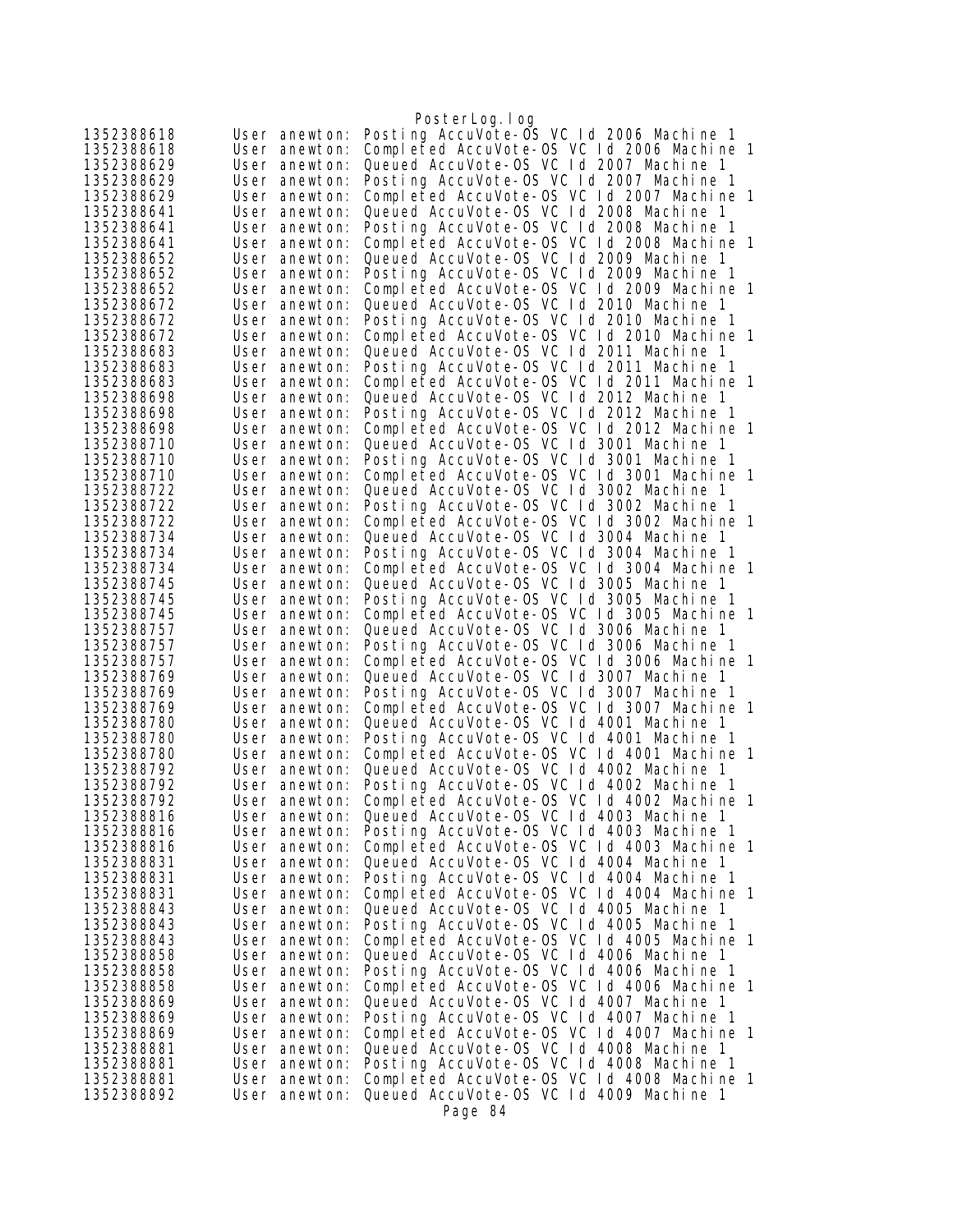|                          |                                | PosterLog.log                                                                          |
|--------------------------|--------------------------------|----------------------------------------------------------------------------------------|
| 1352388892               | User anewton:                  | Posting AccuVote-OS VC 1d 4009 Machine 1                                               |
| 1352388892               | User anewton:                  | Completed AccuVote-OS VC 1d 4009 Machine 1                                             |
| 1352388907               | User anewton:                  | Queued AccuVote-OS VC 1d 4010 Machine 1                                                |
| 1352388907               | User anewton:                  | Posting AccuVote-OS VC 1d 4010 Machine 1                                               |
| 1352388907               | User anewton:                  | Completed AccuVote-OS VC 1d 4010 Machine 1                                             |
| 1352388923               | User anewton:                  | Queued AccuVote-OS VC 1d 4011 Machine 1                                                |
| 1352388923               | User anewton:                  | Posting AccuVote-OS VC Id 4011 Machine 1                                               |
| 1352388923               | User anewton:                  | Completed AccuVote-OS VC 1d 4011 Machine 1                                             |
| 1352388956               | User anewton:                  | Queued AccuVote-OS VC Id 4012 Machine 1                                                |
| 1352388956               | User anewton:                  | Posting AccuVote-OS VC 1d 4012 Machine 1                                               |
| 1352388956               | User anewton:                  | Completed AccuVote-OS VC 1d 4012 Machine 1                                             |
| 1352388975               | User anewton:                  | Queued AccuVote-OS VC Id 4013 Machine 1                                                |
| 1352388975               | User anewton:                  | Posting AccuVote-OS VC 1d 4013 Machine 1                                               |
| 1352388975               | User anewton:                  | Completed AccuVote-OS VC 1d 4013 Machine 1                                             |
| 1352388986               | User anewton:                  | Queued AccuVote-OS VC 1d 4014 Machine 1                                                |
| 1352388986               | User anewton:                  | Posting AccuVote-OS VC 1d 4014 Machine 1                                               |
| 1352388986               | User anewton:                  | Completed AccuVote-OS VC Id 4014 Machine 1                                             |
| 1352388998               | User anewton:                  | Queued AccuVote-OS VC 1d 4015 Machine 1                                                |
| 1352388998               | User anewton:                  | Posting AccuVote-OS VC 1d 4015 Machine 1<br>Completed AccuVote-OS VC 1d 4015 Machine 1 |
| 1352388998<br>1352389009 | User anewton:                  | Queued AccuVote-OS VC 1d 4016 Machine 1                                                |
| 1352389009               | User anewton:<br>User anewton: | Posting AccuVote-OS VC 1d 4016 Machine 1                                               |
| 1352389009               | User anewton:                  | Completed AccuVote-OS VC 1d 4016 Machine 1                                             |
| 1352389020               | User anewton:                  | Queued AccuVote-OS VC 1d 4017 Machine 1                                                |
| 1352389020               | User anewton:                  | Posting AccuVote-OS VC 1d 4017 Machine 1                                               |
| 1352389020               | User anewton:                  | Completed AccuVote-OS VC 1d 4017 Machine 1                                             |
| 1352389033               | User anewton:                  | Queued AccuVote-0S VC 1d 5001 Machine 1                                                |
| 1352389033               | User anewton:                  | Posting AccuVote-OS VC Id 5001 Machine 1                                               |
| 1352389033               | User anewton:                  | Completed AccuVote-OS VC 1d 5001 Machine 1                                             |
| 1352389047               | User anewton:                  | Queued AccuVote-OS VC Id 5002 Machine 1                                                |
| 1352389047               | User anewton:                  | Posting AccuVote-OS VC 1d 5002 Machine 1                                               |
| 1352389047               | User anewton:                  | Completed AccuVote-OS VC 1d 5002 Machine 1                                             |
| 1352389059               | User anewton:                  | Queued AccuVote-OS VC Id 5003 Machine 1                                                |
| 1352389059               | User anewton:                  | Posting AccuVote-OS VC Id 5003 Machine 1                                               |
| 1352389059               | User anewton:                  | Completed AccuVote-OS VC 1d 5003 Machine 1                                             |
| 1352389071               | User anewton:                  | Queued AccuVote-OS VC 1d 5004 Machine 1                                                |
| 1352389071               | User anewton:                  | Posting AccuVote-OS VC 1d 5004 Machine 1                                               |
| 1352389071               | User anewton:                  | Completed AccuVote-OS VC 1d 5004 Machine 1                                             |
| 1352389090               | User anewton:                  | Queued AccuVote-0S VC 1d 5005 Machine 1                                                |
| 1352389090               | User anewton:                  | Posting AccuVote-OS VC 1d 5005 Machine 1                                               |
| 1352389090               | User anewton:                  | Completed AccuVote-OS VC 1d 5005 Machine 1                                             |
| 1352389101<br>1352389101 | User anewton:                  | Queued AccuVote-OS VC 1d 5006 Machine 1                                                |
|                          | User anewton:                  | Posting AccuVote-OS VC 1d 5006 Machine 1                                               |
| 1352389101<br>1352389113 | User anewton:<br>User anewton: | Completed AccuVote-OS VC 1d 5006 Machine 1<br>Queued AccuVote-0S VC 1d 5007 Machine 1  |
| 1352389113               | User anewton:                  | Posting AccuVote-OS VC Id 5007 Machine 1                                               |
| 1352389113               | User anewton:                  | Completed AccuVote-OS VC 1d 5007 Machine 1                                             |
| 1352389125               | User anewton:                  | Queued AccuVote-OS VC 1d 5008 Machine 1                                                |
| 1352389125               | User anewton:                  | Posting AccuVote-OS VC 1d 5008 Machine 1                                               |
| 1352389125               | User anewton:                  | Completed AccuVote-0S VC 1d 5008 Machine 1                                             |
| 1352389137               | User anewton:                  | Queued AccuVote-OS VC Id 5009 Machine 1                                                |
| 1352389137               | User anewton:                  | Posting AccuVote-OS VC 1d 5009 Machine 1                                               |
| 1352389137               | User anewton:                  | Completed AccuVote-0S VC 1d 5009 Machine 1                                             |
| 1352389152               | User anewton:                  | Queued AccuVote-0S VC 1d 5010 Machine 1                                                |
| 1352389152               | User anewton:                  | Posting AccuVote-OS VC Id 5010 Machine 1                                               |
| 1352389152               | User anewton:                  | Completed AccuVote-OS VC 1d 5010 Machine 1                                             |
| 1352389164               | User anewton:                  | Queued AccuVote-OS VC Id 5011 Machine 1                                                |
| 1352389164               | User anewton:                  | Posting AccuVote-OS VC 1d 5011 Machine 1                                               |
| 1352389164               | User anewton:                  | Completed AccuVote-OS VC Id 5011 Machine 1                                             |
| 1352389179               | User anewton:                  | Queued AccuVote-OS VC 1d 5012 Machine 1                                                |
| 1352389179               | User anewton:                  | Posting AccuVote-OS VC 1d 5012 Machine 1                                               |
| 1352389179               | User anewton:                  | Completed AccuVote-OS VC 1d 5012 Machine 1                                             |
| 1352389190               | User anewton:                  | Queued AccuVote-OS VC 1d 5013 Machine 1                                                |
|                          |                                | Page 85                                                                                |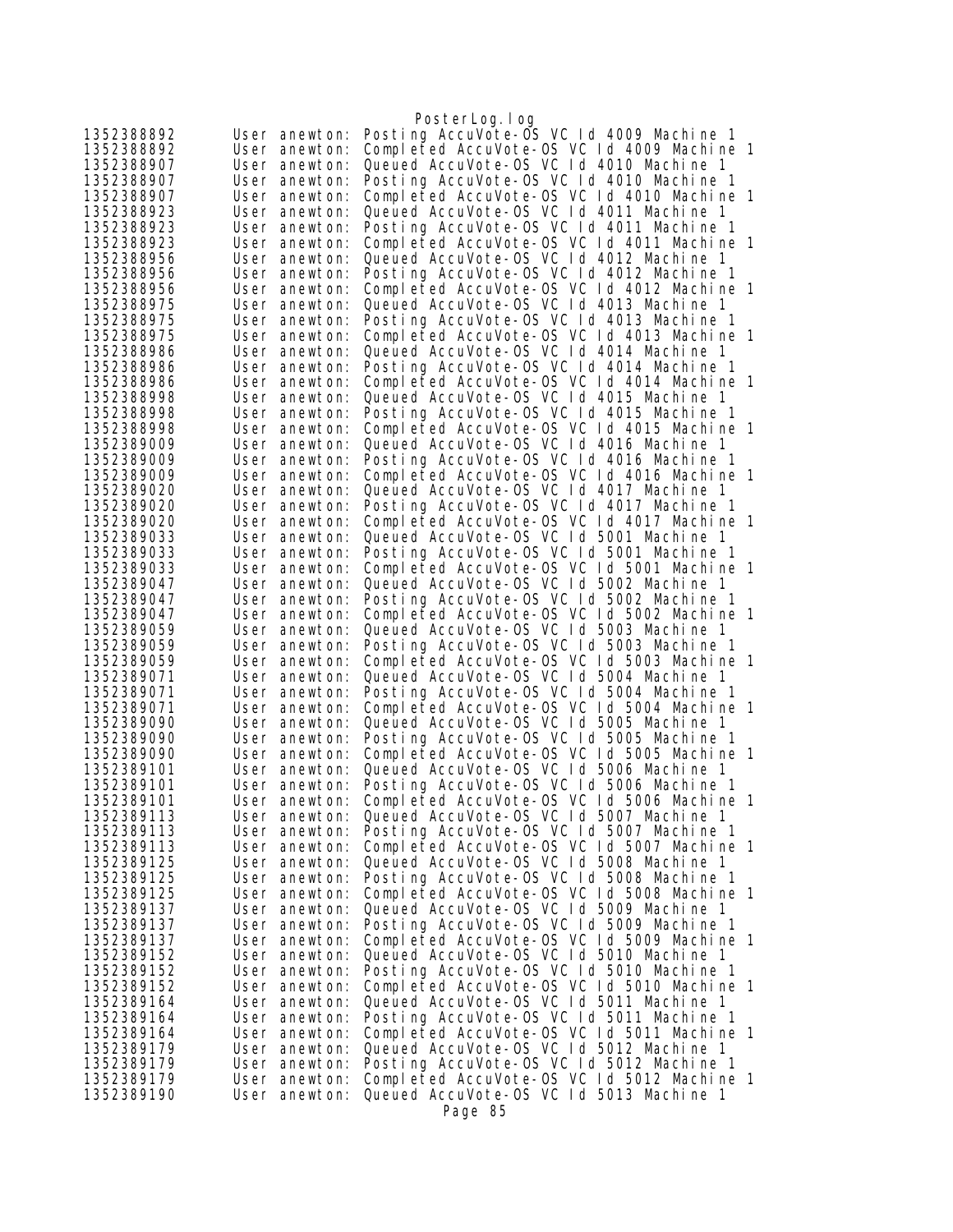|                          |                                | PosterLog.log                                                                          |  |
|--------------------------|--------------------------------|----------------------------------------------------------------------------------------|--|
| 1352389190               | User anewton:                  | Posting AccuVote-OS VC 1d 5013 Machine 1                                               |  |
| 1352389190               | User anewton:                  | Completed AccuVote-0S VC 1d 5013 Machine 1                                             |  |
| 1352389209               | User anewton:                  | Queued AccuVote-OS VC Id 5014 Machine 1                                                |  |
| 1352389209               | User anewton:                  | Posting AccuVote-OS VC 1d 5014 Machine 1                                               |  |
| 1352389209               | User anewton:                  | Completed AccuVote-OS VC 1d 5014 Machine 1                                             |  |
| 1352389220               | User anewton:                  | Queued AccuVote-OS VC Id 5015 Machine 1<br>Posting AccuVote-OS VC 1d 5015 Machine 1    |  |
| 1352389220<br>1352389220 | User anewton:<br>User anewton: | Completed AccuVote-OS VC 1d 5015 Machine 1                                             |  |
| 1352389232               | User anewton:                  | Queued AccuVote-OS VC Id 5016 Machine 1                                                |  |
| 1352389232               | User anewton:                  | Posting AccuVote-OS VC 1d 5016 Machine 1                                               |  |
| 1352389232               | User anewton:                  | Completed AccuVote-OS VC 1d 5016 Machine 1                                             |  |
| 1352389245               | User anewton:                  | Queued AccuVote-OS VC Id 6001 Machine 1                                                |  |
| 1352389245               | User anewton:                  | Posting AccuVote-OS VC 1d 6001 Machine 1                                               |  |
| 1352389245               | User anewton:                  | Completed AccuVote-0S VC 1d 6001 Machine 1                                             |  |
| 1352389257               | User anewton:                  | Queued AccuVote-0S VC 1d 6002 Machine 1                                                |  |
| 1352389257               | User anewton:                  | Posting AccuVote-OS VC Id 6002 Machine 1                                               |  |
| 1352389257               | User anewton:                  | Completed AccuVote-0S VC 1d 6002 Machine 1                                             |  |
| 1352389271               | User anewton:                  | Queued AccuVote-OS VC Id 6003 Machine 1                                                |  |
| 1352389271               | User anewton:                  | Posting AccuVote-OS VC 1d 6003 Machine 1                                               |  |
| 1352389271               | User anewton:                  | Completed AccuVote-OS VC 1d 6003 Machine 1<br>Queued AccuVote-OS VC 1d 6004 Machine 1  |  |
| 1352389282<br>1352389282 | User anewton:<br>User anewton: | Posting AccuVote-OS VC Id 6004 Machine 1                                               |  |
| 1352389282               | User anewton:                  | Completed AccuVote-0S VC 1d 6004 Machine 1                                             |  |
| 1352389294               | User anewton:                  | Queued AccuVote-OS VC 1d 6005 Machine 1                                                |  |
| 1352389294               | User anewton:                  | Posting AccuVote-OS VC 1d 6005 Machine 1                                               |  |
| 1352389294               | User anewton:                  | Completed AccuVote-OS VC 1d 6005 Machine 1                                             |  |
| 1352389308               | User anewton:                  | Queued AccuVote-OS VC Id 6007 Machine 1                                                |  |
| 1352389308               | User anewton:                  | Posting AccuVote-OS VC Id 6007 Machine 1                                               |  |
| 1352389308               | User anewton:                  | Completed AccuVote-OS VC 1d 6007 Machine 1                                             |  |
| 1352389320               | User anewton:                  | Queued AccuVote-0S VC 1d 6008 Machine 1                                                |  |
| 1352389320<br>1352389320 | User anewton:<br>User anewton: | Posting AccuVote-OS VC Id 6008 Machine 1<br>Completed AccuVote-0S VC 1d 6008 Machine 1 |  |
| 1352389331               | User anewton:                  | Queued AccuVote-OS VC 1d 6009 Machine 1                                                |  |
| 1352389331               | User anewton:                  | Posting AccuVote-OS VC 1d 6009 Machine 1                                               |  |
| 1352389331               | User anewton:                  | Completed AccuVote-OS VC 1d 6009 Machine 1                                             |  |
| 1352389343               | User anewton:                  | Queued AccuVote-OS VC 1d 6010 Machine 1                                                |  |
| 1352389343               | User anewton:                  | Posting AccuVote-OS VC 1d 6010 Machine 1                                               |  |
| 1352389343               | User anewton:                  | Completed AccuVote-OS VC 1d 6010 Machine 1                                             |  |
| 1352389355               | User anewton:                  | Queued AccuVote-OS VC 1d 6011 Machine 1                                                |  |
| 1352389355               | User anewton:<br>User anewton: | Posting AccuVote-OS VC 1d 6011 Machine 1<br>Completed AccuVote-OS VC 1d 6011 Machine 1 |  |
| 1352389355<br>1352389366 | User anewton:                  | Queued AccuVote-OS VC 1d 6012 Machine 1                                                |  |
| 1352389366               | User anewton:                  | Posting AccuVote-OS VC 1d 6012 Machine 1                                               |  |
| 1352389366               | User anewton:                  | Completed AccuVote-OS VC Id 6012 Machine 1                                             |  |
| 1352389377               | User anewton:                  | Queued AccuVote-OS VC Id 7001 Machine 1                                                |  |
| 1352389377               | User anewton:                  | Posting AccuVote-OS VC 1d 7001 Machine 1                                               |  |
| 1352389377               | User anewton:                  | Completed AccuVote-OS VC Id 7001 Machine 1                                             |  |
| 1352389389               | User anewton:                  | Queued AccuVote-OS VC Id 7002 Machine 1                                                |  |
| 1352389389               | User anewton:                  | Posting AccuVote-OS VC 1d 7002 Machine 1                                               |  |
| 1352389389               | User anewton:                  | Completed AccuVote-OS VC 1d 7002 Machine 1                                             |  |
| 1352389400<br>1352389400 | User anewton:<br>User anewton: | Queued AccuVote-OS VC Id 7003 Machine 1<br>Posting AccuVote-OS VC 1d 7003 Machine 1    |  |
| 1352389400               | User anewton:                  | Completed AccuVote-OS VC 1d 7003 Machine 1                                             |  |
| 1352389412               | User anewton:                  | Queued AccuVote-OS VC 1d 7004 Machine 1                                                |  |
| 1352389412               | User anewton:                  | Posting AccuVote-OS VC 1d 7004 Machine 1                                               |  |
| 1352389412               | User anewton:                  | Completed AccuVote-OS VC 1d 7004 Machine 1                                             |  |
| 1352389427               | User anewton:                  | Queued AccuVote-OS VC Id 7005 Machine 1                                                |  |
| 1352389427               | User anewton:                  | Posting AccuVote-OS VC 1d 7005 Machine 1                                               |  |
| 1352389427               | User anewton:                  | Completed AccuVote-OS VC 1d 7005 Machine 1                                             |  |
| 1352389438               | User anewton:                  | Queued AccuVote-OS VC Id 7006 Machine 1                                                |  |
| 1352389438               | User anewton:                  | Posting AccuVote-OS VC 1d 7006 Machine 1                                               |  |
| 1352389438<br>1352389452 | User anewton:<br>User anewton: | Completed AccuVote-OS VC 1d 7006 Machine 1<br>Queued AccuVote-OS VC 1d 7007 Machine 1  |  |
|                          |                                | Page 86                                                                                |  |
|                          |                                |                                                                                        |  |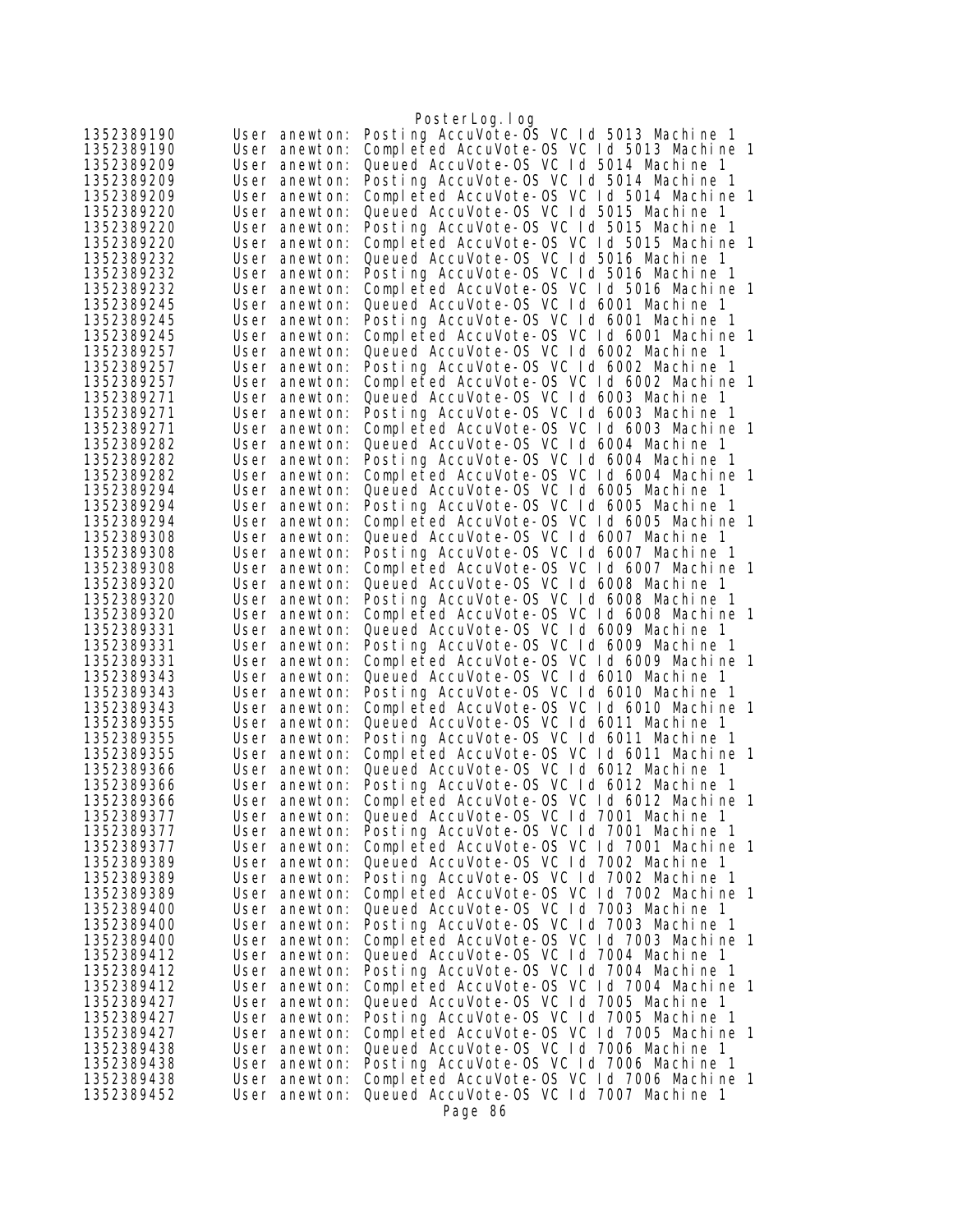|                          |                                | PosterLog.log                                                                          |  |
|--------------------------|--------------------------------|----------------------------------------------------------------------------------------|--|
| 1352389452               | User anewton:                  | Posting AccuVote-OS VC 1d 7007 Machine 1                                               |  |
| 1352389452               | User anewton:                  | Completed AccuVote-OS VC 1d 7007 Machine 1                                             |  |
| 1352389467               | User anewton:                  | Queued AccuVote-0S VC 1d 7008 Machine 1                                                |  |
| 1352389467               | User anewton:                  | Posting AccuVote-OS VC 1d 7008 Machine 1                                               |  |
| 1352389467               | User anewton:                  | Completed AccuVote-0S VC 1d 7008 Machine 1                                             |  |
| 1352389478               | User anewton:                  | Queued AccuVote-0S VC 1d 7009 Machine 1                                                |  |
| 1352389478               | User anewton:                  | Posting AccuVote-OS VC 1d 7009 Machine 1                                               |  |
| 1352389478               | User anewton:                  | Completed AccuVote-OS VC 1d 7009 Machine 1                                             |  |
| 1352389489               | User anewton:                  | Queued AccuVote-0S VC 1d 7010 Machine 1                                                |  |
| 1352389489<br>1352389489 | User anewton:                  | Posting AccuVote-OS VC Id 7010 Machine 1<br>Completed AccuVote-OS VC 1d 7010 Machine 1 |  |
| 1352389503               | User anewton:<br>User anewton: | Queued AccuVote-OS VC 1d 7011 Machine 1                                                |  |
| 1352389503               | User anewton:                  | Posting AccuVote-OS VC 1d 7011 Machine 1                                               |  |
| 1352389503               | User anewton:                  | Completed AccuVote-OS VC 1d 7011 Machine 1                                             |  |
| 1352389519               | User anewton:                  | Queued AccuVote-0S VC 1d 7012 Machine 1                                                |  |
| 1352389519               | User anewton:                  | Posting AccuVote-OS VC Id 7012 Machine 1                                               |  |
| 1352389519               | User anewton:                  | Completed AccuVote-OS VC Id 7012 Machine 1                                             |  |
| 1352389542               | User anewton:                  | Queued AccuVote-OS VC 1d 7013 Machine 1                                                |  |
| 1352389542               | User anewton:                  | Posting AccuVote-OS VC 1d 7013 Machine 1                                               |  |
| 1352389542               | User anewton:                  | Completed AccuVote-OS VC 1d 7013 Machine 1                                             |  |
| 1352389553               | User anewton:                  | Queued AccuVote-OS VC 1d 7014 Machine 1                                                |  |
| 1352389553               | User anewton:                  | Posting AccuVote-OS VC 1d 7014 Machine 1                                               |  |
| 1352389553               | User anewton:                  | Completed AccuVote-OS VC 1d 7014 Machine 1                                             |  |
| 1352389565               | User anewton:                  | Queued AccuVote-OS VC 1d 7015 Machine 1                                                |  |
| 1352389565               | User anewton:                  | Posting AccuVote-OS VC 1d 7015 Machine 1                                               |  |
| 1352389565               | User anewton:                  | Completed AccuVote-OS VC 1d 7015 Machine 1<br>Queued AccuVote-OS VC Id 7016 Machine 1  |  |
| 1352389578<br>1352389578 | User anewton:<br>User anewton: | Posting AccuVote-OS VC Id 7016 Machine 1                                               |  |
| 1352389578               | User anewton:                  | Completed AccuVote-OS VC 1d 7016 Machine 1                                             |  |
| 1352389589               | User anewton:                  | Queued AccuVote-OS VC 1d 7017 Machine 1                                                |  |
| 1352389589               | User anewton:                  | Posting AccuVote-OS VC 1d 7017 Machine 1                                               |  |
| 1352389589               | User anewton:                  | Completed AccuVote-OS VC 1d 7017 Machine 1                                             |  |
| 1352389600               | User anewton:                  | Queued AccuVote-0S VC 1d 8001 Machine 1                                                |  |
| 1352389600               | User anewton:                  | Posting AccuVote-OS VC 1d 8001 Machine 1                                               |  |
| 1352389600               | User anewton:                  | Completed AccuVote-OS VC 1d 8001 Machine 1                                             |  |
| 1352389613               | User anewton:                  | Queued AccuVote-OS VC 1d 8002 Machine 1                                                |  |
| 1352389613               | User anewton:                  | Posting AccuVote-OS VC Id 8002 Machine 1                                               |  |
| 1352389613               | User anewton:                  | Completed AccuVote-OS VC 1d 8002 Machine 1                                             |  |
| 1352389624               | User anewton:                  | Queued AccuVote-OS VC 1d 8003 Machine 1<br>Posting AccuVote-OS VC Id 8003 Machine 1    |  |
| 1352389624<br>1352389624 | User anewton:<br>User anewton: | Completed AccuVote-OS VC 1d 8003 Machine 1                                             |  |
| 1352389636               | User anewton:                  | Queued AccuVote-OS VC 1d 8004 Machine 1                                                |  |
| 1352389636               | User anewton:                  | Posting AccuVote-OS VC 1d 8004 Machine 1                                               |  |
| 1352389636               | User anewton:                  | Completed AccuVote-OS VC Id 8004 Machine 1                                             |  |
| 1352389647               | User anewton:                  | Queued AccuVote-OS VC 1d 8005 Machine 1                                                |  |
| 1352389647               | User anewton:                  | Posting AccuVote-OS VC 1d 8005 Machine 1                                               |  |
| 1352389647               | User anewton:                  | Completed AccuVote-OS VC 1d 8005 Machine 1                                             |  |
| 1352389662               | User anewton:                  | Queued AccuVote-OS VC Id 8006 Machine 1                                                |  |
| 1352389662               | User anewton:                  | Posting AccuVote-OS VC 1d 8006 Machine 1                                               |  |
| 1352389662               | User anewton:                  | Completed AccuVote-OS VC 1d 8006 Machine 1                                             |  |
| 1352389674               | User anewton:                  | Queued AccuVote-OS VC Id 8007 Machine 1                                                |  |
| 1352389674               | User anewton:                  | Posting AccuVote-OS VC 1d 8007 Machine 1                                               |  |
| 1352389674<br>1352389691 | User anewton:<br>User anewton: | Completed AccuVote-OS VC 1d 8007 Machine 1<br>Queued AccuVote-OS VC 1d 8008 Machine 1  |  |
| 1352389691               | User anewton:                  | Posting AccuVote-OS VC Id 8008 Machine 1                                               |  |
| 1352389691               | User anewton:                  | Completed AccuVote-OS VC 1d 8008 Machine 1                                             |  |
| 1352389703               | User anewton:                  | Queued AccuVote-OS VC Id 8009 Machine 1                                                |  |
| 1352389703               | User anewton:                  | Posting AccuVote-OS VC 1d 8009 Machine 1                                               |  |
| 1352389703               | User anewton:                  | Completed AccuVote-OS VC 1d 8009 Machine 1                                             |  |
| 1352389723               | User anewton:                  | Queued AccuVote-OS VC Id 8010 Machine 1                                                |  |
| 1352389723               | User anewton:                  | Posting AccuVote-OS VC Id 8010 Machine 1                                               |  |
| 1352389723               | User anewton:                  | Completed AccuVote-OS VC 1d 8010 Machine 1                                             |  |
| 1352389747               | User anewton:                  | Queued AccuVote-OS VC 1d 9001 Machine 1                                                |  |
|                          |                                | Page 87                                                                                |  |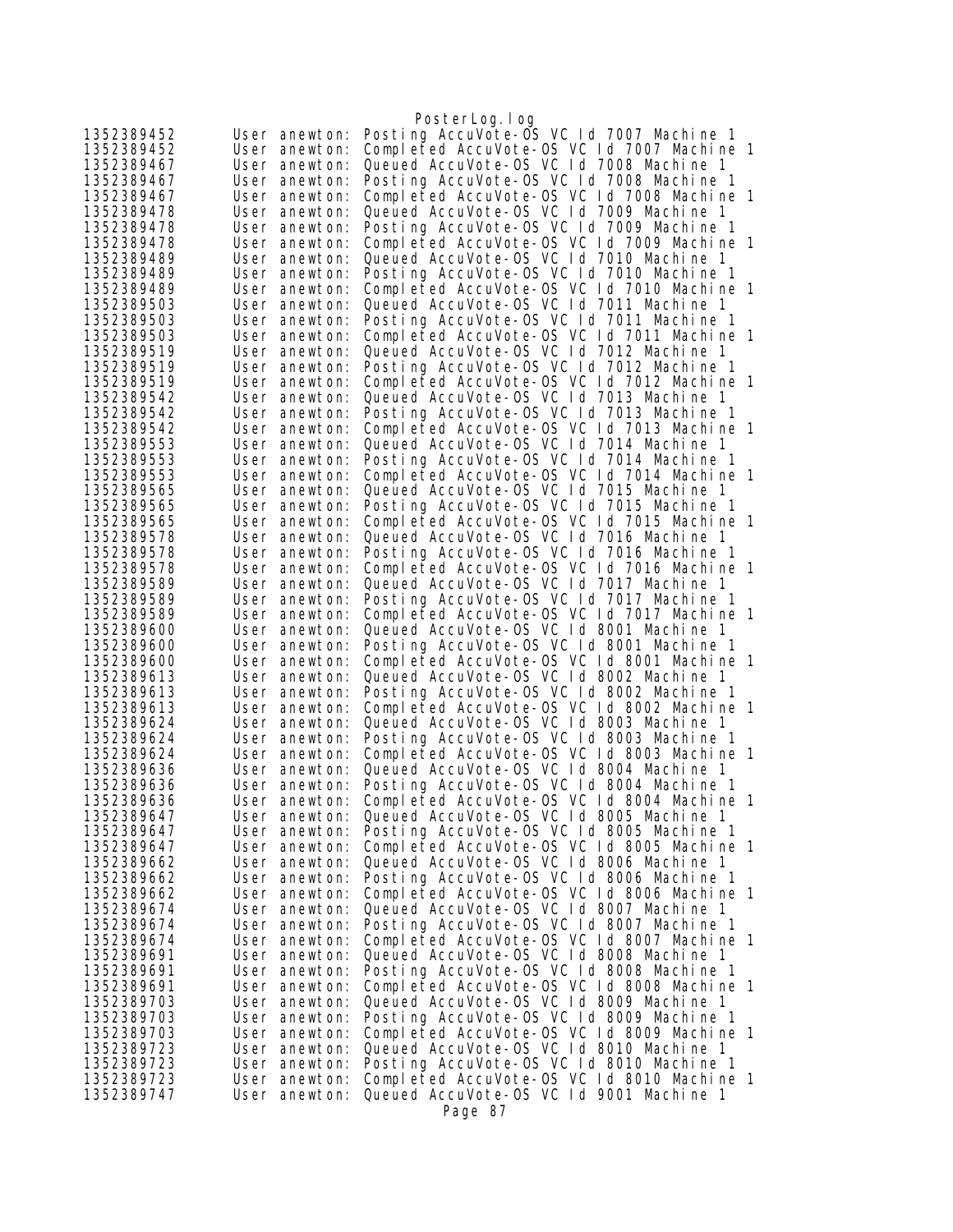|                          |                                | PosterLog.log                                                                         |
|--------------------------|--------------------------------|---------------------------------------------------------------------------------------|
| 1352389747               | User anewton:                  | Posting AccuVote-OS VC 1d 9001 Machine 1                                              |
| 1352389747               | User anewton:                  | Completed AccuVote-OS VC 1d 9001 Machine 1                                            |
| 1352389759               | User anewton:                  | Queued AccuVote-OS VC 1d 9002 Machine 1                                               |
| 1352389759               | User anewton:                  | Posting AccuVote-OS VC 1d 9002 Machine 1                                              |
| 1352389759               | User anewton:                  | Completed AccuVote-OS VC Id 9002 Machine 1                                            |
| 1352389770               | User anewton:                  | Queued AccuVote-OS VC 1d 9003 Machine 1                                               |
| 1352389770               | User anewton:                  | Posting AccuVote-OS VC Id 9003 Machine 1                                              |
| 1352389770               | User anewton:                  | Completed AccuVote-OS VC 1d 9003 Machine 1                                            |
| 1352389782               | User anewton:                  | Queued AccuVote-OS VC 1d 9004 Machine 1                                               |
| 1352389782               | User anewton:                  | Posting AccuVote-OS VC Id 9004 Machine 1                                              |
| 1352389782               | User anewton:                  | Completed AccuVote-OS VC 1d 9004 Machine 1                                            |
| 1352389793               | User anewton:                  | Queued AccuVote-OS VC 1d 9005 Machine 1                                               |
| 1352389793               | User anewton:                  | Posting AccuVote-OS VC 1d 9005 Machine 1                                              |
| 1352389793<br>1352389804 | User anewton:<br>User anewton: | Completed AccuVote-OS VC 1d 9005 Machine 1<br>Queued AccuVote-OS VC 1d 9006 Machine 1 |
| 1352389804               | User anewton:                  | Posting AccuVote-OS VC 1d 9006 Machine 1                                              |
| 1352389804               | User anewton:                  | Completed AccuVote-OS VC Id 9006 Machine 1                                            |
| 1352389844               | User anewton:                  | Poster Stopped                                                                        |
| 1352390596               | User anewton:                  | Poster Starting                                                                       |
| 1352390596               | User anewton:                  | Queued AccuVote-0S VC 1d 40040 Machine 3                                              |
| 1352390596               | User anewton:                  | Posting AccuVote-OS VC 1d 40040 Machine 3                                             |
| 1352390596               | User anewton:                  | Completed AccuVote-OS VC 1d 40040 Machine 3                                           |
| 1352390636               | User anewton:                  | Poster Stopped                                                                        |
| 1352390794               | User anewton:                  | Poster Starting                                                                       |
| 1352390794               | User anewton:                  | Queued AccuVote-0S VC 1d 40020 Machine 5                                              |
| 1352390794               | User anewton:                  | Posting AccuVote-OS VC Id 40020 Machine 5                                             |
| 1352390794               | User anewton:                  | Completed AccuVote-OS VC Id 40020 Machine 5                                           |
| 1352390834               | User anewton:                  | Poster Stopped                                                                        |
| 1352391136               | User anewton:                  | Poster Starting                                                                       |
| 1352391136               | User anewton:                  | Queued AccuVote-0S VC 1d 40020 Machine 2                                              |
| 1352391136               | User anewton:                  | Posting AccuVote-OS VC 1d 40020 Machine 2                                             |
| 1352391136               | User anewton:                  | Completed AccuVote-OS VC 1d 40020 Machine 2                                           |
| 1352391176               | User anewton:                  | Poster Stopped                                                                        |
| 1352391839               | User anewton:                  | Poster Starting                                                                       |
| 1352391839               | User anewton:                  | Queued AccuVote-OS VC 1d 40020 Machine 4                                              |
| 1352391839               | User anewton:                  | Posting AccuVote-OS VC 1d 40020 Machine 4                                             |
| 1352391839               | User anewton:                  | Completed AccuVote-OS VC 1d 40020 Machine 4                                           |
| 1352391879<br>1352392028 | User anewton:<br>User anewton: | Poster Stopped<br>Poster Starting                                                     |
| 1352392028               | User anewton:                  | Queued AccuVote-0S VC 1d 40020 Machine 7                                              |
| 1352392028               | User anewton:                  | Posting AccuVote-OS VC 1d 40020 Machine 7                                             |
| 1352392028               | User anewton:                  | Completed AccuVote-OS VC 1d 40020 Machine 7                                           |
| 1352392068               | User anewton:                  | Poster Stopped                                                                        |
| 1352392181               | User anewton:                  | Poster Starting                                                                       |
| 1352392181               | User anewton:                  | Queued AccuVote-0S VC 1d 40030 Machine 3                                              |
| 1352392181               | User anewton:                  | Posting AccuVote-OS VC Id 40030 Machine 3                                             |
| 1352392181               | User anewton:                  | Completed AccuVote-OS VC 1d 40030 Machine 3                                           |
| 1352392221               | User anewton:                  | Poster Stopped                                                                        |
| 1352454261               | User anewton:                  | Poster Starting                                                                       |
| 1352454276               | User anewton:                  | Poster Stopped                                                                        |
| 1352454280               | User anewton:                  | Poster Starting                                                                       |
| 1352454287               | User anewton:                  | Queued Clear All                                                                      |
| 1352454287               | User anewton:                  | Posting Clear All                                                                     |
| 1352454287               | User anewton:                  | Completed Clear All                                                                   |
| 1352454327               | User anewton:                  | Poster Stopped                                                                        |
| 1352454409               | User anewton:                  | Poster Starting                                                                       |
| 1352454409               | User anewton:                  | Queued Clear All                                                                      |
| 1352454409               | User anewton:                  | Posting Clear All                                                                     |
| 1352454409               | User anewton:                  | Completed Clear All                                                                   |
| 1352454449               | User anewton:                  | Poster Stopped<br>Poster Starting                                                     |
| 1352454497<br>1352454497 | User anewton:<br>User anewton: | Queued Clear                                                                          |
| 1352454497               | User anewton:                  | Posting Clear                                                                         |
|                          |                                | Page 88                                                                               |
|                          |                                |                                                                                       |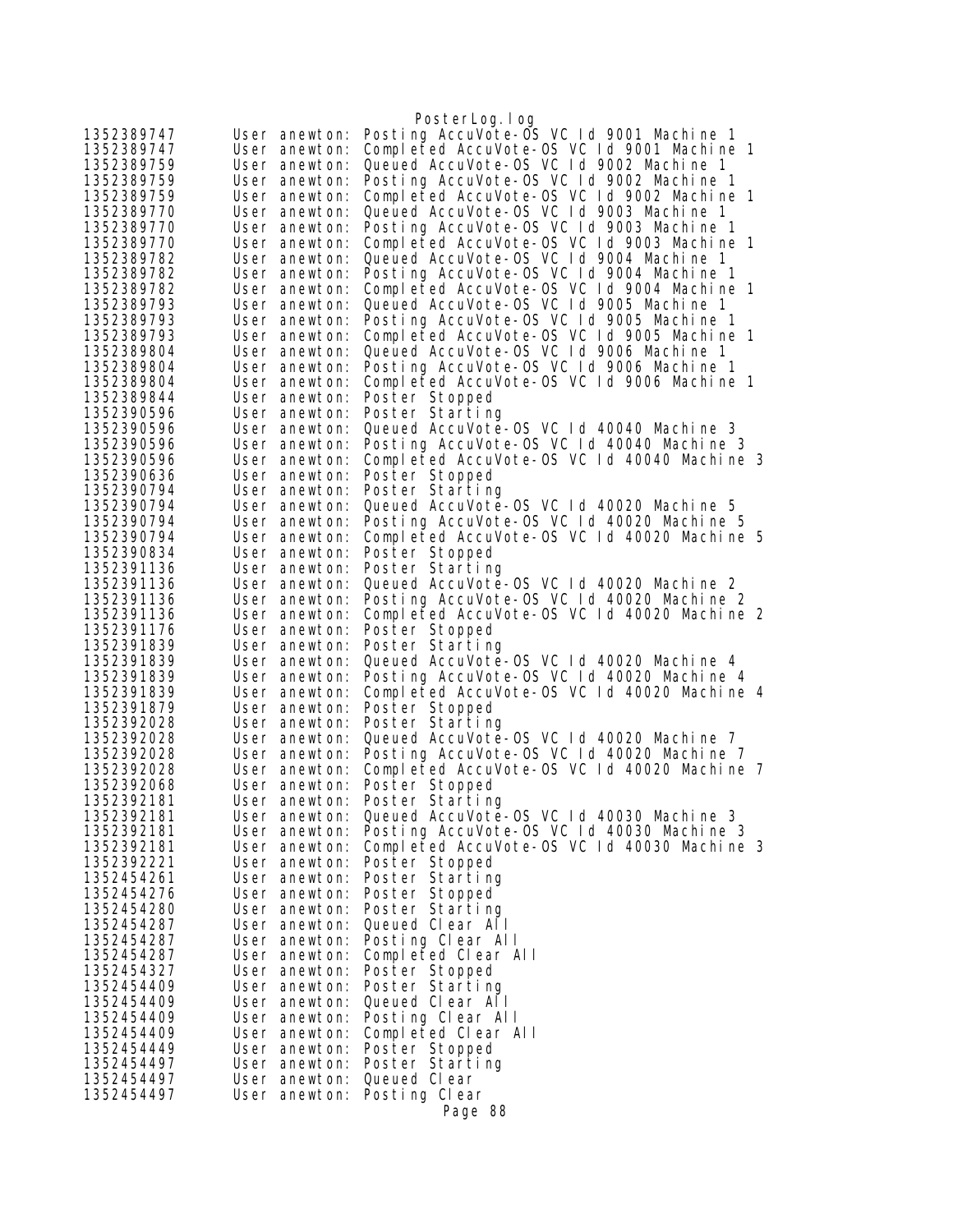|                          |              |                           | PosterLog. I og                  |
|--------------------------|--------------|---------------------------|----------------------------------|
| 1352454497               |              | User anewton:             | Completed Clear                  |
| 1352454507               | User         | anewton:                  | Queued Clear                     |
| 1352454507               | User         | anewton:                  | Posting Clear                    |
| 1352454507               | User         | anewton:                  | Completed Clear                  |
| 1352454510               |              | User anewton:             | Queued Clear                     |
| 1352454510               |              | User anewton:             | Posting Clear                    |
| 1352454510               | User         | anewton:                  | Completed Clear                  |
| 1352454512               | User         | anewton:                  | Queued Clear                     |
| 1352454513               |              | User anewton:             | Posting Clear                    |
| 1352454513               | User         | anewton:                  | Completed Clear                  |
| 1352454515               |              | User anewton:             | Queued Clear                     |
| 1352454516               |              | User anewton:             | Posting Clear                    |
| 1352454516               | User         | anewton:                  | Completed Clear                  |
| 1352454519<br>1352454519 | User         | anewton:<br>User anewton: | Queued Clear<br>Posting Clear    |
| 1352454519               |              | User anewton:             | Completed Clear                  |
| 1352454521               |              | User anewton:             | Queued Clear                     |
| 1352454521               | User         | anewton:                  | Posting Clear                    |
| 1352454521               | User         | anewton:                  | Completed Clear                  |
| 1352454525               | User         | anewton:                  | Queued Clear                     |
| 1352454525               |              | User anewton:             | Posting Clear                    |
| 1352454525               |              | User anewton:             | Completed Clear                  |
| 1352454528               |              | User anewton:             | Queued Clear                     |
| 1352454528               | User         | anewton:                  | Posting Clear                    |
| 1352454528               |              | User anewton:             | Completed Clear                  |
| 1352454530               | User         | anewton:                  | Queued Clear                     |
| 1352454530               |              | User anewton:             | Posting Clear                    |
| 1352454530               |              | User anewton:             | Completed Clear                  |
| 1352454536<br>1352454536 | User         | anewton:                  | Queued Clear                     |
| 1352454536               | User         | anewton:<br>User anewton: | Posting Clear<br>Completed Clear |
| 1352454539               | User         | anewton:                  | Queued Clear                     |
| 1352454539               | User         | anewton:                  | Posting Clear                    |
| 1352454539               |              | User anewton:             | Completed Clear                  |
| 1352454542               | User         | anewton:                  | Queued Clear                     |
| 1352454542               | User         | anewton:                  | Posting Clear                    |
| 1352454542               | User         | anewton:                  | Completed Clear                  |
| 1352454545               | User         | anewton:                  | Queued Clear                     |
| 1352454545               | User         | anewton:                  | Posting Clear                    |
| 1352454545               |              | User anewton:             | Completed Clear                  |
| 1352454548               |              | User anewton:             | Queued CI ear                    |
| 1352454548<br>1352454548 | User         | anewton:<br>anewton:      | Posting Clear                    |
| 1352454551               | User         | User anewton:             | Completed Clear<br>Queued Clear  |
| 1352454551               |              | User anewton:             | Posting Clear                    |
| 1352454551               |              | User anewton:             | Completed Clear                  |
| 1352454554               |              | User anewton:             | Queued CI ear                    |
| 1352454554               | User         | anewton:                  | Posting Clear                    |
| 1352454554               |              | User anewton:             | Completed Clear                  |
| 1352454558               | User         | anewton:                  | Queued Clear                     |
| 1352454558               | User         | anewton:                  | Posting Clear                    |
| 1352454558               | User         | anewton:                  | Completed Clear                  |
| 1352454561               | User         | anewton:                  | Queued CI ear                    |
| 1352454561               | User         | anewton:                  | Posting Clear                    |
| 1352454561<br>1352454564 | User         | anewton:                  | Completed Clear                  |
| 1352454564               | User<br>User | anewton:<br>anewton:      | Queued Clear<br>Posting Clear    |
| 1352454564               | User         | anewton:                  | Completed Clear                  |
| 1352454567               |              | User anewton:             | Queued Clear                     |
| 1352454567               | User         | anewton:                  | Posting Clear                    |
| 1352454567               |              | User anewton:             | Completed Clear                  |
| 1352454570               | User         | anewton:                  | Queued Clear                     |
| 1352454570               | User         | anewton:                  | Posting Clear                    |
|                          |              |                           | Page 89                          |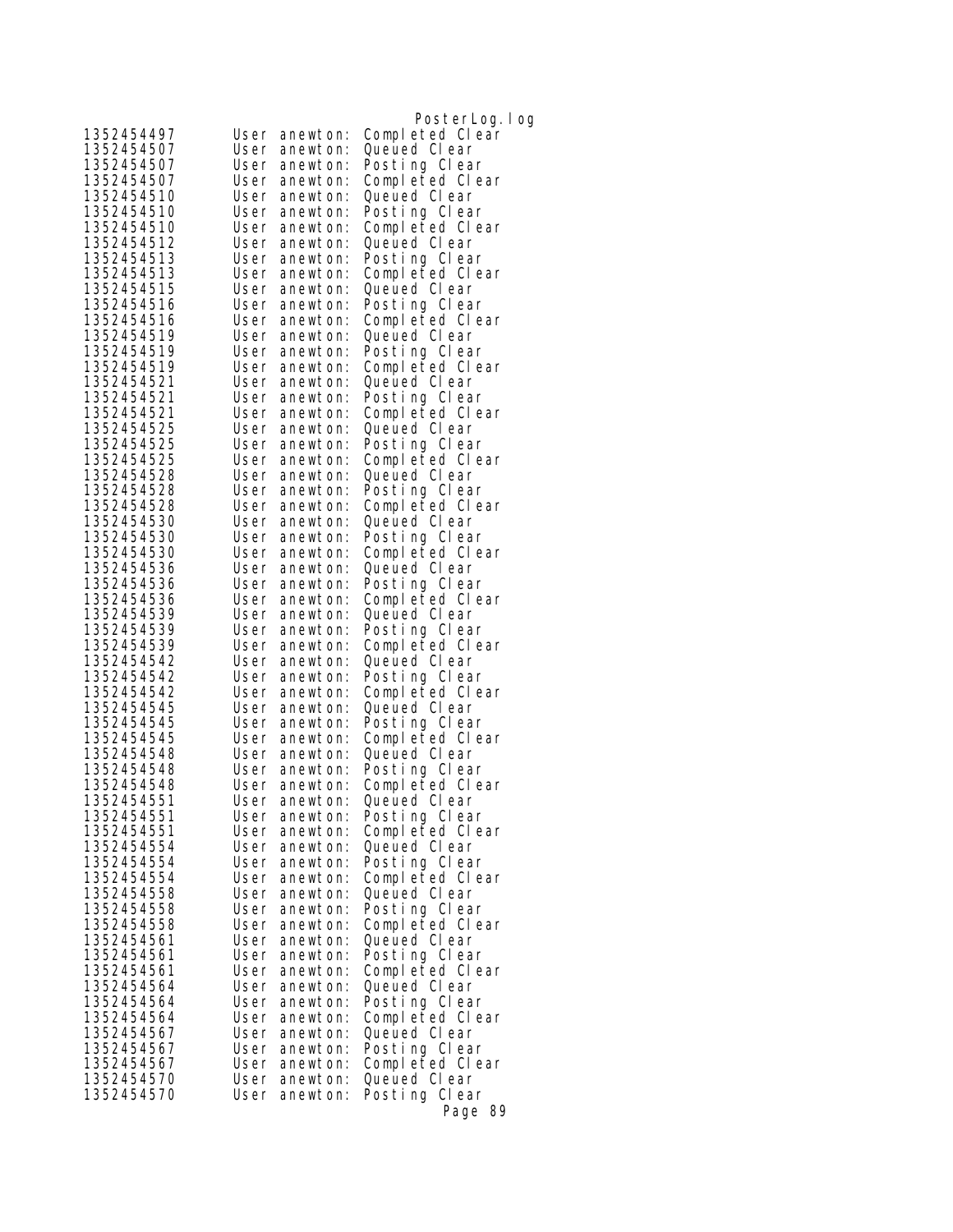|                          |                                      | PosterLog.log                    |
|--------------------------|--------------------------------------|----------------------------------|
| 1352454570               | User anewton:                        | Completed Clear                  |
| 1352454573               | User<br>anewton:                     | Queued Clear                     |
| 1352454573               | User anewton:                        | Posting Clear                    |
| 1352454573               | User anewton:                        | Completed Clear                  |
| 1352454576               | User anewton:                        | Queued CI ear                    |
| 1352454576               | User anewton:                        | Posting Clear                    |
| 1352454576               | User anewton:                        | Completed Clear                  |
| 1352454579               | User anewton:                        | Queued Clear                     |
| 1352454579               | User anewton:                        | Posting Clear                    |
| 1352454579               | User anewton:                        | Completed Clear                  |
| 1352454582               | User anewton:                        | Queued Clear                     |
| 1352454582               | User anewton:                        | Posting Clear                    |
| 1352454582<br>1352454585 | User anewton:                        | Completed Clear                  |
| 1352454585               | User anewton:<br>User anewton:       | Queued Clear<br>Posting Clear    |
| 1352454585               | User anewton:                        | Completed Clear                  |
| 1352454589               | User anewton:                        | Queued Clear                     |
| 1352454589               | User anewton:                        | Posting Clear                    |
| 1352454589               | User anewton:                        | Completed Clear                  |
| 1352454592               | User anewton:                        | Queued Clear                     |
| 1352454592               | User anewton:                        | Posting Clear                    |
| 1352454592               | User anewton:                        | Completed Clear                  |
| 1352454595               | User anewton:                        | Queued Clear                     |
| 1352454595               | User anewton:                        | Posting Clear                    |
| 1352454595               | User anewton:                        | Completed Clear                  |
| 1352454598               | User anewton:                        | Queued Clear                     |
| 1352454598               | User anewton:                        | Posting Clear                    |
| 1352454598               | User anewton:                        | Completed Clear<br>Queued Clear  |
| 1352454604<br>1352454604 | User anewton:<br>User anewton:       | Posting Clear                    |
| 1352454604               | User anewton:                        | Completed Clear                  |
| 1352454609               | User anewton:                        | Queued Clear                     |
| 1352454609               | User anewton:                        | Posting Clear                    |
| 1352454609               | User anewton:                        | Completed Clear                  |
| 1352454613               | User<br>anewton:                     | Queued Clear                     |
| 1352454613               | User anewton:                        | Posting Clear                    |
| 1352454613               | User anewton:                        | Completed Clear                  |
| 1352454622               | User anewton:                        | Queued Clear                     |
| 1352454622               | User anewton:                        | Posting Clear                    |
| 1352454622               | User anewton:                        | Completed Clear                  |
| 1352454626<br>1352454626 | User anewton:<br>User anewton:       | Queued CI ear                    |
| 1352454626               | User<br>anewton:                     | Posting Clear<br>Completed Clear |
| 1352454630               | User anewton:                        | Queued Clear                     |
| 1352454630               | User anewton:                        | Posting Clear                    |
| 1352454630               | User anewton:                        | Completed Clear                  |
| 1352454634               | User anewton:                        | Queued CI ear                    |
| 1352454634               | User anewton:                        | Posting Clear                    |
| 1352454634               | User anewton:                        | Completed Clear                  |
| 1352454637               | User anewton:                        | Queued Clear                     |
| 1352454637               | User<br>anewton:                     | Posting Clear                    |
| 1352454637               | User<br>anewton:                     | Completed Clear                  |
| 1352454642               | User<br>anewton:                     | Queued CI ear                    |
| 1352454642               | User<br>anewton:                     | Posting Clear                    |
| 1352454642<br>1352454646 | User<br>anewton:<br>User<br>anewton: | Completed Clear<br>Queued Clear  |
| 1352454646               | User<br>anewton:                     | Posting Clear                    |
| 1352454646               | User<br>anewton:                     | Completed Clear                  |
| 1352454649               | User anewton:                        | Queued CI ear                    |
| 1352454649               | User<br>anewton:                     | Posting Clear                    |
| 1352454649               | User anewton:                        | Completed Clear                  |
| 1352454652               | User<br>anewton:                     | Queued Clear                     |
| 1352454652               | User<br>anewton:                     | Posting Clear                    |
|                          |                                      | Page 90                          |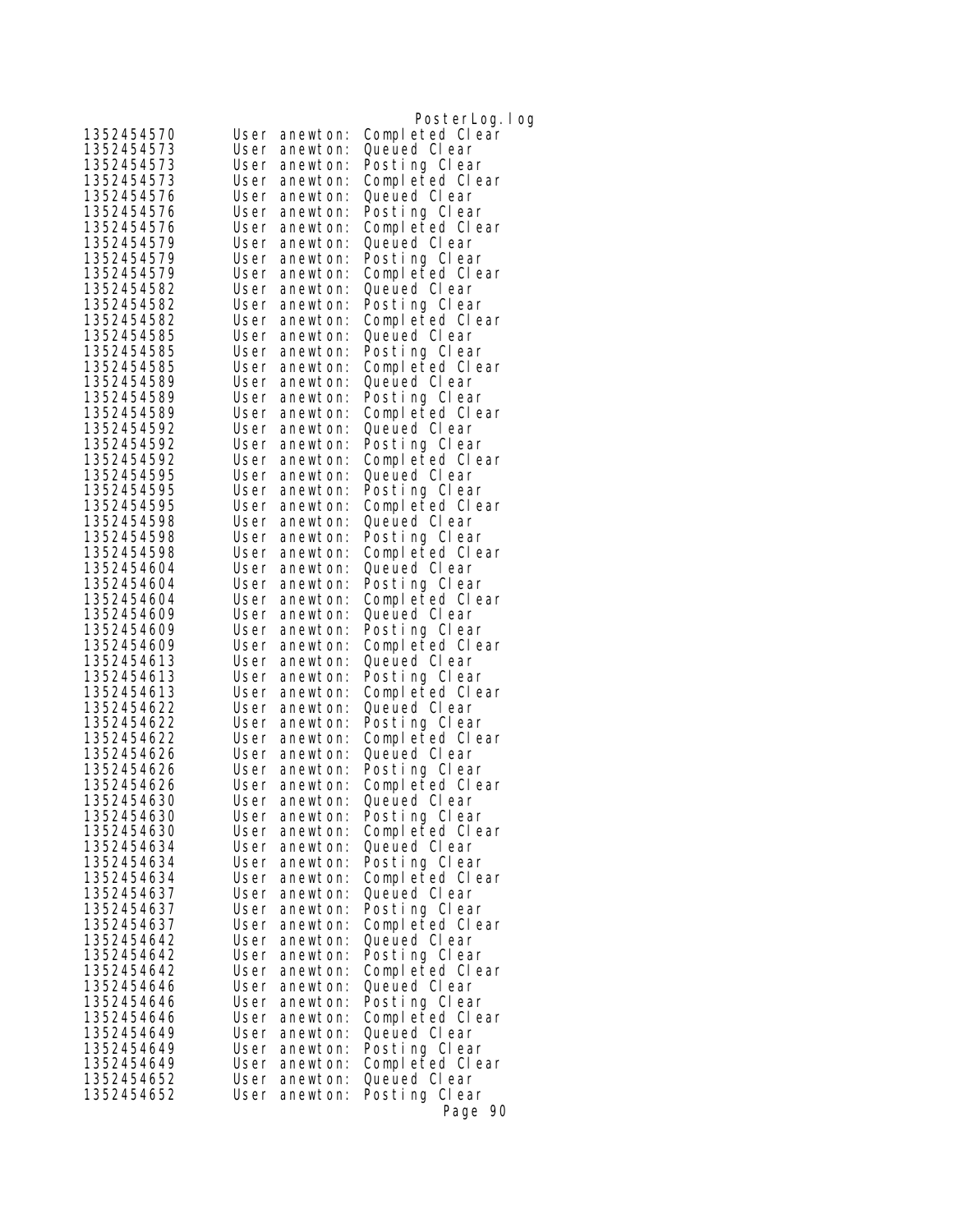|                          |      |                                | PosterLog.log                   |
|--------------------------|------|--------------------------------|---------------------------------|
| 1352454652               |      | User anewton:                  | Completed Clear                 |
| 1352454655               |      | User anewton:                  | Queued Clear                    |
| 1352454655               |      | User anewton:                  | Posting Clear                   |
| 1352454655               |      | User anewton:                  | Completed Clear                 |
| 1352454659               |      | User anewton:                  | Queued Clear                    |
| 1352454659               |      | User anewton:                  | Posting Clear                   |
| 1352454659               |      | User anewton:                  | Completed Clear                 |
| 1352454662               |      | User anewton:                  | Queued Clear                    |
| 1352454662               |      | User anewton:                  | Posting Clear                   |
| 1352454662<br>1352454665 |      | User anewton:<br>User anewton: | Completed Clear<br>Queued Clear |
| 1352454665               |      | User anewton:                  | Posting Clear                   |
| 1352454665               |      | User anewton:                  | Completed Clear                 |
| 1352454668               |      | User anewton:                  | Queued Clear                    |
| 1352454668               |      | User anewton:                  | Posting Clear                   |
| 1352454668               |      | User anewton:                  | Completed Clear                 |
| 1352454671               |      | User anewton:                  | Queued Clear                    |
| 1352454671               |      | User anewton:                  | Posting Clear                   |
| 1352454671               |      | User anewton:                  | Completed Clear                 |
| 1352454674               |      | User anewton:                  | Queued Clear                    |
| 1352454674               |      | User anewton:                  | Posting Clear                   |
| 1352454674<br>1352454677 |      | User anewton:<br>User anewton: | Completed Clear<br>Queued Clear |
| 1352454677               |      | User anewton:                  | Posting Clear                   |
| 1352454677               |      | User anewton:                  | Completed Clear                 |
| 1352454681               |      | User anewton:                  | Queued Clear                    |
| 1352454681               |      | User anewton:                  | Posting Clear                   |
| 1352454681               |      | User anewton:                  | Completed Clear                 |
| 1352454684               |      | User anewton:                  | Queued Clear                    |
| 1352454684               |      | User anewton:                  | Posting Clear                   |
| 1352454684               |      | User anewton:                  | Completed Clear                 |
| 1352454689<br>1352454689 |      | User anewton:<br>User anewton: | Queued Clear<br>Posting Clear   |
| 1352454689               |      | User anewton:                  | Completed Clear                 |
| 1352454692               |      | User anewton:                  | Queued Clear                    |
| 1352454692               |      | User anewton:                  | Posting Clear                   |
| 1352454692               |      | User anewton:                  | Completed Clear                 |
| 1352454695               |      | User anewton:                  | Queued Clear                    |
| 1352454695               |      | User anewton:                  | Posting Clear                   |
| 1352454695<br>1352454698 |      | User anewton:                  | Completed Clear                 |
| 1352454698               |      | User anewton:<br>User anewton: | Queued Clear<br>Posting Clear   |
| 1352454698               | User | anewton:                       | Completed Clear                 |
| 1352454703               |      | User anewton:                  | Queued Clear                    |
| 1352454703               |      | User anewton:                  | Posting Clear                   |
| 1352454703               |      | User anewton:                  | Completed Clear                 |
| 1352454708               |      | User anewton:                  | Queued Clear                    |
| 1352454708               |      | User anewton:                  | Posting Clear                   |
| 1352454708               |      | User anewton:                  | Completed Clear                 |
| 1352454711<br>1352454711 |      | User anewton:<br>User anewton: | Queued Clear<br>Posting Clear   |
| 1352454711               |      | User anewton:                  | Completed Clear                 |
| 1352454714               |      | User anewton:                  | Queued Clear                    |
| 1352454714               |      | User anewton:                  | Posting Clear                   |
| 1352454714               |      | User anewton:                  | Completed Clear                 |
| 1352454717               |      | User anewton:                  | Queued Clear                    |
| 1352454717               |      | User anewton:                  | Posting Clear                   |
| 1352454718               |      | User anewton:                  | Completed Clear                 |
| 1352454721<br>1352454721 |      | User anewton:<br>User anewton: | Queued Clear<br>Posting Clear   |
| 1352454721               |      | User anewton:                  | Completed Clear                 |
| 1352454724               |      | User anewton:                  | Queued Clear                    |
| 1352454724               | User | anewton:                       | Posting Clear                   |
|                          |      |                                | Page 91                         |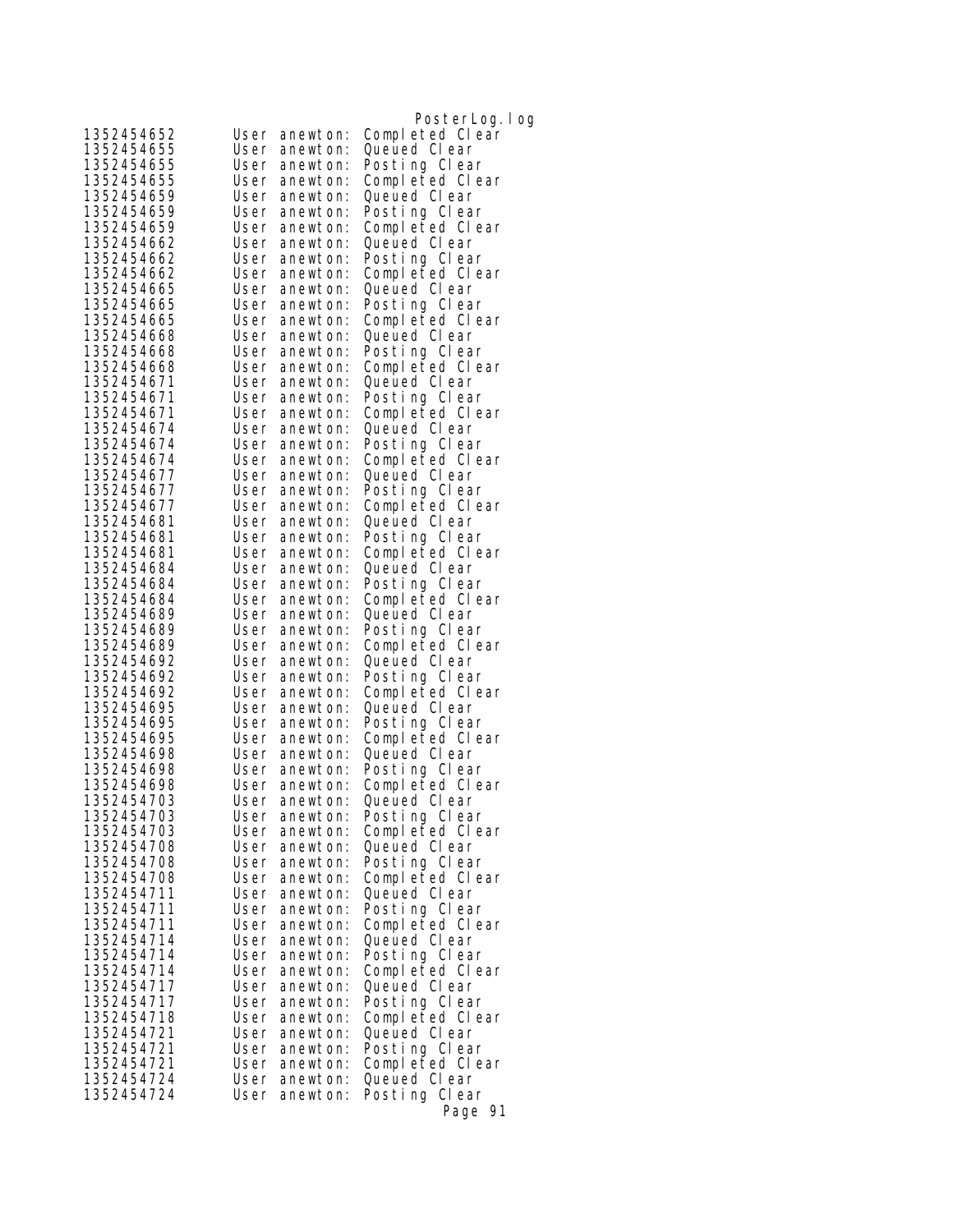|                          |              |                           | PosterLog. I og                 |
|--------------------------|--------------|---------------------------|---------------------------------|
| 1352454724               |              | User anewton:             | Completed Clear                 |
| 1352454731               | User         | anewton:                  | Queued CI ear                   |
| 1352454731               | User         | anewton:                  | Posting Clear                   |
| 1352454731               | User         | anewton:                  | Completed Clear                 |
| 1352454735               |              | User anewton:             | Queued Clear                    |
| 1352454735               | User         | anewton:                  | Posting Clear                   |
| 1352454735               | User         | anewton:                  | Completed Clear                 |
| 1352454738               | User         | anewton:                  | Queued Clear                    |
| 1352454738               | User         | anewton:                  | Posting Clear                   |
| 1352454738               | User         | anewton:                  | Completed Clear                 |
| 1352454741               |              | User anewton:             | Queued Clear                    |
| 1352454741               |              | User anewton:             | Posting Clear                   |
| 1352454741               | User         | anewton:                  | Completed Clear                 |
| 1352454744               | User         | anewton:                  | Queued Clear                    |
| 1352454744               |              | User anewton:             | Posting Clear                   |
| 1352454744               |              | User anewton:             | Completed Clear                 |
| 1352454747               | User         | anewton:                  | Queued Clear                    |
| 1352454747               | User         | anewton:                  | Posting Clear                   |
| 1352454747<br>1352454750 | User<br>User | anewton:                  | Completed Clear                 |
| 1352454750               |              | anewton:<br>User anewton: | Queued Clear<br>Posting Clear   |
| 1352454750               |              | User anewton:             | Completed Clear                 |
| 1352454753               | User         | anewton:                  | Queued Clear                    |
| 1352454753               | User         | anewton:                  | Posting Clear                   |
| 1352454753               | User         | anewton:                  | Completed Clear                 |
| 1352454757               | User         | anewton:                  | Queued Clear                    |
| 1352454757               |              | User anewton:             | Posting Clear                   |
| 1352454757               |              | User anewton:             | Completed Clear                 |
| 1352454760               | User         | anewton:                  | Queued Clear                    |
| 1352454760               | User         | anewton:                  | Posting Clear                   |
| 1352454760               | User         | anewton:                  | Completed Clear                 |
| 1352454763               | User         | anewton:                  | Queued Clear                    |
| 1352454763               | User         | anewton:                  | Posting Clear                   |
| 1352454763               |              | User anewton:             | Completed Clear                 |
| 1352454766               | User         | anewton:                  | Queued Clear                    |
| 1352454766               | User         | anewton:                  | Posting Clear                   |
| 1352454766               | User         | anewton:                  | Completed Clear                 |
| 1352454770               | User         | anewton:                  | Queued Clear                    |
| 1352454770               | User         | anewton:                  | Posting Clear                   |
| 1352454770               |              | User anewton:             | Completed Clear                 |
| 1352454774               | User         | anewton:                  | Queued Clear                    |
| 1352454774<br>1352454774 | User<br>User | anewton:<br>anewton:      | Posting Clear                   |
| 1352454777               |              | User anewton:             | Completed Clear<br>Queued Clear |
| 1352454777               |              | User anewton:             | Posting Clear                   |
| 1352454777               |              | User anewton:             | Completed Clear                 |
| 1352454780               |              | User anewton:             | Queued CI ear                   |
| 1352454780               | User         | anewton:                  | Posting Clear                   |
| 1352454780               |              | User anewton:             | Completed Clear                 |
| 1352454783               | User         | anewton:                  | Queued CI ear                   |
| 1352454783               | User         | anewton:                  | Posting Clear                   |
| 1352454783               | User         | anewton:                  | Completed Clear                 |
| 1352454787               | User         | anewton:                  | Queued Clear                    |
| 1352454787               | User         | anewton:                  | Posting Clear                   |
| 1352454787               |              | User anewton:             | Completed Clear                 |
| 1352454790               | User         | anewton:                  | Queued Clear                    |
| 1352454790               | User         | anewton:                  | Posting Clear                   |
| 1352454790               | User         | anewton:                  | Completed Clear                 |
| 1352454793               | User         | anewton:                  | Queued Clear                    |
| 1352454793               | User         | anewton:                  | Posting Clear                   |
| 1352454793               |              | User anewton:             | Completed Clear                 |
| 1352454797               | User         | anewton:                  | Queued Clear                    |
| 1352454797               | User         | anewton:                  | Posting Clear                   |
|                          |              |                           | Page 92                         |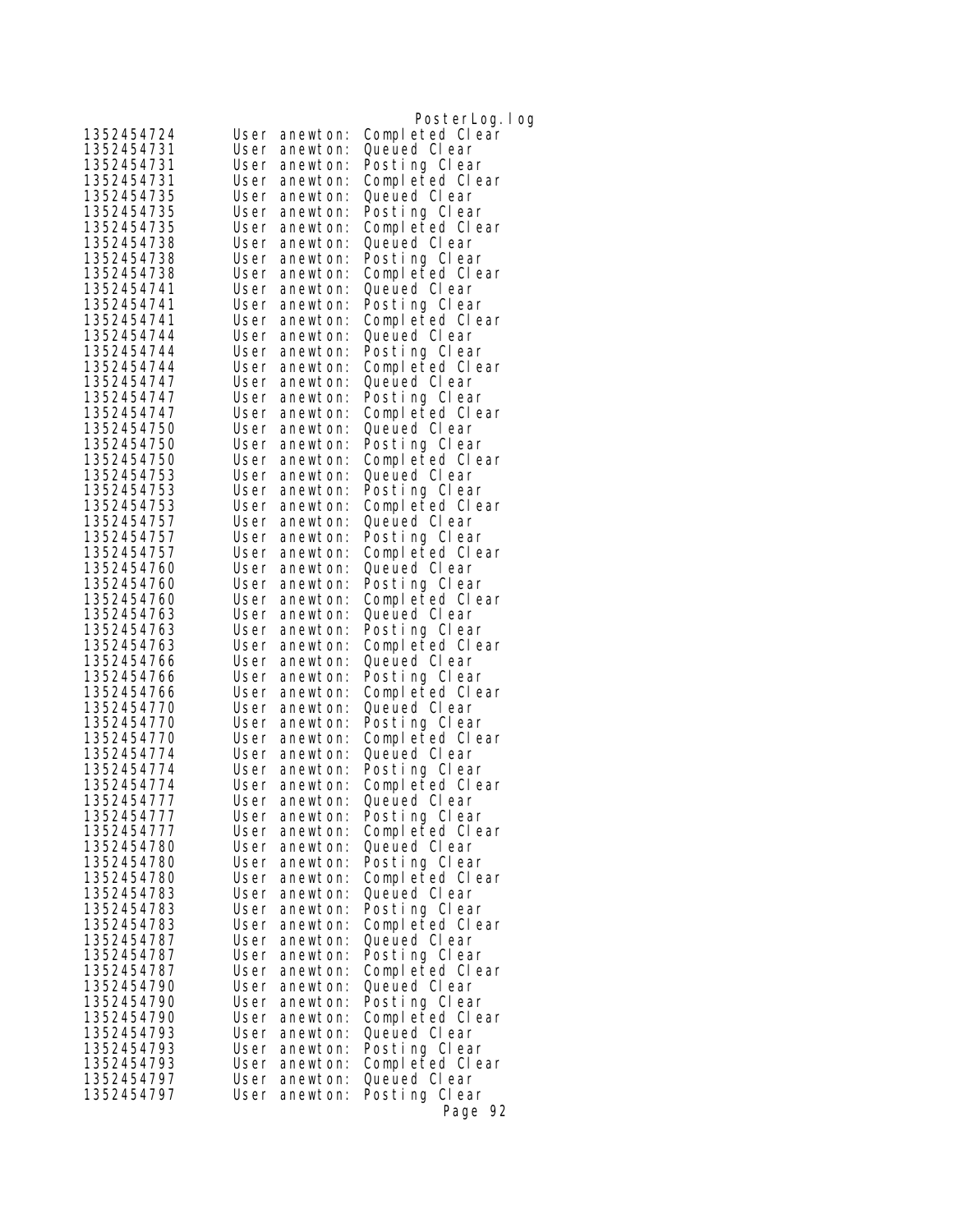|                          |              |                                | PosterLog.log                    |
|--------------------------|--------------|--------------------------------|----------------------------------|
| 1352454797               |              | User anewton:                  | Completed Clear                  |
| 1352454799               | User         | anewton:                       | Queued Clear                     |
| 1352454799               |              | User anewton:                  | Posting Clear                    |
| 1352454799               |              | User anewton:                  | Completed Clear                  |
| 1352454803               |              | User anewton:                  | Queued Clear                     |
| 1352454803               |              | User anewton:                  | Posting Clear                    |
| 1352454803               |              | User anewton:                  | Completed Clear                  |
| 1352454806               |              | User anewton:                  | Queued Clear                     |
| 1352454806               |              | User anewton:                  | Posting Clear                    |
| 1352454806               |              | User anewton:                  | Completed Clear                  |
| 1352454811               |              | User anewton:                  | Queued Clear                     |
| 1352454811               |              | User anewton:                  | Posting Clear                    |
| 1352454811<br>1352454814 |              | User anewton:                  | Completed Clear                  |
| 1352454814               |              | User anewton:<br>User anewton: | Queued Clear<br>Posting Clear    |
| 1352454814               |              | User anewton:                  | Completed Clear                  |
| 1352454817               |              | User anewton:                  | Queued Clear                     |
| 1352454817               |              | User anewton:                  | Posting Clear                    |
| 1352454817               |              | User anewton:                  | Completed Clear                  |
| 1352454821               |              | User anewton:                  | Queued Clear                     |
| 1352454821               |              | User anewton:                  | Posting Clear                    |
| 1352454821               |              | User anewton:                  | Completed Clear                  |
| 1352454824               |              | User anewton:                  | Queued Clear                     |
| 1352454824               |              | User anewton:                  | Posting Clear                    |
| 1352454824               |              | User anewton:                  | Completed Clear                  |
| 1352454827               |              | User anewton:                  | Queued Clear                     |
| 1352454827               |              | User anewton:                  | Posting Clear                    |
| 1352454827               |              | User anewton:                  | Completed Clear<br>Queued Clear  |
| 1352454830<br>1352454830 |              | User anewton:<br>User anewton: | Posting Clear                    |
| 1352454830               |              | User anewton:                  | Completed Clear                  |
| 1352454833               | User         | anewton:                       | Queued Clear                     |
| 1352454833               |              | User anewton:                  | Posting Clear                    |
| 1352454833               |              | User anewton:                  | Completed Clear                  |
| 1352454836               | User         | anewton:                       | Queued Clear                     |
| 1352454836               |              | User anewton:                  | Posting Clear                    |
| 1352454836               |              | User anewton:                  | Completed Clear                  |
| 1352454839               |              | User anewton:                  | Queued Clear                     |
| 1352454839               |              | User anewton:                  | Posting Clear                    |
| 1352454839               |              | User anewton:                  | Completed Clear                  |
| 1352454842               |              | User anewton:                  | Queued Clear                     |
| 1352454842<br>1352454842 | User         | User anewton:<br>anewton:      | Posting Clear<br>Completed Clear |
| 1352454846               |              | User anewton:                  | Queued Clear                     |
| 1352454846               |              | User anewton:                  | Posting Clear                    |
| 1352454846               |              | User anewton:                  | Completed Clear                  |
| 1352454849               |              | User anewton:                  | Queued CI ear                    |
| 1352454849               |              | User anewton:                  | Posting Clear                    |
| 1352454849               |              | User anewton:                  | Completed Clear                  |
| 1352454853               |              | User anewton:                  | Queued CI ear                    |
| 1352454853               | User         | anewton:                       | Posting Clear                    |
| 1352454853               | User         | anewton:                       | Completed Clear                  |
| 1352454885               | User         | anewton:                       | Queued CI ear                    |
| 1352454885               | User         | anewton:                       | Posting Clear                    |
| 1352454885<br>1352454885 | User<br>User | anewton:<br>anewton:           | Queued Clear<br>Queued CI ear    |
| 1352454885               | User         | anewton:                       | Queued Clear                     |
| 1352454885               | User         | anewton:                       | Completed Clear                  |
| 1352454885               |              | User anewton:                  | Posting Clear                    |
| 1352454885               | User         | anewton:                       | Completed Clear                  |
| 1352454885               | User         | anewton:                       | Posting Clear                    |
| 1352454885               | User         | anewton:                       | Completed Clear                  |
| 1352454885               | User         | anewton:                       | Posting Clear                    |
|                          |              |                                | Page 93                          |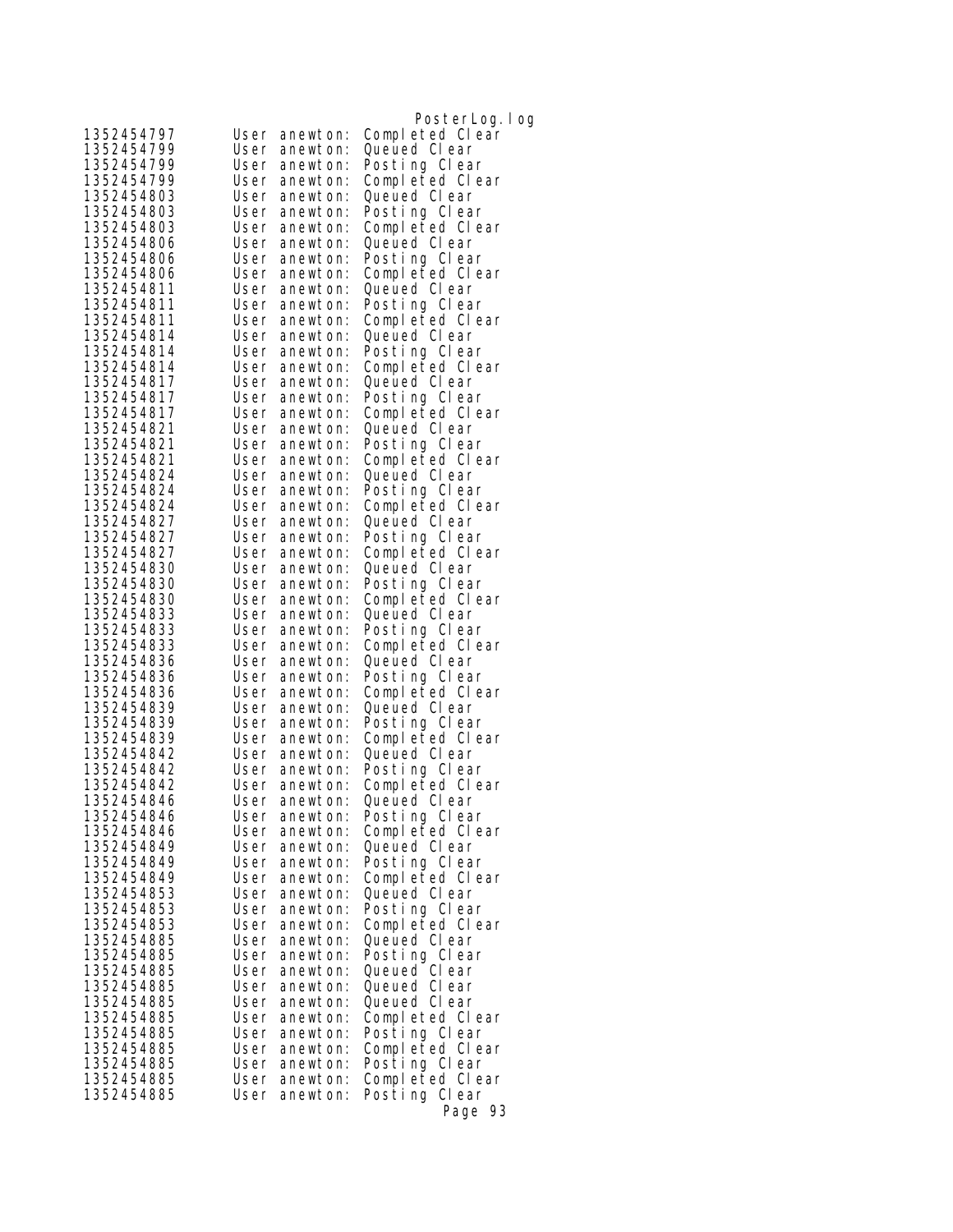|                          |                                | PosterLog.log                                                             |
|--------------------------|--------------------------------|---------------------------------------------------------------------------|
| 1352454885               | User anewton:                  | Completed Clear                                                           |
| 1352454897               | User anewton:                  | Queued Clear                                                              |
| 1352454897               | User anewton:                  | Posting Clear                                                             |
| 1352454897               | User anewton:                  | Queued Clear                                                              |
| 1352454897               | User anewton:                  | Completed Clear                                                           |
| 1352454897               | User anewton:                  | Posting Clear                                                             |
| 1352454897               | User anewton:                  | Completed Clear                                                           |
| 1352454903               | User anewton:                  | Poster Stopped                                                            |
| 1352454915               | User anewton:                  | Poster Starting                                                           |
| 1352454920               | User anewton:                  | Poster Stopped                                                            |
| 1352465049               | User anewton:                  | Poster Starting                                                           |
| 1352465089               | User anewton:                  | Poster Stopped                                                            |
| 1352465345               | User anewton:                  | Poster Starting                                                           |
| 1352465345               | User anewton:                  | Queued AVOSX 40010:10 Absentee 1 - OSX                                    |
| 1352465345               | User anewton:                  | Posting AVOSX 40010:10 Absentee 1 - OSX                                   |
| 1352465345<br>1352465385 | User anewton:                  | Completed AVOSX 40010:10 Absentee 1 - OSX                                 |
| 1352465594               | User anewton:<br>User anewton: | Poster Stopped<br>Poster Starting                                         |
| 1352465594               | User anewton:                  | Queued AVOSX 40010:11 Absentee 1 - OSX                                    |
| 1352465594               | User anewton:                  | Posting AVOSX 40010:11 Absentee 1 - OSX                                   |
| 1352465594               | User anewton:                  | Completed AVOSX 40010:11 Absentee 1 - OSX                                 |
| 1352465634               | User anewton:                  | Poster Stopped                                                            |
| 1352465835               | User anewton:                  | Poster Starting                                                           |
| 1352465835               | User anewton:                  | Queued AVOSX 40010:12 Absentee 1 - OSX                                    |
| 1352465835               | User anewton:                  | Posting AVOSX 40010:12 Absentee 1 - OSX                                   |
| 1352465835               | User anewton:                  | Completed AVOSX 40010:12 Absentee 1 - OSX                                 |
| 1352465875               | User anewton:                  | Poster Stopped                                                            |
| 1352466062               | User anewton:                  | Poster Starting                                                           |
| 1352466062               | User anewton:                  | Queued AVOSX 40010:13 Absentee 1 - OSX                                    |
| 1352466062               | User anewton:                  | Posting AVOSX 40010:13 Absentee 1 - OSX                                   |
| 1352466062               | User anewton:                  | Completed AVOSX 40010:13 Absentee 1 - OSX                                 |
| 1352466102               | User anewton:                  | Poster Stopped                                                            |
| 1352466967               | User anewton:                  | Poster Starting                                                           |
| 1352467007               | User anewton:                  | Poster Stopped                                                            |
| 1352478156               | User anewton:                  | Poster Starting                                                           |
| 1352478196               | User anewton:                  | Poster Stopped                                                            |
| 1352480329               | User anewton:                  | Poster Starting                                                           |
| 1352480329               | User anewton:                  | Queued AVOSX 50020: 0 Provisional                                         |
| 1352480329<br>1352480330 | User anewton:<br>User anewton: | Posting AVOSX 50020: 0 Provisional<br>Completed AVOSX 50020:0 Provisional |
| 1352480341               | User anewton:                  | Poster Stopped                                                            |
| 1352480362               | User anewton:                  | Poster Starting                                                           |
| 1352480364               | User anewton:                  | Poster Stopped                                                            |
| 1352480401               | User anewton:                  | Poster Starting                                                           |
| 1352480441               | User anewton:                  | Poster Stopped                                                            |
| 1352480735               | User anewton:                  | Poster Starting                                                           |
| 1352480775               | User anewton:                  | Poster Stopped                                                            |
| 1352552787               | User anewton:                  | Poster Starting                                                           |
| 1352552790               | User anewton:                  | Poster Stopped                                                            |
| 1352552816               | User anewton:                  | Poster Starting                                                           |
| 1352552826               | User anewton:                  | Poster Stopped                                                            |
| 1352552850               | User anewton:                  | Poster Starting                                                           |
| 1352552862               | User anewton:                  | Poster Stopped                                                            |
| 1352552886               | User anewton:                  | Poster Starting                                                           |
| 1352552890               | User anewton:                  | Poster Stopped                                                            |
| 1352552927               | User anewton:                  | Poster Starting                                                           |
| 1352552937               | User anewton:                  | Poster Stopped                                                            |
| 1352553010               | User anewton:                  | Poster Starting                                                           |
| 1352553013<br>1352553055 | User anewton:<br>User anewton: | Poster Stopped<br>Poster Starting                                         |
| 1352553078               | User anewton:                  | Queued Clear AccuVote-OS VC 1001 (ID: 1001)                               |
| 1352553078               | User anewton:                  | Posting Clear AccuVote-OS VC 1001 (ID: 1001)                              |
| 1352553078               | User anewton:                  | Queued Clear AccuVote-OS VC 1002 (ID: 1002)                               |
|                          |                                | Page 94                                                                   |
|                          |                                |                                                                           |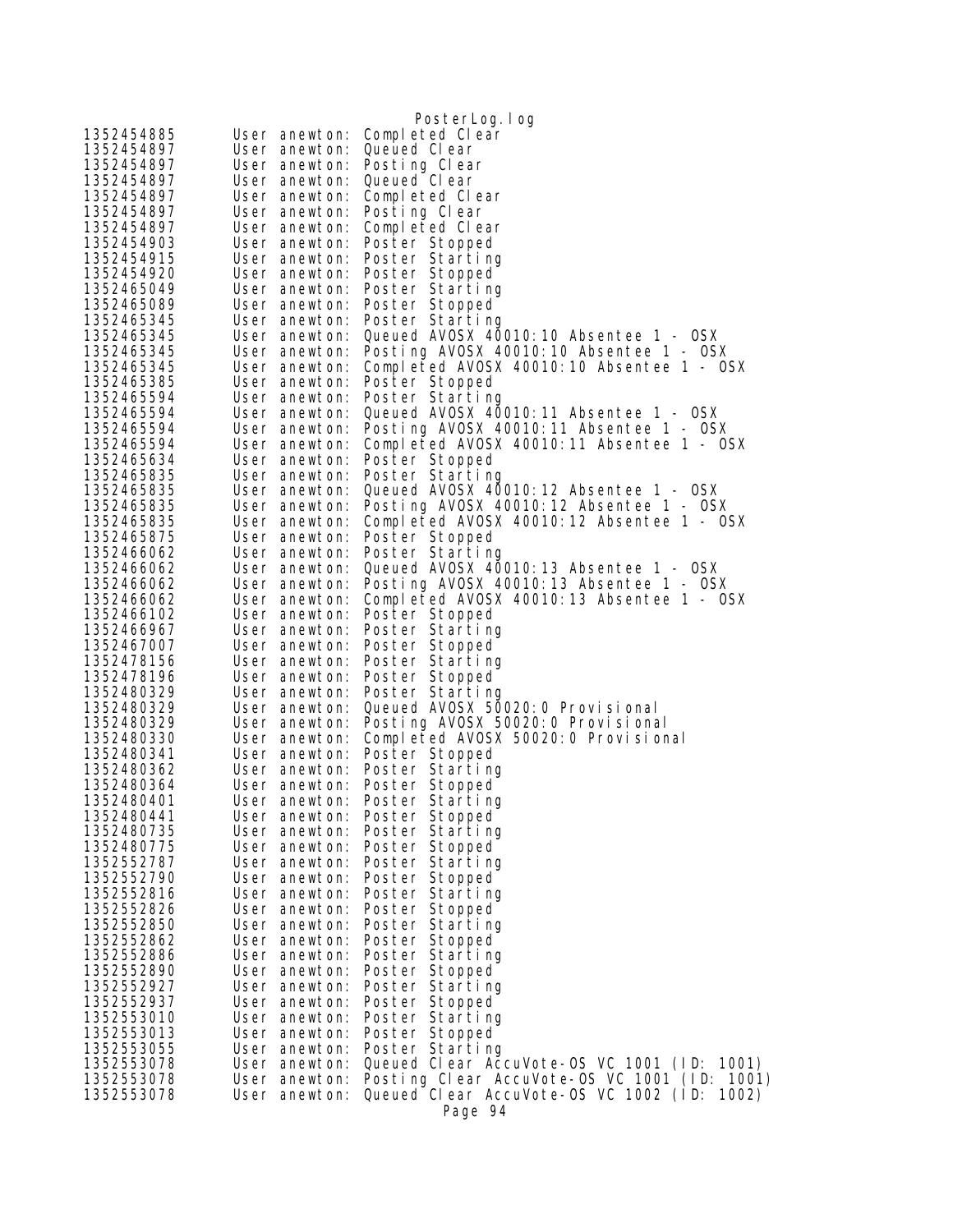|                          |                                | PosterLog.log                                                                                          |  |
|--------------------------|--------------------------------|--------------------------------------------------------------------------------------------------------|--|
| 1352553078               | User anewton:                  | Queued Clear AccuVote-0S VC 1003<br>(1D)<br>1003)                                                      |  |
| 1352553078               | User anewton:                  | Queued Clear AccuVote-0S VC 2001<br>(1D)<br>2001)                                                      |  |
| 1352553078               | User anewton:                  | Queued Clear AccuVote-OS VC 2002<br>(1D)<br>2002)                                                      |  |
| 1352553078               | User anewton:                  | Queued Clear AccuVote-OS VC 2003<br>2003)<br>(1D)                                                      |  |
| 1352553078               | User anewton:                  | Queued Clear AccuVote-0S VC 2004<br>(1D)<br>2004)                                                      |  |
| 1352553078               | User anewton:                  | Queued Clear AccuVote-0S VC 2005<br>(ID:<br>2005)                                                      |  |
| 1352553078               | User anewton:                  | Queued Clear AccuVote-0S VC 2006<br>(1D)<br>2006)                                                      |  |
| 1352553078               | User anewton:                  | Queued Clear AccuVote-OS VC 2007<br>(1D)<br>2007)                                                      |  |
| 1352553078               | User anewton:                  | Queued Clear AccuVote-OS VC 2008<br>(1D)<br>2008)                                                      |  |
| 1352553078               | User anewton:                  | Queued Clear AccuVote-0S VC 2009<br>(1D)<br>2009)                                                      |  |
| 1352553078               | User anewton:                  | Queued Clear AccuVote-0S VC 2010<br>2010)<br>(1D)                                                      |  |
| 1352553078               | User anewton:                  | Queued Clear AccuVote-OS VC 2011<br>(1D)<br>2011)                                                      |  |
| 1352553078               | User anewton:                  | Queued Clear AccuVote-OS VC 2012<br>(ID:<br>2012)<br>Queued Clear AccuVote-0S VC 3001<br>(1D)          |  |
| 1352553078<br>1352553078 | User anewton:<br>User anewton: | 3001)<br>Queued Clear AccuVote-OS VC 3002<br>3002)<br>(1D)                                             |  |
| 1352553078               | User anewton:                  | Queued Clear AccuVote-OS VC 3003<br>(1D)<br>3003)                                                      |  |
| 1352553078               | User anewton:                  | Queued Clear AccuVote-0S VC 3004<br>(1D)<br>3004)                                                      |  |
| 1352553078               | User anewton:                  | Queued Clear AccuVote-0S VC 3005<br>3005)<br>(1D)                                                      |  |
| 1352553078               | User anewton:                  | Queued Clear AccuVote-OS VC 3006<br>3006)<br>(1D)                                                      |  |
| 1352553078               | User anewton:                  | Queued Clear AccuVote-OS VC 3007<br>(1D)<br>3007)                                                      |  |
| 1352553078               | User anewton:                  | Completed Clear AccuVote-0S VC 1001 (ID: 1001)                                                         |  |
| 1352553078               | User anewton:                  | Posting Clear AccuVote-OS VC 1002 (ID: 1002)                                                           |  |
| 1352553078               | User anewton:                  | Queued Clear AccuVote-OS VC 4001 (ID:<br>4001)                                                         |  |
| 1352553078               | User anewton:                  | Queued Clear AccuVote-0S VC 4002<br>(1D)<br>4002)                                                      |  |
| 1352553078               | User anewton:                  | Queued Clear AccuVote-OS VC 4003<br>(1D)<br>4003)                                                      |  |
| 1352553078               | User anewton:                  | Queued Clear AccuVote-OS VC 4004<br>(1D)<br>4004)                                                      |  |
| 1352553078               | User anewton:                  | Queued Clear AccuVote-0S VC 4005<br>(1D)<br>4005)                                                      |  |
| 1352553078               | User anewton:                  | Queued Clear AccuVote-OS VC 4006<br>4006)<br>(ID:                                                      |  |
| 1352553078               | User anewton:                  | Queued Clear AccuVote-OS VC 4007<br>(1D)<br>4007)                                                      |  |
| 1352553078<br>1352553078 | User anewton:<br>User anewton: | Queued Clear AccuVote-OS VC 4008<br>(ID:<br>4008)<br>Queued Clear AccuVote-OS VC 4009<br>(1D)<br>4009) |  |
| 1352553078               | User anewton:                  | Queued Clear AccuVote-OS VC 4010<br>(1D)<br>4010)                                                      |  |
| 1352553078               | User anewton:                  | Queued Clear AccuVote-0S VC 4011<br>(1D)<br>4011)                                                      |  |
| 1352553078               | User anewton:                  | Queued Clear AccuVote-OS VC 4012<br>4012)<br>(1D)                                                      |  |
| 1352553078               | User anewton:                  | Queued Clear AccuVote-0S VC 4013<br>(1D)<br>4013)                                                      |  |
| 1352553078               | User anewton:                  | Queued Clear AccuVote-OS VC 4014<br>(1D)<br>4014)                                                      |  |
| 1352553078               | User anewton:                  | Queued Clear AccuVote-OS VC 4015<br>(1D)<br>4015)                                                      |  |
| 1352553078               | User anewton:                  | Queued Clear AccuVote-OS VC 4016<br>4016)<br>(1D)                                                      |  |
| 1352553078               | User anewton:                  | Queued Clear AccuVote-OS VC 4017<br>(1D)<br>4017)                                                      |  |
| 1352553078               | User anewton:                  | Queued Clear AccuVote-0S VC 5001<br>5001)<br>(1D)                                                      |  |
| 1352553078               | User anewton:                  | Queued Clear AccuVote-OS VC 5002 (ID:<br>5002)                                                         |  |
| 1352553078               | User anewton:<br>User anewton: | Completed Clear AccuVote-OS VC 1002 (ID: 1002)                                                         |  |
| 1352553078<br>1352553078 | User anewton:                  | Queued Clear AccuVote-OS VC 5003 (ID:<br>5003)<br>Posting Clear AccuVote-OS VC 1003 (ID:<br>1003)      |  |
| 1352553078               | User anewton:                  | Queued Clear AccuVote-0S VC 5004 (ID:<br>5004)                                                         |  |
| 1352553078               | User anewton:                  | Queued Clear AccuVote-0S VC 5005<br>(1D)<br>5005)                                                      |  |
| 1352553078               | User anewton:                  | Queued Clear AccuVote-0S VC 5006<br>(1D)<br>5006)                                                      |  |
| 1352553078               | User anewton:                  | Queued Clear AccuVote-0S VC 5007<br>(1D)<br>5007)                                                      |  |
| 1352553078               | User anewton:                  | Queued Clear AccuVote-0S VC 5008<br>(1D)<br>5008)                                                      |  |
| 1352553078               | User anewton:                  | Queued Clear AccuVote-OS VC 5009<br>(1D)<br>5009)                                                      |  |
| 1352553078               | User anewton:                  | Queued Clear AccuVote-0S VC 5010<br>(1D)<br>5010)                                                      |  |
| 1352553078               | User anewton:                  | Queued Clear AccuVote-OS VC 5011<br>(1D)<br>5011)                                                      |  |
| 1352553078               | User anewton:                  | Queued Clear AccuVote-OS VC 5012<br>(1D)<br>5012)                                                      |  |
| 1352553078               | User anewton:                  | Queued Clear AccuVote-OS VC 5013<br>5013)<br>(1D)                                                      |  |
| 1352553078<br>1352553078 | User anewton:<br>User anewton: | Queued Clear AccuVote-0S VC 5014<br>(1D)<br>5014)<br>Queued Clear AccuVote-0S VC 5015<br>(1D)          |  |
| 1352553078               | User anewton:                  | 5015)<br>Queued Clear AccuVote-0S VC 5016<br>(1D)<br>5016)                                             |  |
| 1352553078               | User anewton:                  | Queued Clear AccuVote-OS VC 6001<br>(1D)<br>6001)                                                      |  |
| 1352553078               | User anewton:                  | Queued Clear AccuVote-OS VC 6002<br>(1D)<br>6002)                                                      |  |
| 1352553078               | User anewton:                  | Queued Clear AccuVote-0S VC 6003<br>6003)<br>(1D)                                                      |  |
| 1352553078               | User anewton:                  | Queued Clear AccuVote-OS VC 6004<br>(1D)<br>6004)                                                      |  |
| 1352553078               | User anewton:                  | Queued Clear AccuVote-0S VC 6005 (ID: 6005)                                                            |  |
| 1352553078               | User anewton:                  | Completed Clear AccuVote-OS VC 1003 (ID: 1003)                                                         |  |
|                          |                                | Page 95                                                                                                |  |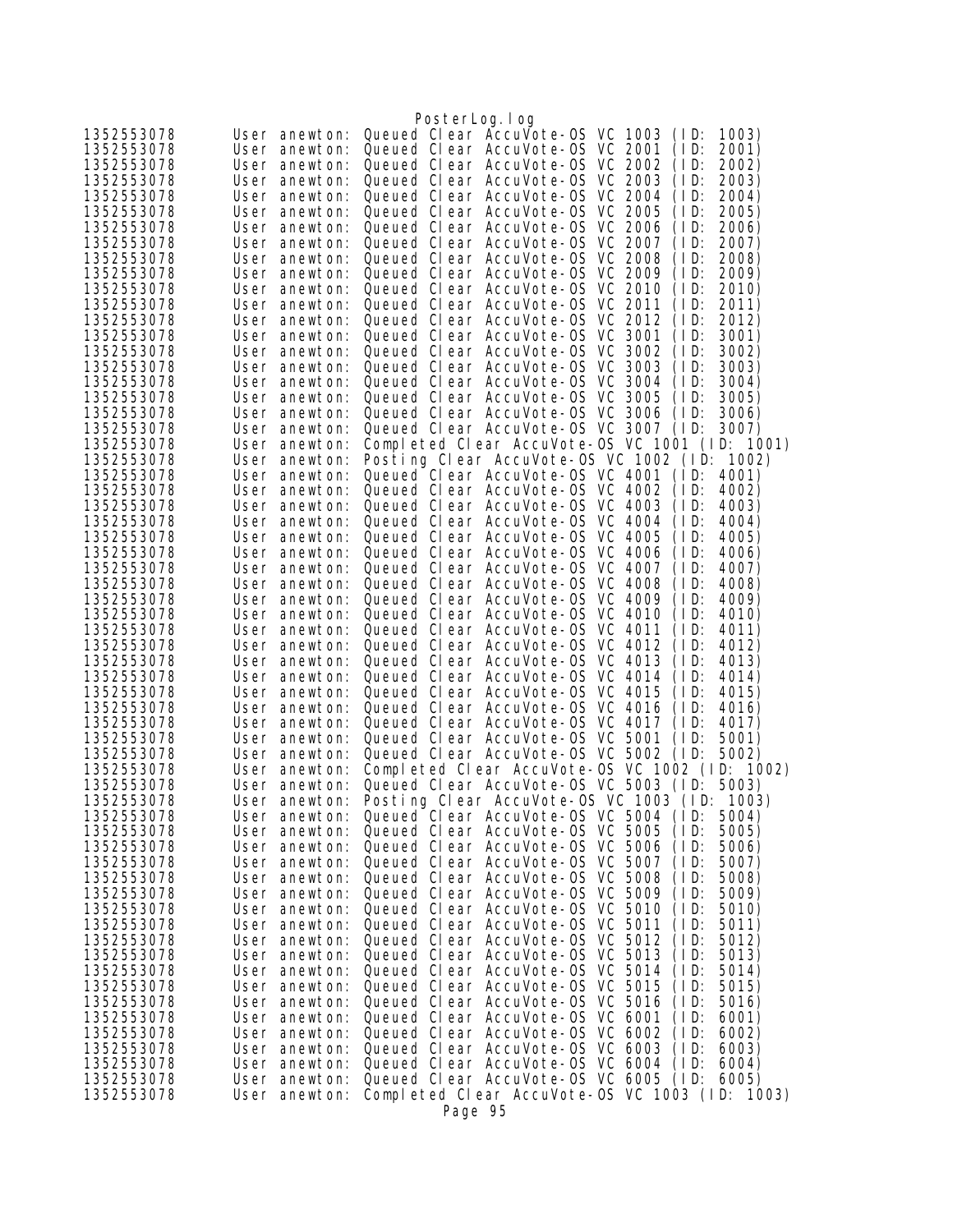|                          |                                | PosterLog.log                                                                                 |
|--------------------------|--------------------------------|-----------------------------------------------------------------------------------------------|
| 1352553078               | User anewton:                  | Queued Clear AccuVote-OS VC 6006 (ID:<br>6006)                                                |
| 1352553078               | User anewton:                  | Posting Clear AccuVote-OS VC 2001 (ID: 2001)                                                  |
| 1352553078               | User anewton:                  | Queued Clear AccuVote-OS VC 6007 (ID:<br>6007)                                                |
| 1352553078               | User anewton:                  | Queued Clear AccuVote-OS VC 6008<br>(1D)<br>6008)                                             |
| 1352553078               | User anewton:                  | Queued Clear AccuVote-OS VC 6009<br>(1D)<br>6009)                                             |
| 1352553078               | User anewton:                  | Queued Clear AccuVote-0S VC 6010<br>6010)<br>(1D)                                             |
| 1352553078               | User anewton:                  | Queued Clear AccuVote-0S VC 6011<br>(1D)<br>6011)                                             |
| 1352553078               | User anewton:                  | Queued Clear AccuVote-OS VC 6012<br>(1D)<br>6012)                                             |
| 1352553078               | User anewton:                  | Queued Clear AccuVote-OS VC 6013<br>(1D)<br>6013)                                             |
| 1352553078               | User anewton:                  | Queued Clear AccuVote-OS VC 7001<br>(1D)<br>7001)                                             |
| 1352553078               | User anewton:                  | Queued Clear AccuVote-OS VC<br>7002<br>(1D)<br>7002)                                          |
| 1352553078               | User anewton:                  | Queued Clear AccuVote-0S VC 7003<br>(1D)<br>7003)                                             |
| 1352553078               | User anewton:                  | Queued Clear AccuVote-0S VC 7004<br>(1D)<br>7004)                                             |
| 1352553078               | User anewton:                  | Queued Clear AccuVote-OS VC<br>7005<br>(1D)<br>7005)                                          |
| 1352553078               | User anewton:                  | Queued Clear AccuVote-OS VC 7006<br>(1D)<br>7006)                                             |
| 1352553078               | User anewton:                  | Queued Clear AccuVote-0S VC 7007<br>7007)<br>(1D)                                             |
| 1352553078               | User anewton:                  | Queued Clear AccuVote-0S VC 7008<br>(1D)<br>7008)                                             |
| 1352553078               | User anewton:                  | Queued Clear AccuVote-0S VC 7009<br>(1D)<br>7009)                                             |
| 1352553078               | User anewton:                  | Queued Clear AccuVote-OS VC 7010<br>(1D)<br>7010)                                             |
| 1352553078               | User anewton:                  | Queued Clear AccuVote-0S VC 7011<br>(1D)<br>7011)                                             |
| 1352553078               | User anewton:                  | Queued Clear AccuVote-OS VC 7012 (ID: 7012)                                                   |
| 1352553078               | User anewton:                  | Completed Clear AccuVote-OS VC 2001 (ID: 2001)                                                |
| 1352553078               | User anewton:                  | Queued Clear AccuVote-OS VC 7013 (ID: 7013)                                                   |
| 1352553078               | User anewton:                  | Posting Clear AccuVote-OS VC 2002 (ID: 2002)                                                  |
| 1352553078               | User anewton:                  | Queued Clear AccuVote-OS VC 7014 (ID:<br>7014)                                                |
| 1352553078               | User anewton:                  | Queued Clear AccuVote-0S VC 7015<br>(1D)<br>7015)                                             |
| 1352553078               | User anewton:                  | Queued Clear AccuVote-0S VC 7016<br>(1D)<br>7016)                                             |
| 1352553078               | User anewton:                  | Queued Clear AccuVote-0S VC 7017<br>(1D)<br>7017)                                             |
| 1352553078               | User anewton:                  | Queued Clear AccuVote-OS VC 7018<br>(1D)<br>7018)                                             |
| 1352553078               | User anewton:                  | Queued Clear AccuVote-OS VC 8001<br>(1D)<br>8001)                                             |
| 1352553078               | User anewton:                  | Queued Clear AccuVote-0S VC 8002<br>8002)<br>(1D)                                             |
| 1352553078               | User anewton:                  | Queued Clear AccuVote-OS VC 8003<br>(1D)<br>8003)                                             |
| 1352553078               | User anewton:                  | Queued Clear AccuVote-OS VC 8004<br>(1D)<br>8004)                                             |
| 1352553078               | User anewton:                  | Queued Clear AccuVote-0S VC 8005<br>(1D)<br>8005)                                             |
| 1352553078<br>1352553078 | User anewton:                  | Queued Clear AccuVote-OS VC 8006<br>(1D)<br>8006)<br>Queued Clear AccuVote-OS VC 8007<br>(1D) |
| 1352553078               | User anewton:<br>User anewton: | 8007)<br>Queued Clear AccuVote-0S VC 8008<br>(1D)<br>8008)                                    |
| 1352553078               | User anewton:                  | Queued Clear AccuVote-OS VC 8009<br>(1D)<br>8009)                                             |
| 1352553078               | User anewton:                  | Queued Clear AccuVote-OS VC 8010<br>(1D)<br>8010)                                             |
| 1352553078               | User anewton:                  | Queued Clear AccuVote-OS VC 9001<br>(1D)<br>9001)                                             |
| 1352553078               |                                | User anewton: Queued Clear AccuVote-OS VC 9002<br>(1D)<br>9002)                               |
| 1352553078               | User anewton:                  | Queued Clear AccuVote-OS VC 9003<br>(1D)<br>9003)                                             |
| 1352553078               |                                | User anewton: Queued Clear AccuVote-OS VC 9004<br>(1D)<br>9004)                               |
| 1352553078               |                                | User anewton: Queued Clear AccuVote-OS VC 9005 (ID:<br>9005)                                  |
| 1352553078               |                                | User anewton: Queued Clear AccuVote-OS VC 9006 (ID: 9006)                                     |
| 1352553078               |                                | User anewton: Completed Clear AccuVote-OS VC 2002 (ID: 2002)                                  |
| 1352553078               |                                | User anewton: Queued Clear AccuVote-OS VC AB 2 OS 100-400 (ID:                                |
| 40020)                   |                                |                                                                                               |
| 1352553078               |                                | User anewton: Posting Clear AccuVote-OS VC 2003 (ID: 2003)                                    |
| 1352553078               |                                | User anewton: Queued Clear AccuVote-OS VC AB 3 OS 500-600 (ID:                                |
| 40030)                   |                                |                                                                                               |
| 1352553078               |                                | User anewton: Queued Clear AccuVote-OS VC AB 4 OS 700-900 (ID:                                |
| 40040)                   |                                |                                                                                               |
| 1352553078               | User anewton:                  | Completed Clear AccuVote-0S VC 2003 (ID: 2003)                                                |
| 1352553078               | User anewton:                  | Posting Clear AccuVote-OS VC 2004 (ID: 2004)                                                  |
| 1352553078               | User anewton:                  | Completed Clear AccuVote-0S VC 2004 (ID: 2004)                                                |
| 1352553078               | User anewton:                  | Posting Clear AccuVote-OS VC 2005 (ID: 2005)                                                  |
| 1352553078               | User anewton:                  | Completed Clear AccuVote-OS VC 2005 (ID: 2005)                                                |
| 1352553078               | User anewton:                  | Posting Clear AccuVote-OS VC 2006 (ID: 2006)                                                  |
| 1352553078               | User anewton:                  | Completed Clear AccuVote-0S VC 2006 (ID: 2006)                                                |
| 1352553078               | User anewton:                  | Posting Clear AccuVote-OS VC 2007 (ID: 2007)                                                  |
| 1352553078               | User anewton:                  | Completed Clear AccuVote-OS VC 2007 (ID: 2007)                                                |
| 1352553078               | User anewton:                  | Posting Clear AccuVote-OS VC 2008 (ID: 2008)                                                  |
|                          |                                | Page 96                                                                                       |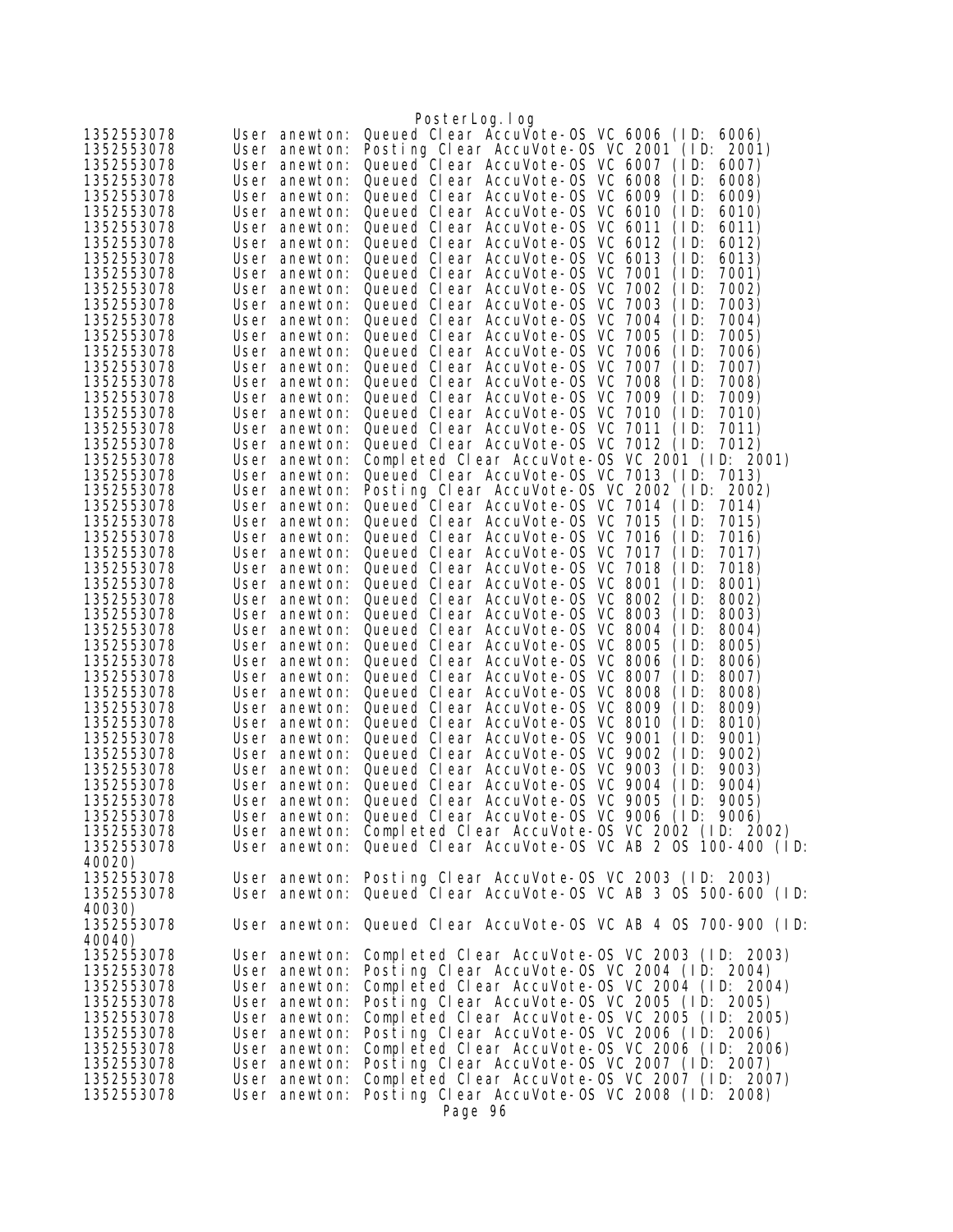|                          |                                | PosterLog.log                                                                                  |
|--------------------------|--------------------------------|------------------------------------------------------------------------------------------------|
| 1352553078               | User anewton:                  | Completed Clear AccuVote-OS VC 2008 (ID: 2008)                                                 |
| 1352553078               | User anewton:                  | Posting Clear AccuVote-OS VC 2009 (ID: 2009)                                                   |
| 1352553078               | User anewton:                  | Completed Clear AccuVote-OS VC 2009 (ID: 2009)                                                 |
| 1352553078               | User anewton:                  | Posting Clear AccuVote-OS VC 2010 (ID: 2010)                                                   |
| 1352553078               | User anewton:                  | Completed Clear AccuVote-0S VC 2010 (ID: 2010)                                                 |
| 1352553078               | User anewton:                  | Posting Clear AccuVote-OS VC 2011 (ID: 2011)                                                   |
| 1352553078               | User anewton:                  | Completed Clear AccuVote-OS VC 2011 (ID: 2011)                                                 |
| 1352553078               | User anewton:                  | Posting Clear AccuVote-OS VC 2012 (ID: 2012)<br>Completed Clear AccuVote-OS VC 2012 (ID: 2012) |
| 1352553078<br>1352553078 | User anewton:<br>User anewton: | Posting Clear AccuVote-OS VC 3001 (ID: 3001)                                                   |
| 1352553078               | User anewton:                  | Completed Clear AccuVote-OS VC 3001 (ID: 3001)                                                 |
| 1352553078               | User anewton:                  | Posting Clear AccuVote-OS VC 3002 (ID: 3002)                                                   |
| 1352553078               | User anewton:                  | Completed Clear AccuVote-OS VC 3002 (ID: 3002)                                                 |
| 1352553078               | User anewton:                  | Posting Clear AccuVote-OS VC 3003 (ID: 3003)                                                   |
| 1352553078               | User anewton:                  | Completed Clear AccuVote-OS VC 3003 (ID: 3003)                                                 |
| 1352553078               | User anewton:                  | Posting Clear AccuVote-OS VC 3004 (ID: 3004)                                                   |
| 1352553078               | User anewton:                  | Completed Clear AccuVote-OS VC 3004 (ID: 3004)                                                 |
| 1352553078               | User anewton:                  | Posting Clear AccuVote-OS VC 3005 (ID: 3005)                                                   |
| 1352553078               | User anewton:                  | Completed Clear AccuVote-OS VC 3005 (ID: 3005)                                                 |
| 1352553078               | User anewton:                  | Posting Clear AccuVote-OS VC 3006 (ID: 3006)                                                   |
| 1352553078               | User anewton:                  | Completed Clear AccuVote-0S VC 3006 (ID: 3006)                                                 |
| 1352553078               | User anewton:                  | Posting Clear AccuVote-OS VC 3007 (ID: 3007)                                                   |
| 1352553078<br>1352553078 | User anewton:<br>User anewton: | Completed Clear AccuVote-OS VC 3007 (ID: 3007)<br>Posting Clear AccuVote-OS VC 4001 (ID: 4001) |
| 1352553078               | User anewton:                  | Completed Clear AccuVote-OS VC 4001 (ID: 4001)                                                 |
| 1352553078               | User anewton:                  | Posting Clear AccuVote-OS VC 4002 (ID: 4002)                                                   |
| 1352553078               | User anewton:                  | Completed Clear AccuVote-OS VC 4002 (ID: 4002)                                                 |
| 1352553078               | User anewton:                  | Posting Clear AccuVote-OS VC 4003 (ID: 4003)                                                   |
| 1352553078               | User anewton:                  | Completed Clear AccuVote-OS VC 4003 (ID: 4003)                                                 |
| 1352553078               | User anewton:                  | Posting Clear AccuVote-OS VC 4004 (ID: 4004)                                                   |
| 1352553078               | User anewton:                  | Completed Clear AccuVote-OS VC 4004 (ID: 4004)                                                 |
| 1352553078               | User anewton:                  | Posting Clear AccuVote-OS VC 4005 (ID: 4005)                                                   |
| 1352553078               | User anewton:                  | Completed Clear AccuVote-OS VC 4005 (ID: 4005)                                                 |
| 1352553078<br>1352553078 | User anewton:<br>User anewton: | Posting Clear AccuVote-OS VC 4006 (ID: 4006)<br>Completed Clear AccuVote-0S VC 4006 (ID: 4006) |
| 1352553078               | User anewton:                  | Posting Clear AccuVote-OS VC 4007 (ID: 4007)                                                   |
| 1352553078               | User anewton:                  | Completed Clear AccuVote-OS VC 4007 (ID: 4007)                                                 |
| 1352553078               | User anewton:                  | Posting Clear AccuVote-OS VC 4008 (ID: 4008)                                                   |
| 1352553078               | User anewton:                  | Completed Clear AccuVote-OS VC 4008 (ID: 4008)                                                 |
| 1352553078               | User anewton:                  | Posting Clear AccuVote-OS VC 4009 (ID: 4009)                                                   |
| 1352553078               | User anewton:                  | Completed Clear AccuVote-OS VC 4009 (ID: 4009)                                                 |
| 1352553078               | User anewton:                  | Posting Clear AccuVote-OS VC 4010 (ID: 4010)                                                   |
| 1352553078               | User anewton:                  | Completed Clear AccuVote-OS VC 4010 (ID: 4010)<br>Posting Clear AccuVote-OS VC 4011 (ID: 4011) |
| 1352553078<br>1352553078 | User anewton:<br>User anewton: | Completed Clear AccuVote-OS VC 4011 (ID: 4011)                                                 |
| 1352553078               | User anewton:                  | Posting Clear AccuVote-OS VC 4012 (ID: 4012)                                                   |
| 1352553078               | User anewton:                  | Completed Clear AccuVote-OS VC 4012 (ID: 4012)                                                 |
| 1352553078               | User anewton:                  | Posting Clear AccuVote-OS VC 4013 (ID: 4013)                                                   |
| 1352553078               | User anewton:                  | Completed Clear AccuVote-OS VC 4013 (ID: 4013)                                                 |
| 1352553078               | User anewton:                  | Posting Clear AccuVote-OS VC 4014 (ID: 4014)                                                   |
| 1352553078               | User anewton:                  | Completed Clear AccuVote-OS VC 4014 (ID: 4014)                                                 |
| 1352553078               | User anewton:                  | Posting Clear AccuVote-OS VC 4015 (ID: 4015)                                                   |
| 1352553078<br>1352553078 | User anewton:                  | Completed Clear AccuVote-OS VC 4015 (ID: 4015)                                                 |
| 1352553078               | User anewton:<br>User anewton: | Posting Clear AccuVote-OS VC 4016 (ID: 4016)<br>Completed Clear AccuVote-0S VC 4016 (ID: 4016) |
| 1352553078               | User anewton:                  | Posting Clear AccuVote-OS VC 4017 (ID: 4017)                                                   |
| 1352553078               | User anewton:                  | Completed Clear AccuVote-0S VC 4017 (ID: 4017)                                                 |
| 1352553078               | User anewton:                  | Posting Clear AccuVote-OS VC 5001 (ID: 5001)                                                   |
| 1352553078               | User anewton:                  | Completed Clear AccuVote-OS VC 5001 (ID: 5001)                                                 |
| 1352553078               | User anewton:                  | Posting Clear AccuVote-OS VC 5002 (ID: 5002)                                                   |
| 1352553078               | User anewton:                  | Completed Clear AccuVote-OS VC 5002 (ID: 5002)                                                 |
| 1352553078<br>1352553079 | User anewton:                  | Posting Clear AccuVote-OS VC 5003 (ID: 5003)                                                   |
|                          | User anewton:                  | Completed Clear AccuVote-OS VC 5003 (ID: 5003)<br>Page 97                                      |
|                          |                                |                                                                                                |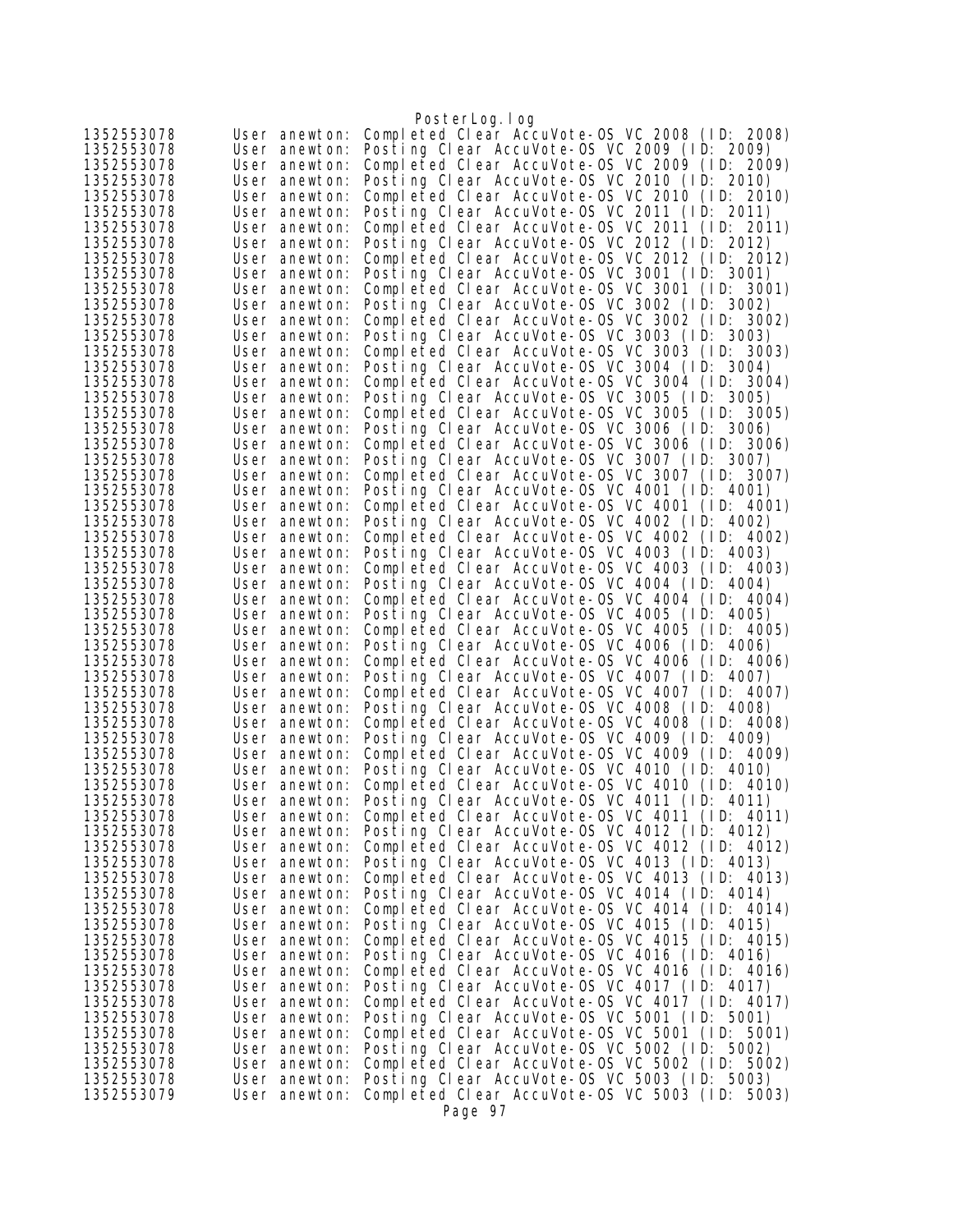|                          |                                | PosterLog.log                                                                                  |
|--------------------------|--------------------------------|------------------------------------------------------------------------------------------------|
| 1352553079               | User anewton:                  | Posting Clear AccuVote-OS VC 5004 (ID: 5004)                                                   |
| 1352553079               | User anewton:                  | Completed Clear AccuVote-OS VC 5004 (ID: 5004)                                                 |
| 1352553079               | User anewton:                  | Posting Clear AccuVote-OS VC 5005 (ID: 5005)                                                   |
| 1352553079               | User anewton:                  | Completed Clear AccuVote-OS VC 5005 (ID: 5005)                                                 |
| 1352553079               | User anewton:                  | Posting Clear AccuVote-OS VC 5006 (ID: 5006)                                                   |
| 1352553079               | User anewton:                  | Completed Clear AccuVote-OS VC 5006 (ID: 5006)                                                 |
| 1352553079<br>1352553079 | User anewton:                  | Posting Clear AccuVote-OS VC 5007 (ID: 5007)                                                   |
|                          | User anewton:                  | Completed Clear AccuVote-OS VC 5007 (ID: 5007)<br>Posting Clear AccuVote-OS VC 5008 (ID: 5008) |
| 1352553079<br>1352553079 | User anewton:<br>User anewton: | Completed Clear AccuVote-OS VC 5008 (ID: 5008)                                                 |
| 1352553079               | User anewton:                  | Posting Clear AccuVote-OS VC 5009 (ID: 5009)                                                   |
| 1352553079               | User anewton:                  | Completed Clear AccuVote-0S VC 5009 (ID: 5009)                                                 |
| 1352553079               | User anewton:                  | Posting Clear AccuVote-OS VC 5010 (ID: 5010)                                                   |
| 1352553079               | User anewton:                  | Completed Clear AccuVote-0S VC 5010 (ID: 5010)                                                 |
| 1352553079               | User anewton:                  | Posting Clear AccuVote-OS VC 5011 (ID: 5011)                                                   |
| 1352553079               | User anewton:                  | Completed Clear AccuVote-OS VC 5011 (ID: 5011)                                                 |
| 1352553079               | User anewton:                  | Posting Clear AccuVote-OS VC 5012 (ID: 5012)                                                   |
| 1352553079               | User anewton:                  | Completed Clear AccuVote-OS VC 5012 (ID: 5012)                                                 |
| 1352553079               | User anewton:                  | Posting Clear AccuVote-OS VC 5013 (ID: 5013)                                                   |
| 1352553079               | User anewton:                  | Completed Clear AccuVote-OS VC 5013 (ID: 5013)                                                 |
| 1352553079               | User anewton:                  | Posting Clear AccuVote-OS VC 5014 (ID: 5014)                                                   |
| 1352553079               | User anewton:                  | Completed Clear AccuVote-OS VC 5014 (ID: 5014)                                                 |
| 1352553079               | User anewton:                  | Posting Clear AccuVote-OS VC 5015 (ID: 5015)                                                   |
| 1352553079<br>1352553079 | User anewton:<br>User anewton: | Completed Clear AccuVote-OS VC 5015 (ID: 5015)<br>Posting Clear AccuVote-OS VC 5016 (ID: 5016) |
| 1352553079               | User anewton:                  | Completed Clear AccuVote-OS VC 5016 (ID: 5016)                                                 |
| 1352553079               | User anewton:                  | Posting Clear AccuVote-OS VC 6001 (ID: 6001)                                                   |
| 1352553079               | User anewton:                  | Completed Clear AccuVote-OS VC 6001 (ID: 6001)                                                 |
| 1352553079               | User anewton:                  | Posting Clear AccuVote-OS VC 6002 (ID: 6002)                                                   |
| 1352553079               | User anewton:                  | Completed Clear AccuVote-OS VC 6002 (ID: 6002)                                                 |
| 1352553079               | User anewton:                  | Posting Clear AccuVote-OS VC 6003 (ID: 6003)                                                   |
| 1352553079               | User anewton:                  | Completed Clear AccuVote-OS VC 6003 (ID: 6003)                                                 |
| 1352553079               | User anewton:                  | Posting Clear AccuVote-OS VC 6004 (ID: 6004)                                                   |
| 1352553079               | User anewton:                  | Completed Clear AccuVote-OS VC 6004 (ID: 6004)                                                 |
| 1352553079               | User anewton:                  | Posting Clear AccuVote-OS VC 6005 (ID: 6005)                                                   |
| 1352553079<br>1352553079 | User anewton:                  | Completed Clear AccuVote-OS VC 6005 (ID: 6005)<br>Posting Clear AccuVote-OS VC 6006 (ID: 6006) |
| 1352553079               | User anewton:<br>User anewton: | Completed Clear AccuVote-OS VC 6006 (ID: 6006)                                                 |
| 1352553079               | User anewton:                  | Posting Clear AccuVote-OS VC 6007 (ID: 6007)                                                   |
| 1352553079               | User anewton:                  | Completed Clear AccuVote-OS VC 6007 (ID: 6007)                                                 |
| 1352553079               | User anewton:                  | Posting Clear AccuVote-OS VC 6008 (ID: 6008)                                                   |
| 1352553079               | User anewton:                  | Completed Clear AccuVote-0S VC 6008 (ID: 6008)                                                 |
| 1352553079               | User anewton:                  | Posting Clear AccuVote-OS VC 6009 (ID: 6009)                                                   |
| 1352553079               | User anewton:                  | Completed Clear AccuVote-OS VC 6009 (ID: 6009)                                                 |
| 1352553079               | User anewton:                  | Posting Clear AccuVote-OS VC 6010 (ID: 6010)                                                   |
| 1352553079               | User anewton:                  | Completed Clear AccuVote-0S VC 6010 (ID: 6010)                                                 |
| 1352553079               | User anewton:                  | Posting Clear AccuVote-OS VC 6011 (ID: 6011)                                                   |
| 1352553079               | User anewton:                  | Completed Clear AccuVote-0S VC 6011 (ID: 6011)                                                 |
| 1352553079<br>1352553079 | User anewton:<br>User anewton: | Posting Clear AccuVote-OS VC 6012 (ID: 6012)<br>Completed Clear AccuVote-OS VC 6012 (ID: 6012) |
| 1352553079               | User anewton:                  | Posting Clear AccuVote-OS VC 6013 (ID: 6013)                                                   |
| 1352553079               | User anewton:                  | Completed Clear AccuVote-OS VC 6013 (ID: 6013)                                                 |
| 1352553079               | User anewton:                  | Posting Clear AccuVote-OS VC 7001 (ID: 7001)                                                   |
| 1352553079               | User anewton:                  | Completed Clear AccuVote-OS VC 7001 (ID: 7001)                                                 |
| 1352553079               | User anewton:                  | Posting Clear AccuVote-OS VC 7002 (ID: 7002)                                                   |
| 1352553079               | User anewton:                  | Completed Clear AccuVote-OS VC 7002 (ID: 7002)                                                 |
| 1352553079               | User anewton:                  | Posting Clear AccuVote-OS VC 7003 (ID: 7003)                                                   |
| 1352553079               | User anewton:                  | Completed Clear AccuVote-OS VC 7003 (ID: 7003)                                                 |
| 1352553079               | User anewton:                  | Posting Clear AccuVote-OS VC 7004 (ID: 7004)                                                   |
| 1352553079               | User anewton:                  | Completed Clear AccuVote-OS VC 7004 (ID: 7004)                                                 |
| 1352553079               | User anewton:                  | Posting Clear AccuVote-OS VC 7005 (ID: 7005)                                                   |
| 1352553079<br>1352553079 | User anewton:<br>User anewton: | Completed Clear AccuVote-OS VC 7005 (ID: 7005)<br>Posting Clear AccuVote-OS VC 7006 (ID: 7006) |
|                          |                                | Page 98                                                                                        |
|                          |                                |                                                                                                |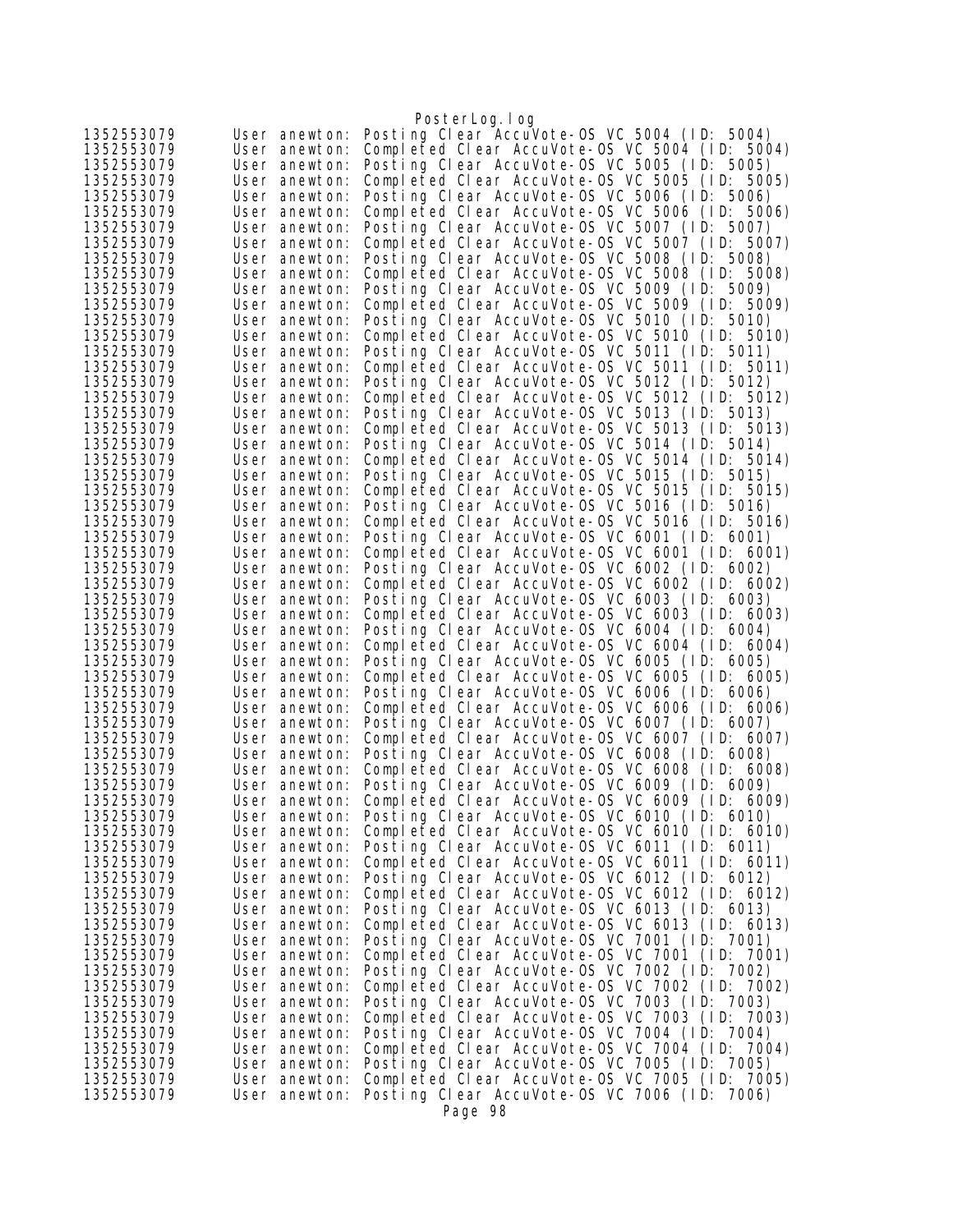|                          |                                | PosterLog.log                                                                                  |
|--------------------------|--------------------------------|------------------------------------------------------------------------------------------------|
| 1352553079               | User anewton:                  | Completed Clear AccuVote-0S VC 7006 (ID: 7006)                                                 |
| 1352553079               | User anewton:                  | Posting Clear AccuVote-OS VC 7007 (ID: 7007)                                                   |
| 1352553079               | User anewton:                  | Completed Clear AccuVote-0S VC 7007 (ID: 7007)                                                 |
| 1352553079               | User anewton:                  | Posting Clear AccuVote-OS VC 7008 (ID: 7008)                                                   |
| 1352553079               | User anewton:                  | Completed Clear AccuVote-OS VC 7008 (ID: 7008)                                                 |
| 1352553079               | User anewton:                  | Posting Clear AccuVote-OS VC 7009 (ID: 7009)                                                   |
| 1352553079               | User anewton:                  | Completed Clear AccuVote-OS VC 7009 (ID: 7009)                                                 |
| 1352553079               | User anewton:                  | Posting Clear AccuVote-OS VC 7010 (ID: 7010)                                                   |
| 1352553079               | User anewton:                  | Completed Clear AccuVote-OS VC 7010 (ID: 7010)                                                 |
| 1352553079               | User anewton:                  | Posting Clear AccuVote-OS VC 7011 (ID: 7011)                                                   |
| 1352553079               | User anewton:                  | Completed Clear AccuVote-OS VC 7011 (ID: 7011)                                                 |
| 1352553079               | User anewton:                  | Posting Clear AccuVote-OS VC 7012 (ID: 7012)                                                   |
| 1352553079               | User anewton:                  | Completed Clear AccuVote-OS VC 7012 (ID: 7012)                                                 |
| 1352553079               | User anewton:                  | Posting Clear AccuVote-OS VC 7013 (ID: 7013)                                                   |
| 1352553079               | User anewton:                  | Completed Clear AccuVote-OS VC 7013 (ID: 7013)                                                 |
| 1352553079               | User anewton:                  | Posting Clear AccuVote-OS VC 7014 (ID: 7014)                                                   |
| 1352553079               | User anewton:                  | Completed Clear AccuVote-OS VC 7014 (ID: 7014)                                                 |
| 1352553079               | User anewton:                  | Posting Clear AccuVote-OS VC 7015 (ID: 7015)                                                   |
| 1352553079               | User anewton:                  | Completed Clear AccuVote-OS VC 7015 (ID: 7015)                                                 |
| 1352553079               | User anewton:                  | Posting Clear AccuVote-OS VC 7016 (ID: 7016)                                                   |
| 1352553079               | User anewton:                  | Completed Clear AccuVote-OS VC 7016 (ID: 7016)                                                 |
| 1352553079               | User anewton:                  | Posting Clear AccuVote-OS VC 7017 (ID: 7017)                                                   |
| 1352553079               | User anewton:                  | Completed Clear AccuVote-OS VC 7017 (ID: 7017)                                                 |
| 1352553079               | User anewton:                  | Posting Clear AccuVote-OS VC 7018 (ID: 7018)                                                   |
| 1352553079               | User anewton:                  | Completed Clear AccuVote-OS VC 7018 (ID: 7018)                                                 |
| 1352553079               | User anewton:<br>User anewton: | Posting Clear AccuVote-OS VC 8001 (ID: 8001)<br>Completed Clear AccuVote-OS VC 8001 (ID: 8001) |
| 1352553079<br>1352553079 | User anewton:                  | Posting Clear AccuVote-OS VC 8002 (ID: 8002)                                                   |
| 1352553079               | User anewton:                  | Completed Clear AccuVote-OS VC 8002 (ID: 8002)                                                 |
| 1352553079               | User anewton:                  | Posting Clear AccuVote-OS VC 8003 (ID: 8003)                                                   |
| 1352553079               | User anewton:                  | Completed Clear AccuVote-OS VC 8003 (ID: 8003)                                                 |
| 1352553079               | User anewton:                  | Posting Clear AccuVote-OS VC 8004 (ID: 8004)                                                   |
| 1352553079               | User anewton:                  | Completed Clear AccuVote-OS VC 8004 (ID: 8004)                                                 |
| 1352553079               | User anewton:                  | Posting Clear AccuVote-OS VC 8005 (ID: 8005)                                                   |
| 1352553079               | User anewton:                  | Completed Clear AccuVote-OS VC 8005 (ID: 8005)                                                 |
| 1352553079               | User anewton:                  | Posting Clear AccuVote-OS VC 8006 (ID: 8006)                                                   |
| 1352553079               | User anewton:                  | Completed Clear AccuVote-OS VC 8006 (ID: 8006)                                                 |
| 1352553079               | User anewton:                  | Posting Clear AccuVote-OS VC 8007 (ID: 8007)                                                   |
| 1352553079               | User anewton:                  | Completed Clear AccuVote-OS VC 8007 (ID: 8007)                                                 |
| 1352553079               | User anewton:                  | Posting Clear AccuVote-OS VC 8008 (ID: 8008)                                                   |
| 1352553079               | User anewton:                  | Completed Clear AccuVote-OS VC 8008 (ID: 8008)                                                 |
| 1352553079               | User anewton:                  | Posting Clear AccuVote-OS VC 8009 (ID: 8009)                                                   |
| 1352553079               | User anewton:                  | Completed Clear AccuVote-0S VC 8009 (ID: 8009)                                                 |
| 1352553079               |                                | User anewton: Posting Clear AccuVote-OS VC 8010 (ID: 8010)                                     |
| 1352553079               | User anewton:                  | Completed Clear AccuVote-OS VC 8010 (ID: 8010)                                                 |
| 1352553079               |                                | User anewton: Posting Clear AccuVote-OS VC 9001 (ID: 9001)                                     |
| 1352553079               | User anewton:                  | Completed Clear AccuVote-OS VC 9001 (ID: 9001)<br>Posting Clear AccuVote-OS VC 9002 (ID: 9002) |
| 1352553079<br>1352553079 | User anewton:<br>User anewton: | Completed Clear AccuVote-OS VC 9002 (ID: 9002)                                                 |
| 1352553079               | User anewton:                  | Posting Clear AccuVote-OS VC 9003 (ID: 9003)                                                   |
| 1352553079               | User anewton:                  | Completed Clear AccuVote-0S VC 9003 (ID: 9003)                                                 |
| 1352553079               | User anewton:                  | Posting Clear AccuVote-OS VC 9004 (ID: 9004)                                                   |
| 1352553079               | User anewton:                  | Completed Clear AccuVote-0S VC 9004 (ID: 9004)                                                 |
| 1352553079               | User anewton:                  | Posting Clear AccuVote-OS VC 9005 (ID: 9005)                                                   |
| 1352553079               | User anewton:                  | Completed Clear AccuVote-OS VC 9005 (ID: 9005)                                                 |
| 1352553079               | User anewton:                  | Posting Clear AccuVote-OS VC 9006 (ID: 9006)                                                   |
| 1352553079               | User anewton:                  | Completed Clear AccuVote-0S VC 9006 (ID: 9006)                                                 |
| 1352553079               | User anewton:                  | Posting Clear AccuVote-OS VC AB 2 OS 100-400 (ID:                                              |
| 40020)                   |                                |                                                                                                |
| 1352553079               |                                | User anewton: Completed Clear AccuVote-OS VC AB 2 OS 100-400 (ID:                              |
| 40020)                   |                                |                                                                                                |
| 1352553079               |                                | User anewton: Posting Clear AccuVote-OS VC AB 3 OS 500-600 (ID:                                |
| 40030)                   |                                | $D_{\alpha\alpha\alpha}$ 00                                                                    |
|                          |                                |                                                                                                |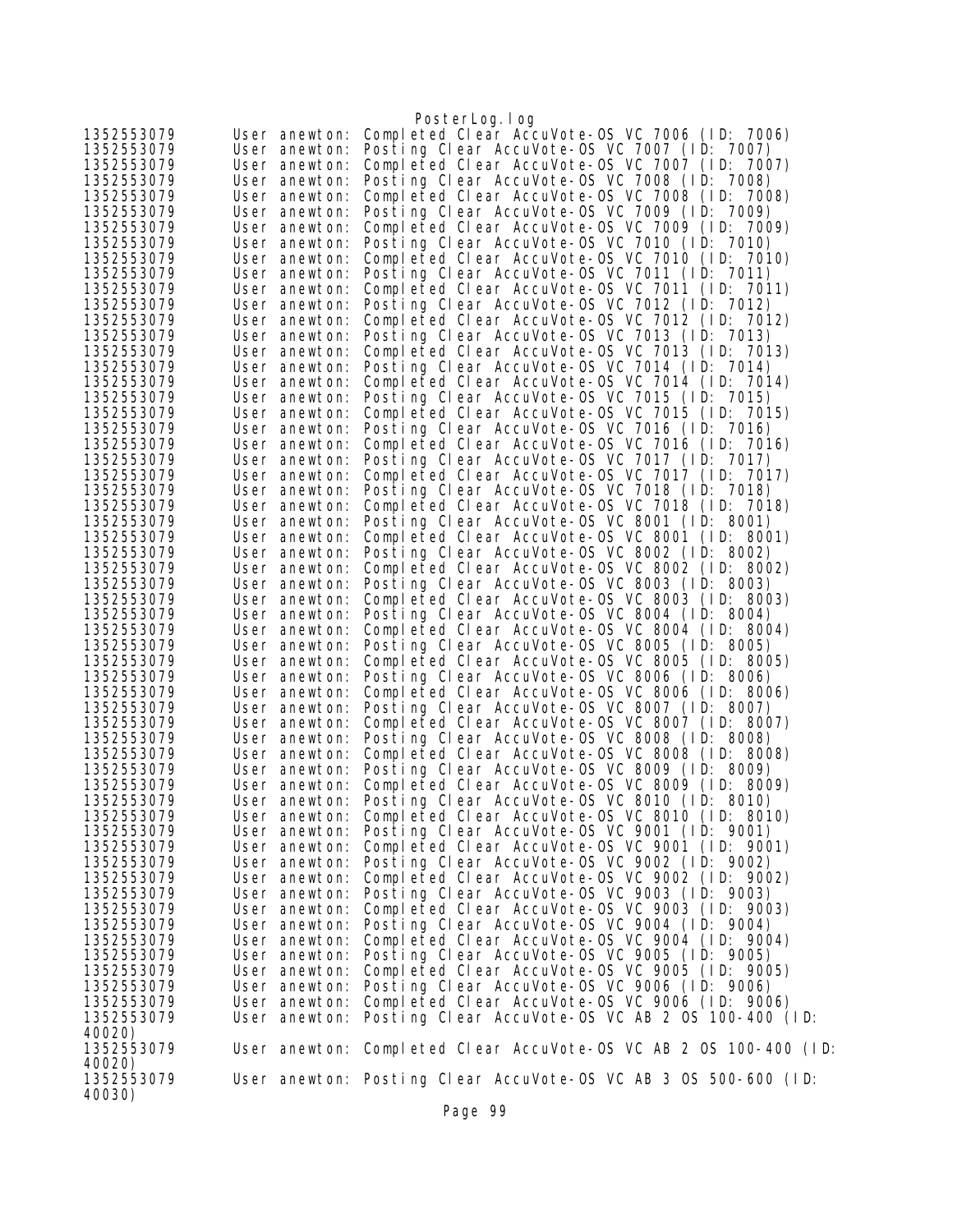|                       | PosterLog. I og                                                            |
|-----------------------|----------------------------------------------------------------------------|
| 1352553080<br>40030)  | User anewton: Completed Clear AccuVote-0S VC AB 3 0S 500-600 (ID:          |
| 1352553080<br>40040)  | User anewton: Posting Clear AccuVote-OS VC AB 4 OS 700-900 (ID:            |
| 1352553080<br>40040)  | User anewton: Completed Clear AccuVote-OS VC AB 4 OS 700-900 (ID:          |
| 1352553092<br>Mchid 0 | User anewton: Queued Clear AccuVote-TS VC AVE 1001 (ID: 11001)             |
| 1352553092<br>Mchid 0 | User anewton: Posting Clear AccuVote-TS VC AVE 1001 (ID: 11001)            |
| 1352553092<br>Mchid 0 | User anewton: Queued Clear AccuVote-TS VC AVE 1002 (ID: 11002)             |
| 1352553092<br>Mchid 0 | User anewton: Queued Clear AccuVote-TS VC AVE 1003 (ID:<br>11003)          |
| 1352553092<br>Mchid 0 | User anewton: Queued Clear AccuVote-TS VC AVE 2001 (ID:<br>12001)          |
| 1352553092<br>Mchid 0 | User anewton: Queued Clear AccuVote-TS VC AVE 2002 (ID:<br>12002)          |
| 1352553092<br>Mchid 0 | User anewton: Queued Clear AccuVote-TS VC AVE 2003 (ID: 12003)             |
| 1352553092<br>Mchid 0 | User anewton: Completed Clear AccuVote-TS VC AVE 1001 (ID: 11001)          |
| 1352553092<br>Mchid 0 | User anewton: Queued Clear AccuVote-TS VC AVE 2004 (ID: 12004)             |
| 1352553092<br>Mchid 0 | User anewton: Posting Clear AccuVote-TS VC AVE 1002 (ID: 11002)            |
| 1352553092<br>Mchld 0 | User anewton: Queued Clear AccuVote-TS VC AVE 2005 (ID: 12005)             |
| 1352553092<br>Mchid 0 | User anewton: Queued Clear AccuVote-TS VC AVE 2006 (ID:<br>12006)          |
| 1352553092<br>Mchid 0 | User anewton: Queued Clear AccuVote-TS VC AVE 2007 (ID:<br>12007)          |
| 1352553092<br>Mchid 0 | User anewton: Queued Clear AccuVote-TS VC AVE 2008 (ID: 12008)             |
| 1352553092<br>Mchid 0 | User anewton: Completed Clear AccuVote-TS VC AVE 1002 (ID: 11002)          |
| 1352553092<br>Mchid 0 | User anewton: Queued Clear AccuVote-TS VC AVE 2009 (ID: 12009)             |
| 1352553092<br>Mchid 0 | User anewton: Posting Clear AccuVote-TS VC AVE 1003 (ID: 11003)            |
| 1352553092<br>Mchid 0 | User anewton: Queued Clear AccuVote-TS VC AVE 2010 (ID: 12010)             |
| 1352553092<br>Mchid 0 | User anewton: Completed Clear AccuVote-TS VC AVE 1003 (ID: 11003)          |
| 1352553092<br>Mchid 0 | User anewton: Posting Clear AccuVote-TS VC AVE 2001 (ID: 12001)            |
| 1352553092<br>Mchid 0 | User anewton: Queued Clear AccuVote-TS VC AVE 2011 (ID: 12011)             |
| 1352553092<br>Mchid 0 | User anewton: Queued Clear AccuVote-TS VC AVE 2012 (ID: 12012)             |
| 1352553092<br>Mchid 0 | User anewton: Queued Clear AccuVote-TS VC AVE 3001 (ID: 13001)             |
| 1352553092<br>Mchld 0 | User anewton: Queued Clear AccuVote-TS VC AVE 3002 (ID: 13002)             |
| 1352553092<br>Mchid 0 | User anewton: Queued Clear AccuVote-TS VC AVE 3003 (ID: 13003)             |
| 1352553092<br>Mchid 0 | User anewton: Completed Clear AccuVote-TS VC AVE 2001 (ID: 12001)          |
| 1352553092<br>Mchid 0 | User anewton: Queued Clear AccuVote-TS VC AVE 3004 (ID: 13004)             |
| 1352553092<br>Mchid 0 | User anewton: Posting Clear AccuVote-TS VC AVE 2002 (ID: 12002)            |
| 1352553092            | User anewton: Queued Clear AccuVote-TS VC AVE 3005 (ID: 13005)<br>Page 100 |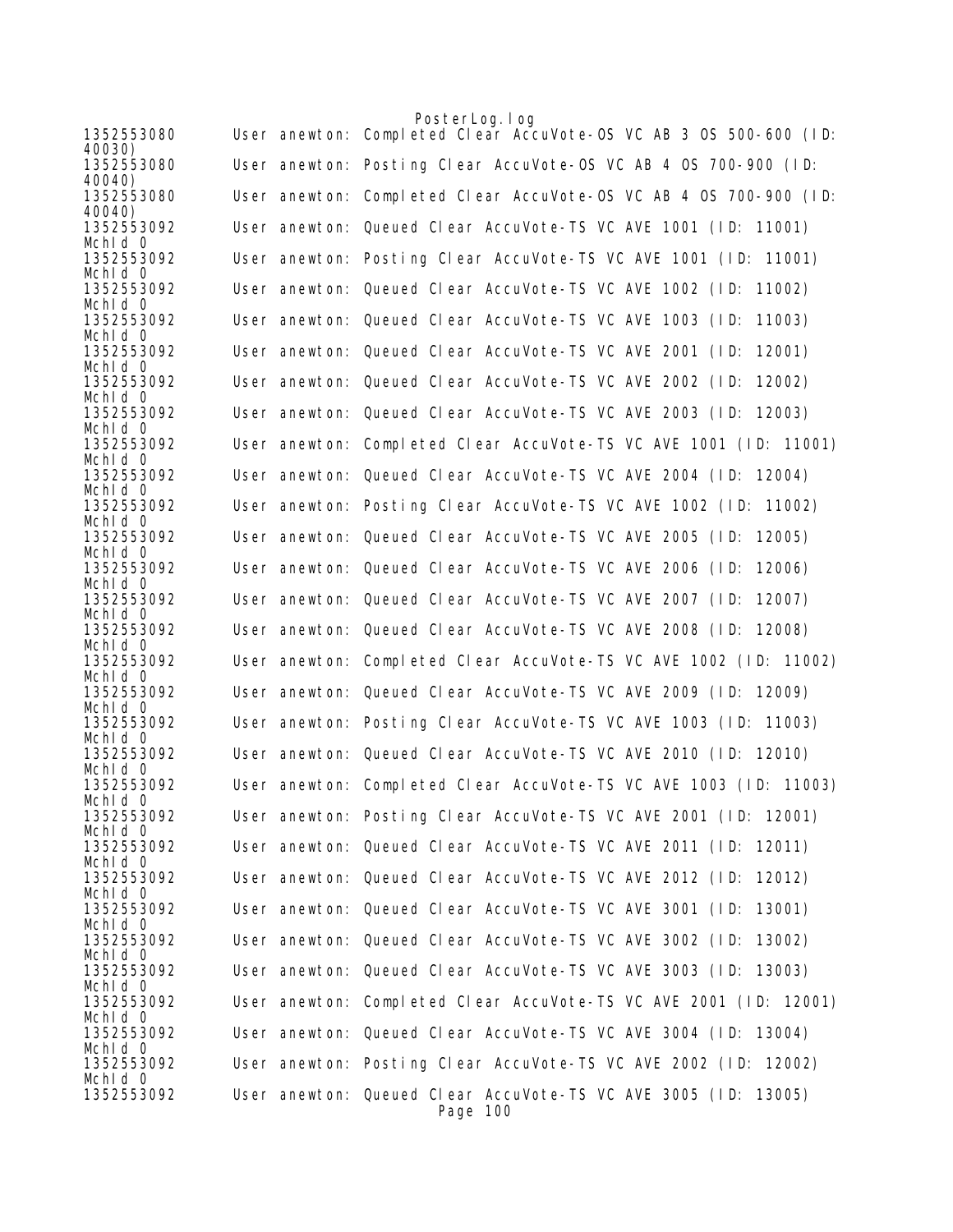|                       | <u>i obitci Lugarug</u>                                           |
|-----------------------|-------------------------------------------------------------------|
| Mchid 0<br>1352553092 | User anewton: Queued Clear AccuVote-TS VC AVE 3006 (ID: 13006)    |
| Mchid 0<br>1352553092 | User anewton: Queued Clear AccuVote-TS VC AVE 3007 (ID:<br>13007) |
| Mchid 0               |                                                                   |
| 1352553092<br>Mchid 0 | User anewton: Queued Clear AccuVote-TS VC AVE 4001 (ID: 14001)    |
| 1352553092<br>Mchld 0 | User anewton: Queued Clear AccuVote-TS VC AVE 4002 (ID: 14002)    |
| 1352553092<br>Mchld 0 | User anewton: Completed Clear AccuVote-TS VC AVE 2002 (ID: 12002) |
| 1352553092<br>Mchid 0 | User anewton: Posting Clear AccuVote-TS VC AVE 2003 (ID: 12003)   |
| 1352553092            | User anewton: Queued Clear AccuVote-TS VC AVE 4003 (ID: 14003)    |
| Mchld 0<br>1352553092 | User anewton: Queued Clear AccuVote-TS VC AVE 4004 (ID:<br>14004) |
| Mchid 0<br>1352553092 | User anewton: Queued Clear AccuVote-TS VC AVE 4005 (ID: 14005)    |
| Mchid 0               |                                                                   |
| 1352553092<br>Mchld 0 | User anewton: Queued Clear AccuVote-TS VC AVE 4006 (ID: 14006)    |
| 1352553092<br>Mchid 0 | User anewton: Queued Clear AccuVote-TS VC AVE 4007 (ID: 14007)    |
| 1352553092            | User anewton: Completed Clear AccuVote-TS VC AVE 2003 (ID: 12003) |
| Mchid 0<br>1352553092 | User anewton: Queued Clear AccuVote-TS VC AVE 4008 (ID: 14008)    |
| Mchld 0<br>1352553092 | User anewton: Posting Clear AccuVote-TS VC AVE 2004 (ID: 12004)   |
| Mchid 0<br>1352553092 | User anewton: Queued Clear AccuVote-TS VC AVE 4009 (ID: 14009)    |
| Mchid 0               |                                                                   |
| 1352553092<br>Mchld 0 | User anewton: Queued Clear AccuVote-TS VC AVE 4010 (ID: 14010)    |
| 1352553092<br>Mchid 0 | User anewton: Queued Clear AccuVote-TS VC AVE 4011 (ID: 14011)    |
| 1352553092<br>Mchid 0 | User anewton: Queued Clear AccuVote-TS VC AVE 4012 (ID:<br>14012) |
| 1352553092            | User anewton: Queued Clear AccuVote-TS VC AVE 4013 (ID: 14013)    |
| Mchld 0<br>1352553092 | User anewton: Completed Clear AccuVote-TS VC AVE 2004 (ID: 12004) |
| Mchld 0<br>1352553092 | User anewton: Queued Clear AccuVote-TS VC AVE 4014 (ID: 14014)    |
| Mchld 0               |                                                                   |
| 1352553092<br>Mchid 0 | User anewton: Posting Clear AccuVote-TS VC AVE 2005 (ID: 12005)   |
| 1352553092<br>Mchid 0 | User anewton: Queued Clear AccuVote-TS VC AVE 4015 (ID: 14015)    |
| 1352553092<br>Mchid 0 | User anewton: Queued Clear AccuVote-TS VC AVE 4016 (ID: 14016)    |
| 1352553092            | User anewton: Queued Clear AccuVote-TS VC AVE 4017 (ID: 14017)    |
| Mchid 0<br>1352553092 | User anewton: Queued Clear AccuVote-TS VC AVE 5001 (ID: 15001)    |
| Mchid 0<br>1352553092 | User anewton: Queued Clear AccuVote-TS VC AVE 5002 (ID: 15002)    |
| Mchid 0<br>1352553092 | User anewton: Completed Clear AccuVote-TS VC AVE 2005 (ID: 12005) |
| Mchid 0               |                                                                   |
| 1352553092<br>Mchid 0 | User anewton: Posting Clear AccuVote-TS VC AVE 2006 (ID: 12006)   |
| 1352553092<br>Mchid 0 | User anewton: Queued Clear AccuVote-TS VC AVE 5003 (ID: 15003)    |
| 1352553092<br>Mchid 0 | User anewton: Queued Clear AccuVote-TS VC AVE 5004 (ID: 15004)    |
|                       |                                                                   |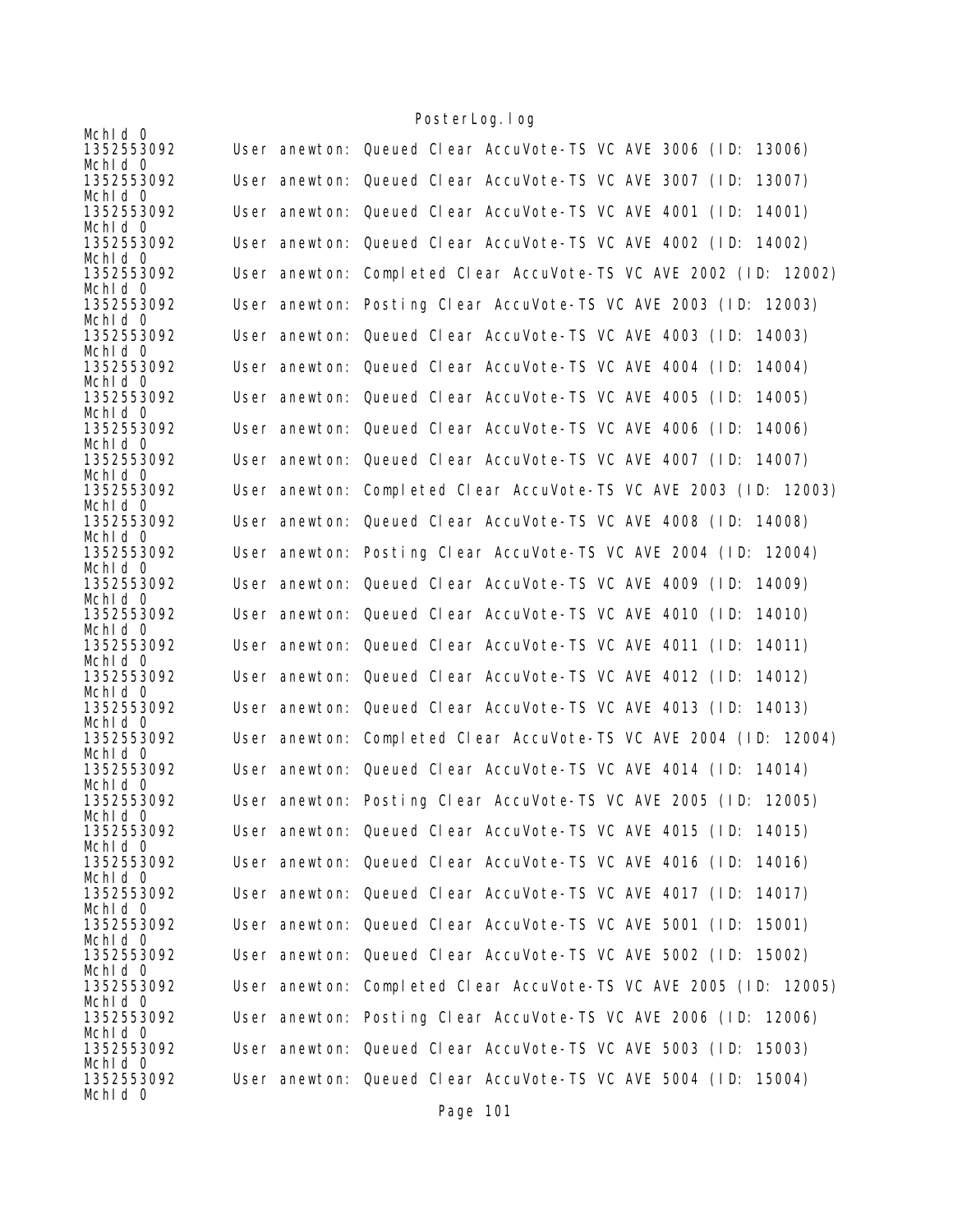|                       |  | PosterLog. I og                                                               |
|-----------------------|--|-------------------------------------------------------------------------------|
| 1352553092<br>Mchid 0 |  | User anewton: Queued Clear Accuvote-TS VC AVE 5005 (ID:<br>15005)             |
| 1352553092<br>Mchld 0 |  | User anewton: Queued Clear AccuVote-TS VC AVE 5006 (ID:<br>15006)             |
| 1352553092<br>Mchid 0 |  | User anewton: Queued Clear AccuVote-TS VC AVE 5007 (ID:<br>15007)             |
| 1352553092            |  | User anewton: Queued Clear AccuVote-TS VC AVE 5008 (ID: 15008)                |
| Mchid 0<br>1352553092 |  | User anewton: Completed Clear AccuVote-TS VC AVE 2006 (ID: 12006)             |
| Mchld 0<br>1352553092 |  | User anewton: Posting Clear AccuVote-TS VC AVE 2007 (ID: 12007)               |
| Mchid 0<br>1352553092 |  | User anewton: Queued Clear AccuVote-TS VC AVE 5009 (ID:<br>15009)             |
| Mchld 0<br>1352553092 |  | User anewton: Queued Clear AccuVote-TS VC AVE 5010 (ID:<br>15010)             |
| Mchid 0               |  |                                                                               |
| 1352553092<br>Mchid 0 |  | User anewton: Queued Clear AccuVote-TS VC AVE 5011 (ID: 15011)                |
| 1352553092<br>Mchid 0 |  | User anewton: Queued Clear AccuVote-TS VC AVE 5012 (ID:<br>15012)             |
| 1352553092<br>Mchid 0 |  | User anewton: Queued Clear AccuVote-TS VC AVE 5013 (ID:<br>15013)             |
| 1352553092<br>Mchid 0 |  | User anewton: Queued Clear AccuVote-TS VC AVE 5014 (ID:<br>15014)             |
| 1352553092            |  | User anewton: Queued Clear AccuVote-TS VC AVE 5015 (ID:<br>15015)             |
| Mchid 0<br>1352553092 |  | User anewton: Queued Clear AccuVote-TS VC AVE 5016 (ID:<br>15016)             |
| Mchid 0<br>1352553092 |  | User anewton: Queued Clear AccuVote-TS VC AVE 6001 (ID:<br>16001)             |
| Mchid 0<br>1352553092 |  | User anewton: Queued Clear AccuVote-TS VC AVE 6002 (ID:<br>16002)             |
| Mchld 0<br>1352553092 |  | User anewton: Queued Clear AccuVote-TS VC AVE 6003 (ID: 16003)                |
| Mchid 0<br>1352553092 |  | User anewton: Completed Clear AccuVote-TS VC AVE 2007 (ID: 12007)             |
| Mchid 0<br>1352553092 |  | User anewton: Queued Clear AccuVote-TS VC AVE 6004 (ID: 16004)                |
| Mchid 0               |  |                                                                               |
| 1352553092<br>Mchid 0 |  | User anewton: Posting Clear AccuVote-TS VC AVE 2008 (ID: 12008)               |
| 1352553092<br>Mchid 0 |  | User anewton: Queued Clear AccuVote-TS VC AVE 6005 (ID: 16005)                |
| 1352553092<br>Mchid 0 |  | User anewton: Queued Clear AccuVote-TS VC AVE 6006 (ID:<br>16006)             |
| 1352553092<br>Mchid 0 |  | User anewton: Queued Clear AccuVote-TS VC AVE 6007 (ID: 16007)                |
| 1352553092            |  | User anewton: Queued Clear AccuVote-TS VC AVE 6008 (ID: 16008)                |
| Mchid 0<br>1352553092 |  | User anewton: Queued Clear AccuVote-TS VC AVE 6009 (ID: 16009)                |
| Mchid O<br>1352553092 |  | User anewton: Queued Clear AccuVote-TS VC AVE 6010 (ID: 16010)                |
| Mchid 0<br>1352553092 |  | User anewton: Queued Clear AccuVote-TS VC AVE 6011 (ID: 16011)                |
| Mchid 0<br>1352553092 |  | User anewton: Queued Clear AccuVote-TS VC AVE 6012 (ID: 16012)                |
| Mchid 0               |  |                                                                               |
| 1352553092<br>Mchid 0 |  | User anewton: Queued Clear AccuVote-TS VC AVE 6013 (ID: 16013)                |
| 1352553092<br>Mchid 0 |  | User anewton: Queued Clear AccuVote-TS VC AVE 7001 (ID: 17001)                |
| 1352553092<br>Mchid 0 |  | User anewton: Queued Clear AccuVote-TS VC AVE 7002 (ID: 17002)                |
| 1352553092            |  | User anewton: Completed Clear AccuVote-TS VC AVE 2008 (ID: 12008)<br>Page 102 |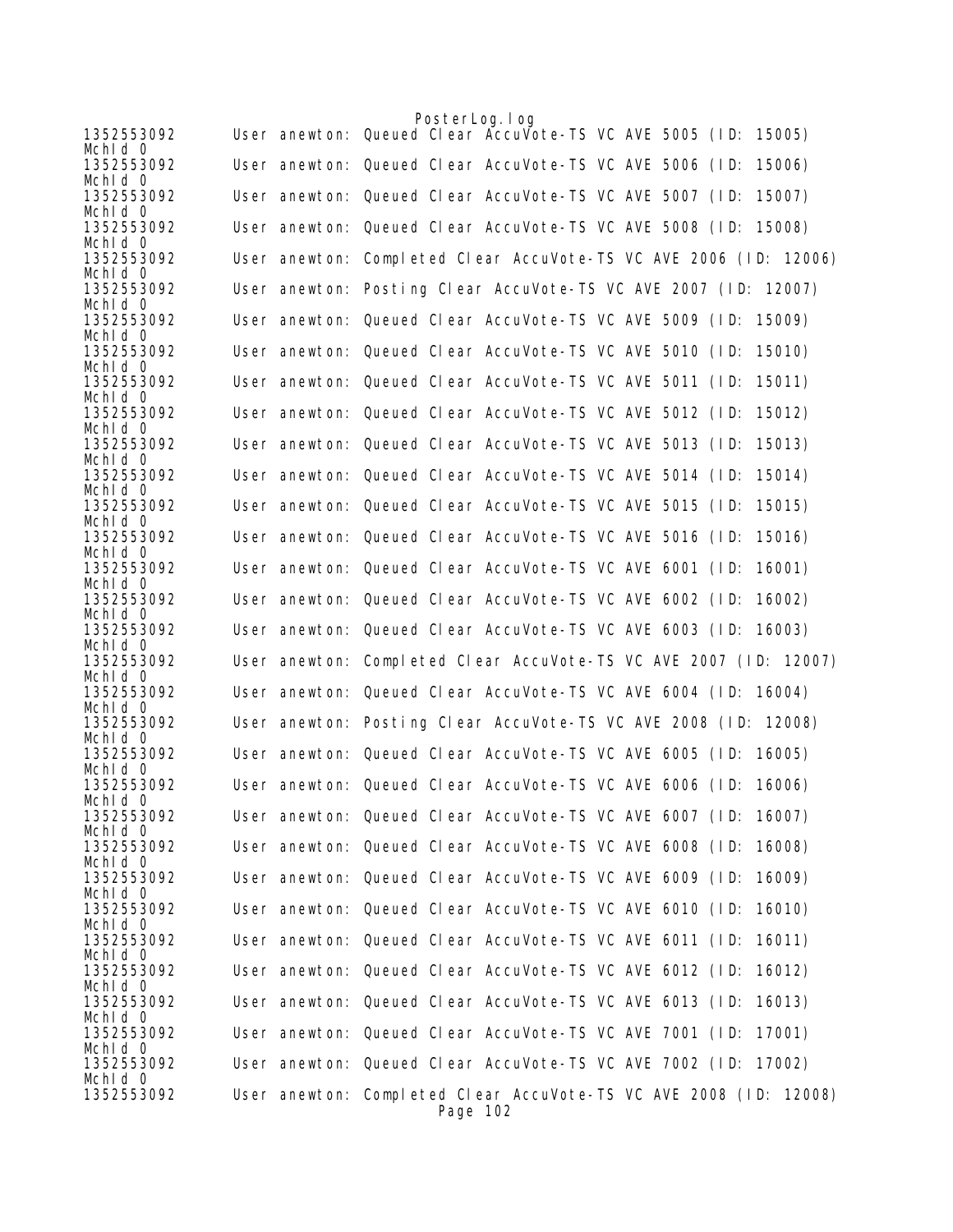|                       | <u>i obitci Lugarug</u>                                           |
|-----------------------|-------------------------------------------------------------------|
| Mchid 0<br>1352553092 | User anewton: Queued Clear AccuVote-TS VC AVE 7003 (ID: 17003)    |
| Mchid 0<br>1352553092 | User anewton: Posting Clear AccuVote-TS VC AVE 2009 (ID: 12009)   |
| Mchid 0<br>1352553092 | User anewton: Queued Clear AccuVote-TS VC AVE 7004 (ID: 17004)    |
| Mchid 0               |                                                                   |
| 1352553092<br>Mchld 0 | User anewton: Queued Clear AccuVote-TS VC AVE 7005 (ID:<br>17005) |
| 1352553092<br>Mchld 0 | User anewton: Queued Clear AccuVote-TS VC AVE 7006 (ID:<br>17006) |
| 1352553092<br>Mchid 0 | User anewton: Queued Clear AccuVote-TS VC AVE 7007 (ID:<br>17007) |
| 1352553092            | User anewton: Queued Clear AccuVote-TS VC AVE 7008 (ID:<br>17008) |
| Mchid 0<br>1352553092 | User anewton: Queued Clear AccuVote-TS VC AVE 7009 (ID:<br>17009) |
| Mchid 0<br>1352553092 | User anewton: Queued Clear AccuVote-TS VC AVE 7010 (ID:<br>17010) |
| Mchid 0<br>1352553092 | User anewton: Queued Clear AccuVote-TS VC AVE 7011 (ID:<br>17011) |
| Mchld 0               |                                                                   |
| 1352553092<br>Mchid 0 | User anewton: Queued Clear AccuVote-TS VC AVE 7012 (ID:<br>17012) |
| 1352553092<br>Mchld 0 | User anewton: Queued Clear AccuVote-TS VC AVE 7013 (ID:<br>17013) |
| 1352553092<br>Mchld 0 | User anewton: Queued Clear AccuVote-TS VC AVE 7014 (ID:<br>17014) |
| 1352553092            | User anewton: Queued Clear AccuVote-TS VC AVE 7015 (ID:<br>17015) |
| Mchid 0<br>1352553092 | User anewton: Queued Clear AccuVote-TS VC AVE 7016 (ID:<br>17016) |
| Mchid 0<br>1352553092 | User anewton: Queued Clear AccuVote-TS VC AVE 7017 (ID: 17017)    |
| Mchld 0<br>1352553092 | User anewton: Completed Clear AccuVote-TS VC AVE 2009 (ID: 12009) |
| Mchid 0<br>1352553092 | User anewton: Posting Clear AccuVote-TS VC AVE 2010 (ID: 12010)   |
| Mchid 0<br>1352553092 | User anewton: Queued Clear AccuVote-TS VC AVE 7018 (ID: 17018)    |
| Mchld 0               |                                                                   |
| 1352553092<br>Mchld 0 | User anewton: Queued Clear AccuVote-TS VC AVE 8001 (ID: 18001)    |
| 1352553092<br>Mchid 0 | User anewton: Queued Clear AccuVote-TS VC AVE 8002 (ID: 18002)    |
| 1352553092<br>Mchid 0 | User anewton: Completed Clear AccuVote-TS VC AVE 2010 (ID: 12010) |
| 1352553092            | User anewton: Queued Clear AccuVote-TS VC AVE 8003 (ID: 18003)    |
| Mchid 0<br>1352553092 | User anewton: Posting Clear AccuVote-TS VC AVE 2011 (ID: 12011)   |
| Mchid 0<br>1352553092 | User anewton: Queued Clear AccuVote-TS VC AVE 8004 (ID: 18004)    |
| Mchid 0<br>1352553092 | User anewton: Queued Clear AccuVote-TS VC AVE 8005 (ID:<br>18005) |
| Mchid 0<br>1352553092 | User anewton: Queued Clear AccuVote-TS VC AVE 8006 (ID:<br>18006) |
| Mchid 0               |                                                                   |
| 1352553092<br>Mchld 0 | User anewton: Queued Clear AccuVote-TS VC AVE 8007 (ID:<br>18007) |
| 1352553092<br>Mchid 0 | User anewton: Queued Clear AccuVote-TS VC AVE 8008 (ID:<br>18008) |
| 1352553092<br>Mchld 0 | User anewton: Queued Clear AccuVote-TS VC AVE 8009 (ID:<br>18009) |
| 1352553092<br>Mchid 0 | User anewton: Queued Clear AccuVote-TS VC AVE 8010 (ID: 18010)    |

Page 103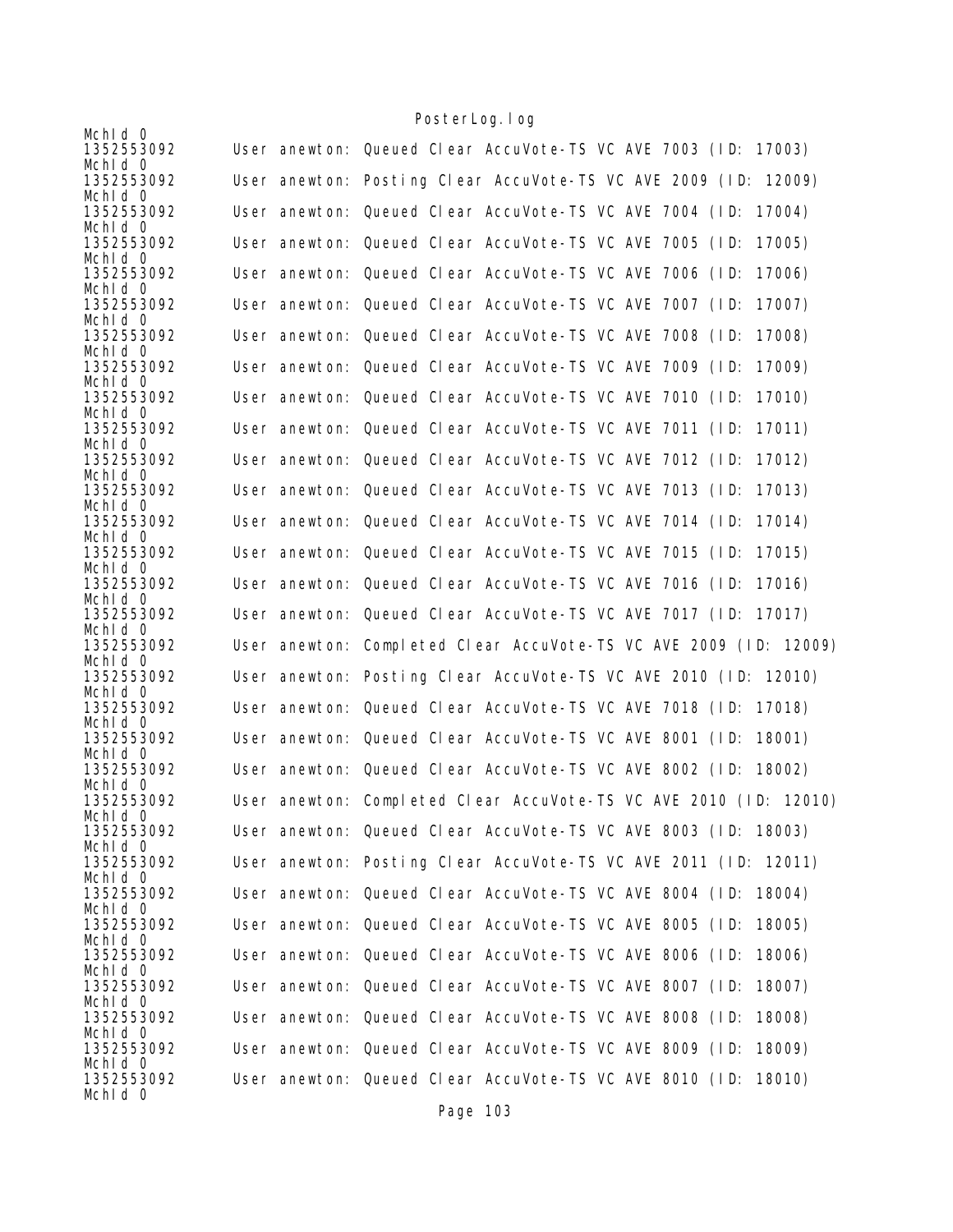PosterLog.log 1352553092 User anewton: Queued Clear AccuVote-TS VC AVE 9001 (ID: 19001) Mchld 0<br>1352553092 User anewton: Queued Clear AccuVote-TS VC AVE 9002 (ID: 19002) Mchld 0<br>1352553092 User anewton: Queued Clear AccuVote-TS VC AVE 9003 (ID: 19003) Mchld 0<br>1352553092 User anewton: Completed Clear AccuVote-TS VC AVE 2011 (ID: 12011) Mchld 0<br>1352553092 User anewton: Queued Clear AccuVote-TS VC AVE 9004 (ID: 19004) Mchld 0<br>1352553092 User anewton: Posting Clear AccuVote-TS VC AVE 2012 (ID: 12012) Mchld 0<br>1352553092 User anewton: Queued Clear AccuVote-TS VC AVE 9005 (ID: 19005) Mchld 0<br>1352553092 User anewton: Queued Clear AccuVote-TS VC AVE 9006 (ID: 19006) Mchld 0<br>1352553092 1352553092 User anewton: Queued Clear AccuVote-TS VC EV DOE AVE (ID: 30010) User anewton: Queued Clear AccuVote-TS VC EV DLT AVE (ID: 30020) 1352553092 User anewton: Queued Clear AccuVote-TS VC EV OB AVE (ID: 30030) 1352553092 User anewton: Completed Clear AccuVote-TS VC AVE 2012 (ID: 12012) Mchld 0<br>1352553092 User anewton: Posting Clear AccuVote-TS VC AVE 3001 (ID: 13001) Mchld 0<br>1352553092 1352553092 User anewton: Queued Clear AccuVote-TS VC EV DB AVE (ID: 30040) 1352553092 User anewton: Queued Clear AccuVote-TS VC EV NSB AVE (ID: 30050) User anewton: Completed Clear AccuVote-TS VC AVE 3001 (ID: 13001) Mch<sub>Id</sub> 0 1352553092 User anewton: Posting Clear AccuVote-TS VC AVE 3002 (ID: 13002) MchId 0<br>1352553092 User anewton: Completed Clear AccuVote-TS VC AVE 3002 (ID: 13002) Mch<sub>Id</sub> 0 1352553092 User anewton: Posting Clear AccuVote-TS VC AVE 3003 (ID: 13003) Mchld 0<br>1352553092 User anewton: Completed Clear AccuVote-TS VC AVE 3003 (ID: 13003) Mchld 0<br>1352553092 User anewton: Posting Clear AccuVote-TS VC AVE 3004 (ID: 13004) Mchld 0<br>1352553092 User anewton: Completed Clear AccuVote-TS VC AVE 3004 (ID: 13004) Mch<sub>Id</sub> 0 1352553092 User anewton: Posting Clear AccuVote-TS VC AVE 3005 (ID: 13005) Mchld 0<br>1352553092 User anewton: Completed Clear AccuVote-TS VC AVE 3005 (ID: 13005) Mchld 0<br>1352553092 User anewton: Posting Clear AccuVote-TS VC AVE 3006 (ID: 13006) MchId 0 1352553092 User anewton: Completed Clear AccuVote-TS VC AVE 3006 (ID: 13006) MchId 0<br>1352553092 User anewton: Posting Clear AccuVote-TS VC AVE 3007 (ID: 13007) MchId 0 1352553092 User anewton: Completed Clear AccuVote-TS VC AVE 3007 (ID: 13007) Mchld 0<br>1352553092 User anewton: Posting Clear AccuVote-TS VC AVE 4001 (ID: 14001) Mchld 0<br>1352553092 User anewton: Completed Clear AccuVote-TS VC AVE 4001 (ID: 14001) Mchld 0<br>1352553092 User anewton: Posting Clear AccuVote-TS VC AVE 4002 (ID: 14002) Mchld 0<br>1352553092 User anewton: Completed Clear AccuVote-TS VC AVE 4002 (ID: 14002) Mchld 0<br>1352553092 User anewton: Posting Clear AccuVote-TS VC AVE 4003 (ID: 14003) Mchld 0<br>1352553092 User anewton: Completed Clear AccuVote-TS VC AVE 4003 (ID: 14003) MchId 0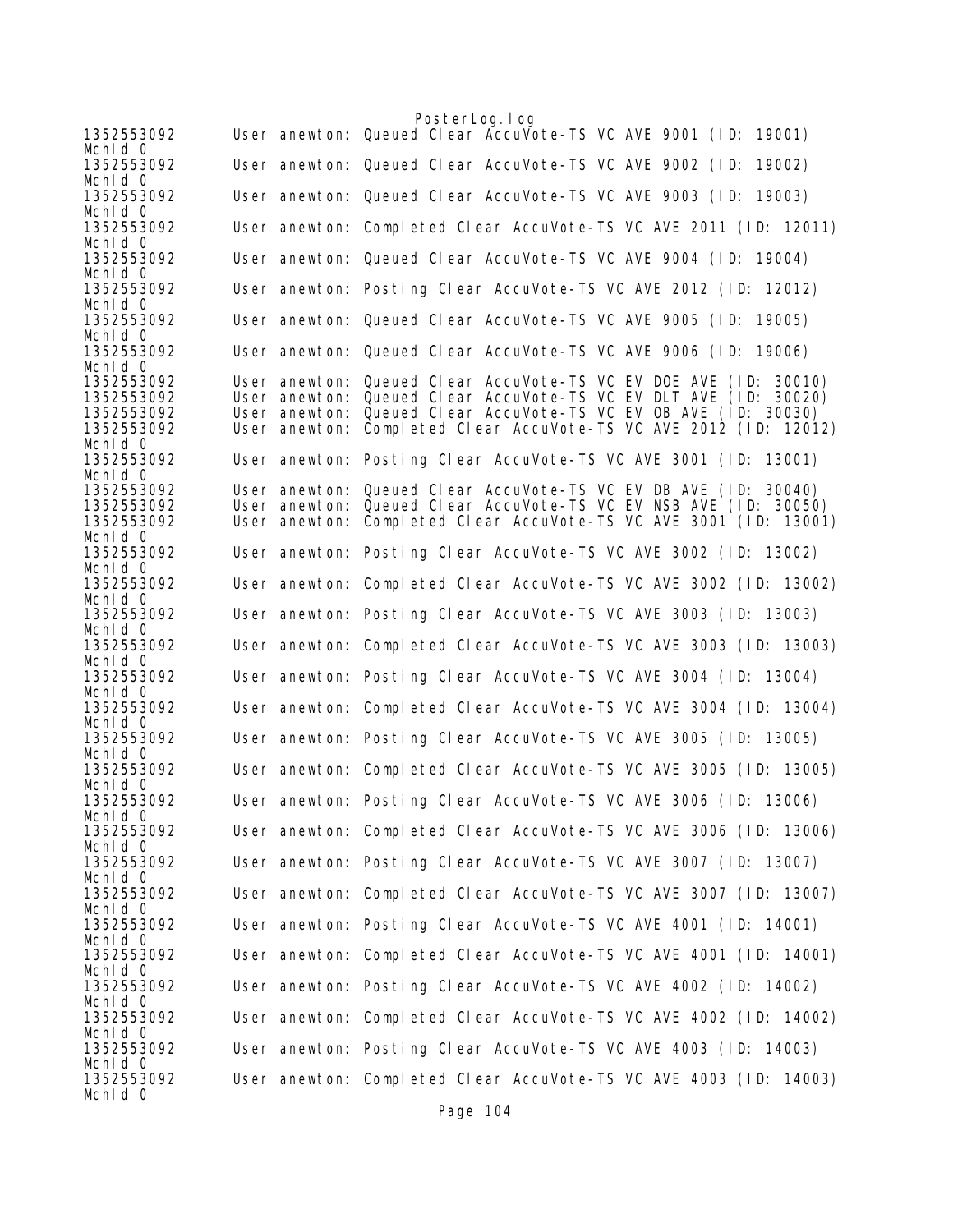|                              | PosterLog.log                                                                 |
|------------------------------|-------------------------------------------------------------------------------|
| 1352553092<br>Mchid 0        | User anewton: Posting Clear AccuVote-TS VC AVE 4004 (ID: 14004)               |
| 1352553092<br>Mchid 0        | User anewton: Completed Clear AccuVote-TS VC AVE 4004 (ID: 14004)             |
| 1352553092<br>Mchid O        | User anewton: Posting Clear AccuVote-TS VC AVE 4005 (ID: 14005)               |
| 1352553092<br>Mchid 0        | User anewton: Completed Clear AccuVote-TS VC AVE 4005 (ID: 14005)             |
| 1352553092<br>Mchid 0        | User anewton: Posting Clear AccuVote-TS VC AVE 4006 (ID: 14006)               |
| 1352553092<br>Mchid 0        | User anewton: Completed Clear AccuVote-TS VC AVE 4006 (ID: 14006)             |
| 1352553092<br>Mchid 0        | User anewton: Posting Clear AccuVote-TS VC AVE 4007 (ID: 14007)               |
| 1352553092<br>Mchid 0        | User anewton: Completed Clear AccuVote-TS VC AVE 4007 (ID: 14007)             |
| 1352553092<br>Mchid O        | User anewton: Posting Clear AccuVote-TS VC AVE 4008 (ID: 14008)               |
| 1352553092<br>Mchid 0        | User anewton: Completed Clear AccuVote-TS VC AVE 4008 (ID: 14008)             |
| 1352553092<br>Mchid 0        | User anewton: Posting Clear AccuVote-TS VC AVE 4009 (ID: 14009)               |
| 1352553092<br>Mchld 0        | User anewton: Completed Clear AccuVote-TS VC AVE 4009 (ID: 14009)             |
| 1352553092<br>Mchid 0        | User anewton: Posting Clear AccuVote-TS VC AVE 4010 (ID: 14010)               |
| 1352553092<br>Mchid O        | User anewton: Completed Clear AccuVote-TS VC AVE 4010 (ID: 14010)             |
| 1352553092<br>Mchid 0        | User anewton: Posting Clear AccuVote-TS VC AVE 4011 (ID: 14011)               |
| 1352553092<br>Mchid 0        | User anewton: Completed Clear AccuVote-TS VC AVE 4011 (ID: 14011)             |
| 1352553092<br>Mchid 0        | User anewton: Posting Clear AccuVote-TS VC AVE 4012 (ID: 14012)               |
| 1352553092<br>Mchid 0        | User anewton: Completed Clear AccuVote-TS VC AVE 4012 (ID: 14012)             |
| 1352553092<br>Mchld 0        | User anewton: Posting Clear AccuVote-TS VC AVE 4013 (ID: 14013)               |
| 1352553092<br>Mchid 0        | User anewton: Completed Clear AccuVote-TS VC AVE 4013 (ID: 14013)             |
| 1352553092<br>Mchid 0        | User anewton: Posting Clear AccuVote-TS VC AVE 4014 (ID: 14014)               |
| 1352553092<br>Mchid $\Omega$ | User anewton: Completed Clear AccuVote-TS VC AVE 4014 (ID: 14014)             |
| 1352553092<br>Mchid 0        | User anewton: Posting Clear AccuVote-TS VC AVE 4015 (ID: 14015)               |
| 1352553092<br>Mchid 0        | User anewton: Completed Clear AccuVote-TS VC AVE 4015 (ID: 14015)             |
| 1352553092<br>Mchid 0        | User anewton: Posting Clear AccuVote-TS VC AVE 4016 (ID: 14016)               |
| 1352553092<br>Mchid 0        | User anewton: Completed Clear AccuVote-TS VC AVE 4016 (ID: 14016)             |
| 1352553092<br>Mchid 0        | User anewton: Posting Clear AccuVote-TS VC AVE 4017 (ID: 14017)               |
| 1352553092<br>Mchld 0        | User anewton: Completed Clear AccuVote-TS VC AVE 4017 (ID: 14017)             |
| 1352553092<br>Mchid 0        | User anewton: Posting Clear AccuVote-TS VC AVE 5001 (ID: 15001)               |
| 1352553092<br>Mchid 0        | User anewton: Completed Clear AccuVote-TS VC AVE 5001 (ID: 15001)             |
| 1352553092<br>Mchid 0        | User anewton: Posting Clear AccuVote-TS VC AVE 5002 (ID: 15002)               |
| 1352553092                   | User anewton: Completed Clear AccuVote-TS VC AVE 5002 (ID: 15002)<br>Page 105 |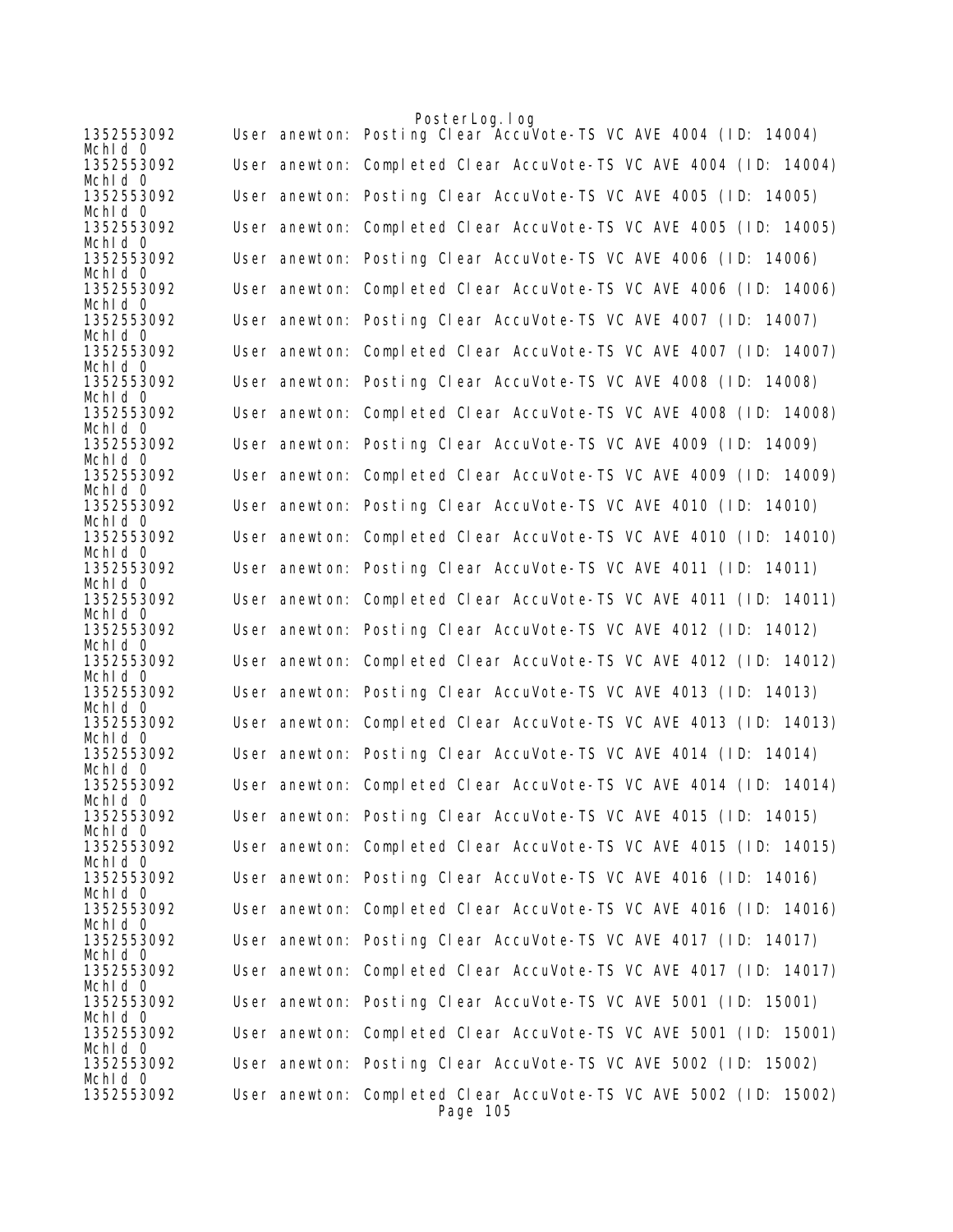| Mchid 0               |                                                                   |
|-----------------------|-------------------------------------------------------------------|
| 1352553092<br>Mchid 0 | User anewton: Posting Clear AccuVote-TS VC AVE 5003 (ID: 15003)   |
| 1352553092<br>Mchid 0 | User anewton: Completed Clear AccuVote-TS VC AVE 5003 (ID: 15003) |
| 1352553092<br>Mchld 0 | User anewton: Posting Clear AccuVote-TS VC AVE 5004 (ID: 15004)   |
| 1352553092<br>Mchld 0 | User anewton: Completed Clear AccuVote-TS VC AVE 5004 (ID: 15004) |
| 1352553092<br>Mchid 0 | User anewton: Posting Clear AccuVote-TS VC AVE 5005 (ID: 15005)   |
| 1352553092<br>Mchid 0 | User anewton: Completed Clear AccuVote-TS VC AVE 5005 (ID: 15005) |
| 1352553092<br>Mchid 0 | User anewton: Posting Clear AccuVote-TS VC AVE 5006 (ID: 15006)   |
| 1352553092<br>Mchid 0 | User anewton: Completed Clear AccuVote-TS VC AVE 5006 (ID: 15006) |
| 1352553092<br>Mchid 0 | User anewton: Posting Clear AccuVote-TS VC AVE 5007 (ID: 15007)   |
| 1352553092<br>Mchid 0 | User anewton: Completed Clear AccuVote-TS VC AVE 5007 (ID: 15007) |
| 1352553092<br>Mchid 0 | User anewton: Posting Clear AccuVote-TS VC AVE 5008 (ID: 15008)   |
| 1352553092<br>Mchld 0 | User anewton: Completed Clear AccuVote-TS VC AVE 5008 (ID: 15008) |
| 1352553092            | User anewton: Posting Clear AccuVote-TS VC AVE 5009 (ID: 15009)   |
| Mchid 0<br>1352553092 | User anewton: Completed Clear AccuVote-TS VC AVE 5009 (ID: 15009) |
| Mchid 0<br>1352553092 | User anewton: Posting Clear AccuVote-TS VC AVE 5010 (ID: 15010)   |
| Mchid 0<br>1352553092 | User anewton: Completed Clear AccuVote-TS VC AVE 5010 (ID: 15010) |
| Mchld 0<br>1352553092 | User anewton: Posting Clear AccuVote-TS VC AVE 5011 (ID: 15011)   |
| Mchid 0<br>1352553092 | User anewton: Completed Clear AccuVote-TS VC AVE 5011 (ID: 15011) |
| Mchld 0<br>1352553092 | User anewton: Posting Clear AccuVote-TS VC AVE 5012 (ID: 15012)   |
| Mchid 0<br>1352553092 | User anewton: Completed Clear AccuVote-TS VC AVE 5012 (ID: 15012) |
| Mchid 0<br>1352553092 | User anewton: Posting Clear AccuVote-TS VC AVE 5013 (ID: 15013)   |
| Mchld 0<br>1352553092 | User anewton: Completed Clear AccuVote-TS VC AVE 5013 (ID: 15013) |
| Mchid 0<br>1352553092 | User anewton: Posting Clear AccuVote-TS VC AVE 5014 (ID: 15014)   |
| Mchid 0<br>1352553092 | User anewton: Completed Clear AccuVote-TS VC AVE 5014 (ID: 15014) |
| Mchid 0<br>1352553092 | User anewton: Posting Clear AccuVote-TS VC AVE 5015 (ID: 15015)   |
| Mchld 0<br>1352553092 | User anewton: Completed Clear AccuVote-TS VC AVE 5015 (ID: 15015) |
| Mchid 0<br>1352553092 | User anewton: Posting Clear AccuVote-TS VC AVE 5016 (ID: 15016)   |
| Mchid 0<br>1352553092 | User anewton: Completed Clear AccuVote-TS VC AVE 5016 (ID: 15016) |
| Mchld 0<br>1352553092 | User anewton: Posting Clear AccuVote-TS VC AVE 6001 (ID: 16001)   |
| Mchid 0<br>1352553092 | User anewton: Completed Clear AccuVote-TS VC AVE 6001 (ID: 16001) |
| Mchid 0<br>1352553092 | User anewton: Posting Clear AccuVote-TS VC AVE 6002 (ID: 16002)   |
| Mchid 0               |                                                                   |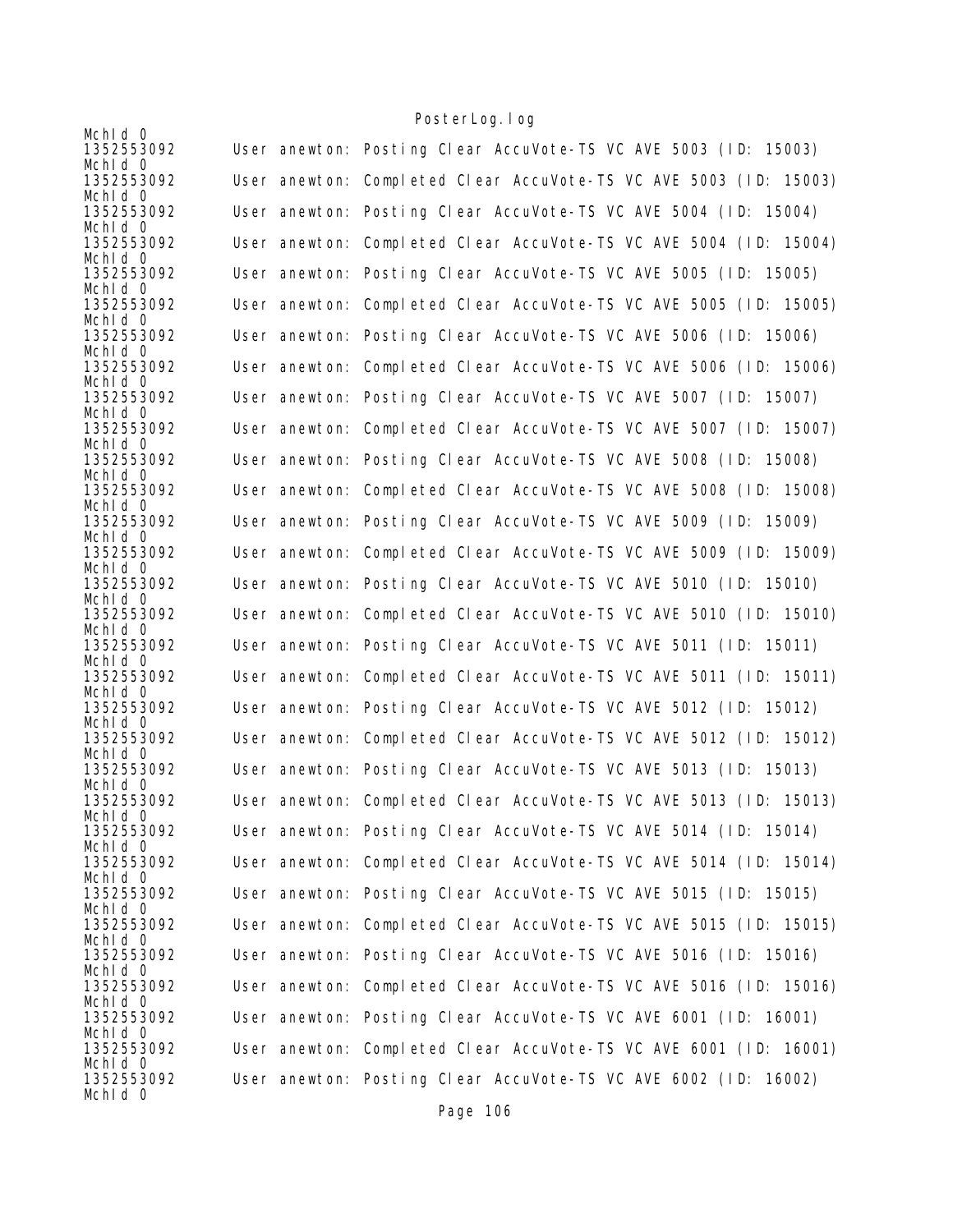|                       | PosterLog.log                                                               |
|-----------------------|-----------------------------------------------------------------------------|
| 1352553092<br>Mchid 0 | User anewton: Completed Clear AccuVote-TS VC AVE 6002 (ID: 16002)           |
| 1352553092<br>Mchid 0 | User anewton: Posting Clear AccuVote-TS VC AVE 6003 (ID: 16003)             |
| 1352553092<br>Mchid O | User anewton: Completed Clear AccuVote-TS VC AVE 6003 (ID: 16003)           |
| 1352553092<br>Mchid 0 | User anewton: Posting Clear AccuVote-TS VC AVE 6004 (ID: 16004)             |
| 1352553092<br>Mchid 0 | User anewton: Completed Clear AccuVote-TS VC AVE 6004 (ID: 16004)           |
| 1352553092<br>Mchid O | User anewton: Posting Clear AccuVote-TS VC AVE 6005 (ID: 16005)             |
| 1352553092<br>Mchid 0 | User anewton: Completed Clear AccuVote-TS VC AVE 6005 (ID: 16005)           |
| 1352553092<br>Mchid 0 | User anewton: Posting Clear AccuVote-TS VC AVE 6006 (ID: 16006)             |
| 1352553092<br>Mchid O | User anewton: Completed Clear AccuVote-TS VC AVE 6006 (ID: 16006)           |
| 1352553092<br>Mchid 0 | User anewton: Posting Clear AccuVote-TS VC AVE 6007 (ID: 16007)             |
| 1352553092<br>Mchid 0 | User anewton: Completed Clear AccuVote-TS VC AVE 6007 (ID: 16007)           |
| 1352553092<br>Mchld 0 | User anewton: Posting Clear AccuVote-TS VC AVE 6008 (ID: 16008)             |
| 1352553092<br>Mchid 0 | User anewton: Completed Clear AccuVote-TS VC AVE 6008 (ID: 16008)           |
| 1352553092<br>Mchid 0 | User anewton: Posting Clear AccuVote-TS VC AVE 6009 (ID: 16009)             |
| 1352553092<br>Mchid 0 | User anewton: Completed Clear AccuVote-TS VC AVE 6009 (ID: 16009)           |
| 1352553092<br>Mchid 0 | User anewton: Posting Clear AccuVote-TS VC AVE 6010 (ID: 16010)             |
| 1352553092<br>Mchid 0 | User anewton: Completed Clear AccuVote-TS VC AVE 6010 (ID: 16010)           |
| 1352553092<br>Mchld 0 | User anewton: Posting Clear AccuVote-TS VC AVE 6011 (ID: 16011)             |
| 1352553092<br>Mchld 0 | User anewton: Completed Clear AccuVote-TS VC AVE 6011 (ID: 16011)           |
| 1352553092<br>Mchid 0 | User anewton: Posting Clear AccuVote-TS VC AVE 6012 (ID: 16012)             |
| 1352553092<br>Mchid 0 | User anewton: Completed Clear AccuVote-TS VC AVE 6012 (ID: 16012)           |
| 1352553092<br>Mchid O | User anewton: Posting Clear AccuVote-TS VC AVE 6013 (ID: 16013)             |
| 1352553092<br>Mchid 0 | User anewton: Completed Clear AccuVote-TS VC AVE 6013 (ID: 16013)           |
| 1352553092<br>Mchid 0 | User anewton: Posting Clear AccuVote-TS VC AVE 7001 (ID: 17001)             |
| 1352553092<br>Mchid 0 | User anewton: Completed Clear AccuVote-TS VC AVE 7001 (ID: 17001)           |
| 1352553092<br>Mchid 0 | User anewton: Posting Clear AccuVote-TS VC AVE 7002 (ID: 17002)             |
| 1352553092<br>Mchid 0 | User anewton: Completed Clear AccuVote-TS VC AVE 7002 (ID: 17002)           |
| 1352553092<br>Mchld 0 | User anewton: Posting Clear AccuVote-TS VC AVE 7003 (ID: 17003)             |
| 1352553092<br>Mchid 0 | User anewton: Completed Clear AccuVote-TS VC AVE 7003 (ID: 17003)           |
| 1352553092<br>Mchid 0 | User anewton: Posting Clear AccuVote-TS VC AVE 7004 (ID: 17004)             |
| 1352553092<br>Mchid O | User anewton: Completed Clear AccuVote-TS VC AVE 7004 (ID: 17004)           |
| 1352553092            | User anewton: Posting Clear AccuVote-TS VC AVE 7005 (ID: 17005)<br>Page 107 |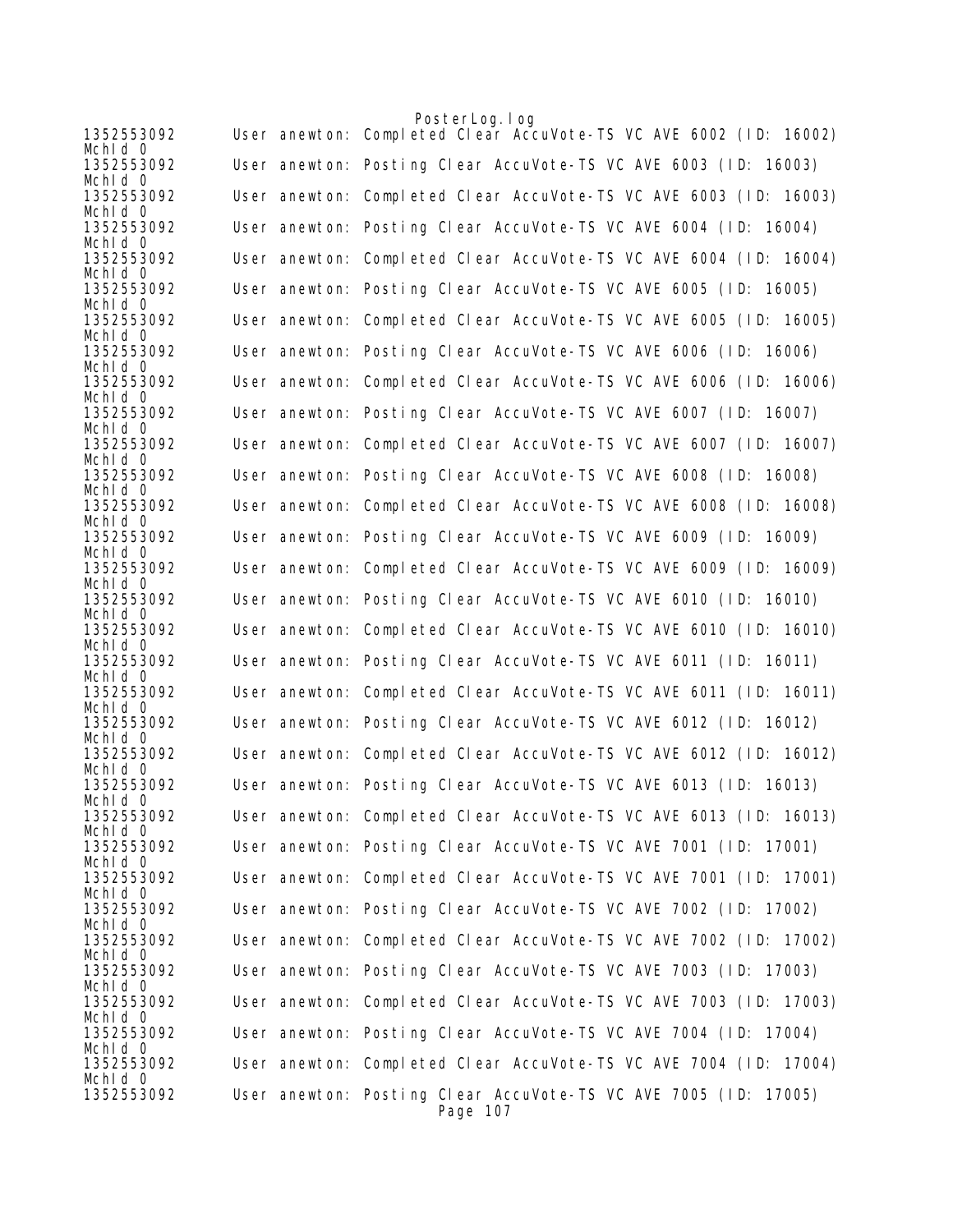| Mchid 0               |                                                                   |
|-----------------------|-------------------------------------------------------------------|
| 1352553092            | User anewton: Completed Clear AccuVote-TS VC AVE 7005 (ID: 17005) |
| Mchid 0<br>1352553092 |                                                                   |
| Mchid 0               | User anewton: Posting Clear AccuVote-TS VC AVE 7006 (ID: 17006)   |
| 1352553092            | User anewton: Completed Clear AccuVote-TS VC AVE 7006 (ID: 17006) |
| Mchid 0               |                                                                   |
| 1352553092            | User anewton: Posting Clear AccuVote-TS VC AVE 7007 (ID: 17007)   |
| Mchld 0<br>1352553092 | User anewton: Completed Clear AccuVote-TS VC AVE 7007 (ID: 17007) |
| Mchid 0               |                                                                   |
| 1352553092            | User anewton: Posting Clear AccuVote-TS VC AVE 7008 (ID: 17008)   |
| Mchid 0               |                                                                   |
| 1352553092<br>Mchid 0 | User anewton: Completed Clear AccuVote-TS VC AVE 7008 (ID: 17008) |
| 1352553092            | User anewton: Posting Clear AccuVote-TS VC AVE 7009 (ID: 17009)   |
| Mchid 0               |                                                                   |
| 1352553092            | User anewton: Completed Clear AccuVote-TS VC AVE 7009 (ID: 17009) |
| Mchid 0               |                                                                   |
| 1352553092<br>Mchid 0 | User anewton: Posting Clear AccuVote-TS VC AVE 7010 (ID: 17010)   |
| 1352553092            | User anewton: Completed Clear AccuVote-TS VC AVE 7010 (ID: 17010) |
| Mchid 0               |                                                                   |
| 1352553092            | User anewton: Posting Clear AccuVote-TS VC AVE 7011 (ID: 17011)   |
| Mchid 0<br>1352553092 |                                                                   |
| Mchid 0               | User anewton: Completed Clear AccuVote-TS VC AVE 7011 (ID: 17011) |
| 1352553092            | User anewton: Posting Clear AccuVote-TS VC AVE 7012 (ID: 17012)   |
| Mchid 0               |                                                                   |
| 1352553092            | User anewton: Completed Clear AccuVote-TS VC AVE 7012 (ID: 17012) |
| Mchid 0<br>1352553092 | User anewton: Posting Clear AccuVote-TS VC AVE 7013 (ID: 17013)   |
| Mchld 0               |                                                                   |
| 1352553092            | User anewton: Completed Clear AccuVote-TS VC AVE 7013 (ID: 17013) |
| Mchid 0               |                                                                   |
| 1352553092<br>Mchld 0 | User anewton: Posting Clear AccuVote-TS VC AVE 7014 (ID: 17014)   |
| 1352553092            | User anewton: Completed Clear AccuVote-TS VC AVE 7014 (ID: 17014) |
| Mchid 0               |                                                                   |
| 1352553092            | User anewton: Posting Clear AccuVote-TS VC AVE 7015 (ID: 17015)   |
| Mchid 0               | User anewton: Completed Clear AccuVote-TS VC AVE 7015 (ID: 17015) |
| 1352553092<br>Mchld 0 |                                                                   |
| 1352553092            | User anewton: Posting Clear AccuVote-TS VC AVE 7016 (ID: 17016)   |
| Mchid 0               |                                                                   |
| 1352553092            | User anewton: Completed Clear AccuVote-TS VC AVE 7016 (ID: 17016) |
| Mchid 0<br>1352553092 | User anewton: Posting Clear AccuVote-TS VC AVE 7017 (ID: 17017)   |
| Mchid 0               |                                                                   |
| 1352553093            | User anewton: Completed Clear AccuVote-TS VC AVE 7017 (ID: 17017) |
| Mchld 0               |                                                                   |
| 1352553093<br>Mchld 0 | User anewton: Posting Clear AccuVote-TS VC AVE 7018 (ID: 17018)   |
| 1352553093            | User anewton: Completed Clear AccuVote-TS VC AVE 7018 (ID: 17018) |
| Mchid 0               |                                                                   |
| 1352553093            | User anewton: Posting Clear AccuVote-TS VC AVE 8001 (ID: 18001)   |
| Mchld 0               |                                                                   |
| 1352553093<br>Mchid 0 | User anewton: Completed Clear AccuVote-TS VC AVE 8001 (ID: 18001) |
| 1352553093            | User anewton: Posting Clear AccuVote-TS VC AVE 8002 (ID: 18002)   |
| Mchid 0               |                                                                   |
| 1352553093            | User anewton: Completed Clear AccuVote-TS VC AVE 8002 (ID: 18002) |
| Mchid 0               |                                                                   |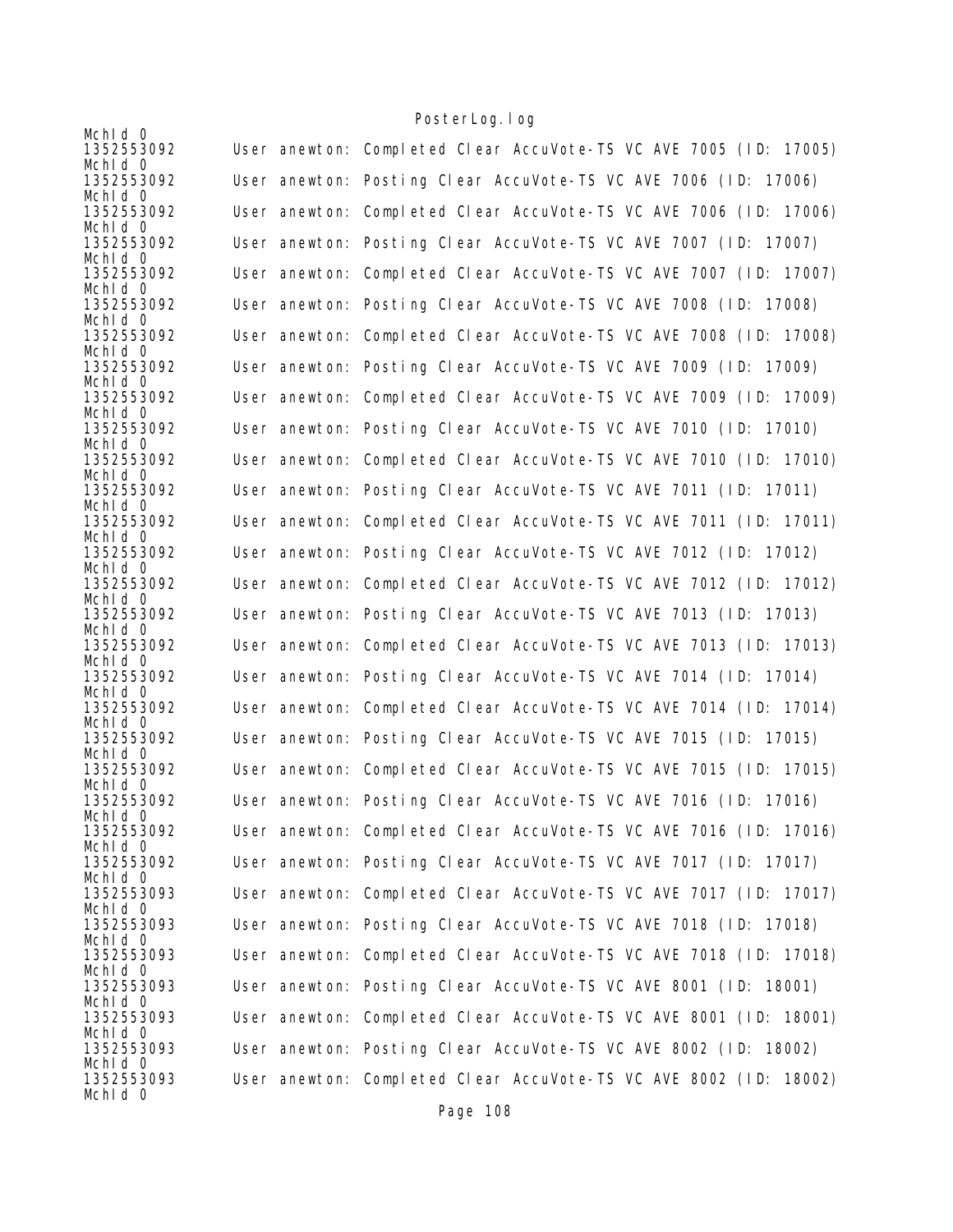|                          | PosterLog.log                                                                                                                           |
|--------------------------|-----------------------------------------------------------------------------------------------------------------------------------------|
| 1352553093               | User anewton: Posting Clear AccuVote-TS VC AVE 8003 (ID: 18003)                                                                         |
| Mchid 0                  |                                                                                                                                         |
| 1352553093<br>Mchid O    | User anewton: Completed Clear AccuVote-TS VC AVE 8003 (ID: 18003)                                                                       |
| 1352553093<br>Mchid 0    | User anewton: Posting Clear AccuVote-TS VC AVE 8004 (ID: 18004)                                                                         |
| 1352553093<br>Mchid 0    | User anewton: Completed Clear AccuVote-TS VC AVE 8004 (ID: 18004)                                                                       |
| 1352553093<br>Mchid 0    | User anewton: Posting Clear AccuVote-TS VC AVE 8005 (ID: 18005)                                                                         |
| 1352553093               | User anewton: Completed Clear AccuVote-TS VC AVE 8005 (ID: 18005)                                                                       |
| Mchid 0<br>1352553093    | User anewton: Posting Clear AccuVote-TS VC AVE 8006 (ID: 18006)                                                                         |
| Mchid 0<br>1352553093    | User anewton: Completed Clear AccuVote-TS VC AVE 8006 (ID: 18006)                                                                       |
| Mchid 0<br>1352553093    | User anewton: Posting Clear AccuVote-TS VC AVE 8007 (ID: 18007)                                                                         |
| Mchld 0<br>1352553093    | User anewton: Completed Clear AccuVote-TS VC AVE 8007 (ID: 18007)                                                                       |
| Mchid 0<br>1352553093    | User anewton: Posting Clear AccuVote-TS VC AVE 8008 (ID: 18008)                                                                         |
| Mchid 0                  |                                                                                                                                         |
| 1352553093<br>Mchid 0    | User anewton: Completed Clear AccuVote-TS VC AVE 8008 (ID: 18008)                                                                       |
| 1352553093<br>Mchid 0    | User anewton: Posting Clear AccuVote-TS VC AVE 8009 (ID: 18009)                                                                         |
| 1352553093<br>Mchld 0    | User anewton: Completed Clear AccuVote-TS VC AVE 8009 (ID: 18009)                                                                       |
| 1352553093<br>Mchid 0    | User anewton: Posting Clear AccuVote-TS VC AVE 8010 (ID: 18010)                                                                         |
| 1352553093<br>Mchid 0    | User anewton: Completed Clear AccuVote-TS VC AVE 8010 (ID: 18010)                                                                       |
| 1352553093               | User anewton: Posting Clear AccuVote-TS VC AVE 9001 (ID: 19001)                                                                         |
| Mchid 0<br>1352553093    | User anewton: Completed Clear AccuVote-TS VC AVE 9001 (ID: 19001)                                                                       |
| Mchid O<br>1352553093    | User anewton: Posting Clear AccuVote-TS VC AVE 9002 (ID: 19002)                                                                         |
| Mchid 0<br>1352553093    | User anewton: Completed Clear AccuVote-TS VC AVE 9002 (ID: 19002)                                                                       |
| Mchid 0<br>1352553093    | User anewton: Posting Clear AccuVote-TS VC AVE 9003 (ID: 19003)                                                                         |
| Mchid 0<br>1352553093    | User anewton: Completed Clear AccuVote-TS VC AVE 9003 (ID: 19003)                                                                       |
| Mchid 0<br>1352553093    | User anewton: Posting Clear AccuVote-TS VC AVE 9004 (ID: 19004)                                                                         |
| Mchid O<br>1352553093    | User anewton: Completed Clear AccuVote-TS VC AVE 9004 (ID: 19004)                                                                       |
| Mchid 0<br>1352553093    | User anewton: Posting Clear AccuVote-TS VC AVE 9005 (ID: 19005)                                                                         |
| Mchid 0                  |                                                                                                                                         |
| 1352553093<br>Mchid O    | User anewton: Completed Clear AccuVote-TS VC AVE 9005 (ID: 19005)                                                                       |
| 1352553093<br>Mchid 0    | User anewton: Posting Clear AccuVote-TS VC AVE 9006 (ID: 19006)                                                                         |
| 1352553093<br>Mchid 0    | User anewton: Completed Clear AccuVote-TS VC AVE 9006 (ID: 19006)                                                                       |
| 1352553093               | User anewton: Posting Clear AccuVote-TS VC EV DOE AVE (ID: 30010)                                                                       |
| 1352553093               | User anewton: Completed Clear AccuVote-TS VC EV DOE AVE (ID: 30010)                                                                     |
| 1352553093               | User anewton: Posting Clear AccuVote-TS VC EV DLT AVE (ID: 30020)                                                                       |
| 1352553093<br>1352553093 | User anewton: Completed Clear AccuVote-TS VC EV DLT AVE (ID: 30020)<br>User anewton: Posting Clear AccuVote-TS VC EV OB AVE (ID: 30030) |
| 1352553093               | User anewton: Completed Clear AccuVote-TS VC EV OB AVE (ID: 30030)                                                                      |
| 1352553093               | User anewton: Posting Clear AccuVote-TS VC EV DB AVE (ID: 30040)                                                                        |
|                          | Page 109                                                                                                                                |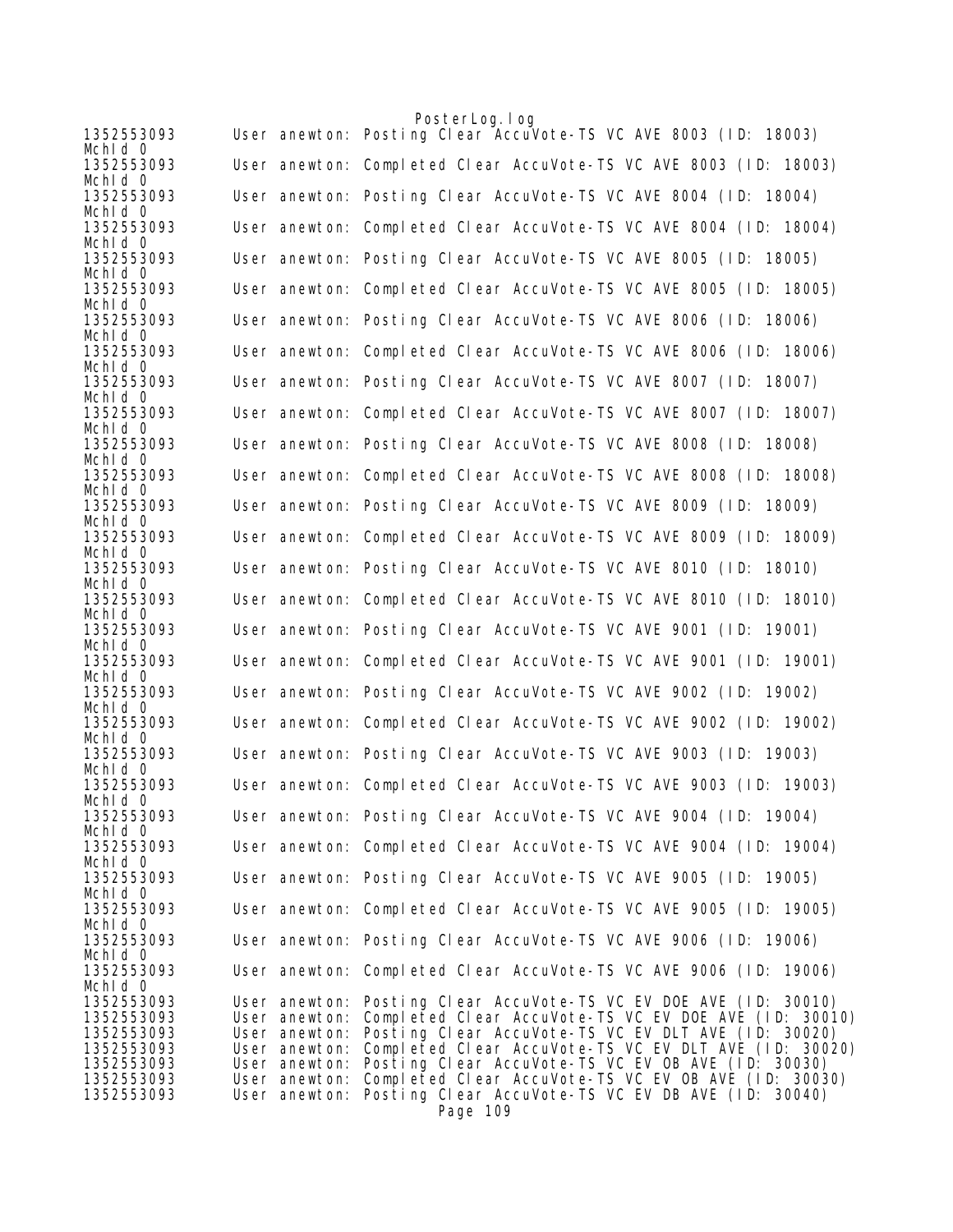| 1352553093<br>1352553093<br>1352553093<br>1352553104<br>1352553104<br>1352553104<br>1352553104<br>1352553104<br>1352553104<br>1352553104<br>1352553104<br>1352553105<br>1352553105<br>1352553106<br>1352553106<br>1352553108<br>1352553108<br>1352553108<br>1352553108<br>1352553109<br>1352553109 | User anewton:<br>User anewton:<br>User anewton:<br>User anewton:<br>User anewton:<br>User anewton:<br>User anewton:<br>User anewton:<br>User anewton:<br>User anewton:<br>User anewton:<br>User anewton:<br>User anewton:<br>User anewton:<br>User anewton:<br>User anewton:<br>User anewton:<br>User anewton:<br>User anewton:<br>User anewton:<br>User anewton: | PosterLog. I og<br>Completed Clear AccuVote-TS VC EV DB AVE (ID: 30040)<br>Posting Clear AccuVote-TS VC EV NSB AVE (ID: 30050)<br>Completed Clear AccuVote-TS VC EV NSB AVE (ID:<br>30050)<br>Queued Clear AVOSX VC EV DLT OSX (ID: 20020)<br>Posting Clear AVOSX VC EV DLT OSX (ID: 20020)<br>Queued Clear AVOSX VC EV OB OSX (ID: 20030)<br>Queued Clear AVOSX VC EV DB OSX (ID: 20040)<br>Queued Clear AVOSX VC EV NSB OSX (ID: 20050)<br>Queued Clear AVOSX VC Absentee 1 - OSX (ID: 40010)<br>Queued Clear AVOSX VC Unscanned (ID: 50010)<br>Mchid 0<br>Queued Clear AVOSX VC Provisional (ID: 50020)<br>Mchld O<br>Completed Clear AVOSX VC EV DLT OSX (ID: 20020)<br>Posting Clear AVOSX VC EV OB OSX (ID: 20030)<br>Completed Clear AVOSX VC EV OB OSX (ID: 20030)<br>Posting Clear AVOSX VC EV DB OSX (ID: 20040)<br>Completed Clear AVOSX VC EV DB OSX (ID: 20040)<br>Posting Clear AVOSX VC EV NSB OSX (ID: 20050)<br>Completed Clear AVOSX VC EV NSB OSX (ID: 20050)<br>Posting Clear AVOSX VC Absentee 1 - OSX (ID: 40010)<br>Completed Clear AVOSX VC Absentee 1 - OSX (ID: 40010)<br>Posting Clear AVOSX VC Unscanned (ID: 50010)<br>Mchid 0 |
|----------------------------------------------------------------------------------------------------------------------------------------------------------------------------------------------------------------------------------------------------------------------------------------------------|-------------------------------------------------------------------------------------------------------------------------------------------------------------------------------------------------------------------------------------------------------------------------------------------------------------------------------------------------------------------|-------------------------------------------------------------------------------------------------------------------------------------------------------------------------------------------------------------------------------------------------------------------------------------------------------------------------------------------------------------------------------------------------------------------------------------------------------------------------------------------------------------------------------------------------------------------------------------------------------------------------------------------------------------------------------------------------------------------------------------------------------------------------------------------------------------------------------------------------------------------------------------------------------------------------------------------------------------------------------------------------------------------------------------------------------------------------------------------------------------------------------------------------------------|
| 1352553109                                                                                                                                                                                                                                                                                         | User anewton:                                                                                                                                                                                                                                                                                                                                                     | Completed Clear AVOSX VC Unscanned (ID: 50010)<br>Mchl d                                                                                                                                                                                                                                                                                                                                                                                                                                                                                                                                                                                                                                                                                                                                                                                                                                                                                                                                                                                                                                                                                                    |
| 0                                                                                                                                                                                                                                                                                                  |                                                                                                                                                                                                                                                                                                                                                                   |                                                                                                                                                                                                                                                                                                                                                                                                                                                                                                                                                                                                                                                                                                                                                                                                                                                                                                                                                                                                                                                                                                                                                             |
| 1352553109<br>0                                                                                                                                                                                                                                                                                    |                                                                                                                                                                                                                                                                                                                                                                   | User anewton: Posting Clear AVOSX VC Provisional (ID: 50020)<br>MchI d                                                                                                                                                                                                                                                                                                                                                                                                                                                                                                                                                                                                                                                                                                                                                                                                                                                                                                                                                                                                                                                                                      |
| 1352553109                                                                                                                                                                                                                                                                                         |                                                                                                                                                                                                                                                                                                                                                                   | User anewton: Completed Clear AVOSX VC Provisional (ID: 50020)                                                                                                                                                                                                                                                                                                                                                                                                                                                                                                                                                                                                                                                                                                                                                                                                                                                                                                                                                                                                                                                                                              |
| Mchid 0                                                                                                                                                                                                                                                                                            |                                                                                                                                                                                                                                                                                                                                                                   |                                                                                                                                                                                                                                                                                                                                                                                                                                                                                                                                                                                                                                                                                                                                                                                                                                                                                                                                                                                                                                                                                                                                                             |
| 1352553149                                                                                                                                                                                                                                                                                         | User anewton:                                                                                                                                                                                                                                                                                                                                                     | Poster Stopped                                                                                                                                                                                                                                                                                                                                                                                                                                                                                                                                                                                                                                                                                                                                                                                                                                                                                                                                                                                                                                                                                                                                              |
| 1352553231<br>1352553248                                                                                                                                                                                                                                                                           | User anewton:<br>User anewton:                                                                                                                                                                                                                                                                                                                                    | Poster Starting<br>Queued Clear AccuVote-OS VC 1001 (ID:<br>1001)                                                                                                                                                                                                                                                                                                                                                                                                                                                                                                                                                                                                                                                                                                                                                                                                                                                                                                                                                                                                                                                                                           |
| 1352553248                                                                                                                                                                                                                                                                                         | User anewton:                                                                                                                                                                                                                                                                                                                                                     | Posting Clear AccuVote-OS VC 1001 (ID: 1001)                                                                                                                                                                                                                                                                                                                                                                                                                                                                                                                                                                                                                                                                                                                                                                                                                                                                                                                                                                                                                                                                                                                |
| 1352553248                                                                                                                                                                                                                                                                                         | User anewton:                                                                                                                                                                                                                                                                                                                                                     | Queued Clear AccuVote-OS VC 1002 (ID:<br>1002)                                                                                                                                                                                                                                                                                                                                                                                                                                                                                                                                                                                                                                                                                                                                                                                                                                                                                                                                                                                                                                                                                                              |
| 1352553248                                                                                                                                                                                                                                                                                         | User anewton:                                                                                                                                                                                                                                                                                                                                                     | Queued Clear AccuVote-OS VC 1003<br>(1D)<br>1003)                                                                                                                                                                                                                                                                                                                                                                                                                                                                                                                                                                                                                                                                                                                                                                                                                                                                                                                                                                                                                                                                                                           |
| 1352553248                                                                                                                                                                                                                                                                                         | User anewton:                                                                                                                                                                                                                                                                                                                                                     | Queued Clear AccuVote-OS VC 2001<br>2001)<br>(1D)                                                                                                                                                                                                                                                                                                                                                                                                                                                                                                                                                                                                                                                                                                                                                                                                                                                                                                                                                                                                                                                                                                           |
| 1352553248                                                                                                                                                                                                                                                                                         | User anewton:                                                                                                                                                                                                                                                                                                                                                     | Queued Clear AccuVote-OS VC 2002<br>(1D)<br>2002)                                                                                                                                                                                                                                                                                                                                                                                                                                                                                                                                                                                                                                                                                                                                                                                                                                                                                                                                                                                                                                                                                                           |
| 1352553248                                                                                                                                                                                                                                                                                         | User anewton:                                                                                                                                                                                                                                                                                                                                                     | Queued Clear AccuVote-OS VC 2003<br>(1D)<br>2003)                                                                                                                                                                                                                                                                                                                                                                                                                                                                                                                                                                                                                                                                                                                                                                                                                                                                                                                                                                                                                                                                                                           |
| 1352553248                                                                                                                                                                                                                                                                                         | User anewton:                                                                                                                                                                                                                                                                                                                                                     | Queued Clear AccuVote-OS VC 2004<br>(1D)<br>2004)                                                                                                                                                                                                                                                                                                                                                                                                                                                                                                                                                                                                                                                                                                                                                                                                                                                                                                                                                                                                                                                                                                           |
| 1352553248                                                                                                                                                                                                                                                                                         | User anewton:                                                                                                                                                                                                                                                                                                                                                     | Queued Clear AccuVote-OS VC 2005<br>2005)<br>(1D)                                                                                                                                                                                                                                                                                                                                                                                                                                                                                                                                                                                                                                                                                                                                                                                                                                                                                                                                                                                                                                                                                                           |
| 1352553248                                                                                                                                                                                                                                                                                         | User anewton:                                                                                                                                                                                                                                                                                                                                                     | Queued Clear AccuVote-0S VC 2006<br>(1D)<br>2006)                                                                                                                                                                                                                                                                                                                                                                                                                                                                                                                                                                                                                                                                                                                                                                                                                                                                                                                                                                                                                                                                                                           |
| 1352553248                                                                                                                                                                                                                                                                                         | User anewton:                                                                                                                                                                                                                                                                                                                                                     | Queued Clear AccuVote-0S VC 2007<br>(1D)<br>2007)                                                                                                                                                                                                                                                                                                                                                                                                                                                                                                                                                                                                                                                                                                                                                                                                                                                                                                                                                                                                                                                                                                           |
| 1352553248                                                                                                                                                                                                                                                                                         | User anewton:                                                                                                                                                                                                                                                                                                                                                     | Queued Clear AccuVote-0S VC 2008<br>2008)<br>(1D)                                                                                                                                                                                                                                                                                                                                                                                                                                                                                                                                                                                                                                                                                                                                                                                                                                                                                                                                                                                                                                                                                                           |
| 1352553248                                                                                                                                                                                                                                                                                         | User anewton:                                                                                                                                                                                                                                                                                                                                                     | Queued Clear AccuVote-OS VC 2009<br>(1D)<br>2009)                                                                                                                                                                                                                                                                                                                                                                                                                                                                                                                                                                                                                                                                                                                                                                                                                                                                                                                                                                                                                                                                                                           |
| 1352553248                                                                                                                                                                                                                                                                                         | User anewton:                                                                                                                                                                                                                                                                                                                                                     | Queued Clear AccuVote-OS VC 2010<br>(1D)<br>2010)                                                                                                                                                                                                                                                                                                                                                                                                                                                                                                                                                                                                                                                                                                                                                                                                                                                                                                                                                                                                                                                                                                           |
| 1352553248                                                                                                                                                                                                                                                                                         | User anewton:                                                                                                                                                                                                                                                                                                                                                     | Queued Clear AccuVote-OS VC 2011 (ID:<br>2011)                                                                                                                                                                                                                                                                                                                                                                                                                                                                                                                                                                                                                                                                                                                                                                                                                                                                                                                                                                                                                                                                                                              |
| 1352553248                                                                                                                                                                                                                                                                                         | User anewton:                                                                                                                                                                                                                                                                                                                                                     | Queued Clear AccuVote-OS VC 2012<br>2012)<br>(1D)                                                                                                                                                                                                                                                                                                                                                                                                                                                                                                                                                                                                                                                                                                                                                                                                                                                                                                                                                                                                                                                                                                           |
| 1352553248                                                                                                                                                                                                                                                                                         | User anewton:                                                                                                                                                                                                                                                                                                                                                     | Queued Clear AccuVote-OS VC 3001<br>(1D)<br>3001)                                                                                                                                                                                                                                                                                                                                                                                                                                                                                                                                                                                                                                                                                                                                                                                                                                                                                                                                                                                                                                                                                                           |
| 1352553248                                                                                                                                                                                                                                                                                         | User anewton:                                                                                                                                                                                                                                                                                                                                                     | Queued Clear AccuVote-OS VC 3002<br>(1D)<br>3002)                                                                                                                                                                                                                                                                                                                                                                                                                                                                                                                                                                                                                                                                                                                                                                                                                                                                                                                                                                                                                                                                                                           |
| 1352553248                                                                                                                                                                                                                                                                                         | User anewton:                                                                                                                                                                                                                                                                                                                                                     | Queued Clear AccuVote-OS VC 3003<br>(1D)<br>3003)                                                                                                                                                                                                                                                                                                                                                                                                                                                                                                                                                                                                                                                                                                                                                                                                                                                                                                                                                                                                                                                                                                           |
| 1352553248                                                                                                                                                                                                                                                                                         | User anewton:                                                                                                                                                                                                                                                                                                                                                     | Queued Clear AccuVote-OS VC 3004<br>(1D)<br>3004)                                                                                                                                                                                                                                                                                                                                                                                                                                                                                                                                                                                                                                                                                                                                                                                                                                                                                                                                                                                                                                                                                                           |
| 1352553248                                                                                                                                                                                                                                                                                         | User anewton:                                                                                                                                                                                                                                                                                                                                                     | Queued Clear AccuVote-0S VC 3005<br>(1D)<br>3005)                                                                                                                                                                                                                                                                                                                                                                                                                                                                                                                                                                                                                                                                                                                                                                                                                                                                                                                                                                                                                                                                                                           |
| 1352553248<br>1352553249                                                                                                                                                                                                                                                                           | User anewton:<br>User anewton:                                                                                                                                                                                                                                                                                                                                    | Queued Clear AccuVote-OS VC 3006 (ID:<br>3006)<br>Queued Clear AccuVote-OS VC 3007 (ID:<br>3007)                                                                                                                                                                                                                                                                                                                                                                                                                                                                                                                                                                                                                                                                                                                                                                                                                                                                                                                                                                                                                                                            |
| 1352553249                                                                                                                                                                                                                                                                                         | User anewton:                                                                                                                                                                                                                                                                                                                                                     | Completed Clear AccuVote-OS VC 1001 (ID: 1001)                                                                                                                                                                                                                                                                                                                                                                                                                                                                                                                                                                                                                                                                                                                                                                                                                                                                                                                                                                                                                                                                                                              |
| 1352553249                                                                                                                                                                                                                                                                                         | User anewton:                                                                                                                                                                                                                                                                                                                                                     | Queued Clear AccuVote-OS VC 4001 (ID: 4001)                                                                                                                                                                                                                                                                                                                                                                                                                                                                                                                                                                                                                                                                                                                                                                                                                                                                                                                                                                                                                                                                                                                 |
| 1352553249                                                                                                                                                                                                                                                                                         | User anewton:                                                                                                                                                                                                                                                                                                                                                     | Posting Clear AccuVote-OS VC 1002 (ID: 1002)                                                                                                                                                                                                                                                                                                                                                                                                                                                                                                                                                                                                                                                                                                                                                                                                                                                                                                                                                                                                                                                                                                                |
| 1352553249                                                                                                                                                                                                                                                                                         | User anewton:                                                                                                                                                                                                                                                                                                                                                     | Queued Clear AccuVote-OS VC 4002 (ID:<br>4002)                                                                                                                                                                                                                                                                                                                                                                                                                                                                                                                                                                                                                                                                                                                                                                                                                                                                                                                                                                                                                                                                                                              |
| 1352553249                                                                                                                                                                                                                                                                                         | User anewton:                                                                                                                                                                                                                                                                                                                                                     | Queued Clear AccuVote-OS VC 4003<br>4003)<br>(1D)                                                                                                                                                                                                                                                                                                                                                                                                                                                                                                                                                                                                                                                                                                                                                                                                                                                                                                                                                                                                                                                                                                           |
| 1352553249                                                                                                                                                                                                                                                                                         | User anewton:                                                                                                                                                                                                                                                                                                                                                     | Queued Clear AccuVote-OS VC 4004<br>(1D)<br>4004)                                                                                                                                                                                                                                                                                                                                                                                                                                                                                                                                                                                                                                                                                                                                                                                                                                                                                                                                                                                                                                                                                                           |
| 1352553249                                                                                                                                                                                                                                                                                         | User anewton:                                                                                                                                                                                                                                                                                                                                                     | Queued Clear AccuVote-OS VC 4005<br>(1D)<br>4005)                                                                                                                                                                                                                                                                                                                                                                                                                                                                                                                                                                                                                                                                                                                                                                                                                                                                                                                                                                                                                                                                                                           |
| 1352553249                                                                                                                                                                                                                                                                                         | User anewton:                                                                                                                                                                                                                                                                                                                                                     | Queued Clear AccuVote-OS VC 4006<br>(1D)<br>4006)                                                                                                                                                                                                                                                                                                                                                                                                                                                                                                                                                                                                                                                                                                                                                                                                                                                                                                                                                                                                                                                                                                           |
| 1352553249                                                                                                                                                                                                                                                                                         | User anewton:                                                                                                                                                                                                                                                                                                                                                     | Queued Clear AccuVote-OS VC 4007<br>(1D)<br>4007)                                                                                                                                                                                                                                                                                                                                                                                                                                                                                                                                                                                                                                                                                                                                                                                                                                                                                                                                                                                                                                                                                                           |
| 1352553249                                                                                                                                                                                                                                                                                         | User anewton:                                                                                                                                                                                                                                                                                                                                                     | Queued Clear AccuVote-OS VC 4008<br>(1D)<br>4008)                                                                                                                                                                                                                                                                                                                                                                                                                                                                                                                                                                                                                                                                                                                                                                                                                                                                                                                                                                                                                                                                                                           |
| 1352553249                                                                                                                                                                                                                                                                                         | User anewton:                                                                                                                                                                                                                                                                                                                                                     | Queued Clear AccuVote-OS VC 4009 (ID:<br>4009)                                                                                                                                                                                                                                                                                                                                                                                                                                                                                                                                                                                                                                                                                                                                                                                                                                                                                                                                                                                                                                                                                                              |
|                                                                                                                                                                                                                                                                                                    |                                                                                                                                                                                                                                                                                                                                                                   | Page 110                                                                                                                                                                                                                                                                                                                                                                                                                                                                                                                                                                                                                                                                                                                                                                                                                                                                                                                                                                                                                                                                                                                                                    |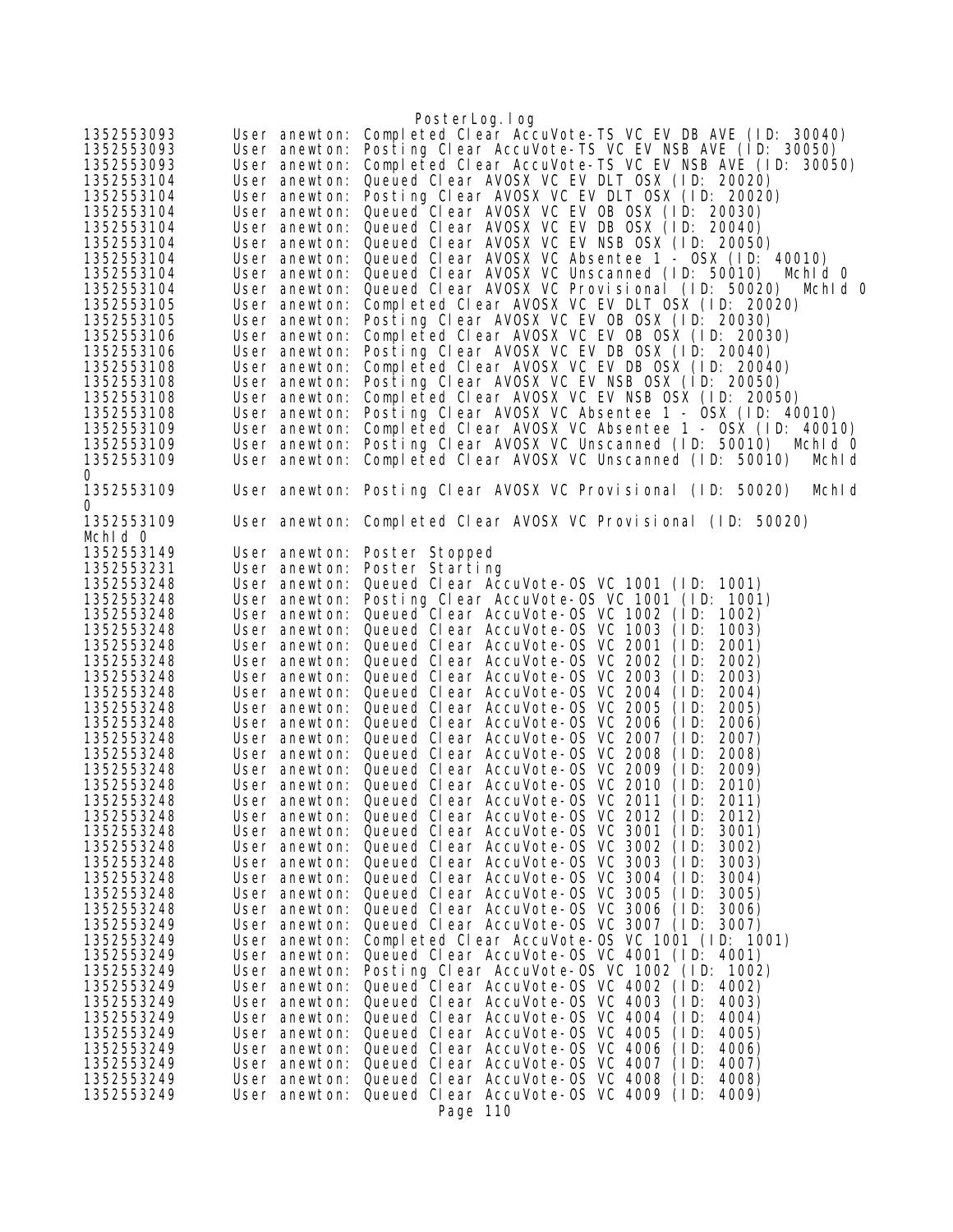|                          |                                | PosterLog.log                                                                                          |
|--------------------------|--------------------------------|--------------------------------------------------------------------------------------------------------|
| 1352553249               | User anewton:                  | Queued Clear AccuVote-OS VC 4010<br>(1D)<br>4010)                                                      |
| 1352553249               | User anewton:                  | Queued Clear AccuVote-OS VC 4011<br>(1D)<br>4011)                                                      |
| 1352553249               | User anewton:                  | Queued Clear AccuVote-OS VC 4012<br>(1D)<br>4012)                                                      |
| 1352553249               | User anewton:                  | Queued Clear AccuVote-OS VC 4013<br>4013)<br>(1D)                                                      |
| 1352553249               | User anewton:                  | Queued Clear AccuVote-OS VC 4014<br>(1D)<br>4014)                                                      |
| 1352553249               | User anewton:                  | Queued Clear AccuVote-OS VC 4015<br>(ID:<br>4015)                                                      |
| 1352553249               | User anewton:                  | Queued Clear AccuVote-OS VC 4016<br>(1D)<br>4016)                                                      |
| 1352553249               | User anewton:                  | Queued Clear AccuVote-OS VC 4017<br>(1D)<br>4017)                                                      |
| 1352553249               | User anewton:                  | Queued Clear AccuVote-0S VC 5001<br>(1D)<br>5001)                                                      |
| 1352553249               | User anewton:                  | Queued Clear AccuVote-OS VC 5002<br>(1D)<br>5002)                                                      |
| 1352553249               | User anewton:                  | Queued Clear AccuVote-0S VC 5003<br>(1D)<br>5003)                                                      |
| 1352553249               | User anewton:                  | Completed Clear AccuVote-0S VC 1002 (ID: 1002)                                                         |
| 1352553249<br>1352553249 | User anewton:<br>User anewton: | Posting Clear AccuVote-OS VC 1003 (ID: 1003)<br>Queued Clear AccuVote-0S VC 5004 (ID:<br>5004)         |
| 1352553249               | User anewton:                  | Queued Clear AccuVote-0S VC 5005<br>(1D)<br>5005)                                                      |
| 1352553249               | User anewton:                  | Queued Clear AccuVote-0S VC 5006<br>(ID:<br>5006)                                                      |
| 1352553249               | User anewton:                  | Queued Clear AccuVote-0S VC 5007<br>(1D)<br>5007)                                                      |
| 1352553249               | User anewton:                  | Queued Clear AccuVote-0S VC 5008<br>(1D)<br>5008)                                                      |
| 1352553249               | User anewton:                  | Queued Clear AccuVote-0S VC 5009<br>(1D)<br>5009)                                                      |
| 1352553249               | User anewton:                  | Queued Clear AccuVote-0S VC 5010<br>(1D)<br>5010)                                                      |
| 1352553249               | User anewton:                  | Queued Clear AccuVote-0S VC 5011<br>(1D)<br>5011)                                                      |
| 1352553249               | User anewton:                  | Queued Clear AccuVote-OS VC 5012<br>5012)<br>(1D)                                                      |
| 1352553249               | User anewton:                  | Queued Clear AccuVote-OS VC 5013<br>(1D)<br>5013)                                                      |
| 1352553249               | User anewton:                  | Queued Clear AccuVote-OS VC 5014<br>(1D)<br>5014)                                                      |
| 1352553249               | User anewton:                  | Queued Clear AccuVote-OS VC 5015<br>5015)<br>(ID:                                                      |
| 1352553249               | User anewton:                  | Queued Clear AccuVote-0S VC 5016<br>(1D)<br>5016)                                                      |
| 1352553249               | User anewton:                  | Queued Clear AccuVote-0S VC 6001<br>(1D)<br>6001)                                                      |
| 1352553249<br>1352553249 | User anewton:<br>User anewton: | Queued Clear AccuVote-0S VC 6002<br>(1D)<br>6002)<br>Queued Clear AccuVote-OS VC 6003<br>(1D)<br>6003) |
| 1352553249               | User anewton:                  | Queued Clear AccuVote-OS VC 6004<br>(ID:<br>6004)                                                      |
| 1352553249               | User anewton:                  | Queued Clear AccuVote-OS VC 6005<br>(1D)<br>6005)                                                      |
| 1352553249               | User anewton:                  | Queued Clear AccuVote-OS VC 6006<br>(1D)<br>6006)                                                      |
| 1352553249               | User anewton:                  | Queued Clear AccuVote-OS VC 6007<br>(1D)<br>6007)                                                      |
| 1352553249               | User anewton:                  | Queued Clear AccuVote-OS VC 6008 (ID:<br>6008)                                                         |
| 1352553249               | User anewton:                  | Completed Clear AccuVote-0S VC 1003 (ID: 1003)                                                         |
| 1352553249               | User anewton:                  | Queued Clear AccuVote-OS VC 6009 (ID:<br>6009)                                                         |
| 1352553249               | User anewton:                  | Posting Clear AccuVote-OS VC 2001 (ID: 2001)                                                           |
| 1352553249               | User anewton:                  | Queued Clear AccuVote-OS VC 6010 (ID:<br>6010)                                                         |
| 1352553249               | User anewton:                  | Queued Clear AccuVote-0S VC 6011<br>(1D)<br>6011)                                                      |
| 1352553249               | User anewton:                  | Queued Clear AccuVote-OS VC 6012<br>(1D)<br>6012)                                                      |
| 1352553249<br>1352553249 | User anewton:<br>User anewton: | Queued Clear AccuVote-OS VC 6013<br>(1D)<br>6013)<br>Queued Clear AccuVote-0S VC 7001<br>(1D)<br>7001) |
| 1352553249               | User anewton:                  | Queued Clear AccuVote-0S VC 7002<br>(1D)<br>7002)                                                      |
| 1352553249               |                                | User anewton: Queued Clear AccuVote-OS VC 7003 (ID:<br>7003)                                           |
| 1352553249               | User anewton:                  | Queued Clear AccuVote-0S VC 7004<br>(1D)<br>7004)                                                      |
| 1352553249               | User anewton:                  | Queued Clear AccuVote-0S VC 7005<br>(1D)<br>7005)                                                      |
| 1352553249               | User anewton:                  | Queued Clear AccuVote-0S VC 7006<br>(1D)<br>7006)                                                      |
| 1352553249               | User anewton:                  | Queued Clear AccuVote-0S VC 7007<br>(1D)<br>7007)                                                      |
| 1352553249               | User anewton:                  | Queued Clear AccuVote-0S VC 7008<br>(1D)<br>7008)                                                      |
| 1352553249               | User anewton:                  | Queued Clear AccuVote-0S VC 7009<br>(1D)<br>7009)                                                      |
| 1352553249               | User anewton:                  | Queued Clear AccuVote-0S VC 7010<br>(1D)<br>7010)                                                      |
| 1352553249               | User anewton:                  | Queued Clear AccuVote-0S VC 7011<br>(1D)<br>7011)                                                      |
| 1352553249               | User anewton:                  | Queued Clear AccuVote-0S VC 7012<br>(1D)<br>7012)                                                      |
| 1352553249<br>1352553249 | User anewton:<br>User anewton: | Queued Clear AccuVote-0S VC 7013<br>7013)<br>(1D)<br>Queued Clear AccuVote-0S VC 7014<br>(1D)<br>7014) |
| 1352553249               | User anewton:                  | Queued Clear AccuVote-OS VC 7015 (ID:<br>7015)                                                         |
| 1352553249               | User anewton:                  | Completed Clear AccuVote-OS VC 2001 (ID: 2001)                                                         |
| 1352553249               | User anewton:                  | Queued Clear AccuVote-OS VC 7016 (ID:<br>7016)                                                         |
| 1352553249               | User anewton:                  | Posting Clear AccuVote-OS VC 2002 (ID: 2002)                                                           |
| 1352553249               | User anewton:                  | Queued Clear AccuVote-OS VC 7017 (ID:<br>7017)                                                         |
| 1352553249               | User anewton:                  | Queued Clear AccuVote-OS VC 7018 (ID:<br>7018)                                                         |
| 1352553249               | User anewton:                  | Queued Clear AccuVote-OS VC 8001 (ID:<br>8001)                                                         |
| 1352553249               | User anewton:                  | Queued Clear AccuVote-OS VC 8002 (ID:<br>8002)                                                         |
|                          |                                | Page 111                                                                                               |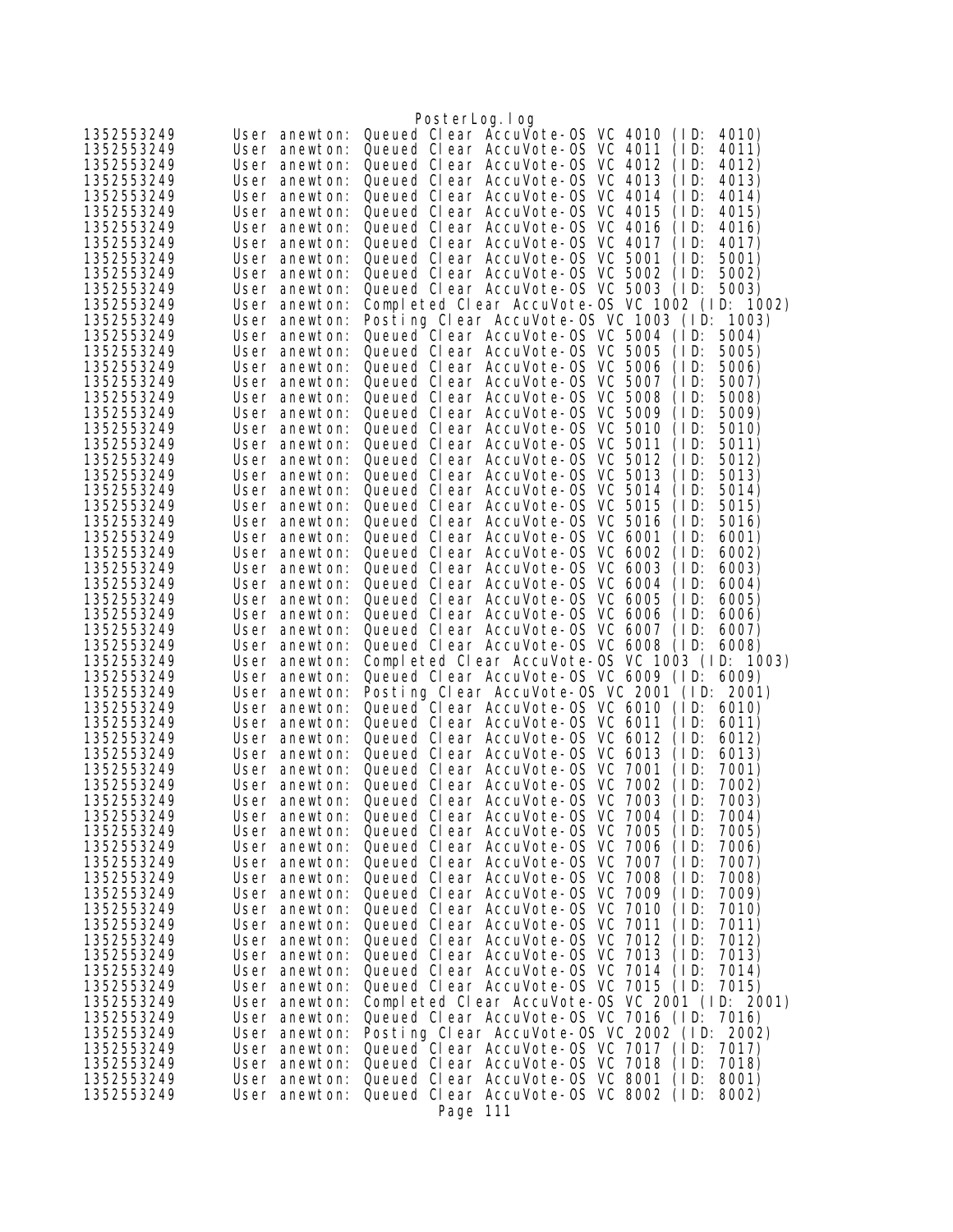|                          |                                | PosterLog.log                                                                                  |
|--------------------------|--------------------------------|------------------------------------------------------------------------------------------------|
| 1352553249               | User anewton:                  | Queued Clear Accuvote-0S VC 8003<br>(1D)<br>8003)                                              |
| 1352553249               | User anewton:                  | Queued Clear AccuVote-OS VC 8004<br>(1D)<br>8004)                                              |
| 1352553249               | User anewton:                  | Queued Clear AccuVote-OS VC 8005<br>(1D)<br>8005)                                              |
| 1352553249               | User anewton:                  | Queued Clear AccuVote-OS VC 8006<br>(1D)<br>8006)                                              |
| 1352553249               | User anewton:                  | Queued Clear AccuVote-OS VC 8007<br>(1D)<br>8007)                                              |
| 1352553249               | User anewton:                  | Queued Clear AccuVote-OS VC 8008<br>(1D)<br>8008)                                              |
| 1352553249               | User anewton:                  | Queued Clear AccuVote-OS VC 8009<br>(1D)<br>8009)                                              |
| 1352553249               | User anewton:                  | Queued Clear AccuVote-OS VC 8010<br>8010)<br>(1D)                                              |
| 1352553249               | User anewton:                  | Queued Clear AccuVote-OS VC 9001<br>(1D)<br>9001)                                              |
| 1352553249               | User anewton:                  | Queued Clear AccuVote-OS VC 9002<br>9002)<br>(1D)                                              |
| 1352553249               |                                | User anewton: Queued Clear AccuVote-OS VC 9003<br>(1D)<br>9003)                                |
| 1352553249               | User anewton:                  | Queued Clear AccuVote-OS VC 9004<br>(1D)<br>9004)                                              |
| 1352553249               | User anewton:                  | Queued Clear AccuVote-OS VC 9005<br>(1D)<br>9005)<br>Queued Clear AccuVote-0S VC 9006          |
| 1352553249<br>1352553249 | User anewton:<br>User anewton: | (1D)<br>9006)<br>Queued Clear AccuVote-OS VC AB 2 OS 100-400 (ID:                              |
| 40020)                   |                                |                                                                                                |
| 1352553249               |                                | User anewton: Queued Clear AccuVote-OS VC AB 3 OS 500-600 (ID:                                 |
| 40030)                   |                                |                                                                                                |
| 1352553249               |                                | User anewton: Queued Clear AccuVote-OS VC AB 4 0S 700-900 (ID:                                 |
| 40040)                   |                                |                                                                                                |
| 1352553249               | User anewton:                  | Completed Clear AccuVote-0S VC 2002 (ID: 2002)                                                 |
| 1352553249               | User anewton:                  | Posting Clear AccuVote-OS VC 2003 (ID: 2003)                                                   |
| 1352553249               | User anewton:                  | Completed Clear AccuVote-OS VC 2003 (ID: 2003)                                                 |
| 1352553249               | User anewton:                  | Posting Clear AccuVote-OS VC 2004 (ID: 2004)                                                   |
| 1352553249               | User anewton:                  | Completed Clear AccuVote-OS VC 2004 (ID: 2004)                                                 |
| 1352553249               | User anewton:                  | Posting Clear AccuVote-OS VC 2005 (ID: 2005)                                                   |
| 1352553249               | User anewton:                  | Completed Clear AccuVote-OS VC 2005 (ID: 2005)                                                 |
| 1352553249               | User anewton:                  | Posting Clear AccuVote-OS VC 2006 (ID: 2006)                                                   |
| 1352553249               | User anewton:                  | Completed Clear AccuVote-OS VC 2006 (ID: 2006)                                                 |
| 1352553249               | User anewton:                  | Posting Clear AccuVote-OS VC 2007 (ID: 2007)                                                   |
| 1352553249               | User anewton:                  | Completed Clear AccuVote-0S VC 2007 (ID: 2007)                                                 |
| 1352553249               | User anewton:                  | Posting Clear AccuVote-OS VC 2008 (ID: 2008)                                                   |
| 1352553249               | User anewton:                  | Completed Clear AccuVote-OS VC 2008 (ID: 2008)                                                 |
| 1352553249               | User anewton:                  | Posting Clear AccuVote-OS VC 2009 (ID: 2009)                                                   |
| 1352553249               | User anewton:                  | Completed Clear AccuVote-OS VC 2009 (ID: 2009)                                                 |
| 1352553249               | User anewton:                  | Posting Clear AccuVote-OS VC 2010 (ID: 2010)                                                   |
| 1352553249               | User anewton:                  | Completed Clear AccuVote-OS VC 2010 (ID: 2010)                                                 |
| 1352553249               | User anewton:                  | Posting Clear AccuVote-OS VC 2011 (ID: 2011)<br>Completed Clear AccuVote-OS VC 2011 (ID: 2011) |
| 1352553249<br>1352553249 | User anewton:<br>User anewton: | Posting Clear AccuVote-OS VC 2012 (ID: 2012)                                                   |
| 1352553249               | User anewton:                  | Completed Clear AccuVote-OS VC 2012 (ID: 2012)                                                 |
| 1352553249               | User anewton:                  | Posting Clear AccuVote-OS VC 3001 (ID: 3001)                                                   |
| 1352553249               | User anewton:                  | Completed Clear AccuVote-OS VC 3001 (ID: 3001)                                                 |
| 1352553249               | User anewton:                  | Posting Clear AccuVote-OS VC 3002 (ID: 3002)                                                   |
| 1352553249               | User anewton:                  | Completed Clear AccuVote-OS VC 3002 (ID: 3002)                                                 |
| 1352553249               | User anewton:                  | Posting Clear AccuVote-OS VC 3003 (ID: 3003)                                                   |
| 1352553249               | User anewton:                  | Completed Clear AccuVote-0S VC 3003 (ID: 3003)                                                 |
| 1352553249               | User anewton:                  | Posting Clear AccuVote-OS VC 3004 (ID: 3004)                                                   |
| 1352553249               | User anewton:                  | Completed Clear AccuVote-OS VC 3004 (ID: 3004)                                                 |
| 1352553249               | User anewton:                  | Posting Clear AccuVote-OS VC 3005 (ID: 3005)                                                   |
| 1352553249               | User anewton:                  | Completed Clear AccuVote-0S VC 3005 (ID: 3005)                                                 |
| 1352553249               | User anewton:                  | Posting Clear AccuVote-OS VC 3006 (ID: 3006)                                                   |
| 1352553249               | User anewton:                  | Completed Clear AccuVote-OS VC 3006 (ID: 3006)                                                 |
| 1352553249               | User anewton:                  | Posting Clear AccuVote-OS VC 3007 (ID: 3007)                                                   |
| 1352553249               | User anewton:                  | Completed Clear AccuVote-0S VC 3007 (ID: 3007)                                                 |
| 1352553249               | User anewton:                  | Posting Clear AccuVote-OS VC 4001 (ID: 4001)                                                   |
| 1352553249               | User anewton:                  | Completed Clear AccuVote-0S VC 4001 (ID: 4001)                                                 |
| 1352553249               | User anewton:                  | Posting Clear AccuVote-OS VC 4002 (ID: 4002)                                                   |
| 1352553249               | User anewton:                  | Completed Clear AccuVote-OS VC 4002 (ID: 4002)                                                 |
| 1352553249               | User anewton:                  | Posting Clear AccuVote-OS VC 4003 (ID: 4003)                                                   |
| 1352553249               | User anewton:                  | Completed Clear AccuVote-OS VC 4003 (ID: 4003)                                                 |
| 1352553249               | User anewton:                  | Posting Clear AccuVote-OS VC 4004 (ID: 4004)                                                   |
| 1352553249               | User anewton:                  | Completed Clear AccuVote-OS VC 4004 (ID: 4004)                                                 |
|                          |                                | Page 112                                                                                       |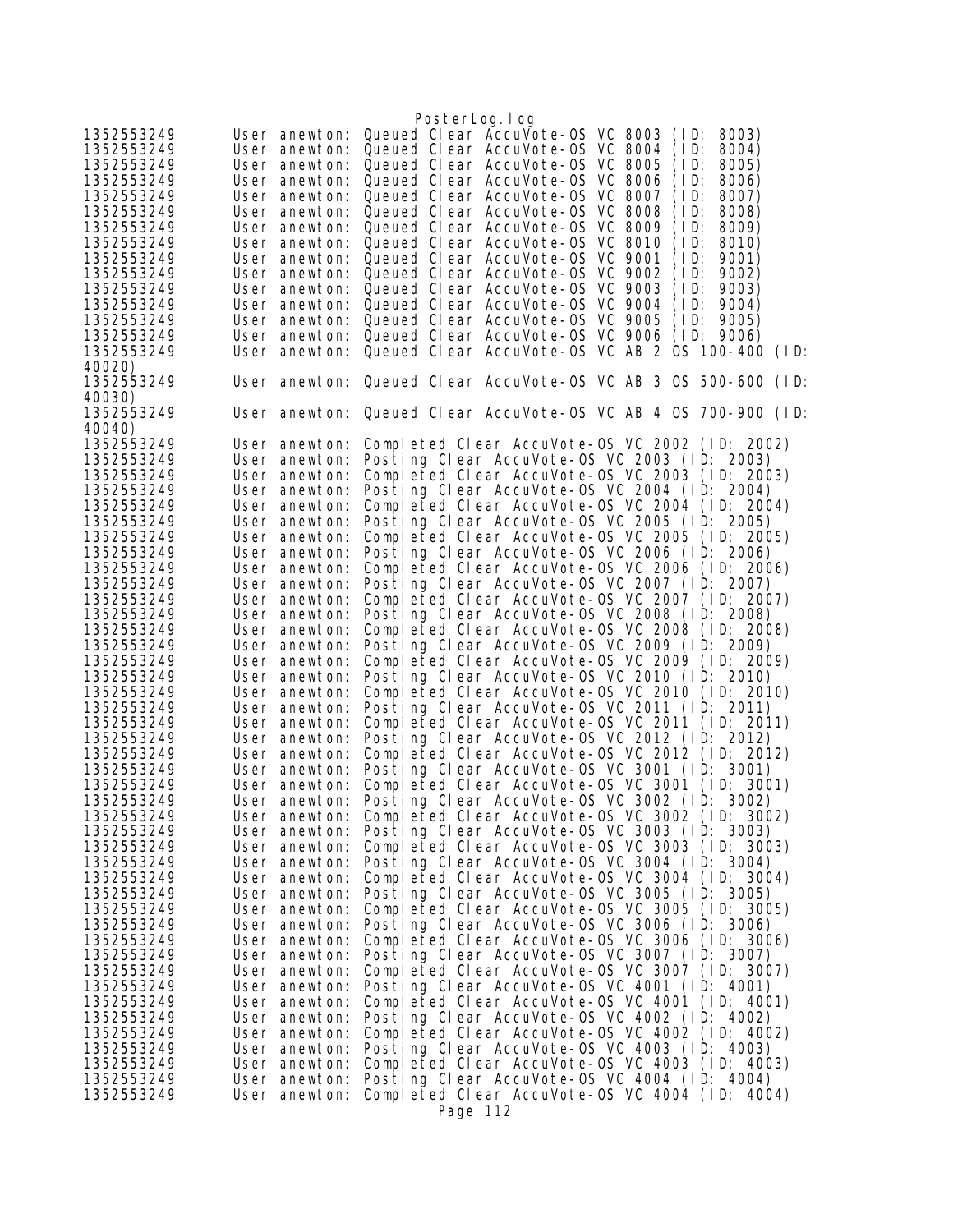|                          |                                | PosterLog.log                                                                                  |
|--------------------------|--------------------------------|------------------------------------------------------------------------------------------------|
| 1352553249               | User anewton:                  | Posting Clear AccuVote-OS VC 4005 (ID: 4005)                                                   |
| 1352553249               | User anewton:                  | Completed Clear AccuVote-OS VC 4005 (ID: 4005)                                                 |
| 1352553249               | User anewton:                  | Posting Clear AccuVote-OS VC 4006 (ID: 4006)                                                   |
| 1352553249               | User anewton:                  | Completed Clear AccuVote-OS VC 4006 (ID: 4006)                                                 |
| 1352553249               | User anewton:                  | Posting Clear AccuVote-OS VC 4007 (ID: 4007)                                                   |
| 1352553249               | User anewton:                  | Completed Clear AccuVote-OS VC 4007 (ID: 4007)                                                 |
| 1352553249               | User anewton:                  | Posting Clear AccuVote-OS VC 4008 (ID: 4008)                                                   |
| 1352553249               | User anewton:                  | Completed Clear AccuVote-OS VC 4008 (ID: 4008)                                                 |
| 1352553249<br>1352553249 | User anewton:<br>User anewton: | Posting Clear AccuVote-OS VC 4009 (ID: 4009)<br>Completed Clear AccuVote-OS VC 4009 (ID: 4009) |
| 1352553249               | User anewton:                  | Posting Clear AccuVote-OS VC 4010 (ID: 4010)                                                   |
| 1352553249               | User anewton:                  | Completed Clear AccuVote-OS VC 4010 (ID: 4010)                                                 |
| 1352553249               | User anewton:                  | Posting Clear AccuVote-OS VC 4011 (ID: 4011)                                                   |
| 1352553249               | User anewton:                  | Completed Clear AccuVote-OS VC 4011 (ID: 4011)                                                 |
| 1352553249               | User anewton:                  | Posting Clear AccuVote-OS VC 4012 (ID: 4012)                                                   |
| 1352553249               | User anewton:                  | Completed Clear AccuVote-OS VC 4012 (ID: 4012)                                                 |
| 1352553249               | User anewton:                  | Posting Clear AccuVote-OS VC 4013 (ID: 4013)                                                   |
| 1352553249               | User anewton:                  | Completed Clear AccuVote-OS VC 4013 (ID: 4013)                                                 |
| 1352553249               | User anewton:                  | Posting Clear AccuVote-OS VC 4014 (ID: 4014)                                                   |
| 1352553249               | User anewton:                  | Completed Clear AccuVote-OS VC 4014 (ID: 4014)                                                 |
| 1352553249               | User anewton:                  | Posting Clear AccuVote-OS VC 4015 (ID: 4015)                                                   |
| 1352553249               | User anewton:                  | Completed Clear AccuVote-OS VC 4015 (ID: 4015)                                                 |
| 1352553249               | User anewton:                  | Posting Clear AccuVote-OS VC 4016 (ID: 4016)                                                   |
| 1352553249               | User anewton:                  | Completed Clear AccuVote-OS VC 4016 (ID: 4016)                                                 |
| 1352553249<br>1352553249 | User anewton:                  | Posting Clear AccuVote-OS VC 4017 (ID: 4017)<br>Completed Clear AccuVote-OS VC 4017 (ID: 4017) |
| 1352553249               | User anewton:<br>User anewton: | Posting Clear AccuVote-OS VC 5001 (ID: 5001)                                                   |
| 1352553249               | User anewton:                  | Completed Clear AccuVote-0S VC 5001 (ID: 5001)                                                 |
| 1352553249               | User anewton:                  | Posting Clear AccuVote-OS VC 5002 (ID: 5002)                                                   |
| 1352553249               | User anewton:                  | Completed Clear AccuVote-OS VC 5002 (ID: 5002)                                                 |
| 1352553249               | User anewton:                  | Posting Clear AccuVote-OS VC 5003 (ID: 5003)                                                   |
| 1352553249               | User anewton:                  | Completed Clear AccuVote-OS VC 5003 (ID: 5003)                                                 |
| 1352553249               | User anewton:                  | Posting Clear AccuVote-OS VC 5004 (ID: 5004)                                                   |
| 1352553249               | User anewton:                  | Completed Clear AccuVote-OS VC 5004 (ID: 5004)                                                 |
| 1352553249               | User anewton:                  | Posting Clear AccuVote-OS VC 5005 (ID: 5005)                                                   |
| 1352553249               | User anewton:                  | Completed Clear AccuVote-OS VC 5005 (ID: 5005)                                                 |
| 1352553249               | User anewton:                  | Posting Clear AccuVote-OS VC 5006 (ID: 5006)                                                   |
| 1352553249<br>1352553249 | User anewton:                  | Completed Clear AccuVote-OS VC 5006 (ID: 5006)<br>Posting Clear AccuVote-OS VC 5007 (ID: 5007) |
| 1352553249               | User anewton:<br>User anewton: | Completed Clear AccuVote-OS VC 5007 (ID: 5007)                                                 |
| 1352553249               | User anewton:                  | Posting Clear AccuVote-OS VC 5008 (ID: 5008)                                                   |
| 1352553249               | User anewton:                  | Completed Clear AccuVote-0S VC 5008 (ID: 5008)                                                 |
| 1352553249               | User anewton:                  | Posting Clear AccuVote-OS VC 5009 (ID: 5009)                                                   |
| 1352553250               | User anewton:                  | Completed Clear AccuVote-OS VC 5009 (ID: 5009)                                                 |
| 1352553250               | User anewton:                  | Posting Clear AccuVote-OS VC 5010 (ID: 5010)                                                   |
| 1352553250               | User anewton:                  | Completed Clear AccuVote-OS VC 5010 (ID: 5010)                                                 |
| 1352553250               | User anewton:                  | Posting Clear AccuVote-OS VC 5011 (ID: 5011)                                                   |
| 1352553250               | User anewton:                  | Completed Clear AccuVote-0S VC 5011 (ID: 5011)                                                 |
| 1352553250               | User anewton:                  | Posting Clear AccuVote-OS VC 5012 (ID: 5012)                                                   |
| 1352553250               | User anewton:                  | Completed Clear AccuVote-OS VC 5012 (ID: 5012)                                                 |
| 1352553250               | User anewton:                  | Posting Clear AccuVote-OS VC 5013 (ID: 5013)                                                   |
| 1352553250               | User anewton:                  | Completed Clear AccuVote-OS VC 5013 (ID: 5013)<br>Posting Clear AccuVote-OS VC 5014 (ID: 5014) |
| 1352553250<br>1352553250 | User anewton:<br>User anewton: | Completed Clear AccuVote-OS VC 5014 (ID: 5014)                                                 |
| 1352553250               | User anewton:                  | Posting Clear AccuVote-OS VC 5015 (ID: 5015)                                                   |
| 1352553250               | User anewton:                  | Completed Clear AccuVote-OS VC 5015 (ID: 5015)                                                 |
| 1352553250               | User anewton:                  | Posting Clear AccuVote-OS VC 5016 (ID: 5016)                                                   |
| 1352553250               | User anewton:                  | Completed Clear AccuVote-OS VC 5016 (ID: 5016)                                                 |
| 1352553250               | User anewton:                  | Posting Clear AccuVote-OS VC 6001 (ID: 6001)                                                   |
| 1352553250               | User anewton:                  | Completed Clear AccuVote-OS VC 6001 (ID: 6001)                                                 |
| 1352553250               | User anewton:                  | Posting Clear AccuVote-OS VC 6002 (ID: 6002)                                                   |
| 1352553250               | User anewton:                  | Completed Clear AccuVote-OS VC 6002 (ID: 6002)                                                 |
| 1352553250               | User anewton:                  | Posting Clear AccuVote-OS VC 6003 (ID: 6003)                                                   |
|                          |                                | Page 113                                                                                       |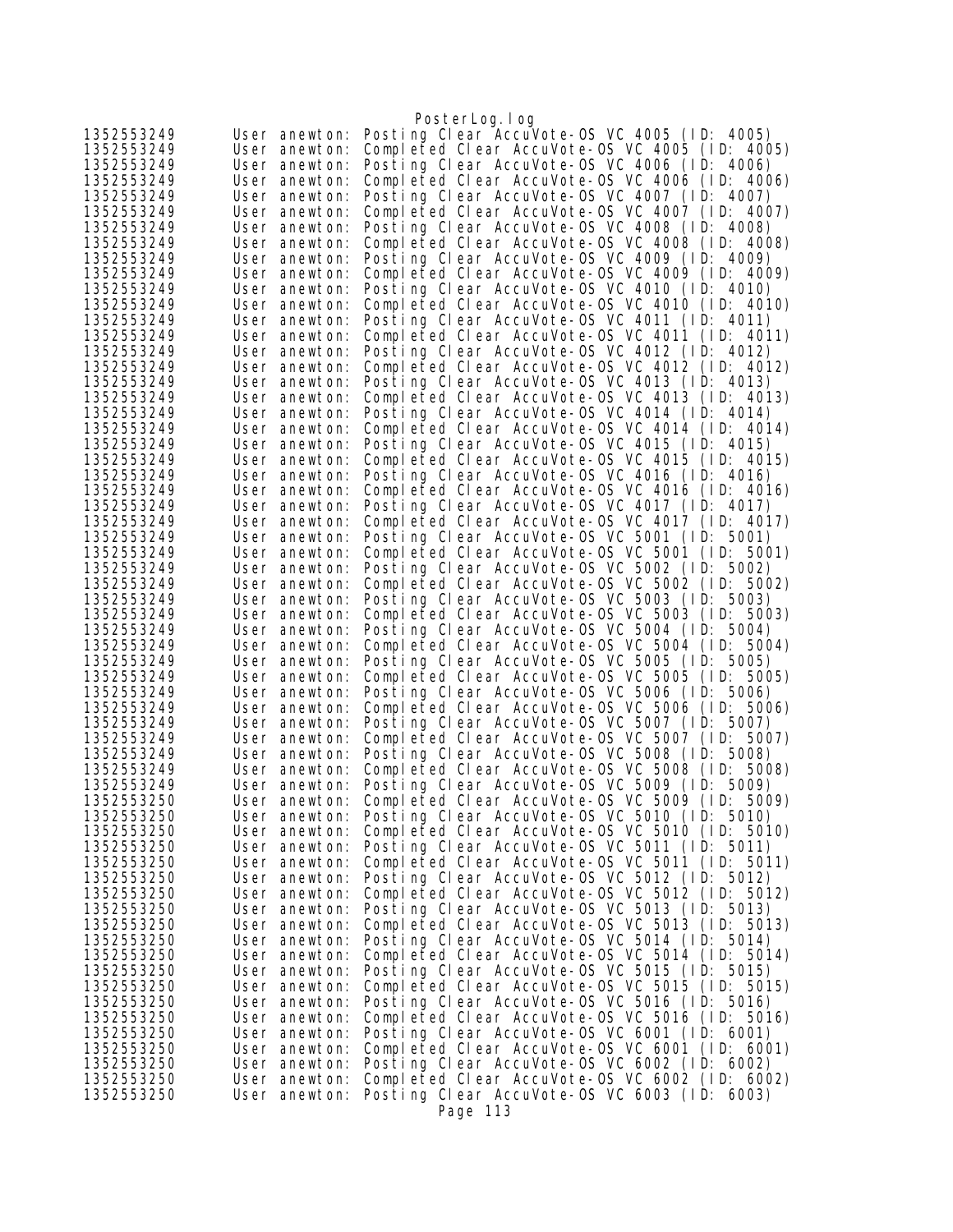|                          |                                | PosterLog.log                                                                                  |
|--------------------------|--------------------------------|------------------------------------------------------------------------------------------------|
| 1352553250               | User anewton:                  | Completed Clear AccuVote-0S VC 6003 (ID: 6003)                                                 |
| 1352553250               | User anewton:                  | Posting Clear AccuVote-OS VC 6004 (ID: 6004)                                                   |
| 1352553250               | User anewton:                  | Completed Clear AccuVote-OS VC 6004 (ID: 6004)                                                 |
| 1352553250               | User anewton:                  | Posting Clear AccuVote-OS VC 6005 (ID: 6005)                                                   |
| 1352553250               | User anewton:                  | Completed Clear AccuVote-0S VC 6005 (ID: 6005)                                                 |
| 1352553250               | User anewton:                  | Posting Clear AccuVote-OS VC 6006 (ID: 6006)                                                   |
| 1352553250               | User anewton:                  | Completed Clear AccuVote-OS VC 6006 (ID: 6006)                                                 |
| 1352553250               | User anewton:                  | Posting Clear AccuVote-OS VC 6007 (ID: 6007)<br>Completed Clear AccuVote-OS VC 6007 (ID: 6007) |
| 1352553250<br>1352553250 | User anewton:<br>User anewton: | Posting Clear AccuVote-OS VC 6008 (ID: 6008)                                                   |
| 1352553250               | User anewton:                  | Completed Clear AccuVote-OS VC 6008 (ID: 6008)                                                 |
| 1352553250               | User anewton:                  | Posting Clear AccuVote-OS VC 6009 (ID: 6009)                                                   |
| 1352553250               | User anewton:                  | Completed Clear AccuVote-OS VC 6009 (ID: 6009)                                                 |
| 1352553250               | User anewton:                  | Posting Clear AccuVote-OS VC 6010 (ID: 6010)                                                   |
| 1352553250               | User anewton:                  | Completed Clear AccuVote-OS VC 6010 (ID: 6010)                                                 |
| 1352553250               | User anewton:                  | Posting Clear AccuVote-OS VC 6011 (ID: 6011)                                                   |
| 1352553250               | User anewton:                  | Completed Clear AccuVote-OS VC 6011 (ID: 6011)                                                 |
| 1352553250               | User anewton:                  | Posting Clear AccuVote-OS VC 6012 (ID: 6012)                                                   |
| 1352553250               | User anewton:                  | Completed Clear AccuVote-OS VC 6012 (ID: 6012)                                                 |
| 1352553250               | User anewton:                  | Posting Clear AccuVote-OS VC 6013 (ID: 6013)                                                   |
| 1352553250               | User anewton:                  | Completed Clear AccuVote-OS VC 6013 (ID: 6013)                                                 |
| 1352553250               | User anewton:                  | Posting Clear AccuVote-OS VC 7001 (ID: 7001)                                                   |
| 1352553250               | User anewton:                  | Completed Clear AccuVote-0S VC 7001 (ID: 7001)                                                 |
| 1352553250<br>1352553250 | User anewton:                  | Posting Clear AccuVote-OS VC 7002 (ID: 7002)<br>Completed Clear AccuVote-OS VC 7002 (ID: 7002) |
| 1352553250               | User anewton:<br>User anewton: | Posting Clear AccuVote-OS VC 7003 (ID: 7003)                                                   |
| 1352553250               | User anewton:                  | Completed Clear AccuVote-OS VC 7003 (ID: 7003)                                                 |
| 1352553250               | User anewton:                  | Posting Clear AccuVote-OS VC 7004 (ID: 7004)                                                   |
| 1352553250               | User anewton:                  | Completed Clear AccuVote-OS VC 7004 (ID: 7004)                                                 |
| 1352553250               | User anewton:                  | Posting Clear AccuVote-OS VC 7005 (ID: 7005)                                                   |
| 1352553250               | User anewton:                  | Completed Clear AccuVote-OS VC 7005 (ID: 7005)                                                 |
| 1352553250               | User anewton:                  | Posting Clear AccuVote-OS VC 7006 (ID: 7006)                                                   |
| 1352553250               | User anewton:                  | Completed Clear AccuVote-OS VC 7006 (ID: 7006)                                                 |
| 1352553250               | User anewton:                  | Posting Clear AccuVote-OS VC 7007 (ID:<br>7007)                                                |
| 1352553250               | User anewton:                  | Completed Clear AccuVote-0S VC 7007 (ID: 7007)                                                 |
| 1352553250               | User anewton:                  | Posting Clear AccuVote-OS VC 7008 (ID: 7008)                                                   |
| 1352553250<br>1352553250 | User anewton:                  | Completed Clear AccuVote-0S VC 7008 (ID: 7008)                                                 |
| 1352553250               | User anewton:<br>User anewton: | Posting Clear AccuVote-OS VC 7009 (ID: 7009)<br>Completed Clear AccuVote-OS VC 7009 (ID: 7009) |
| 1352553250               | User anewton:                  | Posting Clear AccuVote-OS VC 7010 (ID: 7010)                                                   |
| 1352553250               | User anewton:                  | Completed Clear AccuVote-OS VC 7010 (ID: 7010)                                                 |
| 1352553250               | User anewton:                  | Posting Clear AccuVote-OS VC 7011 (ID: 7011)                                                   |
| 1352553250               | User anewton:                  | Completed Clear AccuVote-OS VC 7011 (ID: 7011)                                                 |
| 1352553250               | User anewton:                  | Posting Clear AccuVote-OS VC 7012 (ID: 7012)                                                   |
| 1352553250               | User anewton:                  | Completed Clear AccuVote-OS VC 7012 (ID: 7012)                                                 |
| 1352553250               | User anewton:                  | Posting Clear AccuVote-OS VC 7013 (ID: 7013)                                                   |
| 1352553250               | User anewton:                  | Completed Clear AccuVote-OS VC 7013 (ID: 7013)                                                 |
| 1352553250               | User anewton:                  | Posting Clear AccuVote-OS VC 7014 (ID: 7014)                                                   |
| 1352553250               | User anewton:                  | Completed Clear AccuVote-OS VC 7014 (ID: 7014)                                                 |
| 1352553250               | User anewton:                  | Posting Clear AccuVote-OS VC 7015 (ID: 7015)                                                   |
| 1352553250<br>1352553250 | User anewton:<br>User anewton: | Completed Clear AccuVote-OS VC 7015 (ID: 7015)<br>Posting Clear AccuVote-OS VC 7016 (ID: 7016) |
| 1352553250               | User anewton:                  | Completed Clear AccuVote-0S VC 7016 (ID: 7016)                                                 |
| 1352553250               | User anewton:                  | Posting Clear AccuVote-OS VC 7017 (ID: 7017)                                                   |
| 1352553250               | User anewton:                  | Completed Clear AccuVote-OS VC 7017 (ID: 7017)                                                 |
| 1352553250               | User anewton:                  | Posting Clear AccuVote-OS VC 7018 (ID: 7018)                                                   |
| 1352553250               | User anewton:                  | Completed Clear AccuVote-OS VC 7018 (ID: 7018)                                                 |
| 1352553250               | User anewton:                  | Posting Clear AccuVote-OS VC 8001 (ID: 8001)                                                   |
| 1352553250               | User anewton:                  | Completed Clear AccuVote-OS VC 8001 (ID: 8001)                                                 |
| 1352553250               | User anewton:                  | Posting Clear AccuVote-OS VC 8002 (ID: 8002)                                                   |
| 1352553250               | User anewton:                  | Completed Clear AccuVote-OS VC 8002 (ID: 8002)                                                 |
| 1352553250               | User anewton:                  | Posting Clear AccuVote-OS VC 8003 (ID: 8003)                                                   |
| 1352553250               | User anewton:                  | Completed Clear AccuVote-OS VC 8003 (ID: 8003)                                                 |
|                          |                                | Page 114                                                                                       |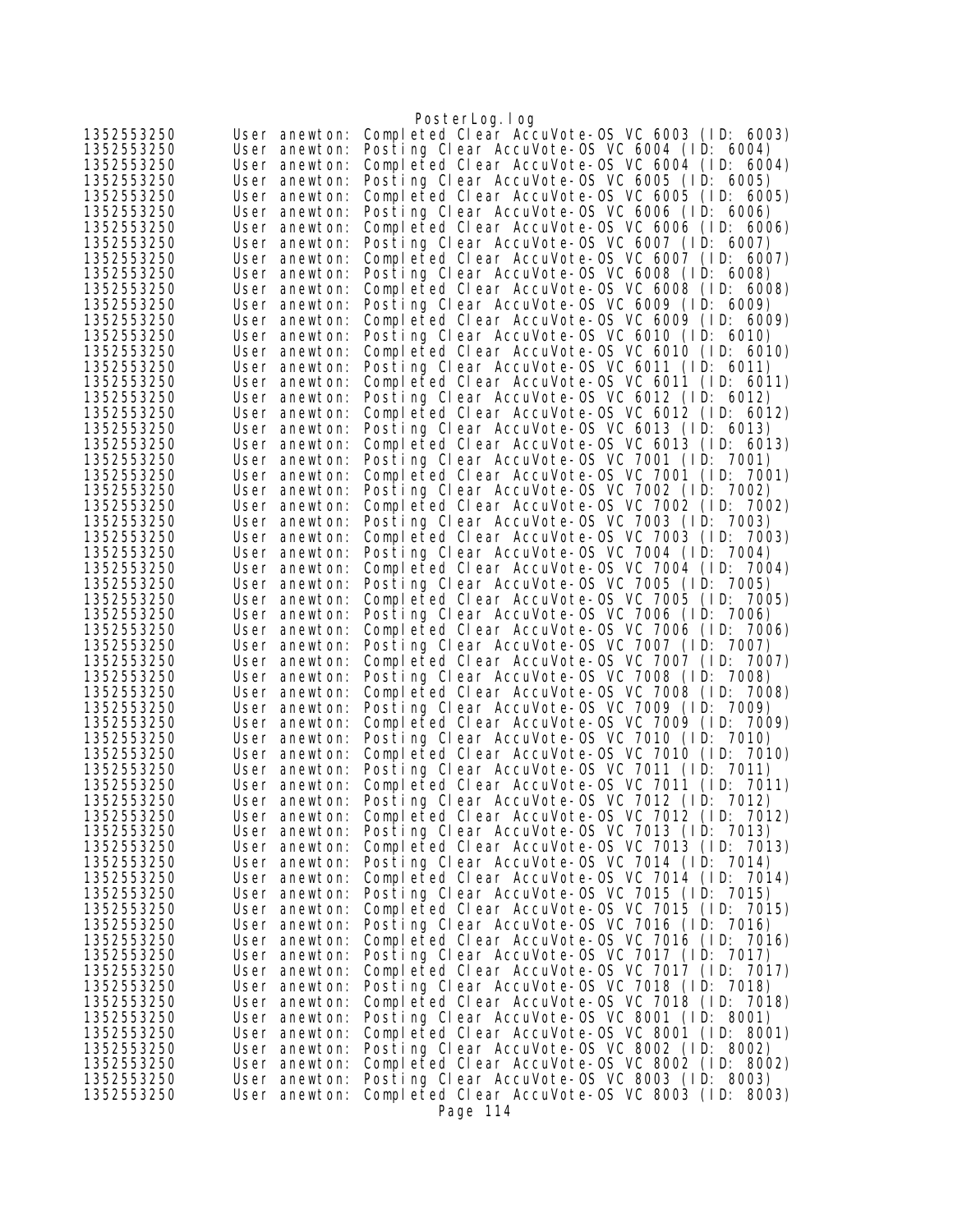| User anewton: Posting Clear AccuVote-OS VC 8004 (ID: 8004)<br>1352553250<br>Completed Clear AccuVote-OS VC 8004 (ID: 8004)<br>1352553250<br>User anewton:<br>Posting Clear AccuVote-OS VC 8005 (ID: 8005)<br>1352553250<br>User anewton:<br>Completed Clear AccuVote-0S VC 8005 (ID: 8005)<br>1352553250<br>User anewton:<br>Posting Clear AccuVote-OS VC 8006 (ID: 8006)<br>1352553250<br>User anewton:<br>Completed Clear AccuVote-0S VC 8006 (ID: 8006)<br>1352553250<br>User anewton:<br>Posting Clear AccuVote-OS VC 8007 (ID: 8007)<br>1352553250<br>User anewton:<br>Completed Clear AccuVote-OS VC 8007 (ID: 8007)<br>1352553250<br>User anewton:<br>Posting Clear AccuVote-OS VC 8008 (ID: 8008)<br>1352553250<br>User anewton:<br>Completed Clear AccuVote-OS VC 8008 (ID: 8008)<br>1352553250<br>User anewton:<br>Posting Clear AccuVote-OS VC 8009 (ID: 8009)<br>1352553250<br>User anewton:<br>Completed Clear AccuVote-OS VC 8009 (ID: 8009)<br>1352553250<br>User anewton:<br>Posting Clear AccuVote-OS VC 8010 (ID: 8010)<br>1352553250<br>User anewton:<br>Completed Clear AccuVote-0S VC 8010 (ID: 8010)<br>1352553250<br>User anewton:<br>Posting Clear AccuVote-OS VC 9001 (ID: 9001)<br>1352553250<br>User anewton:<br>Completed Clear AccuVote-0S VC 9001 (ID: 9001)<br>1352553250<br>User anewton:<br>Posting Clear AccuVote-OS VC 9002 (ID: 9002)<br>1352553250<br>User anewton:<br>Completed Clear AccuVote-OS VC 9002 (ID: 9002)<br>1352553250<br>User anewton:<br>Posting Clear AccuVote-OS VC 9003 (ID: 9003)<br>1352553250<br>User anewton:<br>Completed Clear AccuVote-OS VC 9003 (ID: 9003)<br>1352553250<br>User anewton:<br>Posting Clear AccuVote-OS VC 9004 (ID: 9004)<br>1352553250<br>User anewton:<br>User anewton: Completed Clear AccuVote-OS VC 9004 (ID: 9004)<br>1352553250<br>Posting Clear AccuVote-OS VC 9005 (ID: 9005)<br>1352553250<br>User anewton:<br>Completed Clear AccuVote-0S VC 9005 (ID: 9005)<br>1352553250<br>User anewton:<br>Posting Clear AccuVote-OS VC 9006 (ID: 9006)<br>1352553250<br>User anewton:<br>Completed Clear AccuVote-OS VC 9006 (ID: 9006)<br>1352553250<br>User anewton:<br>Posting Clear AccuVote-OS VC AB 2 OS 100-400 (ID:<br>1352553250<br>User anewton:<br>40020)<br>1352553250<br>User anewton: Completed Clear AccuVote-OS VC AB 2 OS 100-400 (ID:<br>40020)<br>1352553250<br>User anewton: Posting Clear AccuVote-OS VC AB 3 OS 500-600 (ID:<br>40030)<br>User anewton: Completed Clear AccuVote-OS VC AB 3 OS 500-600 (ID:<br>1352553250<br>40030)<br>1352553250<br>User anewton: Posting Clear AccuVote-OS VC AB 4 OS 700-900 (ID:<br>40040)<br>1352553251<br>User anewton: Completed Clear AccuVote-OS VC AB 4 OS 700-900 (ID:<br>40040)<br>1352553256<br>User anewton: Queued Clear AccuVote-TS VC AVE 1001 (ID: 11001)<br>Mchid 0<br>1352553256<br>User anewton: Posting Clear AccuVote-TS VC AVE 1001 (ID: 11001)<br>Mchid 0<br>1352553256<br>User anewton: Queued Clear AccuVote-TS VC AVE 1002 (ID: 11002)<br>Mchld O<br>User anewton: Queued Clear AccuVote-TS VC AVE 1003 (ID: 11003)<br>Mchid 0<br>User anewton: Queued Clear AccuVote-TS VC AVE 2001 (ID: 12001)<br>1352553256<br>Mchid 0<br>User anewton: Queued Clear AccuVote-TS VC AVE 2002 (ID: 12002)<br>1352553256<br>Mchid 0<br>1352553256<br>User anewton: Queued Clear AccuVote-TS VC AVE 2003 (ID: 12003)<br>Mchid 0<br>User anewton: Queued Clear AccuVote-TS VC AVE 2004 (ID: 12004)<br>1352553256<br>User anewton: Completed Clear AccuVote-TS VC AVE 1001 (ID: 11001)<br>1352553256<br>User anewton: Queued Clear AccuVote-TS VC AVE 2005 (ID: 12005)<br>Mchid 0<br>1352553256<br>User anewton: Posting Clear AccuVote-TS VC AVE 1002 (ID: 11002)<br>Mchid 0<br>User anewton: Queued Clear AccuVote-TS VC AVE 2006 (ID: 12006)<br>1352553256<br>Mchid 0<br>1352553256<br>User anewton: Queued Clear AccuVote-TS VC AVE 2007 (ID: 12007)<br>Page 115 |            | PosterLog.log |
|----------------------------------------------------------------------------------------------------------------------------------------------------------------------------------------------------------------------------------------------------------------------------------------------------------------------------------------------------------------------------------------------------------------------------------------------------------------------------------------------------------------------------------------------------------------------------------------------------------------------------------------------------------------------------------------------------------------------------------------------------------------------------------------------------------------------------------------------------------------------------------------------------------------------------------------------------------------------------------------------------------------------------------------------------------------------------------------------------------------------------------------------------------------------------------------------------------------------------------------------------------------------------------------------------------------------------------------------------------------------------------------------------------------------------------------------------------------------------------------------------------------------------------------------------------------------------------------------------------------------------------------------------------------------------------------------------------------------------------------------------------------------------------------------------------------------------------------------------------------------------------------------------------------------------------------------------------------------------------------------------------------------------------------------------------------------------------------------------------------------------------------------------------------------------------------------------------------------------------------------------------------------------------------------------------------------------------------------------------------------------------------------------------------------------------------------------------------------------------------------------------------------------------------------------------------------------------------------------------------------------------------------------------------------------------------------------------------------------------------------------------------------------------------------------------------------------------------------------------------------------------------------------------------------------------------------------------------------------------------------------------------------------------------------------------------------------------------------------------------------------------------------------------------------------------------------------------------------------------------------------------------------------------------------------------------------------------------------------------------------------------------------------------------------------------------------------------------------------------------------------------------------------------------------------------------------------------------------------------------------------------------------------------------------------------------------------------------------------------------------------------------------------------------------------------------------------------------------------------------------------------------------------------------------|------------|---------------|
|                                                                                                                                                                                                                                                                                                                                                                                                                                                                                                                                                                                                                                                                                                                                                                                                                                                                                                                                                                                                                                                                                                                                                                                                                                                                                                                                                                                                                                                                                                                                                                                                                                                                                                                                                                                                                                                                                                                                                                                                                                                                                                                                                                                                                                                                                                                                                                                                                                                                                                                                                                                                                                                                                                                                                                                                                                                                                                                                                                                                                                                                                                                                                                                                                                                                                                                                                                                                                                                                                                                                                                                                                                                                                                                                                                                                                                                                                                                      |            |               |
|                                                                                                                                                                                                                                                                                                                                                                                                                                                                                                                                                                                                                                                                                                                                                                                                                                                                                                                                                                                                                                                                                                                                                                                                                                                                                                                                                                                                                                                                                                                                                                                                                                                                                                                                                                                                                                                                                                                                                                                                                                                                                                                                                                                                                                                                                                                                                                                                                                                                                                                                                                                                                                                                                                                                                                                                                                                                                                                                                                                                                                                                                                                                                                                                                                                                                                                                                                                                                                                                                                                                                                                                                                                                                                                                                                                                                                                                                                                      |            |               |
|                                                                                                                                                                                                                                                                                                                                                                                                                                                                                                                                                                                                                                                                                                                                                                                                                                                                                                                                                                                                                                                                                                                                                                                                                                                                                                                                                                                                                                                                                                                                                                                                                                                                                                                                                                                                                                                                                                                                                                                                                                                                                                                                                                                                                                                                                                                                                                                                                                                                                                                                                                                                                                                                                                                                                                                                                                                                                                                                                                                                                                                                                                                                                                                                                                                                                                                                                                                                                                                                                                                                                                                                                                                                                                                                                                                                                                                                                                                      |            |               |
|                                                                                                                                                                                                                                                                                                                                                                                                                                                                                                                                                                                                                                                                                                                                                                                                                                                                                                                                                                                                                                                                                                                                                                                                                                                                                                                                                                                                                                                                                                                                                                                                                                                                                                                                                                                                                                                                                                                                                                                                                                                                                                                                                                                                                                                                                                                                                                                                                                                                                                                                                                                                                                                                                                                                                                                                                                                                                                                                                                                                                                                                                                                                                                                                                                                                                                                                                                                                                                                                                                                                                                                                                                                                                                                                                                                                                                                                                                                      |            |               |
|                                                                                                                                                                                                                                                                                                                                                                                                                                                                                                                                                                                                                                                                                                                                                                                                                                                                                                                                                                                                                                                                                                                                                                                                                                                                                                                                                                                                                                                                                                                                                                                                                                                                                                                                                                                                                                                                                                                                                                                                                                                                                                                                                                                                                                                                                                                                                                                                                                                                                                                                                                                                                                                                                                                                                                                                                                                                                                                                                                                                                                                                                                                                                                                                                                                                                                                                                                                                                                                                                                                                                                                                                                                                                                                                                                                                                                                                                                                      |            |               |
|                                                                                                                                                                                                                                                                                                                                                                                                                                                                                                                                                                                                                                                                                                                                                                                                                                                                                                                                                                                                                                                                                                                                                                                                                                                                                                                                                                                                                                                                                                                                                                                                                                                                                                                                                                                                                                                                                                                                                                                                                                                                                                                                                                                                                                                                                                                                                                                                                                                                                                                                                                                                                                                                                                                                                                                                                                                                                                                                                                                                                                                                                                                                                                                                                                                                                                                                                                                                                                                                                                                                                                                                                                                                                                                                                                                                                                                                                                                      |            |               |
|                                                                                                                                                                                                                                                                                                                                                                                                                                                                                                                                                                                                                                                                                                                                                                                                                                                                                                                                                                                                                                                                                                                                                                                                                                                                                                                                                                                                                                                                                                                                                                                                                                                                                                                                                                                                                                                                                                                                                                                                                                                                                                                                                                                                                                                                                                                                                                                                                                                                                                                                                                                                                                                                                                                                                                                                                                                                                                                                                                                                                                                                                                                                                                                                                                                                                                                                                                                                                                                                                                                                                                                                                                                                                                                                                                                                                                                                                                                      |            |               |
|                                                                                                                                                                                                                                                                                                                                                                                                                                                                                                                                                                                                                                                                                                                                                                                                                                                                                                                                                                                                                                                                                                                                                                                                                                                                                                                                                                                                                                                                                                                                                                                                                                                                                                                                                                                                                                                                                                                                                                                                                                                                                                                                                                                                                                                                                                                                                                                                                                                                                                                                                                                                                                                                                                                                                                                                                                                                                                                                                                                                                                                                                                                                                                                                                                                                                                                                                                                                                                                                                                                                                                                                                                                                                                                                                                                                                                                                                                                      |            |               |
|                                                                                                                                                                                                                                                                                                                                                                                                                                                                                                                                                                                                                                                                                                                                                                                                                                                                                                                                                                                                                                                                                                                                                                                                                                                                                                                                                                                                                                                                                                                                                                                                                                                                                                                                                                                                                                                                                                                                                                                                                                                                                                                                                                                                                                                                                                                                                                                                                                                                                                                                                                                                                                                                                                                                                                                                                                                                                                                                                                                                                                                                                                                                                                                                                                                                                                                                                                                                                                                                                                                                                                                                                                                                                                                                                                                                                                                                                                                      |            |               |
|                                                                                                                                                                                                                                                                                                                                                                                                                                                                                                                                                                                                                                                                                                                                                                                                                                                                                                                                                                                                                                                                                                                                                                                                                                                                                                                                                                                                                                                                                                                                                                                                                                                                                                                                                                                                                                                                                                                                                                                                                                                                                                                                                                                                                                                                                                                                                                                                                                                                                                                                                                                                                                                                                                                                                                                                                                                                                                                                                                                                                                                                                                                                                                                                                                                                                                                                                                                                                                                                                                                                                                                                                                                                                                                                                                                                                                                                                                                      |            |               |
|                                                                                                                                                                                                                                                                                                                                                                                                                                                                                                                                                                                                                                                                                                                                                                                                                                                                                                                                                                                                                                                                                                                                                                                                                                                                                                                                                                                                                                                                                                                                                                                                                                                                                                                                                                                                                                                                                                                                                                                                                                                                                                                                                                                                                                                                                                                                                                                                                                                                                                                                                                                                                                                                                                                                                                                                                                                                                                                                                                                                                                                                                                                                                                                                                                                                                                                                                                                                                                                                                                                                                                                                                                                                                                                                                                                                                                                                                                                      |            |               |
|                                                                                                                                                                                                                                                                                                                                                                                                                                                                                                                                                                                                                                                                                                                                                                                                                                                                                                                                                                                                                                                                                                                                                                                                                                                                                                                                                                                                                                                                                                                                                                                                                                                                                                                                                                                                                                                                                                                                                                                                                                                                                                                                                                                                                                                                                                                                                                                                                                                                                                                                                                                                                                                                                                                                                                                                                                                                                                                                                                                                                                                                                                                                                                                                                                                                                                                                                                                                                                                                                                                                                                                                                                                                                                                                                                                                                                                                                                                      |            |               |
|                                                                                                                                                                                                                                                                                                                                                                                                                                                                                                                                                                                                                                                                                                                                                                                                                                                                                                                                                                                                                                                                                                                                                                                                                                                                                                                                                                                                                                                                                                                                                                                                                                                                                                                                                                                                                                                                                                                                                                                                                                                                                                                                                                                                                                                                                                                                                                                                                                                                                                                                                                                                                                                                                                                                                                                                                                                                                                                                                                                                                                                                                                                                                                                                                                                                                                                                                                                                                                                                                                                                                                                                                                                                                                                                                                                                                                                                                                                      |            |               |
|                                                                                                                                                                                                                                                                                                                                                                                                                                                                                                                                                                                                                                                                                                                                                                                                                                                                                                                                                                                                                                                                                                                                                                                                                                                                                                                                                                                                                                                                                                                                                                                                                                                                                                                                                                                                                                                                                                                                                                                                                                                                                                                                                                                                                                                                                                                                                                                                                                                                                                                                                                                                                                                                                                                                                                                                                                                                                                                                                                                                                                                                                                                                                                                                                                                                                                                                                                                                                                                                                                                                                                                                                                                                                                                                                                                                                                                                                                                      |            |               |
|                                                                                                                                                                                                                                                                                                                                                                                                                                                                                                                                                                                                                                                                                                                                                                                                                                                                                                                                                                                                                                                                                                                                                                                                                                                                                                                                                                                                                                                                                                                                                                                                                                                                                                                                                                                                                                                                                                                                                                                                                                                                                                                                                                                                                                                                                                                                                                                                                                                                                                                                                                                                                                                                                                                                                                                                                                                                                                                                                                                                                                                                                                                                                                                                                                                                                                                                                                                                                                                                                                                                                                                                                                                                                                                                                                                                                                                                                                                      |            |               |
|                                                                                                                                                                                                                                                                                                                                                                                                                                                                                                                                                                                                                                                                                                                                                                                                                                                                                                                                                                                                                                                                                                                                                                                                                                                                                                                                                                                                                                                                                                                                                                                                                                                                                                                                                                                                                                                                                                                                                                                                                                                                                                                                                                                                                                                                                                                                                                                                                                                                                                                                                                                                                                                                                                                                                                                                                                                                                                                                                                                                                                                                                                                                                                                                                                                                                                                                                                                                                                                                                                                                                                                                                                                                                                                                                                                                                                                                                                                      |            |               |
|                                                                                                                                                                                                                                                                                                                                                                                                                                                                                                                                                                                                                                                                                                                                                                                                                                                                                                                                                                                                                                                                                                                                                                                                                                                                                                                                                                                                                                                                                                                                                                                                                                                                                                                                                                                                                                                                                                                                                                                                                                                                                                                                                                                                                                                                                                                                                                                                                                                                                                                                                                                                                                                                                                                                                                                                                                                                                                                                                                                                                                                                                                                                                                                                                                                                                                                                                                                                                                                                                                                                                                                                                                                                                                                                                                                                                                                                                                                      |            |               |
|                                                                                                                                                                                                                                                                                                                                                                                                                                                                                                                                                                                                                                                                                                                                                                                                                                                                                                                                                                                                                                                                                                                                                                                                                                                                                                                                                                                                                                                                                                                                                                                                                                                                                                                                                                                                                                                                                                                                                                                                                                                                                                                                                                                                                                                                                                                                                                                                                                                                                                                                                                                                                                                                                                                                                                                                                                                                                                                                                                                                                                                                                                                                                                                                                                                                                                                                                                                                                                                                                                                                                                                                                                                                                                                                                                                                                                                                                                                      |            |               |
|                                                                                                                                                                                                                                                                                                                                                                                                                                                                                                                                                                                                                                                                                                                                                                                                                                                                                                                                                                                                                                                                                                                                                                                                                                                                                                                                                                                                                                                                                                                                                                                                                                                                                                                                                                                                                                                                                                                                                                                                                                                                                                                                                                                                                                                                                                                                                                                                                                                                                                                                                                                                                                                                                                                                                                                                                                                                                                                                                                                                                                                                                                                                                                                                                                                                                                                                                                                                                                                                                                                                                                                                                                                                                                                                                                                                                                                                                                                      |            |               |
|                                                                                                                                                                                                                                                                                                                                                                                                                                                                                                                                                                                                                                                                                                                                                                                                                                                                                                                                                                                                                                                                                                                                                                                                                                                                                                                                                                                                                                                                                                                                                                                                                                                                                                                                                                                                                                                                                                                                                                                                                                                                                                                                                                                                                                                                                                                                                                                                                                                                                                                                                                                                                                                                                                                                                                                                                                                                                                                                                                                                                                                                                                                                                                                                                                                                                                                                                                                                                                                                                                                                                                                                                                                                                                                                                                                                                                                                                                                      |            |               |
|                                                                                                                                                                                                                                                                                                                                                                                                                                                                                                                                                                                                                                                                                                                                                                                                                                                                                                                                                                                                                                                                                                                                                                                                                                                                                                                                                                                                                                                                                                                                                                                                                                                                                                                                                                                                                                                                                                                                                                                                                                                                                                                                                                                                                                                                                                                                                                                                                                                                                                                                                                                                                                                                                                                                                                                                                                                                                                                                                                                                                                                                                                                                                                                                                                                                                                                                                                                                                                                                                                                                                                                                                                                                                                                                                                                                                                                                                                                      |            |               |
|                                                                                                                                                                                                                                                                                                                                                                                                                                                                                                                                                                                                                                                                                                                                                                                                                                                                                                                                                                                                                                                                                                                                                                                                                                                                                                                                                                                                                                                                                                                                                                                                                                                                                                                                                                                                                                                                                                                                                                                                                                                                                                                                                                                                                                                                                                                                                                                                                                                                                                                                                                                                                                                                                                                                                                                                                                                                                                                                                                                                                                                                                                                                                                                                                                                                                                                                                                                                                                                                                                                                                                                                                                                                                                                                                                                                                                                                                                                      |            |               |
|                                                                                                                                                                                                                                                                                                                                                                                                                                                                                                                                                                                                                                                                                                                                                                                                                                                                                                                                                                                                                                                                                                                                                                                                                                                                                                                                                                                                                                                                                                                                                                                                                                                                                                                                                                                                                                                                                                                                                                                                                                                                                                                                                                                                                                                                                                                                                                                                                                                                                                                                                                                                                                                                                                                                                                                                                                                                                                                                                                                                                                                                                                                                                                                                                                                                                                                                                                                                                                                                                                                                                                                                                                                                                                                                                                                                                                                                                                                      |            |               |
|                                                                                                                                                                                                                                                                                                                                                                                                                                                                                                                                                                                                                                                                                                                                                                                                                                                                                                                                                                                                                                                                                                                                                                                                                                                                                                                                                                                                                                                                                                                                                                                                                                                                                                                                                                                                                                                                                                                                                                                                                                                                                                                                                                                                                                                                                                                                                                                                                                                                                                                                                                                                                                                                                                                                                                                                                                                                                                                                                                                                                                                                                                                                                                                                                                                                                                                                                                                                                                                                                                                                                                                                                                                                                                                                                                                                                                                                                                                      |            |               |
|                                                                                                                                                                                                                                                                                                                                                                                                                                                                                                                                                                                                                                                                                                                                                                                                                                                                                                                                                                                                                                                                                                                                                                                                                                                                                                                                                                                                                                                                                                                                                                                                                                                                                                                                                                                                                                                                                                                                                                                                                                                                                                                                                                                                                                                                                                                                                                                                                                                                                                                                                                                                                                                                                                                                                                                                                                                                                                                                                                                                                                                                                                                                                                                                                                                                                                                                                                                                                                                                                                                                                                                                                                                                                                                                                                                                                                                                                                                      |            |               |
|                                                                                                                                                                                                                                                                                                                                                                                                                                                                                                                                                                                                                                                                                                                                                                                                                                                                                                                                                                                                                                                                                                                                                                                                                                                                                                                                                                                                                                                                                                                                                                                                                                                                                                                                                                                                                                                                                                                                                                                                                                                                                                                                                                                                                                                                                                                                                                                                                                                                                                                                                                                                                                                                                                                                                                                                                                                                                                                                                                                                                                                                                                                                                                                                                                                                                                                                                                                                                                                                                                                                                                                                                                                                                                                                                                                                                                                                                                                      |            |               |
|                                                                                                                                                                                                                                                                                                                                                                                                                                                                                                                                                                                                                                                                                                                                                                                                                                                                                                                                                                                                                                                                                                                                                                                                                                                                                                                                                                                                                                                                                                                                                                                                                                                                                                                                                                                                                                                                                                                                                                                                                                                                                                                                                                                                                                                                                                                                                                                                                                                                                                                                                                                                                                                                                                                                                                                                                                                                                                                                                                                                                                                                                                                                                                                                                                                                                                                                                                                                                                                                                                                                                                                                                                                                                                                                                                                                                                                                                                                      |            |               |
|                                                                                                                                                                                                                                                                                                                                                                                                                                                                                                                                                                                                                                                                                                                                                                                                                                                                                                                                                                                                                                                                                                                                                                                                                                                                                                                                                                                                                                                                                                                                                                                                                                                                                                                                                                                                                                                                                                                                                                                                                                                                                                                                                                                                                                                                                                                                                                                                                                                                                                                                                                                                                                                                                                                                                                                                                                                                                                                                                                                                                                                                                                                                                                                                                                                                                                                                                                                                                                                                                                                                                                                                                                                                                                                                                                                                                                                                                                                      |            |               |
|                                                                                                                                                                                                                                                                                                                                                                                                                                                                                                                                                                                                                                                                                                                                                                                                                                                                                                                                                                                                                                                                                                                                                                                                                                                                                                                                                                                                                                                                                                                                                                                                                                                                                                                                                                                                                                                                                                                                                                                                                                                                                                                                                                                                                                                                                                                                                                                                                                                                                                                                                                                                                                                                                                                                                                                                                                                                                                                                                                                                                                                                                                                                                                                                                                                                                                                                                                                                                                                                                                                                                                                                                                                                                                                                                                                                                                                                                                                      |            |               |
|                                                                                                                                                                                                                                                                                                                                                                                                                                                                                                                                                                                                                                                                                                                                                                                                                                                                                                                                                                                                                                                                                                                                                                                                                                                                                                                                                                                                                                                                                                                                                                                                                                                                                                                                                                                                                                                                                                                                                                                                                                                                                                                                                                                                                                                                                                                                                                                                                                                                                                                                                                                                                                                                                                                                                                                                                                                                                                                                                                                                                                                                                                                                                                                                                                                                                                                                                                                                                                                                                                                                                                                                                                                                                                                                                                                                                                                                                                                      |            |               |
|                                                                                                                                                                                                                                                                                                                                                                                                                                                                                                                                                                                                                                                                                                                                                                                                                                                                                                                                                                                                                                                                                                                                                                                                                                                                                                                                                                                                                                                                                                                                                                                                                                                                                                                                                                                                                                                                                                                                                                                                                                                                                                                                                                                                                                                                                                                                                                                                                                                                                                                                                                                                                                                                                                                                                                                                                                                                                                                                                                                                                                                                                                                                                                                                                                                                                                                                                                                                                                                                                                                                                                                                                                                                                                                                                                                                                                                                                                                      |            |               |
|                                                                                                                                                                                                                                                                                                                                                                                                                                                                                                                                                                                                                                                                                                                                                                                                                                                                                                                                                                                                                                                                                                                                                                                                                                                                                                                                                                                                                                                                                                                                                                                                                                                                                                                                                                                                                                                                                                                                                                                                                                                                                                                                                                                                                                                                                                                                                                                                                                                                                                                                                                                                                                                                                                                                                                                                                                                                                                                                                                                                                                                                                                                                                                                                                                                                                                                                                                                                                                                                                                                                                                                                                                                                                                                                                                                                                                                                                                                      |            |               |
|                                                                                                                                                                                                                                                                                                                                                                                                                                                                                                                                                                                                                                                                                                                                                                                                                                                                                                                                                                                                                                                                                                                                                                                                                                                                                                                                                                                                                                                                                                                                                                                                                                                                                                                                                                                                                                                                                                                                                                                                                                                                                                                                                                                                                                                                                                                                                                                                                                                                                                                                                                                                                                                                                                                                                                                                                                                                                                                                                                                                                                                                                                                                                                                                                                                                                                                                                                                                                                                                                                                                                                                                                                                                                                                                                                                                                                                                                                                      |            |               |
|                                                                                                                                                                                                                                                                                                                                                                                                                                                                                                                                                                                                                                                                                                                                                                                                                                                                                                                                                                                                                                                                                                                                                                                                                                                                                                                                                                                                                                                                                                                                                                                                                                                                                                                                                                                                                                                                                                                                                                                                                                                                                                                                                                                                                                                                                                                                                                                                                                                                                                                                                                                                                                                                                                                                                                                                                                                                                                                                                                                                                                                                                                                                                                                                                                                                                                                                                                                                                                                                                                                                                                                                                                                                                                                                                                                                                                                                                                                      |            |               |
|                                                                                                                                                                                                                                                                                                                                                                                                                                                                                                                                                                                                                                                                                                                                                                                                                                                                                                                                                                                                                                                                                                                                                                                                                                                                                                                                                                                                                                                                                                                                                                                                                                                                                                                                                                                                                                                                                                                                                                                                                                                                                                                                                                                                                                                                                                                                                                                                                                                                                                                                                                                                                                                                                                                                                                                                                                                                                                                                                                                                                                                                                                                                                                                                                                                                                                                                                                                                                                                                                                                                                                                                                                                                                                                                                                                                                                                                                                                      |            |               |
|                                                                                                                                                                                                                                                                                                                                                                                                                                                                                                                                                                                                                                                                                                                                                                                                                                                                                                                                                                                                                                                                                                                                                                                                                                                                                                                                                                                                                                                                                                                                                                                                                                                                                                                                                                                                                                                                                                                                                                                                                                                                                                                                                                                                                                                                                                                                                                                                                                                                                                                                                                                                                                                                                                                                                                                                                                                                                                                                                                                                                                                                                                                                                                                                                                                                                                                                                                                                                                                                                                                                                                                                                                                                                                                                                                                                                                                                                                                      |            |               |
|                                                                                                                                                                                                                                                                                                                                                                                                                                                                                                                                                                                                                                                                                                                                                                                                                                                                                                                                                                                                                                                                                                                                                                                                                                                                                                                                                                                                                                                                                                                                                                                                                                                                                                                                                                                                                                                                                                                                                                                                                                                                                                                                                                                                                                                                                                                                                                                                                                                                                                                                                                                                                                                                                                                                                                                                                                                                                                                                                                                                                                                                                                                                                                                                                                                                                                                                                                                                                                                                                                                                                                                                                                                                                                                                                                                                                                                                                                                      |            |               |
|                                                                                                                                                                                                                                                                                                                                                                                                                                                                                                                                                                                                                                                                                                                                                                                                                                                                                                                                                                                                                                                                                                                                                                                                                                                                                                                                                                                                                                                                                                                                                                                                                                                                                                                                                                                                                                                                                                                                                                                                                                                                                                                                                                                                                                                                                                                                                                                                                                                                                                                                                                                                                                                                                                                                                                                                                                                                                                                                                                                                                                                                                                                                                                                                                                                                                                                                                                                                                                                                                                                                                                                                                                                                                                                                                                                                                                                                                                                      |            |               |
|                                                                                                                                                                                                                                                                                                                                                                                                                                                                                                                                                                                                                                                                                                                                                                                                                                                                                                                                                                                                                                                                                                                                                                                                                                                                                                                                                                                                                                                                                                                                                                                                                                                                                                                                                                                                                                                                                                                                                                                                                                                                                                                                                                                                                                                                                                                                                                                                                                                                                                                                                                                                                                                                                                                                                                                                                                                                                                                                                                                                                                                                                                                                                                                                                                                                                                                                                                                                                                                                                                                                                                                                                                                                                                                                                                                                                                                                                                                      |            |               |
|                                                                                                                                                                                                                                                                                                                                                                                                                                                                                                                                                                                                                                                                                                                                                                                                                                                                                                                                                                                                                                                                                                                                                                                                                                                                                                                                                                                                                                                                                                                                                                                                                                                                                                                                                                                                                                                                                                                                                                                                                                                                                                                                                                                                                                                                                                                                                                                                                                                                                                                                                                                                                                                                                                                                                                                                                                                                                                                                                                                                                                                                                                                                                                                                                                                                                                                                                                                                                                                                                                                                                                                                                                                                                                                                                                                                                                                                                                                      |            |               |
|                                                                                                                                                                                                                                                                                                                                                                                                                                                                                                                                                                                                                                                                                                                                                                                                                                                                                                                                                                                                                                                                                                                                                                                                                                                                                                                                                                                                                                                                                                                                                                                                                                                                                                                                                                                                                                                                                                                                                                                                                                                                                                                                                                                                                                                                                                                                                                                                                                                                                                                                                                                                                                                                                                                                                                                                                                                                                                                                                                                                                                                                                                                                                                                                                                                                                                                                                                                                                                                                                                                                                                                                                                                                                                                                                                                                                                                                                                                      | 1352553256 |               |
|                                                                                                                                                                                                                                                                                                                                                                                                                                                                                                                                                                                                                                                                                                                                                                                                                                                                                                                                                                                                                                                                                                                                                                                                                                                                                                                                                                                                                                                                                                                                                                                                                                                                                                                                                                                                                                                                                                                                                                                                                                                                                                                                                                                                                                                                                                                                                                                                                                                                                                                                                                                                                                                                                                                                                                                                                                                                                                                                                                                                                                                                                                                                                                                                                                                                                                                                                                                                                                                                                                                                                                                                                                                                                                                                                                                                                                                                                                                      |            |               |
|                                                                                                                                                                                                                                                                                                                                                                                                                                                                                                                                                                                                                                                                                                                                                                                                                                                                                                                                                                                                                                                                                                                                                                                                                                                                                                                                                                                                                                                                                                                                                                                                                                                                                                                                                                                                                                                                                                                                                                                                                                                                                                                                                                                                                                                                                                                                                                                                                                                                                                                                                                                                                                                                                                                                                                                                                                                                                                                                                                                                                                                                                                                                                                                                                                                                                                                                                                                                                                                                                                                                                                                                                                                                                                                                                                                                                                                                                                                      |            |               |
|                                                                                                                                                                                                                                                                                                                                                                                                                                                                                                                                                                                                                                                                                                                                                                                                                                                                                                                                                                                                                                                                                                                                                                                                                                                                                                                                                                                                                                                                                                                                                                                                                                                                                                                                                                                                                                                                                                                                                                                                                                                                                                                                                                                                                                                                                                                                                                                                                                                                                                                                                                                                                                                                                                                                                                                                                                                                                                                                                                                                                                                                                                                                                                                                                                                                                                                                                                                                                                                                                                                                                                                                                                                                                                                                                                                                                                                                                                                      |            |               |
|                                                                                                                                                                                                                                                                                                                                                                                                                                                                                                                                                                                                                                                                                                                                                                                                                                                                                                                                                                                                                                                                                                                                                                                                                                                                                                                                                                                                                                                                                                                                                                                                                                                                                                                                                                                                                                                                                                                                                                                                                                                                                                                                                                                                                                                                                                                                                                                                                                                                                                                                                                                                                                                                                                                                                                                                                                                                                                                                                                                                                                                                                                                                                                                                                                                                                                                                                                                                                                                                                                                                                                                                                                                                                                                                                                                                                                                                                                                      |            |               |
|                                                                                                                                                                                                                                                                                                                                                                                                                                                                                                                                                                                                                                                                                                                                                                                                                                                                                                                                                                                                                                                                                                                                                                                                                                                                                                                                                                                                                                                                                                                                                                                                                                                                                                                                                                                                                                                                                                                                                                                                                                                                                                                                                                                                                                                                                                                                                                                                                                                                                                                                                                                                                                                                                                                                                                                                                                                                                                                                                                                                                                                                                                                                                                                                                                                                                                                                                                                                                                                                                                                                                                                                                                                                                                                                                                                                                                                                                                                      |            |               |
|                                                                                                                                                                                                                                                                                                                                                                                                                                                                                                                                                                                                                                                                                                                                                                                                                                                                                                                                                                                                                                                                                                                                                                                                                                                                                                                                                                                                                                                                                                                                                                                                                                                                                                                                                                                                                                                                                                                                                                                                                                                                                                                                                                                                                                                                                                                                                                                                                                                                                                                                                                                                                                                                                                                                                                                                                                                                                                                                                                                                                                                                                                                                                                                                                                                                                                                                                                                                                                                                                                                                                                                                                                                                                                                                                                                                                                                                                                                      |            |               |
|                                                                                                                                                                                                                                                                                                                                                                                                                                                                                                                                                                                                                                                                                                                                                                                                                                                                                                                                                                                                                                                                                                                                                                                                                                                                                                                                                                                                                                                                                                                                                                                                                                                                                                                                                                                                                                                                                                                                                                                                                                                                                                                                                                                                                                                                                                                                                                                                                                                                                                                                                                                                                                                                                                                                                                                                                                                                                                                                                                                                                                                                                                                                                                                                                                                                                                                                                                                                                                                                                                                                                                                                                                                                                                                                                                                                                                                                                                                      |            |               |
|                                                                                                                                                                                                                                                                                                                                                                                                                                                                                                                                                                                                                                                                                                                                                                                                                                                                                                                                                                                                                                                                                                                                                                                                                                                                                                                                                                                                                                                                                                                                                                                                                                                                                                                                                                                                                                                                                                                                                                                                                                                                                                                                                                                                                                                                                                                                                                                                                                                                                                                                                                                                                                                                                                                                                                                                                                                                                                                                                                                                                                                                                                                                                                                                                                                                                                                                                                                                                                                                                                                                                                                                                                                                                                                                                                                                                                                                                                                      | Mchid 0    |               |
|                                                                                                                                                                                                                                                                                                                                                                                                                                                                                                                                                                                                                                                                                                                                                                                                                                                                                                                                                                                                                                                                                                                                                                                                                                                                                                                                                                                                                                                                                                                                                                                                                                                                                                                                                                                                                                                                                                                                                                                                                                                                                                                                                                                                                                                                                                                                                                                                                                                                                                                                                                                                                                                                                                                                                                                                                                                                                                                                                                                                                                                                                                                                                                                                                                                                                                                                                                                                                                                                                                                                                                                                                                                                                                                                                                                                                                                                                                                      | 1352553256 |               |
|                                                                                                                                                                                                                                                                                                                                                                                                                                                                                                                                                                                                                                                                                                                                                                                                                                                                                                                                                                                                                                                                                                                                                                                                                                                                                                                                                                                                                                                                                                                                                                                                                                                                                                                                                                                                                                                                                                                                                                                                                                                                                                                                                                                                                                                                                                                                                                                                                                                                                                                                                                                                                                                                                                                                                                                                                                                                                                                                                                                                                                                                                                                                                                                                                                                                                                                                                                                                                                                                                                                                                                                                                                                                                                                                                                                                                                                                                                                      | Mchid 0    |               |
|                                                                                                                                                                                                                                                                                                                                                                                                                                                                                                                                                                                                                                                                                                                                                                                                                                                                                                                                                                                                                                                                                                                                                                                                                                                                                                                                                                                                                                                                                                                                                                                                                                                                                                                                                                                                                                                                                                                                                                                                                                                                                                                                                                                                                                                                                                                                                                                                                                                                                                                                                                                                                                                                                                                                                                                                                                                                                                                                                                                                                                                                                                                                                                                                                                                                                                                                                                                                                                                                                                                                                                                                                                                                                                                                                                                                                                                                                                                      |            |               |
|                                                                                                                                                                                                                                                                                                                                                                                                                                                                                                                                                                                                                                                                                                                                                                                                                                                                                                                                                                                                                                                                                                                                                                                                                                                                                                                                                                                                                                                                                                                                                                                                                                                                                                                                                                                                                                                                                                                                                                                                                                                                                                                                                                                                                                                                                                                                                                                                                                                                                                                                                                                                                                                                                                                                                                                                                                                                                                                                                                                                                                                                                                                                                                                                                                                                                                                                                                                                                                                                                                                                                                                                                                                                                                                                                                                                                                                                                                                      |            |               |
|                                                                                                                                                                                                                                                                                                                                                                                                                                                                                                                                                                                                                                                                                                                                                                                                                                                                                                                                                                                                                                                                                                                                                                                                                                                                                                                                                                                                                                                                                                                                                                                                                                                                                                                                                                                                                                                                                                                                                                                                                                                                                                                                                                                                                                                                                                                                                                                                                                                                                                                                                                                                                                                                                                                                                                                                                                                                                                                                                                                                                                                                                                                                                                                                                                                                                                                                                                                                                                                                                                                                                                                                                                                                                                                                                                                                                                                                                                                      |            |               |
|                                                                                                                                                                                                                                                                                                                                                                                                                                                                                                                                                                                                                                                                                                                                                                                                                                                                                                                                                                                                                                                                                                                                                                                                                                                                                                                                                                                                                                                                                                                                                                                                                                                                                                                                                                                                                                                                                                                                                                                                                                                                                                                                                                                                                                                                                                                                                                                                                                                                                                                                                                                                                                                                                                                                                                                                                                                                                                                                                                                                                                                                                                                                                                                                                                                                                                                                                                                                                                                                                                                                                                                                                                                                                                                                                                                                                                                                                                                      |            |               |
|                                                                                                                                                                                                                                                                                                                                                                                                                                                                                                                                                                                                                                                                                                                                                                                                                                                                                                                                                                                                                                                                                                                                                                                                                                                                                                                                                                                                                                                                                                                                                                                                                                                                                                                                                                                                                                                                                                                                                                                                                                                                                                                                                                                                                                                                                                                                                                                                                                                                                                                                                                                                                                                                                                                                                                                                                                                                                                                                                                                                                                                                                                                                                                                                                                                                                                                                                                                                                                                                                                                                                                                                                                                                                                                                                                                                                                                                                                                      |            |               |
|                                                                                                                                                                                                                                                                                                                                                                                                                                                                                                                                                                                                                                                                                                                                                                                                                                                                                                                                                                                                                                                                                                                                                                                                                                                                                                                                                                                                                                                                                                                                                                                                                                                                                                                                                                                                                                                                                                                                                                                                                                                                                                                                                                                                                                                                                                                                                                                                                                                                                                                                                                                                                                                                                                                                                                                                                                                                                                                                                                                                                                                                                                                                                                                                                                                                                                                                                                                                                                                                                                                                                                                                                                                                                                                                                                                                                                                                                                                      |            |               |
|                                                                                                                                                                                                                                                                                                                                                                                                                                                                                                                                                                                                                                                                                                                                                                                                                                                                                                                                                                                                                                                                                                                                                                                                                                                                                                                                                                                                                                                                                                                                                                                                                                                                                                                                                                                                                                                                                                                                                                                                                                                                                                                                                                                                                                                                                                                                                                                                                                                                                                                                                                                                                                                                                                                                                                                                                                                                                                                                                                                                                                                                                                                                                                                                                                                                                                                                                                                                                                                                                                                                                                                                                                                                                                                                                                                                                                                                                                                      |            |               |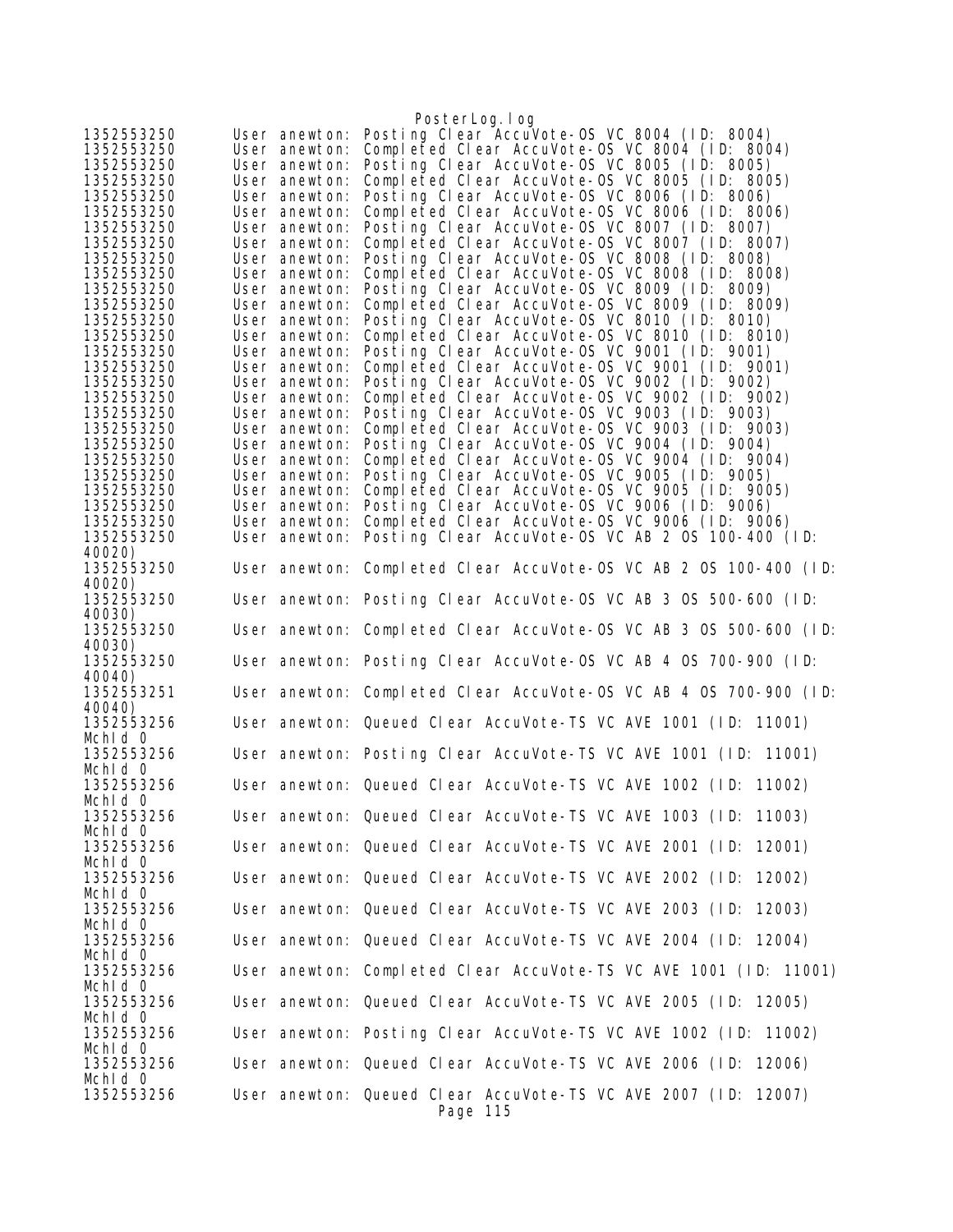|                                     | <u>i obitci Lugarug</u>                                                                                                          |
|-------------------------------------|----------------------------------------------------------------------------------------------------------------------------------|
| Mchid 0<br>1352553256               | User anewton: Queued Clear AccuVote-TS VC AVE 2008 (ID: 12008)                                                                   |
| Mchid 0<br>1352553256               | User anewton: Queued Clear AccuVote-TS VC AVE 2009 (ID:<br>12009)                                                                |
| Mchid 0<br>1352553256               | User anewton: Queued Clear AccuVote-TS VC AVE 2010 (ID:<br>12010)                                                                |
| Mchid 0<br>1352553256               | User anewton: Queued Clear AccuVote-TS VC AVE 2011 (ID:<br>12011)                                                                |
| Mchld 0                             |                                                                                                                                  |
| 1352553256<br>Mchid 0               | User anewton: Queued Clear AccuVote-TS VC AVE 2012 (ID:<br>12012)                                                                |
| 1352553256<br>Mchid 0               | User anewton: Queued Clear AccuVote-TS VC AVE 3001 (ID:<br>13001)                                                                |
| 1352553256<br>Mchld 0               | User anewton: Queued Clear AccuVote-TS VC AVE 3002 (ID:<br>13002)                                                                |
| 1352553256<br>Mchid 0               | User anewton: Queued Clear AccuVote-TS VC AVE 3003 (ID:<br>13003)                                                                |
| 1352553256                          | User anewton: Queued Clear AccuVote-TS VC AVE 3004 (ID:<br>13004)                                                                |
| Mchid 0<br>1352553256               | User anewton: Queued Clear AccuVote-TS VC AVE 3005 (ID:<br>13005)                                                                |
| Mchid 0<br>1352553256               | User anewton: Queued Clear AccuVote-TS VC AVE 3006 (ID:<br>13006)                                                                |
| Mchid 0<br>1352553256               | User anewton: Queued Clear AccuVote-TS VC AVE 3007 (ID:<br>13007)                                                                |
| Mchid 0                             |                                                                                                                                  |
| 1352553256<br>Mchld 0               | User anewton: Queued Clear AccuVote-TS VC AVE 4001 (ID:<br>14001)                                                                |
| 1352553256<br>Mchid 0               | User anewton: Queued Clear AccuVote-TS VC AVE 4002 (ID: 14002)                                                                   |
| 1352553256<br>Mchid 0               | User anewton: Completed Clear AccuVote-TS VC AVE 1002 (ID: 11002)                                                                |
| 1352553256<br>Mchld 0               | User anewton: Posting Clear AccuVote-TS VC AVE 1003 (ID: 11003)                                                                  |
| 1352553256                          | User anewton: Queued Clear AccuVote-TS VC AVE 4003 (ID: 14003)                                                                   |
| Mchid 0<br>1352553256               | User anewton: Queued Clear AccuVote-TS VC AVE 4004 (ID:<br>14004)                                                                |
| Mchld 0<br>1352553256               | User anewton: Queued Clear AccuVote-TS VC AVE 4005 (ID:<br>14005)                                                                |
| Mchld 0<br>1352553256               | User anewton: Queued Clear AccuVote-TS VC AVE 4006 (ID: 14006)                                                                   |
| Mchid 0<br>1352553256               | User anewton: Queued Clear AccuVote-TS VC AVE 4007 (ID:<br>14007)                                                                |
| Mchid 0<br>1352553256               | User anewton: Queued Clear AccuVote-TS VC AVE 4008 (ID: 14008)                                                                   |
| Mchid 0                             |                                                                                                                                  |
| 1352553256<br>Mchid 0               | User anewton: Completed Clear AccuVote-TS VC AVE 1003 (ID: 11003)                                                                |
| 1352553256<br>Mchid 0               | User anewton: Queued Clear AccuVote-TS VC AVE 4009 (ID: 14009)                                                                   |
| 1352553256<br>Mchid 0               | User anewton: Posting Clear AccuVote-TS VC AVE 2001 (ID: 12001)                                                                  |
| 1352553256<br>Mchid 0               | User anewton: Queued Clear AccuVote-TS VC AVE 4010 (ID: 14010)                                                                   |
| 1352553256                          | User anewton: Queued Clear AccuVote-TS VC AVE 4011 (ID: 14011)                                                                   |
| Mchld 0<br>1352553256               | User anewton: Queued Clear AccuVote-TS VC AVE 4012 (ID: 14012)                                                                   |
| Mchid 0<br>1352553256               | User anewton: Queued Clear AccuVote-TS VC AVE 4013 (ID: 14013)                                                                   |
| Mchid 0                             |                                                                                                                                  |
|                                     |                                                                                                                                  |
| 1352553256<br>Mchid 0<br>1352553256 | User anewton: Queued Clear AccuVote-TS VC AVE 4014 (ID: 14014)<br>User anewton: Queued Clear AccuVote-TS VC AVE 4015 (ID: 14015) |

Page 116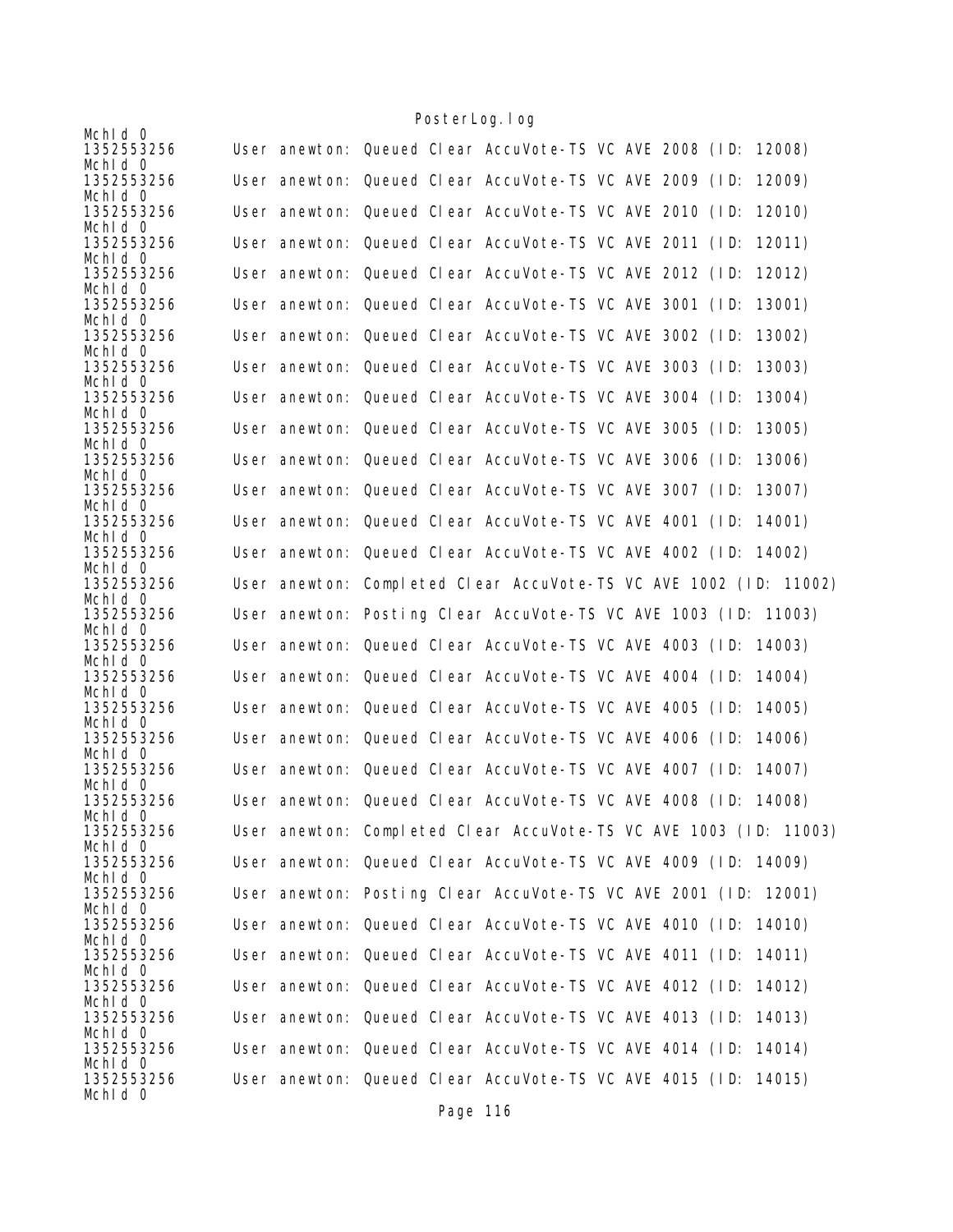|                       | PosterLog. I og                                                            |
|-----------------------|----------------------------------------------------------------------------|
| 1352553256<br>Mchid 0 | User anewton: Completed Clear AccuVote-TS VC AVE 2001 (ID: 12001)          |
| 1352553256<br>Mchid 0 | User anewton: Queued Clear AccuVote-TS VC AVE 4016 (ID: 14016)             |
| 1352553256<br>Mchid 0 | User anewton: Posting Clear AccuVote-TS VC AVE 2002 (ID: 12002)            |
| 1352553256<br>Mchid 0 | User anewton: Queued Clear AccuVote-TS VC AVE 4017 (ID: 14017)             |
| 1352553256<br>Mchid 0 | User anewton: Queued Clear AccuVote-TS VC AVE 5001 (ID:<br>15001)          |
| 1352553256<br>Mchid 0 | User anewton: Queued Clear AccuVote-TS VC AVE 5002 (ID:<br>15002)          |
| 1352553256<br>Mchld 0 | User anewton: Queued Clear AccuVote-TS VC AVE 5003 (ID:<br>15003)          |
| 1352553256<br>Mchid 0 | User anewton: Queued Clear AccuVote-TS VC AVE 5004 (ID:<br>15004)          |
| 1352553256<br>Mchld 0 | User anewton: Queued Clear AccuVote-TS VC AVE 5005 (ID: 15005)             |
| 1352553256<br>Mchid O | User anewton: Completed Clear AccuVote-TS VC AVE 2002 (ID: 12002)          |
| 1352553256<br>Mchid 0 | User anewton: Queued Clear AccuVote-TS VC AVE 5006 (ID: 15006)             |
| 1352553256<br>Mchid 0 | User anewton: Posting Clear AccuVote-TS VC AVE 2003 (ID: 12003)            |
| 1352553256<br>Mchid 0 | User anewton: Queued Clear AccuVote-TS VC AVE 5007 (ID:<br>15007)          |
| 1352553256<br>Mchid 0 | User anewton: Queued Clear AccuVote-TS VC AVE 5008 (ID:<br>15008)          |
| 1352553256<br>Mchid 0 | User anewton: Queued Clear AccuVote-TS VC AVE 5009 (ID:<br>15009)          |
| 1352553256<br>Mchid 0 | User anewton: Queued Clear AccuVote-TS VC AVE 5010 (ID:<br>15010)          |
| 1352553256<br>Mchid 0 | User anewton: Queued Clear AccuVote-TS VC AVE 5011 (ID:<br>15011)          |
| 1352553256<br>Mchid 0 | User anewton: Queued Clear AccuVote-TS VC AVE 5012 (ID: 15012)             |
| 1352553256<br>Mchid 0 | User anewton: Completed Clear AccuVote-TS VC AVE 2003 (ID: 12003)          |
| 1352553256<br>Mchld 0 | User anewton: Queued Clear AccuVote-TS VC AVE 5013 (ID: 15013)             |
| 1352553256<br>Mchid 0 | User anewton: Posting Clear AccuVote-TS VC AVE 2004 (ID: 12004)            |
| 1352553256<br>Mchid O | User anewton: Queued Clear AccuVote-TS VC AVE 5014 (ID: 15014)             |
| 1352553256<br>Mchid 0 | User anewton: Queued Clear AccuVote-TS VC AVE 5015 (ID: 15015)             |
| 1352553256<br>Mchid 0 | User anewton: Queued Clear AccuVote-TS VC AVE 5016 (ID: 15016)             |
| 1352553256<br>Mchid 0 | User anewton: Queued Clear AccuVote-TS VC AVE 6001 (ID: 16001)             |
| 1352553256<br>Mchid 0 | User anewton: Queued Clear AccuVote-TS VC AVE 6002 (ID: 16002)             |
| 1352553256<br>Mchid 0 | User anewton: Queued Clear AccuVote-TS VC AVE 6003 (ID: 16003)             |
| 1352553256<br>Mchld 0 | User anewton: Completed Clear AccuVote-TS VC AVE 2004 (ID: 12004)          |
| 1352553256<br>Mchld 0 | User anewton: Queued Clear AccuVote-TS VC AVE 6004 (ID: 16004)             |
| 1352553256<br>Mchid 0 | User anewton: Posting Clear AccuVote-TS VC AVE 2005 (ID: 12005)            |
| 1352553256<br>Mchid 0 | User anewton: Queued Clear AccuVote-TS VC AVE 6005 (ID: 16005)             |
| 1352553256            | User anewton: Queued Clear AccuVote-TS VC AVE 6006 (ID: 16006)<br>Page 117 |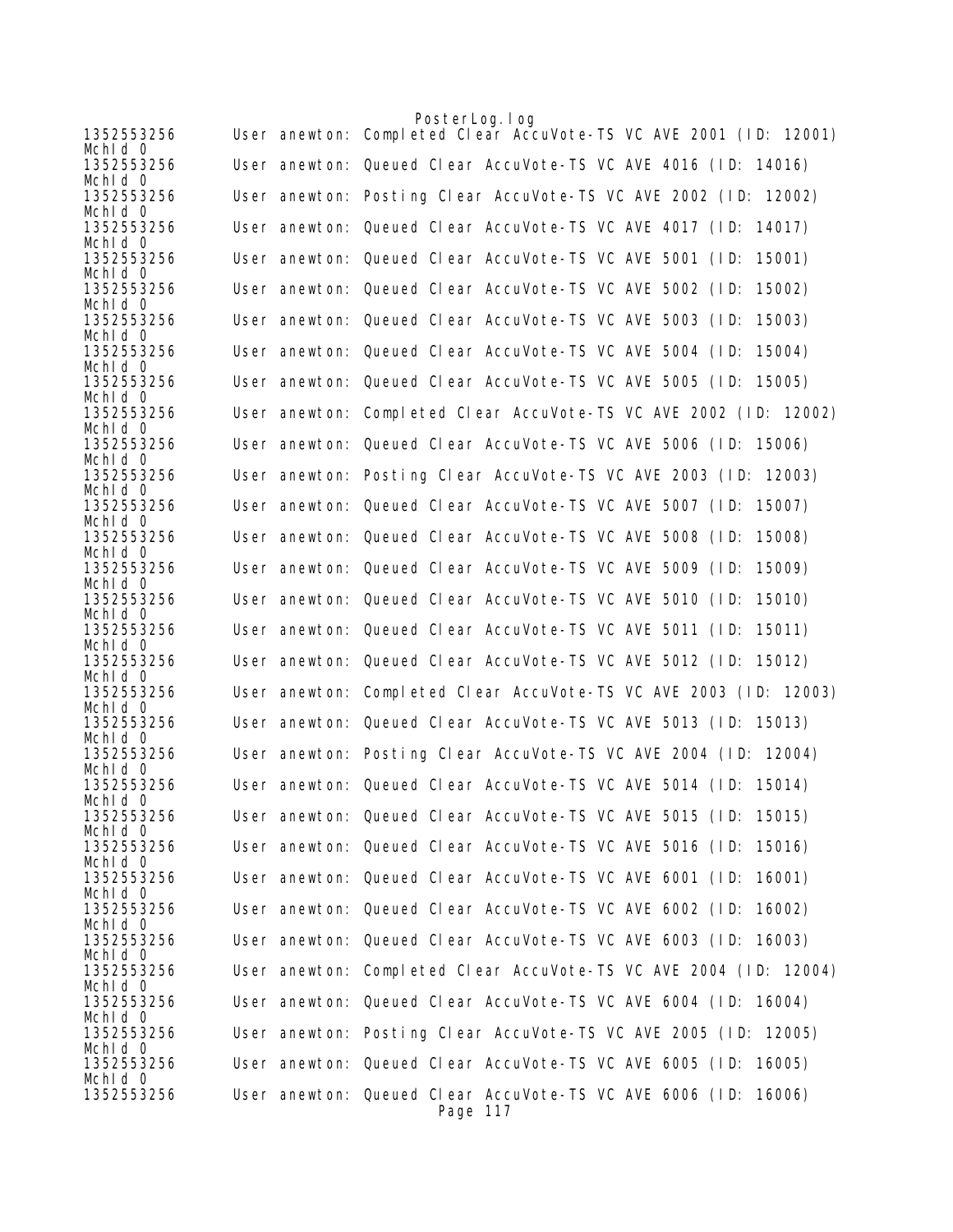|                       |  | <u>i obitci Lugarug</u>                                           |
|-----------------------|--|-------------------------------------------------------------------|
| Mchid 0<br>1352553256 |  | User anewton: Queued Clear AccuVote-TS VC AVE 6007 (ID: 16007)    |
| Mchid 0<br>1352553256 |  | User anewton: Queued Clear AccuVote-TS VC AVE 6008 (ID:<br>16008) |
| Mchid 0<br>1352553256 |  | User anewton: Queued Clear AccuVote-TS VC AVE 6009 (ID: 16009)    |
| Mchid 0<br>1352553256 |  | User anewton: Queued Clear AccuVote-TS VC AVE 6010 (ID: 16010)    |
| Mchld 0<br>1352553256 |  | User anewton: Completed Clear AccuVote-TS VC AVE 2005 (ID: 12005) |
| Mchid 0<br>1352553256 |  | User anewton: Queued Clear AccuVote-TS VC AVE 6011 (ID: 16011)    |
| Mchid 0<br>1352553256 |  | User anewton: Posting Clear AccuVote-TS VC AVE 2006 (ID: 12006)   |
| Mchld 0<br>1352553256 |  | User anewton: Queued Clear AccuVote-TS VC AVE 6012 (ID: 16012)    |
| Mchid 0<br>1352553256 |  | User anewton: Queued Clear AccuVote-TS VC AVE 6013 (ID:<br>16013) |
| Mchid 0<br>1352553256 |  | User anewton: Queued Clear AccuVote-TS VC AVE 7001 (ID:<br>17001) |
| Mchid 0<br>1352553256 |  | User anewton: Queued Clear AccuVote-TS VC AVE 7002 (ID:<br>17002) |
| Mchid 0<br>1352553256 |  | User anewton: Queued Clear AccuVote-TS VC AVE 7003 (ID:<br>17003) |
| Mchld 0<br>1352553256 |  | User anewton: Queued Clear AccuVote-TS VC AVE 7004 (ID: 17004)    |
| Mchld 0<br>1352553256 |  | User anewton: Completed Clear AccuVote-TS VC AVE 2006 (ID: 12006) |
| Mchid 0<br>1352553256 |  | User anewton: Queued Clear AccuVote-TS VC AVE 7005 (ID: 17005)    |
| Mchid 0<br>1352553256 |  | User anewton: Posting Clear AccuVote-TS VC AVE 2007 (ID: 12007)   |
| Mchld 0<br>1352553256 |  | User anewton: Queued Clear AccuVote-TS VC AVE 7006 (ID: 17006)    |
| Mchid 0<br>1352553256 |  | 17007)                                                            |
| Mchld 0               |  | User anewton: Queued Clear AccuVote-TS VC AVE 7007 (ID:           |
| 1352553256<br>Mchld 0 |  | User anewton: Queued Clear AccuVote-TS VC AVE 7008 (ID:<br>17008) |
| 1352553256<br>Mchid 0 |  | User anewton: Queued Clear AccuVote-TS VC AVE 7009 (ID:<br>17009) |
| 1352553256<br>Mchld 0 |  | User anewton: Queued Clear AccuVote-TS VC AVE 7010 (ID:<br>17010) |
| 1352553256<br>Mchid 0 |  | User anewton: Queued Clear AccuVote-TS VC AVE 7011 (ID: 17011)    |
| 1352553256<br>Mchid 0 |  | User anewton: Queued Clear AccuVote-TS VC AVE 7012 (ID: 17012)    |
| 1352553256<br>Mchid 0 |  | User anewton: Queued Clear AccuVote-TS VC AVE 7013 (ID: 17013)    |
| 1352553256<br>Mchid 0 |  | User anewton: Queued Clear AccuVote-TS VC AVE 7014 (ID: 17014)    |
| 1352553256<br>Mchid 0 |  | User anewton: Queued Clear AccuVote-TS VC AVE 7015 (ID: 17015)    |
| 1352553256<br>Mchid 0 |  | User anewton: Queued Clear AccuVote-TS VC AVE 7016 (ID:<br>17016) |
| 1352553256<br>Mchld 0 |  | User anewton: Queued Clear AccuVote-TS VC AVE 7017 (ID: 17017)    |
| 1352553256<br>Mchid 0 |  | User anewton: Queued Clear AccuVote-TS VC AVE 7018 (ID:<br>17018) |
| 1352553256<br>Mchld 0 |  | User anewton: Queued Clear AccuVote-TS VC AVE 8001 (ID:<br>18001) |
| 1352553256<br>Mchid 0 |  | User anewton: Queued Clear AccuVote-TS VC AVE 8002 (ID: 18002)    |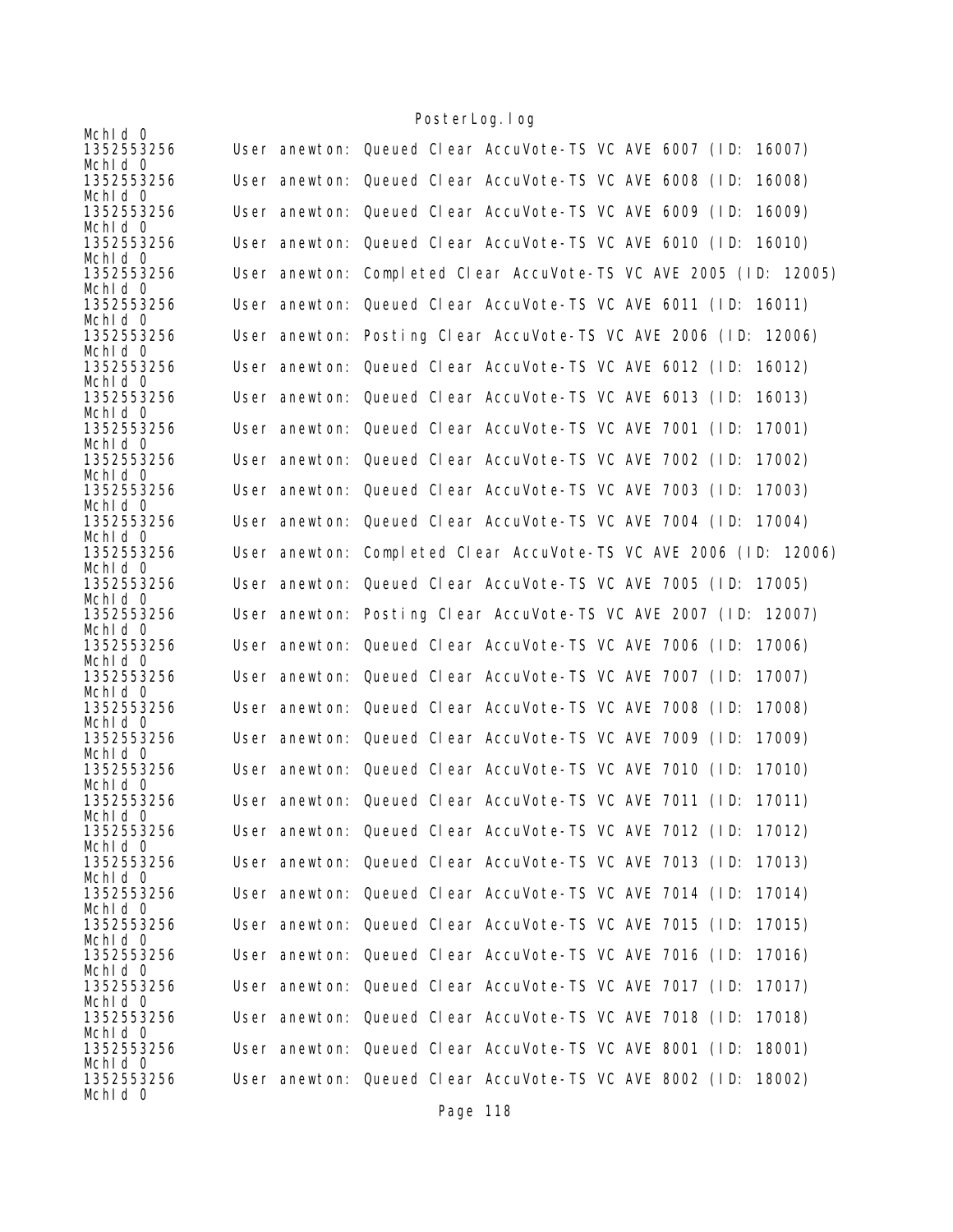|                          |               | PosterLog. I og                                                                                                                     |
|--------------------------|---------------|-------------------------------------------------------------------------------------------------------------------------------------|
| 1352553256<br>Mchld 0    |               | User anewton: Queued Clear AccuVote-TS VC AVE 8003 (ID: 18003)                                                                      |
| 1352553256<br>Mchid 0    |               | User anewton: Queued Clear AccuVote-TS VC AVE 8004 (ID: 18004)                                                                      |
| 1352553256<br>Mchid 0    |               | User anewton: Completed Clear AccuVote-TS VC AVE 2007 (ID: 12007)                                                                   |
| 1352553256<br>Mchid 0    |               | User anewton: Queued Clear AccuVote-TS VC AVE 8005 (ID: 18005)                                                                      |
| 1352553256<br>Mchid 0    |               | User anewton: Posting Clear AccuVote-TS VC AVE 2008 (ID: 12008)                                                                     |
| 1352553256<br>Mchld 0    |               | User anewton: Queued Clear AccuVote-TS VC AVE 8006 (ID: 18006)                                                                      |
| 1352553256<br>Mchld 0    |               | User anewton: Queued Clear AccuVote-TS VC AVE 8007 (ID:<br>18007)                                                                   |
| 1352553256<br>Mchid 0    |               | User anewton: Queued Clear AccuVote-TS VC AVE 8008 (ID:<br>18008)                                                                   |
| 1352553256<br>Mchld 0    |               | User anewton: Queued Clear AccuVote-TS VC AVE 8009 (ID:<br>18009)                                                                   |
| 1352553256<br>Mchid 0    |               | User anewton: Queued Clear AccuVote-TS VC AVE 8010 (ID:<br>18010)                                                                   |
| 1352553256<br>Mchid 0    |               | User anewton: Queued Clear AccuVote-TS VC AVE 9001 (ID:<br>19001)                                                                   |
| 1352553256<br>Mchid 0    |               | User anewton: Queued Clear AccuVote-TS VC AVE 9002 (ID:<br>19002)                                                                   |
| 1352553256<br>Mchid 0    |               | User anewton: Queued Clear AccuVote-TS VC AVE 9003 (ID:<br>19003)                                                                   |
| 1352553256<br>Mchid 0    |               | User anewton: Queued Clear AccuVote-TS VC AVE 9004 (ID:<br>19004)                                                                   |
| 1352553256<br>Mchid 0    |               | User anewton: Queued Clear AccuVote-TS VC AVE 9005 (ID:<br>19005)                                                                   |
| 1352553256<br>Mchid 0    |               | User anewton: Queued Clear AccuVote-TS VC AVE 9006 (ID: 19006)                                                                      |
| 1352553256               |               | User anewton: Queued Clear AccuVote-TS VC EV DOE AVE (ID: 30010)                                                                    |
| 1352553256<br>1352553256 | User anewton: | Queued Clear AccuVote-TS VC EV DLT AVE (ID: 30020)<br>User anewton: Queued Clear AccuVote-TS VC EV OB AVE (ID: 30030)               |
| 1352553256               | User anewton: | Completed Clear AccuVote-TS VC AVE 2008 (ID: 12008)                                                                                 |
| Mchid 0                  |               |                                                                                                                                     |
| 1352553256<br>Mchid 0    |               | User anewton: Posting Clear AccuVote-TS VC AVE 2009 (ID: 12009)                                                                     |
| 1352553256               |               | User anewton: Queued Clear AccuVote-TS VC EV DB AVE (ID: 30040)<br>User anewton: Queued Clear AccuVote-TS VC EV NSB AVE (ID: 30050) |
| 1352553256<br>1352553256 | User anewton: | Completed Clear AccuVote-TS VC AVE 2009 (ID: 12009)                                                                                 |
| Mchid 0                  |               |                                                                                                                                     |
| 1352553256<br>Mchld O    |               | User anewton: Posting Clear AccuVote-TS VC AVE 2010 (ID: 12010)                                                                     |
| 1352553256<br>Mchid 0    |               | User anewton: Completed Clear AccuVote-TS VC AVE 2010 (ID: 12010)                                                                   |
| 1352553256<br>Mchld 0    |               | User anewton: Posting Clear AccuVote-TS VC AVE 2011 (ID: 12011)                                                                     |
| 1352553256<br>Mchid 0    |               | User anewton: Completed Clear AccuVote-TS VC AVE 2011 (ID: 12011)                                                                   |
| 1352553256<br>Mchid 0    |               | User anewton: Posting Clear AccuVote-TS VC AVE 2012 (ID: 12012)                                                                     |
| 1352553256<br>Mchid 0    |               | User anewton: Completed Clear AccuVote-TS VC AVE 2012 (ID: 12012)                                                                   |
| 1352553256<br>Mchld 0    |               | User anewton: Posting Clear AccuVote-TS VC AVE 3001 (ID: 13001)                                                                     |
| 1352553256<br>Mchid 0    |               | User anewton: Completed Clear AccuVote-TS VC AVE 3001 (ID: 13001)                                                                   |
| 1352553256<br>Mchld 0    |               | User anewton: Posting Clear AccuVote-TS VC AVE 3002 (ID: 13002)                                                                     |
| 1352553256<br>Mchid 0    |               | User anewton: Completed Clear AccuVote-TS VC AVE 3002 (ID: 13002)                                                                   |
|                          |               | $D_{0}a_{0}$ 110                                                                                                                    |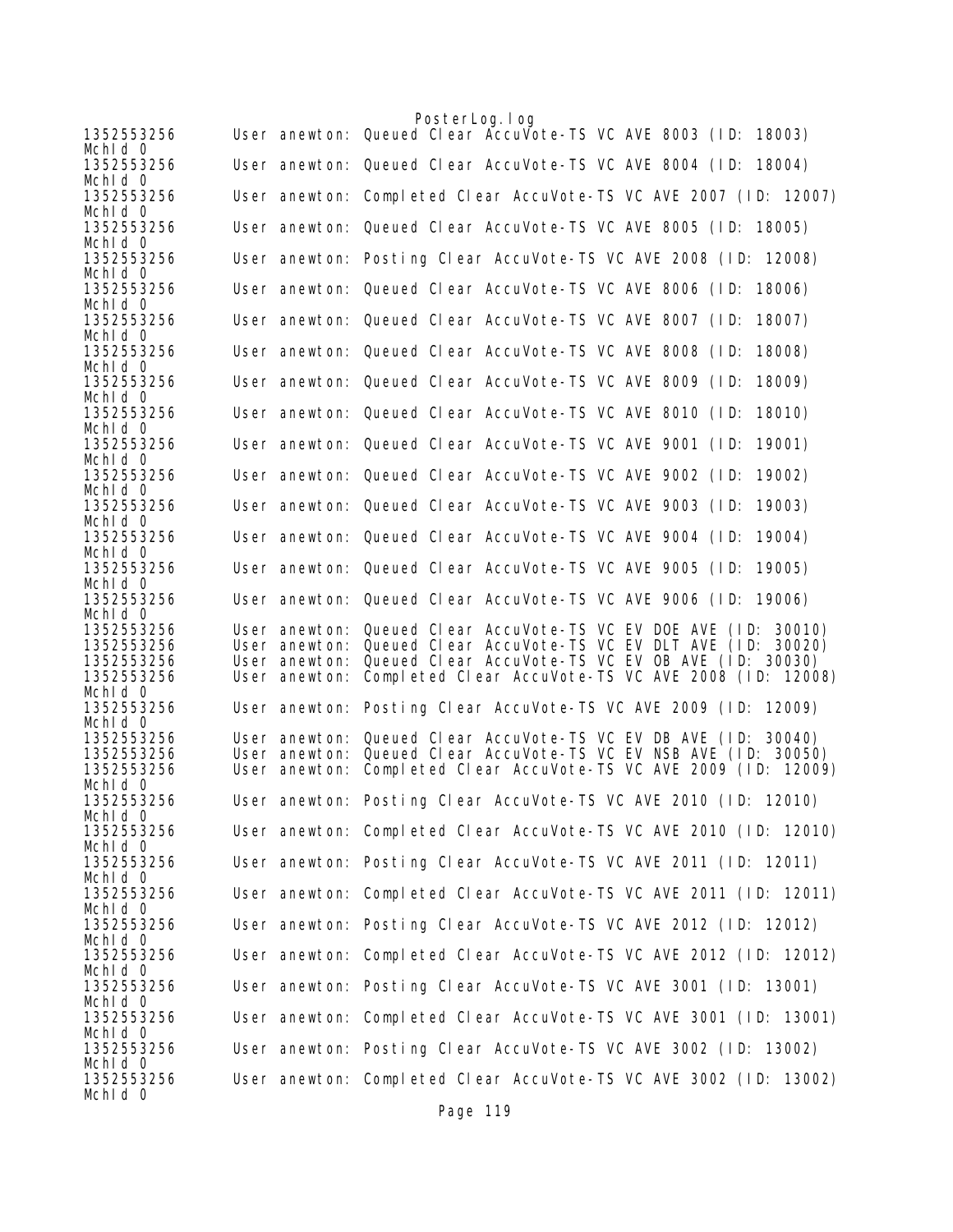|                       | PosterLog. log                                                                |
|-----------------------|-------------------------------------------------------------------------------|
| 1352553256<br>Mchid 0 | User anewton: Posting Clear AccuVote-TS VC AVE 3003 (ID: 13003)               |
| 1352553256<br>Mchid 0 | User anewton: Completed Clear AccuVote-TS VC AVE 3003 (ID: 13003)             |
| 1352553256<br>Mchid 0 | User anewton: Posting Clear AccuVote-TS VC AVE 3004 (ID: 13004)               |
| 1352553256<br>Mchid O | User anewton: Completed Clear AccuVote-TS VC AVE 3004 (ID: 13004)             |
| 1352553256<br>Mchid 0 | User anewton: Posting Clear AccuVote-TS VC AVE 3005 (ID: 13005)               |
| 1352553256<br>Mchid 0 | User anewton: Completed Clear AccuVote-TS VC AVE 3005 (ID: 13005)             |
| 1352553256<br>Mchld 0 | User anewton: Posting Clear AccuVote-TS VC AVE 3006 (ID: 13006)               |
| 1352553256<br>Mchid 0 | User anewton: Completed Clear AccuVote-TS VC AVE 3006 (ID: 13006)             |
| 1352553256<br>Mchld 0 | User anewton: Posting Clear AccuVote-TS VC AVE 3007 (ID: 13007)               |
| 1352553256<br>Mchid O | User anewton: Completed Clear AccuVote-TS VC AVE 3007 (ID: 13007)             |
| 1352553256<br>Mchid 0 | User anewton: Posting Clear AccuVote-TS VC AVE 4001 (ID: 14001)               |
| 1352553256<br>Mchid 0 | User anewton: Completed Clear AccuVote-TS VC AVE 4001 (ID: 14001)             |
| 1352553256<br>Mchid 0 | User anewton: Posting Clear AccuVote-TS VC AVE 4002 (ID: 14002)               |
| 1352553256<br>Mchid 0 | User anewton: Completed Clear AccuVote-TS VC AVE 4002 (ID: 14002)             |
| 1352553256<br>Mchid 0 | User anewton: Posting Clear AccuVote-TS VC AVE 4003 (ID: 14003)               |
| 1352553256<br>Mchid 0 | User anewton: Completed Clear AccuVote-TS VC AVE 4003 (ID: 14003)             |
| 1352553256<br>Mchid 0 | User anewton: Posting Clear AccuVote-TS VC AVE 4004 (ID: 14004)               |
| 1352553256<br>Mchid 0 | User anewton: Completed Clear AccuVote-TS VC AVE 4004 (ID: 14004)             |
| 1352553256<br>Mchid 0 | User anewton: Posting Clear AccuVote-TS VC AVE 4005 (ID: 14005)               |
| 1352553256<br>Mchld 0 | User anewton: Completed Clear AccuVote-TS VC AVE 4005 (ID: 14005)             |
| 1352553256<br>Mchid 0 | User anewton: Posting Clear AccuVote-TS VC AVE 4006 (ID: 14006)               |
| 1352553256<br>Mchid 0 | User anewton: Completed Clear AccuVote-TS VC AVE 4006 (ID: 14006)             |
| 1352553256<br>Mchid 0 | User anewton: Posting Clear AccuVote-TS VC AVE 4007 (ID: 14007)               |
| 1352553256<br>Mchid 0 | User anewton: Completed Clear AccuVote-TS VC AVE 4007 (ID: 14007)             |
| 1352553256<br>Mchid 0 | User anewton: Posting Clear AccuVote-TS VC AVE 4008 (ID: 14008)               |
| 1352553256<br>Mchid 0 | User anewton: Completed Clear AccuVote-TS VC AVE 4008 (ID: 14008)             |
| 1352553256<br>Mchid O | User anewton: Posting Clear AccuVote-TS VC AVE 4009 (ID: 14009)               |
| 1352553256<br>Mchid 0 | User anewton: Completed Clear AccuVote-TS VC AVE 4009 (ID: 14009)             |
| 1352553256<br>Mchid 0 | User anewton: Posting Clear AccuVote-TS VC AVE 4010 (ID: 14010)               |
| 1352553256<br>Mchld 0 | User anewton: Completed Clear AccuVote-TS VC AVE 4010 (ID: 14010)             |
| 1352553256<br>Mchid 0 | User anewton: Posting Clear AccuVote-TS VC AVE 4011 (ID: 14011)               |
| 1352553256            | User anewton: Completed Clear AccuVote-TS VC AVE 4011 (ID: 14011)<br>Page 120 |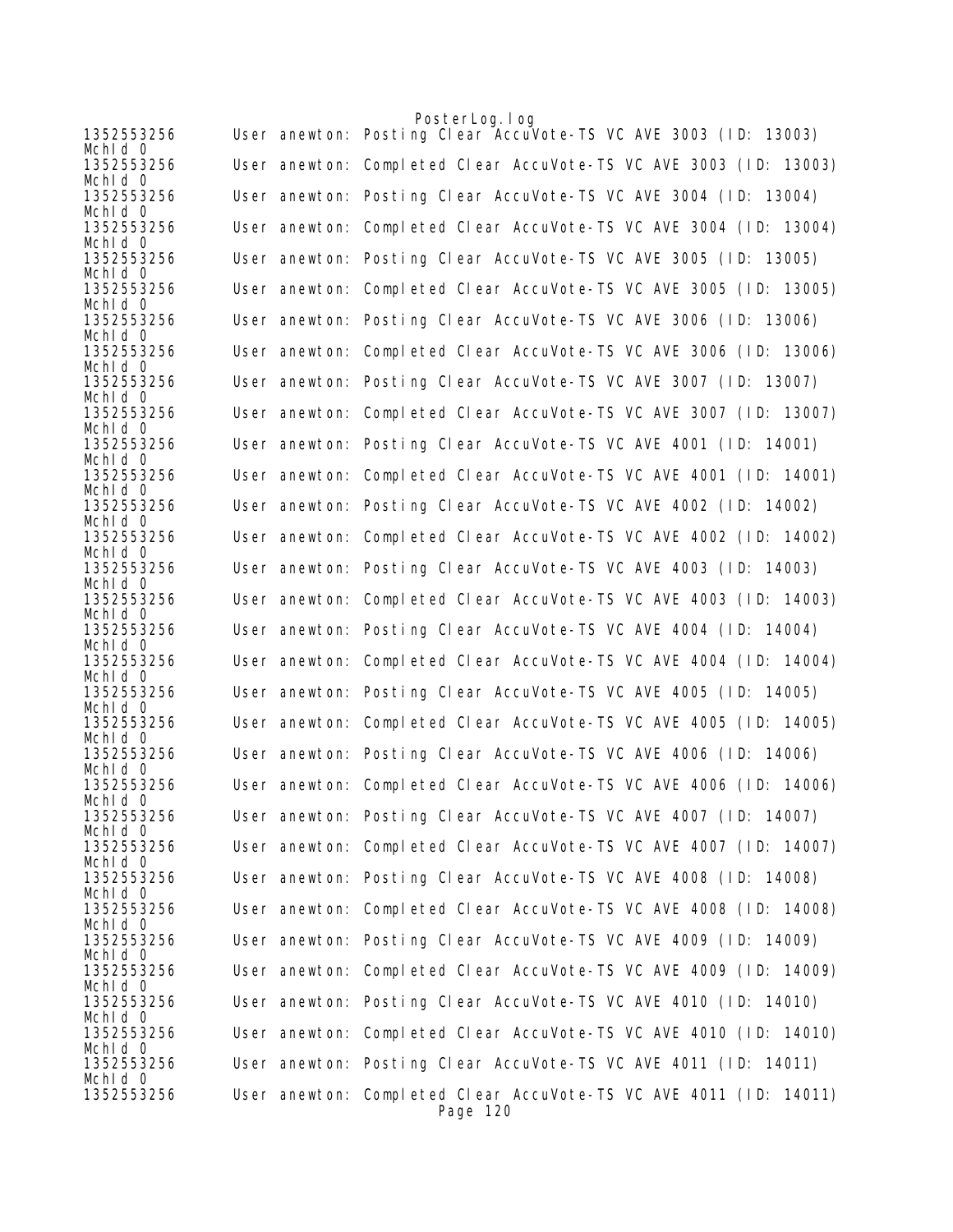| Mchid 0                          |                                                                   |
|----------------------------------|-------------------------------------------------------------------|
| 1352553256                       | User anewton: Posting Clear AccuVote-TS VC AVE 4012 (ID: 14012)   |
| Mchid 0<br>1352553256            | User anewton: Completed Clear AccuVote-TS VC AVE 4012 (ID: 14012) |
| Mchid 0<br>1352553256            | User anewton: Posting Clear AccuVote-TS VC AVE 4013 (ID: 14013)   |
| Mchid 0<br>1352553256<br>Mchld 0 | User anewton: Completed Clear AccuVote-TS VC AVE 4013 (ID: 14013) |
| 1352553256<br>Mchid 0            | User anewton: Posting Clear AccuVote-TS VC AVE 4014 (ID: 14014)   |
| 1352553256<br>Mchid 0            | User anewton: Completed Clear AccuVote-TS VC AVE 4014 (ID: 14014) |
| 1352553256<br>Mchld 0            | User anewton: Posting Clear AccuVote-TS VC AVE 4015 (ID: 14015)   |
| 1352553256<br>Mchid 0            | User anewton: Completed Clear AccuVote-TS VC AVE 4015 (ID: 14015) |
| 1352553256<br>Mchid 0            | User anewton: Posting Clear AccuVote-TS VC AVE 4016 (ID: 14016)   |
| 1352553256<br>Mchld 0            | User anewton: Completed Clear AccuVote-TS VC AVE 4016 (ID: 14016) |
| 1352553256<br>Mchid 0            | User anewton: Posting Clear AccuVote-TS VC AVE 4017 (ID: 14017)   |
| 1352553256<br>Mchid 0            | User anewton: Completed Clear AccuVote-TS VC AVE 4017 (ID: 14017) |
| 1352553256<br>Mchid 0            | User anewton: Posting Clear AccuVote-TS VC AVE 5001 (ID: 15001)   |
| 1352553256<br>Mchid 0            | User anewton: Completed Clear AccuVote-TS VC AVE 5001 (ID: 15001) |
| 1352553256<br>Mchid 0            | User anewton: Posting Clear AccuVote-TS VC AVE 5002 (ID: 15002)   |
| 1352553256<br>Mchld 0            | User anewton: Completed Clear AccuVote-TS VC AVE 5002 (ID: 15002) |
| 1352553256<br>Mchid 0            | User anewton: Posting Clear AccuVote-TS VC AVE 5003 (ID: 15003)   |
| 1352553256<br>Mchid 0            | User anewton: Completed Clear AccuVote-TS VC AVE 5003 (ID: 15003) |
| 1352553256<br>Mchid 0            | User anewton: Posting Clear AccuVote-TS VC AVE 5004 (ID: 15004)   |
| 1352553256<br>Mchid 0            | User anewton: Completed Clear AccuVote-TS VC AVE 5004 (ID: 15004) |
| 1352553256<br>Mchld 0            | User anewton: Posting Clear AccuVote-TS VC AVE 5005 (ID: 15005)   |
| 1352553256<br>Mchid 0            | User anewton: Completed Clear AccuVote-TS VC AVE 5005 (ID: 15005) |
| 1352553256<br>Mchid 0            | User anewton: Posting Clear AccuVote-TS VC AVE 5006 (ID: 15006)   |
| 1352553256<br>Mchid 0            | User anewton: Completed Clear AccuVote-TS VC AVE 5006 (ID: 15006) |
| 1352553256<br>Mchld 0            | User anewton: Posting Clear AccuVote-TS VC AVE 5007 (ID: 15007)   |
| 1352553256<br>Mchld 0            | User anewton: Completed Clear AccuVote-TS VC AVE 5007 (ID: 15007) |
| 1352553256<br>Mchid 0            | User anewton: Posting Clear AccuVote-TS VC AVE 5008 (ID: 15008)   |
| 1352553256<br>Mchld 0            | User anewton: Completed Clear AccuVote-TS VC AVE 5008 (ID: 15008) |
| 1352553256<br>Mchid 0            | User anewton: Posting Clear AccuVote-TS VC AVE 5009 (ID: 15009)   |
| 1352553256<br>Mchid 0            | User anewton: Completed Clear AccuVote-TS VC AVE 5009 (ID: 15009) |
| 1352553256<br>Mchid 0            | User anewton: Posting Clear AccuVote-TS VC AVE 5010 (ID: 15010)   |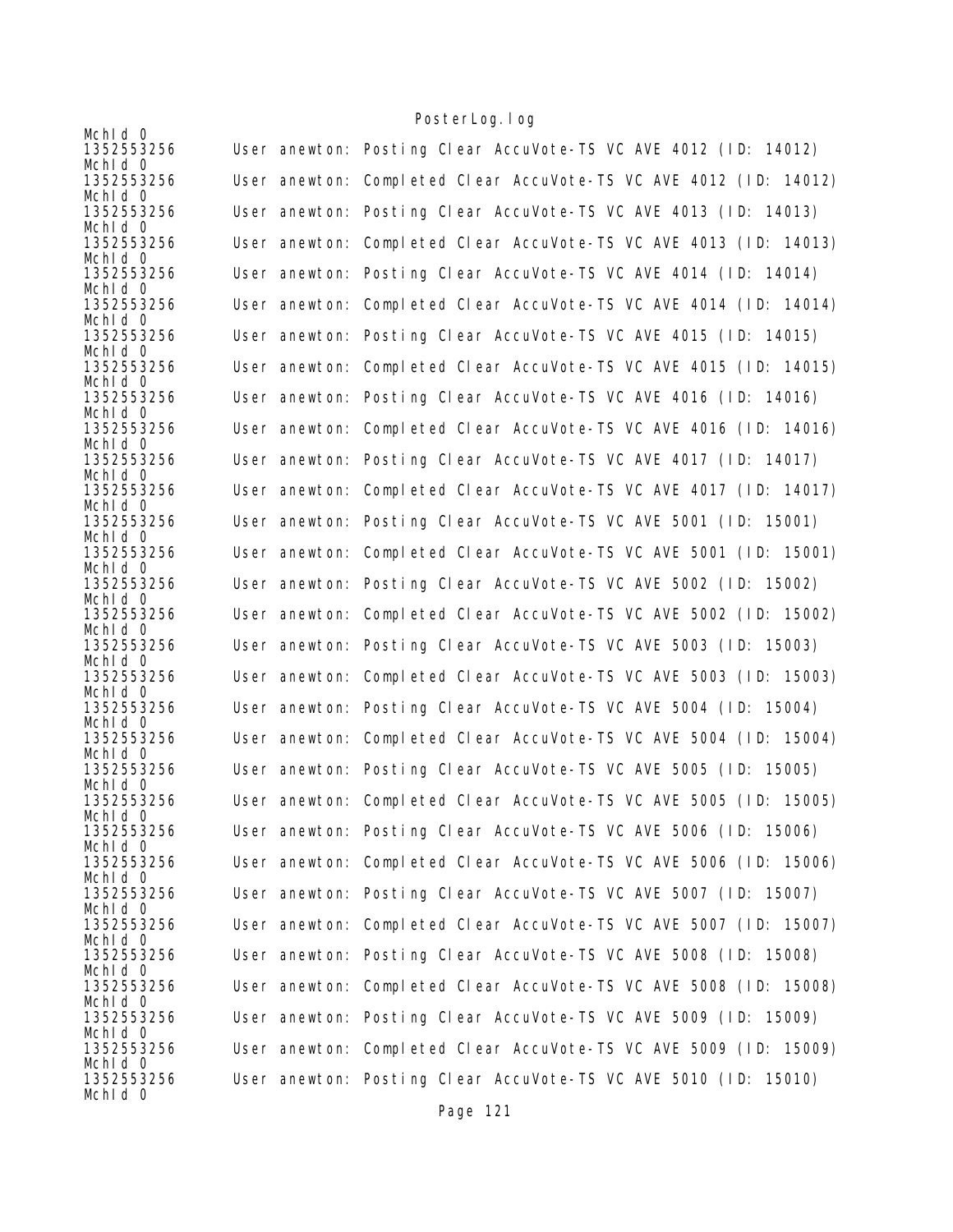|                       | PosterLog.log                                                               |
|-----------------------|-----------------------------------------------------------------------------|
| 1352553256<br>Mchid 0 | User anewton: Completed Clear AccuVote-TS VC AVE 5010 (ID: 15010)           |
| 1352553256<br>Mchld 0 | User anewton: Posting Clear AccuVote-TS VC AVE 5011 (ID: 15011)             |
| 1352553256<br>Mchid 0 | User anewton: Completed Clear AccuVote-TS VC AVE 5011 (ID: 15011)           |
| 1352553256            | User anewton: Posting Clear AccuVote-TS VC AVE 5012 (ID: 15012)             |
| Mchid 0<br>1352553256 | User anewton: Completed Clear AccuVote-TS VC AVE 5012 (ID: 15012)           |
| Mchld 0<br>1352553256 | User anewton: Posting Clear AccuVote-TS VC AVE 5013 (ID: 15013)             |
| Mchid 0<br>1352553256 | User anewton: Completed Clear AccuVote-TS VC AVE 5013 (ID: 15013)           |
| Mchid 0<br>1352553256 | User anewton: Posting Clear AccuVote-TS VC AVE 5014 (ID: 15014)             |
| Mchid 0<br>1352553256 | User anewton: Completed Clear AccuVote-TS VC AVE 5014 (ID: 15014)           |
| Mchid 0               |                                                                             |
| 1352553256<br>Mchid 0 | User anewton: Posting Clear AccuVote-TS VC AVE 5015 (ID: 15015)             |
| 1352553256<br>Mchid 0 | User anewton: Completed Clear AccuVote-TS VC AVE 5015 (ID: 15015)           |
| 1352553256<br>Mchid 0 | User anewton: Posting Clear AccuVote-TS VC AVE 5016 (ID: 15016)             |
| 1352553256            | User anewton: Completed Clear AccuVote-TS VC AVE 5016 (ID: 15016)           |
| Mchid 0<br>1352553256 | User anewton: Posting Clear AccuVote-TS VC AVE 6001 (ID: 16001)             |
| Mchid 0<br>1352553256 | User anewton: Completed Clear AccuVote-TS VC AVE 6001 (ID: 16001)           |
| Mchid 0<br>1352553256 | User anewton: Posting Clear AccuVote-TS VC AVE 6002 (ID: 16002)             |
| Mchld 0<br>1352553256 | User anewton: Completed Clear AccuVote-TS VC AVE 6002 (ID: 16002)           |
| Mchid 0<br>1352553256 | User anewton: Posting Clear AccuVote-TS VC AVE 6003 (ID: 16003)             |
| Mchid 0               |                                                                             |
| 1352553256<br>Mchld 0 | User anewton: Completed Clear AccuVote-TS VC AVE 6003 (ID: 16003)           |
| 1352553256<br>Mchid 0 | User anewton: Posting Clear AccuVote-TS VC AVE 6004 (ID: 16004)             |
| 1352553256<br>Mchid 0 | User anewton: Completed Clear AccuVote-TS VC AVE 6004 (ID: 16004)           |
| 1352553256<br>Mchid O | User anewton: Posting Clear AccuVote-TS VC AVE 6005 (ID: 16005)             |
| 1352553256<br>Mchid 0 | User anewton: Completed Clear AccuVote-TS VC AVE 6005 (ID: 16005)           |
| 1352553256            | User anewton: Posting Clear AccuVote-TS VC AVE 6006 (ID: 16006)             |
| Mchld 0<br>1352553256 | User anewton: Completed Clear AccuVote-TS VC AVE 6006 (ID: 16006)           |
| Mchid 0<br>1352553256 | User anewton: Posting Clear AccuVote-TS VC AVE 6007 (ID: 16007)             |
| Mchid 0<br>1352553256 | User anewton: Completed Clear AccuVote-TS VC AVE 6007 (ID: 16007)           |
| Mchid 0<br>1352553256 | User anewton: Posting Clear AccuVote-TS VC AVE 6008 (ID: 16008)             |
| Mchld 0<br>1352553256 | User anewton: Completed Clear AccuVote-TS VC AVE 6008 (ID: 16008)           |
| Mchid 0               |                                                                             |
| 1352553256<br>Mchid 0 | User anewton: Posting Clear AccuVote-TS VC AVE 6009 (ID: 16009)             |
| 1352553256<br>Mchid 0 | User anewton: Completed Clear AccuVote-TS VC AVE 6009 (ID: 16009)           |
| 1352553256            | User anewton: Posting Clear AccuVote-TS VC AVE 6010 (ID: 16010)<br>Page 122 |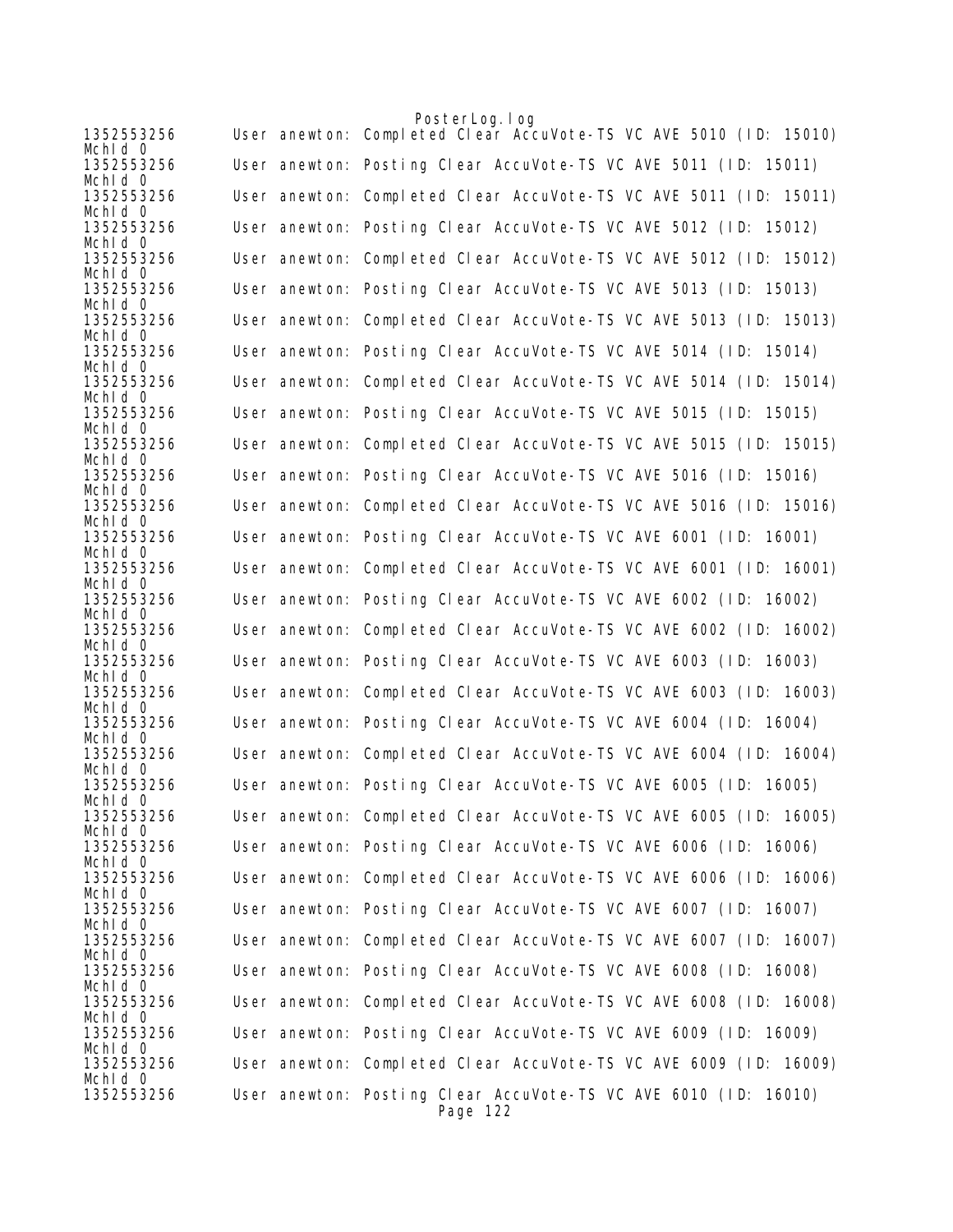| Mchid 0                          |                                                                   |
|----------------------------------|-------------------------------------------------------------------|
| 1352553256                       | User anewton: Completed Clear AccuVote-TS VC AVE 6010 (ID: 16010) |
| Mchid 0<br>1352553256<br>Mchid 0 | User anewton: Posting Clear AccuVote-TS VC AVE 6011 (ID: 16011)   |
| 1352553256<br>Mchld 0            | User anewton: Completed Clear AccuVote-TS VC AVE 6011 (ID: 16011) |
| 1352553256<br>Mchld 0            | User anewton: Posting Clear AccuVote-TS VC AVE 6012 (ID: 16012)   |
| 1352553256<br>Mchid 0            | User anewton: Completed Clear AccuVote-TS VC AVE 6012 (ID: 16012) |
| 1352553256<br>Mchid 0            | User anewton: Posting Clear AccuVote-TS VC AVE 6013 (ID: 16013)   |
| 1352553256<br>Mchid 0            | User anewton: Completed Clear AccuVote-TS VC AVE 6013 (ID: 16013) |
| 1352553256<br>Mchid 0            | User anewton: Posting Clear AccuVote-TS VC AVE 7001 (ID: 17001)   |
| 1352553257<br>Mchid 0            | User anewton: Completed Clear AccuVote-TS VC AVE 7001 (ID: 17001) |
| 1352553257<br>Mchid 0            | User anewton: Posting Clear AccuVote-TS VC AVE 7002 (ID: 17002)   |
| 1352553257<br>Mchid 0            | User anewton: Completed Clear AccuVote-TS VC AVE 7002 (ID: 17002) |
| 1352553257<br>Mchid 0            | User anewton: Posting Clear AccuVote-TS VC AVE 7003 (ID: 17003)   |
| 1352553257<br>Mchid 0            | User anewton: Completed Clear AccuVote-TS VC AVE 7003 (ID: 17003) |
| 1352553257<br>Mchid 0            | User anewton: Posting Clear AccuVote-TS VC AVE 7004 (ID: 17004)   |
| 1352553257<br>Mchid 0            | User anewton: Completed Clear AccuVote-TS VC AVE 7004 (ID: 17004) |
| 1352553257<br>Mchld 0            | User anewton: Posting Clear AccuVote-TS VC AVE 7005 (ID: 17005)   |
| 1352553257<br>Mchid 0            | User anewton: Completed Clear AccuVote-TS VC AVE 7005 (ID: 17005) |
| 1352553257<br>Mchid 0            | User anewton: Posting Clear AccuVote-TS VC AVE 7006 (ID: 17006)   |
| 1352553257<br>Mchid 0            | User anewton: Completed Clear AccuVote-TS VC AVE 7006 (ID: 17006) |
| 1352553257<br>Mchid 0            | User anewton: Posting Clear AccuVote-TS VC AVE 7007 (ID: 17007)   |
| 1352553257<br>Mchid 0            | User anewton: Completed Clear AccuVote-TS VC AVE 7007 (ID: 17007) |
| 1352553257<br>Mchid 0            | User anewton: Posting Clear AccuVote-TS VC AVE 7008 (ID: 17008)   |
| 1352553257<br>Mchid 0            | User anewton: Completed Clear AccuVote-TS VC AVE 7008 (ID: 17008) |
| 1352553257<br>Mchid 0            | User anewton: Posting Clear AccuVote-TS VC AVE 7009 (ID: 17009)   |
| 1352553257<br>Mchld 0            | User anewton: Completed Clear AccuVote-TS VC AVE 7009 (ID: 17009) |
| 1352553257<br>Mchid 0            | User anewton: Posting Clear AccuVote-TS VC AVE 7010 (ID: 17010)   |
| 1352553257<br>Mchid 0            | User anewton: Completed Clear AccuVote-TS VC AVE 7010 (ID: 17010) |
| 1352553257<br>Mchld 0            | User anewton: Posting Clear AccuVote-TS VC AVE 7011 (ID: 17011)   |
| 1352553257<br>Mchid 0            | User anewton: Completed Clear AccuVote-TS VC AVE 7011 (ID: 17011) |
| 1352553257<br>Mchid 0            | User anewton: Posting Clear AccuVote-TS VC AVE 7012 (ID: 17012)   |
| 1352553257<br>Mchid 0            | User anewton: Completed Clear AccuVote-TS VC AVE 7012 (ID: 17012) |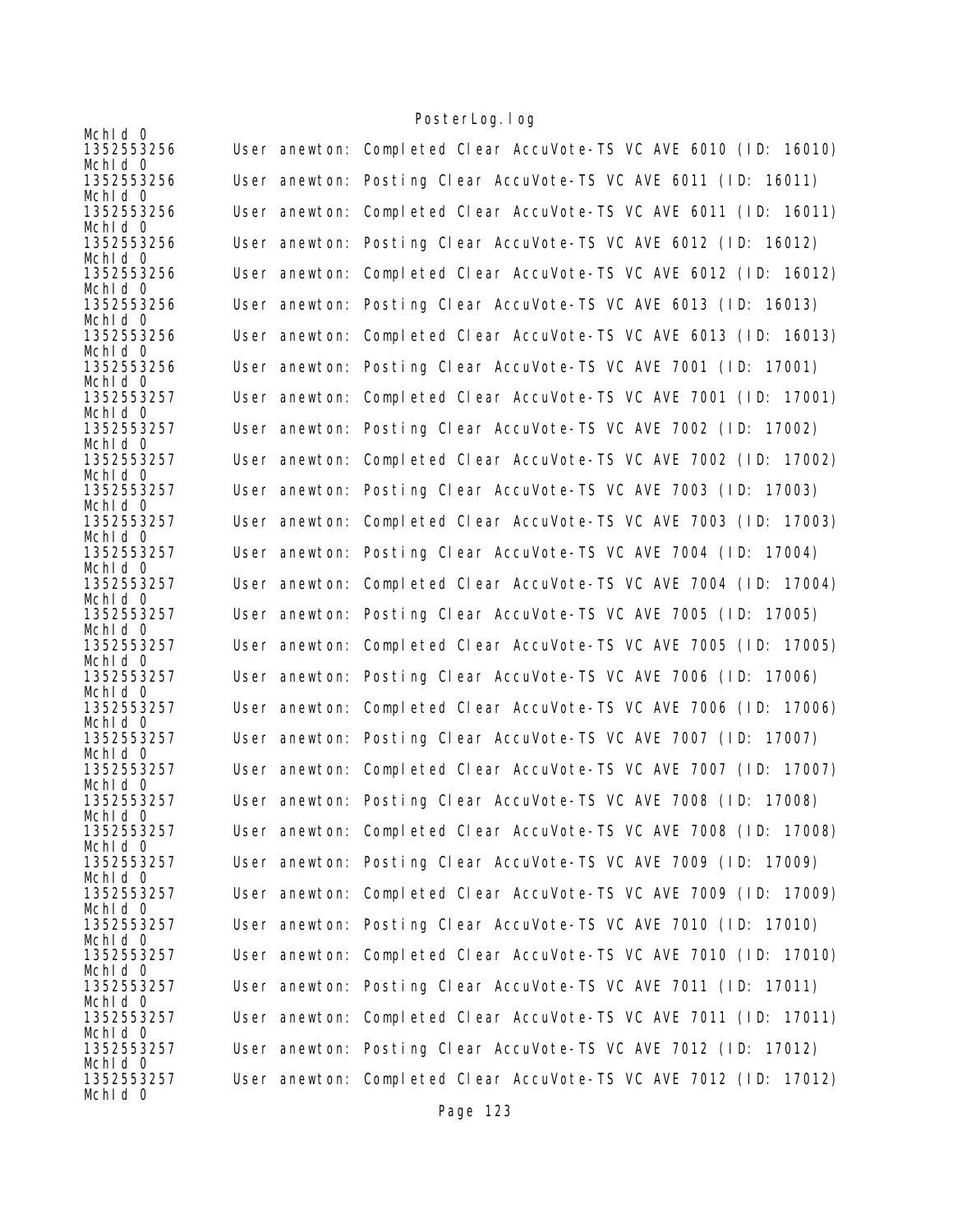|                       | PosterLog.log                                                                 |
|-----------------------|-------------------------------------------------------------------------------|
| 1352553257<br>Mchid 0 | User anewton: Posting Clear AccuVote-TS VC AVE 7013 (ID: 17013)               |
| 1352553257<br>Mchid 0 | User anewton: Completed Clear AccuVote-TS VC AVE 7013 (ID: 17013)             |
| 1352553257<br>Mchid 0 | User anewton: Posting Clear AccuVote-TS VC AVE 7014 (ID: 17014)               |
| 1352553257<br>Mchid 0 | User anewton: Completed Clear AccuVote-TS VC AVE 7014 (ID: 17014)             |
| 1352553257<br>Mchid 0 | User anewton: Posting Clear AccuVote-TS VC AVE 7015 (ID: 17015)               |
| 1352553257<br>Mchid 0 | User anewton: Completed Clear AccuVote-TS VC AVE 7015 (ID: 17015)             |
| 1352553257<br>Mchld 0 | User anewton: Posting Clear AccuVote-TS VC AVE 7016 (ID: 17016)               |
| 1352553257<br>Mchid 0 | User anewton: Completed Clear AccuVote-TS VC AVE 7016 (ID: 17016)             |
| 1352553257<br>Mchid 0 | User anewton: Posting Clear AccuVote-TS VC AVE 7017 (ID: 17017)               |
| 1352553257<br>Mchid 0 | User anewton: Completed Clear AccuVote-TS VC AVE 7017 (ID: 17017)             |
| 1352553257<br>Mchid 0 | User anewton: Posting Clear AccuVote-TS VC AVE 7018 (ID: 17018)               |
| 1352553257<br>Mchld 0 | User anewton: Completed Clear AccuVote-TS VC AVE 7018 (ID: 17018)             |
| 1352553257<br>Mchid 0 | User anewton: Posting Clear AccuVote-TS VC AVE 8001 (ID: 18001)               |
| 1352553257<br>Mchid 0 | User anewton: Completed Clear AccuVote-TS VC AVE 8001 (ID: 18001)             |
| 1352553257<br>Mchid 0 | User anewton: Posting Clear AccuVote-TS VC AVE 8002 (ID: 18002)               |
| 1352553257<br>Mchid 0 | User anewton: Completed Clear AccuVote-TS VC AVE 8002 (ID: 18002)             |
| 1352553257<br>Mchid 0 | User anewton: Posting Clear AccuVote-TS VC AVE 8003 (ID: 18003)               |
| 1352553257<br>Mchid O | User anewton: Completed Clear AccuVote-TS VC AVE 8003 (ID: 18003)             |
| 1352553257<br>Mchid 0 | User anewton: Posting Clear AccuVote-TS VC AVE 8004 (ID: 18004)               |
| 1352553257<br>Mchld 0 | User anewton: Completed Clear AccuVote-TS VC AVE 8004 (ID: 18004)             |
| 1352553257<br>Mchid 0 | User anewton: Posting Clear AccuVote-TS VC AVE 8005 (ID: 18005)               |
| 1352553257<br>Mchid 0 | User anewton: Completed Clear AccuVote-TS VC AVE 8005 (ID: 18005)             |
| 1352553257<br>Mchid O | User anewton: Posting Clear AccuVote-TS VC AVE 8006 (ID: 18006)               |
| 1352553257<br>Mchid O | User anewton: Completed Clear AccuVote-TS VC AVE 8006 (ID: 18006)             |
| 1352553257<br>Mchid 0 | User anewton: Posting Clear AccuVote-TS VC AVE 8007 (ID: 18007)               |
| 1352553257<br>Mchid 0 | User anewton: Completed Clear AccuVote-TS VC AVE 8007 (ID: 18007)             |
| 1352553257<br>Mchid O | User anewton: Posting Clear AccuVote-TS VC AVE 8008 (ID: 18008)               |
| 1352553257<br>Mchld O | User anewton: Completed Clear AccuVote-TS VC AVE 8008 (ID: 18008)             |
| 1352553257<br>Mchid O | User anewton: Posting Clear AccuVote-TS VC AVE 8009 (ID: 18009)               |
| 1352553257<br>Mchld O | User anewton: Completed Clear AccuVote-TS VC AVE 8009 (ID: 18009)             |
| 1352553257<br>Mchid 0 | User anewton: Posting Clear AccuVote-TS VC AVE 8010 (ID: 18010)               |
| 1352553257            | User anewton: Completed Clear AccuVote-TS VC AVE 8010 (ID: 18010)<br>Page 124 |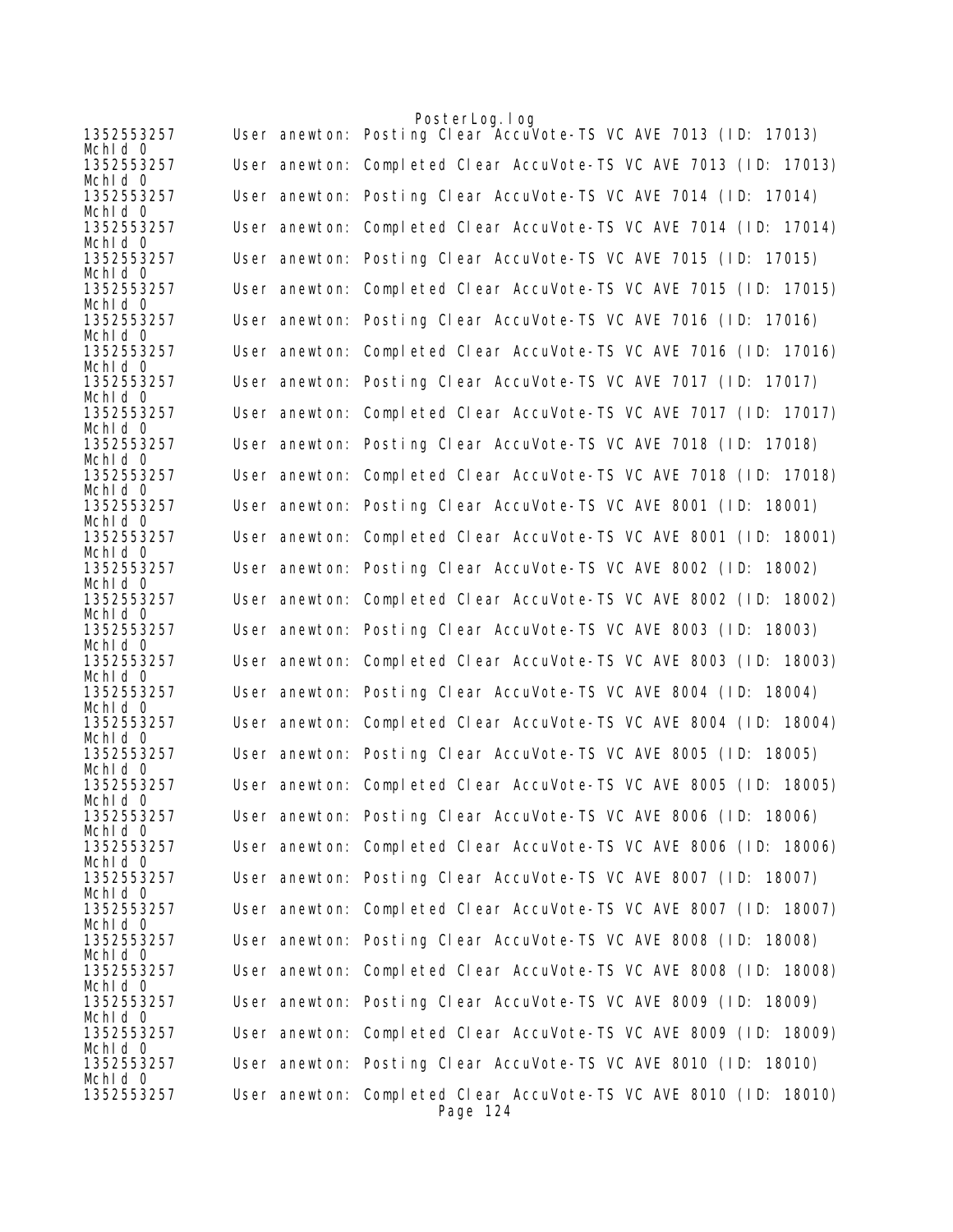| Mchid 0               |               | $103101$ Log. $109$                                                    |
|-----------------------|---------------|------------------------------------------------------------------------|
| 1352553257            |               | User anewton: Posting Clear AccuVote-TS VC AVE 9001 (ID: 19001)        |
| Mchid 0<br>1352553257 |               | User anewton: Completed Clear AccuVote-TS VC AVE 9001 (ID: 19001)      |
| Mchid 0<br>1352553257 |               | User anewton: Posting Clear AccuVote-TS VC AVE 9002 (ID: 19002)        |
| Mchid 0<br>1352553257 |               | User anewton: Completed Clear AccuVote-TS VC AVE 9002 (ID: 19002)      |
| Mchid 0<br>1352553257 |               | User anewton: Posting Clear AccuVote-TS VC AVE 9003 (ID: 19003)        |
| Mchid 0<br>1352553257 |               | User anewton: Completed Clear AccuVote-TS VC AVE 9003 (ID: 19003)      |
| Mchid 0               |               |                                                                        |
| 1352553257<br>Mchid 0 |               | User anewton: Posting Clear AccuVote-TS VC AVE 9004 (ID: 19004)        |
| 1352553257<br>Mchid 0 |               | User anewton: Completed Clear AccuVote-TS VC AVE 9004 (ID: 19004)      |
| 1352553257<br>Mchld 0 |               | User anewton: Posting Clear AccuVote-TS VC AVE 9005 (ID: 19005)        |
| 1352553257<br>Mchid 0 |               | User anewton: Completed Clear AccuVote-TS VC AVE 9005 (ID: 19005)      |
| 1352553257            |               | User anewton: Posting Clear AccuVote-TS VC AVE 9006 (ID: 19006)        |
| Mchid 0<br>1352553257 |               | User anewton: Completed Clear AccuVote-TS VC AVE 9006 (ID: 19006)      |
| Mchld 0               |               |                                                                        |
| 1352553257            | User anewton: | Posting Clear AccuVote-TS VC EV DOE AVE (ID: 30010)                    |
| 1352553257            | User anewton: | Completed Clear AccuVote-TS VC EV DOE AVE (ID: 30010)                  |
| 1352553257            | User anewton: | Posting Clear AccuVote-TS VC EV DLT AVE (ID: 30020)                    |
| 1352553257            | User anewton: | Completed Clear AccuVote-TS VC EV DLT AVE (ID: 30020)                  |
| 1352553257            | User anewton: | Posting Clear AccuVote-TS VC EV OB AVE (ID: 30030)                     |
| 1352553257            | User anewton: | Completed Clear AccuVote-TS VC EV OB AVE (ID: 30030)                   |
| 1352553257            | User anewton: | Posting Clear AccuVote-TS VC EV DB AVE (ID: 30040)                     |
| 1352553257            | User anewton: | Completed Clear AccuVote-TS VC EV DB AVE (ID: 30040)                   |
| 1352553257            | User anewton: | Posting Clear AccuVote-TS VC EV NSB AVE (ID: 30050)                    |
| 1352553257            | User anewton: | Completed Clear AccuVote-TS VC EV NSB AVE (ID: 30050)                  |
| 1352553277            | User anewton: | Queued Clear AVOSX VC EV DOE OSX (ID: 20010)                           |
| 1352553277            | User anewton: | Posting Clear AVOSX VC EV DOE OSX (ID: 20010)                          |
| 1352553277            | User anewton: | Queued Clear AVOSX VC EV DLT OSX (ID: 20020)                           |
| 1352553277            | User anewton: | Queued Clear AVOSX VC EV OB OSX (ID: 20030)                            |
| 1352553278            | User anewton: | Completed Clear AVOSX VC EV DOE OSX (ID: 20010)                        |
| 1352553278            | User anewton: | Posting Clear AVOSX VC EV DLT OSX (ID: 20020)                          |
| 1352553279            | User anewton: | Completed Clear AVOSX VC EV DLT OSX (ID: 20020)                        |
| 1352553279            | User anewton: | Posting Clear AVOSX VC EV OB OSX (ID: 20030)                           |
| 1352553280            | User anewton: | Completed Clear AVOSX VC EV OB OSX (ID: 20030)                         |
| 1352553284            | User anewton: | Queued Clear AVOSX VC EV NSB OSX (ID: 20050)                           |
| 1352553284            |               | User anewton: Posting Clear AVOSX VC EV NSB OSX (ID: 20050)            |
| 1352553284            |               | User anewton: Queued Clear AVOSX VC Absentee 1 - OSX (ID: 40010)       |
| 1352553284            |               | User anewton: Queued Clear AVOSX VC Unscanned (ID: 50010)<br>Mchid 0   |
| 1352553284            |               | User anewton: Queued Clear AVOSX VC Provisional (ID: 50020) Mchld 0    |
| 1352553285            |               | User anewton: Completed Clear AVOSX VC EV NSB OSX (ID: 20050)          |
| 1352553285            | User anewton: | Posting Clear AVOSX VC Absentee 1 - OSX (ID: 40010)                    |
| 1352553285            | User anewton: | Completed Clear AVOSX VC Absentee 1 - OSX (ID: 40010)                  |
| 1352553285            | User anewton: | Posting Clear AVOSX VC Unscanned (ID: 50010) Mchld 0                   |
| 1352553285<br>0       | User anewton: | Completed Clear AVOSX VC Unscanned (ID: 50010)<br>Mchld                |
| 1352553285<br>0       |               | User anewton: Posting Clear AVOSX VC Provisional (ID: 50020)<br>Mchld  |
| 1352553285<br>Mchid 0 |               | User anewton: Completed Clear AVOSX VC Provisional (ID: 50020)         |
| 1352553325            |               | User anewton: Poster Stopped                                           |
| 1352553387            |               | User anewton: Poster Starting                                          |
| 1352553400            |               | User anewton: Queued Clear AccuVote-OS VC 1001 (ID: 1001)              |
| 1352553400            |               | User anewton: Posting Clear AccuVote-OS VC 1001 (ID: 1001)<br>Page 125 |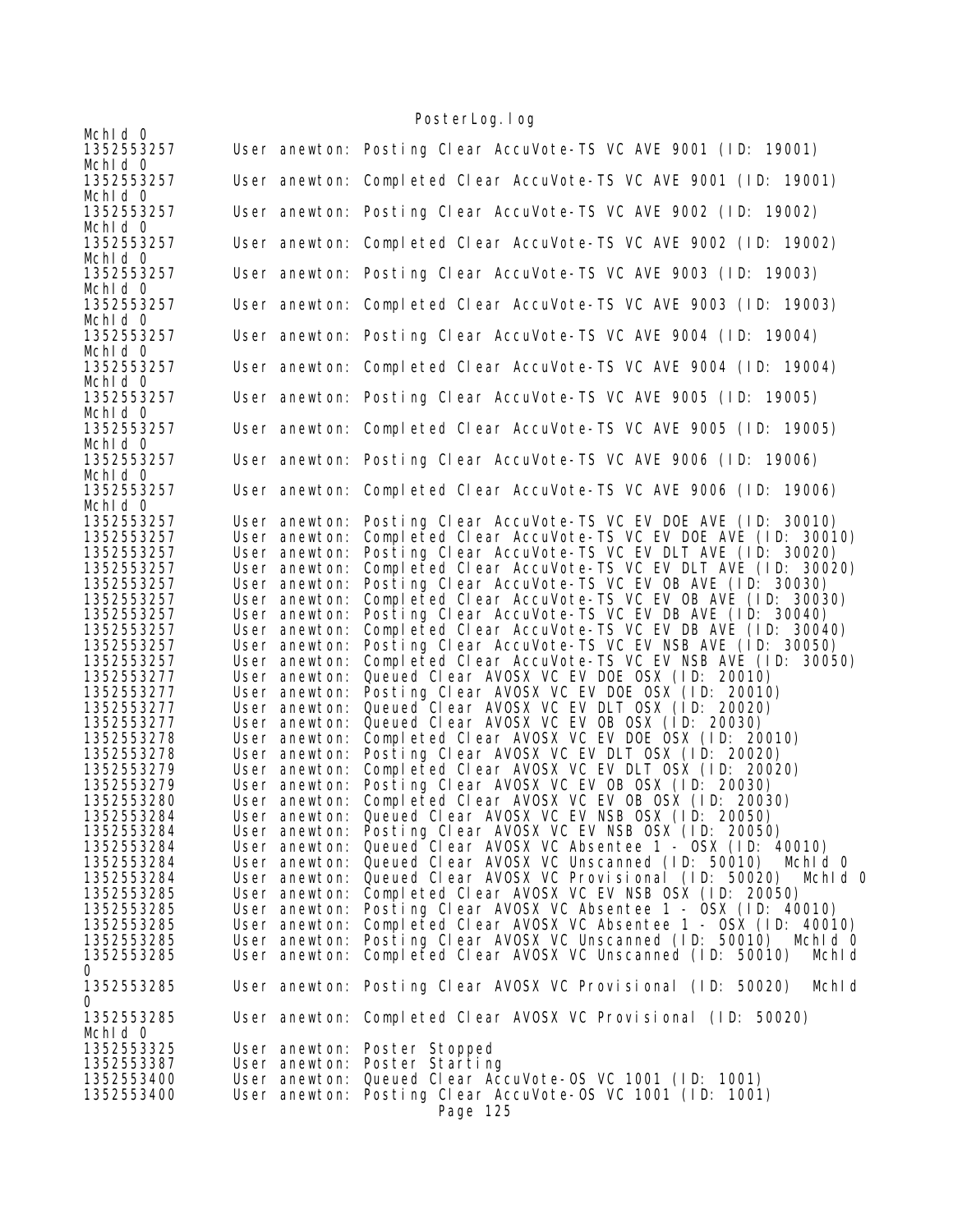|                          |                                | PosterLog.log                                                                                          |
|--------------------------|--------------------------------|--------------------------------------------------------------------------------------------------------|
| 1352553400               | User anewton:                  | Queued Clear AccuVote-0S VC 1002<br>(1D)<br>1002)                                                      |
| 1352553400               | User anewton:                  | Queued Clear AccuVote-OS VC 1003<br>1003)<br>(1D)                                                      |
| 1352553400               | User anewton:                  | Queued Clear AccuVote-OS VC 2001<br>(1D)<br>2001)                                                      |
| 1352553400               | User anewton:                  | Queued Clear AccuVote-OS VC 2002<br>(1D)<br>2002)                                                      |
| 1352553400               | User anewton:                  | Queued Clear AccuVote-OS VC 2003<br>(1D)<br>2003)                                                      |
| 1352553400               | User anewton:                  | Queued Clear AccuVote-OS VC 2004<br>2004)<br>(ID:                                                      |
| 1352553400               | User anewton:                  | Queued Clear AccuVote-OS VC 2005<br>(ID:<br>2005)                                                      |
| 1352553400               | User anewton:                  | Queued Clear AccuVote-OS VC 2006<br>(1D)<br>2006)                                                      |
| 1352553400               | User anewton:                  | Queued Clear AccuVote-0S VC 2007<br>(1D)<br>2007)                                                      |
| 1352553400               | User anewton:                  | Queued Clear AccuVote-OS VC 2008<br>(ID:<br>2008)                                                      |
| 1352553400               | User anewton:                  | Queued Clear AccuVote-OS VC 2009<br>(1D)<br>2009)                                                      |
| 1352553400               | User anewton:<br>User anewton: | Queued Clear AccuVote-OS VC 2010<br>(1D)<br>2010)<br>Queued Clear AccuVote-OS VC 2011<br>(1D)<br>2011) |
| 1352553400<br>1352553400 | User anewton:                  | Queued Clear AccuVote-OS VC 2012<br>(1D)<br>2012)                                                      |
| 1352553400               | User anewton:                  | Queued Clear AccuVote-OS VC 3001<br>(1D)<br>3001)                                                      |
| 1352553400               | User anewton:                  | Queued Clear AccuVote-OS VC 3002<br>(1D)<br>3002)                                                      |
| 1352553400               | User anewton:                  | Queued Clear AccuVote-OS VC 3003<br>3003)<br>(1D)                                                      |
| 1352553400               | User anewton:                  | Queued Clear AccuVote-OS VC 3004<br>3004)<br>(1D)                                                      |
| 1352553400               | User anewton:                  | Queued Clear AccuVote-OS VC 3005<br>(1D)<br>3005)                                                      |
| 1352553400               | User anewton:                  | Queued Clear AccuVote-OS VC 3006<br>3006)<br>(1D)                                                      |
| 1352553400               | User anewton:                  | Completed Clear AccuVote-0S VC 1001 (ID: 1001)                                                         |
| 1352553400               | User anewton:                  | Queued Clear AccuVote-OS VC 3007 (ID:<br>3007)                                                         |
| 1352553400               | User anewton:                  | Posting Clear AccuVote-OS VC 1002 (ID:<br>1002)                                                        |
| 1352553400               | User anewton:                  | Queued Clear AccuVote-OS VC 4001<br>(1D)<br>4001)                                                      |
| 1352553400               | User anewton:                  | Queued Clear AccuVote-0S VC 4002<br>(1D)<br>4002)                                                      |
| 1352553400               | User anewton:                  | Queued Clear AccuVote-OS VC 4003<br>(1D)<br>4003)                                                      |
| 1352553400<br>1352553400 | User anewton:<br>User anewton: | Queued Clear AccuVote-0S VC 4004<br>(ID:<br>4004)<br>Queued Clear AccuVote-OS VC 4005<br>(1D)<br>4005) |
| 1352553400               | User anewton:                  | Queued Clear AccuVote-OS VC 4006<br>(1D)<br>4006)                                                      |
| 1352553400               | User anewton:                  | Queued Clear AccuVote-OS VC 4007<br>(1D)<br>4007)                                                      |
| 1352553400               | User anewton:                  | Queued Clear AccuVote-0S VC 4008<br>(ID:<br>4008)                                                      |
| 1352553400               | User anewton:                  | Queued Clear AccuVote-OS VC 4009<br>(1D)<br>4009)                                                      |
| 1352553400               | User anewton:                  | Queued Clear AccuVote-OS VC 4010<br>(1D)<br>4010)                                                      |
| 1352553400               | User anewton:                  | Queued Clear AccuVote-0S VC 4011<br>4011)<br>(ID:                                                      |
| 1352553400               | User anewton:                  | Queued Clear AccuVote-0S VC 4012<br>(1D)<br>4012)                                                      |
| 1352553400               | User anewton:                  | Queued Clear AccuVote-OS VC 4013<br>(1D)<br>4013)                                                      |
| 1352553400               | User anewton:                  | Queued Clear AccuVote-OS VC 4014<br>(1D)<br>4014)                                                      |
| 1352553400               | User anewton:                  | Queued Clear AccuVote-OS VC 4015<br>4015)<br>(1D)                                                      |
| 1352553400               | User anewton:                  | Queued Clear AccuVote-0S VC 4016<br>(1D)<br>4016)                                                      |
| 1352553400<br>1352553400 | User anewton:<br>User anewton: | Queued Clear AccuVote-OS VC 4017<br>(1D)<br>4017)<br>Queued Clear AccuVote-0S VC 5001<br>(1D)<br>5001) |
| 1352553400               | User anewton:                  | Queued Clear AccuVote-OS VC 5002 (ID:<br>5002)                                                         |
| 1352553400               | User anewton:                  | Completed Clear AccuVote-0S VC 1002 (ID: 1002)                                                         |
| 1352553400               |                                | User anewton: Posting Clear AccuVote-OS VC 1003 (ID: 1003)                                             |
| 1352553400               | User anewton:                  | Queued Clear AccuVote-0S VC 5003<br>(1D)<br>5003)                                                      |
| 1352553400               | User anewton:                  | Queued Clear AccuVote-0S VC 5004<br>(1D)<br>5004)                                                      |
| 1352553400               | User anewton:                  | Queued Clear AccuVote-0S VC 5005<br>(1D)<br>5005)                                                      |
| 1352553400               | User anewton:                  | Queued Clear AccuVote-0S VC 5006<br>(1D)<br>5006)                                                      |
| 1352553400               | User anewton:                  | Queued Clear AccuVote-0S VC 5007<br>(1D)<br>5007)                                                      |
| 1352553400               | User anewton:                  | Queued Clear AccuVote-0S VC 5008<br>(1D)<br>5008)                                                      |
| 1352553400               | User anewton:                  | Queued Clear AccuVote-OS VC 5009<br>(1D)<br>5009)                                                      |
| 1352553400               | User anewton:                  | Queued Clear AccuVote-0S VC 5010<br>(1D)<br>5010)                                                      |
| 1352553400<br>1352553400 | User anewton:<br>User anewton: | Queued Clear AccuVote-0S VC 5011<br>(1D)<br>5011)<br>Queued Clear AccuVote-0S VC 5012<br>(1D)<br>5012) |
| 1352553400               | User anewton:                  | Queued Clear AccuVote-OS VC 5013<br>(1D)<br>5013)                                                      |
| 1352553400               | User anewton:                  | Queued Clear AccuVote-0S VC 5014<br>5014)<br>(1D)                                                      |
| 1352553400               | User anewton:                  | Queued Clear AccuVote-0S VC 5015<br>(1D)<br>5015)                                                      |
| 1352553400               | User anewton:                  | Queued Clear AccuVote-OS VC 5016<br>(1D)<br>5016)                                                      |
| 1352553400               | User anewton:                  | Queued Clear AccuVote-0S VC 6001<br>(1D)<br>6001)                                                      |
| 1352553400               | User anewton:                  | Queued Clear AccuVote-0S VC 6002<br>(1D)<br>6002)                                                      |
| 1352553400               | User anewton:                  | Queued Clear AccuVote-OS VC 6003<br>(1D)<br>6003)                                                      |
| 1352553400               | User anewton:                  | Queued Clear AccuVote-OS VC 6004<br>(1D)<br>6004)                                                      |
| 1352553400               | User anewton:                  | Queued Clear AccuVote-OS VC 6005 (ID:<br>6005)                                                         |
|                          |                                | Page 126                                                                                               |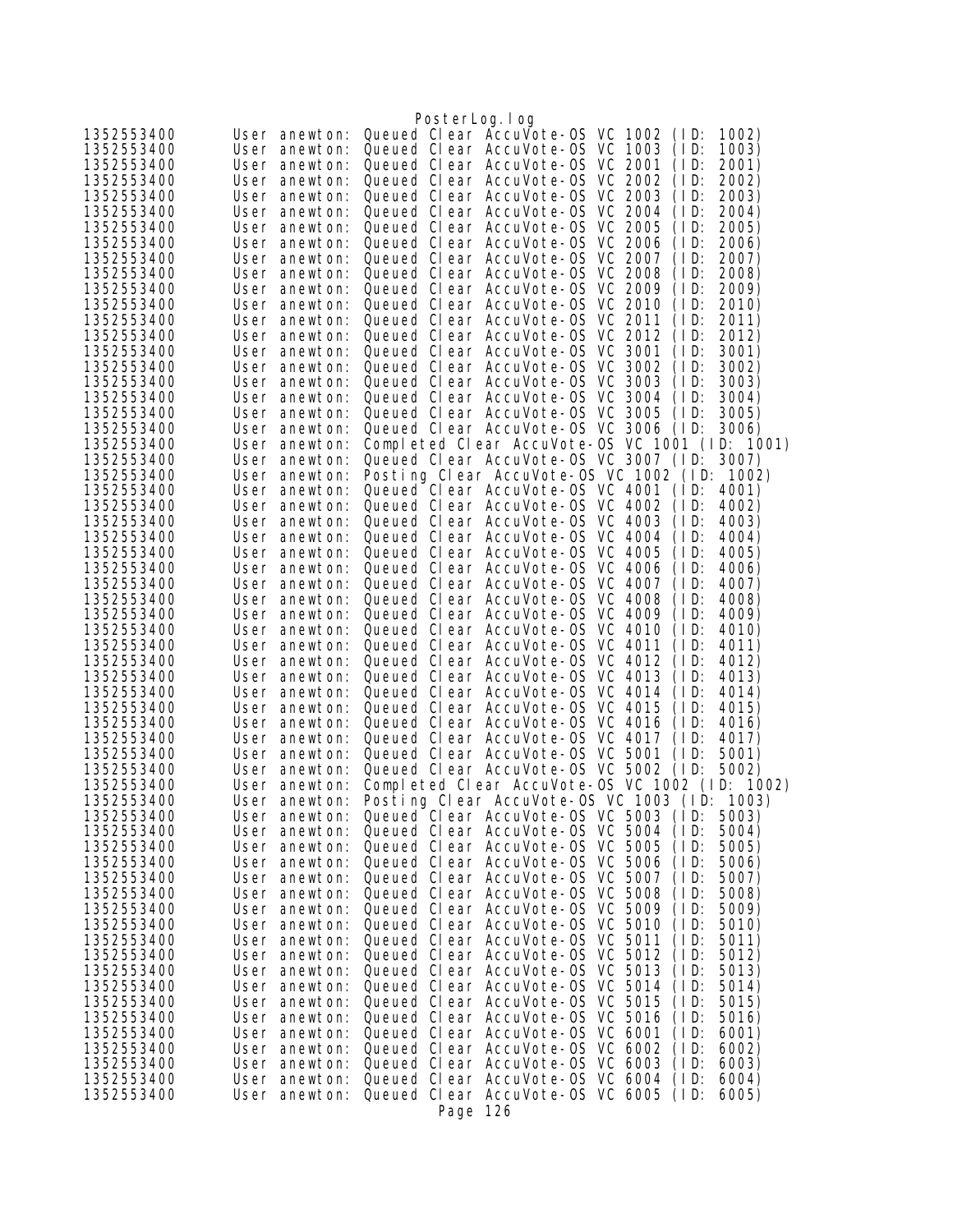|            |               | PosterLog.log                                                   |
|------------|---------------|-----------------------------------------------------------------|
| 1352553400 | User anewton: | Queued Clear AccuVote-OS VC 6006 (ID: 6006)                     |
| 1352553400 | User anewton: | Completed Clear AccuVote-0S VC 1003 (ID: 1003)                  |
| 1352553400 | User anewton: | Queued Clear AccuVote-OS VC 6007 (ID: 6007)                     |
| 1352553400 | User anewton: | Posting Clear AccuVote-OS VC 2001 (ID: 2001)                    |
| 1352553400 | User anewton: | Queued Clear AccuVote-OS VC 6008 (ID:<br>6008)                  |
| 1352553400 | User anewton: | Queued Clear AccuVote-OS VC 6009<br>(1D)<br>6009)               |
| 1352553400 | User anewton: | Queued Clear AccuVote-OS VC 6010<br>(1D)<br>6010)               |
| 1352553400 | User anewton: | Queued Clear AccuVote-OS VC 6011<br>(1D)<br>6011)               |
| 1352553400 | User anewton: | Queued Clear AccuVote-OS VC 6012<br>(1D)<br>6012)               |
| 1352553400 | User anewton: | Queued Clear AccuVote-OS VC 6013<br>(1D)<br>6013)               |
| 1352553400 | User anewton: | Queued Clear AccuVote-OS VC 7001<br>(1D)<br>7001)               |
| 1352553400 | User anewton: | Queued Clear AccuVote-OS VC 7002<br>7002)<br>(1D)               |
| 1352553400 | User anewton: | Queued Clear AccuVote-OS VC 7003<br>(1D)<br>7003)               |
| 1352553400 | User anewton: | Queued Clear AccuVote-OS VC<br>7004<br>(1D)<br>7004)            |
| 1352553400 | User anewton: | Queued Clear AccuVote-OS VC 7005<br>(1D)<br>7005)               |
| 1352553400 | User anewton: | Queued Clear AccuVote-OS VC 7006<br>(1D)<br>7006)               |
| 1352553400 | User anewton: | Queued Clear AccuVote-OS VC 7007<br>(1D)<br>7007)               |
| 1352553400 | User anewton: | Queued Clear AccuVote-0S VC 7008<br>(1D)<br>7008)               |
| 1352553400 | User anewton: | Queued Clear AccuVote-OS VC 7009<br>(1D)<br>7009)               |
| 1352553400 | User anewton: | Queued Clear AccuVote-0S VC 7010<br>(1D)<br>7010)               |
| 1352553400 | User anewton: | Queued Clear AccuVote-OS VC 7011<br>(1D)<br>7011)               |
| 1352553400 | User anewton: | Queued Clear AccuVote-OS VC 7012 (ID:<br>7012)                  |
| 1352553400 | User anewton: | Completed Clear AccuVote-0S VC 2001 (ID: 2001)                  |
| 1352553400 | User anewton: | Queued Clear AccuVote-0S VC 7013 (ID: 7013)                     |
| 1352553400 | User anewton: | Posting Clear AccuVote-OS VC 2002 (ID: 2002)                    |
| 1352553400 | User anewton: | Queued Clear AccuVote-OS VC 7014 (ID:<br>7014)                  |
| 1352553400 | User anewton: | Queued Clear AccuVote-OS VC 7015<br>(1D)<br>7015)               |
| 1352553400 | User anewton: | Queued Clear AccuVote-OS VC 7016<br>(1D)<br>7016)               |
| 1352553400 | User anewton: | Queued Clear AccuVote-0S VC 7017<br>(1D)<br>7017)               |
| 1352553400 | User anewton: | Queued Clear AccuVote-OS VC 7018<br>(1D)<br>7018)               |
| 1352553400 | User anewton: | Queued Clear AccuVote-0S VC 8001<br>(1D)<br>8001)               |
| 1352553400 | User anewton: | Queued Clear AccuVote-0S VC 8002<br>(1D)<br>8002)               |
| 1352553400 | User anewton: | Queued Clear AccuVote-OS VC 8003<br>(1D)<br>8003)               |
| 1352553400 | User anewton: | Queued Clear AccuVote-OS VC 8004<br>8004)<br>(1D)               |
| 1352553400 | User anewton: | Queued Clear AccuVote-0S VC 8005<br>8005)<br>(1D)               |
| 1352553400 | User anewton: | Queued Clear AccuVote-OS VC 8006<br>(1D)<br>8006)               |
| 1352553400 | User anewton: | Queued Clear AccuVote-0S VC 8007<br>(1D)<br>8007)               |
| 1352553400 | User anewton: | Queued Clear AccuVote-OS VC 8008<br>(1D)<br>8008)               |
| 1352553400 | User anewton: | Queued Clear AccuVote-OS VC 8009<br>(1D)<br>8009)               |
| 1352553400 | User anewton: | Queued Clear AccuVote-OS VC 8010<br>(1D)<br>8010)               |
| 1352553400 |               | User anewton: Queued Clear AccuVote-OS VC 9001<br>(1D)<br>9001) |
| 1352553400 | User anewton: | Queued Clear AccuVote-OS VC 9002<br>(1D)<br>9002)               |
| 1352553400 |               | User anewton: Queued Clear AccuVote-OS VC 9003<br>(1D)<br>9003) |
| 1352553400 |               | User anewton: Queued Clear AccuVote-OS VC 9004 (ID: 9004)       |
| 1352553400 |               | User anewton: Queued Clear AccuVote-OS VC 9005 (ID: 9005)       |
| 1352553400 |               | User anewton: Queued Clear AccuVote-OS VC 9006 (ID: 9006)       |
| 1352553400 |               | User anewton: Completed Clear AccuVote-OS VC 2002 (ID: 2002)    |
| 1352553400 |               | User anewton: Posting Clear AccuVote-OS VC 2003 (ID: 2003)      |
| 1352553400 |               | User anewton: Queued Clear AccuVote-OS VC AB 2 0S 100-400 (ID:  |
| 40020)     |               |                                                                 |
| 1352553400 |               | User anewton: Queued Clear AccuVote-OS VC AB 3 OS 500-600 (ID:  |
| 40030)     |               |                                                                 |
| 1352553400 |               | User anewton: Queued Clear AccuVote-OS VC AB 4 0S 700-900 (ID:  |
| 40040)     |               |                                                                 |
| 1352553400 | User anewton: | Completed Clear AccuVote-OS VC 2003 (ID: 2003)                  |
| 1352553400 | User anewton: | Posting Clear AccuVote-OS VC 2004 (ID: 2004)                    |
| 1352553400 | User anewton: | Completed Clear AccuVote-OS VC 2004 (ID: 2004)                  |
| 1352553400 | User anewton: | Posting Clear AccuVote-OS VC 2005 (ID: 2005)                    |
| 1352553400 | User anewton: | Completed Clear AccuVote-OS VC 2005 (ID: 2005)                  |
| 1352553400 | User anewton: | Posting Clear AccuVote-OS VC 2006 (ID: 2006)                    |
| 1352553400 | User anewton: | Completed Clear AccuVote-OS VC 2006 (ID: 2006)                  |
| 1352553400 | User anewton: | Posting Clear AccuVote-OS VC 2007 (ID: 2007)                    |
| 1352553400 | User anewton: | Completed Clear AccuVote-OS VC 2007 (ID: 2007)                  |
|            |               | Page 127                                                        |
|            |               |                                                                 |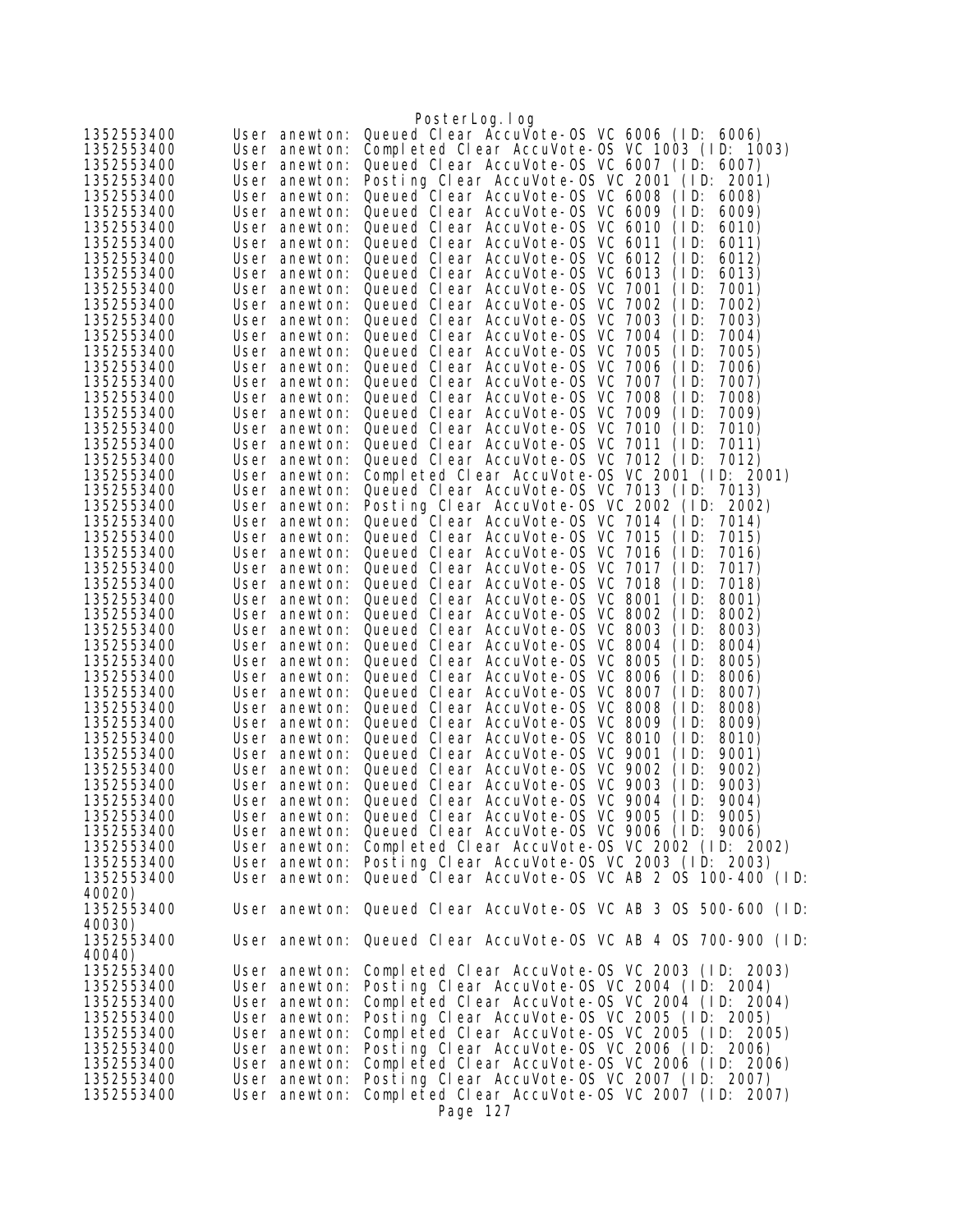|                          |                                | PosterLog.log                                                                                  |
|--------------------------|--------------------------------|------------------------------------------------------------------------------------------------|
| 1352553400               | User anewton:                  | Posting Clear AccuVote-OS VC 2008 (ID: 2008)                                                   |
| 1352553400               | User anewton:                  | Completed Clear AccuVote-OS VC 2008 (ID: 2008)                                                 |
| 1352553400               | User anewton:                  | Posting Clear AccuVote-OS VC 2009 (ID: 2009)                                                   |
| 1352553400               | User anewton:                  | Completed Clear AccuVote-OS VC 2009 (ID: 2009)                                                 |
| 1352553400               | User anewton:                  | Posting Clear AccuVote-OS VC 2010 (ID: 2010)                                                   |
| 1352553400               | User anewton:                  | Completed Clear AccuVote-OS VC 2010 (ID: 2010)                                                 |
| 1352553400               | User anewton:                  | Posting Clear AccuVote-OS VC 2011 (ID: 2011)                                                   |
| 1352553400               | User anewton:                  | Completed Clear AccuVote-OS VC 2011 (ID: 2011)                                                 |
| 1352553400               | User anewton:                  | Posting Clear AccuVote-OS VC 2012 (ID: 2012)                                                   |
| 1352553400               | User anewton:                  | Completed Clear AccuVote-OS VC 2012 (ID: 2012)                                                 |
| 1352553400               | User anewton:                  | Posting Clear AccuVote-OS VC 3001 (ID: 3001)                                                   |
| 1352553400               | User anewton:                  | Completed Clear AccuVote-0S VC 3001 (ID: 3001)                                                 |
| 1352553400               | User anewton:                  | Posting Clear AccuVote-OS VC 3002 (ID:<br>3002)                                                |
| 1352553400               | User anewton:                  | Completed Clear AccuVote-0S VC 3002 (ID: 3002)                                                 |
| 1352553400<br>1352553400 | User anewton:                  | Posting Clear AccuVote-OS VC 3003 (ID: 3003)<br>Completed Clear AccuVote-OS VC 3003 (ID: 3003) |
| 1352553400               | User anewton:<br>User anewton: | Posting Clear AccuVote-OS VC 3004 (ID: 3004)                                                   |
| 1352553400               | User anewton:                  | Completed Clear AccuVote-OS VC 3004 (ID: 3004)                                                 |
| 1352553400               | User anewton:                  | Posting Clear AccuVote-OS VC 3005 (ID: 3005)                                                   |
| 1352553400               | User anewton:                  | Completed Clear AccuVote-OS VC 3005 (ID:<br>3005)                                              |
| 1352553400               | User anewton:                  | Posting Clear AccuVote-OS VC 3006 (ID: 3006)                                                   |
| 1352553400               | User anewton:                  | Completed Clear AccuVote-OS VC 3006 (ID: 3006)                                                 |
| 1352553400               | User anewton:                  | Posting Clear AccuVote-OS VC 3007 (ID: 3007)                                                   |
| 1352553400               | User anewton:                  | Completed Clear AccuVote-OS VC 3007 (ID: 3007)                                                 |
| 1352553400               | User anewton:                  | Posting Clear AccuVote-OS VC 4001 (ID: 4001)                                                   |
| 1352553400               | User anewton:                  | Completed Clear AccuVote-0S VC 4001 (ID: 4001)                                                 |
| 1352553400               | User anewton:                  | Posting Clear AccuVote-OS VC 4002 (ID: 4002)                                                   |
| 1352553400               | User anewton:                  | Completed Clear AccuVote-OS VC 4002 (ID: 4002)                                                 |
| 1352553400               | User anewton:                  | Posting Clear AccuVote-OS VC 4003 (ID: 4003)                                                   |
| 1352553400               | User anewton:                  | Completed Clear AccuVote-OS VC 4003 (ID: 4003)                                                 |
| 1352553400               | User anewton:                  | Posting Clear AccuVote-OS VC 4004 (ID: 4004)                                                   |
| 1352553400               | User anewton:                  | Completed Clear AccuVote-OS VC 4004 (ID: 4004)                                                 |
| 1352553400               | User anewton:                  | Posting Clear AccuVote-OS VC 4005 (ID: 4005)                                                   |
| 1352553400               | User anewton:                  | Completed Clear AccuVote-OS VC 4005 (ID: 4005)                                                 |
| 1352553400               | User anewton:                  | Posting Clear AccuVote-OS VC 4006 (ID: 4006)                                                   |
| 1352553400               | User anewton:                  | Completed Clear AccuVote-OS VC 4006 (ID: 4006)                                                 |
| 1352553400               | User anewton:                  | Posting Clear AccuVote-OS VC 4007 (ID: 4007)                                                   |
| 1352553400               | User anewton:                  | Completed Clear AccuVote-OS VC 4007 (ID: 4007)                                                 |
| 1352553400<br>1352553400 | User anewton:                  | Posting Clear AccuVote-OS VC 4008 (ID: 4008)                                                   |
| 1352553400               | User anewton:<br>User anewton: | Completed Clear AccuVote-OS VC 4008 (ID: 4008)<br>Posting Clear AccuVote-OS VC 4009 (ID: 4009) |
| 1352553400               | User anewton:                  | Completed Clear AccuVote-OS VC 4009 (ID: 4009)                                                 |
| 1352553400               | User anewton:                  | Posting Clear AccuVote-OS VC 4010 (ID: 4010)                                                   |
| 1352553400               | User anewton:                  | Completed Clear AccuVote-OS VC 4010 (ID: 4010)                                                 |
| 1352553400               | User anewton:                  | Posting Clear AccuVote-OS VC 4011 (ID: 4011)                                                   |
| 1352553400               | User anewton:                  | Completed Clear AccuVote-OS VC 4011 (ID: 4011)                                                 |
| 1352553400               | User anewton:                  | Posting Clear AccuVote-OS VC 4012 (ID: 4012)                                                   |
| 1352553400               | User anewton:                  | Completed Clear AccuVote-0S VC 4012 (ID: 4012)                                                 |
| 1352553400               | User anewton:                  | Posting Clear AccuVote-OS VC 4013 (ID: 4013)                                                   |
| 1352553400               | User anewton:                  | Completed Clear AccuVote-OS VC 4013 (ID: 4013)                                                 |
| 1352553400               | User anewton:                  | Posting Clear AccuVote-OS VC 4014 (ID: 4014)                                                   |
| 1352553400               | User anewton:                  | Completed Clear AccuVote-OS VC 4014 (ID: 4014)                                                 |
| 1352553400               | User anewton:                  | Posting Clear AccuVote-OS VC 4015 (ID: 4015)                                                   |
| 1352553400               | User anewton:                  | Completed Clear AccuVote-OS VC 4015 (ID: 4015)                                                 |
| 1352553400               | User anewton:                  | Posting Clear AccuVote-OS VC 4016 (ID: 4016)                                                   |
| 1352553400               | User anewton:                  | Completed Clear AccuVote-OS VC 4016 (ID: 4016)                                                 |
| 1352553400               | User anewton:                  | Posting Clear AccuVote-OS VC 4017 (ID: 4017)                                                   |
| 1352553400               | User anewton:                  | Completed Clear AccuVote-OS VC 4017 (ID: 4017)                                                 |
| 1352553400               | User anewton:                  | Posting Clear AccuVote-OS VC 5001 (ID: 5001)                                                   |
| 1352553400               | User anewton:                  | Completed Clear AccuVote-OS VC 5001 (ID: 5001)                                                 |
| 1352553400               | User anewton:                  | Posting Clear AccuVote-OS VC 5002 (ID: 5002)<br>Completed Clear AccuVote-0S VC 5002 (ID: 5002) |
| 1352553400<br>1352553400 | User anewton:<br>User anewton: | Posting Clear AccuVote-OS VC 5003 (ID: 5003)                                                   |
|                          |                                | Page 128                                                                                       |
|                          |                                |                                                                                                |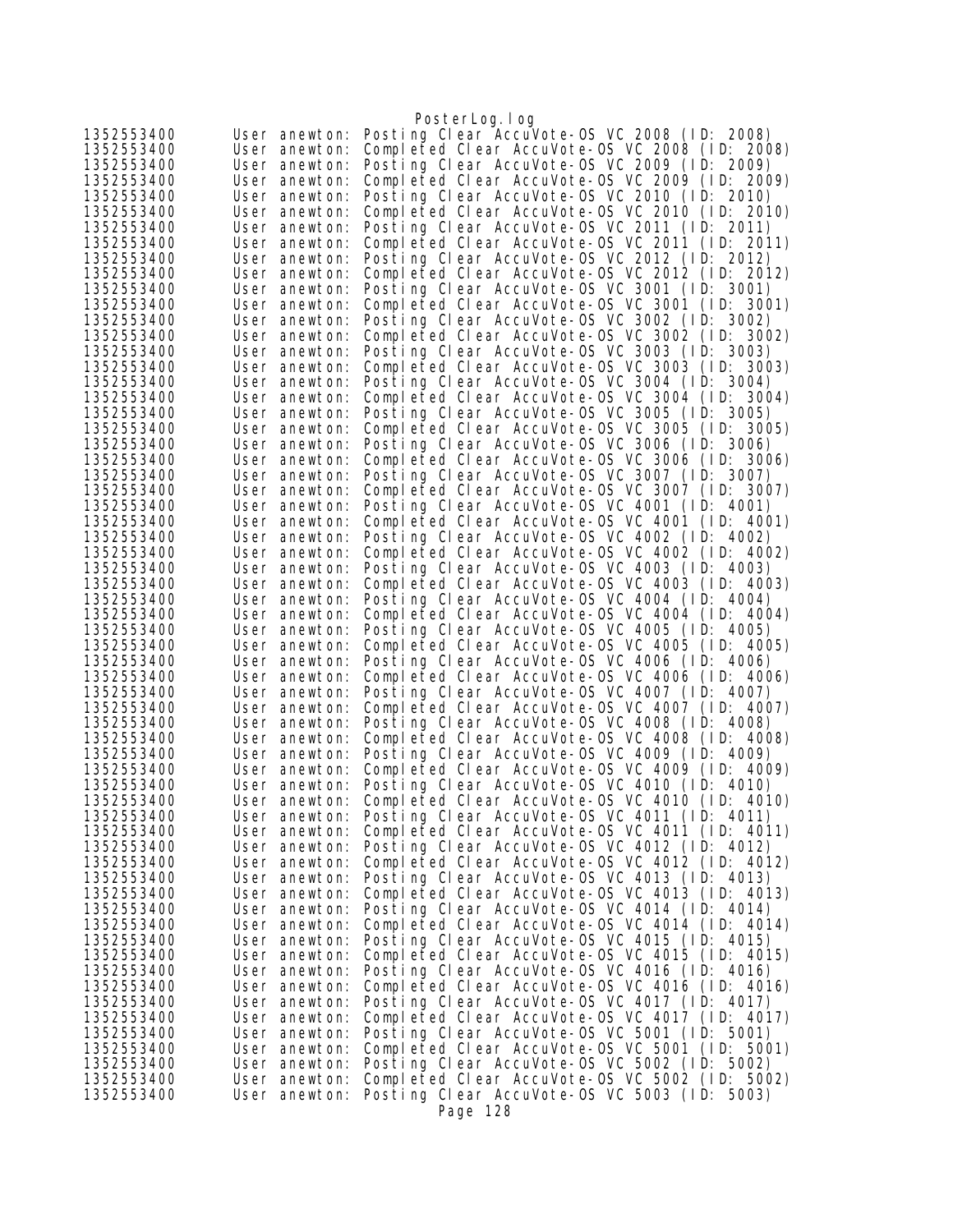|                          |                                | PosterLog.log                                                                                  |
|--------------------------|--------------------------------|------------------------------------------------------------------------------------------------|
| 1352553400               | User anewton:                  | Completed Clear AccuVote-OS VC 5003 (ID: 5003)                                                 |
| 1352553400               | User anewton:                  | Posting Clear AccuVote-OS VC 5004 (ID: 5004)                                                   |
| 1352553400               | User anewton:                  | Completed Clear AccuVote-0S VC 5004 (ID: 5004)                                                 |
| 1352553400               | User anewton:                  | Posting Clear AccuVote-OS VC 5005 (ID: 5005)                                                   |
| 1352553401               | User anewton:                  | Completed Clear AccuVote-0S VC 5005 (ID: 5005)                                                 |
| 1352553401<br>1352553401 | User anewton:<br>User anewton: | Posting Clear AccuVote-OS VC 5006 (ID: 5006)<br>Completed Clear AccuVote-0S VC 5006 (ID: 5006) |
| 1352553401               | User anewton:                  | Posting Clear AccuVote-OS VC 5007 (ID: 5007)                                                   |
| 1352553401               | User anewton:                  | Completed Clear AccuVote-OS VC 5007 (ID: 5007)                                                 |
| 1352553401               | User anewton:                  | Posting Clear AccuVote-OS VC 5008 (ID: 5008)                                                   |
| 1352553401               | User anewton:                  | Completed Clear AccuVote-OS VC 5008 (ID: 5008)                                                 |
| 1352553401               | User anewton:                  | Posting Clear AccuVote-OS VC 5009 (ID: 5009)                                                   |
| 1352553401               | User anewton:                  | Completed Clear AccuVote-OS VC 5009 (ID: 5009)                                                 |
| 1352553401               | User anewton:                  | Posting Clear AccuVote-OS VC 5010 (ID: 5010)                                                   |
| 1352553401               | User anewton:                  | Completed Clear AccuVote-OS VC 5010 (ID: 5010)                                                 |
| 1352553401<br>1352553401 | User anewton:                  | Posting Clear AccuVote-OS VC 5011 (ID: 5011)<br>Completed Clear AccuVote-OS VC 5011 (ID: 5011) |
| 1352553401               | User anewton:<br>User anewton: | Posting Clear AccuVote-OS VC 5012 (ID: 5012)                                                   |
| 1352553401               | User anewton:                  | Completed Clear AccuVote-OS VC 5012 (ID: 5012)                                                 |
| 1352553401               | User anewton:                  | Posting Clear AccuVote-OS VC 5013 (ID: 5013)                                                   |
| 1352553401               | User anewton:                  | Completed Clear AccuVote-OS VC 5013 (ID: 5013)                                                 |
| 1352553401               | User anewton:                  | Posting Clear AccuVote-OS VC 5014 (ID: 5014)                                                   |
| 1352553401               | User anewton:                  | Completed Clear AccuVote-OS VC 5014 (ID: 5014)                                                 |
| 1352553401               | User anewton:                  | Posting Clear AccuVote-OS VC 5015 (ID: 5015)                                                   |
| 1352553401               | User anewton:                  | Completed Clear AccuVote-OS VC 5015 (ID: 5015)                                                 |
| 1352553401               | User anewton:                  | Posting Clear AccuVote-OS VC 5016 (ID: 5016)                                                   |
| 1352553401<br>1352553401 | User anewton:                  | Completed Clear AccuVote-OS VC 5016 (ID: 5016)<br>Posting Clear AccuVote-OS VC 6001 (ID: 6001) |
| 1352553401               | User anewton:<br>User anewton: | Completed Clear AccuVote-OS VC 6001 (ID: 6001)                                                 |
| 1352553401               | User anewton:                  | Posting Clear AccuVote-OS VC 6002 (ID: 6002)                                                   |
| 1352553401               | User anewton:                  | Completed Clear AccuVote-OS VC 6002 (ID: 6002)                                                 |
| 1352553401               | User anewton:                  | Posting Clear AccuVote-OS VC 6003 (ID: 6003)                                                   |
| 1352553401               | User anewton:                  | Completed Clear AccuVote-OS VC 6003 (ID: 6003)                                                 |
| 1352553401               | User anewton:                  | Posting Clear AccuVote-OS VC 6004 (ID: 6004)                                                   |
| 1352553401               | User anewton:                  | Completed Clear AccuVote-OS VC 6004 (ID: 6004)                                                 |
| 1352553401               | User anewton:                  | Posting Clear AccuVote-OS VC 6005 (ID: 6005)                                                   |
| 1352553401<br>1352553401 | User anewton:<br>User anewton: | Completed Clear AccuVote-0S VC 6005 (ID: 6005)<br>Posting Clear AccuVote-OS VC 6006 (ID: 6006) |
| 1352553401               | User anewton:                  | Completed Clear AccuVote-OS VC 6006 (ID: 6006)                                                 |
| 1352553401               | User anewton:                  | Posting Clear AccuVote-OS VC 6007 (ID: 6007)                                                   |
| 1352553401               | User anewton:                  | Completed Clear AccuVote-OS VC 6007 (ID: 6007)                                                 |
| 1352553401               | User anewton:                  | Posting Clear AccuVote-OS VC 6008 (ID: 6008)                                                   |
| 1352553401               | User anewton:                  | Completed Clear AccuVote-OS VC 6008 (ID: 6008)                                                 |
| 1352553401               | User anewton:                  | Posting Clear AccuVote-OS VC 6009 (ID: 6009)                                                   |
| 1352553401               | User anewton:                  | Completed Clear AccuVote-OS VC 6009 (ID: 6009)                                                 |
| 1352553401               | User anewton:                  | Posting Clear AccuVote-OS VC 6010 (ID: 6010)                                                   |
| 1352553401<br>1352553401 | User anewton:<br>User anewton: | Completed Clear AccuVote-OS VC 6010 (ID: 6010)<br>Posting Clear AccuVote-OS VC 6011 (ID: 6011) |
| 1352553401               | User anewton:                  | Completed Clear AccuVote-OS VC 6011 (ID: 6011)                                                 |
| 1352553401               | User anewton:                  | Posting Clear AccuVote-OS VC 6012 (ID: 6012)                                                   |
| 1352553401               | User anewton:                  | Completed Clear AccuVote-0S VC 6012 (ID: 6012)                                                 |
| 1352553401               | User anewton:                  | Posting Clear AccuVote-OS VC 6013 (ID: 6013)                                                   |
| 1352553401               | User anewton:                  | Completed Clear AccuVote-OS VC 6013 (ID: 6013)                                                 |
| 1352553401               | User anewton:                  | Posting Clear AccuVote-OS VC 7001 (ID: 7001)                                                   |
| 1352553401               | User anewton:                  | Completed Clear AccuVote-0S VC 7001 (ID: 7001)                                                 |
| 1352553401               | User anewton:                  | Posting Clear AccuVote-OS VC 7002 (ID: 7002)                                                   |
| 1352553401<br>1352553401 | User anewton:<br>User anewton: | Completed Clear AccuVote-0S VC 7002 (ID: 7002)<br>Posting Clear AccuVote-OS VC 7003 (ID: 7003) |
| 1352553401               | User anewton:                  | Completed Clear AccuVote-OS VC 7003 (ID: 7003)                                                 |
| 1352553401               | User anewton:                  | Posting Clear AccuVote-OS VC 7004 (ID: 7004)                                                   |
| 1352553401               | User anewton:                  | Completed Clear AccuVote-OS VC 7004 (ID: 7004)                                                 |
| 1352553401               | User anewton:                  | Posting Clear AccuVote-OS VC 7005 (ID: 7005)                                                   |
| 1352553401               | User anewton:                  | Completed Clear AccuVote-OS VC 7005 (ID: 7005)                                                 |
|                          |                                | Page 129                                                                                       |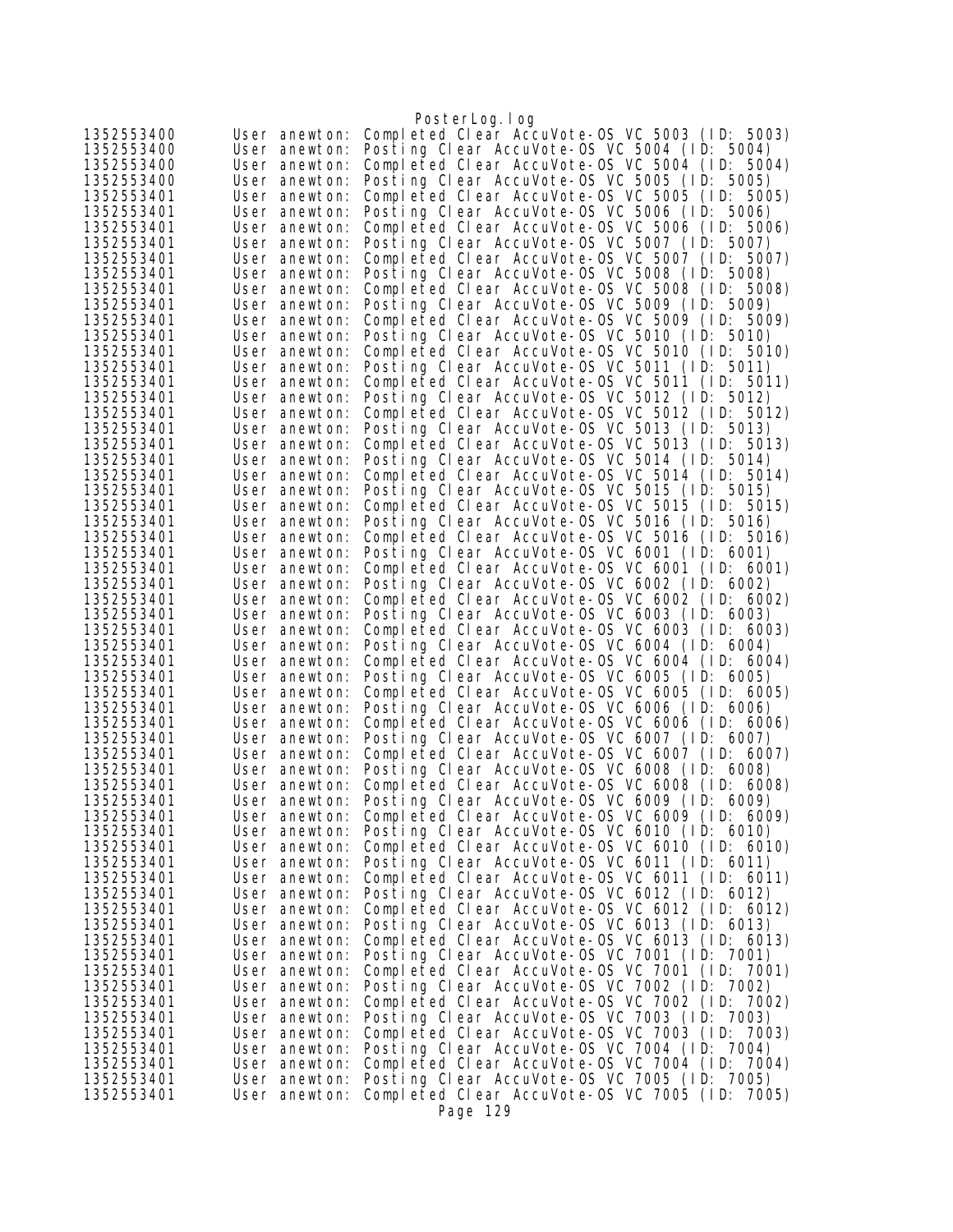|                          |                                | PosterLog.log                                                                                                |
|--------------------------|--------------------------------|--------------------------------------------------------------------------------------------------------------|
| 1352553401               | User anewton:                  | Posting Clear AccuVote-OS VC 7006 (ID: 7006)                                                                 |
| 1352553401               | User anewton:                  | Completed Clear AccuVote-OS VC 7006 (ID: 7006)                                                               |
| 1352553401               | User anewton:                  | Posting Clear AccuVote-OS VC 7007 (ID: 7007)                                                                 |
| 1352553401               | User anewton:                  | Completed Clear AccuVote-OS VC 7007 (ID: 7007)                                                               |
| 1352553401               | User anewton:                  | Posting Clear AccuVote-OS VC 7008 (ID: 7008)                                                                 |
| 1352553401               | User anewton:                  | Completed Clear AccuVote-OS VC 7008 (ID: 7008)                                                               |
| 1352553401               | User anewton:                  | Posting Clear AccuVote-OS VC 7009 (ID: 7009)                                                                 |
| 1352553401               | User anewton:                  | Completed Clear AccuVote-OS VC 7009 (ID: 7009)                                                               |
| 1352553401               | User anewton:                  | Posting Clear AccuVote-OS VC 7010 (ID: 7010)                                                                 |
| 1352553401               | User anewton:                  | Completed Clear AccuVote-OS VC 7010 (ID: 7010)                                                               |
| 1352553401               | User anewton:                  | Posting Clear AccuVote-OS VC 7011 (ID: 7011)                                                                 |
| 1352553401               | User anewton:                  | Completed Clear AccuVote-0S VC 7011 (ID: 7011)                                                               |
| 1352553401<br>1352553401 | User anewton:<br>User anewton: | Posting Clear AccuVote-OS VC 7012 (ID: 7012)<br>Completed Clear AccuVote-0S VC 7012 (ID: 7012)               |
| 1352553401               | User anewton:                  | Posting Clear AccuVote-OS VC 7013 (ID: 7013)                                                                 |
| 1352553401               | User anewton:                  | Completed Clear AccuVote-OS VC 7013 (ID: 7013)                                                               |
| 1352553401               | User anewton:                  | Posting Clear AccuVote-OS VC 7014 (ID: 7014)                                                                 |
| 1352553401               | User anewton:                  | Completed Clear AccuVote-OS VC 7014 (ID: 7014)                                                               |
| 1352553401               | User anewton:                  | Posting Clear AccuVote-OS VC 7015 (ID: 7015)                                                                 |
| 1352553401               | User anewton:                  | Completed Clear AccuVote-OS VC 7015 (ID: 7015)                                                               |
| 1352553401               | User anewton:                  | Posting Clear AccuVote-OS VC 7016 (ID: 7016)                                                                 |
| 1352553401               | User anewton:                  | Completed Clear AccuVote-OS VC 7016 (ID: 7016)                                                               |
| 1352553401               | User anewton:                  | Posting Clear AccuVote-OS VC 7017 (ID: 7017)                                                                 |
| 1352553401               | User anewton:                  | Completed Clear AccuVote-OS VC 7017 (ID: 7017)                                                               |
| 1352553401               | User anewton:                  | Posting Clear AccuVote-OS VC 7018 (ID: 7018)                                                                 |
| 1352553401               | User anewton:                  | Completed Clear AccuVote-OS VC 7018 (ID: 7018)                                                               |
| 1352553401               | User anewton:                  | Posting Clear AccuVote-OS VC 8001 (ID: 8001)<br>Completed Clear AccuVote-OS VC 8001 (ID: 8001)               |
| 1352553401<br>1352553401 | User anewton:<br>User anewton: | Posting Clear AccuVote-OS VC 8002 (ID: 8002)                                                                 |
| 1352553401               | User anewton:                  | Completed Clear AccuVote-OS VC 8002 (ID: 8002)                                                               |
| 1352553401               | User anewton:                  | Posting Clear AccuVote-OS VC 8003 (ID: 8003)                                                                 |
| 1352553401               | User anewton:                  | Completed Clear AccuVote-OS VC 8003 (ID: 8003)                                                               |
| 1352553401               | User anewton:                  | Posting Clear AccuVote-OS VC 8004 (ID: 8004)                                                                 |
| 1352553401               | User anewton:                  | Completed Clear AccuVote-OS VC 8004 (ID: 8004)                                                               |
| 1352553401               | User anewton:                  | Posting Clear AccuVote-OS VC 8005 (ID: 8005)                                                                 |
| 1352553401               | User anewton:                  | Completed Clear AccuVote-OS VC 8005 (ID: 8005)                                                               |
| 1352553401               | User anewton:                  | Posting Clear AccuVote-OS VC 8006 (ID: 8006)                                                                 |
| 1352553401               | User anewton:                  | Completed Clear AccuVote-OS VC 8006 (ID: 8006)                                                               |
| 1352553401               | User anewton:                  | Posting Clear AccuVote-OS VC 8007 (ID: 8007)                                                                 |
| 1352553401<br>1352553401 | User anewton:                  | Completed Clear AccuVote-OS VC 8007 (ID: 8007)<br>User anewton: Posting Clear AccuVote-OS VC 8008 (ID: 8008) |
| 1352553401               | User anewton:                  | Completed Clear AccuVote-OS VC 8008 (ID: 8008)                                                               |
| 1352553401               | User anewton:                  | Posting Clear AccuVote-OS VC 8009 (ID: 8009)                                                                 |
| 1352553401               |                                | User anewton: Completed Clear AccuVote-OS VC 8009 (ID: 8009)                                                 |
| 1352553401               | User anewton:                  | Posting Clear AccuVote-OS VC 8010 (ID: 8010)                                                                 |
| 1352553401               |                                | User anewton: Completed Clear AccuVote-OS VC 8010 (ID: 8010)                                                 |
| 1352553401               |                                | User anewton: Posting Clear AccuVote-OS VC 9001 (ID: 9001)                                                   |
| 1352553401               | User anewton:                  | Completed Clear AccuVote-OS VC 9001 (ID: 9001)                                                               |
| 1352553401               |                                | User anewton: Posting Clear AccuVote-OS VC 9002 (ID: 9002)                                                   |
| 1352553401               | User anewton:                  | Completed Clear AccuVote-OS VC 9002 (ID: 9002)                                                               |
| 1352553401               | User anewton:                  | Posting Clear AccuVote-OS VC 9003 (ID: 9003)                                                                 |
| 1352553401               | User anewton:                  | Completed Clear AccuVote-OS VC 9003 (ID: 9003)<br>User anewton: Posting Clear AccuVote-OS VC 9004 (ID: 9004) |
| 1352553401<br>1352553401 | User anewton:                  | Completed Clear AccuVote-OS VC 9004 (ID: 9004)                                                               |
| 1352553401               |                                | User anewton: Posting Clear AccuVote-OS VC 9005 (ID: 9005)                                                   |
| 1352553401               | User anewton:                  | Completed Clear AccuVote-OS VC 9005 (ID: 9005)                                                               |
| 1352553401               | User anewton:                  | Posting Clear AccuVote-OS VC 9006 (ID: 9006)                                                                 |
| 1352553401               | User anewton:                  | Completed Clear AccuVote-OS VC 9006 (ID: 9006)                                                               |
| 1352553401               | User anewton:                  | Posting Clear AccuVote-OS VC AB 2 OS 100-400 (ID:                                                            |
| 40020)                   |                                |                                                                                                              |
| 1352553401               |                                | User anewton: Completed Clear AccuVote-OS VC AB 2 OS 100-400 (ID:                                            |
| 40020)                   |                                |                                                                                                              |
| 1352553401               |                                | User anewton: Posting Clear AccuVote-OS VC AB 3 OS 500-600 (ID:<br>Page 130                                  |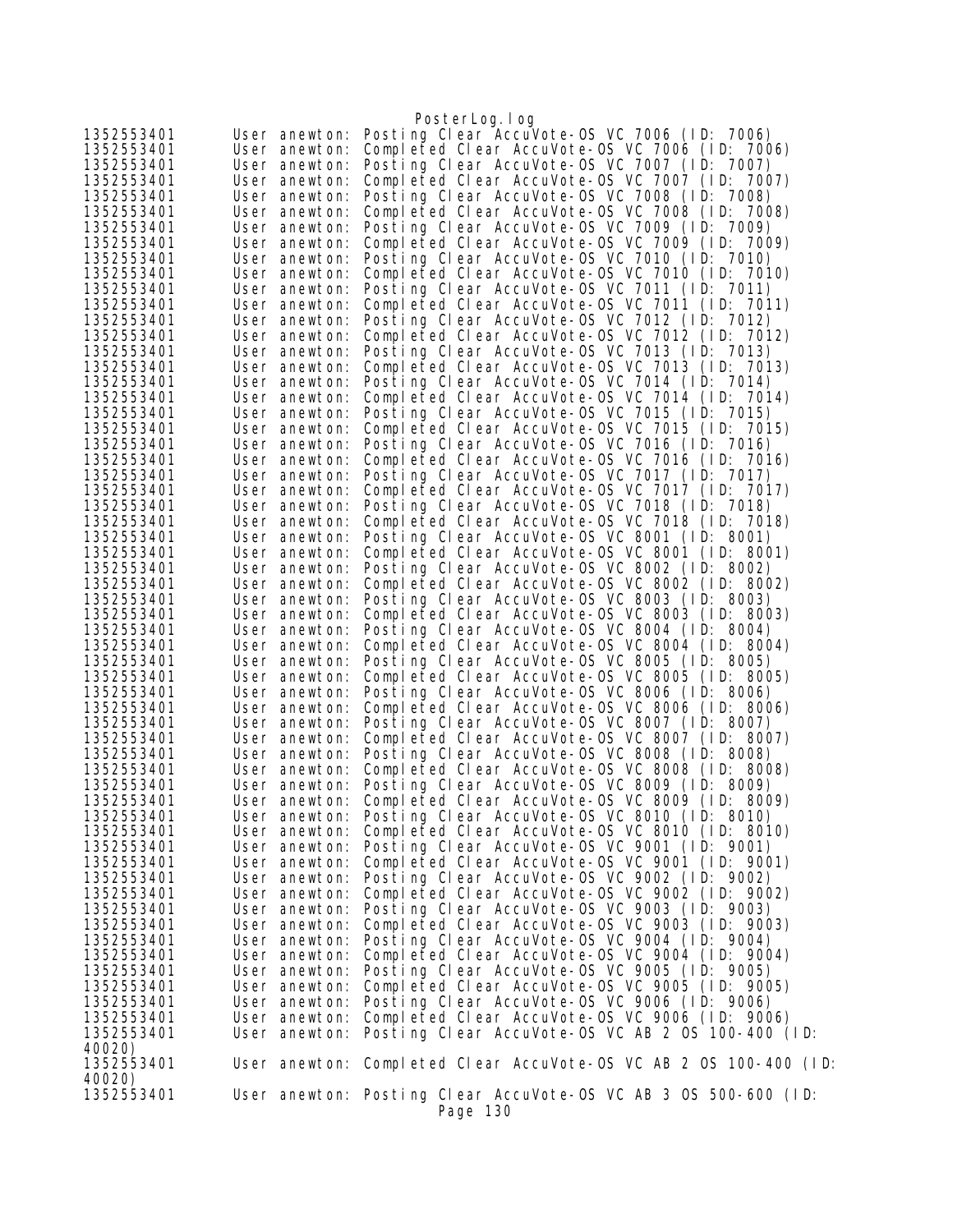| 40030)                          |                                                                   |
|---------------------------------|-------------------------------------------------------------------|
| 1352553402                      | User anewton: Completed Clear AccuVote-0S VC AB 3 0S 500-600 (ID: |
| 40030)<br>1352553402            | User anewton: Posting Clear AccuVote-OS VC AB 4 OS 700-900 (ID:   |
| 40040)<br>1352553402            | User anewton: Completed Clear AccuVote-OS VC AB 4 OS 700-900 (ID: |
| 40040)<br>1352553408<br>Mchld 0 | User anewton: Queued Clear AccuVote-TS VC AVE 1001 (ID: 11001)    |
| 1352553408<br>Mchid 0           | User anewton: Posting Clear AccuVote-TS VC AVE 1001 (ID: 11001)   |
| 1352553408<br>Mchid 0           | User anewton: Queued Clear AccuVote-TS VC AVE 1002 (ID: 11002)    |
| 1352553408<br>Mchld 0           | User anewton: Queued Clear AccuVote-TS VC AVE 1003 (ID: 11003)    |
| 1352553408<br>Mchid 0           | User anewton: Queued Clear AccuVote-TS VC AVE 2001 (ID: 12001)    |
| 1352553408<br>Mchld 0           | User anewton: Queued Clear AccuVote-TS VC AVE 2002 (ID:<br>12002) |
| 1352553408<br>Mchld 0           | User anewton: Queued Clear AccuVote-TS VC AVE 2003 (ID: 12003)    |
| 1352553408<br>Mchid 0           | User anewton: Queued Clear AccuVote-TS VC AVE 2004 (ID: 12004)    |
| 1352553408<br>Mchld 0           | User anewton: Completed Clear AccuVote-TS VC AVE 1001 (ID: 11001) |
| 1352553408<br>Mchld 0           | User anewton: Posting Clear AccuVote-TS VC AVE 1002 (ID: 11002)   |
| 1352553408<br>Mchid 0           | User anewton: Queued Clear AccuVote-TS VC AVE 2005 (ID: 12005)    |
| 1352553408<br>Mchld 0           | User anewton: Queued Clear AccuVote-TS VC AVE 2006 (ID:<br>12006) |
| 1352553408<br>Mchid 0           | User anewton: Queued Clear AccuVote-TS VC AVE 2007 (ID:<br>12007) |
| 1352553408<br>Mchid 0           | User anewton: Queued Clear AccuVote-TS VC AVE 2008 (ID:<br>12008) |
| 1352553408<br>Mchld 0           | User anewton: Queued Clear AccuVote-TS VC AVE 2009 (ID:<br>12009) |
| 1352553408<br>Mchid 0           | User anewton: Queued Clear AccuVote-TS VC AVE 2010 (ID:<br>12010) |
| 1352553408<br>Mchld 0           | User anewton: Queued Clear AccuVote-TS VC AVE 2011 (ID: 12011)    |
| 1352553408<br>Mchid 0           | User anewton: Queued Clear AccuVote-TS VC AVE 2012 (ID:<br>12012) |
| 1352553408<br>Mchid 0           | User anewton: Queued Clear AccuVote-TS VC AVE 3001 (ID: 13001)    |
| 1352553408<br>Mchid 0           | User anewton: Queued Clear AccuVote-TS VC AVE 3002 (ID: 13002)    |
| 1352553408<br>Mchid O           | User anewton: Queued Clear AccuVote-TS VC AVE 3003 (ID: 13003)    |
| 1352553408<br>Mchld 0           | User anewton: Queued Clear AccuVote-TS VC AVE 3004 (ID:<br>13004) |
| 1352553408<br>Mchid 0           | User anewton: Queued Clear AccuVote-TS VC AVE 3005 (ID: 13005)    |
| 1352553408<br>Mchid 0           | User anewton: Queued Clear AccuVote-TS VC AVE 3006 (ID:<br>13006) |
| 1352553408<br>Mchld 0           | User anewton: Queued Clear AccuVote-TS VC AVE 3007 (ID: 13007)    |
| 1352553408<br>Mchid 0           | User anewton: Completed Clear AccuVote-TS VC AVE 1002 (ID: 11002) |
| 1352553408<br>Mchid 0           | User anewton: Queued Clear AccuVote-TS VC AVE 4001 (ID: 14001)    |
| 1352553408<br>Mchid 0           | User anewton: Posting Clear AccuVote-TS VC AVE 1003 (ID: 11003)   |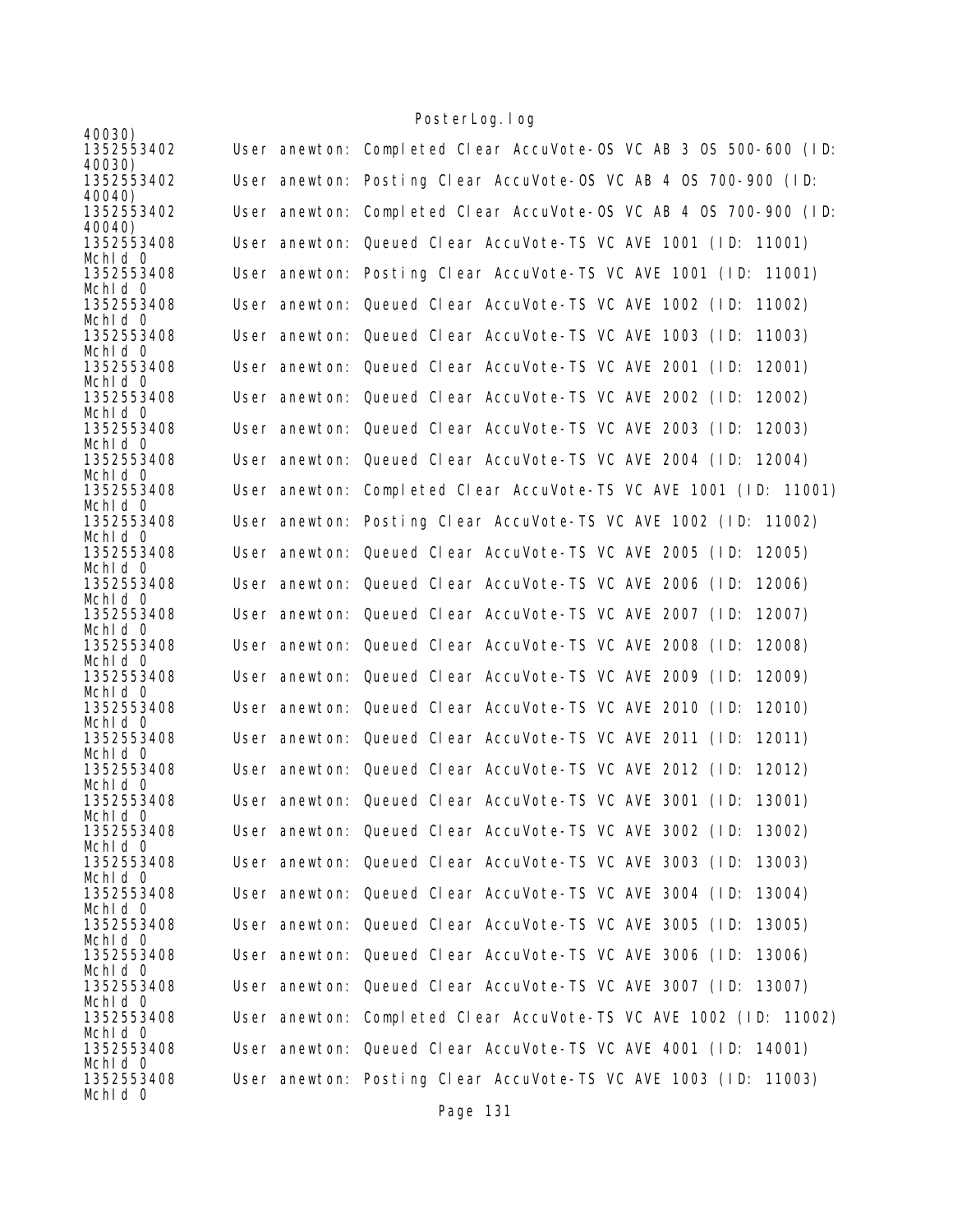| 1352553408<br>Mchid 0 | PosterLog. I og<br>User anewton: Queued Clear AccuVote-TS VC AVE 4002 (ID: 14002) |
|-----------------------|-----------------------------------------------------------------------------------|
| 1352553408<br>Mchid 0 | User anewton: Queued Clear AccuVote-TS VC AVE 4003 (ID:<br>14003)                 |
| 1352553408<br>Mchid 0 | User anewton: Queued Clear AccuVote-TS VC AVE 4004 (ID:<br>14004)                 |
| 1352553408<br>Mchid 0 | User anewton: Queued Clear AccuVote-TS VC AVE 4005 (ID:<br>14005)                 |
| 1352553408<br>Mchid 0 | User anewton: Queued Clear AccuVote-TS VC AVE 4006 (ID: 14006)                    |
| 1352553408<br>Mchid 0 | User anewton: Completed Clear AccuVote-TS VC AVE 1003 (ID: 11003)                 |
| 1352553408<br>Mchid 0 | User anewton: Queued Clear AccuVote-TS VC AVE 4007 (ID: 14007)                    |
| 1352553408<br>Mchld 0 | User anewton: Posting Clear AccuVote-TS VC AVE 2001 (ID: 12001)                   |
| 1352553408<br>Mchid 0 | User anewton: Queued Clear AccuVote-TS VC AVE 4008 (ID: 14008)                    |
| 1352553408<br>Mchid 0 | User anewton: Queued Clear AccuVote-TS VC AVE 4009 (ID:<br>14009)                 |
| 1352553408<br>Mchid 0 | User anewton: Queued Clear AccuVote-TS VC AVE 4010 (ID:<br>14010)                 |
| 1352553408<br>Mchid 0 | User anewton: Queued Clear AccuVote-TS VC AVE 4011 (ID: 14011)                    |
| 1352553408<br>Mchid 0 | User anewton: Queued Clear AccuVote-TS VC AVE 4012 (ID: 14012)                    |
| 1352553408<br>Mchid 0 | User anewton: Completed Clear AccuVote-TS VC AVE 2001 (ID: 12001)                 |
| 1352553408<br>Mchid 0 | User anewton: Queued Clear AccuVote-TS VC AVE 4013 (ID: 14013)                    |
| 1352553408<br>Mchld 0 | User anewton: Posting Clear AccuVote-TS VC AVE 2002 (ID: 12002)                   |
| 1352553408<br>Mchid 0 | User anewton: Queued Clear AccuVote-TS VC AVE 4014 (ID: 14014)                    |
| 1352553408<br>Mchid 0 | User anewton: Queued Clear AccuVote-TS VC AVE 4015 (ID:<br>14015)                 |
| 1352553408<br>Mchid 0 | User anewton: Queued Clear AccuVote-TS VC AVE 4016 (ID:<br>14016)                 |
| 1352553408<br>Mchid 0 | User anewton: Queued Clear AccuVote-TS VC AVE 4017 (ID:<br>14017)                 |
| 1352553408<br>Mchid 0 | User anewton: Queued Clear AccuVote-TS VC AVE 5001 (ID:<br>15001)                 |
| 1352553408<br>Mchid 0 | User anewton: Queued Clear AccuVote-TS VC AVE 5002 (ID:<br>15002)                 |
| 1352553408<br>Mchld O | User anewton: Queued Clear AccuVote-TS VC AVE 5003 (ID: 15003)                    |
| 1352553408<br>Mchid 0 | User anewton: Completed Clear AccuVote-TS VC AVE 2002 (ID: 12002)                 |
| 1352553408<br>Mchid 0 | User anewton: Queued Clear AccuVote-TS VC AVE 5004 (ID: 15004)                    |
| 1352553408<br>Mchld O | User anewton: Posting Clear AccuVote-TS VC AVE 2003 (ID: 12003)                   |
| 1352553408<br>Mchid 0 | User anewton: Queued Clear AccuVote-TS VC AVE 5005 (ID: 15005)                    |
| 1352553408<br>Mchid O | User anewton: Queued Clear AccuVote-TS VC AVE 5006 (ID:<br>15006)                 |
| 1352553408<br>Mchld 0 | User anewton: Queued Clear AccuVote-TS VC AVE 5007 (ID: 15007)                    |
| 1352553408<br>Mchid 0 | User anewton: Queued Clear AccuVote-TS VC AVE 5008 (ID: 15008)                    |
| 1352553408<br>Mchid 0 | User anewton: Queued Clear AccuVote-TS VC AVE 5009 (ID: 15009)                    |
| 1352553408            | User anewton: Completed Clear AccuVote-TS VC AVE 2003 (ID: 12003)<br>Page 132     |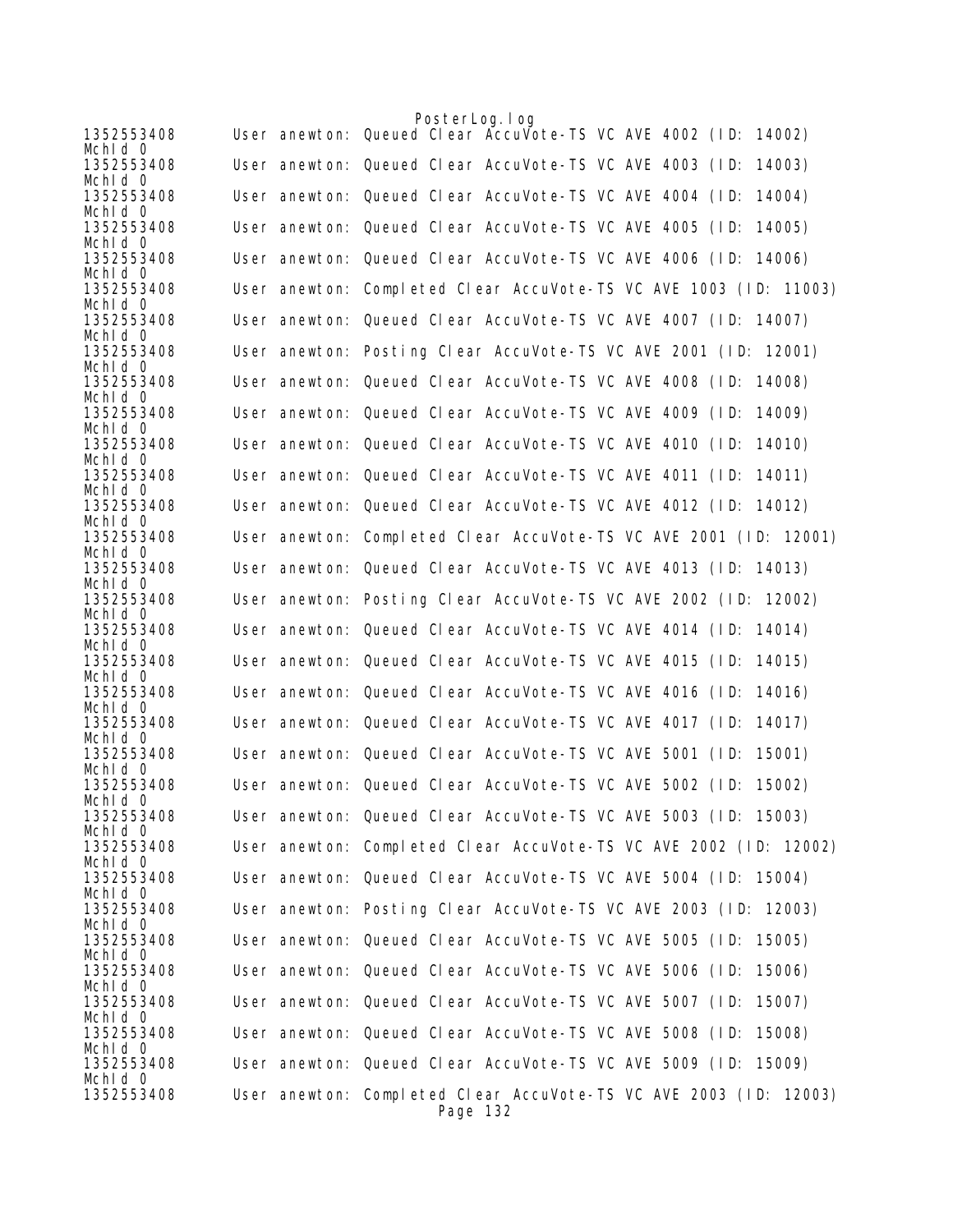|                       | <u>i obitci Lugarug</u>                                           |
|-----------------------|-------------------------------------------------------------------|
| Mchid 0<br>1352553408 | User anewton: Queued Clear AccuVote-TS VC AVE 5010 (ID: 15010)    |
| Mchid 0               |                                                                   |
| 1352553408<br>Mchid 0 | User anewton: Posting Clear AccuVote-TS VC AVE 2004 (ID: 12004)   |
| 1352553408            | User anewton: Queued Clear AccuVote-TS VC AVE 5011 (ID: 15011)    |
| Mchid 0<br>1352553408 | User anewton: Queued Clear AccuVote-TS VC AVE 5012 (ID:<br>15012) |
| Mchld 0<br>1352553408 | User anewton: Queued Clear AccuVote-TS VC AVE 5013 (ID:<br>15013) |
| Mchld 0               |                                                                   |
| 1352553408<br>Mchid 0 | User anewton: Queued Clear AccuVote-TS VC AVE 5014 (ID:<br>15014) |
| 1352553408            | User anewton: Queued Clear AccuVote-TS VC AVE 5015 (ID:<br>15015) |
| Mchld 0<br>1352553408 | User anewton: Queued Clear AccuVote-TS VC AVE 5016 (ID: 15016)    |
| Mchid 0               |                                                                   |
| 1352553408            | User anewton: Completed Clear AccuVote-TS VC AVE 2004 (ID: 12004) |
| Mchid 0<br>1352553408 | User anewton: Posting Clear AccuVote-TS VC AVE 2005 (ID: 12005)   |
| Mchld 0<br>1352553408 | User anewton: Queued Clear AccuVote-TS VC AVE 6001 (ID: 16001)    |
| Mchid 0               |                                                                   |
| 1352553408            | User anewton: Queued Clear AccuVote-TS VC AVE 6002 (ID: 16002)    |
| Mchid 0<br>1352553408 | User anewton: Queued Clear AccuVote-TS VC AVE 6003 (ID:<br>16003) |
| Mchld 0               |                                                                   |
| 1352553408<br>Mchid 0 | User anewton: Queued Clear AccuVote-TS VC AVE 6004 (ID:<br>16004) |
| 1352553408            | User anewton: Queued Clear AccuVote-TS VC AVE 6005 (ID:<br>16005) |
| Mchid 0<br>1352553408 | User anewton: Queued Clear AccuVote-TS VC AVE 6006 (ID: 16006)    |
| Mchld 0<br>1352553408 | User anewton: Completed Clear AccuVote-TS VC AVE 2005 (ID: 12005) |
| Mchid 0               |                                                                   |
| 1352553408<br>Mchid 0 | User anewton: Queued Clear AccuVote-TS VC AVE 6007 (ID: 16007)    |
| 1352553408<br>Mchld 0 | User anewton: Posting Clear AccuVote-TS VC AVE 2006 (ID: 12006)   |
| 1352553408            | User anewton: Queued Clear AccuVote-TS VC AVE 6008 (ID: 16008)    |
| Mchid 0<br>1352553408 | User anewton: Queued Clear AccuVote-TS VC AVE 6009 (ID:<br>16009) |
| Mchid 0               |                                                                   |
| 1352553408<br>Mchid 0 | User anewton: Queued Clear AccuVote-TS VC AVE 6010 (ID: 16010)    |
| 1352553408            | User anewton: Queued Clear AccuVote-TS VC AVE 6011 (ID: 16011)    |
| Mchid 0<br>1352553408 | User anewton: Queued Clear AccuVote-TS VC AVE 6012 (ID: 16012)    |
| Mchid 0               |                                                                   |
| 1352553408<br>Mchid 0 | User anewton: Completed Clear AccuVote-TS VC AVE 2006 (ID: 12006) |
| 1352553408<br>Mchid 0 | User anewton: Queued Clear AccuVote-TS VC AVE 6013 (ID: 16013)    |
| 1352553408            | User anewton: Posting Clear AccuVote-TS VC AVE 2007 (ID: 12007)   |
| Mchid 0<br>1352553408 | User anewton: Queued Clear AccuVote-TS VC AVE 7001 (ID: 17001)    |
| Mchid 0               |                                                                   |
| 1352553408<br>Mchid 0 | User anewton: Queued Clear AccuVote-TS VC AVE 7002 (ID:<br>17002) |
| 1352553408            | User anewton: Queued Clear AccuVote-TS VC AVE 7003 (ID:<br>17003) |
| Mchid 0<br>1352553408 | User anewton: Queued Clear AccuVote-TS VC AVE 7004 (ID: 17004)    |
| Mchid 0               |                                                                   |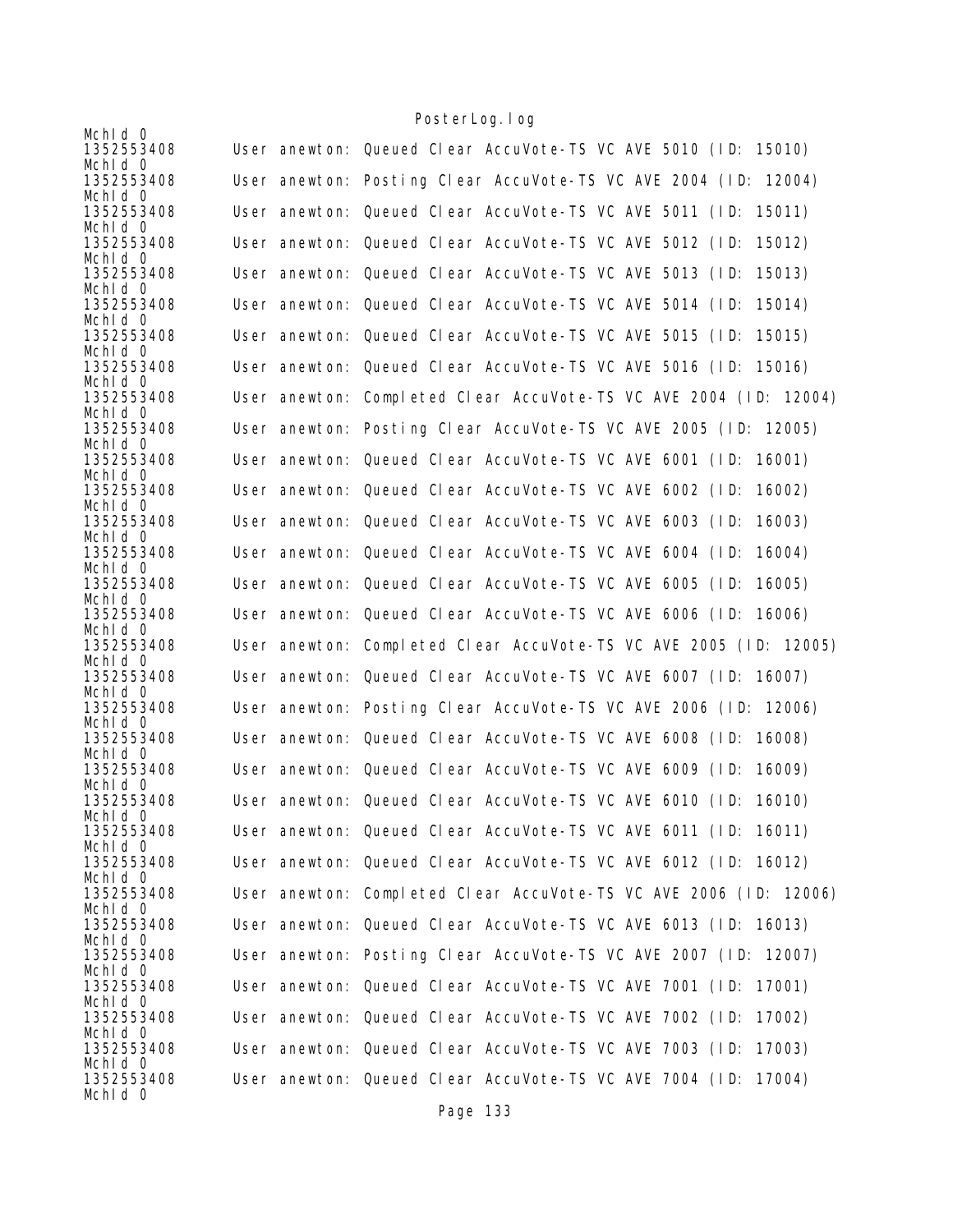|                       |  | PosterLog. I og |                                                                   |  |  |        |
|-----------------------|--|-----------------|-------------------------------------------------------------------|--|--|--------|
| 1352553408<br>Mchid 0 |  |                 | User anewton: Queued Clear Accuvote-TS VC AVE 7005 (ID:           |  |  | 17005) |
| 1352553408            |  |                 | User anewton: Queued Clear AccuVote-TS VC AVE 7006 (ID:           |  |  | 17006) |
| Mchid 0<br>1352553408 |  |                 | User anewton: Queued Clear AccuVote-TS VC AVE 7007 (ID:           |  |  | 17007) |
| Mchid 0<br>1352553408 |  |                 | User anewton: Queued Clear AccuVote-TS VC AVE 7008 (ID:           |  |  | 17008) |
| Mchid 0<br>1352553408 |  |                 | User anewton: Queued Clear AccuVote-TS VC AVE 7009 (ID:           |  |  | 17009) |
| Mchid 0               |  |                 |                                                                   |  |  |        |
| 1352553408<br>Mchid 0 |  |                 | User anewton: Queued Clear AccuVote-TS VC AVE 7010 (ID:           |  |  | 17010) |
| 1352553408<br>Mchid 0 |  |                 | User anewton: Queued Clear AccuVote-TS VC AVE 7011 (ID:           |  |  | 17011) |
| 1352553408<br>Mchid 0 |  |                 | User anewton: Queued Clear AccuVote-TS VC AVE 7012 (ID:           |  |  | 17012) |
| 1352553408<br>Mchld 0 |  |                 | User anewton: Queued Clear AccuVote-TS VC AVE 7013 (ID: 17013)    |  |  |        |
| 1352553408            |  |                 | User anewton: Queued Clear AccuVote-TS VC AVE 7014 (ID:           |  |  | 17014) |
| Mchid 0<br>1352553408 |  |                 | User anewton: Queued Clear AccuVote-TS VC AVE 7015 (ID:           |  |  | 17015) |
| Mchld 0<br>1352553408 |  |                 | User anewton: Queued Clear AccuVote-TS VC AVE 7016 (ID: 17016)    |  |  |        |
| Mchld 0<br>1352553408 |  |                 | User anewton: Completed Clear AccuVote-TS VC AVE 2007 (ID: 12007) |  |  |        |
| Mchid 0               |  |                 |                                                                   |  |  |        |
| 1352553408<br>Mchld 0 |  |                 | User anewton: Queued Clear AccuVote-TS VC AVE 7017 (ID: 17017)    |  |  |        |
| 1352553408<br>Mchld 0 |  |                 | User anewton: Posting Clear AccuVote-TS VC AVE 2008 (ID: 12008)   |  |  |        |
| 1352553408<br>Mchid 0 |  |                 | User anewton: Queued Clear AccuVote-TS VC AVE 7018 (ID: 17018)    |  |  |        |
| 1352553408            |  |                 | User anewton: Queued Clear AccuVote-TS VC AVE 8001 (ID:           |  |  | 18001) |
| Mchld 0<br>1352553408 |  |                 | User anewton: Queued Clear AccuVote-TS VC AVE 8002 (ID:           |  |  | 18002) |
| Mchid 0<br>1352553408 |  |                 | User anewton: Queued Clear AccuVote-TS VC AVE 8003 (ID:           |  |  | 18003) |
| Mchid 0<br>1352553408 |  |                 | User anewton: Queued Clear AccuVote-TS VC AVE 8004 (ID:           |  |  | 18004) |
| Mchld 0               |  |                 |                                                                   |  |  |        |
| 1352553408<br>Mchid 0 |  |                 | User anewton: Queued Clear AccuVote-TS VC AVE 8005 (ID:           |  |  | 18005) |
| 1352553408<br>Mchid 0 |  |                 | User anewton: Queued Clear AccuVote-TS VC AVE 8006 (ID:           |  |  | 18006) |
| 1352553408<br>Mchid 0 |  |                 | User anewton: Queued Clear AccuVote-TS VC AVE 8007 (ID: 18007)    |  |  |        |
| 1352553408            |  |                 | User anewton: Queued Clear AccuVote-TS VC AVE 8008 (ID: 18008)    |  |  |        |
| Mchid 0<br>1352553408 |  |                 | User anewton: Queued Clear AccuVote-TS VC AVE 8009 (ID:           |  |  | 18009) |
| Mchid 0<br>1352553408 |  |                 | User anewton: Queued Clear AccuVote-TS VC AVE 8010 (ID:           |  |  | 18010) |
| Mchid 0<br>1352553408 |  |                 | User anewton: Queued Clear AccuVote-TS VC AVE 9001 (ID:           |  |  | 19001) |
| Mchld 0               |  |                 |                                                                   |  |  |        |
| 1352553408<br>Mchid 0 |  |                 | User anewton: Queued Clear AccuVote-TS VC AVE 9002 (ID: 19002)    |  |  |        |
| 1352553408<br>Mchid 0 |  |                 | User anewton: Queued Clear AccuVote-TS VC AVE 9003 (ID: 19003)    |  |  |        |
| 1352553408<br>Mchid 0 |  |                 | User anewton: Completed Clear AccuVote-TS VC AVE 2008 (ID: 12008) |  |  |        |
| 1352553408            |  |                 | User anewton: Queued Clear AccuVote-TS VC AVE 9004 (ID: 19004)    |  |  |        |
| Mchid 0<br>1352553408 |  |                 | User anewton: Posting Clear AccuVote-TS VC AVE 2009 (ID: 12009)   |  |  |        |
|                       |  | Page 134        |                                                                   |  |  |        |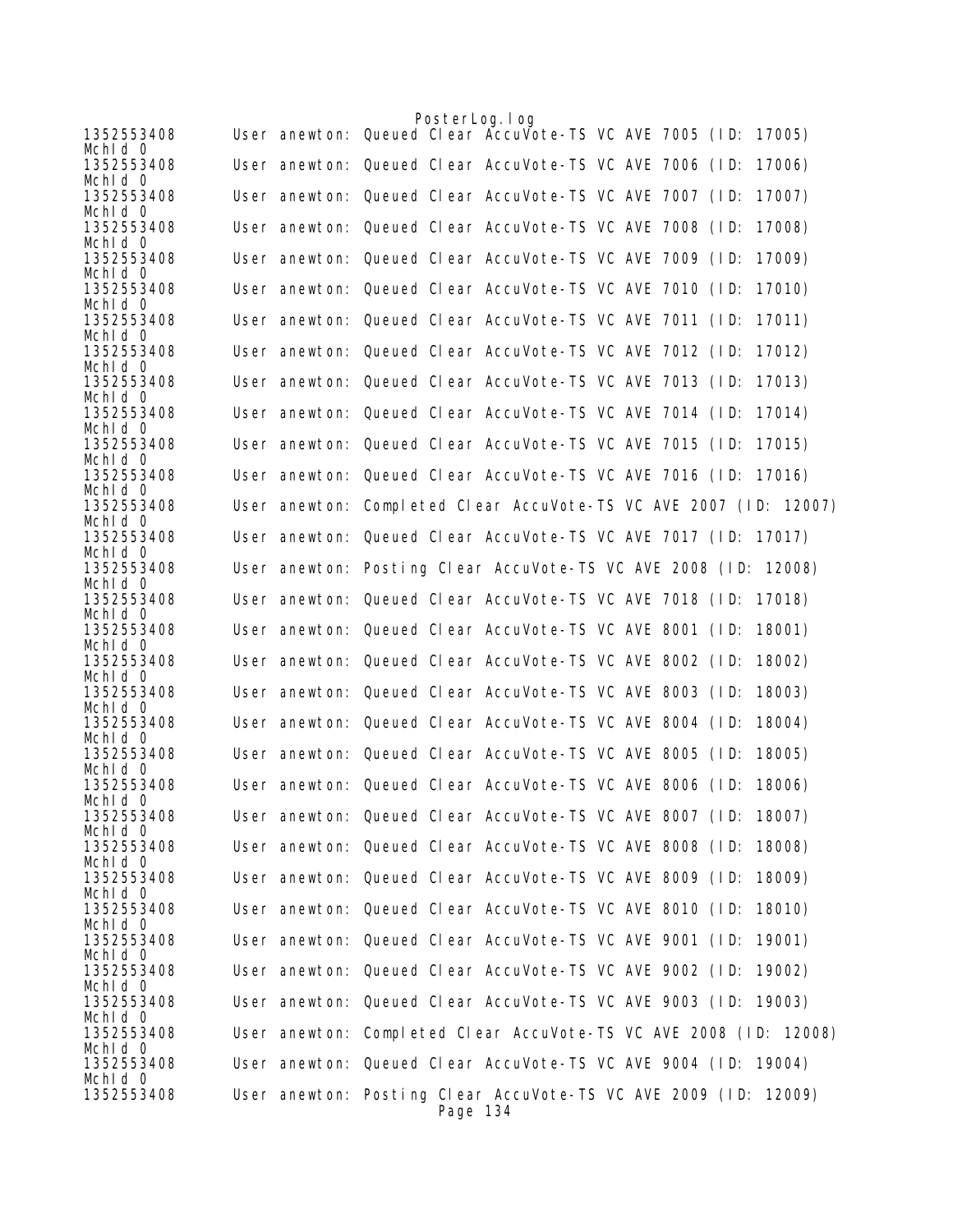Mchld 0<br>1352553408 User anewton: Queued Clear AccuVote-TS VC AVE 9005 (ID: 19005) Mchld 0<br>1352553408 User anewton: Queued Clear AccuVote-TS VC AVE 9006 (ID: 19006) Mchld 0<br>1352553408 1352553408 User anewton: Queued Clear AccuVote-TS VC EV DOE AVE (ID: 30010) 1352553408 User anewton: Queued Clear AccuVote-TS VC EV DLT AVE (ID: 30020) 1352553408 User anewton: Queued Clear AccuVote-TS VC EV OB AVE (ID: 30030) User anewton: Queued Clear AccuVote-TS VC EV DB AVE (ID: 30040) 1352553408 User anewton: Queued Clear AccuVote-TS VC EV NSB AVE (ID: 30050) User anewton: Completed Clear AccuVote-TS VC AVE 2009 (ID: 12009) Mchld 0<br>1352553408 User anewton: Posting Clear AccuVote-TS VC AVE 2010 (ID: 12010) Mchld 0<br>1352553408 User anewton: Completed Clear AccuVote-TS VC AVE 2010 (ID: 12010) Mchld 0<br>1352553408 User anewton: Posting Clear AccuVote-TS VC AVE 2011 (ID: 12011) MchId 0 1352553408 User anewton: Completed Clear AccuVote-TS VC AVE 2011 (ID: 12011) Mchld 0<br>1352553408 User anewton: Posting Clear AccuVote-TS VC AVE 2012 (ID: 12012) Mch<sub>Id</sub> 0 1352553408 User anewton: Completed Clear AccuVote-TS VC AVE 2012 (ID: 12012) Mchld 0<br>1352553408 User anewton: Posting Clear AccuVote-TS VC AVE 3001 (ID: 13001) Mchld 0<br>1352553408 User anewton: Completed Clear AccuVote-TS VC AVE 3001 (ID: 13001) MchId 0 1352553408 User anewton: Posting Clear AccuVote-TS VC AVE 3002 (ID: 13002) Mchld 0<br>1352553408 User anewton: Completed Clear AccuVote-TS VC AVE 3002 (ID: 13002) Mchld 0<br>1352553408 User anewton: Posting Clear AccuVote-TS VC AVE 3003 (ID: 13003) Mchld 0<br>1352553408 User anewton: Completed Clear AccuVote-TS VC AVE 3003 (ID: 13003) Mchld 0<br>1352553408 User anewton: Posting Clear AccuVote-TS VC AVE 3004 (ID: 13004) MchId 0 1352553408 User anewton: Completed Clear AccuVote-TS VC AVE 3004 (ID: 13004) Mchld 0<br>1352553408 User anewton: Posting Clear AccuVote-TS VC AVE 3005 (ID: 13005) Mchld 0<br>1352553408 User anewton: Completed Clear AccuVote-TS VC AVE 3005 (ID: 13005) MchId 0 1352553408 User anewton: Posting Clear AccuVote-TS VC AVE 3006 (ID: 13006) Mchld 0<br>1352553408 User anewton: Completed Clear AccuVote-TS VC AVE 3006 (ID: 13006) Mch<sub>Id</sub> 0 1352553408 User anewton: Posting Clear AccuVote-TS VC AVE 3007 (ID: 13007) Mchld 0<br>1352553408 User anewton: Completed Clear AccuVote-TS VC AVE 3007 (ID: 13007) Mchld 0<br>1352553408 User anewton: Posting Clear AccuVote-TS VC AVE 4001 (ID: 14001) MchId 0 1352553408 User anewton: Completed Clear AccuVote-TS VC AVE 4001 (ID: 14001) Mchld 0<br>1352553408 User anewton: Posting Clear AccuVote-TS VC AVE 4002 (ID: 14002) Mchld 0<br>1352553409 User anewton: Completed Clear AccuVote-TS VC AVE 4002 (ID: 14002) Mchld 0<br>1352553409 User anewton: Posting Clear AccuVote-TS VC AVE 4003 (ID: 14003) Mchld 0<br>1352553409 User anewton: Completed Clear AccuVote-TS VC AVE 4003 (ID: 14003) Page 135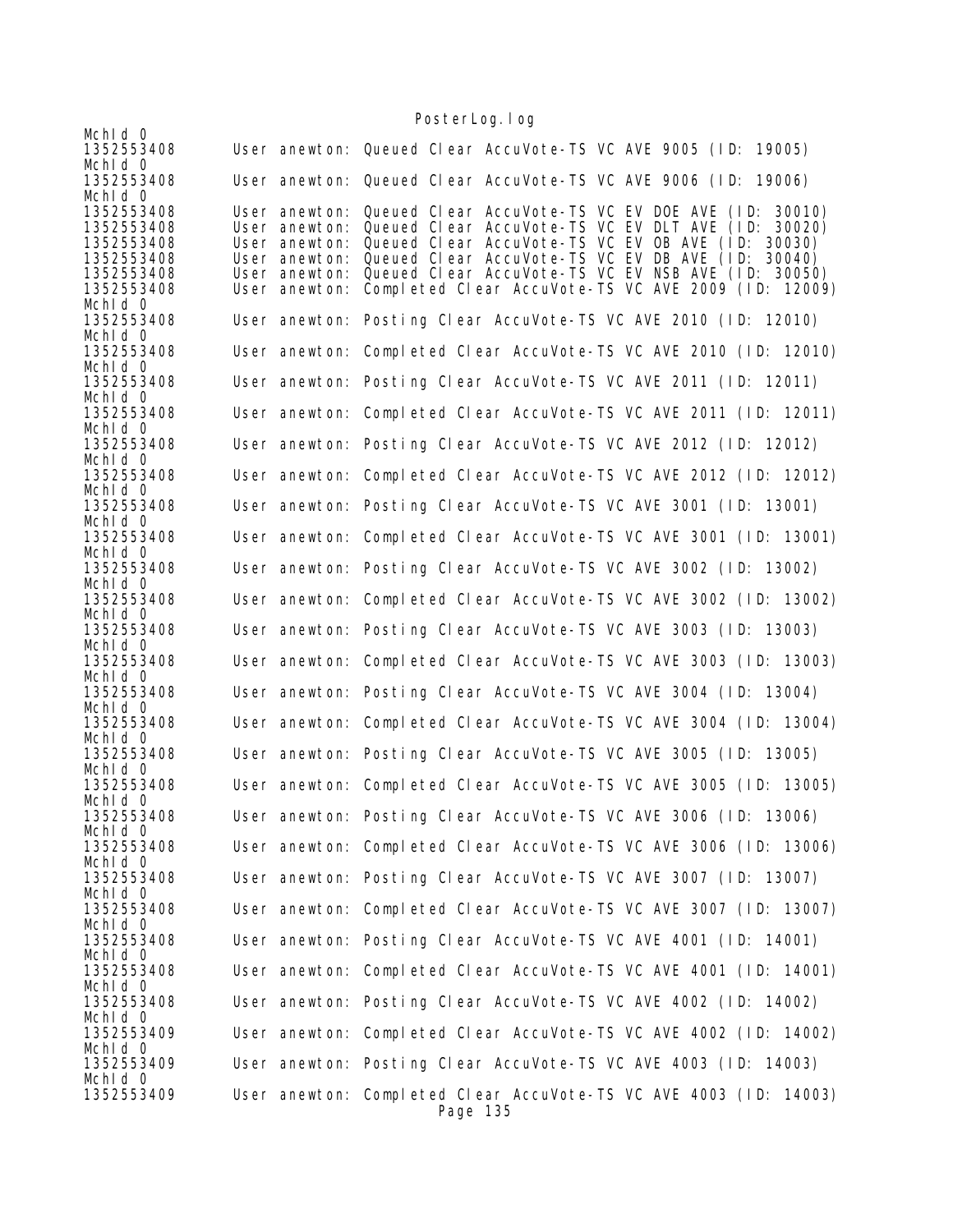|                       | TUJICI LUYI TUY                                                   |
|-----------------------|-------------------------------------------------------------------|
| Mchid 0<br>1352553409 | User anewton: Posting Clear AccuVote-TS VC AVE 4004 (ID: 14004)   |
| Mchid 0<br>1352553409 | User anewton: Completed Clear AccuVote-TS VC AVE 4004 (ID: 14004) |
| Mchid 0<br>1352553409 | User anewton: Posting Clear AccuVote-TS VC AVE 4005 (ID: 14005)   |
| Mchid 0<br>1352553409 | User anewton: Completed Clear AccuVote-TS VC AVE 4005 (ID: 14005) |
| Mchid 0<br>1352553409 | User anewton: Posting Clear AccuVote-TS VC AVE 4006 (ID: 14006)   |
| Mchld 0<br>1352553409 | User anewton: Completed Clear AccuVote-TS VC AVE 4006 (ID: 14006) |
| Mchld 0<br>1352553409 | User anewton: Posting Clear AccuVote-TS VC AVE 4007 (ID: 14007)   |
| Mchid 0<br>1352553409 | User anewton: Completed Clear AccuVote-TS VC AVE 4007 (ID: 14007) |
| Mchid 0<br>1352553409 | User anewton: Posting Clear AccuVote-TS VC AVE 4008 (ID: 14008)   |
| Mchld 0               |                                                                   |
| 1352553409<br>Mchld 0 | User anewton: Completed Clear AccuVote-TS VC AVE 4008 (ID: 14008) |
| 1352553409<br>Mchid 0 | User anewton: Posting Clear AccuVote-TS VC AVE 4009 (ID: 14009)   |
| 1352553409<br>Mchid 0 | User anewton: Completed Clear AccuVote-TS VC AVE 4009 (ID: 14009) |
| 1352553409<br>Mchld 0 | User anewton: Posting Clear AccuVote-TS VC AVE 4010 (ID: 14010)   |
| 1352553409<br>Mchid 0 | User anewton: Completed Clear AccuVote-TS VC AVE 4010 (ID: 14010) |
| 1352553409            | User anewton: Posting Clear AccuVote-TS VC AVE 4011 (ID: 14011)   |
| Mchid 0<br>1352553409 | User anewton: Completed Clear AccuVote-TS VC AVE 4011 (ID: 14011) |
| Mchld 0<br>1352553409 | User anewton: Posting Clear AccuVote-TS VC AVE 4012 (ID: 14012)   |
| Mchid 0<br>1352553409 | User anewton: Completed Clear AccuVote-TS VC AVE 4012 (ID: 14012) |
| Mchid 0<br>1352553409 | User anewton: Posting Clear AccuVote-TS VC AVE 4013 (ID: 14013)   |
| Mchid 0<br>1352553409 | User anewton: Completed Clear AccuVote-TS VC AVE 4013 (ID: 14013) |
| Mchid 0<br>1352553409 | User anewton: Posting Clear AccuVote-TS VC AVE 4014 (ID: 14014)   |
| Mchld 0<br>1352553409 | User anewton: Completed Clear AccuVote-TS VC AVE 4014 (ID: 14014) |
| Mchid 0<br>1352553409 | User anewton: Posting Clear AccuVote-TS VC AVE 4015 (ID: 14015)   |
| Mchid 0<br>1352553409 | User anewton: Completed Clear AccuVote-TS VC AVE 4015 (ID: 14015) |
| Mchid 0<br>1352553409 | User anewton: Posting Clear AccuVote-TS VC AVE 4016 (ID: 14016)   |
| Mchid 0<br>1352553409 | User anewton: Completed Clear AccuVote-TS VC AVE 4016 (ID: 14016) |
| Mchid 0<br>1352553409 | User anewton: Posting Clear AccuVote-TS VC AVE 4017 (ID: 14017)   |
| Mchid 0<br>1352553409 | User anewton: Completed Clear AccuVote-TS VC AVE 4017 (ID: 14017) |
| Mchid 0<br>1352553409 | User anewton: Posting Clear AccuVote-TS VC AVE 5001 (ID: 15001)   |
| Mchid 0               |                                                                   |
| 1352553409<br>Mchid 0 | User anewton: Completed Clear AccuVote-TS VC AVE 5001 (ID: 15001) |
| 1352553409<br>Mchid 0 | User anewton: Posting Clear AccuVote-TS VC AVE 5002 (ID: 15002)   |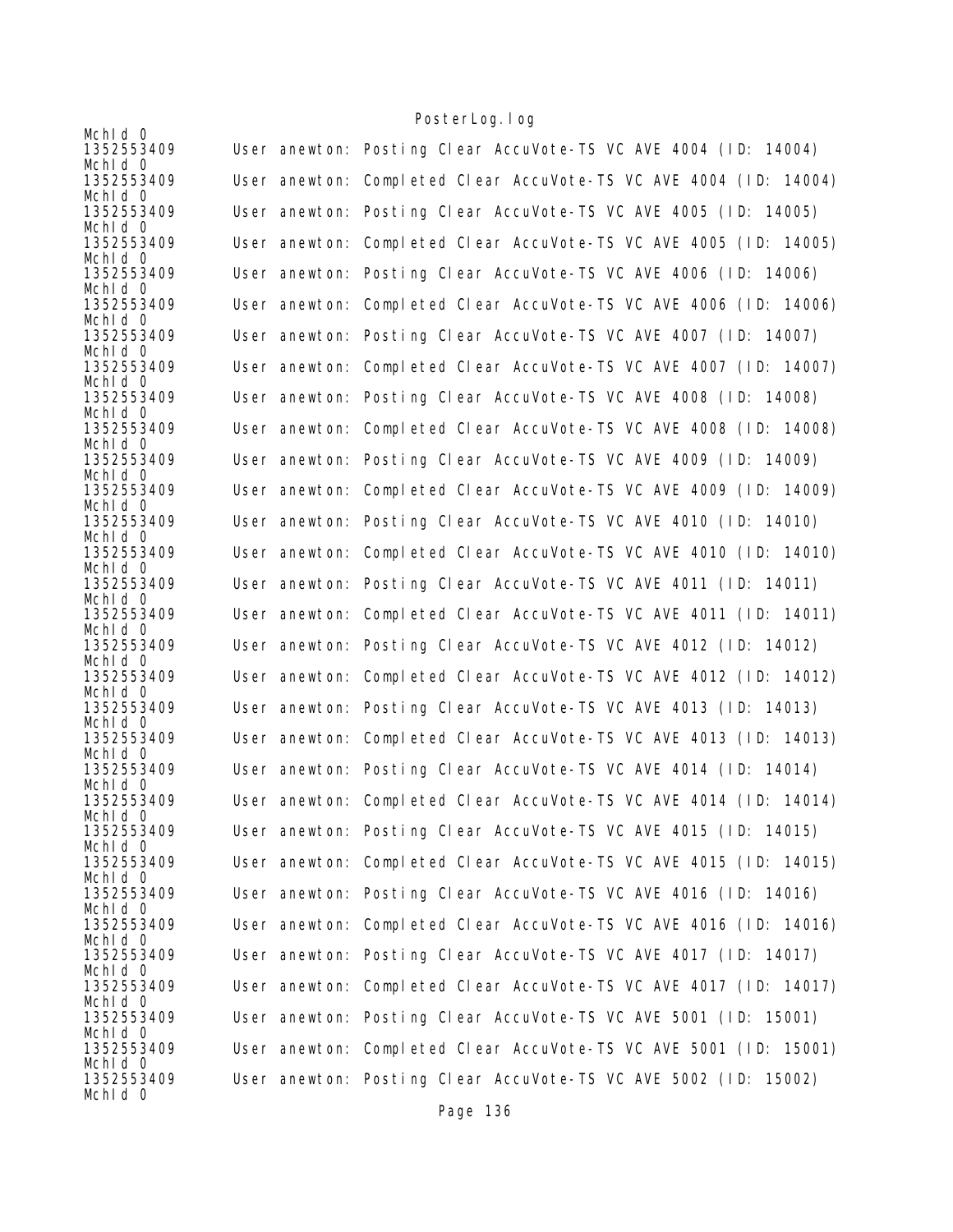|                       | PosterLog.log                                                               |
|-----------------------|-----------------------------------------------------------------------------|
| 1352553409<br>Mchid 0 | User anewton: Completed Clear AccuVote-TS VC AVE 5002 (ID: 15002)           |
| 1352553409<br>Mchid 0 | User anewton: Posting Clear AccuVote-TS VC AVE 5003 (ID: 15003)             |
| 1352553409<br>Mchid O | User anewton: Completed Clear AccuVote-TS VC AVE 5003 (ID: 15003)           |
| 1352553409<br>Mchid 0 | User anewton: Posting Clear AccuVote-TS VC AVE 5004 (ID: 15004)             |
| 1352553409<br>Mchid 0 | User anewton: Completed Clear AccuVote-TS VC AVE 5004 (ID: 15004)           |
| 1352553409<br>Mchid 0 | User anewton: Posting Clear AccuVote-TS VC AVE 5005 (ID: 15005)             |
| 1352553409<br>Mchid 0 | User anewton: Completed Clear AccuVote-TS VC AVE 5005 (ID: 15005)           |
| 1352553409<br>Mchid 0 | User anewton: Posting Clear AccuVote-TS VC AVE 5006 (ID: 15006)             |
| 1352553409<br>Mchid O | User anewton: Completed Clear AccuVote-TS VC AVE 5006 (ID: 15006)           |
| 1352553409<br>Mchid 0 | User anewton: Posting Clear AccuVote-TS VC AVE 5007 (ID: 15007)             |
| 1352553409<br>Mchid 0 | User anewton: Completed Clear AccuVote-TS VC AVE 5007 (ID: 15007)           |
| 1352553409<br>Mchld 0 | User anewton: Posting Clear AccuVote-TS VC AVE 5008 (ID: 15008)             |
| 1352553409<br>Mchid 0 | User anewton: Completed Clear AccuVote-TS VC AVE 5008 (ID: 15008)           |
| 1352553409<br>Mchid 0 | User anewton: Posting Clear AccuVote-TS VC AVE 5009 (ID: 15009)             |
| 1352553409<br>Mchid 0 | User anewton: Completed Clear AccuVote-TS VC AVE 5009 (ID: 15009)           |
| 1352553409<br>Mchid 0 | User anewton: Posting Clear AccuVote-TS VC AVE 5010 (ID: 15010)             |
| 1352553409<br>Mchid 0 | User anewton: Completed Clear AccuVote-TS VC AVE 5010 (ID: 15010)           |
| 1352553409<br>Mchid 0 | User anewton: Posting Clear AccuVote-TS VC AVE 5011 (ID: 15011)             |
| 1352553409<br>Mchld 0 | User anewton: Completed Clear AccuVote-TS VC AVE 5011 (ID: 15011)           |
| 1352553409<br>Mchid 0 | User anewton: Posting Clear AccuVote-TS VC AVE 5012 (ID: 15012)             |
| 1352553409<br>Mchid 0 | User anewton: Completed Clear AccuVote-TS VC AVE 5012 (ID: 15012)           |
| 1352553409<br>Mchid O | User anewton: Posting Clear AccuVote-TS VC AVE 5013 (ID: 15013)             |
| 1352553409<br>Mchid 0 | User anewton: Completed Clear AccuVote-TS VC AVE 5013 (ID: 15013)           |
| 1352553409<br>Mchid 0 | User anewton: Posting Clear AccuVote-TS VC AVE 5014 (ID: 15014)             |
| 1352553409<br>Mchid 0 | User anewton: Completed Clear AccuVote-TS VC AVE 5014 (ID: 15014)           |
| 1352553409<br>Mchid 0 | User anewton: Posting Clear AccuVote-TS VC AVE 5015 (ID: 15015)             |
| 1352553409<br>Mchid 0 | User anewton: Completed Clear AccuVote-TS VC AVE 5015 (ID: 15015)           |
| 1352553409<br>Mchld 0 | User anewton: Posting Clear AccuVote-TS VC AVE 5016 (ID: 15016)             |
| 1352553409<br>Mchid 0 | User anewton: Completed Clear AccuVote-TS VC AVE 5016 (ID: 15016)           |
| 1352553409            | User anewton: Posting Clear AccuVote-TS VC AVE 6001 (ID: 16001)             |
| Mchid 0<br>1352553409 | User anewton: Completed Clear AccuVote-TS VC AVE 6001 (ID: 16001)           |
| Mchid O<br>1352553409 | User anewton: Posting Clear AccuVote-TS VC AVE 6002 (ID: 16002)<br>Page 137 |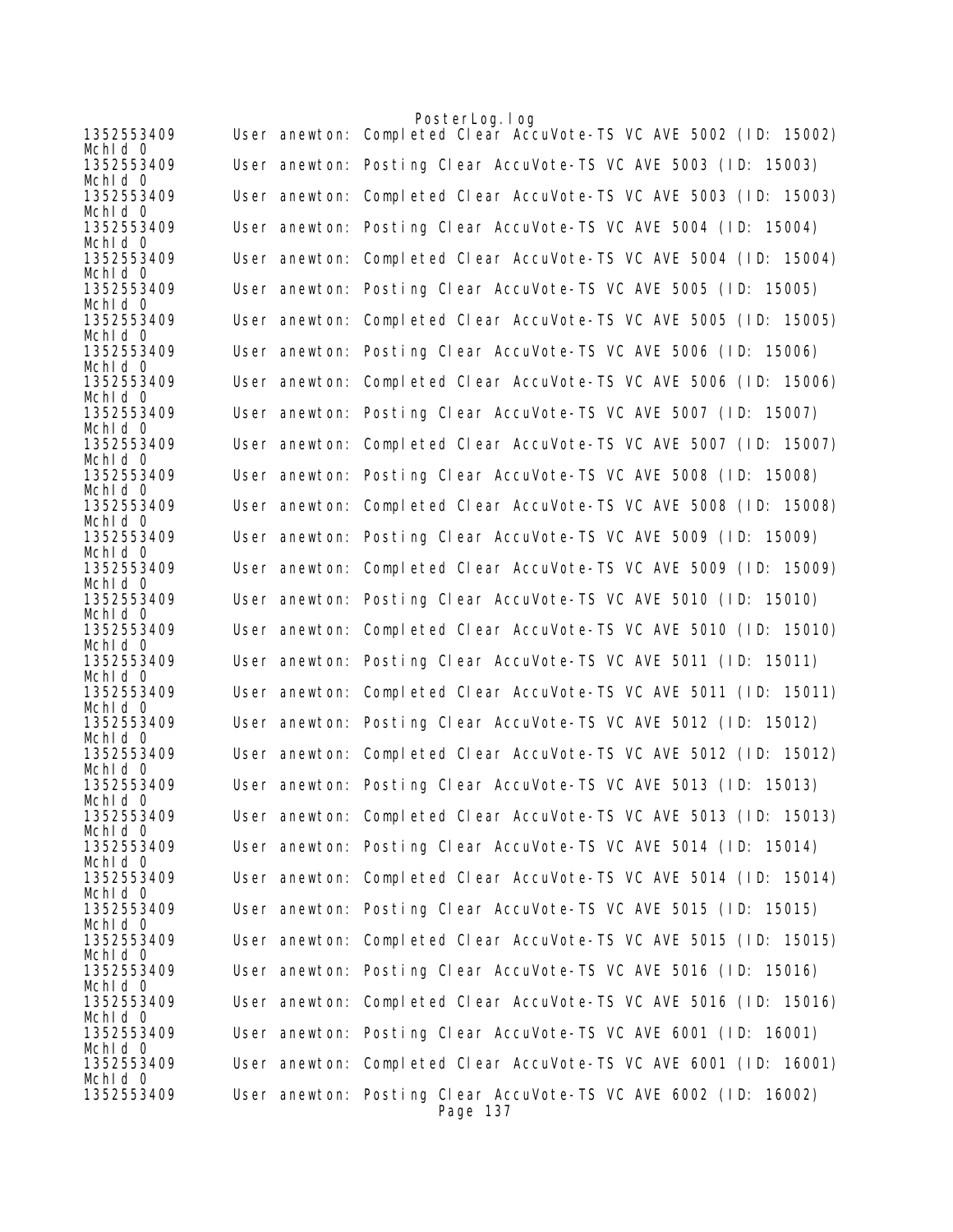| Mchid 0               |                                                                   |
|-----------------------|-------------------------------------------------------------------|
| 1352553409            | User anewton: Completed Clear AccuVote-TS VC AVE 6002 (ID: 16002) |
| Mchid 0<br>1352553409 | User anewton: Posting Clear AccuVote-TS VC AVE 6003 (ID: 16003)   |
| Mchid 0               |                                                                   |
| 1352553409            | User anewton: Completed Clear AccuVote-TS VC AVE 6003 (ID: 16003) |
| Mchld 0               |                                                                   |
| 1352553409<br>Mchld 0 | User anewton: Posting Clear AccuVote-TS VC AVE 6004 (ID: 16004)   |
| 1352553409            | User anewton: Completed Clear AccuVote-TS VC AVE 6004 (ID: 16004) |
| Mchid 0               |                                                                   |
| 1352553409            | User anewton: Posting Clear AccuVote-TS VC AVE 6005 (ID: 16005)   |
| Mchid 0               |                                                                   |
| 1352553409<br>Mchid 0 | User anewton: Completed Clear AccuVote-TS VC AVE 6005 (ID: 16005) |
| 1352553409            | User anewton: Posting Clear AccuVote-TS VC AVE 6006 (ID: 16006)   |
| Mchid 0               |                                                                   |
| 1352553409            | User anewton: Completed Clear AccuVote-TS VC AVE 6006 (ID: 16006) |
| Mchid 0<br>1352553409 | User anewton: Posting Clear AccuVote-TS VC AVE 6007 (ID: 16007)   |
| Mchid 0               |                                                                   |
| 1352553409            | User anewton: Completed Clear AccuVote-TS VC AVE 6007 (ID: 16007) |
| Mchid 0               |                                                                   |
| 1352553409<br>Mchid 0 | User anewton: Posting Clear AccuVote-TS VC AVE 6008 (ID: 16008)   |
| 1352553409            | User anewton: Completed Clear AccuVote-TS VC AVE 6008 (ID: 16008) |
| Mchid 0               |                                                                   |
| 1352553409            | User anewton: Posting Clear AccuVote-TS VC AVE 6009 (ID: 16009)   |
| Mchid 0<br>1352553409 | User anewton: Completed Clear AccuVote-TS VC AVE 6009 (ID: 16009) |
| Mchld 0               |                                                                   |
| 1352553409            | User anewton: Posting Clear AccuVote-TS VC AVE 6010 (ID: 16010)   |
| Mchid 0               |                                                                   |
| 1352553409<br>Mchid 0 | User anewton: Completed Clear AccuVote-TS VC AVE 6010 (ID: 16010) |
| 1352553409            | User anewton: Posting Clear AccuVote-TS VC AVE 6011 (ID: 16011)   |
| Mchid 0               |                                                                   |
| 1352553409            | User anewton: Completed Clear AccuVote-TS VC AVE 6011 (ID: 16011) |
| Mchid 0<br>1352553409 | User anewton: Posting Clear AccuVote-TS VC AVE 6012 (ID: 16012)   |
| Mchid 0               |                                                                   |
| 1352553409            | User anewton: Completed Clear AccuVote-TS VC AVE 6012 (ID: 16012) |
| Mchid 0               |                                                                   |
| 1352553409<br>Mchid 0 | User anewton: Posting Clear AccuVote-TS VC AVE 6013 (ID: 16013)   |
| 1352553409            | User anewton: Completed Clear AccuVote-TS VC AVE 6013 (ID: 16013) |
| Mchid 0               |                                                                   |
| 1352553409            | User anewton: Posting Clear AccuVote-TS VC AVE 7001 (ID: 17001)   |
| Mchid 0<br>1352553409 | User anewton: Completed Clear AccuVote-TS VC AVE 7001 (ID: 17001) |
| Mchld 0               |                                                                   |
| 1352553409            | User anewton: Posting Clear AccuVote-TS VC AVE 7002 (ID: 17002)   |
| Mchld 0               |                                                                   |
| 1352553409<br>Mchid 0 | User anewton: Completed Clear AccuVote-TS VC AVE 7002 (ID: 17002) |
| 1352553409            | User anewton: Posting Clear AccuVote-TS VC AVE 7003 (ID: 17003)   |
| Mchld 0               |                                                                   |
| 1352553409            | User anewton: Completed Clear AccuVote-TS VC AVE 7003 (ID: 17003) |
| Mchid 0<br>1352553409 |                                                                   |
| Mchid 0               | User anewton: Posting Clear AccuVote-TS VC AVE 7004 (ID: 17004)   |
| 1352553409            | User anewton: Completed Clear AccuVote-TS VC AVE 7004 (ID: 17004) |
| Mchid 0               |                                                                   |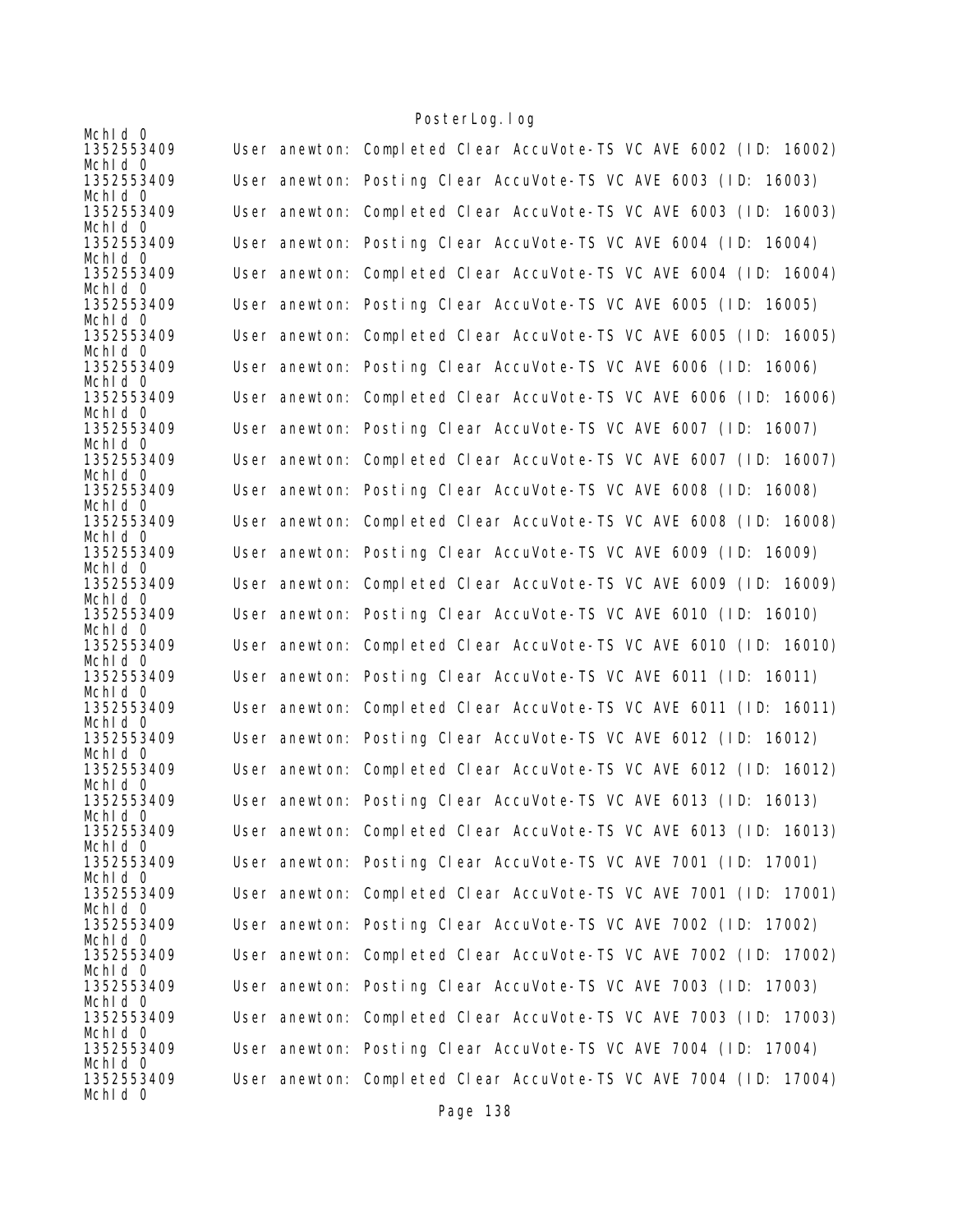|                       | PosterLog.log                                                                 |
|-----------------------|-------------------------------------------------------------------------------|
| 1352553409<br>Mchid 0 | User anewton: Posting Clear AccuVote-TS VC AVE 7005 (ID: 17005)               |
| 1352553409<br>Mchid 0 | User anewton: Completed Clear AccuVote-TS VC AVE 7005 (ID: 17005)             |
| 1352553409<br>Mchid 0 | User anewton: Posting Clear AccuVote-TS VC AVE 7006 (ID: 17006)               |
| 1352553409<br>Mchld 0 | User anewton: Completed Clear AccuVote-TS VC AVE 7006 (ID: 17006)             |
| 1352553409<br>Mchid 0 | User anewton: Posting Clear AccuVote-TS VC AVE 7007 (ID: 17007)               |
| 1352553409<br>Mchid 0 | User anewton: Completed Clear AccuVote-TS VC AVE 7007 (ID: 17007)             |
| 1352553409<br>Mchld 0 | User anewton: Posting Clear AccuVote-TS VC AVE 7008 (ID: 17008)               |
| 1352553409<br>Mchid 0 | User anewton: Completed Clear AccuVote-TS VC AVE 7008 (ID: 17008)             |
| 1352553409<br>Mchid 0 | User anewton: Posting Clear AccuVote-TS VC AVE 7009 (ID: 17009)               |
| 1352553409<br>Mchid 0 | User anewton: Completed Clear AccuVote-TS VC AVE 7009 (ID: 17009)             |
| 1352553409<br>Mchid 0 | User anewton: Posting Clear AccuVote-TS VC AVE 7010 (ID: 17010)               |
| 1352553409<br>Mchld 0 | User anewton: Completed Clear AccuVote-TS VC AVE 7010 (ID: 17010)             |
| 1352553409<br>Mchid 0 | User anewton: Posting Clear AccuVote-TS VC AVE 7011 (ID: 17011)               |
| 1352553409<br>Mchid 0 | User anewton: Completed Clear AccuVote-TS VC AVE 7011 (ID: 17011)             |
| 1352553409<br>Mchid 0 | User anewton: Posting Clear AccuVote-TS VC AVE 7012 (ID: 17012)               |
| 1352553409<br>Mchid 0 | User anewton: Completed Clear AccuVote-TS VC AVE 7012 (ID: 17012)             |
| 1352553409<br>Mchid 0 | User anewton: Posting Clear AccuVote-TS VC AVE 7013 (ID: 17013)               |
| 1352553409<br>Mchid O | User anewton: Completed Clear AccuVote-TS VC AVE 7013 (ID: 17013)             |
| 1352553409<br>Mchid 0 | User anewton: Posting Clear AccuVote-TS VC AVE 7014 (ID: 17014)               |
| 1352553409<br>Mchid 0 | User anewton: Completed Clear AccuVote-TS VC AVE 7014 (ID: 17014)             |
| 1352553409<br>Mchid 0 | User anewton: Posting Clear AccuVote-TS VC AVE 7015 (ID: 17015)               |
| 1352553409<br>Mchid 0 | User anewton: Completed Clear AccuVote-TS VC AVE 7015 (ID: 17015)             |
| 1352553409<br>Mchid 0 | User anewton: Posting Clear AccuVote-TS VC AVE 7016 (ID: 17016)               |
| 1352553409<br>Mchid O | User anewton: Completed Clear AccuVote-TS VC AVE 7016 (ID: 17016)             |
| 1352553409<br>Mchid 0 | User anewton: Posting Clear AccuVote-TS VC AVE 7017 (ID: 17017)               |
| 1352553409<br>Mchid 0 | User anewton: Completed Clear AccuVote-TS VC AVE 7017 (ID: 17017)             |
| 1352553409<br>Mchid 0 | User anewton: Posting Clear AccuVote-TS VC AVE 7018 (ID: 17018)               |
| 1352553409<br>Mchid 0 | User anewton: Completed Clear AccuVote-TS VC AVE 7018 (ID: 17018)             |
| 1352553409<br>Mchid O | User anewton: Posting Clear AccuVote-TS VC AVE 8001 (ID: 18001)               |
| 1352553409<br>Mchid 0 | User anewton: Completed Clear AccuVote-TS VC AVE 8001 (ID: 18001)             |
| 1352553409<br>Mchid 0 | User anewton: Posting Clear AccuVote-TS VC AVE 8002 (ID: 18002)               |
| 1352553409            | User anewton: Completed Clear AccuVote-TS VC AVE 8002 (ID: 18002)<br>Page 139 |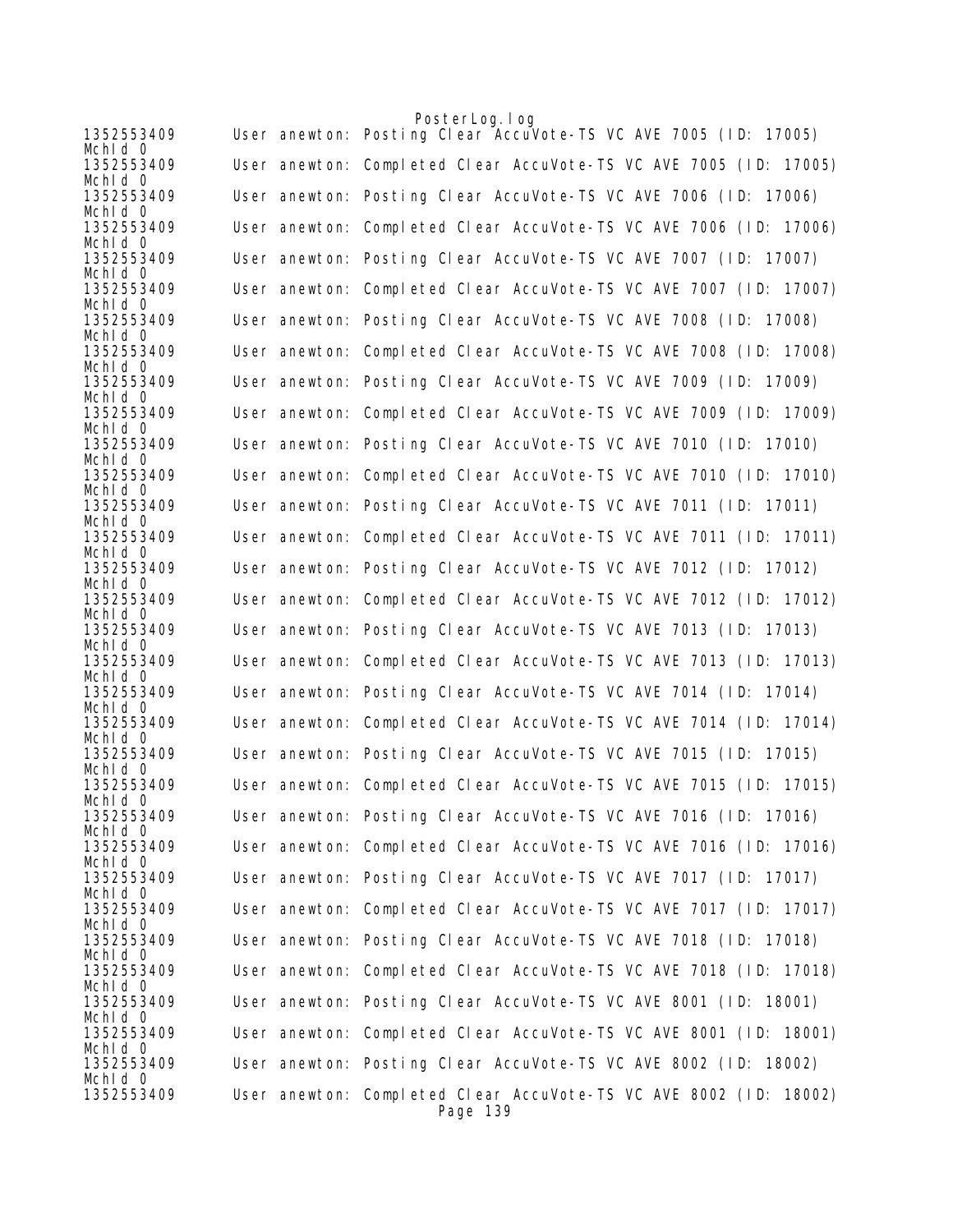| Mchid 0                  |               |                                                                                                                                         |
|--------------------------|---------------|-----------------------------------------------------------------------------------------------------------------------------------------|
| 1352553409               |               | User anewton: Posting Clear AccuVote-TS VC AVE 8003 (ID: 18003)                                                                         |
| Mchid 0<br>1352553409    |               | User anewton: Completed Clear AccuVote-TS VC AVE 8003 (ID: 18003)                                                                       |
| Mchid 0                  |               |                                                                                                                                         |
| 1352553409               |               | User anewton: Posting Clear AccuVote-TS VC AVE 8004 (ID: 18004)                                                                         |
| Mchid 0<br>1352553409    |               | User anewton: Completed Clear AccuVote-TS VC AVE 8004 (ID: 18004)                                                                       |
| Mchld 0                  |               |                                                                                                                                         |
| 1352553409<br>Mchid 0    |               | User anewton: Posting Clear AccuVote-TS VC AVE 8005 (ID: 18005)                                                                         |
| 1352553409<br>Mchid 0    |               | User anewton: Completed Clear AccuVote-TS VC AVE 8005 (ID: 18005)                                                                       |
| 1352553409               |               | User anewton: Posting Clear AccuVote-TS VC AVE 8006 (ID: 18006)                                                                         |
| Mchid 0<br>1352553409    |               | User anewton: Completed Clear AccuVote-TS VC AVE 8006 (ID: 18006)                                                                       |
| Mchid 0<br>1352553409    |               | User anewton: Posting Clear AccuVote-TS VC AVE 8007 (ID: 18007)                                                                         |
| Mchid 0                  |               |                                                                                                                                         |
| 1352553409<br>Mchid 0    |               | User anewton: Completed Clear AccuVote-TS VC AVE 8007 (ID: 18007)                                                                       |
| 1352553409               |               | User anewton: Posting Clear AccuVote-TS VC AVE 8008 (ID: 18008)                                                                         |
| Mchid 0<br>1352553409    |               | User anewton: Completed Clear AccuVote-TS VC AVE 8008 (ID: 18008)                                                                       |
| Mchid 0                  |               |                                                                                                                                         |
| 1352553409<br>Mchid 0    |               | User anewton: Posting Clear AccuVote-TS VC AVE 8009 (ID: 18009)                                                                         |
| 1352553409               |               | User anewton: Completed Clear AccuVote-TS VC AVE 8009 (ID: 18009)                                                                       |
| Mchid 0<br>1352553409    |               | User anewton: Posting Clear AccuVote-TS VC AVE 8010 (ID: 18010)                                                                         |
| Mchid 0<br>1352553409    |               | User anewton: Completed Clear AccuVote-TS VC AVE 8010 (ID: 18010)                                                                       |
| Mchid 0<br>1352553409    |               | User anewton: Posting Clear AccuVote-TS VC AVE 9001 (ID: 19001)                                                                         |
| Mchid 0<br>1352553409    |               | User anewton: Completed Clear AccuVote-TS VC AVE 9001 (ID: 19001)                                                                       |
| Mchid 0<br>1352553409    |               | User anewton: Posting Clear AccuVote-TS VC AVE 9002 (ID: 19002)                                                                         |
| Mchid 0                  |               |                                                                                                                                         |
| 1352553409<br>Mchid 0    |               | User anewton: Completed Clear AccuVote-TS VC AVE 9002 (ID: 19002)                                                                       |
| 1352553409               |               | User anewton: Posting Clear AccuVote-TS VC AVE 9003 (ID: 19003)                                                                         |
| Mchid 0<br>1352553409    |               | User anewton: Completed Clear AccuVote-TS VC AVE 9003 (ID: 19003)                                                                       |
| Mchid 0<br>1352553409    |               | User anewton: Posting Clear AccuVote-TS VC AVE 9004 (ID: 19004)                                                                         |
| Mchid 0                  |               |                                                                                                                                         |
| 1352553409<br>Mchid 0    |               | User anewton: Completed Clear AccuVote-TS VC AVE 9004 (ID: 19004)                                                                       |
| 1352553409               |               | User anewton: Posting Clear AccuVote-TS VC AVE 9005 (ID: 19005)                                                                         |
| Mchid 0<br>1352553409    |               | User anewton: Completed Clear AccuVote-TS VC AVE 9005 (ID: 19005)                                                                       |
| Mchid 0<br>1352553409    |               | User anewton: Posting Clear AccuVote-TS VC AVE 9006 (ID: 19006)                                                                         |
| Mchid 0                  |               |                                                                                                                                         |
| 1352553409<br>Mchid 0    |               | User anewton: Completed Clear AccuVote-TS VC AVE 9006 (ID: 19006)                                                                       |
| 1352553409               |               | User anewton: Posting Clear AccuVote-TS VC EV DOE AVE (ID: 30010)                                                                       |
| 1352553409               |               | User anewton: Completed Clear AccuVote-TS VC EV DOE AVE (ID: 30010)                                                                     |
| 1352553409               | User anewton: | Posting Clear AccuVote-TS VC EV DLT AVE (ID: 30020)                                                                                     |
| 1352553409<br>1352553409 |               | User anewton: Completed Clear AccuVote-TS VC EV DLT AVE (ID: 30020)<br>User anewton: Posting Clear AccuVote-TS VC EV OB AVE (ID: 30030) |
| 1352553409               | User anewton: | Completed Clear AccuVote-TS VC EV OB AVE (ID: 30030)                                                                                    |
|                          |               | Page 140                                                                                                                                |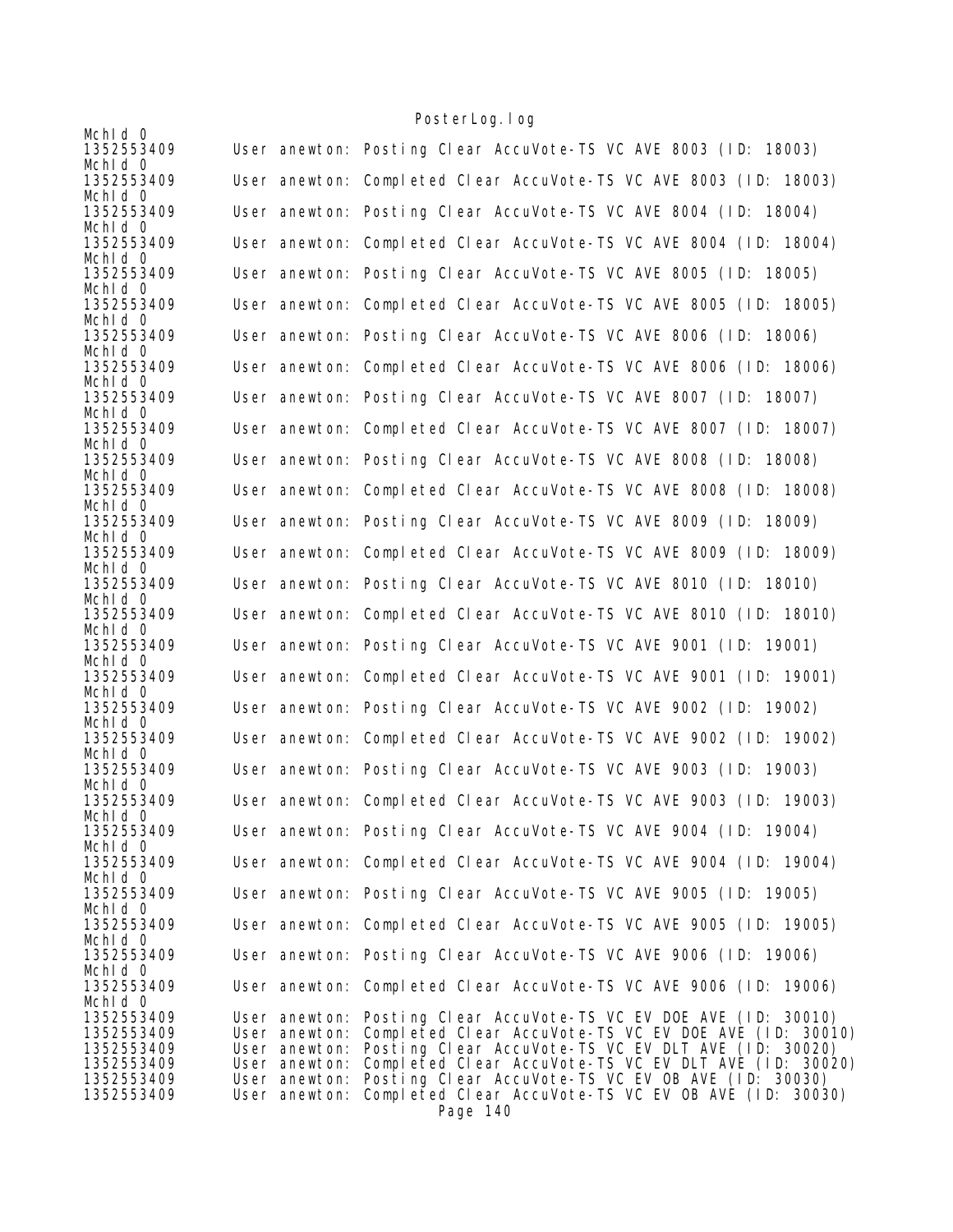| 1352553409<br>1352553409<br>1352553409<br>1352553409<br>1352553415<br>1352553415<br>1352553416<br>1352553421<br>1352553421<br>1352553421 | User anewton:<br>User anewton:<br>User anewton:<br>User anewton:<br>User anewton:<br>User anewton:<br>User anewton:<br>User anewton:<br>User anewton:<br>User anewton: | PosterLog.log<br>Posting Clear AccuVote-TS VC EV DB AVE (ID: 30040)<br>Completed Clear AccuVote-TS VC EV DB AVE (ID: 30040)<br>Posting Clear AccuVote-TS VC EV NSB AVE (ID: 30050)<br>Completed Clear AccuVote-TS VC EV NSB AVE (ID: 30050)<br>Queued Clear AVOSX VC EV DOE OSX (ID: 20010)<br>Posting Clear AVOSX VC EV DOE OSX (ID: 20010)<br>Completed Clear AVOSX VC EV DOE OSX (ID: 20010)<br>Queued Clear AVOSX VC EV OB OSX (ID: 20030)<br>Posting Clear AVOSX VC EV OB OSX (ID: 20030)<br>Queued Clear AVOSX VC EV DB OSX (ID: 20040) |
|------------------------------------------------------------------------------------------------------------------------------------------|------------------------------------------------------------------------------------------------------------------------------------------------------------------------|-----------------------------------------------------------------------------------------------------------------------------------------------------------------------------------------------------------------------------------------------------------------------------------------------------------------------------------------------------------------------------------------------------------------------------------------------------------------------------------------------------------------------------------------------|
| 1352553421<br>1352553421                                                                                                                 | User anewton:<br>User anewton:                                                                                                                                         | Queued Clear AVOSX VC EV NSB OSX (ID: 20050)<br>Queued Clear AVOSX VC Absentee 1 - OSX (ID: 40010)                                                                                                                                                                                                                                                                                                                                                                                                                                            |
| 1352553421                                                                                                                               | User anewton:                                                                                                                                                          | Queued Clear AVOSX VC Unscanned (ID: 50010)<br>Mchid 0                                                                                                                                                                                                                                                                                                                                                                                                                                                                                        |
| 1352553421<br>1352553423                                                                                                                 | User anewton:<br>User anewton:                                                                                                                                         | Queued Clear AVOSX VC Provisional (ID: 50020)<br>Mchid 0<br>Completed Clear AVOSX VC EV OB OSX (ID: 20030)                                                                                                                                                                                                                                                                                                                                                                                                                                    |
| 1352553423<br>1352553424<br>1352553424                                                                                                   | User anewton:<br>User anewton:<br>User anewton:                                                                                                                        | Posting Clear AVOSX VC EV DB OSX (ID: 20040)<br>Completed Clear AVOSX VC EV DB OSX (ID: 20040)<br>Posting Clear AVOSX VC EV NSB OSX (ID: 20050)                                                                                                                                                                                                                                                                                                                                                                                               |
| 1352553425                                                                                                                               | User anewton:                                                                                                                                                          | Completed Clear AVOSX VC EV NSB OSX (ID: 20050)                                                                                                                                                                                                                                                                                                                                                                                                                                                                                               |
| 1352553425<br>1352553425                                                                                                                 | User anewton:<br>User anewton:                                                                                                                                         | Posting Clear AVOSX VC Absentee 1 - OSX (ID: 40010)<br>Completed Clear AVOSX VC Absentee 1 - OSX (ID: 40010)                                                                                                                                                                                                                                                                                                                                                                                                                                  |
| 1352553425                                                                                                                               | User anewton:                                                                                                                                                          | Posting Clear AVOSX VC Unscanned (ID: 50010)<br>Mchid 0                                                                                                                                                                                                                                                                                                                                                                                                                                                                                       |
| 1352553425                                                                                                                               | User anewton:                                                                                                                                                          | Completed Clear AVOSX VC Unscanned (ID: 50010)<br>Mchl d                                                                                                                                                                                                                                                                                                                                                                                                                                                                                      |
| 0<br>1352553425<br>0                                                                                                                     |                                                                                                                                                                        | User anewton: Posting Clear AVOSX VC Provisional (ID: 50020)<br>Mchl d                                                                                                                                                                                                                                                                                                                                                                                                                                                                        |
| 1352553425<br>Mchid 0                                                                                                                    |                                                                                                                                                                        | User anewton: Completed Clear AVOSX VC Provisional (ID: 50020)                                                                                                                                                                                                                                                                                                                                                                                                                                                                                |
| 1352553457                                                                                                                               | User anewton:                                                                                                                                                          | Poster Stopped                                                                                                                                                                                                                                                                                                                                                                                                                                                                                                                                |
| 1352553495                                                                                                                               | User anewton:                                                                                                                                                          | Poster Starting                                                                                                                                                                                                                                                                                                                                                                                                                                                                                                                               |
| 1352553510                                                                                                                               | User anewton:                                                                                                                                                          | Queued Clear AccuVote-OS VC 1001 (ID: 1001)                                                                                                                                                                                                                                                                                                                                                                                                                                                                                                   |
| 1352553510<br>1352553510                                                                                                                 | User anewton:<br>User anewton:                                                                                                                                         | Posting Clear AccuVote-OS VC 1001 (ID: 1001)<br>Queued Clear AccuVote-OS VC 1002 (ID:<br>1002)                                                                                                                                                                                                                                                                                                                                                                                                                                                |
| 1352553510                                                                                                                               | User anewton:                                                                                                                                                          | Queued Clear AccuVote-OS VC 1003<br>(1D)<br>1003)                                                                                                                                                                                                                                                                                                                                                                                                                                                                                             |
| 1352553510                                                                                                                               | User anewton:                                                                                                                                                          | Queued Clear AccuVote-OS VC 2001<br>2001)<br>(1D)                                                                                                                                                                                                                                                                                                                                                                                                                                                                                             |
| 1352553510                                                                                                                               | User anewton:                                                                                                                                                          | Queued Clear AccuVote-OS VC 2002<br>(1D)<br>2002)                                                                                                                                                                                                                                                                                                                                                                                                                                                                                             |
| 1352553510                                                                                                                               | User anewton:                                                                                                                                                          | Queued Clear AccuVote-OS VC 2003<br>2003)<br>(1D)                                                                                                                                                                                                                                                                                                                                                                                                                                                                                             |
| 1352553510                                                                                                                               | User anewton:<br>User anewton:                                                                                                                                         | Queued Clear AccuVote-OS VC 2004<br>(1D)<br>2004)<br>Queued Clear AccuVote-0S VC 2005<br>(1D)<br>2005)                                                                                                                                                                                                                                                                                                                                                                                                                                        |
| 1352553510<br>1352553510                                                                                                                 | User anewton:                                                                                                                                                          | Queued Clear AccuVote-OS VC 2006<br>(1D)<br>2006)                                                                                                                                                                                                                                                                                                                                                                                                                                                                                             |
| 1352553510                                                                                                                               | User anewton:                                                                                                                                                          | Queued Clear AccuVote-OS VC 2007<br>(1D)<br>2007)                                                                                                                                                                                                                                                                                                                                                                                                                                                                                             |
| 1352553510                                                                                                                               | User anewton:                                                                                                                                                          | Queued Clear AccuVote-OS VC 2008<br>(1D)<br>2008)                                                                                                                                                                                                                                                                                                                                                                                                                                                                                             |
| 1352553510                                                                                                                               | User anewton:                                                                                                                                                          | Queued Clear AccuVote-OS VC 2009<br>(1D)<br>2009)                                                                                                                                                                                                                                                                                                                                                                                                                                                                                             |
| 1352553510                                                                                                                               | User anewton:                                                                                                                                                          | Queued Clear AccuVote-OS VC 2010 (ID:<br>2010)                                                                                                                                                                                                                                                                                                                                                                                                                                                                                                |
| 1352553510<br>1352553510                                                                                                                 | User anewton:<br>User anewton:                                                                                                                                         | Queued Clear AccuVote-OS VC 2011<br>(1D)<br>2011)<br>Queued Clear AccuVote-0S VC 2012<br>(1D)<br>2012)                                                                                                                                                                                                                                                                                                                                                                                                                                        |
| 1352553510                                                                                                                               | User anewton:                                                                                                                                                          | Queued Clear AccuVote-OS VC 3001<br>(1D)<br>3001)                                                                                                                                                                                                                                                                                                                                                                                                                                                                                             |
| 1352553510                                                                                                                               | User anewton:                                                                                                                                                          | Queued Clear AccuVote-OS VC 3002<br>(1D)<br>3002)                                                                                                                                                                                                                                                                                                                                                                                                                                                                                             |
| 1352553510                                                                                                                               | User anewton:                                                                                                                                                          | Queued Clear AccuVote-OS VC 3003<br>(1D)<br>3003)                                                                                                                                                                                                                                                                                                                                                                                                                                                                                             |
| 1352553510                                                                                                                               | User anewton:                                                                                                                                                          | Queued Clear AccuVote-OS VC 3004<br>(1D)<br>3004)<br>(1D)                                                                                                                                                                                                                                                                                                                                                                                                                                                                                     |
| 1352553510<br>1352553510                                                                                                                 | User anewton:<br>User anewton:                                                                                                                                         | Queued Clear AccuVote-OS VC 3005<br>3005)<br>Queued Clear AccuVote-0S VC 3006<br>(1D)<br>3006)                                                                                                                                                                                                                                                                                                                                                                                                                                                |
| 1352553510                                                                                                                               | User anewton:                                                                                                                                                          | Queued Clear AccuVote-OS VC 3007 (ID:<br>3007)                                                                                                                                                                                                                                                                                                                                                                                                                                                                                                |
| 1352553510                                                                                                                               | User anewton:                                                                                                                                                          | Completed Clear AccuVote-OS VC 1001 (ID: 1001)                                                                                                                                                                                                                                                                                                                                                                                                                                                                                                |
| 1352553510                                                                                                                               | User anewton:                                                                                                                                                          | Posting Clear AccuVote-OS VC 1002 (ID: 1002)                                                                                                                                                                                                                                                                                                                                                                                                                                                                                                  |
| 1352553510                                                                                                                               | User anewton:                                                                                                                                                          | Queued Clear AccuVote-OS VC 4001 (ID:<br>4001)<br>Queued Clear AccuVote-OS VC 4002 (ID:                                                                                                                                                                                                                                                                                                                                                                                                                                                       |
| 1352553510<br>1352553510                                                                                                                 | User anewton:<br>User anewton:                                                                                                                                         | 4002)<br>Queued Clear AccuVote-OS VC 4003<br>(1D)<br>4003)                                                                                                                                                                                                                                                                                                                                                                                                                                                                                    |
| 1352553510                                                                                                                               | User anewton:                                                                                                                                                          | Queued Clear AccuVote-OS VC 4004<br>(1D)<br>4004)                                                                                                                                                                                                                                                                                                                                                                                                                                                                                             |
| 1352553510                                                                                                                               | User anewton:                                                                                                                                                          | Queued Clear AccuVote-OS VC 4005<br>(1D)<br>4005)                                                                                                                                                                                                                                                                                                                                                                                                                                                                                             |
| 1352553510                                                                                                                               | User anewton:                                                                                                                                                          | Queued Clear AccuVote-OS VC 4006<br>(1D)<br>4006)                                                                                                                                                                                                                                                                                                                                                                                                                                                                                             |
| 1352553510<br>1352553510                                                                                                                 | User anewton:<br>User anewton:                                                                                                                                         | Queued Clear AccuVote-OS VC 4007 (ID:<br>4007)<br>Queued Clear AccuVote-OS VC 4008 (ID:<br>4008)                                                                                                                                                                                                                                                                                                                                                                                                                                              |
|                                                                                                                                          |                                                                                                                                                                        | Page 141                                                                                                                                                                                                                                                                                                                                                                                                                                                                                                                                      |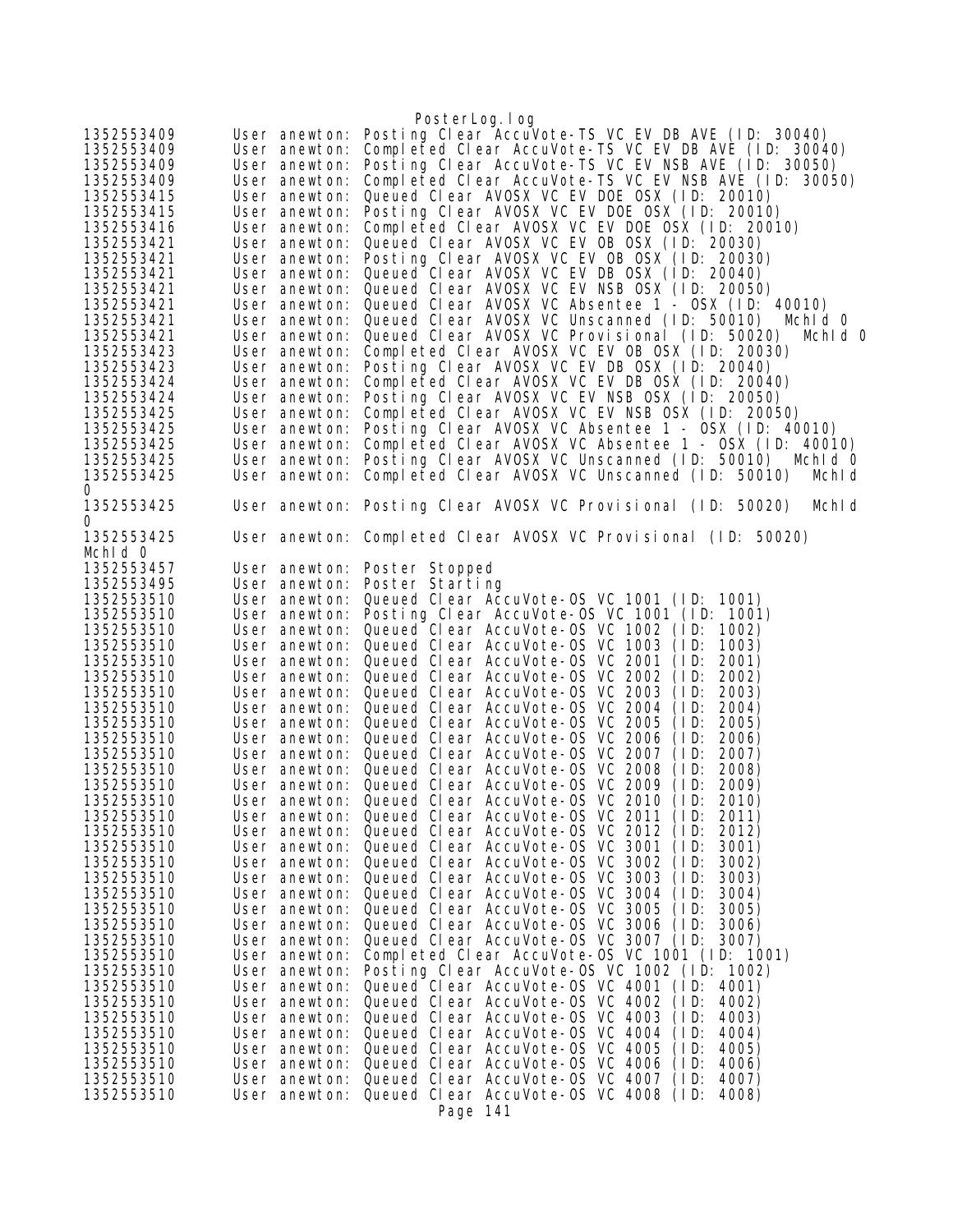|                          |                                | PosterLog.log                                                                                          |
|--------------------------|--------------------------------|--------------------------------------------------------------------------------------------------------|
| 1352553510               | User anewton:                  | Queued Clear AccuVote-OS VC 4009<br>4009)<br>(1D)                                                      |
| 1352553510               | User anewton:                  | Queued Clear AccuVote-OS VC 4010<br>4010)<br>(1D)                                                      |
| 1352553510               | User anewton:                  | Queued Clear AccuVote-0S VC 4011<br>(1D)<br>4011)                                                      |
| 1352553510               | User anewton:                  | Queued Clear AccuVote-OS VC 4012<br>(1D)<br>4012)                                                      |
| 1352553510               | User anewton:                  | Queued Clear AccuVote-OS VC 4013<br>(1D)<br>4013)                                                      |
| 1352553510               | User anewton:                  | Queued Clear AccuVote-0S VC 4014<br>(1D)<br>4014)                                                      |
| 1352553510<br>1352553510 | User anewton:<br>User anewton: | Queued Clear AccuVote-OS VC 4015<br>(ID:<br>4015)<br>Queued Clear AccuVote-OS VC 4016<br>(1D)<br>4016) |
| 1352553510               | User anewton:                  | Queued Clear AccuVote-OS VC 4017<br>4017)<br>(1D)                                                      |
| 1352553510               | User anewton:                  | Queued Clear AccuVote-0S VC 5001<br>(1D)<br>5001)                                                      |
| 1352553510               | User anewton:                  | Queued Clear AccuVote-OS VC 5002 (ID:<br>5002)                                                         |
| 1352553510               | User anewton:                  | Completed Clear AccuVote-0S VC 1002 (ID: 1002)                                                         |
| 1352553510               | User anewton:                  | Queued Clear AccuVote-OS VC 5003 (ID:<br>5003)                                                         |
| 1352553510               | User anewton:                  | Posting Clear AccuVote-OS VC 1003 (ID:<br>1003)                                                        |
| 1352553510               | User anewton:                  | Queued Clear AccuVote-0S VC 5004 (ID:<br>5004)                                                         |
| 1352553510<br>1352553510 | User anewton:<br>User anewton: | Queued Clear AccuVote-OS VC 5005<br>(1D)<br>5005)<br>Queued Clear AccuVote-0S VC 5006<br>(1D)<br>5006) |
| 1352553510               | User anewton:                  | Queued Clear AccuVote-0S VC 5007<br>(ID:<br>5007)                                                      |
| 1352553510               | User anewton:                  | Queued Clear AccuVote-0S VC 5008<br>(ID:<br>5008)                                                      |
| 1352553510               | User anewton:                  | Queued Clear AccuVote-OS VC<br>5009<br>(1D)<br>5009)                                                   |
| 1352553510               | User anewton:                  | Queued Clear AccuVote-0S VC 5010<br>(ID:<br>5010)                                                      |
| 1352553510               | User anewton:                  | Queued Clear AccuVote-0S VC 5011<br>5011)<br>(1D)                                                      |
| 1352553510               | User anewton:                  | Queued Clear AccuVote-0S VC 5012<br>(1D)<br>5012)                                                      |
| 1352553510               | User anewton:                  | Queued Clear AccuVote-0S VC 5013<br>(ID:<br>5013)                                                      |
| 1352553510<br>1352553510 | User anewton:<br>User anewton: | Queued Clear AccuVote-OS VC 5014<br>(1D)<br>5014)<br>Queued Clear AccuVote-OS VC 5015<br>(1D)<br>5015) |
| 1352553510               | User anewton:                  | Queued Clear AccuVote-0S VC 5016<br>(ID:<br>5016)                                                      |
| 1352553510               | User anewton:                  | Queued Clear AccuVote-OS VC 6001<br>(1D)<br>6001)                                                      |
| 1352553510               | User anewton:                  | Queued Clear AccuVote-0S VC 6002<br>(1D)<br>6002)                                                      |
| 1352553510               | User anewton:                  | Queued Clear AccuVote-0S VC 6003<br>(ID:<br>6003)                                                      |
| 1352553510               | User anewton:                  | Queued Clear AccuVote-OS VC 6004<br>(ID:<br>6004)                                                      |
| 1352553510               | User anewton:                  | Queued Clear AccuVote-OS VC 6005<br>(1D)<br>6005)                                                      |
| 1352553510               | User anewton:                  | Queued Clear AccuVote-OS VC 6006<br>6006)<br>(1D)                                                      |
| 1352553510<br>1352553510 | User anewton:<br>User anewton: | Completed Clear AccuVote-0S VC 1003 (ID: 1003)<br>Posting Clear AccuVote-OS VC 2001 (ID: 2001)         |
| 1352553510               | User anewton:                  | Queued Clear AccuVote-OS VC 6007<br>(1D)<br>6007)                                                      |
| 1352553510               | User anewton:                  | Queued Clear AccuVote-OS VC 6008<br>(1D)<br>6008)                                                      |
| 1352553510               | User anewton:                  | Queued Clear AccuVote-OS VC 6009<br>(1D)<br>6009)                                                      |
| 1352553510               | User anewton:                  | Queued Clear AccuVote-0S VC 6010<br>(1D)<br>6010)                                                      |
| 1352553510               | User anewton:                  | Queued Clear AccuVote-OS VC 6011<br>(ID:<br>6011)                                                      |
| 1352553510               | User anewton:                  | Queued Clear AccuVote-OS VC 6012<br>(1D)<br>6012)                                                      |
| 1352553510<br>1352553510 | User anewton:<br>User anewton: | Queued Clear AccuVote-OS VC 6013<br>(1D)<br>6013)<br>Queued Clear AccuVote-OS VC 7001<br>(1D)<br>7001) |
| 1352553510               |                                | User anewton: Queued Clear AccuVote-OS VC 7002 (ID:<br>7002)                                           |
| 1352553510               | User anewton:                  | Queued Clear AccuVote-OS VC 7003<br>(1D)<br>7003)                                                      |
| 1352553510               | User anewton:                  | Queued Clear AccuVote-OS VC 7004<br>(1D)<br>7004)                                                      |
| 1352553510               | User anewton:                  | Queued Clear AccuVote-0S VC 7005<br>(1D)<br>7005)                                                      |
| 1352553510               | User anewton:                  | Queued Clear AccuVote-0S VC 7006<br>(1D)<br>7006)                                                      |
| 1352553510               | User anewton:                  | Queued Clear AccuVote-0S VC 7007<br>(1D)<br>7007)                                                      |
| 1352553510               | User anewton:                  | Queued Clear AccuVote-0S VC 7008<br>(1D)<br>7008)<br>Queued Clear AccuVote-0S VC 7009<br>(1D)          |
| 1352553510<br>1352553510 | User anewton:<br>User anewton: | 7009)<br>Queued Clear AccuVote-0S VC 7010<br>(1D)<br>7010)                                             |
| 1352553510               | User anewton:                  | Queued Clear AccuVote-OS VC 7011<br>(1D)<br>7011)                                                      |
| 1352553510               | User anewton:                  | Queued Clear AccuVote-OS VC 7012 (ID:<br>7012)                                                         |
| 1352553510               | User anewton:                  | Completed Clear AccuVote-0S VC 2001 (ID: 2001)                                                         |
| 1352553510               | User anewton:                  | Queued Clear AccuVote-OS VC 7013 (ID: 7013)                                                            |
| 1352553510               | User anewton:                  | Posting Clear AccuVote-OS VC 2002 (ID: 2002)                                                           |
| 1352553510               | User anewton:                  | Queued Clear AccuVote-OS VC 7014 (ID:<br>7014)                                                         |
| 1352553510<br>1352553510 | User anewton:<br>User anewton: | Queued Clear AccuVote-OS VC 7015 (ID:<br>7015)<br>Queued Clear AccuVote-OS VC 7016<br>(1D)<br>7016)    |
| 1352553510               | User anewton:                  | Queued Clear AccuVote-OS VC 7017<br>(1D)<br>7017)                                                      |
| 1352553510               | User anewton:                  | Queued Clear AccuVote-OS VC 7018<br>(1D)<br>7018)                                                      |
| 1352553510               | User anewton:                  | Queued Clear AccuVote-OS VC 8001 (ID:<br>8001)                                                         |
|                          |                                | Page 142                                                                                               |
|                          |                                |                                                                                                        |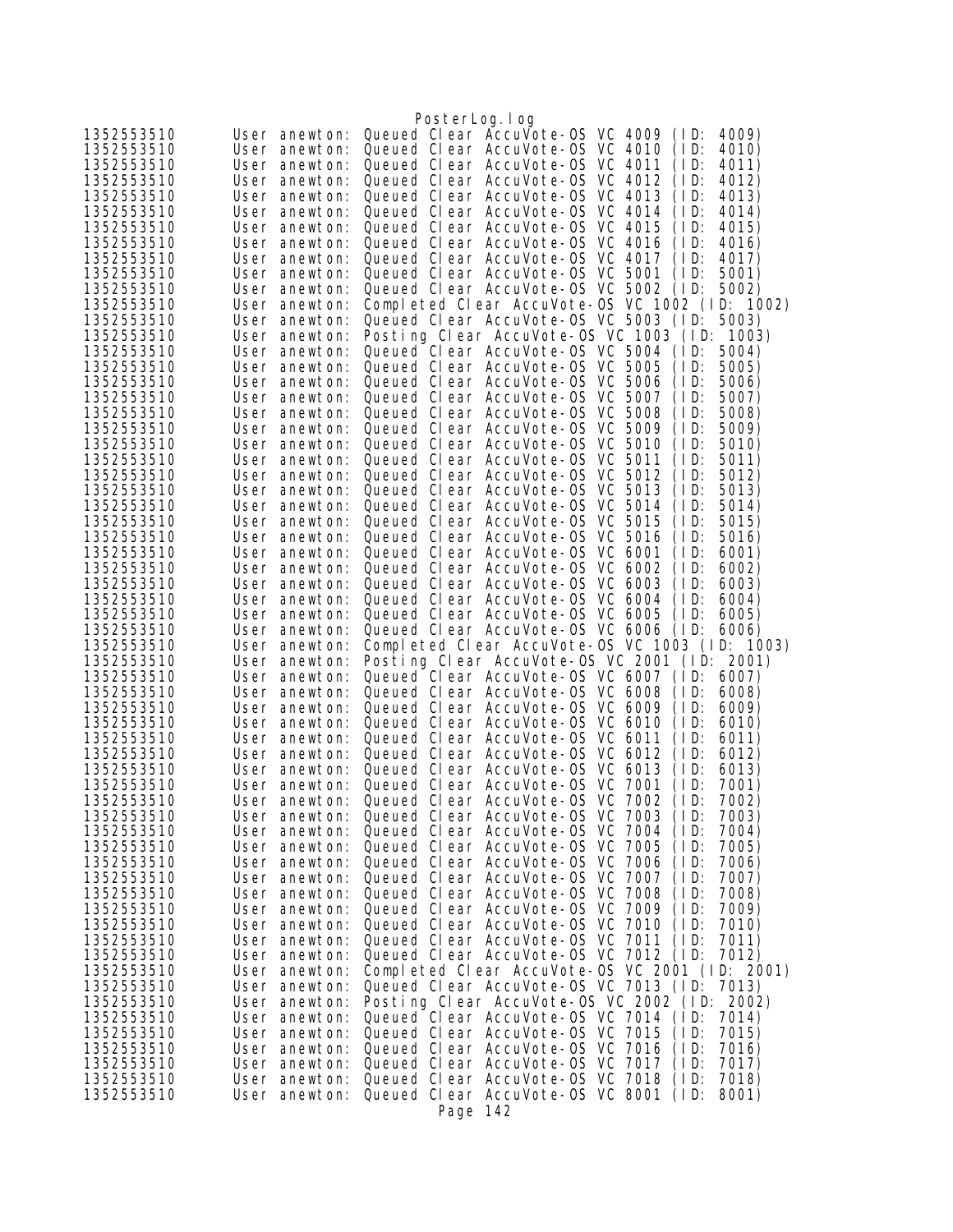| 8002)                                                                                          |
|------------------------------------------------------------------------------------------------|
| 8003)                                                                                          |
| 8004)                                                                                          |
| 8005)                                                                                          |
| 8006)                                                                                          |
| 8007)                                                                                          |
| 8008)                                                                                          |
| 8009)                                                                                          |
| 8010)                                                                                          |
| 9001)                                                                                          |
| 9002)                                                                                          |
| 9003)                                                                                          |
| 9004)                                                                                          |
| 9005)                                                                                          |
| 9006)                                                                                          |
| Queued Clear AccuVote-OS VC AB 2 OS 100-400 (ID:                                               |
| Completed Clear AccuVote-0S VC 2002 (ID: 2002)                                                 |
| Posting Clear AccuVote-OS VC 2003 (ID: 2003)                                                   |
| Queued Clear AccuVote-OS VC AB 3 OS 500-600 (ID:                                               |
|                                                                                                |
| User anewton: Queued Clear AccuVote-OS VC AB 4 OS 700-900 (ID:                                 |
|                                                                                                |
| Completed Clear AccuVote-0S VC 2003 (ID: 2003)                                                 |
| Posting Clear AccuVote-OS VC 2004 (ID: 2004)                                                   |
| Completed Clear AccuVote-OS VC 2004 (ID: 2004)                                                 |
| Posting Clear AccuVote-OS VC 2005 (ID: 2005)                                                   |
| Completed Clear AccuVote-0S VC 2005 (ID: 2005)                                                 |
| Posting Clear AccuVote-OS VC 2006 (ID: 2006)                                                   |
| Completed Clear AccuVote-0S VC 2006 (ID: 2006)                                                 |
| Posting Clear AccuVote-OS VC 2007 (ID: 2007)                                                   |
| Completed Clear AccuVote-0S VC 2007 (ID: 2007)                                                 |
| Posting Clear AccuVote-OS VC 2008 (ID: 2008)                                                   |
| Completed Clear AccuVote-OS VC 2008 (ID: 2008)                                                 |
| Posting Clear AccuVote-OS VC 2009 (ID: 2009)                                                   |
| Completed Clear AccuVote-OS VC 2009 (ID: 2009)                                                 |
| Posting Clear AccuVote-OS VC 2010 (ID: 2010)<br>Completed Clear AccuVote-OS VC 2010 (ID: 2010) |
| Posting Clear AccuVote-OS VC 2011 (ID: 2011)                                                   |
| Completed Clear AccuVote-OS VC 2011 (ID: 2011)                                                 |
| Posting Clear AccuVote-OS VC 2012 (ID: 2012)                                                   |
| Completed Clear AccuVote-OS VC 2012 (ID: 2012)                                                 |
| Posting Clear AccuVote-OS VC 3001 (ID: 3001)                                                   |
| Completed Clear AccuVote-OS VC 3001 (ID: 3001)                                                 |
| Posting Clear AccuVote-OS VC 3002 (ID: 3002)                                                   |
| Completed Clear AccuVote-0S VC 3002 (ID: 3002)                                                 |
| Posting Clear AccuVote-OS VC 3003 (ID: 3003)                                                   |
| Completed Clear AccuVote-0S VC 3003 (ID: 3003)                                                 |
| Posting Clear AccuVote-OS VC 3004 (ID: 3004)                                                   |
| Completed Clear AccuVote-OS VC 3004 (ID: 3004)                                                 |
| Posting Clear AccuVote-OS VC 3005 (ID: 3005)                                                   |
| Completed Clear AccuVote-0S VC 3005 (ID: 3005)                                                 |
| Posting Clear AccuVote-OS VC 3006 (ID: 3006)                                                   |
| Completed Clear AccuVote-OS VC 3006 (ID: 3006)<br>Posting Clear AccuVote-OS VC 3007 (ID: 3007) |
| Completed Clear AccuVote-OS VC 3007 (ID: 3007)                                                 |
| Posting Clear AccuVote-OS VC 4001 (ID: 4001)                                                   |
| Completed Clear AccuVote-OS VC 4001 (ID: 4001)                                                 |
| Posting Clear AccuVote-OS VC 4002 (ID: 4002)                                                   |
|                                                                                                |
|                                                                                                |
| Completed Clear AccuVote-OS VC 4002 (ID: 4002)                                                 |
| Posting Clear AccuVote-OS VC 4003 (ID: 4003)                                                   |
| Completed Clear AccuVote-0S VC 4003 (ID: 4003)<br>Posting Clear AccuVote-OS VC 4004 (ID: 4004) |
|                                                                                                |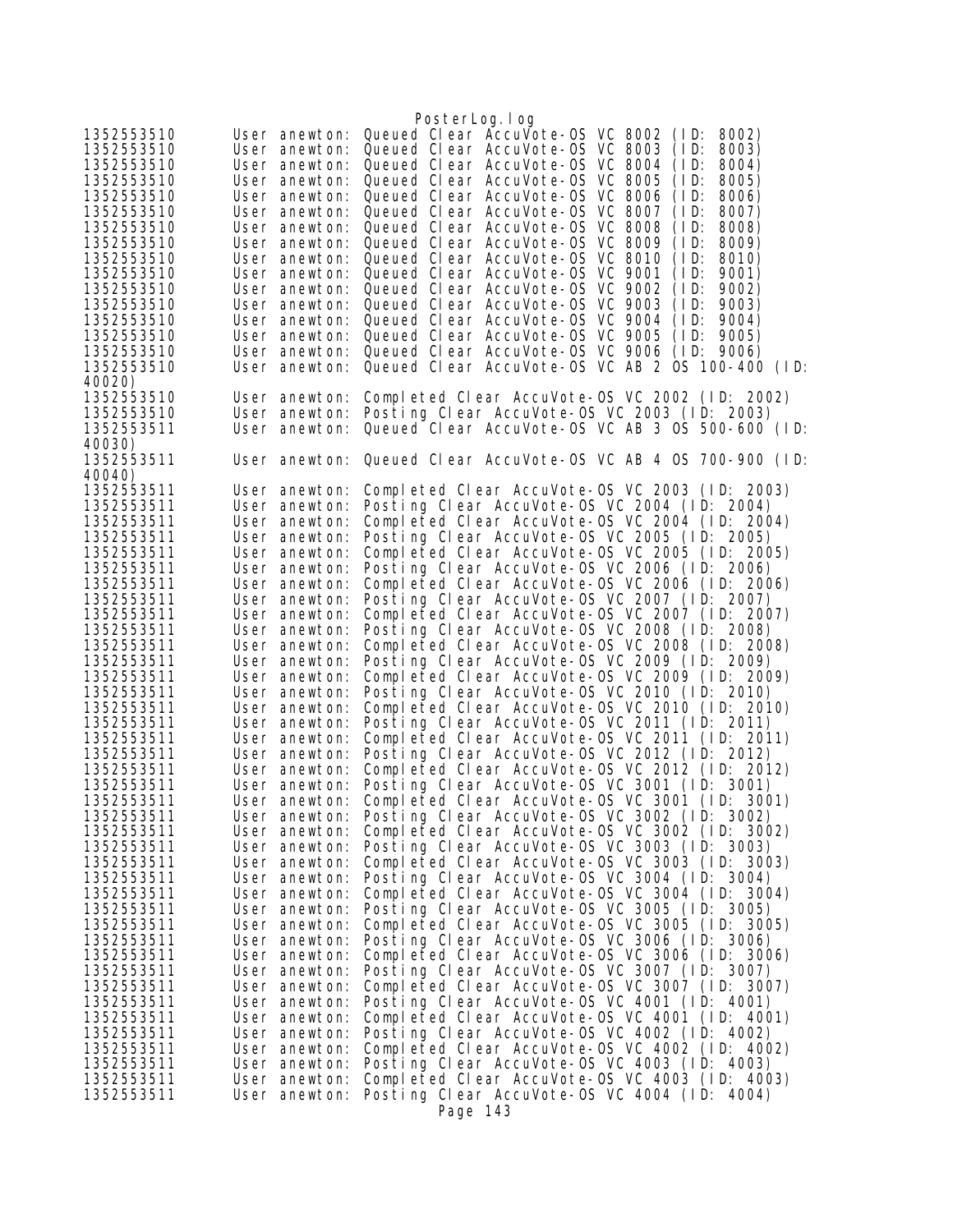|                          |                                | PosterLog.log                                                                                  |
|--------------------------|--------------------------------|------------------------------------------------------------------------------------------------|
| 1352553511               | User anewton:                  | Completed Clear AccuVote-OS VC 4004 (ID: 4004)                                                 |
| 1352553511               | User anewton:                  | Posting Clear AccuVote-OS VC 4005 (ID: 4005)                                                   |
| 1352553511               | User anewton:                  | Completed Clear AccuVote-OS VC 4005 (ID: 4005)                                                 |
| 1352553511               | User anewton:                  | Posting Clear AccuVote-OS VC 4006 (ID: 4006)                                                   |
| 1352553511               | User anewton:                  | Completed Clear AccuVote-OS VC 4006 (ID: 4006)                                                 |
| 1352553511<br>1352553511 | User anewton:<br>User anewton: | Posting Clear AccuVote-OS VC 4007 (ID: 4007)<br>Completed Clear AccuVote-OS VC 4007 (ID: 4007) |
| 1352553511               | User anewton:                  | Posting Clear AccuVote-OS VC 4008 (ID: 4008)                                                   |
| 1352553511               | User anewton:                  | Completed Clear AccuVote-OS VC 4008 (ID: 4008)                                                 |
| 1352553511               | User anewton:                  | Posting Clear AccuVote-OS VC 4009 (ID: 4009)                                                   |
| 1352553511               | User anewton:                  | Completed Clear AccuVote-OS VC 4009 (ID: 4009)                                                 |
| 1352553511               | User anewton:                  | Posting Clear AccuVote-OS VC 4010 (ID: 4010)                                                   |
| 1352553511               | User anewton:                  | Completed Clear AccuVote-OS VC 4010 (ID: 4010)                                                 |
| 1352553511               | User anewton:                  | Posting Clear AccuVote-OS VC 4011 (ID: 4011)                                                   |
| 1352553511               | User anewton:                  | Completed Clear AccuVote-OS VC 4011 (ID: 4011)                                                 |
| 1352553511<br>1352553511 | User anewton:                  | Posting Clear AccuVote-OS VC 4012 (ID: 4012)<br>Completed Clear AccuVote-OS VC 4012 (ID: 4012) |
| 1352553511               | User anewton:<br>User anewton: | Posting Clear AccuVote-OS VC 4013 (ID: 4013)                                                   |
| 1352553511               | User anewton:                  | Completed Clear AccuVote-OS VC 4013 (ID: 4013)                                                 |
| 1352553511               | User anewton:                  | Posting Clear AccuVote-OS VC 4014 (ID: 4014)                                                   |
| 1352553511               | User anewton:                  | Completed Clear AccuVote-OS VC 4014 (ID: 4014)                                                 |
| 1352553511               | User anewton:                  | Posting Clear AccuVote-OS VC 4015 (ID: 4015)                                                   |
| 1352553511               | User anewton:                  | Completed Clear AccuVote-OS VC 4015 (ID: 4015)                                                 |
| 1352553511               | User anewton:                  | Posting Clear AccuVote-OS VC 4016 (ID: 4016)                                                   |
| 1352553511               | User anewton:                  | Completed Clear AccuVote-OS VC 4016 (ID: 4016)                                                 |
| 1352553511               | User anewton:                  | Posting Clear AccuVote-OS VC 4017 (ID: 4017)                                                   |
| 1352553511               | User anewton:                  | Completed Clear AccuVote-OS VC 4017 (ID: 4017)<br>Posting Clear AccuVote-OS VC 5001 (ID: 5001) |
| 1352553511<br>1352553511 | User anewton:<br>User anewton: | Completed Clear AccuVote-0S VC 5001 (ID: 5001)                                                 |
| 1352553511               | User anewton:                  | Posting Clear AccuVote-OS VC 5002 (ID: 5002)                                                   |
| 1352553511               | User anewton:                  | Completed Clear AccuVote-OS VC 5002 (ID: 5002)                                                 |
| 1352553511               | User anewton:                  | Posting Clear AccuVote-OS VC 5003 (ID: 5003)                                                   |
| 1352553511               | User anewton:                  | Completed Clear AccuVote-OS VC 5003 (ID: 5003)                                                 |
| 1352553511               | User anewton:                  | Posting Clear AccuVote-OS VC 5004 (ID: 5004)                                                   |
| 1352553511               | User anewton:                  | Completed Clear AccuVote-0S VC 5004 (ID: 5004)                                                 |
| 1352553511               | User anewton:                  | Posting Clear AccuVote-OS VC 5005 (ID: 5005)                                                   |
| 1352553511<br>1352553511 | User anewton:                  | Completed Clear AccuVote-OS VC 5005 (ID: 5005)<br>Posting Clear AccuVote-OS VC 5006 (ID: 5006) |
| 1352553511               | User anewton:<br>User anewton: | Completed Clear AccuVote-0S VC 5006 (ID: 5006)                                                 |
| 1352553511               | User anewton:                  | Posting Clear AccuVote-OS VC 5007 (ID: 5007)                                                   |
| 1352553511               | User anewton:                  | Completed Clear AccuVote-OS VC 5007 (ID: 5007)                                                 |
| 1352553511               | User anewton:                  | Posting Clear AccuVote-OS VC 5008 (ID: 5008)                                                   |
| 1352553511               | User anewton:                  | Completed Clear AccuVote-OS VC 5008 (ID: 5008)                                                 |
| 1352553511               | User anewton:                  | Posting Clear AccuVote-OS VC 5009 (ID: 5009)                                                   |
| 1352553511               | User anewton:                  | Completed Clear AccuVote-OS VC 5009 (ID: 5009)                                                 |
| 1352553511               | User anewton:                  | Posting Clear AccuVote-OS VC 5010 (ID: 5010)                                                   |
| 1352553511<br>1352553511 | User anewton:<br>User anewton: | Completed Clear AccuVote-OS VC 5010 (ID: 5010)<br>Posting Clear AccuVote-OS VC 5011 (ID: 5011) |
| 1352553511               | User anewton:                  | Completed Clear AccuVote-OS VC 5011 (ID: 5011)                                                 |
| 1352553511               | User anewton:                  | Posting Clear AccuVote-OS VC 5012 (ID: 5012)                                                   |
| 1352553511               | User anewton:                  | Completed Clear AccuVote-0S VC 5012 (ID: 5012)                                                 |
| 1352553511               | User anewton:                  | Posting Clear AccuVote-OS VC 5013 (ID: 5013)                                                   |
| 1352553511               | User anewton:                  | Completed Clear AccuVote-0S VC 5013 (ID: 5013)                                                 |
| 1352553511               | User anewton:                  | Posting Clear AccuVote-OS VC 5014 (ID: 5014)                                                   |
| 1352553511               | User anewton:                  | Completed Clear AccuVote-0S VC 5014 (ID: 5014)                                                 |
| 1352553511               | User anewton:                  | Posting Clear AccuVote-OS VC 5015 (ID: 5015)                                                   |
| 1352553512<br>1352553512 | User anewton:<br>User anewton: | Completed Clear AccuVote-0S VC 5015 (ID: 5015)<br>Posting Clear AccuVote-OS VC 5016 (ID: 5016) |
| 1352553512               | User anewton:                  | Completed Clear AccuVote-OS VC 5016 (ID: 5016)                                                 |
| 1352553512               | User anewton:                  | Posting Clear AccuVote-OS VC 6001 (ID: 6001)                                                   |
| 1352553512               | User anewton:                  | Completed Clear AccuVote-OS VC 6001 (ID: 6001)                                                 |
| 1352553512               | User anewton:                  | Posting Clear AccuVote-OS VC 6002 (ID: 6002)                                                   |
| 1352553512               | User anewton:                  | Completed Clear AccuVote-OS VC 6002 (ID: 6002)                                                 |
|                          |                                | Page 144                                                                                       |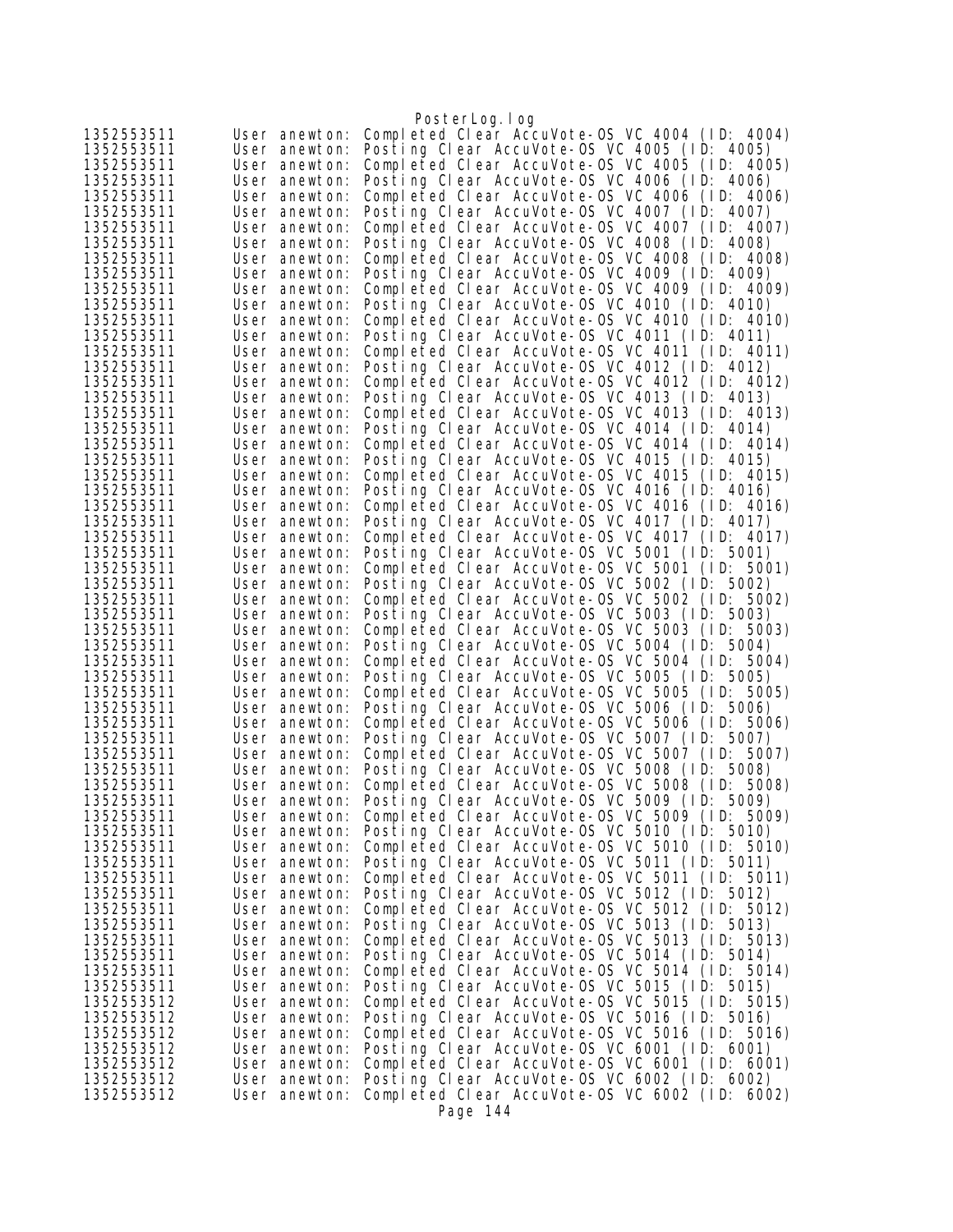|                          |                                | PosterLog.log                                                                                     |
|--------------------------|--------------------------------|---------------------------------------------------------------------------------------------------|
| 1352553512               | User anewton:                  | Posting Clear AccuVote-OS VC 6003 (ID: 6003)                                                      |
| 1352553512               | User anewton:                  | Completed Clear AccuVote-OS VC 6003 (ID: 6003)                                                    |
| 1352553512               | User anewton:                  | Posting Clear AccuVote-OS VC 6004 (ID: 6004)                                                      |
| 1352553512               | User anewton:                  | Completed Clear AccuVote-OS VC 6004 (ID: 6004)                                                    |
| 1352553512               | User anewton:                  | Posting Clear AccuVote-OS VC 6005 (ID: 6005)                                                      |
| 1352553512<br>1352553512 | User anewton:<br>User anewton: | Completed Clear AccuVote-OS VC 6005 (ID: 6005)<br>Posting Clear AccuVote-OS VC 6006 (ID: 6006)    |
| 1352553512               | User anewton:                  | Completed Clear AccuVote-OS VC 6006 (ID: 6006)                                                    |
| 1352553512               | User anewton:                  | Posting Clear AccuVote-OS VC 6007 (ID: 6007)                                                      |
| 1352553512               | User anewton:                  | Completed Clear AccuVote-0S VC 6007 (ID: 6007)                                                    |
| 1352553512               | User anewton:                  | Posting Clear AccuVote-OS VC 6008 (ID: 6008)                                                      |
| 1352553512               | User anewton:                  | Completed Clear AccuVote-0S VC 6008 (ID: 6008)                                                    |
| 1352553512               | User anewton:                  | Posting Clear AccuVote-OS VC 6009 (ID: 6009)                                                      |
| 1352553512               | User anewton:                  | Completed Clear AccuVote-OS VC 6009 (ID: 6009)                                                    |
| 1352553512               | User anewton:                  | Posting Clear AccuVote-OS VC 6010 (ID: 6010)                                                      |
| 1352553512<br>1352553512 | User anewton:                  | Completed Clear AccuVote-OS VC 6010 (ID: 6010)<br>Posting Clear AccuVote-OS VC 6011 (ID: 6011)    |
| 1352553512               | User anewton:<br>User anewton: | Completed Clear AccuVote-OS VC 6011 (ID: 6011)                                                    |
| 1352553512               | User anewton:                  | Posting Clear AccuVote-OS VC 6012 (ID: 6012)                                                      |
| 1352553512               | User anewton:                  | Completed Clear AccuVote-OS VC 6012 (ID: 6012)                                                    |
| 1352553512               | User anewton:                  | Posting Clear AccuVote-OS VC 6013 (ID: 6013)                                                      |
| 1352553512               | User anewton:                  | Completed Clear AccuVote-OS VC 6013 (ID: 6013)                                                    |
| 1352553512               | User anewton:                  | Posting Clear AccuVote-OS VC 7001 (ID: 7001)                                                      |
| 1352553512               | User anewton:                  | Completed Clear AccuVote-0S VC 7001 (ID: 7001)                                                    |
| 1352553512               | User anewton:                  | Posting Clear AccuVote-OS VC 7002 (ID:<br>7002)                                                   |
| 1352553512               | User anewton:                  | Completed Clear AccuVote-0S VC 7002 (ID: 7002)                                                    |
| 1352553512<br>1352553512 | User anewton:<br>User anewton: | Posting Clear AccuVote-OS VC 7003 (ID: 7003)<br>Completed Clear AccuVote-OS VC 7003 (ID: 7003)    |
| 1352553512               | User anewton:                  | Posting Clear AccuVote-OS VC 7004 (ID: 7004)                                                      |
| 1352553512               | User anewton:                  | Completed Clear AccuVote-OS VC 7004 (ID: 7004)                                                    |
| 1352553512               | User anewton:                  | Posting Clear AccuVote-OS VC 7005 (ID:<br>7005)                                                   |
| 1352553512               | User anewton:                  | Completed Clear AccuVote-OS VC 7005 (ID: 7005)                                                    |
| 1352553512               | User anewton:                  | Posting Clear AccuVote-OS VC 7006 (ID: 7006)                                                      |
| 1352553512               | User anewton:                  | Completed Clear AccuVote-OS VC 7006 (ID: 7006)                                                    |
| 1352553512               | User anewton:                  | Posting Clear AccuVote-OS VC 7007 (ID: 7007)                                                      |
| 1352553512               | User anewton:                  | Completed Clear AccuVote-OS VC 7007 (ID: 7007)                                                    |
| 1352553512<br>1352553512 | User anewton:<br>User anewton: | Posting Clear AccuVote-OS VC 7008 (ID:<br>7008)<br>Completed Clear AccuVote-OS VC 7008 (ID: 7008) |
| 1352553512               | User anewton:                  | Posting Clear AccuVote-OS VC 7009 (ID: 7009)                                                      |
| 1352553512               | User anewton:                  | Completed Clear AccuVote-OS VC 7009 (ID: 7009)                                                    |
| 1352553512               | User anewton:                  | Posting Clear AccuVote-OS VC 7010 (ID: 7010)                                                      |
| 1352553512               | User anewton:                  | Completed Clear AccuVote-0S VC 7010 (ID: 7010)                                                    |
| 1352553512               | User anewton:                  | Posting Clear AccuVote-OS VC 7011 (ID: 7011)                                                      |
| 1352553512               | User anewton:                  | Completed Clear AccuVote-OS VC 7011 (ID: 7011)                                                    |
| 1352553512               | User anewton:                  | Posting Clear AccuVote-OS VC 7012 (ID: 7012)                                                      |
| 1352553512<br>1352553512 | User anewton:<br>User anewton: | Completed Clear AccuVote-OS VC 7012 (ID: 7012)<br>Posting Clear AccuVote-OS VC 7013 (ID: 7013)    |
| 1352553512               | User anewton:                  | Completed Clear AccuVote-OS VC 7013 (ID: 7013)                                                    |
| 1352553512               | User anewton:                  | Posting Clear AccuVote-OS VC 7014 (ID: 7014)                                                      |
| 1352553512               | User anewton:                  | Completed Clear AccuVote-OS VC 7014 (ID: 7014)                                                    |
| 1352553512               | User anewton:                  | Posting Clear AccuVote-OS VC 7015 (ID: 7015)                                                      |
| 1352553512               | User anewton:                  | Completed Clear AccuVote-OS VC 7015 (ID: 7015)                                                    |
| 1352553512               | User anewton:                  | Posting Clear AccuVote-OS VC 7016 (ID: 7016)                                                      |
| 1352553512               | User anewton:                  | Completed Clear AccuVote-OS VC 7016 (ID: 7016)                                                    |
| 1352553512               | User anewton:                  | Posting Clear AccuVote-OS VC 7017 (ID: 7017)                                                      |
| 1352553512<br>1352553512 | User anewton:<br>User anewton: | Completed Clear AccuVote-OS VC 7017 (ID: 7017)<br>Posting Clear AccuVote-OS VC 7018 (ID: 7018)    |
| 1352553512               | User anewton:                  | Completed Clear AccuVote-OS VC 7018 (ID: 7018)                                                    |
| 1352553512               | User anewton:                  | Posting Clear AccuVote-OS VC 8001 (ID: 8001)                                                      |
| 1352553512               | User anewton:                  | Completed Clear AccuVote-OS VC 8001 (ID: 8001)                                                    |
| 1352553512               | User anewton:                  | Posting Clear AccuVote-OS VC 8002 (ID: 8002)                                                      |
| 1352553512               | User anewton:                  | Completed Clear AccuVote-OS VC 8002 (ID: 8002)                                                    |
| 1352553512               | User anewton:                  | Posting Clear AccuVote-OS VC 8003 (ID: 8003)                                                      |
|                          |                                | Page 145                                                                                          |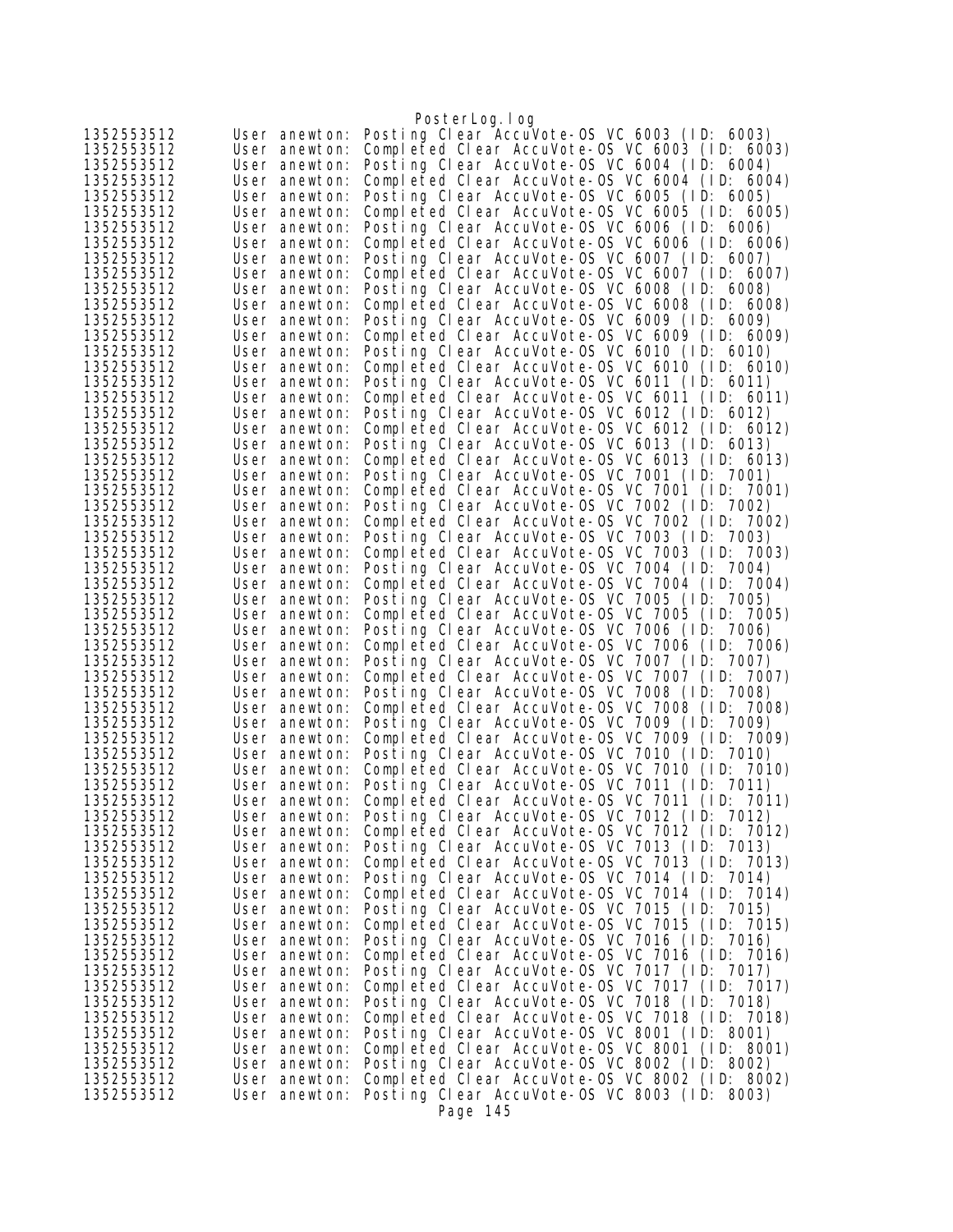|                          |                                | PosterLog.log                                                                                  |
|--------------------------|--------------------------------|------------------------------------------------------------------------------------------------|
| 1352553512               |                                | User anewton: Completed Clear AccuVote-OS VC 8003 (ID: 8003)                                   |
| 1352553512               |                                | User anewton: Posting Clear AccuVote-OS VC 8004 (ID: 8004)                                     |
| 1352553512               | User anewton:                  | Completed Clear AccuVote-0S VC 8004 (ID: 8004)                                                 |
| 1352553512               |                                | User anewton: Posting Clear AccuVote-OS VC 8005 (ID: 8005)                                     |
| 1352553512               | User anewton:                  | Completed Clear AccuVote-0S VC 8005 (ID: 8005)                                                 |
| 1352553512               | User anewton:                  | Posting Clear AccuVote-OS VC 8006 (ID: 8006)                                                   |
| 1352553512               | User anewton:                  | Completed Clear AccuVote-OS VC 8006 (ID: 8006)                                                 |
| 1352553512               | User anewton:                  | Posting Clear AccuVote-OS VC 8007 (ID: 8007)                                                   |
| 1352553512               | User anewton:                  | Completed Clear AccuVote-OS VC 8007 (ID: 8007)                                                 |
| 1352553512               |                                | User anewton: Posting Clear AccuVote-OS VC 8008 (ID: 8008)                                     |
| 1352553512               | User anewton:                  | Completed Clear AccuVote-OS VC 8008 (ID: 8008)                                                 |
| 1352553512               | User anewton:                  | Posting Clear AccuVote-OS VC 8009 (ID: 8009)                                                   |
| 1352553512               | User anewton:                  | Completed Clear AccuVote-OS VC 8009 (ID: 8009)                                                 |
| 1352553512               | User anewton:                  | Posting Clear AccuVote-OS VC 8010 (ID: 8010)                                                   |
| 1352553512               | User anewton:                  | Completed Clear AccuVote-OS VC 8010 (ID: 8010)                                                 |
| 1352553512               |                                | User anewton: Posting Clear AccuVote-OS VC 9001 (ID: 9001)                                     |
| 1352553512               |                                | User anewton: Completed Clear AccuVote-OS VC 9001 (ID: 9001)                                   |
| 1352553512<br>1352553512 | User anewton:<br>User anewton: | Posting Clear AccuVote-OS VC 9002 (ID: 9002)<br>Completed Clear AccuVote-0S VC 9002 (ID: 9002) |
| 1352553512               |                                | User anewton: Posting Clear AccuVote-OS VC 9003 (ID: 9003)                                     |
| 1352553512               | User anewton:                  | Completed Clear AccuVote-0S VC 9003 (ID: 9003)                                                 |
| 1352553512               |                                | User anewton: Posting Clear AccuVote-OS VC 9004 (ID: 9004)                                     |
| 1352553512               |                                | User anewton: Completed Clear AccuVote-OS VC 9004 (ID: 9004)                                   |
| 1352553512               |                                | User anewton: Posting Clear AccuVote-OS VC 9005 (ID: 9005)                                     |
| 1352553512               | User anewton:                  | Completed Clear AccuVote-OS VC 9005 (ID: 9005)                                                 |
| 1352553512               |                                | User anewton: Posting Clear AccuVote-OS VC 9006 (ID: 9006)                                     |
| 1352553512               | User anewton:                  | Completed Clear AccuVote-OS VC 9006 (ID: 9006)                                                 |
| 1352553512               |                                | User anewton: Posting Clear AccuVote-OS VC AB 2 OS 100-400 (ID:                                |
| 40020)                   |                                |                                                                                                |
| 1352553512               |                                | User anewton: Completed Clear AccuVote-OS VC AB 2 OS 100-400 (ID:                              |
| 40020)                   |                                |                                                                                                |
| 1352553512               |                                | User anewton: Posting Clear AccuVote-OS VC AB 3 OS 500-600 (ID:                                |
| 40030)                   |                                |                                                                                                |
| 1352553512               |                                | User anewton: Completed Clear AccuVote-OS VC AB 3 OS 500-600 (ID:                              |
| 40030)                   |                                |                                                                                                |
| 1352553512               |                                | User anewton: Posting Clear AccuVote-OS VC AB 4 OS 700-900 (ID:                                |
| 40040)                   |                                |                                                                                                |
| 1352553513               |                                | User anewton: Completed Clear AccuVote-OS VC AB 4 OS 700-900 (ID:                              |
| 40040)                   |                                |                                                                                                |
| 1352553517               |                                | User anewton: Queued Clear AccuVote-TS VC AVE 1001 (ID: 11001)                                 |
| Mchid 0                  |                                |                                                                                                |
| 1352553517               |                                | User anewton: Posting Clear AccuVote-TS VC AVE 1001 (ID: 11001)                                |
| Mchld O                  |                                |                                                                                                |
| 1352553517               |                                | User anewton: Queued Clear AccuVote-TS VC AVE 1002 (ID: 11002)                                 |
| Mchid 0                  |                                |                                                                                                |
| 1352553517               |                                | User anewton: Queued Clear AccuVote-TS VC AVE 1003 (ID: 11003)                                 |
| Mchid 0<br>1352553517    |                                | User anewton: Queued Clear AccuVote-TS VC AVE 2001 (ID: 12001)                                 |
| Mchid 0                  |                                |                                                                                                |
| 1352553517               |                                | User anewton: Queued Clear AccuVote-TS VC AVE 2002 (ID: 12002)                                 |
| Mchid 0                  |                                |                                                                                                |
| 1352553517               |                                | User anewton: Queued Clear AccuVote-TS VC AVE 2003 (ID: 12003)                                 |
| Mchid 0                  |                                |                                                                                                |
| 1352553517               |                                | User anewton: Queued Clear AccuVote-TS VC AVE 2004 (ID: 12004)                                 |
| Mchid 0                  |                                |                                                                                                |
| 1352553517               |                                | User anewton: Completed Clear AccuVote-TS VC AVE 1001 (ID: 11001)                              |
| Mchid 0                  |                                |                                                                                                |
| 1352553517               |                                | User anewton: Queued Clear AccuVote-TS VC AVE 2005 (ID: 12005)                                 |
| Mchid 0                  |                                |                                                                                                |
| 1352553517               |                                | User anewton: Posting Clear AccuVote-TS VC AVE 1002 (ID: 11002)                                |
| Mchid 0                  |                                |                                                                                                |
| 1352553517               |                                | User anewton: Queued Clear AccuVote-TS VC AVE 2006 (ID: 12006)                                 |
| Mchid 0                  |                                |                                                                                                |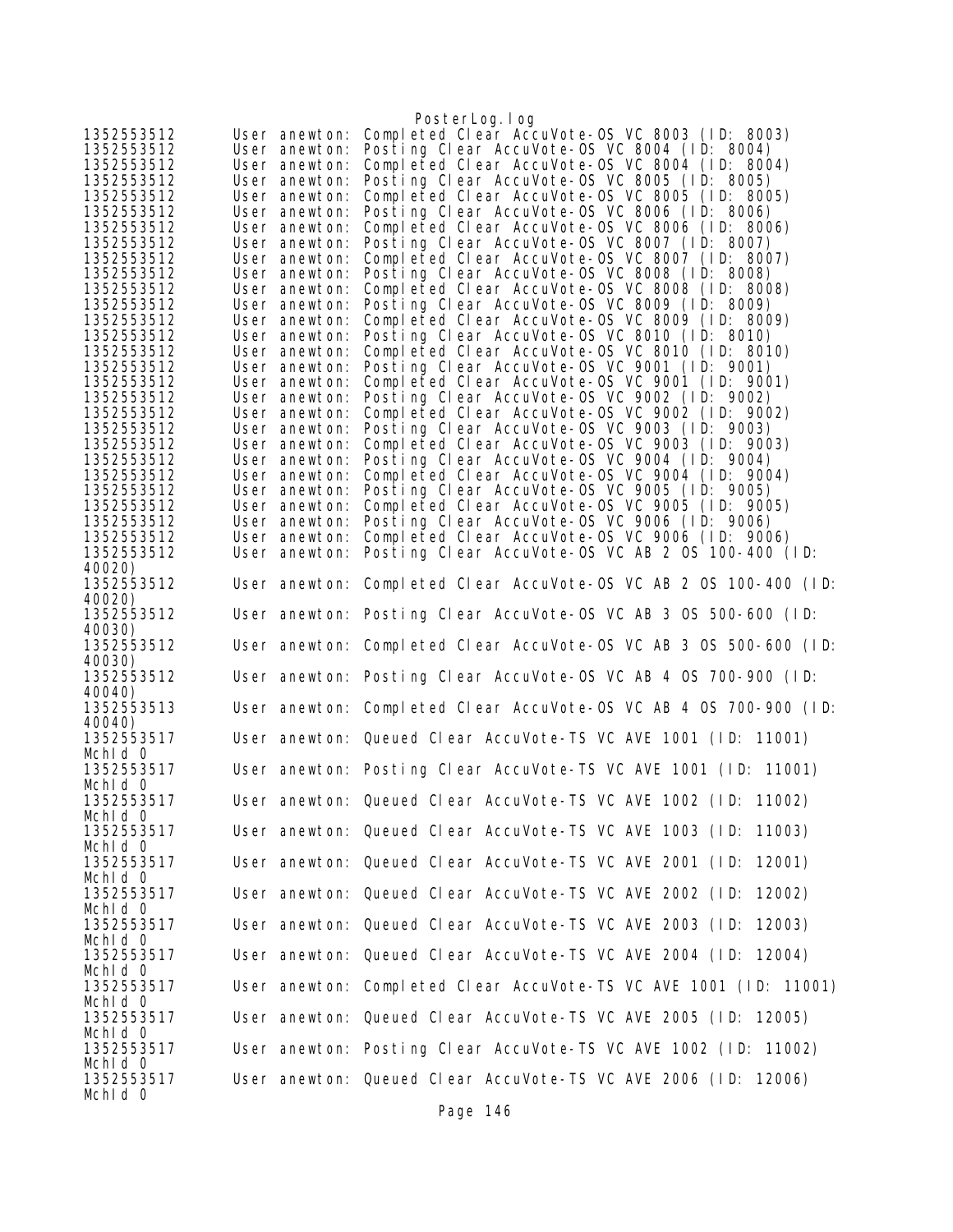|                       | PosterLog. I og                                                            |
|-----------------------|----------------------------------------------------------------------------|
| 1352553517<br>Mchid 0 | User anewton: Queued Clear AccuVote-TS VC AVE 2007 (ID:<br>12007)          |
| 1352553517            | User anewton: Queued Clear AccuVote-TS VC AVE 2008 (ID:<br>12008)          |
| Mchid 0<br>1352553517 | User anewton: Queued Clear AccuVote-TS VC AVE 2009 (ID:<br>12009)          |
| Mchid 0               |                                                                            |
| 1352553517<br>Mchid 0 | User anewton: Queued Clear AccuVote-TS VC AVE 2010 (ID:<br>12010)          |
| 1352553517<br>Mchid 0 | User anewton: Queued Clear AccuVote-TS VC AVE 2011 (ID:<br>12011)          |
| 1352553517            | User anewton: Queued Clear AccuVote-TS VC AVE 2012 (ID:<br>12012)          |
| Mchid 0<br>1352553517 | User anewton: Queued Clear AccuVote-TS VC AVE 3001 (ID:<br>13001)          |
| Mchid 0<br>1352553517 | User anewton: Queued Clear AccuVote-TS VC AVE 3002 (ID:<br>13002)          |
| Mchid 0               |                                                                            |
| 1352553517<br>Mchid 0 | User anewton: Queued Clear AccuVote-TS VC AVE 3003 (ID: 13003)             |
| 1352553517<br>Mchid 0 | User anewton: Queued Clear AccuVote-TS VC AVE 3004 (ID:<br>13004)          |
| 1352553517            | User anewton: Queued Clear AccuVote-TS VC AVE 3005 (ID:<br>13005)          |
| Mchid 0<br>1352553517 | User anewton: Queued Clear AccuVote-TS VC AVE 3006 (ID: 13006)             |
| Mchid 0               |                                                                            |
| 1352553517<br>Mchid 0 | User anewton: Queued Clear AccuVote-TS VC AVE 3007 (ID:<br>13007)          |
| 1352553517<br>Mchld 0 | User anewton: Queued Clear AccuVote-TS VC AVE 4001 (ID: 14001)             |
| 1352553517            | User anewton: Completed Clear AccuVote-TS VC AVE 1002 (ID: 11002)          |
| Mchld 0<br>1352553517 | User anewton: Queued Clear AccuVote-TS VC AVE 4002 (ID: 14002)             |
| Mchid 0<br>1352553517 | User anewton: Posting Clear AccuVote-TS VC AVE 1003 (ID: 11003)            |
| Mchld 0               |                                                                            |
| 1352553517<br>Mchid 0 | User anewton: Queued Clear AccuVote-TS VC AVE 4003 (ID: 14003)             |
| 1352553517<br>Mchid 0 | User anewton: Queued Clear AccuVote-TS VC AVE 4004 (ID: 14004)             |
| 1352553517            | User anewton: Queued Clear AccuVote-TS VC AVE 4005 (ID:<br>14005)          |
| Mchld 0<br>1352553517 | User anewton: Queued Clear AccuVote-TS VC AVE 4006 (ID: 14006)             |
| Mchid 0<br>1352553517 | User anewton: Queued Clear AccuVote-TS VC AVE 4007 (ID: 14007)             |
| Mchid 0               |                                                                            |
| 1352553517<br>Mchid 0 | User anewton: Queued Clear AccuVote-TS VC AVE 4008 (ID: 14008)             |
| 1352553517<br>Mchid 0 | User anewton: Completed Clear AccuVote-TS VC AVE 1003 (ID: 11003)          |
| 1352553517            | User anewton: Queued Clear AccuVote-TS VC AVE 4009 (ID: 14009)             |
| Mchid 0<br>1352553517 | User anewton: Posting Clear AccuVote-TS VC AVE 2001 (ID: 12001)            |
| Mchld 0<br>1352553517 | User anewton: Queued Clear AccuVote-TS VC AVE 4010 (ID: 14010)             |
| Mchid 0               |                                                                            |
| 1352553517<br>Mchid 0 | User anewton: Queued Clear AccuVote-TS VC AVE 4011 (ID: 14011)             |
| 1352553517<br>Mchid 0 | User anewton: Queued Clear AccuVote-TS VC AVE 4012 (ID: 14012)             |
| 1352553517            | User anewton: Queued Clear AccuVote-TS VC AVE 4013 (ID: 14013)             |
| Mchid 0<br>1352553517 | User anewton: Queued Clear AccuVote-TS VC AVE 4014 (ID: 14014)             |
| Mchld 0               |                                                                            |
| 1352553517            | User anewton: Queued Clear AccuVote-TS VC AVE 4015 (ID: 14015)<br>Page 147 |
|                       |                                                                            |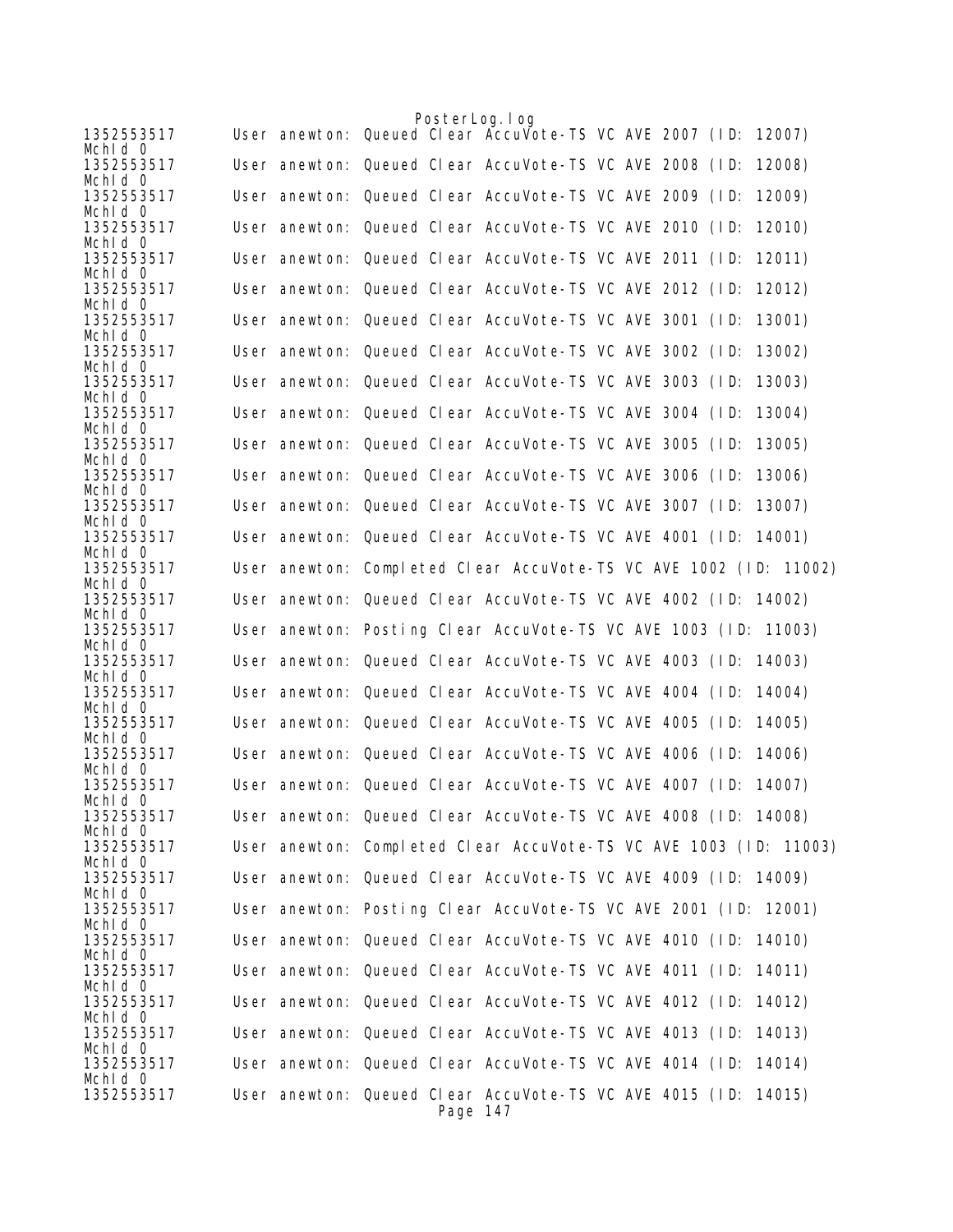| Mchid 0               |                                                                   |
|-----------------------|-------------------------------------------------------------------|
| 1352553517            | User anewton: Completed Clear AccuVote-TS VC AVE 2001 (ID: 12001) |
| Mchid 0               |                                                                   |
| 1352553517            | User anewton: Queued Clear AccuVote-TS VC AVE 4016 (ID: 14016)    |
| Mchid 0               |                                                                   |
| 1352553517            | User anewton: Posting Clear AccuVote-TS VC AVE 2002 (ID: 12002)   |
| Mchid 0               |                                                                   |
| 1352553517            | User anewton: Queued Clear AccuVote-TS VC AVE 4017 (ID: 14017)    |
| Mchld 0               |                                                                   |
| 1352553517            | User anewton: Queued Clear AccuVote-TS VC AVE 5001 (ID:<br>15001) |
| Mchid 0               |                                                                   |
| 1352553517            | User anewton: Queued Clear AccuVote-TS VC AVE 5002 (ID:<br>15002) |
| Mchid 0               |                                                                   |
| 1352553517            | User anewton: Queued Clear AccuVote-TS VC AVE 5003 (ID:<br>15003) |
| Mchld 0<br>1352553517 | User anewton: Queued Clear AccuVote-TS VC AVE 5004 (ID: 15004)    |
| Mchid 0               |                                                                   |
| 1352553517            | User anewton: Queued Clear AccuVote-TS VC AVE 5005 (ID: 15005)    |
| Mchid 0               |                                                                   |
| 1352553517            | User anewton: Completed Clear AccuVote-TS VC AVE 2002 (ID: 12002) |
| Mchld 0               |                                                                   |
| 1352553517            | User anewton: Posting Clear AccuVote-TS VC AVE 2003 (ID: 12003)   |
| Mchld 0               |                                                                   |
| 1352553517            | User anewton: Queued Clear AccuVote-TS VC AVE 5006 (ID: 15006)    |
| Mchld 0               |                                                                   |
| 1352553517            | User anewton: Queued Clear AccuVote-TS VC AVE 5007 (ID:<br>15007) |
| Mchld 0               |                                                                   |
| 1352553517            | User anewton: Queued Clear AccuVote-TS VC AVE 5008 (ID:<br>15008) |
| Mchid 0<br>1352553517 | User anewton: Queued Clear AccuVote-TS VC AVE 5009 (ID:<br>15009) |
| Mchid 0               |                                                                   |
| 1352553517            | User anewton: Queued Clear AccuVote-TS VC AVE 5010 (ID: 15010)    |
| Mchid 0               |                                                                   |
| 1352553517            | User anewton: Queued Clear AccuVote-TS VC AVE 5011 (ID: 15011)    |
| Mchid 0               |                                                                   |
| 1352553517            | User anewton: Completed Clear AccuVote-TS VC AVE 2003 (ID: 12003) |
| Mchld 0               |                                                                   |
| 1352553517            | User anewton: Queued Clear AccuVote-TS VC AVE 5012 (ID: 15012)    |
| Mchid 0               |                                                                   |
| 1352553517<br>Mchid 0 | User anewton: Posting Clear AccuVote-TS VC AVE 2004 (ID: 12004)   |
| 1352553517            | User anewton: Queued Clear AccuVote-TS VC AVE 5013 (ID: 15013)    |
| Mchld 0               |                                                                   |
| 1352553517            | User anewton: Queued Clear AccuVote-TS VC AVE 5014 (ID: 15014)    |
| Mchid 0               |                                                                   |
| 1352553517            | User anewton: Queued Clear AccuVote-TS VC AVE 5015 (ID: 15015)    |
| Mchid 0               |                                                                   |
| 1352553517            | User anewton: Queued Clear AccuVote-TS VC AVE 5016 (ID: 15016)    |
| Mchid 0               |                                                                   |
| 1352553517            | User anewton: Queued Clear AccuVote-TS VC AVE 6001 (ID: 16001)    |
| Mchld 0<br>1352553517 | User anewton: Queued Clear AccuVote-TS VC AVE 6002 (ID: 16002)    |
| Mchid 0               |                                                                   |
| 1352553517            | User anewton: Completed Clear AccuVote-TS VC AVE 2004 (ID: 12004) |
| Mchid 0               |                                                                   |
| 1352553517            | User anewton: Posting Clear AccuVote-TS VC AVE 2005 (ID: 12005)   |
| Mchld 0               |                                                                   |
| 1352553517            | User anewton: Queued Clear AccuVote-TS VC AVE 6003 (ID: 16003)    |
| Mchld 0               |                                                                   |
| 1352553517            | User anewton: Queued Clear AccuVote-TS VC AVE 6004 (ID: 16004)    |
| Mchid 0               |                                                                   |
| 1352553517<br>Mchid 0 | User anewton: Queued Clear AccuVote-TS VC AVE 6005 (ID: 16005)    |
|                       |                                                                   |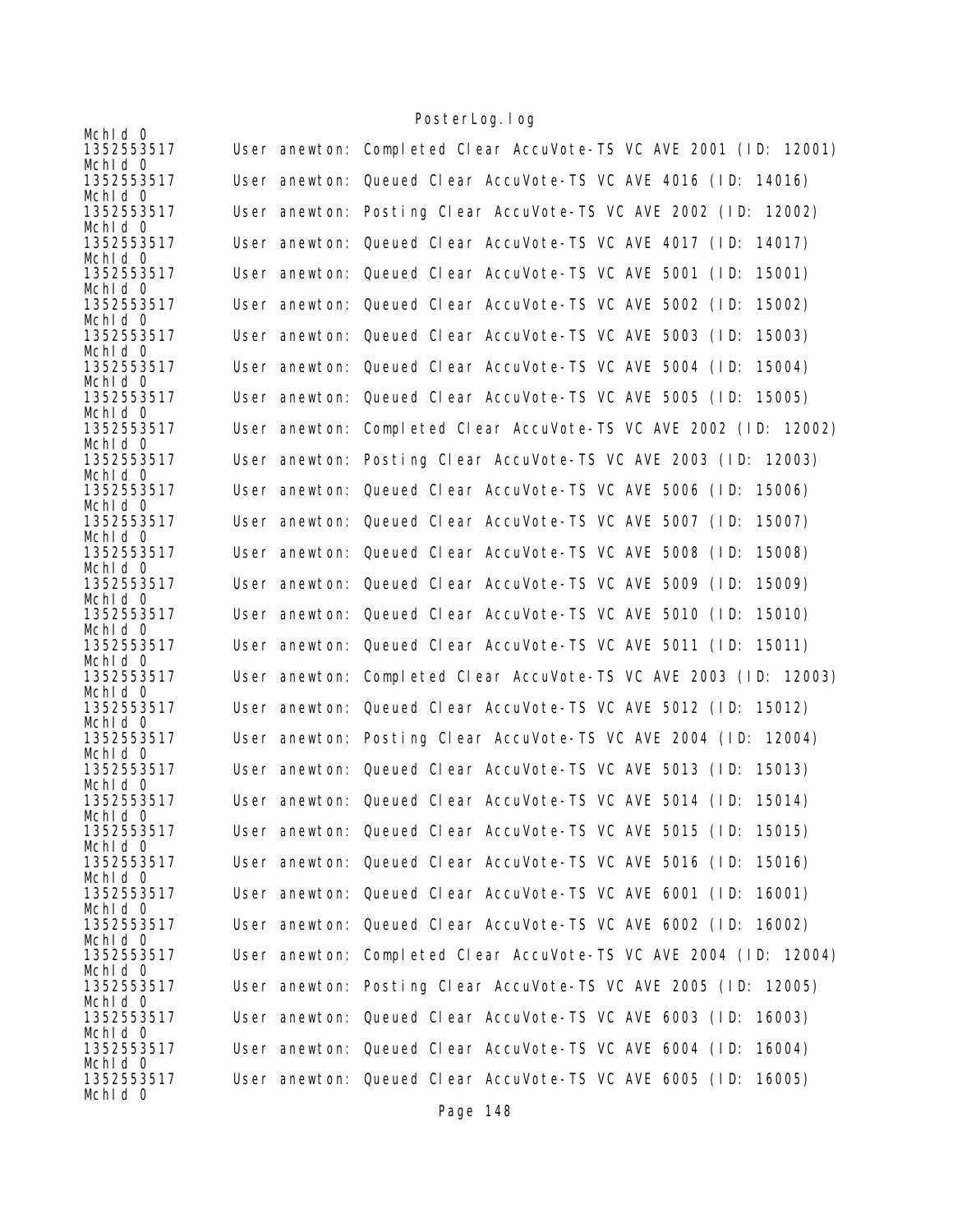|                       | PosterLog. I og                                                               |
|-----------------------|-------------------------------------------------------------------------------|
| 1352553517<br>Mchid 0 | User anewton: Queued Clear Accuvote-TS VC AVE 6006 (ID:<br>16006)             |
| 1352553517<br>Mchid 0 | User anewton: Queued Clear AccuVote-TS VC AVE 6007 (ID:<br>16007)             |
| 1352553517<br>Mchid 0 | User anewton: Queued Clear AccuVote-TS VC AVE 6008 (ID: 16008)                |
| 1352553517<br>Mchid 0 | User anewton: Completed Clear AccuVote-TS VC AVE 2005 (ID: 12005)             |
| 1352553517            | User anewton: Queued Clear AccuVote-TS VC AVE 6009 (ID: 16009)                |
| Mchid 0<br>1352553517 | User anewton: Posting Clear AccuVote-TS VC AVE 2006 (ID: 12006)               |
| Mchld 0<br>1352553517 | User anewton: Queued Clear AccuVote-TS VC AVE 6010 (ID:<br>16010)             |
| Mchld 0<br>1352553517 | User anewton: Queued Clear AccuVote-TS VC AVE 6011 (ID:<br>16011)             |
| Mchid 0<br>1352553517 | User anewton: Queued Clear AccuVote-TS VC AVE 6012 (ID: 16012)                |
| Mchid 0<br>1352553517 | User anewton: Queued Clear AccuVote-TS VC AVE 6013 (ID:<br>16013)             |
| Mchid 0<br>1352553517 | User anewton: Queued Clear AccuVote-TS VC AVE 7001 (ID: 17001)                |
| Mchid 0               |                                                                               |
| 1352553517<br>Mchid 0 | User anewton: Completed Clear AccuVote-TS VC AVE 2006 (ID: 12006)             |
| 1352553517<br>Mchld 0 | User anewton: Queued Clear AccuVote-TS VC AVE 7002 (ID: 17002)                |
| 1352553517<br>Mchid 0 | User anewton: Posting Clear AccuVote-TS VC AVE 2007 (ID: 12007)               |
| 1352553517<br>Mchid 0 | User anewton: Queued Clear AccuVote-TS VC AVE 7003 (ID: 17003)                |
| 1352553517<br>Mchid 0 | User anewton: Queued Clear AccuVote-TS VC AVE 7004 (ID:<br>17004)             |
| 1352553517            | User anewton: Queued Clear AccuVote-TS VC AVE 7005 (ID:<br>17005)             |
| Mchid 0<br>1352553517 | User anewton: Queued Clear AccuVote-TS VC AVE 7006 (ID:<br>17006)             |
| Mchid O<br>1352553517 | User anewton: Queued Clear AccuVote-TS VC AVE 7007 (ID:<br>17007)             |
| Mchid 0<br>1352553517 | User anewton: Queued Clear AccuVote-TS VC AVE 7008 (ID:<br>17008)             |
| Mchid 0<br>1352553517 | User anewton: Queued Clear AccuVote-TS VC AVE 7009 (ID:<br>17009)             |
| Mchid 0<br>1352553517 | User anewton: Queued Clear AccuVote-TS VC AVE 7010 (ID:<br>17010)             |
| Mchid 0<br>1352553517 | User anewton: Queued Clear AccuVote-TS VC AVE 7011 (ID: 17011)                |
| Mchid 0<br>1352553517 | User anewton: Queued Clear AccuVote-TS VC AVE 7012 (ID: 17012)                |
| Mchid 0<br>1352553517 | User anewton: Queued Clear AccuVote-TS VC AVE 7013 (ID: 17013)                |
| Mchid 0               | User anewton: Queued Clear AccuVote-TS VC AVE 7014 (ID: 17014)                |
| 1352553517<br>Mchid 0 |                                                                               |
| 1352553517<br>Mchid 0 | User anewton: Queued Clear AccuVote-TS VC AVE 7015 (ID: 17015)                |
| 1352553517<br>Mchid 0 | User anewton: Queued Clear AccuVote-TS VC AVE 7016 (ID: 17016)                |
| 1352553517<br>Mchid 0 | User anewton: Queued Clear AccuVote-TS VC AVE 7017 (ID:<br>17017)             |
| 1352553517<br>Mchid 0 | User anewton: Queued Clear AccuVote-TS VC AVE 7018 (ID: 17018)                |
| 1352553517<br>Mchid 0 | User anewton: Queued Clear AccuVote-TS VC AVE 8001 (ID: 18001)                |
| 1352553517            | User anewton: Completed Clear AccuVote-TS VC AVE 2007 (ID: 12007)<br>Page 149 |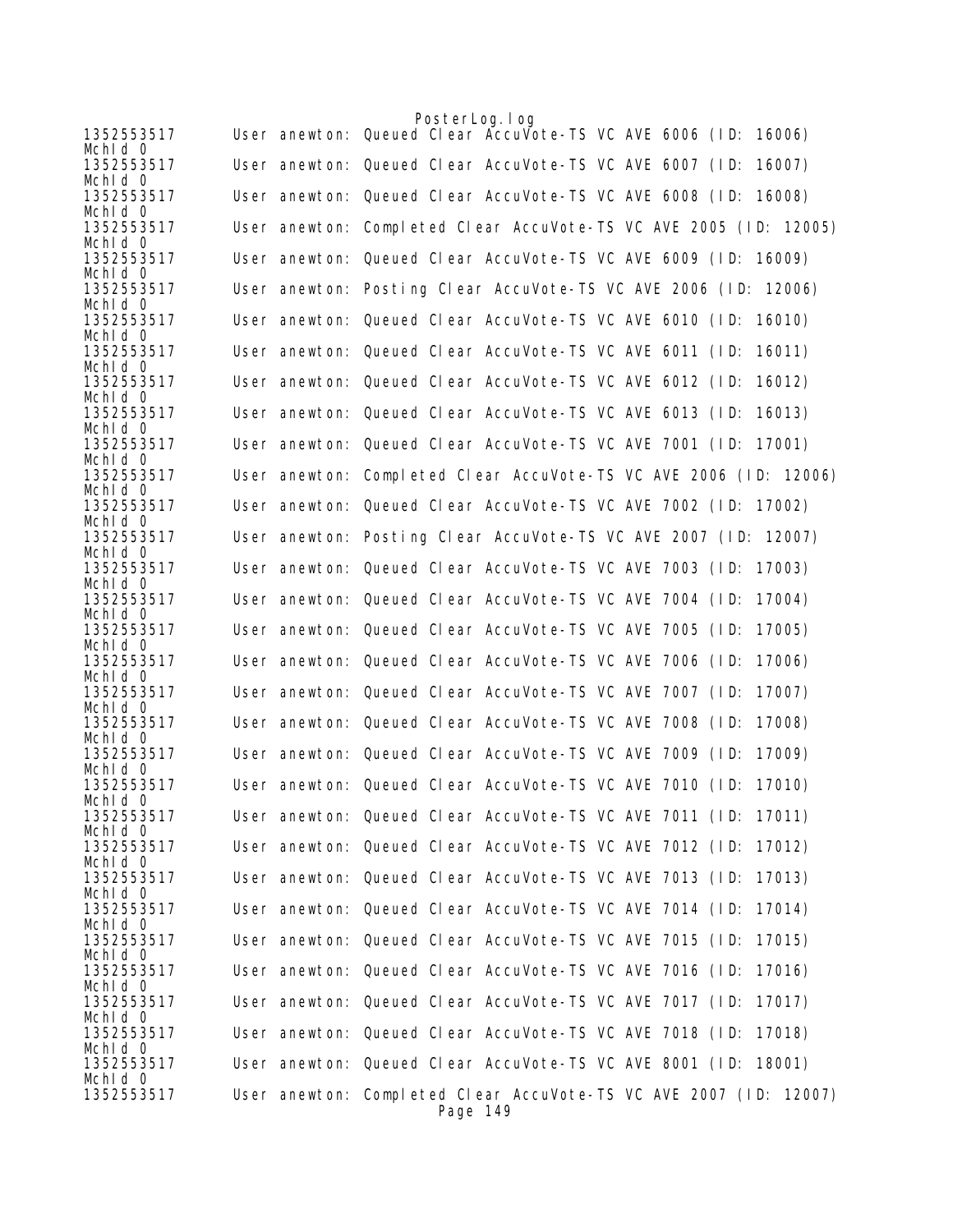| Mchid 0               | TUJICI LUYI TUY                                                               |
|-----------------------|-------------------------------------------------------------------------------|
| 1352553517<br>Mchld 0 | User anewton: Queued Clear AccuVote-TS VC AVE 8002 (ID: 18002)                |
| 1352553517<br>Mchid 0 | User anewton: Posting Clear AccuVote-TS VC AVE 2008 (ID: 12008)               |
| 1352553517            | User anewton: Queued Clear AccuVote-TS VC AVE 8003 (ID: 18003)                |
| Mchid 0<br>1352553517 | User anewton: Queued Clear AccuVote-TS VC AVE 8004 (ID:<br>18004)             |
| Mchid 0<br>1352553517 | User anewton: Queued Clear AccuVote-TS VC AVE 8005 (ID:<br>18005)             |
| Mchid 0<br>1352553517 | User anewton: Queued Clear AccuVote-TS VC AVE 8006 (ID:<br>18006)             |
| Mchid 0<br>1352553517 | User anewton: Queued Clear AccuVote-TS VC AVE 8007 (ID:<br>18007)             |
| Mchid 0<br>1352553517 | User anewton: Queued Clear AccuVote-TS VC AVE 8008 (ID:<br>18008)             |
| Mchid 0<br>1352553517 | User anewton: Queued Clear AccuVote-TS VC AVE 8009 (ID:<br>18009)             |
| Mchid 0<br>1352553517 | User anewton: Queued Clear AccuVote-TS VC AVE 8010 (ID:<br>18010)             |
| Mchld 0<br>1352553517 | User anewton: Queued Clear AccuVote-TS VC AVE 9001 (ID:<br>19001)             |
| Mchid 0<br>1352553517 | User anewton: Queued Clear AccuVote-TS VC AVE 9002 (ID:<br>19002)             |
| Mchid 0<br>1352553517 | User anewton: Queued Clear AccuVote-TS VC AVE 9003 (ID:<br>19003)             |
| Mchld 0<br>1352553517 | User anewton: Queued Clear AccuVote-TS VC AVE 9004 (ID:<br>19004)             |
| Mchid 0<br>1352553517 | User anewton: Queued Clear AccuVote-TS VC AVE 9005 (ID:<br>19005)             |
| Mchld 0<br>1352553517 | User anewton: Queued Clear AccuVote-TS VC AVE 9006 (ID: 19006)                |
| Mchld 0<br>1352553517 | User anewton: Completed Clear AccuVote-TS VC AVE 2008 (ID: 12008)             |
| Mchid 0<br>1352553517 | User anewton: Posting Clear AccuVote-TS VC AVE 2009 (ID: 12009)               |
| Mchid 0<br>1352553517 | User anewton: Queued Clear AccuVote-TS VC EV DOE AVE (ID: 30010)              |
|                       |                                                                               |
| 1352553517            | User anewton: Queued Clear AccuVote-TS VC EV DLT AVE (ID:<br>30020)           |
| 1352553517            | User anewton: Queued Clear AccuVote-TS VC EV OB AVE (ID: 30030)               |
| 1352553517            | User anewton: Queued Clear AccuVote-TS VC EV DB AVE (1D: 30040)               |
| 1352553517            | User anewton: Queued Clear AccuVote-TS VC EV NSB AVE (ID: 30050)              |
| 1352553517            | User anewton: Completed Clear AccuVote-TS VC AVE 2009 (ID: 12009)             |
| Mchid 0<br>1352553517 | User anewton: Posting Clear AccuVote-TS VC AVE 2010 (ID: 12010)               |
| Mchid 0<br>1352553517 | User anewton: Completed Clear AccuVote-TS VC AVE 2010 (ID: 12010)             |
| Mchid O               |                                                                               |
| 1352553517<br>Mchid 0 | User anewton: Posting Clear AccuVote-TS VC AVE 2011 (ID: 12011)               |
| 1352553517<br>Mchid 0 | User anewton: Completed Clear AccuVote-TS VC AVE 2011 (ID: 12011)             |
| 1352553517<br>Mchid 0 | User anewton: Posting Clear AccuVote-TS VC AVE 2012 (ID: 12012)               |
| 1352553517<br>Mchid 0 | User anewton: Completed Clear AccuVote-TS VC AVE 2012 (ID: 12012)             |
| 1352553517<br>Mchid 0 | User anewton: Posting Clear AccuVote-TS VC AVE 3001 (ID: 13001)               |
| 1352553517<br>Mchid 0 | User anewton: Completed Clear AccuVote-TS VC AVE 3001 (ID: 13001)             |
| 1352553517<br>Mchid 0 | User anewton: Posting Clear AccuVote-TS VC AVE 3002 (ID: 13002)               |
| 1352553517            | User anewton: Completed Clear AccuVote-TS VC AVE 3002 (ID: 13002)<br>Page 150 |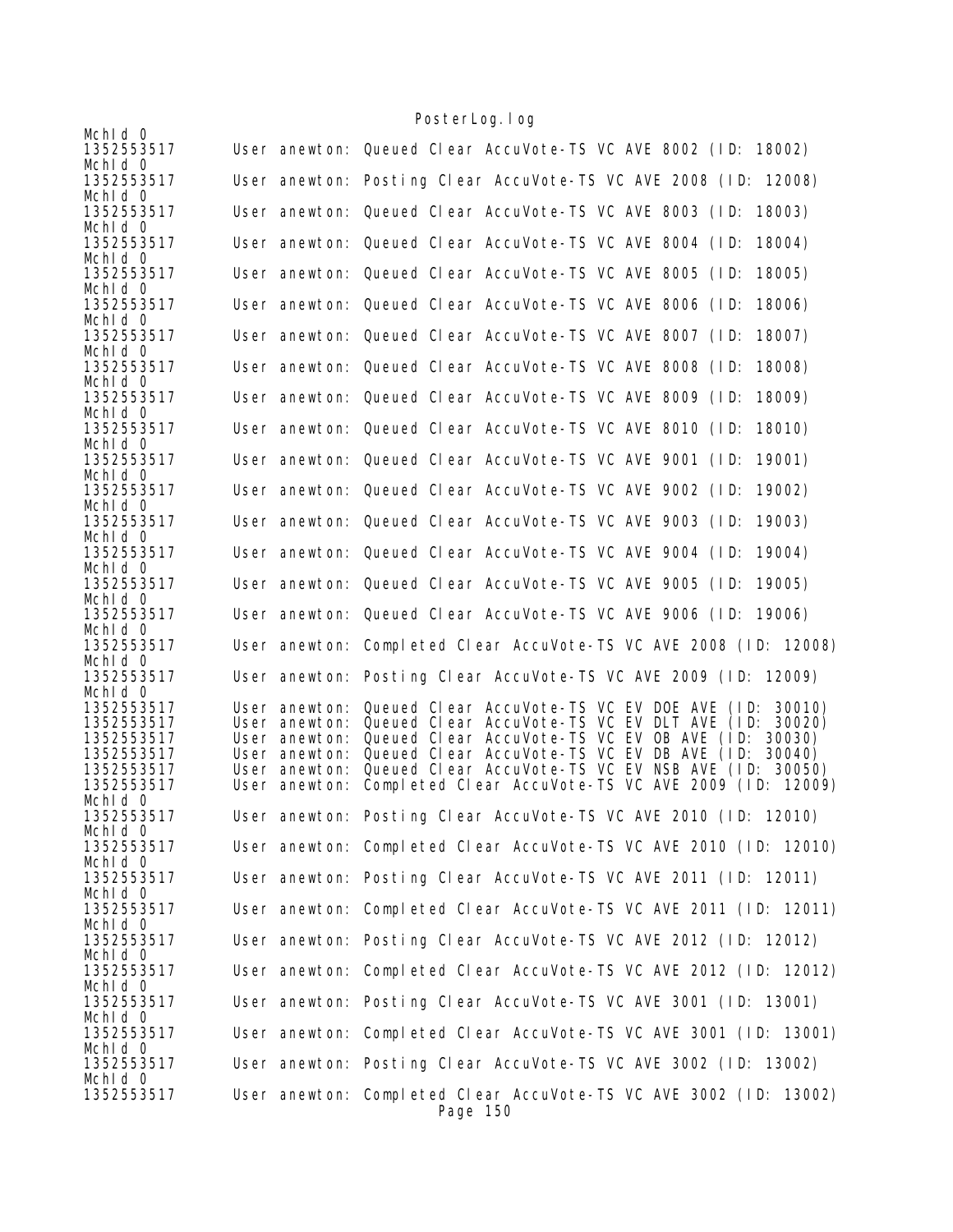| Mchid 0                          |                                                                   |
|----------------------------------|-------------------------------------------------------------------|
| 1352553517                       | User anewton: Posting Clear AccuVote-TS VC AVE 3003 (ID: 13003)   |
| Mchid 0<br>1352553517            | User anewton: Completed Clear AccuVote-TS VC AVE 3003 (ID: 13003) |
| Mchid 0<br>1352553517<br>Mchld 0 | User anewton: Posting Clear AccuVote-TS VC AVE 3004 (ID: 13004)   |
| 1352553517<br>Mchld 0            | User anewton: Completed Clear AccuVote-TS VC AVE 3004 (ID: 13004) |
| 1352553517<br>Mchid 0            | User anewton: Posting Clear AccuVote-TS VC AVE 3005 (ID: 13005)   |
| 1352553517<br>Mchid 0            | User anewton: Completed Clear AccuVote-TS VC AVE 3005 (ID: 13005) |
| 1352553517<br>Mchid 0            | User anewton: Posting Clear AccuVote-TS VC AVE 3006 (ID: 13006)   |
| 1352553517<br>Mchid 0            | User anewton: Completed Clear AccuVote-TS VC AVE 3006 (ID: 13006) |
| 1352553517<br>Mchid 0            | User anewton: Posting Clear AccuVote-TS VC AVE 3007 (ID: 13007)   |
| 1352553517<br>Mchid 0            | User anewton: Completed Clear AccuVote-TS VC AVE 3007 (ID: 13007) |
| 1352553517<br>Mchid 0            | User anewton: Posting Clear AccuVote-TS VC AVE 4001 (ID: 14001)   |
| 1352553517<br>Mchid 0            | User anewton: Completed Clear AccuVote-TS VC AVE 4001 (ID: 14001) |
| 1352553517<br>Mchid 0            | User anewton: Posting Clear AccuVote-TS VC AVE 4002 (ID: 14002)   |
| 1352553517<br>Mchid 0            | User anewton: Completed Clear AccuVote-TS VC AVE 4002 (ID: 14002) |
| 1352553517<br>Mchid 0            | User anewton: Posting Clear AccuVote-TS VC AVE 4003 (ID: 14003)   |
| 1352553517<br>Mchld 0            | User anewton: Completed Clear AccuVote-TS VC AVE 4003 (ID: 14003) |
| 1352553517<br>Mchid 0            | User anewton: Posting Clear AccuVote-TS VC AVE 4004 (ID: 14004)   |
| 1352553517<br>Mchid 0            | User anewton: Completed Clear AccuVote-TS VC AVE 4004 (ID: 14004) |
| 1352553517<br>Mchid 0            | User anewton: Posting Clear AccuVote-TS VC AVE 4005 (ID: 14005)   |
| 1352553517<br>Mchid 0            | User anewton: Completed Clear AccuVote-TS VC AVE 4005 (ID: 14005) |
| 1352553517<br>Mchid 0            | User anewton: Posting Clear AccuVote-TS VC AVE 4006 (ID: 14006)   |
| 1352553517<br>Mchid 0            | User anewton: Completed Clear AccuVote-TS VC AVE 4006 (ID: 14006) |
| 1352553517<br>Mchid 0            | User anewton: Posting Clear AccuVote-TS VC AVE 4007 (ID: 14007)   |
| 1352553517<br>Mchid 0            | User anewton: Completed Clear AccuVote-TS VC AVE 4007 (ID: 14007) |
| 1352553517<br>Mchld 0            | User anewton: Posting Clear AccuVote-TS VC AVE 4008 (ID: 14008)   |
| 1352553517<br>Mchid 0            | User anewton: Completed Clear AccuVote-TS VC AVE 4008 (ID: 14008) |
| 1352553517<br>Mchid 0            | User anewton: Posting Clear AccuVote-TS VC AVE 4009 (ID: 14009)   |
| 1352553517<br>Mchld 0            | User anewton: Completed Clear AccuVote-TS VC AVE 4009 (ID: 14009) |
| 1352553517<br>Mchid 0            | User anewton: Posting Clear AccuVote-TS VC AVE 4010 (ID: 14010)   |
| 1352553517<br>Mchid 0            | User anewton: Completed Clear AccuVote-TS VC AVE 4010 (ID: 14010) |
| 1352553517<br>Mchid 0            | User anewton: Posting Clear AccuVote-TS VC AVE 4011 (ID: 14011)   |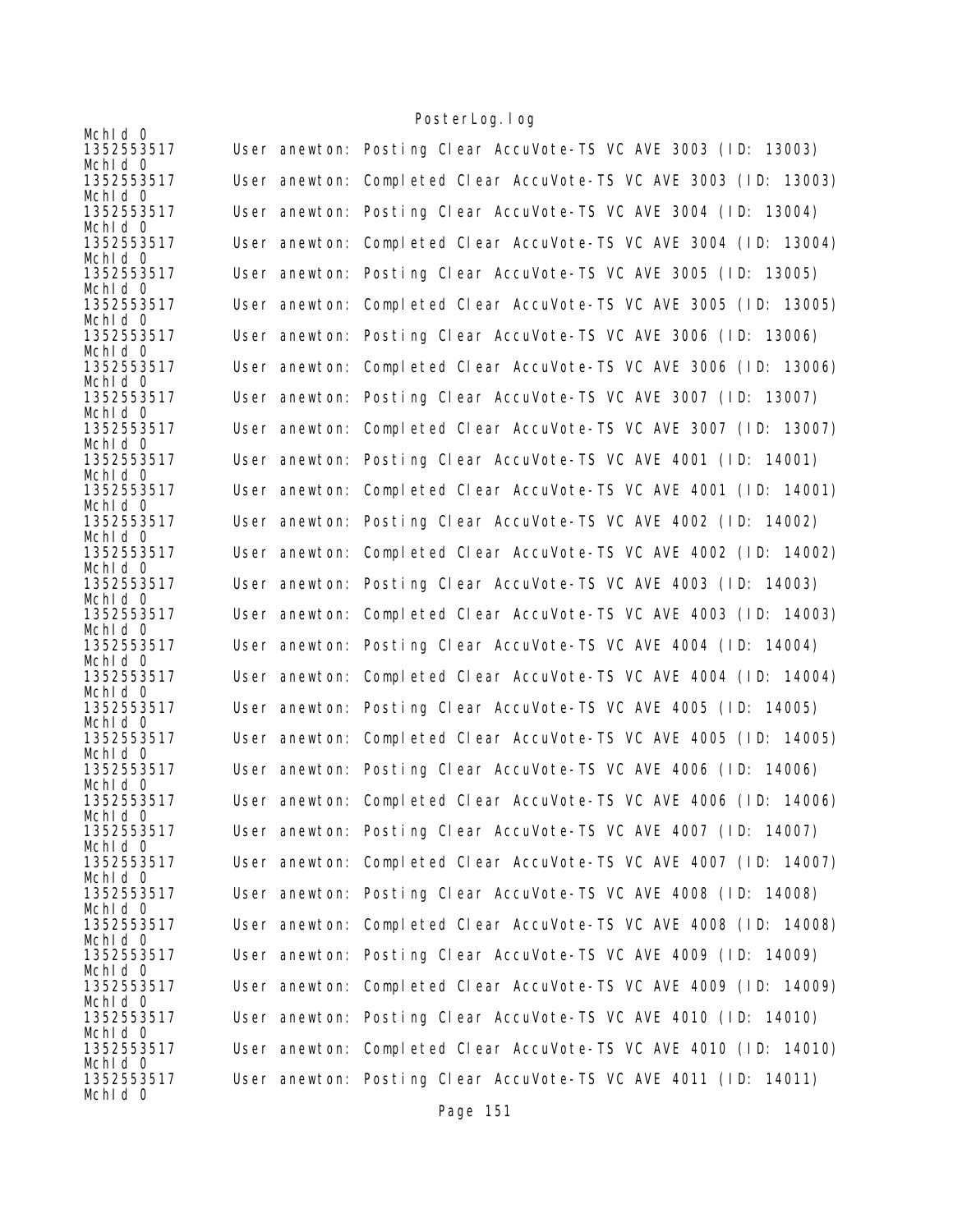|                       | PosterLog. log                                                              |
|-----------------------|-----------------------------------------------------------------------------|
| 1352553517<br>Mchid 0 | User anewton: Completed Clear AccuVote-TS VC AVE 4011 (ID: 14011)           |
| 1352553517<br>Mchid 0 | User anewton: Posting Clear AccuVote-TS VC AVE 4012 (ID: 14012)             |
| 1352553517<br>Mchid 0 | User anewton: Completed Clear AccuVote-TS VC AVE 4012 (ID: 14012)           |
| 1352553517            | User anewton: Posting Clear AccuVote-TS VC AVE 4013 (ID: 14013)             |
| Mchid O<br>1352553517 | User anewton: Completed Clear AccuVote-TS VC AVE 4013 (ID: 14013)           |
| Mchid 0<br>1352553517 | User anewton: Posting Clear AccuVote-TS VC AVE 4014 (ID: 14014)             |
| Mchld 0<br>1352553517 | User anewton: Completed Clear AccuVote-TS VC AVE 4014 (ID: 14014)           |
| Mchid O<br>1352553517 | User anewton: Posting Clear AccuVote-TS VC AVE 4015 (ID: 14015)             |
| Mchid 0<br>1352553517 | User anewton: Completed Clear AccuVote-TS VC AVE 4015 (ID: 14015)           |
| Mchld 0<br>1352553517 | User anewton: Posting Clear AccuVote-TS VC AVE 4016 (ID: 14016)             |
| Mchid O<br>1352553517 | User anewton: Completed Clear AccuVote-TS VC AVE 4016 (ID: 14016)           |
| Mchid 0               |                                                                             |
| 1352553517<br>Mchid 0 | User anewton: Posting Clear AccuVote-TS VC AVE 4017 (ID: 14017)             |
| 1352553517<br>Mchid 0 | User anewton: Completed Clear AccuVote-TS VC AVE 4017 (ID: 14017)           |
| 1352553517<br>Mchid O | User anewton: Posting Clear AccuVote-TS VC AVE 5001 (ID: 15001)             |
| 1352553517<br>Mchld 0 | User anewton: Completed Clear AccuVote-TS VC AVE 5001 (ID: 15001)           |
| 1352553517<br>Mchid 0 | User anewton: Posting Clear AccuVote-TS VC AVE 5002 (ID: 15002)             |
| 1352553517            | User anewton: Completed Clear AccuVote-TS VC AVE 5002 (ID: 15002)           |
| Mchid 0<br>1352553517 | User anewton: Posting Clear AccuVote-TS VC AVE 5003 (ID: 15003)             |
| Mchld 0<br>1352553517 | User anewton: Completed Clear AccuVote-TS VC AVE 5003 (ID: 15003)           |
| Mchid 0<br>1352553517 | User anewton: Posting Clear AccuVote-TS VC AVE 5004 (ID: 15004)             |
| Mchld 0<br>1352553517 | User anewton: Completed Clear AccuVote-TS VC AVE 5004 (ID: 15004)           |
| Mchid 0<br>1352553517 | User anewton: Posting Clear AccuVote-TS VC AVE 5005 (ID: 15005)             |
| Mchid 0<br>1352553517 | User anewton: Completed Clear AccuVote-TS VC AVE 5005 (ID: 15005)           |
| Mchid 0<br>1352553517 | User anewton: Posting Clear AccuVote-TS VC AVE 5006 (ID: 15006)             |
| Mchid 0               |                                                                             |
| 1352553517<br>Mchid 0 | User anewton: Completed Clear AccuVote-TS VC AVE 5006 (ID: 15006)           |
| 1352553517<br>Mchid 0 | User anewton: Posting Clear AccuVote-TS VC AVE 5007 (ID: 15007)             |
| 1352553517<br>Mchid 0 | User anewton: Completed Clear AccuVote-TS VC AVE 5007 (ID: 15007)           |
| 1352553517<br>Mchid 0 | User anewton: Posting Clear AccuVote-TS VC AVE 5008 (ID: 15008)             |
| 1352553517<br>Mchid 0 | User anewton: Completed Clear AccuVote-TS VC AVE 5008 (ID: 15008)           |
| 1352553517<br>Mchid 0 | User anewton: Posting Clear AccuVote-TS VC AVE 5009 (ID: 15009)             |
| 1352553517            | User anewton: Completed Clear AccuVote-TS VC AVE 5009 (ID: 15009)           |
| Mchid 0<br>1352553517 | User anewton: Posting Clear AccuVote-TS VC AVE 5010 (ID: 15010)<br>Page 152 |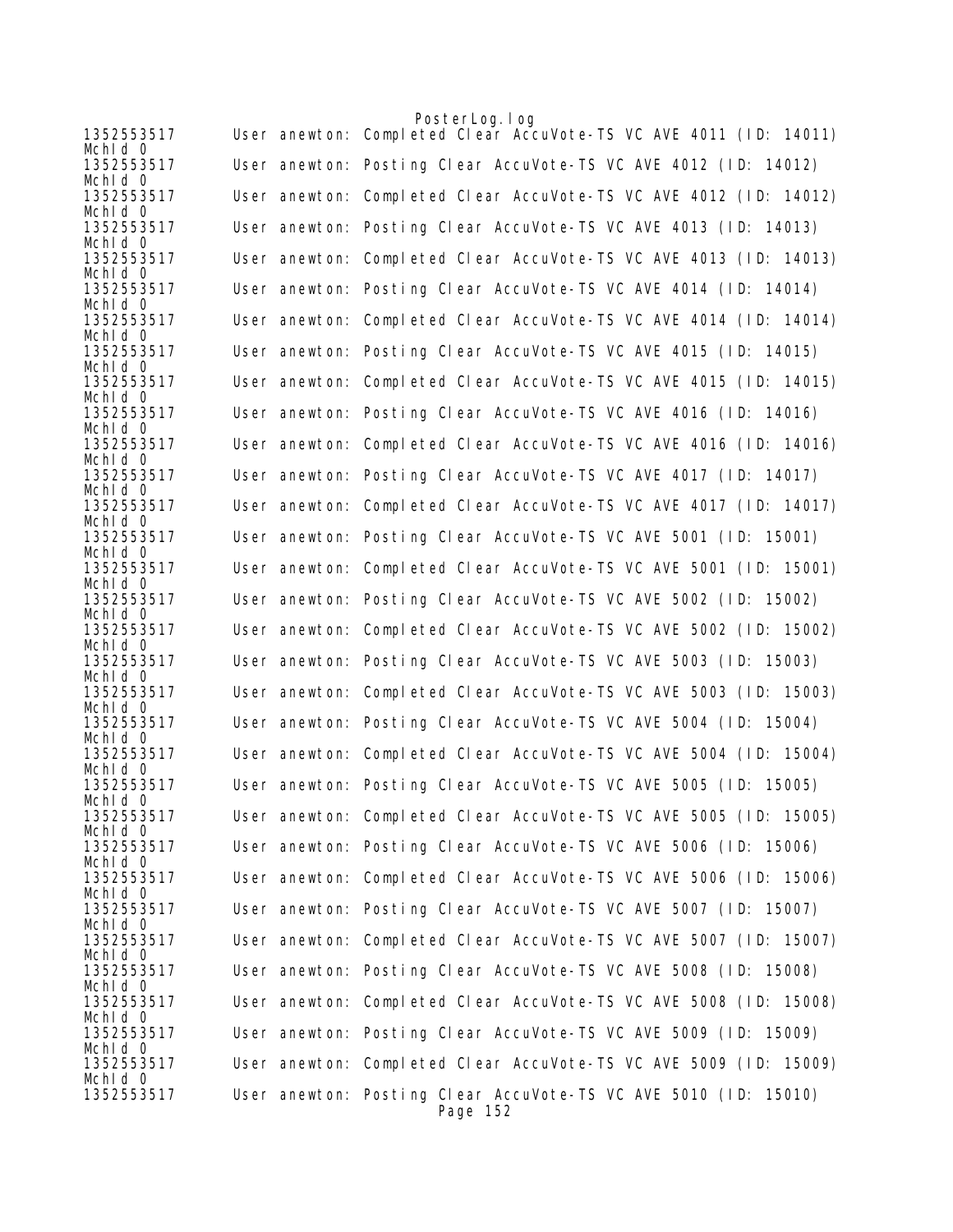| Mchid 0               |                                                                   |
|-----------------------|-------------------------------------------------------------------|
| 1352553517            | User anewton: Completed Clear AccuVote-TS VC AVE 5010 (ID: 15010) |
| Mchid 0<br>1352553517 | User anewton: Posting Clear AccuVote-TS VC AVE 5011 (ID: 15011)   |
| Mchid 0<br>1352553517 | User anewton: Completed Clear AccuVote-TS VC AVE 5011 (ID: 15011) |
| Mchld 0<br>1352553517 | User anewton: Posting Clear AccuVote-TS VC AVE 5012 (ID: 15012)   |
| Mchld 0<br>1352553517 | User anewton: Completed Clear AccuVote-TS VC AVE 5012 (ID: 15012) |
| Mchid 0<br>1352553517 | User anewton: Posting Clear AccuVote-TS VC AVE 5013 (ID: 15013)   |
| Mchid 0<br>1352553517 | User anewton: Completed Clear AccuVote-TS VC AVE 5013 (ID: 15013) |
| Mchid 0<br>1352553517 | User anewton: Posting Clear AccuVote-TS VC AVE 5014 (ID: 15014)   |
| Mchid 0<br>1352553517 | User anewton: Completed Clear AccuVote-TS VC AVE 5014 (ID: 15014) |
| Mchid 0<br>1352553517 | User anewton: Posting Clear AccuVote-TS VC AVE 5015 (ID: 15015)   |
| Mchid 0               |                                                                   |
| 1352553517<br>Mchid 0 | User anewton: Completed Clear AccuVote-TS VC AVE 5015 (ID: 15015) |
| 1352553517<br>Mchid 0 | User anewton: Posting Clear AccuVote-TS VC AVE 5016 (ID: 15016)   |
| 1352553517<br>Mchid 0 | User anewton: Completed Clear AccuVote-TS VC AVE 5016 (ID: 15016) |
| 1352553517<br>Mchid 0 | User anewton: Posting Clear AccuVote-TS VC AVE 6001 (ID: 16001)   |
| 1352553517<br>Mchid 0 | User anewton: Completed Clear AccuVote-TS VC AVE 6001 (ID: 16001) |
| 1352553517<br>Mchld 0 | User anewton: Posting Clear AccuVote-TS VC AVE 6002 (ID: 16002)   |
| 1352553517            | User anewton: Completed Clear AccuVote-TS VC AVE 6002 (ID: 16002) |
| Mchid 0<br>1352553517 | User anewton: Posting Clear AccuVote-TS VC AVE 6003 (ID: 16003)   |
| Mchid 0<br>1352553517 | User anewton: Completed Clear AccuVote-TS VC AVE 6003 (ID: 16003) |
| Mchld 0<br>1352553517 | User anewton: Posting Clear AccuVote-TS VC AVE 6004 (ID: 16004)   |
| Mchid 0<br>1352553517 | User anewton: Completed Clear AccuVote-TS VC AVE 6004 (ID: 16004) |
| Mchid 0<br>1352553517 | User anewton: Posting Clear AccuVote-TS VC AVE 6005 (ID: 16005)   |
| Mchid 0<br>1352553517 | User anewton: Completed Clear AccuVote-TS VC AVE 6005 (ID: 16005) |
| Mchid 0<br>1352553517 | User anewton: Posting Clear AccuVote-TS VC AVE 6006 (ID: 16006)   |
| Mchid 0<br>1352553517 | User anewton: Completed Clear AccuVote-TS VC AVE 6006 (ID: 16006) |
| Mchld 0<br>1352553517 | User anewton: Posting Clear AccuVote-TS VC AVE 6007 (ID: 16007)   |
| Mchid 0<br>1352553517 | User anewton: Completed Clear AccuVote-TS VC AVE 6007 (ID: 16007) |
| Mchid 0<br>1352553517 | User anewton: Posting Clear AccuVote-TS VC AVE 6008 (ID: 16008)   |
| Mchld 0<br>1352553517 | User anewton: Completed Clear AccuVote-TS VC AVE 6008 (ID: 16008) |
| Mchid 0<br>1352553517 | User anewton: Posting Clear AccuVote-TS VC AVE 6009 (ID: 16009)   |
| Mchid 0<br>1352553517 | User anewton: Completed Clear AccuVote-TS VC AVE 6009 (ID: 16009) |
| Mchid 0               |                                                                   |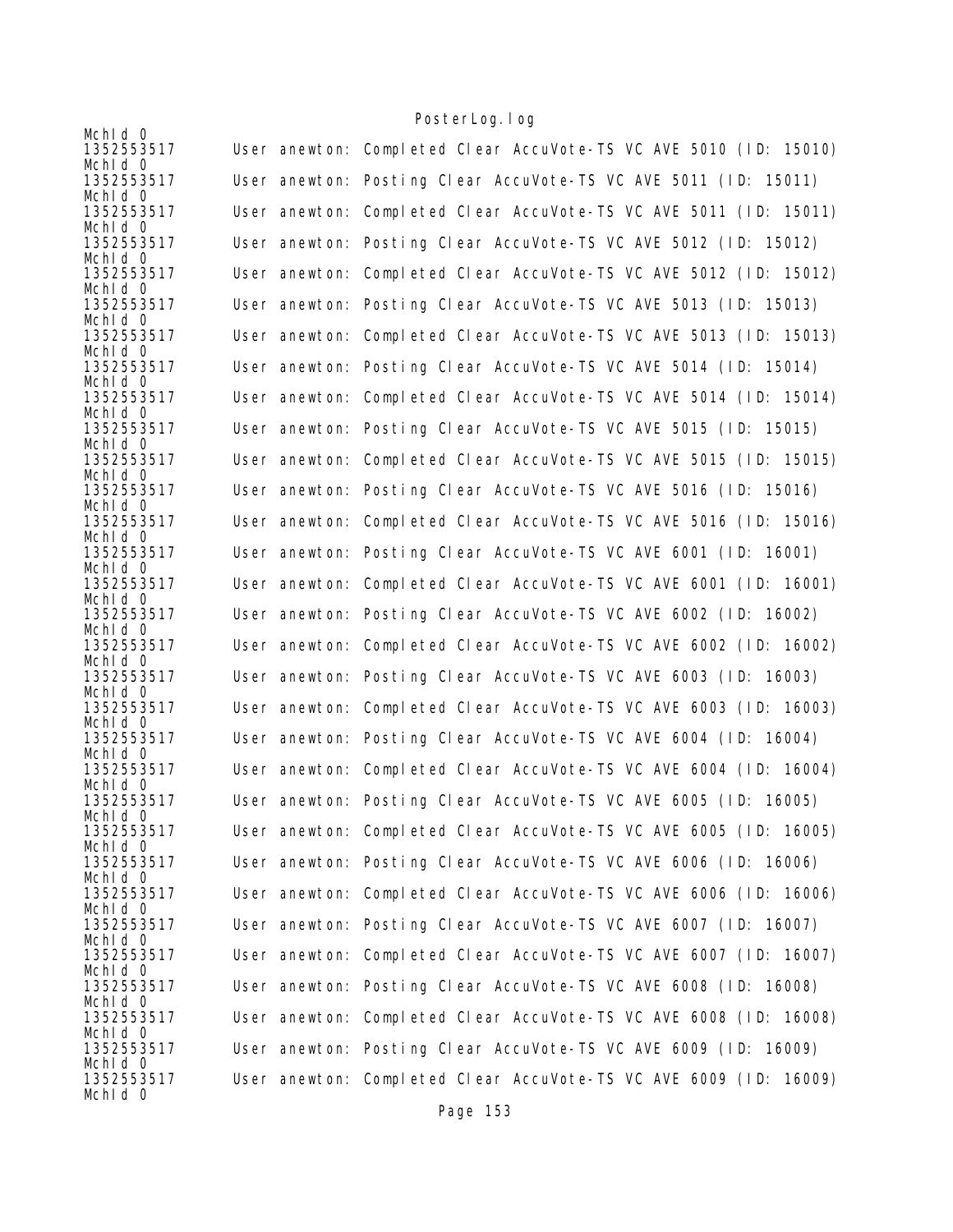|                       | PosterLog.log                                                     |
|-----------------------|-------------------------------------------------------------------|
| 1352553517<br>Mchid 0 | User anewton: Posting Clear AccuVote-TS VC AVE 6010 (ID: 16010)   |
| 1352553518<br>Mchid 0 | User anewton: Completed Clear AccuVote-TS VC AVE 6010 (ID: 16010) |
| 1352553518<br>Mchld 0 | User anewton: Posting Clear AccuVote-TS VC AVE 6011 (ID: 16011)   |
| 1352553518            | User anewton: Completed Clear AccuVote-TS VC AVE 6011 (ID: 16011) |
| Mchid 0<br>1352553518 | User anewton: Posting Clear AccuVote-TS VC AVE 6012 (ID: 16012)   |
| Mchid 0<br>1352553518 | User anewton: Completed Clear AccuVote-TS VC AVE 6012 (ID: 16012) |
| Mchid 0<br>1352553518 | User anewton: Posting Clear AccuVote-TS VC AVE 6013 (ID: 16013)   |
| Mchid 0<br>1352553518 | User anewton: Completed Clear AccuVote-TS VC AVE 6013 (ID: 16013) |
| Mchid 0               | User anewton: Posting Clear AccuVote-TS VC AVE 7001 (ID: 17001)   |
| 1352553518<br>Mchid O |                                                                   |
| 1352553518<br>Mchid 0 | User anewton: Completed Clear AccuVote-TS VC AVE 7001 (ID: 17001) |
| 1352553518<br>Mchld 0 | User anewton: Posting Clear AccuVote-TS VC AVE 7002 (ID: 17002)   |
| 1352553518<br>Mchld 0 | User anewton: Completed Clear AccuVote-TS VC AVE 7002 (ID: 17002) |
| 1352553518<br>Mchid 0 | User anewton: Posting Clear AccuVote-TS VC AVE 7003 (ID: 17003)   |
| 1352553518            | User anewton: Completed Clear AccuVote-TS VC AVE 7003 (ID: 17003) |
| Mchld 0<br>1352553518 | User anewton: Posting Clear AccuVote-TS VC AVE 7004 (ID: 17004)   |
| Mchid O<br>1352553518 | User anewton: Completed Clear AccuVote-TS VC AVE 7004 (ID: 17004) |
| Mchid 0<br>1352553518 | User anewton: Posting Clear AccuVote-TS VC AVE 7005 (ID: 17005)   |
| Mchid 0<br>1352553518 | User anewton: Completed Clear AccuVote-TS VC AVE 7005 (ID: 17005) |
| Mchld 0<br>1352553518 | User anewton: Posting Clear AccuVote-TS VC AVE 7006 (ID: 17006)   |
| Mchid 0<br>1352553518 | User anewton: Completed Clear AccuVote-TS VC AVE 7006 (ID: 17006) |
| Mchid 0<br>1352553518 | User anewton: Posting Clear AccuVote-TS VC AVE 7007 (ID: 17007)   |
| Mchld 0<br>1352553518 | User anewton: Completed Clear AccuVote-TS VC AVE 7007 (ID: 17007) |
| Mchid 0               |                                                                   |
| 1352553518<br>Mchld 0 | User anewton: Posting Clear AccuVote-TS VC AVE 7008 (ID: 17008)   |
| 1352553518<br>Mchld 0 | User anewton: Completed Clear AccuVote-TS VC AVE 7008 (ID: 17008) |
| 1352553518<br>Mchid 0 | User anewton: Posting Clear AccuVote-TS VC AVE 7009 (ID: 17009)   |
| 1352553518<br>Mchid 0 | User anewton: Completed Clear AccuVote-TS VC AVE 7009 (ID: 17009) |
| 1352553518<br>Mchid 0 | User anewton: Posting Clear AccuVote-TS VC AVE 7010 (ID: 17010)   |
| 1352553518<br>Mchid 0 | User anewton: Completed Clear AccuVote-TS VC AVE 7010 (ID: 17010) |
| 1352553518            | User anewton: Posting Clear AccuVote-TS VC AVE 7011 (ID: 17011)   |
| Mchid O<br>1352553518 | User anewton: Completed Clear AccuVote-TS VC AVE 7011 (ID: 17011) |
| Mchid 0<br>1352553518 | User anewton: Posting Clear AccuVote-TS VC AVE 7012 (ID: 17012)   |
| Mchid 0<br>1352553518 | User anewton: Completed Clear AccuVote-TS VC AVE 7012 (ID: 17012) |
|                       | Page 154                                                          |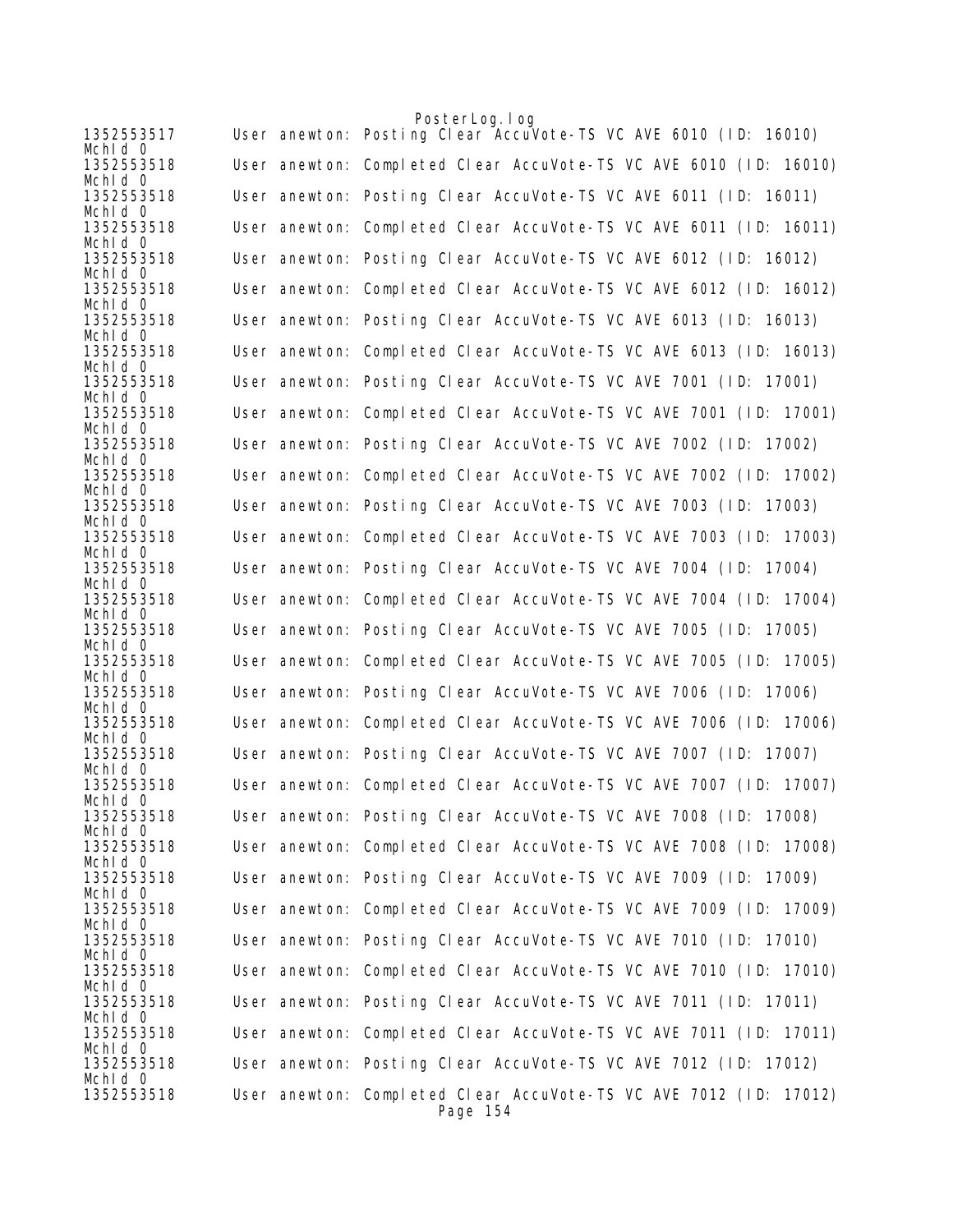| Mchid 0               |                                                                   |
|-----------------------|-------------------------------------------------------------------|
| 1352553518<br>Mchid 0 | User anewton: Posting Clear AccuVote-TS VC AVE 7013 (ID: 17013)   |
| 1352553518<br>Mchid 0 | User anewton: Completed Clear AccuVote-TS VC AVE 7013 (ID: 17013) |
| 1352553518<br>Mchid 0 | User anewton: Posting Clear AccuVote-TS VC AVE 7014 (ID: 17014)   |
| 1352553518<br>Mchld 0 | User anewton: Completed Clear AccuVote-TS VC AVE 7014 (ID: 17014) |
| 1352553518<br>Mchid 0 | User anewton: Posting Clear AccuVote-TS VC AVE 7015 (ID: 17015)   |
| 1352553518<br>Mchid 0 | User anewton: Completed Clear AccuVote-TS VC AVE 7015 (ID: 17015) |
| 1352553518<br>Mchid 0 | User anewton: Posting Clear AccuVote-TS VC AVE 7016 (ID: 17016)   |
| 1352553518<br>Mchid 0 | User anewton: Completed Clear AccuVote-TS VC AVE 7016 (ID: 17016) |
| 1352553518<br>Mchid 0 | User anewton: Posting Clear AccuVote-TS VC AVE 7017 (ID: 17017)   |
| 1352553518<br>Mchid 0 | User anewton: Completed Clear AccuVote-TS VC AVE 7017 (ID: 17017) |
| 1352553518<br>Mchid 0 | User anewton: Posting Clear AccuVote-TS VC AVE 7018 (ID: 17018)   |
| 1352553518<br>Mchid 0 | User anewton: Completed Clear AccuVote-TS VC AVE 7018 (ID: 17018) |
| 1352553518<br>Mchid 0 | User anewton: Posting Clear AccuVote-TS VC AVE 8001 (ID: 18001)   |
| 1352553518<br>Mchid 0 | User anewton: Completed Clear AccuVote-TS VC AVE 8001 (ID: 18001) |
| 1352553518<br>Mchid 0 | User anewton: Posting Clear AccuVote-TS VC AVE 8002 (ID: 18002)   |
| 1352553518<br>Mchld 0 | User anewton: Completed Clear AccuVote-TS VC AVE 8002 (ID: 18002) |
| 1352553518<br>Mchid 0 | User anewton: Posting Clear AccuVote-TS VC AVE 8003 (ID: 18003)   |
| 1352553518<br>Mchid 0 | User anewton: Completed Clear AccuVote-TS VC AVE 8003 (ID: 18003) |
| 1352553518<br>Mchid 0 | User anewton: Posting Clear AccuVote-TS VC AVE 8004 (ID: 18004)   |
| 1352553518<br>Mchid 0 | User anewton: Completed Clear AccuVote-TS VC AVE 8004 (ID: 18004) |
| 1352553518<br>Mchld 0 | User anewton: Posting Clear AccuVote-TS VC AVE 8005 (ID: 18005)   |
| 1352553518<br>Mchid 0 | User anewton: Completed Clear AccuVote-TS VC AVE 8005 (ID: 18005) |
| 1352553518<br>Mchid 0 | User anewton: Posting Clear AccuVote-TS VC AVE 8006 (ID: 18006)   |
| 1352553518<br>Mchid 0 | User anewton: Completed Clear AccuVote-TS VC AVE 8006 (ID: 18006) |
| 1352553518<br>Mchld 0 | User anewton: Posting Clear AccuVote-TS VC AVE 8007 (ID: 18007)   |
| 1352553518<br>Mchid 0 | User anewton: Completed Clear AccuVote-TS VC AVE 8007 (ID: 18007) |
| 1352553518<br>Mchid 0 | User anewton: Posting Clear AccuVote-TS VC AVE 8008 (ID: 18008)   |
| 1352553518<br>Mchld 0 | User anewton: Completed Clear AccuVote-TS VC AVE 8008 (ID: 18008) |
| 1352553518<br>Mchid 0 | User anewton: Posting Clear AccuVote-TS VC AVE 8009 (ID: 18009)   |
| 1352553518<br>Mchid 0 | User anewton: Completed Clear AccuVote-TS VC AVE 8009 (ID: 18009) |
| 1352553518<br>Mchid 0 | User anewton: Posting Clear AccuVote-TS VC AVE 8010 (ID: 18010)   |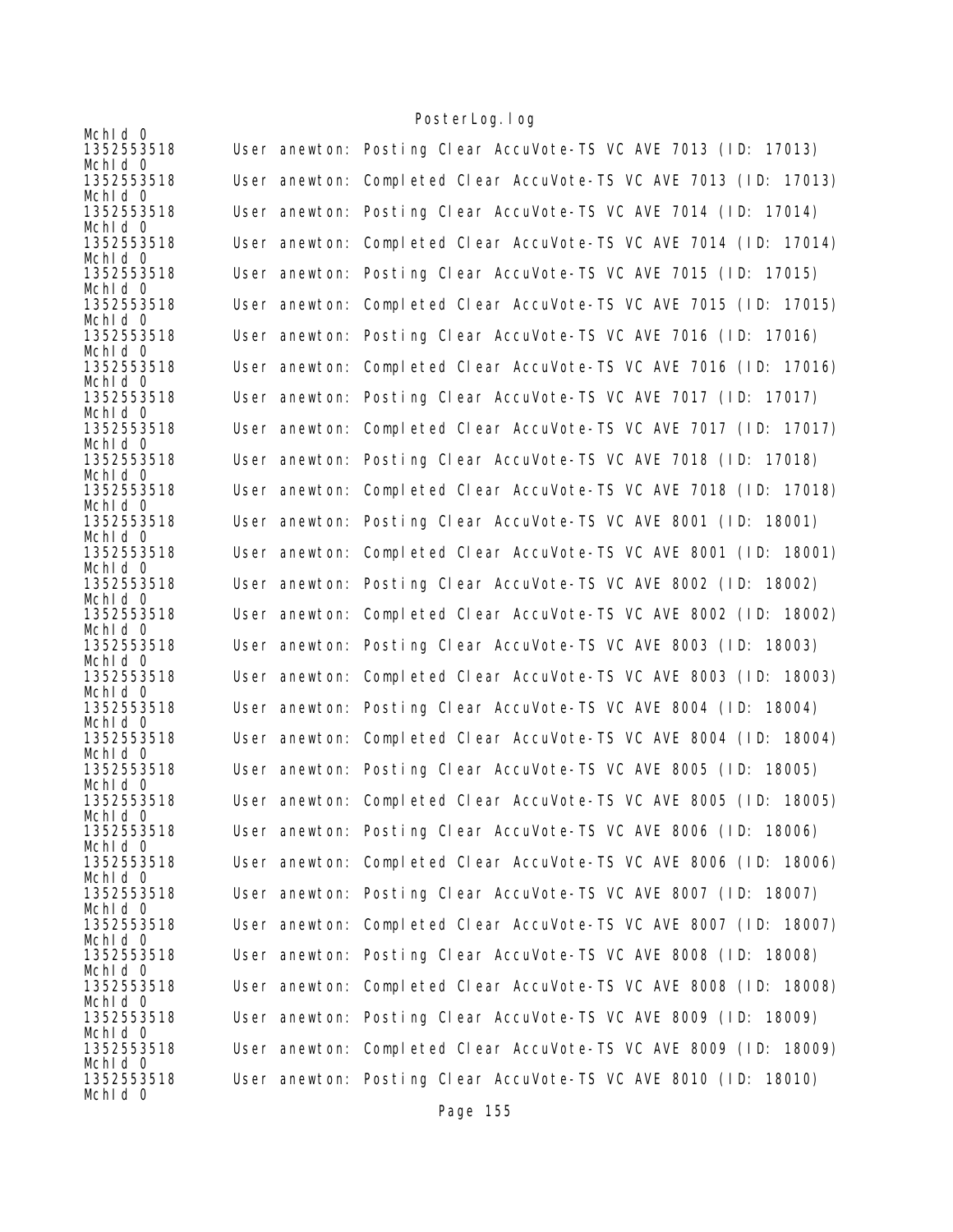|                          |                                | PosterLog.log                                                                                                |
|--------------------------|--------------------------------|--------------------------------------------------------------------------------------------------------------|
| 1352553518<br>Mchid 0    |                                | User anewton: Completed Clear AccuVote-TS VC AVE 8010 (ID: 18010)                                            |
| 1352553518<br>Mchid 0    |                                | User anewton: Posting Clear AccuVote-TS VC AVE 9001 (ID: 19001)                                              |
| 1352553518<br>Mchid 0    |                                | User anewton: Completed Clear AccuVote-TS VC AVE 9001 (ID: 19001)                                            |
| 1352553518<br>Mchid 0    |                                | User anewton: Posting Clear AccuVote-TS VC AVE 9002 (ID: 19002)                                              |
| 1352553518<br>Mchid 0    |                                | User anewton: Completed Clear AccuVote-TS VC AVE 9002 (ID: 19002)                                            |
| 1352553518<br>Mchid 0    |                                | User anewton: Posting Clear AccuVote-TS VC AVE 9003 (ID: 19003)                                              |
| 1352553518<br>Mchid 0    |                                | User anewton: Completed Clear AccuVote-TS VC AVE 9003 (ID: 19003)                                            |
| 1352553518<br>Mchid 0    |                                | User anewton: Posting Clear AccuVote-TS VC AVE 9004 (ID: 19004)                                              |
| 1352553518<br>Mchid 0    |                                | User anewton: Completed Clear AccuVote-TS VC AVE 9004 (ID: 19004)                                            |
| 1352553518<br>Mchid 0    |                                | User anewton: Posting Clear AccuVote-TS VC AVE 9005 (ID: 19005)                                              |
| 1352553518<br>Mchid 0    |                                | User anewton: Completed Clear AccuVote-TS VC AVE 9005 (ID: 19005)                                            |
| 1352553518<br>Mchid 0    |                                | User anewton: Posting Clear AccuVote-TS VC AVE 9006 (ID: 19006)                                              |
| 1352553518<br>Mchid 0    |                                | User anewton: Completed Clear AccuVote-TS VC AVE 9006 (ID: 19006)                                            |
| 1352553518               | User anewton:                  | Posting Clear AccuVote-TS VC EV DOE AVE (ID: 30010)                                                          |
| 1352553518<br>1352553518 | User anewton:<br>User anewton: | Completed Clear AccuVote-TS VC EV DOE AVE (ID: 30010)<br>Posting Clear AccuVote-TS VC EV DLT AVE (ID: 30020) |
| 1352553518               | User anewton:                  | Completed Clear AccuVote-TS VC EV DLT AVE (ID: 30020)                                                        |
| 1352553518               | User anewton:                  | Posting Clear AccuVote-TS VC EV OB AVE (ID: 30030)                                                           |
| 1352553518               | User anewton:                  | Completed Clear AccuVote-TS VC EV OB AVE (ID: 30030)                                                         |
| 1352553518               | User anewton:                  | Posting Clear AccuVote-TS VC EV DB AVE (ID: 30040)                                                           |
| 1352553518               | User anewton:                  | Completed Clear AccuVote-TS VC EV DB AVE (ID: 30040)                                                         |
| 1352553518               | User anewton:                  | Posting Clear AccuVote-TS VC EV NSB AVE (ID: 30050)                                                          |
| 1352553518               | User anewton:                  | Completed Clear AccuVote-TS VC EV NSB AVE (ID: 30050)                                                        |
| 1352553543               | User anewton:                  | Queued Clear AVOSX VC EV DOE OSX (ID: 20010)                                                                 |
| 1352553543               | User anewton:                  | Posting Clear AVOSX VC EV DOE OSX (ID: 20010)                                                                |
| 1352553543               | User anewton:                  | Queued Clear AVOSX VC EV DLT OSX (ID: 20020)                                                                 |
| 1352553543               | User anewton:                  | Queued Clear AVOSX VC EV OB OSX (ID: 20030)                                                                  |
| 1352553543               | User anewton:                  | Queued Clear AVOSX VC EV DB OSX (ID: 20040)                                                                  |
| 1352553544               | User anewton:                  | Completed Clear AVOSX VC EV DOE OSX (ID: 20010)                                                              |
| 1352553544               | User anewton:                  | Posting Clear AVOSX VC EV DLT OSX (ID: 20020)                                                                |
| 1352553545               | User anewton:                  | Completed Clear AVOSX VC EV DLT OSX (ID: 20020)                                                              |
| 1352553545               | User anewton:                  | Posting Clear AVOSX VC EV OB OSX (ID: 20030)                                                                 |
| 1352553546               |                                | User anewton: Completed Clear AVOSX VC EV OB OSX (ID: 20030)                                                 |
| 1352553546               |                                | User anewton: Posting Clear AVOSX VC EV DB OSX (ID: 20040)                                                   |
| 1352553547               | User anewton:                  | Completed Clear AVOSX VC EV DB OSX (ID: 20040)                                                               |
| 1352553549               |                                | User anewton: Queued Clear AVOSX VC Absentee 1 - OSX (ID: 40010)                                             |
| 1352553549               |                                | User anewton: Posting Clear AVOSX VC Absentee 1 - OSX (ID: 40010)                                            |
| 1352553549               | User anewton:                  | Queued Clear AVOSX VC Unscanned (ID: 50010)<br>Mchid 0                                                       |
| 1352553549               |                                | User anewton: Queued Clear AVOSX VC Provisional (ID: 50020)<br>Mchld O                                       |
| 1352553550               |                                | User anewton: Completed Clear AVOSX VC Absentee 1 - OSX (ID: 40010)                                          |
| 1352553550               |                                | User anewton: Posting Clear AVOSX VC Unscanned (ID: 50010)<br>Mchid 0                                        |
| 1352553550<br>0          | User anewton:                  | Completed Clear AVOSX VC Unscanned (ID: 50010)<br>MchI d                                                     |
| 1352553550<br>0          |                                | User anewton: Posting Clear AVOSX VC Provisional (ID: 50020)<br>Mchld                                        |
| 1352553550<br>Mchid 0    |                                | User anewton: Completed Clear AVOSX VC Provisional (ID: 50020)                                               |
| 1352553590               |                                | User anewton: Poster Stopped                                                                                 |
| 1352553634               |                                | User anewton: Poster Starting                                                                                |
| 1352553652               |                                | User anewton: Queued Clear AccuVote-OS VC 1001 (ID: 1001)<br>Page 156                                        |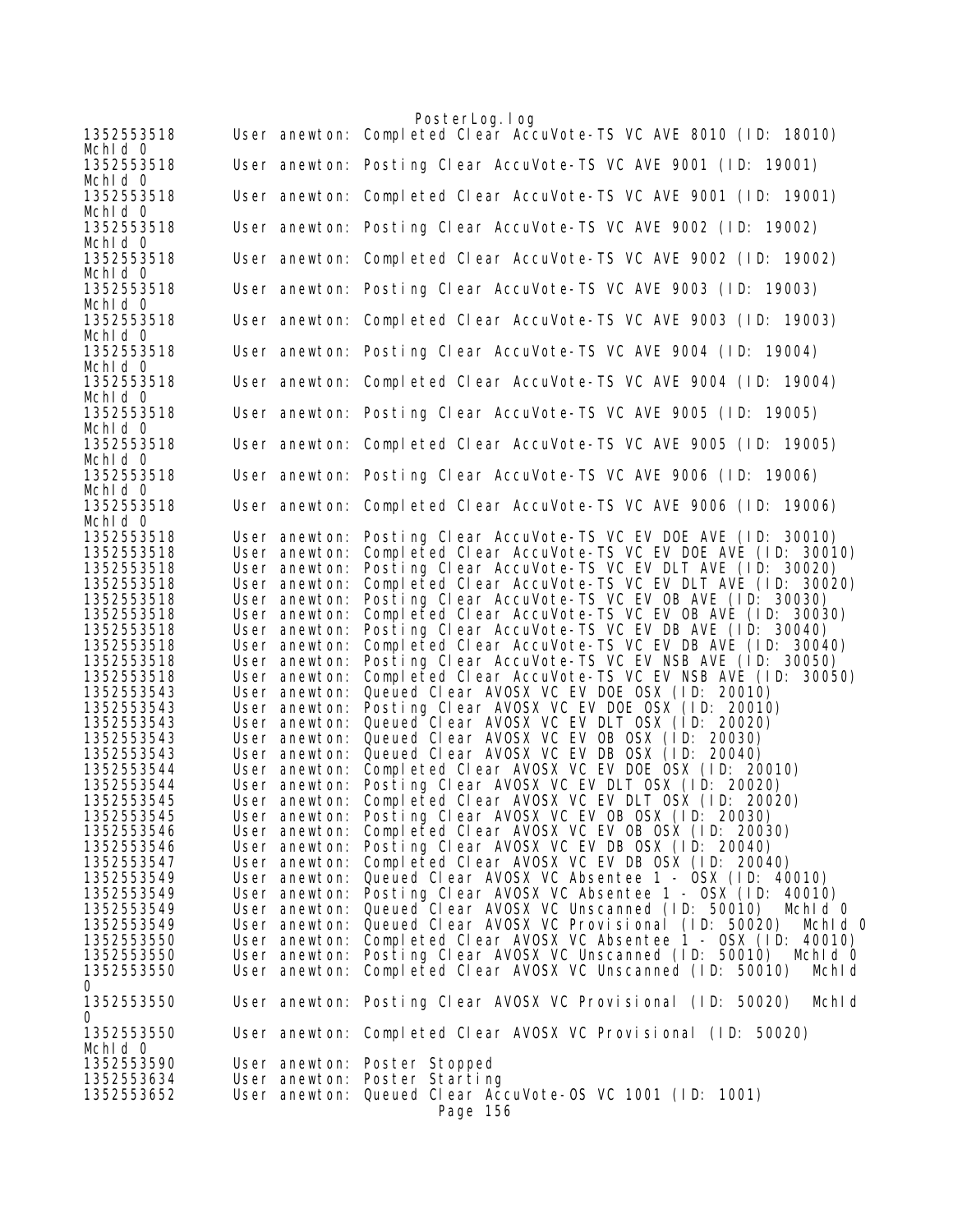|                          |                                | PosterLog.log                                                                                          |
|--------------------------|--------------------------------|--------------------------------------------------------------------------------------------------------|
| 1352553652               | User anewton:                  | Posting Clear AccuVote-OS VC 1001 (ID:<br>1001)                                                        |
| 1352553652               | User anewton:                  | Queued Clear AccuVote-OS VC 1002 (ID:<br>1002)                                                         |
| 1352553652               | User anewton:                  | Queued Clear AccuVote-0S VC 1003<br>(1D)<br>1003)                                                      |
| 1352553652               | User anewton:                  | Queued Clear AccuVote-OS VC 2001<br>2001)<br>(1D)                                                      |
| 1352553652               | User anewton:                  | Queued Clear AccuVote-0S VC 2002<br>(1D)<br>2002)                                                      |
| 1352553652               | User anewton:                  | Queued Clear AccuVote-OS VC 2003<br>(1D)<br>2003)                                                      |
| 1352553652               | User anewton:                  | Queued Clear AccuVote-OS VC 2004<br>2004)<br>(1D)                                                      |
| 1352553652               | User anewton:                  | Queued Clear AccuVote-OS VC 2005<br>(1D)<br>2005)                                                      |
| 1352553652               | User anewton:                  | Queued Clear AccuVote-0S VC 2006<br>(1D)<br>2006)<br>2007)                                             |
| 1352553652<br>1352553652 | User anewton:<br>User anewton: | Queued Clear AccuVote-0S VC 2007<br>(ID:<br>Queued Clear AccuVote-0S VC 2008<br>2008)<br>(1D)          |
| 1352553652               | User anewton:                  | Queued Clear AccuVote-OS VC 2009<br>2009)<br>(1D)                                                      |
| 1352553652               | User anewton:                  | Queued Clear AccuVote-OS VC 2010<br>(1D)<br>2010)                                                      |
| 1352553652               | User anewton:                  | Queued Clear AccuVote-OS VC 2011<br>(1D)<br>2011)                                                      |
| 1352553652               | User anewton:                  | Queued Clear AccuVote-OS VC 2012<br>2012)<br>(1D)                                                      |
| 1352553652               | User anewton:                  | Queued Clear AccuVote-OS VC 3001<br>(1D)<br>3001)                                                      |
| 1352553652               | User anewton:                  | Queued Clear AccuVote-OS VC 3002<br>3002)<br>(1D)                                                      |
| 1352553652               | User anewton:                  | Queued Clear AccuVote-OS VC<br>3003<br>3003)<br>(1D)                                                   |
| 1352553652               | User anewton:                  | Queued Clear AccuVote-OS VC 3004<br>(1D)<br>3004)                                                      |
| 1352553652               | User anewton:                  | Queued Clear AccuVote-0S VC 3005<br>3005)<br>(1D)                                                      |
| 1352553652               | User anewton:                  | Queued Clear AccuVote-OS VC 3006<br>3006)<br>(1D)                                                      |
| 1352553652               | User anewton:                  | Queued Clear AccuVote-OS VC 3007 (ID:<br>3007)                                                         |
| 1352553652               | User anewton:                  | Completed Clear AccuVote-0S VC 1001 (ID: 1001)                                                         |
| 1352553652               | User anewton:                  | Queued Clear AccuVote-OS VC 4001 (ID:<br>4001)                                                         |
| 1352553652               | User anewton:                  | Posting Clear AccuVote-OS VC 1002 (ID: 1002)<br>Queued Clear AccuVote-OS VC 4002 (ID:                  |
| 1352553652<br>1352553652 | User anewton:<br>User anewton: | 4002)<br>Queued Clear AccuVote-OS VC 4003<br>(1D)<br>4003)                                             |
| 1352553652               | User anewton:                  | Queued Clear AccuVote-OS VC 4004<br>(1D)<br>4004)                                                      |
| 1352553652               | User anewton:                  | Queued Clear AccuVote-OS VC 4005<br>(1D)<br>4005)                                                      |
| 1352553652               | User anewton:                  | Queued Clear AccuVote-OS VC 4006<br>(ID:<br>4006)                                                      |
| 1352553652               | User anewton:                  | Queued Clear AccuVote-0S VC 4007<br>(1D)<br>4007)                                                      |
| 1352553652               | User anewton:                  | Queued Clear AccuVote-0S VC 4008<br>(1D)<br>4008)                                                      |
| 1352553652               | User anewton:                  | Queued Clear AccuVote-OS VC 4009<br>(1D)<br>4009)                                                      |
| 1352553652               | User anewton:                  | Queued Clear AccuVote-OS VC 4010<br>(1D)<br>4010)                                                      |
| 1352553652               | User anewton:                  | Queued Clear AccuVote-OS VC 4011<br>(1D)<br>4011)                                                      |
| 1352553652               | User anewton:                  | Queued Clear AccuVote-OS VC 4012<br>(1D)<br>4012)                                                      |
| 1352553652               | User anewton:                  | Queued Clear AccuVote-OS VC 4013<br>(1D)<br>4013)<br>(1D)                                              |
| 1352553652<br>1352553652 | User anewton:<br>User anewton: | Queued Clear AccuVote-OS VC 4014<br>4014)<br>Queued Clear AccuVote-OS VC 4015<br>(ID:<br>4015)         |
| 1352553652               | User anewton:                  | Queued Clear AccuVote-OS VC 4016<br>(1D)<br>4016)                                                      |
| 1352553652               | User anewton:                  | Queued Clear AccuVote-OS VC 4017<br>(1D)<br>4017)                                                      |
| 1352553652               | User anewton:                  | Queued Clear AccuVote-0S VC 5001<br>(1D)<br>5001)                                                      |
| 1352553652               | User anewton:                  | Queued Clear AccuVote-0S VC 5002<br>(1D)<br>5002)                                                      |
| 1352553652               | User anewton:                  | Queued Clear AccuVote-OS VC 5003 (ID:<br>5003)                                                         |
| 1352553652               | User anewton:                  | Completed Clear AccuVote-OS VC 1002 (ID: 1002)                                                         |
| 1352553652               | User anewton:                  | Queued Clear AccuVote-OS VC 5004 (ID: 5004)                                                            |
| 1352553652               | User anewton:                  | Posting Clear AccuVote-OS VC 1003 (ID: 1003)                                                           |
| 1352553652               | User anewton:                  | Queued Clear AccuVote-0S VC 5005 (ID:<br>5005)                                                         |
| 1352553652               | User anewton:                  | Queued Clear AccuVote-OS VC 5006<br>(1D)<br>5006)                                                      |
| 1352553652               | User anewton:<br>User anewton: | Queued Clear AccuVote-0S VC 5007<br>(1D)<br>5007)                                                      |
| 1352553652<br>1352553652 | User anewton:                  | Queued Clear AccuVote-0S VC 5008<br>(1D)<br>5008)<br>Queued Clear AccuVote-OS VC 5009<br>(1D)<br>5009) |
| 1352553652               | User anewton:                  | Queued Clear AccuVote-OS VC 5010<br>(1D)<br>5010)                                                      |
| 1352553652               | User anewton:                  | Queued Clear AccuVote-OS VC 5011<br>(1D)<br>5011)                                                      |
| 1352553652               | User anewton:                  | Queued Clear AccuVote-OS VC 5012<br>(1D)<br>5012)                                                      |
| 1352553652               | User anewton:                  | Queued Clear AccuVote-OS VC 5013<br>(1D)<br>5013)                                                      |
| 1352553652               | User anewton:                  | Queued Clear AccuVote-0S VC 5014<br>(1D)<br>5014)                                                      |
| 1352553652               | User anewton:                  | Queued Clear AccuVote-0S VC 5015<br>(1D)<br>5015)                                                      |
| 1352553652               | User anewton:                  | Queued Clear AccuVote-OS VC 5016<br>(1D)<br>5016)                                                      |
| 1352553652               | User anewton:                  | Queued Clear AccuVote-0S VC 6001<br>6001)<br>(1D)                                                      |
| 1352553652               | User anewton:                  | Queued Clear AccuVote-0S VC 6002<br>(1D)<br>6002)                                                      |
| 1352553652               | User anewton:                  | Queued Clear AccuVote-0S VC 6003<br>(1D)<br>6003)                                                      |
| 1352553652               | User anewton:                  | Queued Clear AccuVote-OS VC 6004 (ID:<br>6004)                                                         |
|                          |                                | Page 157                                                                                               |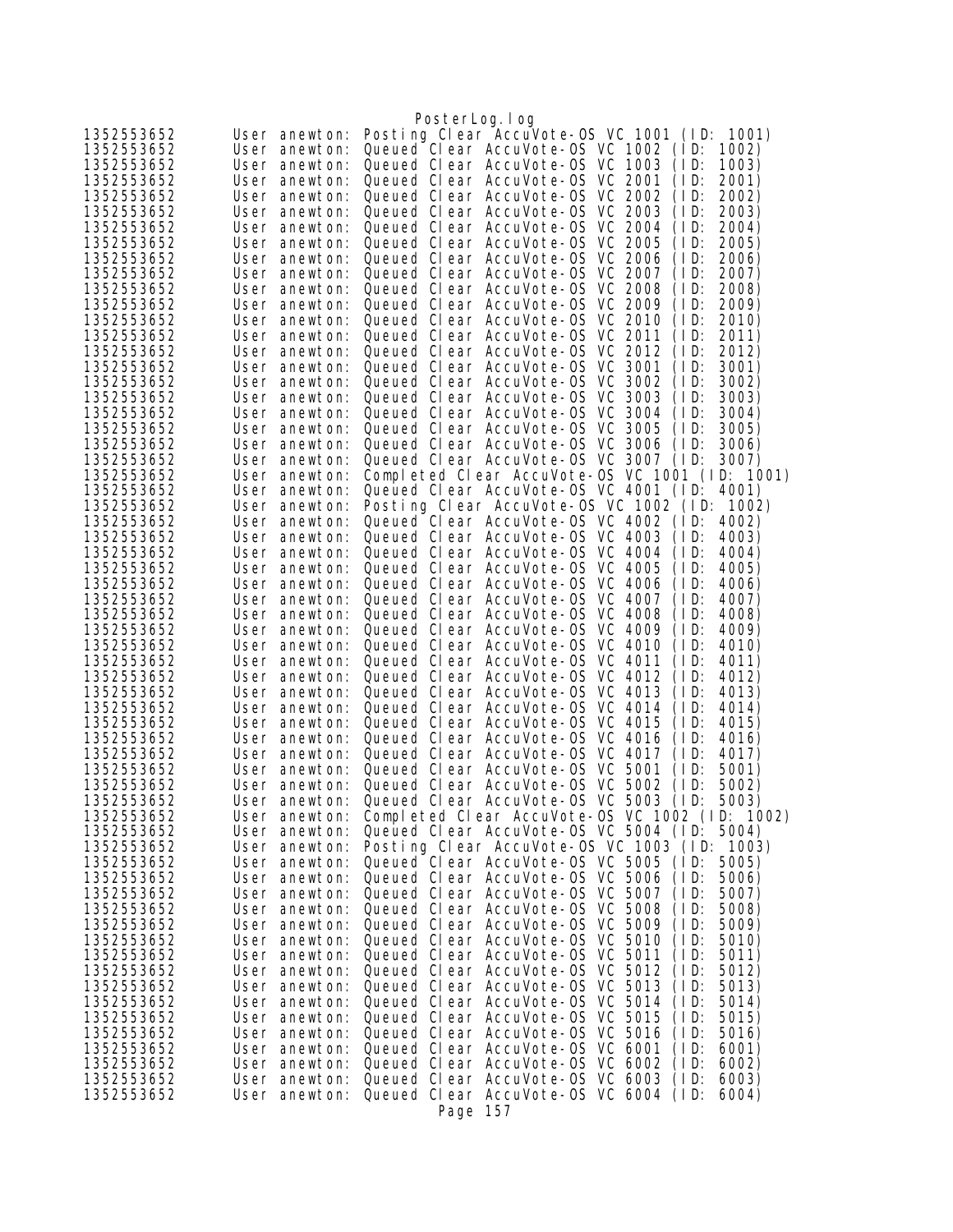|                          |                                | PosterLog.log                                                                                          |
|--------------------------|--------------------------------|--------------------------------------------------------------------------------------------------------|
| 1352553652               | User anewton:                  | Queued Clear AccuVote-OS VC 6005<br>(1D)<br>6005)                                                      |
| 1352553652               | User anewton:                  | Queued Clear AccuVote-OS VC 6006 (ID:<br>6006)                                                         |
| 1352553652               | User anewton:                  | Queued Clear AccuVote-OS VC 6007 (ID:<br>6007)                                                         |
| 1352553652               | User anewton:                  | Completed Clear AccuVote-OS VC 1003 (ID: 1003)                                                         |
| 1352553652               | User anewton:                  | Queued Clear AccuVote-0S VC 6008 (ID: 6008)                                                            |
| 1352553652               | User anewton:                  | Posting Clear AccuVote-OS VC 2001 (ID: 2001)                                                           |
| 1352553652               | User anewton:                  | Queued Clear AccuVote-OS VC 6009 (ID:<br>6009)                                                         |
| 1352553652               | User anewton:                  | Queued Clear AccuVote-OS VC 6010<br>(1D)<br>6010)                                                      |
| 1352553652               | User anewton:                  | Queued Clear AccuVote-0S VC 6011<br>(1D)<br>6011)                                                      |
| 1352553652               | User anewton:                  | Queued Clear AccuVote-OS VC 6012<br>(1D)<br>6012)                                                      |
| 1352553652               | User anewton:                  | Queued Clear AccuVote-OS VC 6013<br>(1D)<br>6013)                                                      |
| 1352553652               | User anewton:                  | Queued Clear AccuVote-0S VC 7001<br>(1D)<br>7001)                                                      |
| 1352553652               | User anewton:                  | Queued Clear AccuVote-OS VC 7002<br>(1D)<br>7002)                                                      |
| 1352553652               | User anewton:                  | Queued Clear AccuVote-OS VC<br>7003<br>(1D)<br>7003)                                                   |
| 1352553652               | User anewton:                  | Queued Clear AccuVote-OS VC 7004<br>(1D)<br>7004)                                                      |
| 1352553652               | User anewton:                  | Queued Clear AccuVote-0S VC 7005<br>7005)<br>(1D)                                                      |
| 1352553652               | User anewton:                  | Queued Clear AccuVote-0S VC 7006<br>(1D)<br>7006)                                                      |
| 1352553652               | User anewton:                  | Queued Clear AccuVote-OS VC 7007<br>(1D)<br>7007)                                                      |
| 1352553652               | User anewton:                  | Queued Clear AccuVote-OS VC 7008<br>7008)<br>(1D)                                                      |
| 1352553652               | User anewton:                  | Queued Clear AccuVote-OS VC<br>7009<br>(1D)<br>7009)                                                   |
| 1352553652               | User anewton:                  | Queued Clear AccuVote-OS VC 7010<br>(1D)<br>7010)                                                      |
| 1352553652               | User anewton:                  | Queued Clear AccuVote-0S VC 7011<br>7011)<br>(1D)                                                      |
| 1352553652               | User anewton:                  | Queued Clear AccuVote-OS VC 7012<br>(1D)<br>7012)                                                      |
| 1352553652               | User anewton:                  | Queued Clear AccuVote-OS VC 7013<br>(1D)<br>7013)                                                      |
| 1352553652               | User anewton:                  | Queued Clear AccuVote-OS VC 7014 (ID:<br>7014)                                                         |
| 1352553652               | User anewton:                  | Completed Clear AccuVote-0S VC 2001 (ID: 2001)                                                         |
| 1352553652               | User anewton:                  | Posting Clear AccuVote-OS VC 2002 (ID: 2002)                                                           |
| 1352553652               | User anewton:                  | Queued Clear AccuVote-OS VC 7015 (ID:<br>7015)                                                         |
| 1352553652<br>1352553652 | User anewton:                  | Queued Clear AccuVote-OS VC 7016<br>7016)<br>(1D)<br>Queued Clear AccuVote-OS VC 7017<br>(1D)<br>7017) |
| 1352553652               | User anewton:<br>User anewton: | Queued Clear AccuVote-0S VC 7018<br>(1D)<br>7018)                                                      |
| 1352553652               | User anewton:                  | Queued Clear AccuVote-OS VC 8001<br>(1D)<br>8001)                                                      |
| 1352553652               | User anewton:                  | Queued Clear AccuVote-OS VC 8002<br>(1D)<br>8002)                                                      |
| 1352553652               | User anewton:                  | Queued Clear AccuVote-0S VC 8003<br>8003)<br>(1D)                                                      |
| 1352553652               | User anewton:                  | Queued Clear AccuVote-0S VC 8004<br>(1D)<br>8004)                                                      |
| 1352553652               | User anewton:                  | Queued Clear AccuVote-0S VC 8005<br>(1D)<br>8005)                                                      |
| 1352553652               | User anewton:                  | Queued Clear AccuVote-0S VC 8006<br>(1D)<br>8006)                                                      |
| 1352553652               | User anewton:                  | Queued Clear AccuVote-OS VC 8007<br>(1D)<br>8007)                                                      |
| 1352553652               | User anewton:                  | Queued Clear AccuVote-OS VC 8008<br>(1D)<br>8008)                                                      |
| 1352553652               | User anewton:                  | Queued Clear AccuVote-OS VC 8009<br>(1D)<br>8009)                                                      |
| 1352553652               |                                | User anewton: Queued Clear AccuVote-OS VC 8010<br>(1D)<br>8010)                                        |
| 1352553652               | User anewton:                  | Queued Clear AccuVote-OS VC 9001<br>(1D)<br>9001)                                                      |
| 1352553652               |                                | User anewton: Queued Clear AccuVote-OS VC 9002<br>(1D)<br>9002)                                        |
| 1352553652               |                                | User anewton: Queued Clear AccuVote-OS VC 9003 (ID:<br>9003)                                           |
| 1352553652               |                                | User anewton: Queued Clear AccuVote-OS VC 9004 (ID: 9004)                                              |
| 1352553652               |                                | User anewton: Queued Clear AccuVote-OS VC 9005 (ID: 9005)                                              |
| 1352553652               |                                | User anewton: Queued Clear AccuVote-OS VC 9006 (ID: 9006)                                              |
| 1352553652               |                                | User anewton: Queued Clear AccuVote-OS VC AB 2 OS 100-400 (ID:                                         |
| 40020)                   |                                |                                                                                                        |
| 1352553652               |                                | User anewton: Queued Clear AccuVote-OS VC AB 3 OS 500-600 (ID:                                         |
| 40030)                   |                                |                                                                                                        |
| 1352553652               |                                | User anewton: Completed Clear AccuVote-OS VC 2002 (ID: 2002)                                           |
| 1352553652               |                                | User anewton: Posting Clear AccuVote-OS VC 2003 (ID: 2003)                                             |
| 1352553652               | User anewton:                  | Queued Clear AccuVote-OS VC AB 4 OS 700-900 (ID:                                                       |
| 40040)                   |                                |                                                                                                        |
| 1352553652               | User anewton:                  | Completed Clear AccuVote-0S VC 2003 (ID: 2003)                                                         |
| 1352553652<br>1352553652 | User anewton:                  | Posting Clear AccuVote-OS VC 2004 (ID: 2004)<br>Completed Clear AccuVote-0S VC 2004 (ID: 2004)         |
| 1352553652               | User anewton:<br>User anewton: | Posting Clear AccuVote-OS VC 2005 (ID: 2005)                                                           |
| 1352553652               |                                | Completed Clear AccuVote-0S VC 2005 (ID: 2005)                                                         |
| 1352553652               | User anewton:<br>User anewton: | Posting Clear AccuVote-OS VC 2006 (ID: 2006)                                                           |
| 1352553652               | User anewton:                  | Completed Clear AccuVote-0S VC 2006 (ID: 2006)                                                         |
| 1352553652               | User anewton:                  | Posting Clear AccuVote-OS VC 2007 (ID: 2007)                                                           |
|                          |                                | Page 158                                                                                               |
|                          |                                |                                                                                                        |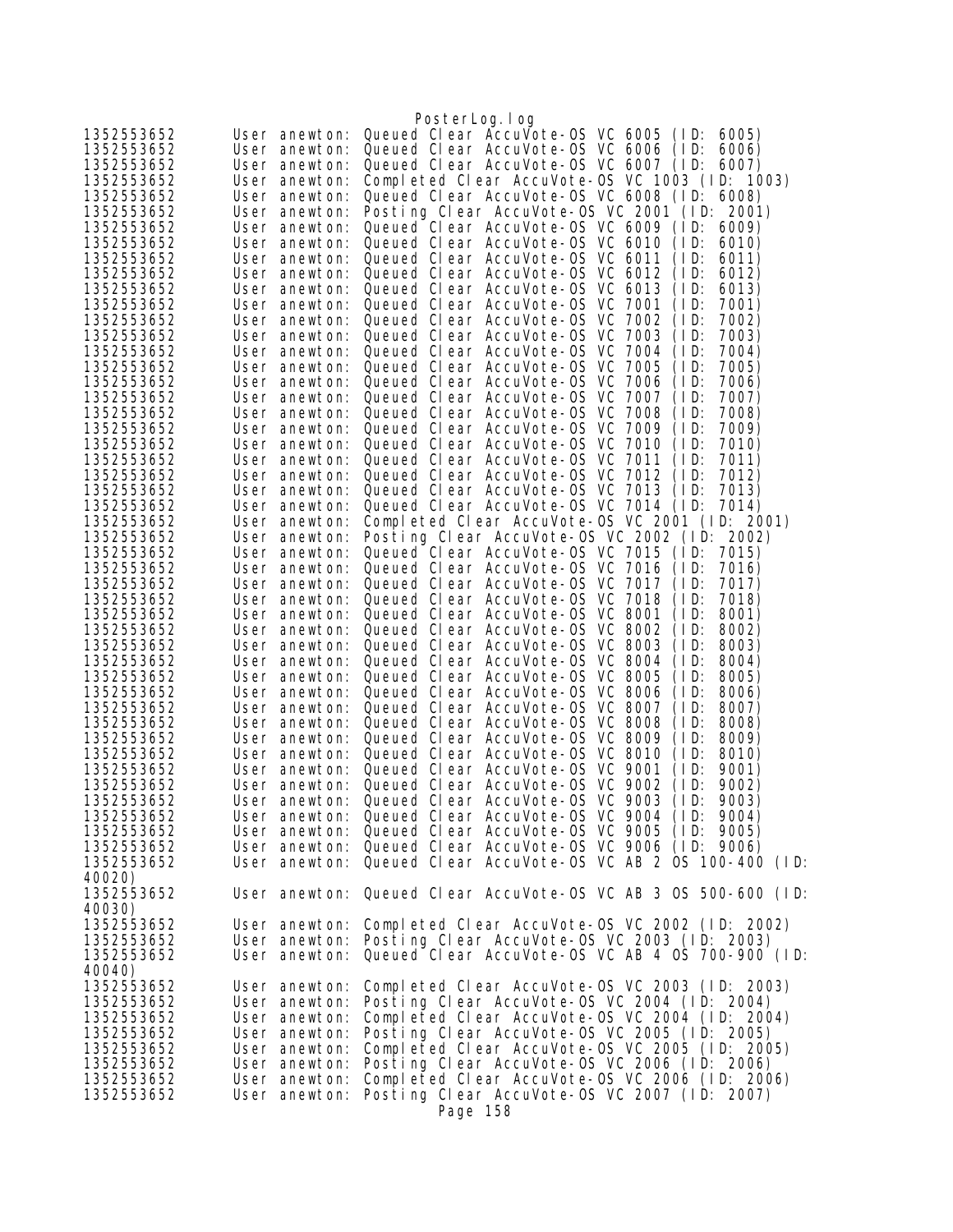|                          |                                | PosterLog.log                                                                                  |
|--------------------------|--------------------------------|------------------------------------------------------------------------------------------------|
| 1352553652               | User anewton:                  | Completed Clear AccuVote-0S VC 2007 (ID: 2007)                                                 |
| 1352553652               | User anewton:                  | Posting Clear AccuVote-OS VC 2008 (ID: 2008)                                                   |
| 1352553652               | User anewton:                  | Completed Clear AccuVote-0S VC 2008 (ID: 2008)                                                 |
| 1352553652               | User anewton:                  | Posting Clear AccuVote-OS VC 2009 (ID: 2009)                                                   |
| 1352553652               | User anewton:                  | Completed Clear AccuVote-0S VC 2009 (ID: 2009)                                                 |
| 1352553652               | User anewton:                  | Posting Clear AccuVote-OS VC 2010 (ID: 2010)                                                   |
| 1352553652               | User anewton:                  | Completed Clear AccuVote-OS VC 2010 (ID: 2010)                                                 |
| 1352553652               | User anewton:                  | Posting Clear AccuVote-OS VC 2011 (ID: 2011)                                                   |
| 1352553652               | User anewton:                  | Completed Clear AccuVote-OS VC 2011 (ID: 2011)                                                 |
| 1352553652               | User anewton:                  | Posting Clear AccuVote-OS VC 2012 (ID: 2012)                                                   |
| 1352553652               | User anewton:                  | Completed Clear AccuVote-OS VC 2012 (ID: 2012)                                                 |
| 1352553652               | User anewton:                  | Posting Clear AccuVote-OS VC 3001 (ID: 3001)                                                   |
| 1352553653<br>1352553653 | User anewton:                  | Completed Clear AccuVote-OS VC 3001 (ID: 3001)<br>Posting Clear AccuVote-OS VC 3002 (ID: 3002) |
| 1352553653               | User anewton:<br>User anewton: | Completed Clear AccuVote-OS VC 3002 (ID: 3002)                                                 |
| 1352553653               | User anewton:                  | Posting Clear AccuVote-OS VC 3003 (ID: 3003)                                                   |
| 1352553653               | User anewton:                  | Completed Clear AccuVote-OS VC 3003 (ID: 3003)                                                 |
| 1352553653               | User anewton:                  | Posting Clear AccuVote-OS VC 3004 (ID: 3004)                                                   |
| 1352553653               | User anewton:                  | Completed Clear AccuVote-OS VC 3004 (ID: 3004)                                                 |
| 1352553653               | User anewton:                  | Posting Clear AccuVote-OS VC 3005 (ID: 3005)                                                   |
| 1352553653               | User anewton:                  | Completed Clear AccuVote-OS VC 3005 (ID: 3005)                                                 |
| 1352553653               | User anewton:                  | Posting Clear AccuVote-OS VC 3006 (ID: 3006)                                                   |
| 1352553653               | User anewton:                  | Completed Clear AccuVote-0S VC 3006 (ID: 3006)                                                 |
| 1352553653               | User anewton:                  | Posting Clear AccuVote-OS VC 3007 (ID: 3007)                                                   |
| 1352553653               | User anewton:                  | Completed Clear AccuVote-OS VC 3007 (ID: 3007)                                                 |
| 1352553653               | User anewton:                  | Posting Clear AccuVote-OS VC 4001 (ID: 4001)                                                   |
| 1352553653               | User anewton:                  | Completed Clear AccuVote-OS VC 4001 (ID: 4001)                                                 |
| 1352553653               | User anewton:                  | Posting Clear AccuVote-OS VC 4002 (ID: 4002)                                                   |
| 1352553653               | User anewton:                  | Completed Clear AccuVote-OS VC 4002 (ID: 4002)                                                 |
| 1352553653               | User anewton:                  | Posting Clear AccuVote-OS VC 4003 (ID: 4003)                                                   |
| 1352553653               | User anewton:                  | Completed Clear AccuVote-OS VC 4003 (ID: 4003)                                                 |
| 1352553653               | User anewton:                  | Posting Clear AccuVote-OS VC 4004 (ID: 4004)                                                   |
| 1352553653               | User anewton:                  | Completed Clear AccuVote-OS VC 4004 (ID: 4004)                                                 |
| 1352553653               | User anewton:                  | Posting Clear AccuVote-OS VC 4005 (ID: 4005)                                                   |
| 1352553653               | User anewton:                  | Completed Clear AccuVote-0S VC 4005 (ID: 4005)                                                 |
| 1352553653               | User anewton:                  | Posting Clear AccuVote-OS VC 4006 (ID: 4006)                                                   |
| 1352553653               | User anewton:                  | Completed Clear AccuVote-OS VC 4006 (ID: 4006)                                                 |
| 1352553653<br>1352553653 | User anewton:                  | Posting Clear AccuVote-OS VC 4007 (ID: 4007)<br>Completed Clear AccuVote-OS VC 4007 (ID: 4007) |
| 1352553653               | User anewton:<br>User anewton: | Posting Clear AccuVote-OS VC 4008 (ID: 4008)                                                   |
| 1352553653               | User anewton:                  | Completed Clear AccuVote-0S VC 4008 (ID: 4008)                                                 |
| 1352553653               | User anewton:                  | Posting Clear AccuVote-OS VC 4009 (ID: 4009)                                                   |
| 1352553653               | User anewton:                  | Completed Clear AccuVote-OS VC 4009 (ID: 4009)                                                 |
| 1352553653               | User anewton:                  | Posting Clear AccuVote-OS VC 4010 (ID: 4010)                                                   |
| 1352553653               | User anewton:                  | Completed Clear AccuVote-OS VC 4010 (ID: 4010)                                                 |
| 1352553653               | User anewton:                  | Posting Clear AccuVote-OS VC 4011 (ID: 4011)                                                   |
| 1352553653               | User anewton:                  | Completed Clear AccuVote-OS VC 4011 (ID: 4011)                                                 |
| 1352553653               | User anewton:                  | Posting Clear AccuVote-OS VC 4012 (ID: 4012)                                                   |
| 1352553653               | User anewton:                  | Completed Clear AccuVote-OS VC 4012 (ID: 4012)                                                 |
| 1352553653               | User anewton:                  | Posting Clear AccuVote-OS VC 4013 (ID: 4013)                                                   |
| 1352553653               | User anewton:                  | Completed Clear AccuVote-OS VC 4013 (ID: 4013)                                                 |
| 1352553653               | User anewton:                  | Posting Clear AccuVote-OS VC 4014 (ID: 4014)                                                   |
| 1352553653               | User anewton:                  | Completed Clear AccuVote-OS VC 4014 (ID: 4014)                                                 |
| 1352553653               | User anewton:                  | Posting Clear AccuVote-OS VC 4015 (ID: 4015)                                                   |
| 1352553653               | User anewton:                  | Completed Clear AccuVote-OS VC 4015 (ID: 4015)                                                 |
| 1352553653               | User anewton:                  | Posting Clear AccuVote-OS VC 4016 (ID: 4016)                                                   |
| 1352553653               | User anewton:                  | Completed Clear AccuVote-OS VC 4016 (ID: 4016)                                                 |
| 1352553653               | User anewton:                  | Posting Clear AccuVote-OS VC 4017 (ID: 4017)                                                   |
| 1352553653               | User anewton:                  | Completed Clear AccuVote-OS VC 4017 (ID: 4017)<br>Posting Clear AccuVote-OS VC 5001 (ID: 5001) |
| 1352553653<br>1352553653 | User anewton:<br>User anewton: | Completed Clear AccuVote-OS VC 5001 (ID: 5001)                                                 |
| 1352553653               | User anewton:                  | Posting Clear AccuVote-OS VC 5002 (ID: 5002)                                                   |
| 1352553653               | User anewton:                  | Completed Clear AccuVote-OS VC 5002 (ID: 5002)                                                 |
|                          |                                | Page 159                                                                                       |
|                          |                                |                                                                                                |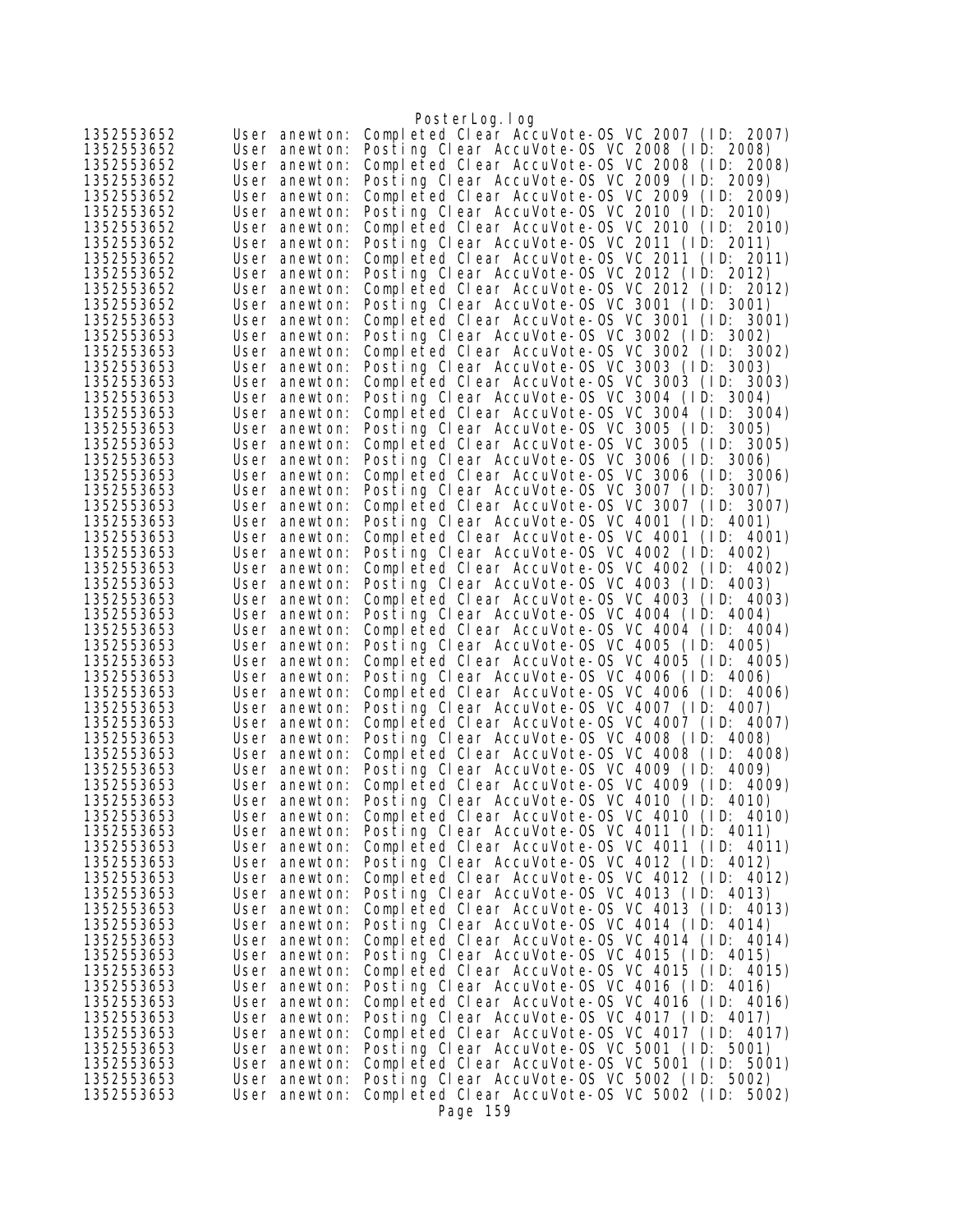|                          |                                | PosterLog.log                                                                                  |
|--------------------------|--------------------------------|------------------------------------------------------------------------------------------------|
| 1352553653               | User anewton:                  | Posting Clear AccuVote-OS VC 5003 (ID: 5003)                                                   |
| 1352553653               | User anewton:                  | Completed Clear AccuVote-OS VC 5003 (ID: 5003)                                                 |
| 1352553653               | User anewton:                  | Posting Clear AccuVote-OS VC 5004 (ID: 5004)                                                   |
| 1352553653               | User anewton:                  | Completed Clear AccuVote-OS VC 5004 (ID: 5004)                                                 |
| 1352553653               | User anewton:                  | Posting Clear AccuVote-OS VC 5005 (ID: 5005)                                                   |
| 1352553653<br>1352553653 | User anewton:<br>User anewton: | Completed Clear AccuVote-OS VC 5005 (ID: 5005)<br>Posting Clear AccuVote-OS VC 5006 (ID: 5006) |
| 1352553653               | User anewton:                  | Completed Clear AccuVote-OS VC 5006 (ID: 5006)                                                 |
| 1352553653               | User anewton:                  | Posting Clear AccuVote-OS VC 5007 (ID: 5007)                                                   |
| 1352553653               | User anewton:                  | Completed Clear AccuVote-0S VC 5007 (ID: 5007)                                                 |
| 1352553653               | User anewton:                  | Posting Clear AccuVote-OS VC 5008 (ID: 5008)                                                   |
| 1352553653               | User anewton:                  | Completed Clear AccuVote-0S VC 5008 (ID: 5008)                                                 |
| 1352553653               | User anewton:                  | Posting Clear AccuVote-OS VC 5009 (ID: 5009)                                                   |
| 1352553653               | User anewton:                  | Completed Clear AccuVote-0S VC 5009 (ID: 5009)                                                 |
| 1352553653               | User anewton:                  | Posting Clear AccuVote-OS VC 5010 (ID: 5010)                                                   |
| 1352553653<br>1352553653 | User anewton:                  | Completed Clear AccuVote-OS VC 5010 (ID: 5010)<br>Posting Clear AccuVote-OS VC 5011 (ID: 5011) |
| 1352553653               | User anewton:<br>User anewton: | Completed Clear AccuVote-OS VC 5011 (ID: 5011)                                                 |
| 1352553653               | User anewton:                  | Posting Clear AccuVote-OS VC 5012 (ID: 5012)                                                   |
| 1352553653               | User anewton:                  | Completed Clear AccuVote-OS VC 5012 (ID: 5012)                                                 |
| 1352553653               | User anewton:                  | Posting Clear AccuVote-OS VC 5013 (ID: 5013)                                                   |
| 1352553653               | User anewton:                  | Completed Clear AccuVote-OS VC 5013 (ID: 5013)                                                 |
| 1352553653               | User anewton:                  | Posting Clear AccuVote-OS VC 5014 (ID: 5014)                                                   |
| 1352553653               | User anewton:                  | Completed Clear AccuVote-OS VC 5014 (ID: 5014)                                                 |
| 1352553653               | User anewton:                  | Posting Clear AccuVote-OS VC 5015 (ID: 5015)                                                   |
| 1352553653               | User anewton:                  | Completed Clear AccuVote-0S VC 5015 (ID: 5015)                                                 |
| 1352553653<br>1352553653 | User anewton:                  | Posting Clear AccuVote-OS VC 5016 (ID: 5016)<br>Completed Clear AccuVote-OS VC 5016 (ID: 5016) |
| 1352553653               | User anewton:<br>User anewton: | Posting Clear AccuVote-OS VC 6001 (ID: 6001)                                                   |
| 1352553653               | User anewton:                  | Completed Clear AccuVote-0S VC 6001 (ID: 6001)                                                 |
| 1352553653               | User anewton:                  | Posting Clear AccuVote-OS VC 6002 (ID: 6002)                                                   |
| 1352553653               | User anewton:                  | Completed Clear AccuVote-OS VC 6002 (ID: 6002)                                                 |
| 1352553653               | User anewton:                  | Posting Clear AccuVote-OS VC 6003 (ID: 6003)                                                   |
| 1352553653               | User anewton:                  | Completed Clear AccuVote-OS VC 6003 (ID: 6003)                                                 |
| 1352553653               | User anewton:                  | Posting Clear AccuVote-OS VC 6004 (ID: 6004)                                                   |
| 1352553653               | User anewton:                  | Completed Clear AccuVote-OS VC 6004 (ID: 6004)                                                 |
| 1352553653<br>1352553653 | User anewton:<br>User anewton: | Posting Clear AccuVote-OS VC 6005 (ID: 6005)<br>Completed Clear AccuVote-OS VC 6005 (ID: 6005) |
| 1352553653               | User anewton:                  | Posting Clear AccuVote-OS VC 6006 (ID: 6006)                                                   |
| 1352553653               | User anewton:                  | Completed Clear AccuVote-OS VC 6006 (ID: 6006)                                                 |
| 1352553653               | User anewton:                  | Posting Clear AccuVote-OS VC 6007 (ID: 6007)                                                   |
| 1352553653               | User anewton:                  | Completed Clear AccuVote-OS VC 6007 (ID: 6007)                                                 |
| 1352553653               | User anewton:                  | Posting Clear AccuVote-OS VC 6008 (ID: 6008)                                                   |
| 1352553653               | User anewton:                  | Completed Clear AccuVote-OS VC 6008 (ID: 6008)                                                 |
| 1352553653               | User anewton:                  | Posting Clear AccuVote-OS VC 6009 (ID: 6009)                                                   |
| 1352553653               | User anewton:                  | Completed Clear AccuVote-0S VC 6009 (ID: 6009)                                                 |
| 1352553653<br>1352553653 | User anewton:<br>User anewton: | Posting Clear AccuVote-OS VC 6010 (ID: 6010)<br>Completed Clear AccuVote-0S VC 6010 (ID: 6010) |
| 1352553653               | User anewton:                  | Posting Clear AccuVote-OS VC 6011 (ID: 6011)                                                   |
| 1352553653               | User anewton:                  | Completed Clear AccuVote-OS VC 6011 (ID: 6011)                                                 |
| 1352553653               | User anewton:                  | Posting Clear AccuVote-OS VC 6012 (ID: 6012)                                                   |
| 1352553654               | User anewton:                  | Completed Clear AccuVote-OS VC 6012 (ID: 6012)                                                 |
| 1352553654               | User anewton:                  | Posting Clear AccuVote-OS VC 6013 (ID: 6013)                                                   |
| 1352553654               | User anewton:                  | Completed Clear AccuVote-OS VC 6013 (ID: 6013)                                                 |
| 1352553654               | User anewton:                  | Posting Clear AccuVote-OS VC 7001 (ID: 7001)                                                   |
| 1352553654               | User anewton:                  | Completed Clear AccuVote-OS VC 7001 (ID: 7001)                                                 |
| 1352553654<br>1352553654 | User anewton:<br>User anewton: | Posting Clear AccuVote-OS VC 7002 (ID: 7002)<br>Completed Clear AccuVote-OS VC 7002 (ID: 7002) |
| 1352553654               | User anewton:                  | Posting Clear AccuVote-OS VC 7003 (ID: 7003)                                                   |
| 1352553654               | User anewton:                  | Completed Clear AccuVote-OS VC 7003 (ID: 7003)                                                 |
| 1352553654               | User anewton:                  | Posting Clear AccuVote-OS VC 7004 (ID: 7004)                                                   |
| 1352553654               | User anewton:                  | Completed Clear AccuVote-OS VC 7004 (ID: 7004)                                                 |
| 1352553654               | User anewton:                  | Posting Clear AccuVote-OS VC 7005 (ID: 7005)                                                   |
|                          |                                | Page 160                                                                                       |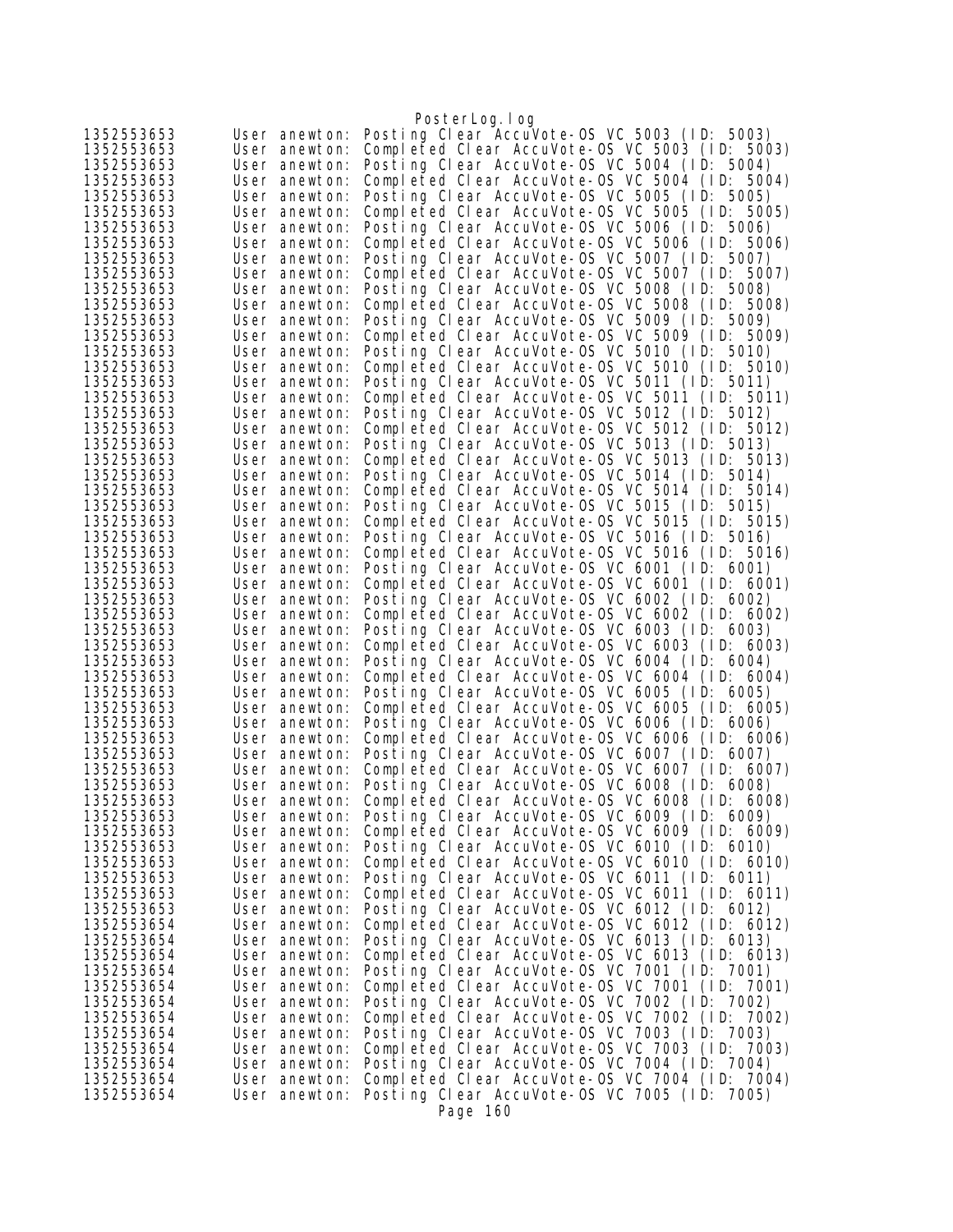|                          |                                | PosterLog.log                                                                                  |
|--------------------------|--------------------------------|------------------------------------------------------------------------------------------------|
| 1352553654               | User anewton:                  | Completed Clear AccuVote-0S VC 7005 (ID: 7005)                                                 |
| 1352553654               |                                | User anewton: Posting Clear AccuVote-OS VC 7006 (ID: 7006)                                     |
| 1352553654               | User anewton:                  | Completed Clear AccuVote-OS VC 7006 (ID: 7006)                                                 |
| 1352553654               | User anewton:                  | Posting Clear AccuVote-OS VC 7007 (ID: 7007)                                                   |
| 1352553654               | User anewton:                  | Completed Clear AccuVote-0S VC 7007 (ID: 7007)                                                 |
| 1352553654               | User anewton:                  | Posting Clear AccuVote-OS VC 7008 (ID: 7008)                                                   |
| 1352553654               | User anewton:                  | Completed Clear AccuVote-OS VC 7008 (ID: 7008)                                                 |
| 1352553654               | User anewton:                  | Posting Clear AccuVote-OS VC 7009 (ID: 7009)                                                   |
| 1352553654               | User anewton:                  | Completed Clear AccuVote-OS VC 7009 (ID: 7009)                                                 |
| 1352553654               | User anewton:                  | Posting Clear AccuVote-OS VC 7010 (ID: 7010)                                                   |
| 1352553654               | User anewton:                  | Completed Clear AccuVote-OS VC 7010 (ID: 7010)                                                 |
| 1352553654               | User anewton:                  | Posting Clear AccuVote-OS VC 7011 (ID: 7011)                                                   |
| 1352553654               | User anewton:                  | Completed Clear AccuVote-OS VC 7011 (ID: 7011)                                                 |
| 1352553654               | User anewton:                  | Posting Clear AccuVote-OS VC 7012 (ID: 7012)                                                   |
| 1352553654               | User anewton:                  | Completed Clear AccuVote-OS VC 7012 (ID: 7012)                                                 |
| 1352553654               | User anewton:                  | Posting Clear AccuVote-OS VC 7013 (ID: 7013)                                                   |
| 1352553654               | User anewton:                  | Completed Clear AccuVote-OS VC 7013 (ID: 7013)                                                 |
| 1352553654               | User anewton:                  | Posting Clear AccuVote-OS VC 7014 (ID: 7014)                                                   |
| 1352553654               | User anewton:                  | Completed Clear AccuVote-OS VC 7014 (ID: 7014)                                                 |
| 1352553654               | User anewton:                  | Posting Clear AccuVote-OS VC 7015 (ID: 7015)                                                   |
| 1352553654               | User anewton:                  | Completed Clear AccuVote-OS VC 7015 (ID: 7015)                                                 |
| 1352553654               | User anewton:                  | Posting Clear AccuVote-OS VC 7016 (ID: 7016)                                                   |
| 1352553654               | User anewton:                  | Completed Clear AccuVote-OS VC 7016 (ID: 7016)                                                 |
| 1352553654               | User anewton:                  | Posting Clear AccuVote-OS VC 7017 (ID: 7017)                                                   |
| 1352553654               | User anewton:                  | Completed Clear AccuVote-OS VC 7017 (ID: 7017)                                                 |
| 1352553654               | User anewton:                  | Posting Clear AccuVote-OS VC 7018 (ID: 7018)                                                   |
| 1352553654               | User anewton:                  | Completed Clear AccuVote-OS VC 7018 (ID: 7018)                                                 |
| 1352553654               | User anewton:                  | Posting Clear AccuVote-OS VC 8001 (ID: 8001)                                                   |
| 1352553654               | User anewton:                  | Completed Clear AccuVote-OS VC 8001 (ID: 8001)                                                 |
| 1352553654               | User anewton:                  | Posting Clear AccuVote-OS VC 8002 (ID: 8002)                                                   |
| 1352553654               | User anewton:                  | Completed Clear AccuVote-OS VC 8002 (ID: 8002)                                                 |
| 1352553654               | User anewton:                  | Posting Clear AccuVote-OS VC 8003 (ID: 8003)                                                   |
| 1352553654<br>1352553654 | User anewton:                  | Completed Clear AccuVote-OS VC 8003 (ID: 8003)<br>Posting Clear AccuVote-OS VC 8004 (ID: 8004) |
| 1352553654               | User anewton:                  | Completed Clear AccuVote-0S VC 8004 (ID: 8004)                                                 |
| 1352553654               | User anewton:<br>User anewton: | Posting Clear AccuVote-OS VC 8005 (ID: 8005)                                                   |
| 1352553654               | User anewton:                  | Completed Clear AccuVote-OS VC 8005 (ID: 8005)                                                 |
| 1352553654               | User anewton:                  | Posting Clear AccuVote-OS VC 8006 (ID: 8006)                                                   |
| 1352553654               | User anewton:                  | Completed Clear AccuVote-OS VC 8006 (ID: 8006)                                                 |
| 1352553654               |                                | User anewton: Posting Clear AccuVote-OS VC 8007 (ID: 8007)                                     |
| 1352553654               | User anewton:                  | Completed Clear AccuVote-OS VC 8007 (ID: 8007)                                                 |
| 1352553654               | User anewton:                  | Posting Clear AccuVote-OS VC 8008 (ID: 8008)                                                   |
| 1352553654               | User anewton:                  | Completed Clear AccuVote-OS VC 8008 (ID: 8008)                                                 |
| 1352553654               | User anewton:                  | Posting Clear AccuVote-OS VC 8009 (ID: 8009)                                                   |
| 1352553654               | User anewton:                  | Completed Clear AccuVote-OS VC 8009 (ID: 8009)                                                 |
| 1352553654               |                                | User anewton: Posting Clear AccuVote-OS VC 8010 (ID: 8010)                                     |
| 1352553654               | User anewton:                  | Completed Clear AccuVote-0S VC 8010 (ID: 8010)                                                 |
| 1352553654               | User anewton:                  | Posting Clear AccuVote-OS VC 9001 (ID: 9001)                                                   |
| 1352553654               | User anewton:                  | Completed Clear AccuVote-OS VC 9001 (ID: 9001)                                                 |
| 1352553654               | User anewton:                  | Posting Clear AccuVote-OS VC 9002 (ID: 9002)                                                   |
| 1352553654               | User anewton:                  | Completed Clear AccuVote-OS VC 9002 (ID: 9002)                                                 |
| 1352553654               | User anewton:                  | Posting Clear AccuVote-OS VC 9003 (ID: 9003)                                                   |
| 1352553654               | User anewton:                  | Completed Clear AccuVote-OS VC 9003 (ID: 9003)                                                 |
| 1352553654               |                                | User anewton: Posting Clear AccuVote-OS VC 9004 (ID: 9004)                                     |
| 1352553654               | User anewton:                  | Completed Clear AccuVote-0S VC 9004 (ID: 9004)                                                 |
| 1352553654               | User anewton:                  | Posting Clear AccuVote-OS VC 9005 (ID: 9005)                                                   |
| 1352553654               | User anewton:                  | Completed Clear AccuVote-OS VC 9005 (ID: 9005)                                                 |
| 1352553654               | User anewton:                  | Posting Clear AccuVote-OS VC 9006 (ID: 9006)                                                   |
| 1352553654               | User anewton:                  | Completed Clear AccuVote-OS VC 9006 (ID: 9006)                                                 |
| 1352553654               | User anewton:                  | Posting Clear AccuVote-OS VC AB 2 OS 100-400 (ID:                                              |
| 40020)                   |                                |                                                                                                |
| 1352553654               |                                | User anewton: Completed Clear AccuVote-OS VC AB 2 OS 100-400 (ID:                              |
| 40020)                   |                                |                                                                                                |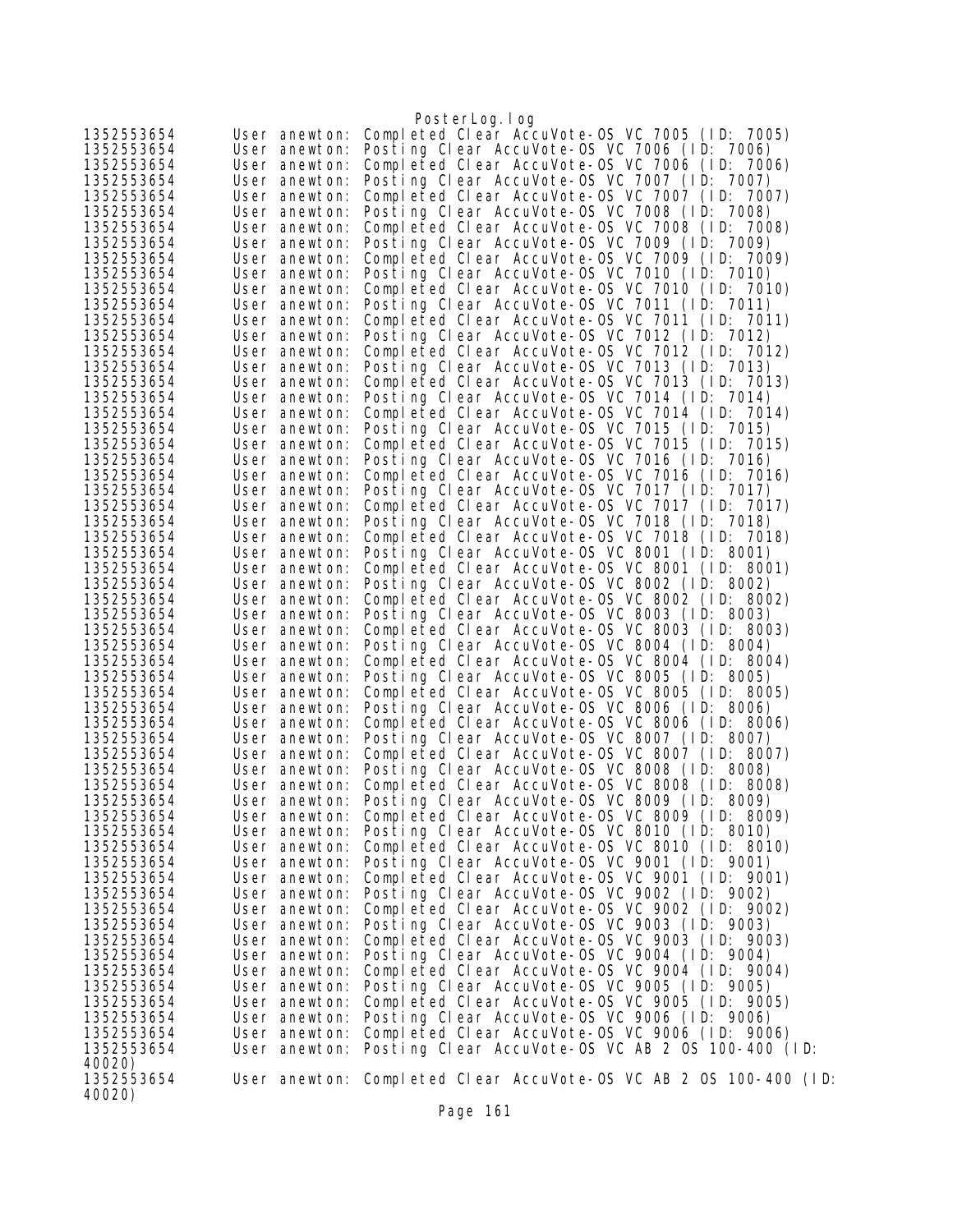|                       |  | PosterLog. I og                                                   |
|-----------------------|--|-------------------------------------------------------------------|
| 1352553654<br>40030)  |  | User anewton: Posting Clear Accuvote-OS VC AB 3 OS 500-600 (ID:   |
| 1352553654<br>40030)  |  | User anewton: Completed Clear AccuVote-OS VC AB 3 OS 500-600 (ID: |
| 1352553654<br>40040)  |  | User anewton: Posting Clear AccuVote-OS VC AB 4 OS 700-900 (ID:   |
| 1352553654<br>40040)  |  | User anewton: Completed Clear AccuVote-OS VC AB 4 OS 700-900 (ID: |
| 1352553661<br>Mchid 0 |  | User anewton: Queued Clear AccuVote-TS VC AVE 1001 (ID: 11001)    |
| 1352553661<br>Mchld 0 |  | User anewton: Posting Clear AccuVote-TS VC AVE 1001 (ID: 11001)   |
| 1352553661            |  | User anewton: Queued Clear AccuVote-TS VC AVE 1002 (ID: 11002)    |
| Mchid 0<br>1352553661 |  | User anewton: Queued Clear AccuVote-TS VC AVE 1003 (ID:<br>11003) |
| Mchld 0<br>1352553661 |  | User anewton: Queued Clear AccuVote-TS VC AVE 2001 (ID:<br>12001) |
| Mchld 0<br>1352553661 |  | User anewton: Queued Clear AccuVote-TS VC AVE 2002 (ID:<br>12002) |
| Mchid 0<br>1352553661 |  | User anewton: Queued Clear AccuVote-TS VC AVE 2003 (ID:<br>12003) |
| Mchid 0<br>1352553661 |  | User anewton: Queued Clear AccuVote-TS VC AVE 2004 (ID: 12004)    |
| Mchid 0<br>1352553661 |  | User anewton: Completed Clear AccuVote-TS VC AVE 1001 (ID: 11001) |
| Mchid 0<br>1352553661 |  | User anewton: Queued Clear AccuVote-TS VC AVE 2005 (ID: 12005)    |
| Mchld 0<br>1352553661 |  | User anewton: Posting Clear AccuVote-TS VC AVE 1002 (ID: 11002)   |
| Mchid O<br>1352553661 |  | User anewton: Queued Clear AccuVote-TS VC AVE 2006 (ID: 12006)    |
| Mchid 0<br>1352553661 |  | User anewton: Queued Clear AccuVote-TS VC AVE 2007 (ID:<br>12007) |
| Mchid 0<br>1352553661 |  | User anewton: Queued Clear AccuVote-TS VC AVE 2008 (ID:<br>12008) |
| Mchid O<br>1352553661 |  | 12009)                                                            |
| Mchld 0               |  | User anewton: Queued Clear AccuVote-TS VC AVE 2009 (ID:           |
| 1352553661<br>Mchid 0 |  | User anewton: Queued Clear AccuVote-TS VC AVE 2010 (ID:<br>12010) |
| 1352553661<br>Mchid 0 |  | User anewton: Queued Clear AccuVote-TS VC AVE 2011 (ID:<br>12011) |
| 1352553661<br>Mchid 0 |  | User anewton: Queued Clear AccuVote-TS VC AVE 2012 (ID: 12012)    |
| 1352553661<br>Mchid 0 |  | User anewton: Queued Clear AccuVote-TS VC AVE 3001 (ID: 13001)    |
| 1352553661<br>Mchid 0 |  | User anewton: Queued Clear AccuVote-TS VC AVE 3002 (ID: 13002)    |
| 1352553661<br>Mchid 0 |  | User anewton: Queued Clear AccuVote-TS VC AVE 3003 (ID: 13003)    |
| 1352553661<br>Mchid 0 |  | User anewton: Queued Clear AccuVote-TS VC AVE 3004 (ID:<br>13004) |
| 1352553661<br>Mchld 0 |  | User anewton: Queued Clear AccuVote-TS VC AVE 3005 (ID:<br>13005) |
| 1352553661            |  | User anewton: Queued Clear AccuVote-TS VC AVE 3006 (ID: 13006)    |
| Mchid 0<br>1352553661 |  | User anewton: Queued Clear AccuVote-TS VC AVE 3007 (ID:<br>13007) |
| Mchid 0<br>1352553661 |  | User anewton: Queued Clear AccuVote-TS VC AVE 4001 (ID: 14001)    |
| Mchid 0<br>1352553661 |  | User anewton: Completed Clear AccuVote-TS VC AVE 1002 (ID: 11002) |
| Mchid 0<br>1352553661 |  | User anewton: Queued Clear AccuVote-TS VC AVE 4002 (ID: 14002)    |
|                       |  | Page 162                                                          |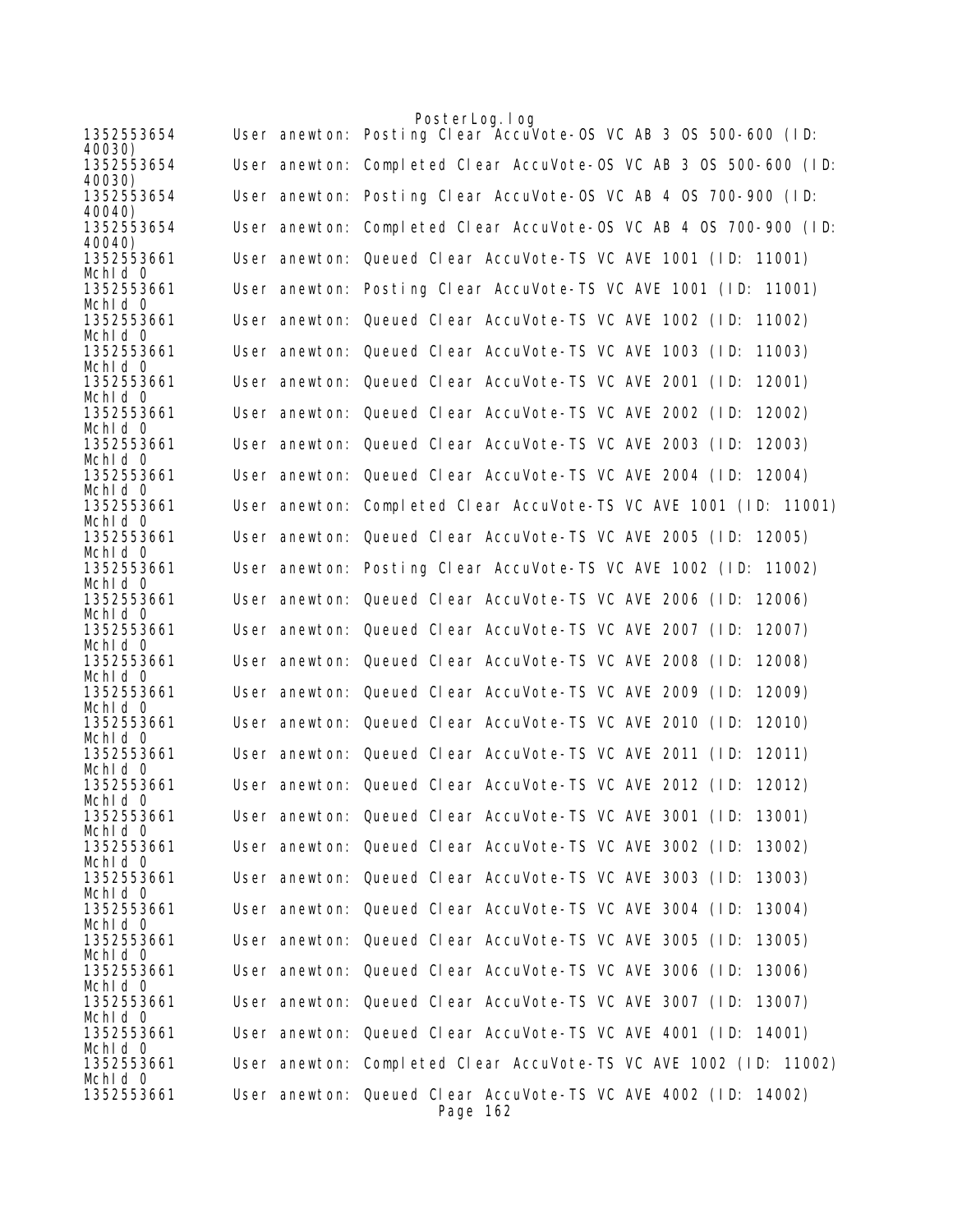|                       | TUSTUL LUY. TUY                                                   |
|-----------------------|-------------------------------------------------------------------|
| Mchid 0<br>1352553661 | User anewton: Posting Clear AccuVote-TS VC AVE 1003 (ID: 11003)   |
| Mchid 0<br>1352553661 | User anewton: Queued Clear AccuVote-TS VC AVE 4003 (ID: 14003)    |
| Mchid 0               |                                                                   |
| 1352553661<br>Mchid 0 | User anewton: Queued Clear AccuVote-TS VC AVE 4004 (ID: 14004)    |
| 1352553661            | User anewton: Queued Clear AccuVote-TS VC AVE 4005 (ID:<br>14005) |
| Mchid 0<br>1352553661 | User anewton: Queued Clear AccuVote-TS VC AVE 4006 (ID:<br>14006) |
| Mchid 0<br>1352553661 |                                                                   |
| Mchid 0               | User anewton: Queued Clear AccuVote-TS VC AVE 4007 (ID: 14007)    |
| 1352553661<br>Mchld 0 | User anewton: Queued Clear AccuVote-TS VC AVE 4008 (ID: 14008)    |
| 1352553661            | User anewton: Completed Clear AccuVote-TS VC AVE 1003 (ID: 11003) |
| Mchid 0<br>1352553661 | User anewton: Queued Clear AccuVote-TS VC AVE 4009 (ID: 14009)    |
| Mchid 0               |                                                                   |
| 1352553661<br>Mchld 0 | User anewton: Posting Clear AccuVote-TS VC AVE 2001 (ID: 12001)   |
| 1352553661<br>Mchid 0 | User anewton: Queued Clear AccuVote-TS VC AVE 4010 (ID: 14010)    |
| 1352553661            | User anewton: Queued Clear AccuVote-TS VC AVE 4011 (ID: 14011)    |
| Mchld 0<br>1352553661 | User anewton: Queued Clear AccuVote-TS VC AVE 4012 (ID: 14012)    |
| Mchid 0               |                                                                   |
| 1352553661<br>Mchid 0 | User anewton: Queued Clear AccuVote-TS VC AVE 4013 (ID:<br>14013) |
| 1352553661<br>Mchid 0 | User anewton: Queued Clear AccuVote-TS VC AVE 4014 (ID: 14014)    |
| 1352553661            | User anewton: Completed Clear AccuVote-TS VC AVE 2001 (ID: 12001) |
| Mchid 0<br>1352553661 | User anewton: Queued Clear AccuVote-TS VC AVE 4015 (ID: 14015)    |
| Mchid 0<br>1352553661 | User anewton: Posting Clear AccuVote-TS VC AVE 2002 (ID: 12002)   |
| Mchld 0               |                                                                   |
| 1352553661<br>Mchld 0 | User anewton: Queued Clear AccuVote-TS VC AVE 4016 (ID: 14016)    |
| 1352553661            | User anewton: Queued Clear AccuVote-TS VC AVE 4017 (ID: 14017)    |
| Mchid 0<br>1352553661 | User anewton: Queued Clear AccuVote-TS VC AVE 5001 (ID:<br>15001) |
| Mchid 0<br>1352553661 | User anewton: Queued Clear AccuVote-TS VC AVE 5002 (ID: 15002)    |
| Mchid 0               |                                                                   |
| 1352553661<br>Mchid 0 | User anewton: Queued Clear AccuVote-TS VC AVE 5003 (ID: 15003)    |
| 1352553661<br>Mchid 0 | User anewton: Queued Clear AccuVote-TS VC AVE 5004 (ID: 15004)    |
| 1352553661            | User anewton: Completed Clear AccuVote-TS VC AVE 2002 (ID: 12002) |
| Mchid 0<br>1352553661 | User anewton: Queued Clear AccuVote-TS VC AVE 5005 (ID: 15005)    |
| Mchid 0               |                                                                   |
| 1352553661<br>Mchid 0 | User anewton: Posting Clear AccuVote-TS VC AVE 2003 (ID: 12003)   |
| 1352553661<br>Mchid 0 | User anewton: Queued Clear AccuVote-TS VC AVE 5006 (ID: 15006)    |
| 1352553661            | User anewton: Queued Clear AccuVote-TS VC AVE 5007 (ID: 15007)    |
| Mchid 0<br>1352553661 | User anewton: Queued Clear AccuVote-TS VC AVE 5008 (ID:<br>15008) |
| Mchid 0               |                                                                   |
| 1352553661<br>Mchid 0 | User anewton: Queued Clear AccuVote-TS VC AVE 5009 (ID: 15009)    |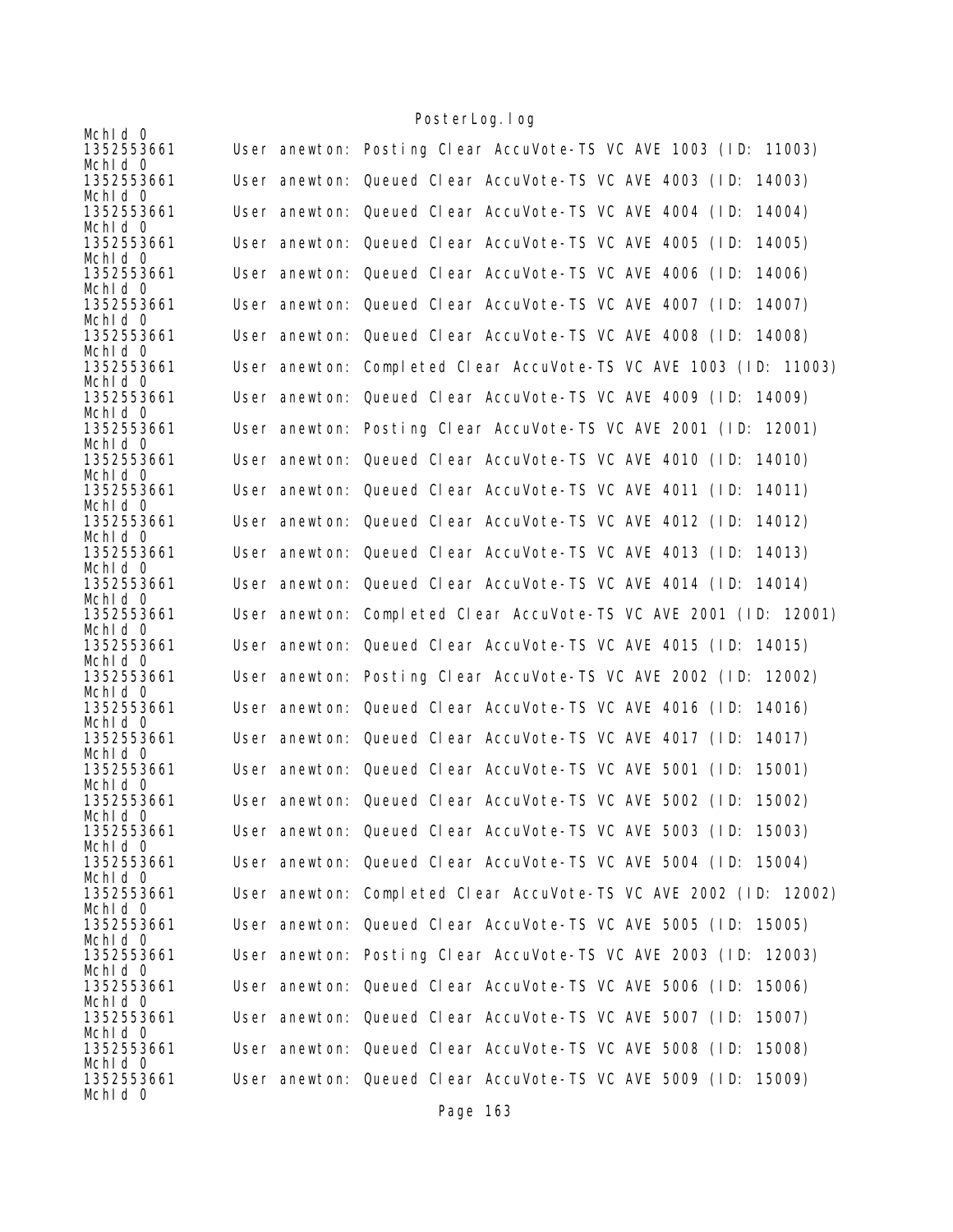| 1352553661            | PosterLog.log<br>User anewton: Queued Clear Accuvote-TS VC AVE 5010 (ID:<br>15010) |
|-----------------------|------------------------------------------------------------------------------------|
| Mchid 0               |                                                                                    |
| 1352553661<br>Mchid 0 | User anewton: Queued Clear AccuVote-TS VC AVE 5011 (ID: 15011)                     |
| 1352553661<br>Mchid 0 | User anewton: Completed Clear AccuVote-TS VC AVE 2003 (ID: 12003)                  |
| 1352553661            | User anewton: Posting Clear AccuVote-TS VC AVE 2004 (ID: 12004)                    |
| Mchid 0<br>1352553661 | User anewton: Queued Clear AccuVote-TS VC AVE 5012 (ID: 15012)                     |
| Mchld 0<br>1352553661 | User anewton: Queued Clear AccuVote-TS VC AVE 5013 (ID:<br>15013)                  |
| Mchld 0<br>1352553661 | User anewton: Queued Clear AccuVote-TS VC AVE 5014 (ID:<br>15014)                  |
| Mchid 0               |                                                                                    |
| 1352553661<br>Mchid 0 | User anewton: Queued Clear AccuVote-TS VC AVE 5015 (ID:<br>15015)                  |
| 1352553661<br>Mchld 0 | User anewton: Queued Clear AccuVote-TS VC AVE 5016 (ID: 15016)                     |
| 1352553661<br>Mchid 0 | User anewton: Queued Clear AccuVote-TS VC AVE 6001 (ID:<br>16001)                  |
| 1352553661            | User anewton: Completed Clear AccuVote-TS VC AVE 2004 (ID: 12004)                  |
| Mchid 0<br>1352553661 | User anewton: Queued Clear AccuVote-TS VC AVE 6002 (ID: 16002)                     |
| Mchld 0<br>1352553661 | User anewton: Posting Clear AccuVote-TS VC AVE 2005 (ID: 12005)                    |
| Mchld 0<br>1352553661 | User anewton: Queued Clear AccuVote-TS VC AVE 6003 (ID: 16003)                     |
| Mchid 0               |                                                                                    |
| 1352553661<br>Mchld 0 | User anewton: Queued Clear AccuVote-TS VC AVE 6004 (ID:<br>16004)                  |
| 1352553661<br>Mchid 0 | User anewton: Queued Clear AccuVote-TS VC AVE 6005 (ID:<br>16005)                  |
| 1352553661            | User anewton: Queued Clear AccuVote-TS VC AVE 6006 (ID:<br>16006)                  |
| Mchid 0<br>1352553661 | User anewton: Queued Clear AccuVote-TS VC AVE 6007 (ID: 16007)                     |
| Mchid 0<br>1352553661 | User anewton: Completed Clear AccuVote-TS VC AVE 2005 (ID: 12005)                  |
| Mchid 0<br>1352553661 | User anewton: Queued Clear AccuVote-TS VC AVE 6008 (ID: 16008)                     |
| Mchid 0               |                                                                                    |
| 1352553661<br>Mchid 0 | User anewton: Posting Clear AccuVote-TS VC AVE 2006 (ID: 12006)                    |
| 1352553661<br>Mchid 0 | User anewton: Queued Clear AccuVote-TS VC AVE 6009 (ID: 16009)                     |
| 1352553661<br>Mchid 0 | User anewton: Queued Clear AccuVote-TS VC AVE 6010 (ID: 16010)                     |
| 1352553661            | User anewton: Queued Clear AccuVote-TS VC AVE 6011 (ID: 16011)                     |
| Mchid O<br>1352553661 | User anewton: Queued Clear AccuVote-TS VC AVE 6012 (ID: 16012)                     |
| Mchid 0<br>1352553661 | User anewton: Queued Clear AccuVote-TS VC AVE 6013 (ID: 16013)                     |
| Mchid 0<br>1352553661 | User anewton: Completed Clear AccuVote-TS VC AVE 2006 (ID: 12006)                  |
| Mchid 0               |                                                                                    |
| 1352553661<br>Mchid 0 | User anewton: Queued Clear AccuVote-TS VC AVE 7001 (ID: 17001)                     |
| 1352553661<br>Mchid 0 | User anewton: Posting Clear AccuVote-TS VC AVE 2007 (ID: 12007)                    |
| 1352553661            | User anewton: Queued Clear AccuVote-TS VC AVE 7002 (ID: 17002)                     |
| Mchid 0<br>1352553661 | User anewton: Queued Clear AccuVote-TS VC AVE 7003 (ID: 17003)                     |
| Mchid 0<br>1352553661 | User anewton: Queued Clear AccuVote-TS VC AVE 7004 (ID: 17004)                     |
|                       | Page 164                                                                           |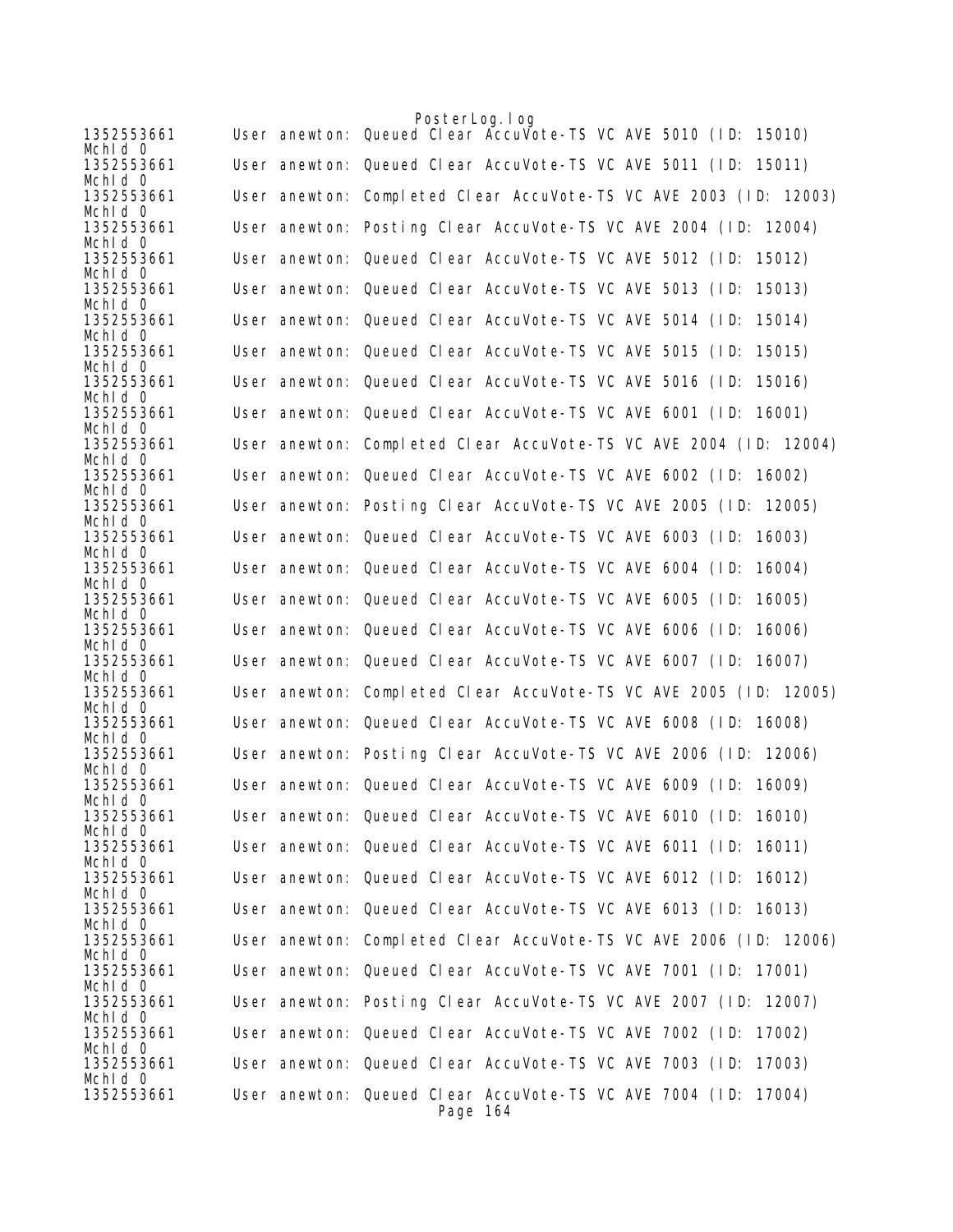|                                     |  |  | TUSTEL LUY. TUY                                                                                                           |  |  |        |
|-------------------------------------|--|--|---------------------------------------------------------------------------------------------------------------------------|--|--|--------|
| Mchid 0<br>1352553661               |  |  | User anewton: Queued Clear AccuVote-TS VC AVE 7005 (ID:                                                                   |  |  | 17005) |
| Mchid 0<br>1352553661               |  |  | User anewton: Queued Clear AccuVote-TS VC AVE 7006 (ID:                                                                   |  |  | 17006) |
| Mchid 0                             |  |  |                                                                                                                           |  |  |        |
| 1352553661<br>Mchld 0               |  |  | User anewton: Queued Clear AccuVote-TS VC AVE 7007 (ID:                                                                   |  |  | 17007) |
| 1352553661<br>Mchid 0               |  |  | User anewton: Queued Clear AccuVote-TS VC AVE 7008 (ID:                                                                   |  |  | 17008) |
| 1352553661                          |  |  | User anewton: Queued Clear AccuVote-TS VC AVE 7009 (ID:                                                                   |  |  | 17009) |
| Mchid 0<br>1352553661               |  |  | User anewton: Queued Clear AccuVote-TS VC AVE 7010 (ID:                                                                   |  |  | 17010) |
| Mchld 0<br>1352553661               |  |  | User anewton: Queued Clear AccuVote-TS VC AVE 7011 (ID:                                                                   |  |  | 17011) |
| Mchid 0<br>1352553661               |  |  | User anewton: Queued Clear AccuVote-TS VC AVE 7012 (ID:                                                                   |  |  | 17012) |
| Mchid 0<br>1352553661               |  |  | User anewton: Queued Clear AccuVote-TS VC AVE 7013 (ID:                                                                   |  |  | 17013) |
| Mchld 0                             |  |  |                                                                                                                           |  |  |        |
| 1352553661<br>Mchid 0               |  |  | User anewton: Queued Clear AccuVote-TS VC AVE 7014 (ID:                                                                   |  |  | 17014) |
| 1352553661                          |  |  | User anewton: Queued Clear AccuVote-TS VC AVE 7015 (ID:                                                                   |  |  | 17015) |
| Mchid 0<br>1352553661               |  |  | User anewton: Queued Clear AccuVote-TS VC AVE 7016 (ID:                                                                   |  |  | 17016) |
| Mchid 0<br>1352553661               |  |  | User anewton: Queued Clear AccuVote-TS VC AVE 7017 (ID:                                                                   |  |  | 17017) |
| Mchid 0<br>1352553661               |  |  | User anewton: Queued Clear AccuVote-TS VC AVE 7018 (ID: 17018)                                                            |  |  |        |
| Mchid 0<br>1352553661               |  |  | User anewton: Completed Clear AccuVote-TS VC AVE 2007 (ID: 12007)                                                         |  |  |        |
| Mchld 0<br>1352553661               |  |  | User anewton: Queued Clear AccuVote-TS VC AVE 8001 (ID: 18001)                                                            |  |  |        |
|                                     |  |  |                                                                                                                           |  |  |        |
| Mchld 0                             |  |  |                                                                                                                           |  |  |        |
| 1352553661<br>Mchid 0               |  |  | User anewton: Posting Clear AccuVote-TS VC AVE 2008 (ID: 12008)                                                           |  |  |        |
| 1352553661                          |  |  | User anewton: Queued Clear AccuVote-TS VC AVE 8002 (ID:                                                                   |  |  | 18002) |
| Mchld 0<br>1352553661               |  |  | User anewton: Queued Clear AccuVote-TS VC AVE 8003 (ID:                                                                   |  |  | 18003) |
| Mchld 0<br>1352553661               |  |  | User anewton: Queued Clear AccuVote-TS VC AVE 8004 (ID:                                                                   |  |  | 18004) |
| Mchid 0<br>1352553661               |  |  | User anewton: Queued Clear AccuVote-TS VC AVE 8005 (ID:                                                                   |  |  | 18005) |
| Mchld 0                             |  |  |                                                                                                                           |  |  |        |
| 1352553661<br>Mchid O               |  |  | User anewton: Queued Clear AccuVote-TS VC AVE 8006 (ID: 18006)                                                            |  |  |        |
| 1352553661<br>Mchid 0               |  |  | User anewton: Queued Clear AccuVote-TS VC AVE 8007 (ID: 18007)                                                            |  |  |        |
| 1352553661                          |  |  | User anewton: Queued Clear AccuVote-TS VC AVE 8008 (ID:                                                                   |  |  | 18008) |
| Mchid 0<br>1352553661               |  |  | User anewton: Queued Clear AccuVote-TS VC AVE 8009 (ID: 18009)                                                            |  |  |        |
| Mchid 0<br>1352553661               |  |  | User anewton: Queued Clear AccuVote-TS VC AVE 8010 (ID:                                                                   |  |  | 18010) |
| Mchid 0<br>1352553661               |  |  | User anewton: Queued Clear AccuVote-TS VC AVE 9001 (ID:                                                                   |  |  | 19001) |
| Mchid 0<br>1352553661               |  |  | User anewton: Queued Clear AccuVote-TS VC AVE 9002 (ID:                                                                   |  |  | 19002) |
| Mchid 0<br>1352553661               |  |  | User anewton: Queued Clear AccuVote-TS VC AVE 9003 (ID: 19003)                                                            |  |  |        |
| Mchid 0                             |  |  |                                                                                                                           |  |  |        |
| 1352553661<br>Mchid 0<br>1352553661 |  |  | User anewton: Queued Clear AccuVote-TS VC AVE 9004 (ID:<br>User anewton: Queued Clear AccuVote-TS VC AVE 9005 (ID: 19005) |  |  | 19004) |

Page 165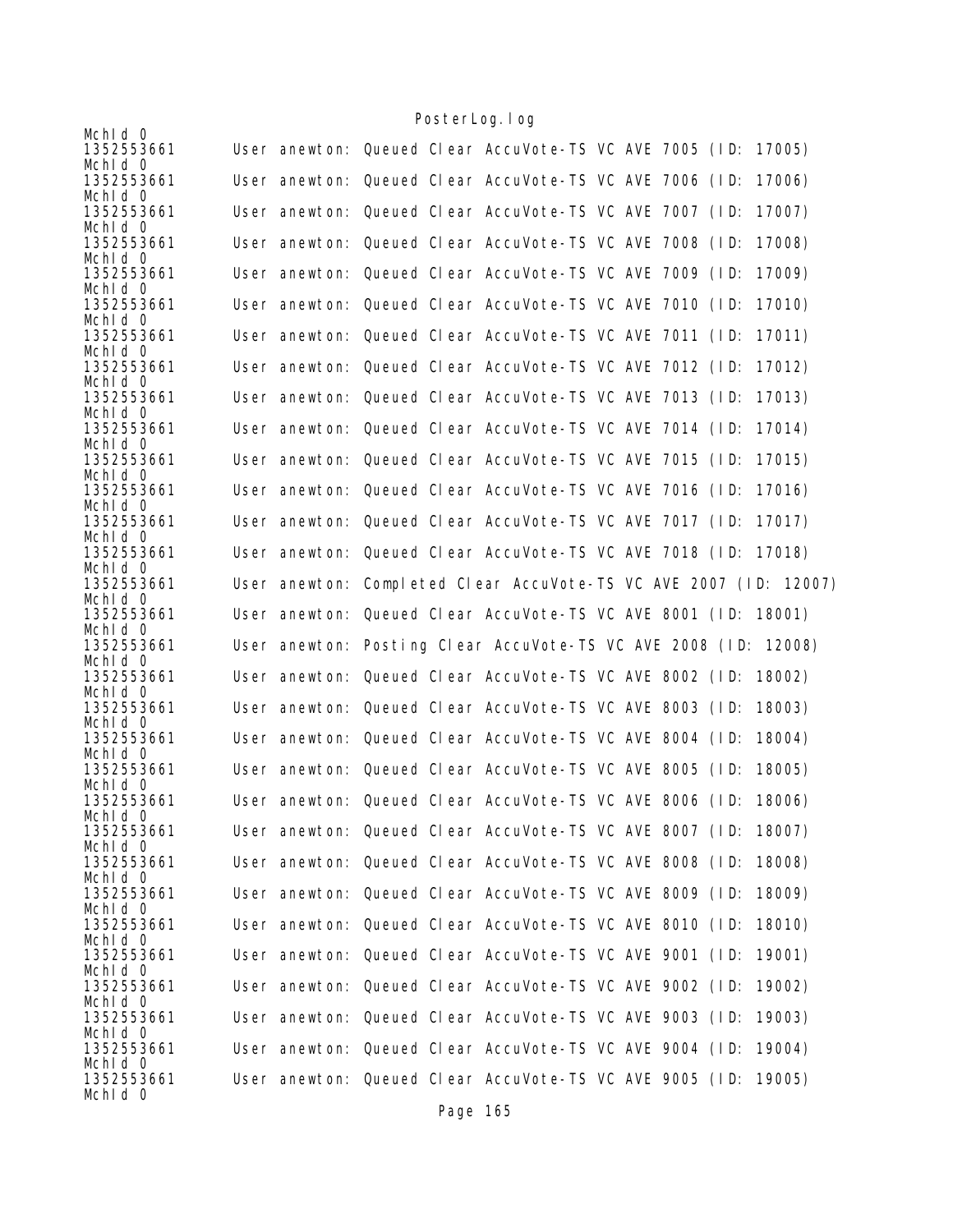PosterLog.log 1352553661 User anewton: Completed Clear AccuVote-TS VC AVE 2008 (ID: 12008) MchId 0<br>1352553661 User anewton: Queued Clear AccuVote-TS VC AVE 9006 (ID: 19006) Mchld 0<br>1352553661 User anewton: Posting Clear AccuVote-TS VC AVE 2009 (ID: 12009) Mchld 0<br>1352553661 1352553661 User anewton: Queued Clear AccuVote-TS VC EV DB AVE (ID: 30040) 1352553661 User anewton: Queued Clear AccuVote-TS VC EV DLT AVE (ID: 30020) User anewton: Queued Clear AccuVote-TS VC EV DOE AVE (ID: 30010) 1352553661 User anewton: Queued Clear AccuVote-TS VC EV NSB AVE (ID: 30050) 1352553661 User anewton: Queued Clear AccuVote-TS VC EV OB AVE (ID: 30030) User anewton: Completed Clear AccuVote-TS VC AVE 2009 (ID: 12009) MchId 0 1352553661 User anewton: Posting Clear AccuVote-TS VC AVE 2010 (ID: 12010) MchId 0<br>1352553661 User anewton: Completed Clear AccuVote-TS VC AVE 2010 (ID: 12010) Mch<sub>Id</sub> 0 1352553661 User anewton: Posting Clear AccuVote-TS VC AVE 2011 (ID: 12011) MchId 0 1352553661 User anewton: Completed Clear AccuVote-TS VC AVE 2011 (ID: 12011) Mchld 0<br>1352553661 User anewton: Posting Clear AccuVote-TS VC AVE 2012 (ID: 12012) MchId 0 1352553661 User anewton: Completed Clear AccuVote-TS VC AVE 2012 (ID: 12012) Mchld 0<br>1352553661 User anewton: Posting Clear AccuVote-TS VC AVE 3001 (ID: 13001) Mch<sub>Id</sub> 0 1352553661 User anewton: Completed Clear AccuVote-TS VC AVE 3001 (ID: 13001) MchId 0<br>1352553661 User anewton: Posting Clear AccuVote-TS VC AVE 3002 (ID: 13002) Mch<sub>Id</sub> 0 1352553661 User anewton: Completed Clear AccuVote-TS VC AVE 3002 (ID: 13002) Mchld 0<br>1352553661 User anewton: Posting Clear AccuVote-TS VC AVE 3003 (ID: 13003) Mchld 0<br>1352553661 User anewton: Completed Clear AccuVote-TS VC AVE 3003 (ID: 13003) Mchld 0<br>1352553661 User anewton: Posting Clear AccuVote-TS VC AVE 3004 (ID: 13004) Mch<sub>Id</sub> 0 1352553661 User anewton: Completed Clear AccuVote-TS VC AVE 3004 (ID: 13004) MchId 0<br>1352553661 User anewton: Posting Clear AccuVote-TS VC AVE 3005 (ID: 13005) MchId 0 1352553661 User anewton: Completed Clear AccuVote-TS VC AVE 3005 (ID: 13005) MchId 0 1352553661 User anewton: Posting Clear AccuVote-TS VC AVE 3006 (ID: 13006) MchId 0<br>1352553661 User anewton: Completed Clear AccuVote-TS VC AVE 3006 (ID: 13006) MchId 0 1352553661 User anewton: Posting Clear AccuVote-TS VC AVE 3007 (ID: 13007) Mchld 0<br>1352553661 User anewton: Completed Clear AccuVote-TS VC AVE 3007 (ID: 13007) Mchld 0<br>1352553661 User anewton: Posting Clear AccuVote-TS VC AVE 4001 (ID: 14001) Mchld 0<br>1352553661 User anewton: Completed Clear AccuVote-TS VC AVE 4001 (ID: 14001) Mchld 0<br>1352553661 User anewton: Posting Clear AccuVote-TS VC AVE 4002 (ID: 14002) Mchld 0<br>1352553661 User anewton: Completed Clear AccuVote-TS VC AVE 4002 (ID: 14002) Mchld 0<br>1352553661 User anewton: Posting Clear AccuVote-TS VC AVE 4003 (ID: 14003) MchId 0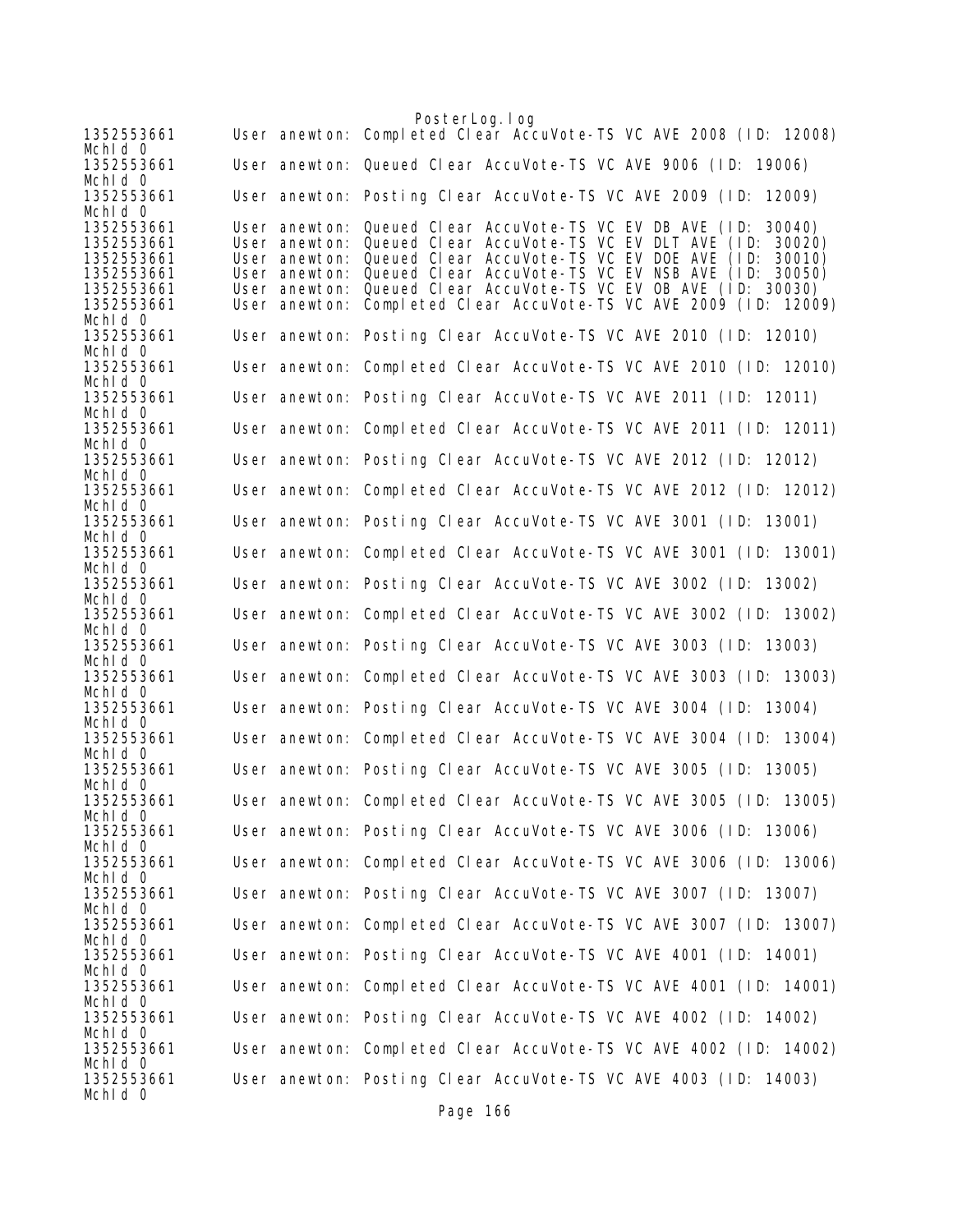|                       | PosterLog.log                                                               |
|-----------------------|-----------------------------------------------------------------------------|
| 1352553661<br>Mchid 0 | User anewton: Completed Clear AccuVote-TS VC AVE 4003 (ID: 14003)           |
| 1352553661<br>Mchld 0 | User anewton: Posting Clear AccuVote-TS VC AVE 4004 (ID: 14004)             |
| 1352553661<br>Mchid 0 | User anewton: Completed Clear AccuVote-TS VC AVE 4004 (ID: 14004)           |
| 1352553661            | User anewton: Posting Clear AccuVote-TS VC AVE 4005 (ID: 14005)             |
| Mchid 0<br>1352553661 | User anewton: Completed Clear AccuVote-TS VC AVE 4005 (ID: 14005)           |
| Mchld 0<br>1352553661 | User anewton: Posting Clear AccuVote-TS VC AVE 4006 (ID: 14006)             |
| Mchid 0<br>1352553661 | User anewton: Completed Clear AccuVote-TS VC AVE 4006 (ID: 14006)           |
| Mchid 0<br>1352553661 | User anewton: Posting Clear AccuVote-TS VC AVE 4007 (ID: 14007)             |
| Mchid 0<br>1352553661 | User anewton: Completed Clear AccuVote-TS VC AVE 4007 (ID: 14007)           |
| Mchid 0               |                                                                             |
| 1352553661<br>Mchid 0 | User anewton: Posting Clear AccuVote-TS VC AVE 4008 (ID: 14008)             |
| 1352553661<br>Mchid 0 | User anewton: Completed Clear AccuVote-TS VC AVE 4008 (ID: 14008)           |
| 1352553661<br>Mchid 0 | User anewton: Posting Clear AccuVote-TS VC AVE 4009 (ID: 14009)             |
| 1352553661<br>Mchid 0 | User anewton: Completed Clear AccuVote-TS VC AVE 4009 (ID: 14009)           |
| 1352553661            | User anewton: Posting Clear AccuVote-TS VC AVE 4010 (ID: 14010)             |
| Mchid 0<br>1352553661 | User anewton: Completed Clear AccuVote-TS VC AVE 4010 (ID: 14010)           |
| Mchid 0<br>1352553661 | User anewton: Posting Clear AccuVote-TS VC AVE 4011 (ID: 14011)             |
| Mchid 0<br>1352553661 | User anewton: Completed Clear AccuVote-TS VC AVE 4011 (ID: 14011)           |
| Mchid 0<br>1352553661 | User anewton: Posting Clear AccuVote-TS VC AVE 4012 (ID: 14012)             |
| Mchid 0<br>1352553661 | User anewton: Completed Clear AccuVote-TS VC AVE 4012 (ID: 14012)           |
| Mchid 0               |                                                                             |
| 1352553661<br>Mchid 0 | User anewton: Posting Clear AccuVote-TS VC AVE 4013 (ID: 14013)             |
| 1352553661<br>Mchid 0 | User anewton: Completed Clear AccuVote-TS VC AVE 4013 (ID: 14013)           |
| 1352553661<br>Mchid O | User anewton: Posting Clear AccuVote-TS VC AVE 4014 (ID: 14014)             |
| 1352553661<br>Mchid 0 | User anewton: Completed Clear AccuVote-TS VC AVE 4014 (ID: 14014)           |
| 1352553661<br>Mchid 0 | User anewton: Posting Clear AccuVote-TS VC AVE 4015 (ID: 14015)             |
| 1352553661            | User anewton: Completed Clear AccuVote-TS VC AVE 4015 (ID: 14015)           |
| Mchid 0<br>1352553661 | User anewton: Posting Clear AccuVote-TS VC AVE 4016 (ID: 14016)             |
| Mchid 0<br>1352553661 | User anewton: Completed Clear AccuVote-TS VC AVE 4016 (ID: 14016)           |
| Mchid 0<br>1352553661 | User anewton: Posting Clear AccuVote-TS VC AVE 4017 (ID: 14017)             |
| Mchld 0<br>1352553661 | User anewton: Completed Clear AccuVote-TS VC AVE 4017 (ID: 14017)           |
| Mchid 0<br>1352553661 | User anewton: Posting Clear AccuVote-TS VC AVE 5001 (ID: 15001)             |
| Mchid 0<br>1352553661 | User anewton: Completed Clear AccuVote-TS VC AVE 5001 (ID: 15001)           |
| Mchid 0               |                                                                             |
| 1352553661            | User anewton: Posting Clear AccuVote-TS VC AVE 5002 (ID: 15002)<br>Page 167 |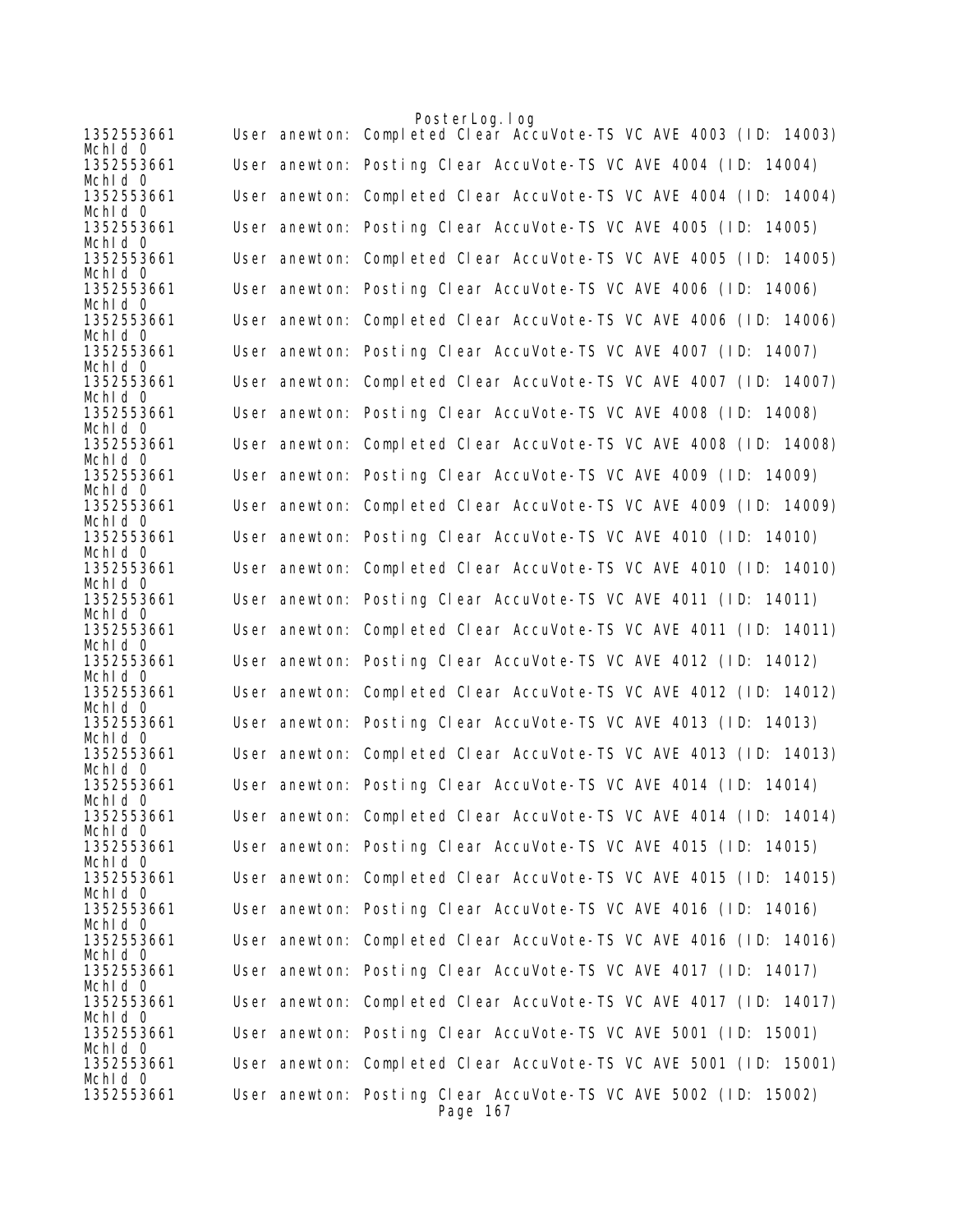| Mchid 0               |                                                                   |
|-----------------------|-------------------------------------------------------------------|
| 1352553661            | User anewton: Completed Clear AccuVote-TS VC AVE 5002 (ID: 15002) |
| Mchid 0<br>1352553661 | User anewton: Posting Clear AccuVote-TS VC AVE 5003 (ID: 15003)   |
| Mchid 0               |                                                                   |
| 1352553661            | User anewton: Completed Clear AccuVote-TS VC AVE 5003 (ID: 15003) |
| Mchid 0<br>1352553661 | User anewton: Posting Clear AccuVote-TS VC AVE 5004 (ID: 15004)   |
| Mchld 0               |                                                                   |
| 1352553661            | User anewton: Completed Clear AccuVote-TS VC AVE 5004 (ID: 15004) |
| Mchid 0<br>1352553661 | User anewton: Posting Clear AccuVote-TS VC AVE 5005 (ID: 15005)   |
| Mchid 0               |                                                                   |
| 1352553661            | User anewton: Completed Clear AccuVote-TS VC AVE 5005 (ID: 15005) |
| Mchid 0<br>1352553661 | User anewton: Posting Clear AccuVote-TS VC AVE 5006 (ID: 15006)   |
| Mchid 0               |                                                                   |
| 1352553661            | User anewton: Completed Clear AccuVote-TS VC AVE 5006 (ID: 15006) |
| Mchid 0<br>1352553661 | User anewton: Posting Clear AccuVote-TS VC AVE 5007 (ID: 15007)   |
| Mchid 0               |                                                                   |
| 1352553661            | User anewton: Completed Clear AccuVote-TS VC AVE 5007 (ID: 15007) |
| Mchid 0<br>1352553661 | User anewton: Posting Clear AccuVote-TS VC AVE 5008 (ID: 15008)   |
| Mchid 0               |                                                                   |
| 1352553661            | User anewton: Completed Clear AccuVote-TS VC AVE 5008 (ID: 15008) |
| Mchid 0<br>1352553661 | User anewton: Posting Clear AccuVote-TS VC AVE 5009 (ID: 15009)   |
| Mchid 0               |                                                                   |
| 1352553661            | User anewton: Completed Clear AccuVote-TS VC AVE 5009 (ID: 15009) |
| Mchid 0<br>1352553661 | User anewton: Posting Clear AccuVote-TS VC AVE 5010 (ID: 15010)   |
| Mchld 0               |                                                                   |
| 1352553661            | User anewton: Completed Clear AccuVote-TS VC AVE 5010 (ID: 15010) |
| Mchid 0<br>1352553661 | User anewton: Posting Clear AccuVote-TS VC AVE 5011 (ID: 15011)   |
| Mchld 0               |                                                                   |
| 1352553661<br>Mchid 0 | User anewton: Completed Clear AccuVote-TS VC AVE 5011 (ID: 15011) |
| 1352553661            | User anewton: Posting Clear AccuVote-TS VC AVE 5012 (ID: 15012)   |
| Mchid 0               |                                                                   |
| 1352553661<br>Mchld 0 | User anewton: Completed Clear AccuVote-TS VC AVE 5012 (ID: 15012) |
| 1352553661            | User anewton: Posting Clear AccuVote-TS VC AVE 5013 (ID: 15013)   |
| Mchid 0               |                                                                   |
| 1352553661<br>Mchid 0 | User anewton: Completed Clear AccuVote-TS VC AVE 5013 (ID: 15013) |
| 1352553661            | User anewton: Posting Clear AccuVote-TS VC AVE 5014 (ID: 15014)   |
| Mchid 0               |                                                                   |
| 1352553661<br>Mchld 0 | User anewton: Completed Clear AccuVote-TS VC AVE 5014 (ID: 15014) |
| 1352553661            | User anewton: Posting Clear AccuVote-TS VC AVE 5015 (ID: 15015)   |
| Mchld 0<br>1352553661 | User anewton: Completed Clear AccuVote-TS VC AVE 5015 (ID: 15015) |
| Mchid 0               |                                                                   |
| 1352553661            | User anewton: Posting Clear AccuVote-TS VC AVE 5016 (ID: 15016)   |
| Mchld 0<br>1352553661 | User anewton: Completed Clear AccuVote-TS VC AVE 5016 (ID: 15016) |
| Mchid 0               |                                                                   |
| 1352553661            | User anewton: Posting Clear AccuVote-TS VC AVE 6001 (ID: 16001)   |
| Mchid 0<br>1352553661 | User anewton: Completed Clear AccuVote-TS VC AVE 6001 (ID: 16001) |
| Mchid 0               |                                                                   |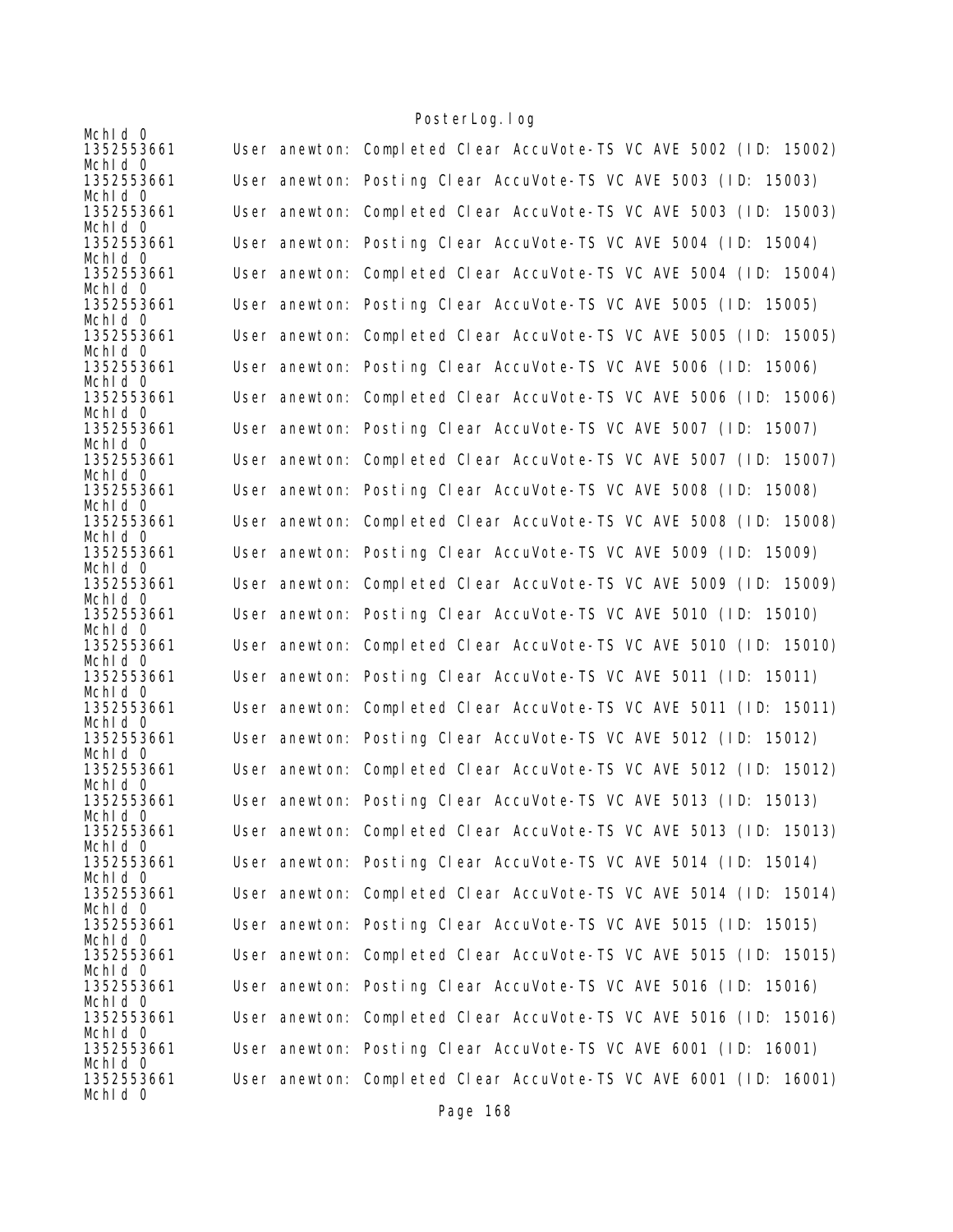|                       | PosterLog. I og                                                               |
|-----------------------|-------------------------------------------------------------------------------|
| 1352553661<br>Mchid 0 | User anewton: Posting Clear AccuVote-TS VC AVE 6002 (ID: 16002)               |
| 1352553661<br>Mchid 0 | User anewton: Completed Clear AccuVote-TS VC AVE 6002 (ID: 16002)             |
| 1352553661<br>Mchid 0 | User anewton: Posting Clear AccuVote-TS VC AVE 6003 (ID: 16003)               |
| 1352553661<br>Mchid O | User anewton: Completed Clear AccuVote-TS VC AVE 6003 (ID: 16003)             |
| 1352553661<br>Mchid 0 | User anewton: Posting Clear AccuVote-TS VC AVE 6004 (ID: 16004)               |
| 1352553661<br>Mchid 0 | User anewton: Completed Clear AccuVote-TS VC AVE 6004 (ID: 16004)             |
| 1352553661<br>Mchld 0 | User anewton: Posting Clear AccuVote-TS VC AVE 6005 (ID: 16005)               |
| 1352553661<br>Mchid 0 | User anewton: Completed Clear AccuVote-TS VC AVE 6005 (ID: 16005)             |
| 1352553661<br>Mchld 0 | User anewton: Posting Clear AccuVote-TS VC AVE 6006 (ID: 16006)               |
| 1352553661<br>Mchid O | User anewton: Completed Clear AccuVote-TS VC AVE 6006 (ID: 16006)             |
| 1352553661<br>Mchid 0 | User anewton: Posting Clear AccuVote-TS VC AVE 6007 (ID: 16007)               |
| 1352553661<br>Mchid 0 | User anewton: Completed Clear AccuVote-TS VC AVE 6007 (ID: 16007)             |
| 1352553661<br>Mchid 0 | User anewton: Posting Clear AccuVote-TS VC AVE 6008 (ID: 16008)               |
| 1352553661<br>Mchid 0 | User anewton: Completed Clear AccuVote-TS VC AVE 6008 (ID: 16008)             |
| 1352553661<br>Mchid 0 | User anewton: Posting Clear AccuVote-TS VC AVE 6009 (ID: 16009)               |
| 1352553661<br>Mchid 0 | User anewton: Completed Clear AccuVote-TS VC AVE 6009 (ID: 16009)             |
| 1352553661<br>Mchid 0 | User anewton: Posting Clear AccuVote-TS VC AVE 6010 (ID: 16010)               |
| 1352553661<br>Mchld 0 | User anewton: Completed Clear AccuVote-TS VC AVE 6010 (ID: 16010)             |
| 1352553661<br>Mchid 0 | User anewton: Posting Clear AccuVote-TS VC AVE 6011 (ID: 16011)               |
| 1352553661<br>Mchld 0 | User anewton: Completed Clear AccuVote-TS VC AVE 6011 (ID: 16011)             |
| 1352553661<br>Mchid 0 | User anewton: Posting Clear AccuVote-TS VC AVE 6012 (ID: 16012)               |
| 1352553661<br>Mchid 0 | User anewton: Completed Clear AccuVote-TS VC AVE 6012 (ID: 16012)             |
| 1352553661<br>Mchid 0 | User anewton: Posting Clear AccuVote-TS VC AVE 6013 (ID: 16013)               |
| 1352553661<br>Mchid O | User anewton: Completed Clear AccuVote-TS VC AVE 6013 (ID: 16013)             |
| 1352553661<br>Mchid 0 | User anewton: Posting Clear AccuVote-TS VC AVE 7001 (ID: 17001)               |
| 1352553661<br>Mchid 0 | User anewton: Completed Clear AccuVote-TS VC AVE 7001 (ID: 17001)             |
| 1352553661<br>Mchid 0 | User anewton: Posting Clear AccuVote-TS VC AVE 7002 (ID: 17002)               |
| 1352553661<br>Mchid 0 | User anewton: Completed Clear AccuVote-TS VC AVE 7002 (ID: 17002)             |
| 1352553661<br>Mchid 0 | User anewton: Posting Clear AccuVote-TS VC AVE 7003 (ID: 17003)               |
| 1352553661<br>Mchid 0 | User anewton: Completed Clear AccuVote-TS VC AVE 7003 (ID: 17003)             |
| 1352553661<br>Mchid 0 | User anewton: Posting Clear AccuVote-TS VC AVE 7004 (ID: 17004)               |
| 1352553661            | User anewton: Completed Clear AccuVote-TS VC AVE 7004 (ID: 17004)<br>Page 169 |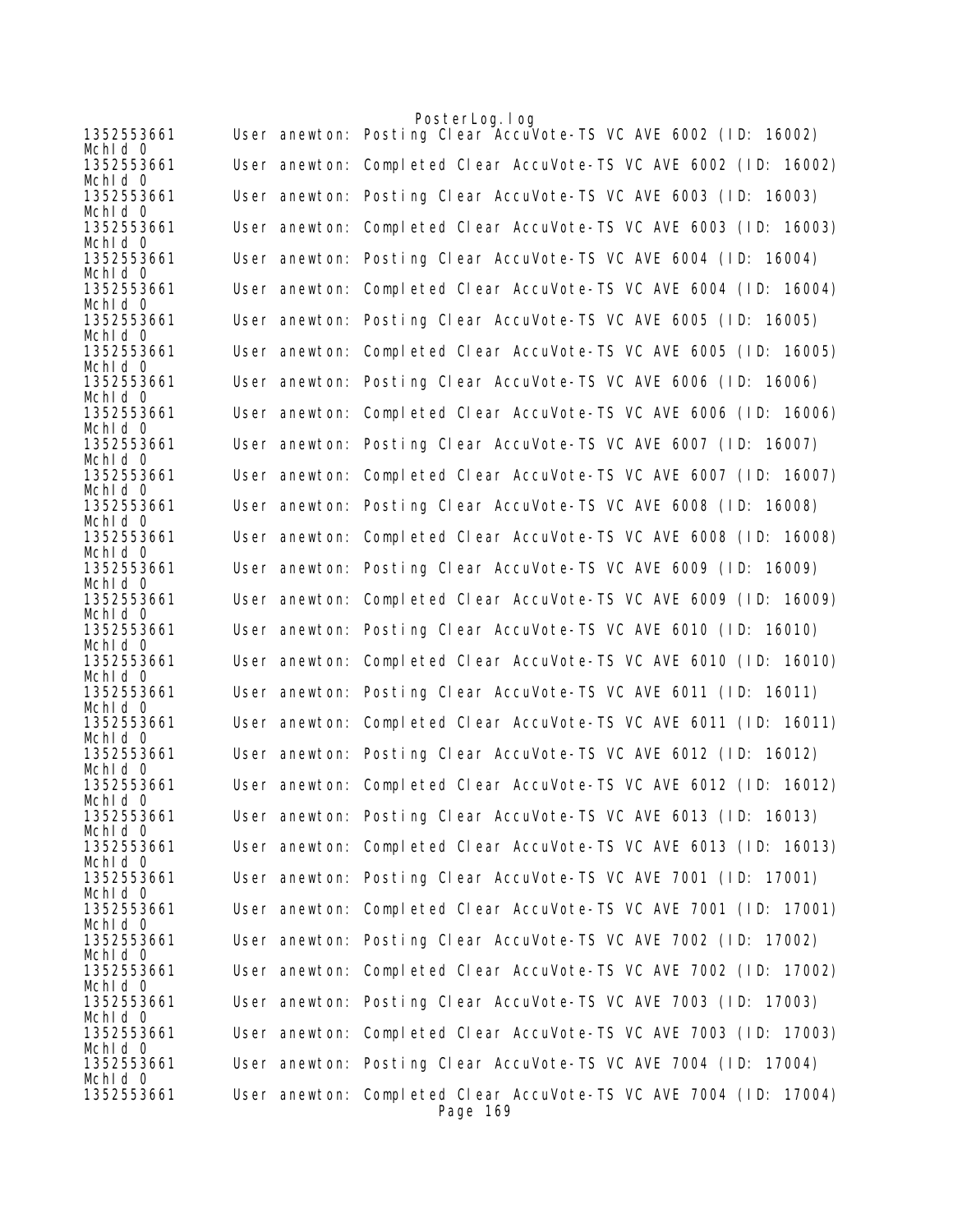| Mchid 0                          |                                                                   |
|----------------------------------|-------------------------------------------------------------------|
| 1352553661                       | User anewton: Posting Clear AccuVote-TS VC AVE 7005 (ID: 17005)   |
| Mchid 0<br>1352553661            | User anewton: Completed Clear AccuVote-TS VC AVE 7005 (ID: 17005) |
| Mchid 0<br>1352553661            | User anewton: Posting Clear AccuVote-TS VC AVE 7006 (ID: 17006)   |
| Mchid 0<br>1352553661            | User anewton: Completed Clear AccuVote-TS VC AVE 7006 (ID: 17006) |
| Mchld 0<br>1352553661<br>Mchid 0 | User anewton: Posting Clear AccuVote-TS VC AVE 7007 (ID: 17007)   |
| 1352553661<br>Mchid 0            | User anewton: Completed Clear AccuVote-TS VC AVE 7007 (ID: 17007) |
| 1352553661<br>Mchld 0            | User anewton: Posting Clear AccuVote-TS VC AVE 7008 (ID: 17008)   |
| 1352553661<br>Mchid 0            | User anewton: Completed Clear AccuVote-TS VC AVE 7008 (ID: 17008) |
| 1352553661<br>Mchid 0            | User anewton: Posting Clear AccuVote-TS VC AVE 7009 (ID: 17009)   |
| 1352553661<br>Mchld 0            | User anewton: Completed Clear AccuVote-TS VC AVE 7009 (ID: 17009) |
| 1352553661<br>Mchid 0            | User anewton: Posting Clear AccuVote-TS VC AVE 7010 (ID: 17010)   |
| 1352553661<br>Mchid 0            | User anewton: Completed Clear AccuVote-TS VC AVE 7010 (ID: 17010) |
| 1352553661<br>Mchid 0            | User anewton: Posting Clear AccuVote-TS VC AVE 7011 (ID: 17011)   |
| 1352553661<br>Mchid 0            | User anewton: Completed Clear AccuVote-TS VC AVE 7011 (ID: 17011) |
| 1352553661<br>Mchid 0            | User anewton: Posting Clear AccuVote-TS VC AVE 7012 (ID: 17012)   |
| 1352553661<br>Mchld 0            | User anewton: Completed Clear AccuVote-TS VC AVE 7012 (ID: 17012) |
| 1352553661<br>Mchid 0            | User anewton: Posting Clear AccuVote-TS VC AVE 7013 (ID: 17013)   |
| 1352553661<br>Mchld 0            | User anewton: Completed Clear AccuVote-TS VC AVE 7013 (ID: 17013) |
| 1352553661<br>Mchid 0            | User anewton: Posting Clear AccuVote-TS VC AVE 7014 (ID: 17014)   |
| 1352553661<br>Mchid 0            | User anewton: Completed Clear AccuVote-TS VC AVE 7014 (ID: 17014) |
| 1352553661<br>Mchld 0            | User anewton: Posting Clear AccuVote-TS VC AVE 7015 (ID: 17015)   |
| 1352553661<br>Mchid 0            | User anewton: Completed Clear AccuVote-TS VC AVE 7015 (ID: 17015) |
| 1352553661<br>Mchid 0            | User anewton: Posting Clear AccuVote-TS VC AVE 7016 (ID: 17016)   |
| 1352553661<br>Mchid 0            | User anewton: Completed Clear AccuVote-TS VC AVE 7016 (ID: 17016) |
| 1352553661<br>Mchld 0            | User anewton: Posting Clear AccuVote-TS VC AVE 7017 (ID: 17017)   |
| 1352553661<br>Mchld 0            | User anewton: Completed Clear AccuVote-TS VC AVE 7017 (ID: 17017) |
| 1352553661<br>Mchid 0            | User anewton: Posting Clear AccuVote-TS VC AVE 7018 (ID: 17018)   |
| 1352553661<br>Mchld 0            | User anewton: Completed Clear AccuVote-TS VC AVE 7018 (ID: 17018) |
| 1352553661<br>Mchid 0            | User anewton: Posting Clear AccuVote-TS VC AVE 8001 (ID: 18001)   |
| 1352553661<br>Mchid 0            | User anewton: Completed Clear AccuVote-TS VC AVE 8001 (ID: 18001) |
| 1352553661<br>Mchid 0            | User anewton: Posting Clear AccuVote-TS VC AVE 8002 (ID: 18002)   |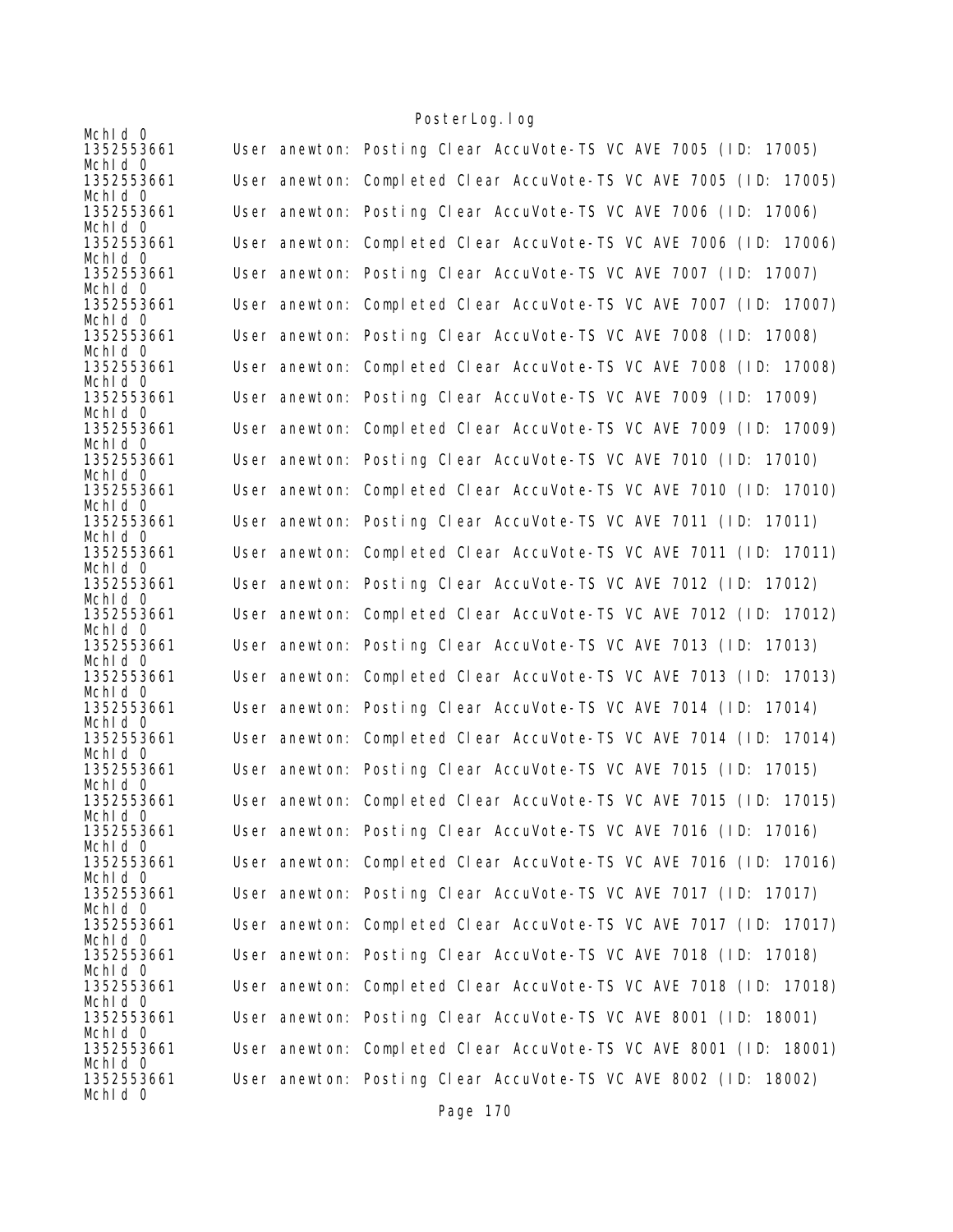|                          | PosterLog.log                                                                                                                            |
|--------------------------|------------------------------------------------------------------------------------------------------------------------------------------|
| 1352553661<br>Mchid 0    | User anewton: Completed Clear AccuVote-TS VC AVE 8002 (ID: 18002)                                                                        |
| 1352553661<br>Mchid 0    | User anewton: Posting Clear AccuVote-TS VC AVE 8003 (ID: 18003)                                                                          |
| 1352553661               | User anewton: Completed Clear AccuVote-TS VC AVE 8003 (ID: 18003)                                                                        |
| Mchid 0<br>1352553662    | User anewton: Posting Clear AccuVote-TS VC AVE 8004 (ID: 18004)                                                                          |
| Mchid 0<br>1352553662    | User anewton: Completed Clear AccuVote-TS VC AVE 8004 (ID: 18004)                                                                        |
| Mchid 0                  |                                                                                                                                          |
| 1352553662<br>Mchid 0    | User anewton: Posting Clear AccuVote-TS VC AVE 8005 (ID: 18005)                                                                          |
| 1352553662<br>Mchld 0    | User anewton: Completed Clear AccuVote-TS VC AVE 8005 (ID: 18005)                                                                        |
| 1352553662               | User anewton: Posting Clear AccuVote-TS VC AVE 8006 (ID: 18006)                                                                          |
| Mchid 0<br>1352553662    | User anewton: Completed Clear AccuVote-TS VC AVE 8006 (ID: 18006)                                                                        |
| Mchid 0<br>1352553662    | User anewton: Posting Clear AccuVote-TS VC AVE 8007 (ID: 18007)                                                                          |
| Mchid 0<br>1352553662    | User anewton: Completed Clear AccuVote-TS VC AVE 8007 (ID: 18007)                                                                        |
| Mchid 0                  |                                                                                                                                          |
| 1352553662<br>Mchid 0    | User anewton: Posting Clear AccuVote-TS VC AVE 8008 (ID: 18008)                                                                          |
| 1352553662<br>Mchld 0    | User anewton: Completed Clear AccuVote-TS VC AVE 8008 (ID: 18008)                                                                        |
| 1352553662               | User anewton: Posting Clear AccuVote-TS VC AVE 8009 (ID: 18009)                                                                          |
| Mchid 0<br>1352553662    | User anewton: Completed Clear AccuVote-TS VC AVE 8009 (ID: 18009)                                                                        |
| Mchld 0<br>1352553662    | User anewton: Posting Clear AccuVote-TS VC AVE 8010 (ID: 18010)                                                                          |
| Mchld 0<br>1352553662    | User anewton: Completed Clear AccuVote-TS VC AVE 8010 (ID: 18010)                                                                        |
| Mchid 0<br>1352553662    | User anewton: Posting Clear AccuVote-TS VC AVE 9001 (ID: 19001)                                                                          |
| Mchid 0<br>1352553662    | User anewton: Completed Clear AccuVote-TS VC AVE 9001 (ID: 19001)                                                                        |
| Mchid 0<br>1352553662    | User anewton: Posting Clear AccuVote-TS VC AVE 9002 (ID: 19002)                                                                          |
| Mchid 0<br>1352553662    | User anewton: Completed Clear AccuVote-TS VC AVE 9002 (ID: 19002)                                                                        |
| Mchid 0                  |                                                                                                                                          |
| 1352553662<br>Mchid 0    | User anewton: Posting Clear AccuVote-TS VC AVE 9003 (ID: 19003)                                                                          |
| 1352553662<br>Mchid 0    | User anewton: Completed Clear AccuVote-TS VC AVE 9003 (ID: 19003)                                                                        |
| 1352553662<br>Mchid 0    | User anewton: Posting Clear AccuVote-TS VC AVE 9004 (ID: 19004)                                                                          |
| 1352553662               | User anewton: Completed Clear AccuVote-TS VC AVE 9004 (ID: 19004)                                                                        |
| Mchid O<br>1352553662    | User anewton: Posting Clear AccuVote-TS VC AVE 9005 (ID: 19005)                                                                          |
| Mchid 0<br>1352553662    | User anewton: Completed Clear AccuVote-TS VC AVE 9005 (ID: 19005)                                                                        |
| Mchid 0<br>1352553662    | User anewton: Posting Clear AccuVote-TS VC AVE 9006 (ID: 19006)                                                                          |
| Mchid 0<br>1352553662    | User anewton: Completed Clear AccuVote-TS VC AVE 9006 (ID: 19006)                                                                        |
| Mchid 0<br>1352553662    | User anewton: Posting Clear AccuVote-TS VC EV DB AVE (ID: 30040)                                                                         |
| 1352553662               | User anewton: Completed Clear AccuVote-TS VC EV DB AVE (ID: 30040)                                                                       |
| 1352553662<br>1352553662 | User anewton: Posting Clear AccuVote-TS VC EV DLT AVE (ID: 30020)<br>User anewton: Completed Clear AccuVote-TS VC EV DLT AVE (ID: 30020) |
| 1352553662               | User anewton: Posting Clear AccuVote-TS VC EV DOE AVE (ID: 30010)<br>Page 171                                                            |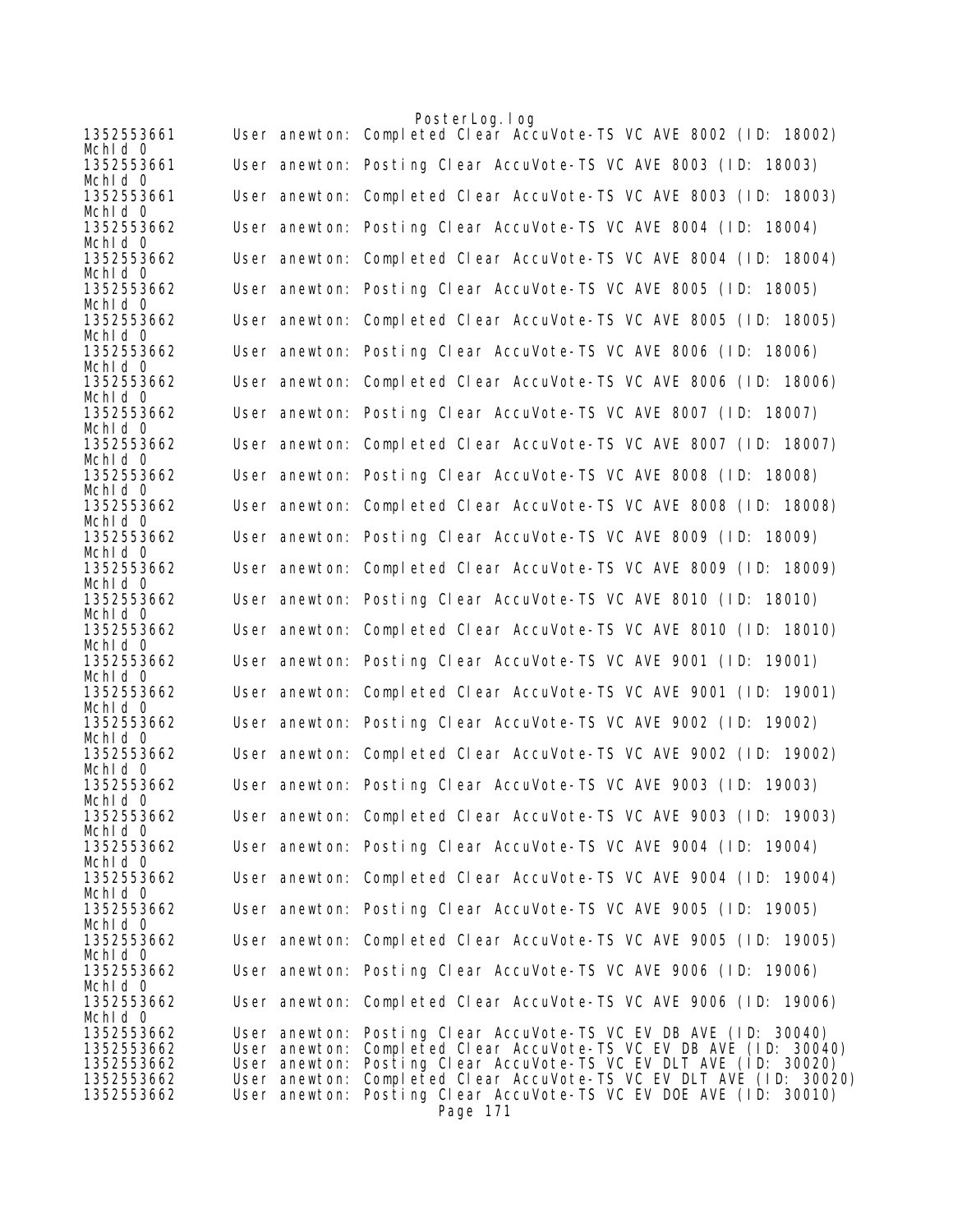|                          |                            | PosterLog.log                                                          |
|--------------------------|----------------------------|------------------------------------------------------------------------|
| 1352553662               | User anewton:              | Completed Clear AccuVote-TS VC EV DOE AVE (ID: 30010)                  |
| 1352553662               | User anewton:              | Posting Clear AccuVote-TS VC EV NSB AVE (ID: 30050)                    |
| 1352553662               | User anewton:              | Completed Clear AccuVote-TS VC EV NSB AVE (ID: 30050)                  |
| 1352553662               | User anewton:              | Posting Clear AccuVote-TS VC EV OB AVE (ID: 30030)                     |
| 1352553662               | User anewton:              | Completed Clear AccuVote-TS VC EV OB AVE (ID: 30030)                   |
| 1352553684               | User anewton:              | Queued Clear AVOSX VC EV DOE OSX (ID: 20010)                           |
| 1352553684               | User anewton:              | Posting Clear AVOSX VC EV DOE OSX (ID: 20010)                          |
| 1352553684               | User anewton:              | Queued Clear AVOSX VC EV DLT OSX (ID: 20020)                           |
| 1352553686               | User anewton:              | Completed Clear AVOSX VC EV DOE OSX (ID: 20010)                        |
| 1352553686               | User anewton:              | Posting Clear AVOSX VC EV DLT OSX (ID: 20020)                          |
| 1352553686               | User anewton:              | Completed Clear AVOSX VC EV DLT OSX (ID: 20020)                        |
| 1352553692               | User anewton:              | Queued Clear AVOSX VC EV DB OSX (ID: 20040)                            |
| 1352553692               | User anewton:              | Posting Clear AVOSX VC EV DB OSX (ID: 20040)                           |
| 1352553692               | User anewton:              | Queued Clear AVOSX VC EV NSB OSX (ID: 20050)                           |
| 1352553692               | User anewton:              | Queued Clear AVOSX VC Absentee 1 - OSX (ID: 40010)                     |
| 1352553692               | User anewton:              | Queued Clear AVOSX VC Unscanned (ID: 50010)<br>Mchid 0                 |
| 1352553692               | User anewton:              | Queued Clear AVOSX VC Provisional (ID: 50020)<br>Mchid 0               |
| 1352553694               | User anewton:              | Completed Clear AVOSX VC EV DB OSX (ID: 20040)                         |
| 1352553694               | User anewton:              | Posting Clear AVOSX VC EV NSB OSX (ID: 20050)                          |
| 1352553695               | User anewton:              | Completed Clear AVOSX VC EV NSB OSX (ID: 20050)                        |
| 1352553695               | User anewton:              | Posting Clear AVOSX VC Absentee 1 - OSX (ID: 40010)                    |
| 1352553695               | User anewton:              | Completed Clear AVOSX VC Absentee 1 - OSX (ID: 40010)                  |
| 1352553695               | User anewton:              | Posting Clear AVOSX VC Unscanned (ID: 50010) Mchld 0                   |
| 1352553695               | User anewton:              | Completed Clear AVOSX VC Unscanned (ID: 50010)<br>MchI d               |
| 0                        |                            |                                                                        |
| 1352553695               |                            | User anewton: Posting Clear AVOSX VC Provisional (ID: 50020)<br>Mchi d |
| 0                        |                            |                                                                        |
| 1352553695               |                            | User anewton: Completed Clear AVOSX VC Provisional (ID: 50020)         |
| Mchid 0                  |                            |                                                                        |
| 1352553735               |                            | User anewton: Poster Stopped                                           |
| 1352553989               |                            | User anewton: Poster Starting                                          |
| 1352554001               | User anewton:              | Queued Clear                                                           |
| 1352554001               | User anewton:              | Posting Clear                                                          |
| 1352554001               | User anewton: Queued Clear |                                                                        |
| 1352554001               | User anewton: Queued Clear |                                                                        |
| 1352554001               | User anewton: Queued Clear |                                                                        |
| 1352554001               | User anewton: Queued Clear |                                                                        |
| 1352554001               | User anewton: Queued Clear |                                                                        |
| 1352554001<br>1352554001 | User anewton: Queued Clear |                                                                        |
|                          | User anewton: Queued Clear |                                                                        |
| 1352554001<br>1352554001 | User anewton: Queued Clear |                                                                        |
| 1352554001               | User anewton: Queued Clear | User anewton: Completed Clear                                          |
| 1352554001               | User anewton:              | Posting Clear                                                          |
| 1352554001               | User anewton: Queued Clear |                                                                        |
| 1352554001               | User anewton: Queued Clear |                                                                        |
| 1352554001               | User anewton: Queued Clear |                                                                        |
| 1352554001               | User anewton: Queued Clear |                                                                        |
| 1352554001               | User anewton: Queued Clear |                                                                        |
| 1352554001               | User anewton: Queued Clear |                                                                        |
| 1352554001               |                            | User anewton: Completed Clear                                          |
| 1352554001               |                            | User anewton: Posting Clear                                            |
| 1352554001               |                            | User anewton: Completed Clear                                          |
| 1352554001               |                            | User anewton: Posting Clear                                            |
| 1352554001               |                            | User anewton: Completed Clear                                          |
| 1352554001               |                            | User anewton: Posting Clear                                            |
| 1352554001               |                            | User anewton: Completed Clear                                          |
| 1352554001               |                            | User anewton: Posting Clear                                            |
| 1352554001               | User anewton:              | Completed Clear                                                        |
| 1352554001               |                            | User anewton: Posting Clear                                            |
| 1352554001               |                            | User anewton: Completed Clear                                          |
| 1352554001               | User anewton:              | Posting Clear                                                          |
| 1352554001               |                            | User anewton: Completed Clear                                          |
|                          |                            | Page 172                                                               |
|                          |                            |                                                                        |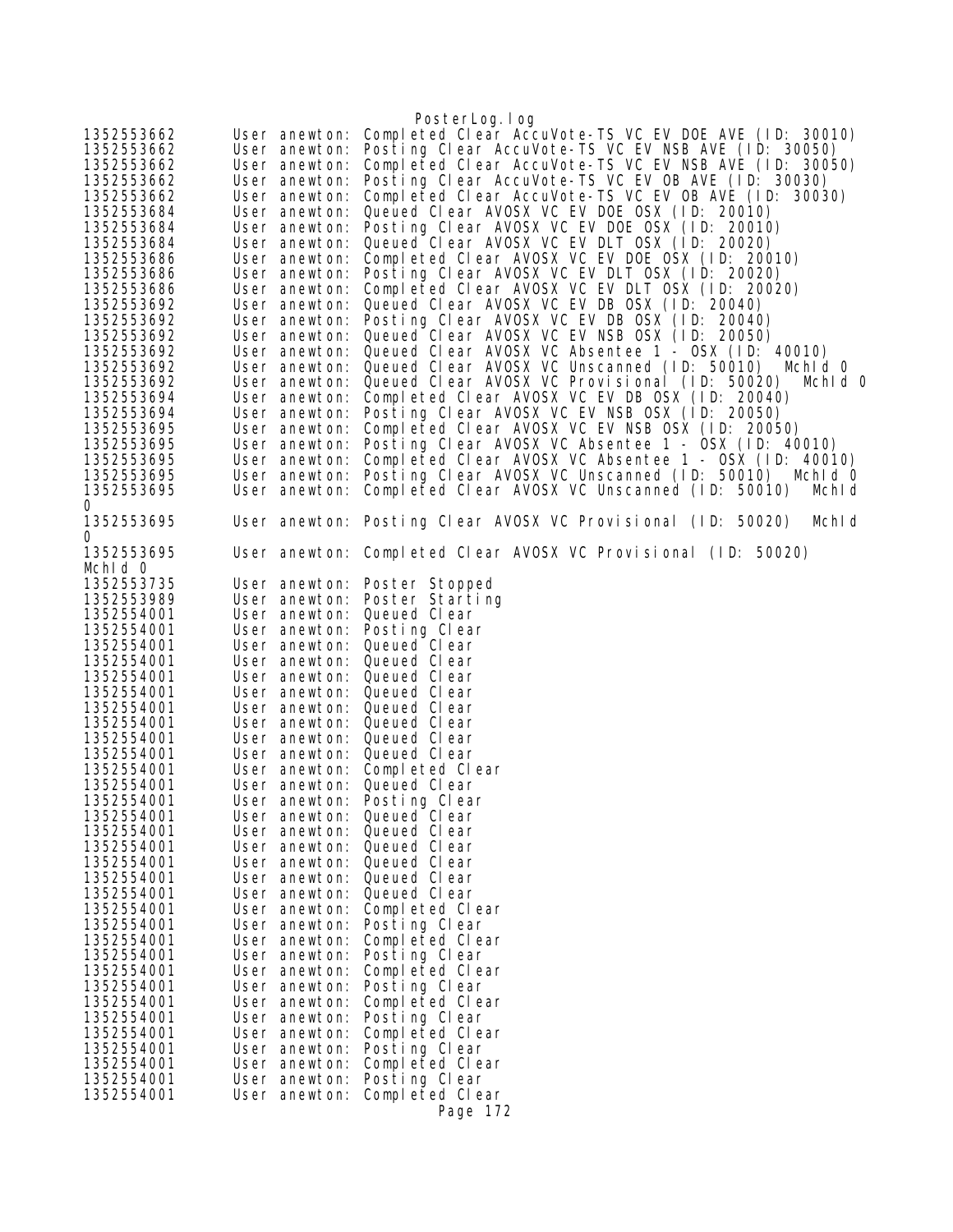|                          |                                      | PosterLog. I og                  |
|--------------------------|--------------------------------------|----------------------------------|
| 1352554001               | User<br>anewton:                     | Posting Clear                    |
| 1352554001               | User<br>anewton:                     | Completed Clear                  |
| 1352554001               | User<br>anewton:                     | Posting Clear                    |
| 1352554001               | User<br>anewton:                     | Completed Clear                  |
| 1352554001               | User<br>anewton:                     | Posting Clear                    |
| 1352554001               | User<br>anewton:                     | Completed Clear                  |
| 1352554001               | User<br>anewton:                     | Posting Clear                    |
| 1352554001               | User<br>anewton:                     | Completed Clear                  |
| 1352554001<br>1352554001 | User<br>anewton:<br>User             | Posting Clear                    |
| 1352554001               | anewton:<br>User<br>anewton:         | Completed Clear<br>Posting Clear |
| 1352554001               | User<br>anewton:                     | Completed Clear                  |
| 1352554001               | User<br>anewton:                     | Posting Clear                    |
| 1352554001               | User<br>anewton:                     | Completed Clear                  |
| 1352554001               | User<br>anewton:                     | Posting Clear                    |
| 1352554001               | User<br>anewton:                     | Completed Clear                  |
| 1352554011               | User<br>anewton:                     | Queued Clear                     |
| 1352554011               | User<br>anewton:                     | Posting Clear                    |
| 1352554011               | User<br>anewton:                     | Queued Clear                     |
| 1352554011               | User<br>anewton:                     | Queued Clear                     |
| 1352554011<br>1352554011 | User<br>anewton:                     | Queued Clear                     |
| 1352554011               | User<br>anewton:<br>User<br>anewton: | Queued Clear<br>Queued Clear     |
| 1352554011               | User<br>anewton:                     | Queued Clear                     |
| 1352554011               | User<br>anewton:                     | Queued Clear                     |
| 1352554011               | anewton:<br>User                     | Queued CI ear                    |
| 1352554011               | User<br>anewton:                     | Completed Clear                  |
| 1352554011               | User<br>anewton:                     | Queued Clear                     |
| 1352554011               | User<br>anewton:                     | Posting Clear                    |
| 1352554011               | User<br>anewton:                     | Queued Clear                     |
| 1352554011               | User<br>anewton:                     | Queued CI ear                    |
| 1352554011<br>1352554011 | User<br>anewton:<br>User<br>anewton: | Queued CI ear<br>Queued Clear    |
| 1352554011               | User<br>anewton:                     | Queued CI ear                    |
| 1352554011               | User<br>anewton:                     | Queued CI ear                    |
| 1352554011               | User<br>anewton:                     | Completed Clear                  |
| 1352554011               | User<br>anewton:                     | Posting Clear                    |
| 1352554011               | User<br>anewton:                     | Completed Clear                  |
| 1352554011               | User<br>anewton:                     | Posting Clear                    |
| 1352554011<br>1352554011 | User<br>anewton:                     | Completed Clear                  |
| 1352554011               | User<br>anewton:<br>User<br>anewton: | Posting Clear<br>Completed Clear |
| 1352554011               | User<br>anewton:                     | Posting Clear                    |
| 1352554011               | User anewton:                        | Completed Clear                  |
| 1352554011               | User<br>anewton:                     | Posting Clear                    |
| 1352554011               | User<br>anewton:                     | Completed Clear                  |
| 1352554011               | User anewton:                        | Posting Clear                    |
| 1352554011               | User<br>anewton:                     | Completed Clear                  |
| 1352554011               | User anewton:                        | Posting Clear                    |
| 1352554011               | User<br>anewton:                     | Completed Clear                  |
| 1352554011<br>1352554011 | anewton:<br>User<br>User<br>anewton: | Posting Clear<br>Completed Clear |
| 1352554011               | User<br>anewton:                     | Posting Clear                    |
| 1352554011               | User<br>anewton:                     | Completed Clear                  |
| 1352554011               | User<br>anewton:                     | Posting Clear                    |
| 1352554011               | User<br>anewton:                     | Completed Clear                  |
| 1352554011               | User<br>anewton:                     | Posting Clear                    |
| 1352554011               | User<br>anewton:                     | Completed Clear                  |
| 1352554011               | User<br>anewton:                     | Posting Clear                    |
| 1352554011<br>1352554011 | User<br>anewton:<br>User<br>anewton: | Completed Clear<br>Posting Clear |
| 1352554011               | User<br>anewton:                     | Completed Clear                  |
| 1352554011               | User<br>anewton:                     | Posting Clear                    |
|                          |                                      | Page 173                         |
|                          |                                      |                                  |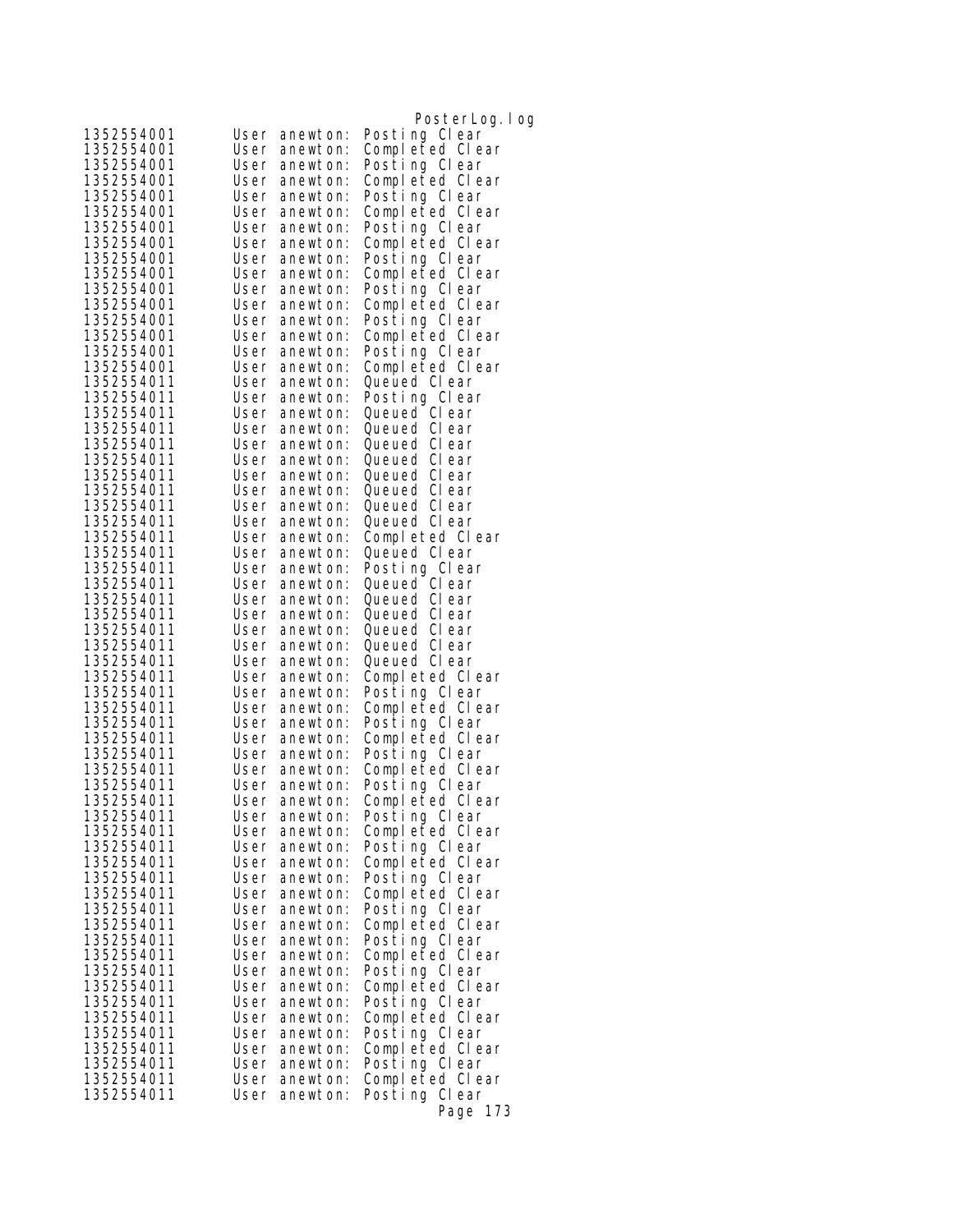| 1352554011               | User         | anewton:             | PosterLog.log<br>Completed Clear |
|--------------------------|--------------|----------------------|----------------------------------|
| 1352554018               | User         | anewton:             | Queued CI ear                    |
| 1352554018               | User         | anewton:             | Posting Clear                    |
| 1352554018               | User         | anewton:             | Queued Clear                     |
| 1352554018               |              | User anewton:        | Queued CI ear                    |
| 1352554018               | User         | anewton:             | Queued Clear                     |
| 1352554018               | User         | anewton:             | Queued Clear                     |
| 1352554018               | User         | anewton:             | Queued Clear                     |
| 1352554018               | User         | anewton:             | Queued CI ear                    |
| 1352554018               | User         | anewton:             | Queued Clear                     |
| 1352554018               | User         | anewton:             | Queued CI ear                    |
| 1352554018               | User         | anewton:             | Completed Clear                  |
| 1352554018               | User         | anewton:             | Queued Clear                     |
| 1352554018               | User         | anewton:             | Posting Clear                    |
| 1352554018               | User         | anewton:             | Queued Clear                     |
| 1352554018               | User         | anewton:             | Queued Clear                     |
| 1352554018               | User         | anewton:             | Queued Clear                     |
| 1352554018               | User         | anewton:             | Queued Clear                     |
| 1352554018               | User         | anewton:             | Queued Clear                     |
| 1352554018               | User         | anewton:             | Queued Clear                     |
| 1352554018               | User         | anewton:             | Completed Clear                  |
| 1352554018               | User         | anewton:             | Posting Clear                    |
| 1352554018               | User         | anewton:             | Completed Clear                  |
| 1352554018               | User         | anewton:             | Posting Clear                    |
| 1352554018               | User         | anewton:             | Completed Clear                  |
| 1352554018               | User         | anewton:             | Posting Clear                    |
| 1352554018               |              | User anewton:        | Completed Clear                  |
| 1352554018               | User         | anewton:             | Posting Clear                    |
| 1352554018               | User         | anewton:             | Completed Clear                  |
| 1352554018               | User         | anewton:             | Posting Clear                    |
| 1352554018               | User         | anewton:             | Completed Clear                  |
| 1352554018               | User         | anewton:             | Posting Clear                    |
| 1352554018<br>1352554018 | User<br>User | anewton:             | Completed Clear                  |
| 1352554018               | User         | anewton:<br>anewton: | Posting Clear<br>Completed Clear |
| 1352554018               | User         | anewton:             | Posting Clear                    |
| 1352554018               | User         | anewton:             | Completed Clear                  |
| 1352554018               | User         | anewton:             | Posting Clear                    |
| 1352554018               | User         | anewton:             | Completed Clear                  |
| 1352554018               |              | User anewton:        | Posting Clear                    |
| 1352554018               | User         | anewton:             | Completed Clear                  |
| 1352554018               | User         | anewton:             | Posting Clear                    |
| 1352554018               | User         | anewton:             | Completed Clear                  |
| 1352554018               |              | User anewton:        | Posting Clear                    |
| 1352554018               |              | User anewton:        | Completed Clear                  |
| 1352554018               |              | User anewton:        | Posting Clear                    |
| 1352554018               | User         | anewton:             | Completed Clear                  |
| 1352554018               | User         | anewton:             | Posting Clear                    |
| 1352554018               |              | User anewton:        | Completed Clear                  |
| 1352554023               | User         | anewton:             | Queued Clear                     |
| 1352554023               | User         | anewton:             | Posting Clear                    |
| 1352554023               | User         | anewton:             | Queued CI ear                    |
| 1352554023               | User         | anewton:             | Queued Clear                     |
| 1352554023               | User         | anewton:             | Queued CI ear                    |
| 1352554023               | User         | anewton:             | Queued CI ear                    |
| 1352554023               | User         | anewton:             | Queued CI ear                    |
| 1352554023               | User         | anewton:             | Queued Clear                     |
| 1352554023               | User         | anewton:             | Queued CI ear                    |
| 1352554023               | User         | anewton:             | Queued CI ear                    |
| 1352554023               | User         | anewton:             | Completed Clear                  |
| 1352554023               | User         | anewton:             | Queued Clear                     |
| 1352554023               | User         | anewton:             | Posting Clear                    |
| 1352554023               | User         | anewton:             | Queued Clear                     |
|                          |              |                      | Page 174                         |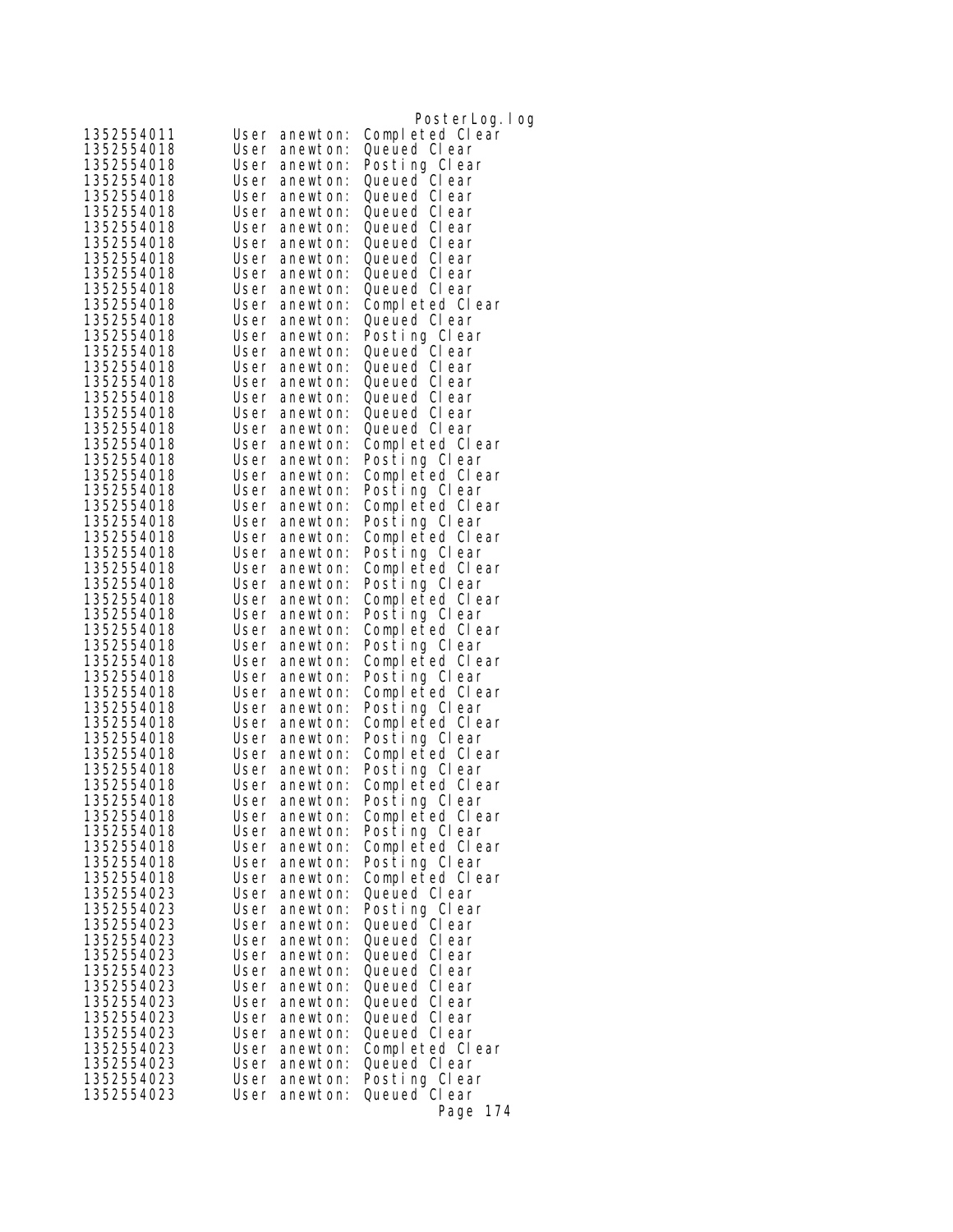|                          |              |                           | PosterLog. I og                  |
|--------------------------|--------------|---------------------------|----------------------------------|
| 1352554023               | User         | anewton:                  | Queued Clear                     |
| 1352554023               | User         | anewton:                  | Queued Clear                     |
| 1352554023               | User         | anewton:                  | Queued CI ear                    |
| 1352554023               | User         | anewton:                  | Queued Clear                     |
| 1352554023               | User         | anewton:                  | Queued CI ear                    |
| 1352554023               | User         | anewton:                  | Completed Clear                  |
| 1352554023               | User         | anewton:                  | Posting Clear                    |
| 1352554023               | User         | anewton:                  | Completed Clear                  |
| 1352554023               | User         | anewton:                  | Posting Clear                    |
| 1352554023               | User         | anewton:                  | Completed Clear                  |
| 1352554023               | User         | anewton:                  | Posting Clear                    |
| 1352554023               | User         | anewton:                  | Completed Clear                  |
| 1352554023               | User         | anewton:                  | Posting Clear                    |
| 1352554023               | User         | anewton:                  | Completed Clear                  |
| 1352554023               | User         | anewton:                  | Posting Clear                    |
| 1352554023               | User         | anewton:                  | Completed Clear                  |
| 1352554023               | User         | anewton:                  | Posting Clear                    |
| 1352554023               | User         | anewton:                  | Completed Clear                  |
| 1352554023               | User         | anewton:                  | Posting Clear                    |
| 1352554023               | User         | anewton:                  | Completed Clear                  |
| 1352554023               | User         | anewton:                  | Posting Clear                    |
| 1352554023               | User         | anewton:                  | Completed Clear                  |
| 1352554023               | User         | anewton:                  | Posting Clear                    |
| 1352554023               | User         | anewton:                  | Completed Clear                  |
| 1352554023               | User         | anewton:                  | Posting Clear                    |
| 1352554023               | User         | anewton:                  | Completed Clear                  |
| 1352554023               | User         | anewton:                  | Posting Clear                    |
| 1352554023               | User         | anewton:                  | Completed Clear                  |
| 1352554023<br>1352554023 | User<br>User | anewton:                  | Posting Clear                    |
| 1352554023               | User         | anewton:<br>anewton:      | Completed Clear<br>Posting Clear |
| 1352554023               | User         | anewton:                  | Completed Clear                  |
| 1352554023               | User         | anewton:                  | Posting Clear                    |
| 1352554023               | User         | anewton:                  | Completed Clear                  |
| 1352554027               | User         | anewton:                  | Queued Clear                     |
| 1352554027               | User         | anewton:                  | Posting Clear                    |
| 1352554027               | User         | anewton:                  | Queued Clear                     |
| 1352554027               | User         | anewton:                  | Queued CI ear                    |
| 1352554027               | User         | anewton:                  | Queued Clear                     |
| 1352554027               | User         | anewton:                  | Queued Clear                     |
| 1352554027               | User         | anewton:                  | Queued CI ear                    |
| 1352554028               | User         | anewton:                  | Queued CI ear                    |
| 1352554028               | User         | anewton:                  | Queued Clear                     |
| 1352554028               |              | User anewton:             | Queued Clear                     |
| 1352554028               | User         | anewton:                  | Queued CI ear                    |
| 1352554028               | User         | anewton:                  | Completed Clear                  |
| 1352554028               |              | User anewton:             | Queued Clear                     |
| 1352554028               | User         | anewton:                  | Posting Clear                    |
| 1352554028               |              | User anewton:             | Queued Clear                     |
| 1352554028               | User         | anewton:                  | Queued Clear                     |
| 1352554028               | User         | anewton:                  | Queued Clear                     |
| 1352554028<br>1352554028 | User         | anewton:<br>anewton:      | Queued Clear<br>Queued CI ear    |
| 1352554028               | User<br>User |                           | Completed Clear                  |
| 1352554028               |              | anewton:<br>User anewton: | Posting Clear                    |
| 1352554028               | User         | anewton:                  | Completed Clear                  |
| 1352554028               | User         | anewton:                  | Posting Clear                    |
| 1352554028               | User         | anewton:                  | Completed Clear                  |
| 1352554028               | User         | anewton:                  | Posting Clear                    |
| 1352554028               | User         | anewton:                  | Completed Clear                  |
| 1352554028               | User         | anewton:                  | Posting Clear                    |
| 1352554028               | User         | anewton:                  | Completed Clear                  |
| 1352554028               | User         | anewton:                  | Posting Clear                    |
|                          |              |                           | Page 175                         |
|                          |              |                           |                                  |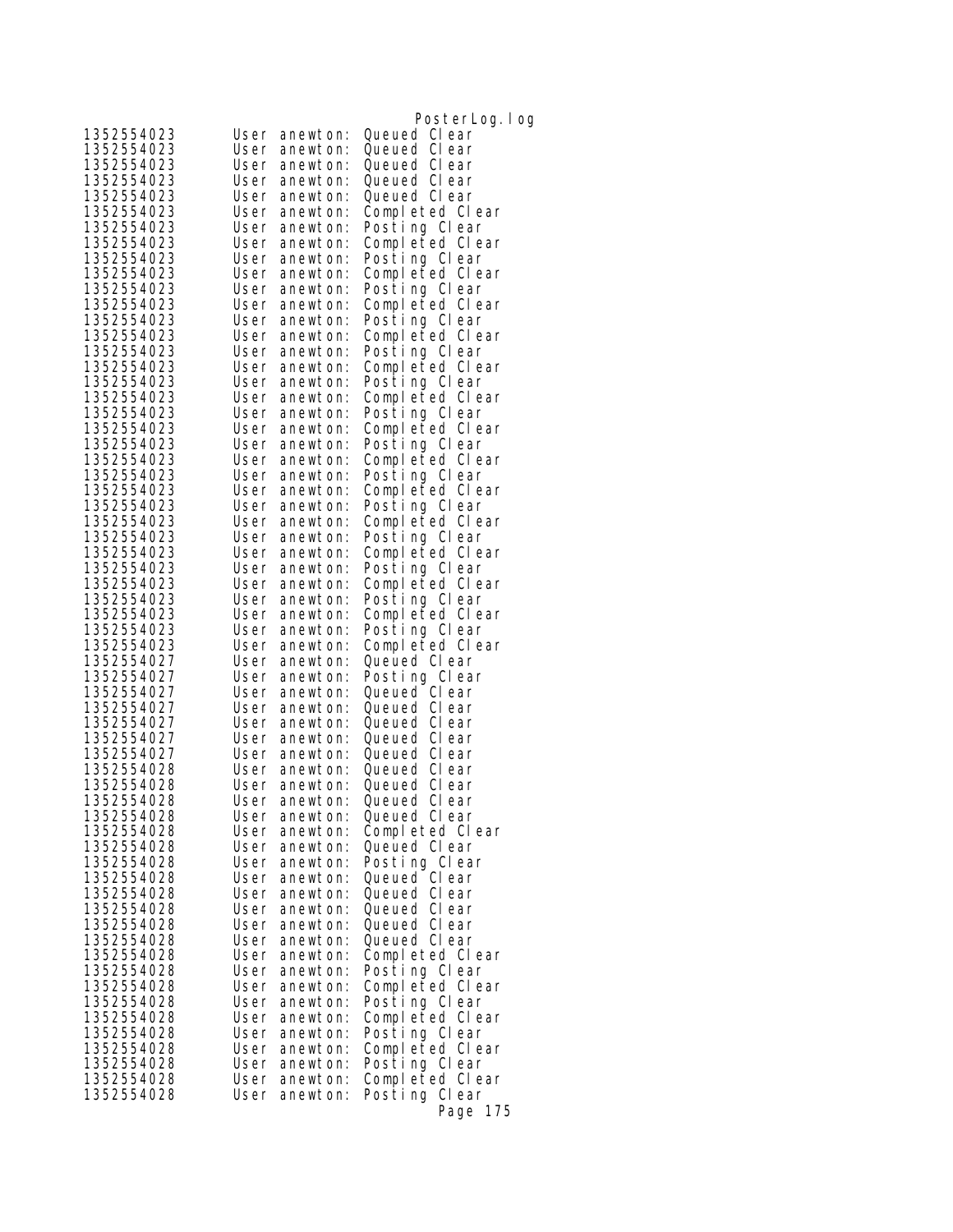|                          |                                | PosterLog.log                                              |
|--------------------------|--------------------------------|------------------------------------------------------------|
| 1352554028               | User anewton:                  | Completed Clear                                            |
| 1352554028               | User anewton:                  | Posting Clear                                              |
| 1352554028               | User anewton:                  | Completed Clear                                            |
| 1352554028               | User anewton:                  | Posting Clear                                              |
| 1352554028               | User anewton:                  | Completed Clear                                            |
| 1352554028               | User anewton:                  | Posting Clear                                              |
| 1352554028               | User anewton:                  | Completed Clear                                            |
| 1352554028               | User anewton:                  | Posting Clear                                              |
| 1352554028               | User anewton:                  | Completed Clear                                            |
| 1352554028               | User anewton:                  | Posting Clear                                              |
| 1352554028               | User anewton:                  | Completed Clear                                            |
| 1352554028               | User anewton:                  | Posting Clear                                              |
| 1352554028               | User anewton:                  | Completed Clear                                            |
| 1352554028               | User anewton:                  | Posting Clear                                              |
| 1352554028               | User anewton:                  | Completed Clear                                            |
| 1352554028<br>1352554028 | User anewton:                  | Posting Clear                                              |
| 1352554028               | User anewton:                  | Completed Clear                                            |
|                          | User anewton:                  | Posting Clear                                              |
| 1352554028<br>1352554053 | User anewton:                  | Completed Clear<br>Queued Clear                            |
| 1352554053               | User anewton:<br>User anewton: | Posting Clear                                              |
| 1352554053               | User anewton:                  | Completed Clear                                            |
| 1352554061               | User anewton:                  | Queued Clear                                               |
| 1352554061               | User anewton:                  | Posting Clear                                              |
| 1352554061               | User anewton:                  | Completed Clear                                            |
| 1352554101               | User anewton:                  | Poster Stopped                                             |
| 1352561553               | User anewton:                  | Poster Starting                                            |
| 1352561593               | User anewton:                  | Poster Stopped                                             |
| 1352623476               | User anewton:                  | Poster Starting                                            |
| 1352623516               | User anewton:                  | Poster Stopped                                             |
| 1352623996               | User anewton:                  | Poster Starting                                            |
| 1352624036               | User anewton:                  | Poster Stopped                                             |
| 1352624354               | User anewton:                  | Poster Starting                                            |
| 1352624394               | User anewton:                  | Poster Stopped                                             |
| 1352627297               | User anewton:                  | Poster Starting                                            |
| 1352627337               | User anewton:                  | Poster Stopped                                             |
| 1352643862               | User anewton:                  | Poster Starting                                            |
| 1352643900               | User anewton:                  | Poster Stopped                                             |
| 1352705167               | User anewton:                  | Poster Starting                                            |
| 1352705207               | User anewton:                  | Poster Stopped                                             |
| 1352725802               | User anewton:                  | Poster Starting                                            |
| 1352725842               | User anewton:                  | Poster Stopped                                             |
| 1352836933               | User anewton:                  | Poster Starting                                            |
| 1352836973               | User anewton:                  | Poster Stopped                                             |
| 1352900761               | User anewton:                  | Poster Starting                                            |
| 1352900801               | User anewton:                  | Poster Stopped                                             |
| 1352910014               | User anewton:                  | Poster Starting                                            |
| 1352910054               | User anewton:                  | Poster Stopped                                             |
| 1352973575               | User anewton:                  | Poster Starting                                            |
| 1352973615               | User anewton:                  | Poster Stopped                                             |
| 1352973914               | User anewton:                  | Poster Starting<br>Queued AccuVote-OS VC 1d 1001 Machine 0 |
| 1352973914<br>1352973914 | User anewton:<br>User anewton: | Posting AccuVote-OS VC 1d 1001 Machine 0                   |
| 1352973914               | User anewton:                  | Completed AccuVote-OS VC 1d 1001 Machine 0                 |
| 1352973936               | User anewton:                  | Queued AccuVote-OS VC Id 1002 Machine 0                    |
| 1352973936               | User anewton:                  | Posting AccuVote-OS VC 1d 1002 Machine 0                   |
| 1352973936               | User anewton:                  | Completed AccuVote-OS VC 1d 1002 Machine 0                 |
| 1352973976               | User anewton:                  | Poster Stopped                                             |
| 1352974017               | User anewton:                  | Poster Starting                                            |
| 1352974017               | User anewton:                  | Queued AccuVote-OS VC 1d 1003 Machine 0                    |
| 1352974017               | User anewton:                  | Posting AccuVote-OS VC 1d 1003 Machine 0                   |
| 1352974017               | User anewton:                  | Completed AccuVote-OS VC 1d 1003 Machine 0                 |
| 1352974044               | User anewton:                  | Queued AccuVote-OS VC 1d 2002 Machine 0                    |
|                          |                                | Page 176                                                   |
|                          |                                |                                                            |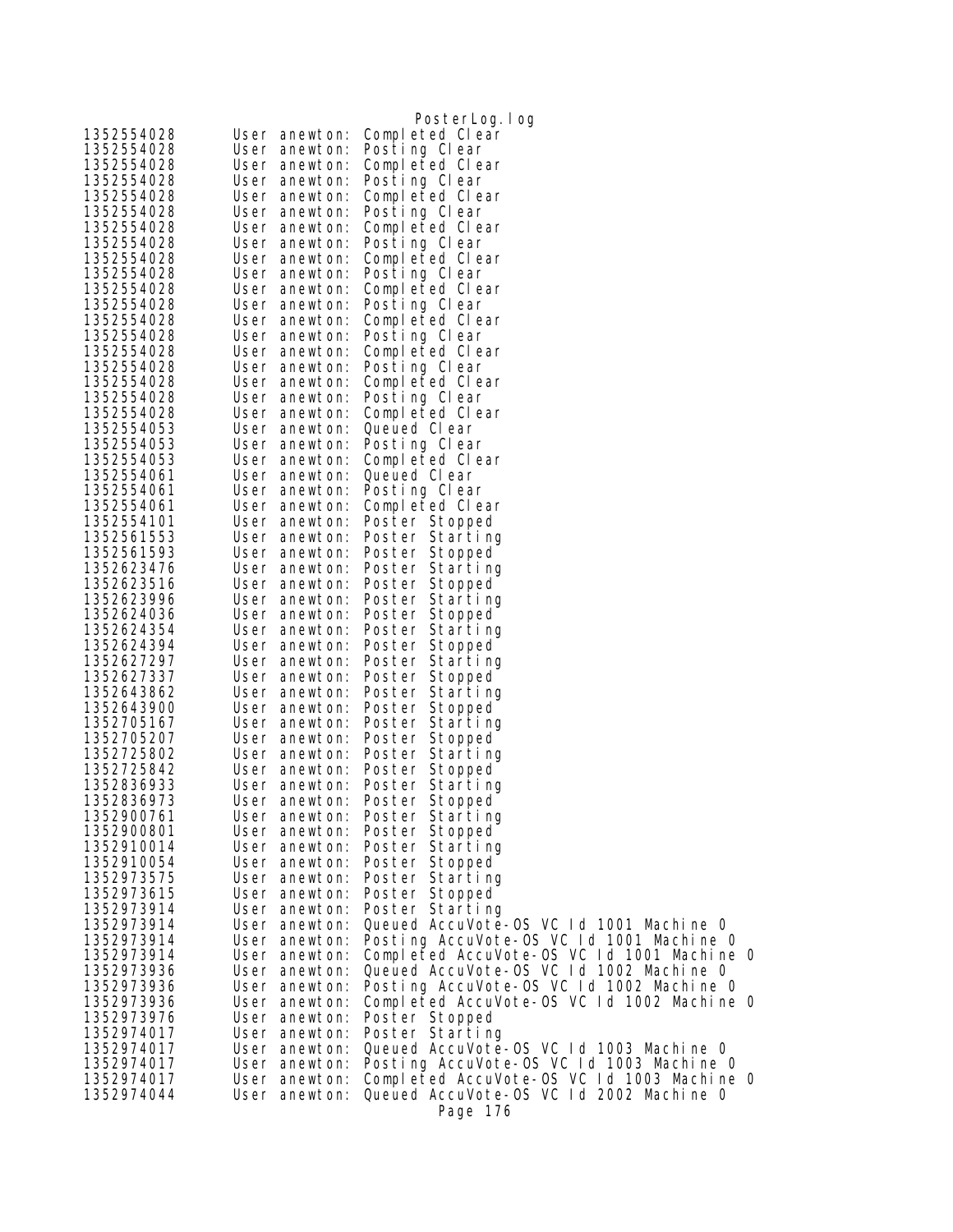| 1352974044               | User anewton:                  | PosterLog.log<br>Posting AccuVote-OS VC Id 2002 Machine 0                              |
|--------------------------|--------------------------------|----------------------------------------------------------------------------------------|
| 1352974044               | User anewton:                  | Completed AccuVote-OS VC Id 2002 Machine O                                             |
| 1352974061               | User anewton:                  | Queued AccuVote-OS VC Id 2003 Machine 0                                                |
| 1352974061               | User anewton:                  | Posting AccuVote-OS VC Id 2003 Machine 0                                               |
| 1352974061               | User anewton:                  | Completed AccuVote-OS VC Id 2003 Machine O                                             |
| 1352974101               | User anewton:                  | Poster Stopped                                                                         |
| 1352974200               | User anewton:                  | Poster Starting                                                                        |
| 1352974200               | User anewton:                  | Queued AccuVote-OS VC Id 2004 Machine O                                                |
| 1352974200               | User anewton:                  | Posting AccuVote-OS VC Id 2004 Machine O                                               |
| 1352974200               | User anewton:                  | Completed AccuVote-OS VC 1d 2004 Machine 0                                             |
| 1352974218               | User anewton:                  | Queued AccuVote-OS VC Id 2005 Machine O                                                |
| 1352974218               | User anewton:                  | Posting AccuVote-OS VC Id 2005 Machine O                                               |
| 1352974218<br>1352974239 | User anewton:<br>User anewton: | Completed AccuVote-OS VC 1d 2005 Machine 0<br>Queued AccuVote-OS VC Id 2006 Machine O  |
| 1352974239               | User anewton:                  | Posting AccuVote-OS VC Id 2006 Machine O                                               |
| 1352974239               | User anewton:                  | Completed AccuVote-OS VC 1d 2006 Machine 0                                             |
| 1352974262               | User anewton:                  | Queued AccuVote-OS VC Id 2007 Machine 0                                                |
| 1352974262               | User anewton:                  | Posting AccuVote-OS VC Id 2007 Machine 0                                               |
| 1352974262               | User anewton:                  | Completed AccuVote-OS VC 1d 2007 Machine 0                                             |
| 1352974282               | User anewton:                  | Queued AccuVote-OS VC Id 2008 Machine 0                                                |
| 1352974282               | User anewton:                  | Posting AccuVote-OS VC Id 2008 Machine O                                               |
| 1352974282               | User anewton:                  | Completed AccuVote-OS VC 1d 2008 Machine 0                                             |
| 1352974309               | User anewton:                  | Queued AccuVote-OS VC Id 2009 Machine O                                                |
| 1352974309               | User anewton:                  | Posting AccuVote-OS VC Id 2009 Machine 0                                               |
| 1352974309               | User anewton:                  | Completed AccuVote-OS VC 1d 2009 Machine 0                                             |
| 1352974337               | User anewton:                  | Queued AccuVote-OS VC Id 2011 Machine O                                                |
| 1352974337<br>1352974337 | User anewton:                  | Posting AccuVote-OS VC Id 2011 Machine O<br>Completed AccuVote-OS VC Id 2011 Machine O |
| 1352974354               | User anewton:<br>User anewton: | Queued AccuVote-OS VC Id 2012 Machine O                                                |
| 1352974354               | User anewton:                  | Posting AccuVote-OS VC Id 2012 Machine O                                               |
| 1352974354               | User anewton:                  | Completed AccuVote-OS VC Id 2012 Machine O                                             |
| 1352974394               | User anewton:                  | Poster Stopped                                                                         |
| 1352974394               | User anewton:                  | Poster Starting                                                                        |
| 1352974394               | User anewton:                  | Queued AccuVote-OS VC Id 3002 Machine 0                                                |
| 1352974394               | User anewton:                  | Posting AccuVote-OS VC Id 3002 Machine 0                                               |
| 1352974394               | User anewton:                  | Completed AccuVote-OS VC Id 3002 Machine O                                             |
| 1352974427               | User anewton:                  | Queued AccuVote-OS VC Id 3003 Machine 0                                                |
| 1352974427<br>1352974427 | User anewton:<br>User anewton: | Posting AccuVote-OS VC Id 3003 Machine O<br>Completed AccuVote-OS VC Id 3003 Machine 0 |
| 1352974450               | User anewton:                  | Queued AccuVote-OS VC Id 3005 Machine 0                                                |
| 1352974450               | User anewton:                  | Posting AccuVote-OS VC Id 3005 Machine 0                                               |
| 1352974450               | User anewton:                  | Completed AccuVote-OS VC Id 3005 Machine O                                             |
| 1352974477               | User anewton:                  | Queued AccuVote-OS VC Id 3007 Machine 0                                                |
| 1352974477               | User anewton:                  | Posting AccuVote-OS VC Id 3007 Machine 0                                               |
| 1352974477               | User anewton:                  | Completed AccuVote-OS VC Id 3007 Machine 0                                             |
| 1352974517               | User anewton:                  | Poster Stopped                                                                         |
| 1352974525               | User anewton:                  | Poster Starting                                                                        |
| 1352974525               | User anewton:                  | Queued AccuVote-OS VC 1d 4001 Machine 0                                                |
| 1352974525               | User anewton:                  | Posting AccuVote-OS VC 1d 4001 Machine 0                                               |
| 1352974525               | User anewton:                  | Completed AccuVote-OS VC 1d 4001 Machine 0                                             |
| 1352974551<br>1352974551 | User anewton:<br>User anewton: | Queued AccuVote-OS VC Id 4002 Machine 0<br>Posting AccuVote-OS VC 1d 4002 Machine 0    |
| 1352974551               | User anewton:                  | Completed AccuVote-OS VC 1d 4002 Machine 0                                             |
| 1352974579               | User anewton:                  | Queued AccuVote-OS VC Id 4005 Machine 0                                                |
| 1352974579               | User anewton:                  | Posting AccuVote-OS VC 1d 4005 Machine 0                                               |
| 1352974579               | User anewton:                  | Completed AccuVote-OS VC Id 4005 Machine 0                                             |
| 1352974605               | User anewton:                  | Queued AccuVote-OS VC Id 4008 Machine 0                                                |
| 1352974605               | User anewton:                  | Posting AccuVote-OS VC 1d 4008 Machine 0                                               |
| 1352974605               | User anewton:                  | Completed AccuVote-OS VC 1d 4008 Machine 0                                             |
| 1352974645               | User anewton:                  | Poster Stopped                                                                         |
| 1352974647               | User anewton:                  | Poster Starting                                                                        |
| 1352974647               | User anewton:                  | Queued AccuVote-OS VC 1d 4010 Machine 0                                                |
| 1352974647               | User anewton:                  | Posting AccuVote-OS VC Id 4010 Machine O<br>Page 177                                   |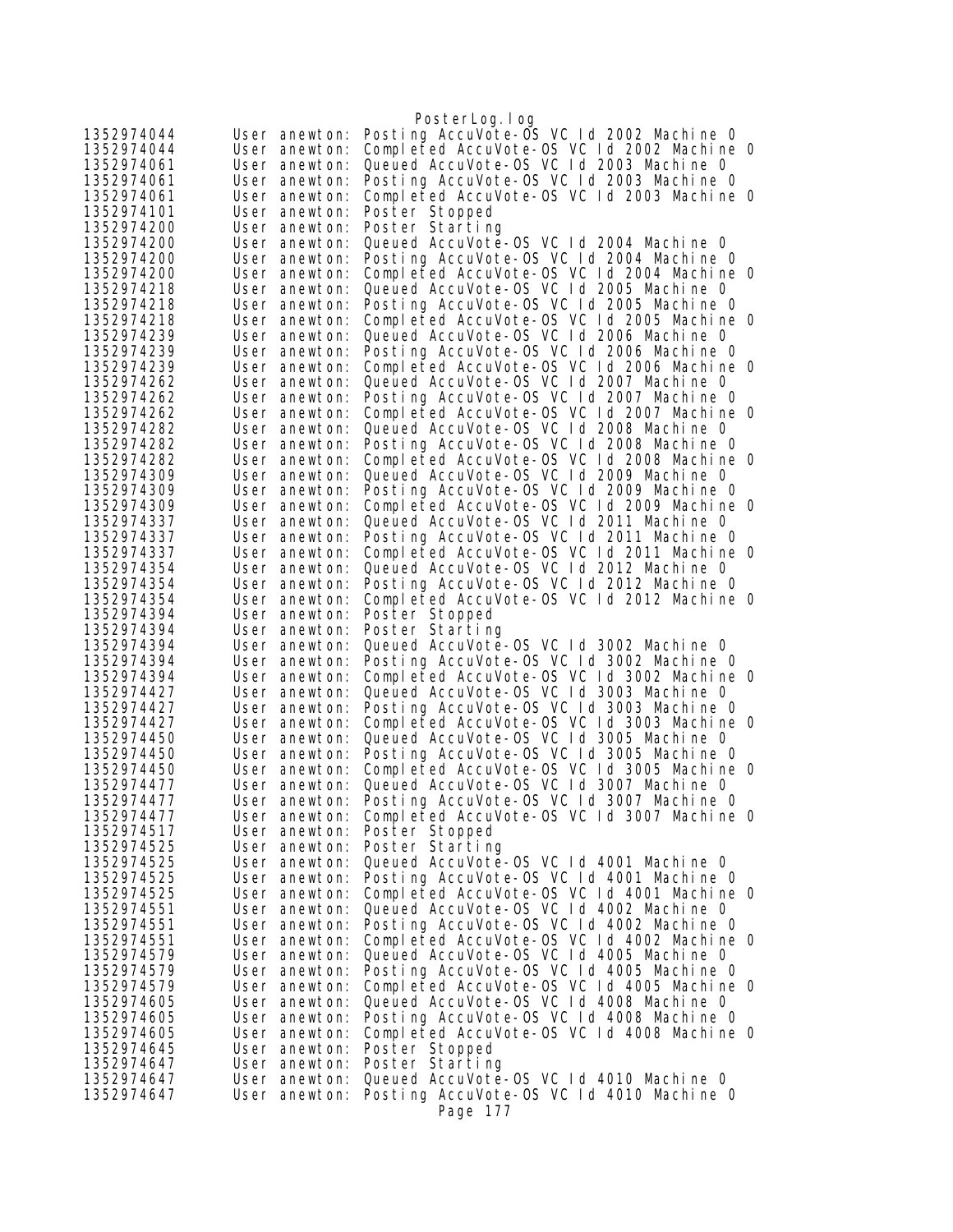| Completed AccuVote-0S VC 1d 4010 Machine 0<br>1352974647<br>User anewton:<br>Queued AccuVote-OS VC Id 4012 Machine 0<br>1352974669<br>User anewton:<br>Posting AccuVote-OS VC Id 4012 Machine O<br>1352974669<br>User anewton:<br>Completed AccuVote-OS VC Id 4012 Machine O<br>1352974669<br>User anewton:<br>Queued AccuVote-OS VC Id 4015 Machine 0<br>1352974693<br>User anewton:<br>Posting AccuVote-OS VC Id 4015 Machine O<br>1352974693<br>User anewton:<br>Completed AccuVote-OS VC 1d 4015 Machine 0<br>1352974693<br>User anewton:<br>Queued AccuVote-OS VC Id 4016 Machine O<br>1352974713<br>User anewton:<br>Posting AccuVote-OS VC Id 4016 Machine O<br>1352974713<br>User anewton:<br>Completed AccuVote-OS VC 1d 4016 Machine 0<br>1352974713<br>User anewton:<br>1352974753<br>Poster Stopped<br>User anewton:<br>1352974912<br>Poster Starting<br>User anewton:<br>Queued AccuVote-OS VC Id 5002 Machine 0<br>1352974912<br>User anewton:<br>Posting AccuVote-OS VC Id 5002 Machine O<br>1352974912<br>User anewton:<br>Completed AccuVote-OS VC Id 5002 Machine O<br>1352974912<br>User anewton:<br>Queued AccuVote-OS VC 1d 5003 Machine 0<br>1352974933<br>User anewton:<br>Posting AccuVote-OS VC Id 5003 Machine 0<br>1352974933<br>User anewton:<br>Completed AccuVote-OS VC Id 5003 Machine O<br>1352974933<br>User anewton:<br>Queued AccuVote-OS VC Id 5004 Machine 0<br>1352974953<br>User anewton:<br>Posting AccuVote-OS VC Id 5004 Machine 0<br>1352974953<br>User anewton:<br>Completed AccuVote-OS VC Id 5004 Machine 0<br>1352974953<br>User anewton:<br>Queued AccuVote-OS VC Id 5005 Machine O<br>1352974974<br>User anewton:<br>Posting AccuVote-OS VC Id 5005 Machine O<br>User anewton:<br>1352974974<br>Completed AccuVote-OS VC Id 5005 Machine O<br>User anewton:<br>Queued AccuVote-OS VC Id 5007 Machine O<br>1352974998<br>User anewton:<br>Posting AccuVote-OS VC Id 5007 Machine O<br>1352974998<br>User anewton:<br>1352974998<br>Completed AccuVote-OS VC Id 5007 Machine O<br>User anewton:<br>Queued AccuVote-OS VC Id 5012 Machine 0<br>1352975037<br>User anewton:<br>Posting AccuVote-OS VC Id 5012 Machine O<br>1352975037<br>User anewton:<br>1352975037<br>Completed AccuVote-OS VC 1d 5012 Machine O<br>User anewton:<br>Queued AccuVote-OS VC 1d 5013 Machine 0<br>1352975061<br>User anewton:<br>Posting AccuVote-OS VC Id 5013 Machine O<br>1352975061<br>User anewton:<br>Completed AccuVote-OS VC Id 5013 Machine O<br>1352975061<br>User anewton:<br>Queued AccuVote-OS VC Id 5014 Machine O<br>1352975085<br>User anewton:<br>Posting AccuVote-OS VC Id 5014 Machine O<br>1352975085<br>User anewton:<br>Completed AccuVote-OS VC Id 5014 Machine O<br>1352975085<br>User anewton:<br>1352975125<br>User anewton:<br>Poster Stopped<br>1352975200<br>Poster Starting<br>User anewton:<br>Queued AccuVote-OS VC Id 6003 Machine 0<br>1352975200<br>User anewton:<br>Posting AccuVote-OS VC Id 6003 Machine 0<br>1352975200<br>User anewton:<br>Completed AccuVote-OS VC 1d 6003 Machine 0<br>1352975200<br>User anewton:<br>Queued AccuVote-OS VC Id 6004 Machine 0<br>1352975220<br>User anewton:<br>Posting AccuVote-OS VC Id 6004 Machine O<br>1352975220<br>User anewton:<br>1352975220<br>Completed AccuVote-OS VC Id 6004 Machine 0<br>User anewton:<br>Queued AccuVote-OS VC 1d 6005 Machine 0<br>1352975237<br>User anewton:<br>Posting AccuVote-OS VC 1d 6005 Machine O<br>1352975237<br>User anewton:<br>Completed AccuVote-OS VC Id 6005 Machine O<br>1352975237<br>User anewton:<br>Queued AccuVote-OS VC Id 6009 Machine O<br>1352975268<br>User anewton:<br>Posting AccuVote-OS VC Id 6009 Machine O<br>1352975268<br>User anewton:<br>Completed AccuVote-OS VC 1d 6009 Machine 0<br>1352975268<br>User anewton:<br>Queued AccuVote-OS VC Id 6011 Machine 0<br>1352975293<br>User anewton:<br>Posting AccuVote-OS VC 1d 6011 Machine 0<br>1352975293<br>User anewton:<br>Completed AccuVote-OS VC 1d 6011 Machine 0<br>User anewton:<br>Queued AccuVote-OS VC Id 6012 Machine 0<br>User anewton:<br>Posting AccuVote-OS VC 1d 6012 Machine 0<br>User anewton:<br>Completed AccuVote-OS VC Id 6012 Machine O<br>1352975326<br>User anewton:<br>Queued AccuVote-OS VC Id 6013 Machine 0<br>1352975348<br>User anewton:<br>Posting AccuVote-OS VC 1d 6013 Machine 0<br>1352975348<br>User anewton:<br>Completed AccuVote-OS VC 1d 6013 Machine 0<br>1352975348<br>User anewton:<br>1352975388<br>Poster Stopped<br>User anewton:<br>1352975492<br>Poster Starting<br>User anewton:<br>1352975492<br>Queued AccuVote-OS VC 1d 7001 Machine O<br>User anewton:<br>Posting AccuVote-OS VC Id 7001 Machine O<br>1352975492<br>User anewton:<br>Page 178 |            | PosterLog.log |
|---------------------------------------------------------------------------------------------------------------------------------------------------------------------------------------------------------------------------------------------------------------------------------------------------------------------------------------------------------------------------------------------------------------------------------------------------------------------------------------------------------------------------------------------------------------------------------------------------------------------------------------------------------------------------------------------------------------------------------------------------------------------------------------------------------------------------------------------------------------------------------------------------------------------------------------------------------------------------------------------------------------------------------------------------------------------------------------------------------------------------------------------------------------------------------------------------------------------------------------------------------------------------------------------------------------------------------------------------------------------------------------------------------------------------------------------------------------------------------------------------------------------------------------------------------------------------------------------------------------------------------------------------------------------------------------------------------------------------------------------------------------------------------------------------------------------------------------------------------------------------------------------------------------------------------------------------------------------------------------------------------------------------------------------------------------------------------------------------------------------------------------------------------------------------------------------------------------------------------------------------------------------------------------------------------------------------------------------------------------------------------------------------------------------------------------------------------------------------------------------------------------------------------------------------------------------------------------------------------------------------------------------------------------------------------------------------------------------------------------------------------------------------------------------------------------------------------------------------------------------------------------------------------------------------------------------------------------------------------------------------------------------------------------------------------------------------------------------------------------------------------------------------------------------------------------------------------------------------------------------------------------------------------------------------------------------------------------------------------------------------------------------------------------------------------------------------------------------------------------------------------------------------------------------------------------------------------------------------------------------------------------------------------------------------------------------------------------------------------------------------------------------------------------------------------------------------------------------------------------------------------------------------------------------------------------------------------------------------------------------------------------------------------------------------------------------------------------------------------------------------------------------------------------------------------------------------------------------------------------------------------------------------------------------------------------------------------------------------------------------------------------------------------------------------------------------------------------------------------------------------------------------------------------------------------------------------------------------------------------------------------------------------------------------------------------------------------------------------------|------------|---------------|
|                                                                                                                                                                                                                                                                                                                                                                                                                                                                                                                                                                                                                                                                                                                                                                                                                                                                                                                                                                                                                                                                                                                                                                                                                                                                                                                                                                                                                                                                                                                                                                                                                                                                                                                                                                                                                                                                                                                                                                                                                                                                                                                                                                                                                                                                                                                                                                                                                                                                                                                                                                                                                                                                                                                                                                                                                                                                                                                                                                                                                                                                                                                                                                                                                                                                                                                                                                                                                                                                                                                                                                                                                                                                                                                                                                                                                                                                                                                                                                                                                                                                                                                                                                                                                                                                                                                                                                                                                                                                                                                                                                                                                                                                                                                                 |            |               |
|                                                                                                                                                                                                                                                                                                                                                                                                                                                                                                                                                                                                                                                                                                                                                                                                                                                                                                                                                                                                                                                                                                                                                                                                                                                                                                                                                                                                                                                                                                                                                                                                                                                                                                                                                                                                                                                                                                                                                                                                                                                                                                                                                                                                                                                                                                                                                                                                                                                                                                                                                                                                                                                                                                                                                                                                                                                                                                                                                                                                                                                                                                                                                                                                                                                                                                                                                                                                                                                                                                                                                                                                                                                                                                                                                                                                                                                                                                                                                                                                                                                                                                                                                                                                                                                                                                                                                                                                                                                                                                                                                                                                                                                                                                                                 |            |               |
|                                                                                                                                                                                                                                                                                                                                                                                                                                                                                                                                                                                                                                                                                                                                                                                                                                                                                                                                                                                                                                                                                                                                                                                                                                                                                                                                                                                                                                                                                                                                                                                                                                                                                                                                                                                                                                                                                                                                                                                                                                                                                                                                                                                                                                                                                                                                                                                                                                                                                                                                                                                                                                                                                                                                                                                                                                                                                                                                                                                                                                                                                                                                                                                                                                                                                                                                                                                                                                                                                                                                                                                                                                                                                                                                                                                                                                                                                                                                                                                                                                                                                                                                                                                                                                                                                                                                                                                                                                                                                                                                                                                                                                                                                                                                 |            |               |
|                                                                                                                                                                                                                                                                                                                                                                                                                                                                                                                                                                                                                                                                                                                                                                                                                                                                                                                                                                                                                                                                                                                                                                                                                                                                                                                                                                                                                                                                                                                                                                                                                                                                                                                                                                                                                                                                                                                                                                                                                                                                                                                                                                                                                                                                                                                                                                                                                                                                                                                                                                                                                                                                                                                                                                                                                                                                                                                                                                                                                                                                                                                                                                                                                                                                                                                                                                                                                                                                                                                                                                                                                                                                                                                                                                                                                                                                                                                                                                                                                                                                                                                                                                                                                                                                                                                                                                                                                                                                                                                                                                                                                                                                                                                                 |            |               |
|                                                                                                                                                                                                                                                                                                                                                                                                                                                                                                                                                                                                                                                                                                                                                                                                                                                                                                                                                                                                                                                                                                                                                                                                                                                                                                                                                                                                                                                                                                                                                                                                                                                                                                                                                                                                                                                                                                                                                                                                                                                                                                                                                                                                                                                                                                                                                                                                                                                                                                                                                                                                                                                                                                                                                                                                                                                                                                                                                                                                                                                                                                                                                                                                                                                                                                                                                                                                                                                                                                                                                                                                                                                                                                                                                                                                                                                                                                                                                                                                                                                                                                                                                                                                                                                                                                                                                                                                                                                                                                                                                                                                                                                                                                                                 |            |               |
|                                                                                                                                                                                                                                                                                                                                                                                                                                                                                                                                                                                                                                                                                                                                                                                                                                                                                                                                                                                                                                                                                                                                                                                                                                                                                                                                                                                                                                                                                                                                                                                                                                                                                                                                                                                                                                                                                                                                                                                                                                                                                                                                                                                                                                                                                                                                                                                                                                                                                                                                                                                                                                                                                                                                                                                                                                                                                                                                                                                                                                                                                                                                                                                                                                                                                                                                                                                                                                                                                                                                                                                                                                                                                                                                                                                                                                                                                                                                                                                                                                                                                                                                                                                                                                                                                                                                                                                                                                                                                                                                                                                                                                                                                                                                 |            |               |
|                                                                                                                                                                                                                                                                                                                                                                                                                                                                                                                                                                                                                                                                                                                                                                                                                                                                                                                                                                                                                                                                                                                                                                                                                                                                                                                                                                                                                                                                                                                                                                                                                                                                                                                                                                                                                                                                                                                                                                                                                                                                                                                                                                                                                                                                                                                                                                                                                                                                                                                                                                                                                                                                                                                                                                                                                                                                                                                                                                                                                                                                                                                                                                                                                                                                                                                                                                                                                                                                                                                                                                                                                                                                                                                                                                                                                                                                                                                                                                                                                                                                                                                                                                                                                                                                                                                                                                                                                                                                                                                                                                                                                                                                                                                                 |            |               |
|                                                                                                                                                                                                                                                                                                                                                                                                                                                                                                                                                                                                                                                                                                                                                                                                                                                                                                                                                                                                                                                                                                                                                                                                                                                                                                                                                                                                                                                                                                                                                                                                                                                                                                                                                                                                                                                                                                                                                                                                                                                                                                                                                                                                                                                                                                                                                                                                                                                                                                                                                                                                                                                                                                                                                                                                                                                                                                                                                                                                                                                                                                                                                                                                                                                                                                                                                                                                                                                                                                                                                                                                                                                                                                                                                                                                                                                                                                                                                                                                                                                                                                                                                                                                                                                                                                                                                                                                                                                                                                                                                                                                                                                                                                                                 |            |               |
|                                                                                                                                                                                                                                                                                                                                                                                                                                                                                                                                                                                                                                                                                                                                                                                                                                                                                                                                                                                                                                                                                                                                                                                                                                                                                                                                                                                                                                                                                                                                                                                                                                                                                                                                                                                                                                                                                                                                                                                                                                                                                                                                                                                                                                                                                                                                                                                                                                                                                                                                                                                                                                                                                                                                                                                                                                                                                                                                                                                                                                                                                                                                                                                                                                                                                                                                                                                                                                                                                                                                                                                                                                                                                                                                                                                                                                                                                                                                                                                                                                                                                                                                                                                                                                                                                                                                                                                                                                                                                                                                                                                                                                                                                                                                 |            |               |
|                                                                                                                                                                                                                                                                                                                                                                                                                                                                                                                                                                                                                                                                                                                                                                                                                                                                                                                                                                                                                                                                                                                                                                                                                                                                                                                                                                                                                                                                                                                                                                                                                                                                                                                                                                                                                                                                                                                                                                                                                                                                                                                                                                                                                                                                                                                                                                                                                                                                                                                                                                                                                                                                                                                                                                                                                                                                                                                                                                                                                                                                                                                                                                                                                                                                                                                                                                                                                                                                                                                                                                                                                                                                                                                                                                                                                                                                                                                                                                                                                                                                                                                                                                                                                                                                                                                                                                                                                                                                                                                                                                                                                                                                                                                                 |            |               |
|                                                                                                                                                                                                                                                                                                                                                                                                                                                                                                                                                                                                                                                                                                                                                                                                                                                                                                                                                                                                                                                                                                                                                                                                                                                                                                                                                                                                                                                                                                                                                                                                                                                                                                                                                                                                                                                                                                                                                                                                                                                                                                                                                                                                                                                                                                                                                                                                                                                                                                                                                                                                                                                                                                                                                                                                                                                                                                                                                                                                                                                                                                                                                                                                                                                                                                                                                                                                                                                                                                                                                                                                                                                                                                                                                                                                                                                                                                                                                                                                                                                                                                                                                                                                                                                                                                                                                                                                                                                                                                                                                                                                                                                                                                                                 |            |               |
|                                                                                                                                                                                                                                                                                                                                                                                                                                                                                                                                                                                                                                                                                                                                                                                                                                                                                                                                                                                                                                                                                                                                                                                                                                                                                                                                                                                                                                                                                                                                                                                                                                                                                                                                                                                                                                                                                                                                                                                                                                                                                                                                                                                                                                                                                                                                                                                                                                                                                                                                                                                                                                                                                                                                                                                                                                                                                                                                                                                                                                                                                                                                                                                                                                                                                                                                                                                                                                                                                                                                                                                                                                                                                                                                                                                                                                                                                                                                                                                                                                                                                                                                                                                                                                                                                                                                                                                                                                                                                                                                                                                                                                                                                                                                 |            |               |
|                                                                                                                                                                                                                                                                                                                                                                                                                                                                                                                                                                                                                                                                                                                                                                                                                                                                                                                                                                                                                                                                                                                                                                                                                                                                                                                                                                                                                                                                                                                                                                                                                                                                                                                                                                                                                                                                                                                                                                                                                                                                                                                                                                                                                                                                                                                                                                                                                                                                                                                                                                                                                                                                                                                                                                                                                                                                                                                                                                                                                                                                                                                                                                                                                                                                                                                                                                                                                                                                                                                                                                                                                                                                                                                                                                                                                                                                                                                                                                                                                                                                                                                                                                                                                                                                                                                                                                                                                                                                                                                                                                                                                                                                                                                                 |            |               |
|                                                                                                                                                                                                                                                                                                                                                                                                                                                                                                                                                                                                                                                                                                                                                                                                                                                                                                                                                                                                                                                                                                                                                                                                                                                                                                                                                                                                                                                                                                                                                                                                                                                                                                                                                                                                                                                                                                                                                                                                                                                                                                                                                                                                                                                                                                                                                                                                                                                                                                                                                                                                                                                                                                                                                                                                                                                                                                                                                                                                                                                                                                                                                                                                                                                                                                                                                                                                                                                                                                                                                                                                                                                                                                                                                                                                                                                                                                                                                                                                                                                                                                                                                                                                                                                                                                                                                                                                                                                                                                                                                                                                                                                                                                                                 |            |               |
|                                                                                                                                                                                                                                                                                                                                                                                                                                                                                                                                                                                                                                                                                                                                                                                                                                                                                                                                                                                                                                                                                                                                                                                                                                                                                                                                                                                                                                                                                                                                                                                                                                                                                                                                                                                                                                                                                                                                                                                                                                                                                                                                                                                                                                                                                                                                                                                                                                                                                                                                                                                                                                                                                                                                                                                                                                                                                                                                                                                                                                                                                                                                                                                                                                                                                                                                                                                                                                                                                                                                                                                                                                                                                                                                                                                                                                                                                                                                                                                                                                                                                                                                                                                                                                                                                                                                                                                                                                                                                                                                                                                                                                                                                                                                 |            |               |
|                                                                                                                                                                                                                                                                                                                                                                                                                                                                                                                                                                                                                                                                                                                                                                                                                                                                                                                                                                                                                                                                                                                                                                                                                                                                                                                                                                                                                                                                                                                                                                                                                                                                                                                                                                                                                                                                                                                                                                                                                                                                                                                                                                                                                                                                                                                                                                                                                                                                                                                                                                                                                                                                                                                                                                                                                                                                                                                                                                                                                                                                                                                                                                                                                                                                                                                                                                                                                                                                                                                                                                                                                                                                                                                                                                                                                                                                                                                                                                                                                                                                                                                                                                                                                                                                                                                                                                                                                                                                                                                                                                                                                                                                                                                                 |            |               |
|                                                                                                                                                                                                                                                                                                                                                                                                                                                                                                                                                                                                                                                                                                                                                                                                                                                                                                                                                                                                                                                                                                                                                                                                                                                                                                                                                                                                                                                                                                                                                                                                                                                                                                                                                                                                                                                                                                                                                                                                                                                                                                                                                                                                                                                                                                                                                                                                                                                                                                                                                                                                                                                                                                                                                                                                                                                                                                                                                                                                                                                                                                                                                                                                                                                                                                                                                                                                                                                                                                                                                                                                                                                                                                                                                                                                                                                                                                                                                                                                                                                                                                                                                                                                                                                                                                                                                                                                                                                                                                                                                                                                                                                                                                                                 |            |               |
|                                                                                                                                                                                                                                                                                                                                                                                                                                                                                                                                                                                                                                                                                                                                                                                                                                                                                                                                                                                                                                                                                                                                                                                                                                                                                                                                                                                                                                                                                                                                                                                                                                                                                                                                                                                                                                                                                                                                                                                                                                                                                                                                                                                                                                                                                                                                                                                                                                                                                                                                                                                                                                                                                                                                                                                                                                                                                                                                                                                                                                                                                                                                                                                                                                                                                                                                                                                                                                                                                                                                                                                                                                                                                                                                                                                                                                                                                                                                                                                                                                                                                                                                                                                                                                                                                                                                                                                                                                                                                                                                                                                                                                                                                                                                 |            |               |
|                                                                                                                                                                                                                                                                                                                                                                                                                                                                                                                                                                                                                                                                                                                                                                                                                                                                                                                                                                                                                                                                                                                                                                                                                                                                                                                                                                                                                                                                                                                                                                                                                                                                                                                                                                                                                                                                                                                                                                                                                                                                                                                                                                                                                                                                                                                                                                                                                                                                                                                                                                                                                                                                                                                                                                                                                                                                                                                                                                                                                                                                                                                                                                                                                                                                                                                                                                                                                                                                                                                                                                                                                                                                                                                                                                                                                                                                                                                                                                                                                                                                                                                                                                                                                                                                                                                                                                                                                                                                                                                                                                                                                                                                                                                                 |            |               |
|                                                                                                                                                                                                                                                                                                                                                                                                                                                                                                                                                                                                                                                                                                                                                                                                                                                                                                                                                                                                                                                                                                                                                                                                                                                                                                                                                                                                                                                                                                                                                                                                                                                                                                                                                                                                                                                                                                                                                                                                                                                                                                                                                                                                                                                                                                                                                                                                                                                                                                                                                                                                                                                                                                                                                                                                                                                                                                                                                                                                                                                                                                                                                                                                                                                                                                                                                                                                                                                                                                                                                                                                                                                                                                                                                                                                                                                                                                                                                                                                                                                                                                                                                                                                                                                                                                                                                                                                                                                                                                                                                                                                                                                                                                                                 |            |               |
|                                                                                                                                                                                                                                                                                                                                                                                                                                                                                                                                                                                                                                                                                                                                                                                                                                                                                                                                                                                                                                                                                                                                                                                                                                                                                                                                                                                                                                                                                                                                                                                                                                                                                                                                                                                                                                                                                                                                                                                                                                                                                                                                                                                                                                                                                                                                                                                                                                                                                                                                                                                                                                                                                                                                                                                                                                                                                                                                                                                                                                                                                                                                                                                                                                                                                                                                                                                                                                                                                                                                                                                                                                                                                                                                                                                                                                                                                                                                                                                                                                                                                                                                                                                                                                                                                                                                                                                                                                                                                                                                                                                                                                                                                                                                 |            |               |
|                                                                                                                                                                                                                                                                                                                                                                                                                                                                                                                                                                                                                                                                                                                                                                                                                                                                                                                                                                                                                                                                                                                                                                                                                                                                                                                                                                                                                                                                                                                                                                                                                                                                                                                                                                                                                                                                                                                                                                                                                                                                                                                                                                                                                                                                                                                                                                                                                                                                                                                                                                                                                                                                                                                                                                                                                                                                                                                                                                                                                                                                                                                                                                                                                                                                                                                                                                                                                                                                                                                                                                                                                                                                                                                                                                                                                                                                                                                                                                                                                                                                                                                                                                                                                                                                                                                                                                                                                                                                                                                                                                                                                                                                                                                                 | 1352974974 |               |
|                                                                                                                                                                                                                                                                                                                                                                                                                                                                                                                                                                                                                                                                                                                                                                                                                                                                                                                                                                                                                                                                                                                                                                                                                                                                                                                                                                                                                                                                                                                                                                                                                                                                                                                                                                                                                                                                                                                                                                                                                                                                                                                                                                                                                                                                                                                                                                                                                                                                                                                                                                                                                                                                                                                                                                                                                                                                                                                                                                                                                                                                                                                                                                                                                                                                                                                                                                                                                                                                                                                                                                                                                                                                                                                                                                                                                                                                                                                                                                                                                                                                                                                                                                                                                                                                                                                                                                                                                                                                                                                                                                                                                                                                                                                                 |            |               |
|                                                                                                                                                                                                                                                                                                                                                                                                                                                                                                                                                                                                                                                                                                                                                                                                                                                                                                                                                                                                                                                                                                                                                                                                                                                                                                                                                                                                                                                                                                                                                                                                                                                                                                                                                                                                                                                                                                                                                                                                                                                                                                                                                                                                                                                                                                                                                                                                                                                                                                                                                                                                                                                                                                                                                                                                                                                                                                                                                                                                                                                                                                                                                                                                                                                                                                                                                                                                                                                                                                                                                                                                                                                                                                                                                                                                                                                                                                                                                                                                                                                                                                                                                                                                                                                                                                                                                                                                                                                                                                                                                                                                                                                                                                                                 |            |               |
|                                                                                                                                                                                                                                                                                                                                                                                                                                                                                                                                                                                                                                                                                                                                                                                                                                                                                                                                                                                                                                                                                                                                                                                                                                                                                                                                                                                                                                                                                                                                                                                                                                                                                                                                                                                                                                                                                                                                                                                                                                                                                                                                                                                                                                                                                                                                                                                                                                                                                                                                                                                                                                                                                                                                                                                                                                                                                                                                                                                                                                                                                                                                                                                                                                                                                                                                                                                                                                                                                                                                                                                                                                                                                                                                                                                                                                                                                                                                                                                                                                                                                                                                                                                                                                                                                                                                                                                                                                                                                                                                                                                                                                                                                                                                 |            |               |
|                                                                                                                                                                                                                                                                                                                                                                                                                                                                                                                                                                                                                                                                                                                                                                                                                                                                                                                                                                                                                                                                                                                                                                                                                                                                                                                                                                                                                                                                                                                                                                                                                                                                                                                                                                                                                                                                                                                                                                                                                                                                                                                                                                                                                                                                                                                                                                                                                                                                                                                                                                                                                                                                                                                                                                                                                                                                                                                                                                                                                                                                                                                                                                                                                                                                                                                                                                                                                                                                                                                                                                                                                                                                                                                                                                                                                                                                                                                                                                                                                                                                                                                                                                                                                                                                                                                                                                                                                                                                                                                                                                                                                                                                                                                                 |            |               |
|                                                                                                                                                                                                                                                                                                                                                                                                                                                                                                                                                                                                                                                                                                                                                                                                                                                                                                                                                                                                                                                                                                                                                                                                                                                                                                                                                                                                                                                                                                                                                                                                                                                                                                                                                                                                                                                                                                                                                                                                                                                                                                                                                                                                                                                                                                                                                                                                                                                                                                                                                                                                                                                                                                                                                                                                                                                                                                                                                                                                                                                                                                                                                                                                                                                                                                                                                                                                                                                                                                                                                                                                                                                                                                                                                                                                                                                                                                                                                                                                                                                                                                                                                                                                                                                                                                                                                                                                                                                                                                                                                                                                                                                                                                                                 |            |               |
|                                                                                                                                                                                                                                                                                                                                                                                                                                                                                                                                                                                                                                                                                                                                                                                                                                                                                                                                                                                                                                                                                                                                                                                                                                                                                                                                                                                                                                                                                                                                                                                                                                                                                                                                                                                                                                                                                                                                                                                                                                                                                                                                                                                                                                                                                                                                                                                                                                                                                                                                                                                                                                                                                                                                                                                                                                                                                                                                                                                                                                                                                                                                                                                                                                                                                                                                                                                                                                                                                                                                                                                                                                                                                                                                                                                                                                                                                                                                                                                                                                                                                                                                                                                                                                                                                                                                                                                                                                                                                                                                                                                                                                                                                                                                 |            |               |
|                                                                                                                                                                                                                                                                                                                                                                                                                                                                                                                                                                                                                                                                                                                                                                                                                                                                                                                                                                                                                                                                                                                                                                                                                                                                                                                                                                                                                                                                                                                                                                                                                                                                                                                                                                                                                                                                                                                                                                                                                                                                                                                                                                                                                                                                                                                                                                                                                                                                                                                                                                                                                                                                                                                                                                                                                                                                                                                                                                                                                                                                                                                                                                                                                                                                                                                                                                                                                                                                                                                                                                                                                                                                                                                                                                                                                                                                                                                                                                                                                                                                                                                                                                                                                                                                                                                                                                                                                                                                                                                                                                                                                                                                                                                                 |            |               |
|                                                                                                                                                                                                                                                                                                                                                                                                                                                                                                                                                                                                                                                                                                                                                                                                                                                                                                                                                                                                                                                                                                                                                                                                                                                                                                                                                                                                                                                                                                                                                                                                                                                                                                                                                                                                                                                                                                                                                                                                                                                                                                                                                                                                                                                                                                                                                                                                                                                                                                                                                                                                                                                                                                                                                                                                                                                                                                                                                                                                                                                                                                                                                                                                                                                                                                                                                                                                                                                                                                                                                                                                                                                                                                                                                                                                                                                                                                                                                                                                                                                                                                                                                                                                                                                                                                                                                                                                                                                                                                                                                                                                                                                                                                                                 |            |               |
|                                                                                                                                                                                                                                                                                                                                                                                                                                                                                                                                                                                                                                                                                                                                                                                                                                                                                                                                                                                                                                                                                                                                                                                                                                                                                                                                                                                                                                                                                                                                                                                                                                                                                                                                                                                                                                                                                                                                                                                                                                                                                                                                                                                                                                                                                                                                                                                                                                                                                                                                                                                                                                                                                                                                                                                                                                                                                                                                                                                                                                                                                                                                                                                                                                                                                                                                                                                                                                                                                                                                                                                                                                                                                                                                                                                                                                                                                                                                                                                                                                                                                                                                                                                                                                                                                                                                                                                                                                                                                                                                                                                                                                                                                                                                 |            |               |
|                                                                                                                                                                                                                                                                                                                                                                                                                                                                                                                                                                                                                                                                                                                                                                                                                                                                                                                                                                                                                                                                                                                                                                                                                                                                                                                                                                                                                                                                                                                                                                                                                                                                                                                                                                                                                                                                                                                                                                                                                                                                                                                                                                                                                                                                                                                                                                                                                                                                                                                                                                                                                                                                                                                                                                                                                                                                                                                                                                                                                                                                                                                                                                                                                                                                                                                                                                                                                                                                                                                                                                                                                                                                                                                                                                                                                                                                                                                                                                                                                                                                                                                                                                                                                                                                                                                                                                                                                                                                                                                                                                                                                                                                                                                                 |            |               |
|                                                                                                                                                                                                                                                                                                                                                                                                                                                                                                                                                                                                                                                                                                                                                                                                                                                                                                                                                                                                                                                                                                                                                                                                                                                                                                                                                                                                                                                                                                                                                                                                                                                                                                                                                                                                                                                                                                                                                                                                                                                                                                                                                                                                                                                                                                                                                                                                                                                                                                                                                                                                                                                                                                                                                                                                                                                                                                                                                                                                                                                                                                                                                                                                                                                                                                                                                                                                                                                                                                                                                                                                                                                                                                                                                                                                                                                                                                                                                                                                                                                                                                                                                                                                                                                                                                                                                                                                                                                                                                                                                                                                                                                                                                                                 |            |               |
|                                                                                                                                                                                                                                                                                                                                                                                                                                                                                                                                                                                                                                                                                                                                                                                                                                                                                                                                                                                                                                                                                                                                                                                                                                                                                                                                                                                                                                                                                                                                                                                                                                                                                                                                                                                                                                                                                                                                                                                                                                                                                                                                                                                                                                                                                                                                                                                                                                                                                                                                                                                                                                                                                                                                                                                                                                                                                                                                                                                                                                                                                                                                                                                                                                                                                                                                                                                                                                                                                                                                                                                                                                                                                                                                                                                                                                                                                                                                                                                                                                                                                                                                                                                                                                                                                                                                                                                                                                                                                                                                                                                                                                                                                                                                 |            |               |
|                                                                                                                                                                                                                                                                                                                                                                                                                                                                                                                                                                                                                                                                                                                                                                                                                                                                                                                                                                                                                                                                                                                                                                                                                                                                                                                                                                                                                                                                                                                                                                                                                                                                                                                                                                                                                                                                                                                                                                                                                                                                                                                                                                                                                                                                                                                                                                                                                                                                                                                                                                                                                                                                                                                                                                                                                                                                                                                                                                                                                                                                                                                                                                                                                                                                                                                                                                                                                                                                                                                                                                                                                                                                                                                                                                                                                                                                                                                                                                                                                                                                                                                                                                                                                                                                                                                                                                                                                                                                                                                                                                                                                                                                                                                                 |            |               |
|                                                                                                                                                                                                                                                                                                                                                                                                                                                                                                                                                                                                                                                                                                                                                                                                                                                                                                                                                                                                                                                                                                                                                                                                                                                                                                                                                                                                                                                                                                                                                                                                                                                                                                                                                                                                                                                                                                                                                                                                                                                                                                                                                                                                                                                                                                                                                                                                                                                                                                                                                                                                                                                                                                                                                                                                                                                                                                                                                                                                                                                                                                                                                                                                                                                                                                                                                                                                                                                                                                                                                                                                                                                                                                                                                                                                                                                                                                                                                                                                                                                                                                                                                                                                                                                                                                                                                                                                                                                                                                                                                                                                                                                                                                                                 |            |               |
|                                                                                                                                                                                                                                                                                                                                                                                                                                                                                                                                                                                                                                                                                                                                                                                                                                                                                                                                                                                                                                                                                                                                                                                                                                                                                                                                                                                                                                                                                                                                                                                                                                                                                                                                                                                                                                                                                                                                                                                                                                                                                                                                                                                                                                                                                                                                                                                                                                                                                                                                                                                                                                                                                                                                                                                                                                                                                                                                                                                                                                                                                                                                                                                                                                                                                                                                                                                                                                                                                                                                                                                                                                                                                                                                                                                                                                                                                                                                                                                                                                                                                                                                                                                                                                                                                                                                                                                                                                                                                                                                                                                                                                                                                                                                 |            |               |
|                                                                                                                                                                                                                                                                                                                                                                                                                                                                                                                                                                                                                                                                                                                                                                                                                                                                                                                                                                                                                                                                                                                                                                                                                                                                                                                                                                                                                                                                                                                                                                                                                                                                                                                                                                                                                                                                                                                                                                                                                                                                                                                                                                                                                                                                                                                                                                                                                                                                                                                                                                                                                                                                                                                                                                                                                                                                                                                                                                                                                                                                                                                                                                                                                                                                                                                                                                                                                                                                                                                                                                                                                                                                                                                                                                                                                                                                                                                                                                                                                                                                                                                                                                                                                                                                                                                                                                                                                                                                                                                                                                                                                                                                                                                                 |            |               |
|                                                                                                                                                                                                                                                                                                                                                                                                                                                                                                                                                                                                                                                                                                                                                                                                                                                                                                                                                                                                                                                                                                                                                                                                                                                                                                                                                                                                                                                                                                                                                                                                                                                                                                                                                                                                                                                                                                                                                                                                                                                                                                                                                                                                                                                                                                                                                                                                                                                                                                                                                                                                                                                                                                                                                                                                                                                                                                                                                                                                                                                                                                                                                                                                                                                                                                                                                                                                                                                                                                                                                                                                                                                                                                                                                                                                                                                                                                                                                                                                                                                                                                                                                                                                                                                                                                                                                                                                                                                                                                                                                                                                                                                                                                                                 |            |               |
|                                                                                                                                                                                                                                                                                                                                                                                                                                                                                                                                                                                                                                                                                                                                                                                                                                                                                                                                                                                                                                                                                                                                                                                                                                                                                                                                                                                                                                                                                                                                                                                                                                                                                                                                                                                                                                                                                                                                                                                                                                                                                                                                                                                                                                                                                                                                                                                                                                                                                                                                                                                                                                                                                                                                                                                                                                                                                                                                                                                                                                                                                                                                                                                                                                                                                                                                                                                                                                                                                                                                                                                                                                                                                                                                                                                                                                                                                                                                                                                                                                                                                                                                                                                                                                                                                                                                                                                                                                                                                                                                                                                                                                                                                                                                 |            |               |
|                                                                                                                                                                                                                                                                                                                                                                                                                                                                                                                                                                                                                                                                                                                                                                                                                                                                                                                                                                                                                                                                                                                                                                                                                                                                                                                                                                                                                                                                                                                                                                                                                                                                                                                                                                                                                                                                                                                                                                                                                                                                                                                                                                                                                                                                                                                                                                                                                                                                                                                                                                                                                                                                                                                                                                                                                                                                                                                                                                                                                                                                                                                                                                                                                                                                                                                                                                                                                                                                                                                                                                                                                                                                                                                                                                                                                                                                                                                                                                                                                                                                                                                                                                                                                                                                                                                                                                                                                                                                                                                                                                                                                                                                                                                                 |            |               |
|                                                                                                                                                                                                                                                                                                                                                                                                                                                                                                                                                                                                                                                                                                                                                                                                                                                                                                                                                                                                                                                                                                                                                                                                                                                                                                                                                                                                                                                                                                                                                                                                                                                                                                                                                                                                                                                                                                                                                                                                                                                                                                                                                                                                                                                                                                                                                                                                                                                                                                                                                                                                                                                                                                                                                                                                                                                                                                                                                                                                                                                                                                                                                                                                                                                                                                                                                                                                                                                                                                                                                                                                                                                                                                                                                                                                                                                                                                                                                                                                                                                                                                                                                                                                                                                                                                                                                                                                                                                                                                                                                                                                                                                                                                                                 |            |               |
|                                                                                                                                                                                                                                                                                                                                                                                                                                                                                                                                                                                                                                                                                                                                                                                                                                                                                                                                                                                                                                                                                                                                                                                                                                                                                                                                                                                                                                                                                                                                                                                                                                                                                                                                                                                                                                                                                                                                                                                                                                                                                                                                                                                                                                                                                                                                                                                                                                                                                                                                                                                                                                                                                                                                                                                                                                                                                                                                                                                                                                                                                                                                                                                                                                                                                                                                                                                                                                                                                                                                                                                                                                                                                                                                                                                                                                                                                                                                                                                                                                                                                                                                                                                                                                                                                                                                                                                                                                                                                                                                                                                                                                                                                                                                 |            |               |
|                                                                                                                                                                                                                                                                                                                                                                                                                                                                                                                                                                                                                                                                                                                                                                                                                                                                                                                                                                                                                                                                                                                                                                                                                                                                                                                                                                                                                                                                                                                                                                                                                                                                                                                                                                                                                                                                                                                                                                                                                                                                                                                                                                                                                                                                                                                                                                                                                                                                                                                                                                                                                                                                                                                                                                                                                                                                                                                                                                                                                                                                                                                                                                                                                                                                                                                                                                                                                                                                                                                                                                                                                                                                                                                                                                                                                                                                                                                                                                                                                                                                                                                                                                                                                                                                                                                                                                                                                                                                                                                                                                                                                                                                                                                                 |            |               |
|                                                                                                                                                                                                                                                                                                                                                                                                                                                                                                                                                                                                                                                                                                                                                                                                                                                                                                                                                                                                                                                                                                                                                                                                                                                                                                                                                                                                                                                                                                                                                                                                                                                                                                                                                                                                                                                                                                                                                                                                                                                                                                                                                                                                                                                                                                                                                                                                                                                                                                                                                                                                                                                                                                                                                                                                                                                                                                                                                                                                                                                                                                                                                                                                                                                                                                                                                                                                                                                                                                                                                                                                                                                                                                                                                                                                                                                                                                                                                                                                                                                                                                                                                                                                                                                                                                                                                                                                                                                                                                                                                                                                                                                                                                                                 |            |               |
|                                                                                                                                                                                                                                                                                                                                                                                                                                                                                                                                                                                                                                                                                                                                                                                                                                                                                                                                                                                                                                                                                                                                                                                                                                                                                                                                                                                                                                                                                                                                                                                                                                                                                                                                                                                                                                                                                                                                                                                                                                                                                                                                                                                                                                                                                                                                                                                                                                                                                                                                                                                                                                                                                                                                                                                                                                                                                                                                                                                                                                                                                                                                                                                                                                                                                                                                                                                                                                                                                                                                                                                                                                                                                                                                                                                                                                                                                                                                                                                                                                                                                                                                                                                                                                                                                                                                                                                                                                                                                                                                                                                                                                                                                                                                 |            |               |
|                                                                                                                                                                                                                                                                                                                                                                                                                                                                                                                                                                                                                                                                                                                                                                                                                                                                                                                                                                                                                                                                                                                                                                                                                                                                                                                                                                                                                                                                                                                                                                                                                                                                                                                                                                                                                                                                                                                                                                                                                                                                                                                                                                                                                                                                                                                                                                                                                                                                                                                                                                                                                                                                                                                                                                                                                                                                                                                                                                                                                                                                                                                                                                                                                                                                                                                                                                                                                                                                                                                                                                                                                                                                                                                                                                                                                                                                                                                                                                                                                                                                                                                                                                                                                                                                                                                                                                                                                                                                                                                                                                                                                                                                                                                                 |            |               |
|                                                                                                                                                                                                                                                                                                                                                                                                                                                                                                                                                                                                                                                                                                                                                                                                                                                                                                                                                                                                                                                                                                                                                                                                                                                                                                                                                                                                                                                                                                                                                                                                                                                                                                                                                                                                                                                                                                                                                                                                                                                                                                                                                                                                                                                                                                                                                                                                                                                                                                                                                                                                                                                                                                                                                                                                                                                                                                                                                                                                                                                                                                                                                                                                                                                                                                                                                                                                                                                                                                                                                                                                                                                                                                                                                                                                                                                                                                                                                                                                                                                                                                                                                                                                                                                                                                                                                                                                                                                                                                                                                                                                                                                                                                                                 |            |               |
|                                                                                                                                                                                                                                                                                                                                                                                                                                                                                                                                                                                                                                                                                                                                                                                                                                                                                                                                                                                                                                                                                                                                                                                                                                                                                                                                                                                                                                                                                                                                                                                                                                                                                                                                                                                                                                                                                                                                                                                                                                                                                                                                                                                                                                                                                                                                                                                                                                                                                                                                                                                                                                                                                                                                                                                                                                                                                                                                                                                                                                                                                                                                                                                                                                                                                                                                                                                                                                                                                                                                                                                                                                                                                                                                                                                                                                                                                                                                                                                                                                                                                                                                                                                                                                                                                                                                                                                                                                                                                                                                                                                                                                                                                                                                 |            |               |
|                                                                                                                                                                                                                                                                                                                                                                                                                                                                                                                                                                                                                                                                                                                                                                                                                                                                                                                                                                                                                                                                                                                                                                                                                                                                                                                                                                                                                                                                                                                                                                                                                                                                                                                                                                                                                                                                                                                                                                                                                                                                                                                                                                                                                                                                                                                                                                                                                                                                                                                                                                                                                                                                                                                                                                                                                                                                                                                                                                                                                                                                                                                                                                                                                                                                                                                                                                                                                                                                                                                                                                                                                                                                                                                                                                                                                                                                                                                                                                                                                                                                                                                                                                                                                                                                                                                                                                                                                                                                                                                                                                                                                                                                                                                                 | 1352975293 |               |
|                                                                                                                                                                                                                                                                                                                                                                                                                                                                                                                                                                                                                                                                                                                                                                                                                                                                                                                                                                                                                                                                                                                                                                                                                                                                                                                                                                                                                                                                                                                                                                                                                                                                                                                                                                                                                                                                                                                                                                                                                                                                                                                                                                                                                                                                                                                                                                                                                                                                                                                                                                                                                                                                                                                                                                                                                                                                                                                                                                                                                                                                                                                                                                                                                                                                                                                                                                                                                                                                                                                                                                                                                                                                                                                                                                                                                                                                                                                                                                                                                                                                                                                                                                                                                                                                                                                                                                                                                                                                                                                                                                                                                                                                                                                                 | 1352975326 |               |
|                                                                                                                                                                                                                                                                                                                                                                                                                                                                                                                                                                                                                                                                                                                                                                                                                                                                                                                                                                                                                                                                                                                                                                                                                                                                                                                                                                                                                                                                                                                                                                                                                                                                                                                                                                                                                                                                                                                                                                                                                                                                                                                                                                                                                                                                                                                                                                                                                                                                                                                                                                                                                                                                                                                                                                                                                                                                                                                                                                                                                                                                                                                                                                                                                                                                                                                                                                                                                                                                                                                                                                                                                                                                                                                                                                                                                                                                                                                                                                                                                                                                                                                                                                                                                                                                                                                                                                                                                                                                                                                                                                                                                                                                                                                                 | 1352975326 |               |
|                                                                                                                                                                                                                                                                                                                                                                                                                                                                                                                                                                                                                                                                                                                                                                                                                                                                                                                                                                                                                                                                                                                                                                                                                                                                                                                                                                                                                                                                                                                                                                                                                                                                                                                                                                                                                                                                                                                                                                                                                                                                                                                                                                                                                                                                                                                                                                                                                                                                                                                                                                                                                                                                                                                                                                                                                                                                                                                                                                                                                                                                                                                                                                                                                                                                                                                                                                                                                                                                                                                                                                                                                                                                                                                                                                                                                                                                                                                                                                                                                                                                                                                                                                                                                                                                                                                                                                                                                                                                                                                                                                                                                                                                                                                                 |            |               |
|                                                                                                                                                                                                                                                                                                                                                                                                                                                                                                                                                                                                                                                                                                                                                                                                                                                                                                                                                                                                                                                                                                                                                                                                                                                                                                                                                                                                                                                                                                                                                                                                                                                                                                                                                                                                                                                                                                                                                                                                                                                                                                                                                                                                                                                                                                                                                                                                                                                                                                                                                                                                                                                                                                                                                                                                                                                                                                                                                                                                                                                                                                                                                                                                                                                                                                                                                                                                                                                                                                                                                                                                                                                                                                                                                                                                                                                                                                                                                                                                                                                                                                                                                                                                                                                                                                                                                                                                                                                                                                                                                                                                                                                                                                                                 |            |               |
|                                                                                                                                                                                                                                                                                                                                                                                                                                                                                                                                                                                                                                                                                                                                                                                                                                                                                                                                                                                                                                                                                                                                                                                                                                                                                                                                                                                                                                                                                                                                                                                                                                                                                                                                                                                                                                                                                                                                                                                                                                                                                                                                                                                                                                                                                                                                                                                                                                                                                                                                                                                                                                                                                                                                                                                                                                                                                                                                                                                                                                                                                                                                                                                                                                                                                                                                                                                                                                                                                                                                                                                                                                                                                                                                                                                                                                                                                                                                                                                                                                                                                                                                                                                                                                                                                                                                                                                                                                                                                                                                                                                                                                                                                                                                 |            |               |
|                                                                                                                                                                                                                                                                                                                                                                                                                                                                                                                                                                                                                                                                                                                                                                                                                                                                                                                                                                                                                                                                                                                                                                                                                                                                                                                                                                                                                                                                                                                                                                                                                                                                                                                                                                                                                                                                                                                                                                                                                                                                                                                                                                                                                                                                                                                                                                                                                                                                                                                                                                                                                                                                                                                                                                                                                                                                                                                                                                                                                                                                                                                                                                                                                                                                                                                                                                                                                                                                                                                                                                                                                                                                                                                                                                                                                                                                                                                                                                                                                                                                                                                                                                                                                                                                                                                                                                                                                                                                                                                                                                                                                                                                                                                                 |            |               |
|                                                                                                                                                                                                                                                                                                                                                                                                                                                                                                                                                                                                                                                                                                                                                                                                                                                                                                                                                                                                                                                                                                                                                                                                                                                                                                                                                                                                                                                                                                                                                                                                                                                                                                                                                                                                                                                                                                                                                                                                                                                                                                                                                                                                                                                                                                                                                                                                                                                                                                                                                                                                                                                                                                                                                                                                                                                                                                                                                                                                                                                                                                                                                                                                                                                                                                                                                                                                                                                                                                                                                                                                                                                                                                                                                                                                                                                                                                                                                                                                                                                                                                                                                                                                                                                                                                                                                                                                                                                                                                                                                                                                                                                                                                                                 |            |               |
|                                                                                                                                                                                                                                                                                                                                                                                                                                                                                                                                                                                                                                                                                                                                                                                                                                                                                                                                                                                                                                                                                                                                                                                                                                                                                                                                                                                                                                                                                                                                                                                                                                                                                                                                                                                                                                                                                                                                                                                                                                                                                                                                                                                                                                                                                                                                                                                                                                                                                                                                                                                                                                                                                                                                                                                                                                                                                                                                                                                                                                                                                                                                                                                                                                                                                                                                                                                                                                                                                                                                                                                                                                                                                                                                                                                                                                                                                                                                                                                                                                                                                                                                                                                                                                                                                                                                                                                                                                                                                                                                                                                                                                                                                                                                 |            |               |
|                                                                                                                                                                                                                                                                                                                                                                                                                                                                                                                                                                                                                                                                                                                                                                                                                                                                                                                                                                                                                                                                                                                                                                                                                                                                                                                                                                                                                                                                                                                                                                                                                                                                                                                                                                                                                                                                                                                                                                                                                                                                                                                                                                                                                                                                                                                                                                                                                                                                                                                                                                                                                                                                                                                                                                                                                                                                                                                                                                                                                                                                                                                                                                                                                                                                                                                                                                                                                                                                                                                                                                                                                                                                                                                                                                                                                                                                                                                                                                                                                                                                                                                                                                                                                                                                                                                                                                                                                                                                                                                                                                                                                                                                                                                                 |            |               |
|                                                                                                                                                                                                                                                                                                                                                                                                                                                                                                                                                                                                                                                                                                                                                                                                                                                                                                                                                                                                                                                                                                                                                                                                                                                                                                                                                                                                                                                                                                                                                                                                                                                                                                                                                                                                                                                                                                                                                                                                                                                                                                                                                                                                                                                                                                                                                                                                                                                                                                                                                                                                                                                                                                                                                                                                                                                                                                                                                                                                                                                                                                                                                                                                                                                                                                                                                                                                                                                                                                                                                                                                                                                                                                                                                                                                                                                                                                                                                                                                                                                                                                                                                                                                                                                                                                                                                                                                                                                                                                                                                                                                                                                                                                                                 |            |               |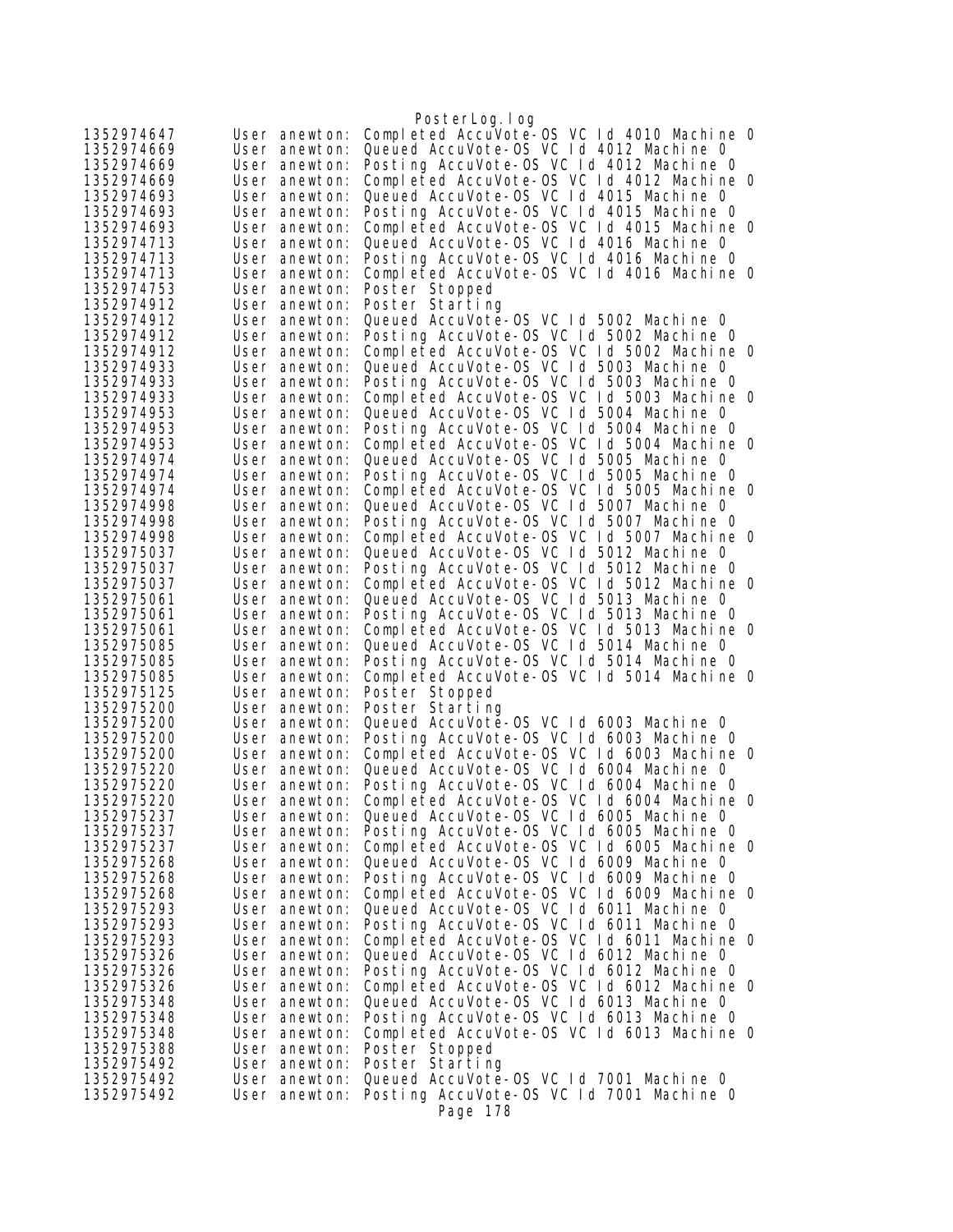|                          |                                | PosterLog.log                                                                         |
|--------------------------|--------------------------------|---------------------------------------------------------------------------------------|
| 1352975492               | User anewton:                  | Completed AccuVote-0S VC 1d 7001 Machine 0                                            |
| 1352975527               | User anewton:                  | Queued AccuVote-OS VC Id 7003 Machine 0                                               |
| 1352975527               | User anewton:                  | Posting AccuVote-OS VC Id 7003 Machine 0                                              |
| 1352975527               | User anewton:                  | Completed AccuVote-OS VC Id 7003 Machine O                                            |
| 1352975554               | User anewton:                  | Queued AccuVote-OS VC Id 7004 Machine 0                                               |
| 1352975554               | User anewton:                  | Posting AccuVote-OS VC Id 7004 Machine 0                                              |
| 1352975554               | User anewton:                  | Completed AccuVote-OS VC Id 7004 Machine O                                            |
| 1352975583               | User anewton:                  | Queued AccuVote-OS VC Id 7005 Machine 0                                               |
| 1352975583               | User anewton:                  | Posting AccuVote-OS VC Id 7005 Machine O                                              |
| 1352975583               | User anewton:                  | Completed AccuVote-OS VC 1d 7005 Machine 0                                            |
| 1352975606               | User anewton:                  | Queued AccuVote-OS VC 1d 7006 Machine 0                                               |
| 1352975606               | User anewton:                  | Posting AccuVote-OS VC Id 7006 Machine O                                              |
| 1352975606               | User anewton:                  | Completed AccuVote-OS VC Id 7006 Machine O                                            |
| 1352975646               | User anewton:                  | Poster Stopped                                                                        |
| 1352975661<br>1352975661 | User anewton:<br>User anewton: | Poster Starting<br>Queued AccuVote-OS VC Id 7007 Machine 0                            |
| 1352975661               | User anewton:                  | Posting AccuVote-OS VC Id 7007 Machine 0                                              |
| 1352975661               | User anewton:                  | Completed AccuVote-OS VC 1d 7007 Machine 0                                            |
| 1352975683               | User anewton:                  | Queued AccuVote-OS VC Id 7008 Machine 0                                               |
| 1352975683               | User anewton:                  | Posting AccuVote-OS VC Id 7008 Machine O                                              |
| 1352975683               | User anewton:                  | Completed AccuVote-OS VC 1d 7008 Machine 0                                            |
| 1352975704               | User anewton:                  | Queued AccuVote-OS VC Id 7010 Machine O                                               |
| 1352975704               | User anewton:                  | Posting AccuVote-OS VC Id 7010 Machine O                                              |
| 1352975704               | User anewton:                  | Completed AccuVote-OS VC 1d 7010 Machine 0                                            |
| 1352975734               | User anewton:                  | Queued AccuVote-OS VC Id 7011 Machine 0                                               |
| 1352975734               | User anewton:                  | Posting AccuVote-OS VC Id 7011 Machine O                                              |
| 1352975734               | User anewton:                  | Completed AccuVote-OS VC 1d 7011 Machine 0                                            |
| 1352975761               | User anewton:                  | Queued AccuVote-OS VC Id 7012 Machine 0                                               |
| 1352975761               | User anewton:                  | Posting AccuVote-OS VC Id 7012 Machine O                                              |
| 1352975761               | User anewton:                  | Completed AccuVote-OS VC 1d 7012 Machine 0                                            |
| 1352975781<br>1352975781 | User anewton:                  | Queued AccuVote-OS VC Id 7013 Machine O<br>Posting AccuVote-OS VC Id 7013 Machine O   |
| 1352975781               | User anewton:<br>User anewton: | Completed AccuVote-OS VC Id 7013 Machine O                                            |
| 1352975808               | User anewton:                  | Queued AccuVote-OS VC Id 7016 Machine O                                               |
| 1352975808               | User anewton:                  | Posting AccuVote-OS VC Id 7016 Machine O                                              |
| 1352975808               | User anewton:                  | Completed AccuVote-OS VC 1d 7016 Machine 0                                            |
| 1352975839               | User anewton:                  | Queued AccuVote-OS VC Id 7017 Machine 0                                               |
| 1352975839               | User anewton:                  | Posting AccuVote-OS VC 1d 7017 Machine 0                                              |
| 1352975839               | User anewton:                  | Completed AccuVote-OS VC 1d 7017 Machine 0                                            |
| 1352975879               | User anewton:                  | Poster Stopped                                                                        |
| 1352975973               | User anewton:                  | Poster Starting                                                                       |
| 1352975973               | User anewton:                  | Queued AccuVote-OS VC 1d 7018 Machine 0                                               |
| 1352975973               | User anewton:                  | Posting AccuVote-OS VC Id 7018 Machine O                                              |
| 1352975973               | User anewton:                  | Completed AccuVote-OS VC 1d 7018 Machine 0                                            |
| 1352976013               | User anewton:                  | Poster Stopped                                                                        |
| 1352976040<br>1352976040 | User anewton:<br>User anewton: | Poster Starting<br>Queued AccuVote-0S VC 1d 8001 Machine 0                            |
| 1352976040               | User anewton:                  | Posting AccuVote-OS VC Id 8001 Machine 0                                              |
| 1352976040               | User anewton:                  | Completed AccuVote-OS VC 1d 8001 Machine 0                                            |
| 1352976080               | User anewton:                  | Poster Stopped                                                                        |
| 1352976108               | User anewton:                  | Poster Starting                                                                       |
| 1352976108               | User anewton:                  | Queued AccuVote-OS VC Id 8004 Machine 0                                               |
| 1352976108               | User anewton:                  | Posting AccuVote-OS VC Id 8004 Machine 0                                              |
| 1352976108               | User anewton:                  | Completed AccuVote-OS VC 1d 8004 Machine 0                                            |
| 1352976133               | User anewton:                  | Queued AccuVote-OS VC Id 8006 Machine 0                                               |
| 1352976133               | User anewton:                  | Posting AccuVote-OS VC Id 8006 Machine 0                                              |
| 1352976133               | User anewton:                  | Completed AccuVote-OS VC 1d 8006 Machine 0                                            |
| 1352976155               | User anewton:                  | Queued AccuVote-OS VC Id 8007 Machine 0                                               |
| 1352976155               | User anewton:                  | Posting AccuVote-OS VC Id 8007 Machine 0                                              |
| 1352976155               | User anewton:                  | Completed AccuVote-OS VC 1d 8007 Machine 0<br>Queued AccuVote-OS VC Id 8008 Machine 0 |
| 1352976193<br>1352976193 | User anewton:<br>User anewton: | Posting AccuVote-OS VC Id 8008 Machine 0                                              |
| 1352976193               | User anewton:                  | Completed AccuVote-OS VC 1d 8008 Machine 0                                            |
|                          |                                | Page 179                                                                              |
|                          |                                |                                                                                       |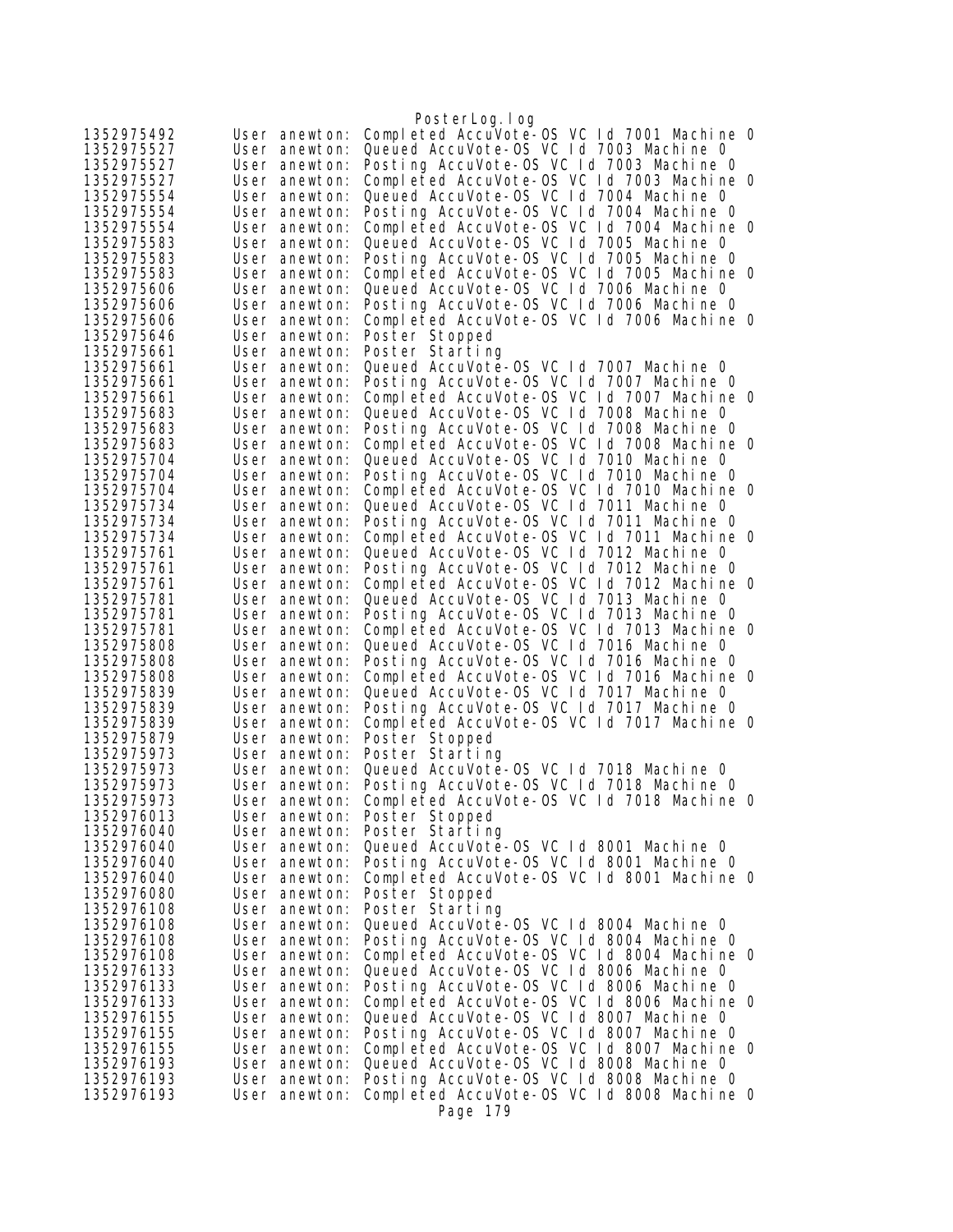| 1352976232               | PosterLog.log<br>Queued AccuVote-OS VC 1d 8010 Machine 0<br>User anewton:                                                                    |
|--------------------------|----------------------------------------------------------------------------------------------------------------------------------------------|
| 1352976232               | Posting AccuVote-OS VC Id 8010 Machine O<br>User anewton:                                                                                    |
| 1352976232               | Completed AccuVote-OS VC 1d 8010 Machine 0<br>User anewton:                                                                                  |
| 1352976272               | Poster Stopped<br>User anewton:                                                                                                              |
| 1352976288               | Poster Starting<br>User anewton:                                                                                                             |
| 1352976288               | Queued AccuVote-0S VC 1d 9001 Machine 0<br>User anewton:                                                                                     |
| 1352976288               | Posting AccuVote-OS VC Id 9001 Machine O<br>User anewton:                                                                                    |
| 1352976288               | Completed AccuVote-OS VC Id 9001 Machine O<br>User anewton:                                                                                  |
| 1352976307               | Queued AccuVote-OS VC Id 9002 Machine 0<br>User anewton:                                                                                     |
| 1352976307               | Posting AccuVote-OS VC Id 9002 Machine O<br>User anewton:                                                                                    |
| 1352976307               | Completed AccuVote-OS VC Id 9002 Machine O<br>User anewton:                                                                                  |
| 1352976337               | Queued AccuVote-OS VC Id 9003 Machine O<br>User anewton:                                                                                     |
| 1352976337               | Posting AccuVote-OS VC Id 9003 Machine O<br>User anewton:                                                                                    |
| 1352976337               | Completed AccuVote-OS VC Id 9003 Machine O<br>User anewton:                                                                                  |
| 1352976363               | Queued AccuVote-OS VC Id 9004 Machine O<br>User anewton:                                                                                     |
| 1352976363               | Posting AccuVote-OS VC Id 9004 Machine O<br>User anewton:                                                                                    |
| 1352976363               | Completed AccuVote-OS VC Id 9004 Machine O<br>User anewton:                                                                                  |
| 1352976381               | Queued AccuVote-OS VC Id 9006 Machine 0<br>User anewton:                                                                                     |
| 1352976381               | Posting AccuVote-OS VC 1d 9006 Machine 0<br>User anewton:                                                                                    |
| 1352976381<br>1352976421 | Completed AccuVote-OS VC 1d 9006 Machine 0<br>User anewton:                                                                                  |
| 1352979260               | Poster Stopped<br>User anewton:<br>Poster Starting<br>User anewton:                                                                          |
| 1352979300               | Poster Stopped<br>User anewton:                                                                                                              |
| 1352979337               | Poster Starting<br>User anewton:                                                                                                             |
| 1352979337               | Queued AccuVote-OS VC Id 40020 Machine 0<br>User anewton:                                                                                    |
| 1352979337               | Posting AccuVote-OS VC 1d 40020 Machine 0<br>User anewton:                                                                                   |
| 1352979337               | Completed AccuVote-OS VC 1d 40020 Machine 0<br>User anewton:                                                                                 |
| 1352979367               | Queued AccuVote-OS VC Id 40020 Machine 4<br>User anewton:                                                                                    |
| 1352979367               | Posting AccuVote-OS VC 1d 40020 Machine 4<br>User anewton:                                                                                   |
| 1352979367               | Completed AccuVote-OS VC 1d 40020 Machine 4<br>User anewton:                                                                                 |
| 1352979393               | Queued AccuVote-OS VC Id 40020 Machine 5<br>User anewton:                                                                                    |
| 1352979393               | Posting AccuVote-OS VC Id 40020 Machine 5<br>User anewton:                                                                                   |
| 1352979393               | Completed AccuVote-OS VC Id 40020 Machine 5<br>User anewton:                                                                                 |
| 1352979413               | Queued AccuVote-OS VC 1d 40020 Machine 1<br>User anewton:                                                                                    |
| 1352979413               | Posting AccuVote-OS VC 1d 40020 Machine 1<br>User anewton:                                                                                   |
| 1352979414               | Completed AccuVote-OS VC 1d 40020 Machine 1<br>User anewton:                                                                                 |
| 1352979433               | Queued AccuVote-OS VC 1d 40020 Machine 2<br>User anewton:<br>Posting AccuVote-OS VC Id 40020 Machine 2                                       |
| 1352979433<br>1352979433 | User anewton:<br>Completed AccuVote-OS VC 1d 40020 Machine 2<br>User anewton:                                                                |
| 1352979453               | Queued AccuVote-OS VC 1d 40020 Machine 3<br>User anewton:                                                                                    |
| 1352979453               | Posting AccuVote-OS VC 1d 40020 Machine 3<br>User anewton:                                                                                   |
| 1352979453               | Completed AccuVote-OS VC 1d 40020 Machine 3<br>User anewton:                                                                                 |
| 1352979493               | Poster Stopped<br>User anewton:                                                                                                              |
| 1352979501               | User anewton: Poster Starting                                                                                                                |
| 1352979501               | User anewton: Queued AVOSX 20010:0 EV DOE OSX                                                                                                |
| 1352979501               | Posting AVOSX 20010:0 EV DOE OSX<br>User anewton:                                                                                            |
| 1352979501               | Completed AVOSX 20010:0 EV DOE OSX<br>User anewton:                                                                                          |
| 1352979541               | User anewton:<br>Poster Stopped                                                                                                              |
| 1352979682               | User anewton: Poster Starting                                                                                                                |
| 1352979682               | Queued AVOSX 20020: 0 EV DLT OSX<br>User anewton:                                                                                            |
| 1352979682               | Posting AVOSX 20020: 0 EV DLT OSX<br>User anewton:                                                                                           |
| 1352979682               | Completed AVOSX 20020:0 EV DLT OSX<br>User anewton:                                                                                          |
| 1352979722               | User anewton: Poster Stopped                                                                                                                 |
| 1352979788               | User admin: Poster Starting                                                                                                                  |
| 1352979807<br>1352979807 | User admin: Queued Clear AccuVote-OS VC 1001 (ID: 1001)<br>Mchid O                                                                           |
| 1352979807               | User admin: Posting Clear AccuVote-OS VC 1001 (ID: 1001)<br>Mchid 0<br>Queued Clear AccuVote-0S VC 1002 (ID: 1002)<br>User admin:<br>Mchid 0 |
| 1352979807               | User admin: Queued Clear AccuVote-OS VC 1003 (ID:<br>1003)<br>Mchid 0                                                                        |
| 1352979807               | User admin: Queued Clear AccuVote-OS VC 2002 (ID:<br>2002)<br>Mchid 0                                                                        |
| 1352979807               | Queued Clear AccuVote-OS VC 2003<br>User admin:<br>(1D)<br>2003)<br>Mchid 0                                                                  |
| 1352979807               | User admin: Queued Clear AccuVote-OS VC 2004 (ID:<br>2004)<br>Mchid 0                                                                        |
| 1352979807               | User admin: Queued Clear AccuVote-OS VC 2005 (ID: 2005)<br>Mchid 0                                                                           |
| 1352979807               | Queued Clear AccuVote-OS VC 2006 (ID: 2006)<br>Mchid 0<br>User admin:                                                                        |
|                          | Page 180                                                                                                                                     |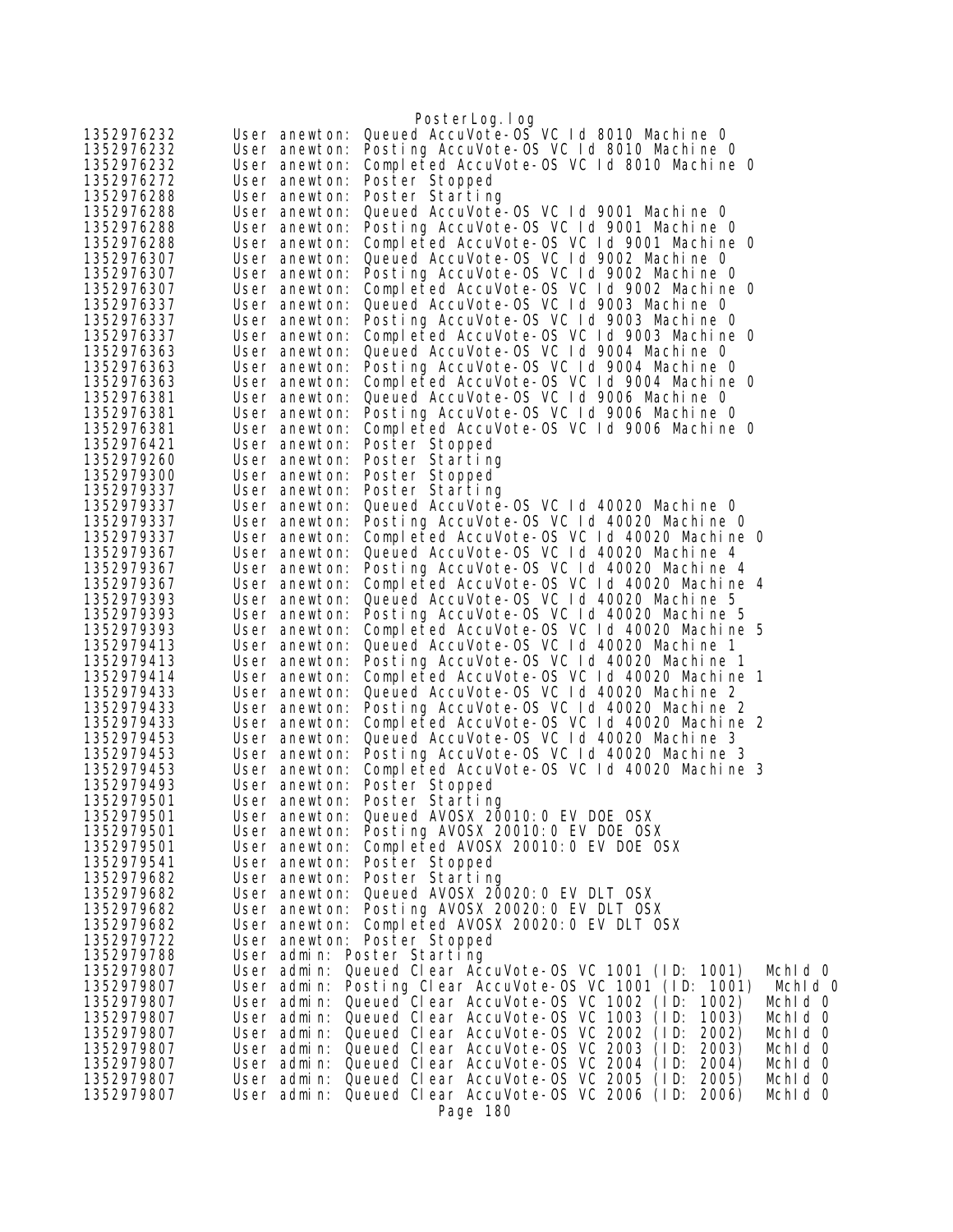|                          |             | PosterLog.log                                                                                                                               |
|--------------------------|-------------|---------------------------------------------------------------------------------------------------------------------------------------------|
| 1352979807               |             | User admin: Queued Clear AccuVote-OS VC 2007 (ID: 2007)<br>Mchid 0                                                                          |
| 1352979807               |             | User admin: Queued Clear AccuVote-OS VC 2008 (ID:<br>2008)<br>Mchid 0                                                                       |
| 1352979807               | User admin: | Queued Clear AccuVote-0S VC 2009 (ID: 2009)<br>Mchid 0                                                                                      |
| 1352979807               | User admin: | Completed Clear AccuVote-0S VC 1001 (ID: 1001)<br>Mchid 0                                                                                   |
| 1352979807               |             | User admin: Posting Clear AccuVote-OS VC 1002 (ID: 1002)<br>Mchid 0                                                                         |
| 1352979807               |             | User admin: Queued Clear AccuVote-OS VC 2011 (ID:<br>2011)<br>Mchid 0                                                                       |
| 1352979807               |             | User admin: Queued Clear AccuVote-OS VC 2012<br>(1D)<br>2012)<br>Mchid 0                                                                    |
| 1352979807               |             | User admin: Queued Clear AccuVote-OS VC 3002<br>3002)<br>(1D)<br>Mchid 0                                                                    |
| 1352979807               |             | User admin: Queued Clear AccuVote-OS VC 3003<br>(1D)<br>3003)<br>Mchid 0                                                                    |
| 1352979807               |             | User admin: Queued Clear AccuVote-OS VC 3005<br>(1D)<br>3005)<br>Mchid 0                                                                    |
| 1352979807               |             | User admin: Queued Clear AccuVote-OS VC 3007<br>(1D)<br>3007)<br>Mchid 0                                                                    |
| 1352979807               |             | User admin: Queued Clear AccuVote-OS VC 4001<br>(1D)<br>4001)<br>Mchid 0                                                                    |
| 1352979807               |             | User admin: Queued Clear AccuVote-OS VC 4002 (ID:<br>4002)<br>Mchid 0                                                                       |
| 1352979807               |             | User admin: Completed Clear AccuVote-OS VC 1002 (ID: 1002)<br>Mchid 0                                                                       |
| 1352979807               |             | User admin: Queued Clear AccuVote-OS VC 4005 (ID:<br>4005)<br>Mchid 0                                                                       |
| 1352979807<br>1352979807 | User admin: | Posting Clear AccuVote-OS VC 1003 (ID:<br>1003)<br>Mchid 0<br>User admin: Queued Clear AccuVote-OS VC 4008 (ID: 4008)<br>Mchid 0            |
| 1352979807               |             | User admin: Queued Clear AccuVote-OS VC 4010 (ID:<br>4010)<br>Mchid 0                                                                       |
| 1352979807               |             | User admin: Queued Clear AccuVote-OS VC 4012<br>(1D)<br>4012)<br>Mchid 0                                                                    |
| 1352979807               |             | User admin: Queued Clear AccuVote-OS VC 4015<br>(1D)<br>4015)<br>Mchid 0                                                                    |
| 1352979807               |             | User admin: Queued Clear AccuVote-OS VC 4016<br>(1D)<br>4016)<br>Mchid 0                                                                    |
| 1352979807               |             | User admin: Queued Clear AccuVote-OS VC 5002<br>(1D)<br>5002)<br>Mchid 0                                                                    |
| 1352979807               |             | User admin: Queued Clear AccuVote-OS VC 5003 (ID:<br>5003)<br>Mchid 0                                                                       |
| 1352979807               | User admin: | Queued Clear AccuVote-OS VC 5004 (ID:<br>5004)<br>Mchid 0                                                                                   |
| 1352979807               | User admin: | Completed Clear AccuVote-0S VC 1003 (ID: 1003)<br>Mchid 0                                                                                   |
| 1352979807               |             | User admin: Queued Clear AccuVote-OS VC 5005 (ID:<br>5005)<br>Mchid 0                                                                       |
| 1352979807               |             | User admin: Posting Clear AccuVote-OS VC 2002 (ID: 2002)<br>Mchid 0                                                                         |
| 1352979807               | User admin: | Queued Clear AccuVote-OS VC 5007 (ID:<br>5007)<br>Mchid 0                                                                                   |
| 1352979807               |             | User admin: Queued Clear AccuVote-OS VC 5012<br>(1D)<br>5012)<br>Mchid 0                                                                    |
| 1352979807               | User admin: | Queued Clear AccuVote-OS VC 5013<br>(1D)<br>5013)<br>Mchid 0                                                                                |
| 1352979807               |             | User admin: Queued Clear AccuVote-OS VC 5014<br>(1D)<br>5014)<br>Mchid 0                                                                    |
| 1352979807               |             | User admin: Queued Clear AccuVote-OS VC 6003<br>(1D: 6003)<br>Mchid 0                                                                       |
| 1352979807               |             | User admin: Queued Clear AccuVote-OS VC 6004<br>(1D)<br>6004)<br>Mchid 0                                                                    |
| 1352979807               |             | User admin: Queued Clear AccuVote-OS VC 6005<br>(1D)<br>6005)<br>Mchid 0                                                                    |
| 1352979807               |             | User admin: Queued Clear AccuVote-0S VC 6009 (ID: 6009)<br>Mchid 0                                                                          |
| 1352979807               | User admin: | Completed Clear AccuVote-OS VC 2002 (ID: 2002)<br>Mchid 0                                                                                   |
| 1352979807               | User admin: | Queued Clear AccuVote-OS VC 6011 (ID: 6011)<br>Mchid 0                                                                                      |
| 1352979807               |             | User admin: Posting Clear AccuVote-OS VC 2003 (ID: 2003)<br>Mchid 0                                                                         |
| 1352979807               | User admin: | Queued Clear AccuVote-OS VC 6012 (ID: 6012)<br>Mchid 0                                                                                      |
| 1352979807               |             | User admin: Queued Clear AccuVote-OS VC 6013<br>(1D)<br>6013)<br>Mchid 0                                                                    |
| 1352979807               |             | User admin: Queued Clear AccuVote-OS VC 7001<br>(1D)<br>7001)<br>Mchid 0                                                                    |
| 1352979807               |             | User admin: Queued Clear AccuVote-OS VC 7003<br>(1D)<br>7003)<br>Mchid 0                                                                    |
| 1352979807               |             | User admin: Queued Clear AccuVote-OS VC 7004 (ID:<br>7004)<br>Mchid 0                                                                       |
| 1352979807<br>1352979807 |             | User admin: Queued Clear AccuVote-OS VC 7005 (ID:<br>7005)<br>Mchid 0<br>User admin: Queued Clear AccuVote-OS VC 7006 (ID: 7006)<br>Mchid O |
| 1352979807               |             | User admin: Queued Clear AccuVote-OS VC 7007 (ID: 7007)<br>Mchid 0                                                                          |
| 1352979807               |             | User admin: Completed Clear AccuVote-OS VC 2003 (ID: 2003)<br>Mchid 0                                                                       |
| 1352979807               | User admin: | Posting Clear AccuVote-OS VC 2004 (ID: 2004)<br>Mchid 0                                                                                     |
| 1352979807               |             | User admin: Queued Clear AccuVote-0S VC 7008 (ID: 7008)<br>Mchid 0                                                                          |
| 1352979807               |             | User admin: Queued Clear AccuVote-OS VC 7010 (ID:<br>7010)<br>Mchid 0                                                                       |
| 1352979807               | User admin: | Queued Clear AccuVote-OS VC 7011<br>(1D)<br>7011)<br>Mchid O                                                                                |
| 1352979807               |             | User admin: Queued Clear AccuVote-OS VC 7012<br>(1D)<br>7012)<br>Mchid O                                                                    |
| 1352979807               |             | User admin: Queued Clear AccuVote-OS VC 7013<br>(1D)<br>7013)<br>Mchid 0                                                                    |
| 1352979807               |             | User admin: Queued Clear AccuVote-OS VC 7016<br>(1D)<br>7016)<br>Mchid O                                                                    |
| 1352979807               |             | User admin: Queued Clear AccuVote-OS VC 7017 (ID:<br>7017)<br>Mchid 0                                                                       |
| 1352979807               | User admin: | Queued Clear AccuVote-OS VC 7018 (ID:<br>7018)<br>Mchid 0                                                                                   |
| 1352979807               | User admin: | Completed Clear AccuVote-OS VC 2004 (ID: 2004)<br>Mchid 0                                                                                   |
| 1352979807               | User admin: | Queued Clear AccuVote-OS VC 8001 (ID: 8001)<br>Mchid 0                                                                                      |
| 1352979807               | User admin: | Posting Clear AccuVote-OS VC 2005 (ID: 2005)<br>Mchid 0                                                                                     |
| 1352979807               | User admin: | Queued Clear AccuVote-OS VC 8004 (ID: 8004)<br>Mchid 0                                                                                      |
| 1352979807               |             | User admin: Queued Clear AccuVote-OS VC 8006 (ID: 8006)<br>Mchid O                                                                          |
| 1352979807               |             | User admin: Queued Clear AccuVote-OS VC 8007 (ID: 8007)<br>Mchid 0                                                                          |
| 1352979807               |             | User admin: Queued Clear AccuVote-OS VC 8008 (ID: 8008)<br>Mchid 0                                                                          |
|                          |             | Page 181                                                                                                                                    |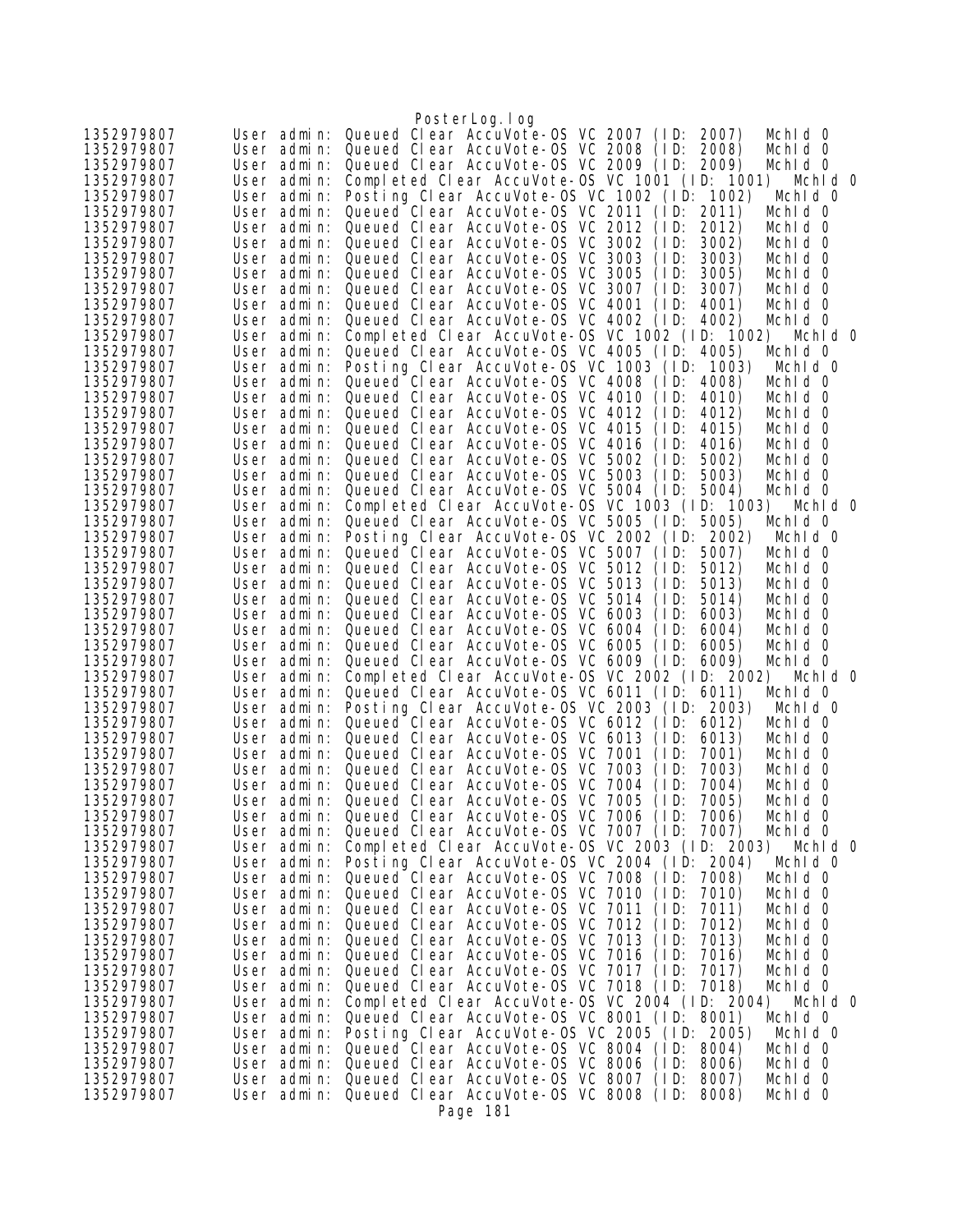|                          |                            | PosterLog. I og                                                                                           |
|--------------------------|----------------------------|-----------------------------------------------------------------------------------------------------------|
| 1352979807               |                            | User admin: Queued Clear AccuVote-OS VC 8010 (ID: 8010)<br>Mchid 0                                        |
| 1352979807               |                            | User admin: Queued Clear AccuVote-OS VC 9001 (ID:<br>9001)<br>Mchid 0                                     |
| 1352979807               | User admin:                | Queued Clear AccuVote-OS VC 9002 (ID:<br>9002)<br>Mchid 0                                                 |
| 1352979807               | User admin:                | Queued Clear AccuVote-OS VC 9003 (ID: 9003)<br>Mchid 0                                                    |
| 1352979807               | User admin:                | Completed Clear AccuVote-OS VC 2005 (ID: 2005) Mchid 0                                                    |
| 1352979807               | User admin:                | Posting Clear AccuVote-OS VC 2006 (ID: 2006)<br>Mchid 0                                                   |
| 1352979807               | User admin:                | Queued Clear AccuVote-OS VC 9004 (ID: 9004)<br>Mchid 0                                                    |
| 1352979807               |                            | User admin: Queued Clear AccuVote-OS VC 9006 (ID:<br>9006)<br>Mchid 0                                     |
| 1352979807               | User admin:                | Completed Clear AccuVote-OS VC 2006 (ID: 2006)<br>Mchid O                                                 |
| 1352979807               | User admin:                | Posting Clear AccuVote-OS VC 2007 (ID: 2007)<br>Mchid 0                                                   |
| 1352979807               | User admin:                | Completed Clear AccuVote-OS VC 2007 (ID: 2007)<br>Mchid 0                                                 |
| 1352979807               | User admin:                | Posting Clear AccuVote-OS VC 2008 (ID: 2008)<br>Mchid 0                                                   |
| 1352979807               | User admin:                | Completed Clear AccuVote-OS VC 2008 (ID: 2008)<br>Mchid O                                                 |
| 1352979807               | User admin:                | Posting Clear AccuVote-OS VC 2009 (ID: 2009)<br>Mchid 0                                                   |
| 1352979807               | User admin:                | Completed Clear AccuVote-OS VC 2009 (ID: 2009)<br>Mchid 0                                                 |
| 1352979807               | User admin:                | Posting Clear AccuVote-OS VC 2011 (ID: 2011)<br>Mchid 0                                                   |
| 1352979807               | User admin:                | Completed Clear AccuVote-OS VC 2011 (ID: 2011)<br>Mchid O                                                 |
| 1352979807               | User admin:                | Posting Clear AccuVote-OS VC 2012 (ID: 2012)<br>Mchid 0                                                   |
| 1352979807               | User admin:                | Completed Clear AccuVote-OS VC 2012 (ID: 2012)<br>Mchid O                                                 |
| 1352979807               | User admin:                | Posting Clear AccuVote-OS VC 3002 (ID: 3002)<br>Mchid 0<br>Completed Clear AccuVote-OS VC 3002 (ID: 3002) |
| 1352979807<br>1352979807 | User admin:<br>User admin: | Mchid 0<br>Posting Clear AccuVote-OS VC 3003 (ID: 3003)<br>Mchid 0                                        |
| 1352979807               | User admin:                | Completed Clear AccuVote-0S VC 3003 (ID: 3003)<br>Mchid O                                                 |
| 1352979807               | User admin:                | Posting Clear AccuVote-OS VC 3005 (ID: 3005)<br>Mchid 0                                                   |
| 1352979807               | User admin:                | Completed Clear AccuVote-OS VC 3005 (ID: 3005)<br>Mchid O                                                 |
| 1352979807               | User admin:                | Posting Clear AccuVote-OS VC 3007 (ID: 3007)<br>Mchid O                                                   |
| 1352979807               | User admin:                | Completed Clear AccuVote-OS VC 3007 (ID: 3007)<br>Mchid 0                                                 |
| 1352979807               | User admin:                | Posting Clear AccuVote-OS VC 4001 (ID: 4001)<br>Mchid 0                                                   |
| 1352979807               | User admin:                | Completed Clear AccuVote-OS VC 4001 (ID: 4001)<br>Mchid 0                                                 |
| 1352979807               | User admin:                | Posting Clear AccuVote-OS VC 4002 (ID: 4002)<br>Mchid 0                                                   |
| 1352979807               | User admin:                | Completed Clear AccuVote-OS VC 4002 (ID: 4002)<br>Mchid O                                                 |
| 1352979807               | User admin:                | Posting Clear AccuVote-OS VC 4005 (ID: 4005)<br>Mchid 0                                                   |
| 1352979807               | User admin:                | Completed Clear AccuVote-OS VC 4005 (ID: 4005)<br>Mchid 0                                                 |
| 1352979807               | User admin:                | Posting Clear AccuVote-OS VC 4008 (ID: 4008)<br>Mchid 0                                                   |
| 1352979807               | User admin:                | Completed Clear AccuVote-OS VC 4008 (ID: 4008)<br>Mchid O                                                 |
| 1352979807               | User admin:                | Posting Clear AccuVote-OS VC 4010 (ID: 4010)<br>Mchid 0                                                   |
| 1352979807               | User admin:                | Completed Clear AccuVote-OS VC 4010 (ID: 4010)<br>Mchid O                                                 |
| 1352979807               | User admin:                | Posting Clear AccuVote-OS VC 4012 (ID: 4012)<br>Mchid 0                                                   |
| 1352979807               | User admin:                | Completed Clear AccuVote-0S VC 4012 (ID: 4012)<br>Mchid 0                                                 |
| 1352979807               | User admin:                | Posting Clear AccuVote-OS VC 4015 (ID: 4015)<br>Mchid 0                                                   |
| 1352979807               | User admin:                | Completed Clear AccuVote-OS VC 4015 (ID: 4015)<br>Mchid O                                                 |
| 1352979807               | User admin:                | Posting Clear AccuVote-OS VC 4016 (ID: 4016)<br>Mchid 0                                                   |
| 1352979807               | User admin:                | Completed Clear AccuVote-OS VC 4016 (ID: 4016)<br>Mchld O                                                 |
| 1352979807               | User admin:                | Posting Clear AccuVote-OS VC 5002 (ID: 5002)<br>Mchid 0                                                   |
| 1352979807               |                            | User admin: Completed Clear AccuVote-OS VC 5002 (ID: 5002)<br>Mchld O                                     |
| 1352979807               | User admin:                | Posting Clear AccuVote-OS VC 5003 (ID: 5003)<br>Mchid 0                                                   |
| 1352979807               | User admin:                | Completed Clear AccuVote-OS VC 5003 (ID: 5003)<br>Mchid 0<br>Posting Clear AccuVote-OS VC 5004 (ID: 5004) |
| 1352979807               | User admin:                | Mchid 0<br>Completed Clear AccuVote-OS VC 5004 (ID: 5004)                                                 |
| 1352979807<br>1352979807 | User admin:<br>User admin: | Mchid O<br>Posting Clear AccuVote-OS VC 5005 (ID: 5005)<br>Mchid 0                                        |
| 1352979807               | User admin:                | Completed Clear AccuVote-OS VC 5005 (ID: 5005)<br>Mchid 0                                                 |
| 1352979807               | User admin:                | Posting Clear AccuVote-OS VC 5007 (ID: 5007)<br>Mchid 0                                                   |
| 1352979807               | User admin:                | Completed Clear AccuVote-0S VC 5007 (ID: 5007)<br>Mchid 0                                                 |
| 1352979807               | User admin:                | Posting Clear AccuVote-OS VC 5012 (ID: 5012)<br>Mchid 0                                                   |
| 1352979807               | User admin:                | Completed Clear AccuVote-OS VC 5012 (ID: 5012)<br>Mchid 0                                                 |
| 1352979807               | User admin:                | Posting Clear AccuVote-OS VC 5013 (ID: 5013)<br>Mchid 0                                                   |
| 1352979807               | User admin:                | Completed Clear AccuVote-OS VC 5013 (ID: 5013)<br>Mchid 0                                                 |
| 1352979807               | User admin:                | Posting Clear AccuVote-OS VC 5014 (ID: 5014)<br>Mchid 0                                                   |
| 1352979807               | User admin:                | Completed Clear AccuVote-OS VC 5014 (ID: 5014)<br>Mchid 0                                                 |
| 1352979807               | User admin:                | Posting Clear AccuVote-OS VC 6003 (ID: 6003)<br>Mchid 0                                                   |
| 1352979807               | User admin:                | Completed Clear AccuVote-OS VC 6003 (ID: 6003)<br>Mchid 0                                                 |
| 1352979807               | User admin:                | Posting Clear AccuVote-OS VC 6004 (ID: 6004)<br>Mchid 0                                                   |
| 1352979807               | User admin:                | Completed Clear AccuVote-OS VC 6004 (ID: 6004)<br>Mchid O                                                 |
|                          |                            | Page 182                                                                                                  |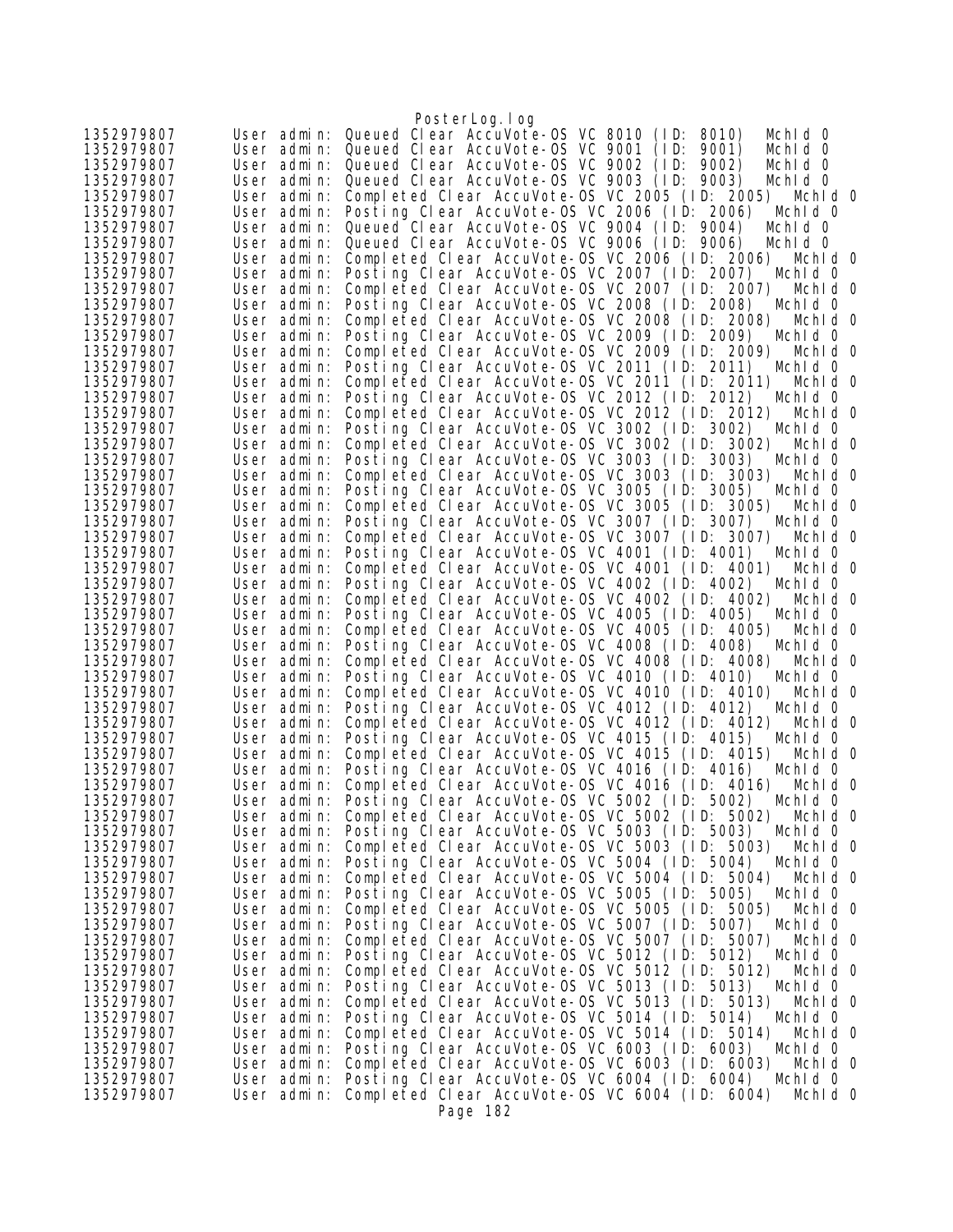|                          |                            | PosterLog.log                                                                                                        |
|--------------------------|----------------------------|----------------------------------------------------------------------------------------------------------------------|
| 1352979807               |                            | User admin: Posting Clear AccuVote-OS VC 6005 (ID: 6005)<br>Mchid 0                                                  |
| 1352979807               |                            | User admin: Completed Clear AccuVote-OS VC 6005 (ID: 6005)<br>Mchid 0                                                |
| 1352979807               | User admin:                | Posting Clear AccuVote-OS VC 6009 (ID: 6009)<br>Mchid 0                                                              |
| 1352979807               | User admin:                | Completed Clear AccuVote-OS VC 6009 (ID: 6009)<br>Mchid 0                                                            |
| 1352979807               |                            | User admin: Posting Clear AccuVote-OS VC 6011 (ID: 6011)<br>Mchid 0                                                  |
| 1352979807               | User admin:                | Completed Clear AccuVote-OS VC 6011 (ID: 6011)<br>Mchid 0                                                            |
| 1352979807               |                            | User admin: Posting Clear AccuVote-OS VC 6012 (ID: 6012)<br>Mchid 0                                                  |
| 1352979807               | User admin:                | Completed Clear AccuVote-OS VC 6012 (ID: 6012)<br>Mchid 0                                                            |
| 1352979807               | User admin:                | Posting Clear AccuVote-OS VC 6013 (ID: 6013)<br>Mchid 0                                                              |
| 1352979807               | User admin:                | Completed Clear AccuVote-OS VC 6013 (ID: 6013)<br>Mchid 0                                                            |
| 1352979807               |                            | User admin: Posting Clear AccuVote-OS VC 7001 (ID: 7001)<br>Mchid 0                                                  |
| 1352979807               | User admin:                | Completed Clear AccuVote-0S VC 7001 (ID: 7001)<br>Mchid 0<br>Posting Clear AccuVote-OS VC 7003 (ID: 7003)            |
| 1352979807<br>1352979807 | User admin:<br>User admin: | Mchid 0<br>Completed Clear AccuVote-0S VC 7003 (ID: 7003)                                                            |
| 1352979807               | User admin:                | Mchid 0<br>Posting Clear AccuVote-OS VC 7004 (ID: 7004)<br>Mchid 0                                                   |
| 1352979807               | User admin:                | Completed Clear AccuVote-OS VC 7004 (ID: 7004)<br>Mchid 0                                                            |
| 1352979807               | User admin:                | Posting Clear AccuVote-OS VC 7005 (ID: 7005)<br>Mchid 0                                                              |
| 1352979807               | User admin:                | Completed Clear AccuVote-OS VC 7005 (ID: 7005)<br>Mchid 0                                                            |
| 1352979807               | User admin:                | Posting Clear AccuVote-0S VC 7006 (ID: 7006)<br>Mchid 0                                                              |
| 1352979807               | User admin:                | Completed Clear AccuVote-OS VC 7006 (ID: 7006)<br>Mchid 0                                                            |
| 1352979807               | User admin:                | Posting Clear AccuVote-OS VC 7007 (ID: 7007)<br>Mchid 0                                                              |
| 1352979807               | User admin:                | Completed Clear AccuVote-OS VC 7007 (ID: 7007)<br>Mchid 0                                                            |
| 1352979807               | User admin:                | Posting Clear AccuVote-OS VC 7008 (ID: 7008)<br>Mchid O                                                              |
| 1352979807               | User admin:                | Completed Clear AccuVote-OS VC 7008 (ID: 7008)<br>Mchid 0                                                            |
| 1352979807               |                            | User admin: Posting Clear AccuVote-OS VC 7010 (ID: 7010)<br>Mchid 0                                                  |
| 1352979807               |                            | User admin: Completed Clear AccuVote-OS VC 7010 (ID: 7010)<br>Mchid 0                                                |
| 1352979807               | User admin:                | Posting Clear AccuVote-OS VC 7011 (ID: 7011)<br>Mchid 0                                                              |
| 1352979807               | User admin:                | Completed Clear AccuVote-OS VC 7011 (ID: 7011)<br>Mchid 0                                                            |
| 1352979807               | User admin:                | Posting Clear AccuVote-OS VC 7012 (ID: 7012)<br>Mchid 0                                                              |
| 1352979807               | User admin:                | Completed Clear AccuVote-0S VC 7012 (ID: 7012)<br>Mchid 0                                                            |
| 1352979807               | User admin:                | Posting Clear AccuVote-OS VC 7013 (ID: 7013)<br>Mchid 0                                                              |
| 1352979807               | User admin:                | Completed Clear AccuVote-0S VC 7013 (ID: 7013)<br>Mchid 0                                                            |
| 1352979807               | User admin:                | Posting Clear AccuVote-OS VC 7016 (ID: 7016)<br>Mchid 0                                                              |
| 1352979807               | User admin:                | Completed Clear AccuVote-0S VC 7016 (ID: 7016)<br>Mchid 0                                                            |
| 1352979807               | User admin:<br>User admin: | Posting Clear AccuVote-OS VC 7017 (ID: 7017)<br>Mchid 0                                                              |
| 1352979807<br>1352979807 | User admin:                | Completed Clear AccuVote-OS VC 7017 (ID: 7017)<br>Mchid 0<br>Posting Clear AccuVote-OS VC 7018 (ID: 7018)<br>Mchid 0 |
| 1352979807               | User admin:                | Completed Clear AccuVote-OS VC 7018 (ID: 7018)<br>Mchid 0                                                            |
| 1352979807               | User admin:                | Posting Clear AccuVote-OS VC 8001 (ID: 8001)<br>Mchid 0                                                              |
| 1352979807               | User admin:                | Completed Clear AccuVote-OS VC 8001 (ID: 8001)<br>Mchid 0                                                            |
| 1352979807               | User admin:                | Posting Clear AccuVote-OS VC 8004 (ID: 8004)<br>Mchid 0                                                              |
| 1352979807               | User admin:                | Completed Clear AccuVote-OS VC 8004 (ID: 8004)<br>Mchid 0                                                            |
| 1352979807               |                            | User admin: Posting Clear AccuVote-OS VC 8006 (ID: 8006)<br>Mchid 0                                                  |
| 1352979807               | User admin:                | Completed Clear AccuVote-0S VC 8006 (ID: 8006)<br>Mchid O                                                            |
| 1352979807               |                            | User admin: Posting Clear AccuVote-OS VC 8007 (ID: 8007)<br>Mchid 0                                                  |
| 1352979807               |                            | User admin: Completed Clear AccuVote-OS VC 8007 (ID: 8007)<br>Mchid 0                                                |
| 1352979807               |                            | User admin: Posting Clear AccuVote-OS VC 8008 (ID: 8008)<br>Mchid 0                                                  |
| 1352979807               |                            | User admin: Completed Clear AccuVote-OS VC 8008 (ID: 8008)<br>Mchid 0                                                |
| 1352979807               |                            | User admin: Posting Clear AccuVote-OS VC 8010 (ID: 8010)<br>Mchid 0                                                  |
| 1352979807               | User admin:                | Completed Clear AccuVote-OS VC 8010 (ID: 8010)<br>Mchid 0                                                            |
| 1352979807               | User admin:                | Posting Clear AccuVote-0S VC 9001 (ID: 9001)<br>Mchid 0                                                              |
| 1352979807               | User admin:                | Completed Clear AccuVote-OS VC 9001 (ID: 9001)<br>Mchid 0                                                            |
| 1352979807               | User admin:                | Posting Clear AccuVote-OS VC 9002 (ID: 9002)<br>Mchid 0                                                              |
| 1352979807               | User admin:                | Completed Clear AccuVote-OS VC 9002 (ID: 9002)<br>Mchid 0                                                            |
| 1352979807<br>1352979807 | User admin:<br>User admin: | Posting Clear AccuVote-OS VC 9003 (ID: 9003)<br>Mchid 0<br>Completed Clear AccuVote-OS VC 9003 (ID: 9003)<br>Mchid 0 |
| 1352979807               | User admin:                | Posting Clear AccuVote-OS VC 9004 (ID: 9004)<br>Mchid 0                                                              |
| 1352979807               |                            | User admin: Completed Clear AccuVote-OS VC 9004 (ID: 9004)<br>Mchid 0                                                |
| 1352979807               | User admin:                | Posting Clear AccuVote-OS VC 9006 (ID: 9006)<br>Mchid 0                                                              |
| 1352979807               | User admin:                | Completed Clear AccuVote-OS VC 9006 (ID: 9006)<br>Mchid 0                                                            |
| 1352979826               |                            | User admin: Queued Clear AccuVote-OS VC AB 2 OS 100-400 (1D: 40020)                                                  |
| Mchld O                  |                            |                                                                                                                      |
| 1352979826               |                            | User admin: Posting Clear AccuVote-OS VC AB 2 OS 100-400 (ID: 40020)                                                 |
|                          |                            | Page 183                                                                                                             |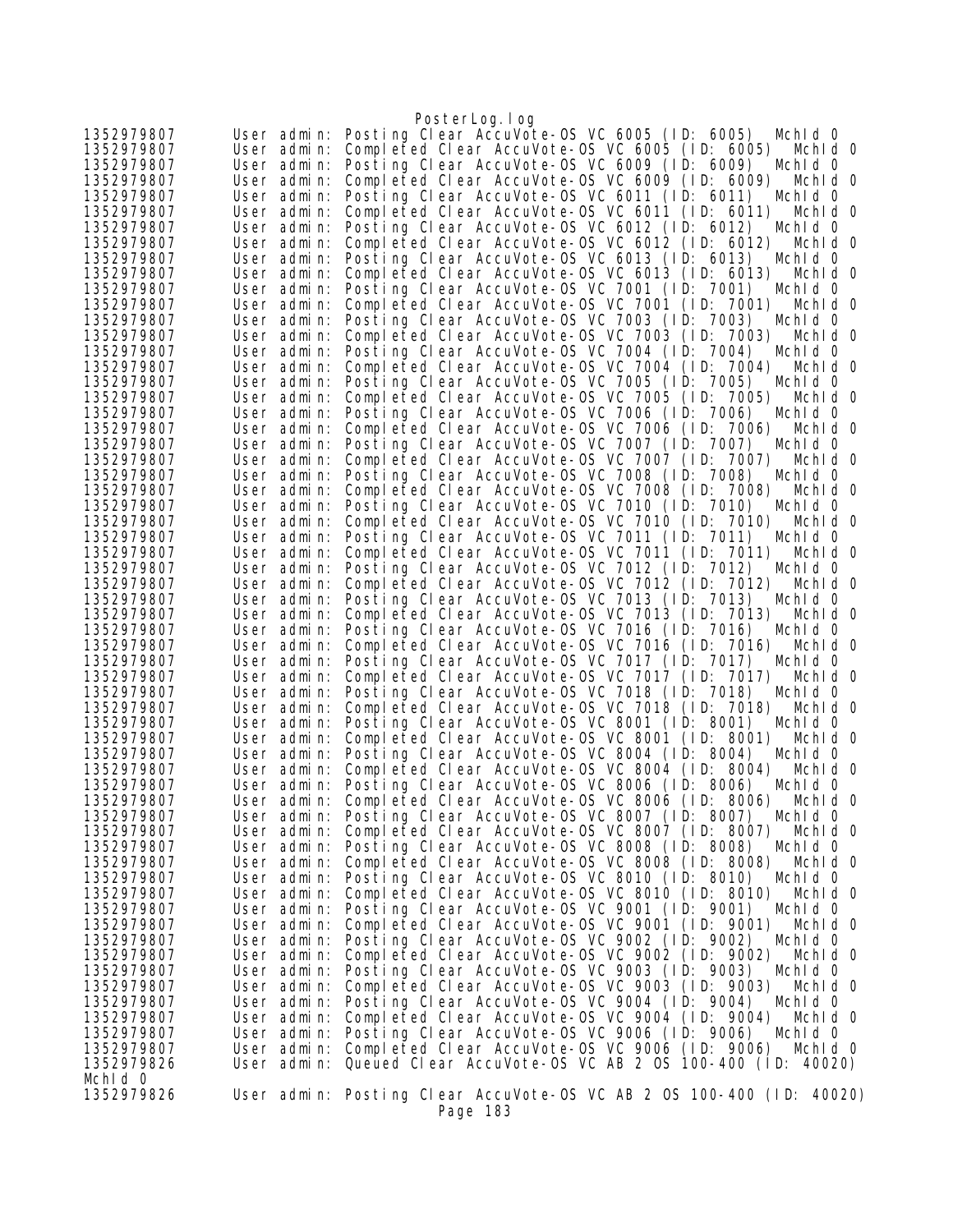## PosterLog.log

|                                  |  |                            | FUSTEL LUY. I UY                                                                                                                         |
|----------------------------------|--|----------------------------|------------------------------------------------------------------------------------------------------------------------------------------|
| Mchid O<br>1352979826            |  |                            | User admin: Queued Clear AccuVote-OS VC AB 2 OS 100-400 (ID: 40020)                                                                      |
| Mchid 1                          |  |                            |                                                                                                                                          |
| 1352979826                       |  |                            | User admin: Queued Clear AccuVote-OS VC AB 2 OS 100-400 (ID: 40020)                                                                      |
| Mchid <sub>2</sub>               |  |                            |                                                                                                                                          |
| 1352979826                       |  |                            | User admin: Completed Clear AccuVote-OS VC AB 2 OS 100-400 (ID:                                                                          |
| 40020) Mchld 0<br>1352979826     |  |                            | User admin: Posting Clear AccuVote-OS VC AB 2 OS 100-400 (ID: 40020)                                                                     |
| Mchid 1                          |  |                            |                                                                                                                                          |
| 1352979826                       |  |                            | User admin: Completed Clear AccuVote-OS VC AB 2 OS 100-400 (ID:                                                                          |
| 40020)<br>Mchid 1                |  |                            |                                                                                                                                          |
| 1352979826                       |  |                            | User admin: Posting Clear AccuVote-OS VC AB 2 OS 100-400 (ID: 40020)                                                                     |
| Mchid <sub>2</sub><br>1352979826 |  |                            | User admin: Completed Clear AccuVote-OS VC AB 2 OS 100-400 (ID:                                                                          |
| 40020) Mchld 2                   |  |                            |                                                                                                                                          |
| 1352979830                       |  |                            | User admin: Queued Clear AccuVote-OS VC AB 2 OS 100-400 (ID: 40020)                                                                      |
| Mchid <sub>4</sub>               |  |                            |                                                                                                                                          |
| 1352979830                       |  |                            | User admin: Posting Clear AccuVote-OS VC AB 2 OS 100-400 (ID: 40020)                                                                     |
| Mchid 4                          |  |                            |                                                                                                                                          |
| 1352979830<br>Mchid 5            |  |                            | User admin: Queued Clear AccuVote-OS VC AB 2 OS 100-400 (ID: 40020)                                                                      |
| 1352979830                       |  |                            | User admin: Completed Clear AccuVote-OS VC AB 2 OS 100-400 (ID:                                                                          |
| 40020) Mchld 4                   |  |                            |                                                                                                                                          |
| 1352979830                       |  |                            | User admin: Posting Clear AccuVote-OS VC AB 2 OS 100-400 (ID: 40020)                                                                     |
| Mchid 5                          |  |                            |                                                                                                                                          |
| 1352979830                       |  |                            | User admin: Completed Clear AccuVote-OS VC AB 2 OS 100-400 (ID:                                                                          |
| Mchld 5<br>40020)<br>1352979870  |  | User admin:                | Poster Stopped                                                                                                                           |
| 1352979983                       |  | User admin:                | Poster Starting                                                                                                                          |
| 1352979996                       |  | User admin:                | Queued Clear AccuVote-0S VC 1001 (ID: 1001)<br>Mchid 0                                                                                   |
| 1352979996                       |  | User admin:                | Posting Clear AccuVote-OS VC 1001 (ID: 1001)<br>Mchid 0                                                                                  |
| 1352979996                       |  | User admin:                | Queued Clear AccuVote-OS VC 1002 (ID:<br>Mchid 0<br>1002)                                                                                |
| 1352979996                       |  | User admin:                | Queued Clear AccuVote-0S VC 1003<br>1003)<br>Mchid 0<br>(1D)                                                                             |
| 1352979996                       |  | User admin:                | Queued Clear AccuVote-0S VC 2002<br>2002)<br>Mchid 0<br>(1D)                                                                             |
| 1352979996<br>1352979996         |  | User admin:                | Queued Clear AccuVote-OS VC 2003<br>2003)<br>Mchid 0<br>(1D)<br>User admin: Queued Clear AccuVote-OS VC 2004<br>2004)<br>Mchid 0<br>(1D) |
| 1352979996                       |  | User admin:                | Queued Clear AccuVote-OS VC 2005<br>Mchid 0<br>(1D)<br>2005)                                                                             |
| 1352979996                       |  | User admin:                | Queued Clear AccuVote-OS VC 2006<br>Mchid 0<br>(1D)<br>2006)                                                                             |
| 1352979996                       |  | User admin:                | Queued Clear AccuVote-OS VC 2007 (ID:<br>2007)<br>Mchid 0                                                                                |
| 1352979996                       |  | User admin:                | Completed Clear AccuVote-0S VC 1001 (ID: 1001)<br>Mchid 0                                                                                |
| 1352979996                       |  | User admin:                | Queued Clear AccuVote-0S VC 2008 (ID: 2008)<br>Mchid 0                                                                                   |
| 1352979996                       |  | User admin:                | Posting Clear AccuVote-OS VC 1002 (ID: 1002)<br>Mchid 0                                                                                  |
| 1352979996                       |  | User admin:                | Queued Clear AccuVote-OS VC 2009 (ID:<br>Mchld 0<br>2009)                                                                                |
| 1352979996<br>1352979996         |  | User admin:                | Queued Clear AccuVote-OS VC 2011 (ID:<br>2011)<br>Mchid 0<br>User admin: Queued Clear AccuVote-OS VC 2012 (ID: 2012)<br>Mchid 0          |
| 1352979996                       |  | User admin:                | Queued Clear AccuVote-OS VC 3002 (ID: 3002)<br>Mchid 0                                                                                   |
| 1352979996                       |  | User admin:                | Queued Clear AccuVote-OS VC 3003 (ID: 3003)<br>Mchid 0                                                                                   |
| 1352979996                       |  | User admin:                | Queued Clear AccuVote-0S VC 3005 (ID: 3005)<br>Mchid 0                                                                                   |
| 1352979996                       |  | User admin:                | Completed Clear AccuVote-0S VC 1002 (ID: 1002)<br>Mchid 0                                                                                |
| 1352979996                       |  | User admin:                | Queued Clear AccuVote-0S VC 3007 (ID: 3007)<br>Mchid 0                                                                                   |
| 1352979996                       |  | User admin:                | Posting Clear AccuVote-OS VC 1003 (ID: 1003)<br>Mchid 0<br>Queued Clear AccuVote-OS VC 4001 (ID:                                         |
| 1352979996<br>1352979996         |  | User admin:<br>User admin: | Mchid 0<br>4001)<br>Queued Clear AccuVote-OS VC 4002 (ID:<br>4002)<br>Mchid 0                                                            |
| 1352979996                       |  | User admin:                | Queued Clear AccuVote-OS VC 4005<br>(1D)<br>4005)<br>Mchid 0                                                                             |
| 1352979996                       |  | User admin:                | Queued Clear AccuVote-OS VC 4008 (ID:<br>4008)<br>Mchid 0                                                                                |
| 1352979996                       |  | User admin:                | Queued Clear AccuVote-OS VC 4010 (ID:<br>4010)<br>Mchid 0                                                                                |
| 1352979996                       |  | User admin:                | Queued Clear AccuVote-OS VC 4012 (ID: 4012)<br>Mchid 0                                                                                   |
| 1352979996                       |  | User admin:                | Completed Clear AccuVote-OS VC 1003 (ID: 1003)<br>Mchid 0                                                                                |
| 1352979996<br>1352979996         |  | User admin:<br>User admin: | Queued Clear AccuVote-OS VC 4015 (ID: 4015)<br>Mchid 0<br>Posting Clear AccuVote-OS VC 2002 (ID: 2002)<br>Mchid 0                        |
| 1352979996                       |  | User admin:                | Queued Clear AccuVote-OS VC 4016 (ID: 4016)<br>Mchid 0                                                                                   |
| 1352979996                       |  | User admin:                | Queued Clear AccuVote-OS VC 5002 (ID: 5002)<br>Mchid 0                                                                                   |
| 1352979996                       |  | User admin:                | Queued Clear AccuVote-OS VC 5003 (ID: 5003)<br>Mchid 0                                                                                   |
|                                  |  |                            | Page 184                                                                                                                                 |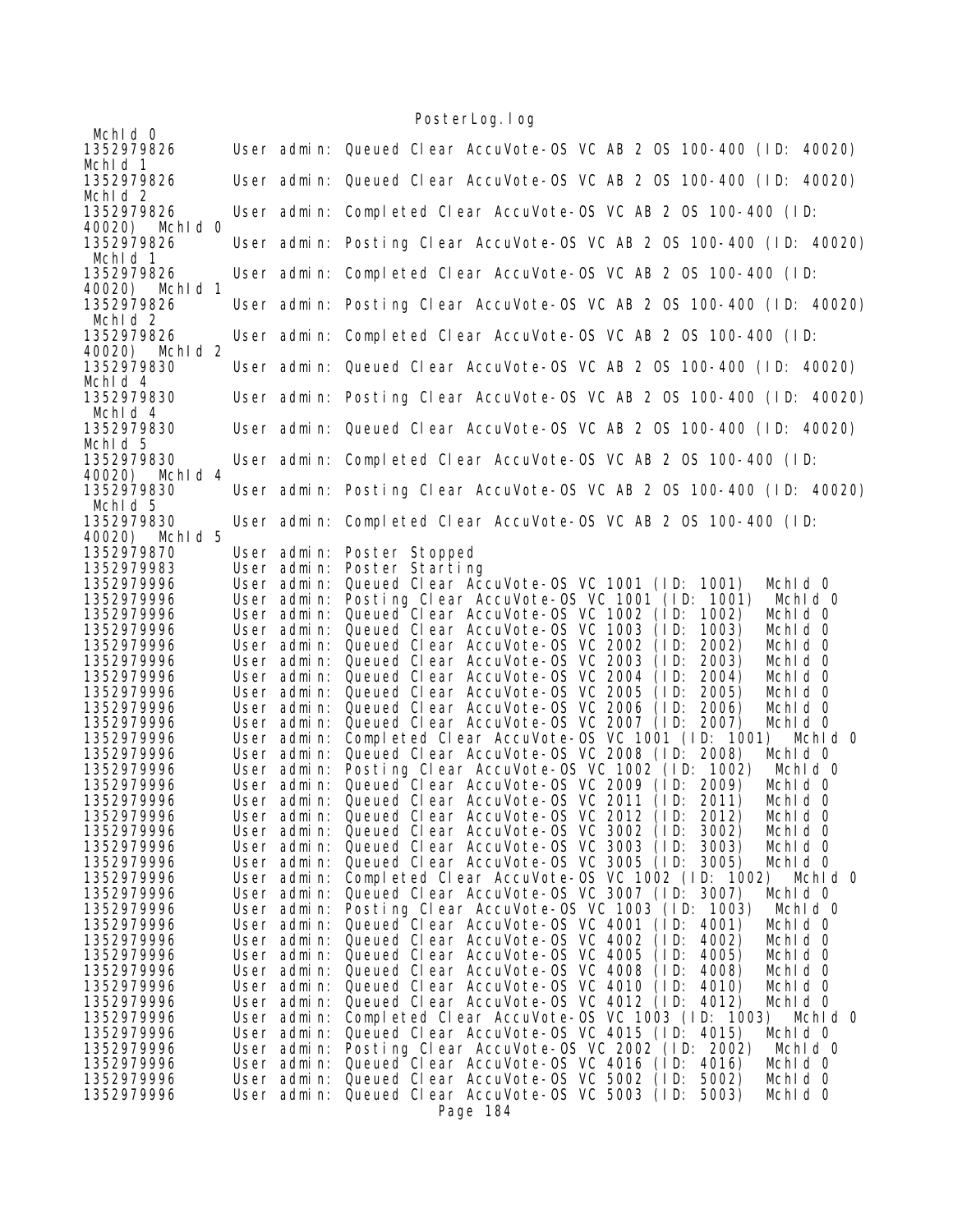|                          |                            | PosterLog.log                                                                                                          |  |
|--------------------------|----------------------------|------------------------------------------------------------------------------------------------------------------------|--|
| 1352979996               | User admin:                | Queued Clear AccuVote-OS VC 5004 (ID:<br>5004)<br>Mchid 0                                                              |  |
| 1352979996               | User admin:                | Queued Clear AccuVote-OS VC 5005 (ID:<br>5005)<br>Mchid 0                                                              |  |
| 1352979996               | User admin:                | Queued Clear AccuVote-OS VC 5007 (ID:<br>5007)<br>Mchid 0                                                              |  |
| 1352979996               | User admin:                | Completed Clear AccuVote-OS VC 2002 (ID: 2002)<br>Mchid 0                                                              |  |
| 1352979996               | User admin:                | Queued Clear AccuVote-OS VC 5012 (ID: 5012)<br>Mchid 0                                                                 |  |
| 1352979996               | User admin:                | Posting Clear AccuVote-OS VC 2003 (ID: 2003)<br>Mchid 0                                                                |  |
| 1352979996<br>1352979996 | User admin:                | Queued Clear AccuVote-OS VC 5013 (ID:<br>5013)<br>Mchid 0<br>Queued Clear AccuVote-OS VC 5014                          |  |
| 1352979996               | User admin:<br>User admin: | (1D)<br>5014)<br>Mchid 0<br>Queued Clear AccuVote-0S VC 6003<br>(1D: 6003)<br>Mchid 0                                  |  |
| 1352979996               | User admin:                | Queued Clear AccuVote-OS VC 6004<br>(1D: 6004)<br>Mchid 0                                                              |  |
| 1352979996               | User admin:                | Queued Clear AccuVote-OS VC 6005<br>(1D: 6005)<br>Mchid 0                                                              |  |
| 1352979996               | User admin:                | Queued Clear AccuVote-0S VC 6009 (ID: 6009)<br>Mchid O                                                                 |  |
| 1352979996               | User admin:                | Completed Clear AccuVote-OS VC 2003 (ID: 2003)<br>Mchid O                                                              |  |
| 1352979996               | User admin:                | Queued Clear AccuVote-OS VC 6011 (ID: 6011)<br>Mchid 0                                                                 |  |
| 1352979996               |                            | User admin: Posting Clear AccuVote-OS VC 2004 (ID: 2004)<br>Mchid 0                                                    |  |
| 1352979996               | User admin:                | Queued Clear AccuVote-OS VC 6012 (ID: 6012)<br>Mchid 0                                                                 |  |
| 1352979996               | User admin:                | Queued Clear AccuVote-OS VC 6013<br>(1D)<br>6013)<br>Mchid 0                                                           |  |
| 1352979996               | User admin:                | Queued Clear AccuVote-0S VC 7001<br>(1D)<br>7001)<br>Mchid 0<br>Queued Clear AccuVote-OS VC 7003<br>(1D)<br>7003)      |  |
| 1352979996<br>1352979996 | User admin:<br>User admin: | Mchid 0<br>Queued Clear AccuVote-OS VC 7004<br>(1D)<br>7004)<br>Mchid 0                                                |  |
| 1352979996               |                            | User admin: Queued Clear AccuVote-OS VC 7005 (ID:<br>7005)<br>Mchid O                                                  |  |
| 1352979996               | User admin:                | Completed Clear AccuVote-OS VC 2004 (ID: 2004)<br>Mchid 0                                                              |  |
| 1352979996               | User admin:                | Queued Clear AccuVote-OS VC 7006 (ID: 7006)<br>Mchid 0                                                                 |  |
| 1352979996               | User admin:                | Posting Clear AccuVote-OS VC 2005 (ID: 2005)<br>Mchid 0                                                                |  |
| 1352979996               | User admin:                | Queued Clear AccuVote-0S VC 7007 (ID:<br>7007)<br>Mchid 0                                                              |  |
| 1352979996               | User admin:                | Queued Clear AccuVote-OS VC 7008<br>(1D)<br>7008)<br>Mchid 0                                                           |  |
| 1352979996               | User admin:                | Queued Clear AccuVote-OS VC 7010<br>(1D)<br>7010)<br>Mchid 0                                                           |  |
| 1352979996               | User admin:                | Queued Clear AccuVote-0S VC 7011<br>(1D)<br>7011)<br>Mchid 0                                                           |  |
| 1352979996               | User admin:                | Queued Clear AccuVote-OS VC 7012<br>(1D)<br>7012)<br>Mchid 0                                                           |  |
| 1352979996<br>1352979996 | User admin:<br>User admin: | Queued Clear AccuVote-OS VC 7013 (ID:<br>7013)<br>Mchid O<br>Completed Clear AccuVote-OS VC 2005 (ID: 2005)<br>Mchid O |  |
| 1352979996               | User admin:                | Queued Clear AccuVote-OS VC 7016 (ID: 7016)<br>Mchid 0                                                                 |  |
| 1352979996               | User admin:                | Posting Clear AccuVote-OS VC 2006 (ID: 2006)<br>Mchid 0                                                                |  |
| 1352979996               | User admin:                | Queued Clear AccuVote-OS VC 7017 (ID: 7017)<br>Mchid 0                                                                 |  |
| 1352979996               | User admin:                | Queued Clear AccuVote-0S VC 7018<br>(1D)<br>7018)<br>Mchid 0                                                           |  |
| 1352979996               | User admin:                | Queued Clear AccuVote-0S VC 8001<br>(1D)<br>8001)<br>Mchid 0                                                           |  |
| 1352979996               | User admin:                | Queued Clear AccuVote-OS VC 8004<br>(1D: 8004)<br>Mchid 0                                                              |  |
| 1352979996               |                            | User admin: Queued Clear AccuVote-OS VC 8006<br>(1D: 8006)<br>Mchid 0                                                  |  |
| 1352979996               | User admin:                | Queued Clear AccuVote-OS VC 8007 (ID: 8007)<br>Mchid 0                                                                 |  |
| 1352979996<br>1352979996 | User admin:                | Completed Clear AccuVote-OS VC 2006 (ID: 2006)<br>Mchid O<br>User admin: Queued Clear AccuVote-OS VC 8008 (ID: 8008)   |  |
| 1352979996               |                            | Mchid 0<br>User admin: Posting Clear AccuVote-OS VC 2007 (ID: 2007)<br>Mchid 0                                         |  |
| 1352979996               |                            | User admin: Queued Clear AccuVote-OS VC 8010 (ID: 8010)<br>Mchid 0                                                     |  |
| 1352979996               |                            | User admin: Queued Clear AccuVote-OS VC 9001 (ID: 9001)<br>Mchid 0                                                     |  |
| 1352979996               |                            | User admin: Queued Clear AccuVote-0S VC 9002 (ID: 9002)<br>Mchid 0                                                     |  |
| 1352979996               |                            | User admin: Queued Clear AccuVote-OS VC 9003 (ID: 9003)<br>Mchid 0                                                     |  |
| 1352979996               |                            | User admin: Queued Clear AccuVote-OS VC 9004 (ID: 9004)<br>Mchid 0                                                     |  |
| 1352979996               | User admin:                | Queued Clear AccuVote-OS VC 9006 (ID: 9006)<br>Mchid 0                                                                 |  |
| 1352979996               | User admin:                | Completed Clear AccuVote-OS VC 2007 (ID: 2007) Mchid 0                                                                 |  |
| 1352979996               | User admin:                | Posting Clear AccuVote-0S VC 2008 (ID: 2008)<br>Mchid 0                                                                |  |
| 1352979996               | User admin:                | Queued Clear AVOSX VC EV DOE OSX (ID: 20010)                                                                           |  |
| 1352979996<br>1352979996 | User admin:<br>User admin: | Queued Clear AVOSX VC EV DLT OSX (ID: 20020)<br>Completed Clear AccuVote-OS VC 2008 (ID: 2008)<br>Mchid 0              |  |
| 1352979996               | User admin:                | Posting Clear AccuVote-OS VC 2009 (ID: 2009)<br>Mchid 0                                                                |  |
| 1352979996               | User admin:                | Completed Clear AccuVote-0S VC 2009 (ID: 2009)<br>Mchid O                                                              |  |
| 1352979996               | User admin:                | Posting Clear AccuVote-OS VC 2011 (ID: 2011)<br>Mchid 0                                                                |  |
| 1352979996               | User admin:                | Completed Clear AccuVote-OS VC 2011 (ID: 2011)<br>Mchid 0                                                              |  |
| 1352979996               | User admin:                | Posting Clear AccuVote-OS VC 2012 (ID: 2012)<br>Mchid 0                                                                |  |
| 1352979996               | User admin:                | Completed Clear AccuVote-OS VC 2012 (ID: 2012)<br>Mchid 0                                                              |  |
| 1352979996               | User admin:                | Posting Clear AccuVote-OS VC 3002 (ID: 3002)<br>Mchid 0                                                                |  |
| 1352979996               | User admin:                | Completed Clear AccuVote-OS VC 3002 (ID: 3002)<br>Mchid 0                                                              |  |
| 1352979996<br>1352979996 | User admin:                | Posting Clear AccuVote-OS VC 3003 (ID: 3003)<br>Mchid 0<br>Completed Clear AccuVote-OS VC 3003 (ID: 3003)              |  |
|                          | User admin:                | Mchid 0<br>Page 185                                                                                                    |  |
|                          |                            |                                                                                                                        |  |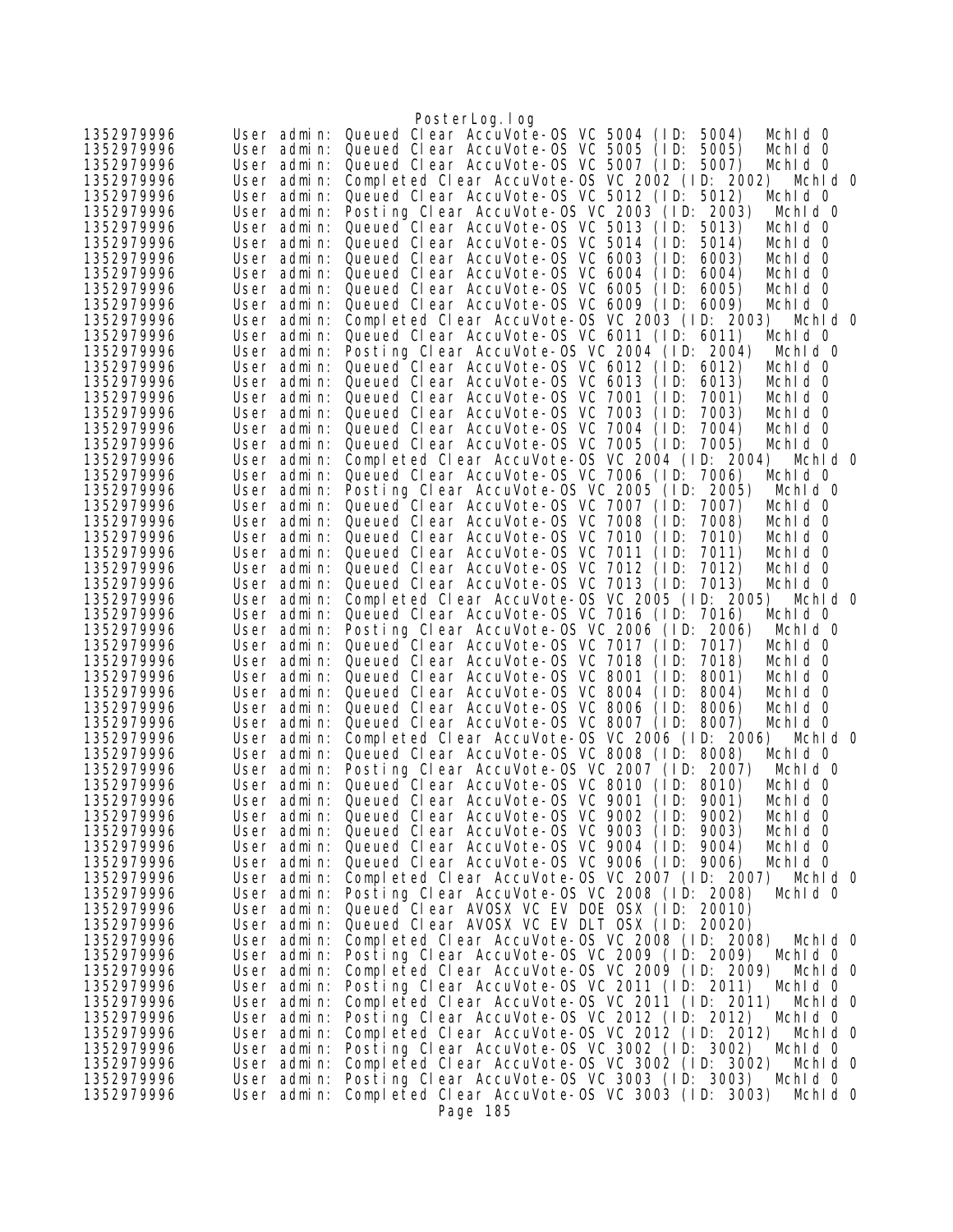|                          |                            | PosterLog.log                                                                                                        |
|--------------------------|----------------------------|----------------------------------------------------------------------------------------------------------------------|
| 1352979996               |                            | User admin: Posting Clear AccuVote-OS VC 3005 (ID: 3005)<br>Mchid 0                                                  |
| 1352979996               | User admin:                | Completed Clear AccuVote-OS VC 3005 (ID: 3005)<br>Mchid 0                                                            |
| 1352979996               | User admin:                | Posting Clear AccuVote-OS VC 3007 (ID: 3007)<br>Mchid 0                                                              |
| 1352979996               | User admin:                | Completed Clear AccuVote-0S VC 3007 (ID: 3007)<br>Mchid 0                                                            |
| 1352979996               | User admin:                | Posting Clear AccuVote-OS VC 4001 (ID: 4001)<br>Mchid 0                                                              |
| 1352979996<br>1352979996 | User admin:<br>User admin: | Completed Clear AccuVote-OS VC 4001 (ID: 4001)<br>Mchid 0<br>Posting Clear AccuVote-OS VC 4002 (ID: 4002)<br>Mchid 0 |
| 1352979996               | User admin:                | Completed Clear AccuVote-OS VC 4002 (ID: 4002)<br>Mchid 0                                                            |
| 1352979996               | User admin:                | Posting Clear AccuVote-OS VC 4005 (ID: 4005)<br>Mchid 0                                                              |
| 1352979996               | User admin:                | Completed Clear AccuVote-0S VC 4005 (ID: 4005)<br>Mchid 0                                                            |
| 1352979996               | User admin:                | Posting Clear AccuVote-OS VC 4008 (ID: 4008)<br>Mchid 0                                                              |
| 1352979996               | User admin:                | Completed Clear AccuVote-0S VC 4008 (ID: 4008)<br>Mchid 0                                                            |
| 1352979996               | User admin:                | Posting Clear AccuVote-OS VC 4010 (ID: 4010)<br>Mchid 0                                                              |
| 1352979996               | User admin:                | Completed Clear AccuVote-OS VC 4010 (ID: 4010)<br>Mchid 0                                                            |
| 1352979996               | User admin:                | Posting Clear AccuVote-OS VC 4012 (ID: 4012)<br>Mchid 0                                                              |
| 1352979996               | User admin:                | Completed Clear AccuVote-OS VC 4012 (ID: 4012)<br>Mchid 0                                                            |
| 1352979996               | User admin:                | Posting Clear AccuVote-OS VC 4015 (ID: 4015)<br>Mchid 0                                                              |
| 1352979996<br>1352979996 | User admin:<br>User admin: | Completed Clear AccuVote-OS VC 4015 (ID: 4015)<br>Mchid 0<br>Posting Clear AccuVote-OS VC 4016 (ID: 4016)<br>Mchid 0 |
| 1352979996               | User admin:                | Completed Clear AccuVote-OS VC 4016 (ID: 4016)<br>Mchid 0                                                            |
| 1352979996               | User admin:                | Posting Clear AccuVote-OS VC 5002 (ID: 5002)<br>Mchid 0                                                              |
| 1352979996               | User admin:                | Completed Clear AccuVote-OS VC 5002 (ID: 5002)<br>Mchid 0                                                            |
| 1352979996               | User admin:                | Posting Clear AccuVote-OS VC 5003 (ID: 5003)<br>Mchid 0                                                              |
| 1352979996               | User admin:                | Completed Clear AccuVote-0S VC 5003 (ID: 5003)<br>Mchid 0                                                            |
| 1352979996               | User admin:                | Posting Clear AccuVote-OS VC 5004 (ID: 5004)<br>Mchid 0                                                              |
| 1352979996               | User admin:                | Completed Clear AccuVote-0S VC 5004 (ID: 5004)<br>Mchid 0                                                            |
| 1352979996               | User admin:                | Posting Clear AccuVote-OS VC 5005 (ID: 5005)<br>Mchid 0                                                              |
| 1352979996               | User admin:                | Completed Clear AccuVote-0S VC 5005 (ID: 5005)<br>Mchid 0                                                            |
| 1352979996               | User admin:                | Posting Clear AccuVote-OS VC 5007 (ID: 5007)<br>Mchid 0                                                              |
| 1352979996<br>1352979996 | User admin:<br>User admin: | Completed Clear AccuVote-0S VC 5007 (ID: 5007)<br>Mchid 0<br>Posting Clear AccuVote-OS VC 5012 (ID: 5012)<br>Mchid 0 |
| 1352979996               | User admin:                | Completed Clear AccuVote-OS VC 5012 (ID: 5012)<br>Mchid 0                                                            |
| 1352979996               | User admin:                | Posting Clear AccuVote-OS VC 5013 (ID: 5013)<br>Mchid 0                                                              |
| 1352979996               | User admin:                | Completed Clear AccuVote-OS VC 5013 (ID: 5013)<br>Mchid 0                                                            |
| 1352979996               | User admin:                | Posting Clear AccuVote-OS VC 5014 (ID: 5014)<br>Mchid 0                                                              |
| 1352979996               | User admin:                | Completed Clear AccuVote-OS VC 5014 (ID: 5014)<br>Mchid 0                                                            |
| 1352979996               | User admin:                | Posting Clear AccuVote-OS VC 6003 (ID: 6003)<br>Mchid 0                                                              |
| 1352979996               | User admin:                | Completed Clear AccuVote-OS VC 6003 (ID: 6003)<br>Mchid 0                                                            |
| 1352979996               | User admin:                | Posting Clear AccuVote-OS VC 6004 (ID: 6004)<br>Mchid 0                                                              |
| 1352979996               | User admin:                | Completed Clear AccuVote-OS VC 6004 (ID: 6004)<br>Mchid 0                                                            |
| 1352979996<br>1352979996 | User admin:<br>User admin: | Posting Clear AccuVote-OS VC 6005 (ID: 6005)<br>Mchid 0<br>Completed Clear AccuVote-OS VC 6005 (ID: 6005)<br>Mchid 0 |
| 1352979996               | User admin:                | Posting Clear AccuVote-OS VC 6009 (ID: 6009)<br>Mchid 0                                                              |
| 1352979996               | User admin:                | Completed Clear AccuVote-OS VC 6009 (ID: 6009)<br>Mchid 0                                                            |
| 1352979996               |                            | User admin: Posting Clear AccuVote-OS VC 6011 (ID: 6011)<br>Mchid O                                                  |
| 1352979996               | User admin:                | Completed Clear AccuVote-OS VC 6011 (ID: 6011)<br>Mchid 0                                                            |
| 1352979996               | User admin:                | Posting Clear AccuVote-OS VC 6012 (ID: 6012)<br>Mchid 0                                                              |
| 1352979996               | User admin:                | Completed Clear AccuVote-0S VC 6012 (ID: 6012)<br>Mchid 0                                                            |
| 1352979996               | User admin:                | Posting Clear AccuVote-OS VC 6013 (ID: 6013)<br>Mchid 0                                                              |
| 1352979996               | User admin:                | Completed Clear AccuVote-OS VC 6013 (ID: 6013)<br>Mchid 0                                                            |
| 1352979996               | User admin:                | Posting Clear AccuVote-OS VC 7001 (ID: 7001)<br>Mchid 0                                                              |
| 1352979996               | User admin:<br>User admin: | Completed Clear AccuVote-OS VC 7001 (ID: 7001)<br>Mchid 0<br>Posting Clear AccuVote-OS VC 7003 (ID: 7003)            |
| 1352979996<br>1352979996 | User admin:                | Mchid 0<br>Completed Clear AccuVote-0S VC 7003 (ID: 7003)<br>Mchid 0                                                 |
| 1352979996               | User admin:                | Posting Clear AccuVote-OS VC 7004 (ID: 7004)<br>Mchid 0                                                              |
| 1352979996               | User admin:                | Completed Clear AccuVote-OS VC 7004 (ID: 7004)<br>Mchid 0                                                            |
| 1352979996               | User admin:                | Posting Clear AccuVote-OS VC 7005 (ID: 7005)<br>Mchid 0                                                              |
| 1352979996               | User admin:                | Completed Clear AccuVote-OS VC 7005 (ID: 7005)<br>Mchid 0                                                            |
| 1352979996               | User admin:                | Posting Clear AccuVote-0S VC 7006 (ID: 7006)<br>Mchid 0                                                              |
| 1352979996               | User admin:                | Completed Clear AccuVote-0S VC 7006 (ID: 7006)<br>Mchid 0                                                            |
| 1352979996               | User admin:                | Posting Clear AccuVote-OS VC 7007 (ID: 7007)<br>Mchid 0                                                              |
| 1352979996               | User admin:                | Completed Clear AccuVote-OS VC 7007 (ID: 7007)<br>Mchid 0                                                            |
| 1352979996               | User admin:                | Posting Clear AccuVote-OS VC 7008 (ID: 7008)<br>Mchid 0                                                              |
|                          |                            | Page 186                                                                                                             |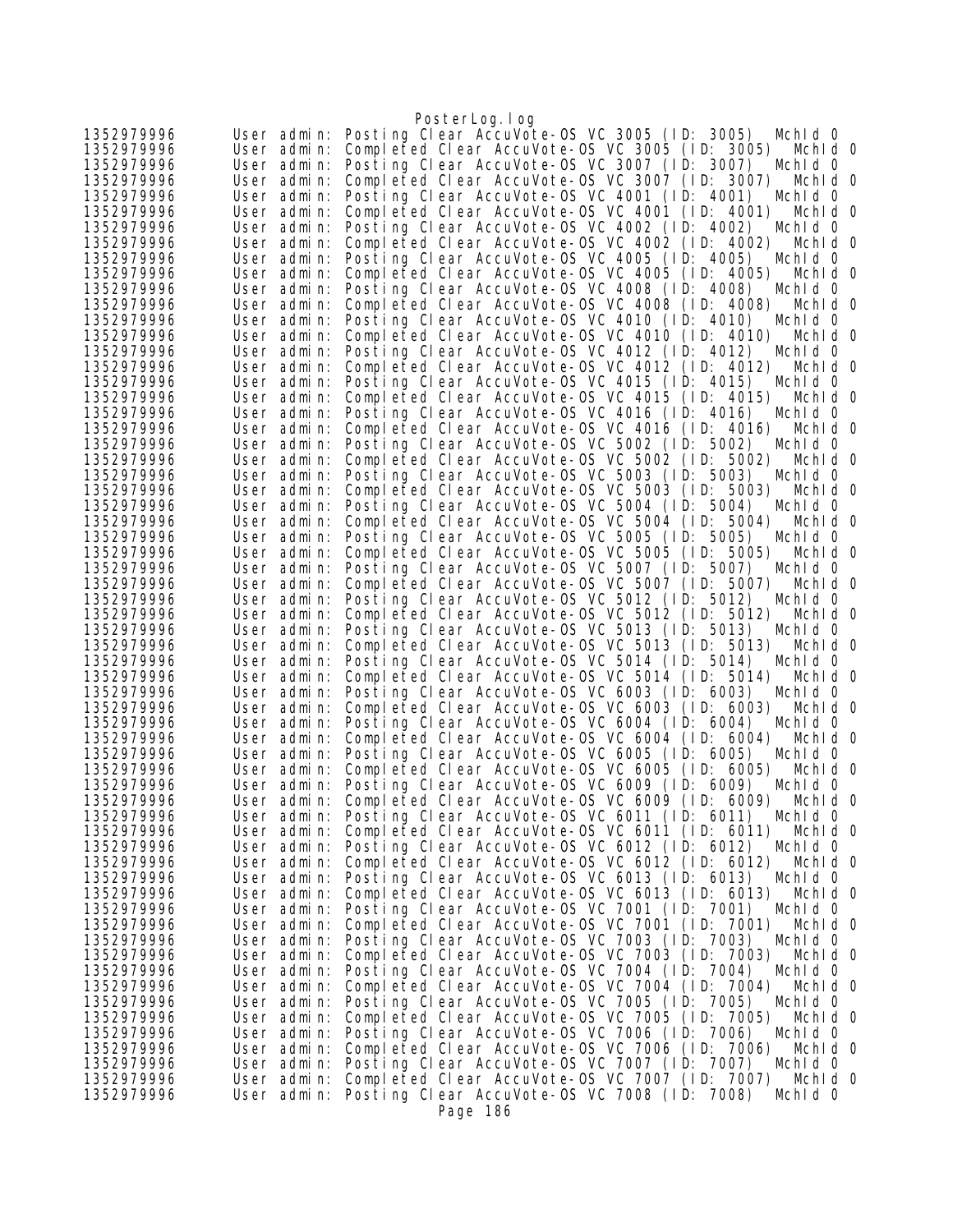|                                  |                            | PosterLog. I og                                                                                                      |
|----------------------------------|----------------------------|----------------------------------------------------------------------------------------------------------------------|
| 1352979996                       | User admin:                | Completed Clear AccuVote-0S VC 7008 (ID: 7008)<br>Mchid 0                                                            |
| 1352979996                       | User admin:                | Posting Clear AccuVote-OS VC 7010 (ID: 7010)<br>Mchid 0                                                              |
| 1352979996                       | User admin:                | Completed Clear AccuVote-0S VC 7010 (ID: 7010)<br>Mchid 0                                                            |
| 1352979996                       | User admin:                | Posting Clear AccuVote-OS VC 7011 (ID: 7011)<br>Mchid 0                                                              |
| 1352979996                       | User admin:                | Completed Clear AccuVote-OS VC 7011 (ID: 7011)<br>Mchid 0                                                            |
| 1352979996                       | User admin:                | Posting Clear AccuVote-OS VC 7012 (ID: 7012)<br>Mchid 0                                                              |
| 1352979996                       | User admin:                | Completed Clear AccuVote-0S VC 7012 (ID: 7012)<br>Mchid 0                                                            |
| 1352979996<br>1352979996         | User admin:<br>User admin: | Posting Clear AccuVote-OS VC 7013 (ID: 7013)<br>Mchid 0<br>Completed Clear AccuVote-OS VC 7013 (ID: 7013)<br>Mchid 0 |
| 1352979996                       | User admin:                | Posting Clear AccuVote-OS VC 7016 (ID: 7016)<br>Mchid 0                                                              |
| 1352979996                       | User admin:                | Completed Clear AccuVote-OS VC 7016 (ID: 7016)<br>Mchid 0                                                            |
| 1352979996                       | User admin:                | Posting Clear AccuVote-OS VC 7017 (ID: 7017)<br>Mchid 0                                                              |
| 1352979996                       | User admin:                | Completed Clear AccuVote-OS VC 7017 (ID: 7017)<br>Mchid 0                                                            |
| 1352979996                       | User admin:                | Posting Clear AccuVote-OS VC 7018 (ID: 7018)<br>Mchid 0                                                              |
| 1352979996                       | User admin:                | Completed Clear AccuVote-OS VC 7018 (ID: 7018)<br>Mchid 0                                                            |
| 1352979996                       | User admin:                | Posting Clear AccuVote-OS VC 8001 (ID: 8001)<br>Mchid 0                                                              |
| 1352979996                       | User admin:                | Completed Clear AccuVote-OS VC 8001 (ID: 8001)<br>Mchid 0                                                            |
| 1352979996                       | User admin:                | Posting Clear AccuVote-OS VC 8004 (ID: 8004)<br>Mchid 0                                                              |
| 1352979996<br>1352979996         | User admin:<br>User admin: | Completed Clear AccuVote-0S VC 8004 (ID: 8004)<br>Mchid 0<br>Posting Clear AccuVote-OS VC 8006 (ID: 8006)<br>Mchid 0 |
| 1352979996                       | User admin:                | Completed Clear AccuVote-OS VC 8006 (ID: 8006)<br>Mchid 0                                                            |
| 1352979996                       | User admin:                | Posting Clear AccuVote-OS VC 8007 (ID: 8007)<br>Mchid O                                                              |
| 1352979996                       | User admin:                | Completed Clear AccuVote-0S VC 8007 (ID: 8007)<br>Mchid 0                                                            |
| 1352979996                       | User admin:                | Posting Clear AccuVote-OS VC 8008 (ID: 8008)<br>Mchid O                                                              |
| 1352979996                       | User admin:                | Completed Clear AccuVote-0S VC 8008 (ID: 8008)<br>Mchid 0                                                            |
| 1352979996                       | User admin:                | Posting Clear AccuVote-OS VC 8010 (ID: 8010)<br>Mchid 0                                                              |
| 1352979996                       | User admin:                | Completed Clear AccuVote-OS VC 8010 (ID: 8010)<br>Mchid 0                                                            |
| 1352979996                       | User admin:                | Posting Clear AccuVote-OS VC 9001 (ID: 9001)<br>Mchid 0                                                              |
| 1352979996                       | User admin:                | Completed Clear AccuVote-OS VC 9001 (ID: 9001)<br>Mchid 0                                                            |
| 1352979996<br>1352979996         | User admin:<br>User admin: | Posting Clear AccuVote-OS VC 9002 (ID: 9002)<br>Mchid 0<br>Completed Clear AccuVote-OS VC 9002 (ID: 9002)<br>Mchid 0 |
| 1352979996                       | User admin:                | Posting Clear AccuVote-OS VC 9003 (ID: 9003)<br>Mchid 0                                                              |
| 1352979996                       | User admin:                | Completed Clear AccuVote-OS VC 9003 (ID: 9003)<br>Mchid 0                                                            |
| 1352979996                       | User admin:                | Posting Clear AccuVote-OS VC 9004 (ID: 9004)<br>Mchid 0                                                              |
| 1352979996                       | User admin:                | Completed Clear AccuVote-OS VC 9004 (ID: 9004)<br>Mchid 0                                                            |
| 1352979996                       | User admin:                | Posting Clear AccuVote-OS VC 9006 (ID: 9006)<br>Mchid 0                                                              |
| 1352979996                       | User admin:                | Completed Clear AccuVote-0S VC 9006 (ID: 9006)<br>Mchid 0                                                            |
| 1352979996                       | User admin:                | Posting Clear AVOSX VC EV DOE OSX (ID: 20010)                                                                        |
| 1352979996                       | User admin:                | Completed Clear AVOSX VC EV DOE OSX (ID: 20010)                                                                      |
| 1352979996                       | User admin:                | Posting Clear AVOSX VC EV DLT OSX (ID: 20020)<br>Completed Clear AVOSX VC EV DLT OSX (ID: 20020)                     |
| 1352979996<br>1352980001         | User admin:<br>User admin: | Queued Clear AccuVote-0S VC AB 2 0S 100-400 (ID: 40020)                                                              |
| Mchid 0                          |                            |                                                                                                                      |
| 1352980001                       |                            | User admin: Posting Clear AccuVote-OS VC AB 2 OS 100-400 (ID: 40020)                                                 |
| Mchid 0                          |                            |                                                                                                                      |
| 1352980001                       |                            | User admin: Completed Clear AccuVote-OS VC AB 2 OS 100-400 (ID:                                                      |
| 40020) Mchld 0                   |                            |                                                                                                                      |
| 1352980004                       |                            | User admin: Queued Clear AccuVote-OS VC AB 2 OS 100-400 (ID: 40020)                                                  |
| Mchid <sub>2</sub>               |                            |                                                                                                                      |
| 1352980004                       |                            | User admin: Posting Clear AccuVote-OS VC AB 2 OS 100-400 (ID: 40020)                                                 |
| Mchid <sub>2</sub><br>1352980004 |                            | User admin: Queued Clear AccuVote-OS VC AB 2 OS 100-400 (ID: 40020)                                                  |
| Mchid 3                          |                            |                                                                                                                      |
| 1352980004                       |                            | User admin: Queued Clear AccuVote-OS VC AB 2 OS 100-400 (ID: 40020)                                                  |
| Mchid <sub>4</sub>               |                            |                                                                                                                      |
| 1352980004                       |                            | User admin: Queued Clear AccuVote-OS VC AB 2 0S 100-400 (ID: 40020)                                                  |
| Mchid 5                          |                            |                                                                                                                      |
| 1352980004                       |                            | User admin: Completed Clear AccuVote-OS VC AB 2 OS 100-400 (ID:                                                      |
| 40020) Mchld 2                   |                            |                                                                                                                      |
| 1352980004                       |                            | User admin: Posting Clear AccuVote-OS VC AB 2 OS 100-400 (ID: 40020)                                                 |
| Mchid 3<br>1352980004            |                            | User admin: Completed Clear AccuVote-OS VC AB 2 OS 100-400 (ID:                                                      |
| Mchld 3<br>40020)                |                            |                                                                                                                      |
|                                  |                            |                                                                                                                      |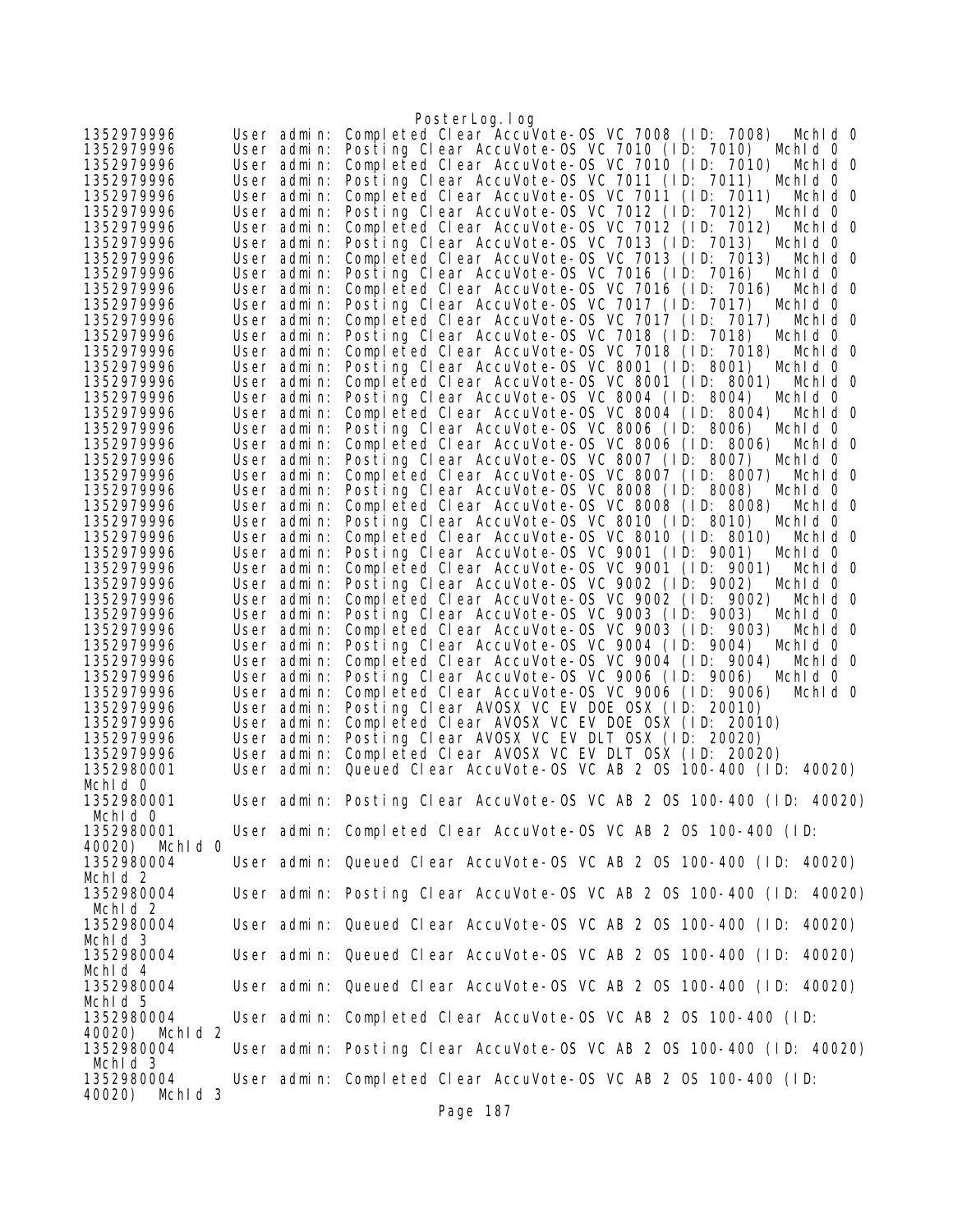PosterLog.log 1352980004 User admin: Posting Clear AccuVote-OS VC AB 2 OS 100-400 (ID: 40020) MchId 4<br>1352980004 1352980004 User admin: Completed Clear AccuVote-OS VC AB 2 OS 100-400 (ID: 40020) MchId 4 User admin: Posting Clear AccuVote-OS VC AB 2 OS 100-400 (ID: 40020) MchId 5<br>1352980004 User admin: Completed Clear AccuVote-OS VC AB 2 OS 100-400 (ID: 40020) MchId 5 User admin: Poster Stopped 1352980061 User anewton: Poster Starting 1352980101 User anewton: Poster Stopped 1352980121 User anewton: Poster Starting 1352980121 User anewton: Queued AccuVote-OS VC Id 40030 Machine 0 1352980121 User anewton: Posting AccuVote-OS VC Id 40030 Machine 0 1352980121 User anewton: Completed AccuVote-OS VC Id 40030 Machine 0 1352980161 User anewton: Poster Stopped 1352980172 User anewton: Poster Starting User anewton: Queued AccuVote-OS VC Id 40030 Machine 1 1352980172 User anewton: Posting AccuVote-OS VC Id 40030 Machine 1 1352980172 User anewton: Completed AccuVote-OS VC Id 40030 Machine 1 1352980190 User anewton: Queued AccuVote-OS VC Id 40030 Machine 4 1352980190 User anewton: Posting AccuVote-OS VC Id 40030 Machine 4 1352980190 User anewton: Completed AccuVote-OS VC Id 40030 Machine 4 1352980190 User anewton: Completed AccuVote-OS VC Id 40030 Machine 4<br>1352980213 User anewton: Queued AccuVote-OS VC Id 40030 Machine 2<br>1352980213 User anewton: Posting AccuVote-OS VC Id 40030 Machine 2 1352980213 User anewton: Posting AccuVote-OS VC Id 40030 Machine 2 1352980213 User anewton: Completed AccuVote-OS VC Id 40030 Machine 2 User anewton: Queued AccuVote-OS VC Id 40030 Machine 3 1352980231 User anewton: Posting AccuVote-OS VC Id 40030 Machine 3 1352980231 User anewton: Completed AccuVote-OS VC Id 40030 Machine 3<br>1352980263 User anewton: Queued AVOSX 20030:0 EV OB OSX<br>1352980263 User anewton: Posting AVOSX 20030:0 EV OB OSX<br>1352980263 User anewton: 1352980263 User anewton: Queued AVOSX 20030:0 EV OB OSX 1352980263 User anewton: Posting AVOSX 20030:0 EV OB OSX 1352980263 User anewton: Completed AVOSX 20030:0 EV OB OSX 1352980282 User anewton: Queued AccuVote-OS VC Id 40040 Machine 0 1352980282 User anewton: Posting AccuVote-OS VC Id 40040 Machine 0 1352980282 User anewton: Completed AccuVote-OS VC Id 40040 Machine 0 1352980302 User anewton: Queued AccuVote-OS VC Id 40040 Machine 1 1352980302 User anewton: Posting AccuVote-OS VC Id 40040 Machine 1 1352980302 User anewton: Completed AccuVote-OS VC Id 40040 Machine 1 1352980320 User anewton: Queued AccuVote-OS VC Id 40040 Machine 4 1352980320 User anewton: Posting AccuVote-OS VC Id 40040 Machine 4 1352980320 User anewton: Completed AccuVote-OS VC Id 40040 Machine 4 1352980340 User anewton: Queued AccuVote-OS VC Id 40040 Machine 2 1352980340 User anewton: Posting AccuVote-OS VC Id 40040 Machine 2 1352980340 User anewton: Completed AccuVote-OS VC Id 40040 Machine 2 1352980360 User anewton: Queued AccuVote-OS VC Id 40040 Machine 3 1352980360 User anewton: Posting AccuVote-OS VC Id 40040 Machine 3 1352980360 User anewton: Completed AccuVote-OS VC Id 40040 Machine 3<br>1352980400 User anewton: Poster Stopped<br>1352980420 User anewton: Poster Starting<br>1352980420 User anewton: Queued AVOSX 20040:0 EV DB OSX 1352980400 User anewton: Poster Stopped 1352980420 User anewton: Poster Starting 1352980420 User anewton: Queued AVOSX 20040:0 EV DB OSX 1352980420 User anewton: Posting AVOSX 20040:0 EV DB OSX 1352980420 User anewton: Completed AVOSX 20040:0 EV DB OSX 1352980460 User anewton: Poster Stopped 1352980611 User anewton: Poster Starting 1352980611 User anewton: Queued AVOSX 20020:1 EV DLT OSX 1352980611 User anewton: Posting AVOSX 20020:1 EV DLT OSX 1352980611 User anewton: Completed AVOSX 20020:1 EV DLT OSX 1352980651 User anewton: Poster Stopped 1352980774 User anewton: Poster Starting 1352980774 User anewton: Queued AVOSX 20030:1 EV OB OSX 1352980774 User anewton: Posting AVOSX 20030:1 EV OB OSX User anewton: Completed AVOSX 20030:1 EV OB OSX 1352980814 User anewton: Poster Stopped Page 188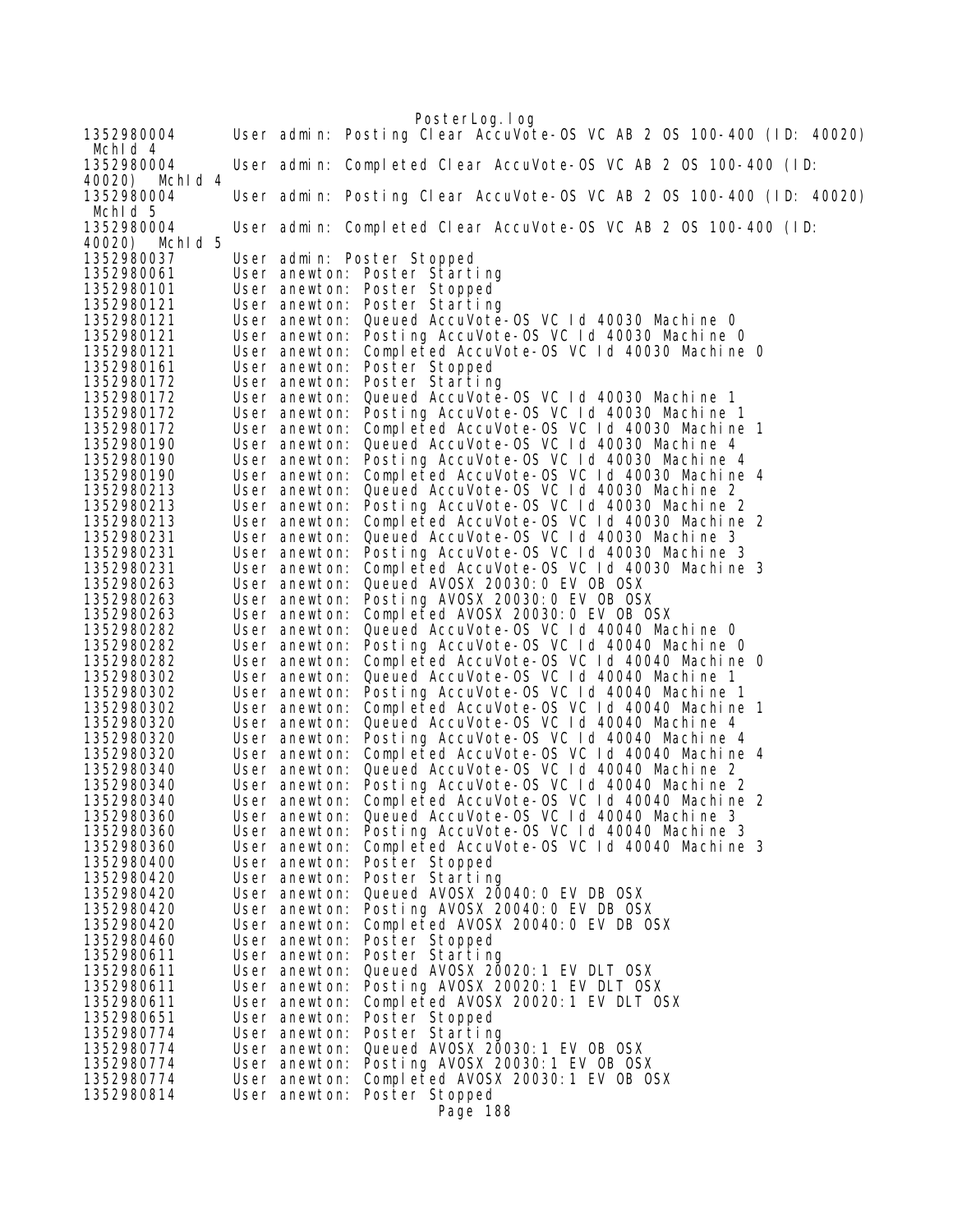|                          |                                | PosterLog.log                                                                         |
|--------------------------|--------------------------------|---------------------------------------------------------------------------------------|
| 1352980939               | User anewton:                  | Poster Starting                                                                       |
| 1352980939               | User anewton:                  | Queued AVOSX 20040: 1 EV DB OSX                                                       |
| 1352980939               | User anewton:                  | Posting AVOSX 20040:1 EV DB OSX                                                       |
| 1352980939               | User anewton:                  | Completed AVOSX 20040:1 EV DB OSX                                                     |
| 1352980979               | User anewton:                  | Poster Stopped                                                                        |
| 1352981017               | User anewton:                  | Poster Starting                                                                       |
| 1352981017               | User anewton:                  | Queued AVOSX 20040: 2 EV DB OSX                                                       |
| 1352981017               | User anewton:                  | Posting AVOSX 20040: 2 EV DB OSX                                                      |
| 1352981017               | User anewton:                  | Completed AVOSX 20040:2 EV DB OSX                                                     |
| 1352981057               | User anewton:                  | Poster Stopped                                                                        |
| 1352981099               | User anewton:                  | Poster Starting                                                                       |
| 1352981099               | User anewton:                  | Queued AVOSX 20040: 3 EV DB OSX                                                       |
| 1352981099               | User anewton:                  | Posting AVOSX 20040: 3 EV DB OSX                                                      |
| 1352981099               | User anewton:                  | Completed AVOSX 20040:3 EV DB OSX                                                     |
| 1352981139               | User anewton:                  | Poster Stopped                                                                        |
| 1352981144               | User anewton:                  | Poster Starting                                                                       |
| 1352981144               | User anewton:                  | Queued AccuVote-OS VC 1d 2001 Machine 0                                               |
| 1352981144<br>1352981144 | User anewton:                  | Posting AccuVote-OS VC Id 2001 Machine 0                                              |
| 1352981163               | User anewton:                  | Completed AccuVote-OS VC 1d 2001 Machine 0<br>Queued AccuVote-OS VC Id 2010 Machine O |
| 1352981163               | User anewton:<br>User anewton: | Posting AccuVote-OS VC Id 2010 Machine O                                              |
| 1352981164               | User anewton:                  | Completed AccuVote-OS VC Id 2010 Machine 0                                            |
| 1352981177               | User anewton:                  | Queued AccuVote-OS VC Id 3001 Machine 0                                               |
| 1352981177               | User anewton:                  | Posting AccuVote-OS VC Id 3001 Machine 0                                              |
| 1352981177               | User anewton:                  | Completed AccuVote-OS VC Id 3001 Machine 0                                            |
| 1352981217               | User anewton:                  | Poster Stopped                                                                        |
| 1352981248               | User anewton:                  | Poster Starting                                                                       |
| 1352981248               | User anewton:                  | Queued AccuVote-OS VC Id 3004 Machine 0                                               |
| 1352981248               | User anewton:                  | Posting AccuVote-OS VC Id 3004 Machine 0                                              |
| 1352981248               | User anewton:                  | Completed AccuVote-OS VC 1d 3004 Machine 0                                            |
| 1352981260               | User anewton:                  | Queued AccuVote-OS VC Id 3006 Machine 0                                               |
| 1352981260               | User anewton:                  | Posting AccuVote-OS VC Id 3006 Machine 0                                              |
| 1352981260               | User anewton:                  | Completed AccuVote-OS VC 1d 3006 Machine 0                                            |
| 1352981262               | User anewton:                  | Queued AVOSX 20050: 0 EV NSB OSX                                                      |
| 1352981262               | User anewton:                  | Posting AVOSX 20050:0 EV NSB OSX                                                      |
| 1352981262               | User anewton:                  | Completed AVOSX 20050:0 EV NSB OSX                                                    |
| 1352981278               | User anewton:                  | Queued AccuVote-OS VC Id 4003 Machine 0                                               |
| 1352981278               | User anewton:                  | Posting AccuVote-OS VC Id 4003 Machine O                                              |
| 1352981278               | User anewton:                  | Completed AccuVote-OS VC 1d 4003 Machine 0<br>Queued AccuVote-OS VC Id 4004 Machine 0 |
| 1352981294<br>1352981294 | User anewton:                  | Posting AccuVote-OS VC Id 4004 Machine 0                                              |
| 1352981294               | User anewton:<br>User anewton: | Completed AccuVote-OS VC 1d 4004 Machine 0                                            |
| 1352981311               | User anewton:                  | Queued AccuVote-OS VC 1d 4006 Machine 0                                               |
| 1352981311               | User anewton:                  | Posting AccuVote-OS VC Id 4006 Machine 0                                              |
| 1352981311               | User anewton:                  | Completed AccuVote-OS VC 1d 4006 Machine 0                                            |
| 1352981325               | User anewton:                  | Queued AccuVote-OS VC Id 4007 Machine 0                                               |
| 1352981325               | User anewton:                  | Posting AccuVote-OS VC 1d 4007 Machine 0                                              |
| 1352981325               | User anewton:                  | Completed AccuVote-OS VC 1d 4007 Machine 0                                            |
| 1352981352               | User anewton:                  | Queued AccuVote-OS VC 1d 4009 Machine 0                                               |
| 1352981352               | User anewton:                  | Posting AccuVote-OS VC Id 4009 Machine 0                                              |
| 1352981352               | User anewton:                  | Completed AccuVote-OS VC 1d 4009 Machine 0                                            |
| 1352981366               | User anewton:                  | Queued AccuVote-OS VC Id 4011 Machine 0                                               |
| 1352981366               | User anewton:                  | Posting AccuVote-OS VC Id 4011 Machine O                                              |
| 1352981366               | User anewton:                  | Completed AccuVote-OS VC 1d 4011 Machine 0                                            |
| 1352981376               | User anewton:                  | Queued AccuVote-OS VC Id 4013 Machine O                                               |
| 1352981376               | User anewton:                  | Posting AccuVote-OS VC Id 4013 Machine 0                                              |
| 1352981376               | User anewton:                  | Completed AccuVote-OS VC 1d 4013 Machine O                                            |
| 1352981395               | User anewton:                  | Queued AccuVote-OS VC 1d 4014 Machine 0                                               |
| 1352981395               | User anewton:                  | Posting AccuVote-OS VC Id 4014 Machine O                                              |
| 1352981395<br>1352981407 | User anewton:<br>User anewton: | Completed AccuVote-OS VC 1d 4014 Machine 0<br>Queued AVOSX 20010: 1 EV DOE OSX        |
| 1352981407               | User anewton:                  | Posting AVOSX 20010:1 EV DOE OSX                                                      |
| 1352981407               | User anewton:                  | Completed AVOSX 20010:1 EV DOE OSX                                                    |
|                          |                                | Page 189                                                                              |
|                          |                                |                                                                                       |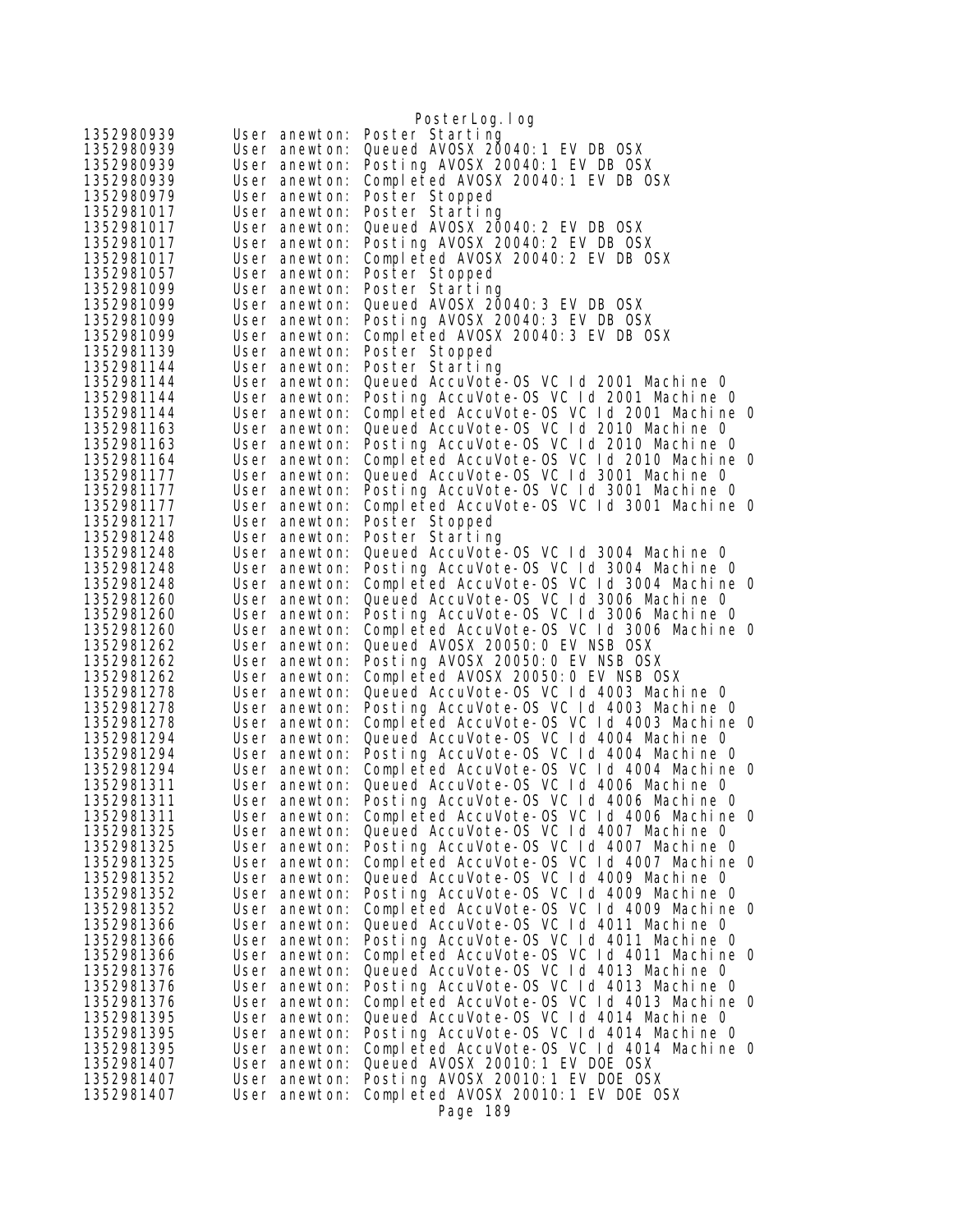|                          |                                | PosterLog.log                                                                          |
|--------------------------|--------------------------------|----------------------------------------------------------------------------------------|
| 1352981416               | User anewton:                  | Queued AccuVote-OS VC 1d 5001 Machine 0                                                |
| 1352981416               | User anewton:                  | Posting AccuVote-OS VC Id 5001 Machine 0                                               |
| 1352981416               | User anewton:                  | Completed AccuVote-OS VC Id 5001 Machine O                                             |
| 1352981439               | User anewton:                  | Queued AccuVote-OS VC Id 5006 Machine O                                                |
| 1352981439               | User anewton:                  | Posting AccuVote-OS VC Id 5006 Machine O                                               |
| 1352981439               | User anewton:                  | Completed AccuVote-OS VC Id 5006 Machine O                                             |
| 1352981464               | User anewton:                  | Queued AccuVote-OS VC Id 5008 Machine 0                                                |
| 1352981464               | User anewton:                  | Posting AccuVote-OS VC Id 5008 Machine 0                                               |
| 1352981464               | User anewton:                  | Completed AccuVote-OS VC Id 5008 Machine O                                             |
| 1352981491               | User anewton:                  | Queued AccuVote-OS VC Id 5009 Machine 0                                                |
| 1352981491               | User anewton:                  | Posting AccuVote-OS VC Id 5009 Machine 0                                               |
| 1352981491               | User anewton:                  | Completed AccuVote-OS VC Id 5009 Machine 0                                             |
| 1352981502               | User anewton:                  | Queued AccuVote-OS VC Id 5010 Machine O                                                |
| 1352981502<br>1352981502 | User anewton:                  | Posting AccuVote-OS VC Id 5010 Machine O<br>Completed AccuVote-OS VC Id 5010 Machine O |
| 1352981518               | User anewton:<br>User anewton: | Queued AccuVote-OS VC 1d 5011 Machine 0                                                |
| 1352981518               | User anewton:                  | Posting AccuVote-OS VC 1d 5011 Machine 0                                               |
| 1352981518               | User anewton:                  | Completed AccuVote-OS VC Id 5011 Machine O                                             |
| 1352981534               | User anewton:                  | Queued AccuVote-OS VC Id 5015 Machine O                                                |
| 1352981534               | User anewton:                  | Posting AccuVote-OS VC Id 5015 Machine O                                               |
| 1352981534               | User anewton:                  | Completed AccuVote-OS VC 1d 5015 Machine 0                                             |
| 1352981545               | User anewton:                  | Queued AccuVote-OS VC Id 5016 Machine O                                                |
| 1352981545               | User anewton:                  | Posting AccuVote-OS VC Id 5016 Machine O                                               |
| 1352981545               | User anewton:                  | Completed AccuVote-OS VC 1d 5016 Machine 0                                             |
| 1352981562               | User anewton:                  | Queued AccuVote-OS VC Id 6001 Machine 0                                                |
| 1352981562               | User anewton:                  | Posting AccuVote-OS VC Id 6001 Machine O                                               |
| 1352981562               | User anewton:                  | Completed AccuVote-OS VC Id 6001 Machine O                                             |
| 1352981576               | User anewton:                  | Queued AccuVote-OS VC Id 6002 Machine O                                                |
| 1352981576               | User anewton:                  | Posting AccuVote-OS VC Id 6002 Machine 0                                               |
| 1352981576               | User anewton:                  | Completed AccuVote-OS VC 1d 6002 Machine 0                                             |
| 1352981582               | User anewton:                  | Queued AVOSX 20050: 1 EV NSB OSX                                                       |
| 1352981582               | User anewton:                  | Posting AVOSX 20050:1 EV NSB OSX                                                       |
| 1352981582               | User anewton:                  | Completed AVOSX 20050:1 EV NSB OSX                                                     |
| 1352981591               | User anewton:                  | Queued AccuVote-OS VC Id 6006 Machine O                                                |
| 1352981591               | User anewton:                  | Posting AccuVote-OS VC Id 6006 Machine 0                                               |
| 1352981591               | User anewton:                  | Completed AccuVote-OS VC 1d 6006 Machine 0                                             |
| 1352981614<br>1352981614 | User anewton:                  | Queued AccuVote-OS VC Id 6007 Machine 0<br>Posting AccuVote-OS VC Id 6007 Machine O    |
| 1352981614               | User anewton:<br>User anewton: | Completed AccuVote-OS VC Id 6007 Machine 0                                             |
| 1352981628               | User anewton:                  | Queued AccuVote-OS VC 1d 6008 Machine 0                                                |
| 1352981628               | User anewton:                  | Posting AccuVote-OS VC Id 6008 Machine O                                               |
| 1352981628               | User anewton:                  | Completed AccuVote-OS VC Id 6008 Machine 0                                             |
| 1352981631               | User anewton:                  | Queued AVOSX 50020: 0 Provisional                                                      |
| 1352981631               | User anewton:                  | Posting AVOSX 50020:0 Provisional                                                      |
| 1352981631               | User anewton:                  | Completed AVOSX 50020: 0 Provisional                                                   |
| 1352981645               | User anewton:                  | Queued AccuVote-OS VC Id 6010 Machine O                                                |
| 1352981645               | User anewton:                  | Posting AccuVote-OS VC Id 6010 Machine 0                                               |
| 1352981645               | User anewton:                  | Completed AccuVote-OS VC 1d 6010 Machine 0                                             |
| 1352981677               | User anewton:                  | Queued AVOSX 50010: 0 Unscanned                                                        |
| 1352981677               | User anewton:                  | Posting AVOSX 50010:0 Unscanned                                                        |
| 1352981677               | User anewton:                  | Completed AVOSX 50010:0 Unscanned                                                      |
| 1352981693               | User anewton:                  | Queued AccuVote-OS VC Id 7002 Machine 0                                                |
| 1352981693               | User anewton:                  | Posting AccuVote-OS VC Id 7002 Machine O                                               |
| 1352981693               | User anewton:                  | Completed AccuVote-OS VC Id 7002 Machine 0                                             |
| 1352981704               | User anewton:                  | Queued AccuVote-OS VC Id 7009 Machine 0                                                |
| 1352981704               | User anewton:                  | Posting AccuVote-OS VC Id 7009 Machine 0                                               |
| 1352981704               | User anewton:                  | Completed AccuVote-OS VC Id 7009 Machine 0                                             |
| 1352981714               | User anewton:                  | Queued AccuVote-OS VC Id 7014 Machine O                                                |
| 1352981714               | User anewton:                  | Posting AccuVote-OS VC Id 7014 Machine O<br>Completed AccuVote-OS VC Id 7014 Machine O |
| 1352981714<br>1352981754 | User anewton:<br>User anewton: | Poster Stopped                                                                         |
| 1352981757               | User anewton:                  | Poster Starting                                                                        |
| 1352981757               | User anewton:                  | Queued AccuVote-OS VC 1d 7015 Machine O                                                |
|                          |                                | Page 190                                                                               |
|                          |                                |                                                                                        |